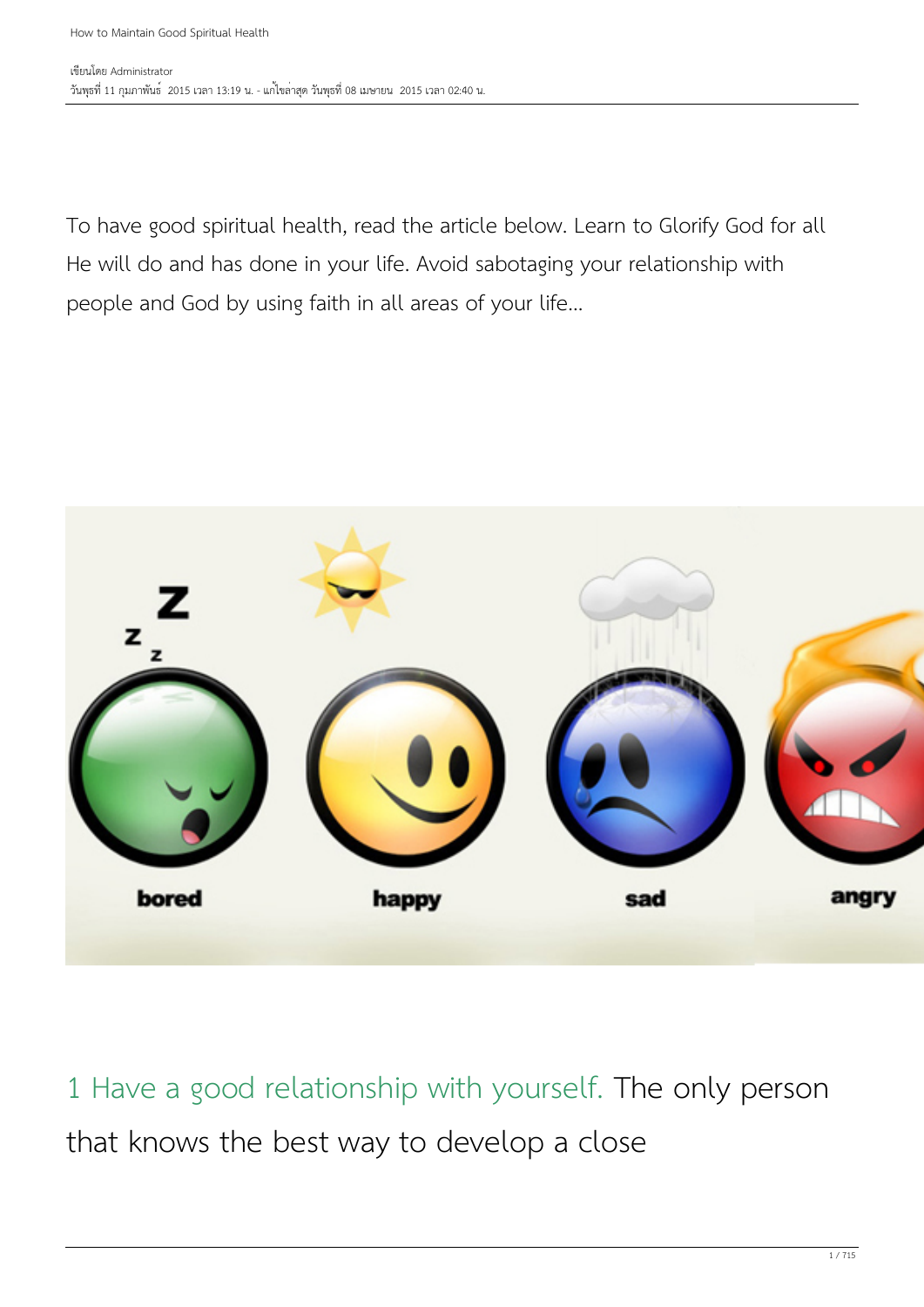self-relationship is you. Some ways that often work are; keeping a journal and writing your feelings, writing poetry or short stories, take personality quizzes, and talking to yourself in a positive way.

2 Pray and talk to the Lord or whoever you worship. Before you go to bed each night, take a few minutes to send a few effective prayers up to heaven. Attend church on a regular basis if possible, and keep in contact with and be sure you have accepted the Lord Jesus if your call yourself a Christian, and show your love for God by helping the least of his children.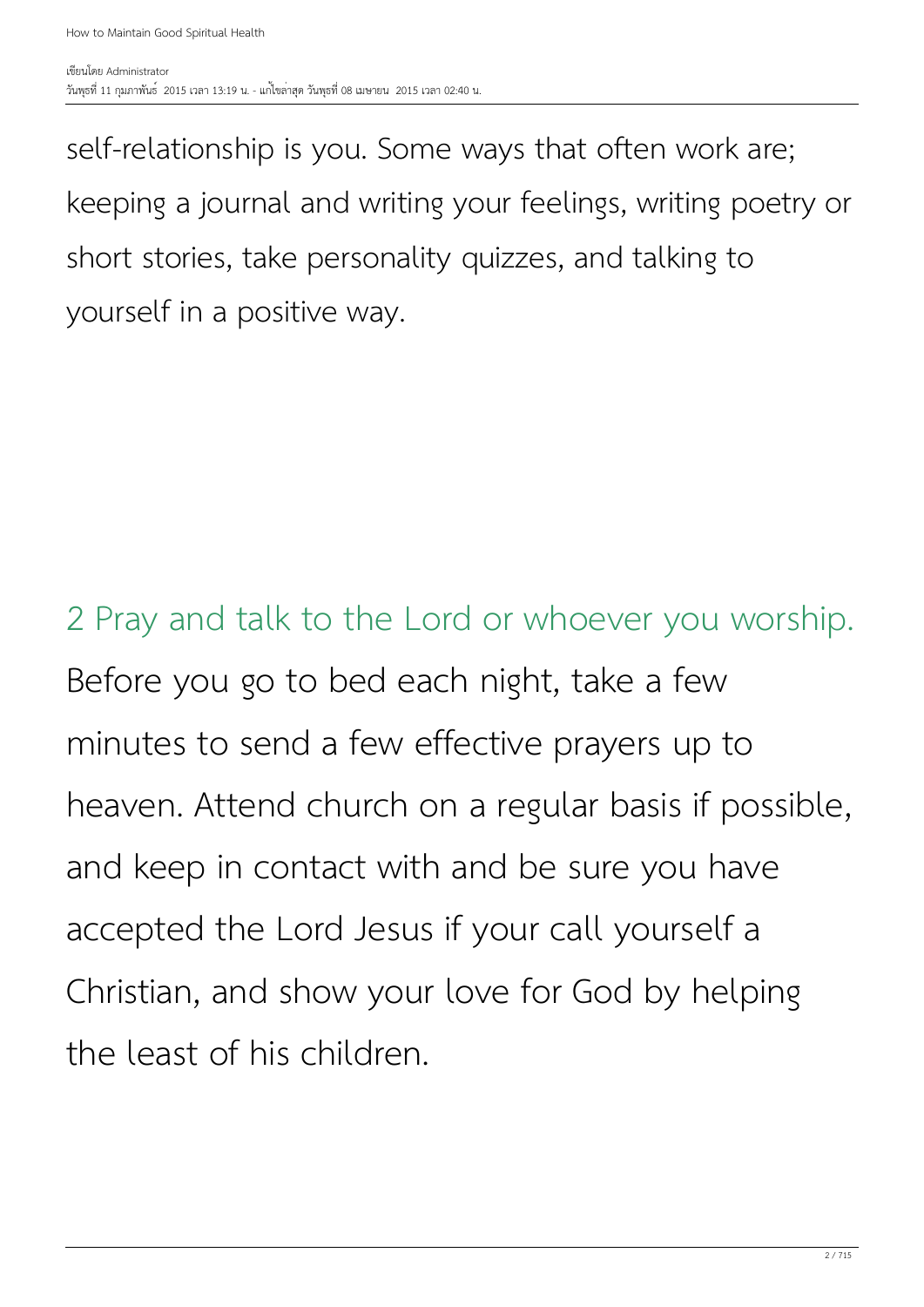#### เขียนโดย Administrator

วันพุธที่ 11 กุมภาพันธ์ 2015 เวลา 13:19 น. - แก้ไขล่าสุด วันพุธที่ 08 เมษายน 2015 เวลา 02:40 น.



3 Read a lot. Try to study new topics and try new things, this is not only to exercise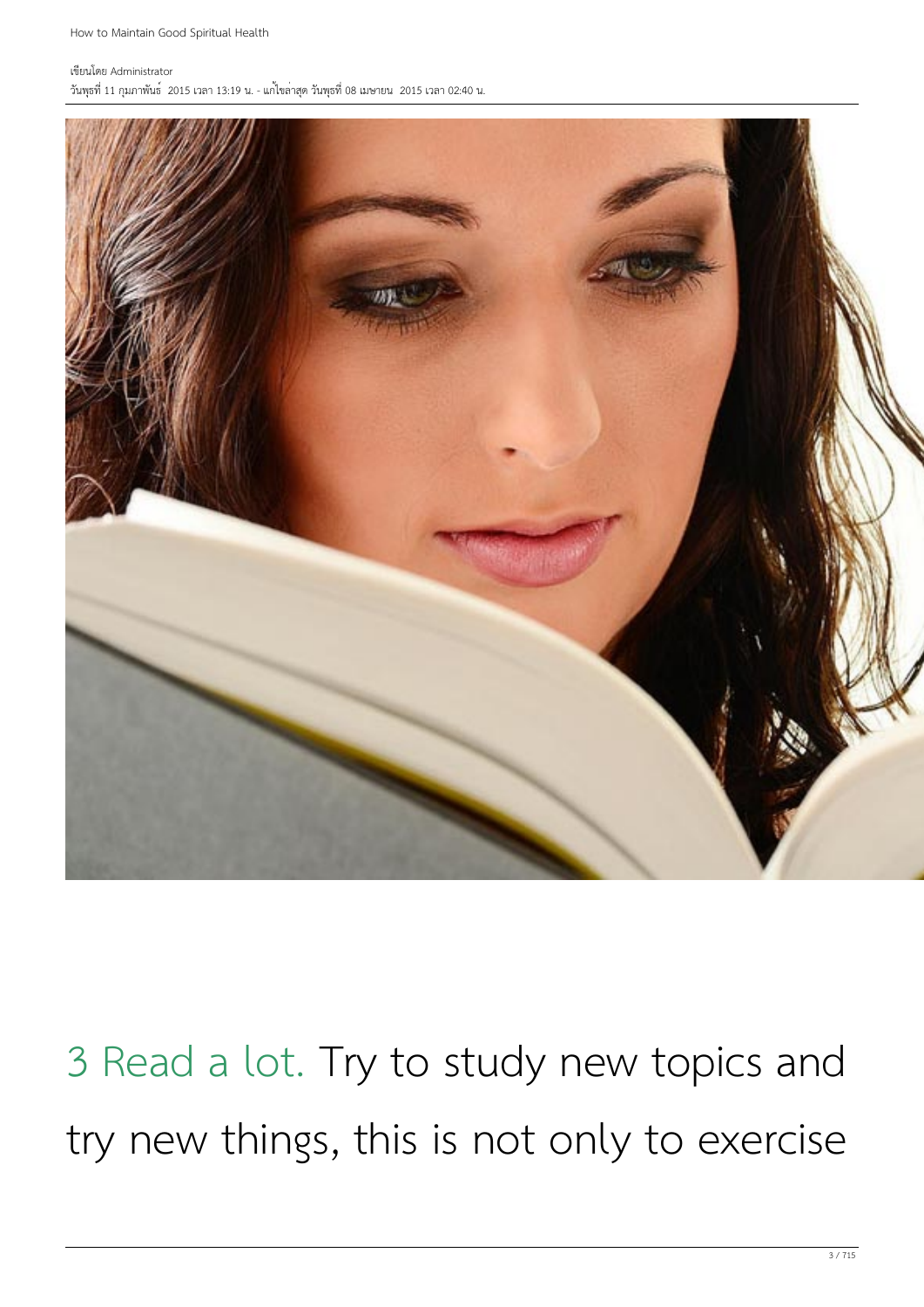your mind but also to improve your intelligence. Read as much as you can. Reading is a way to absorb other people's perspectives, no matter what subject they're writing about. It gives you an insight into the way other people think that's impossible to get in any other way. Reading up on both sides of important matters gives you the information you need to form valid opinions and make reasoned decisions.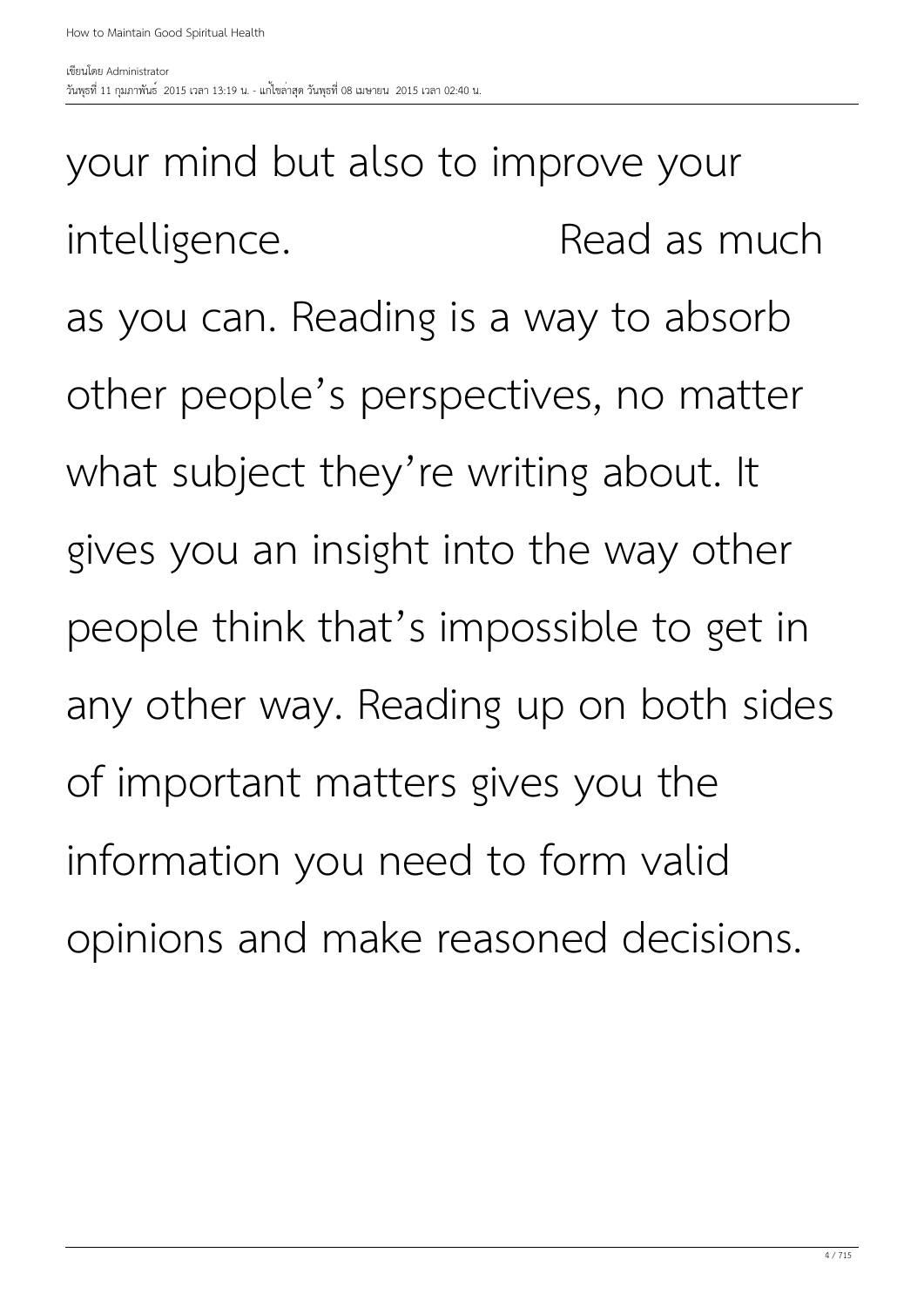How to Maintain Good Spiritual Health

#### เขียนโดย Administrator

วันพุธที่ 11 กุมภาพันธ์ 2015 เวลา 13:19 น. - แก้ไขล่าสุด วันพุธที่ 08 เมษายน 2015 เวลา 02:40 น.

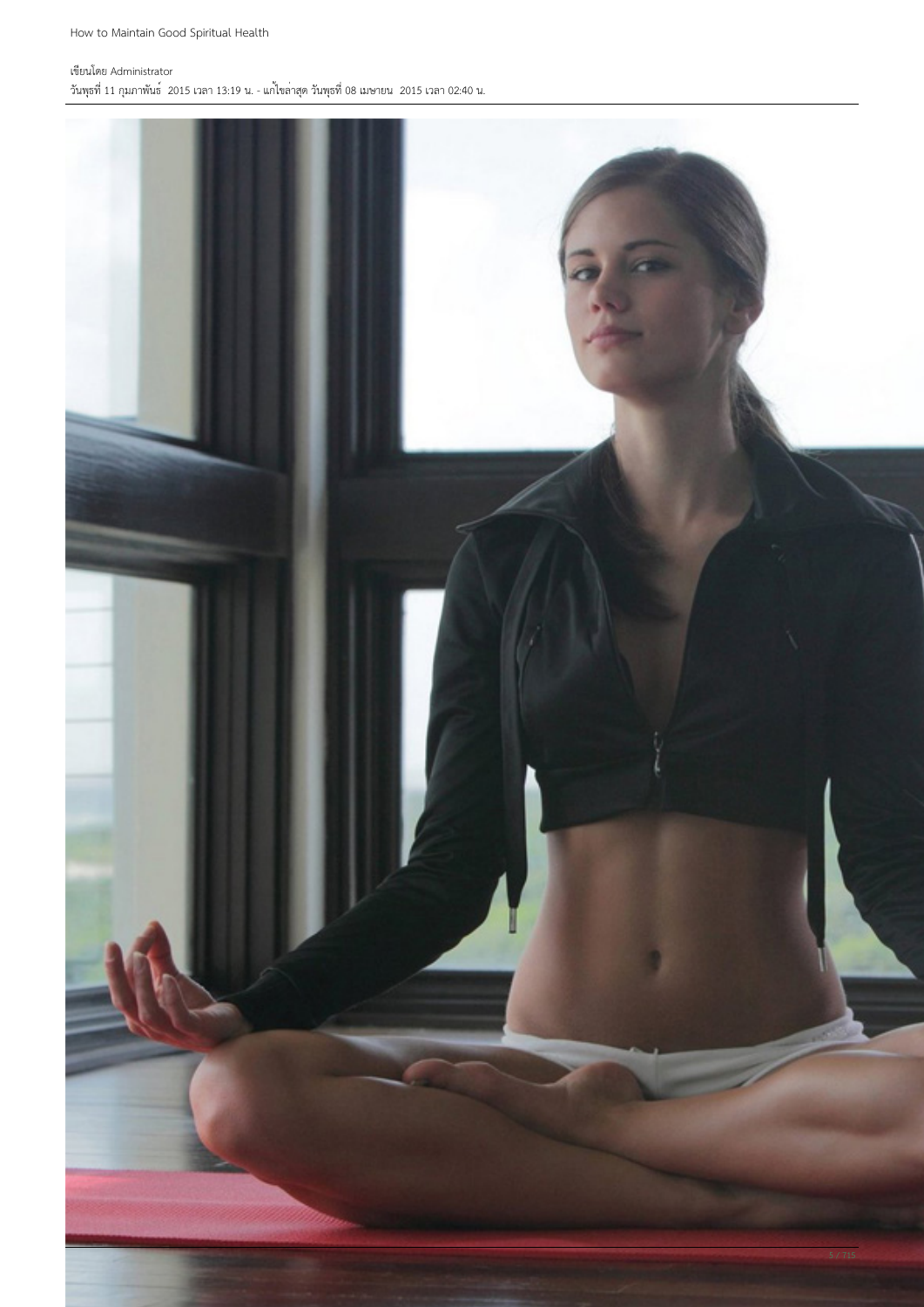4 **Meditate** Meditating is an important w[ay to mai](index.php?option=com_content&view=article&id=230:thaniya5736&catid=9:thaniyapucha2557&Itemid=13)ntain good spiritual health. Most people prefer to meditate in the morning after they wake up, before bed, and/or after getting home from work or school.

5 Deep breathing sessions. Have a time of day were you turn off all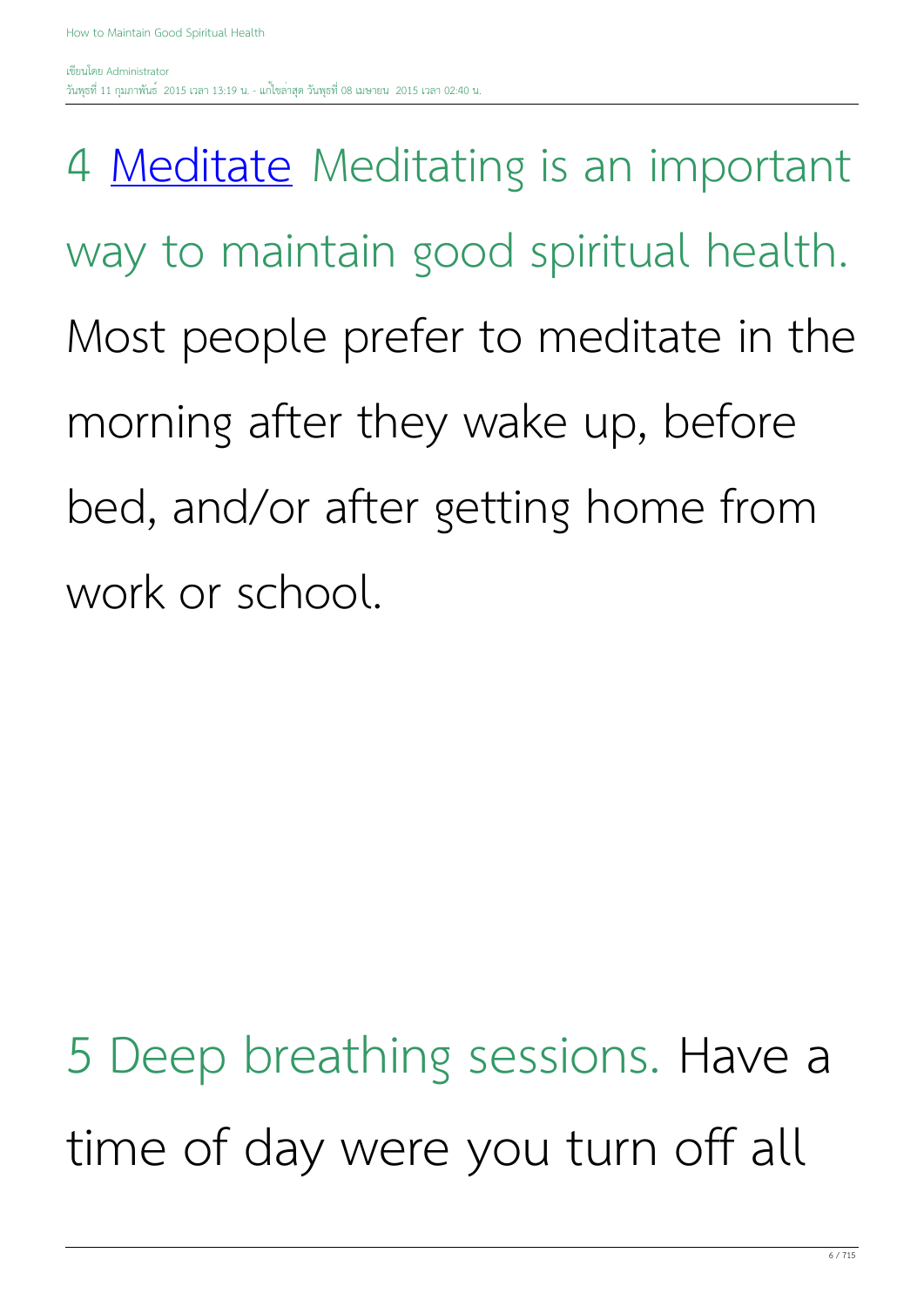#### the TVs, iPods, and computers and just breath deeply. It's a good time to come in contact with your inner thoughts and feelings.

#### 6 Listen to your inner voice and follow your gut. What is your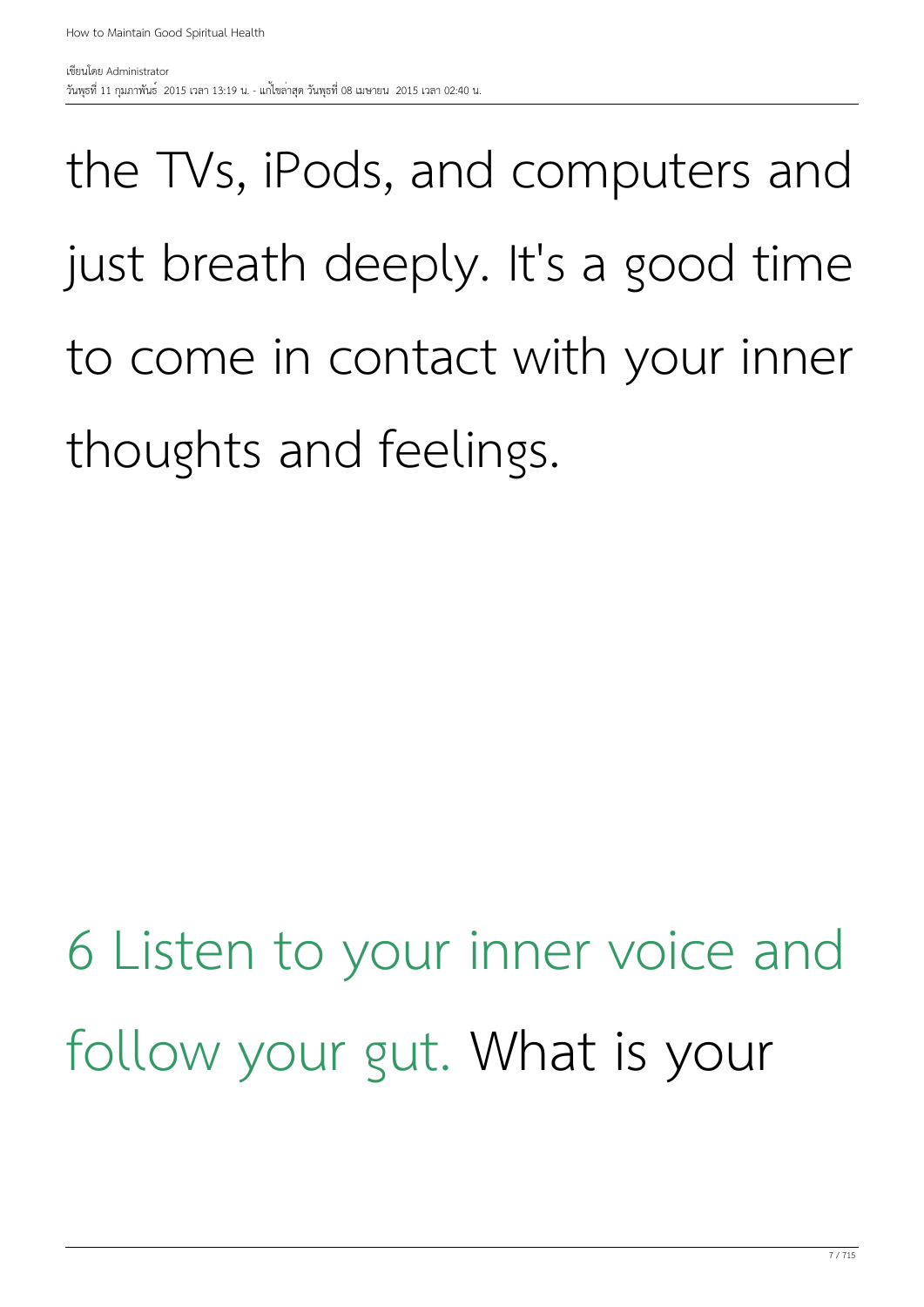#### inner voice telling you? It's usually the right decision. Stick with your gut, don't do something you may regret.

#### 7 Laugh a lot and sing aloud to your favorite song. These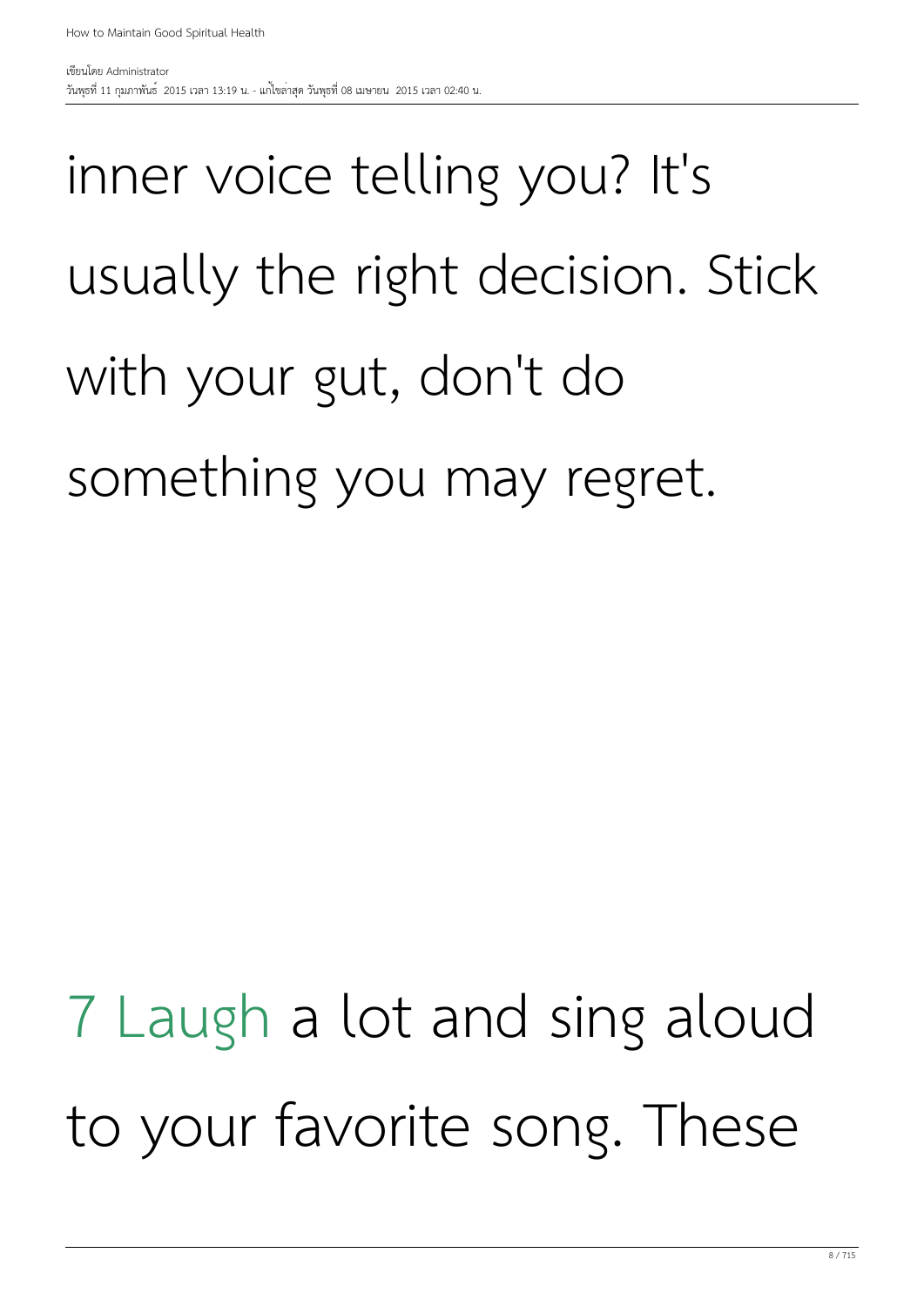#### simple things can really improve the way you feel towards yourself and life in general.

#### 8 Don't take anything for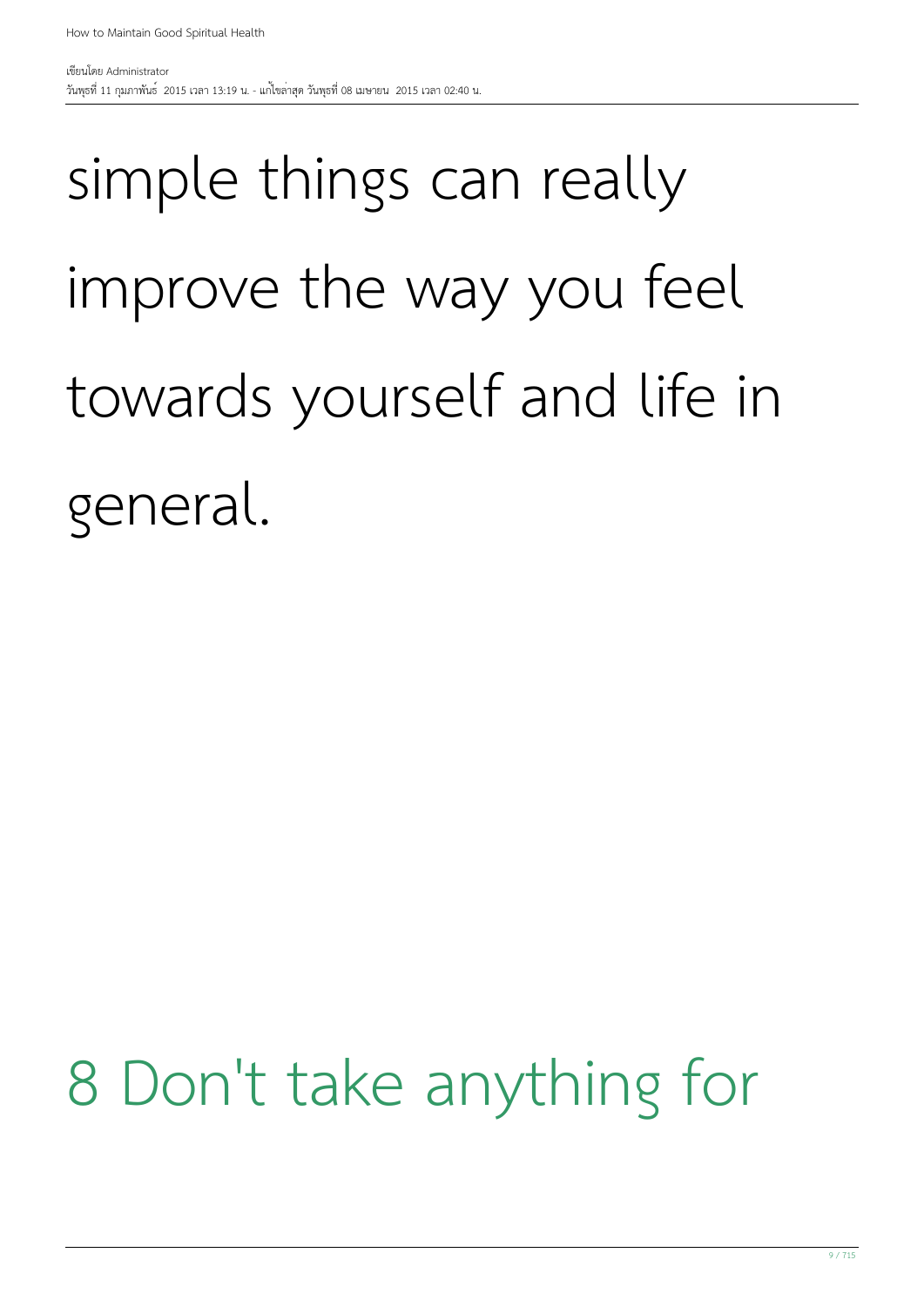granted. Pretend like you are seeing the world for the first time, explore nature. Try doing things with a blindfold such as: watching a movie, talking to a friend, or playing with a pet. It helps you to realize how well you have it.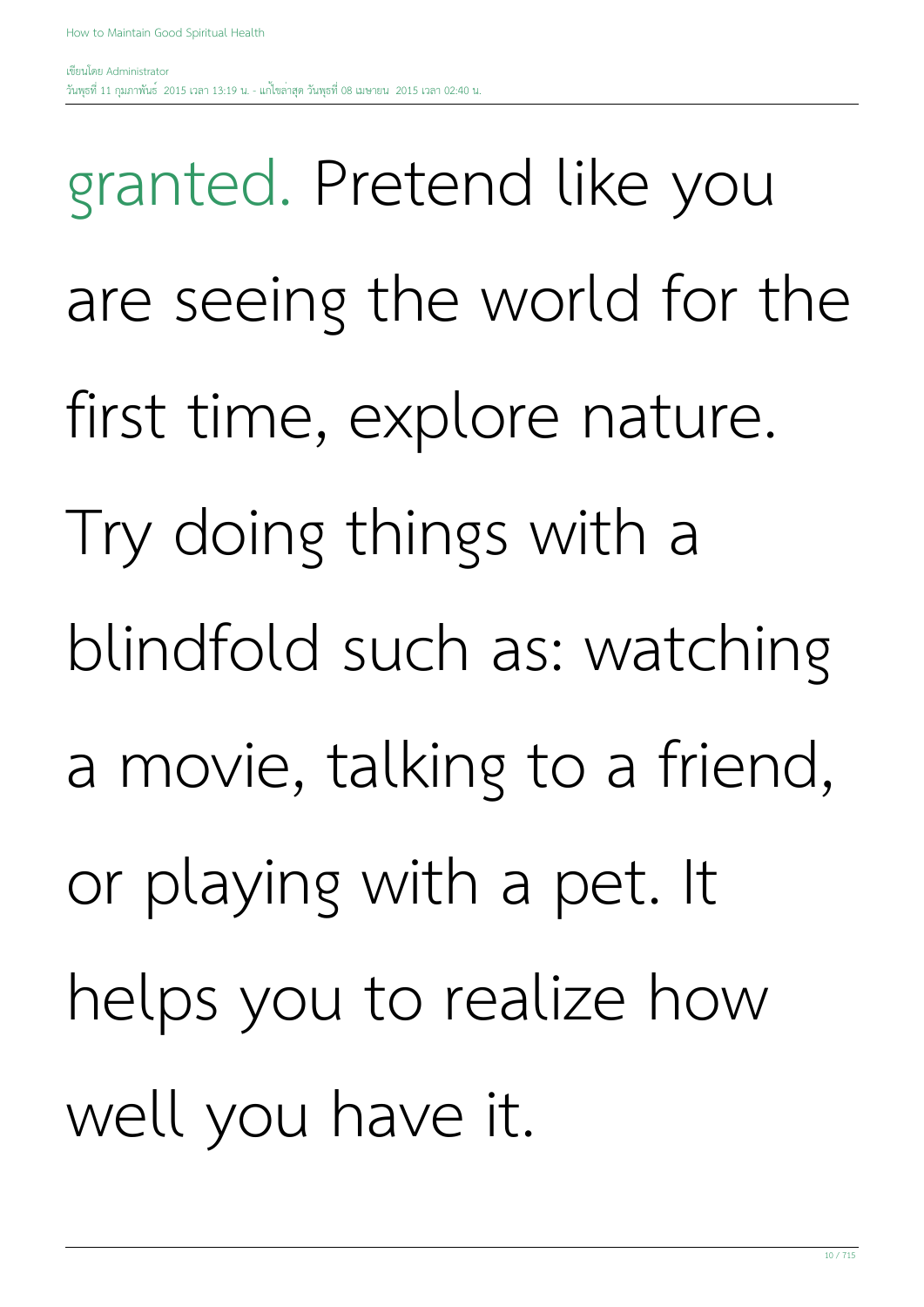9 Do something for someone else everyday. Whether its paying someone a compliment, giving money to charity, or helping someone carry their books, it will make you feel good with the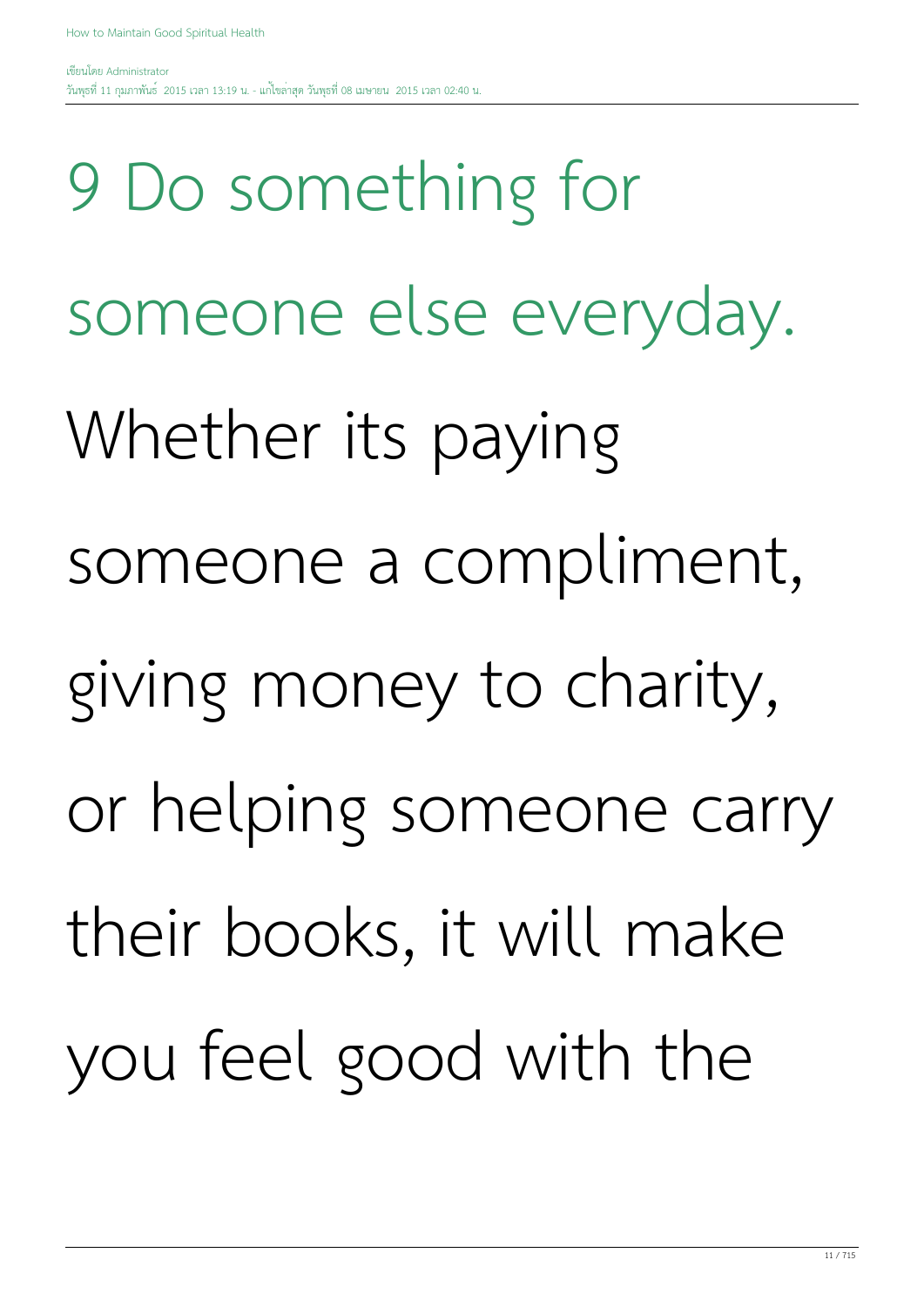#### added bonus of making someone else feel good too!

#### 10 Watch or read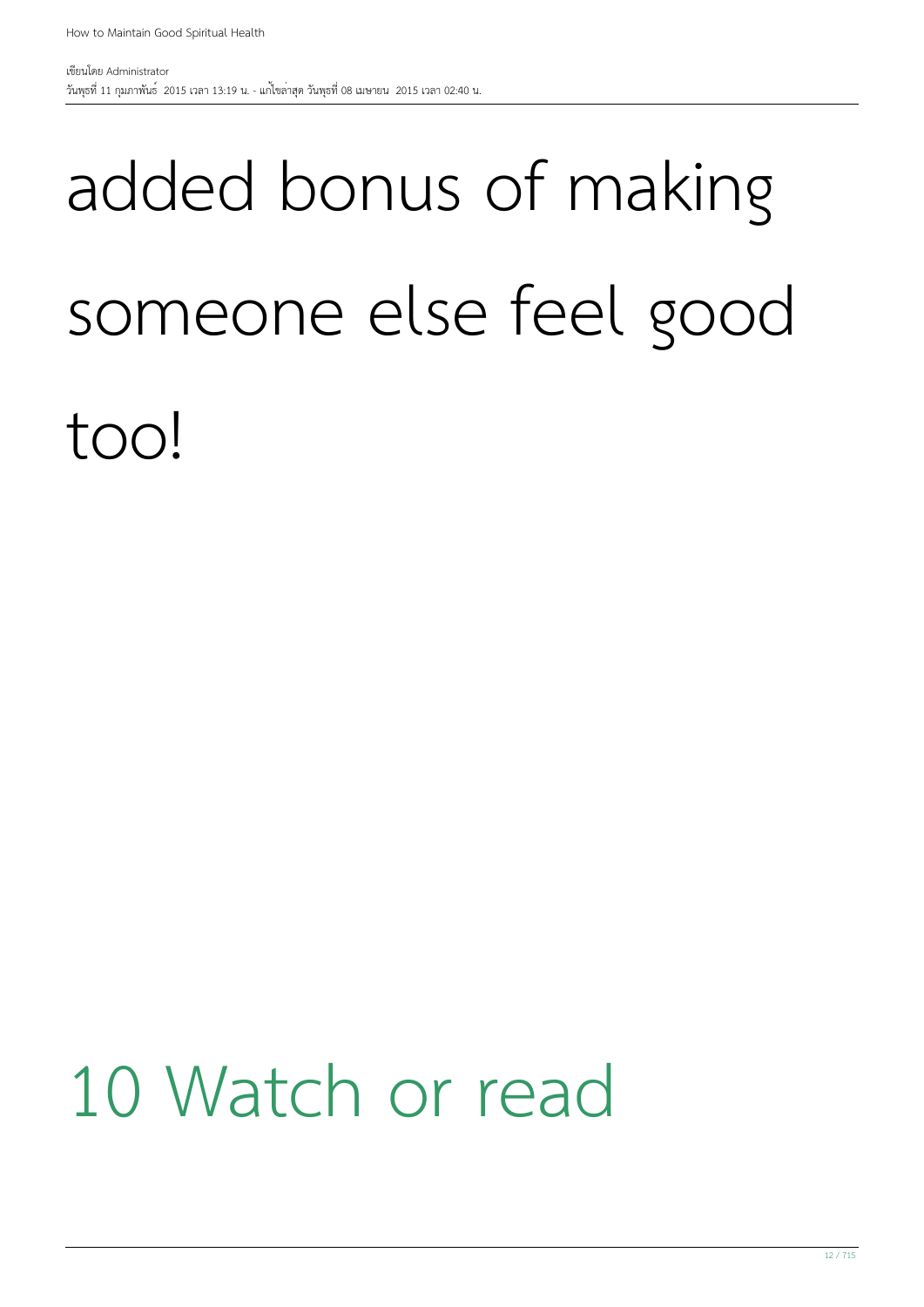something uplifting. Watch an uplifting movie or read an inspirational story! Whatever floats your boat.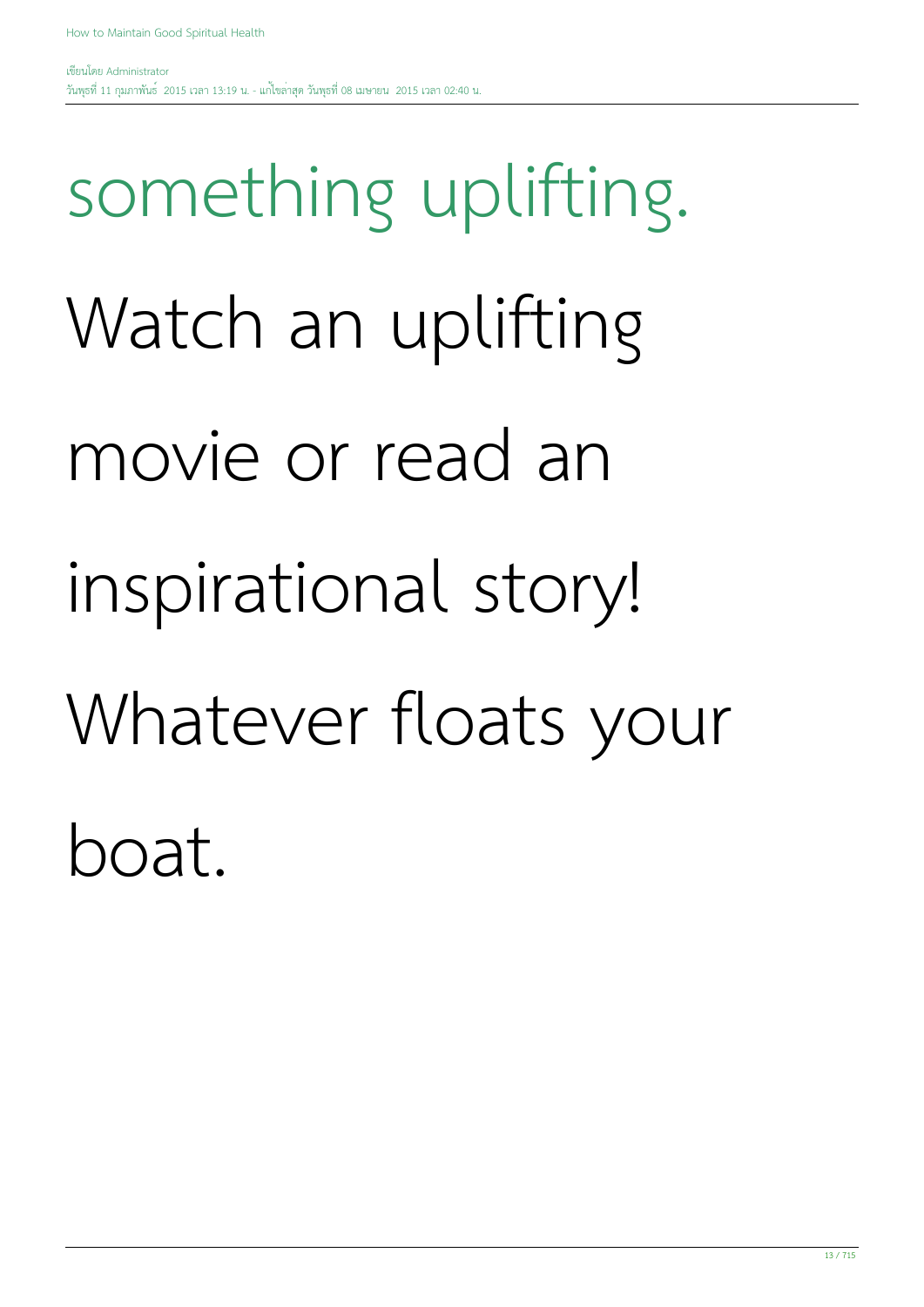Tips

### Let more warmth and love into your close relationships. Be nice to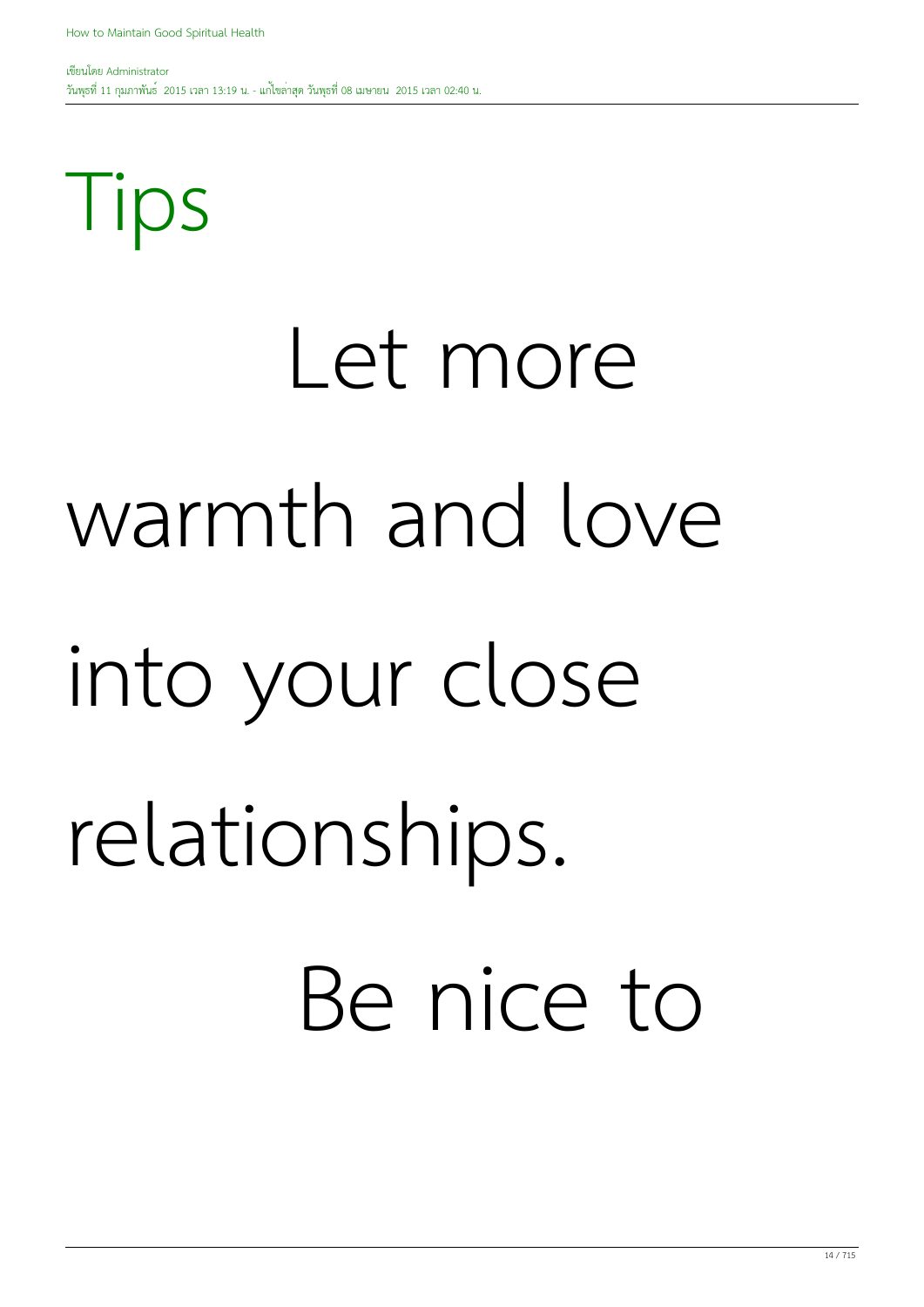people.

#### เขียนโดย Administrator วันพุธที่ 11 กุมภาพันธ์ 2015 เวลา 13:19 น. - แก้ไขล่าสุด วันพุธที่ 08 เมษายน 2015 เวลา 02:40 น.

confidence.

## Smile and laugh -- be full of God's spirit and

Develop self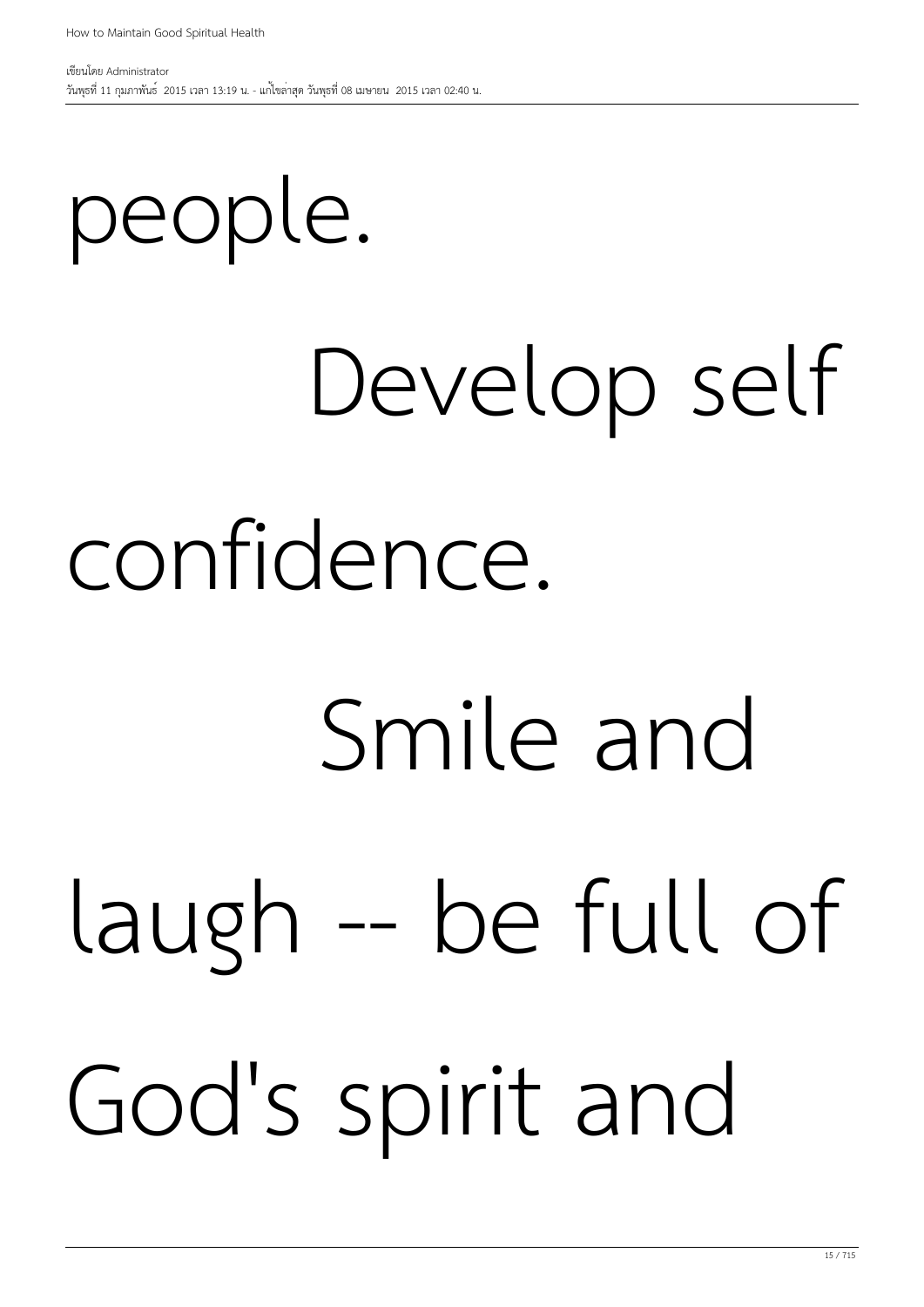## His great energy in your life... Listen to your parents and always have a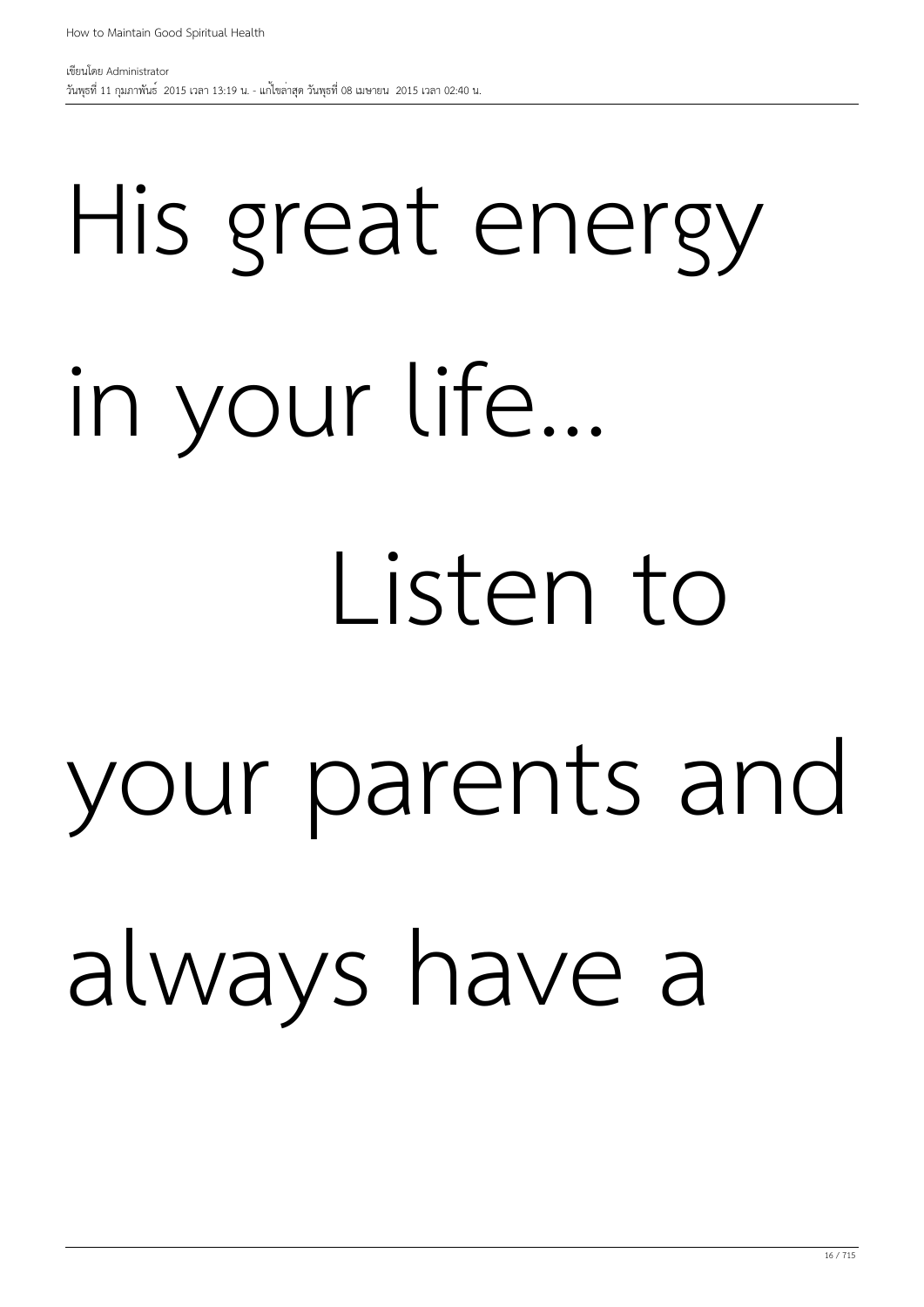## talk with them once you feel spiritually unpleasant. Source from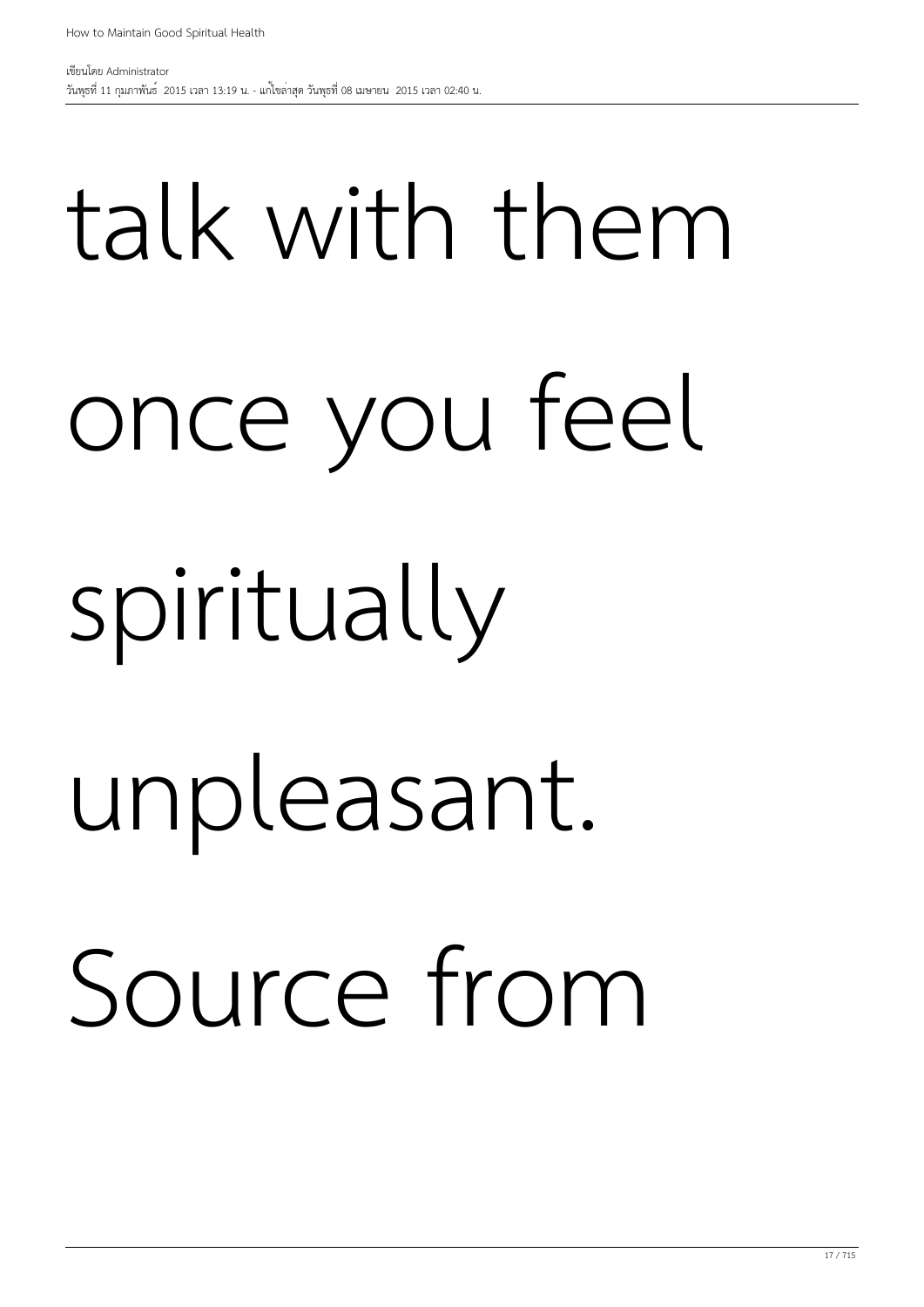#### website [http://](http://www.wikihow.com/)

#### [www.wikihow.c](http://www.wikihow.com/)

[om/](http://www.wikihow.com/)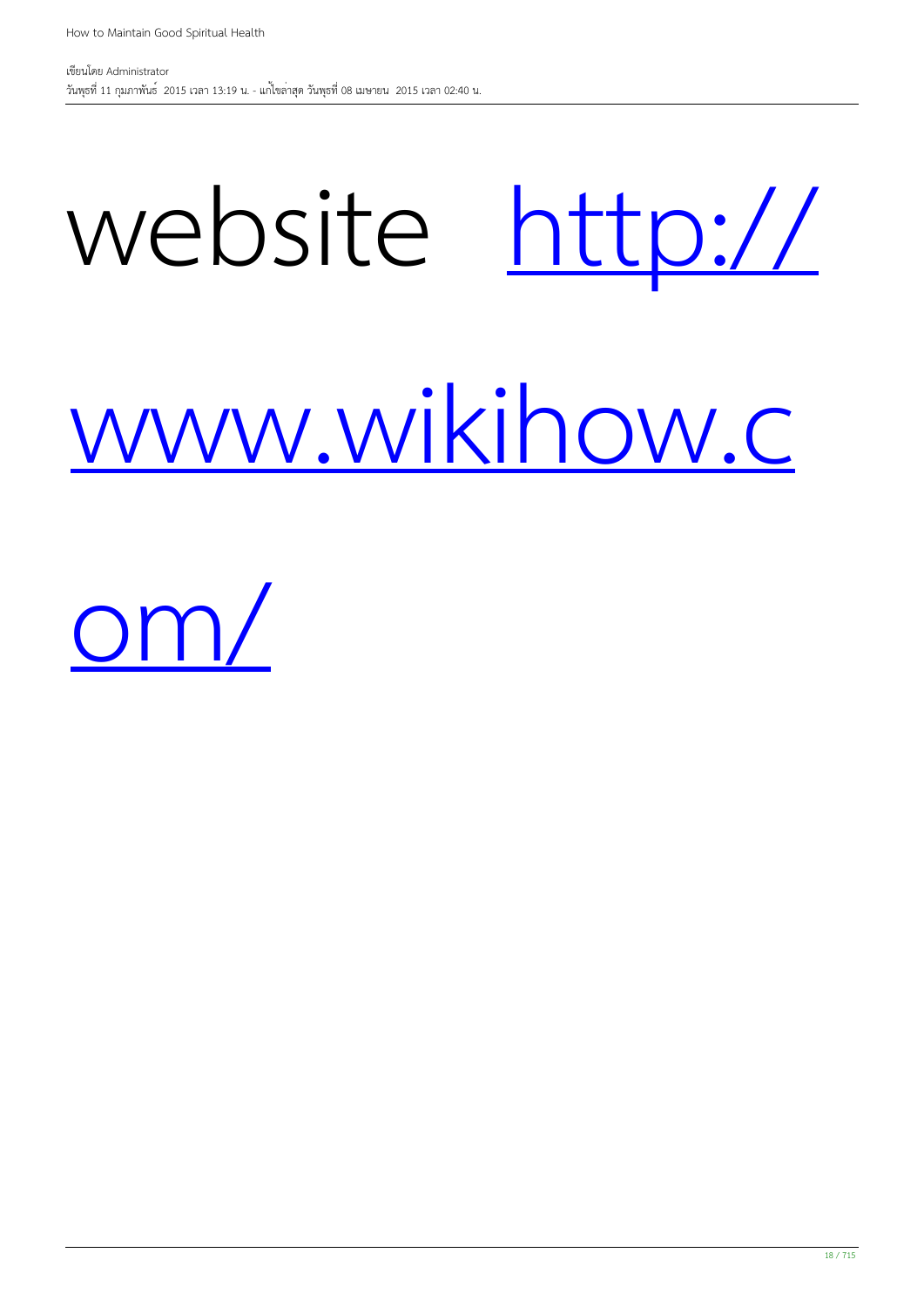## 5 Motivational and Inspiring short Stories

#### Check out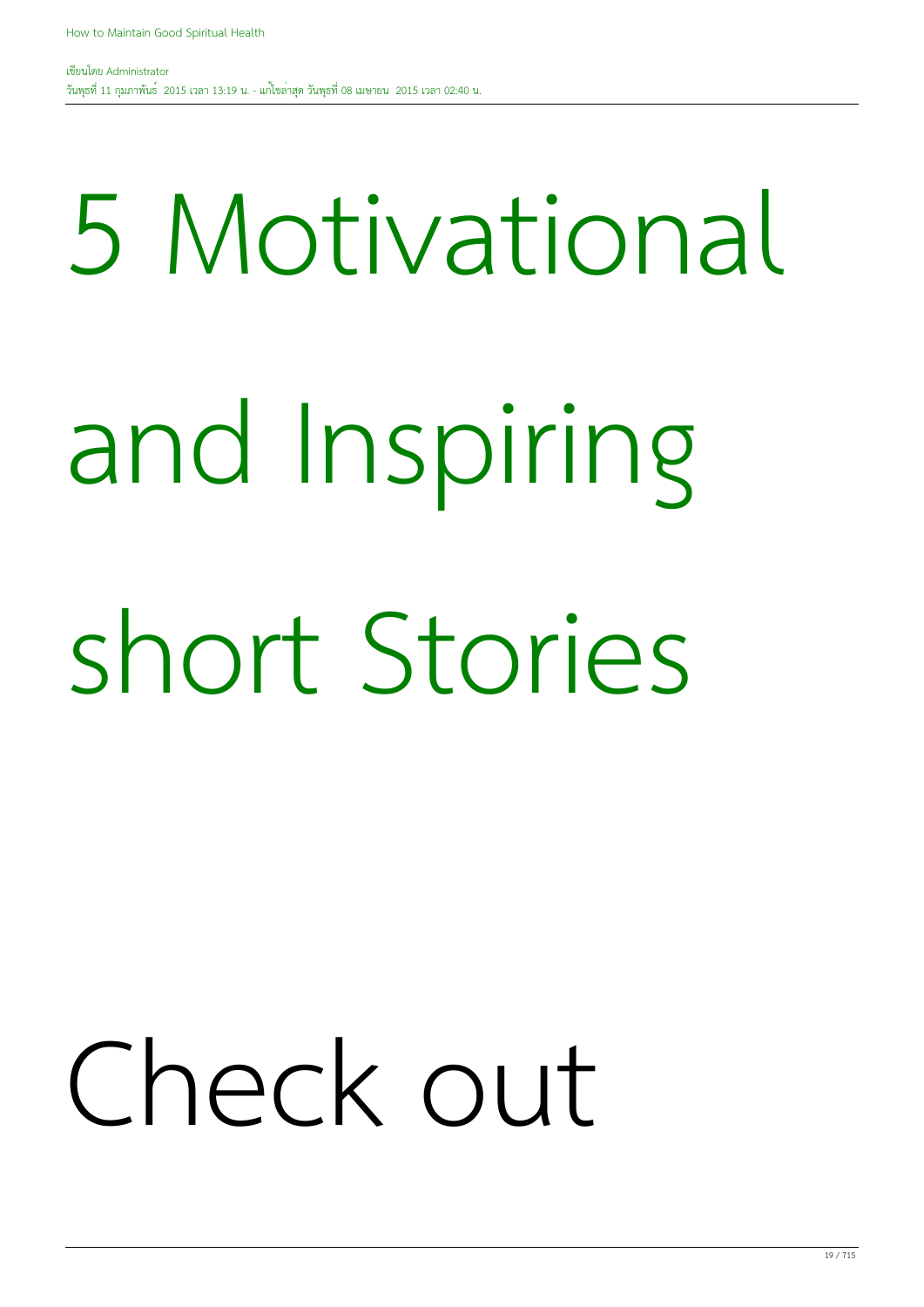## these 5 Motivational and Inspiring short stories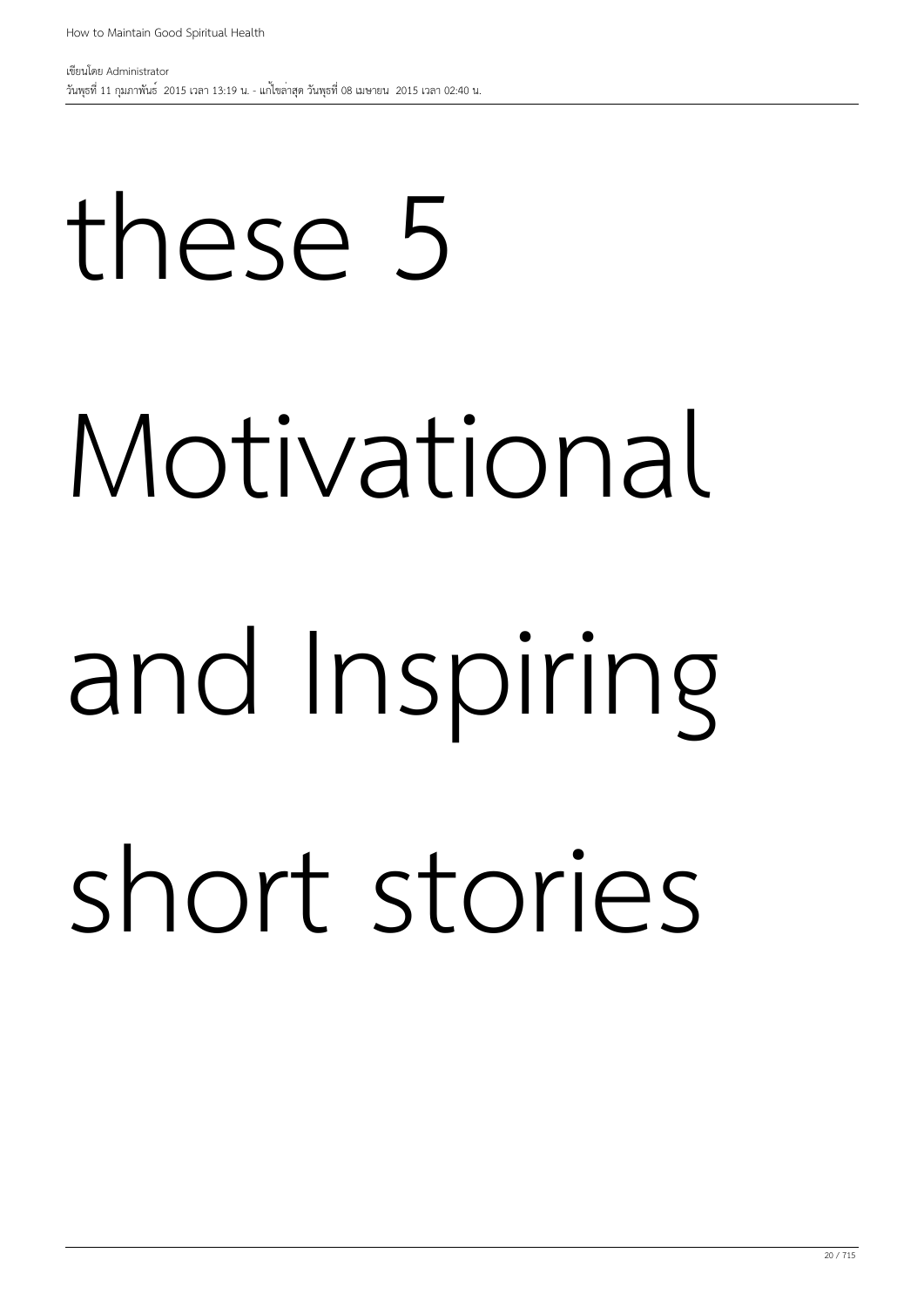## about life, stories that will make you smile.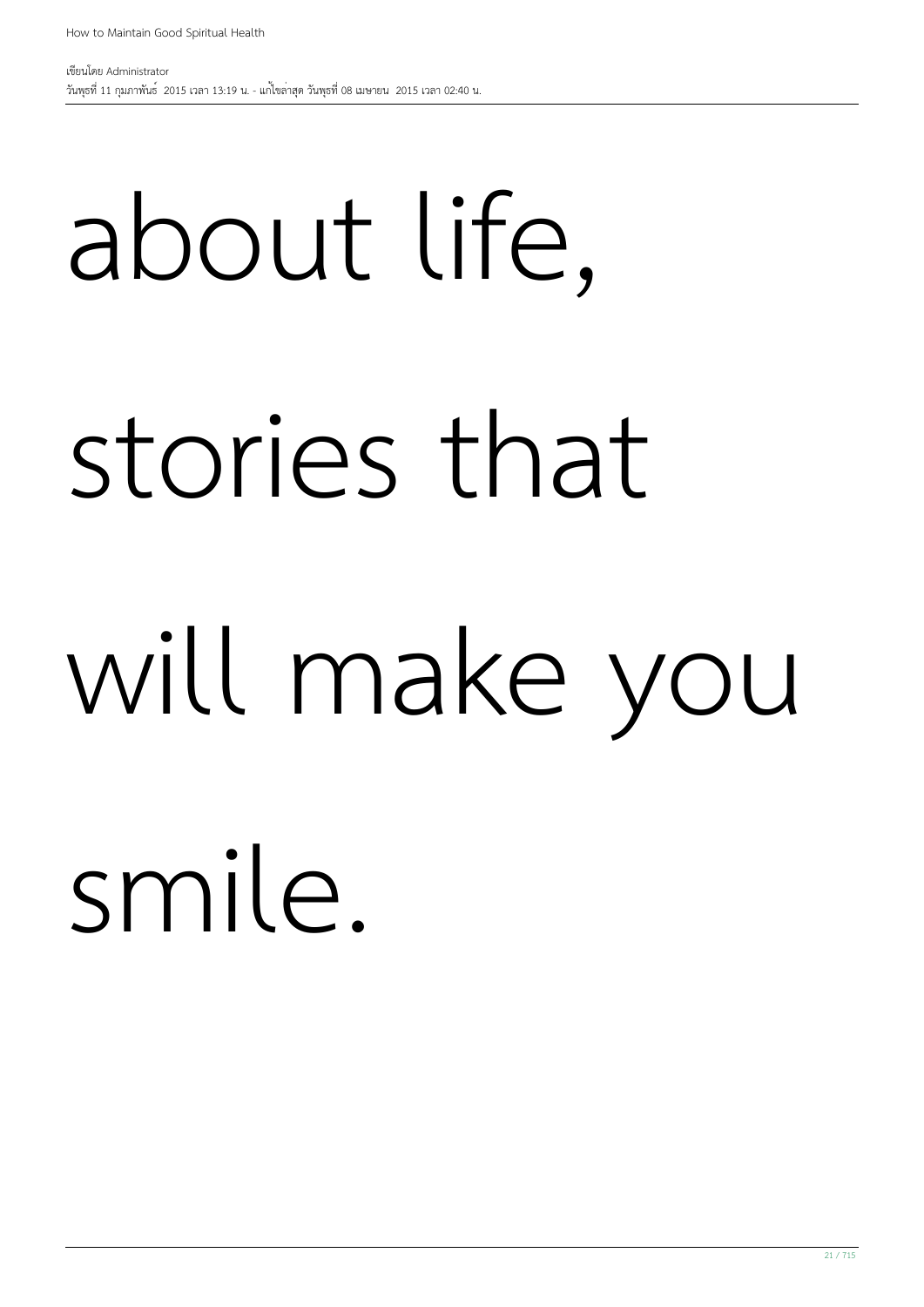## 1. Everyone has a Story in

Life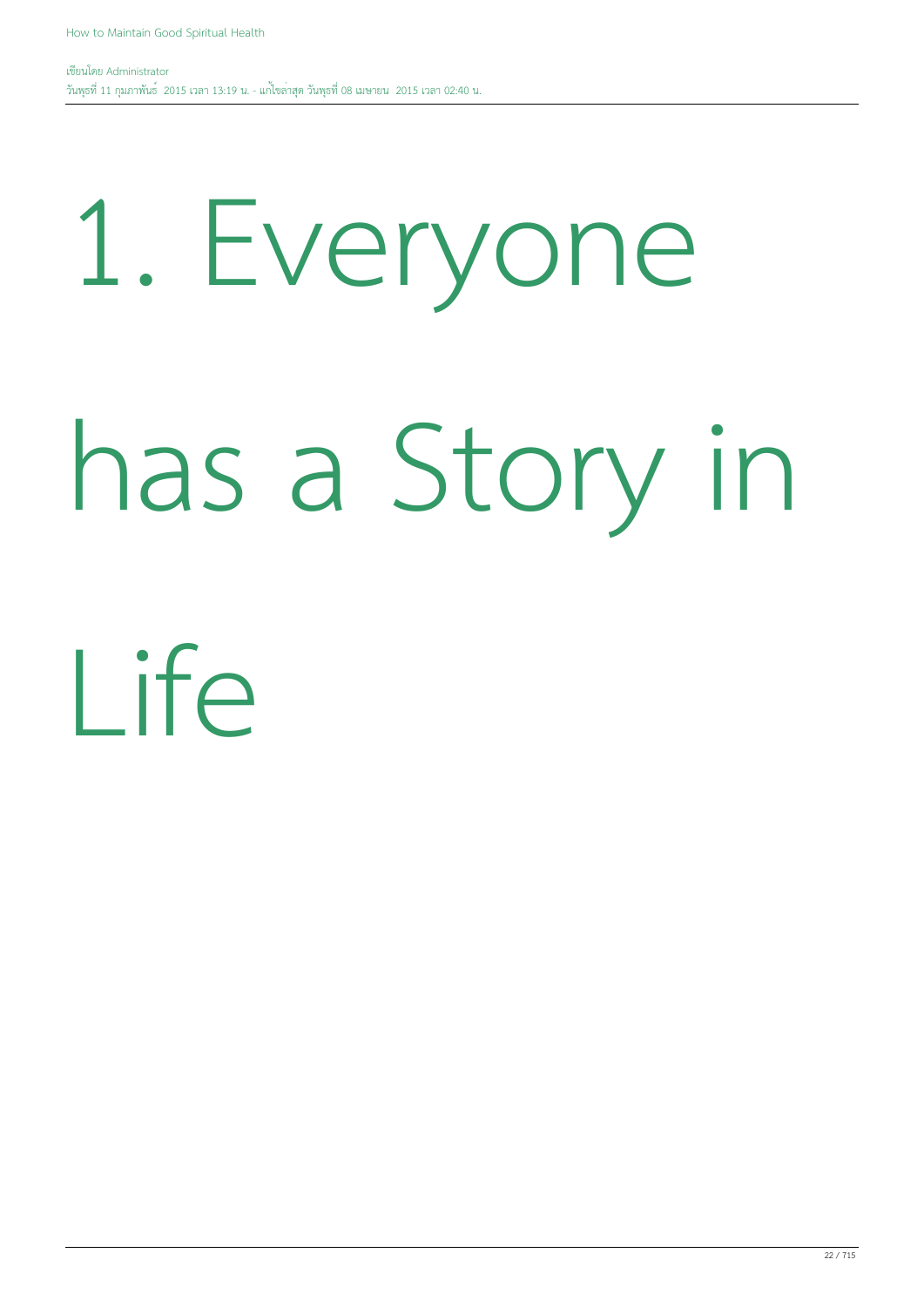## A 24 year old

#### boy seeing

#### out from the

#### train's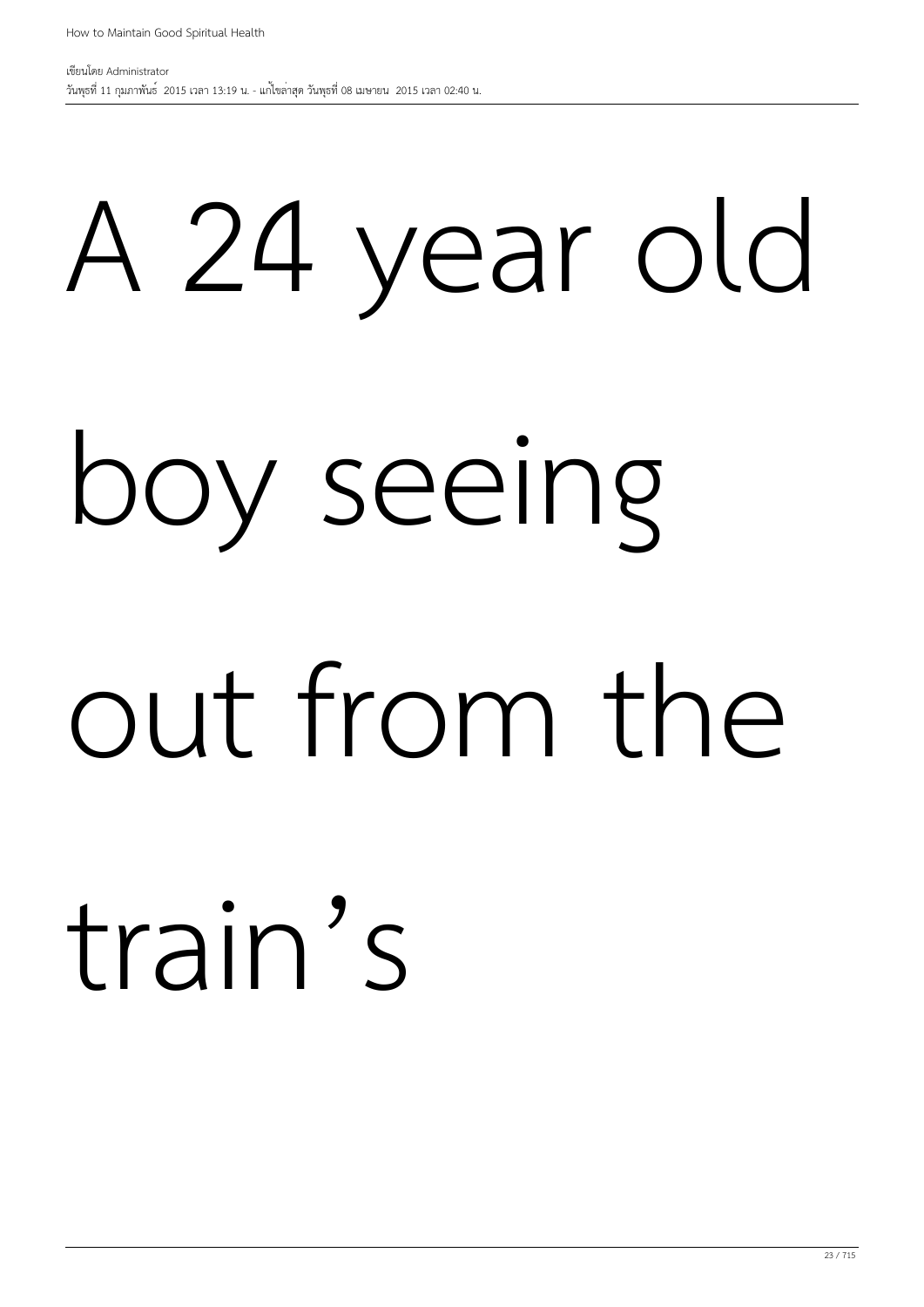# window shouted… "Dad, look the trees are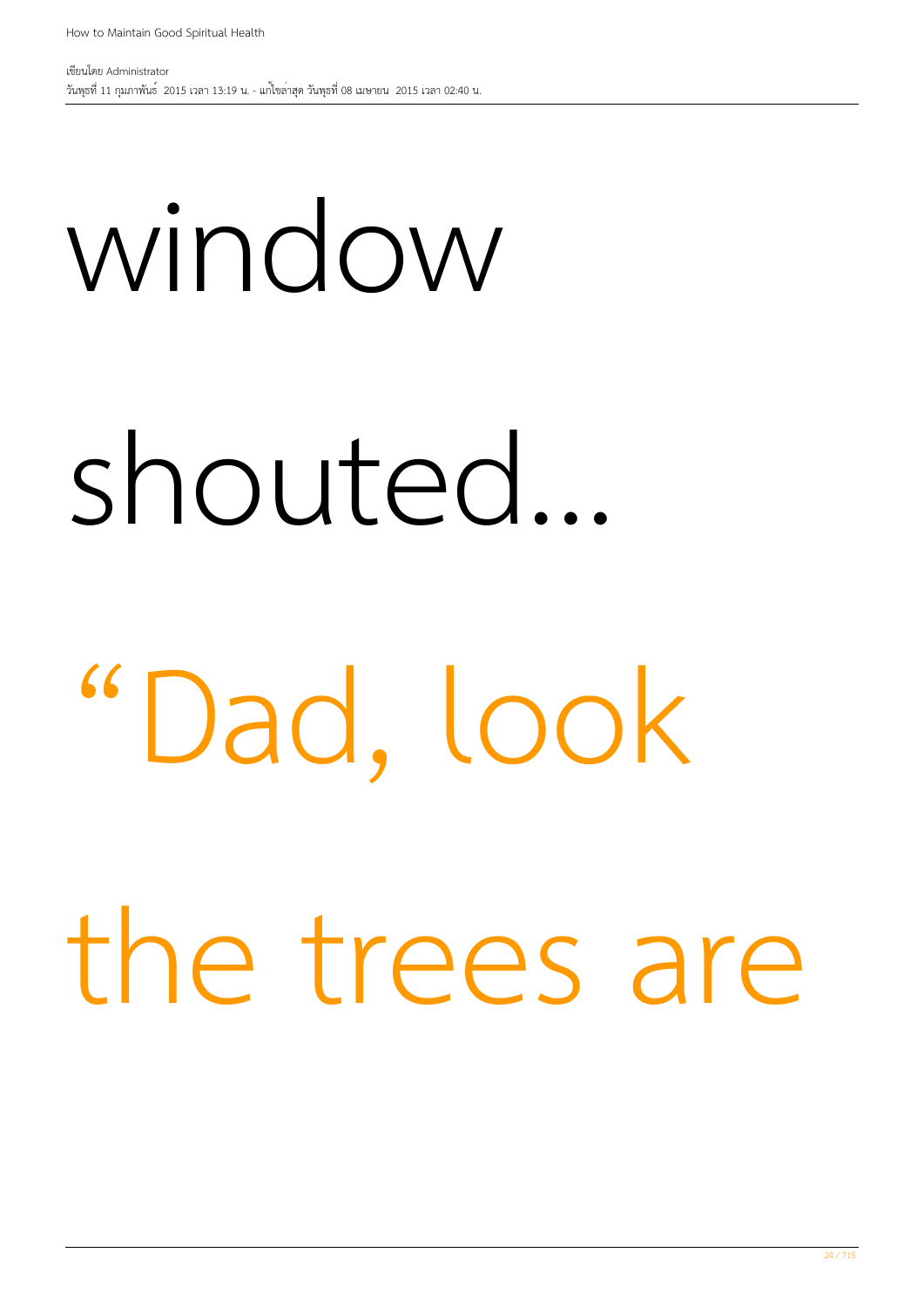# going behind!" Dad smiled and a young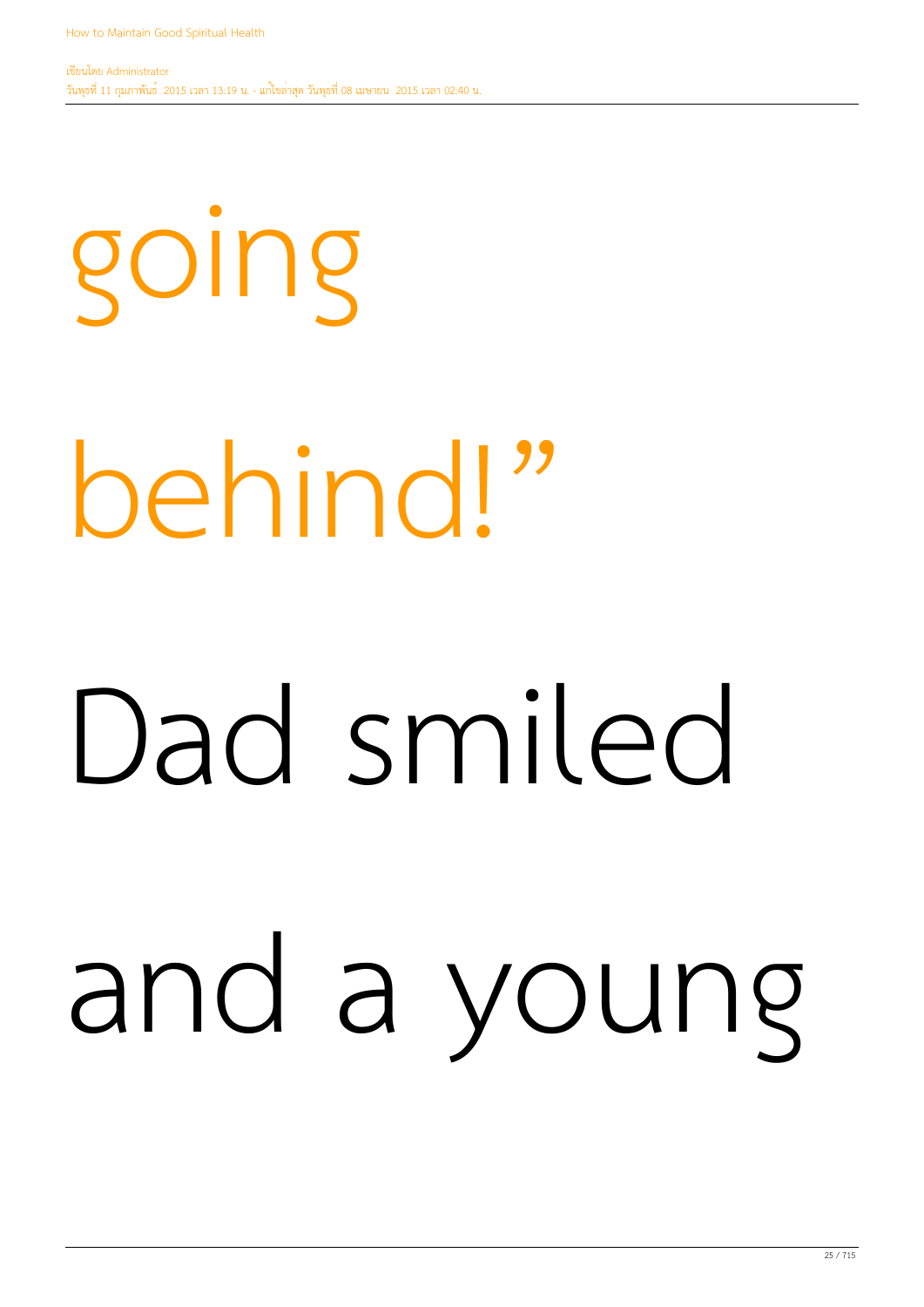## couple

### sitting

### nearby,

### looked at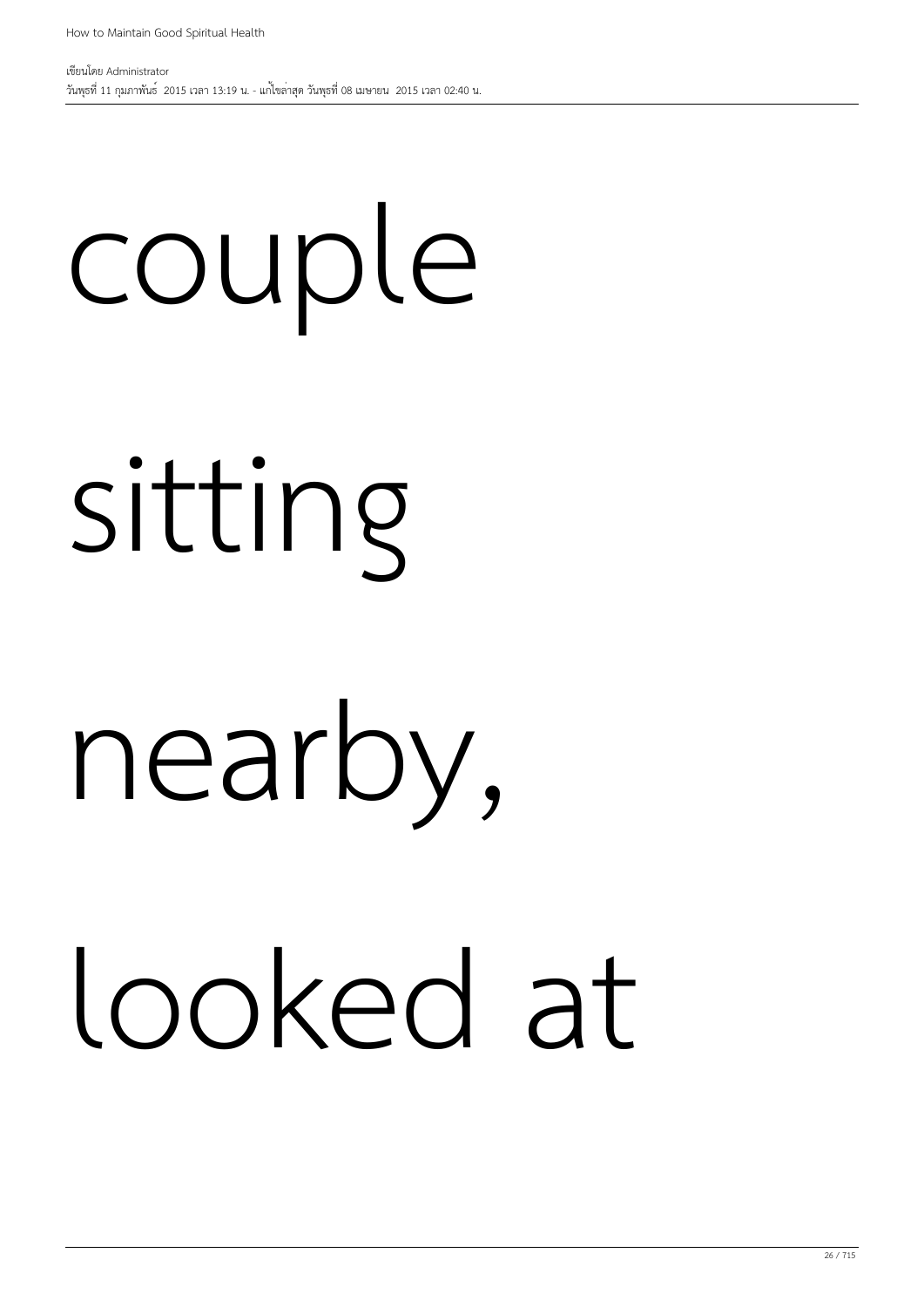### the 24 year

### old's

### childish

### behavior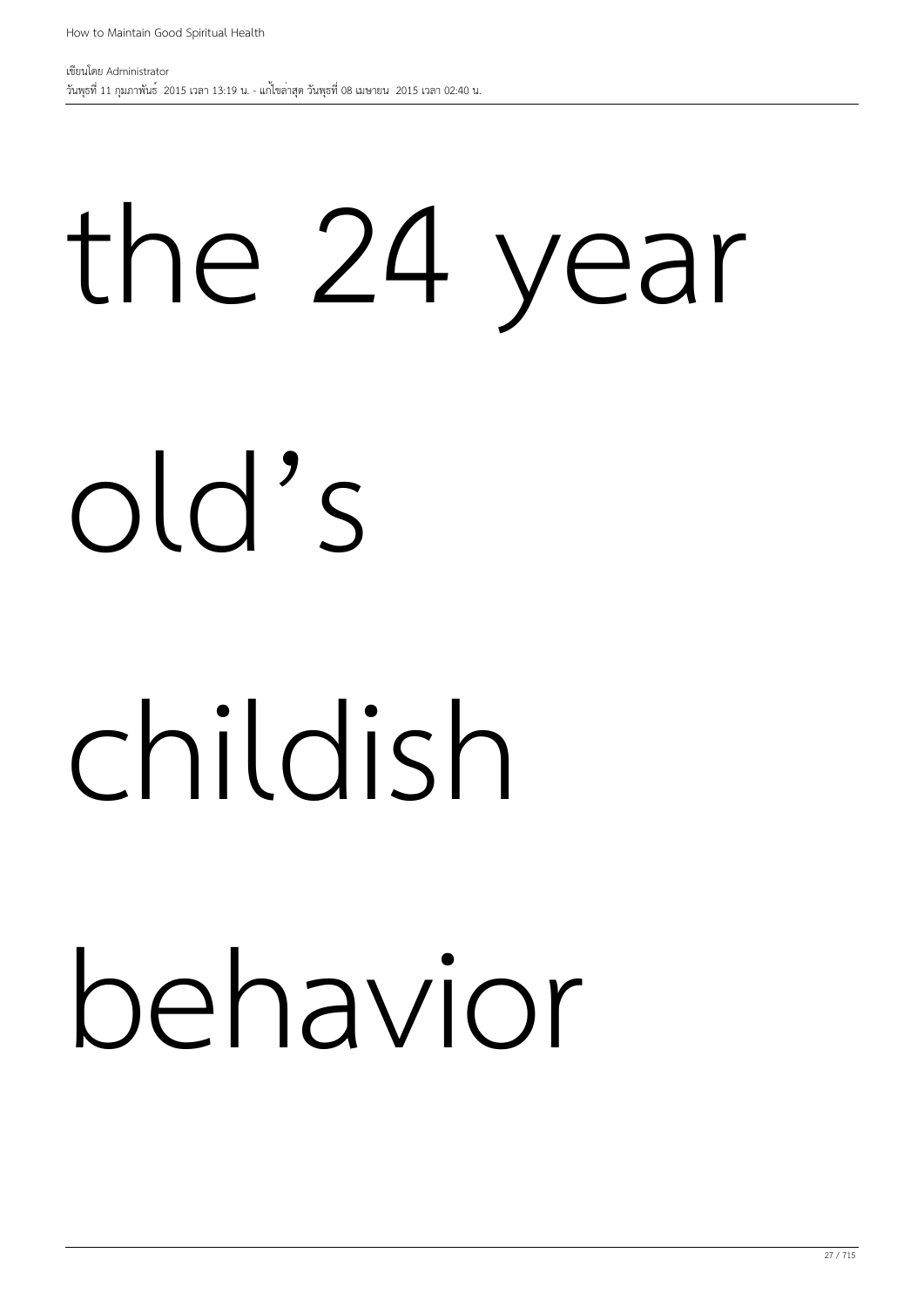## with pity, suddenly he

### again

### exclaimed…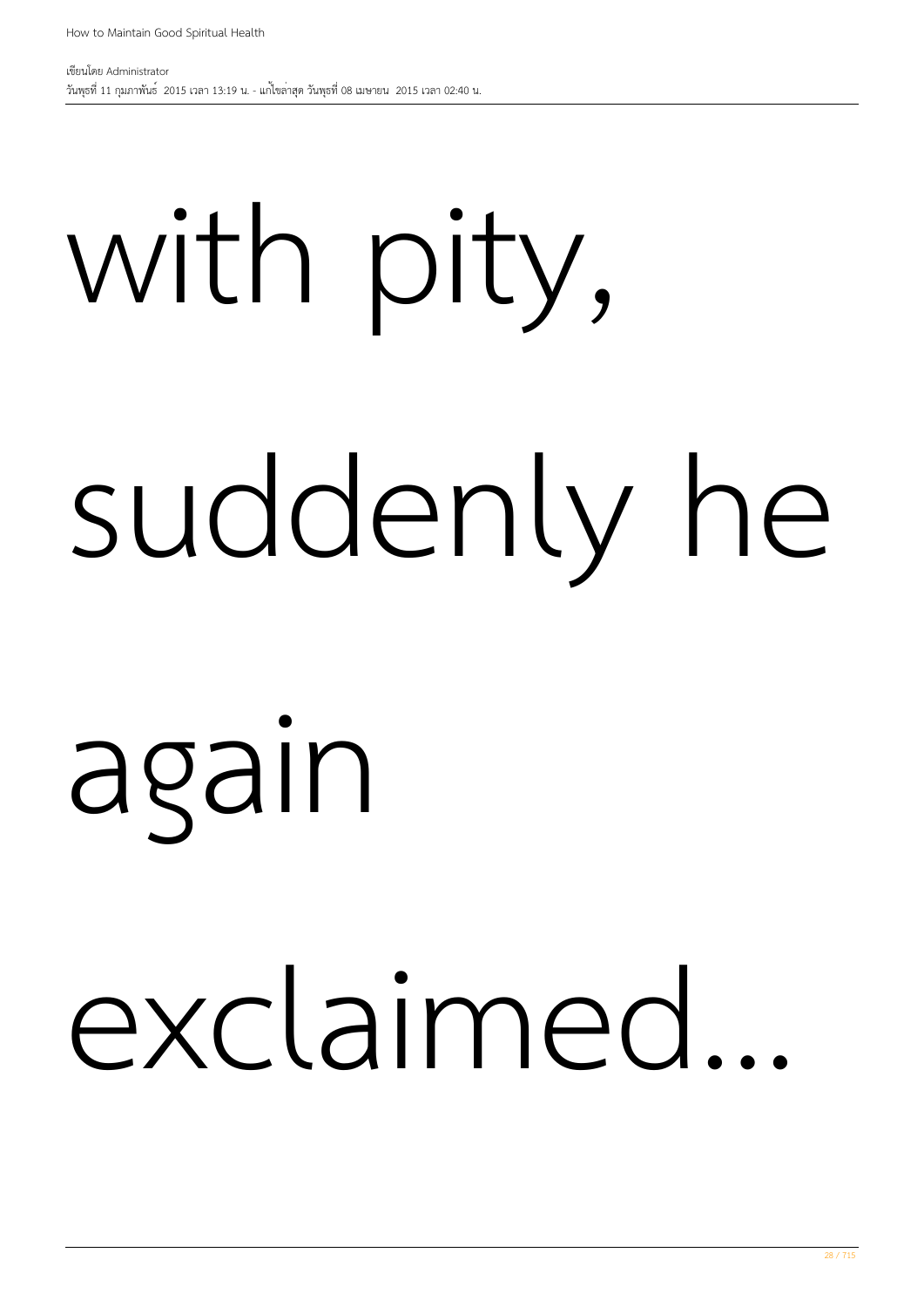# "Dad, look the clouds are running with us!"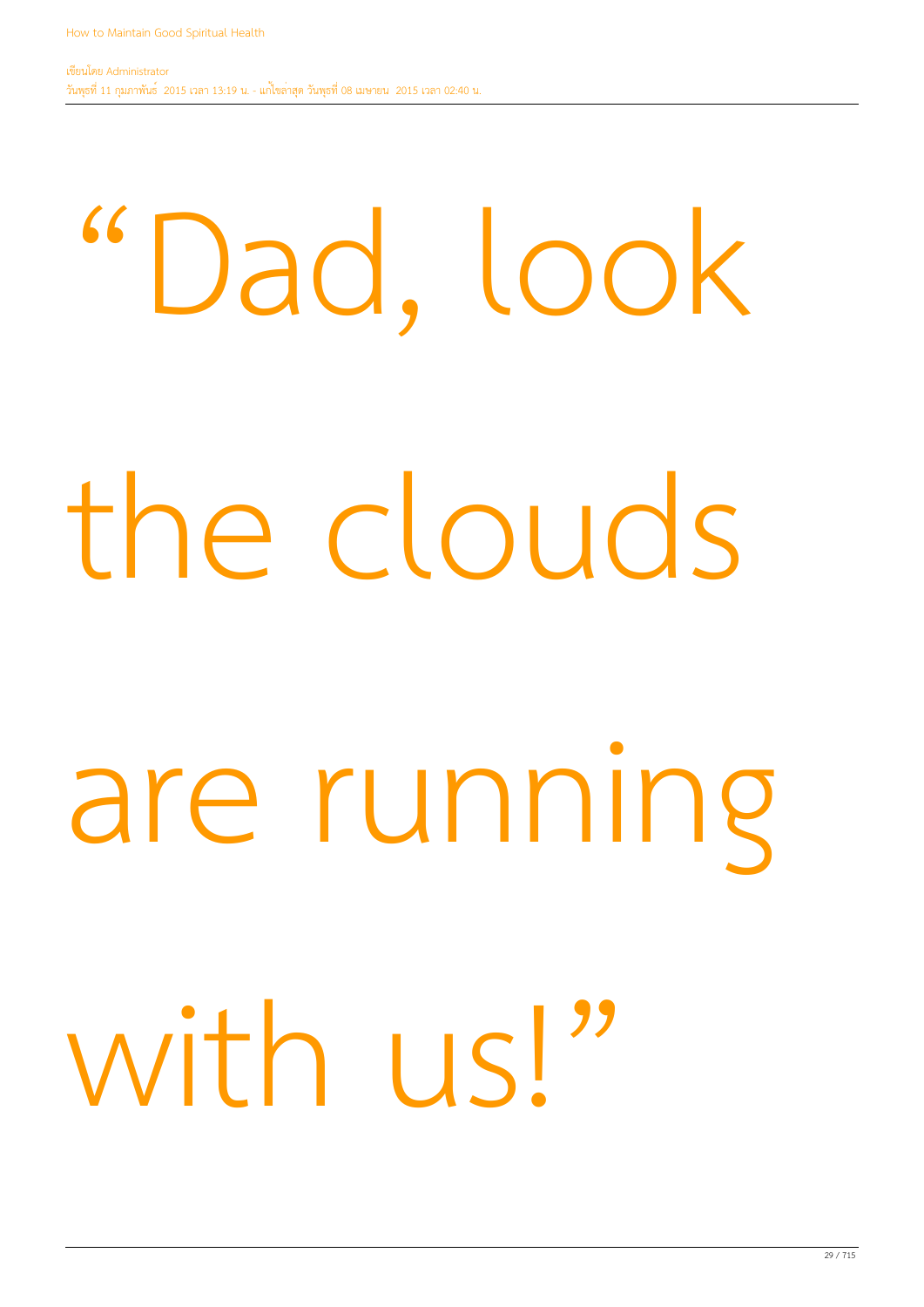# The couple couldn't resist and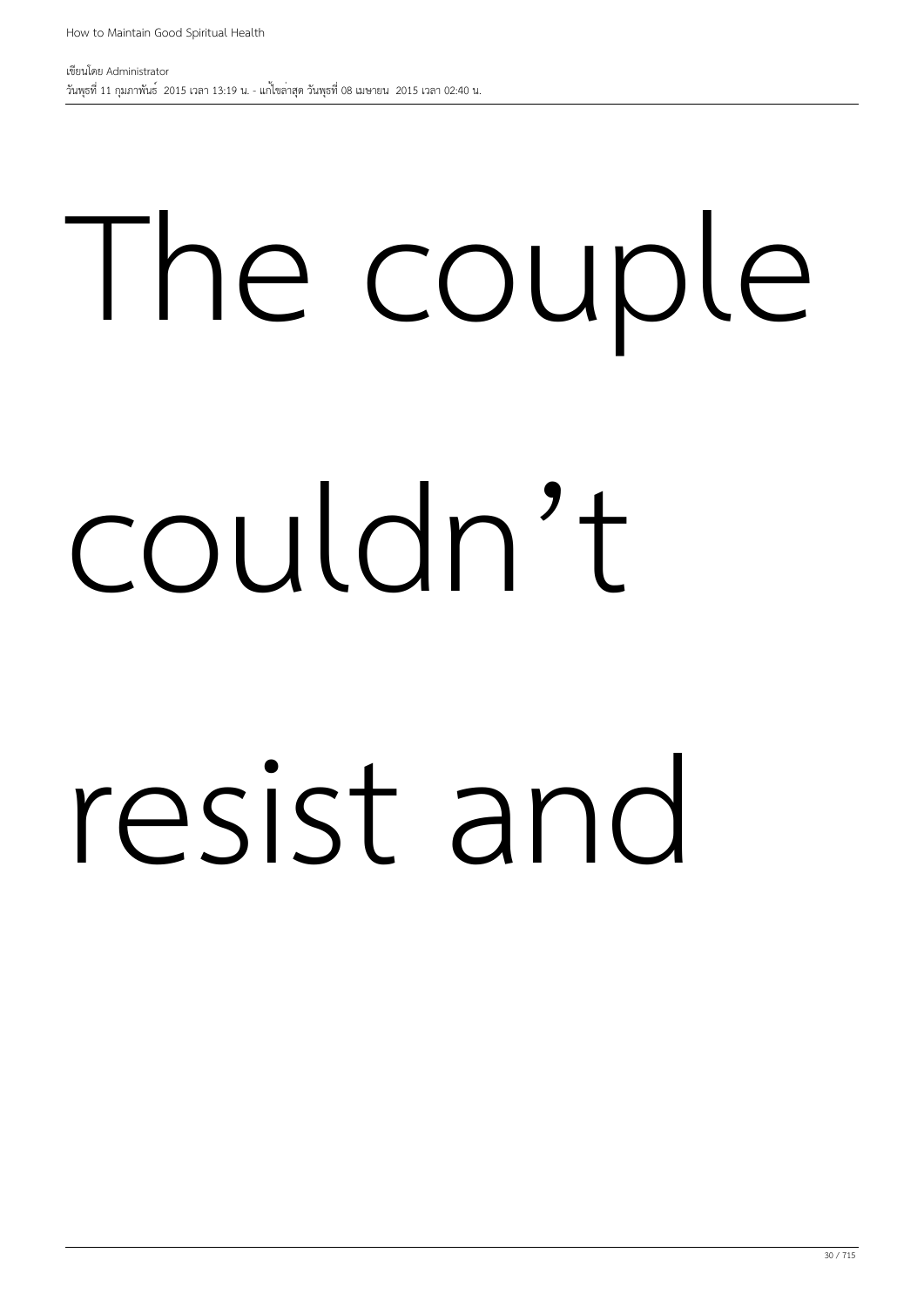# said to the old man… "Why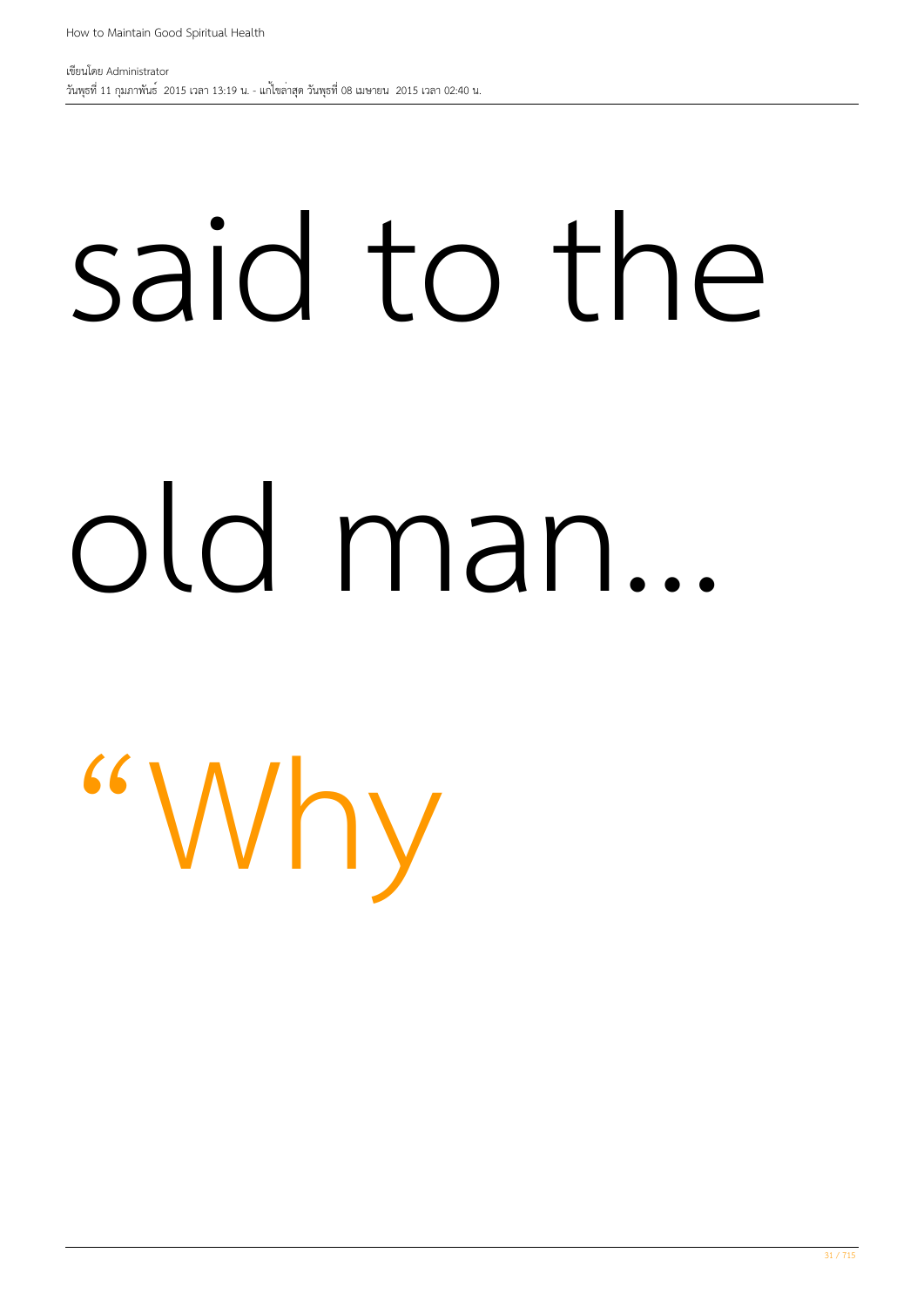# don't you take your son to a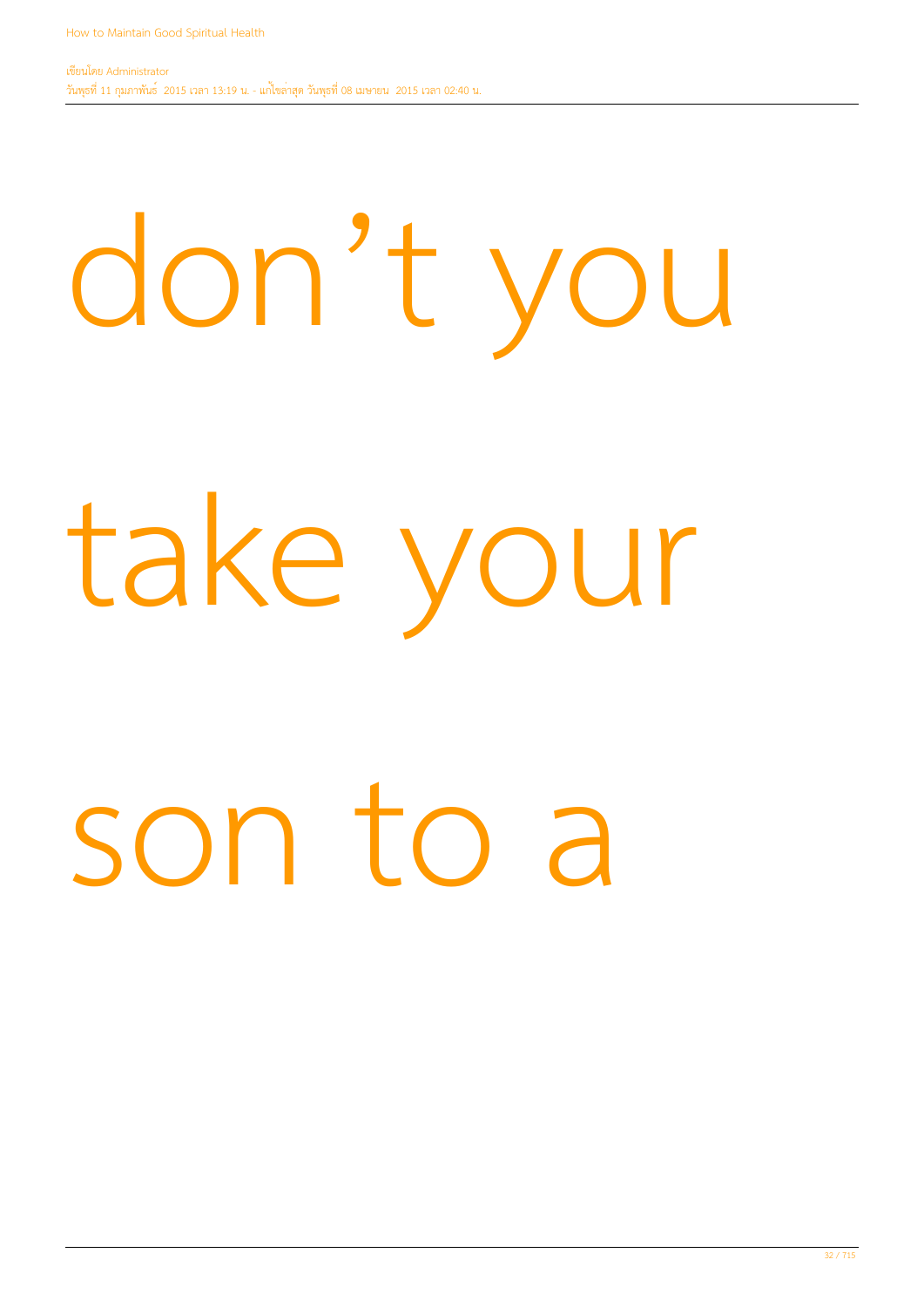# good doctor?" The old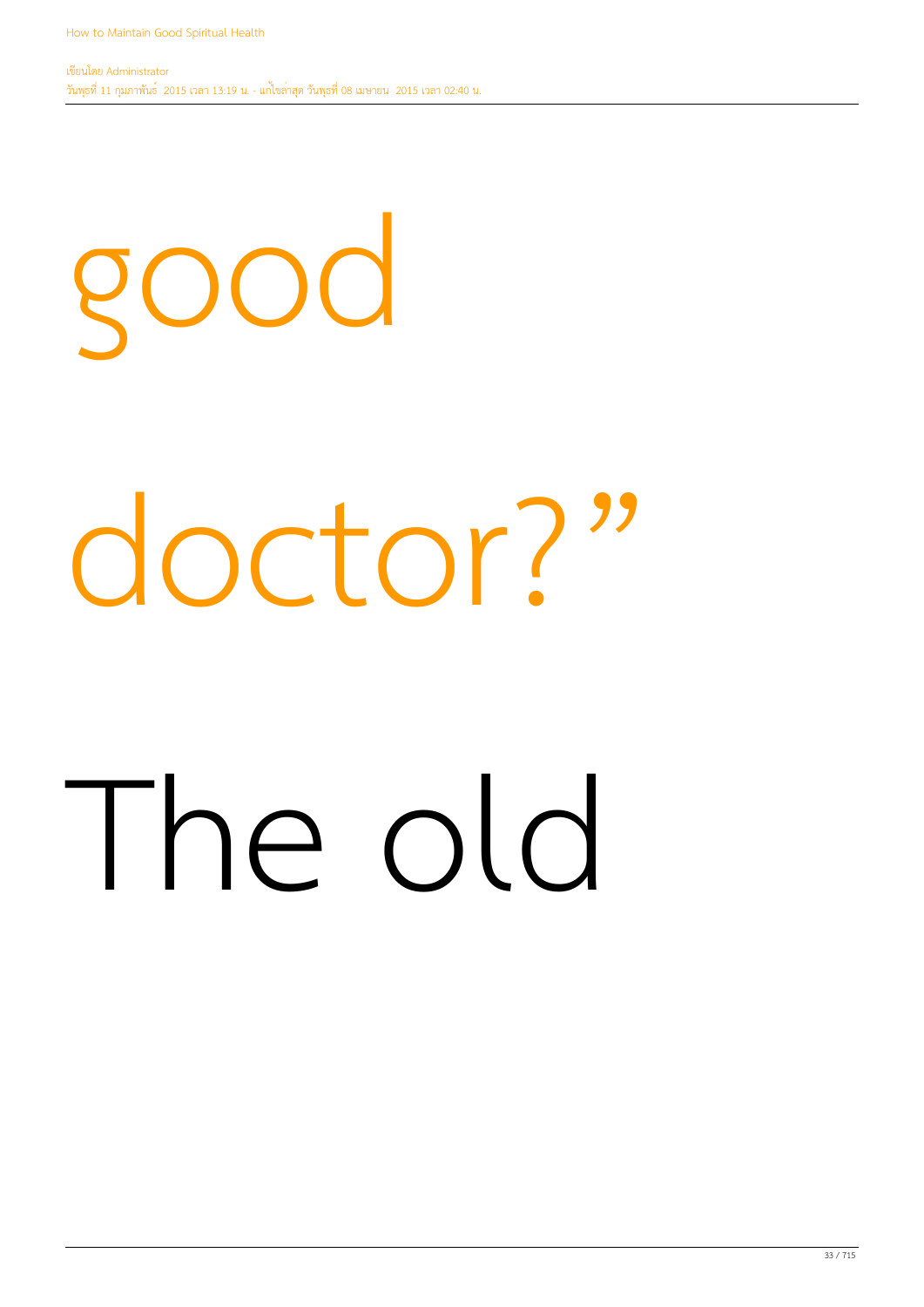# man smiled and said…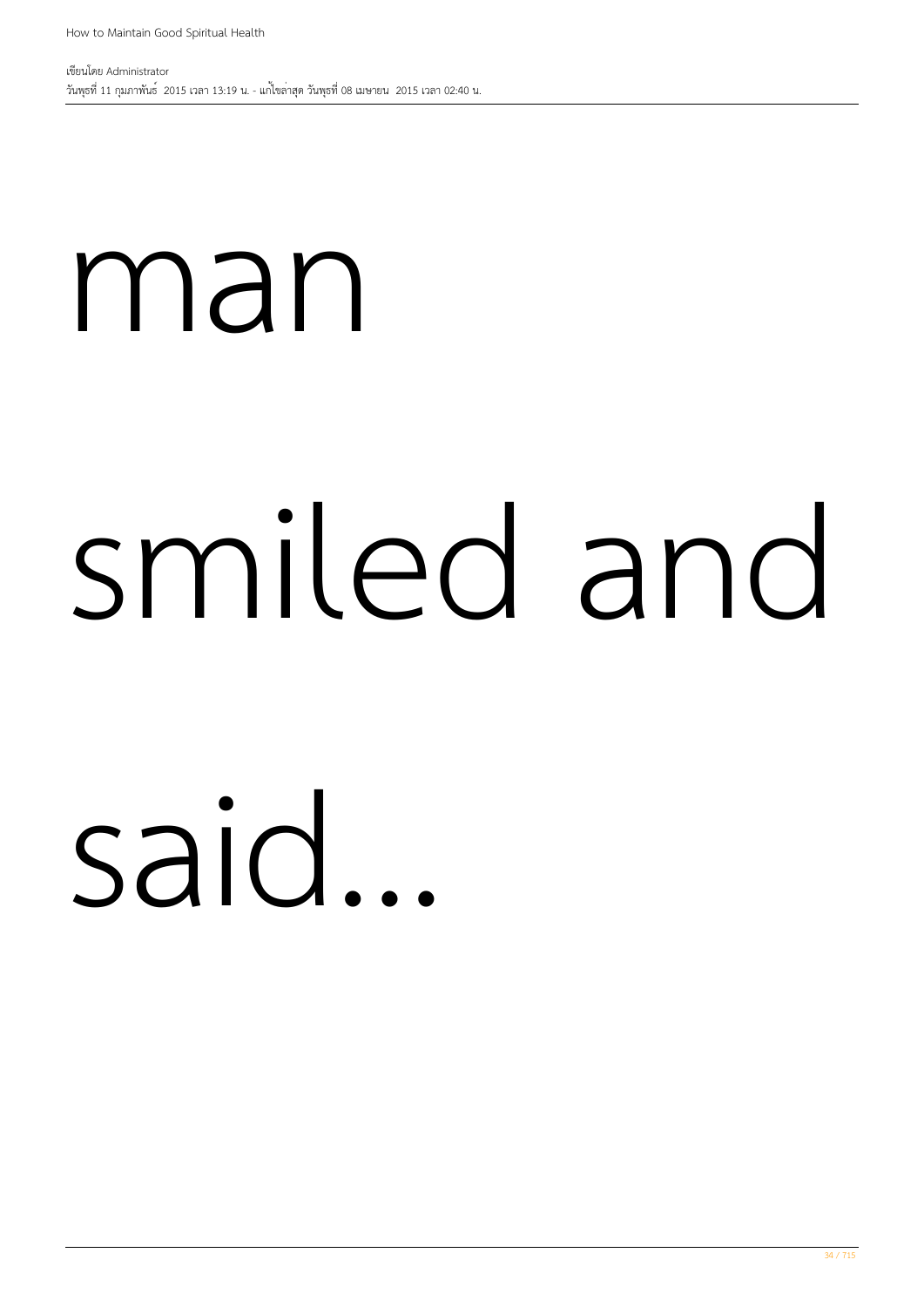# "I did and we are just coming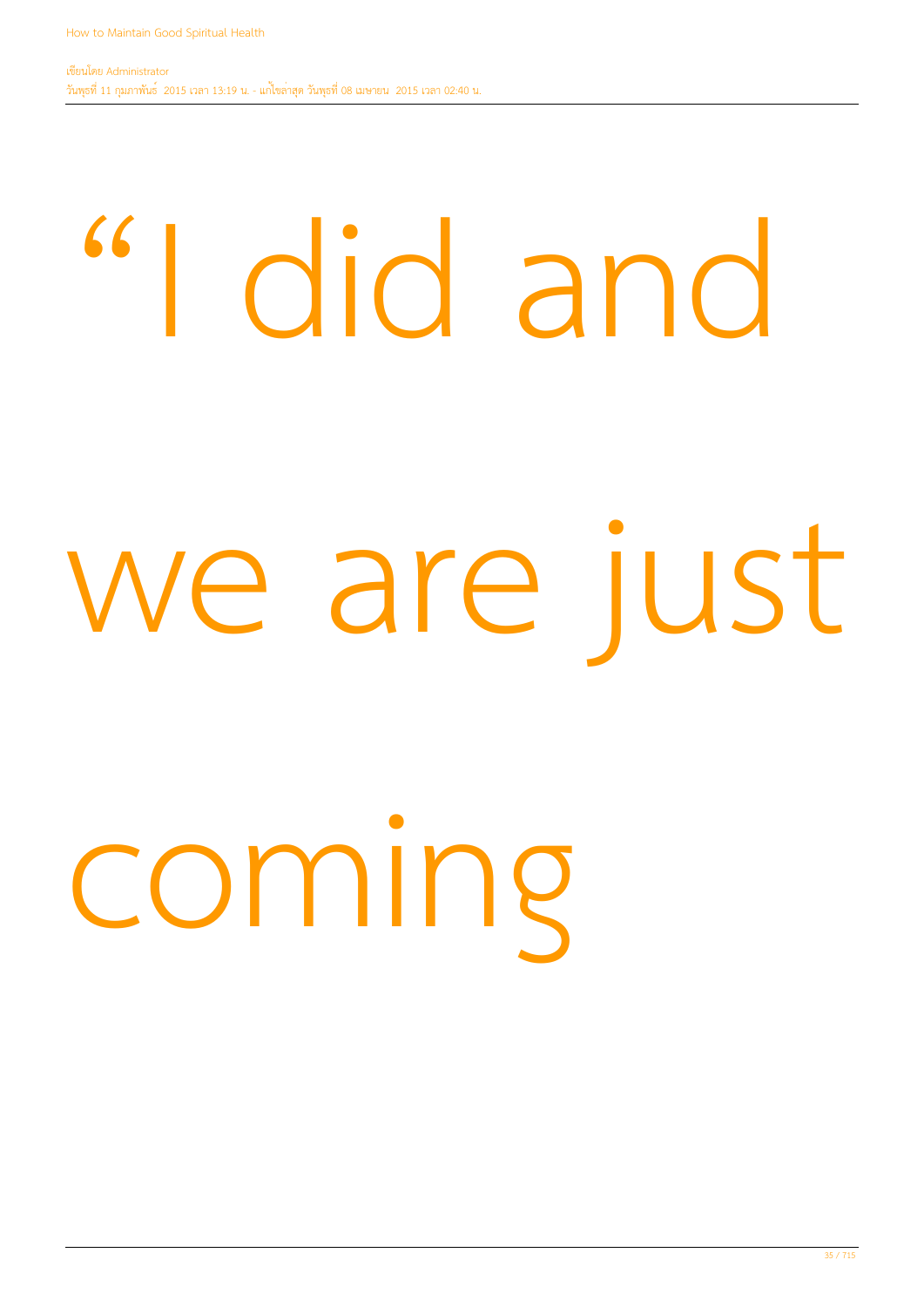# from the hospital,

my son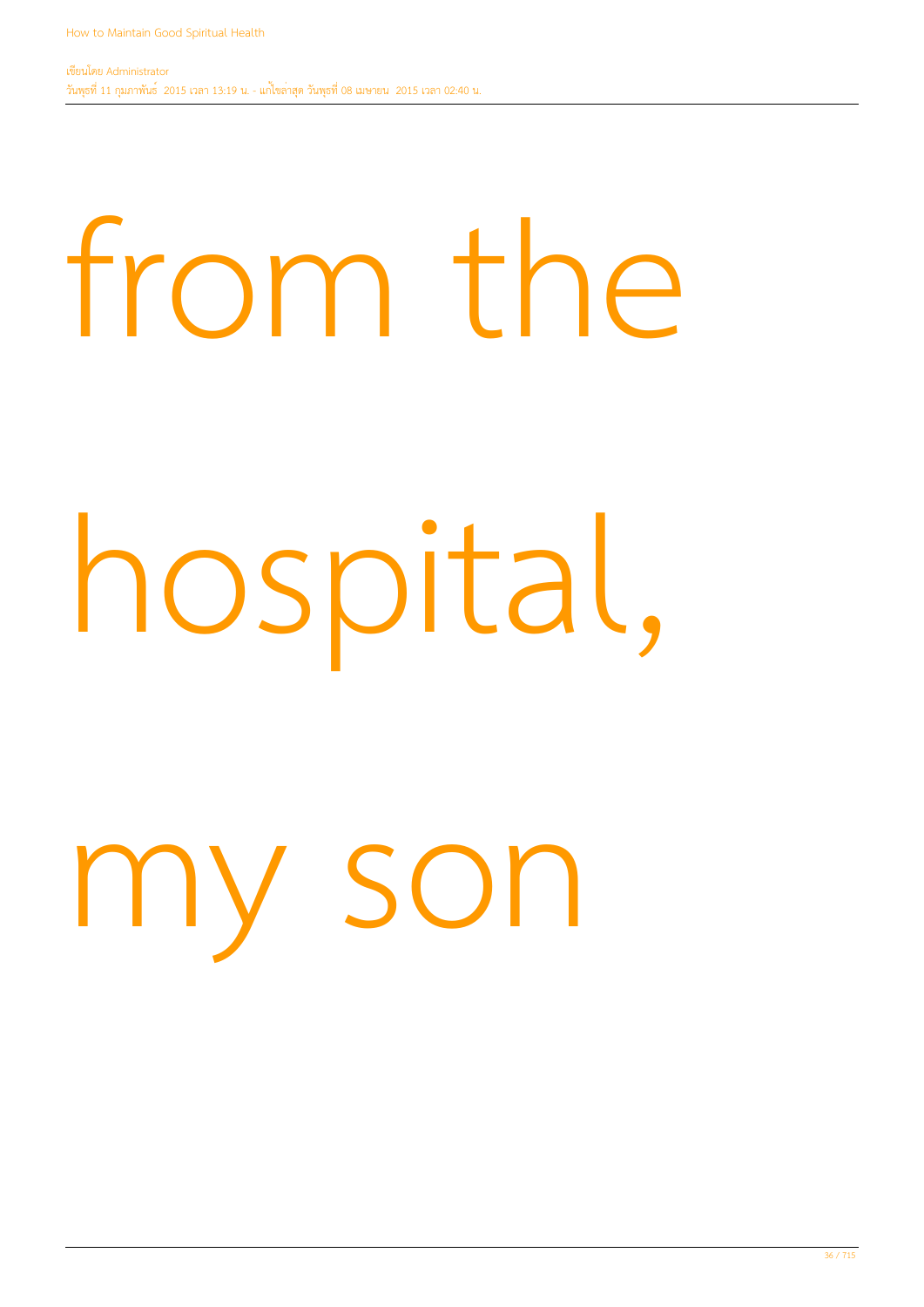# was blind from birth, he just got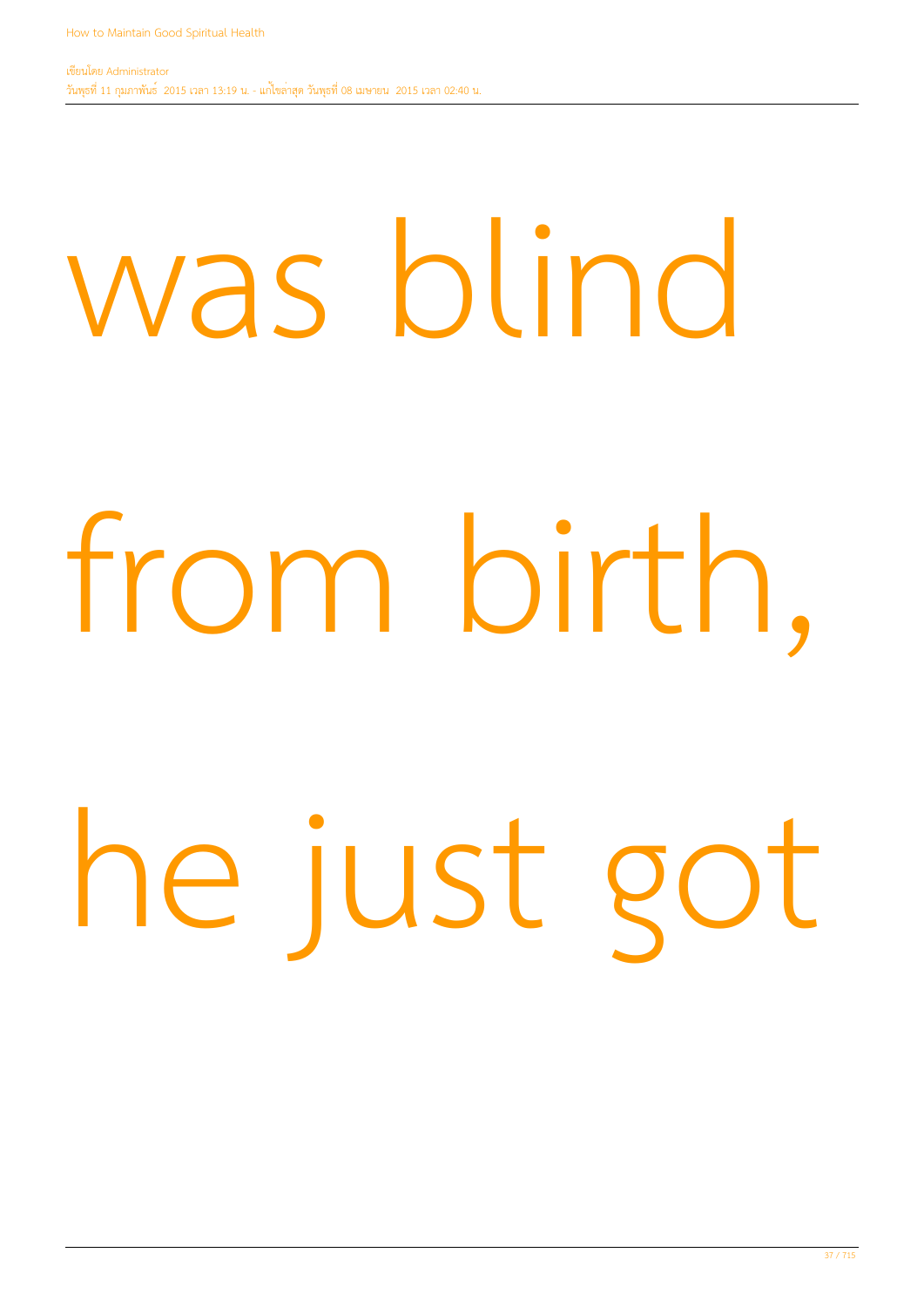เขียนโดย Administrator วันพุธที่ 11 กุมภาพันธ์ 2015 เวลา 13:19 น. - แก้ไขล่าสุด วันพุธที่ 08 เมษายน 2015 เวลา 02:40 น.

#### his eyes

today.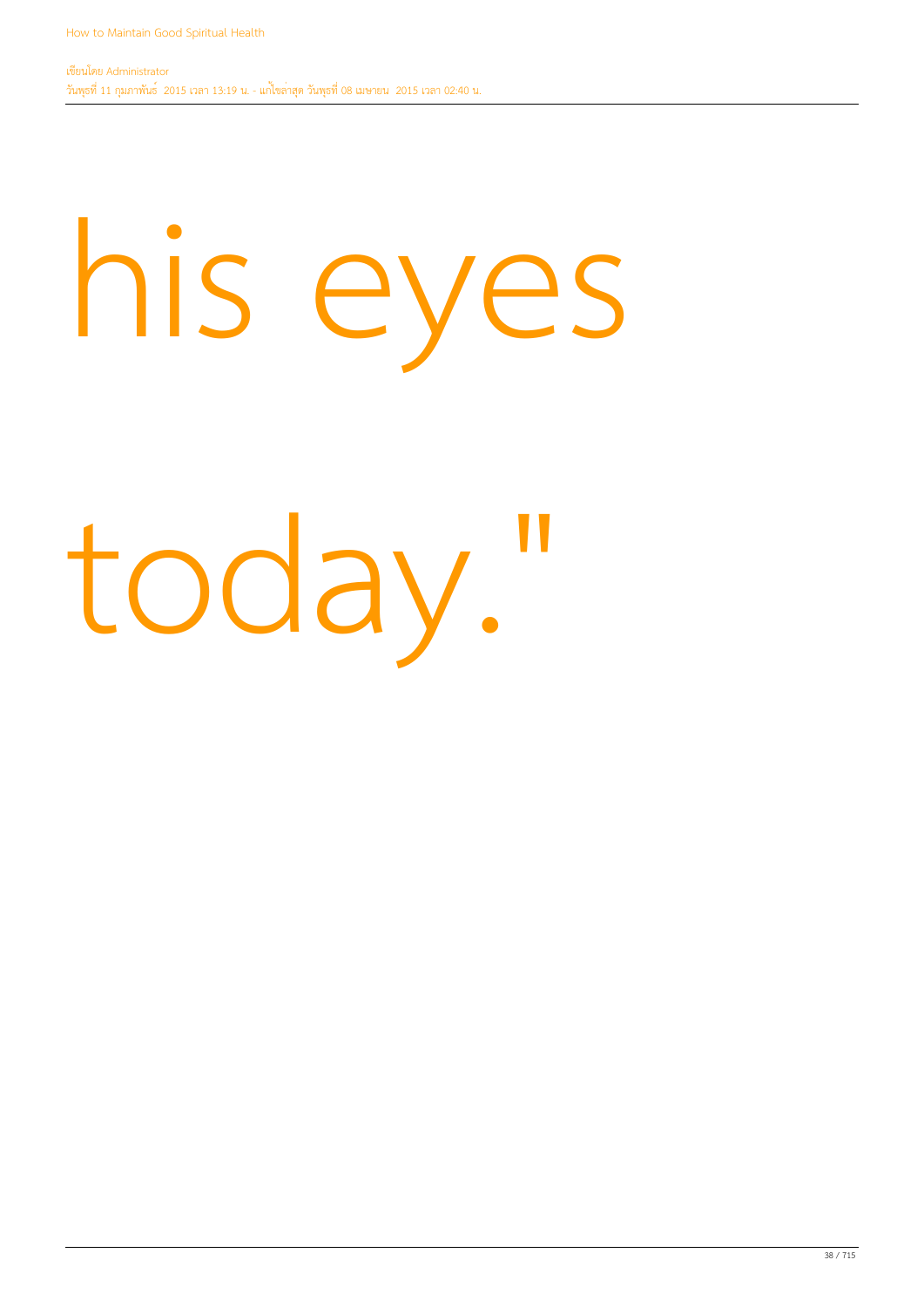# Every single person on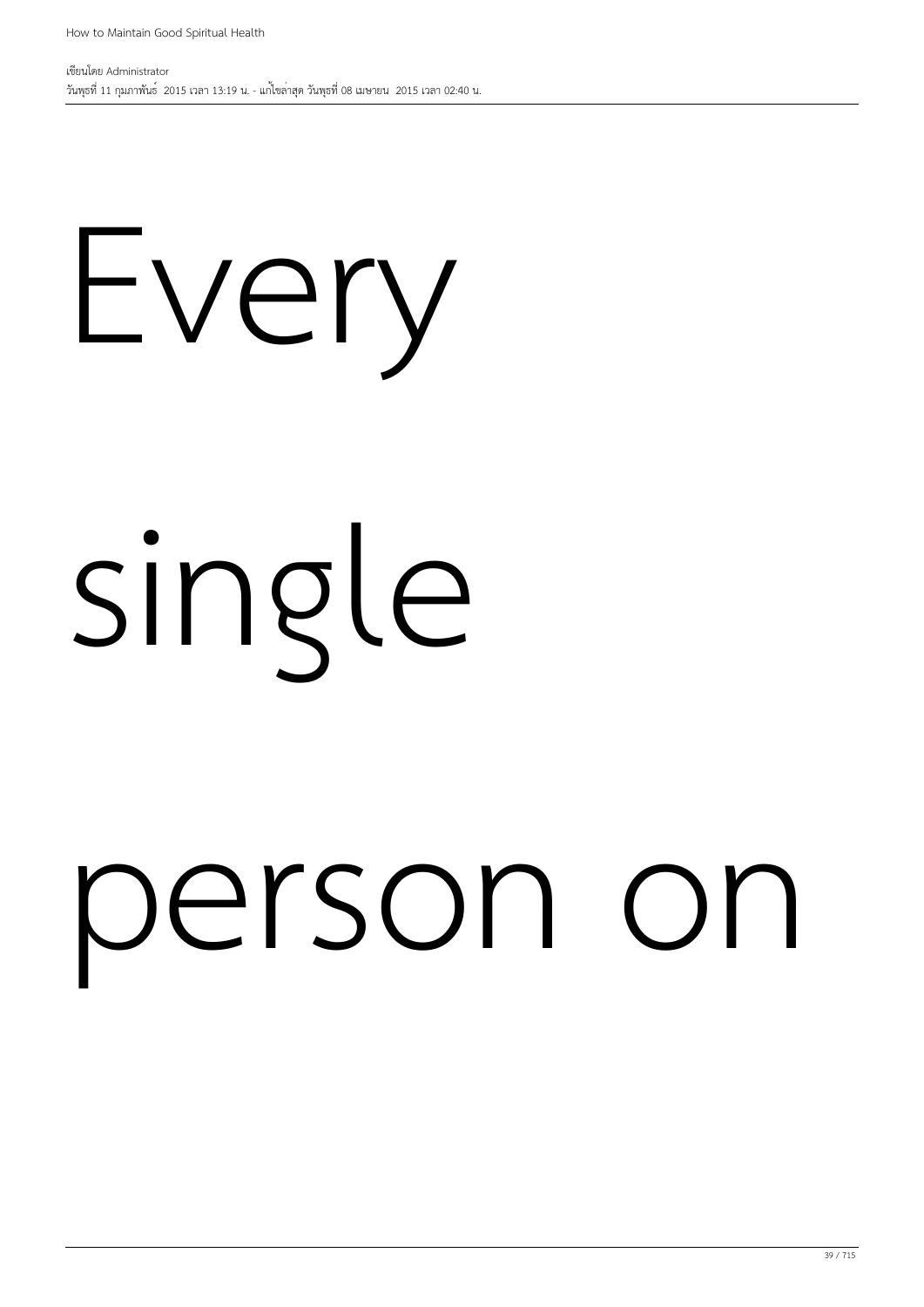## the planet has a

#### story.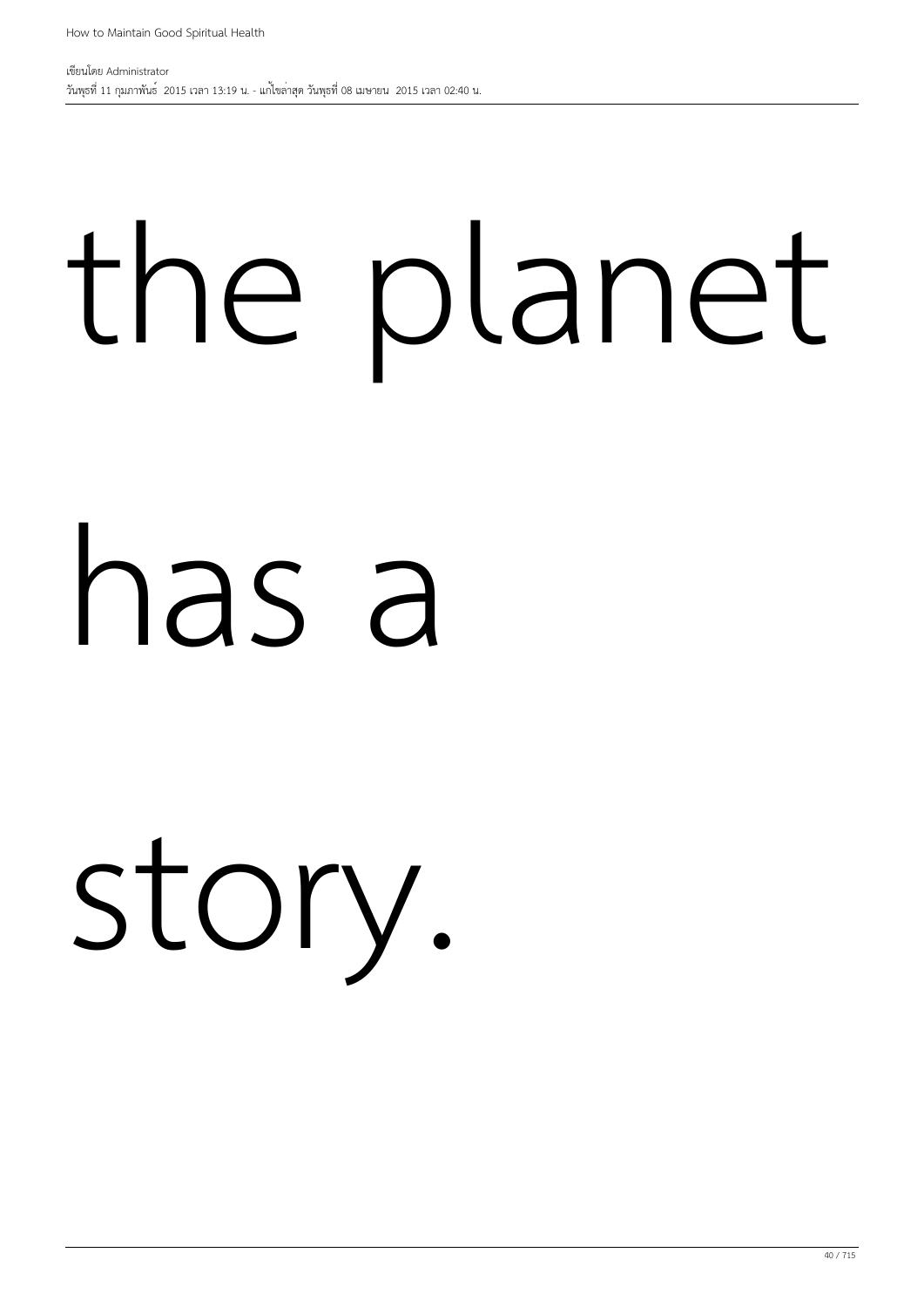# Don't judge people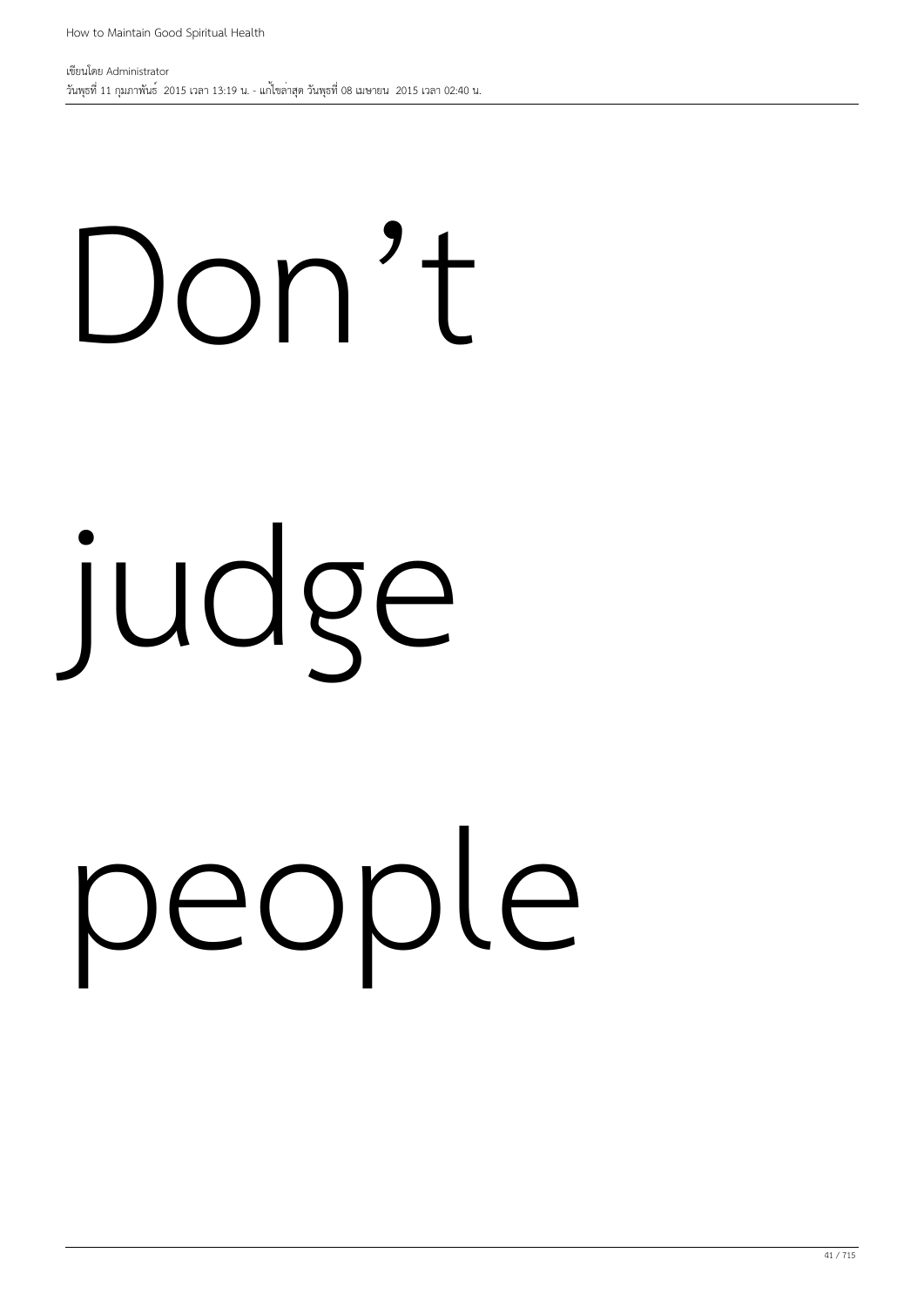# before you truly

#### know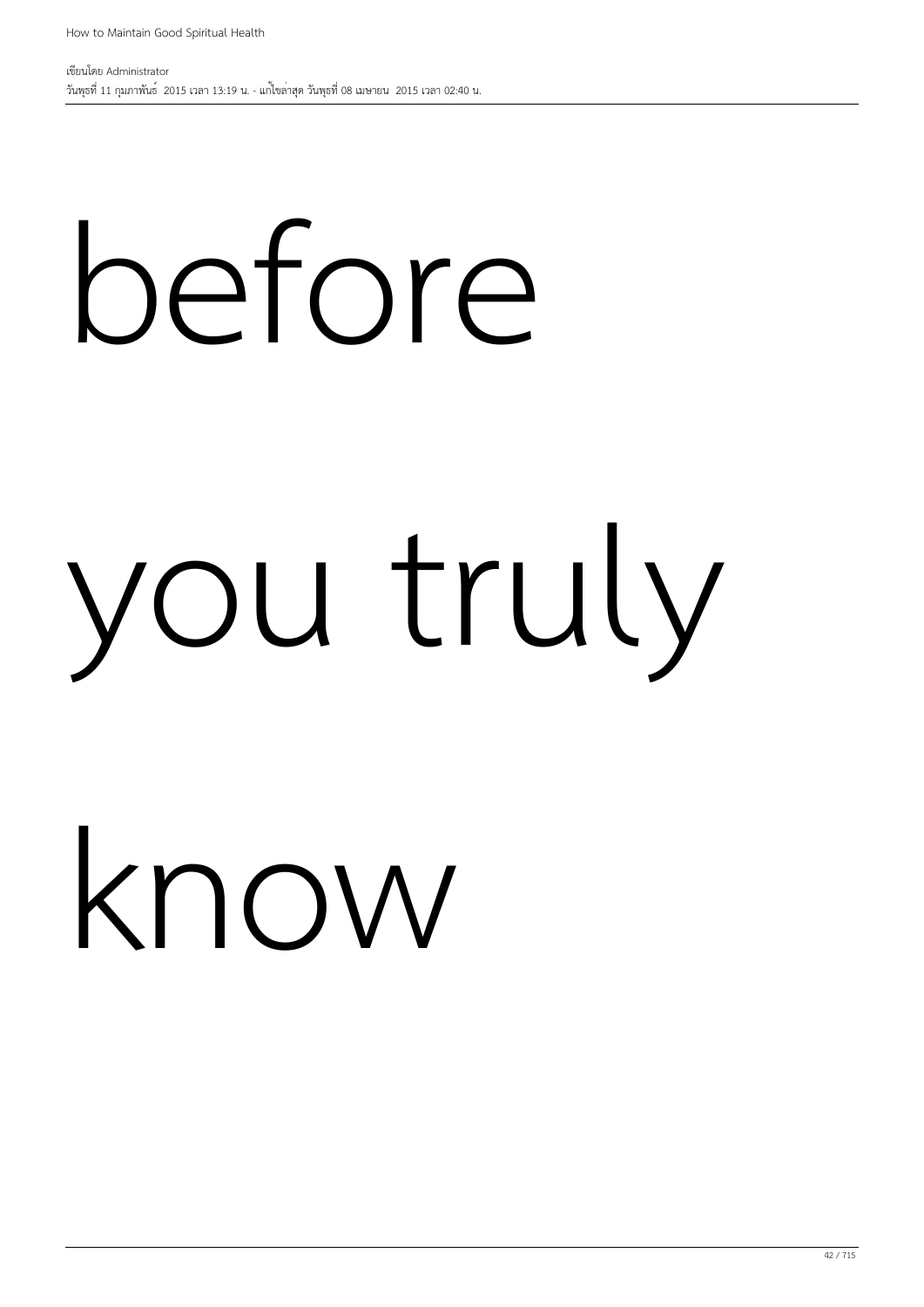## them. The truth

### might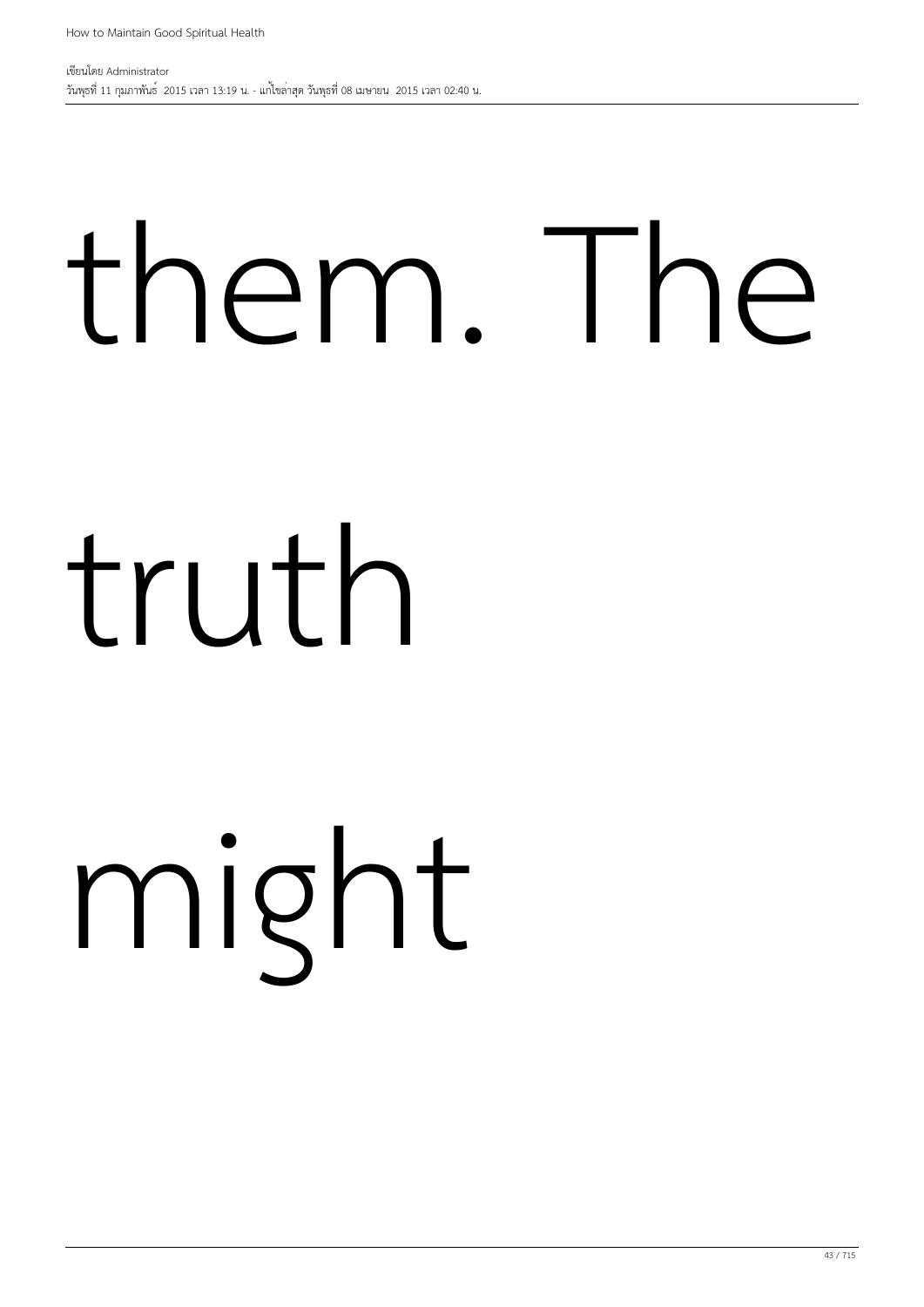# surprise

#### you.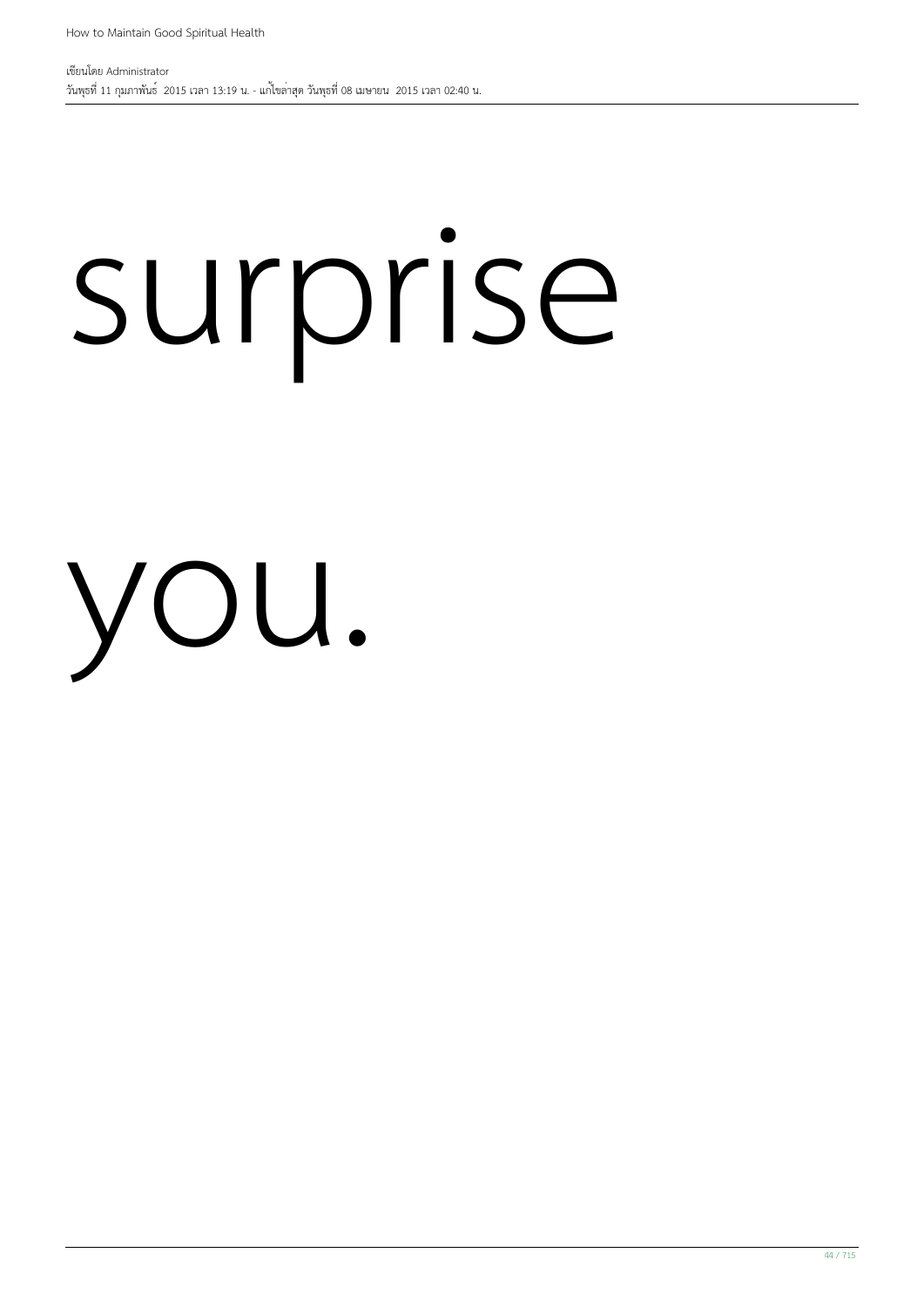เขียนโดย Administrator วันพุธที่ 11 กุมภาพันธ์ 2015 เวลา 13:19 น. - แก้ไขล่าสุด วันพุธที่ 08 เมษายน 2015 เวลา 02:40 น.

#### 2. Shake

#### off your

#### problems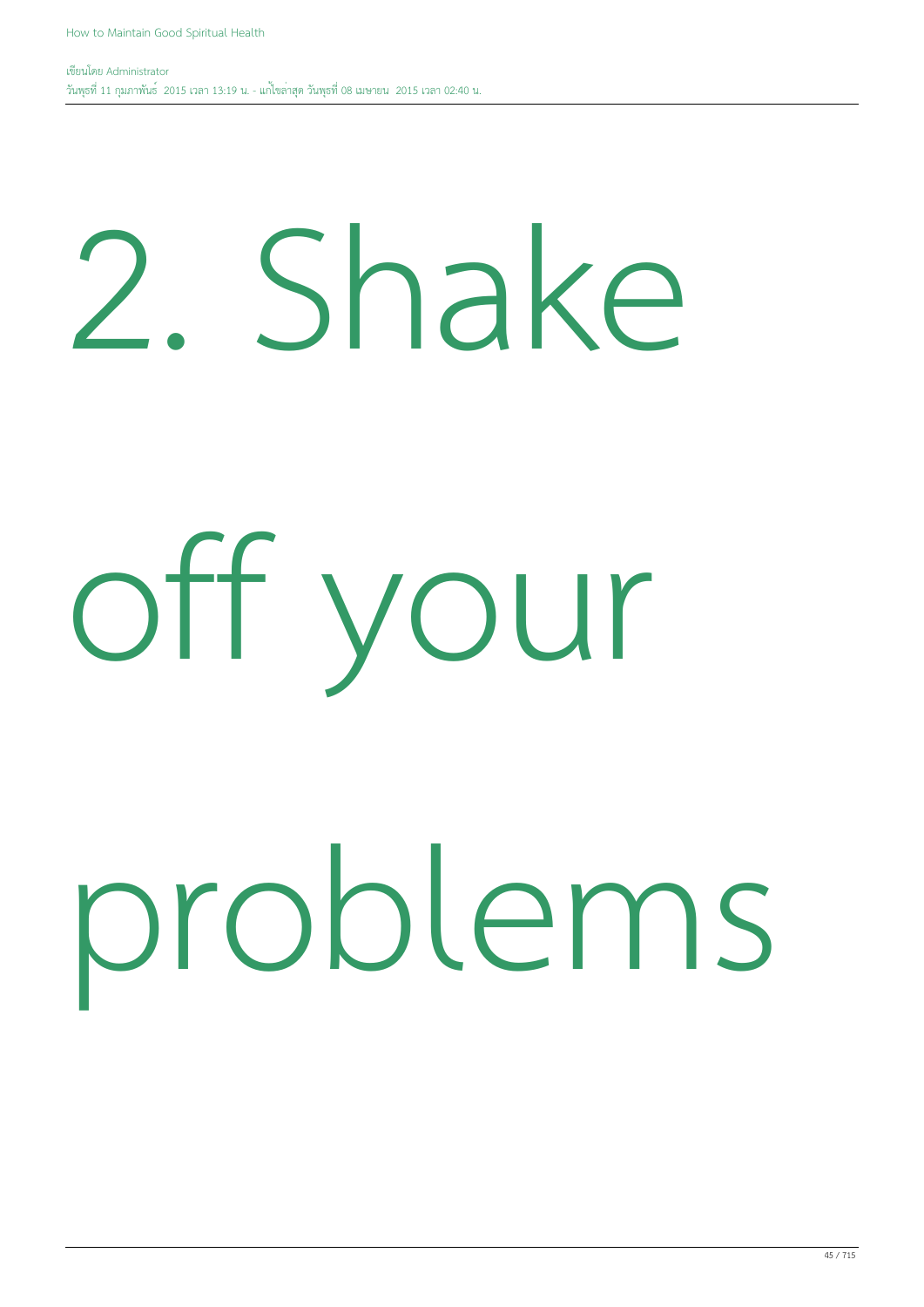# A man's favorite donkey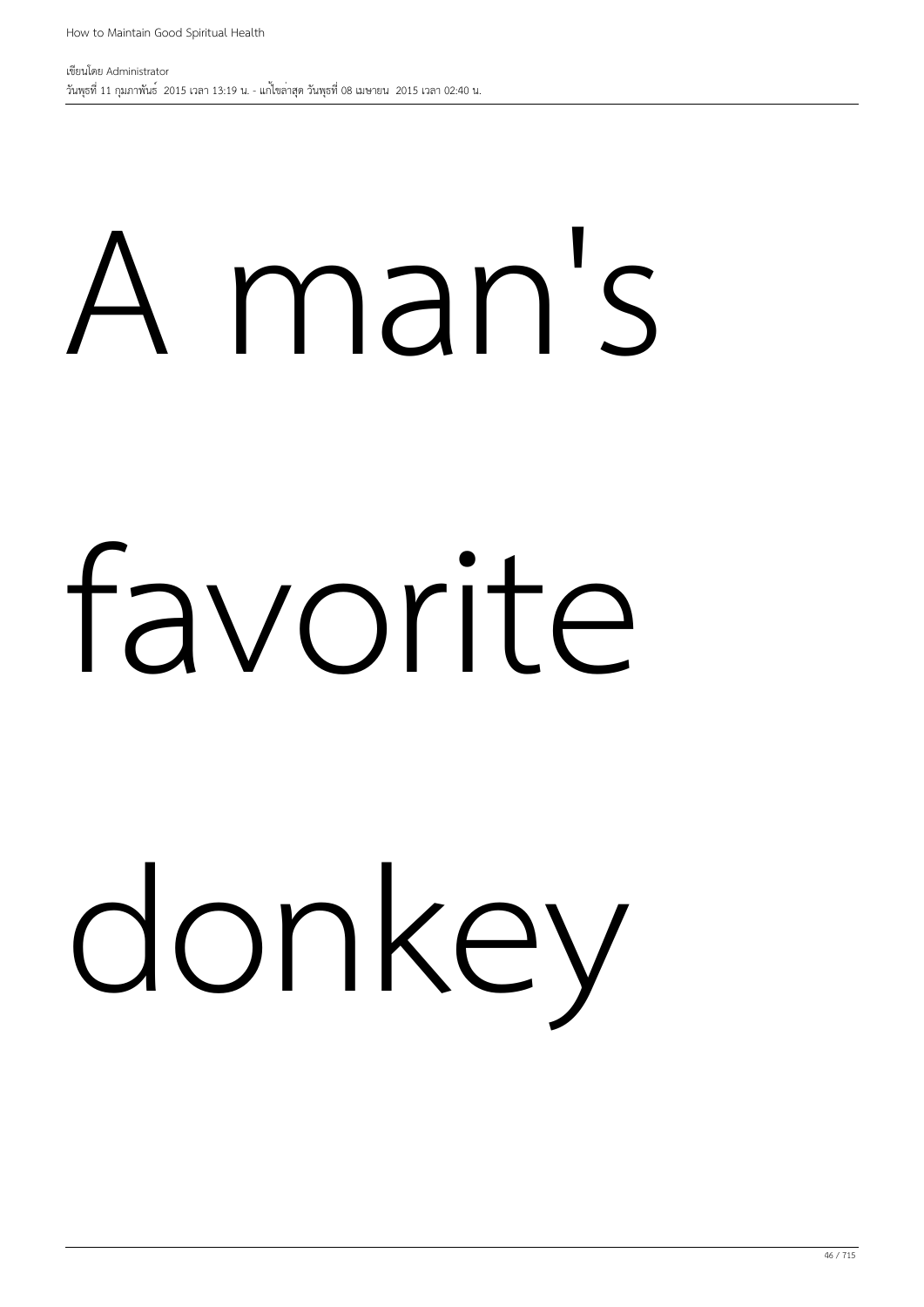# falls into a deep precipice;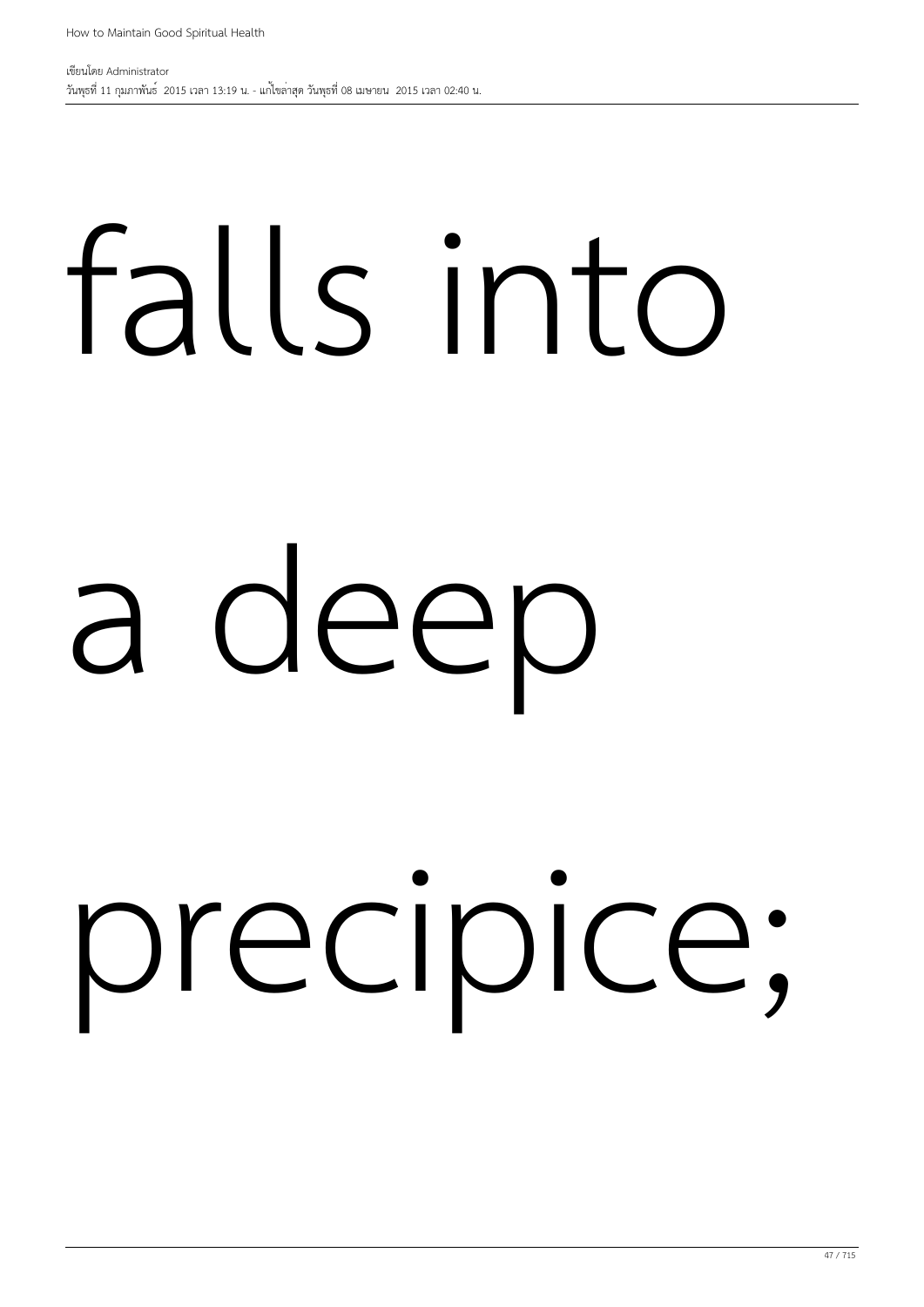# He can't pull it out no matter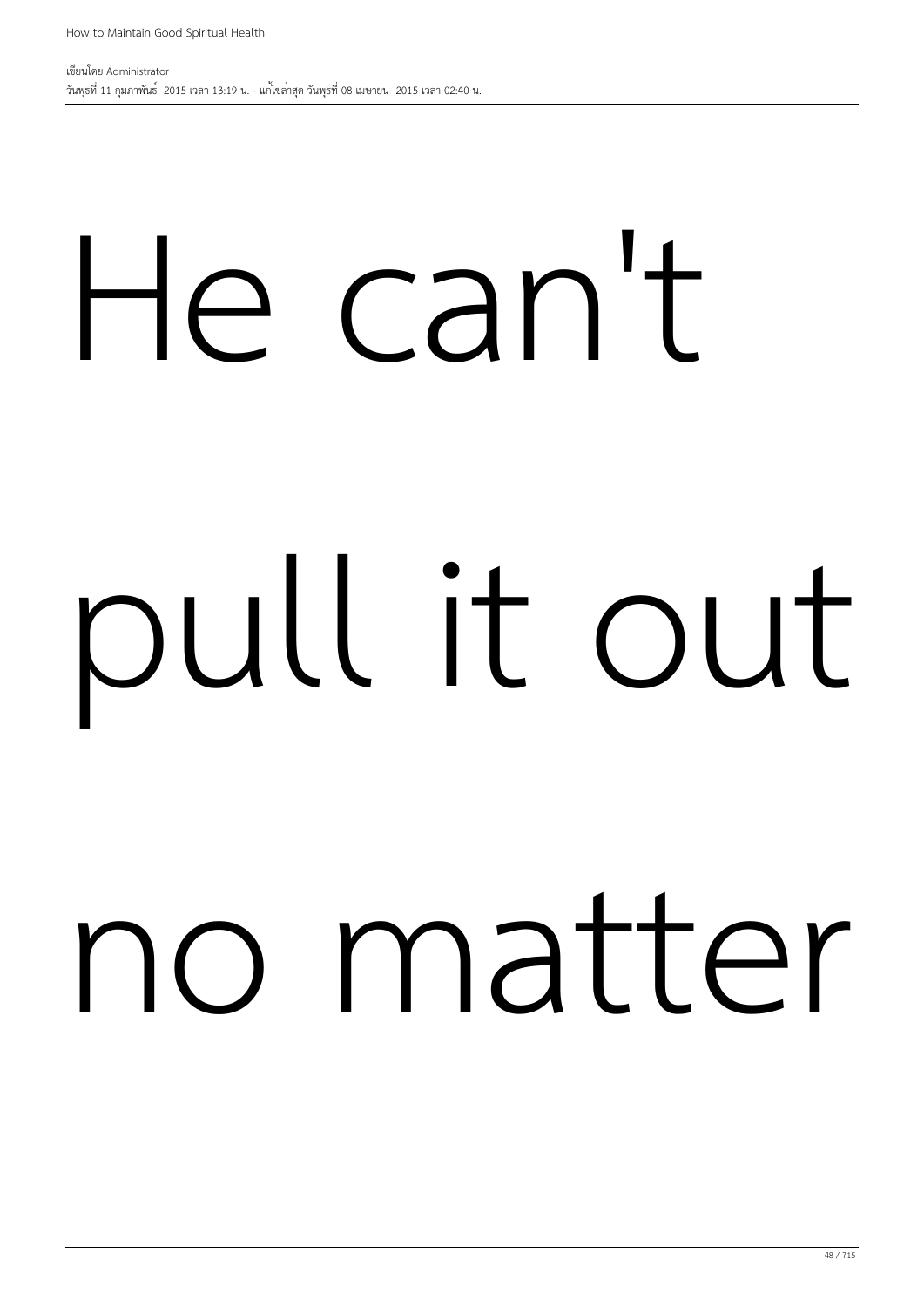# how hard he tries;

He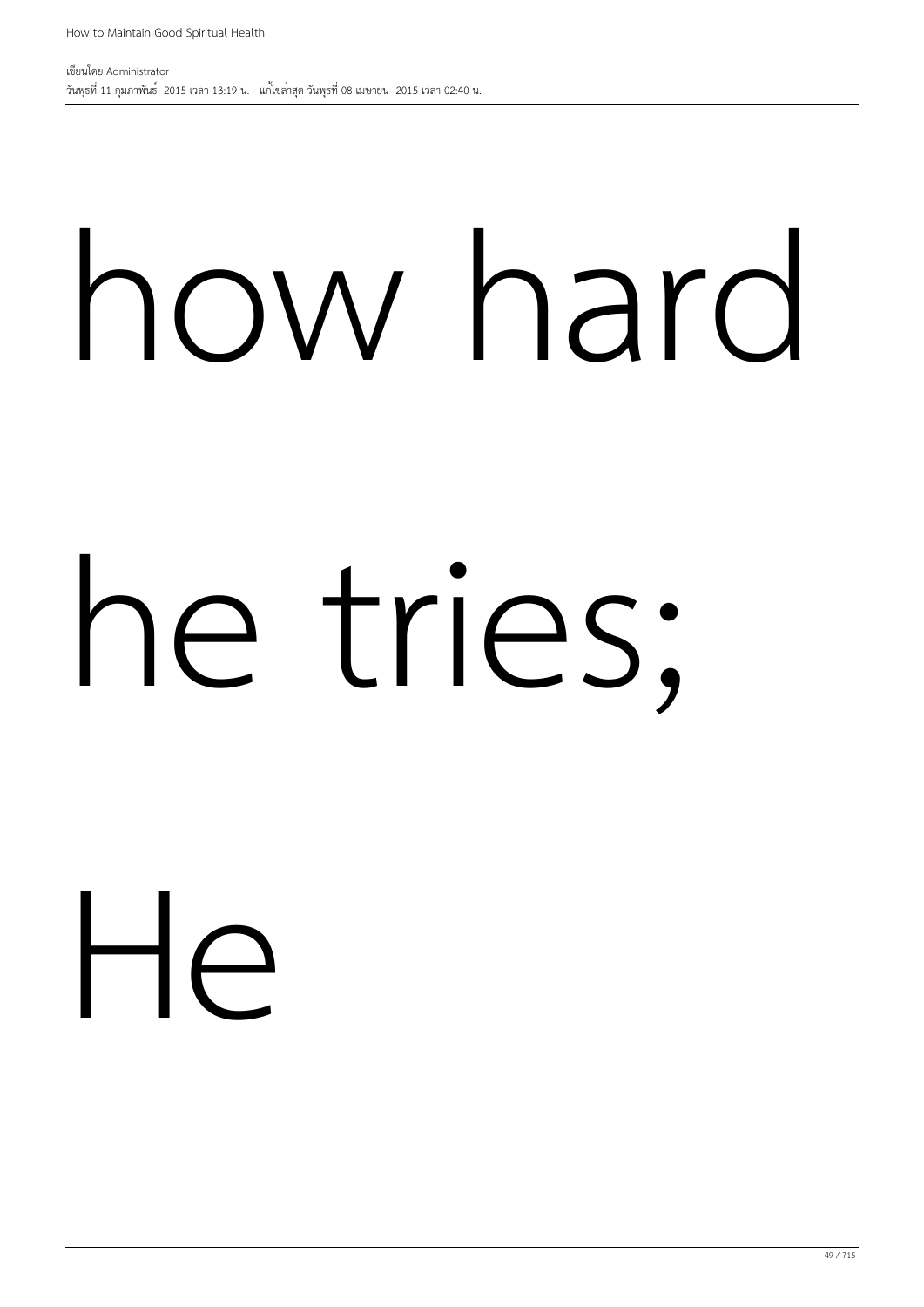# therefore

#### decides

### to bury it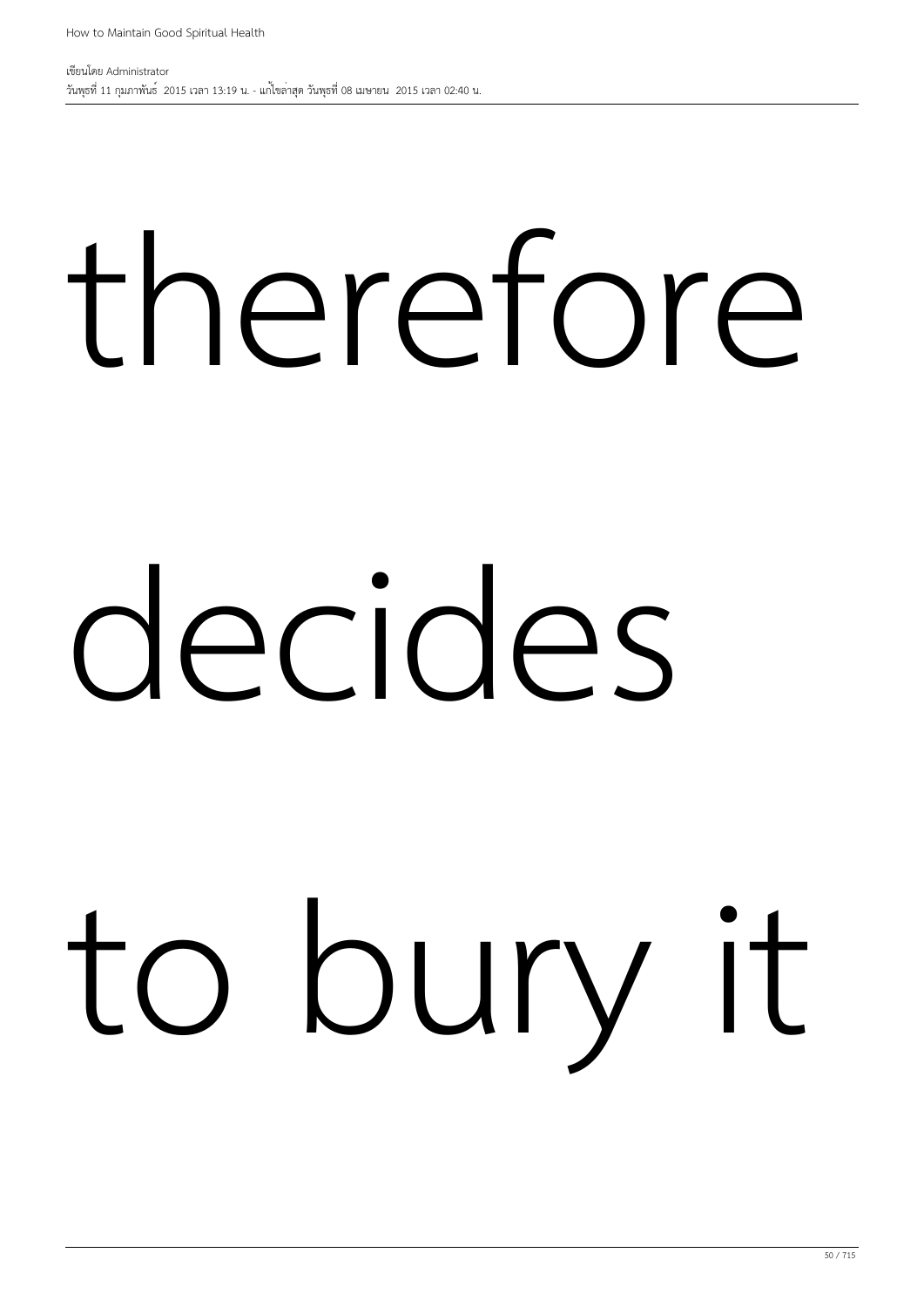#### alive.

#### Soil is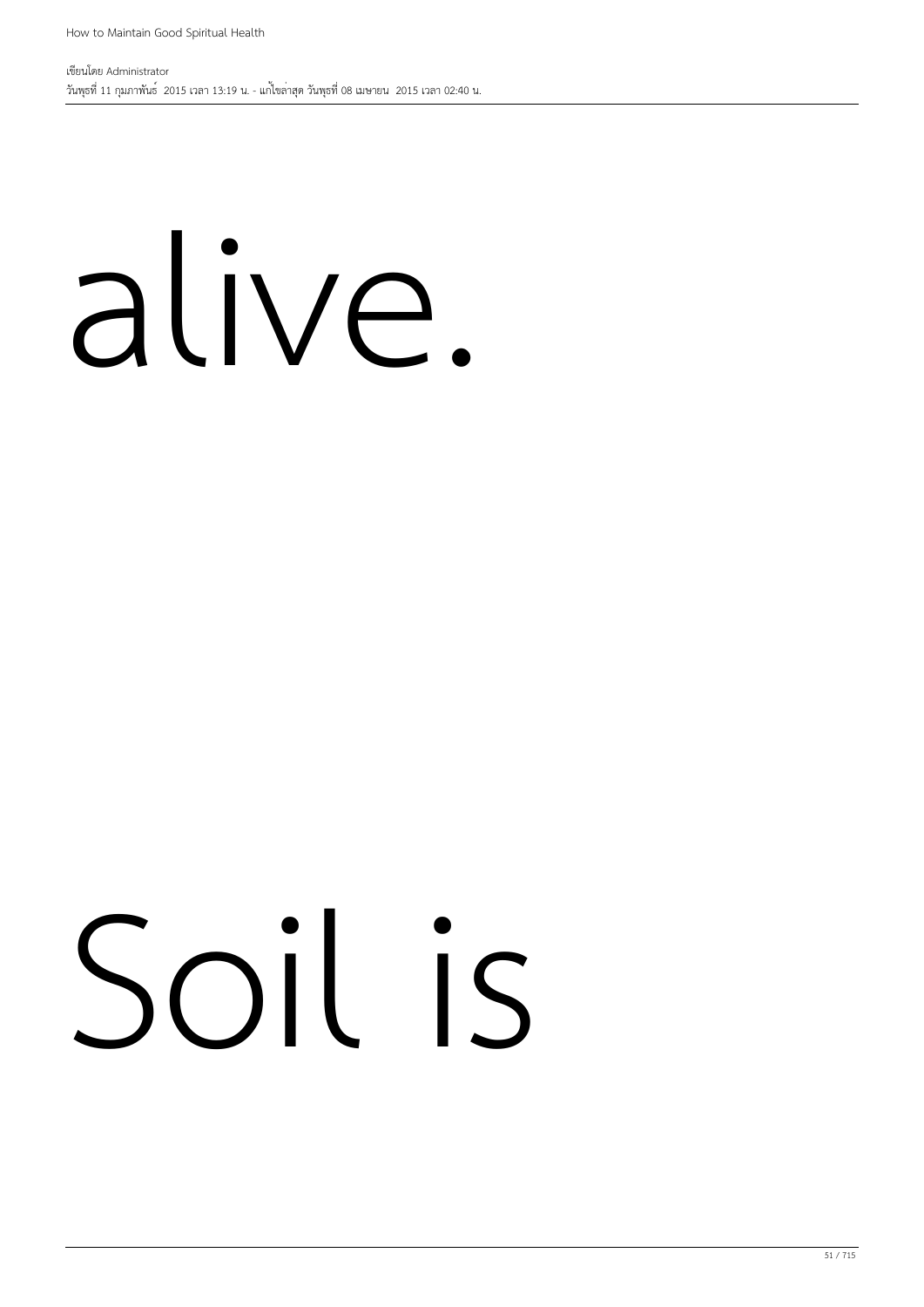# poured onto the

### donkey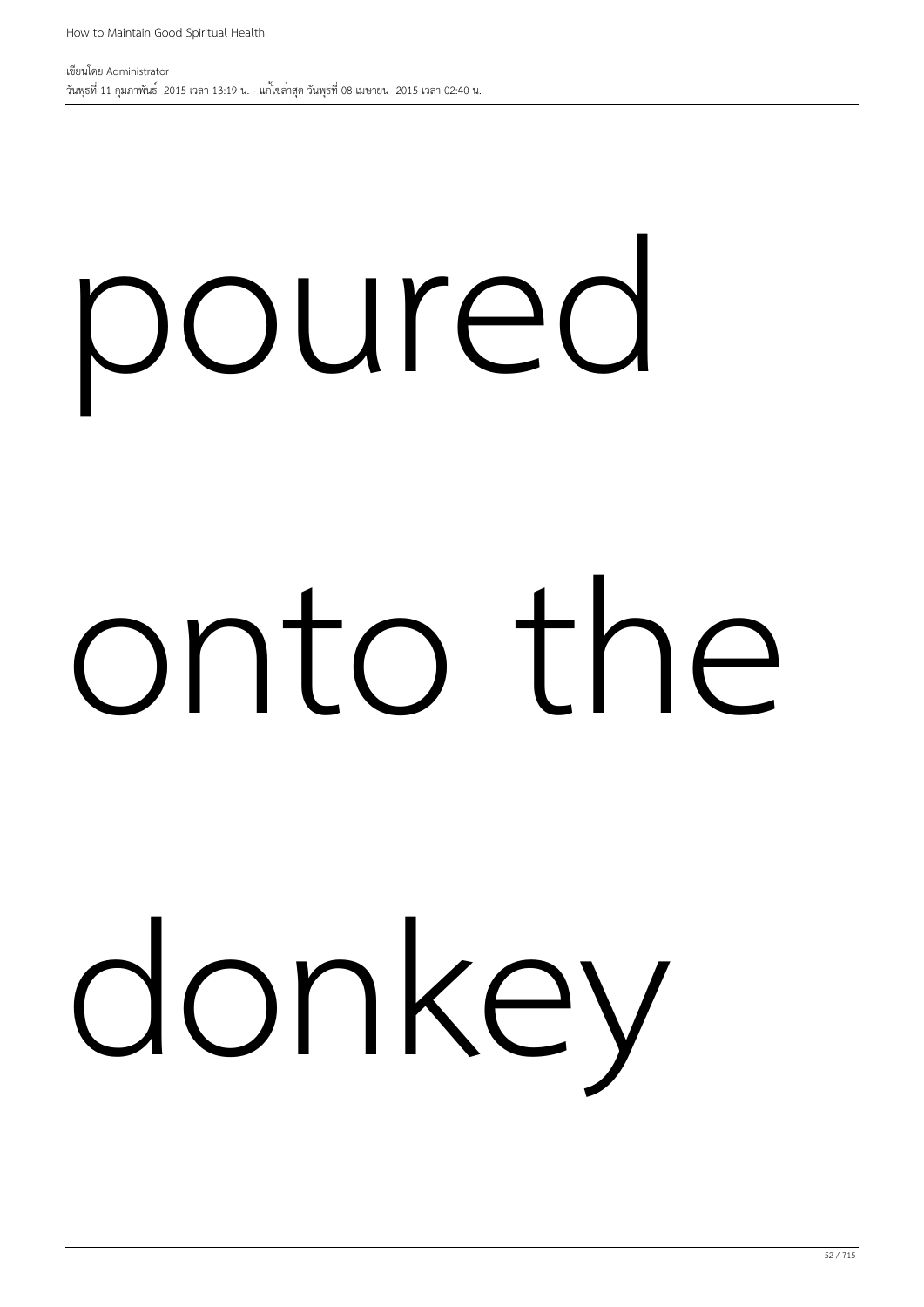# from above.

#### The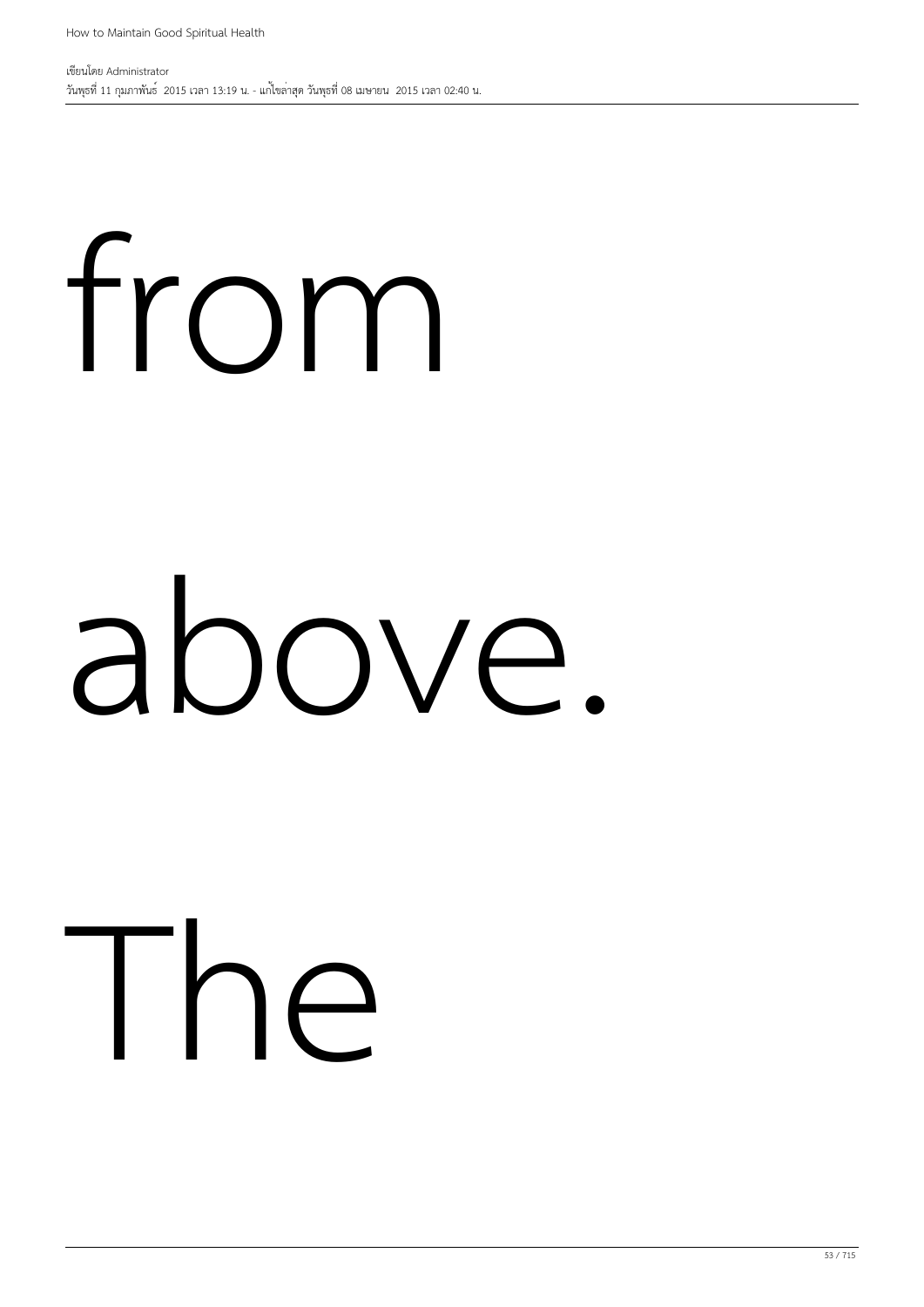# donkey

### feels the

### load,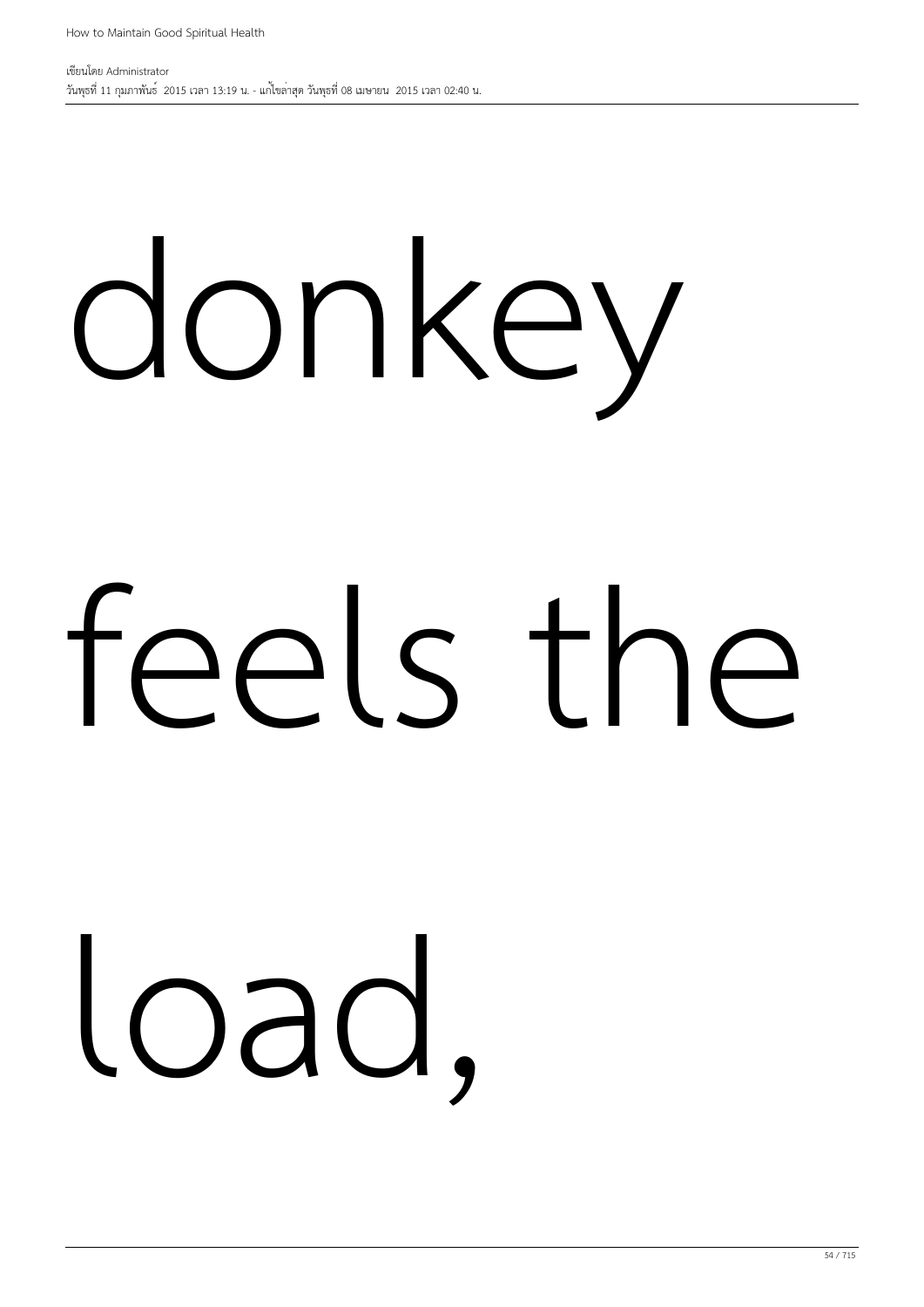### shakes it

### off, and

### steps on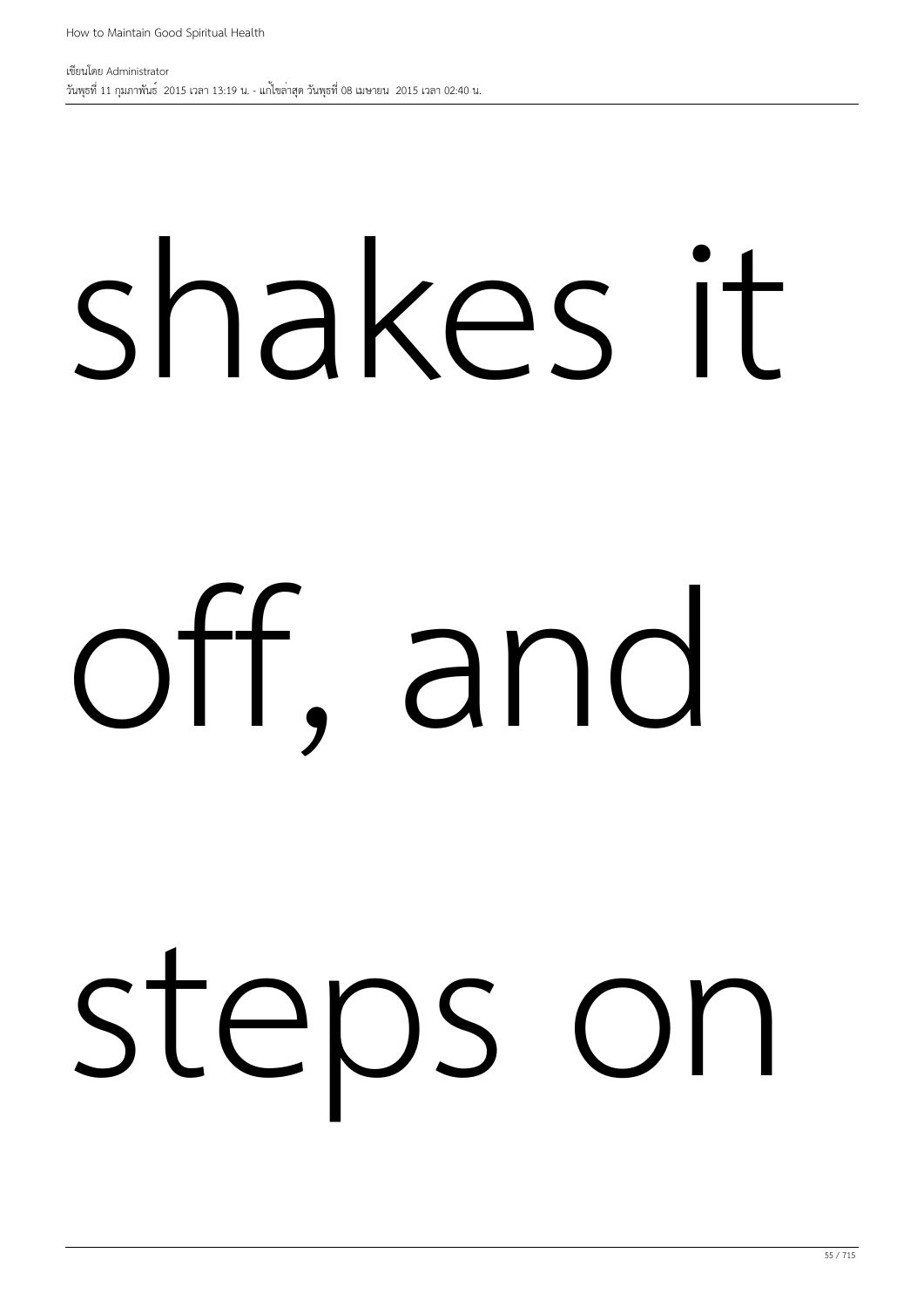How to Maintain Good Spiritual Health

it;

เขียนโดย Administrator วันพุธที่ 11 กุมภาพันธ์ 2015 เวลา 13:19 น. - แก้ไขล่าสุด วันพุธที่ 08 เมษายน 2015 เวลา 02:40 น.

More soil is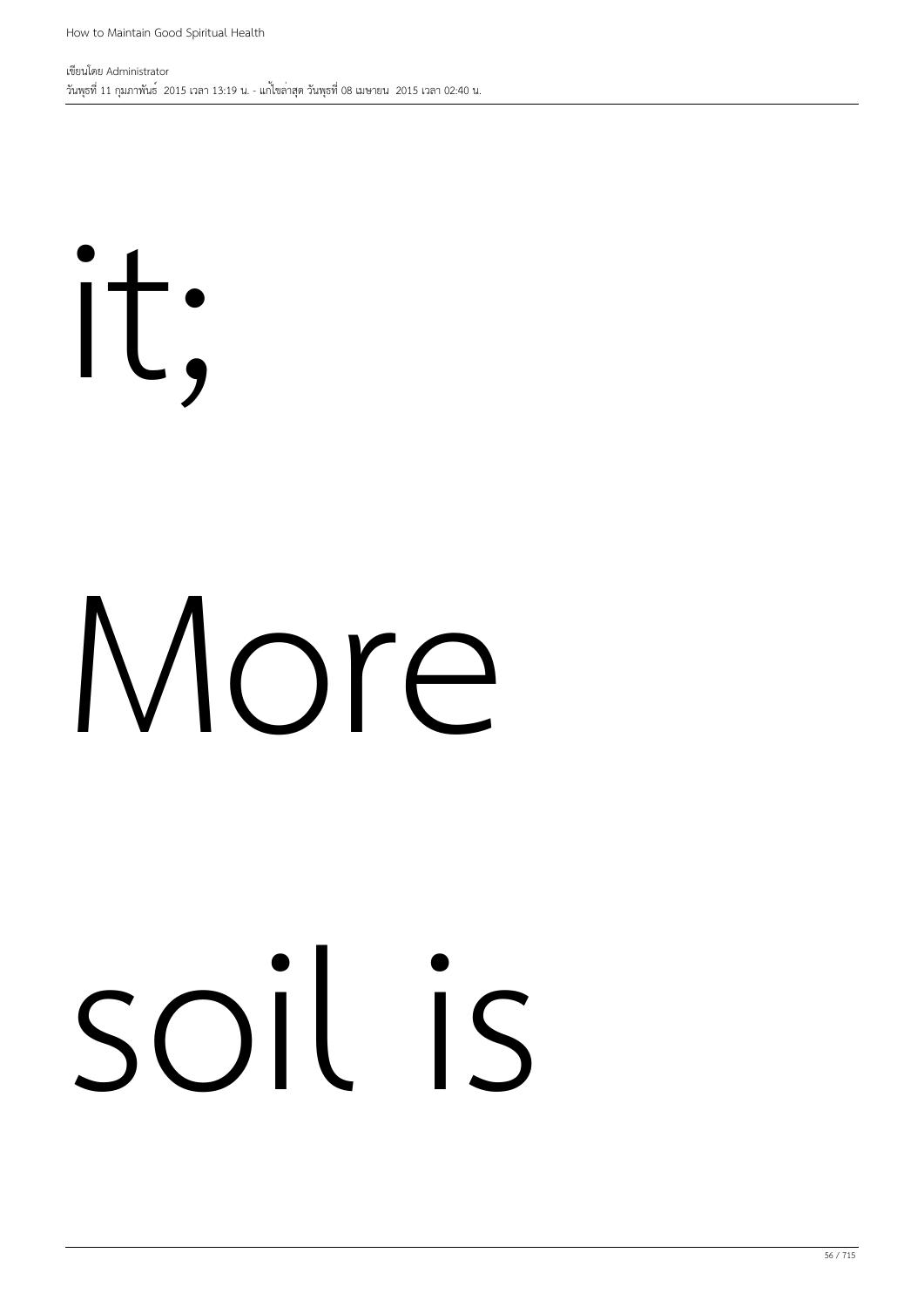## poured.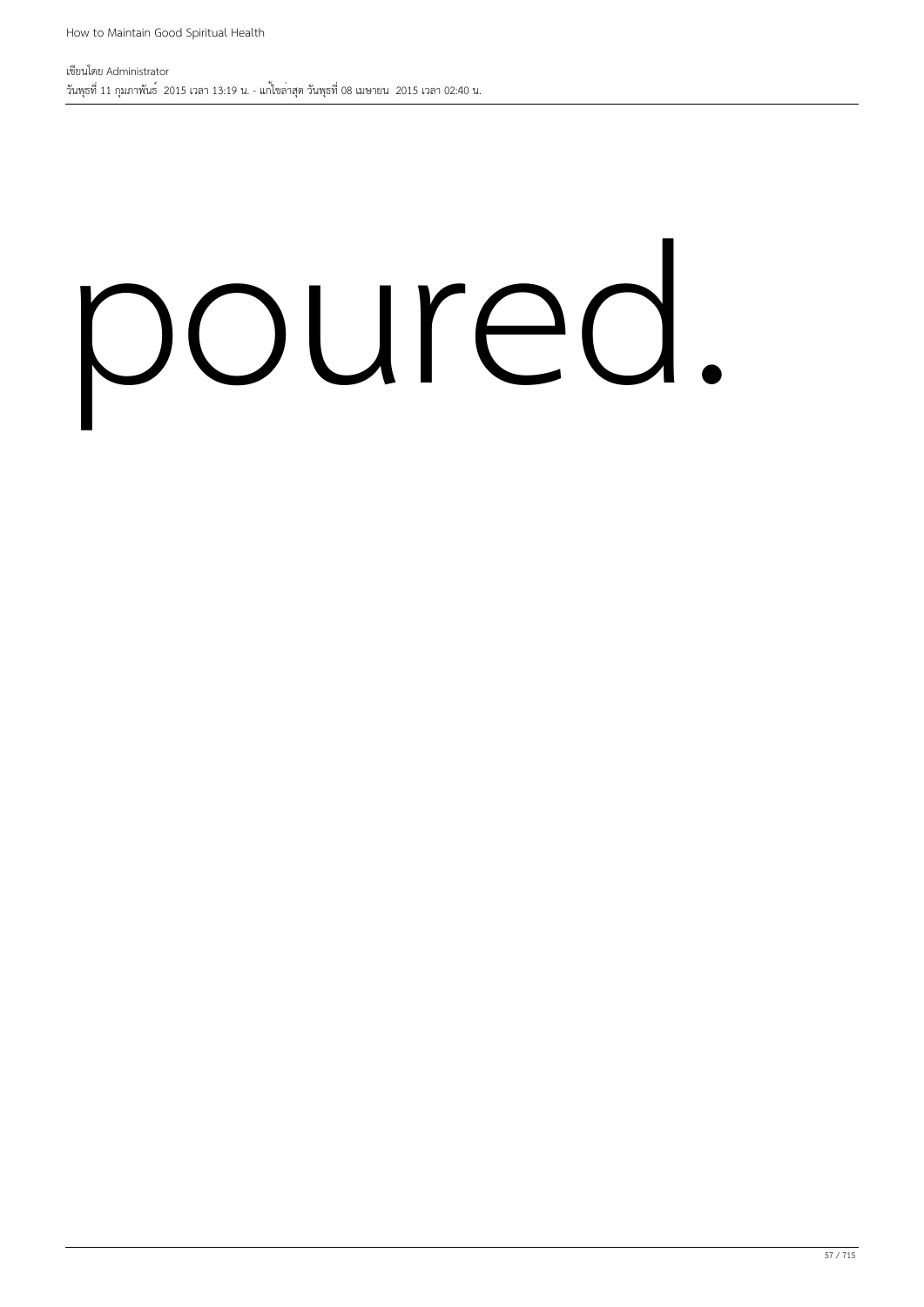# It shakes

#### it off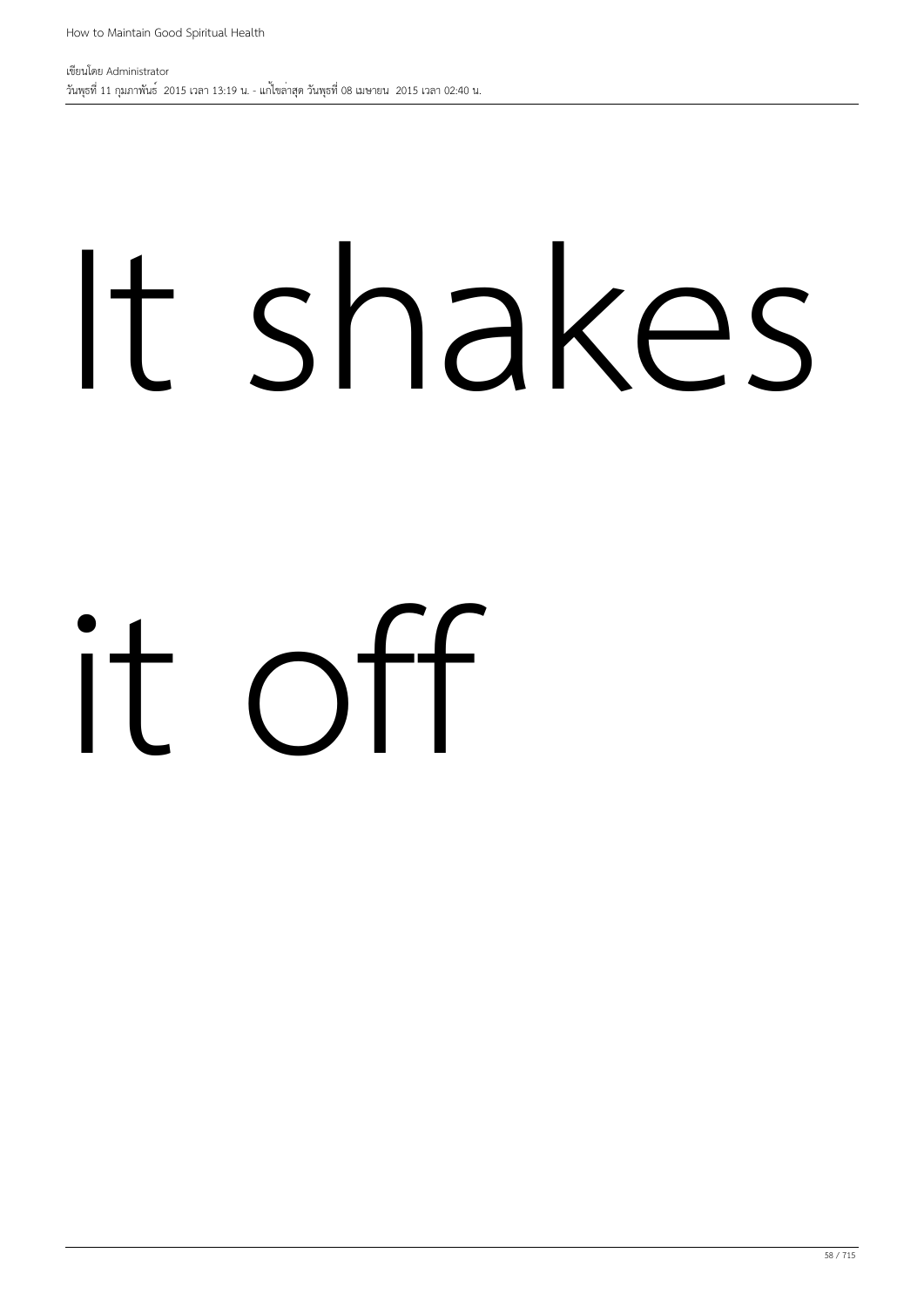## and

### steps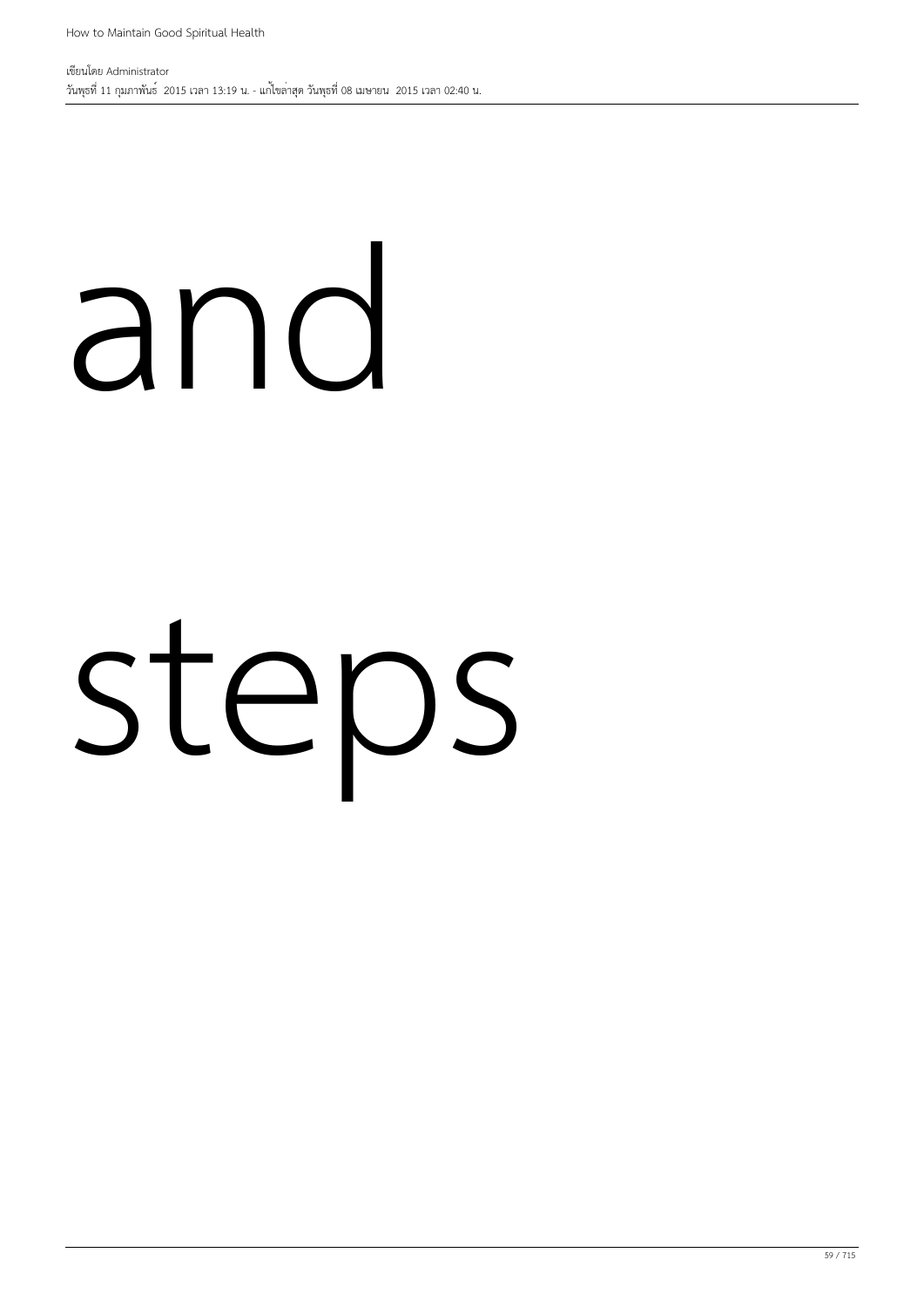# up; The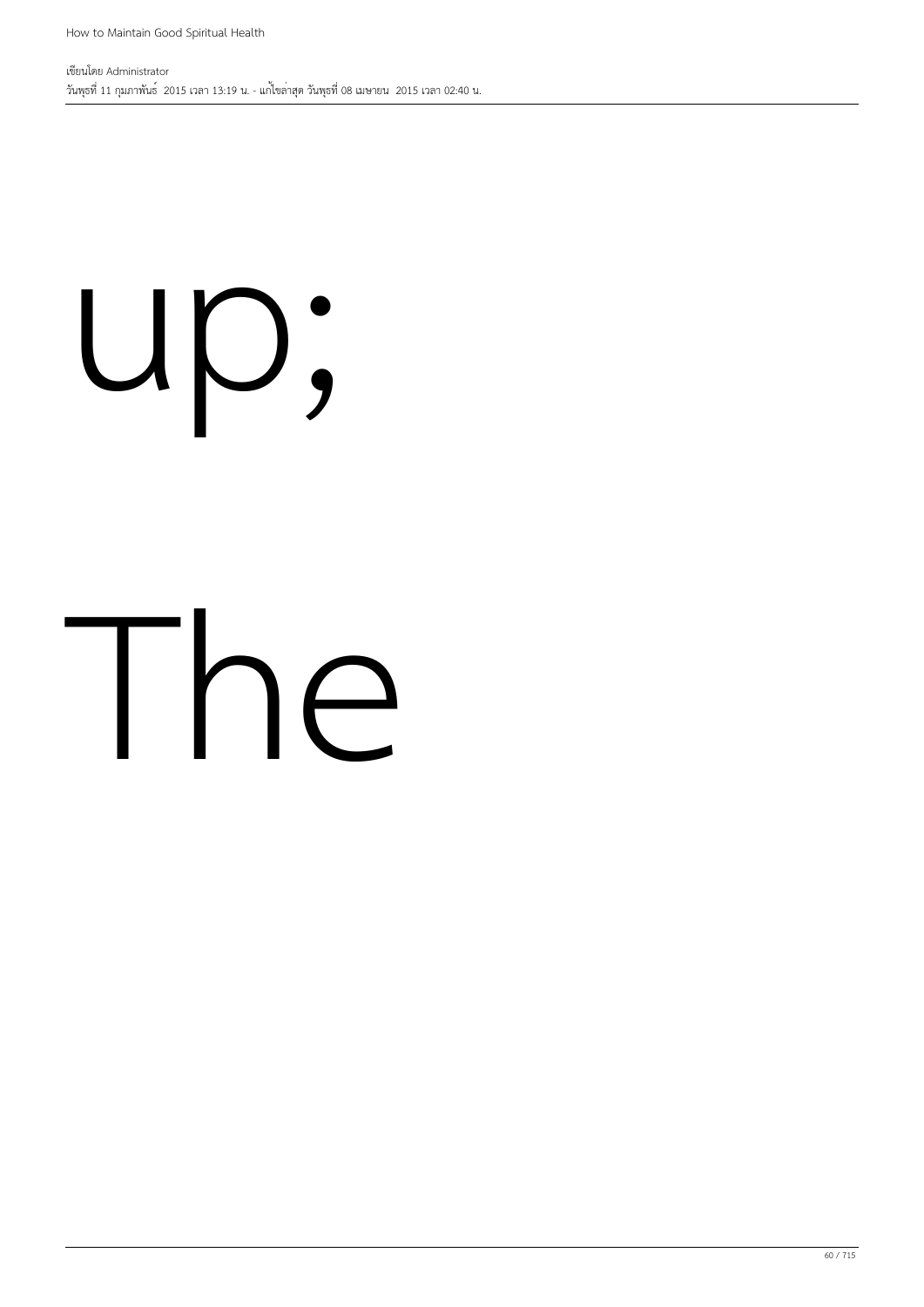# more the load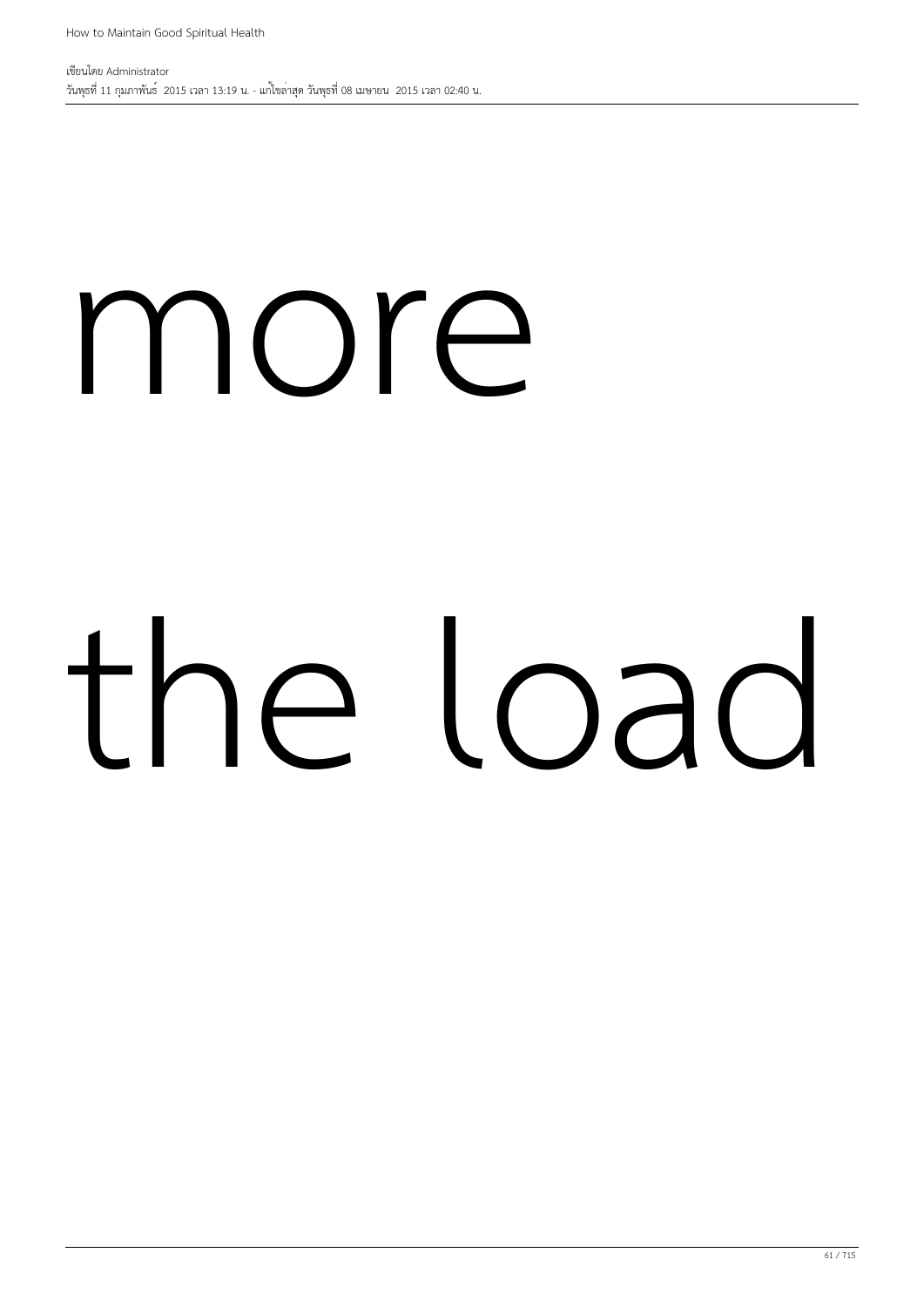#### was

### poured,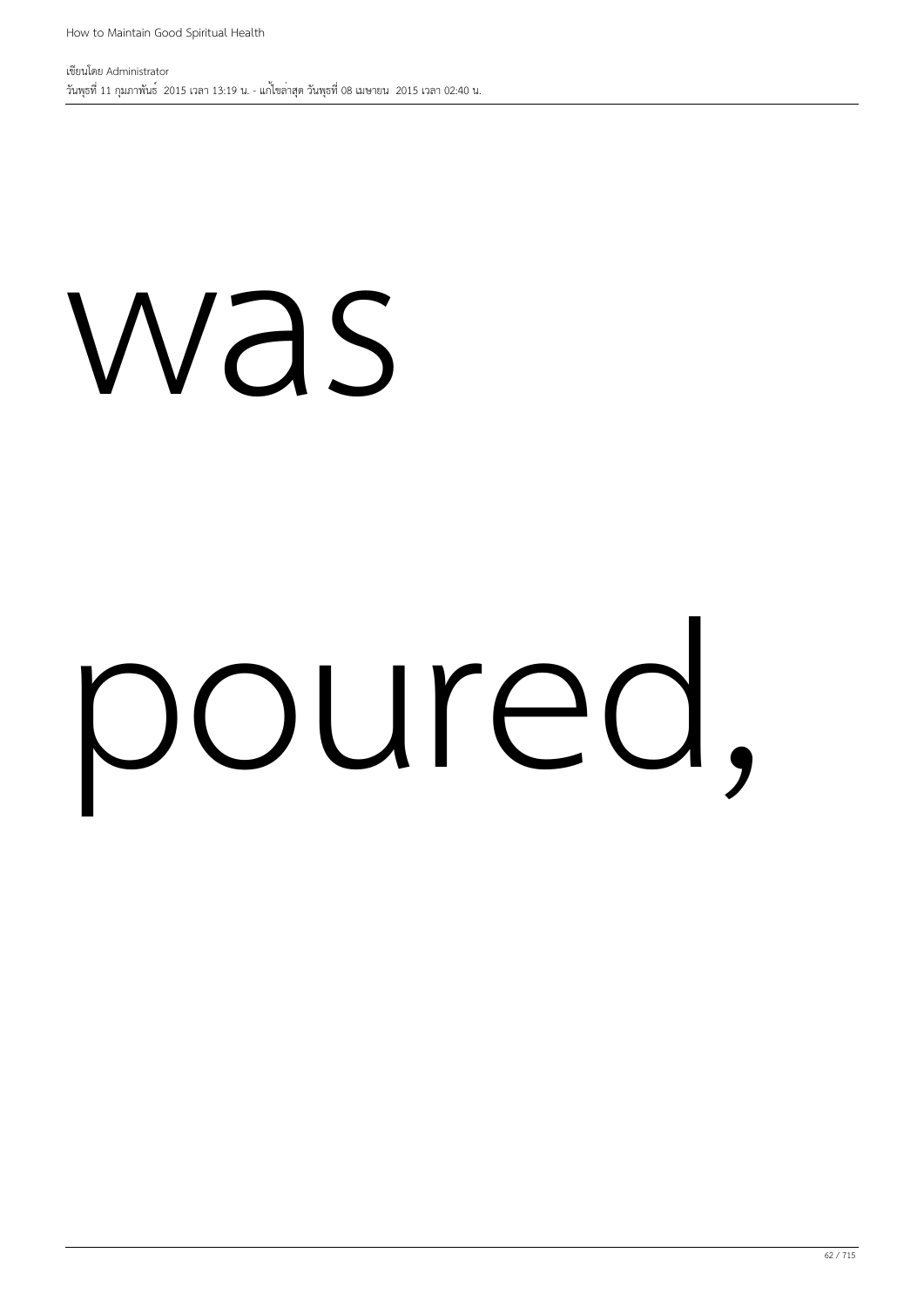## the

# higher it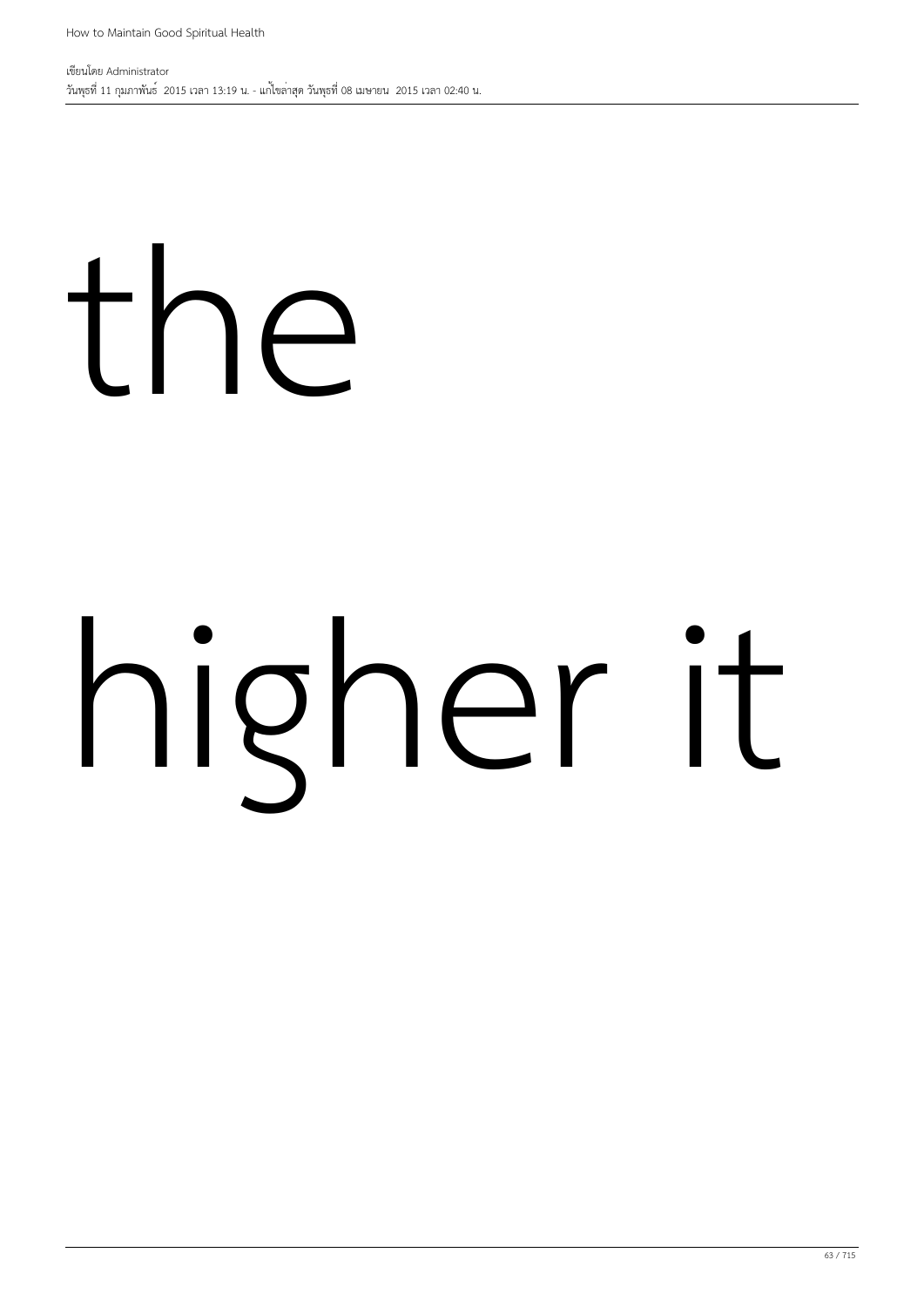#### rose;

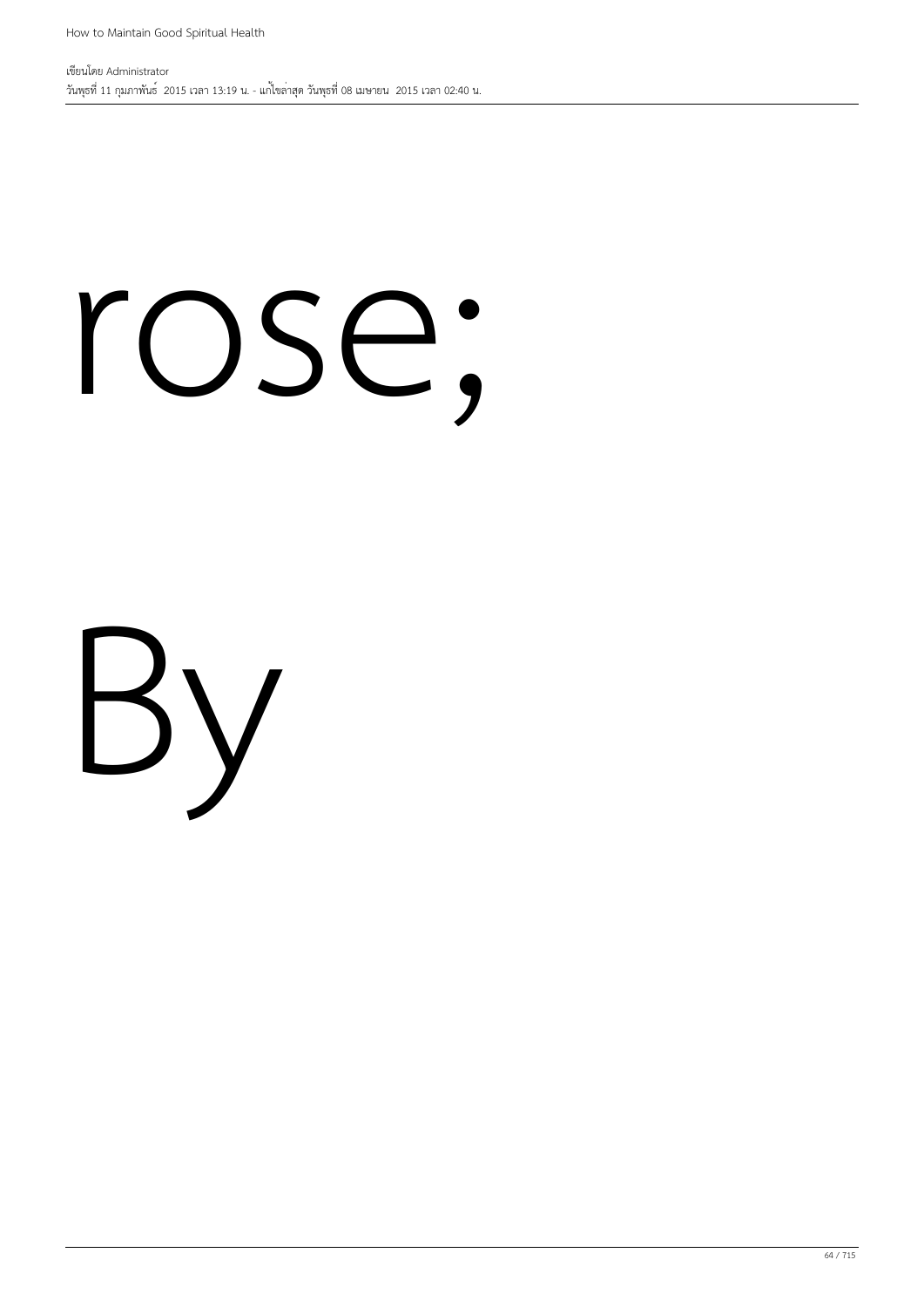### noon,

### the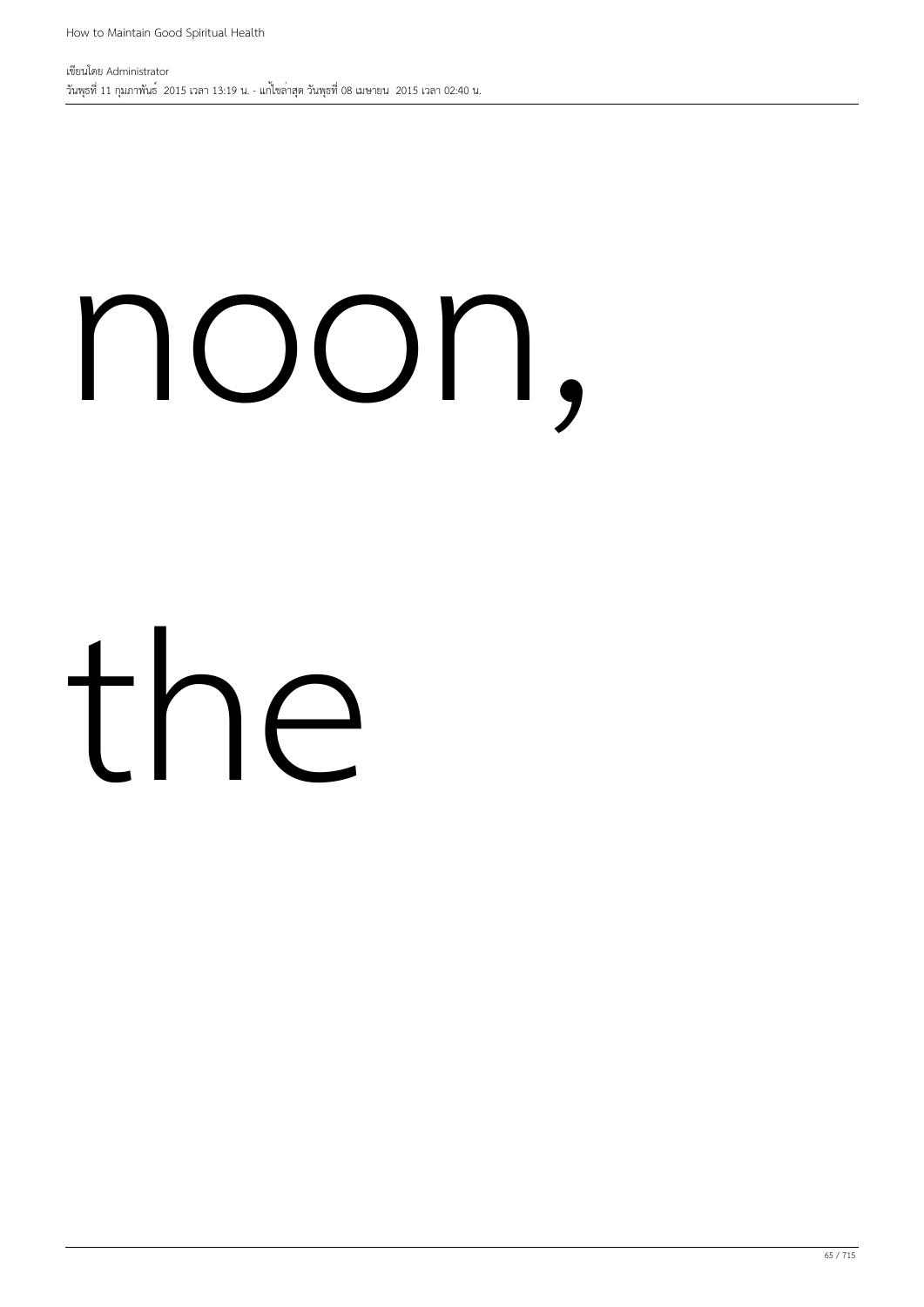# donkey

#### was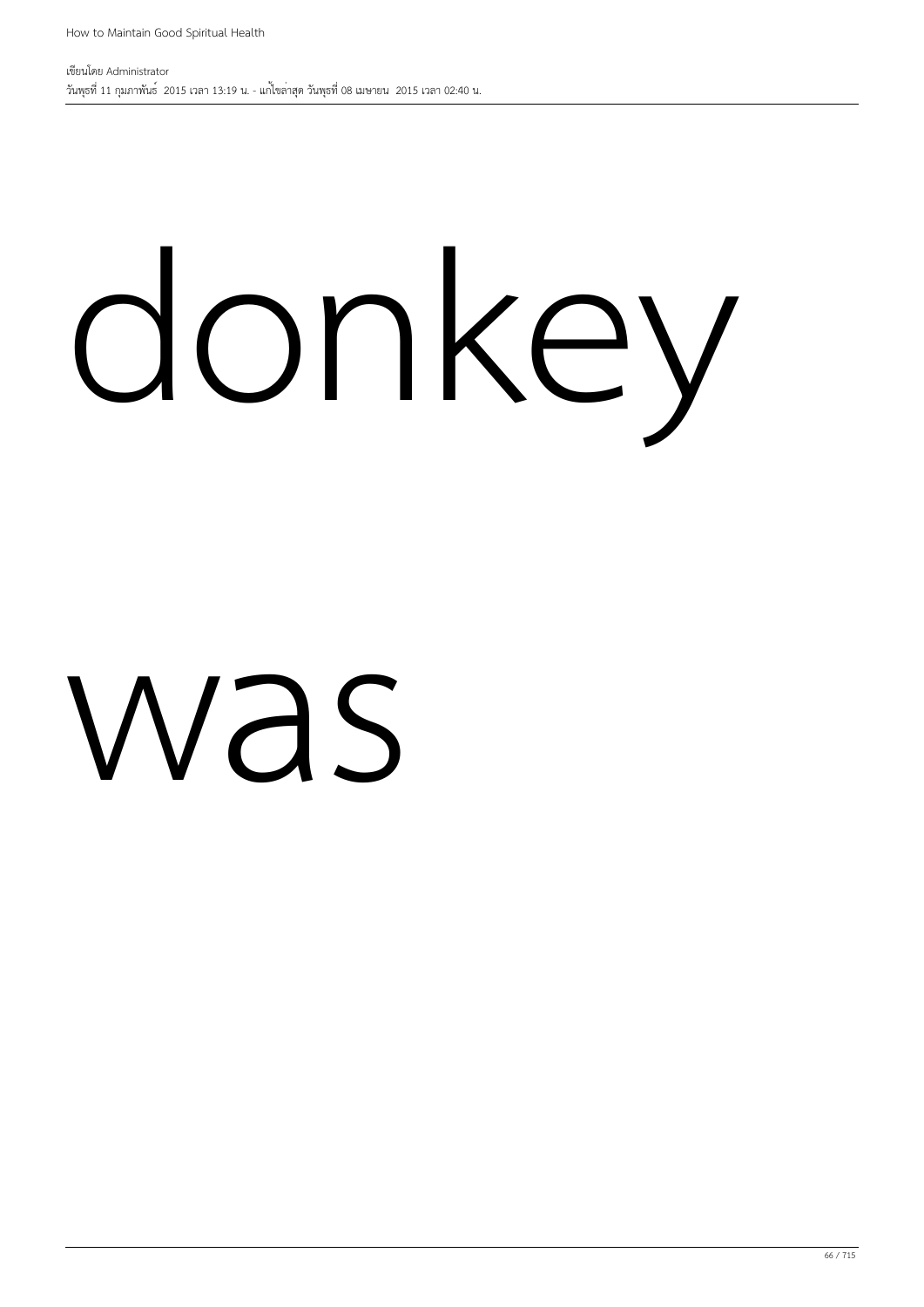# grazing

### in green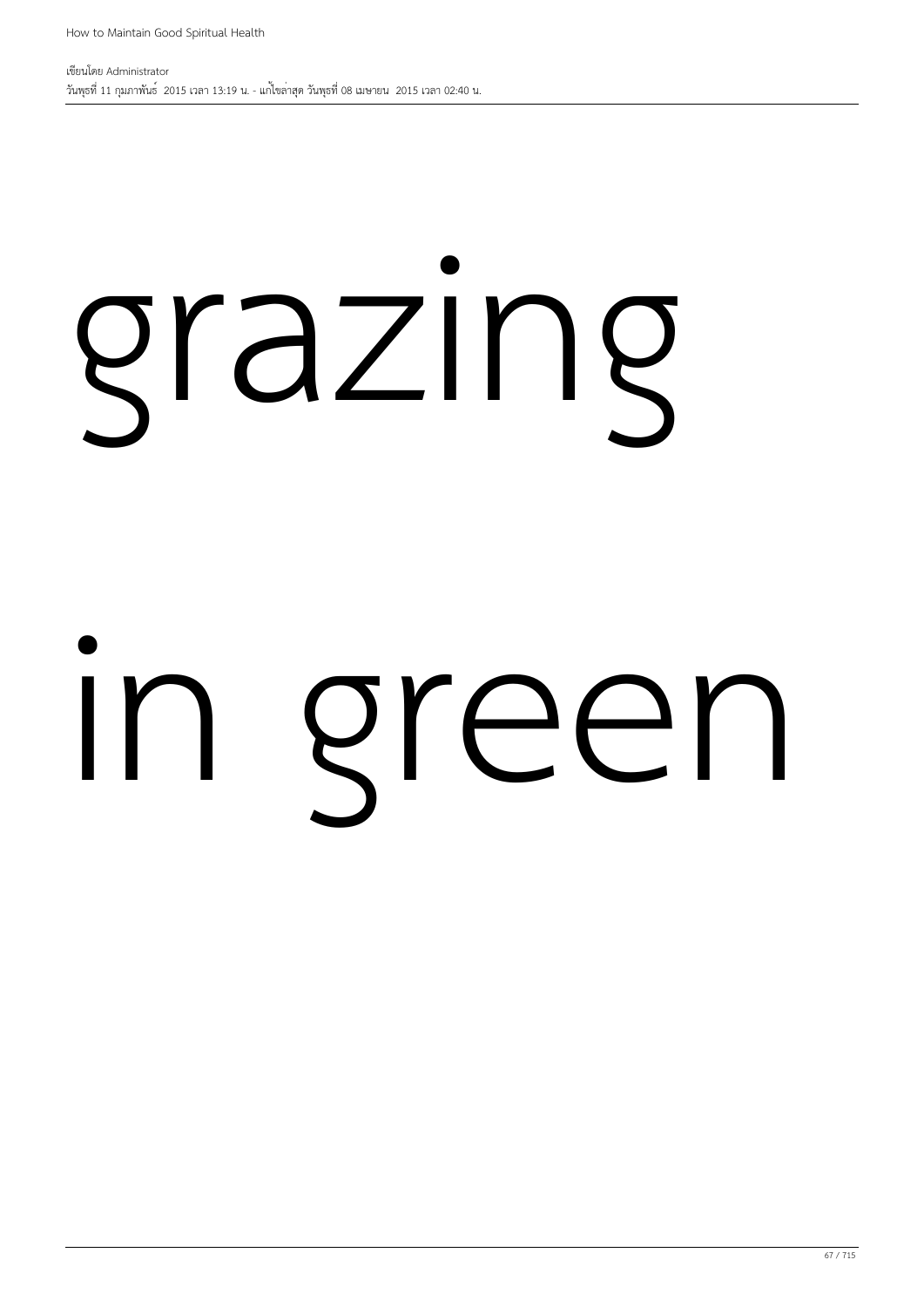.

### pastures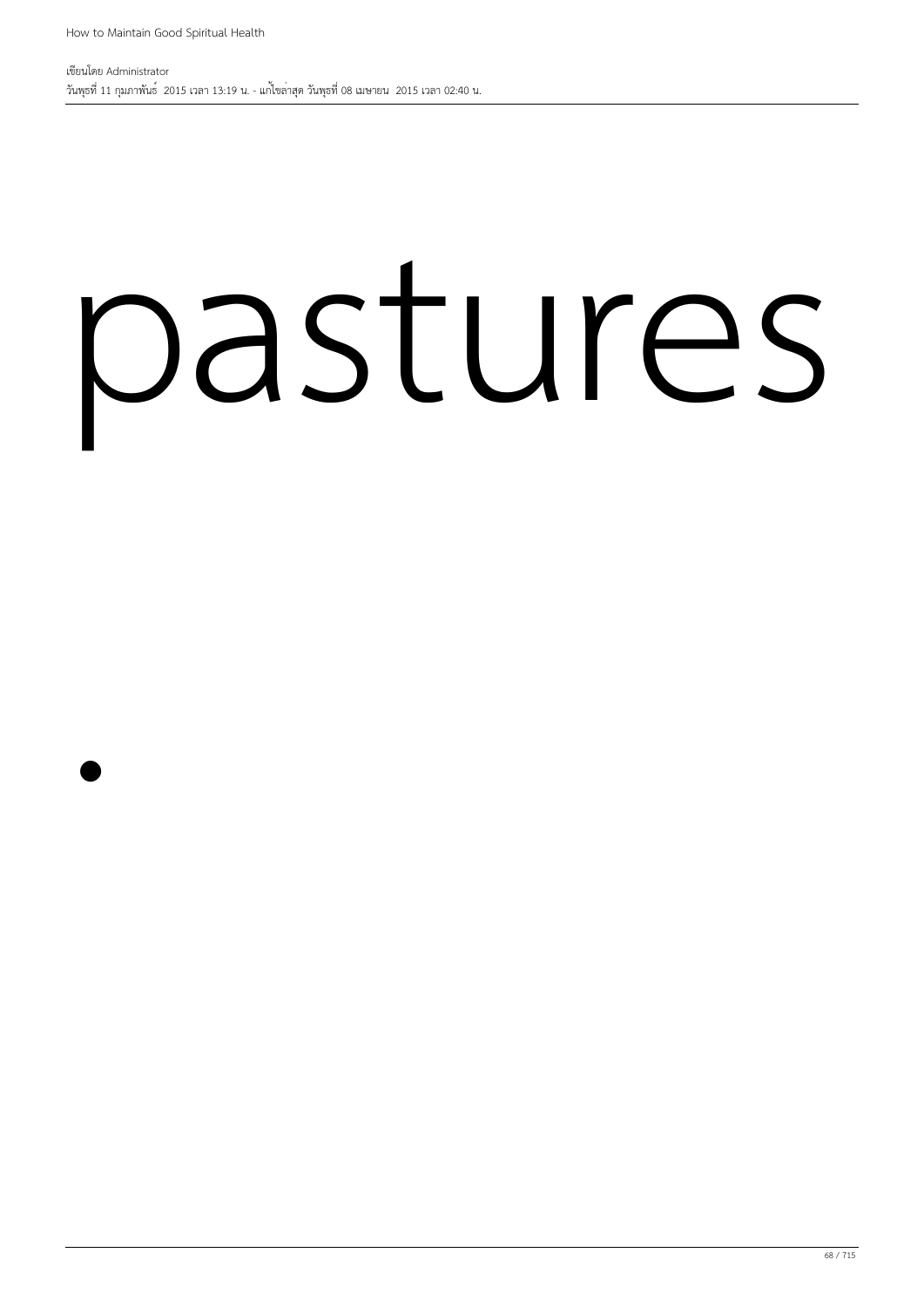## After

### much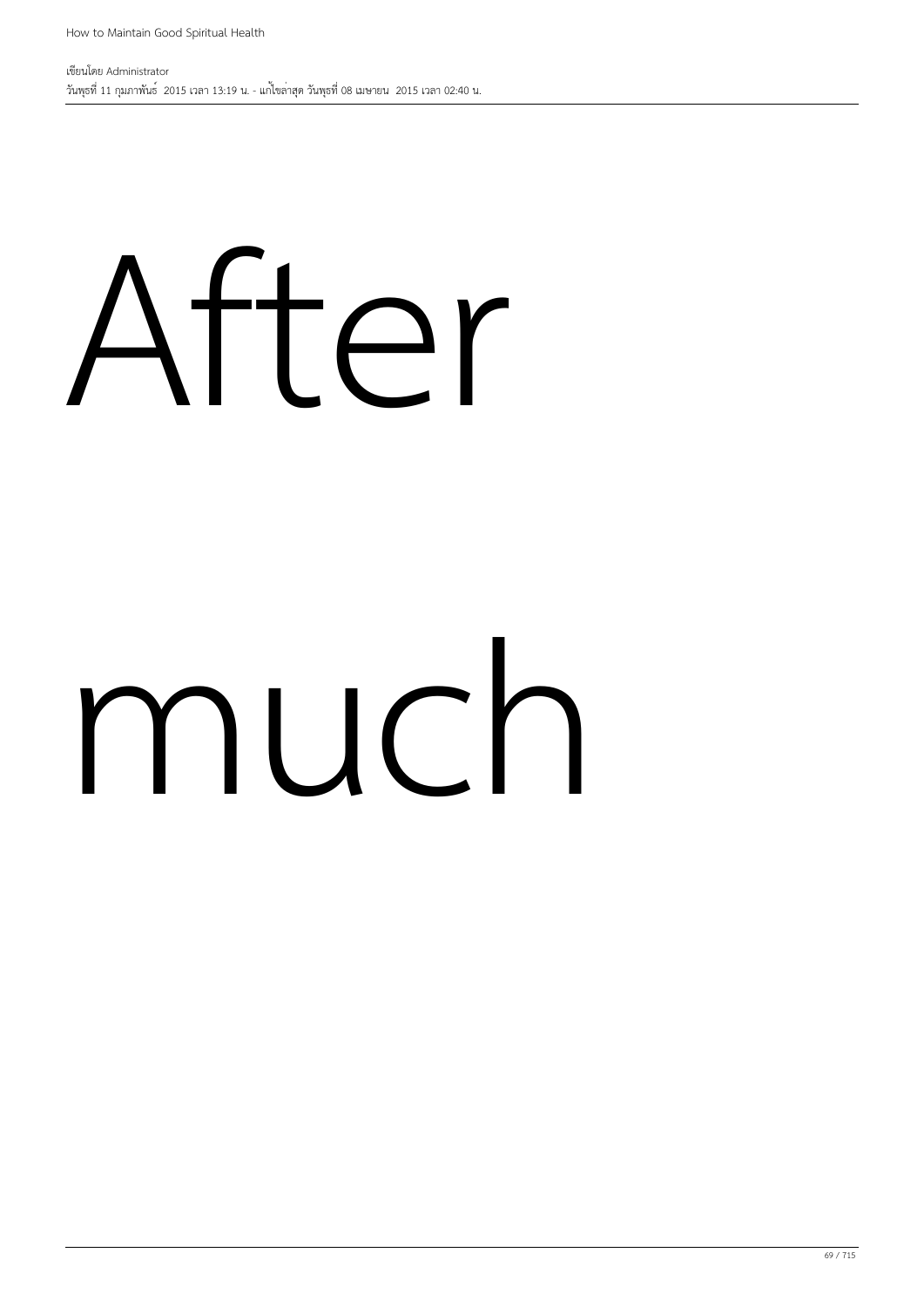# shaking

### off (of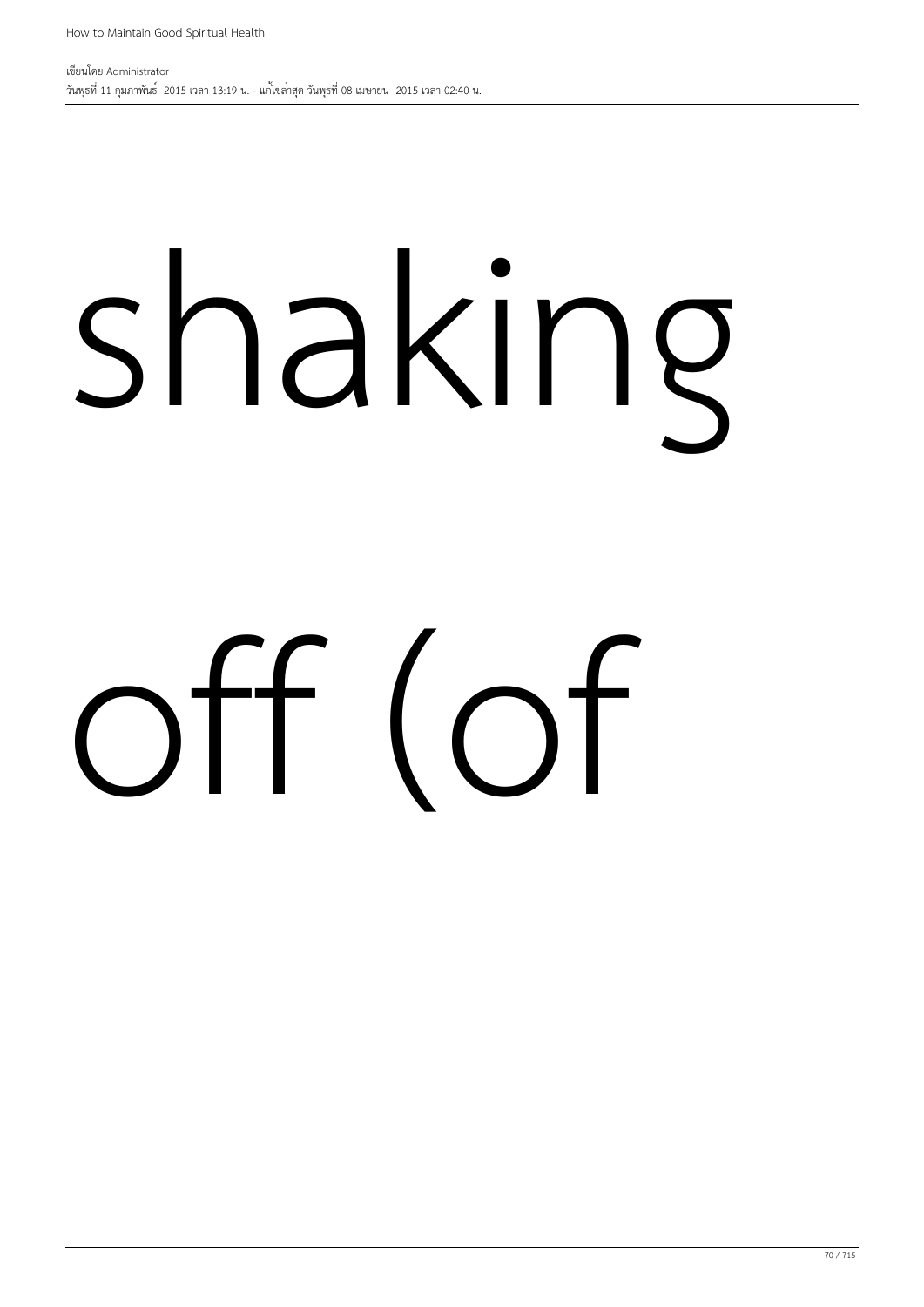# proble

### ms)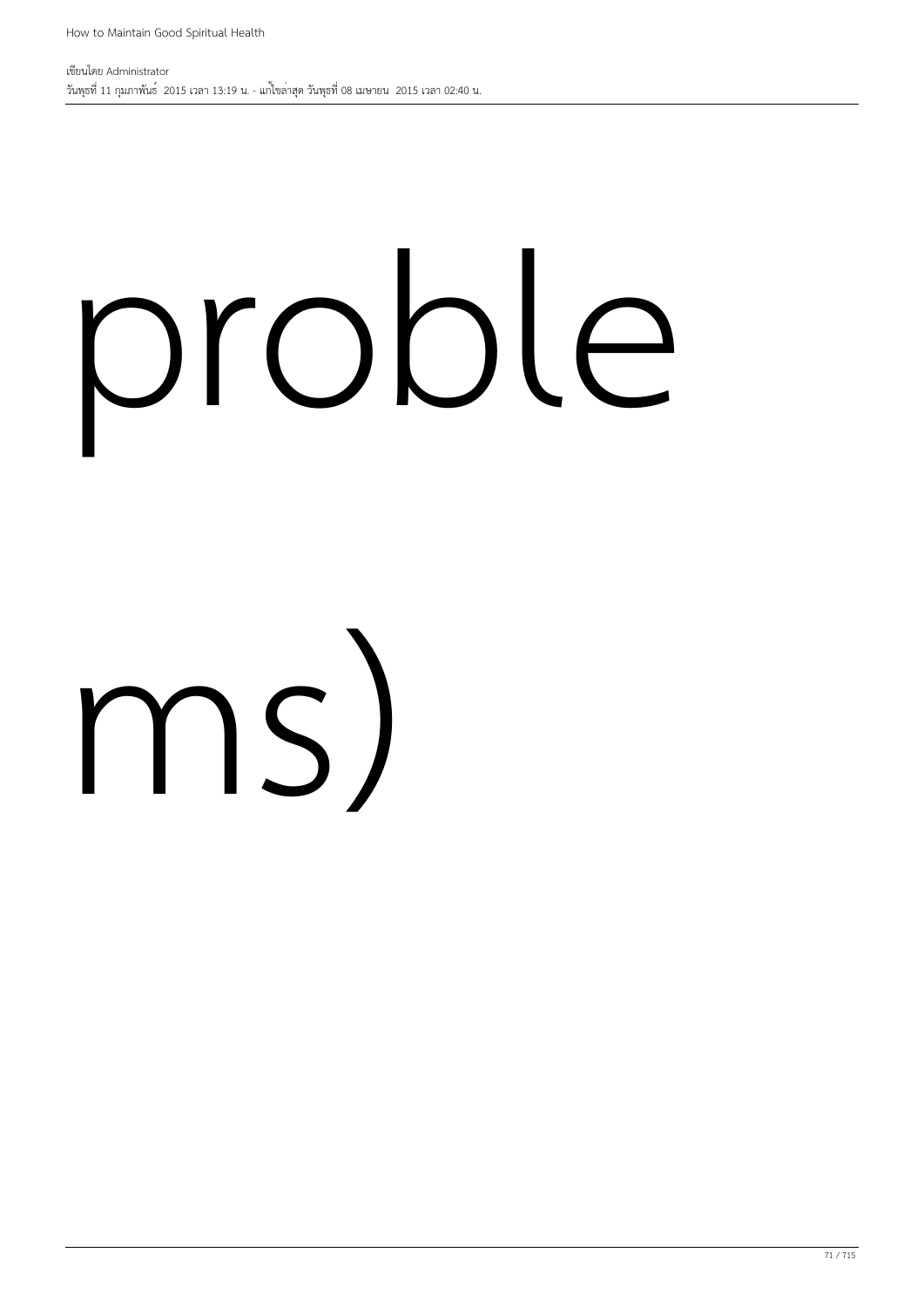## And

# steppin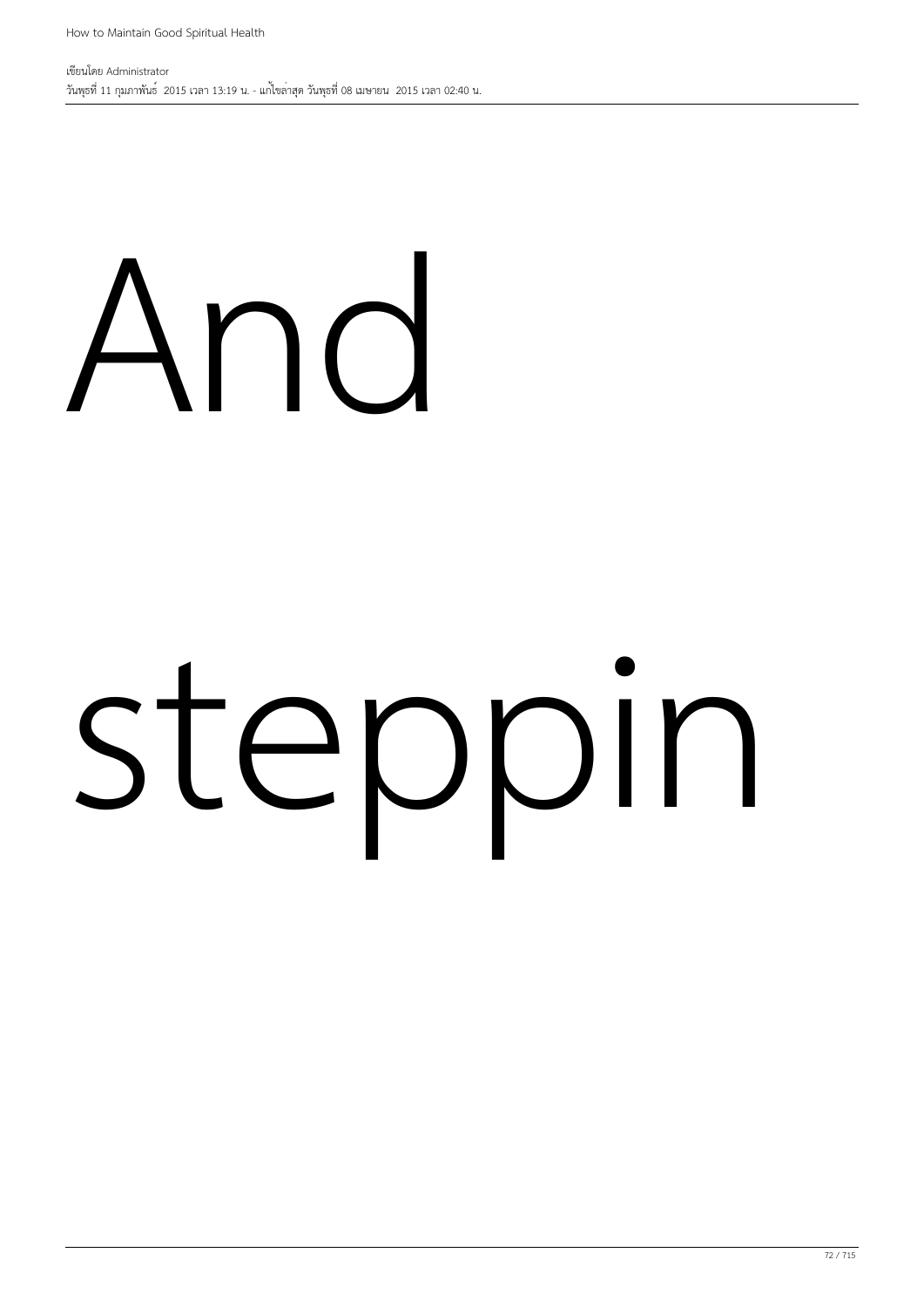### g up

#### (learnin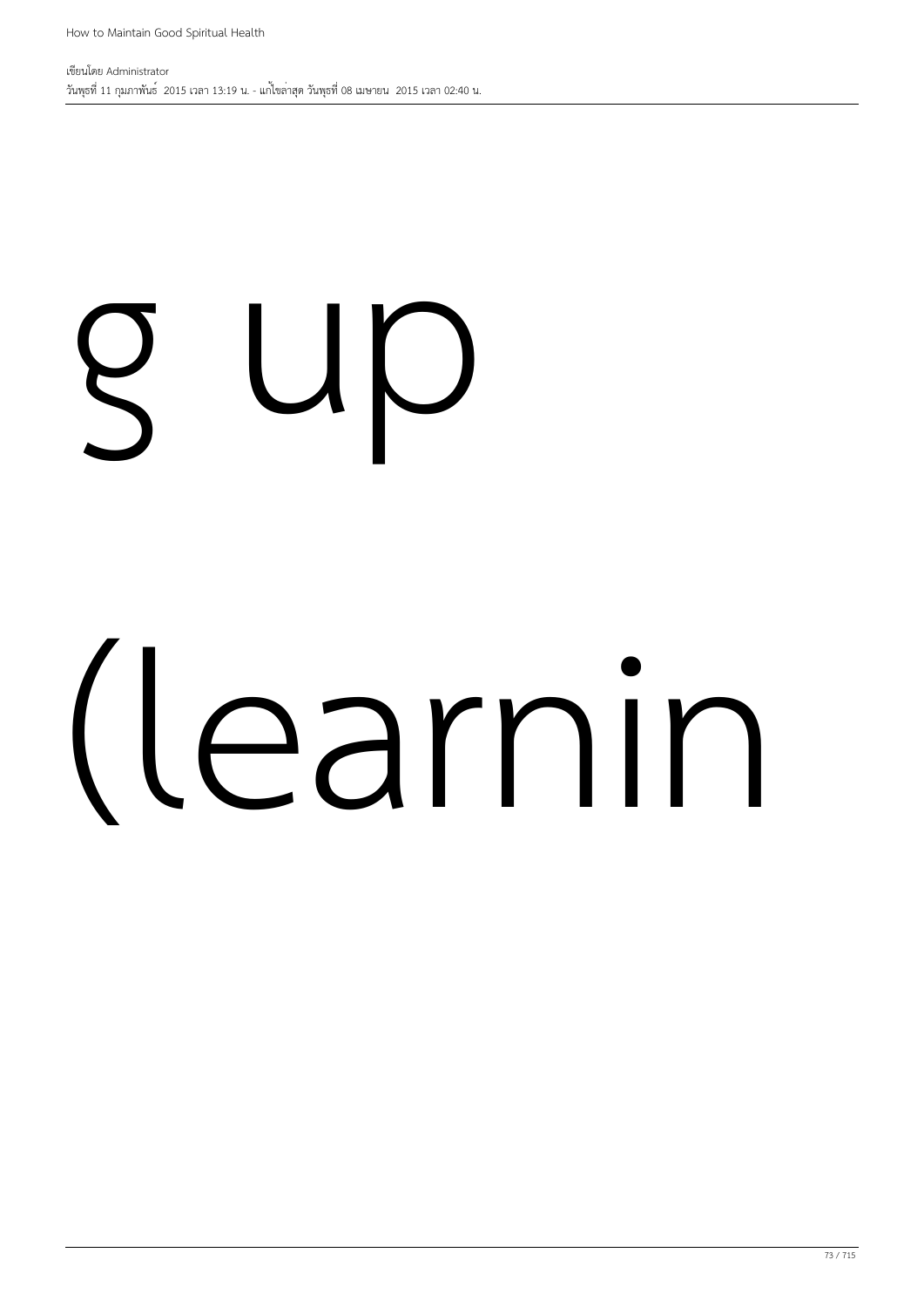# g from them),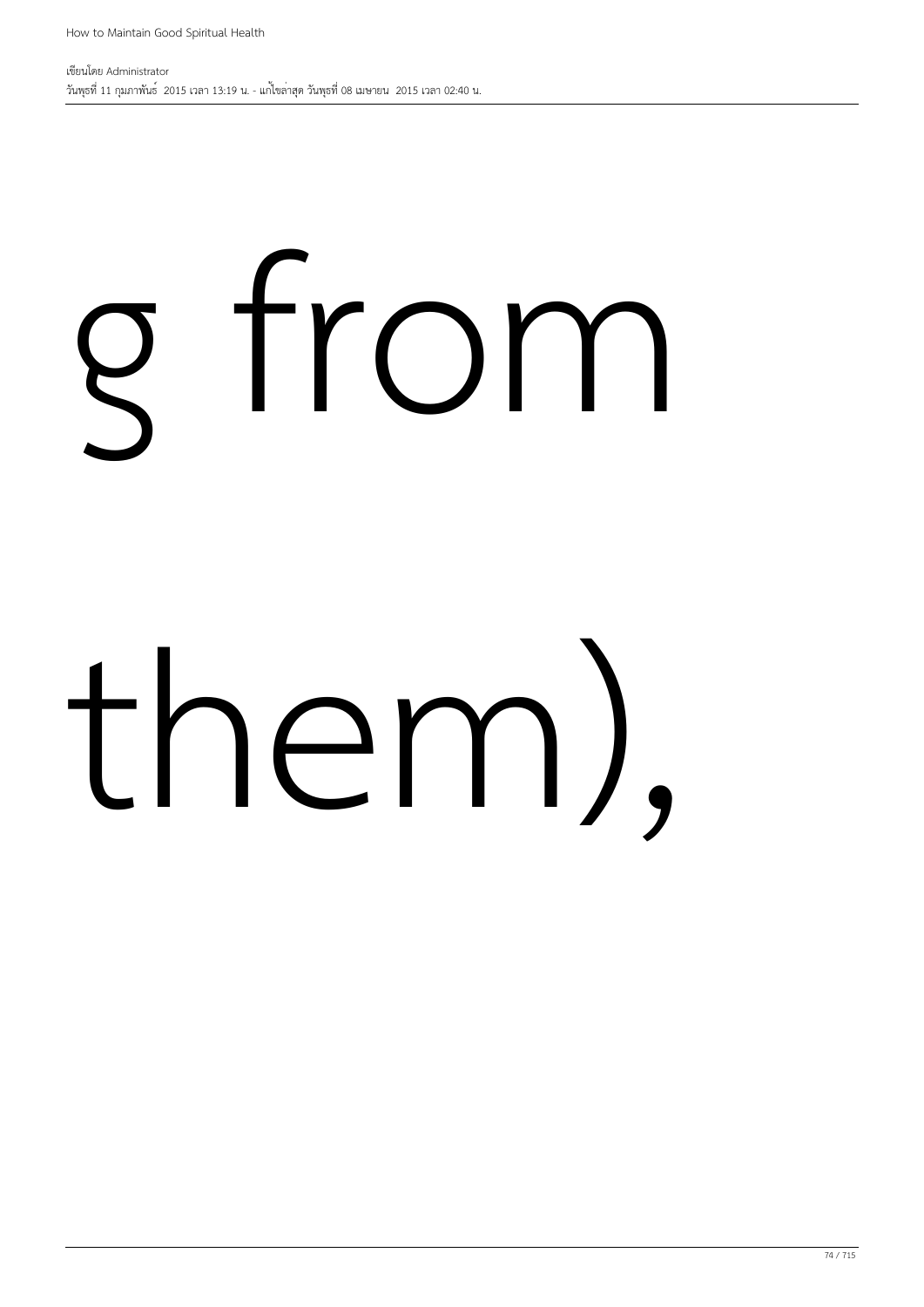#### One

#### will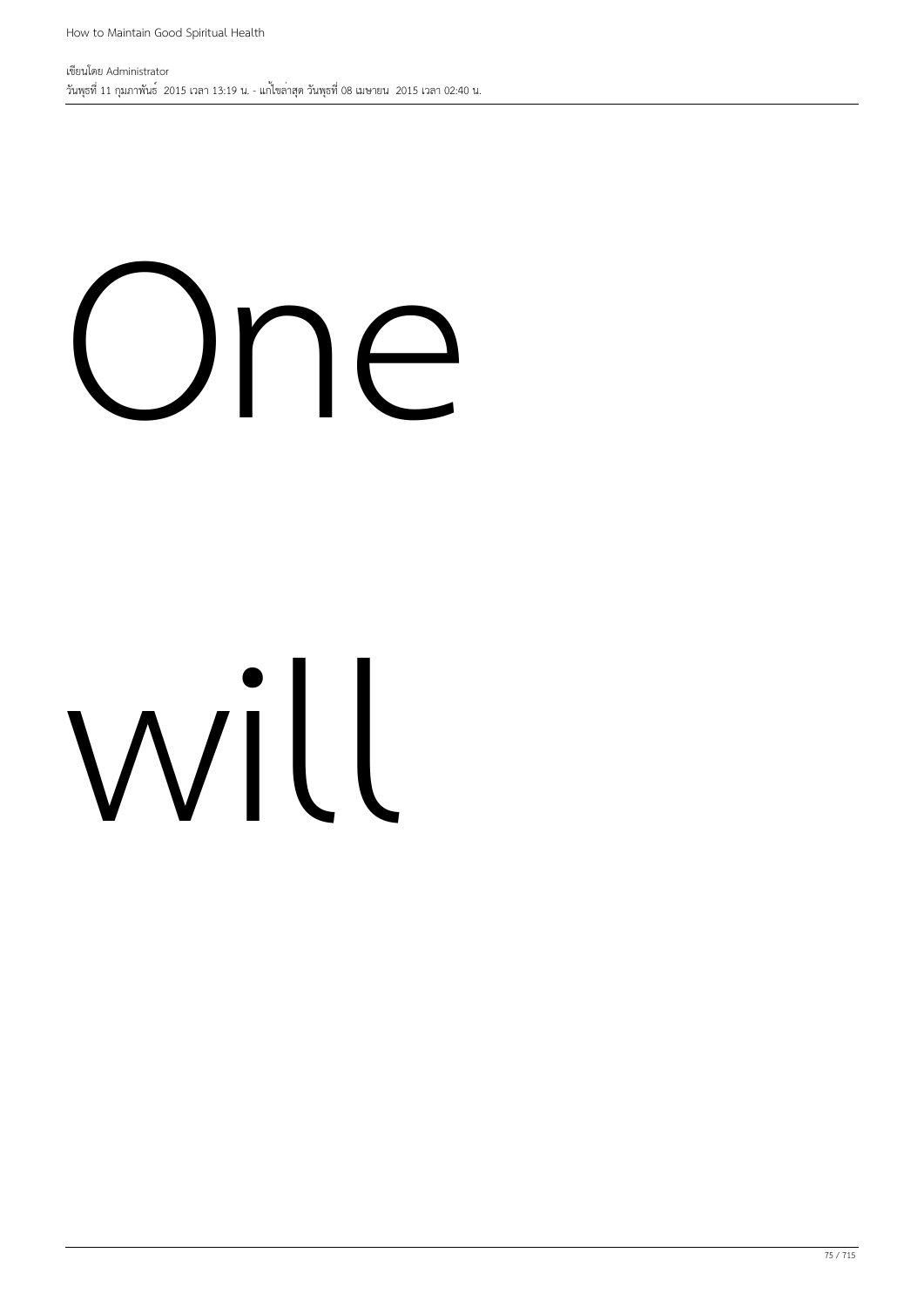### graze in

#### GREEN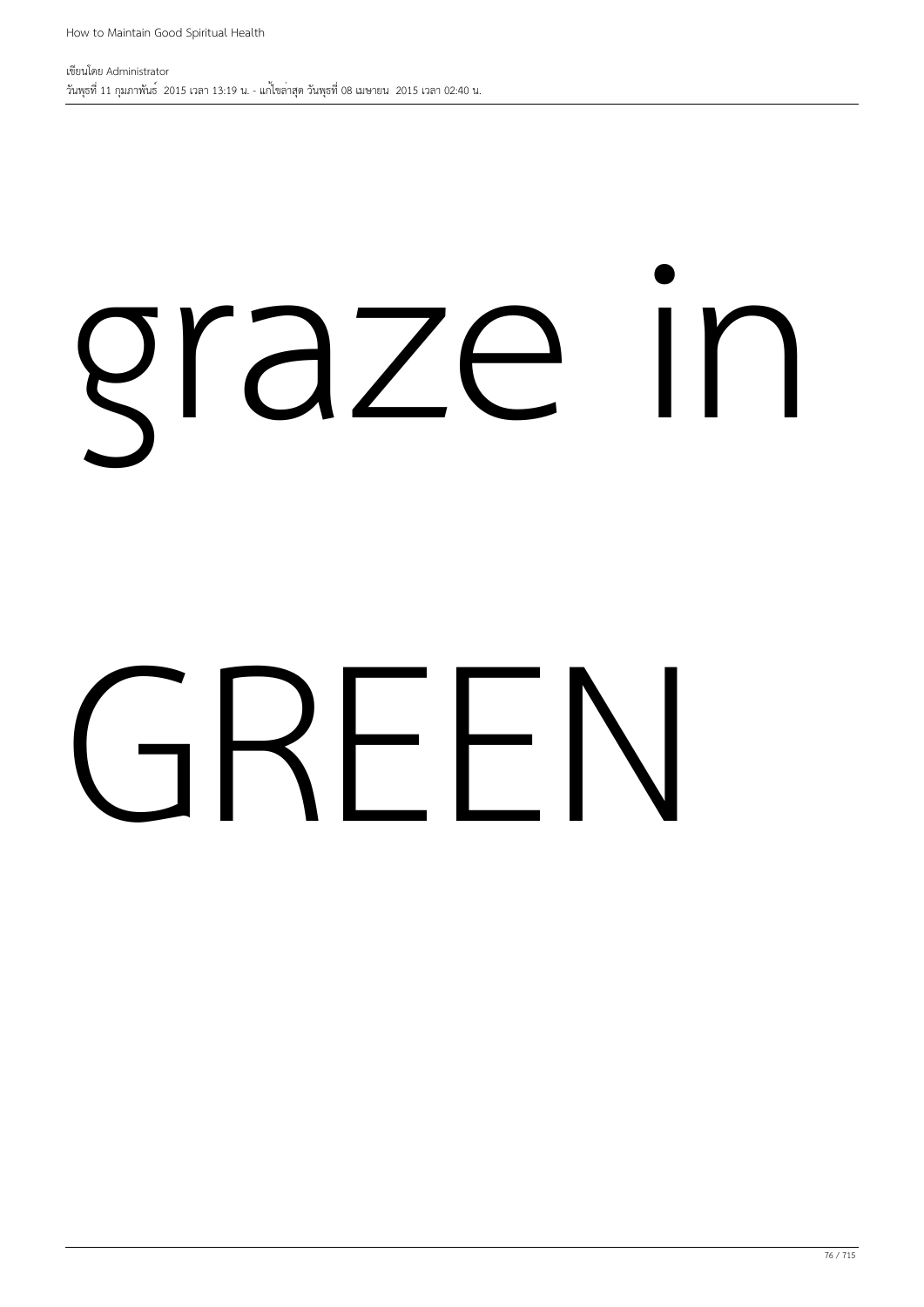#### PASTUR

#### $\overline{\phantom{a}}$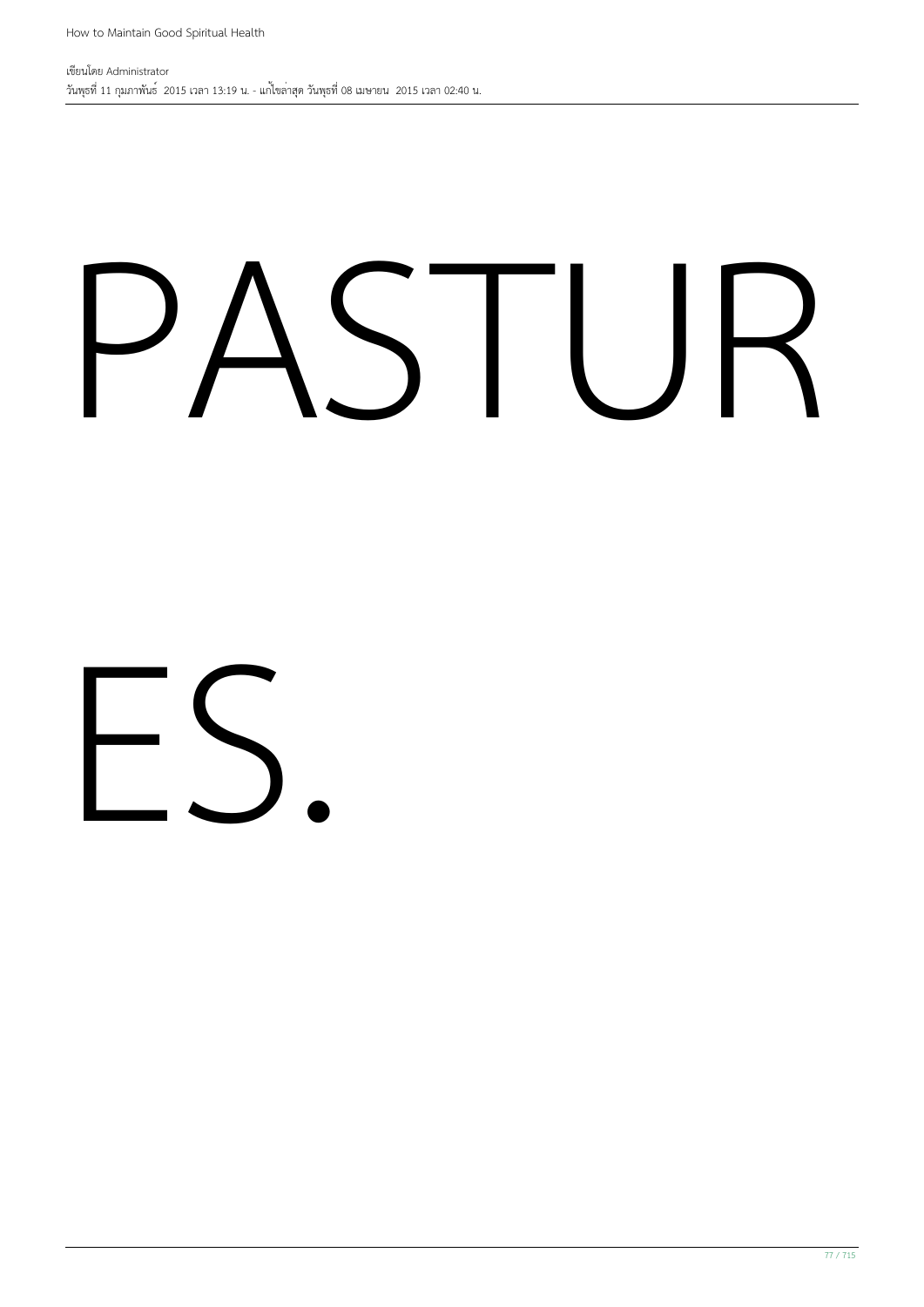#### $\overline{\phantom{a}}$

### Elepha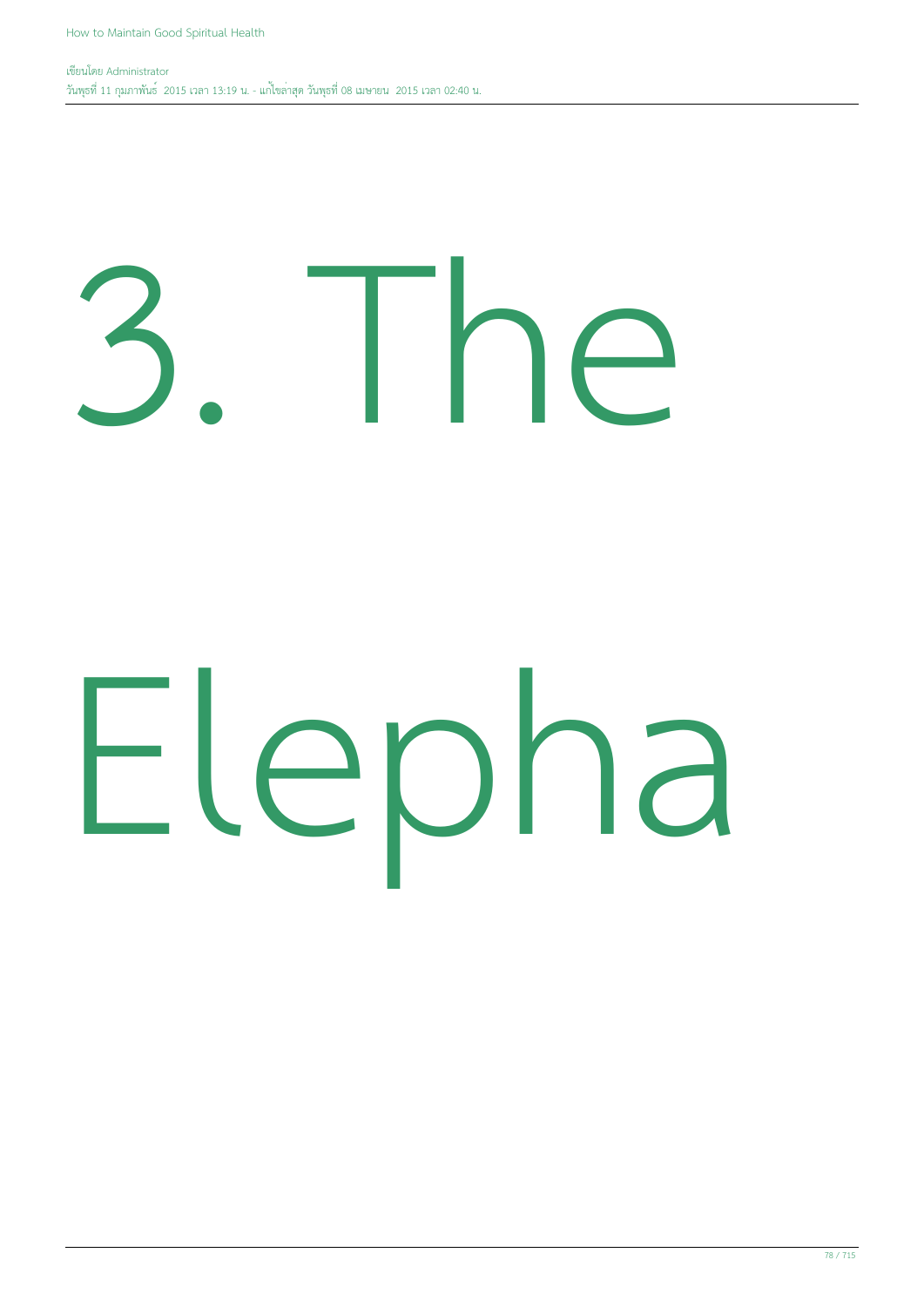### nt Rope

#### $S<sub>a</sub>$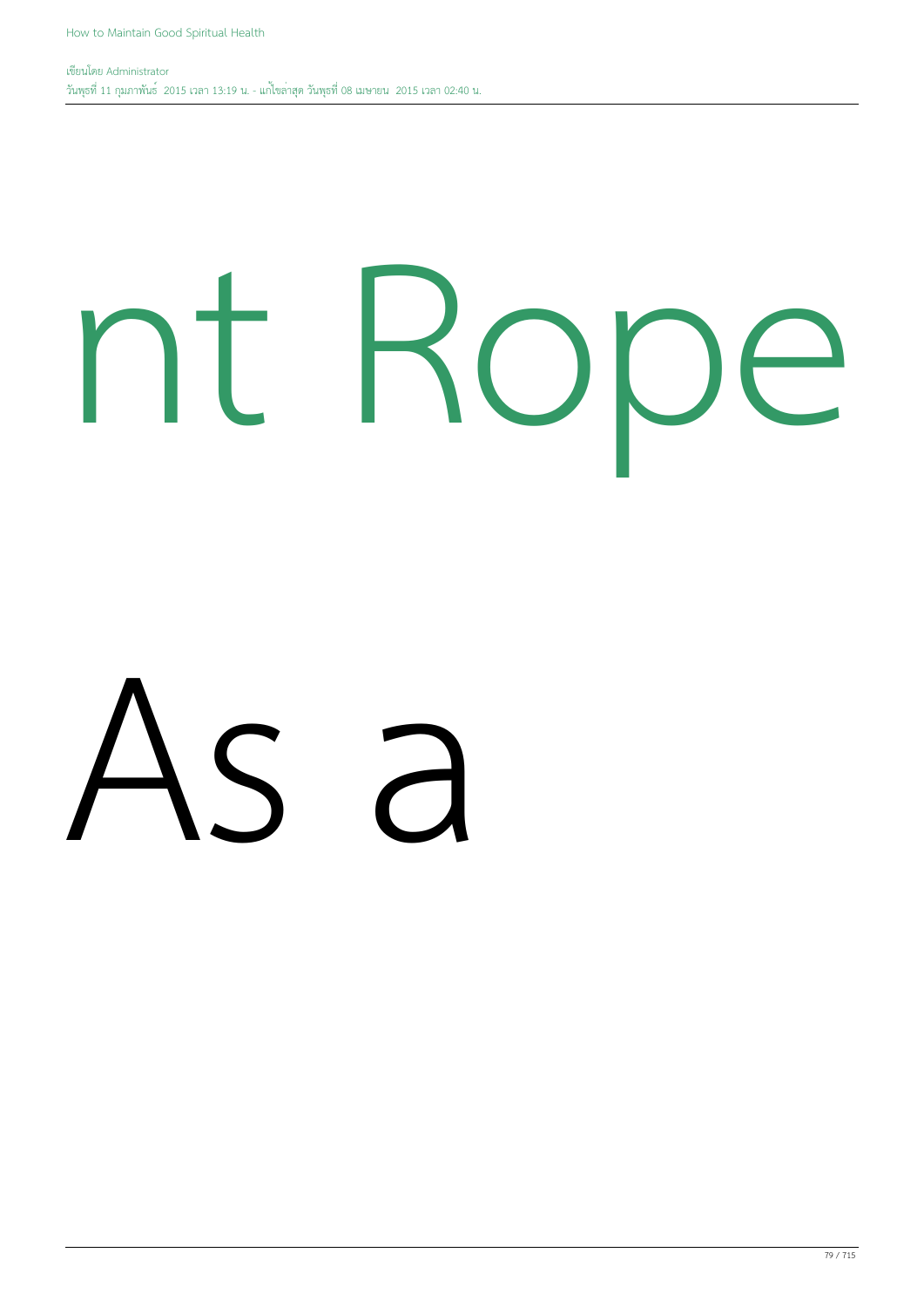#### man

#### was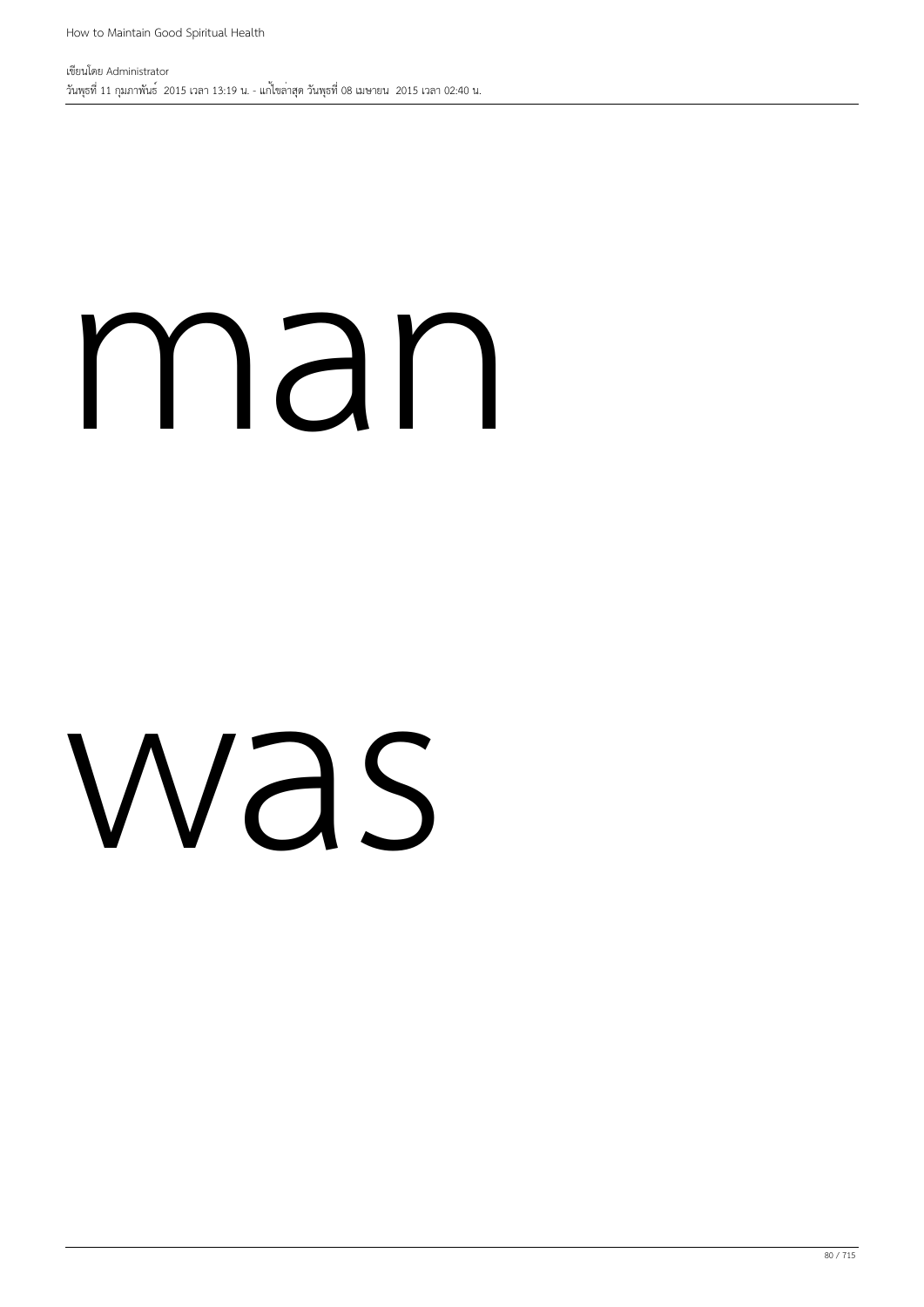# passing

#### the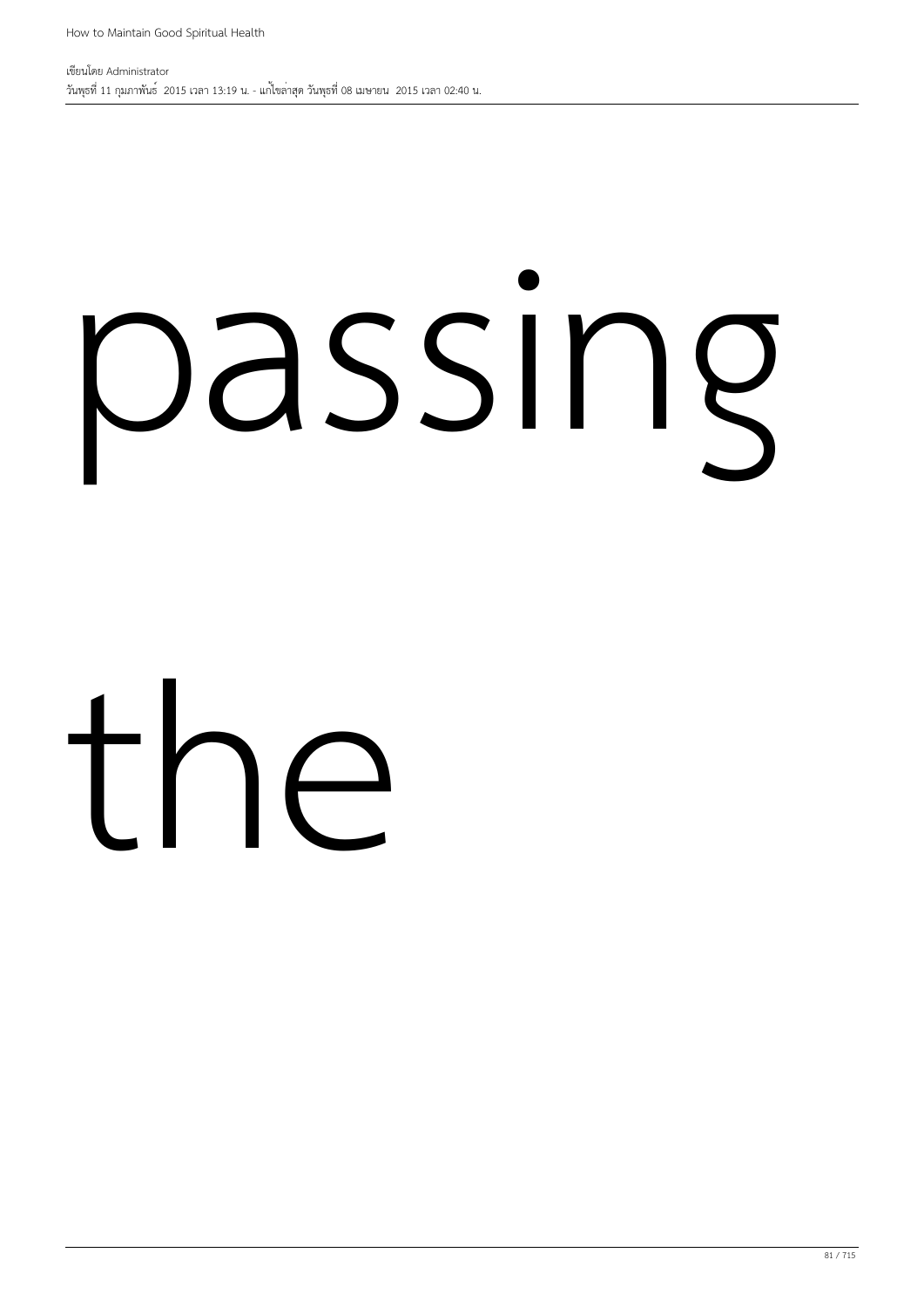# elepha

### nts, he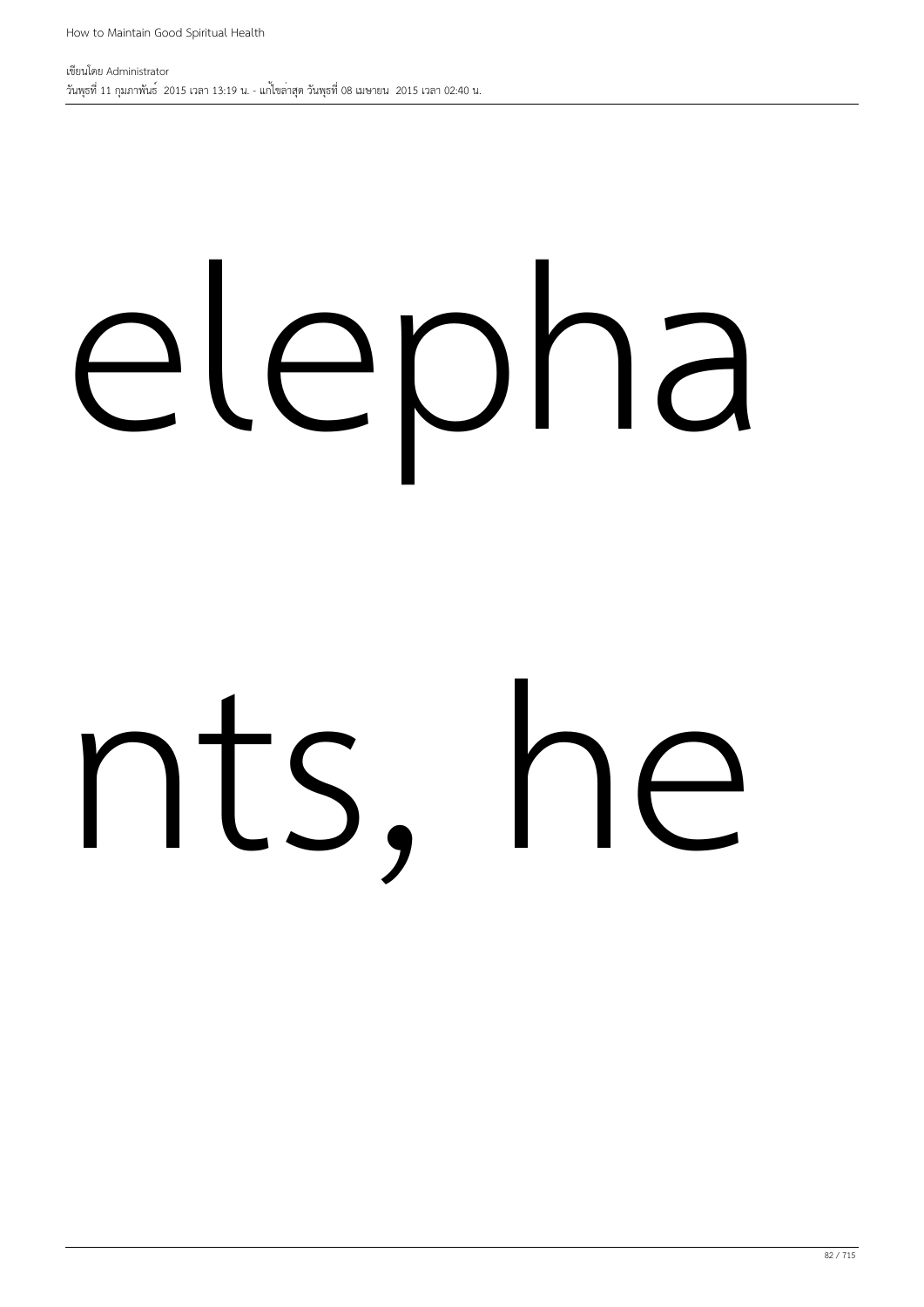### sudden

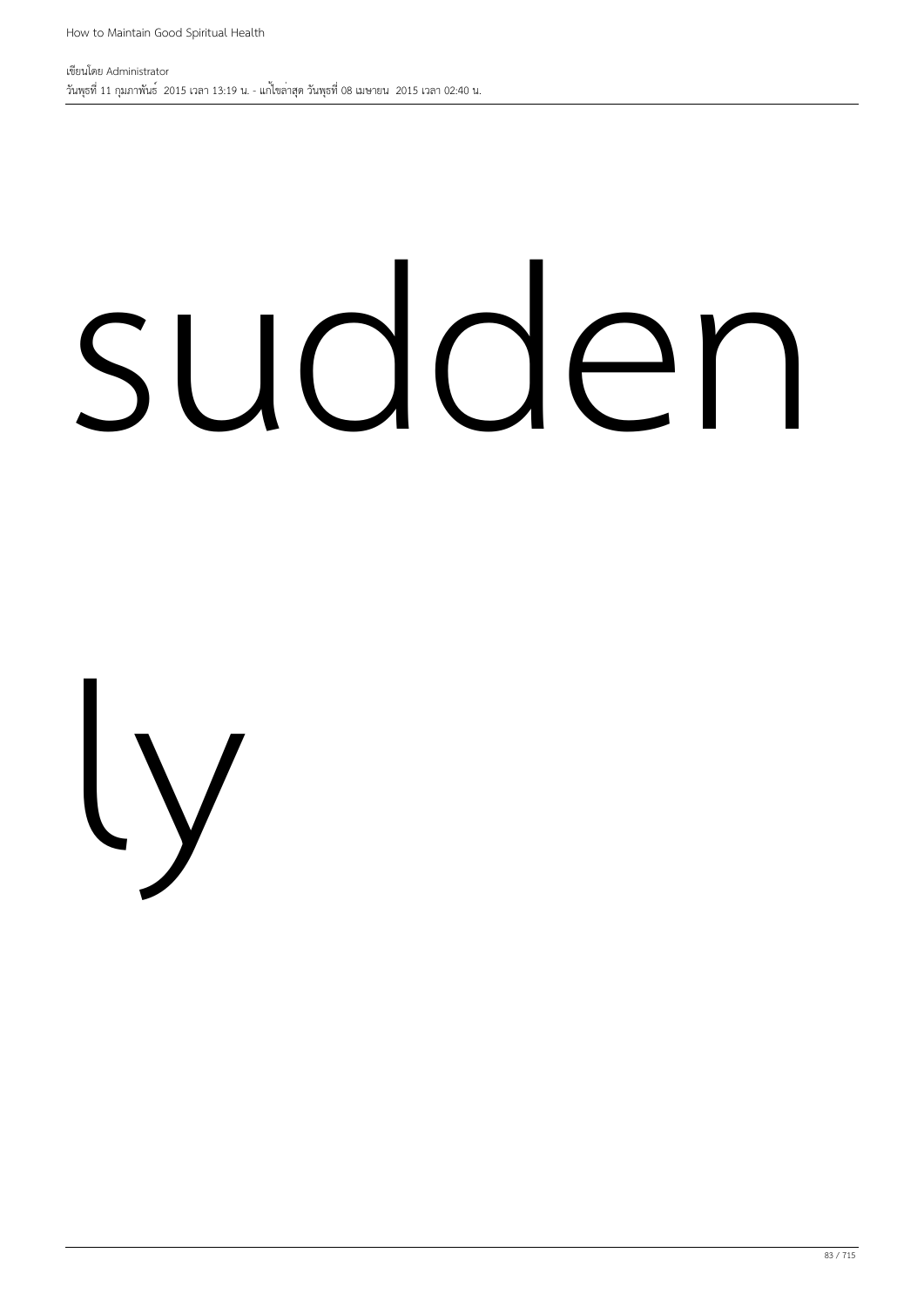## stoppe

### $\begin{pmatrix} 1 \\ 1 \end{pmatrix}$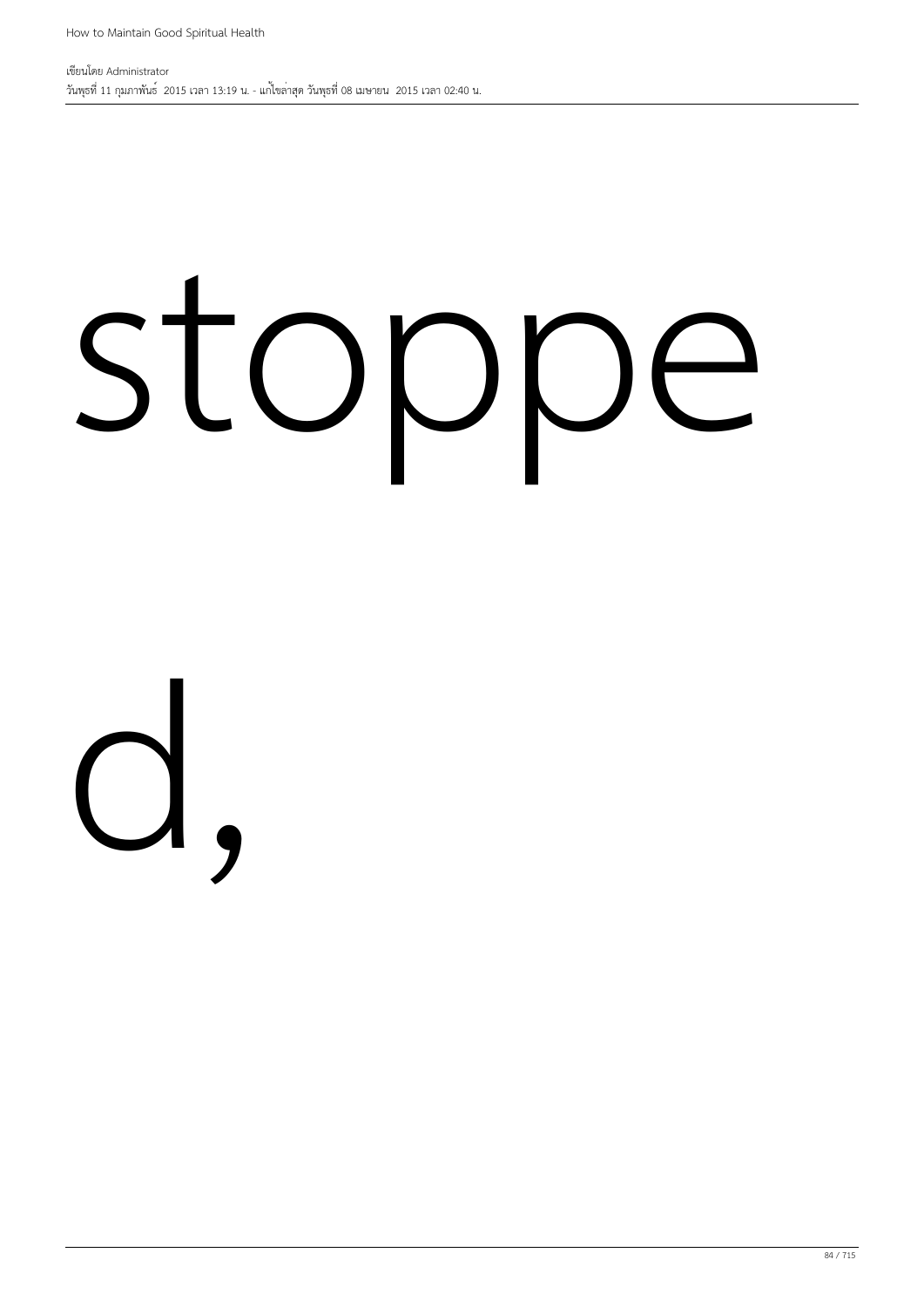### confus

### ed by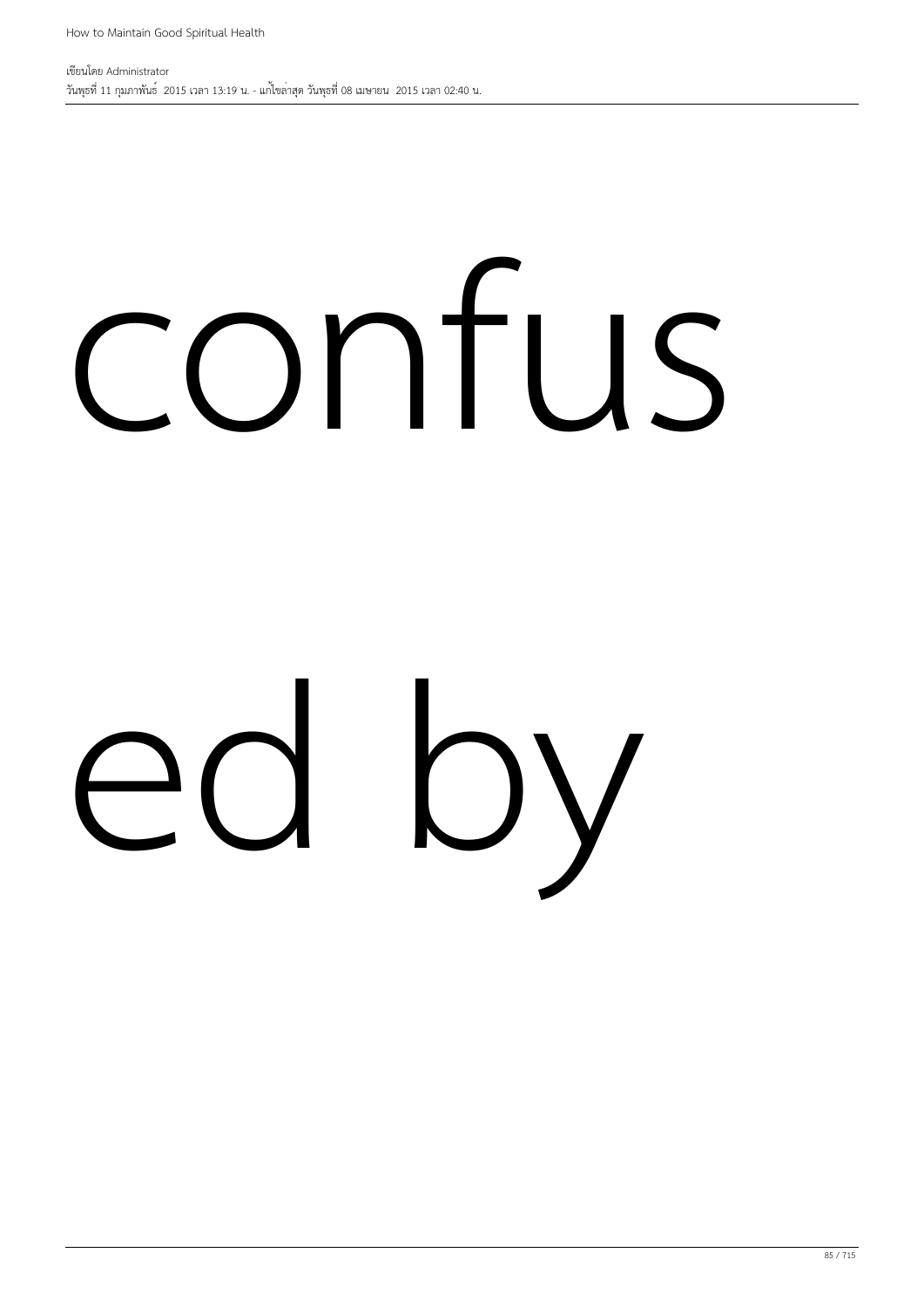### the fact

#### that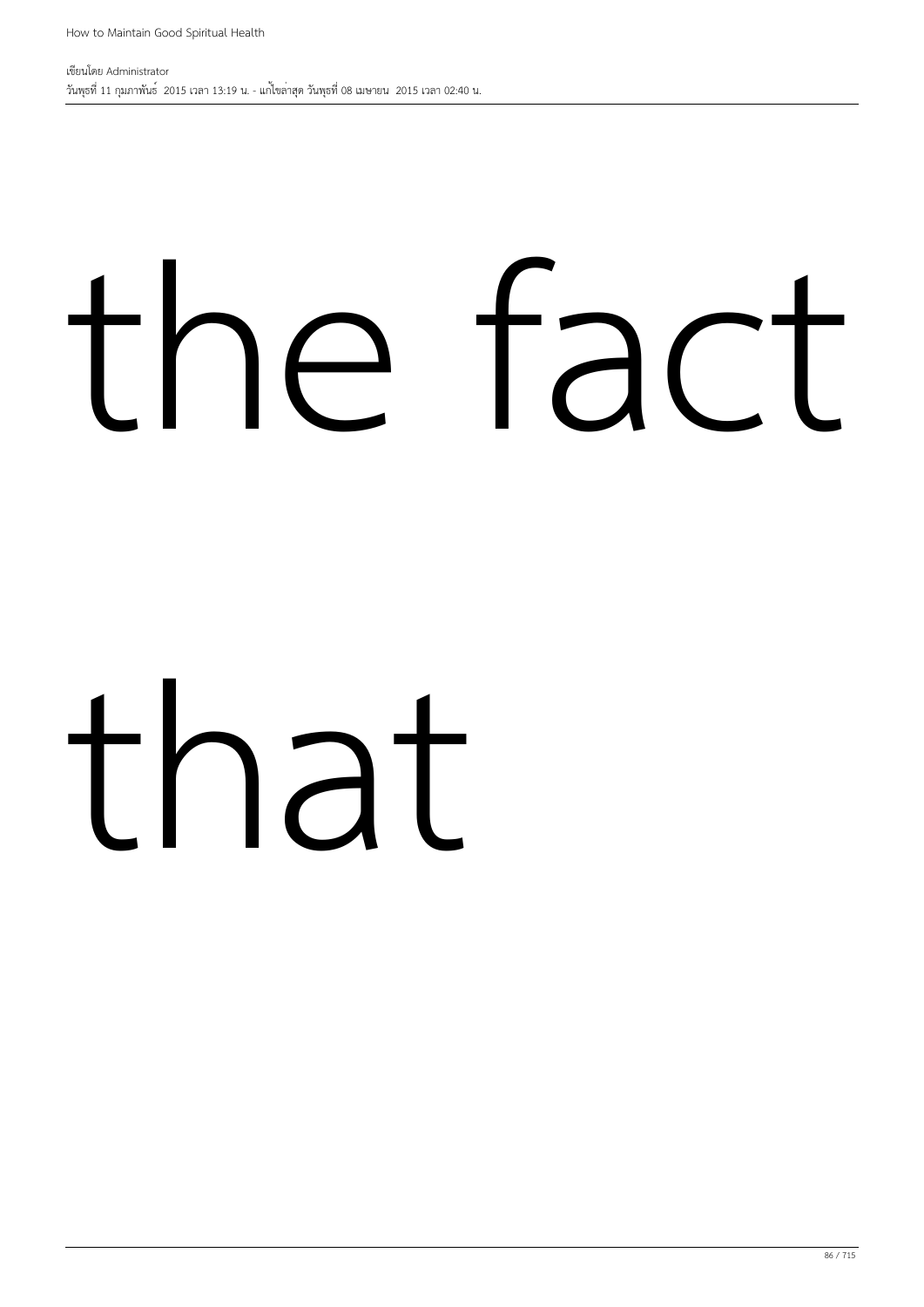#### these

### huge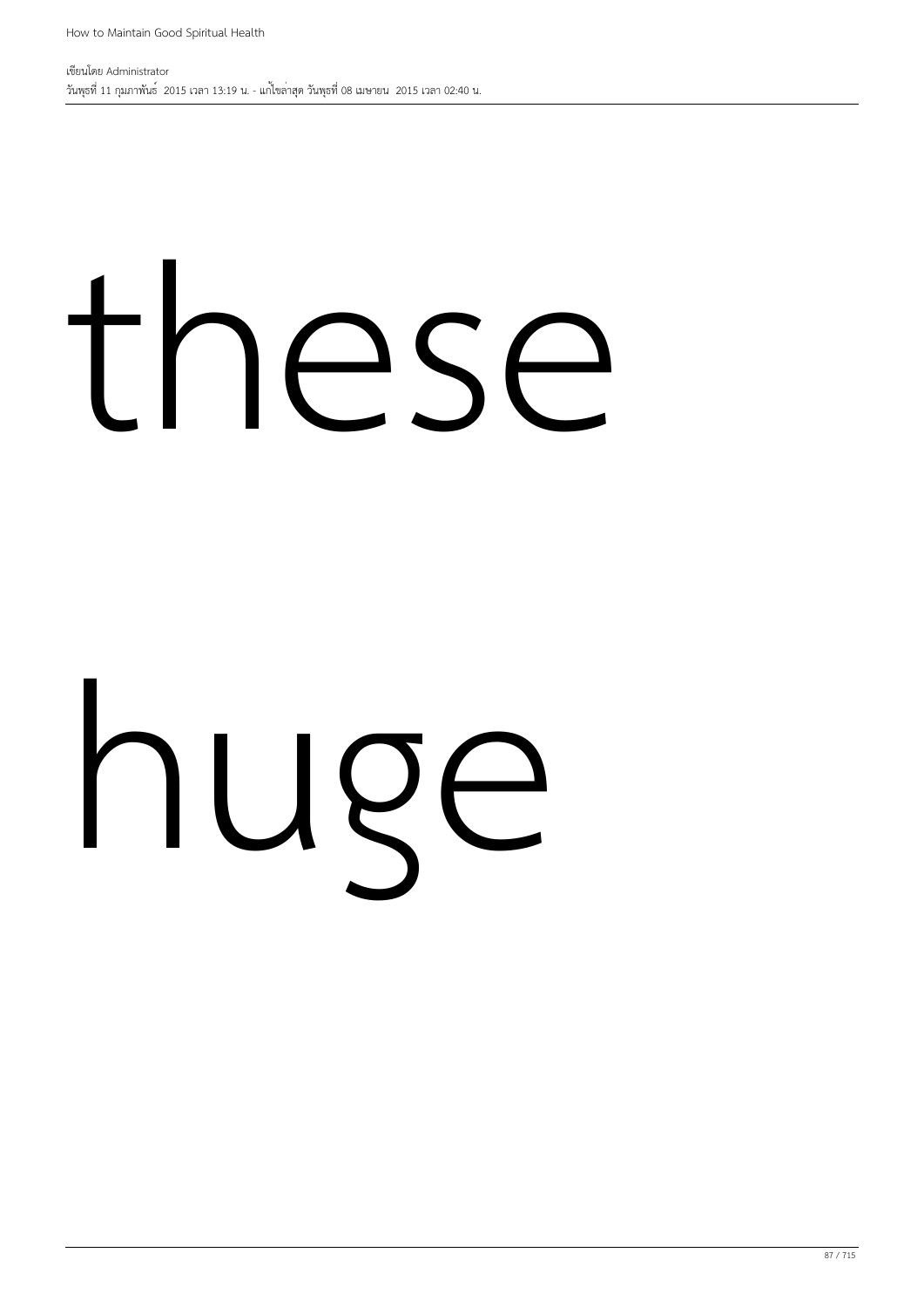#### creatur

#### es were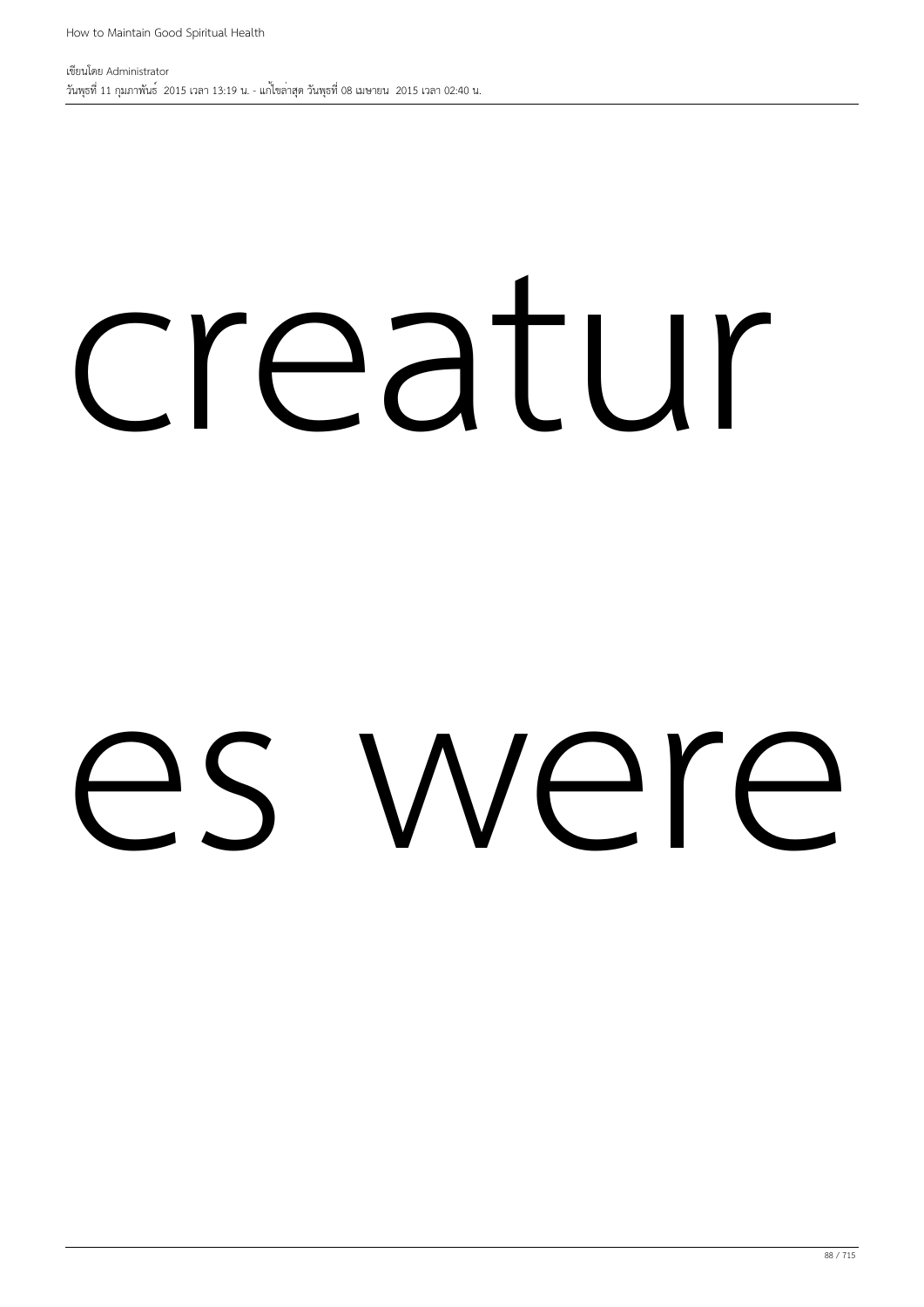# being held by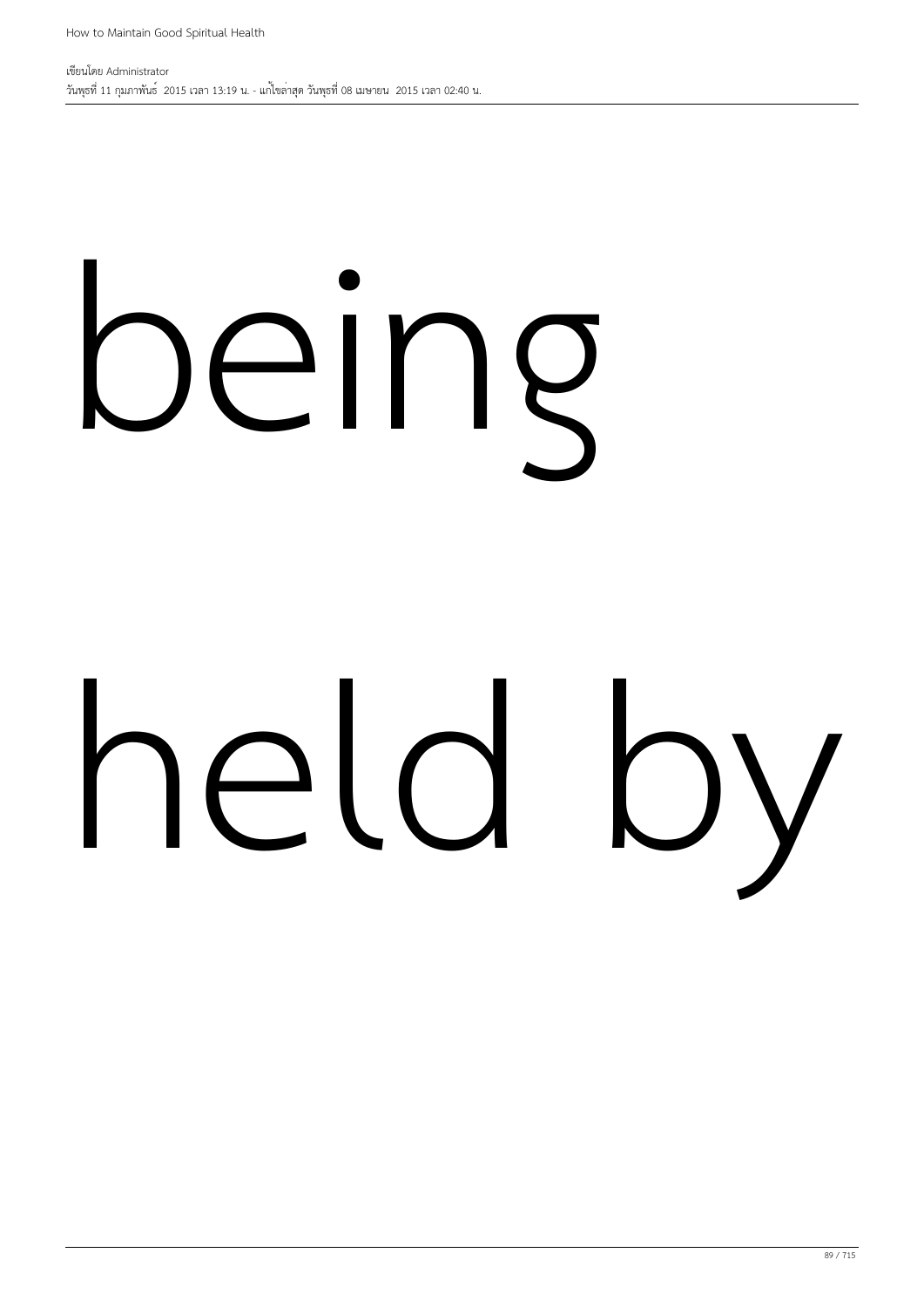## only a

#### small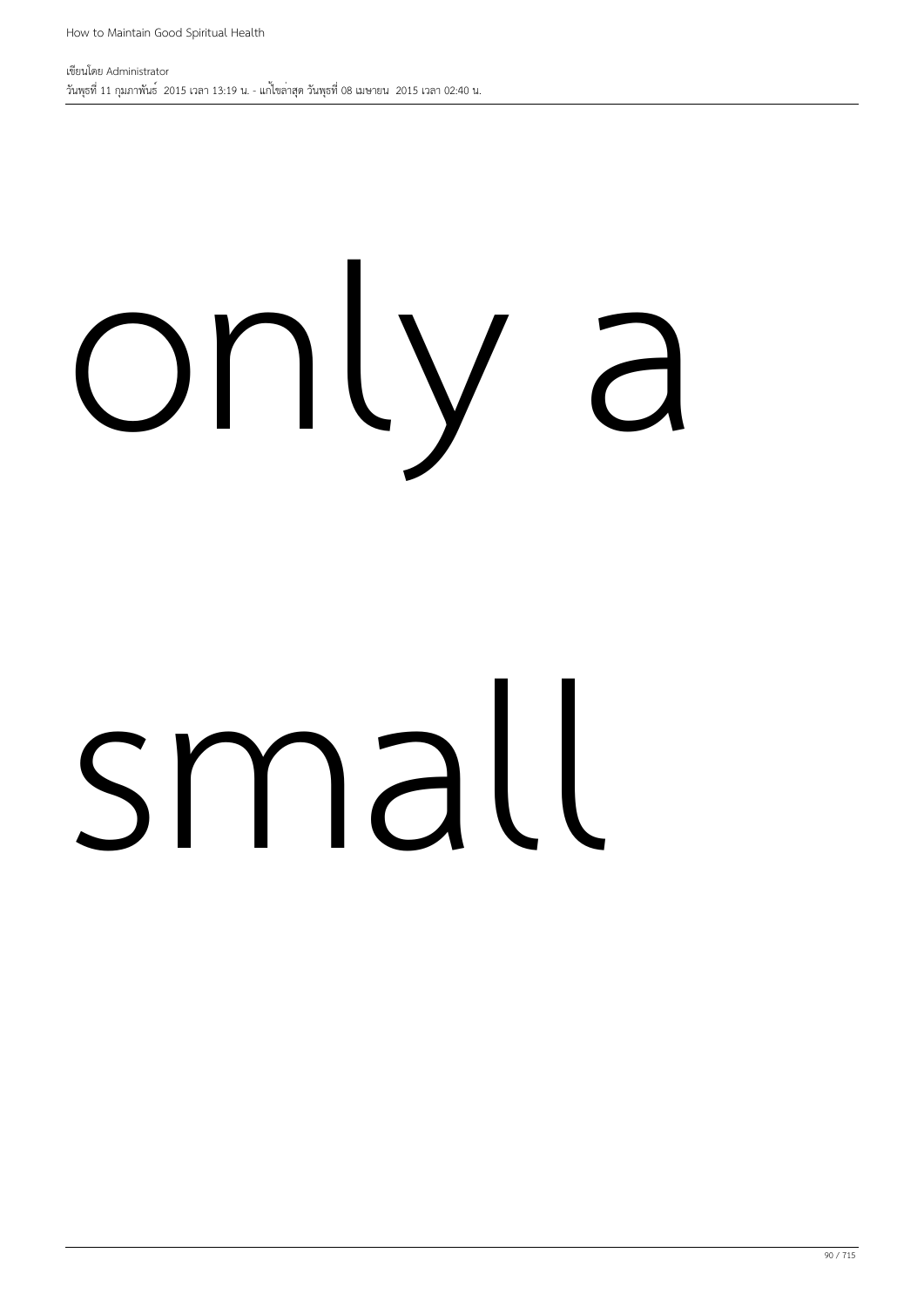### rope

#### tied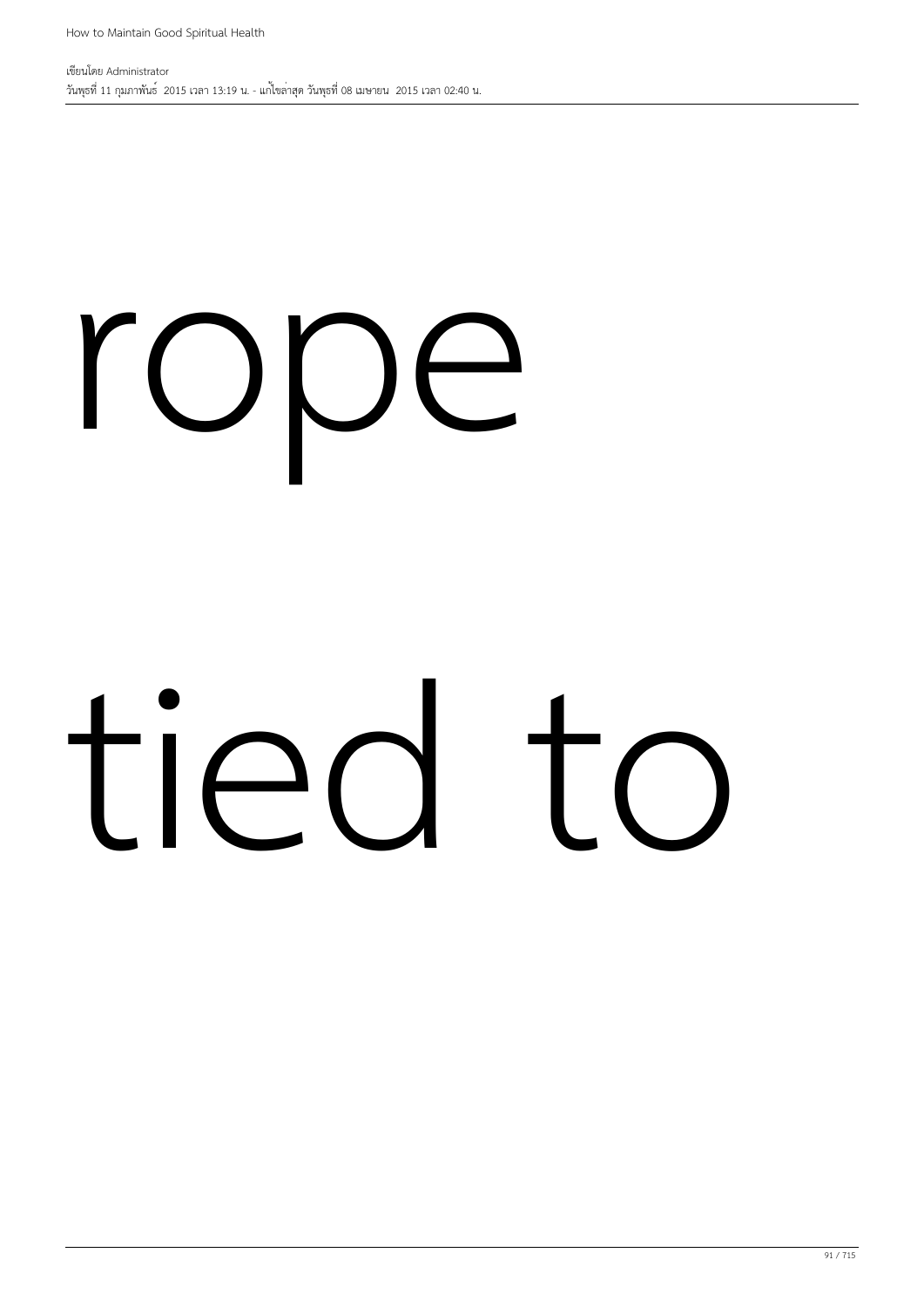### their

#### front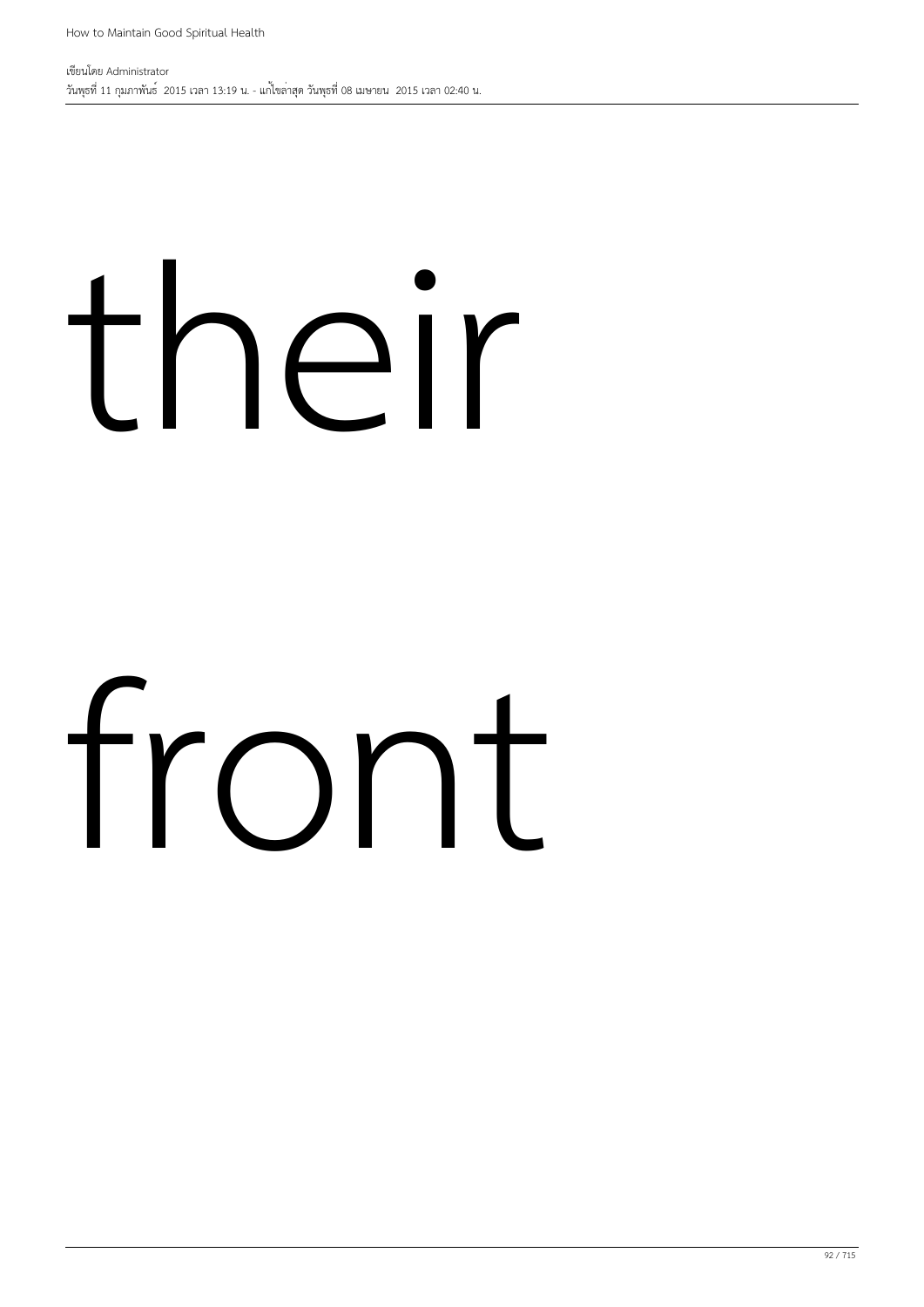## leg. No

### chains,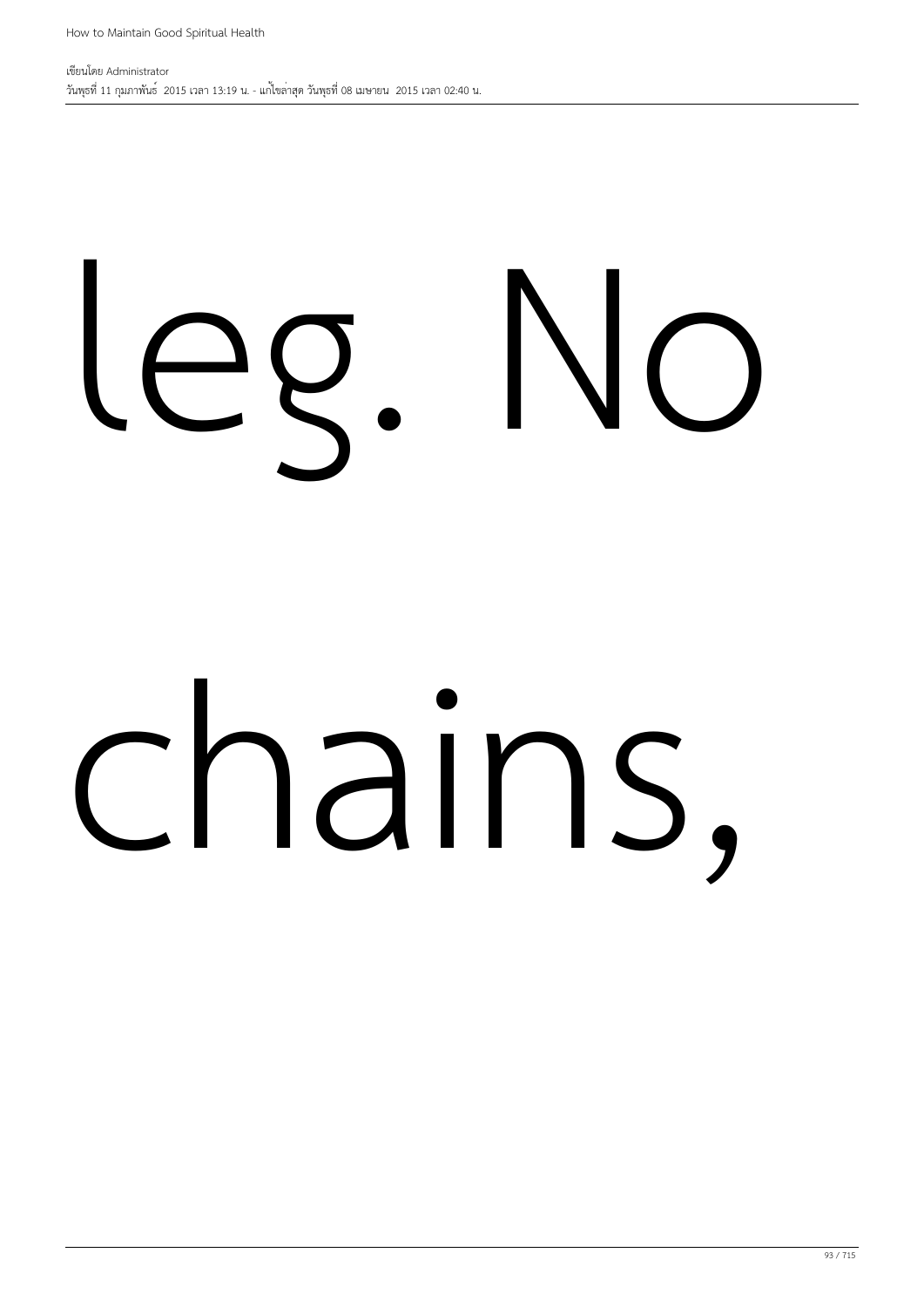#### $\bigcap$

#### cages.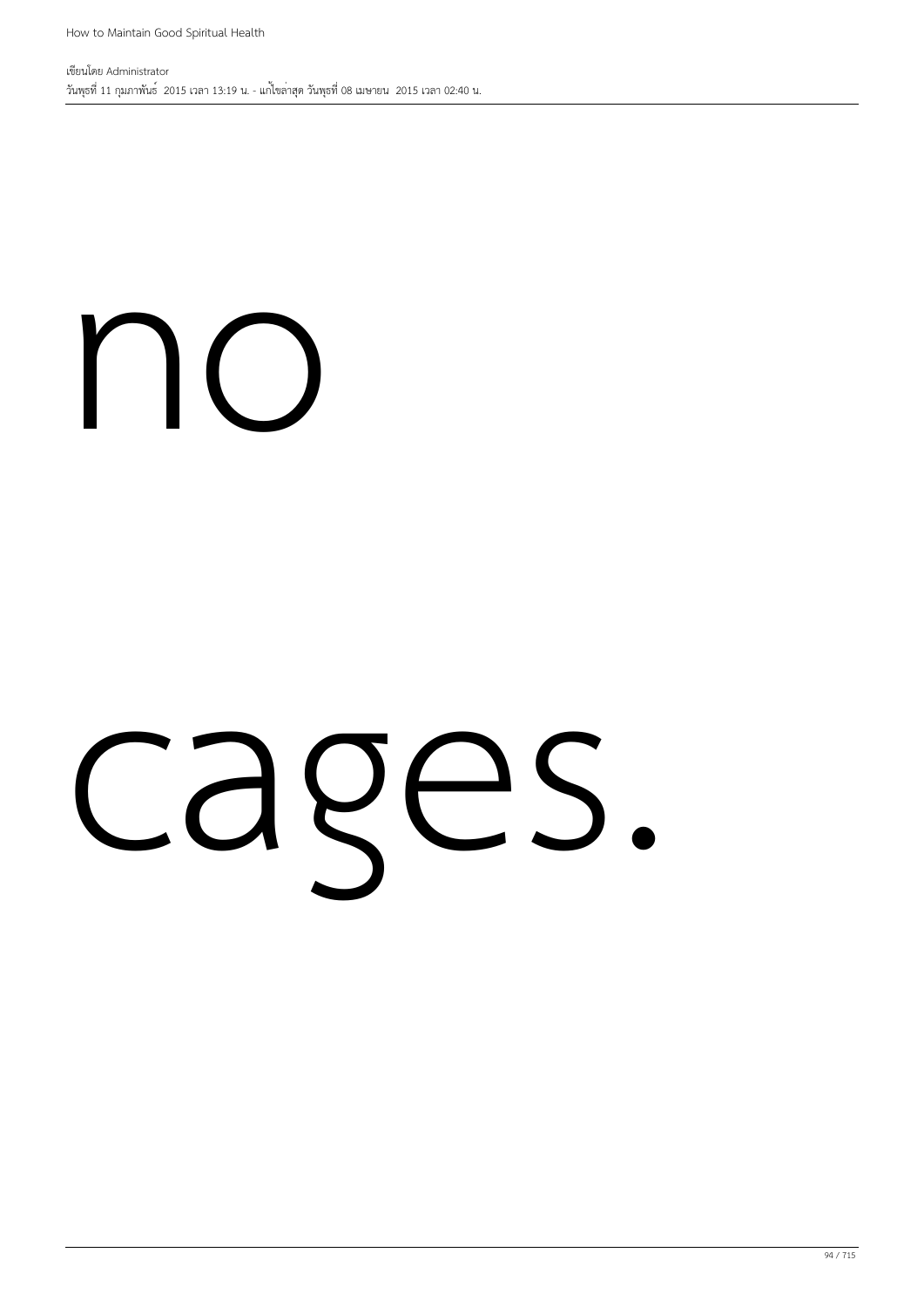#### Was

#### obvious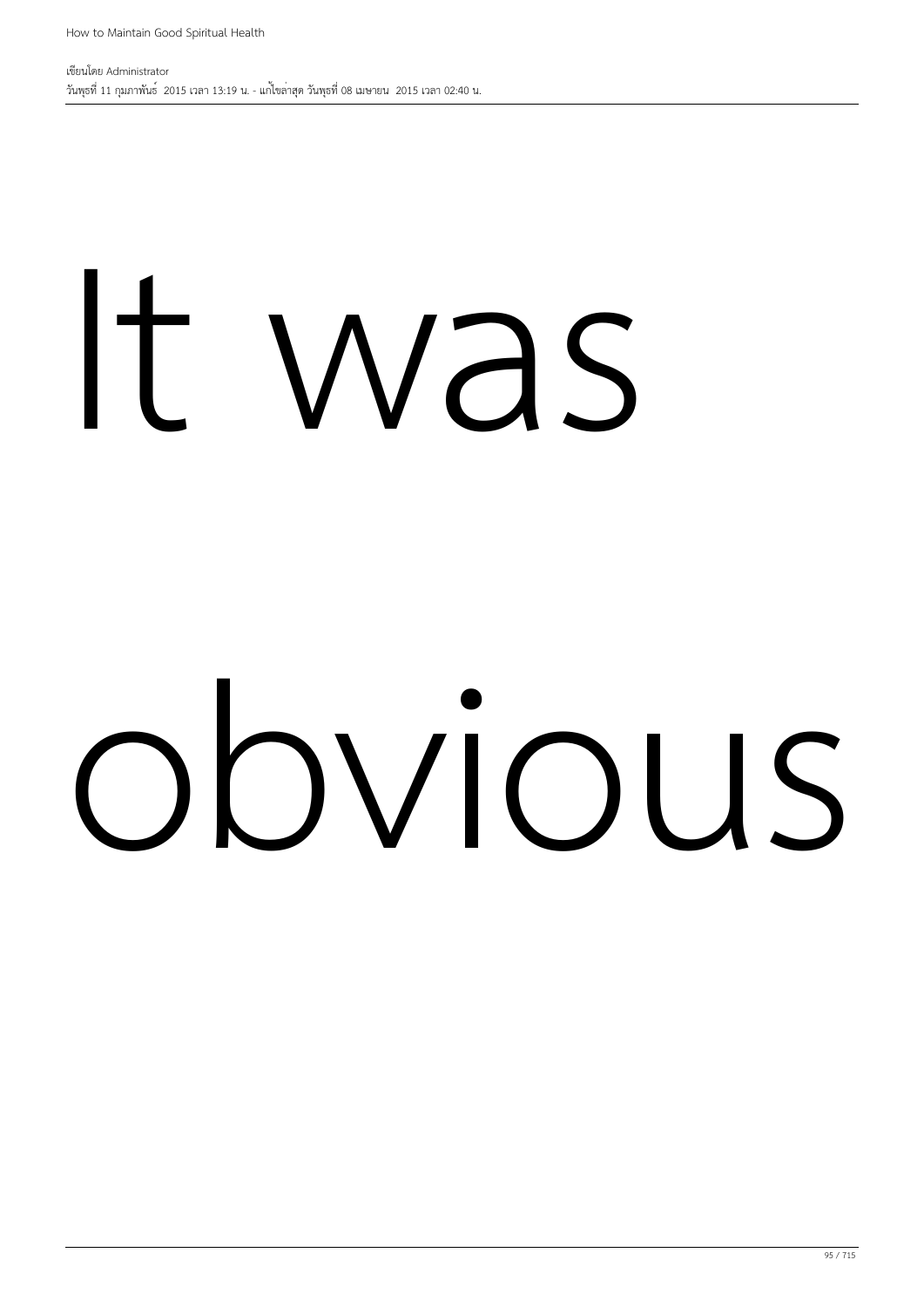### that

#### the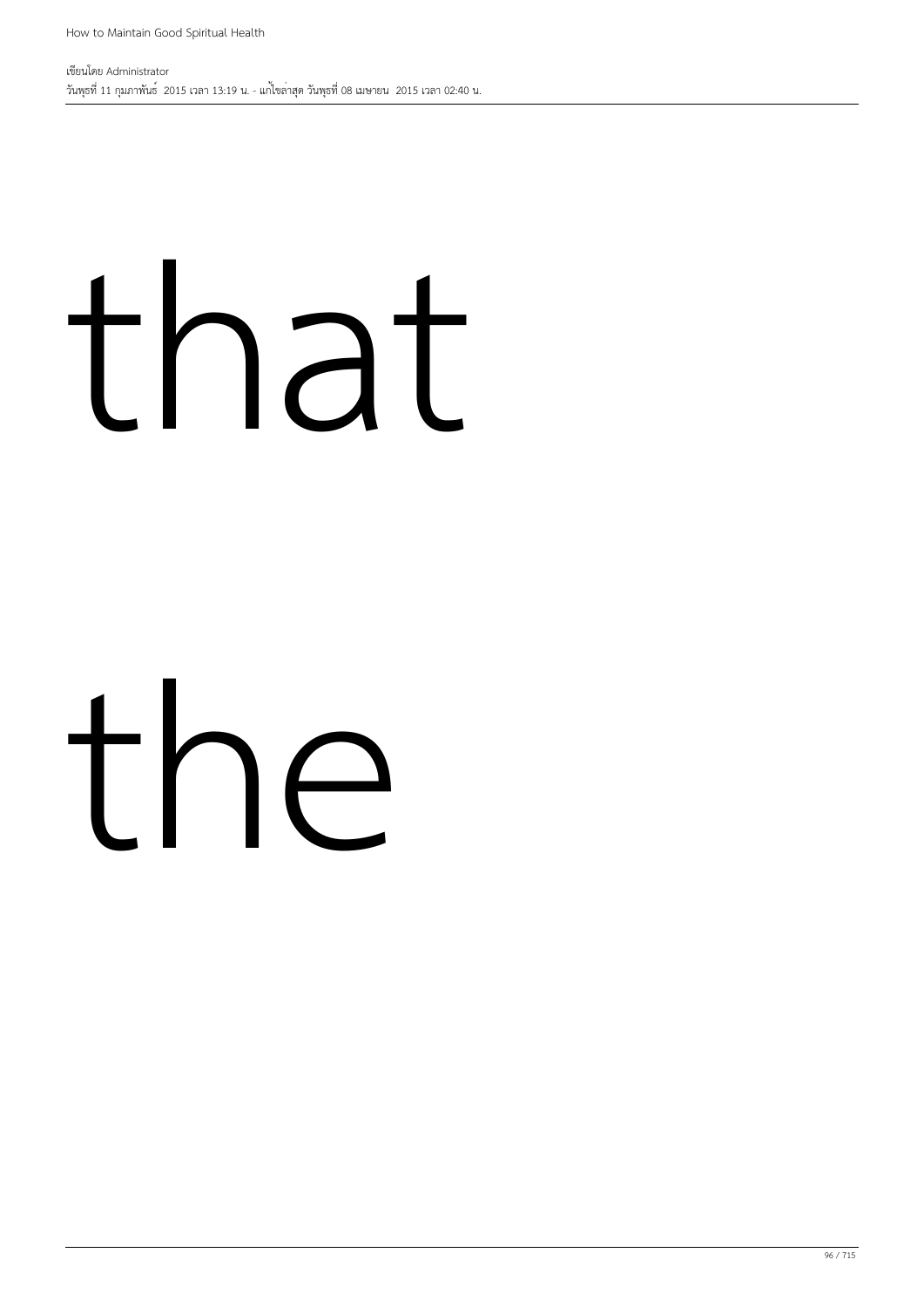# elepha

#### nts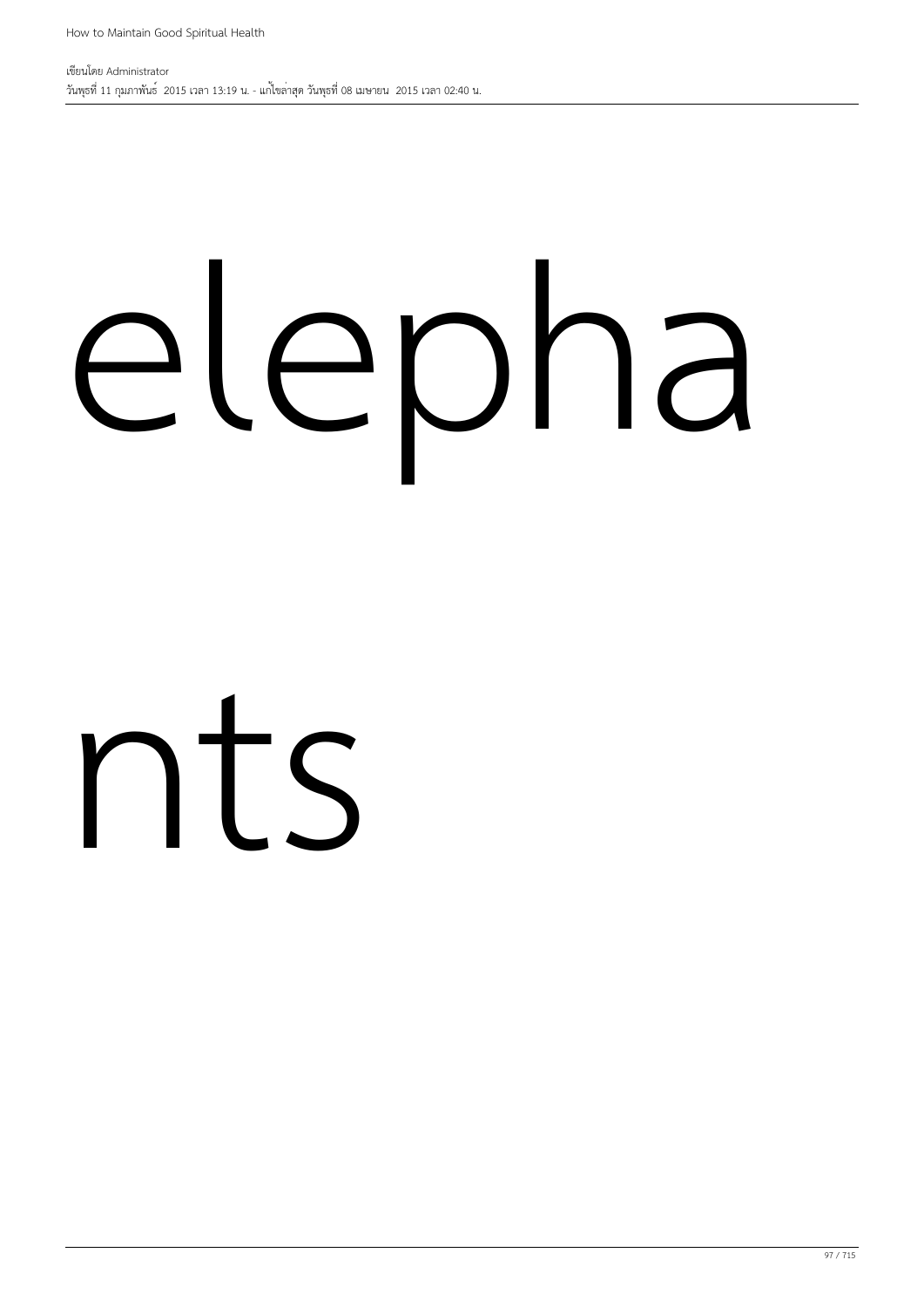## could,

#### at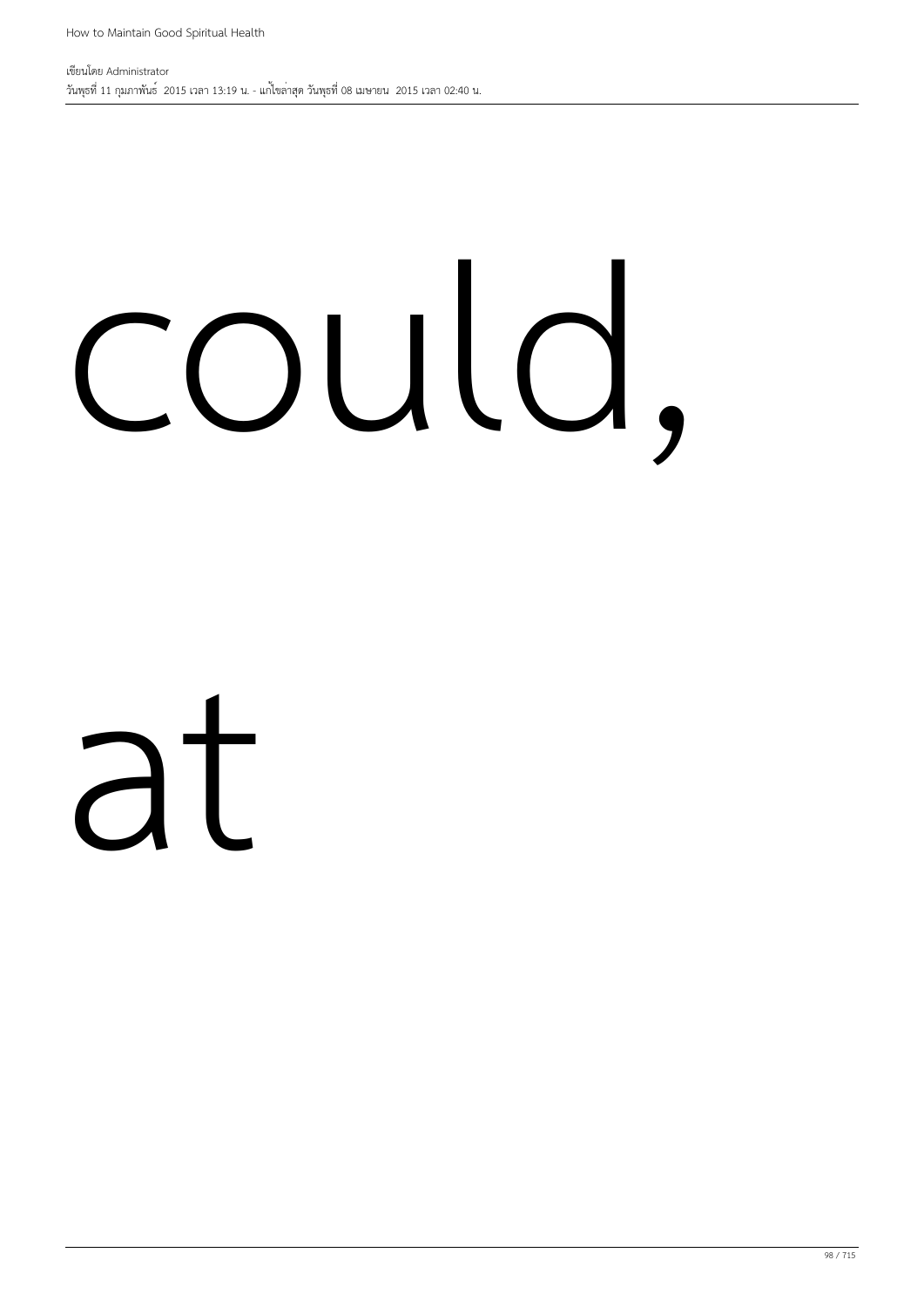## anytim

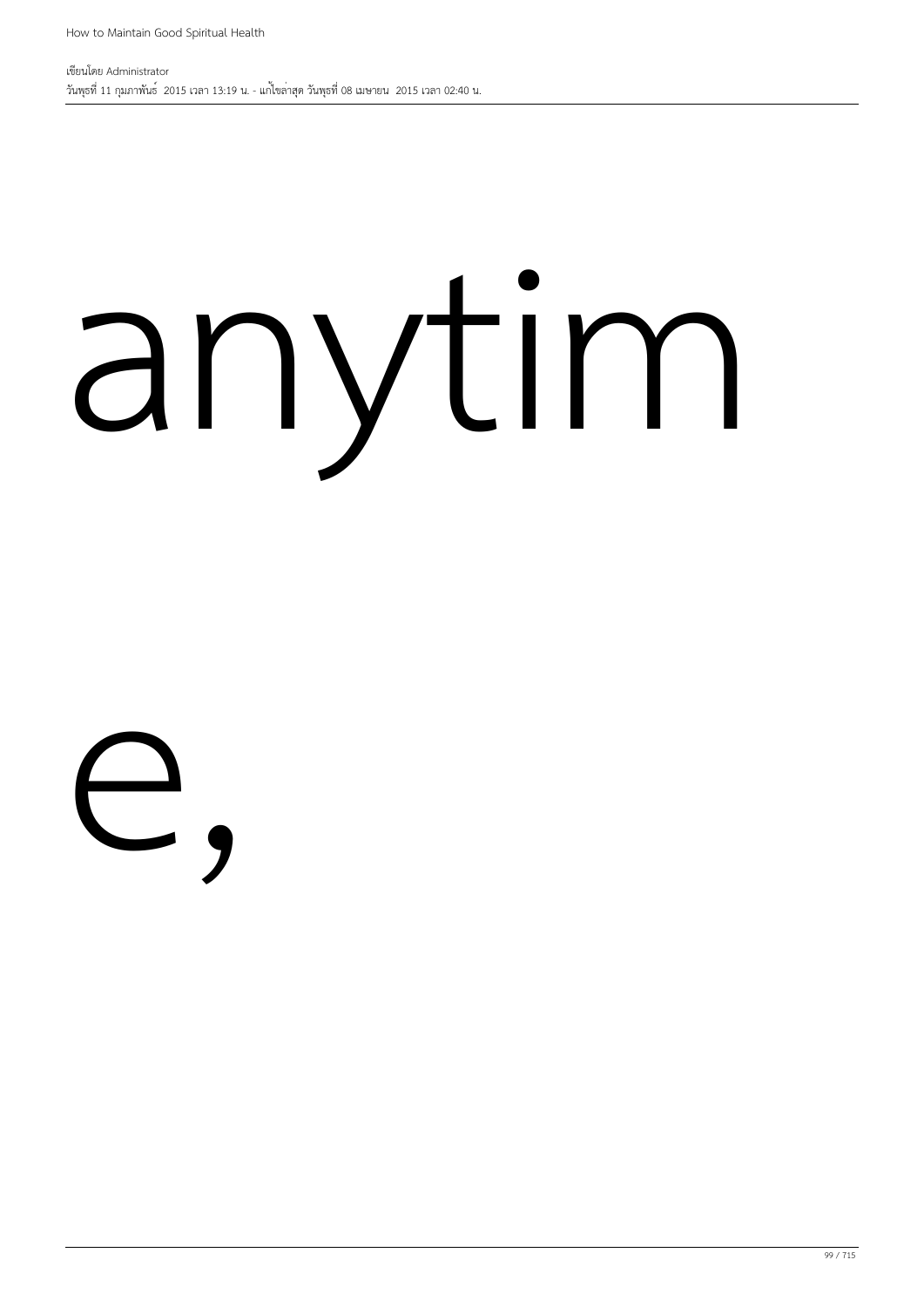### break

#### away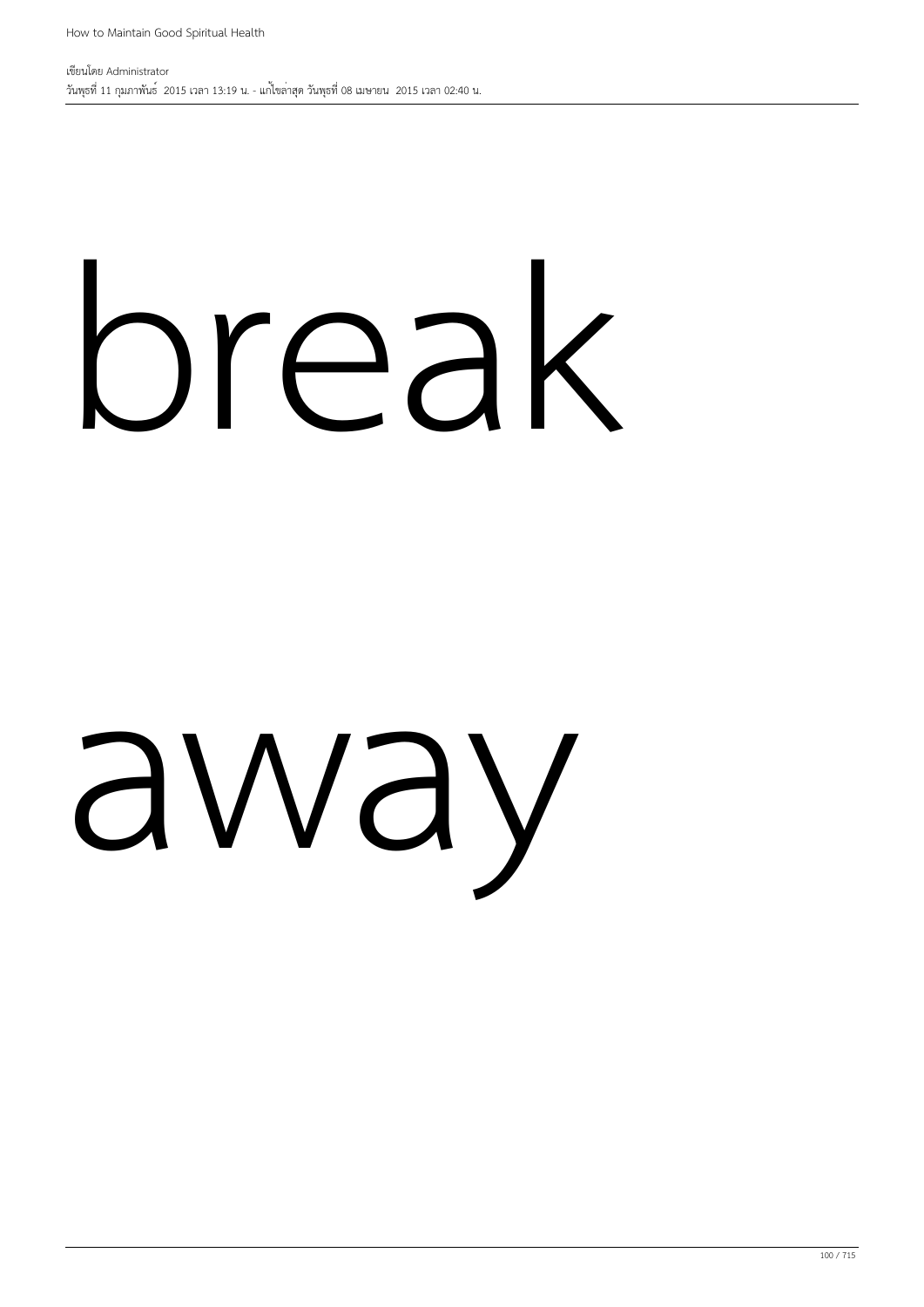### from

#### their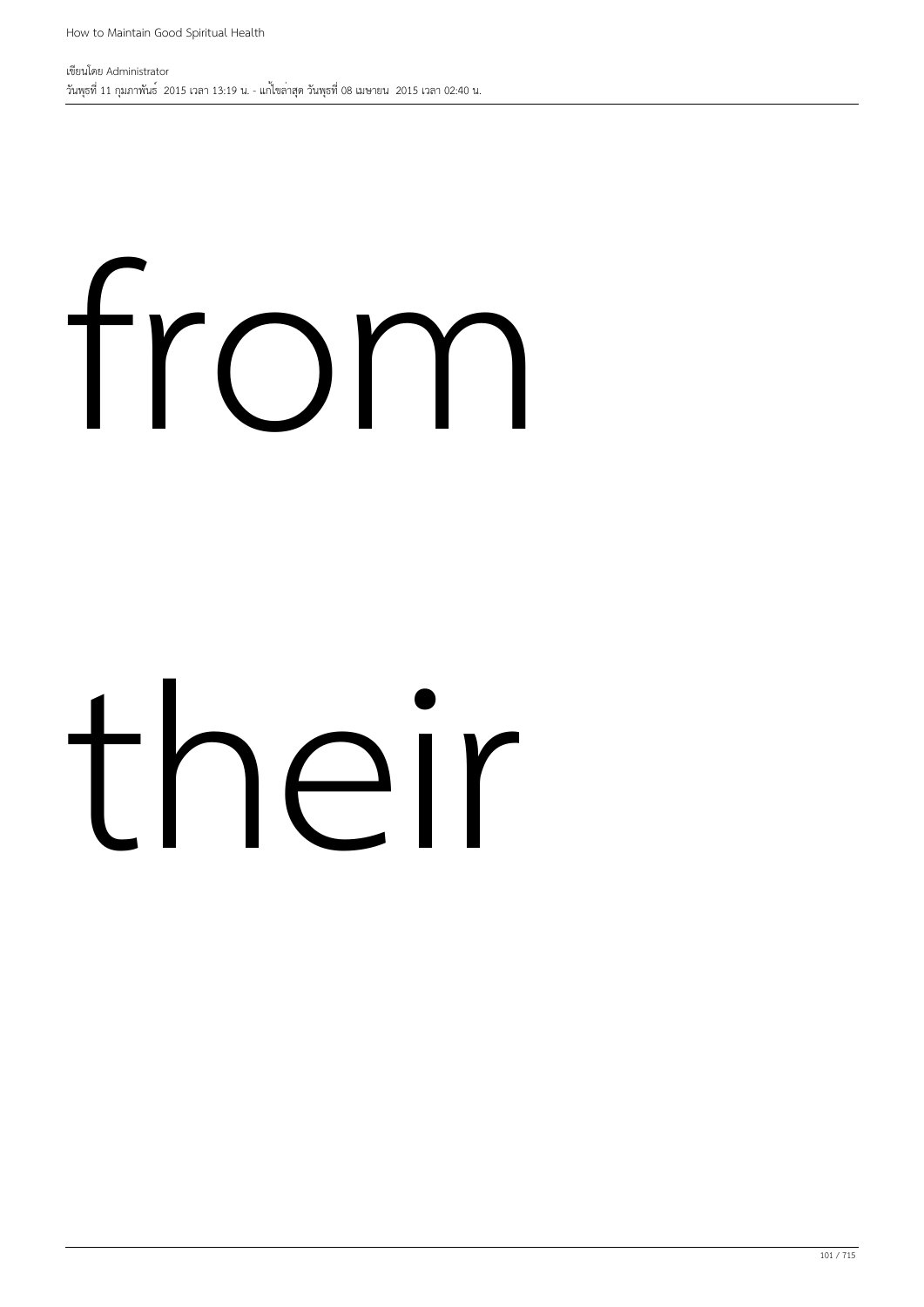### bonds

#### but for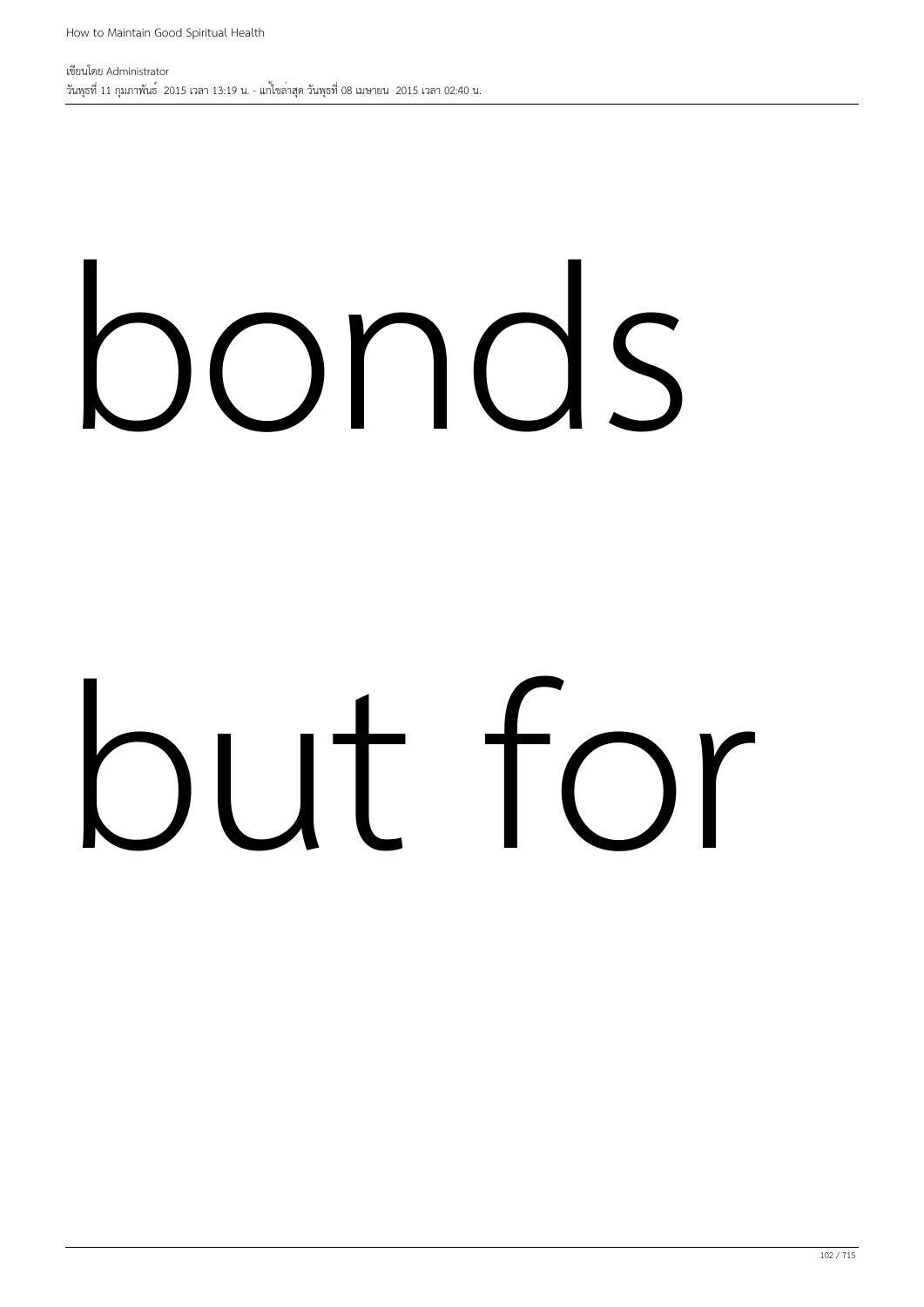#### some

#### reason,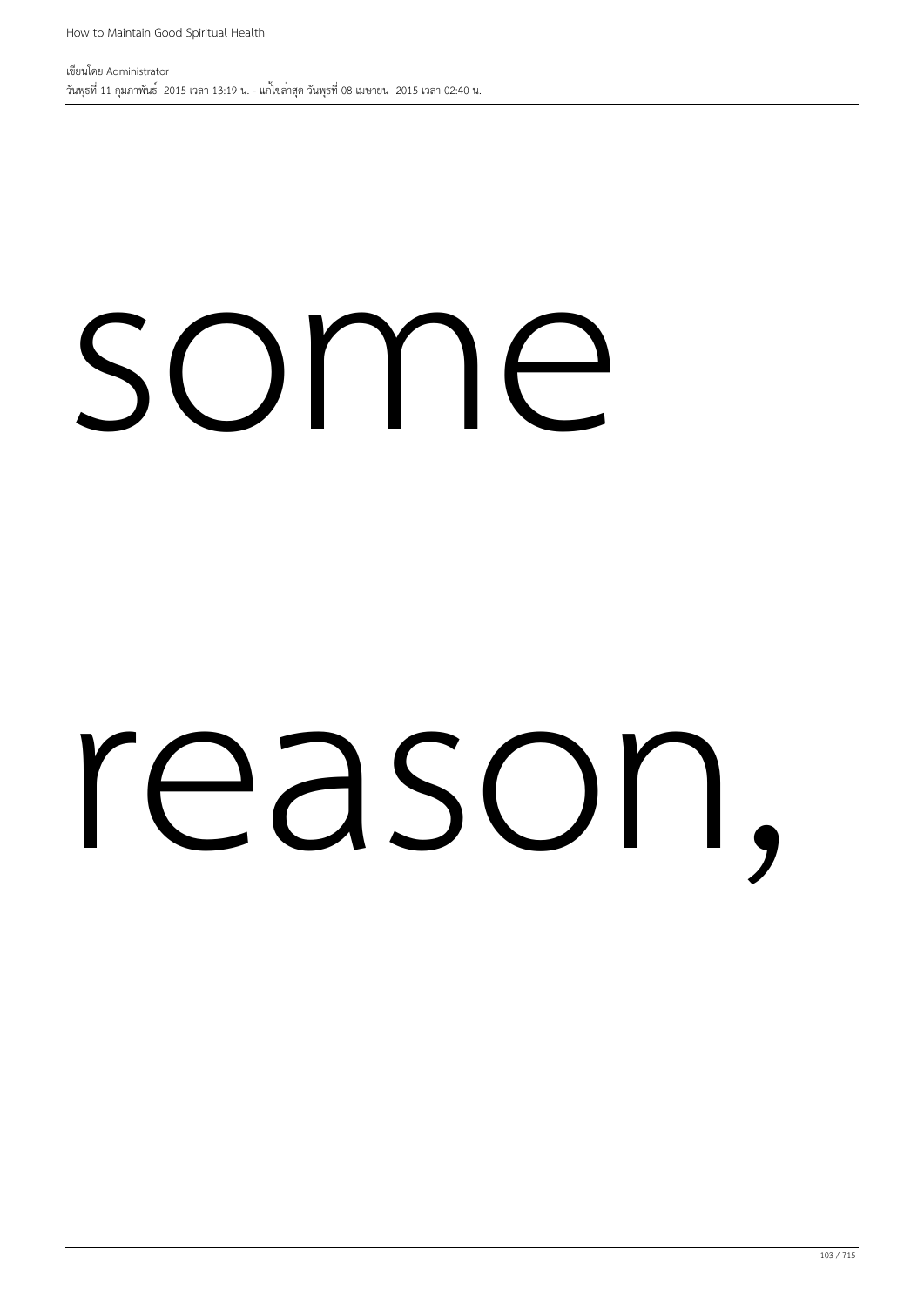## they

#### did not.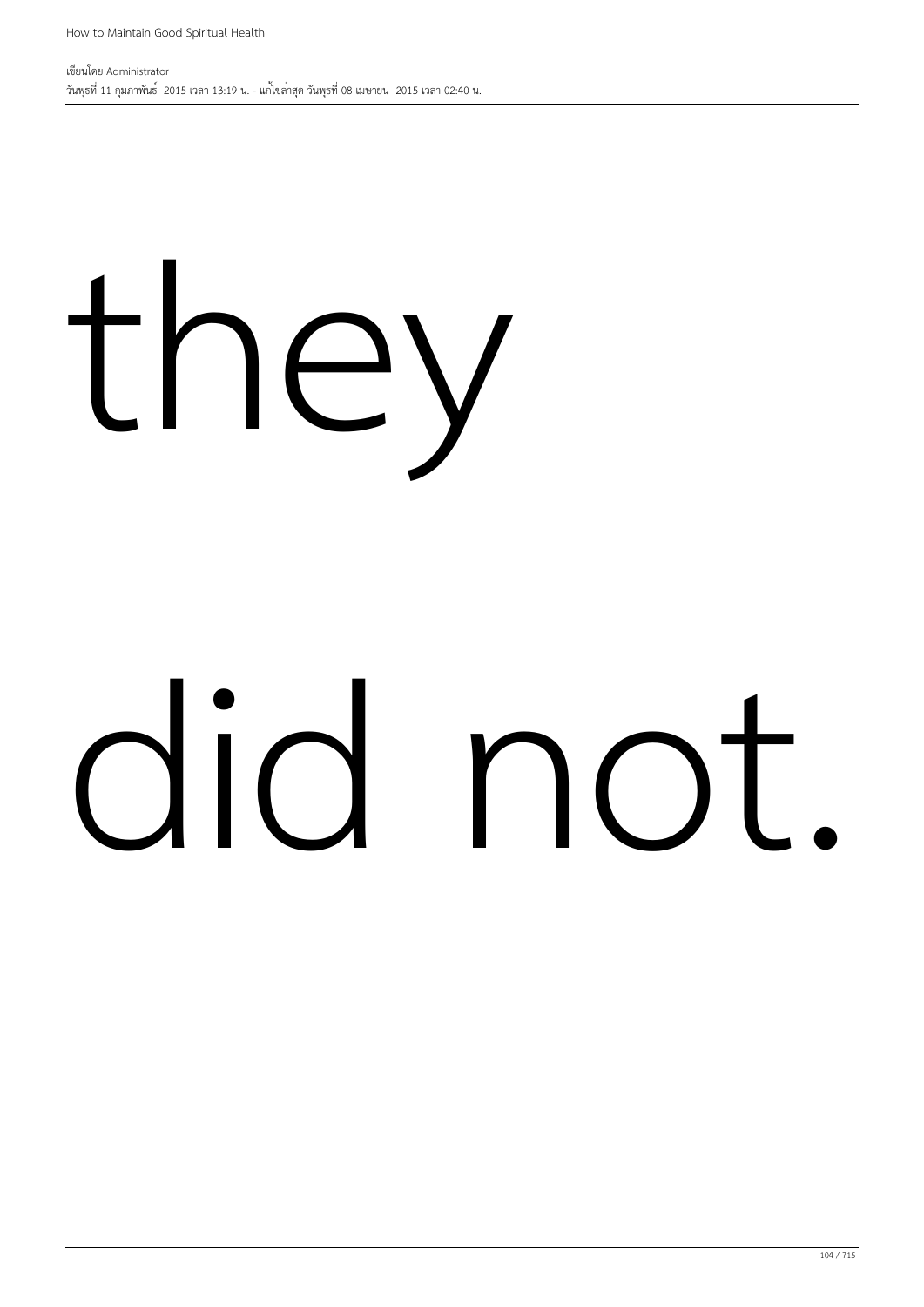#### He saw

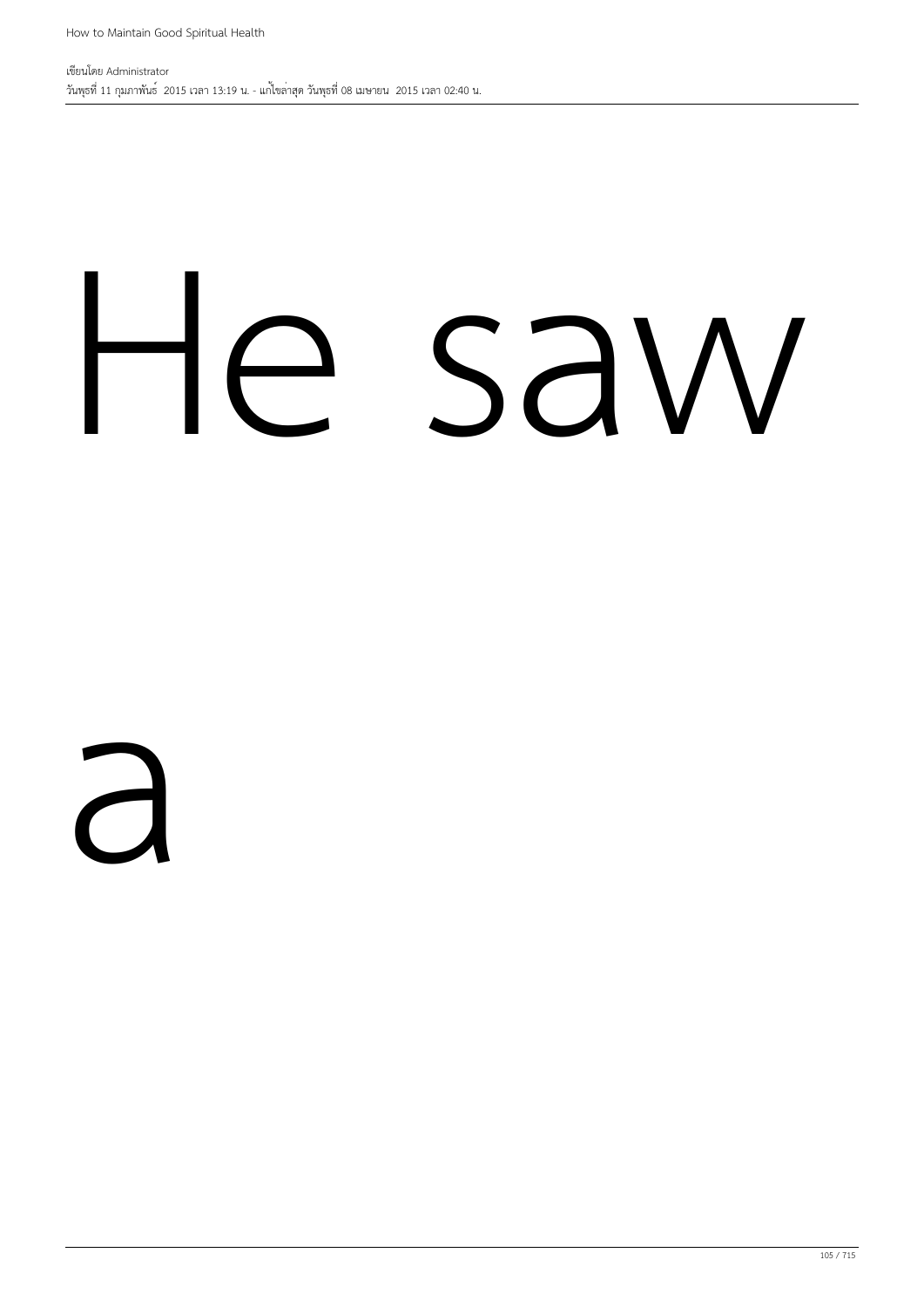## trainer

### nearby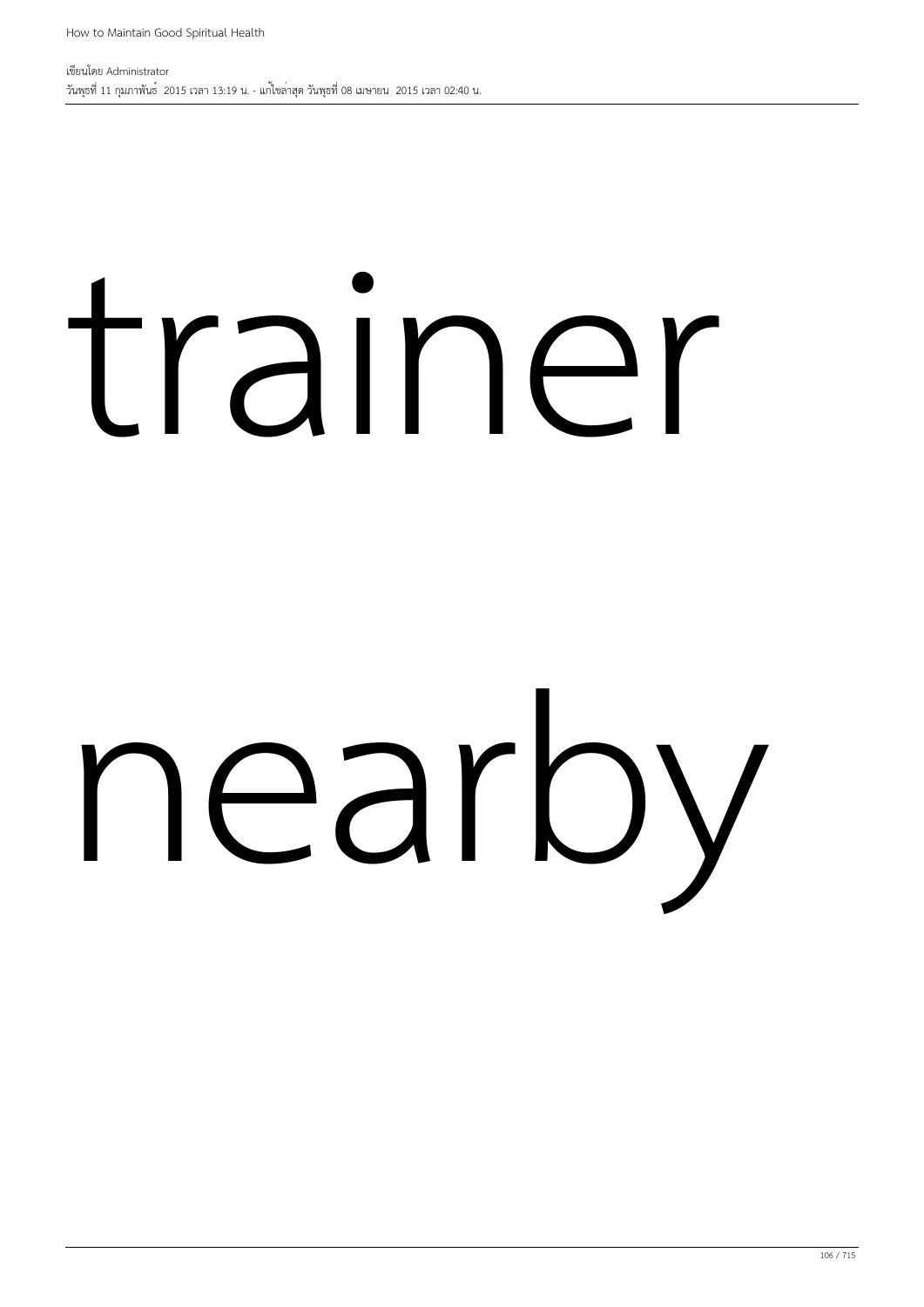### and

#### asked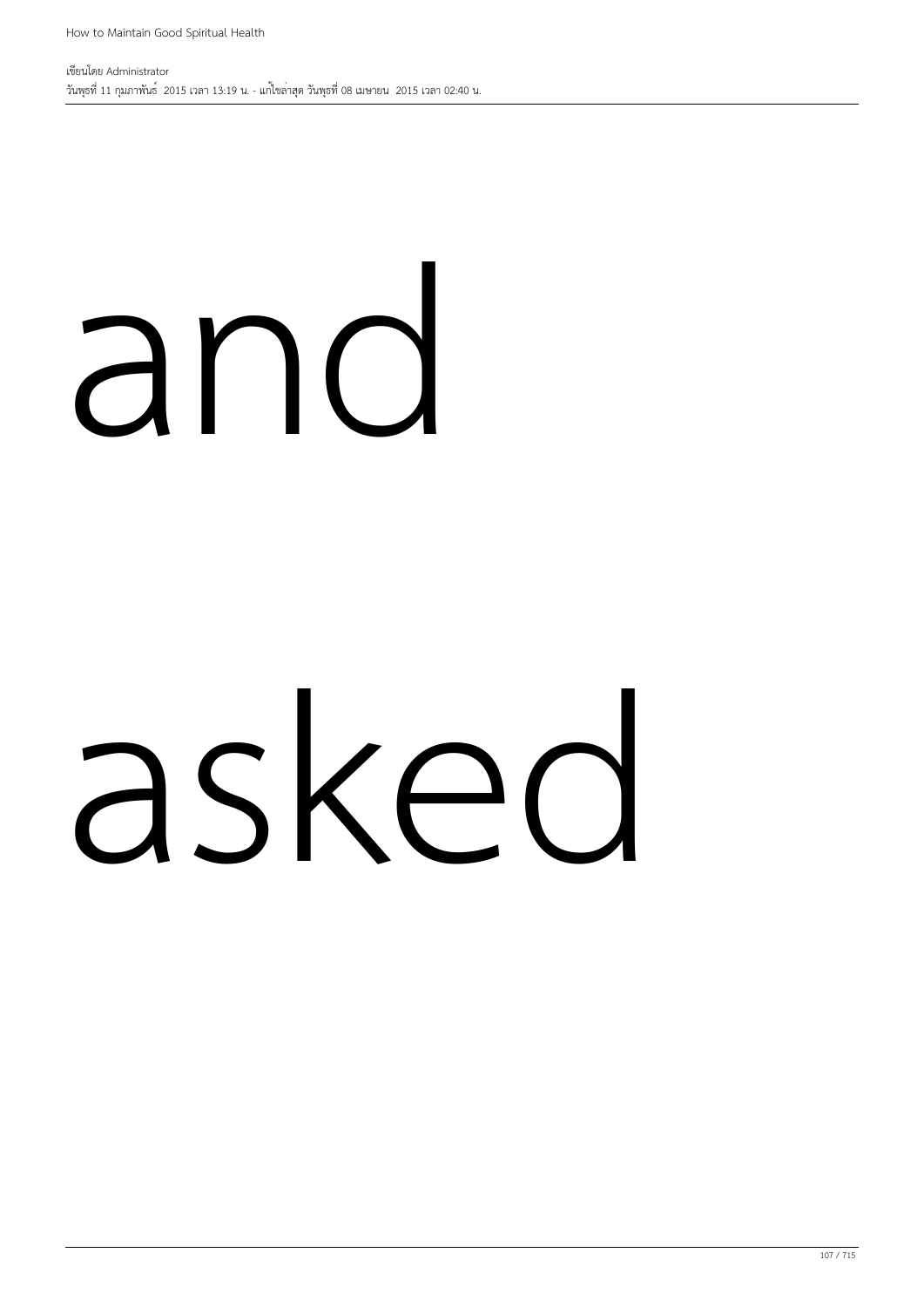# why

#### these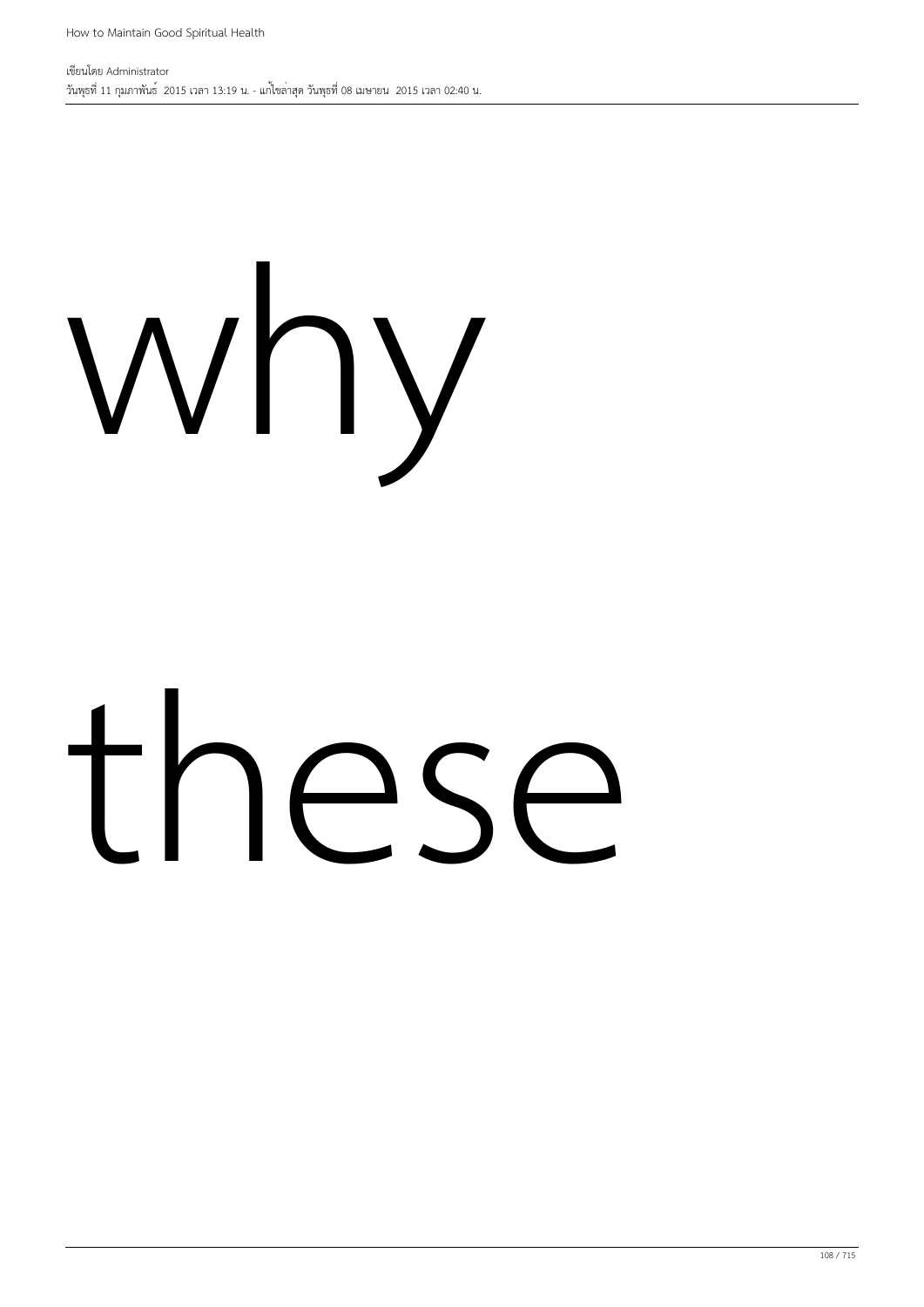### animals

### just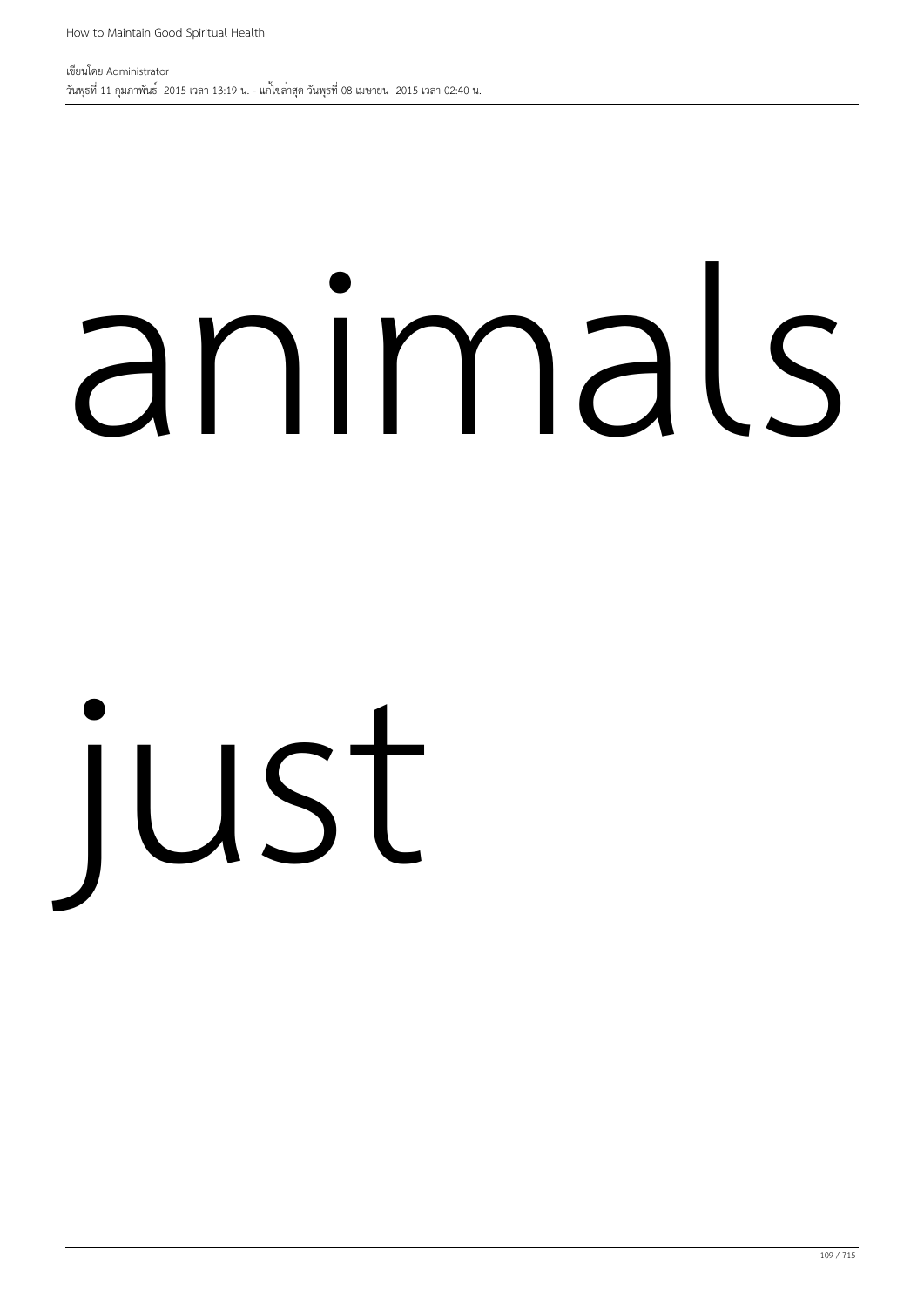### stood

### there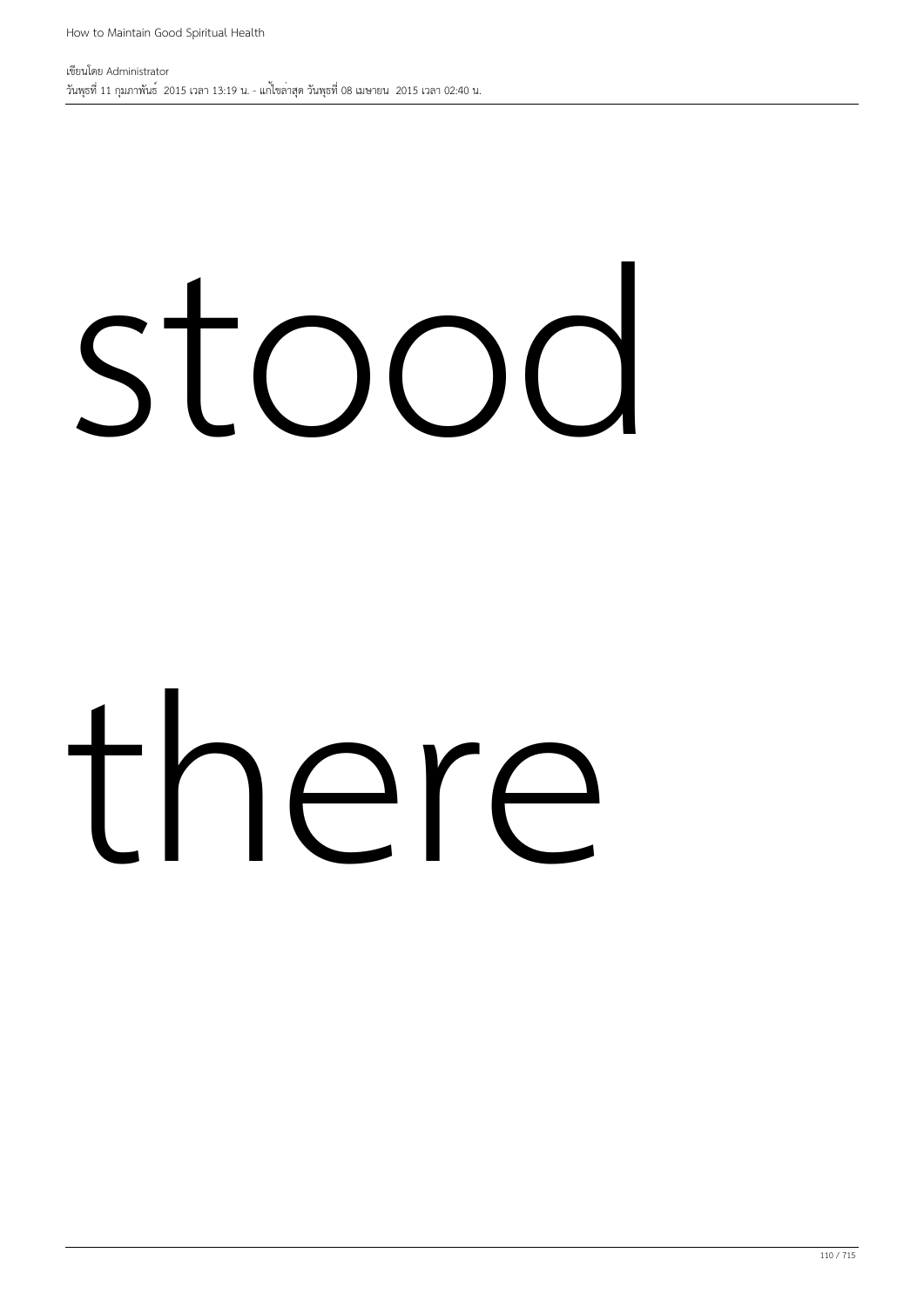## and

### made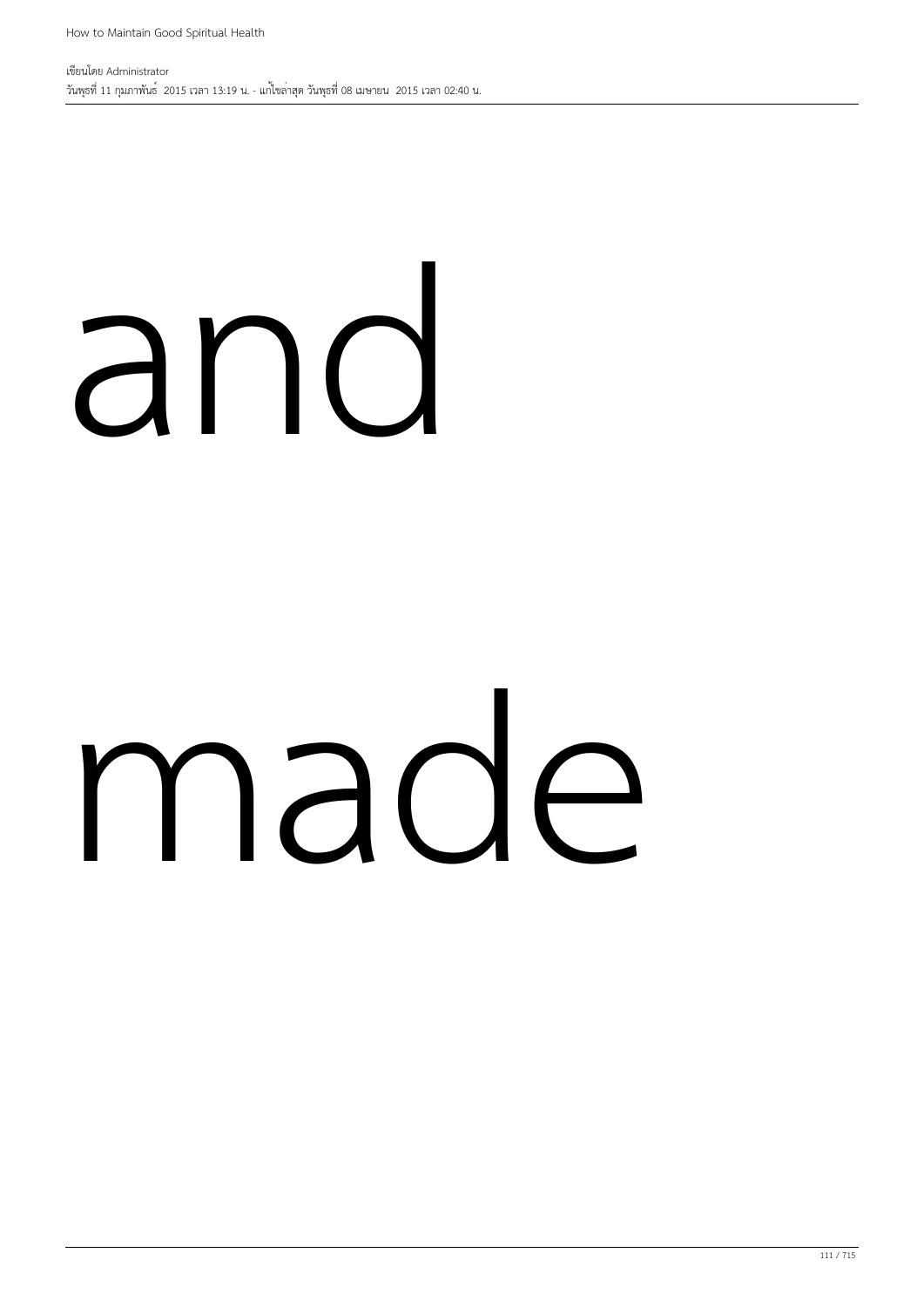#### $\left( \begin{array}{c} 1 \end{array} \right)$

### attemp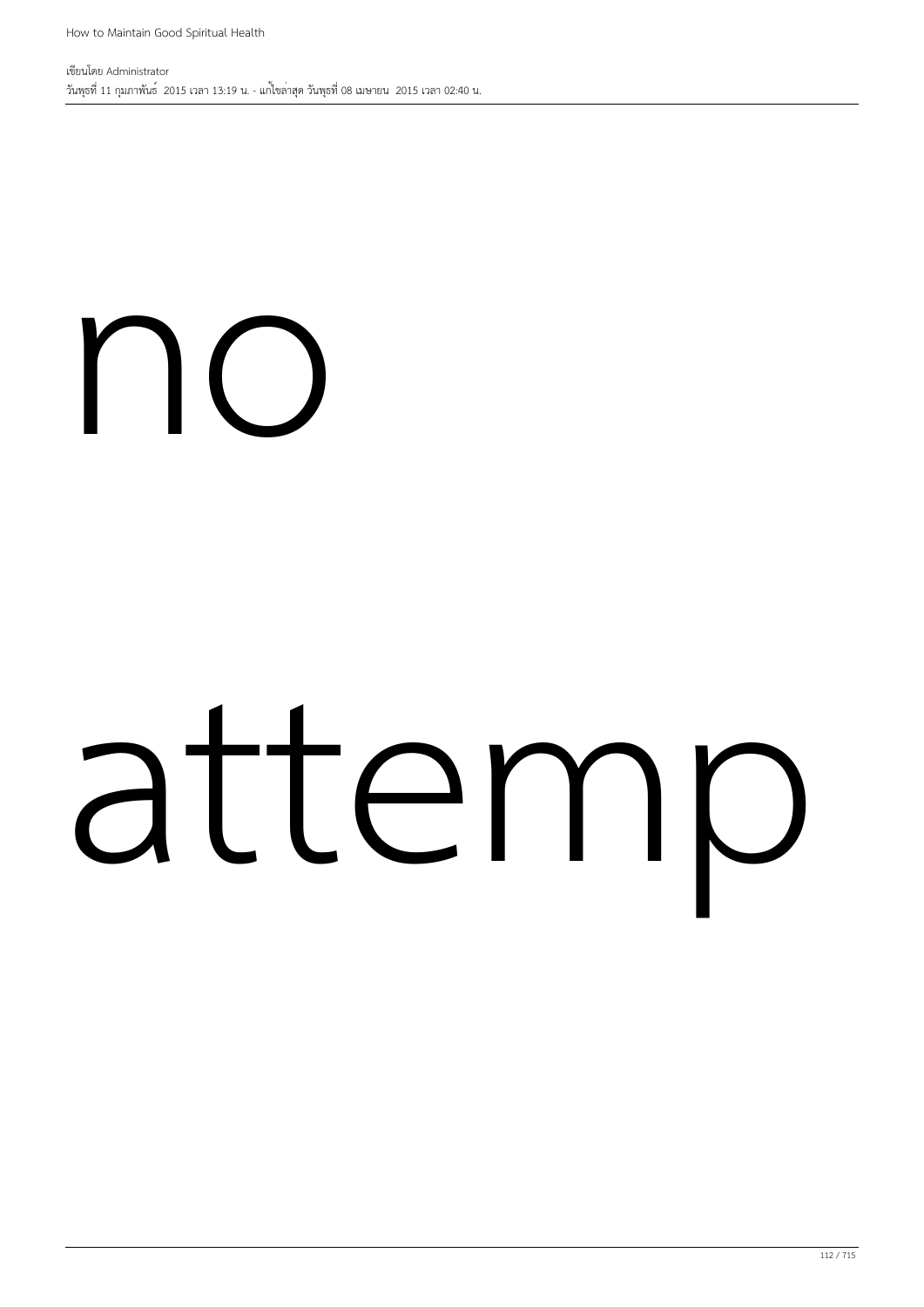# to ge

#### away.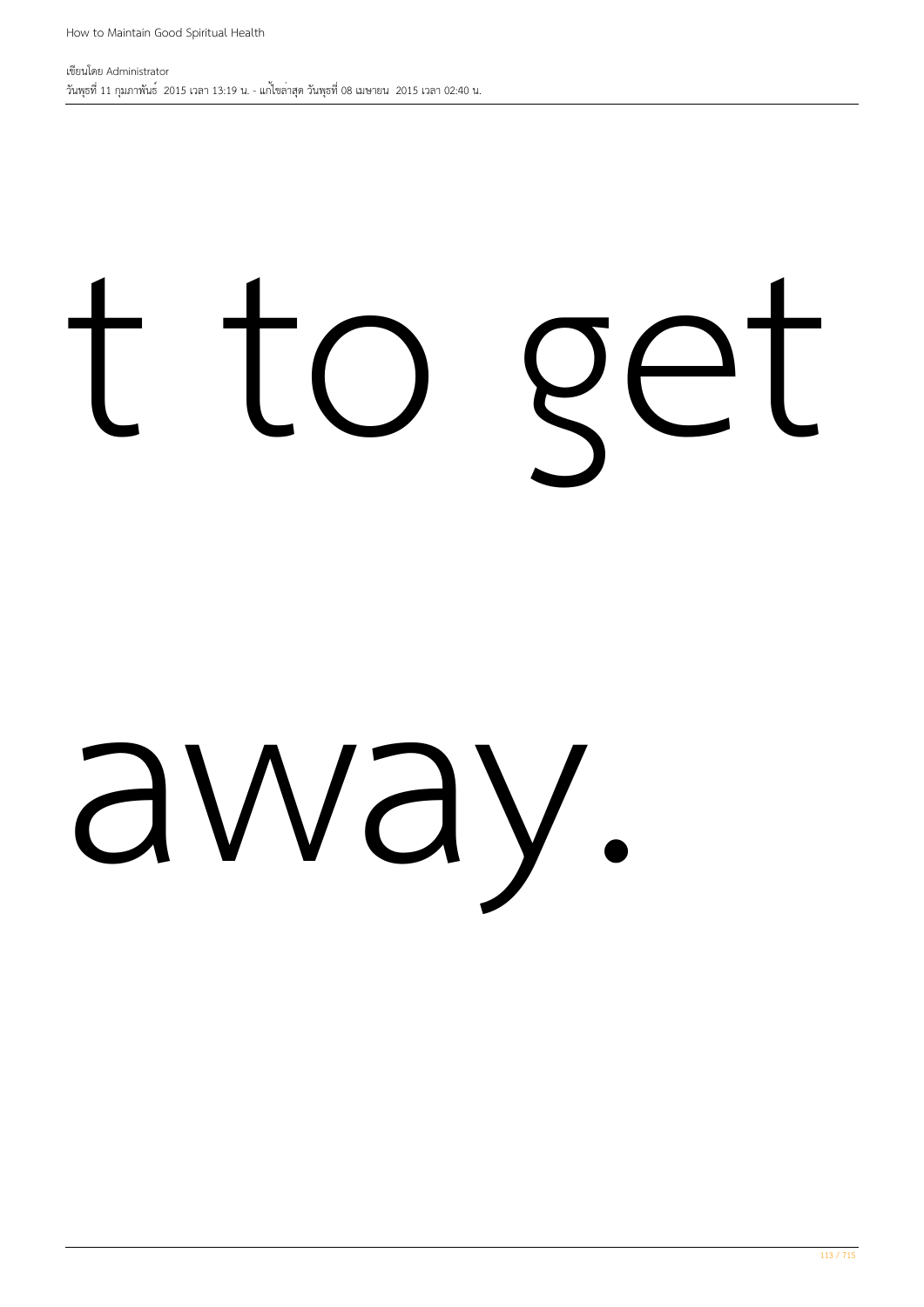# "Well,"

### trainer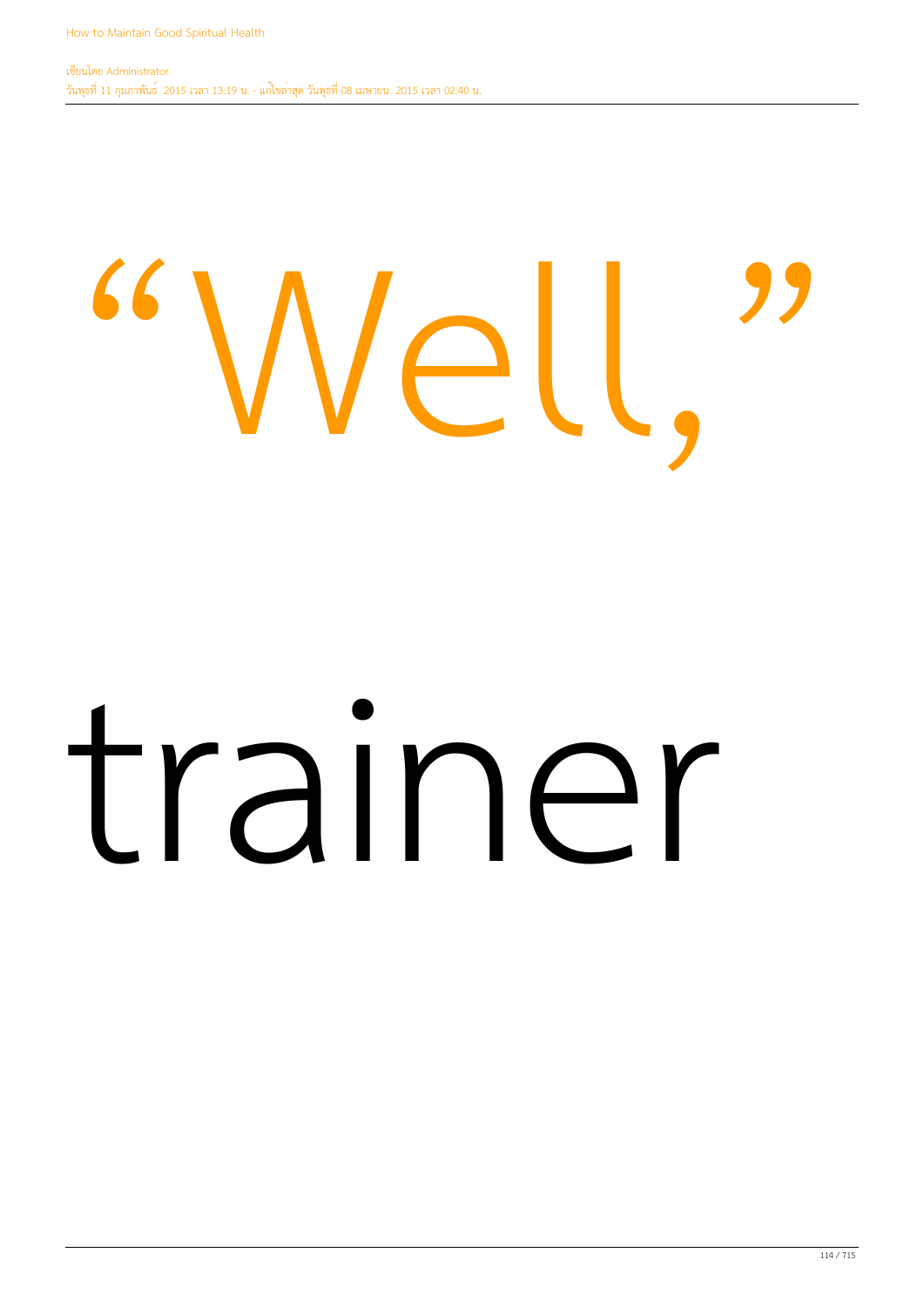## said,

### "when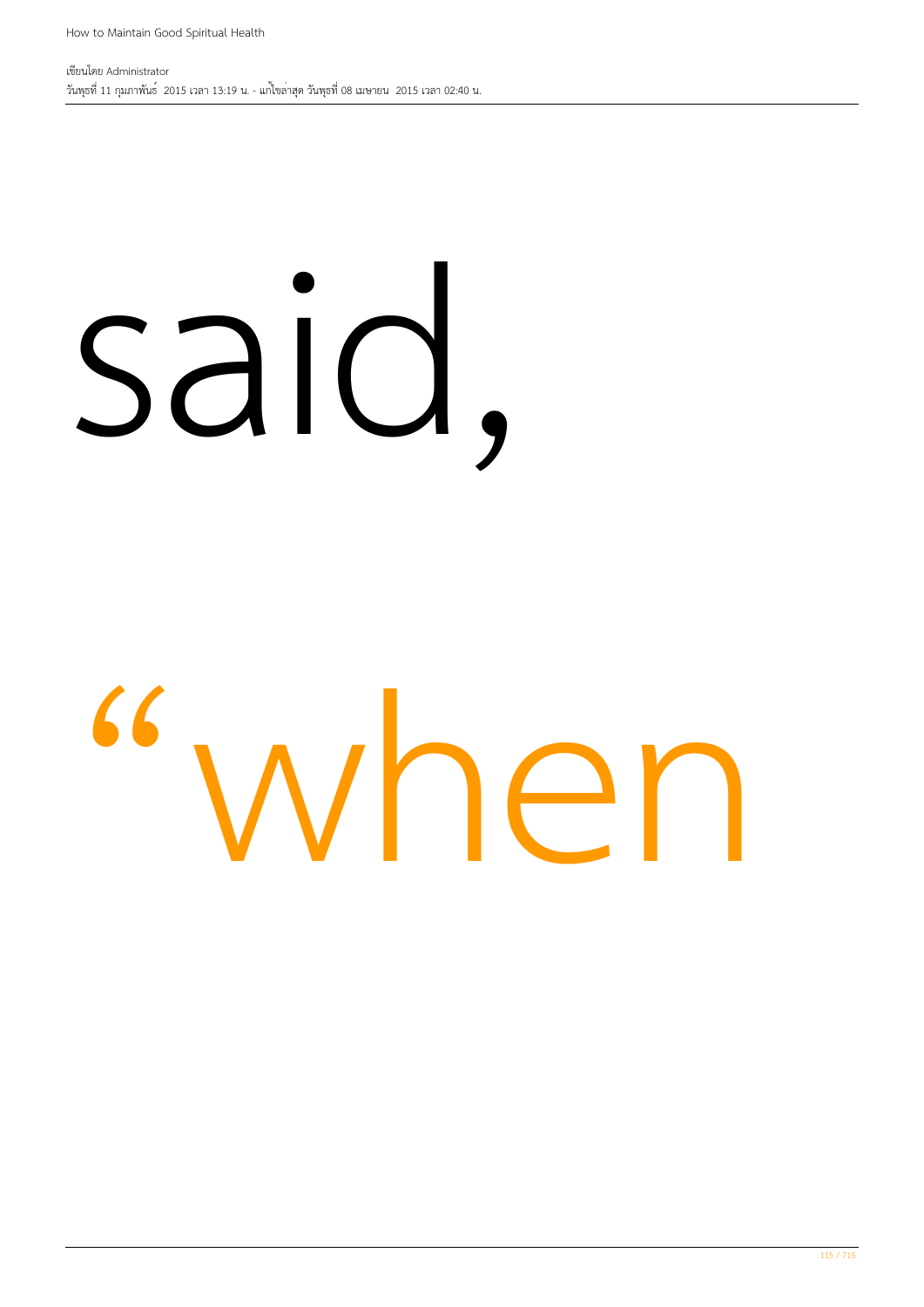# they

#### are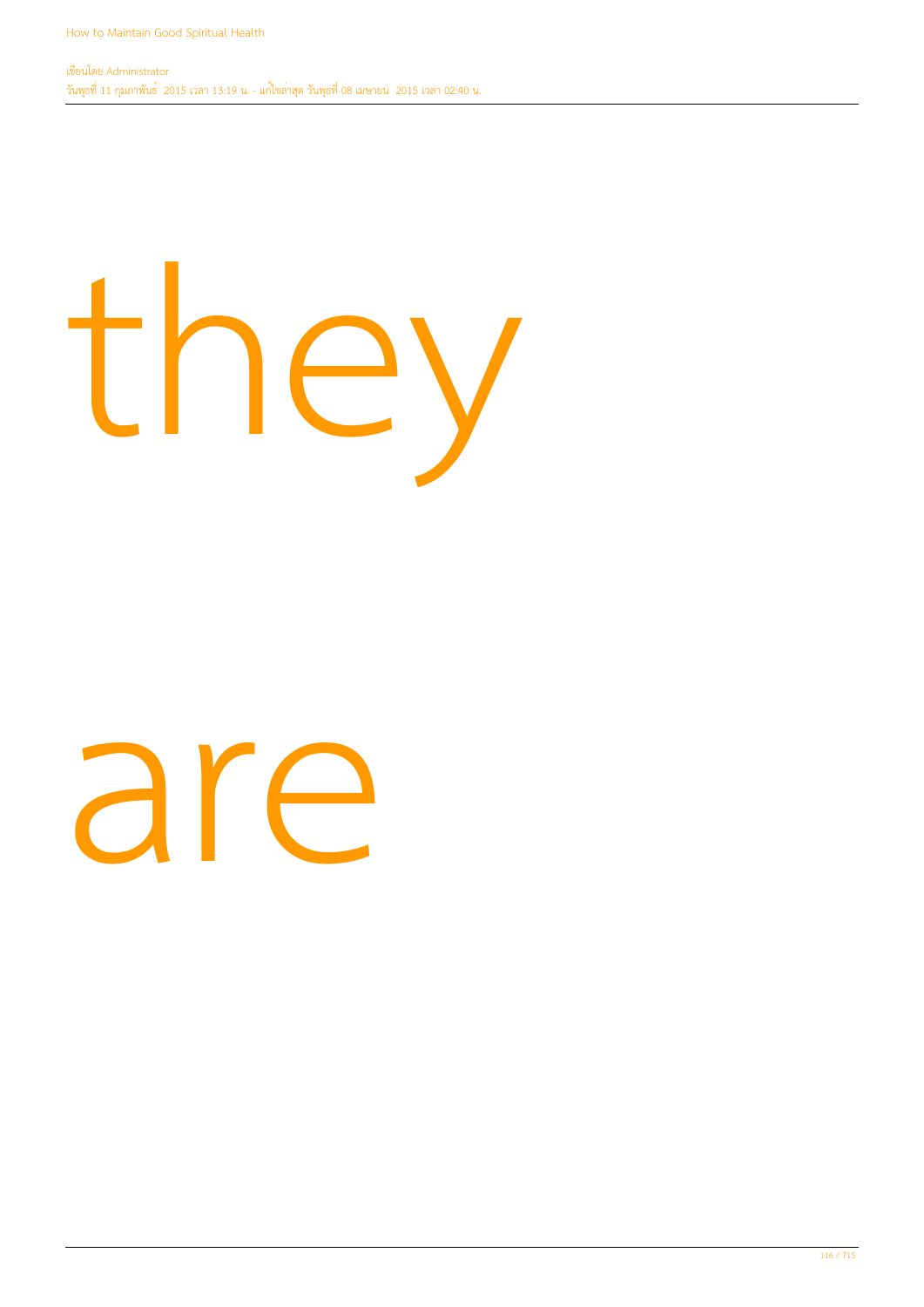### very

### young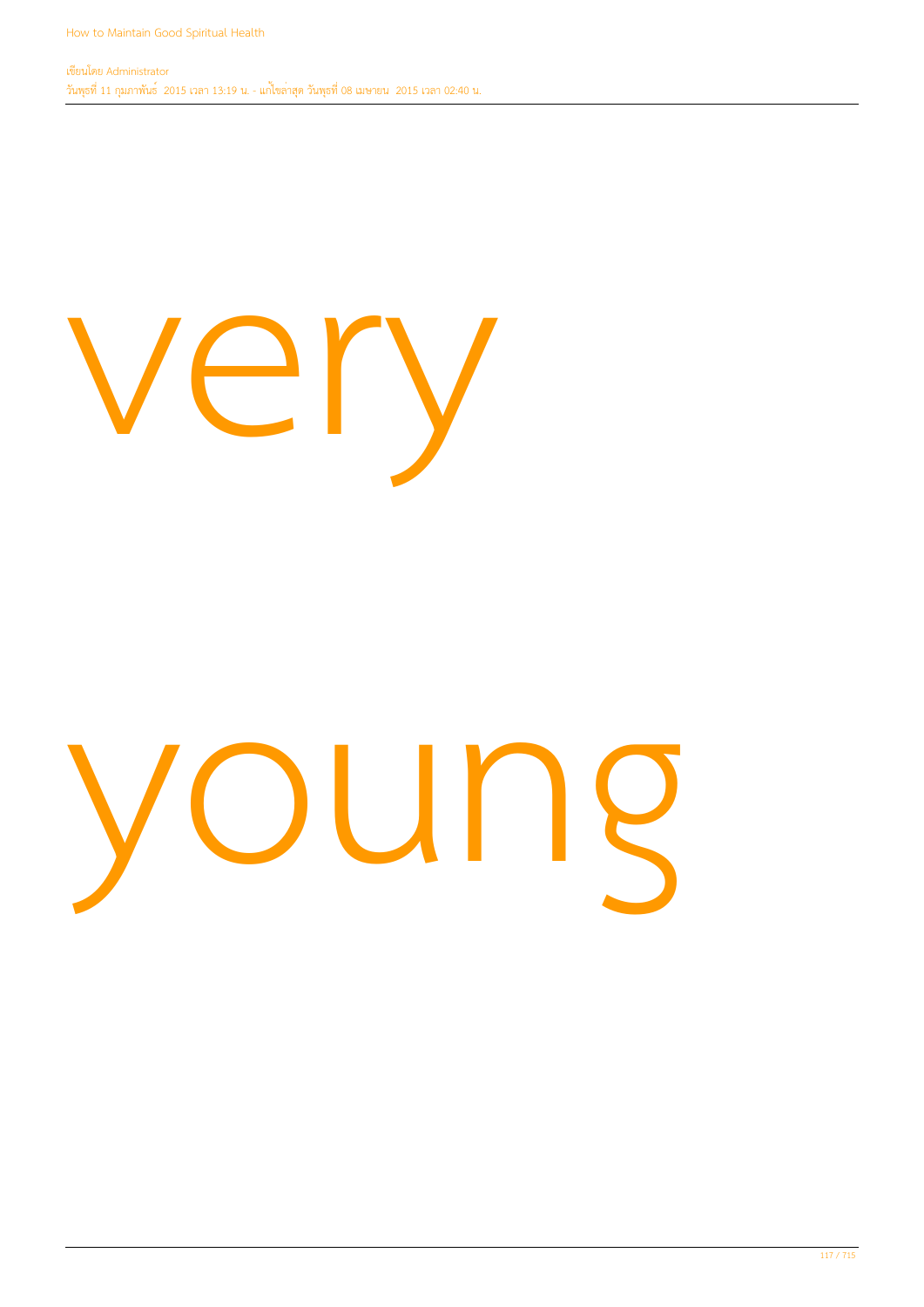### and

### much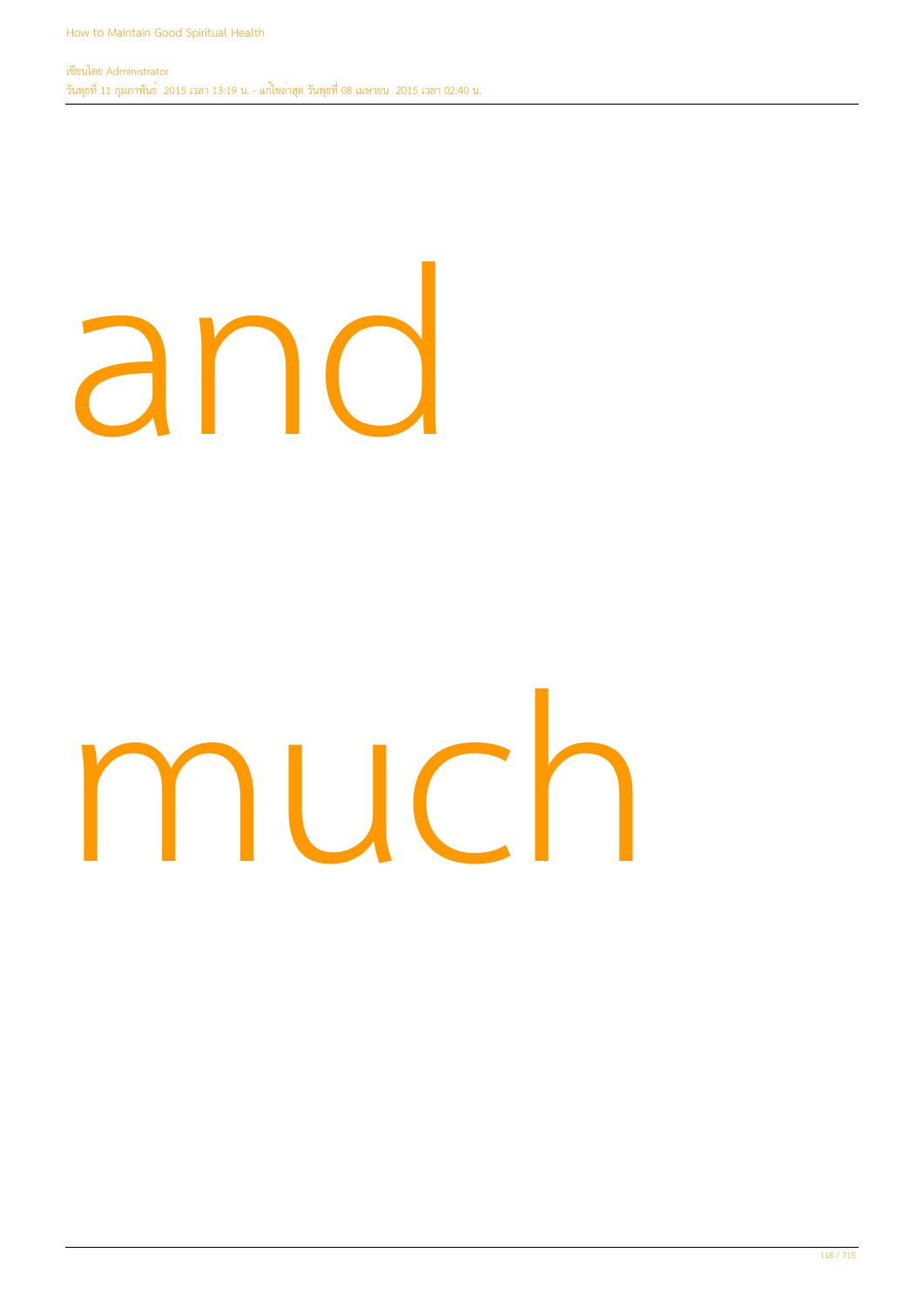### smaller

#### we use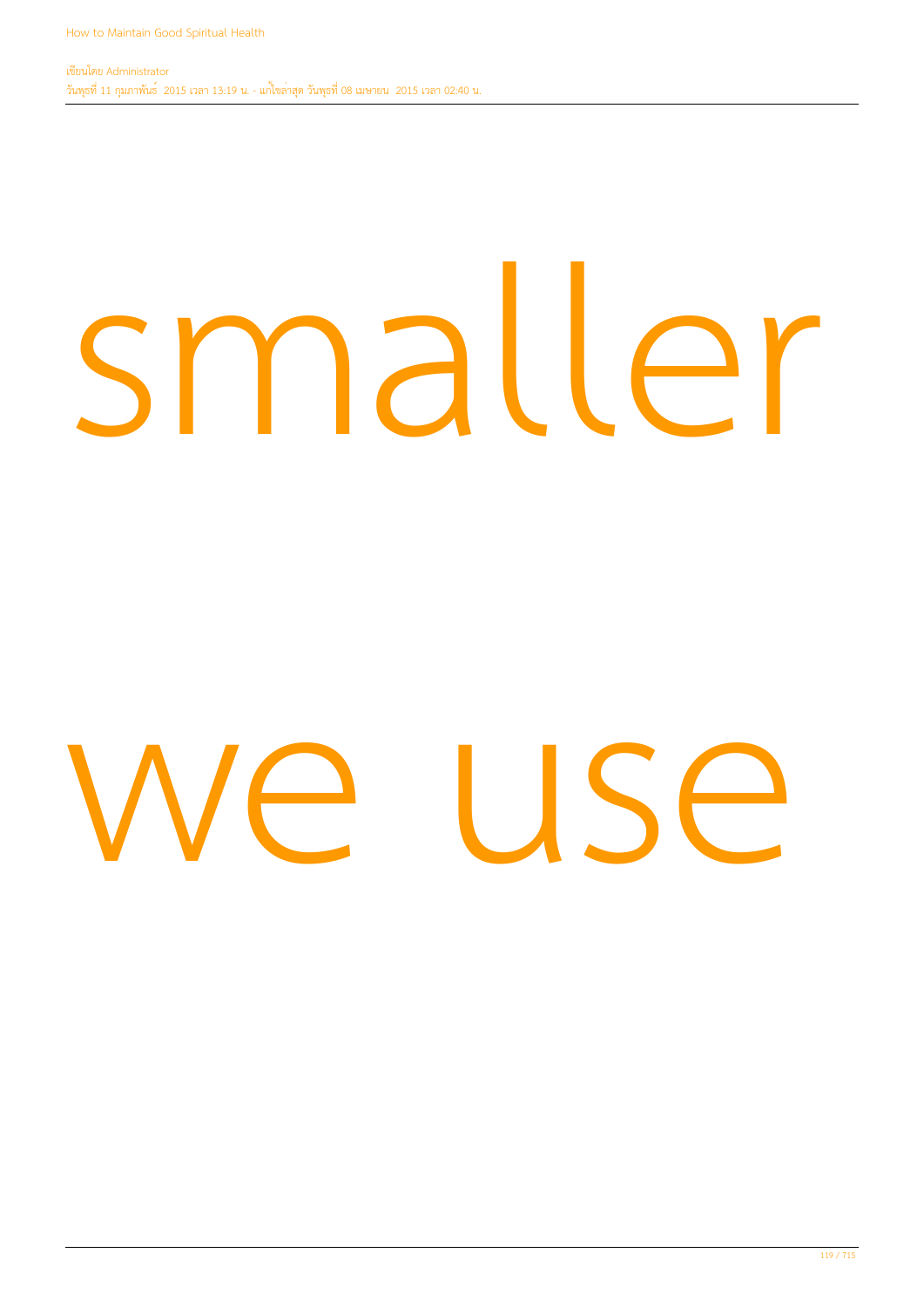### the

#### same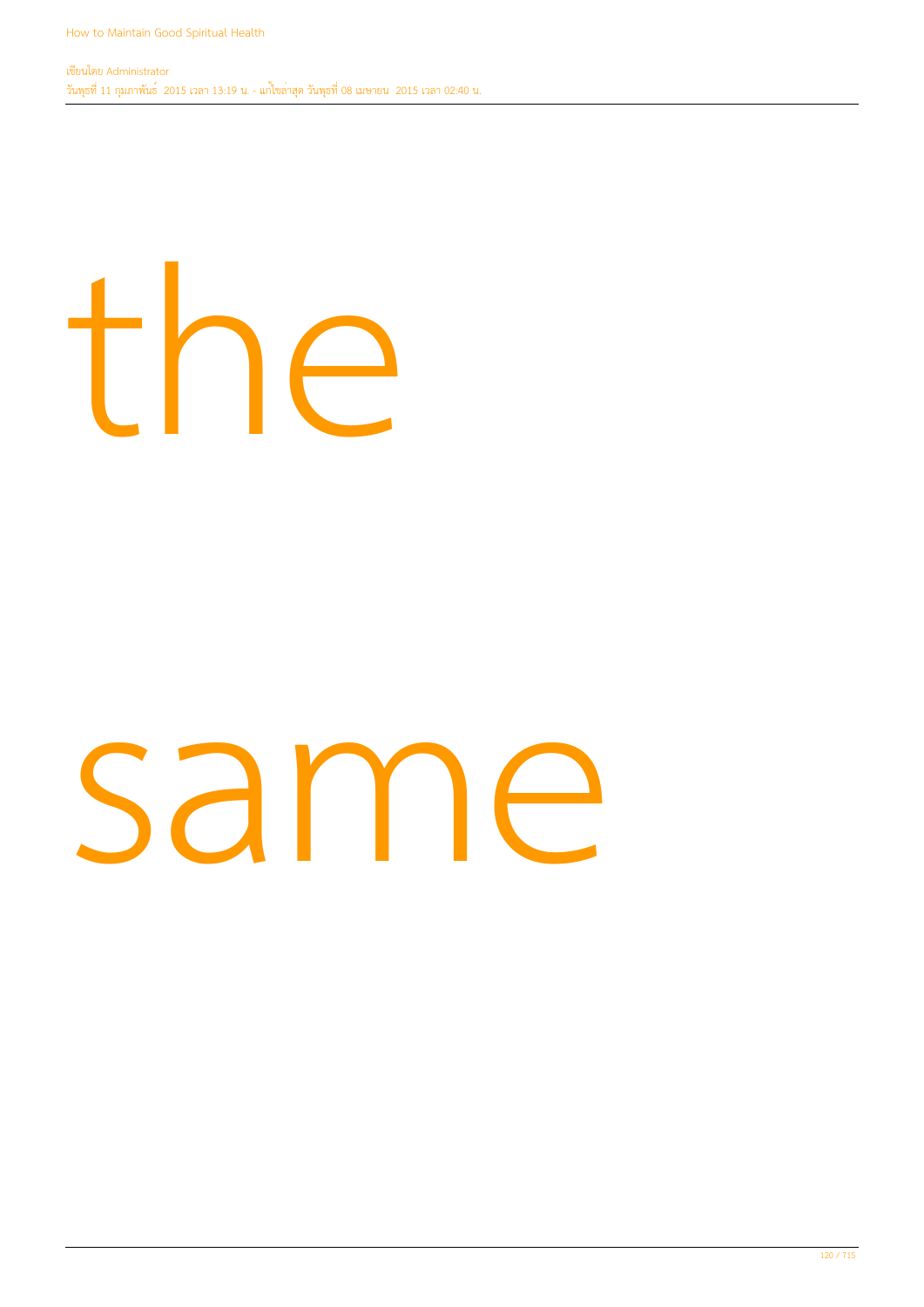### size

# rope to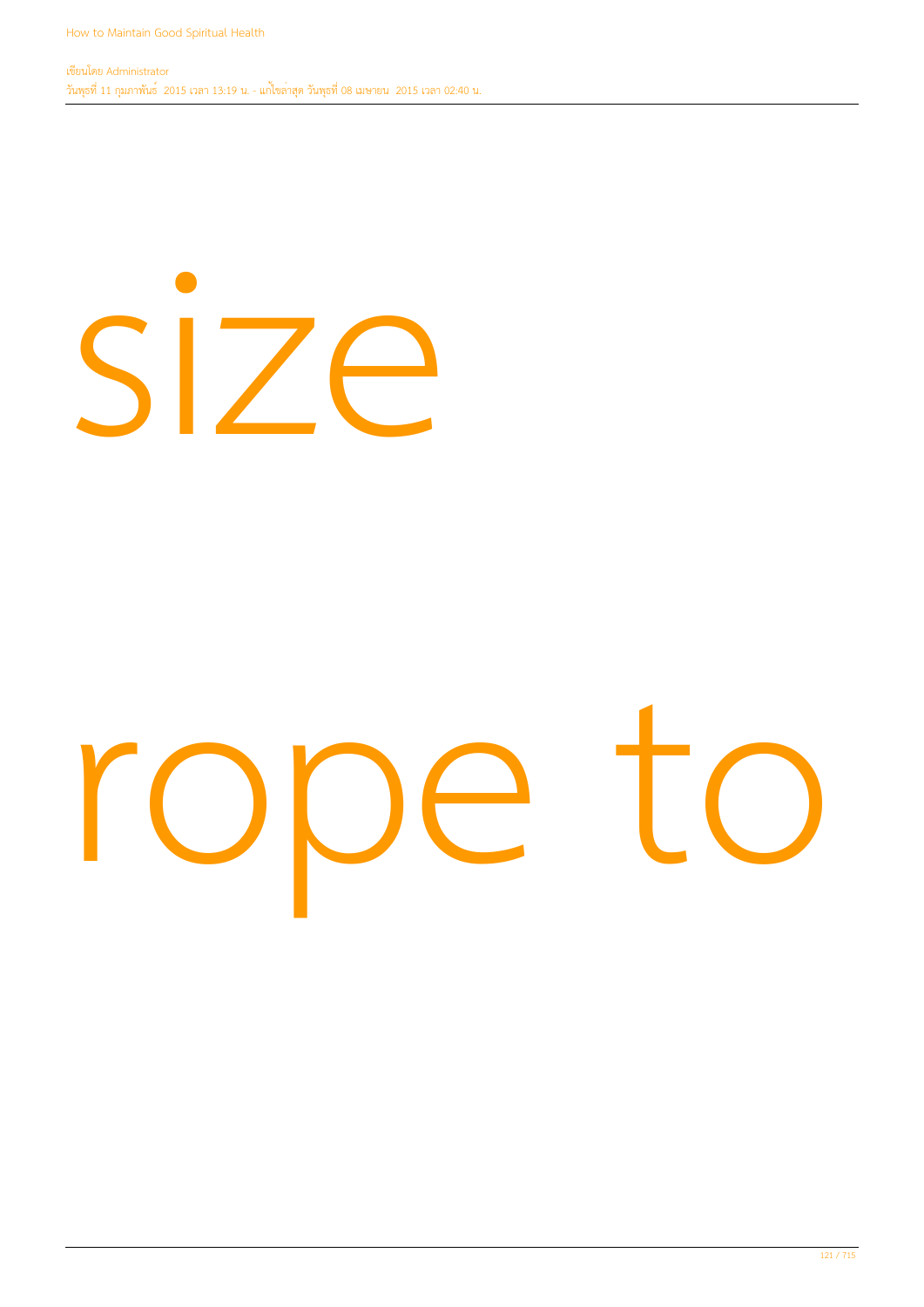### tie

#### them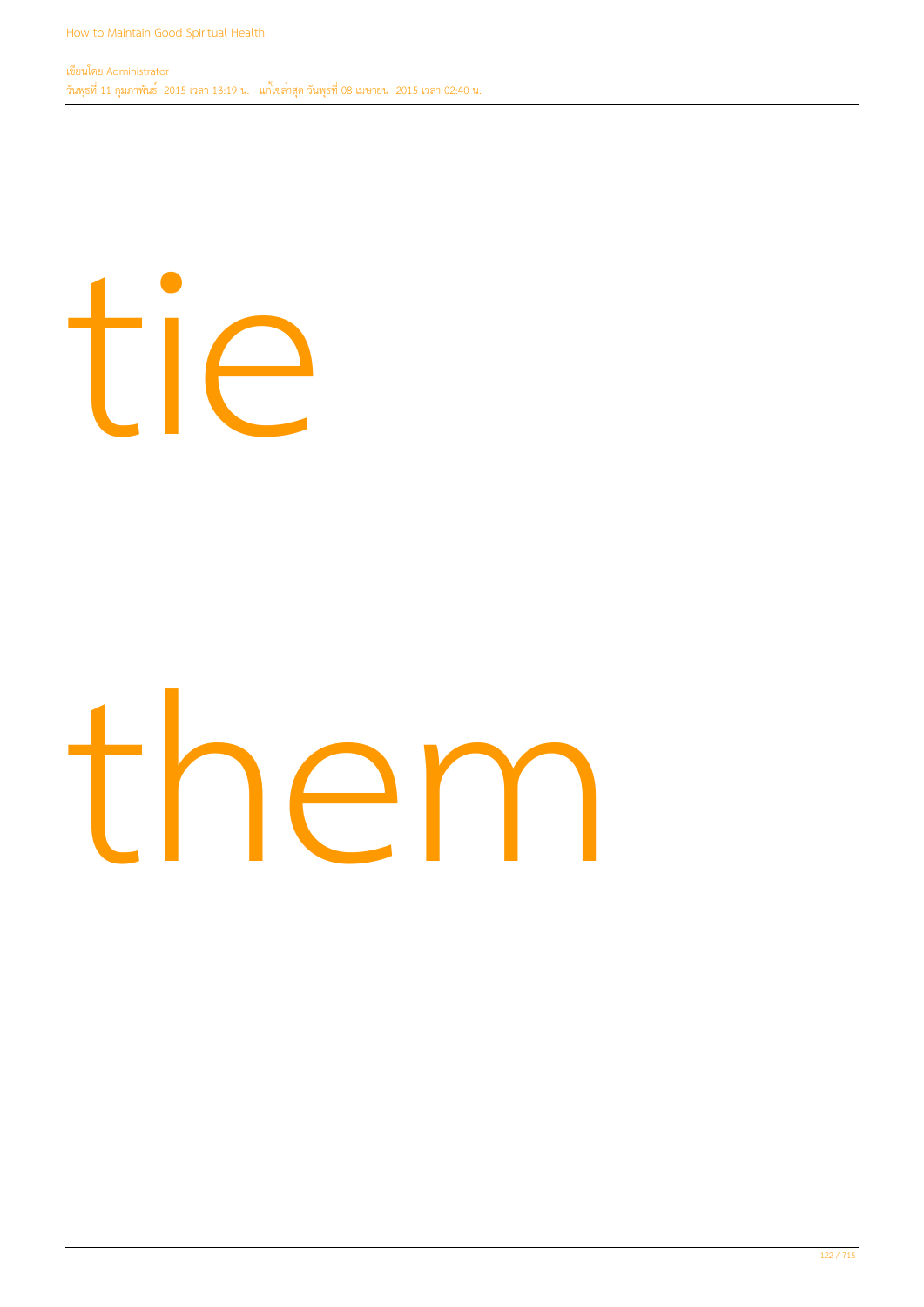# and,

### that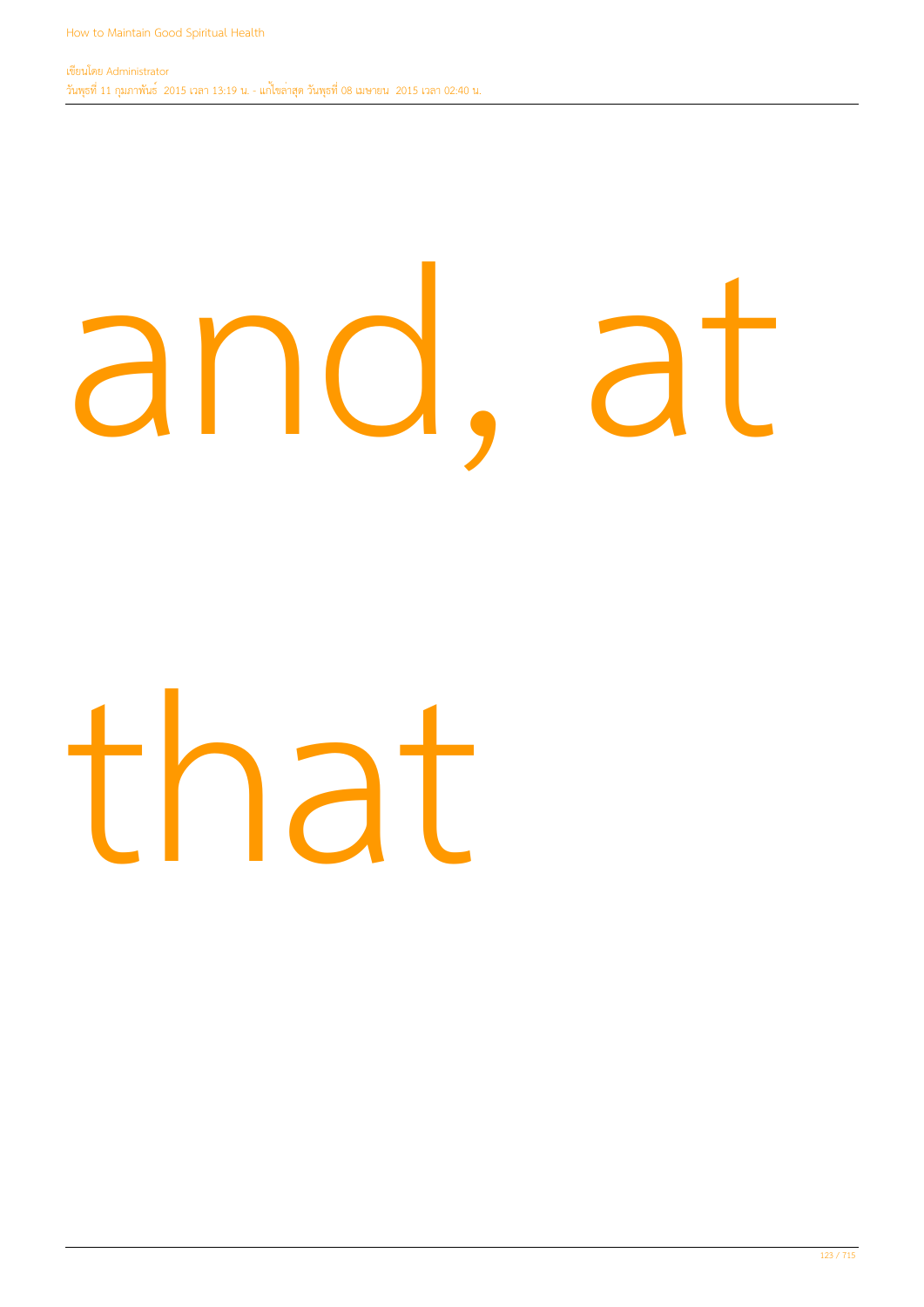### age,

# it's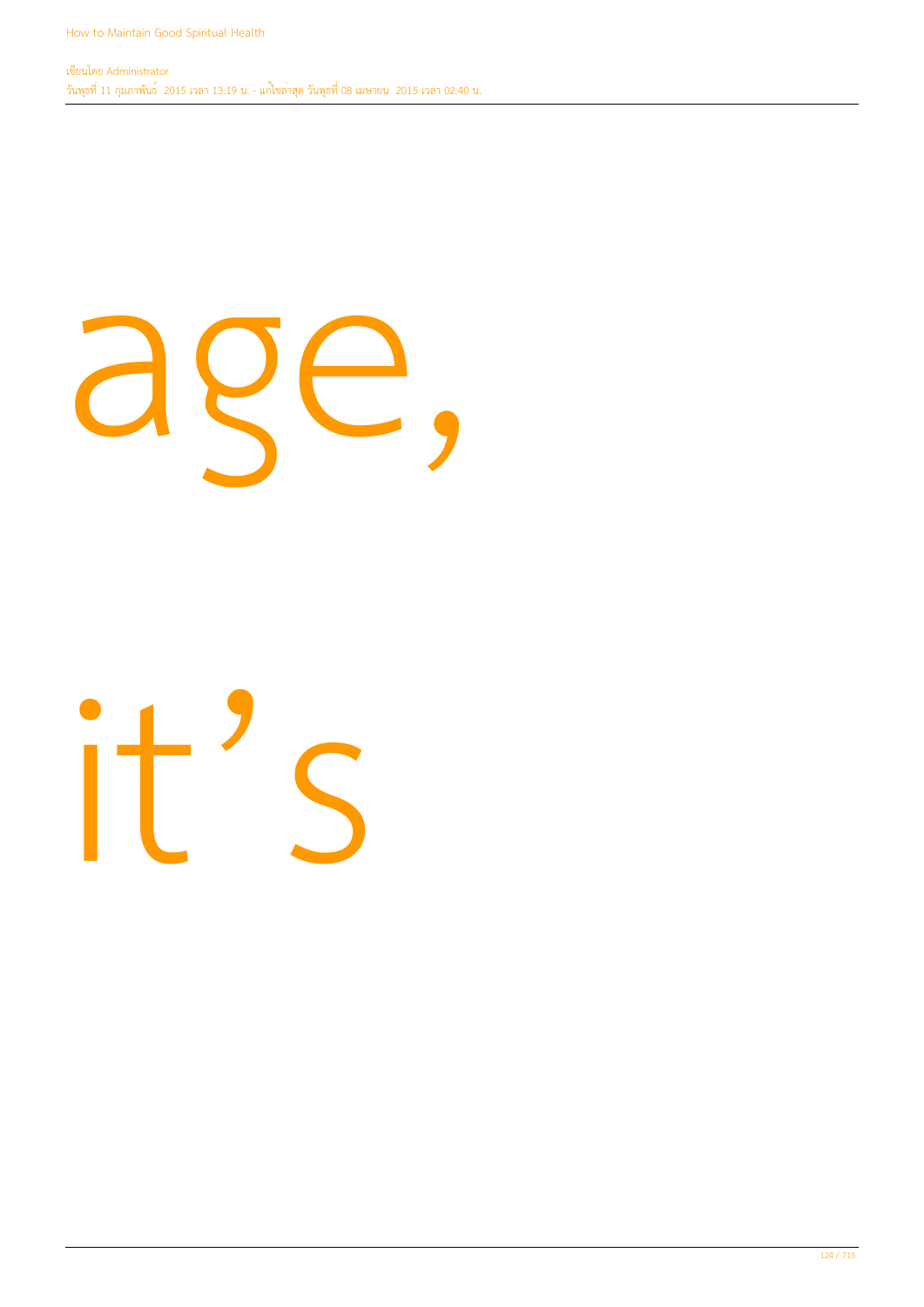# enough

### to hold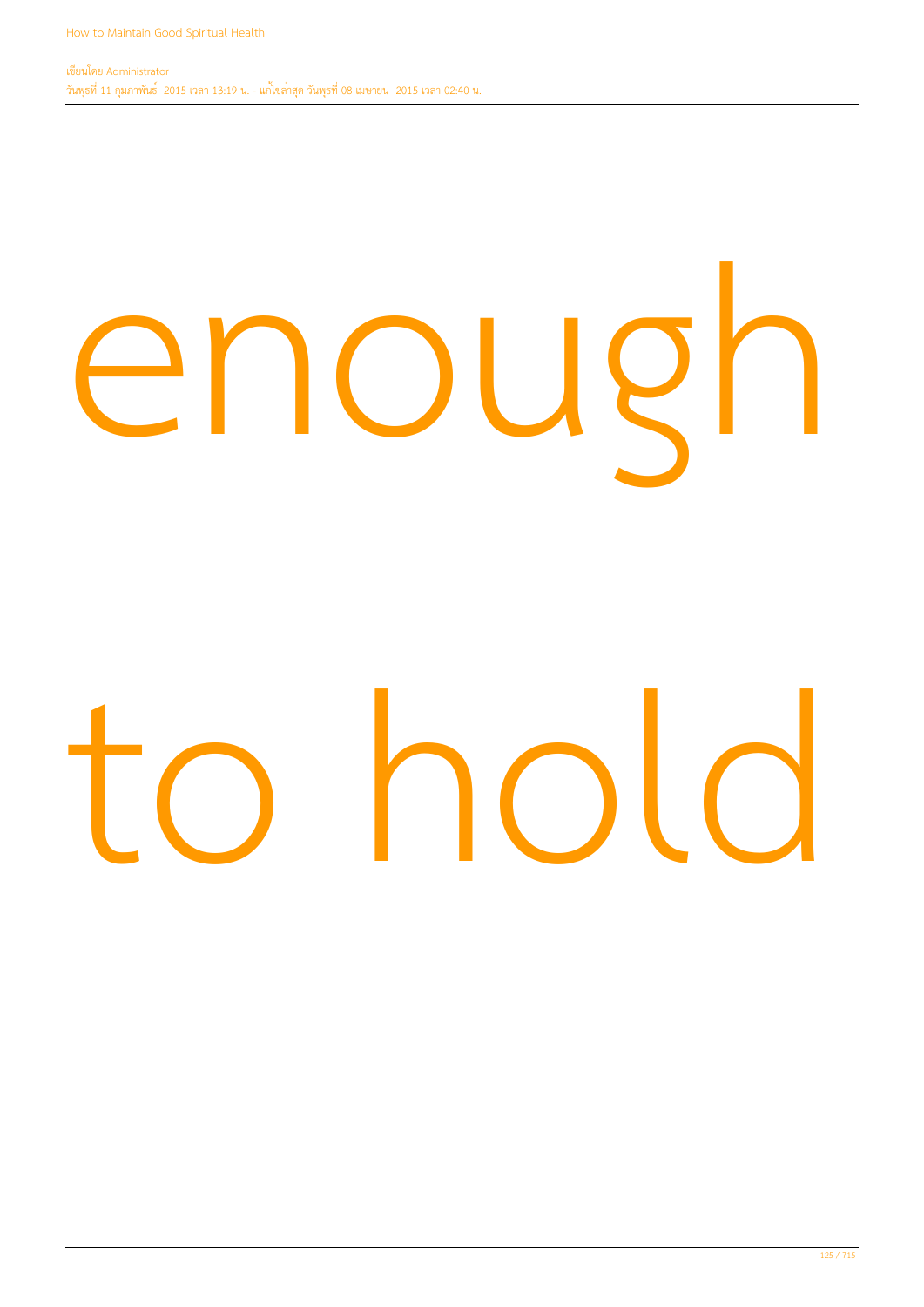### them.

### As they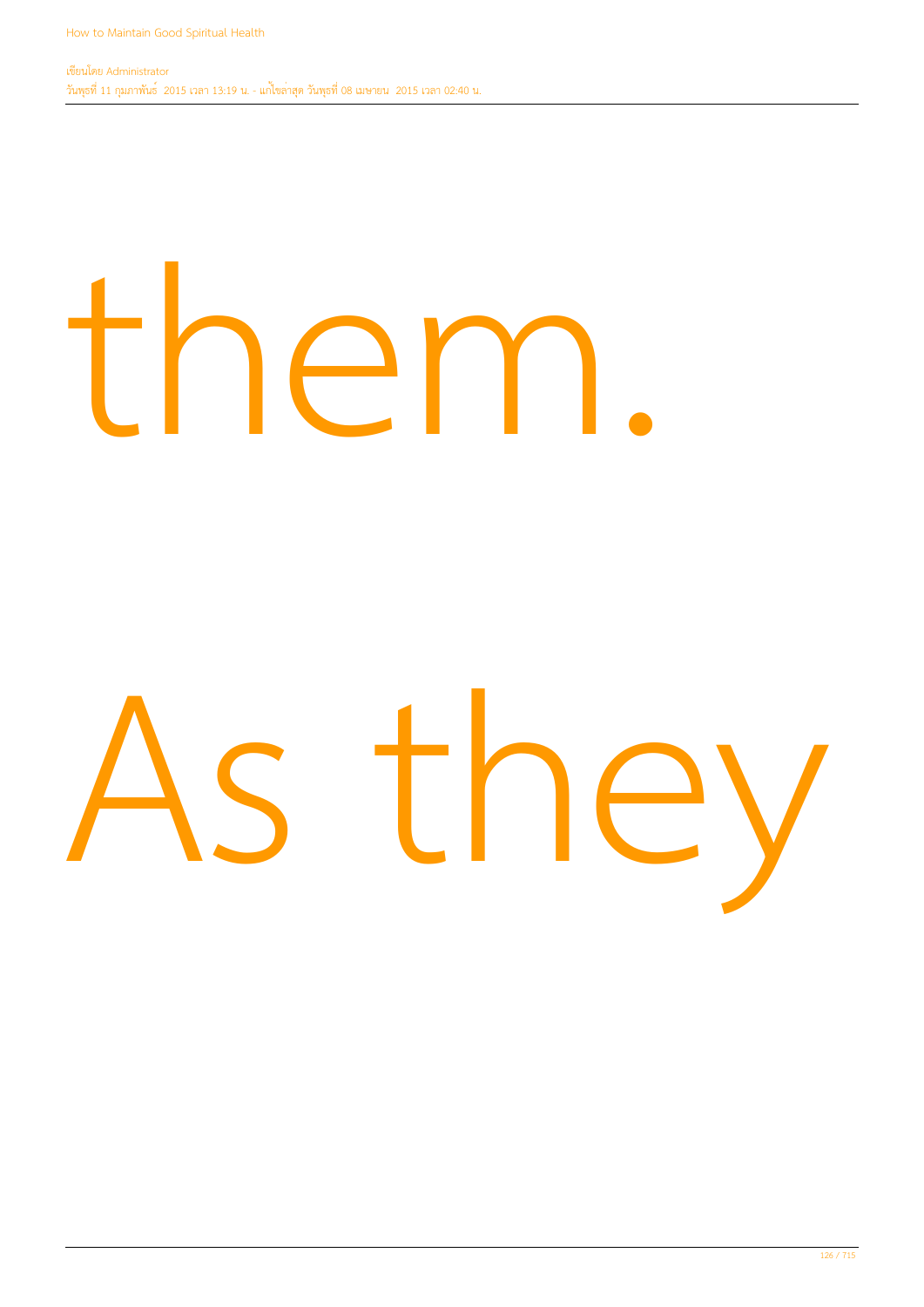เขียนโดย Administrator วันพุธที่ 11 กุมภาพันธ์ 2015 เวลา 13:19 น. - แก้ไขล่าสุด วันพุธที่ 08 เมษายน 2015 เวลา 02:40 น.

### grow

#### up,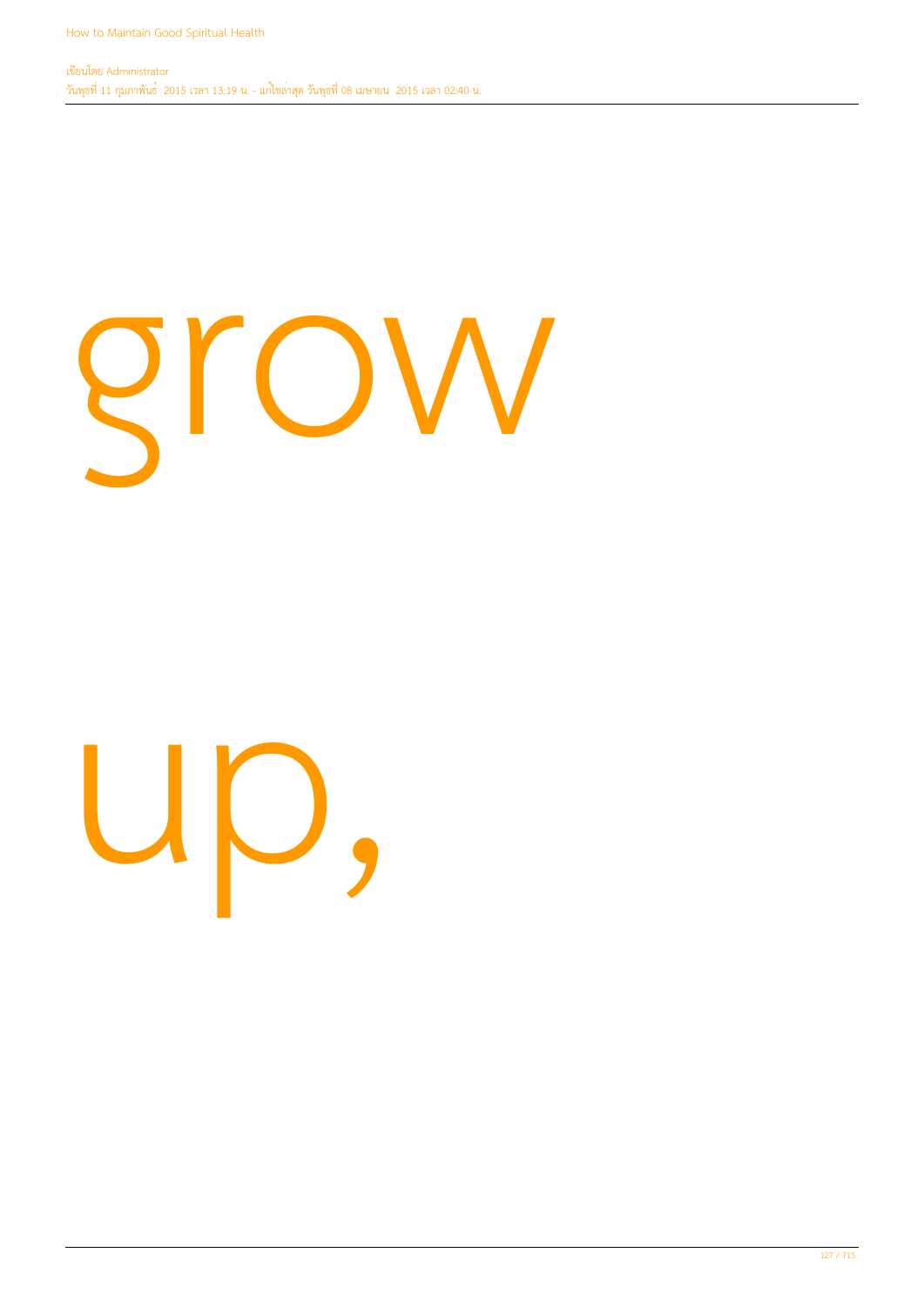# they

#### are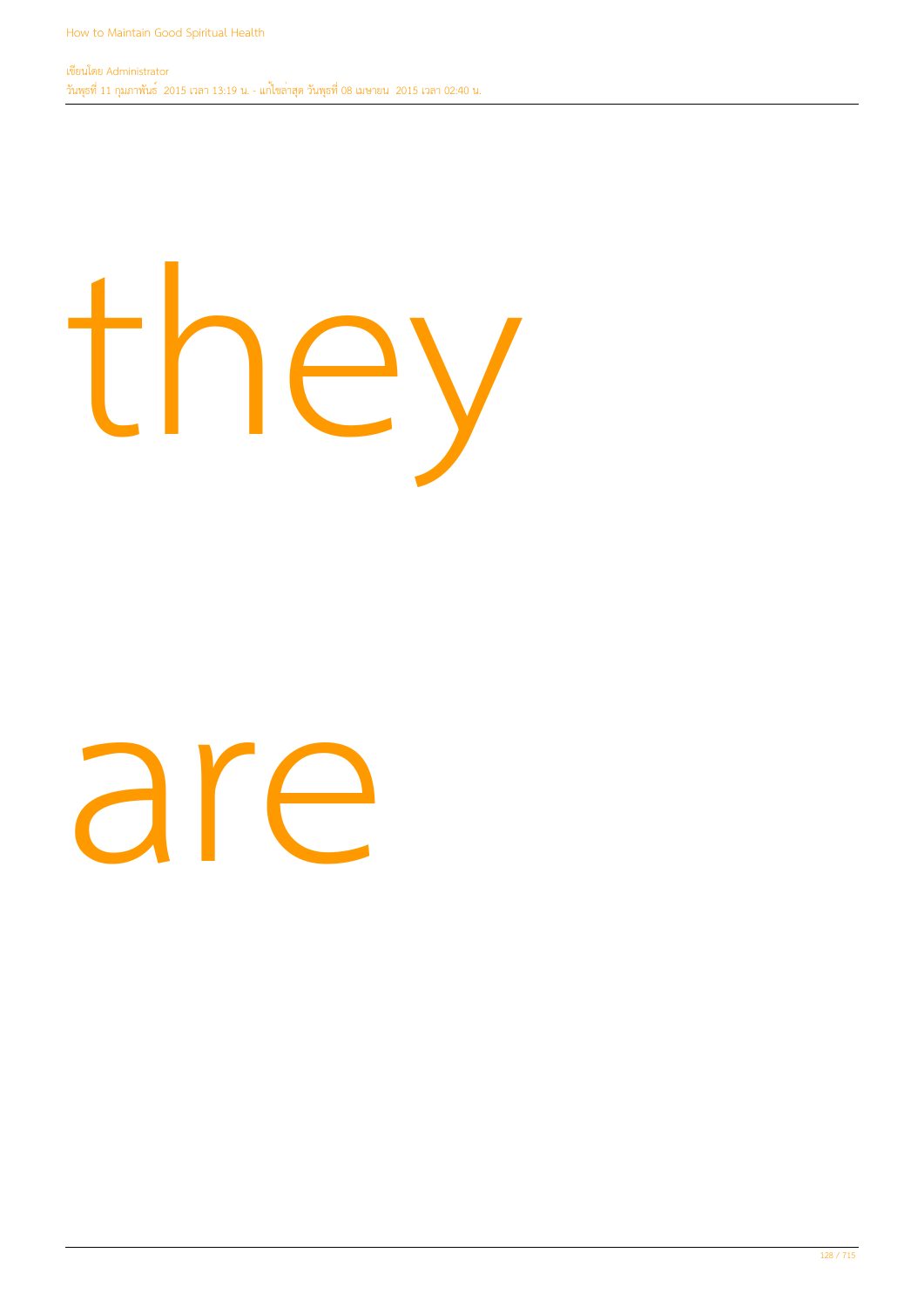### conditi

#### oned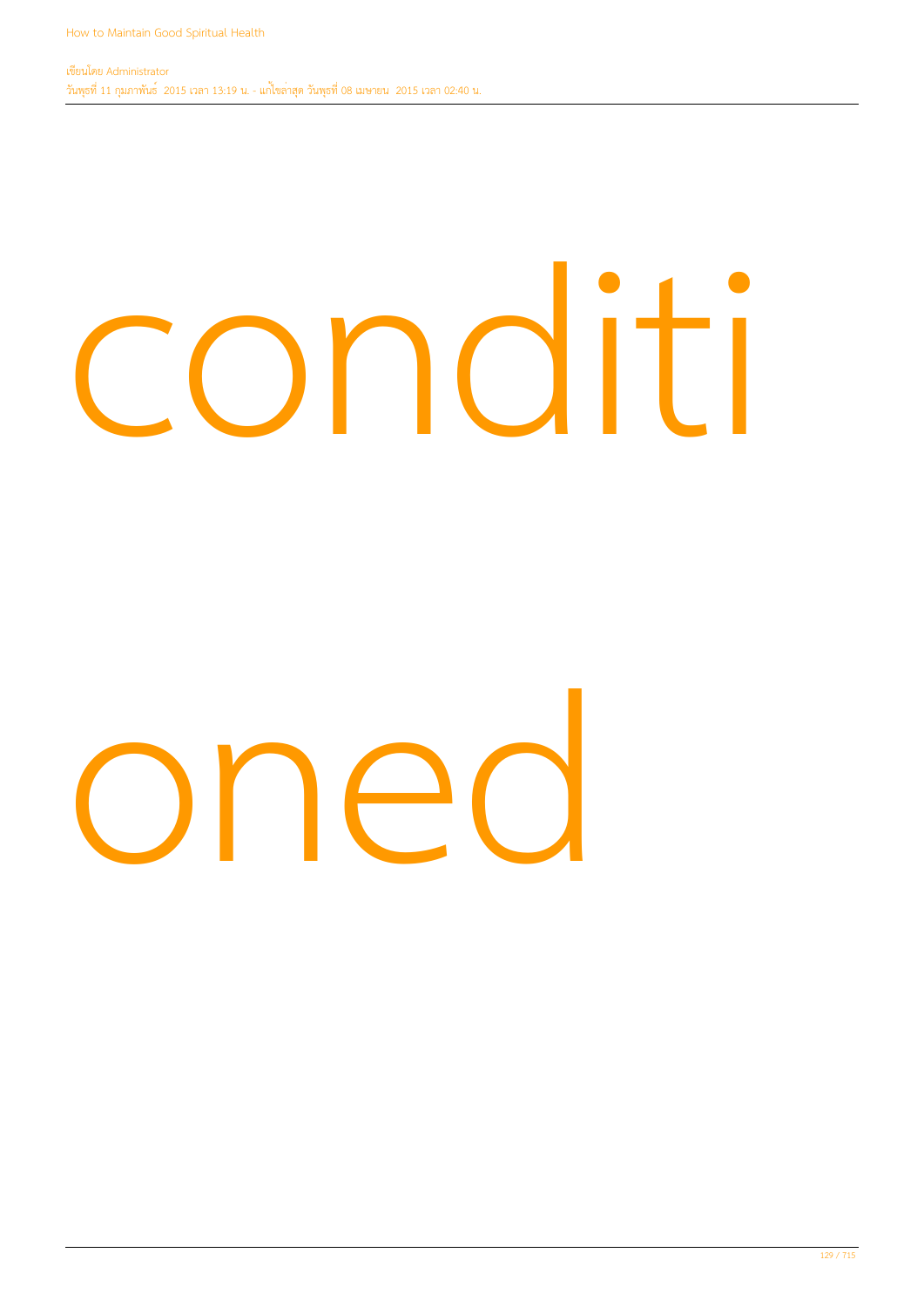# to

### believe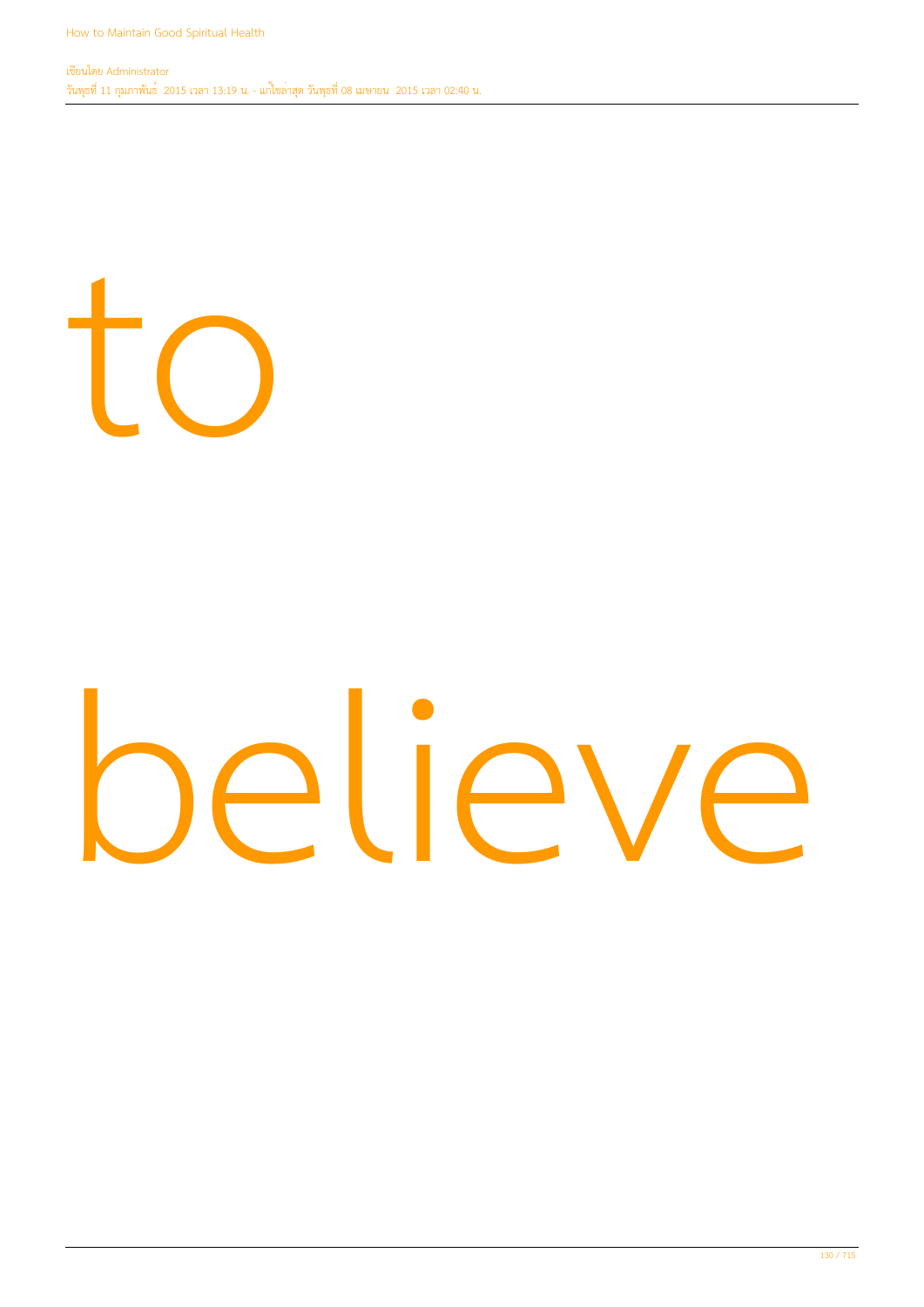## they

#### cannot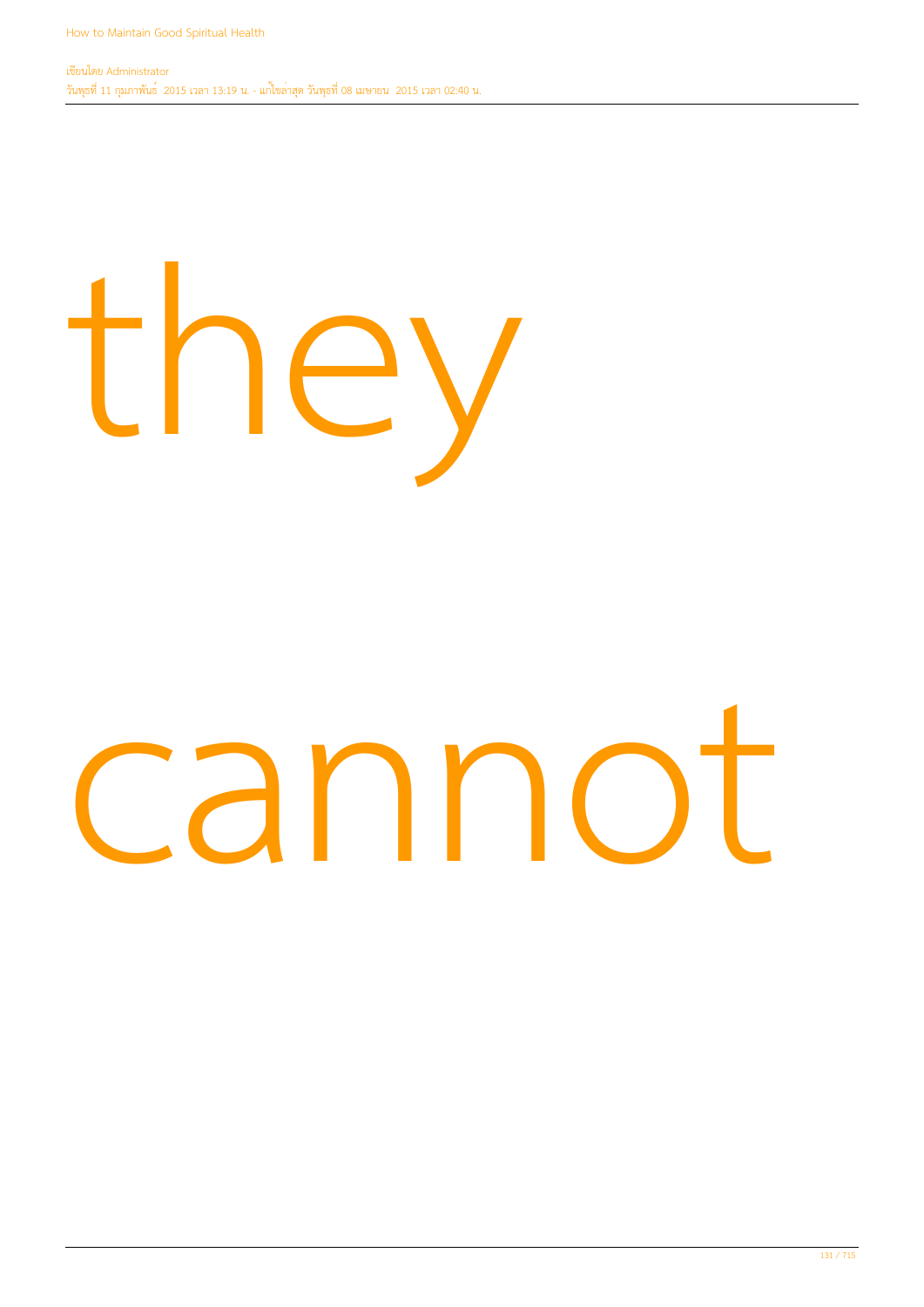### break

#### away.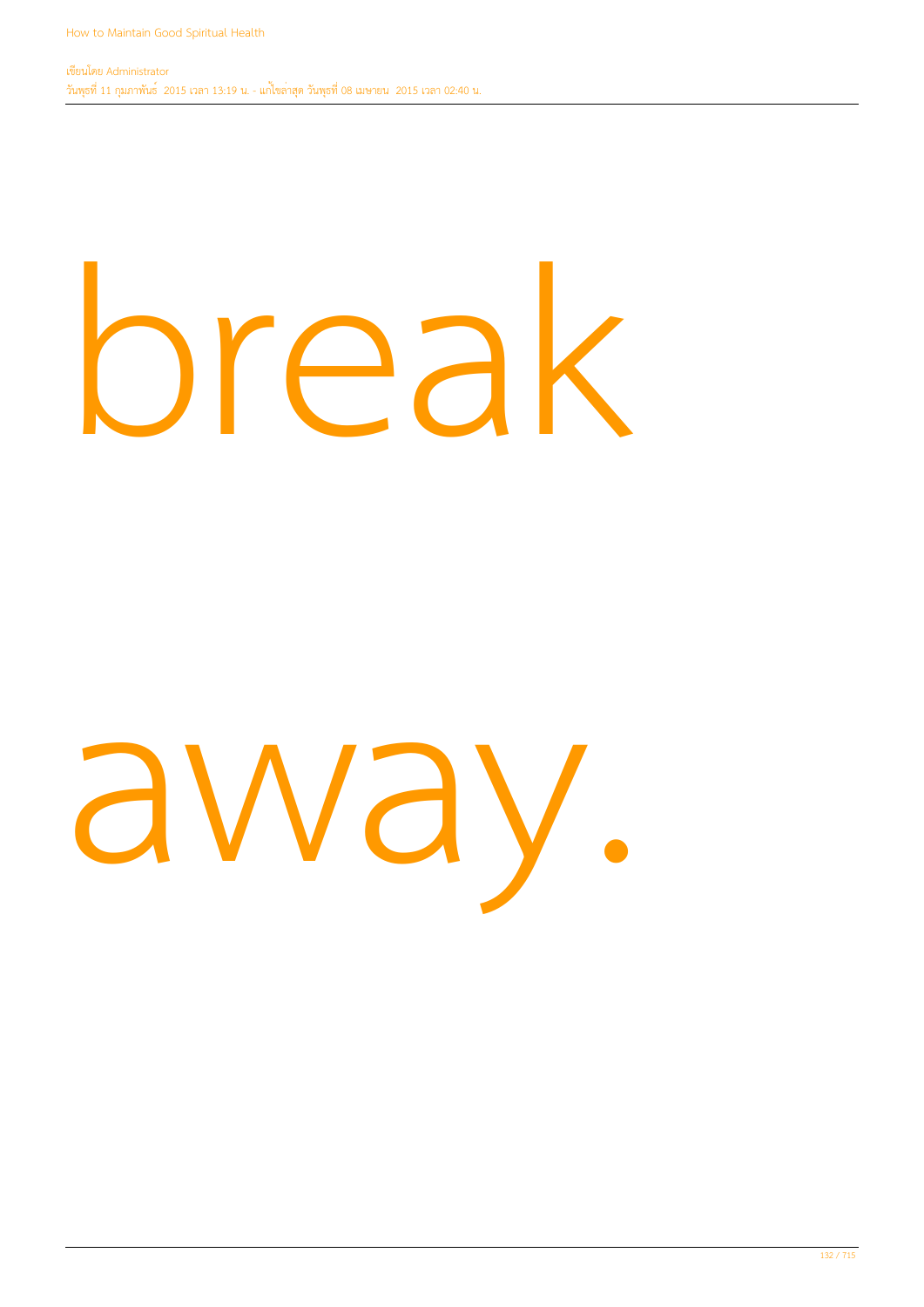## They

### believe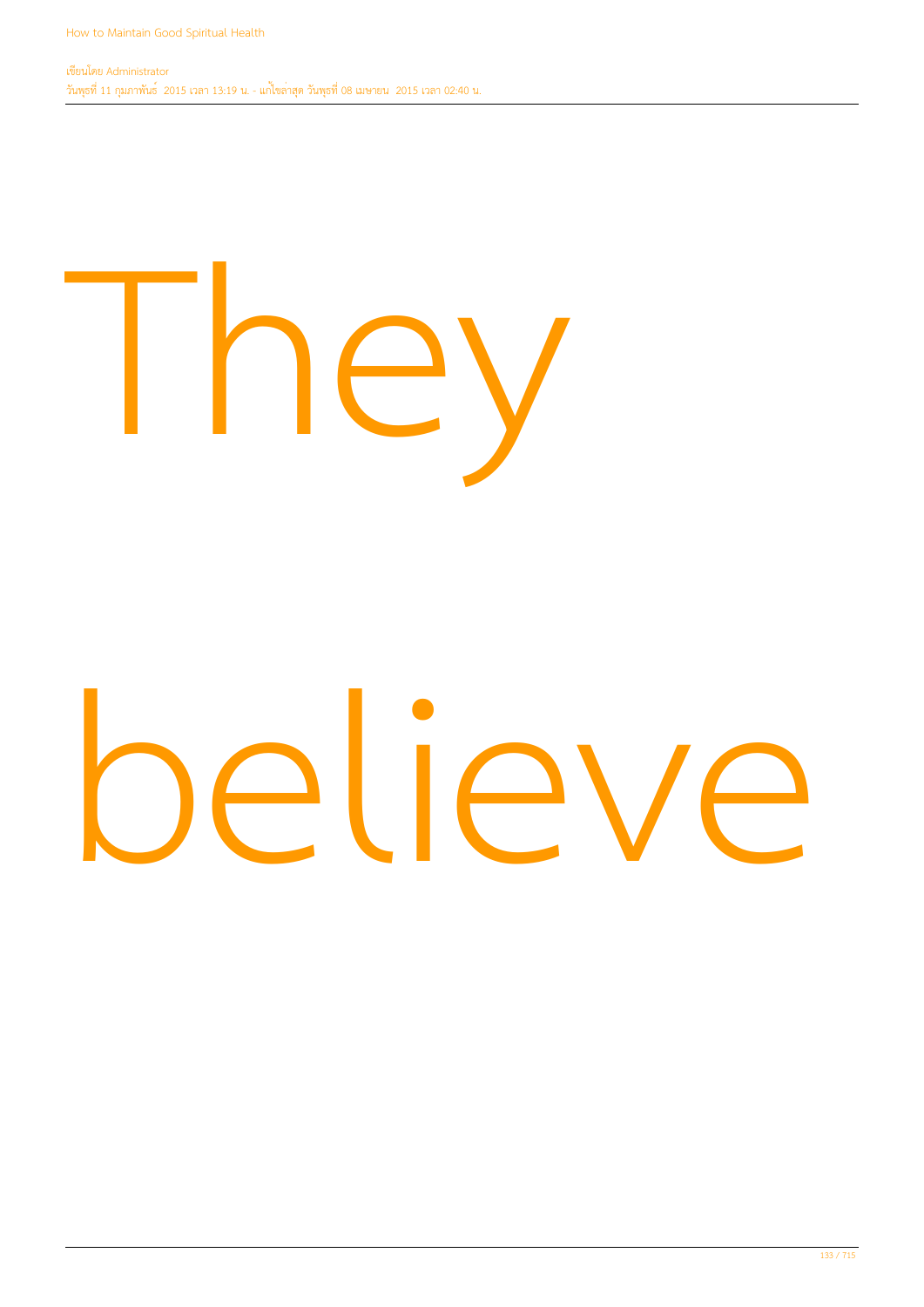### the

#### rope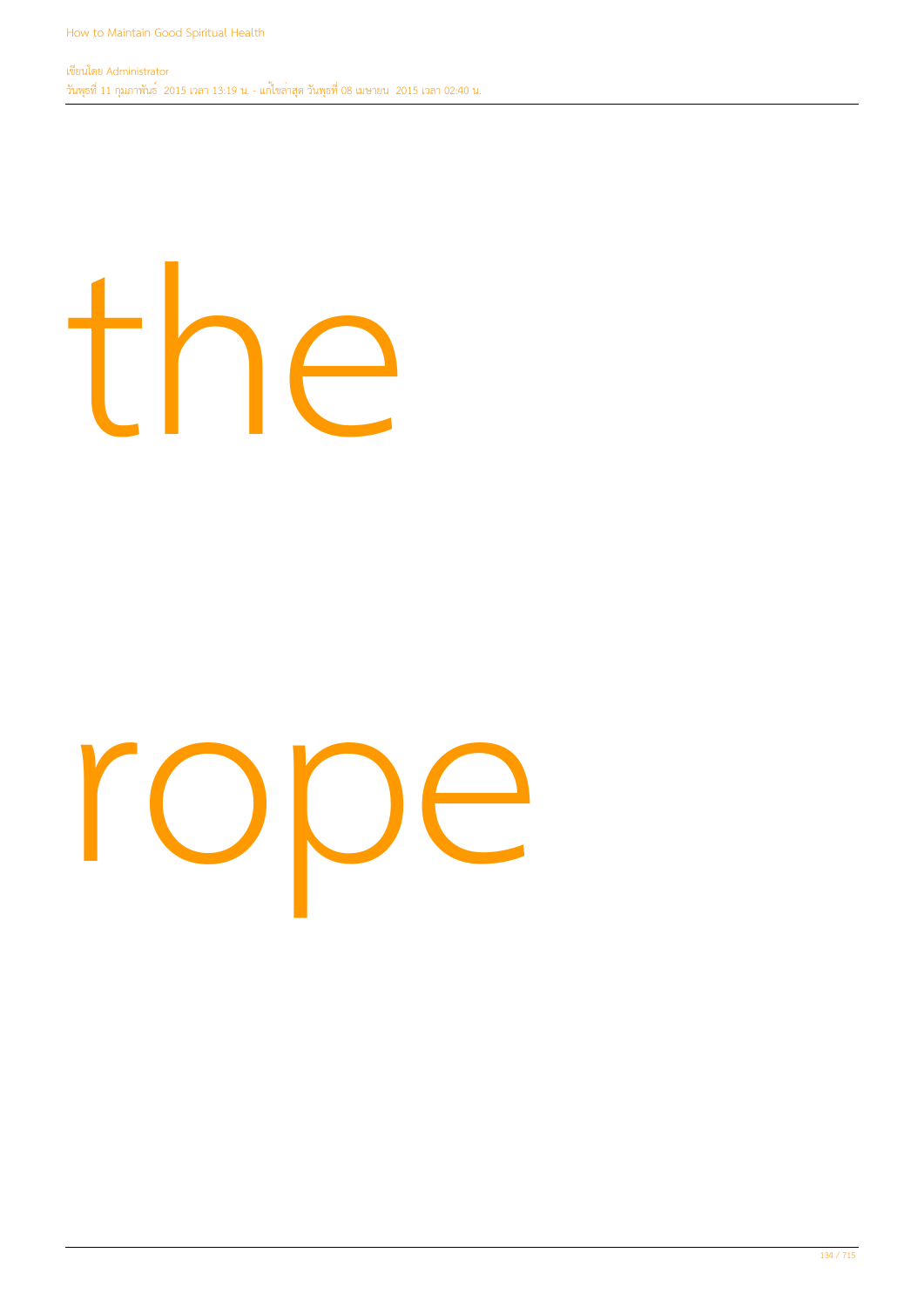#### can

### still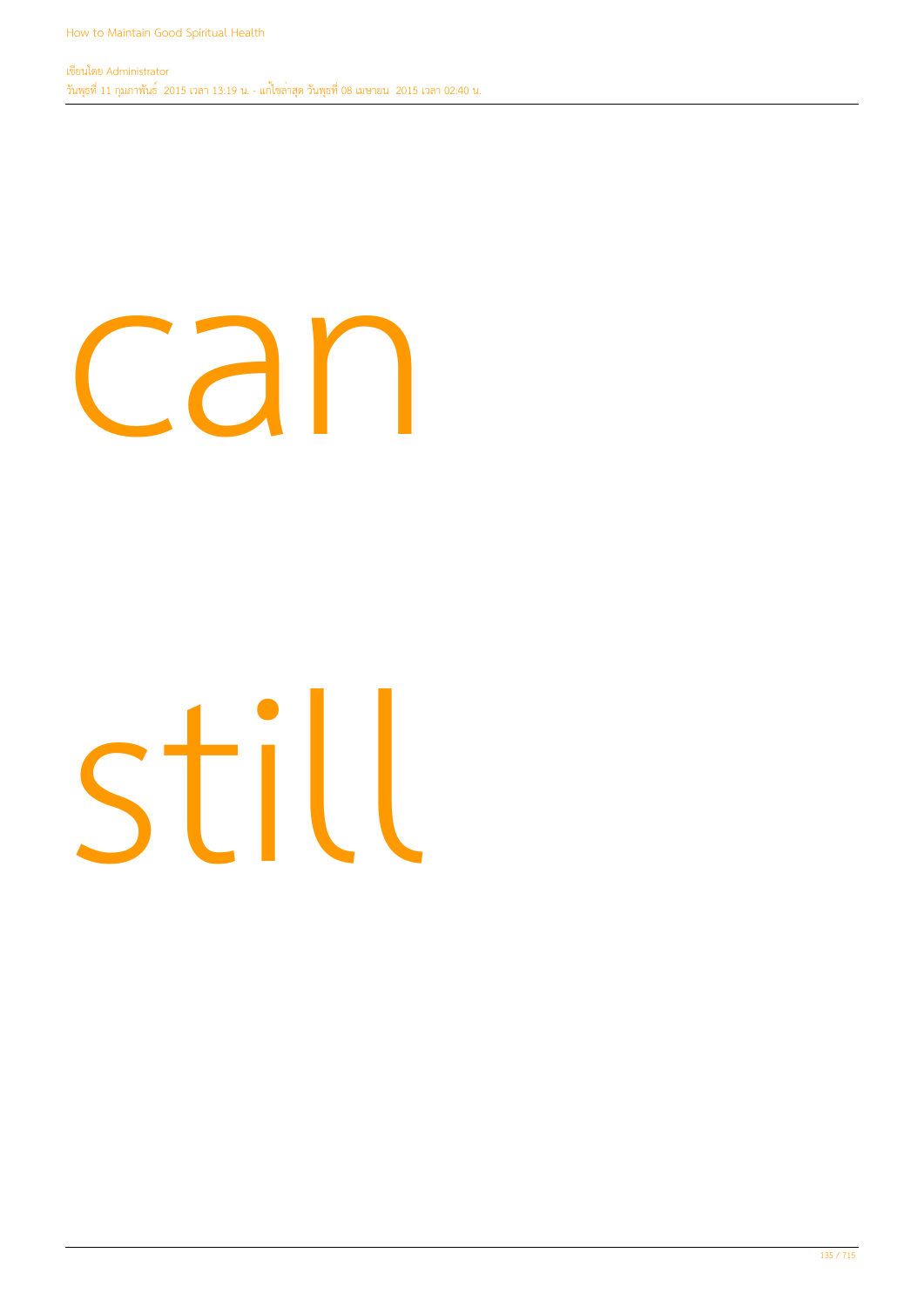### hold

### them,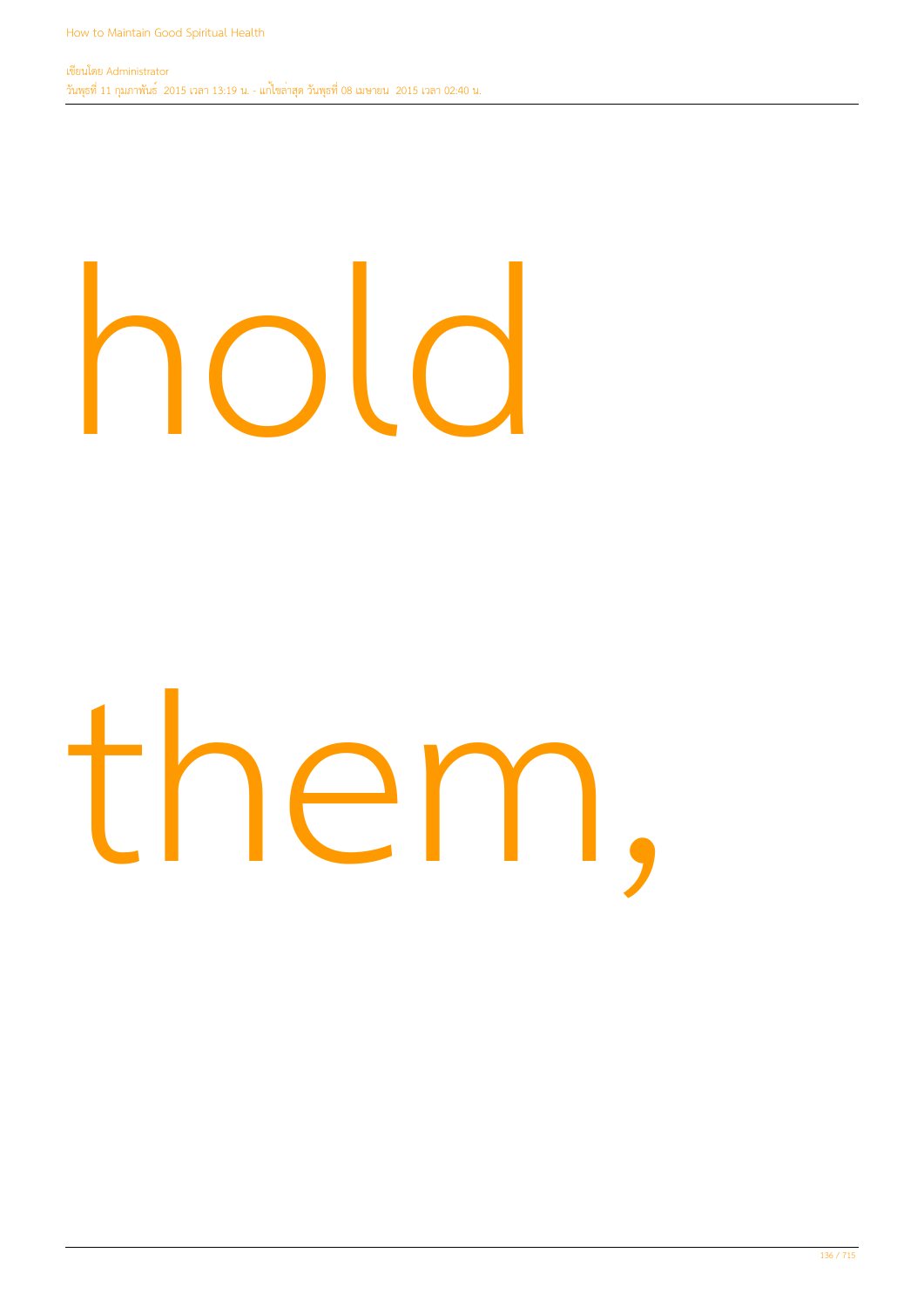# so they

#### never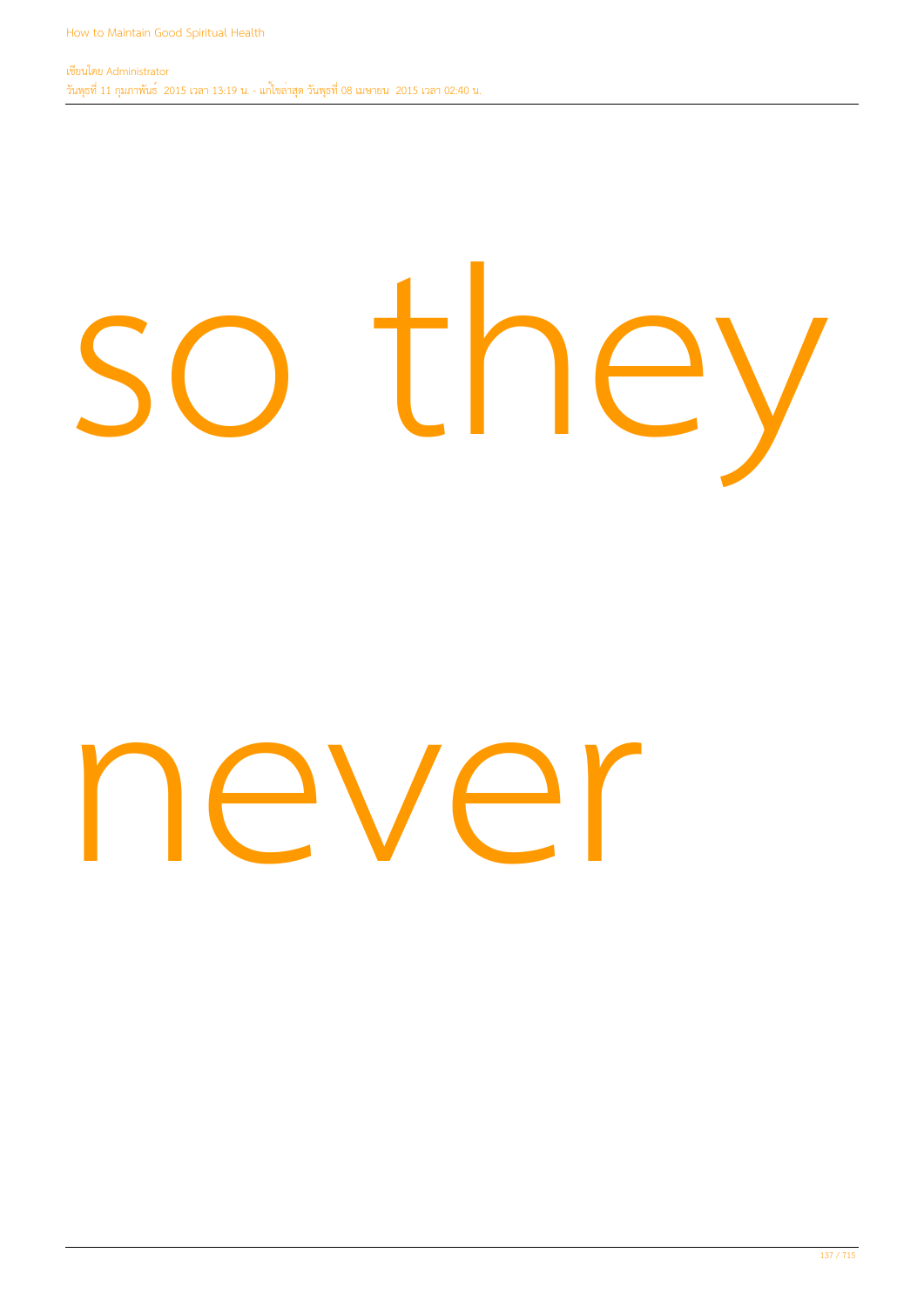## try to

### break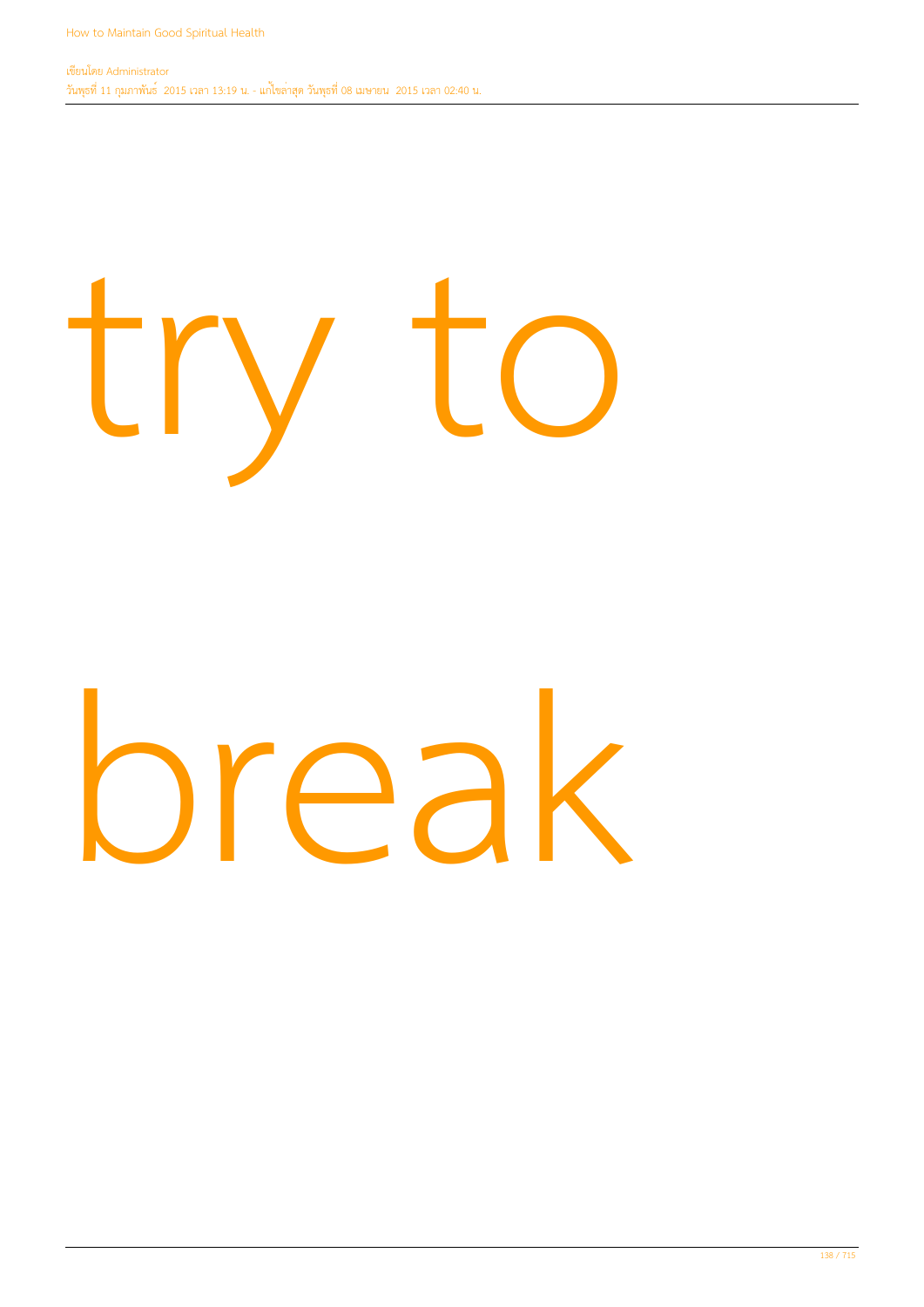### free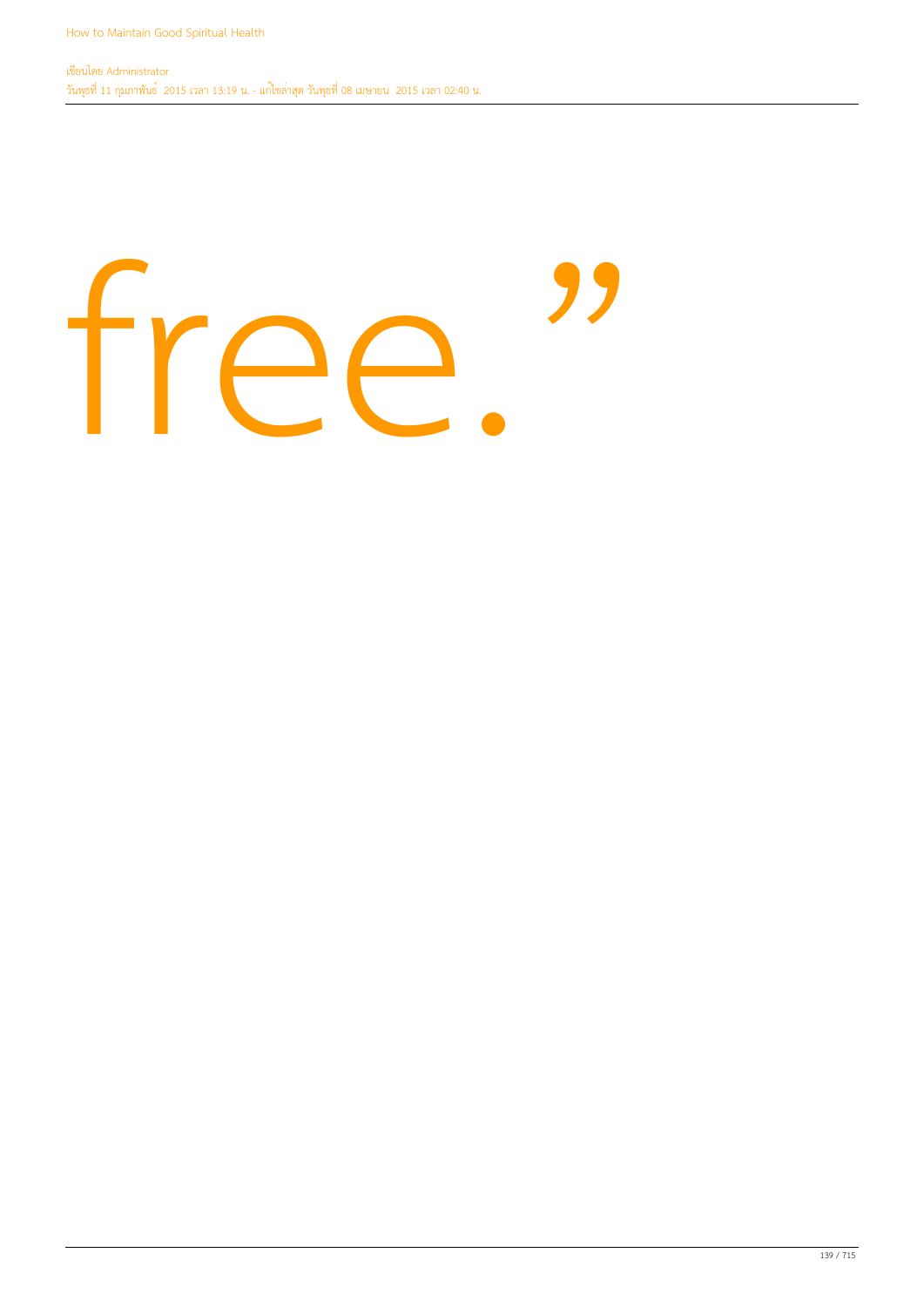### The

#### man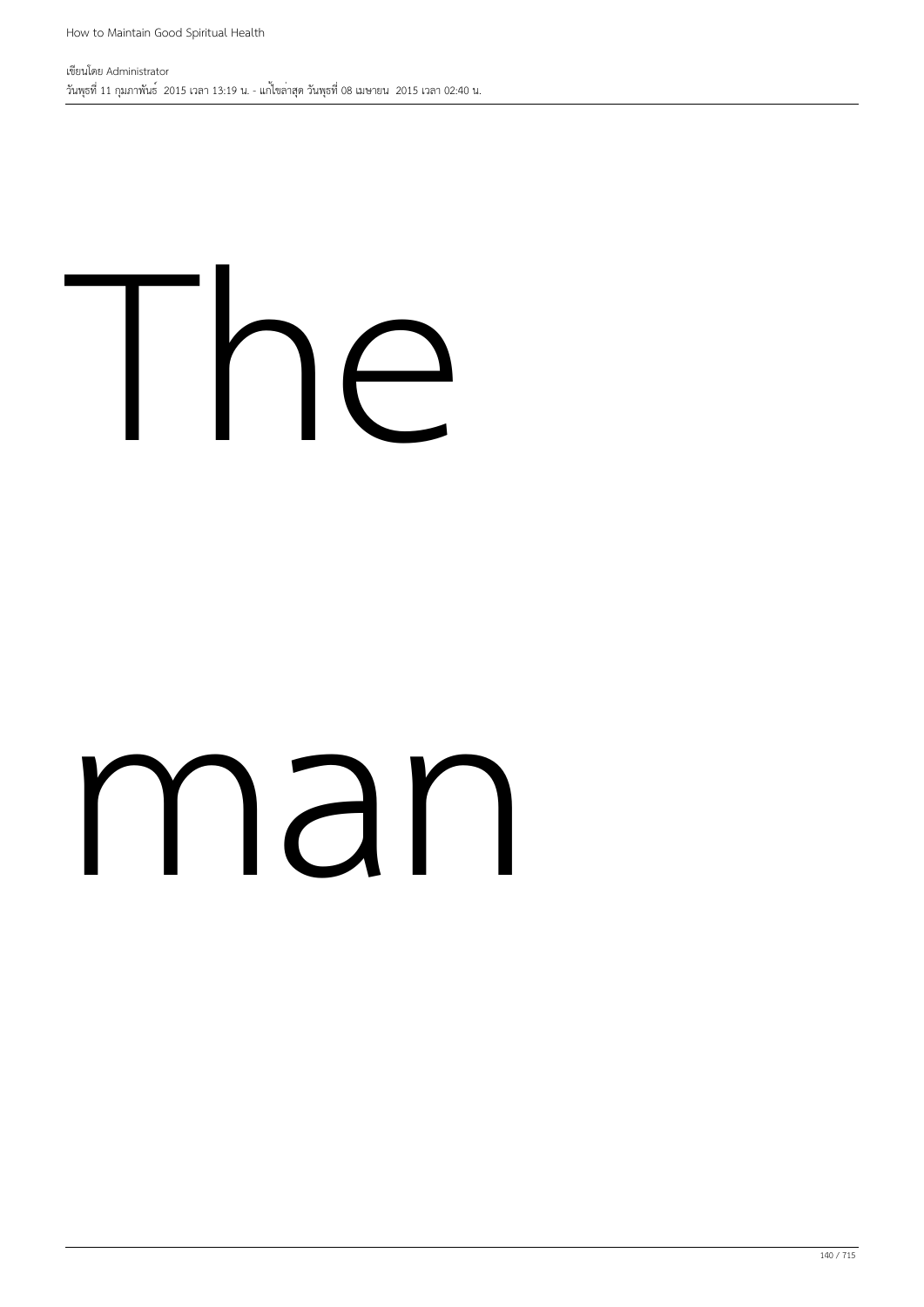#### was

#### amaze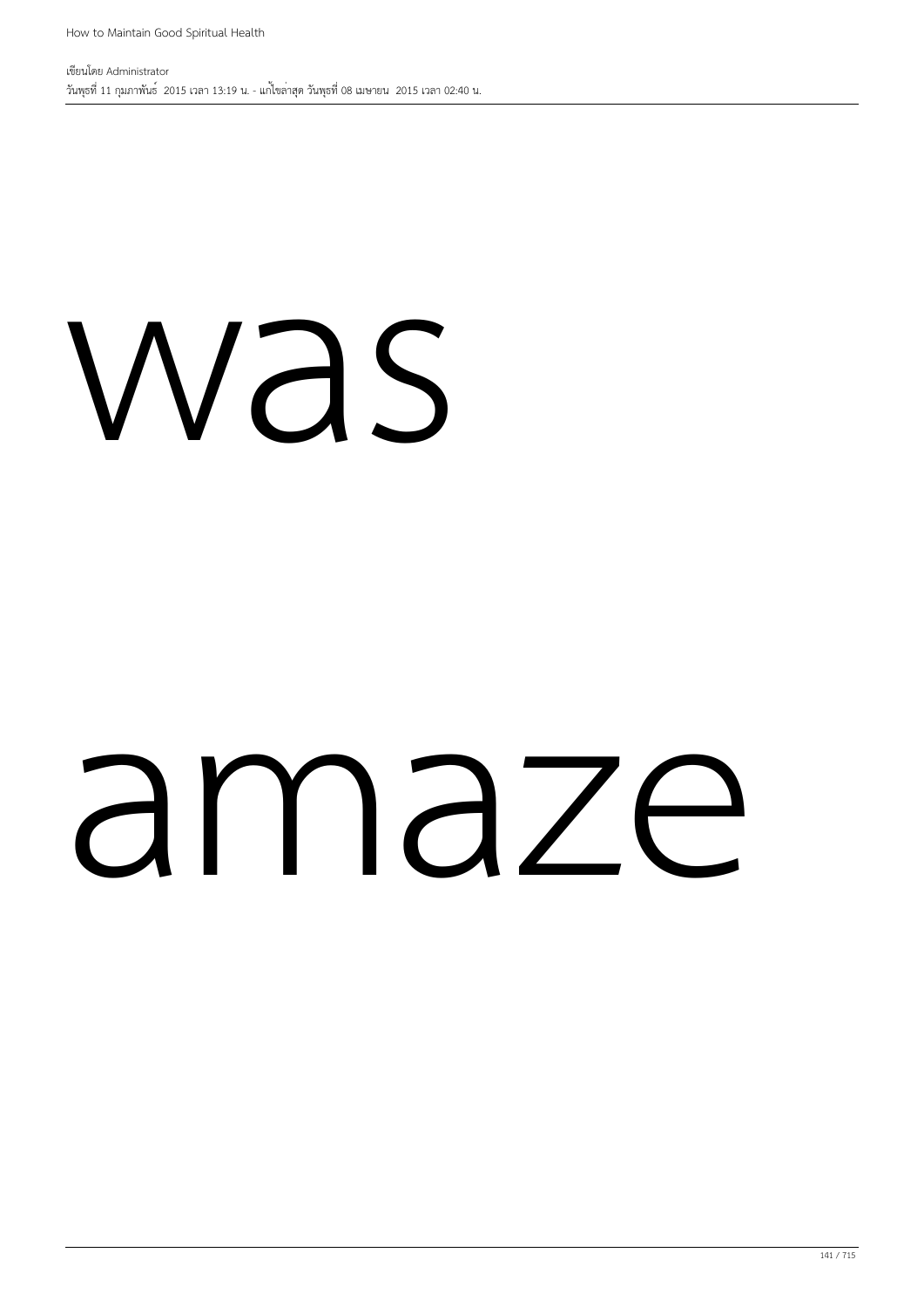### d.

### These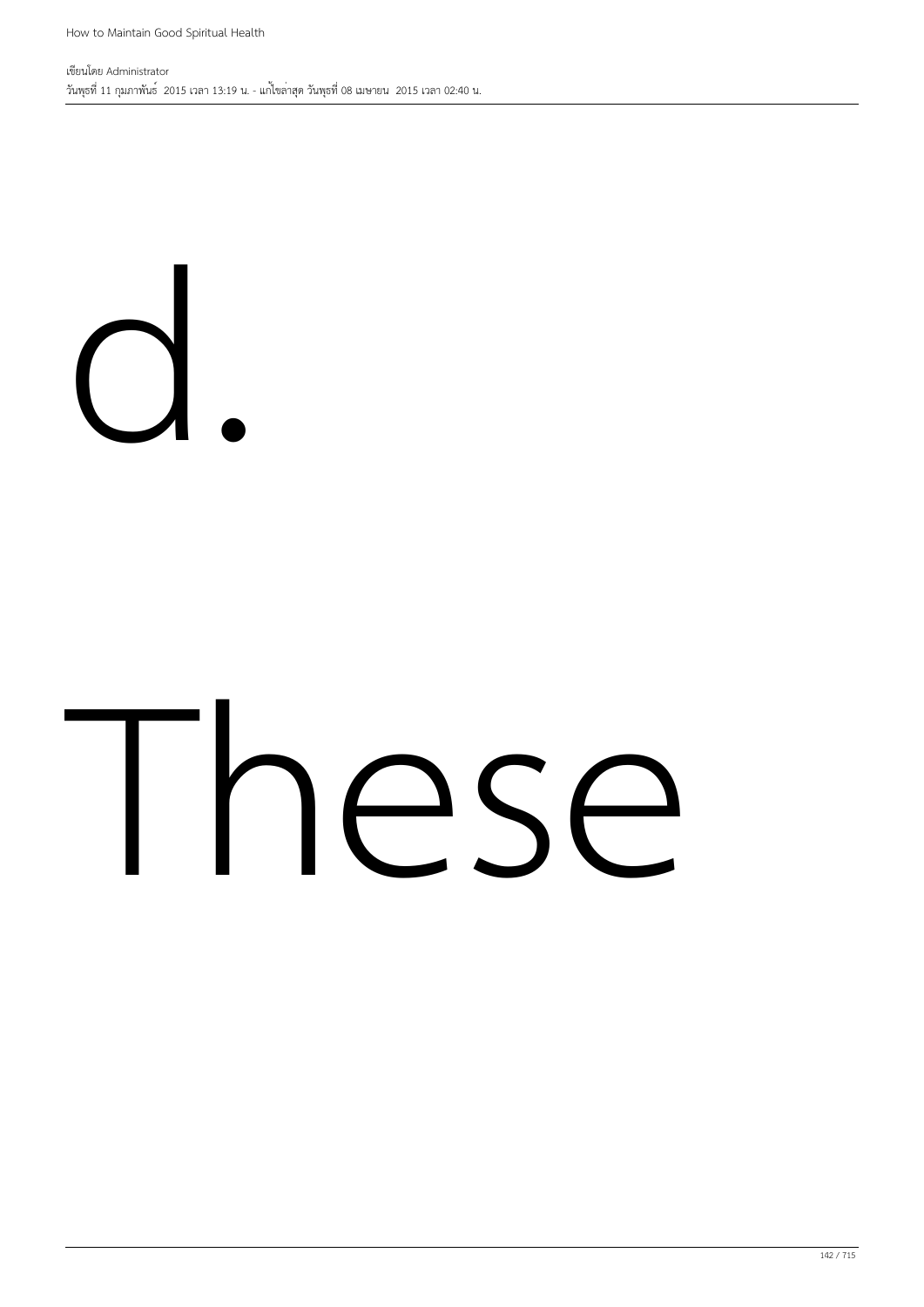# animal s could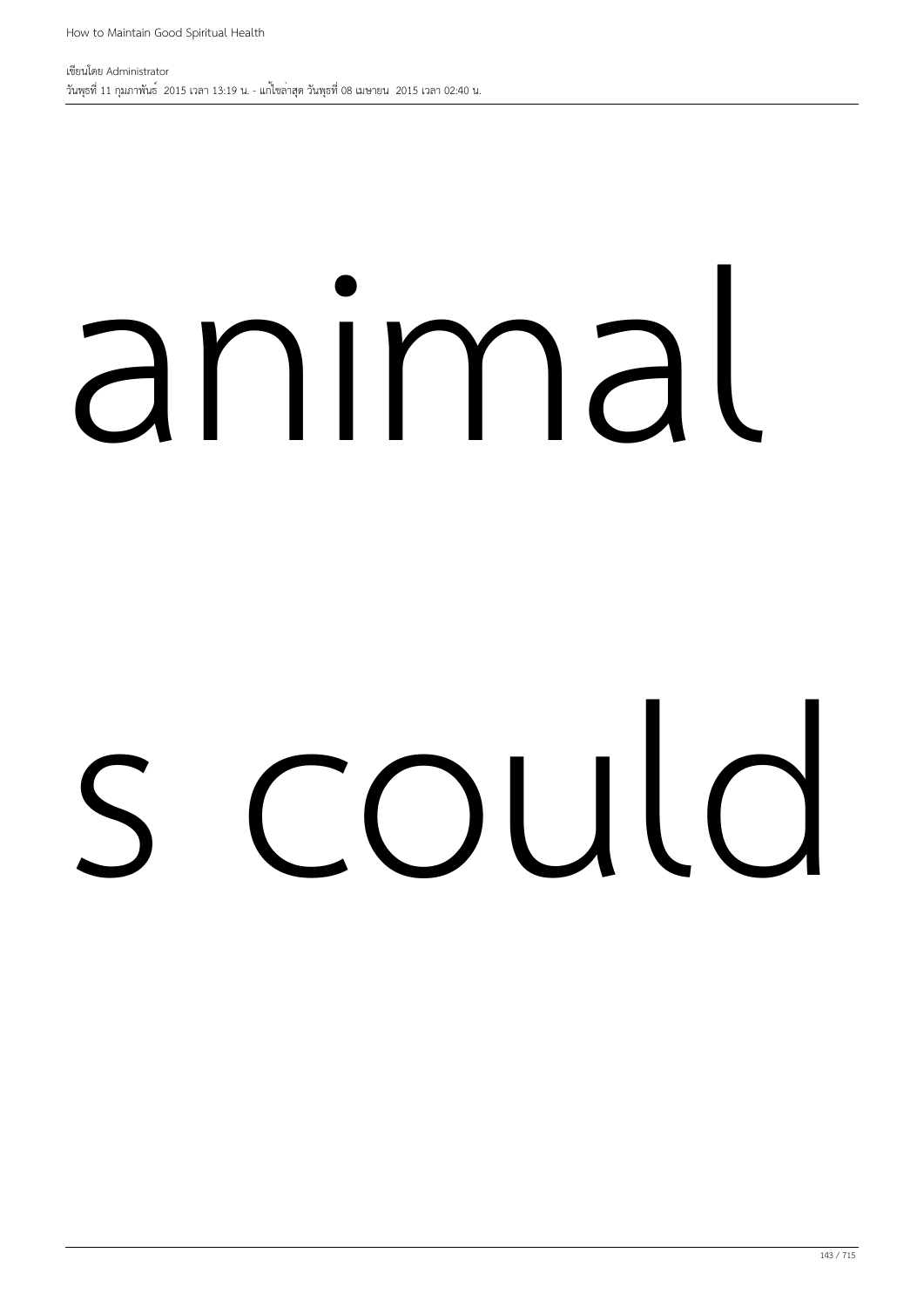### at any

### time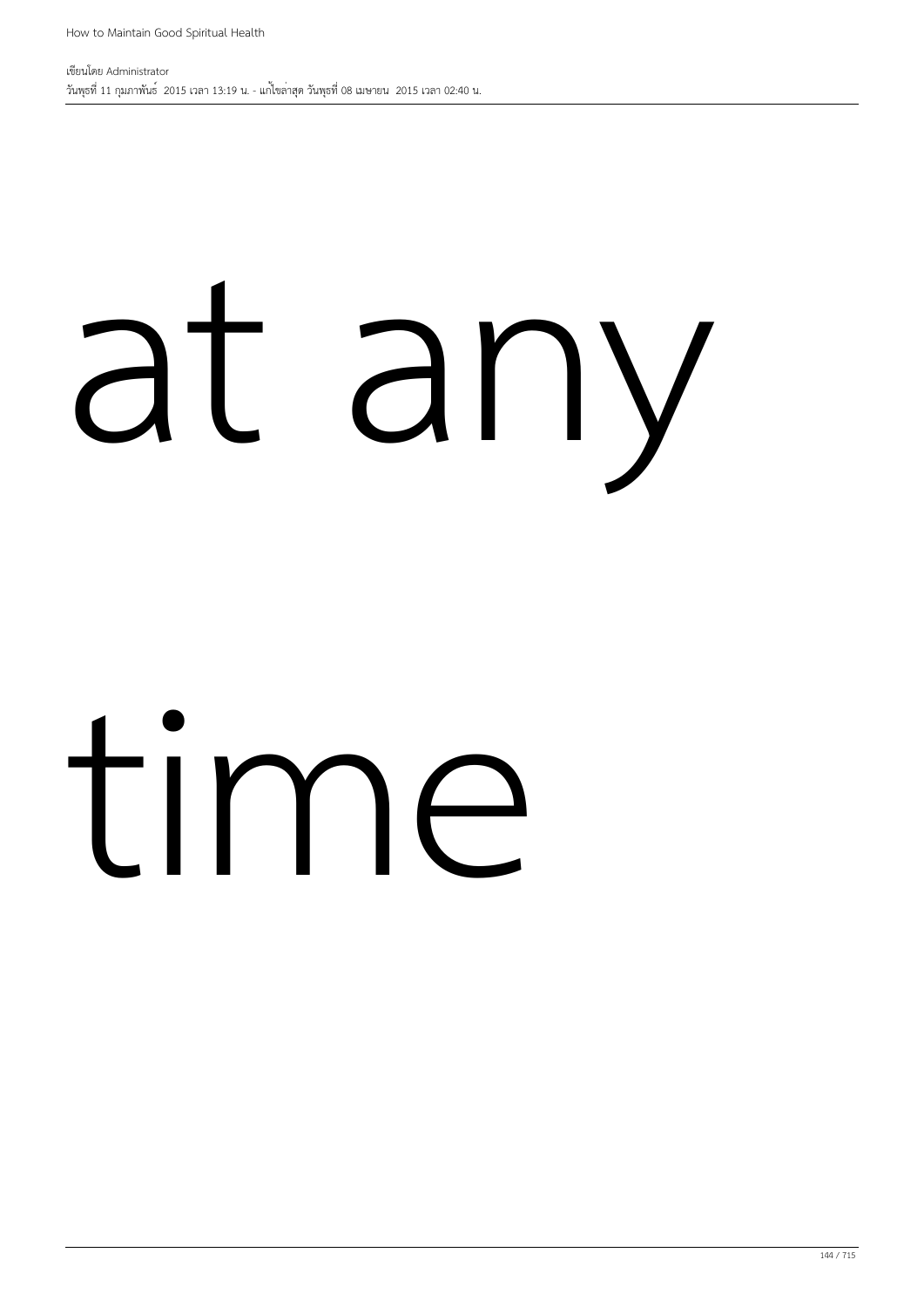## break

### free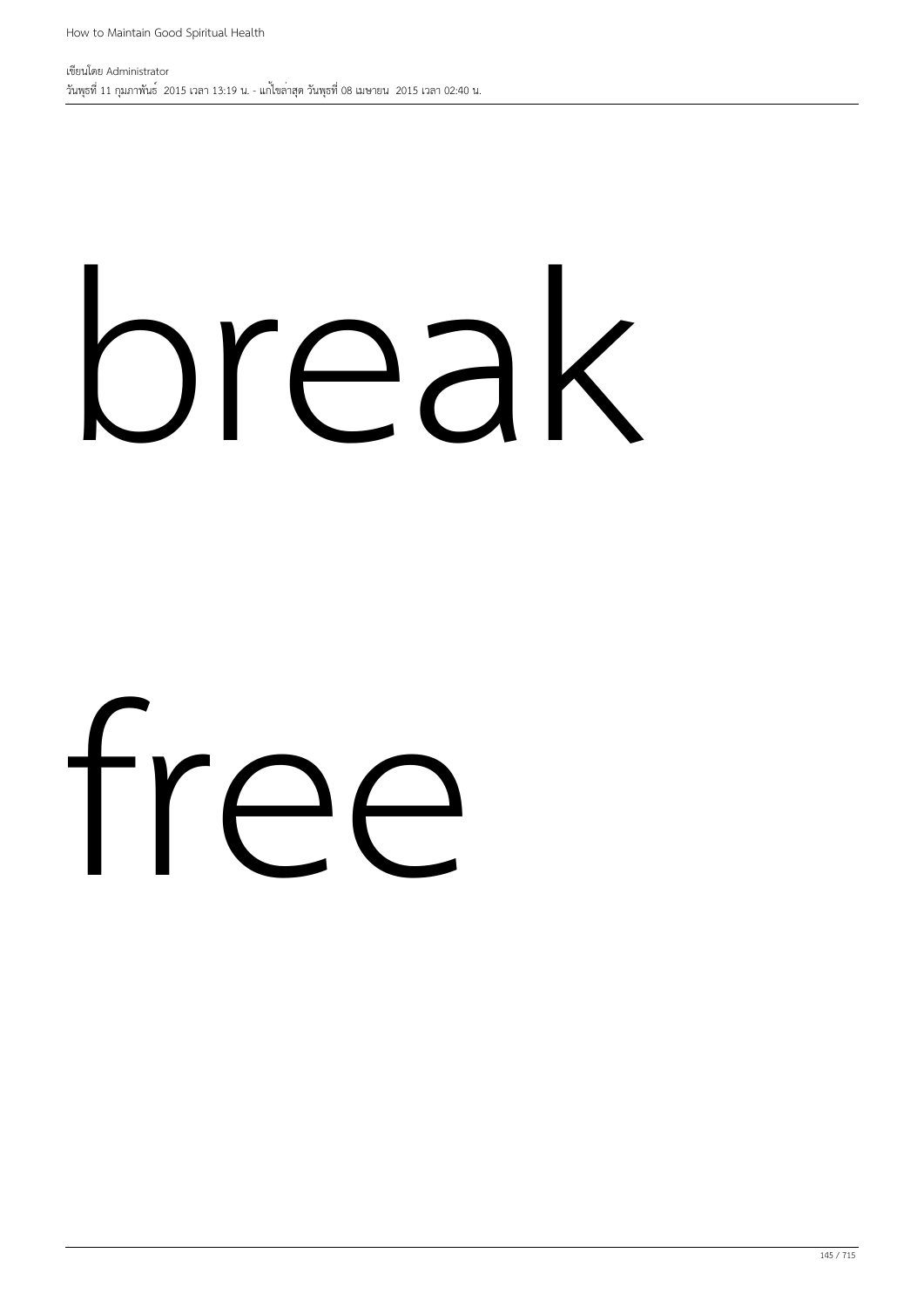## from

### their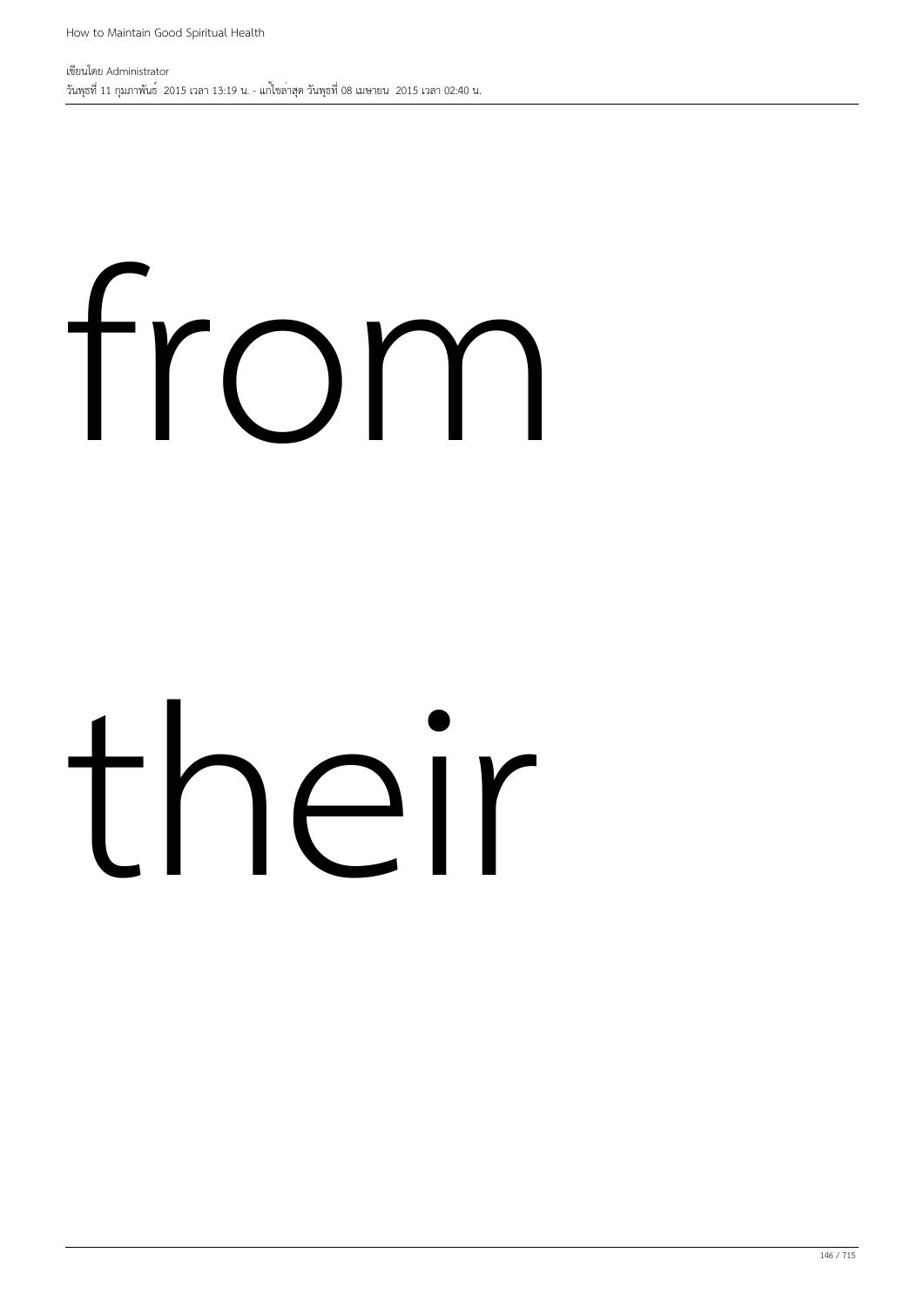## bonds

### $\bigcirc$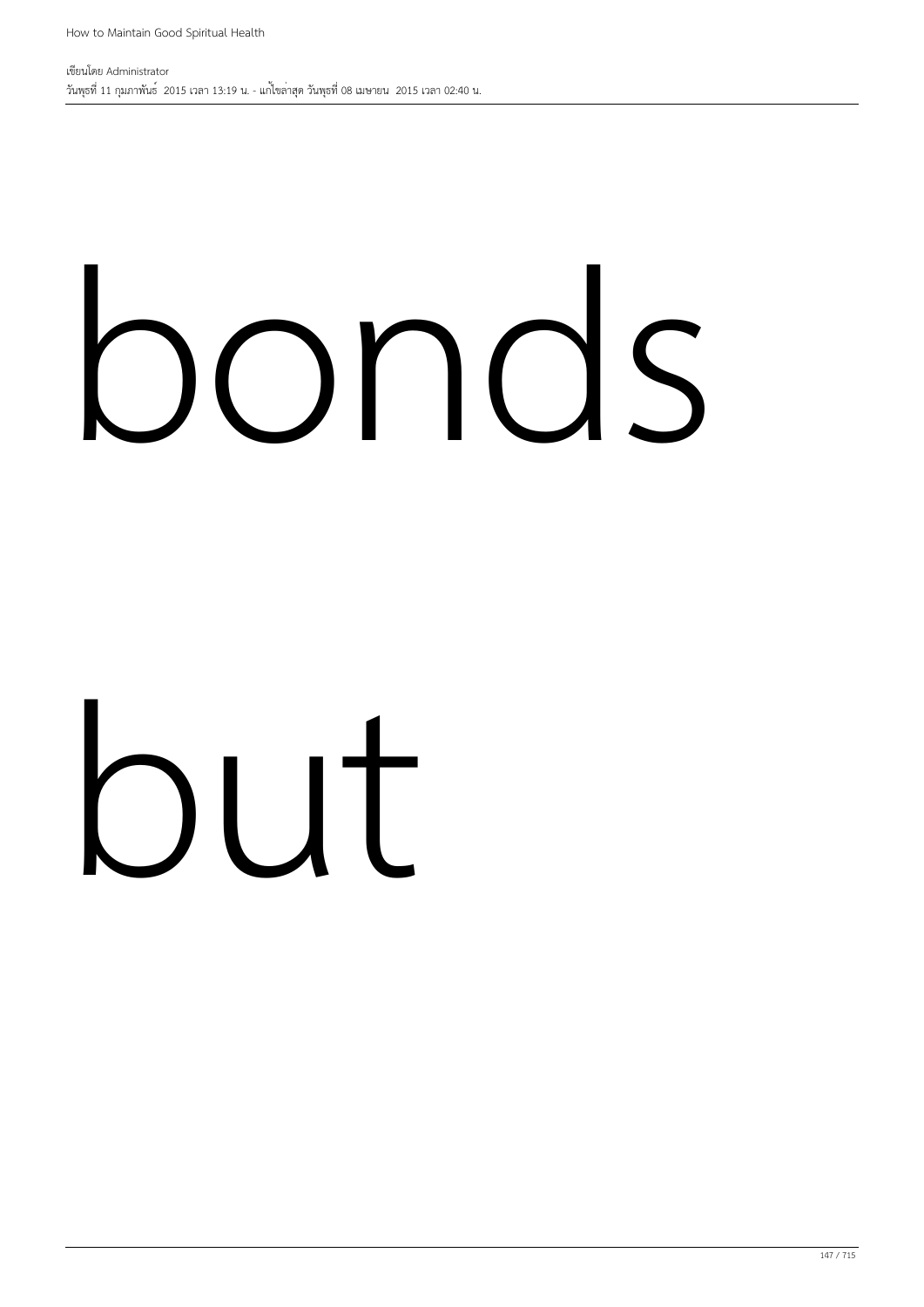### becaus

## e they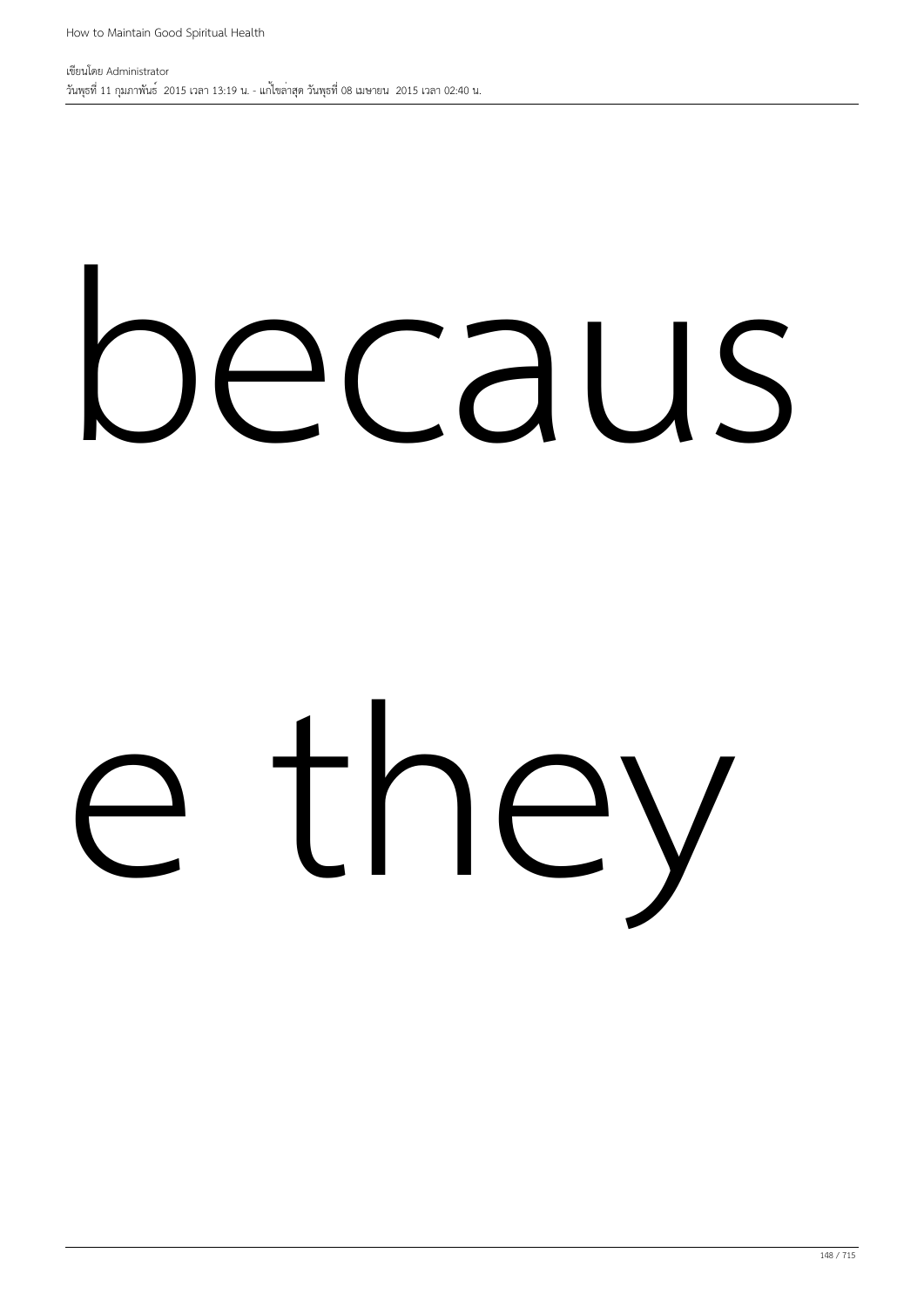## believe

## d they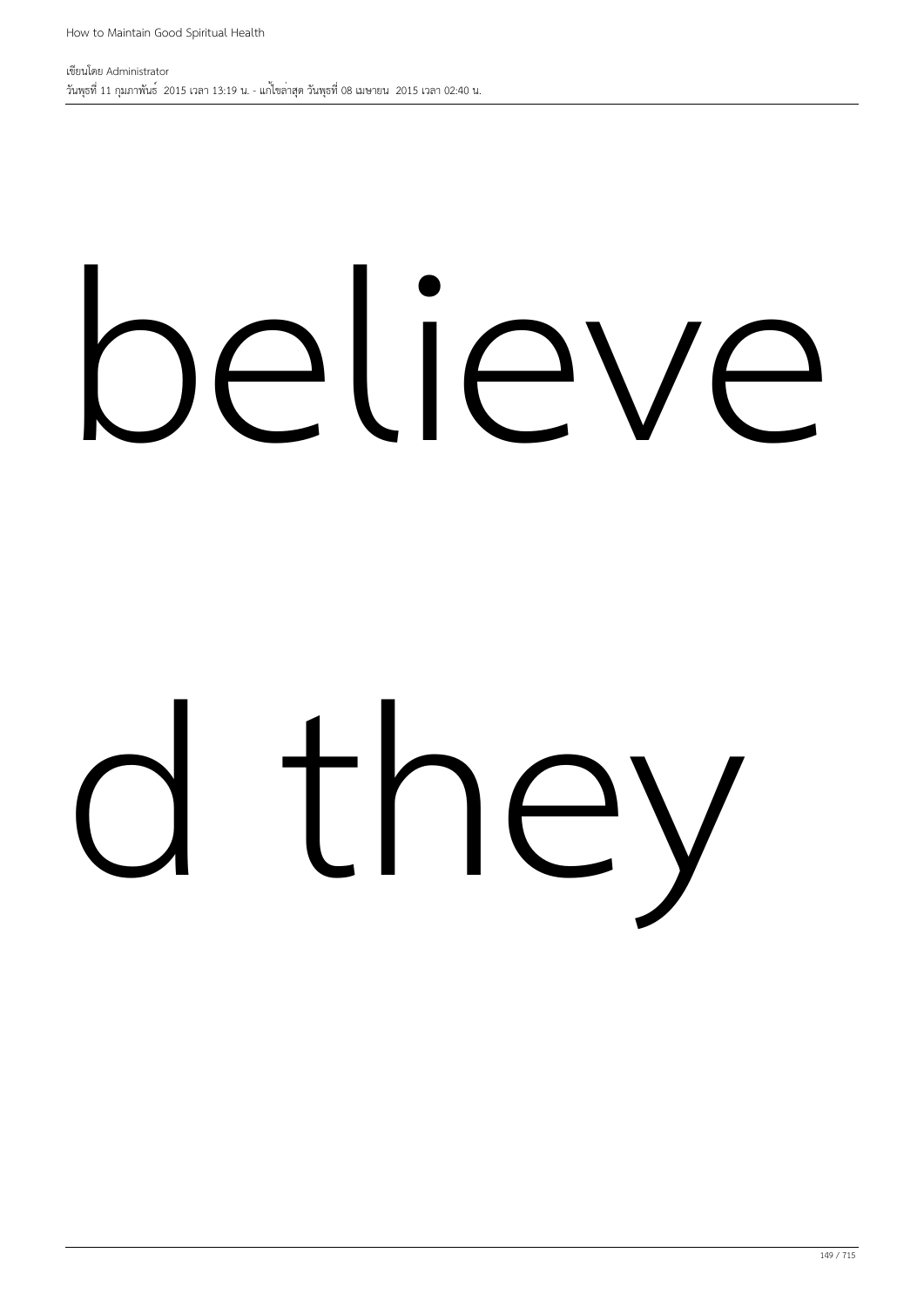## couldn

## 't, they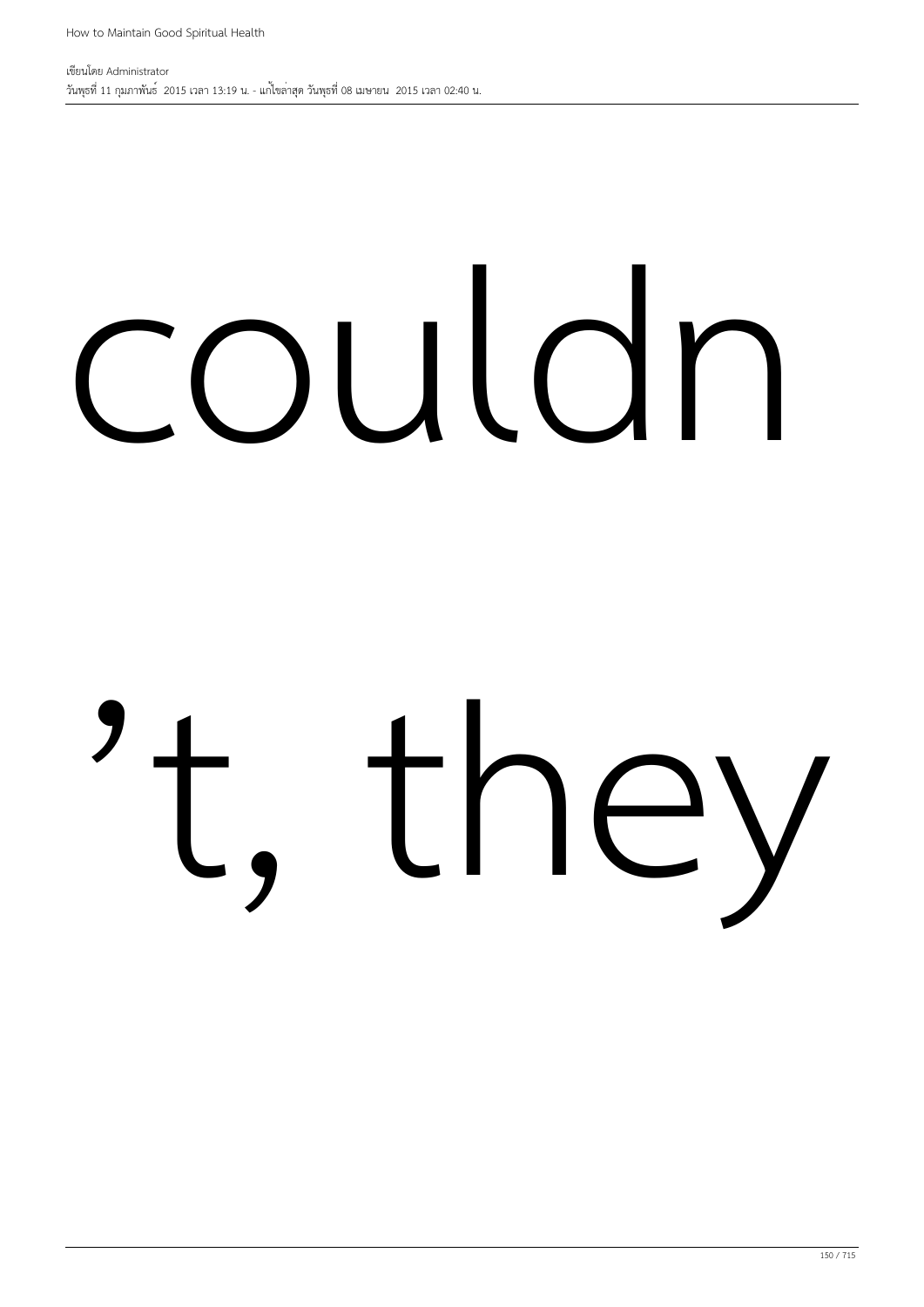## were

### stuck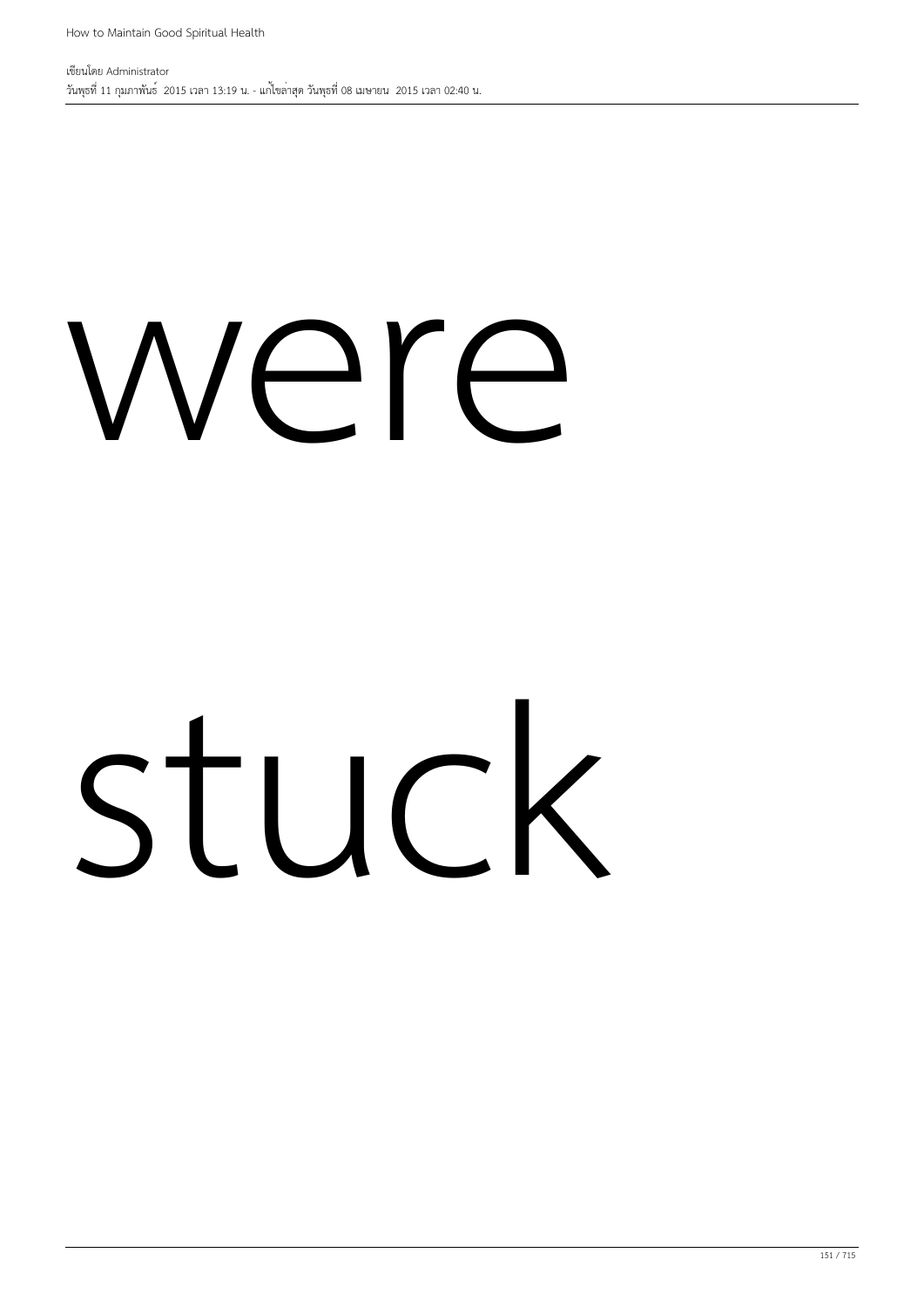# right

### where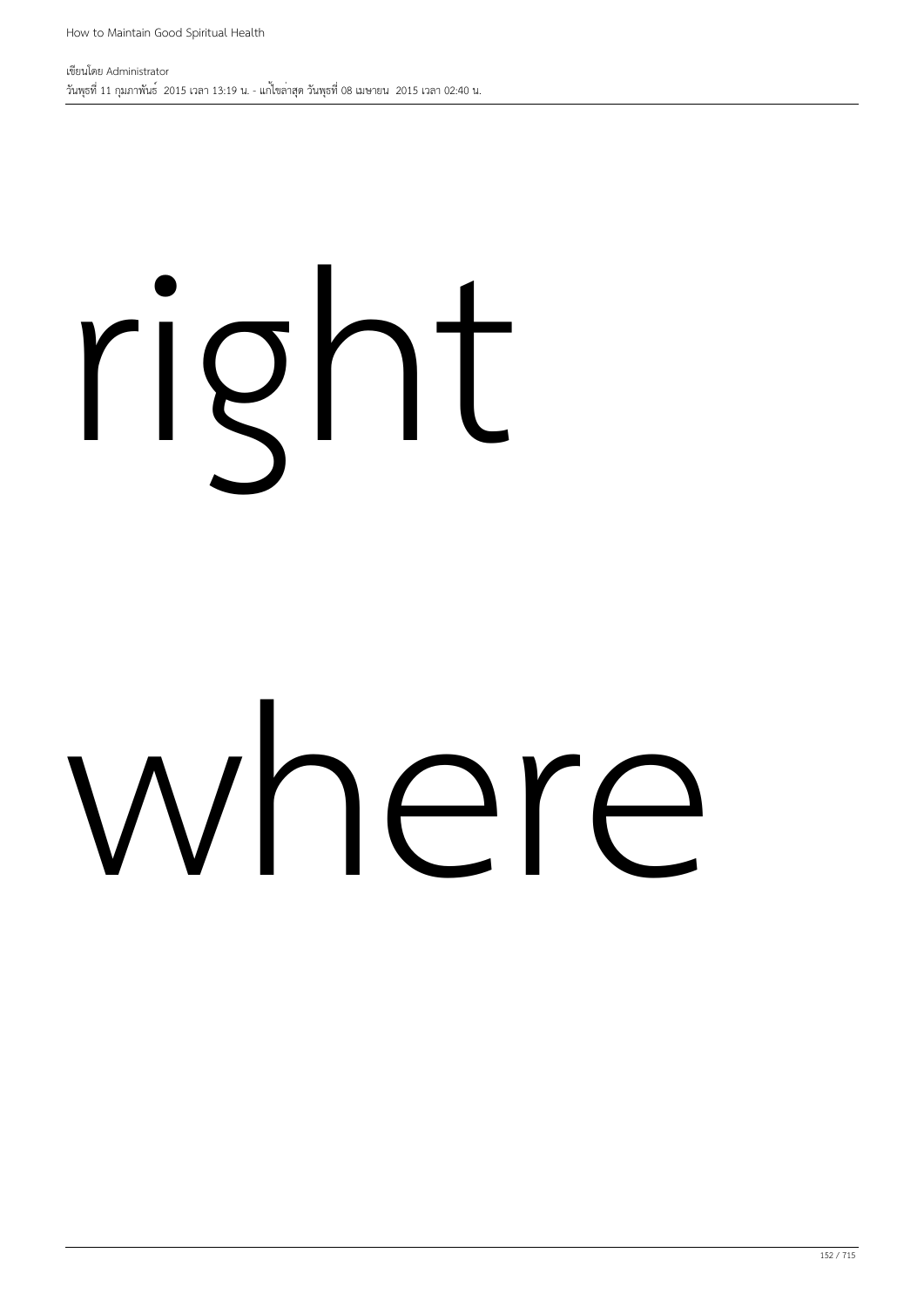## they

#### were.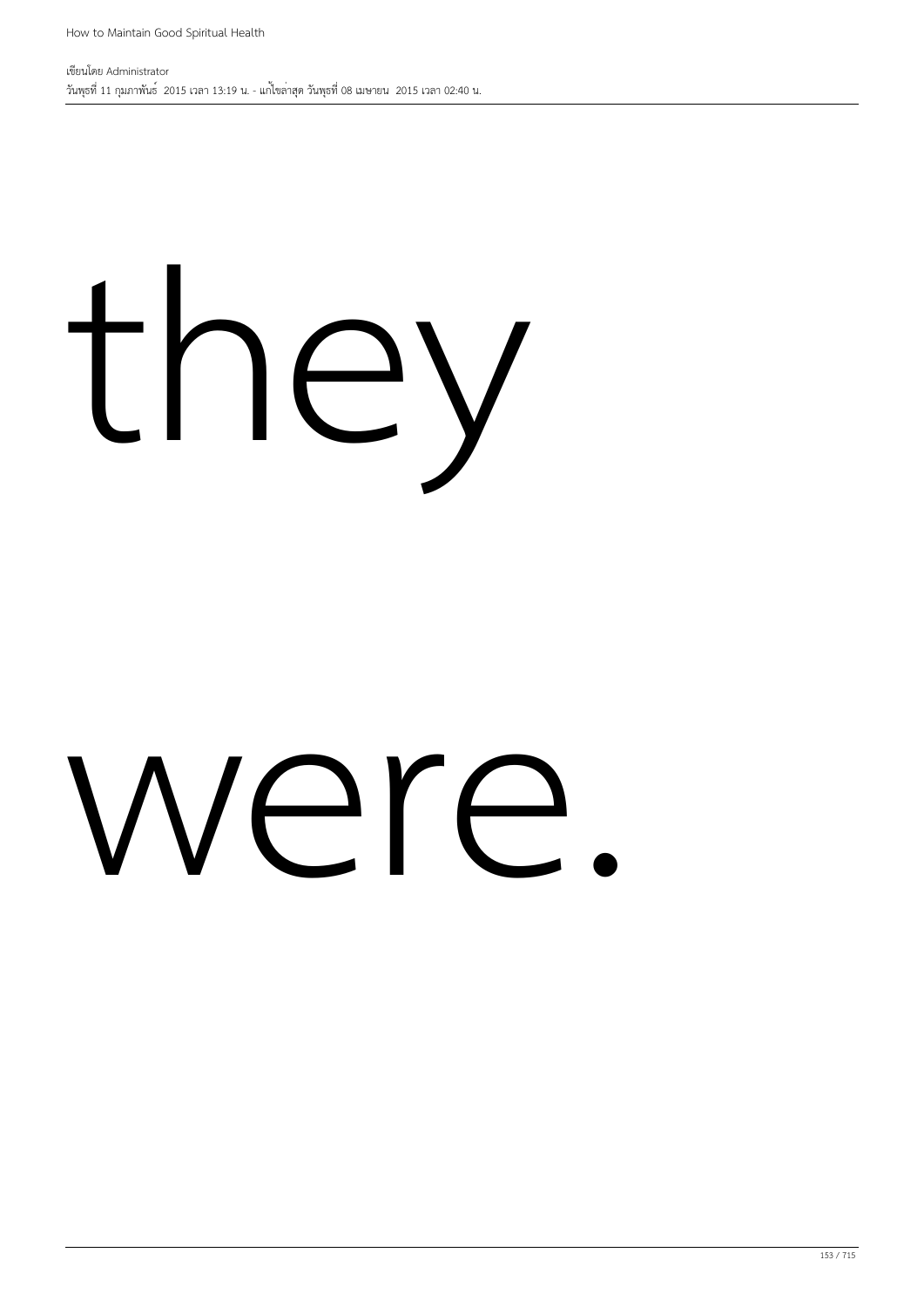### Like

### the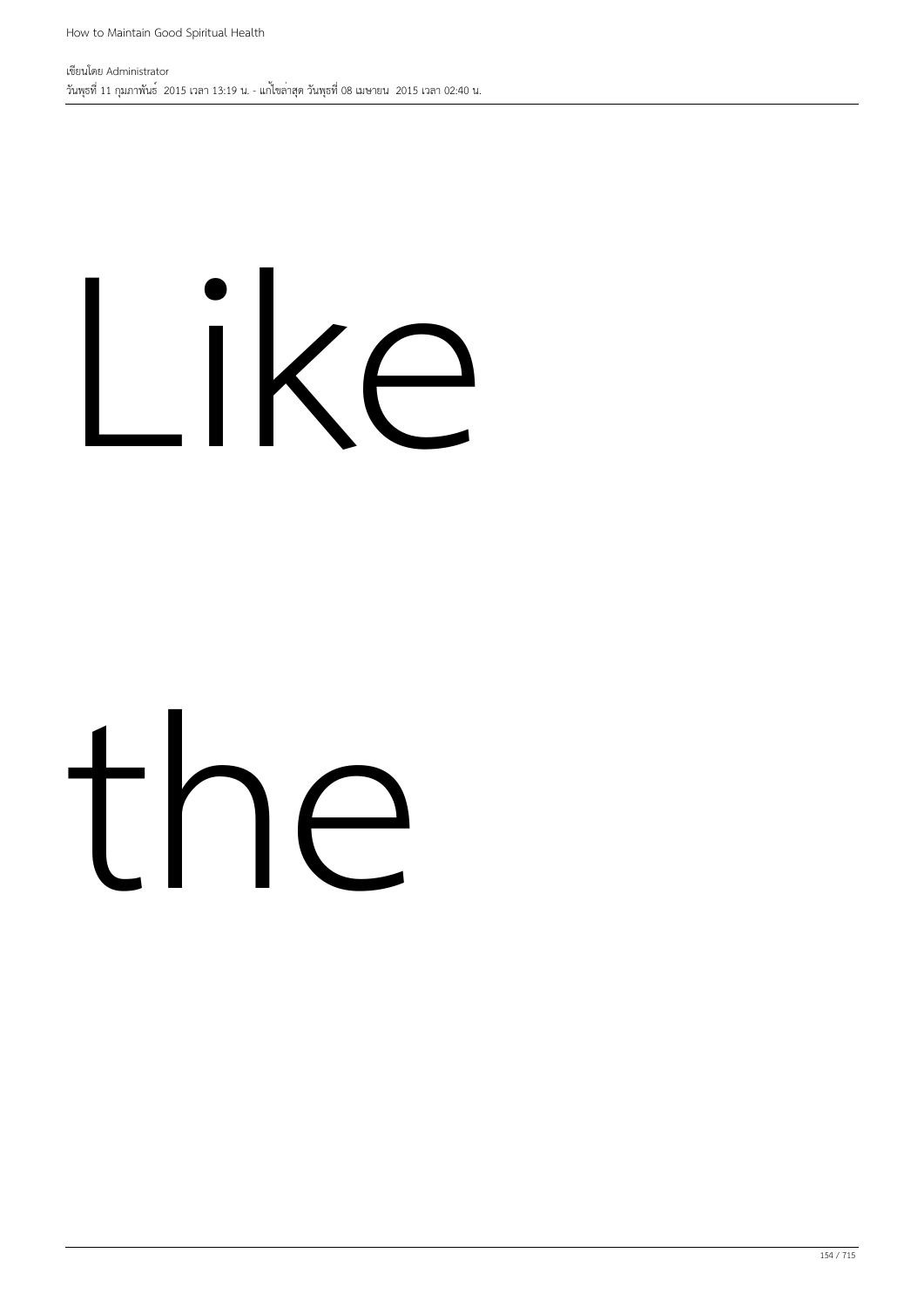# elepha

### nts,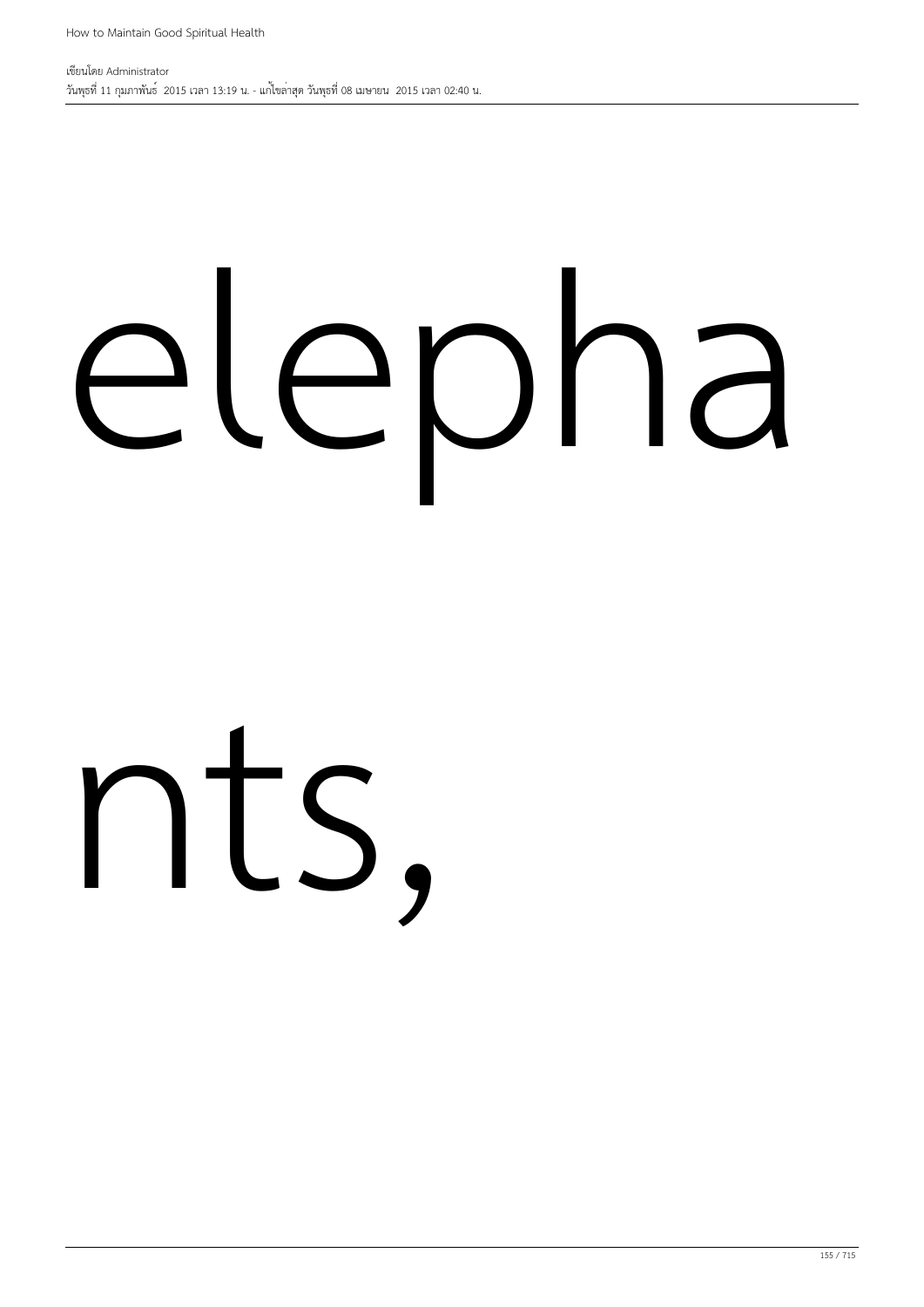### how

### many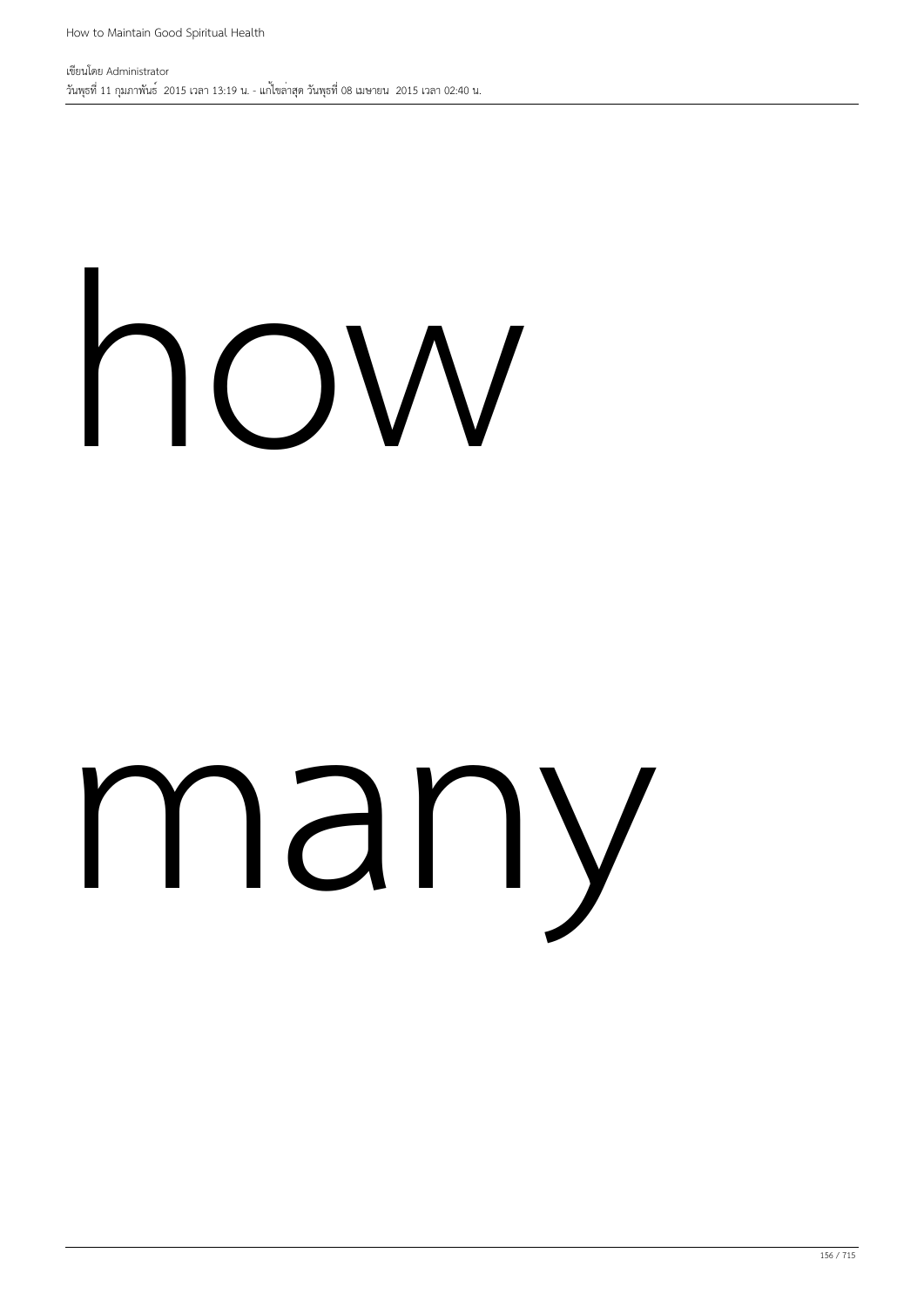## of us

#### go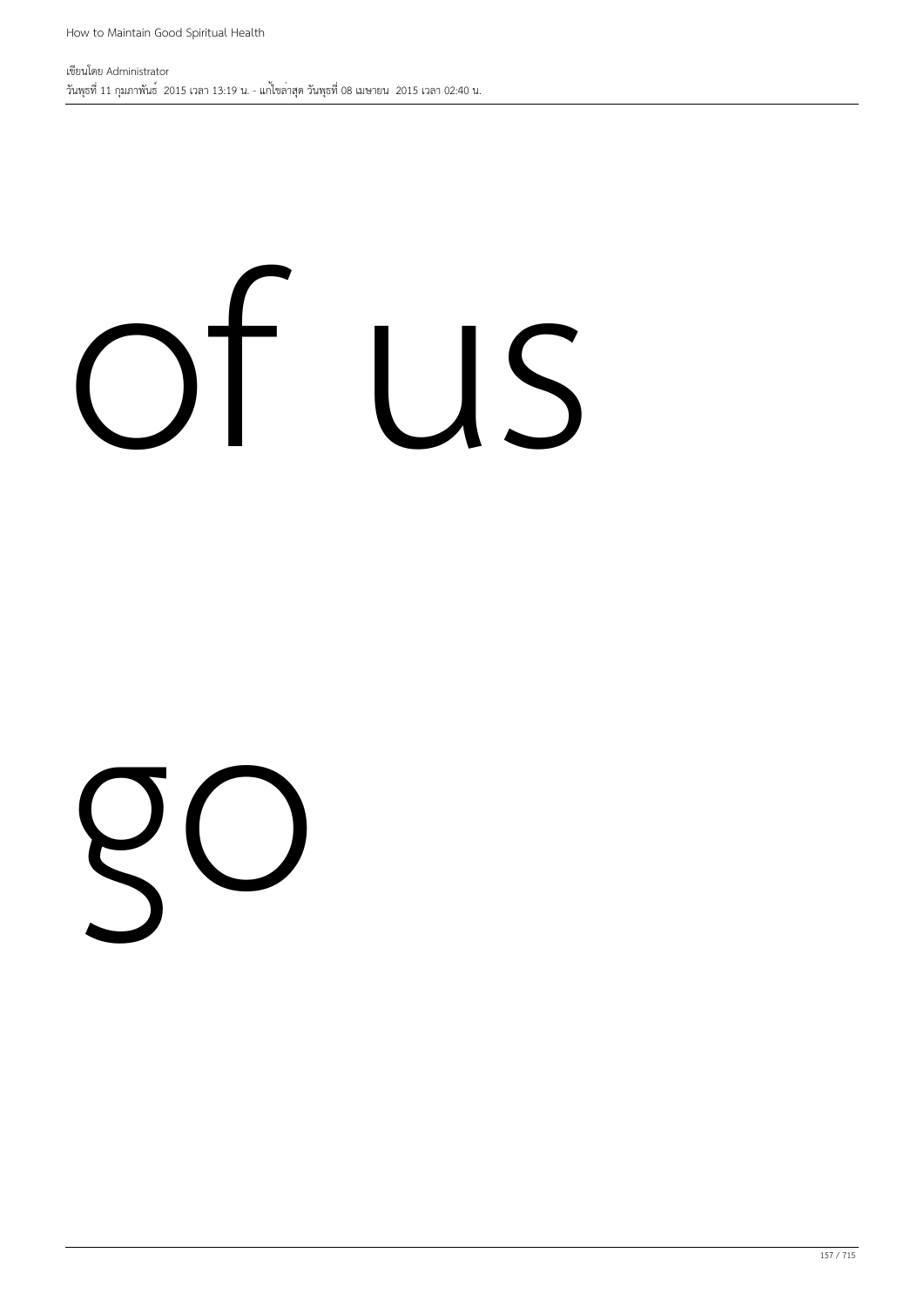# throug

### $l$ ife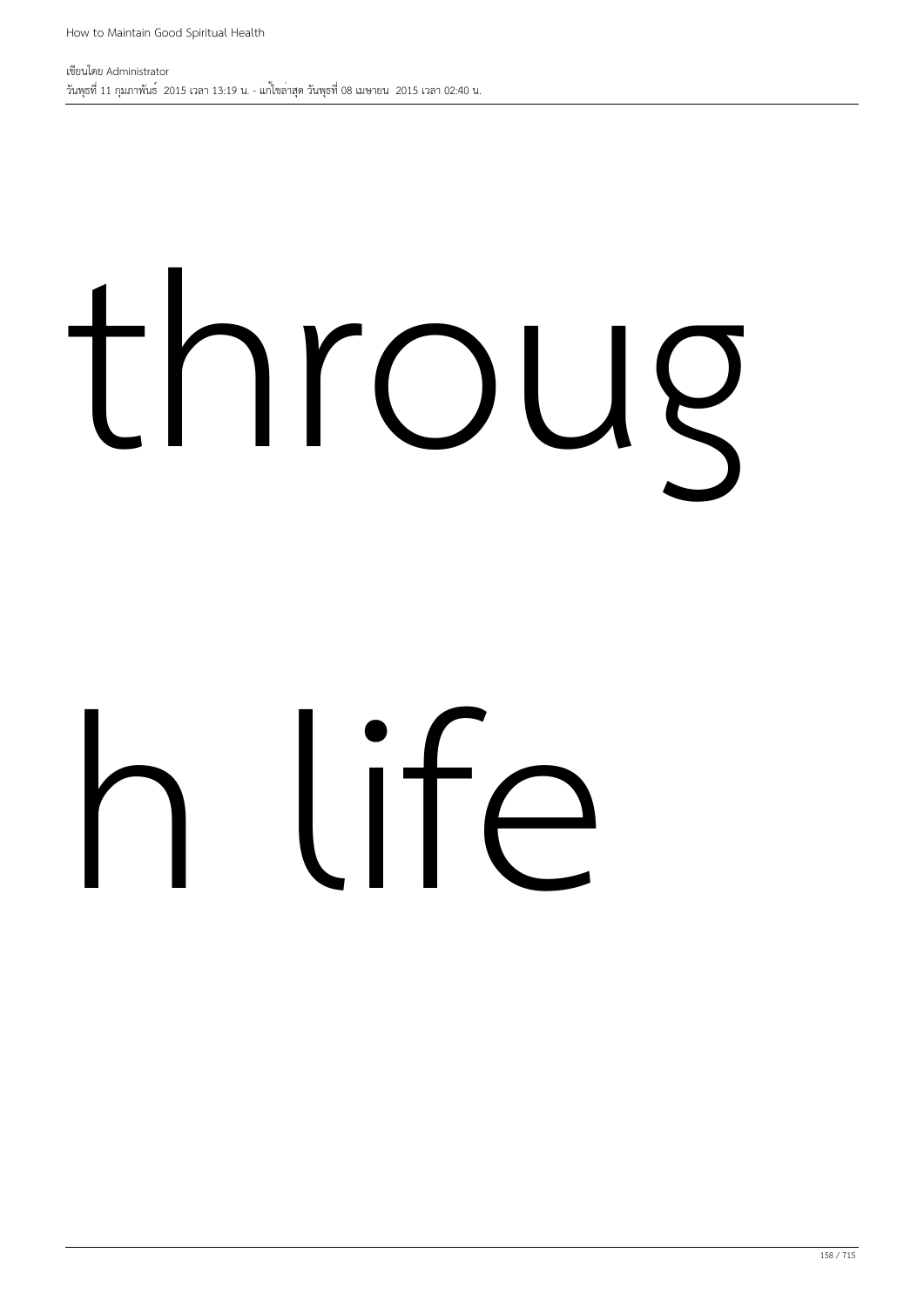# hangin

## onto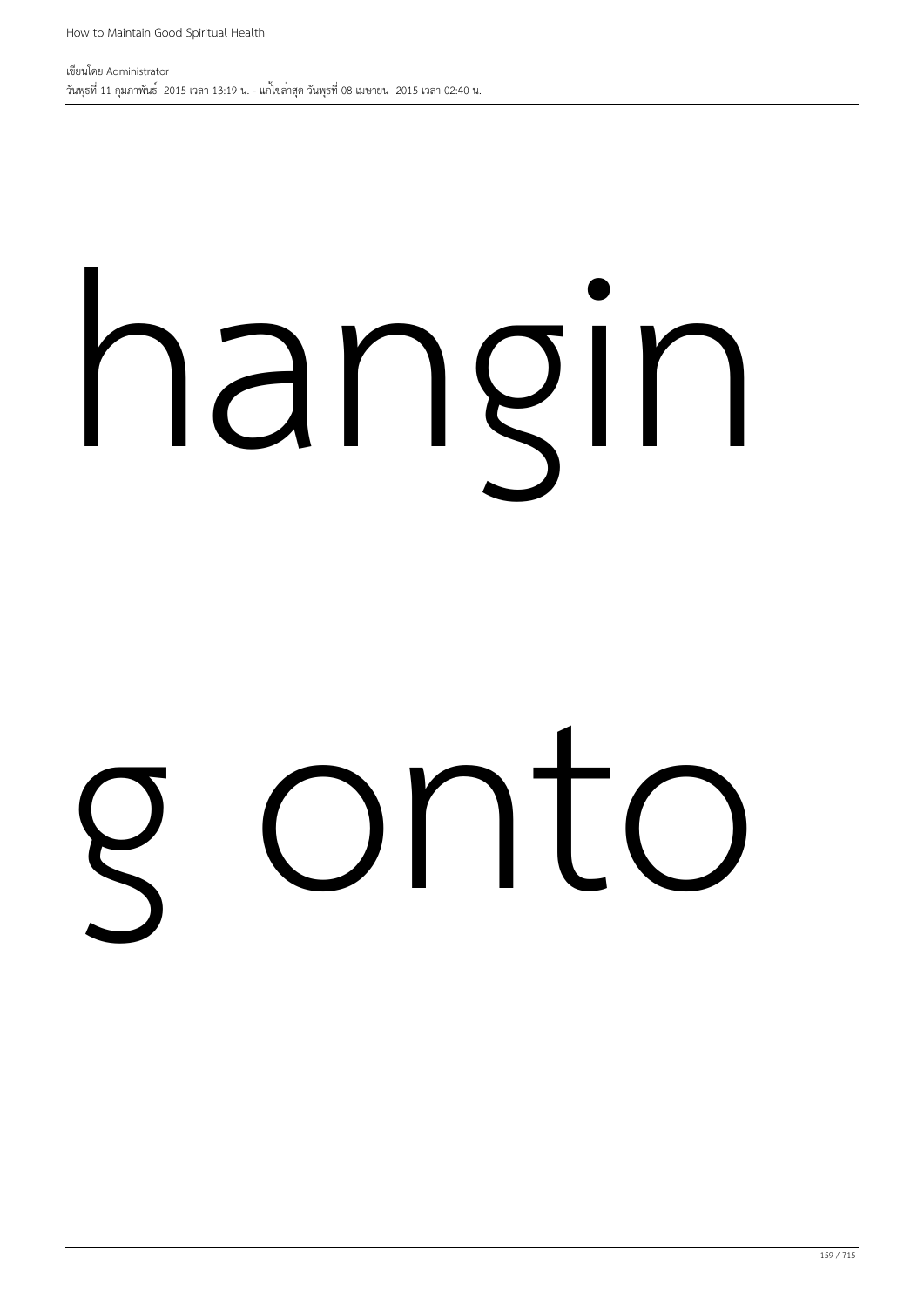#### a

## belief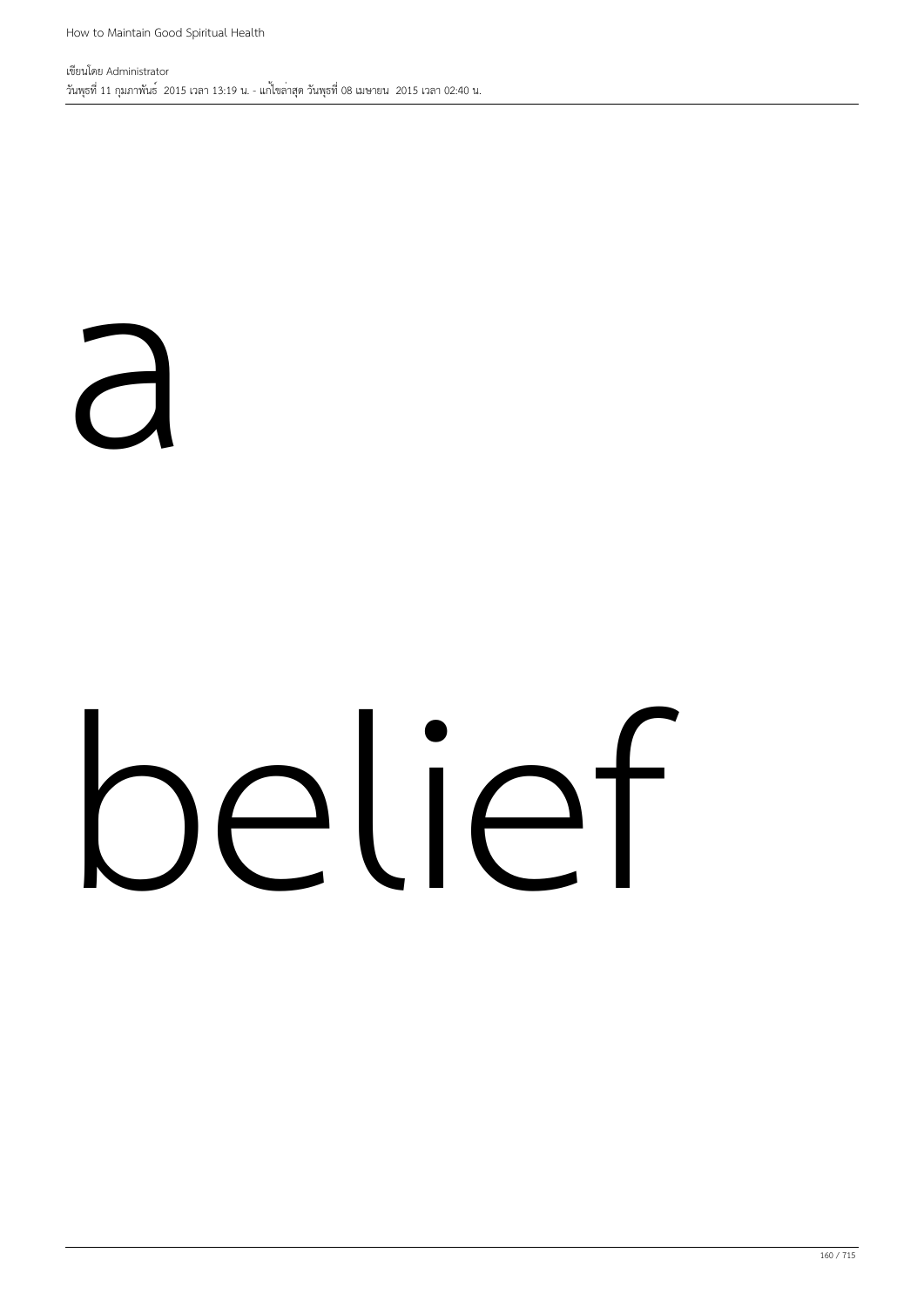## that

#### We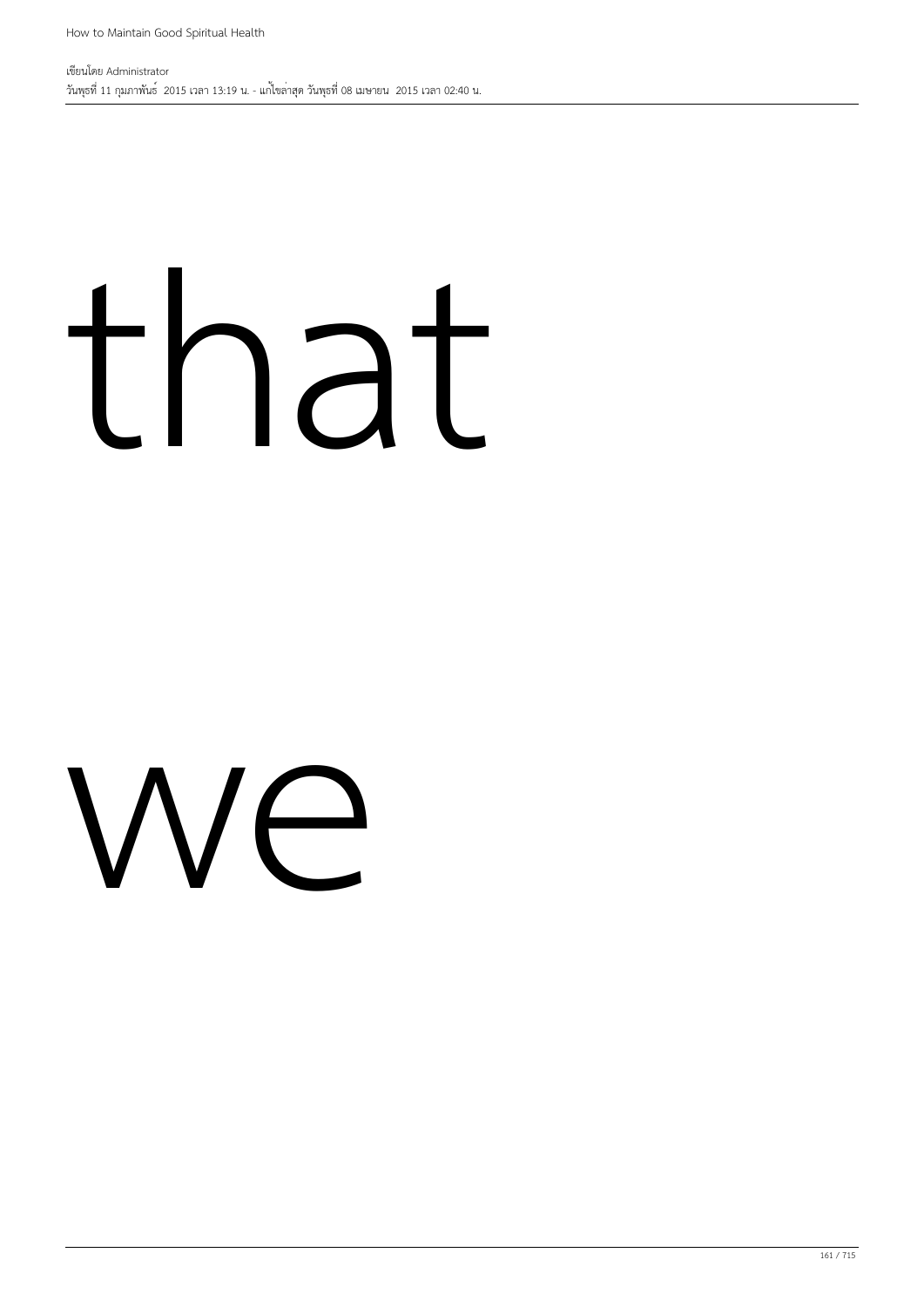### cannot

### do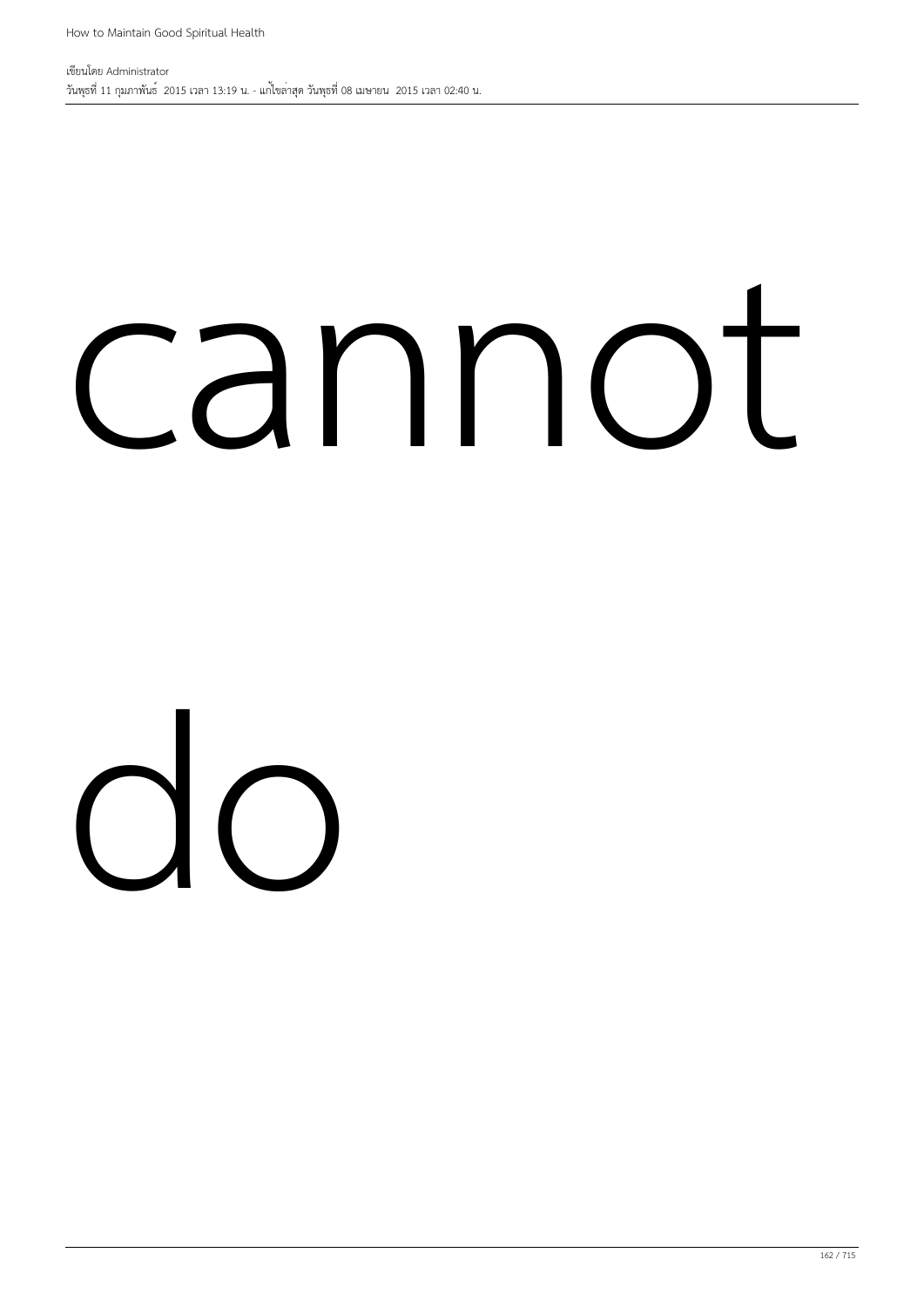### somet

# hing,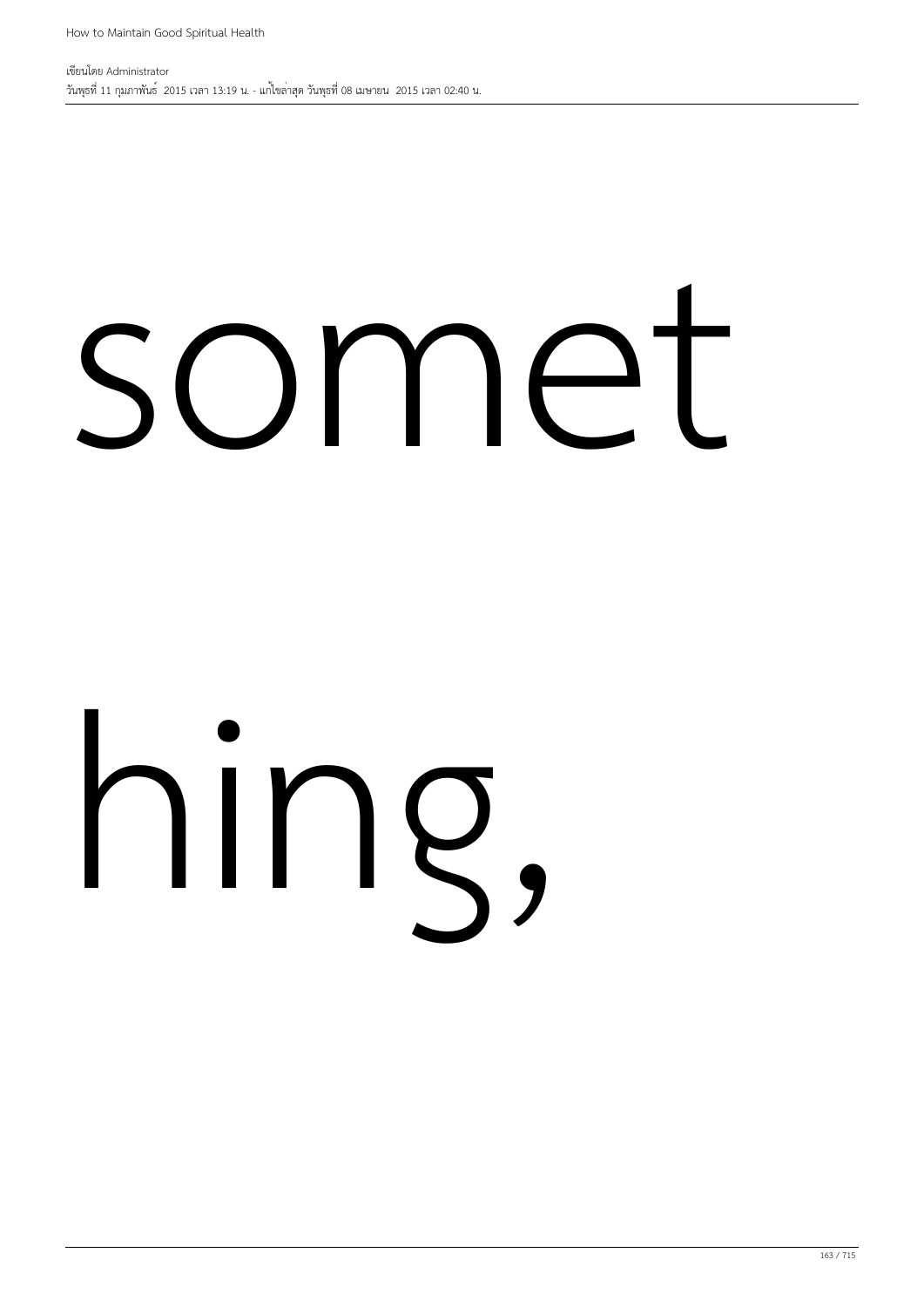# simply

### becaus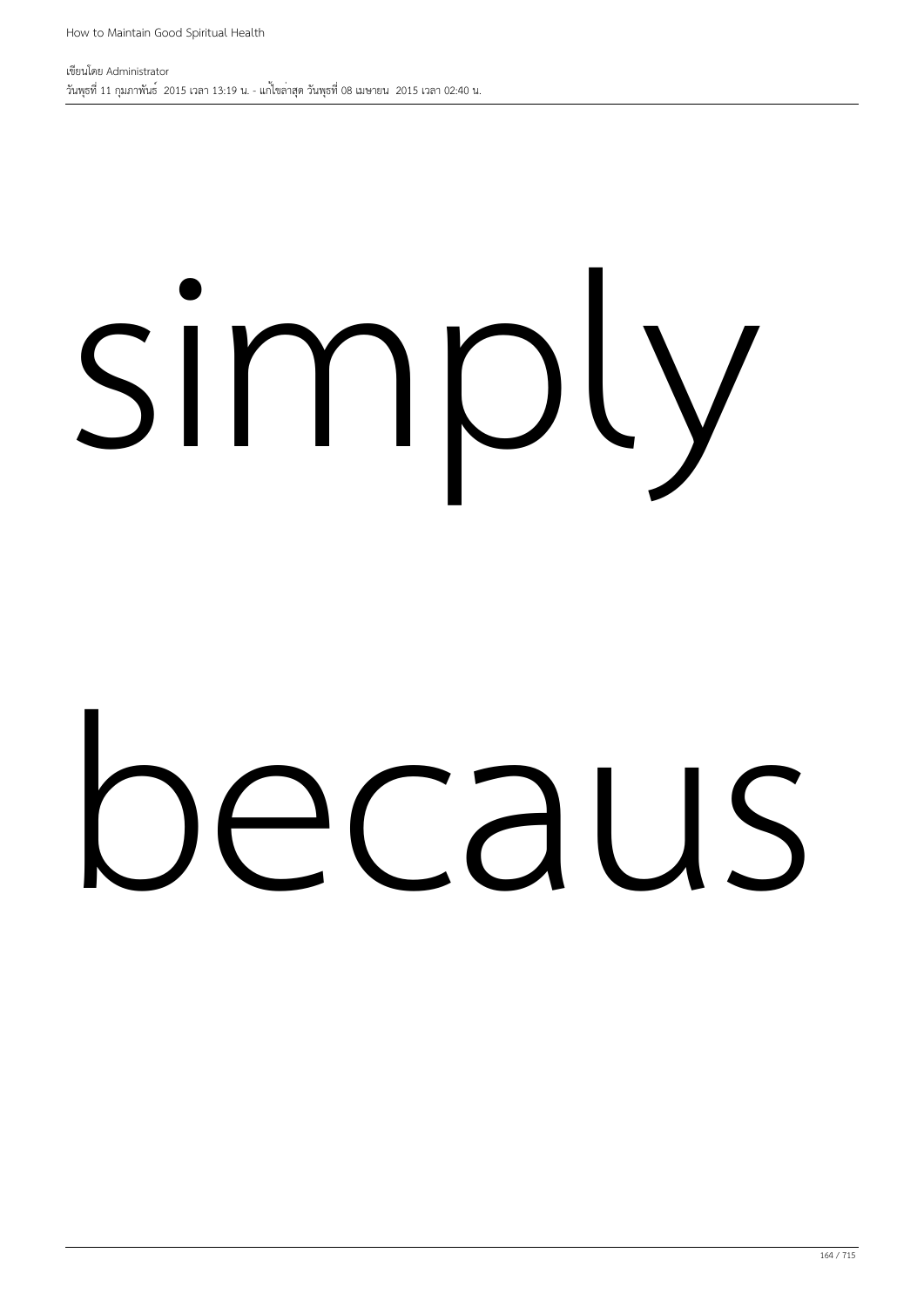#### e we

### failed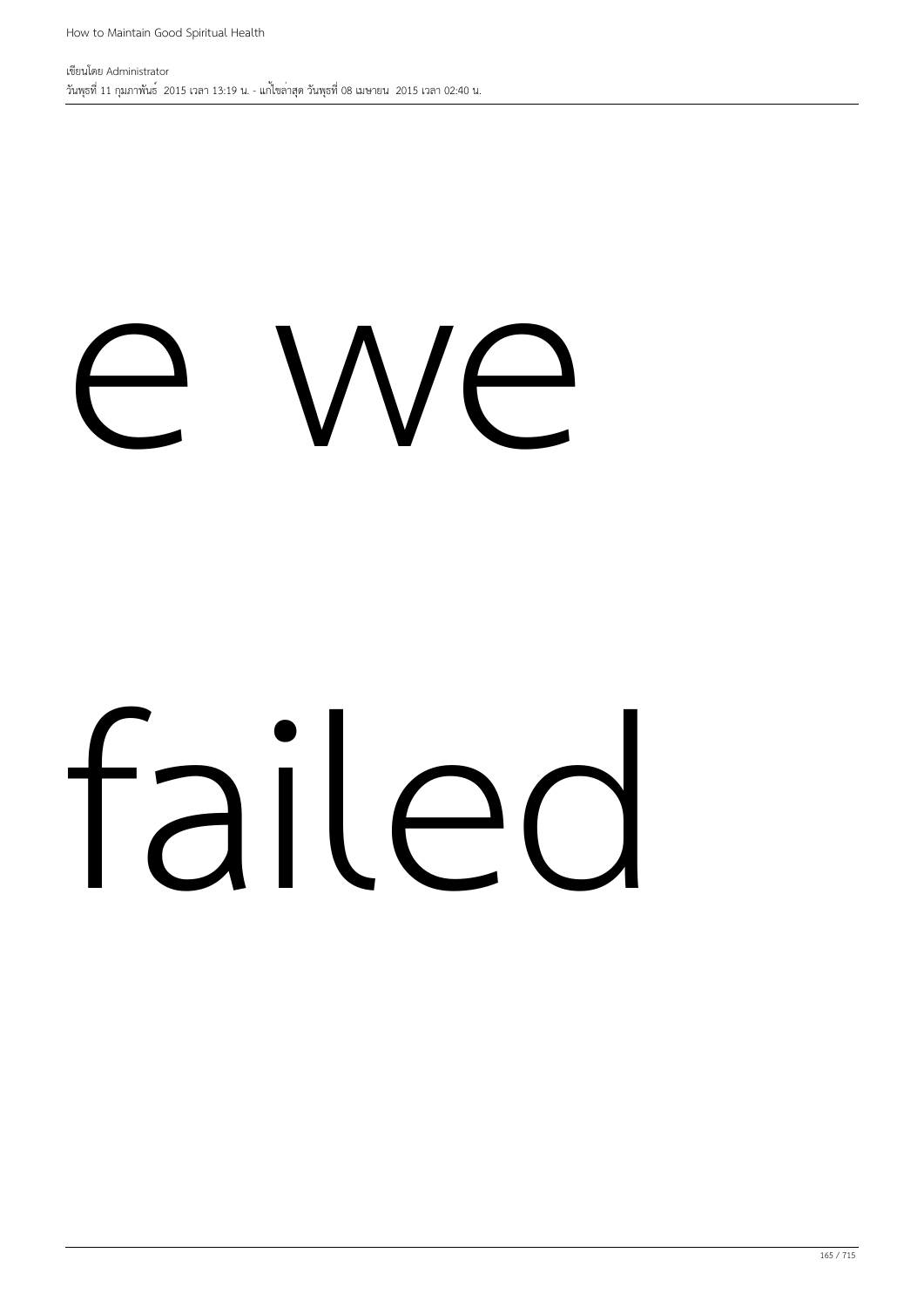## at it

#### once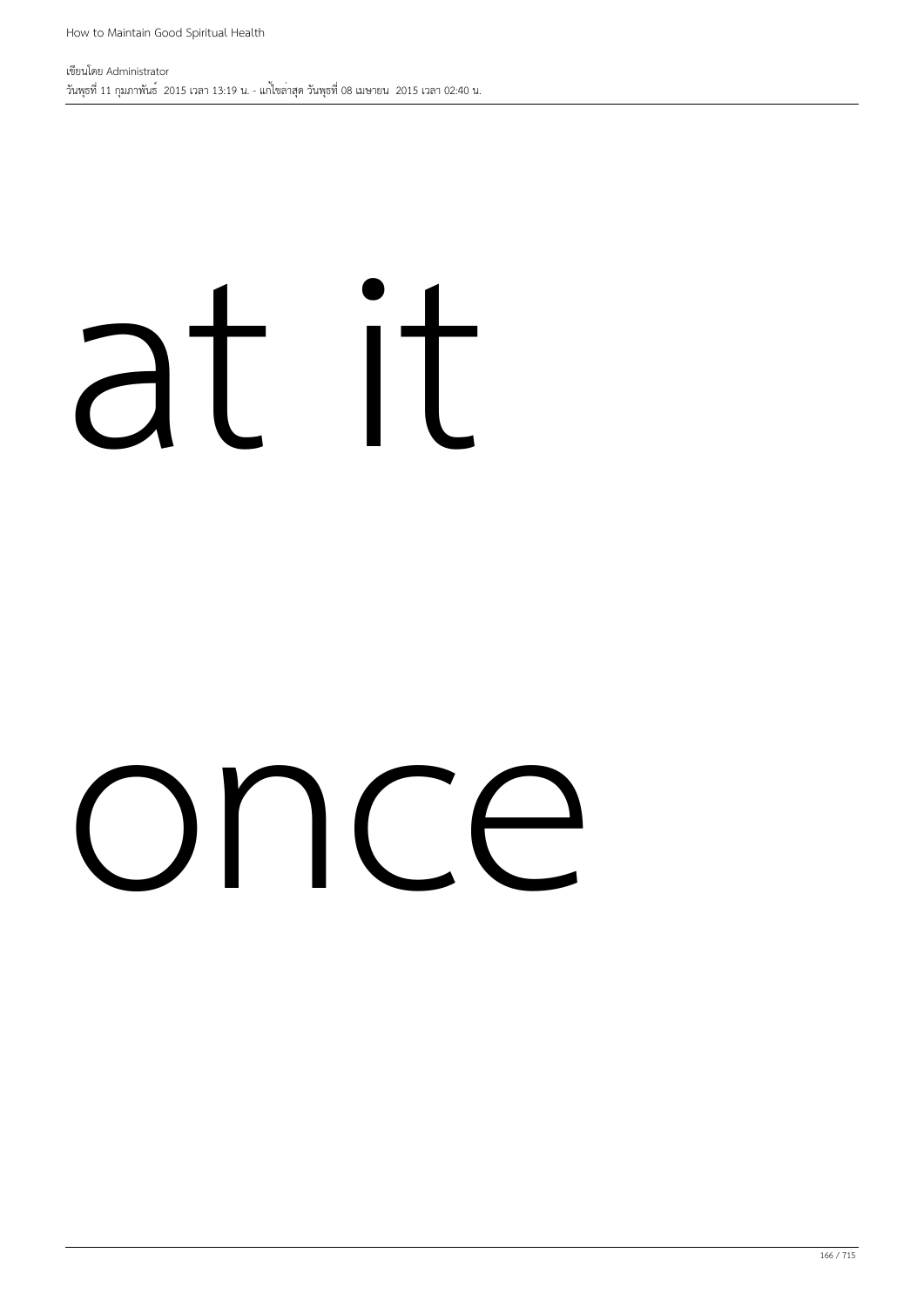## before

?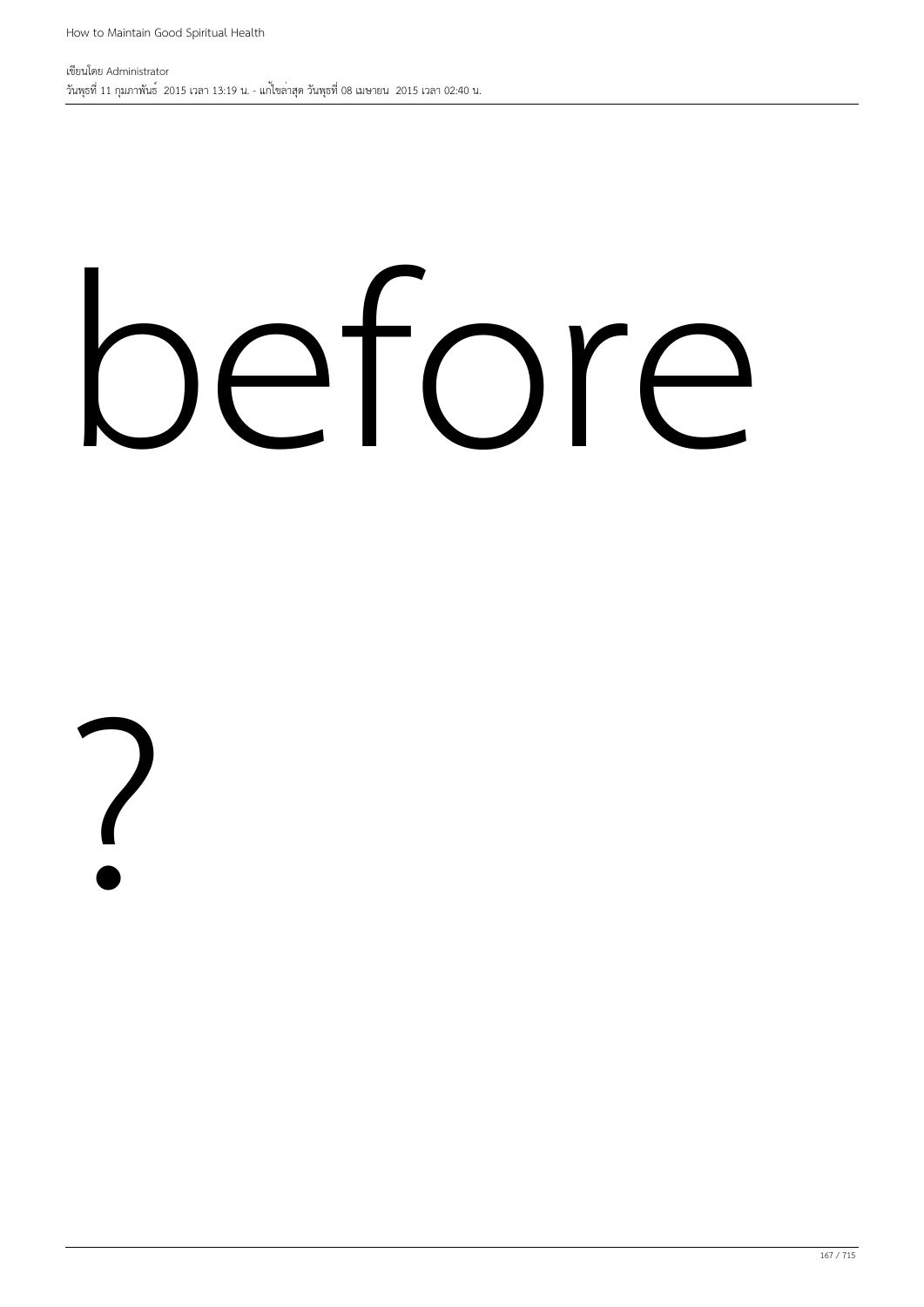# Failure

## part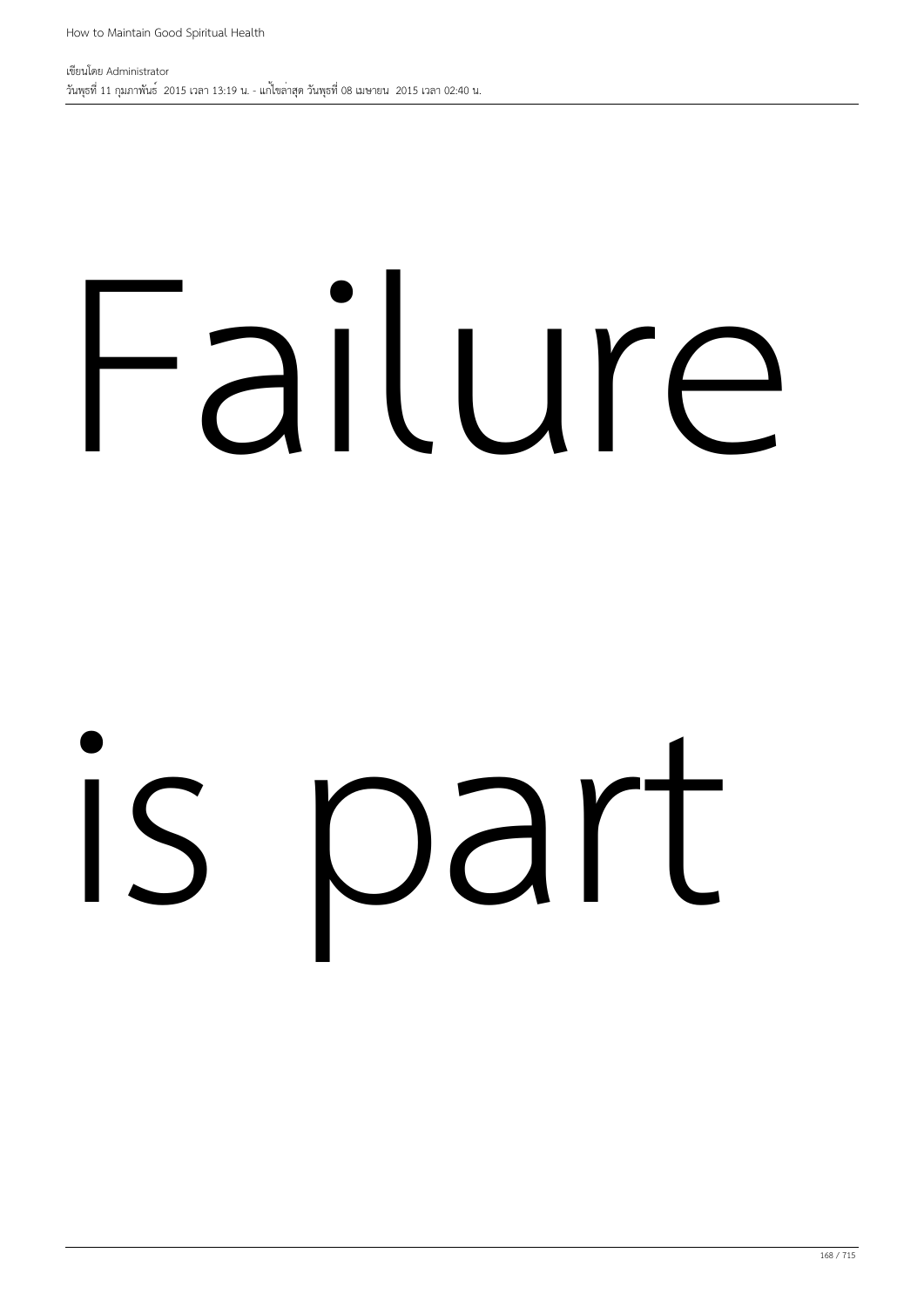### of

### learnin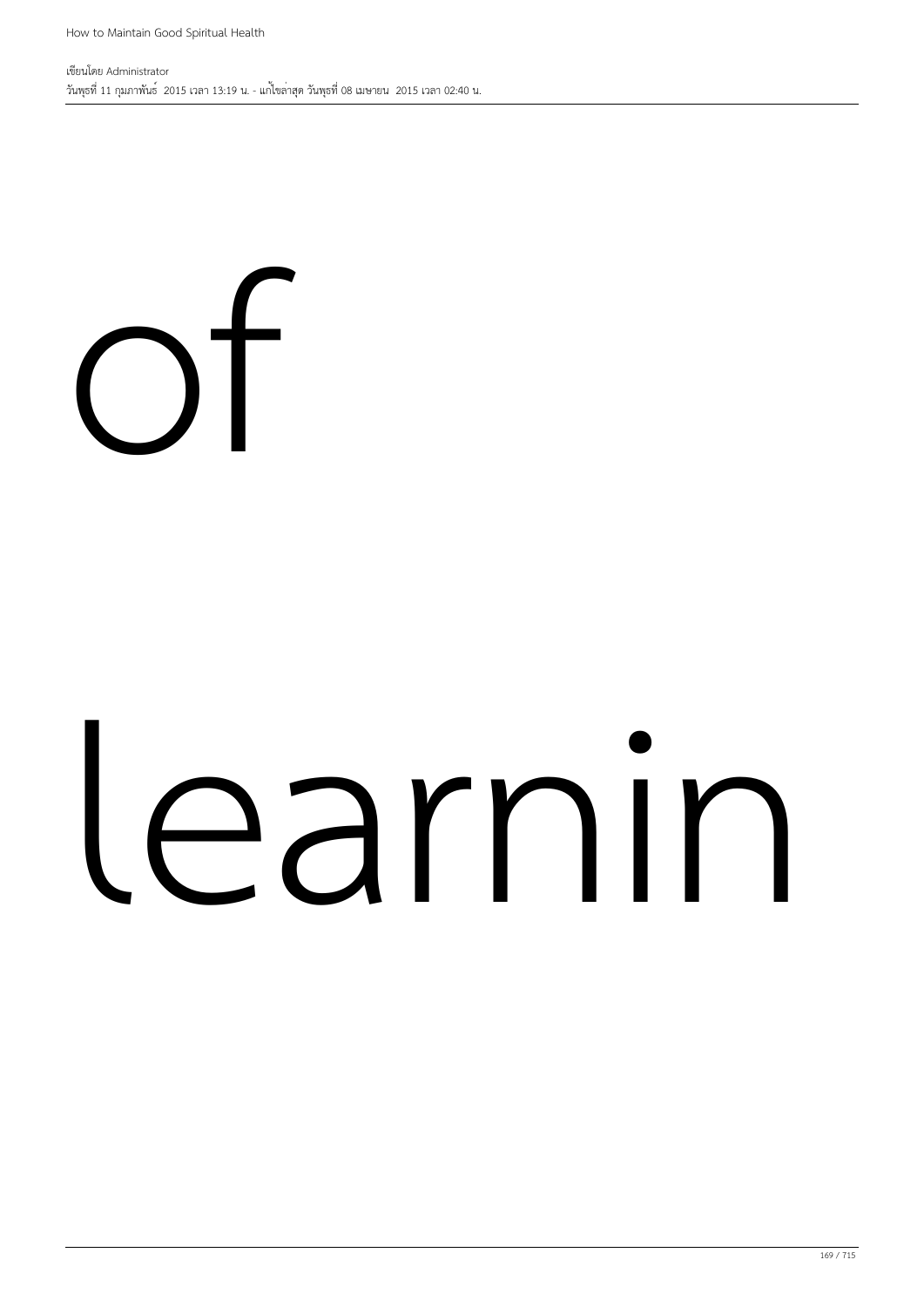### g; we

## should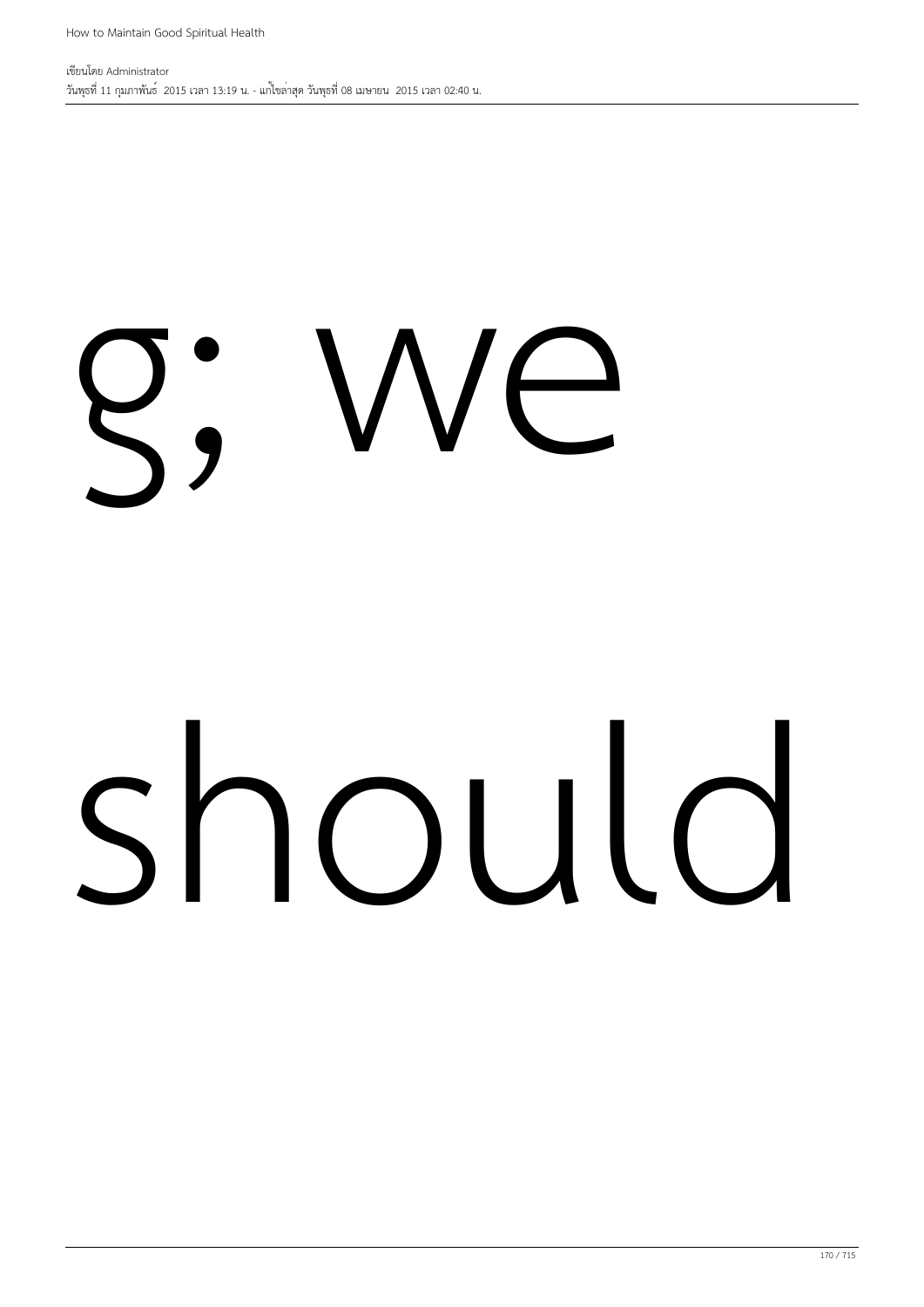#### never

## give up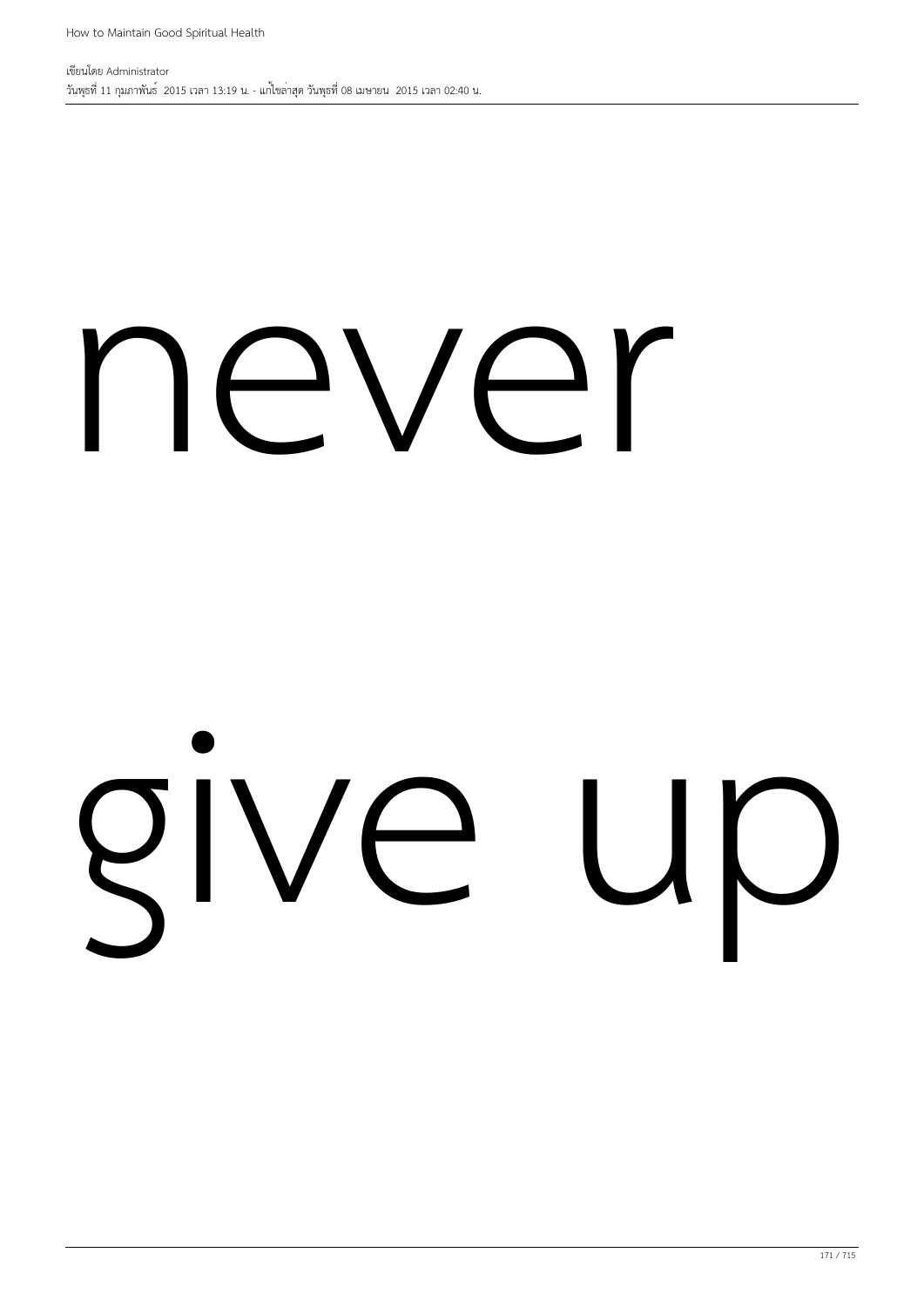## the

# struggl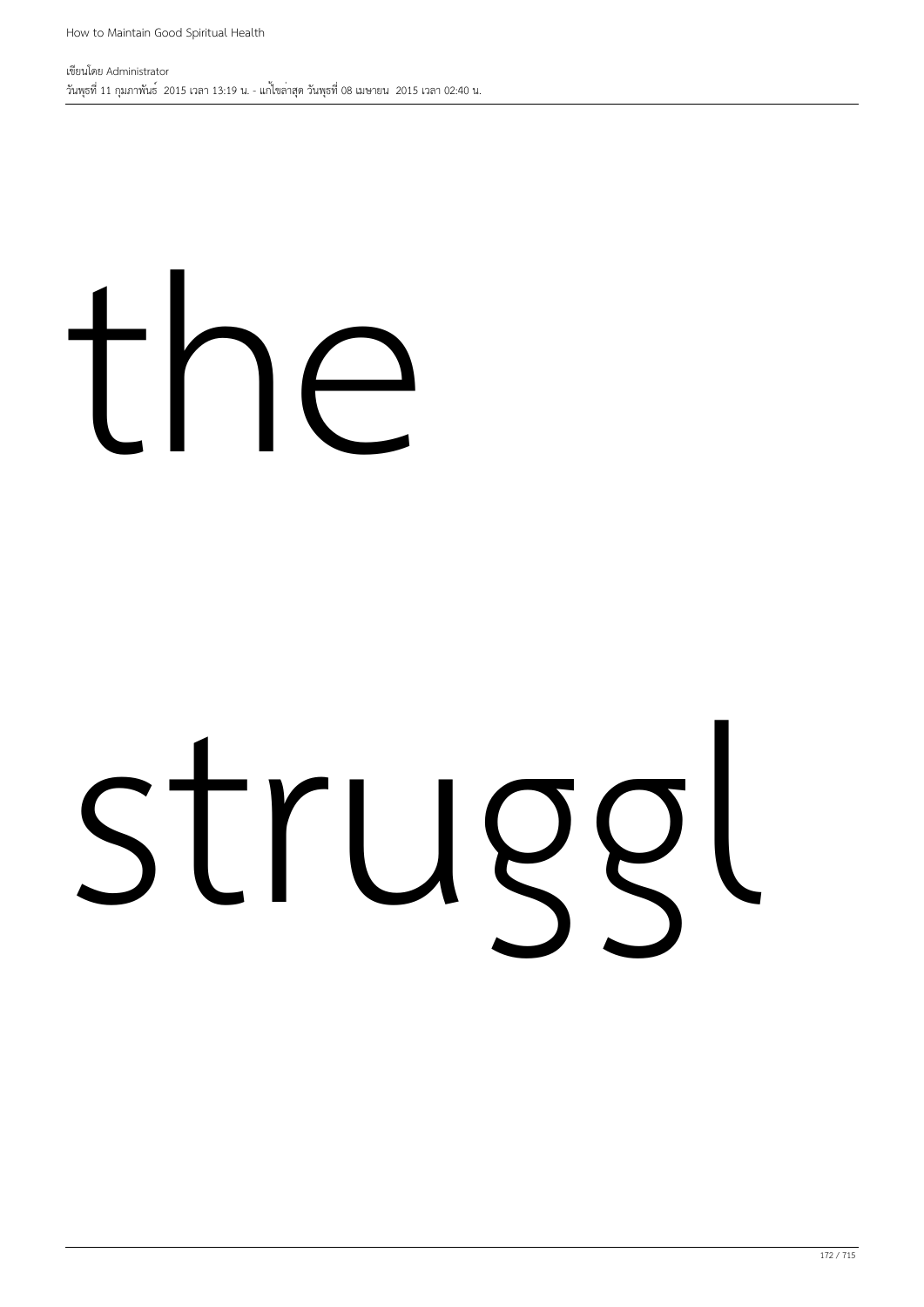#### e in

## life.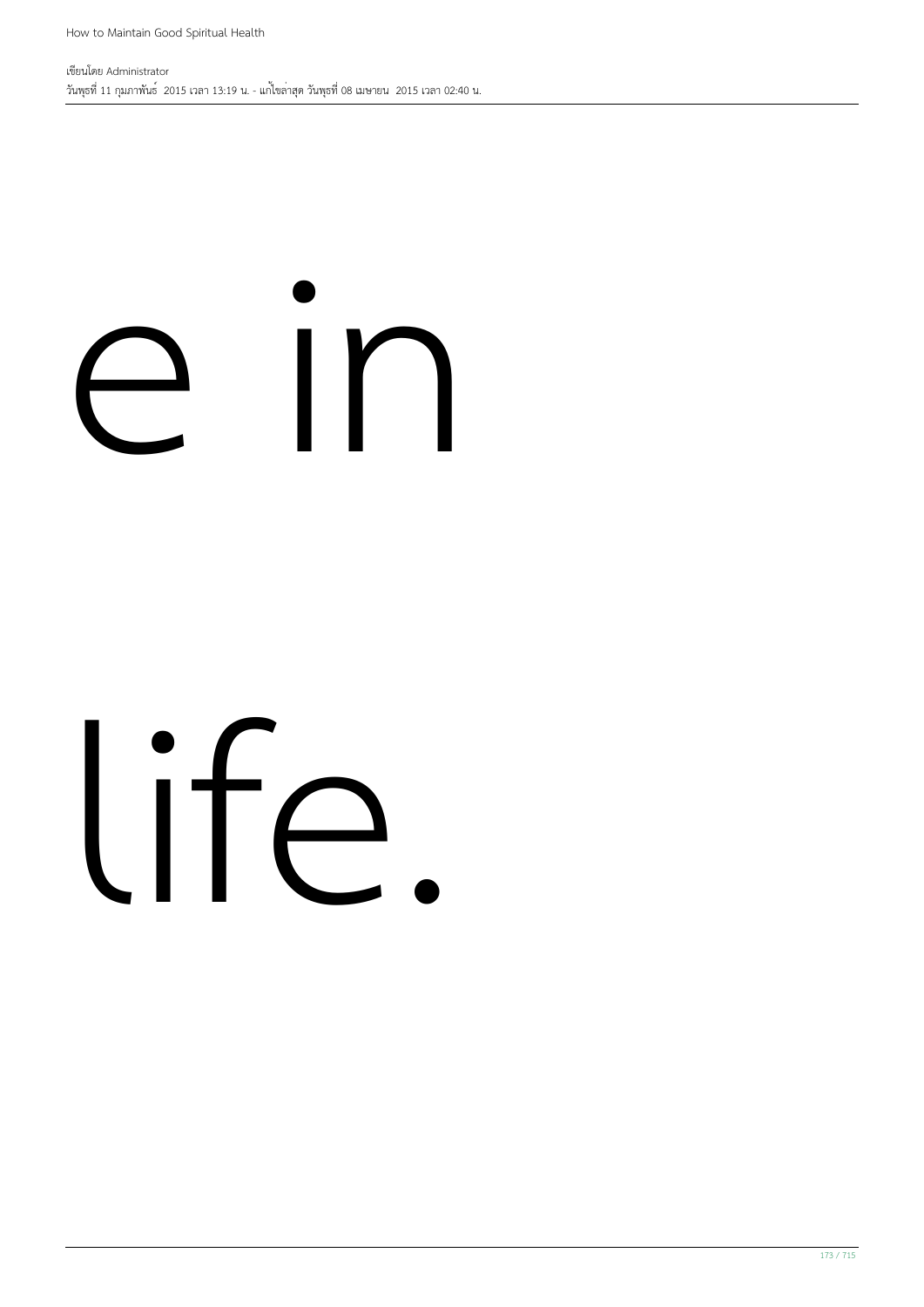

### Potato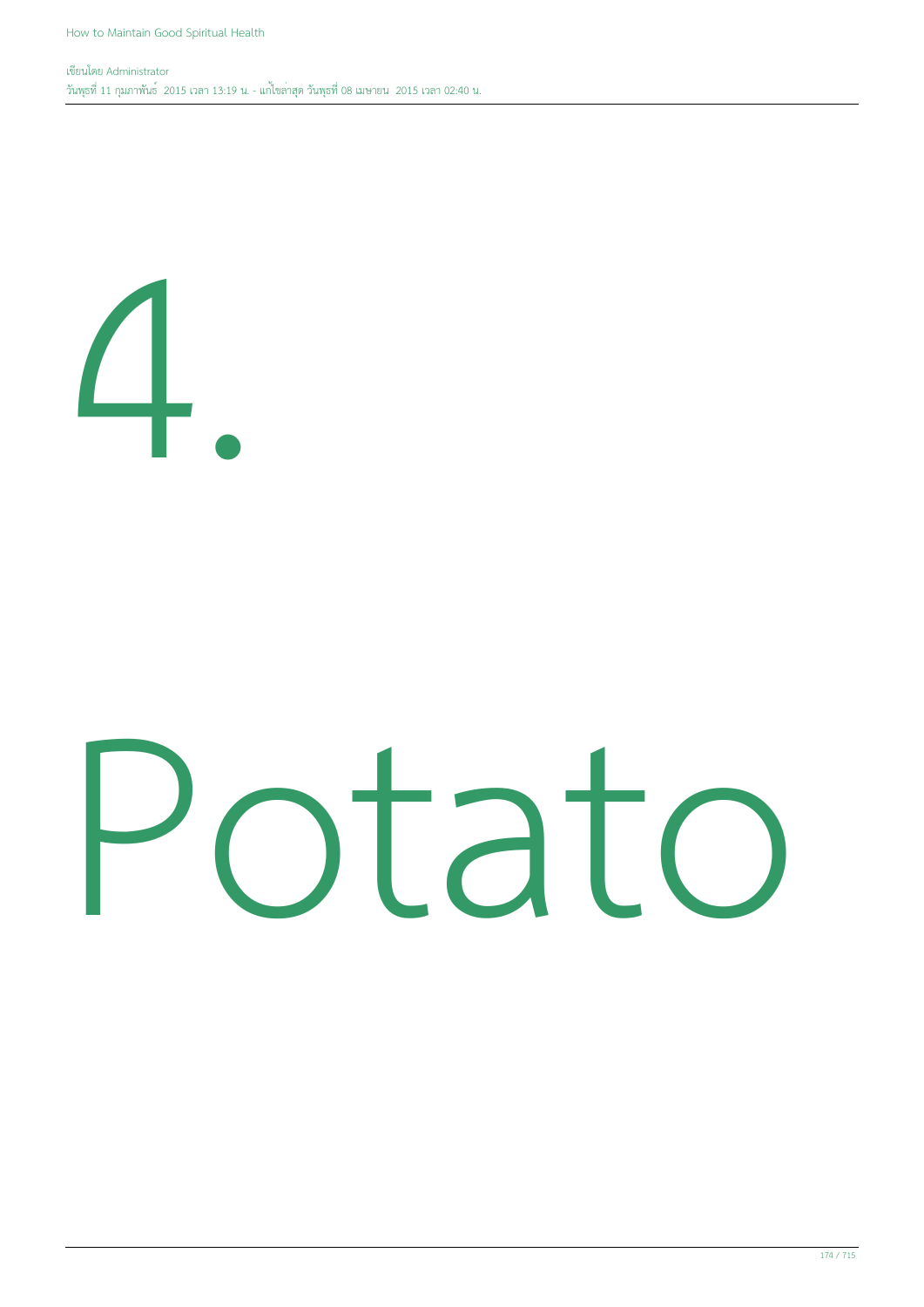

### eggs,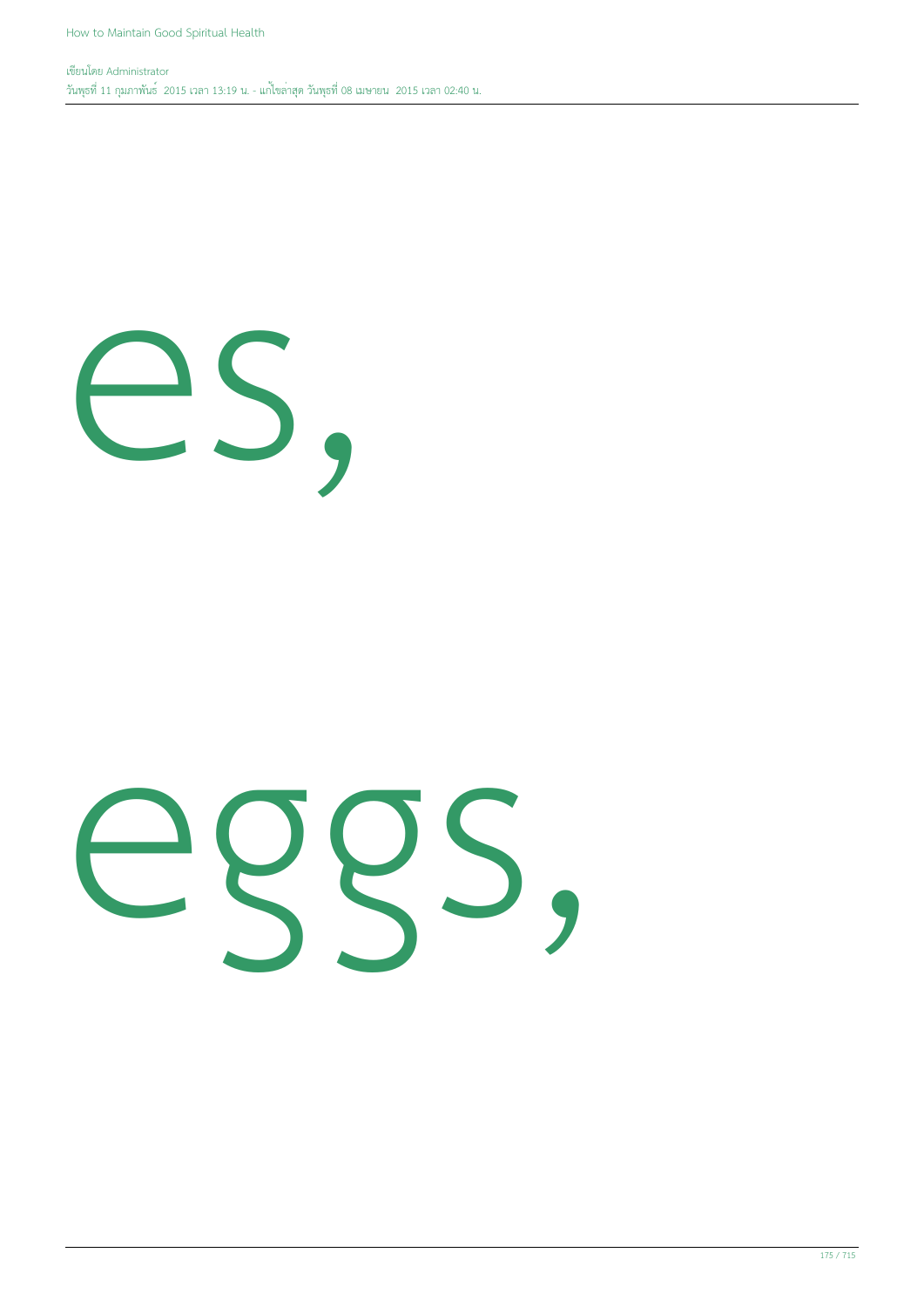### and

### coffee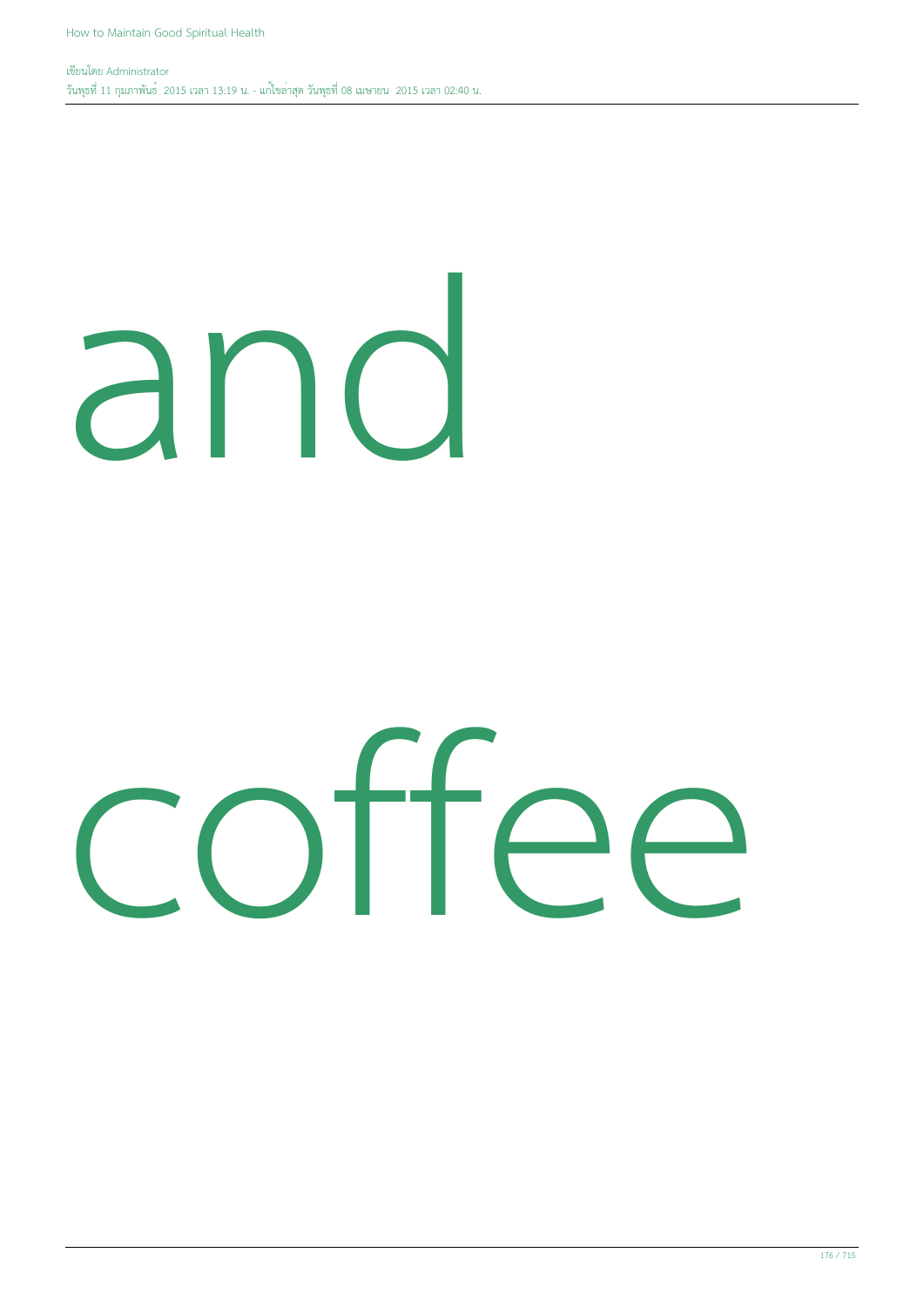### beans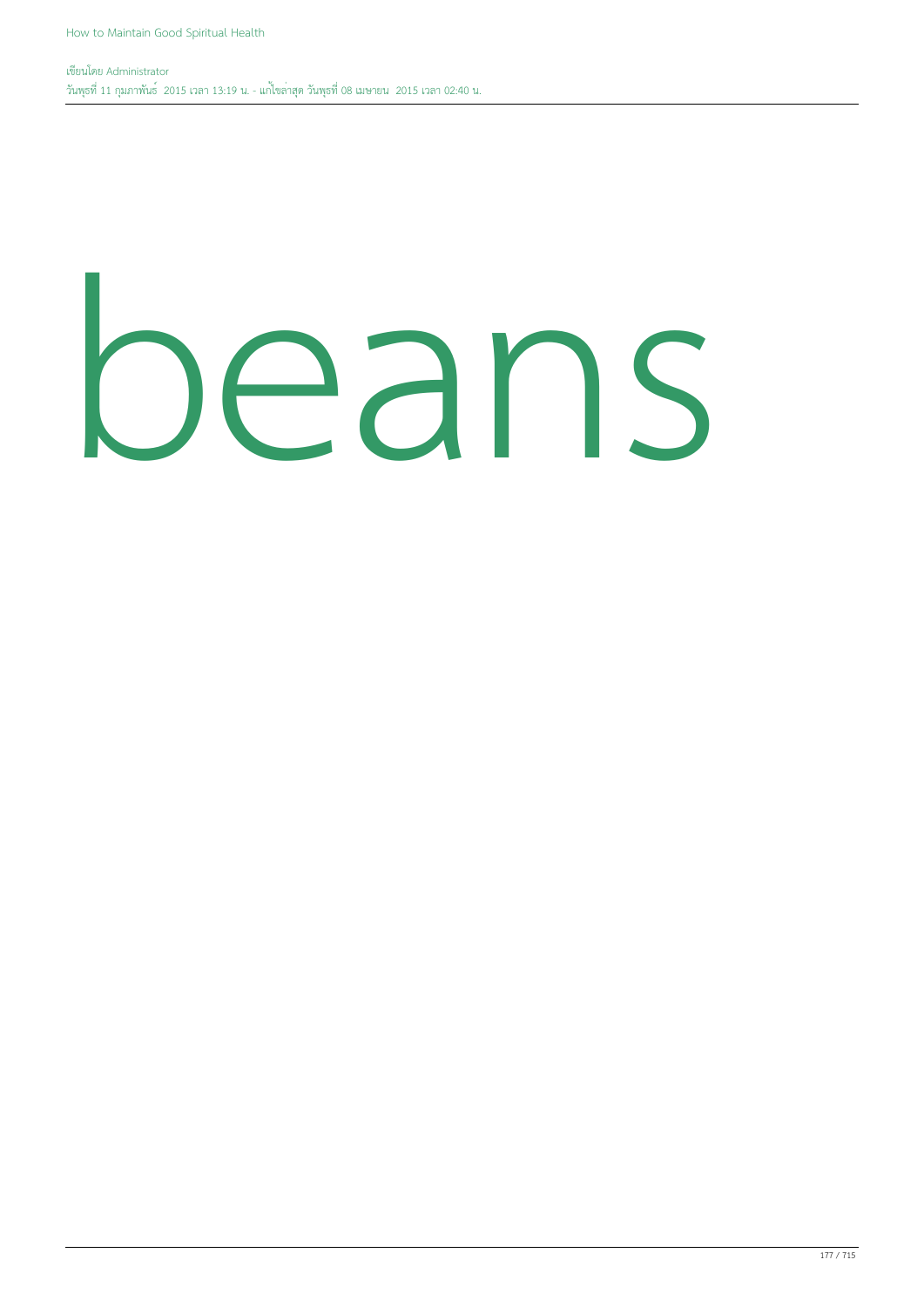## Once

## upon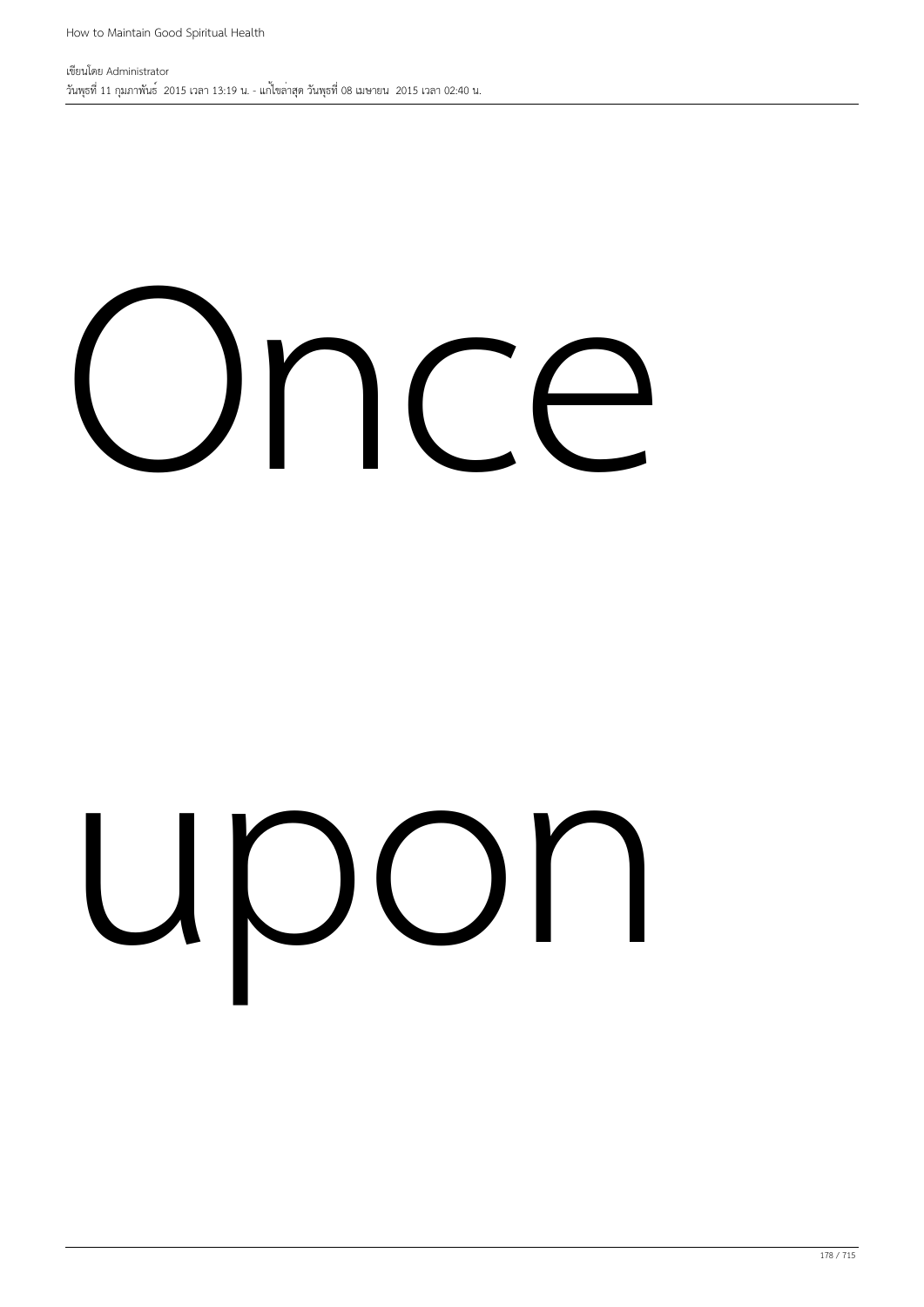## a time

#### a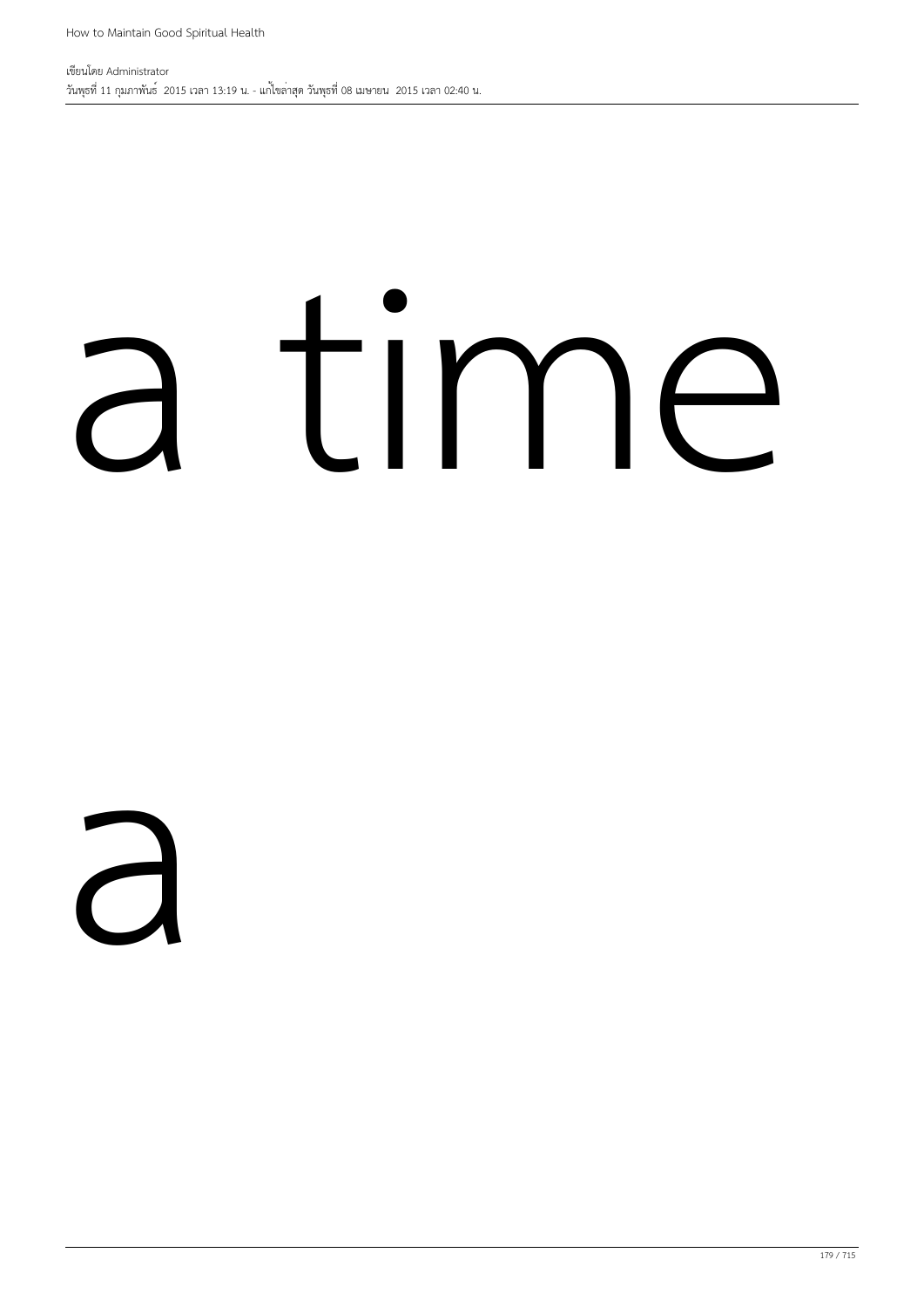# daught

#### $\bigcap$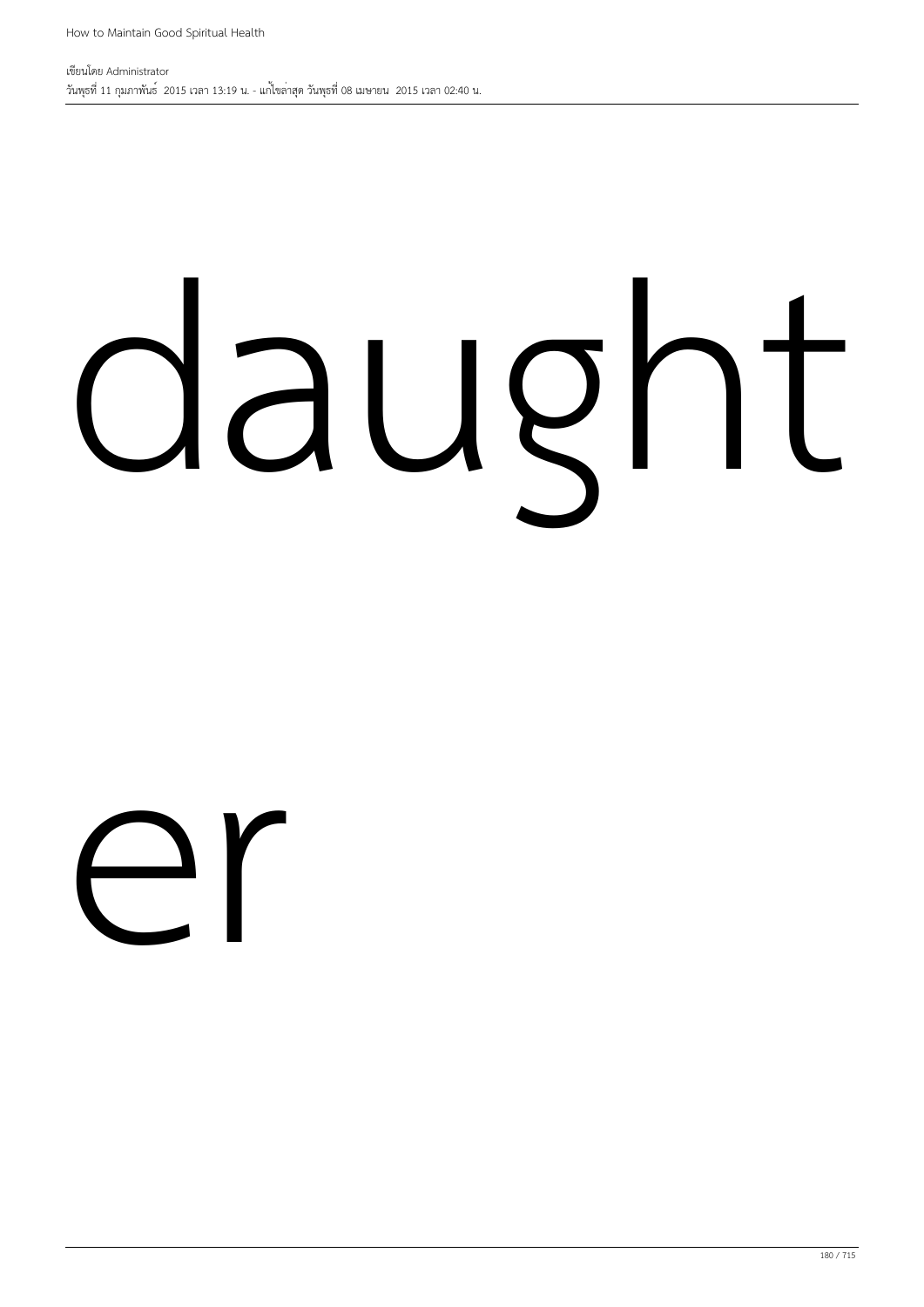## compl

## ained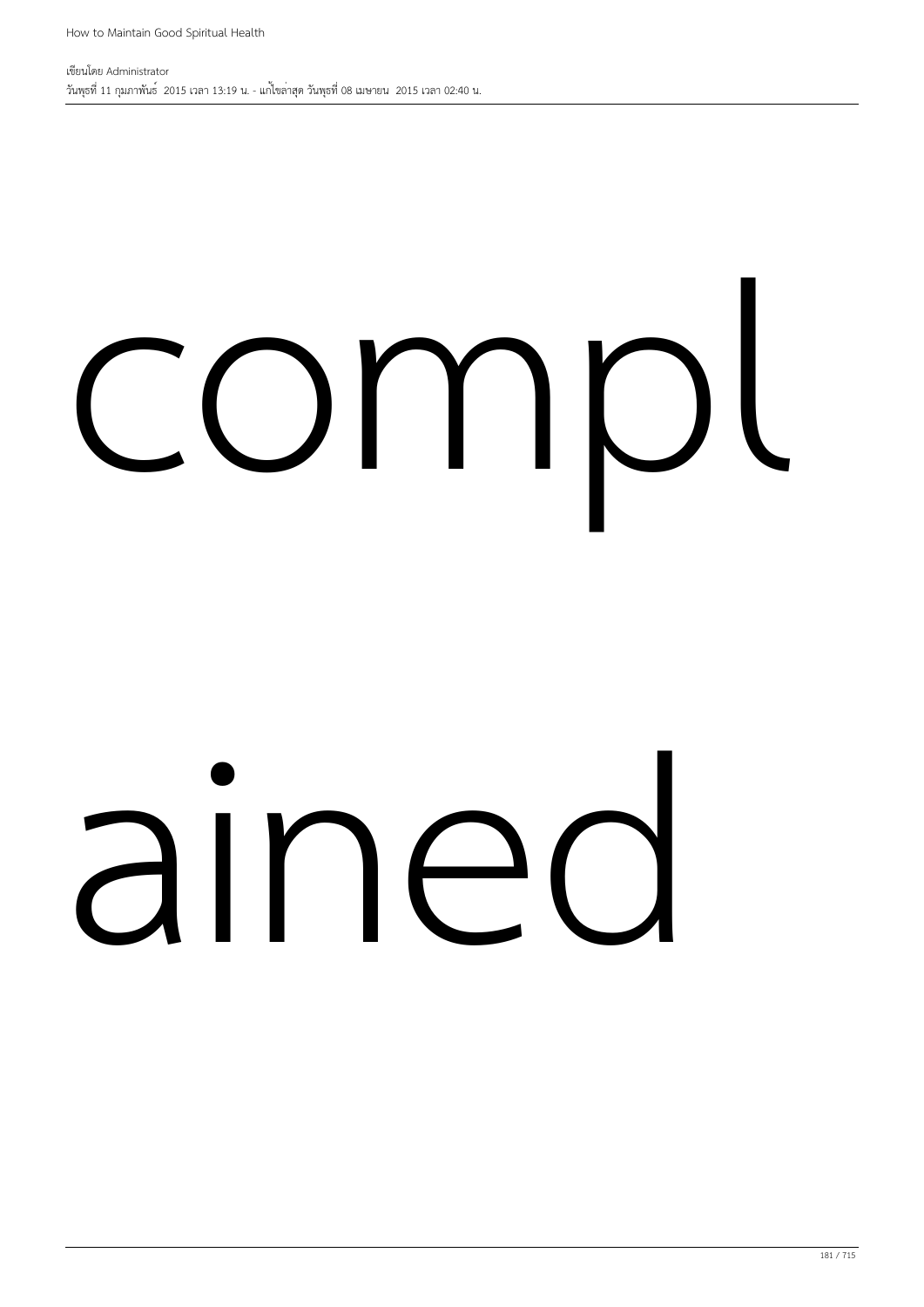## to her

## father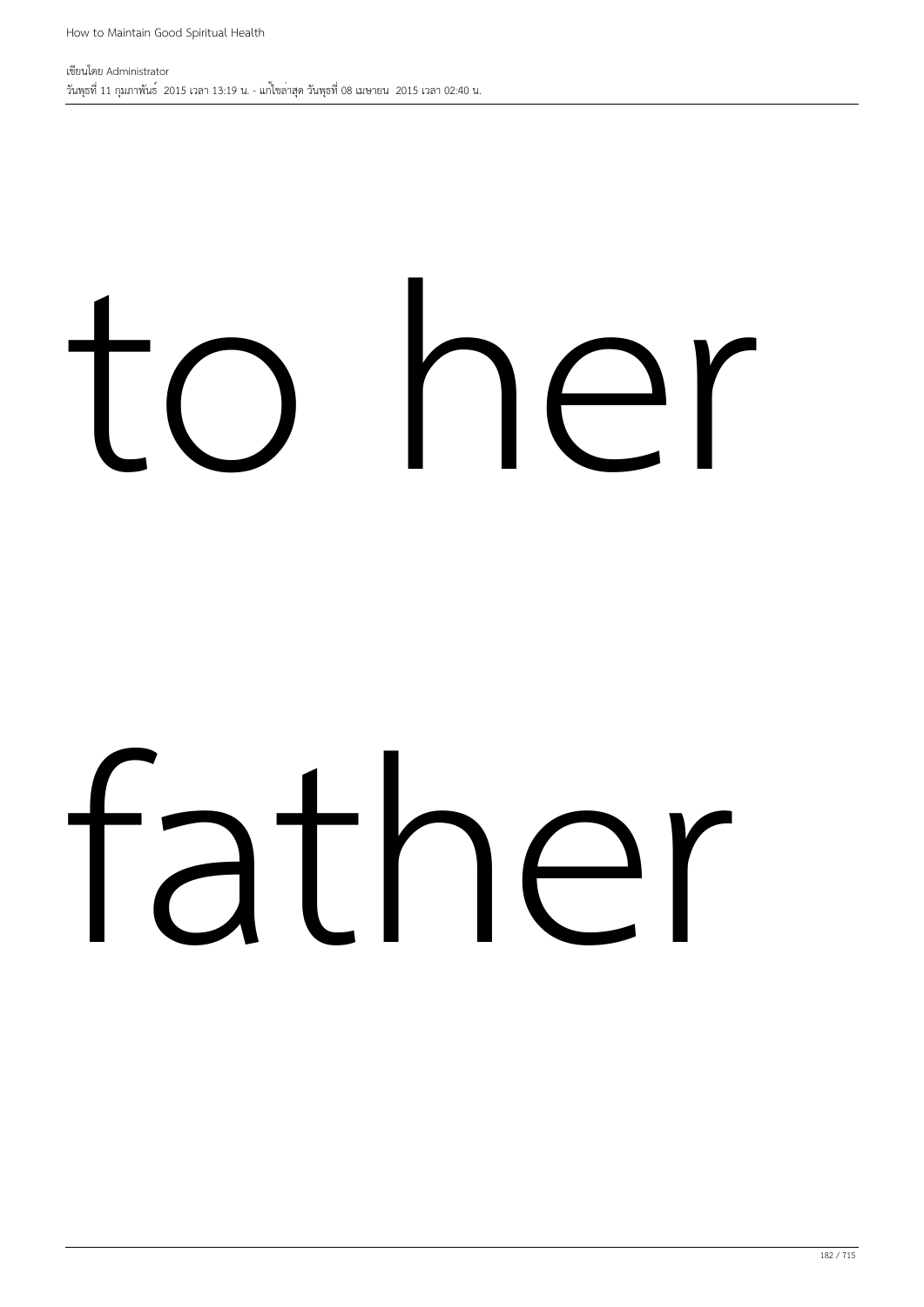## that

## her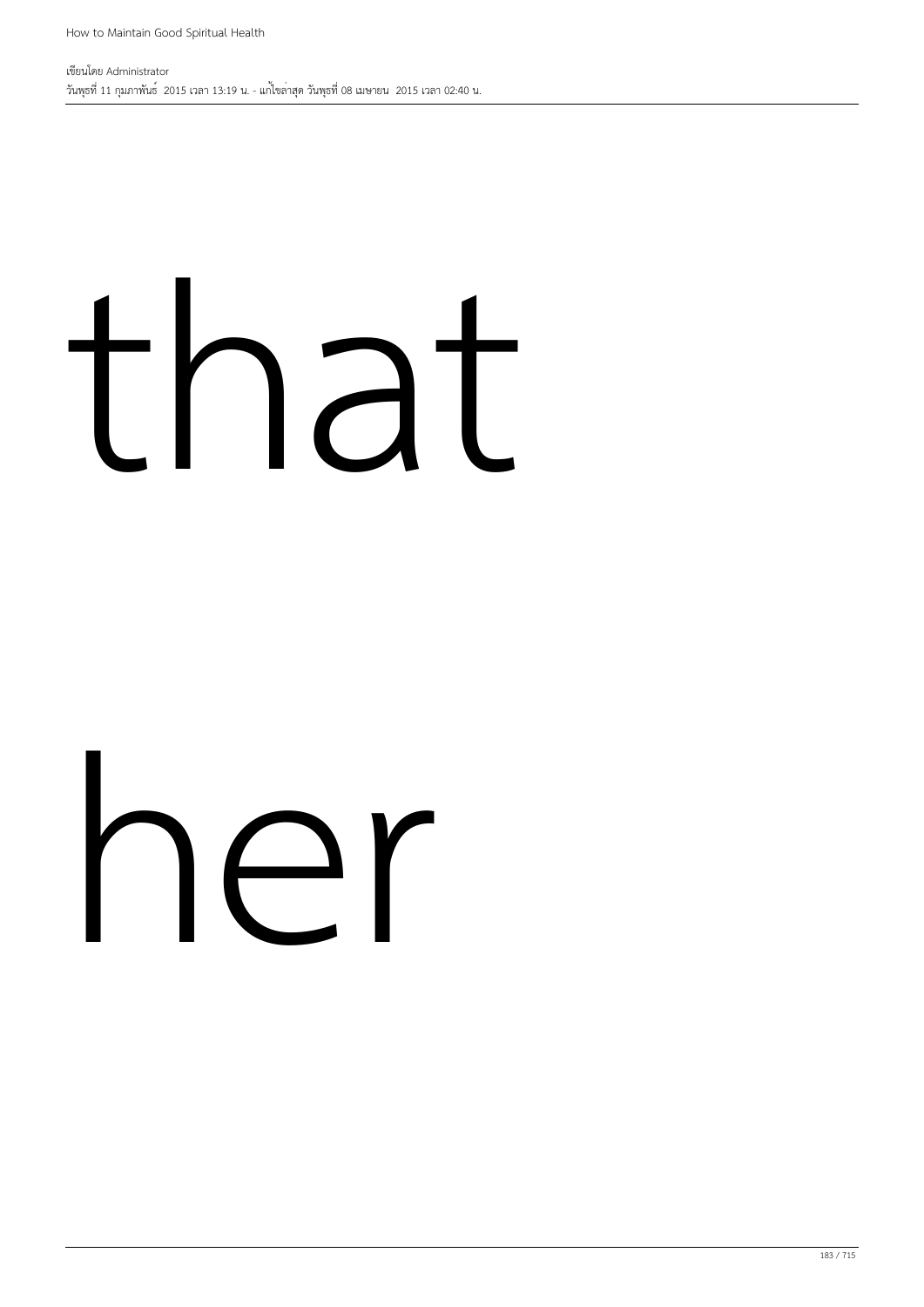## life

#### was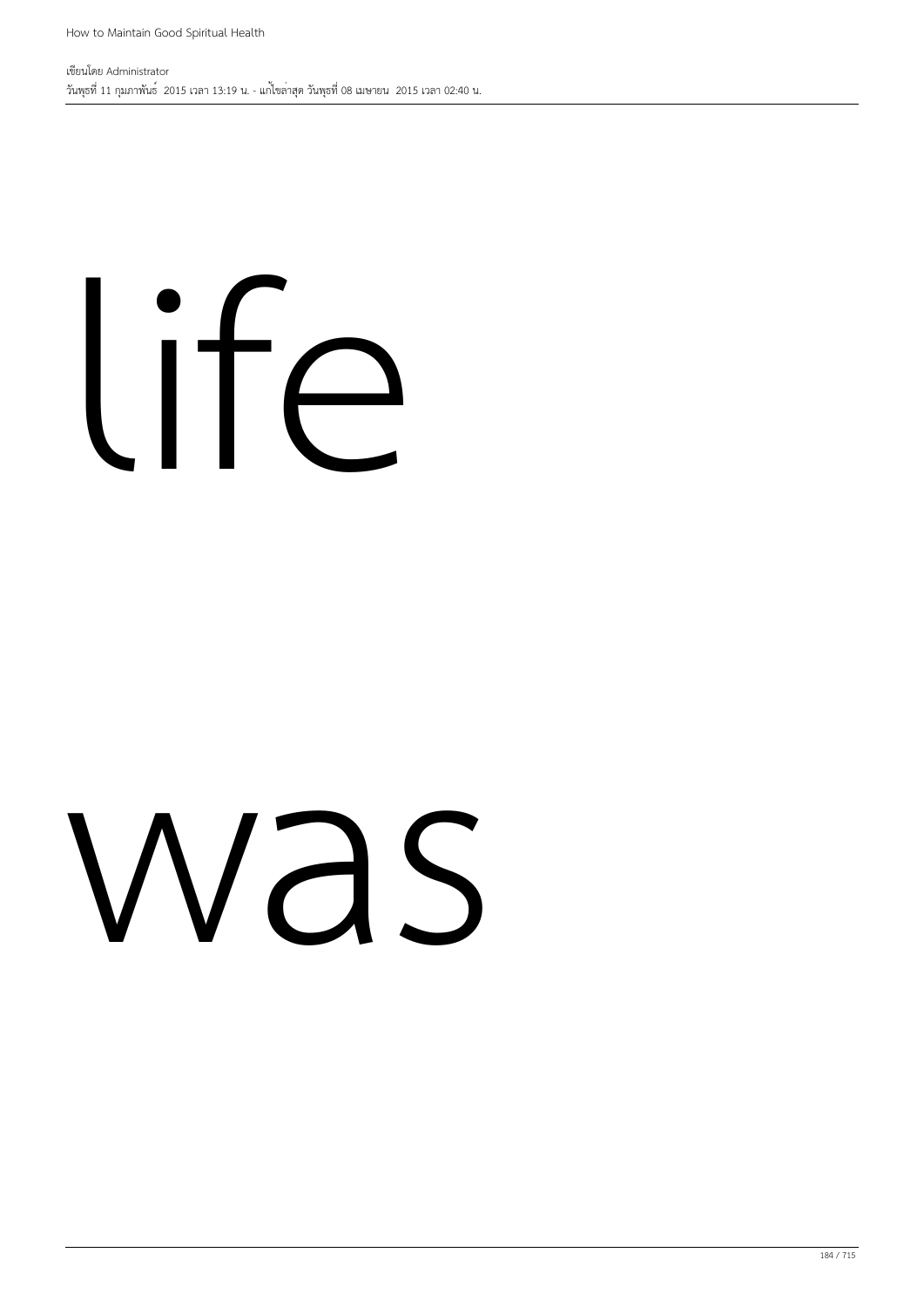## misera

## ble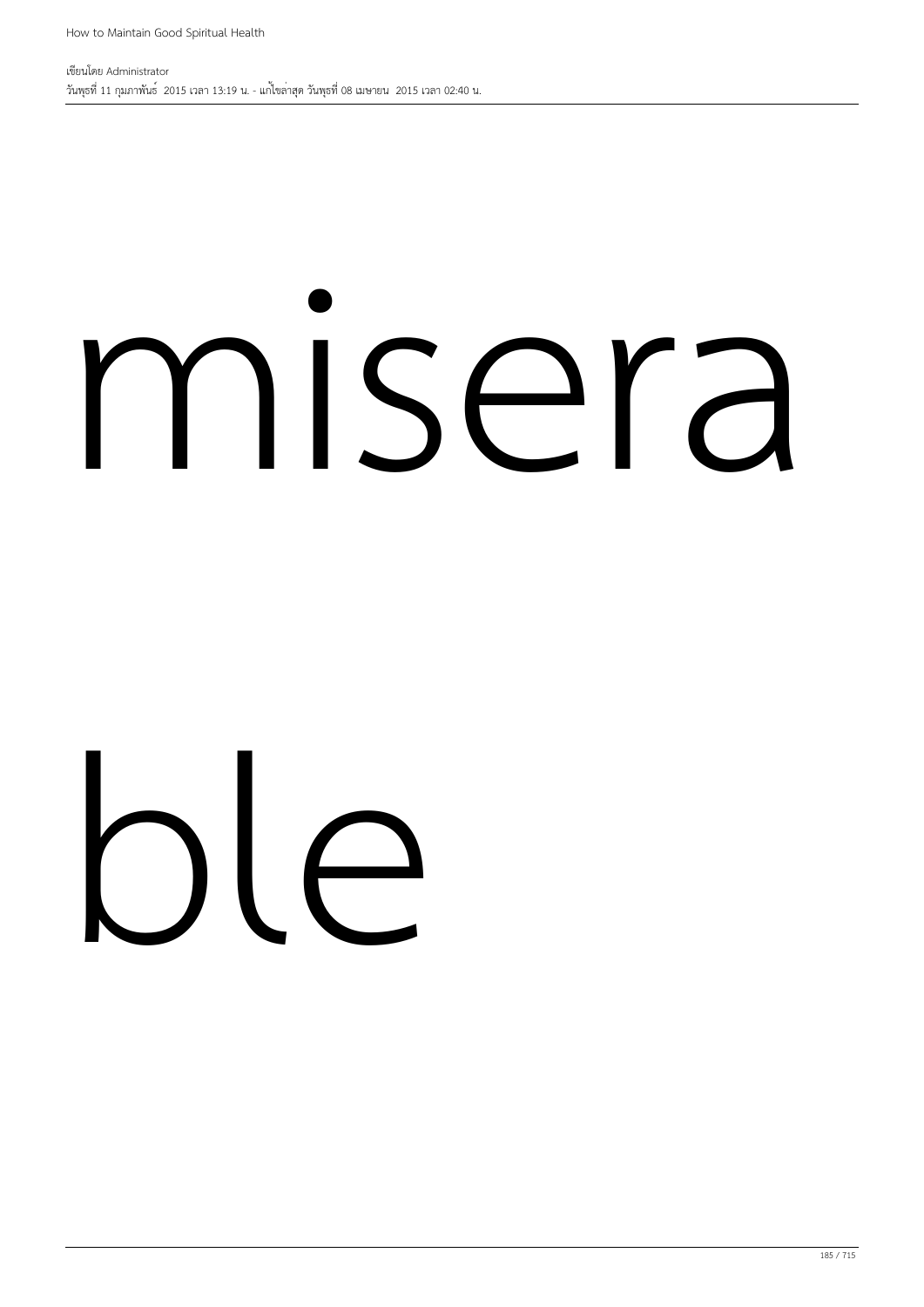### and

## that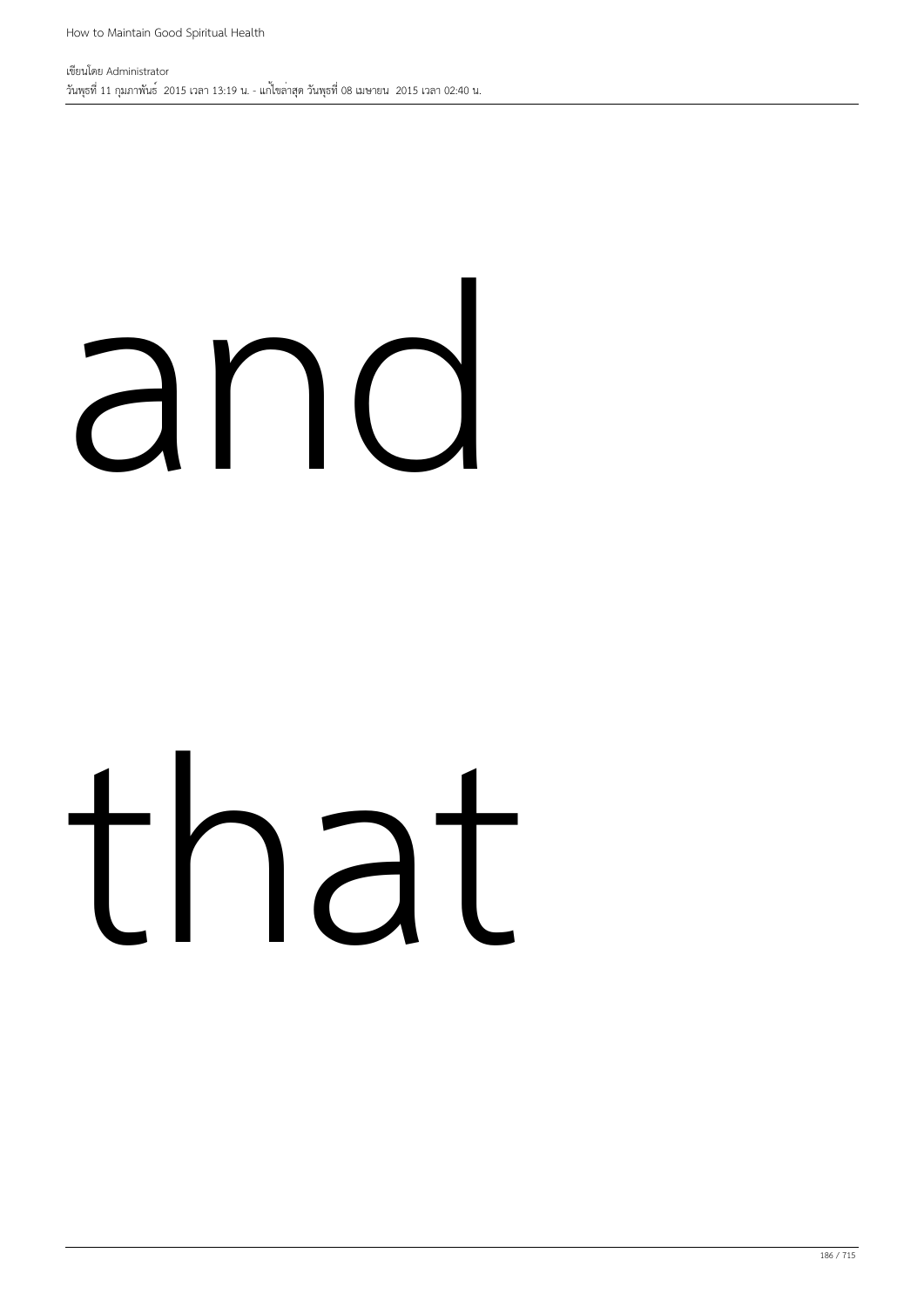## she

## didn't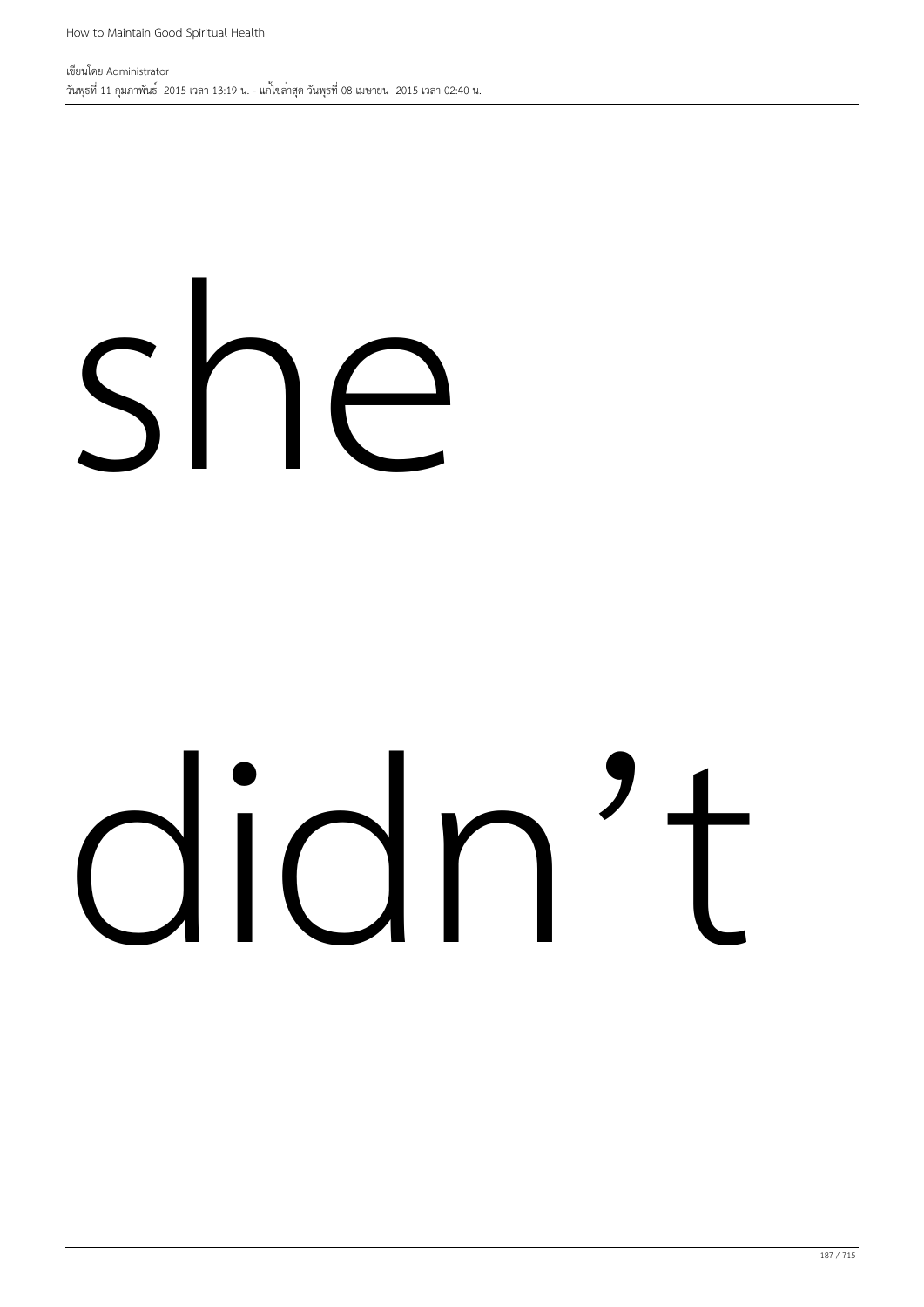#### know

## how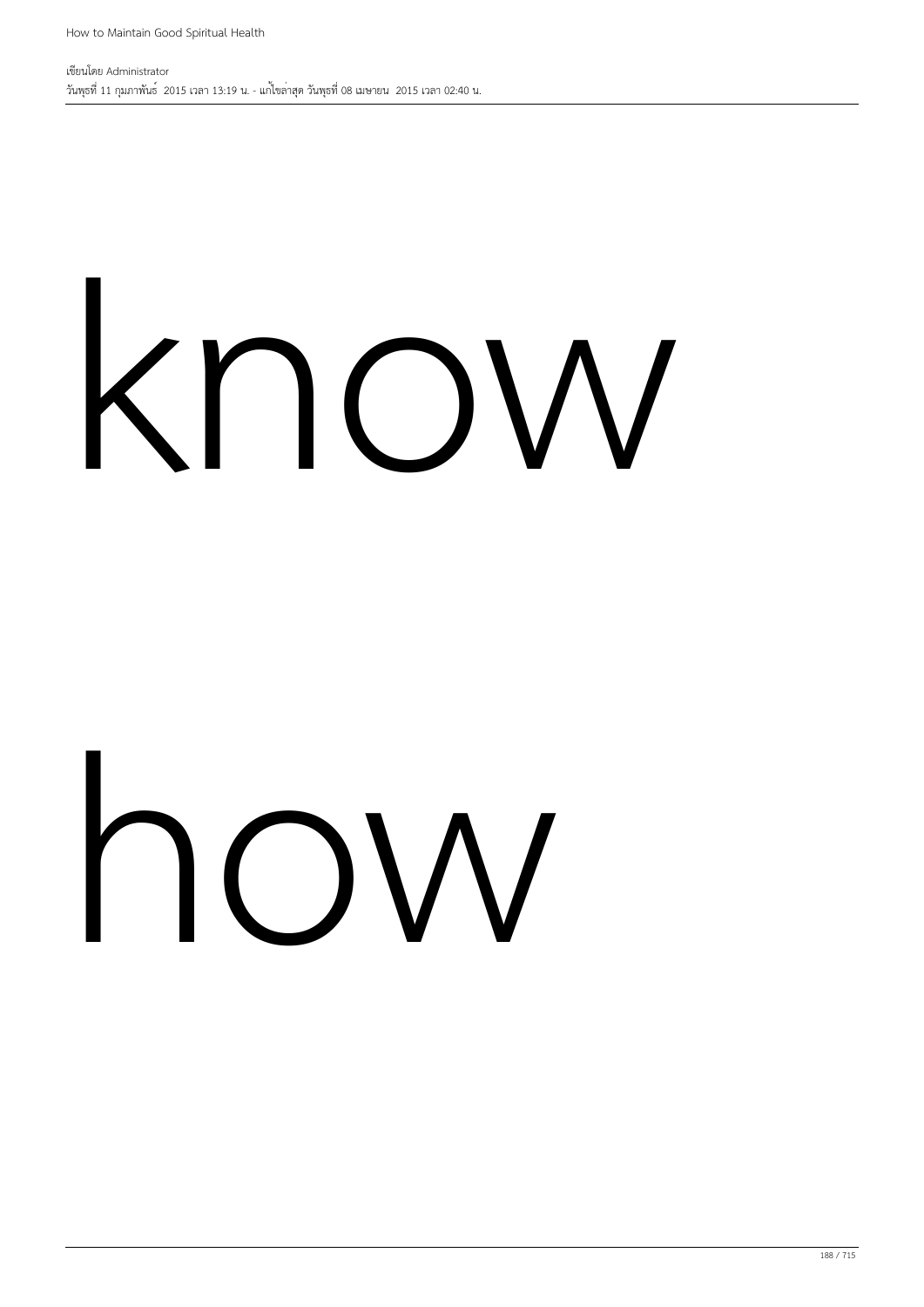## she

#### was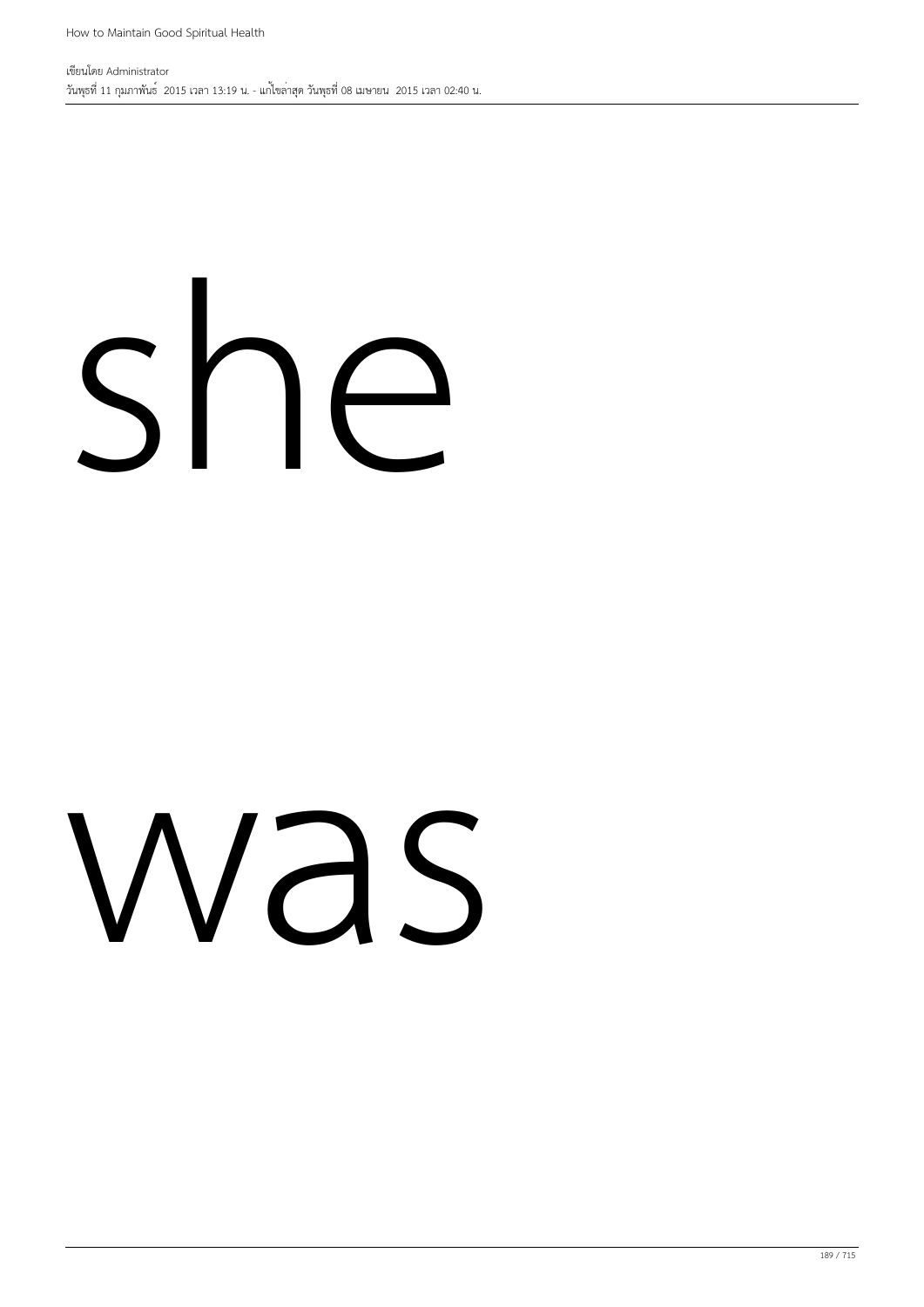## going

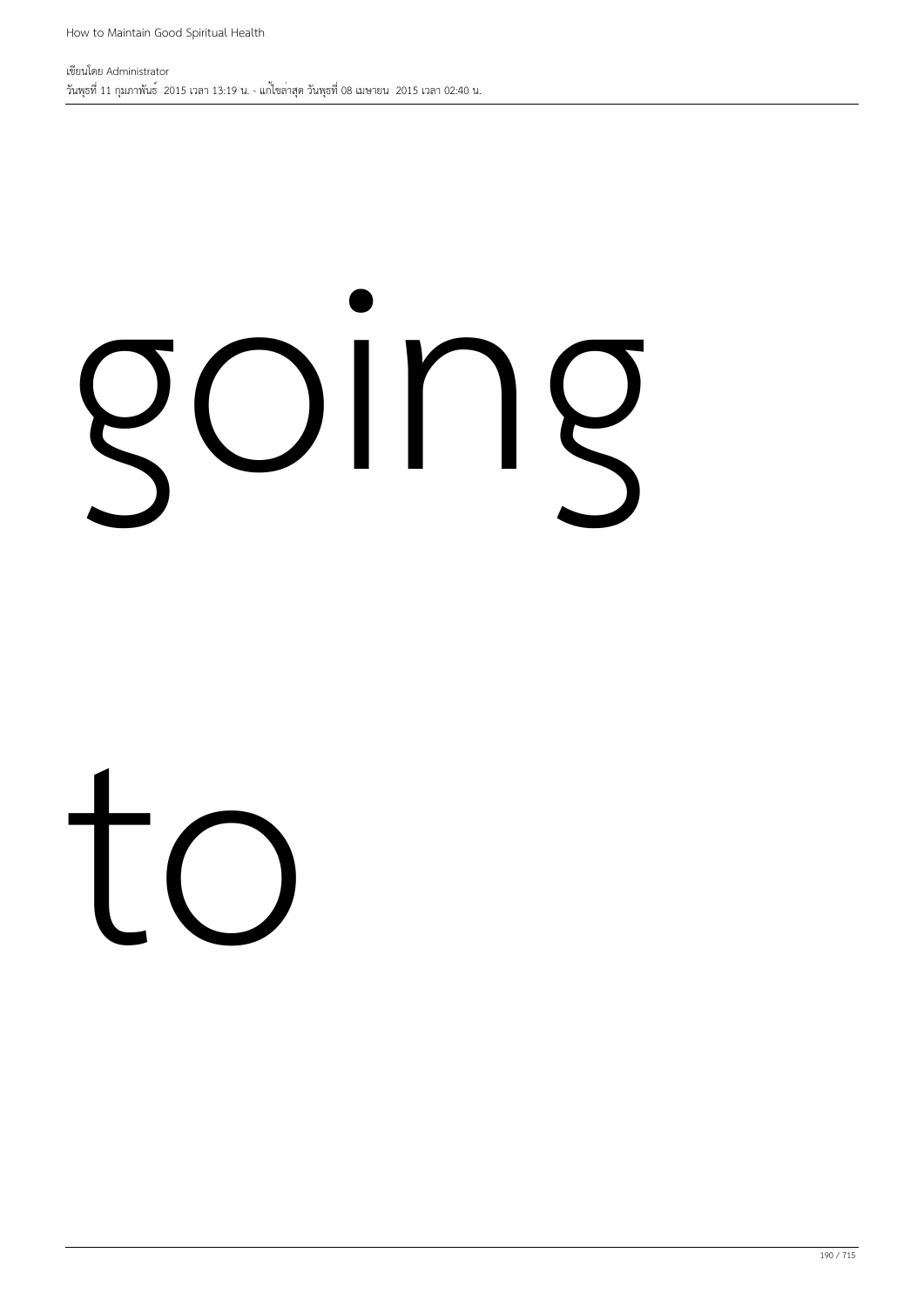## make

### it. She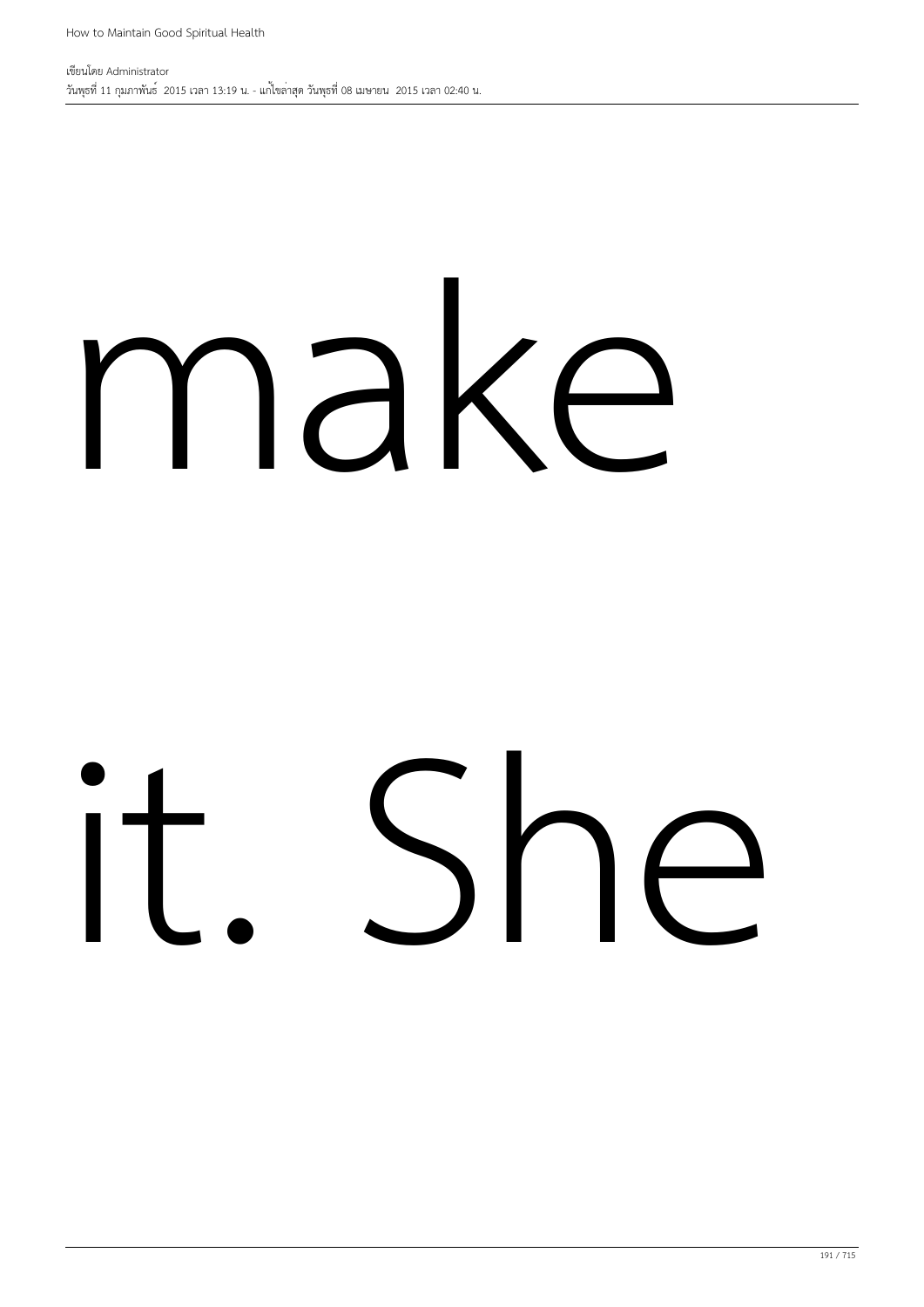#### was

## tired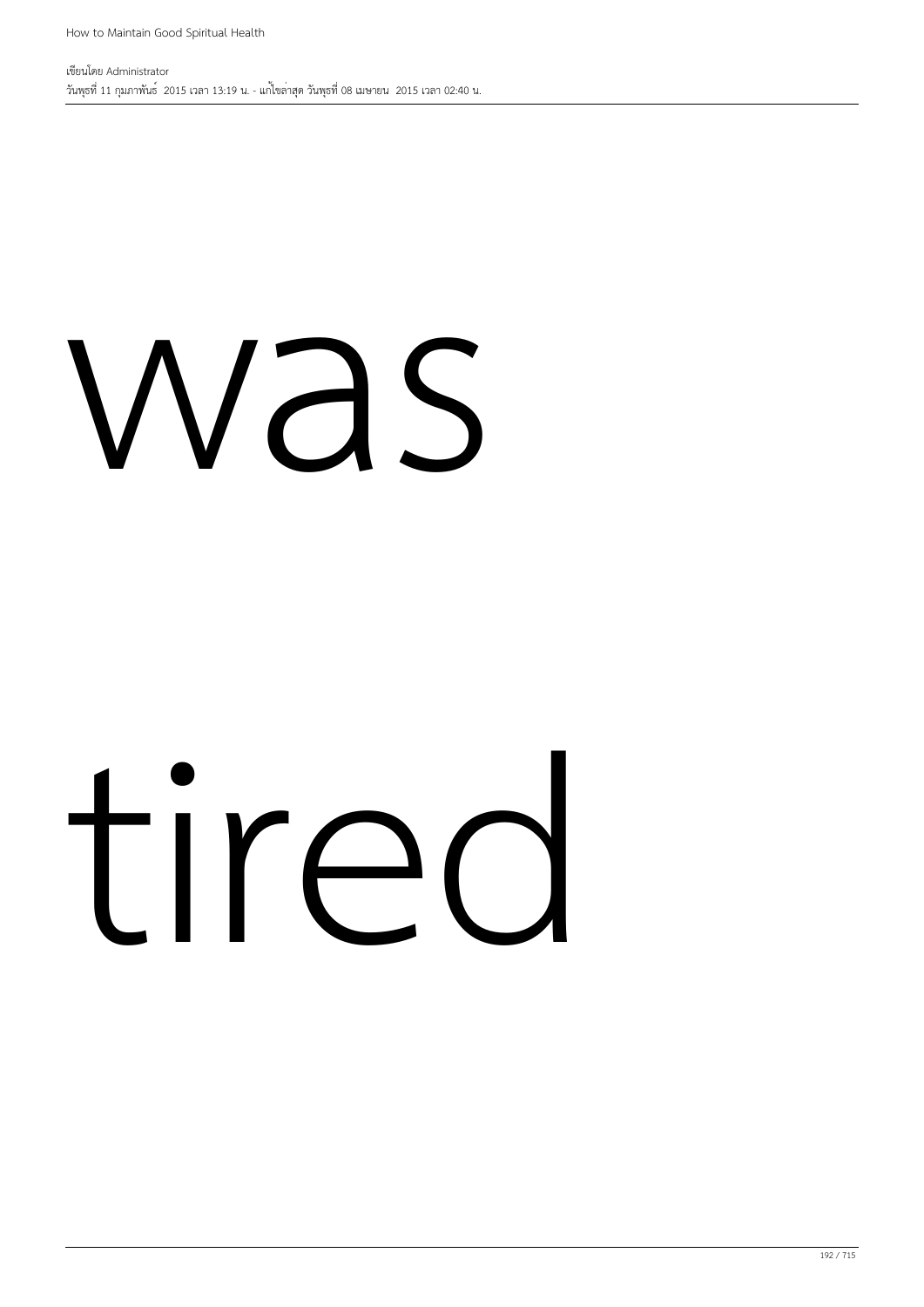### of

## fightin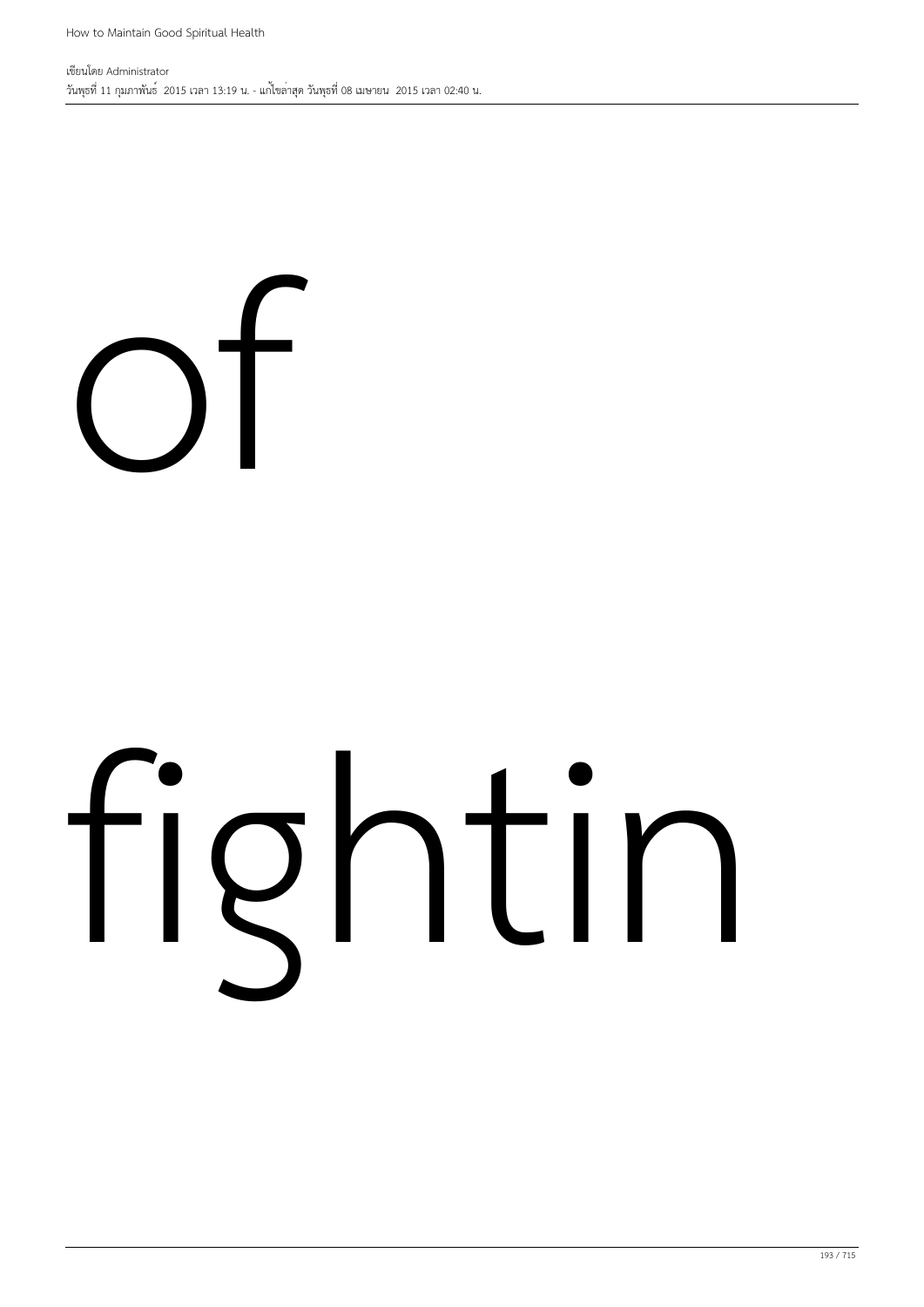## and

## struggl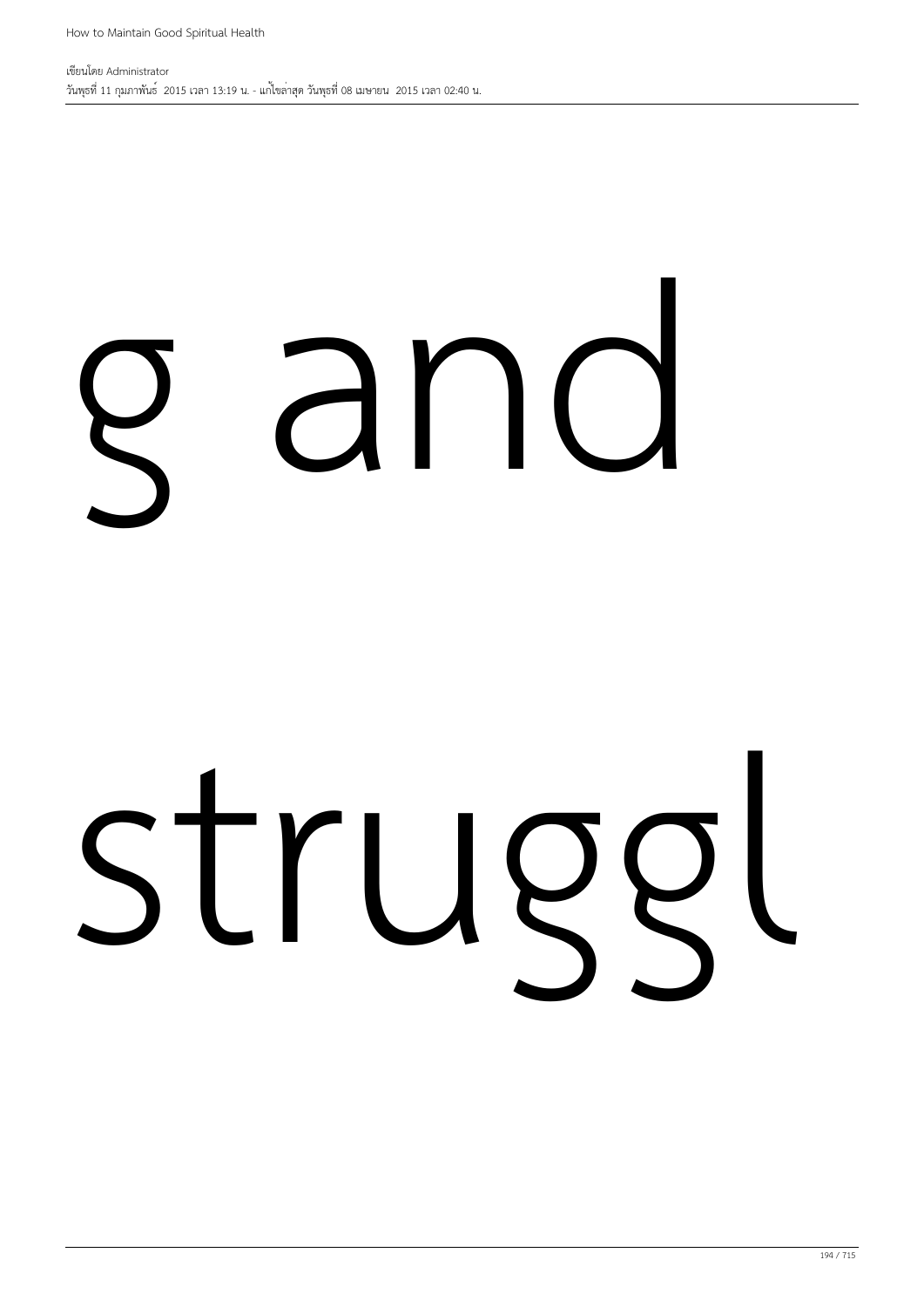## ing all

## the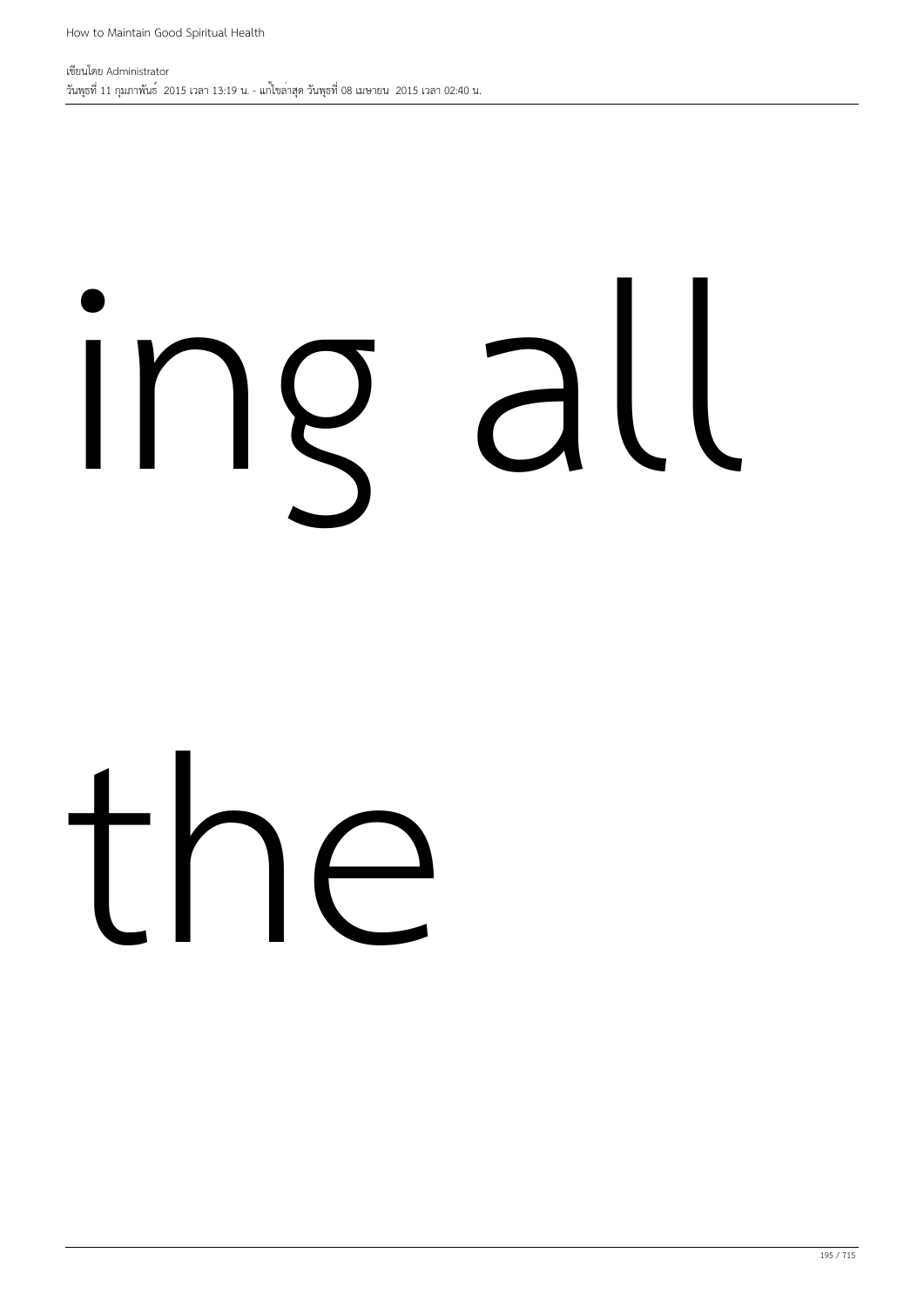## time.

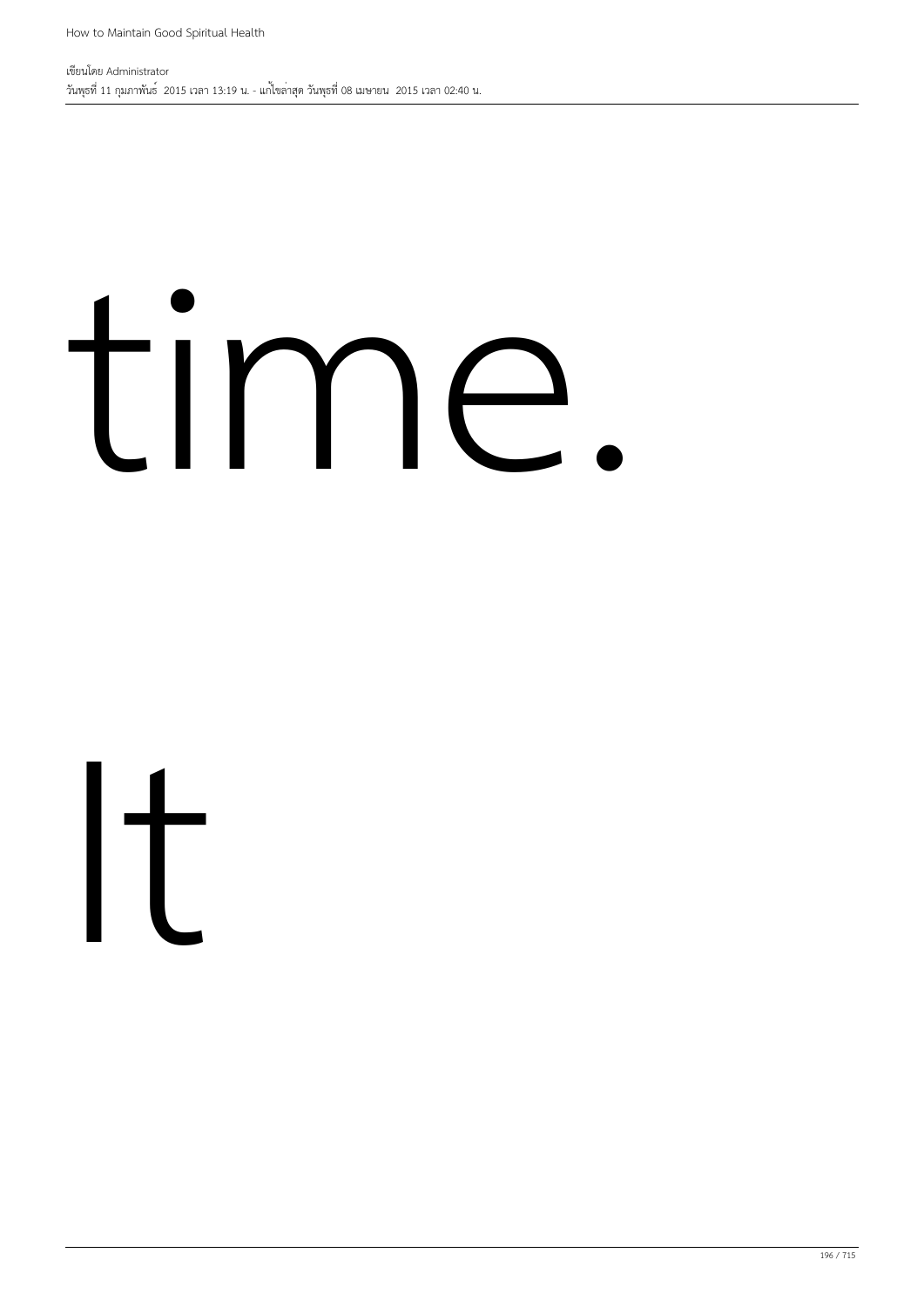#### seeme

## d just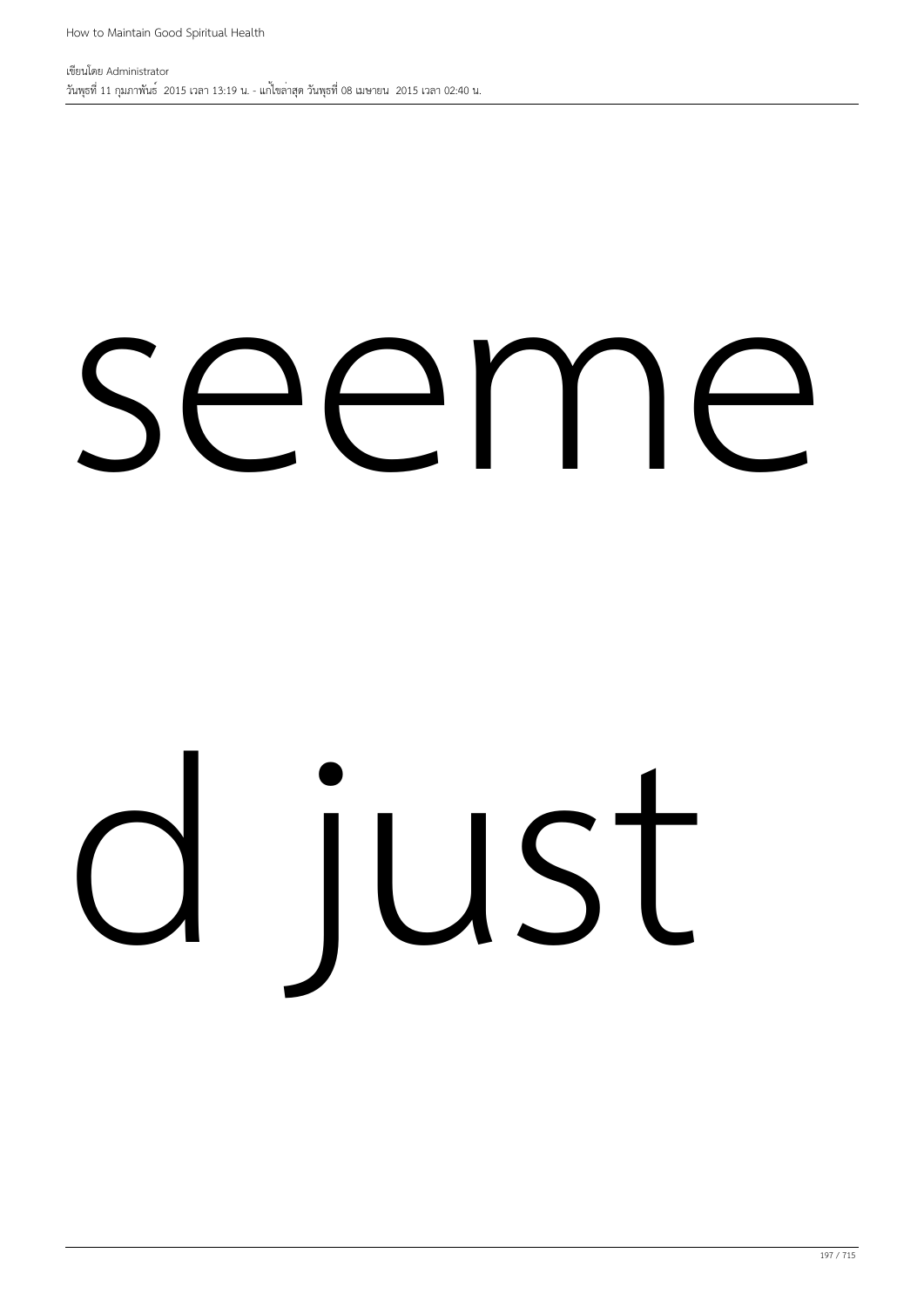#### as one

## proble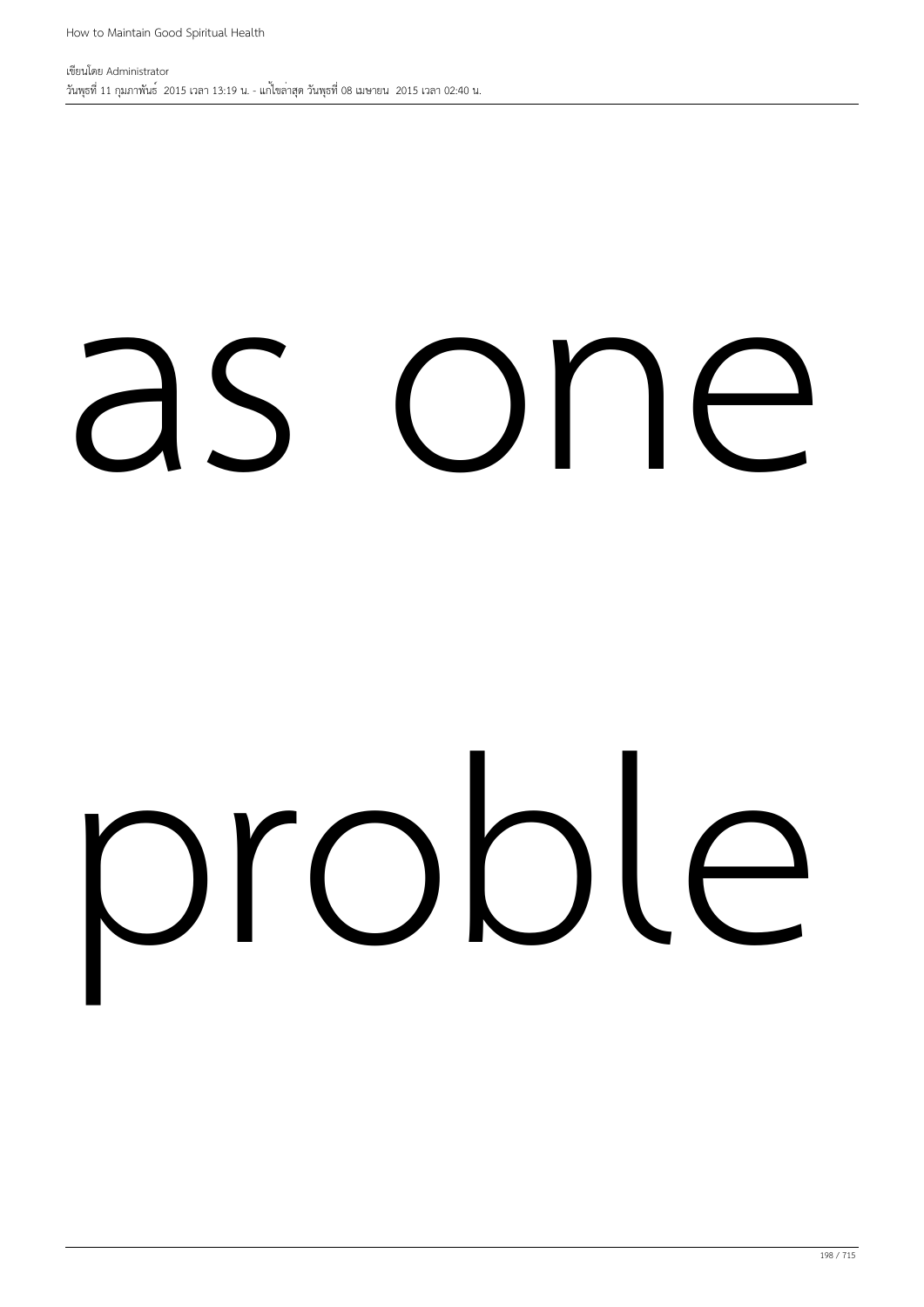#### m was

## solver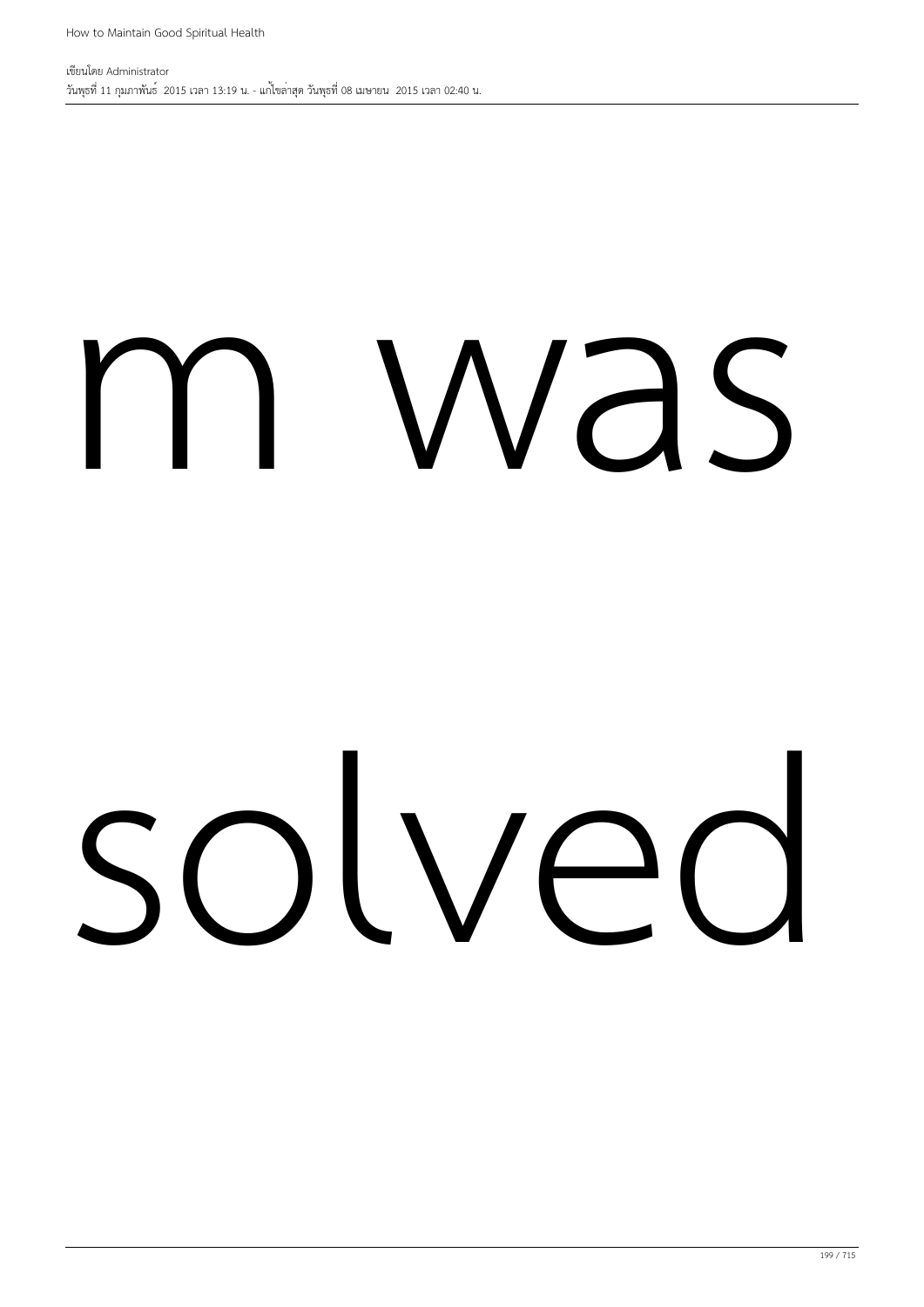,

## anoth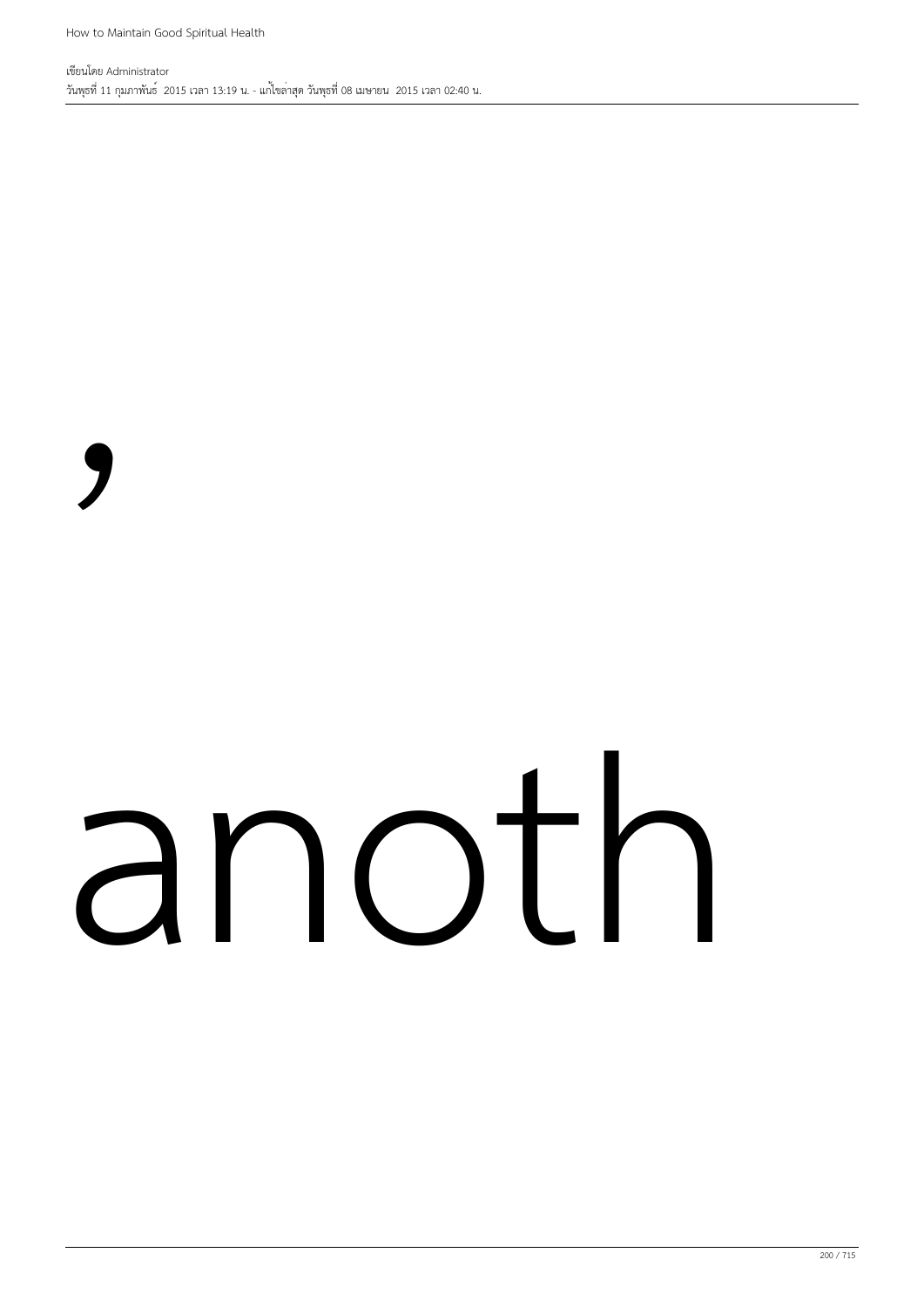#### er one

#### soon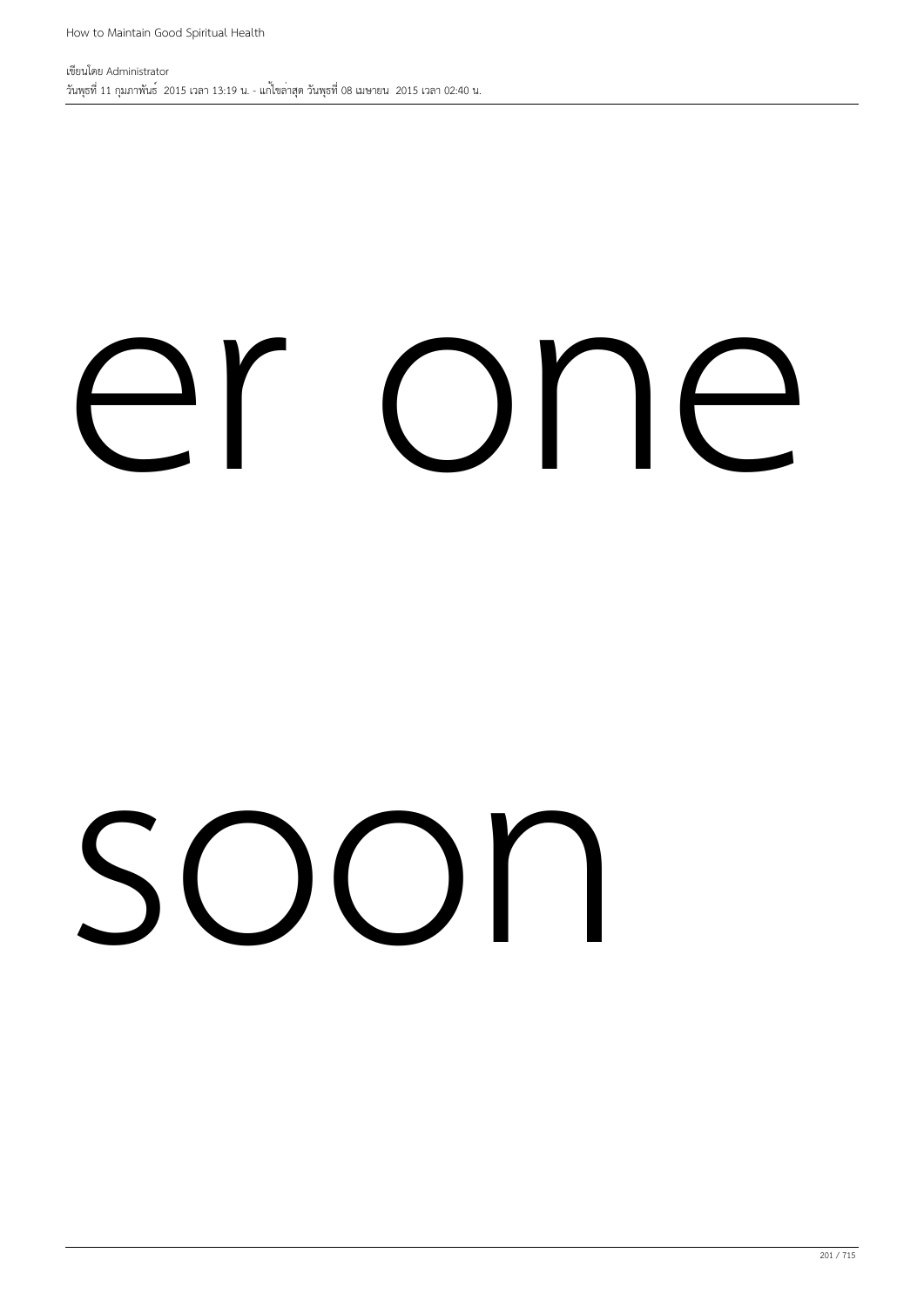## follow

# ed.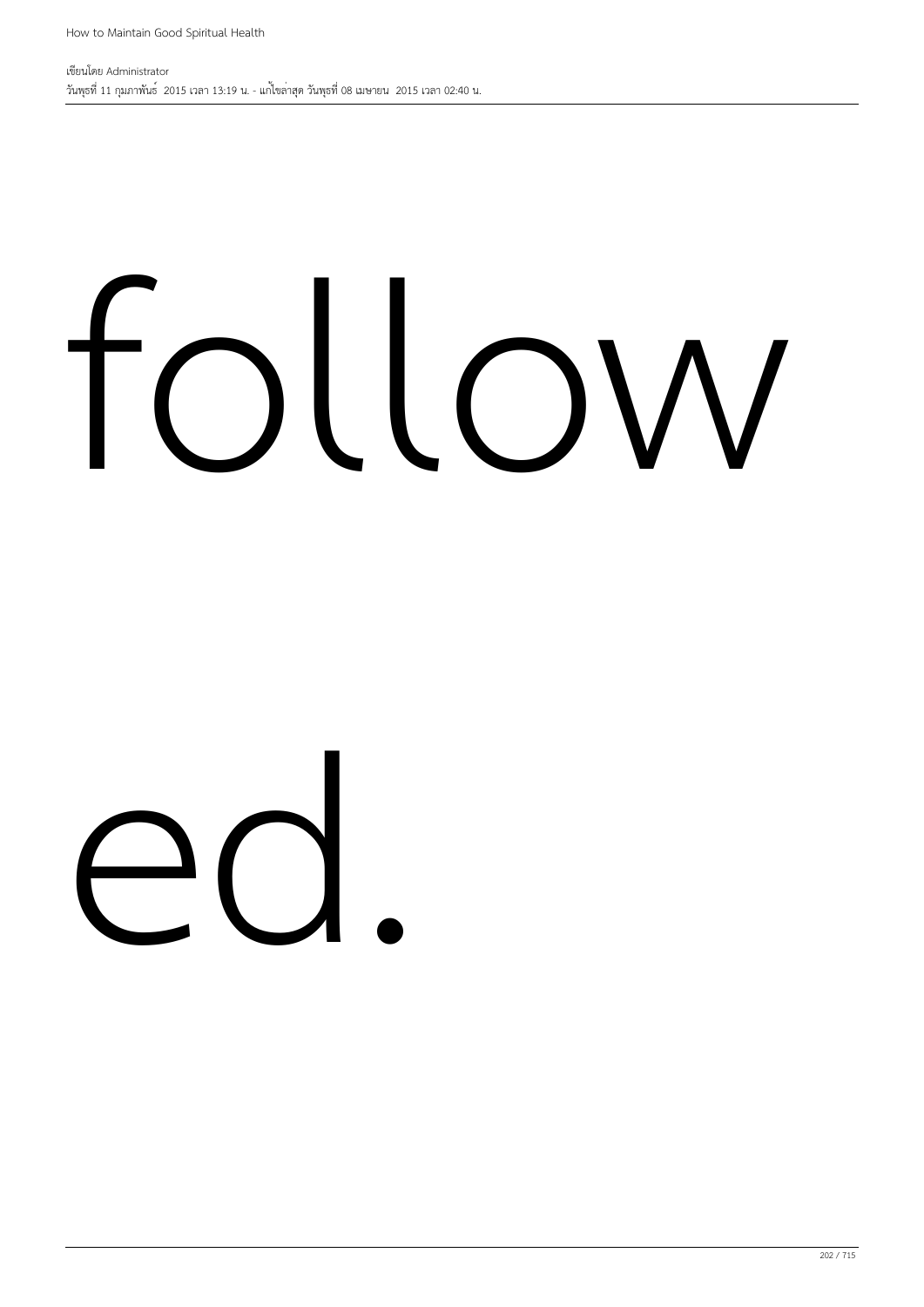### Her

## father,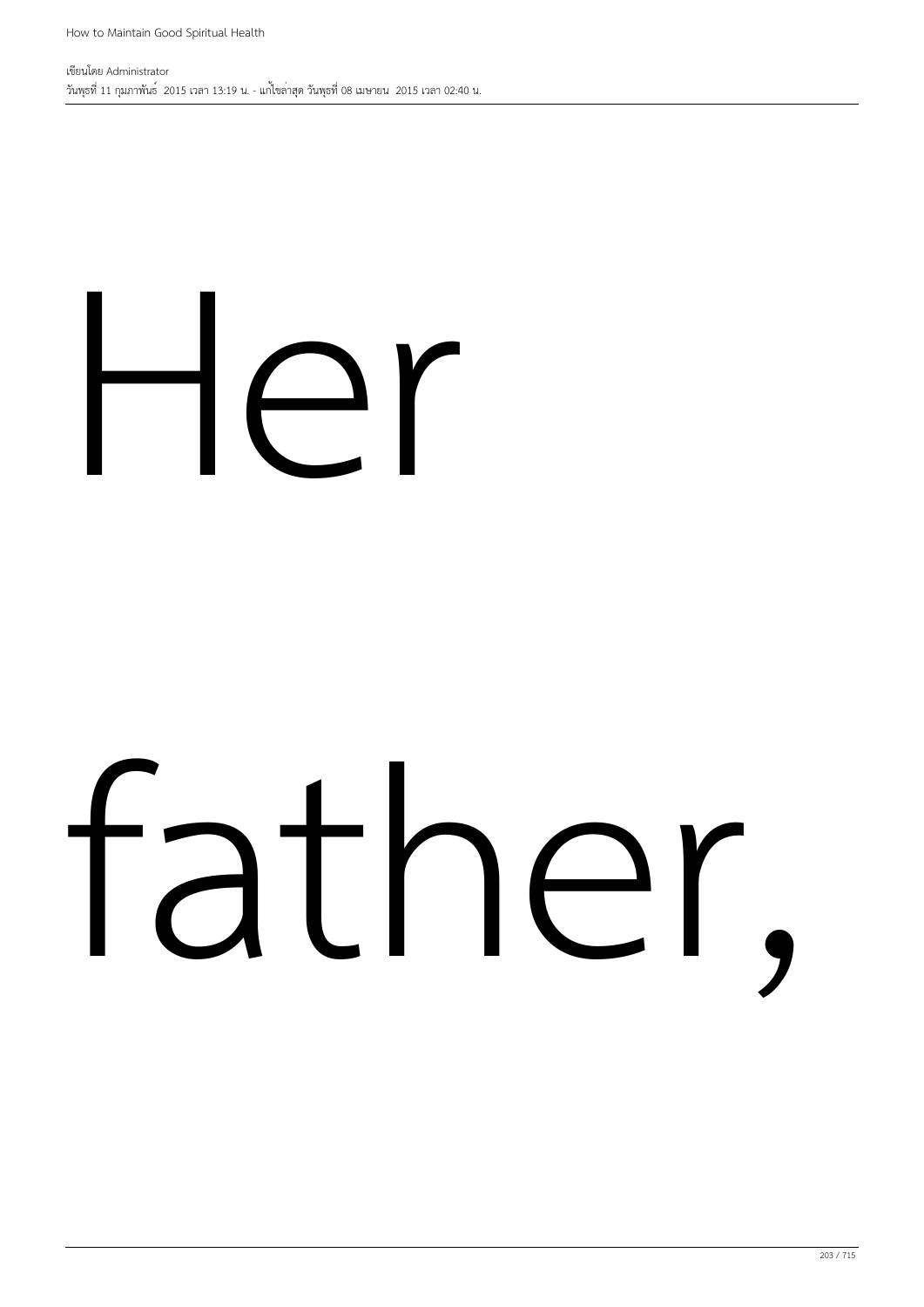## a chef,

### took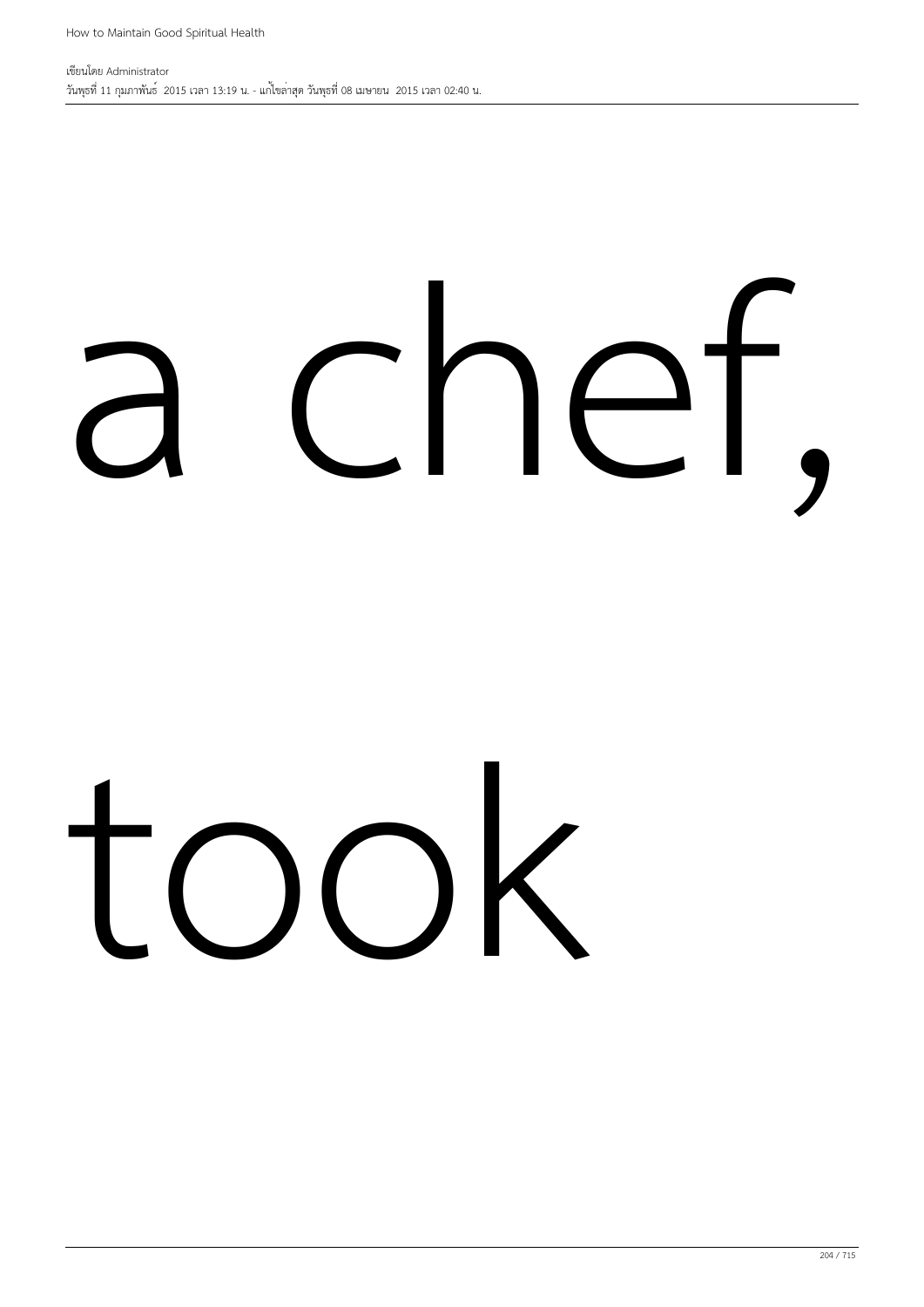### her to

## the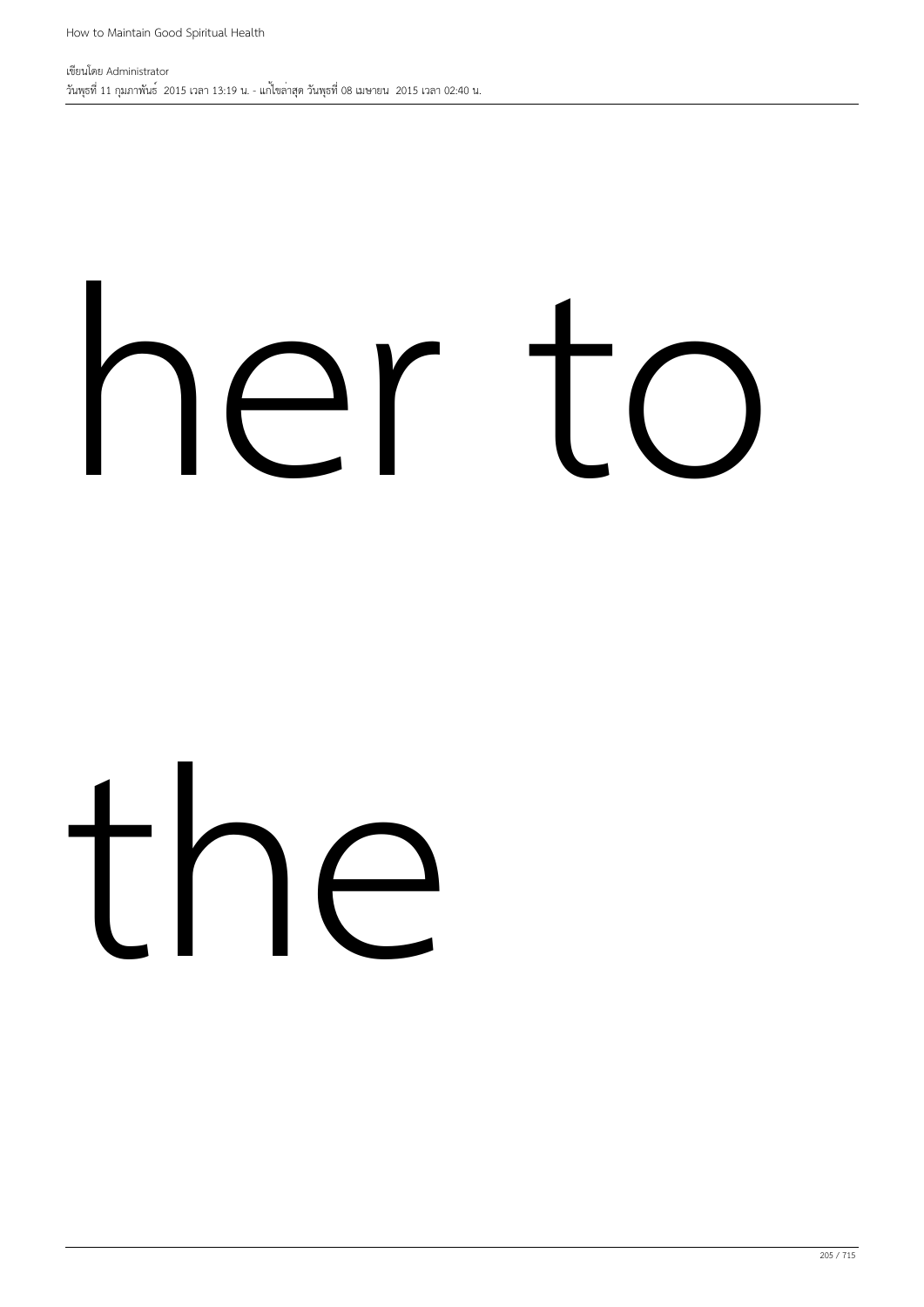## kitche

### $H$  $\Omega$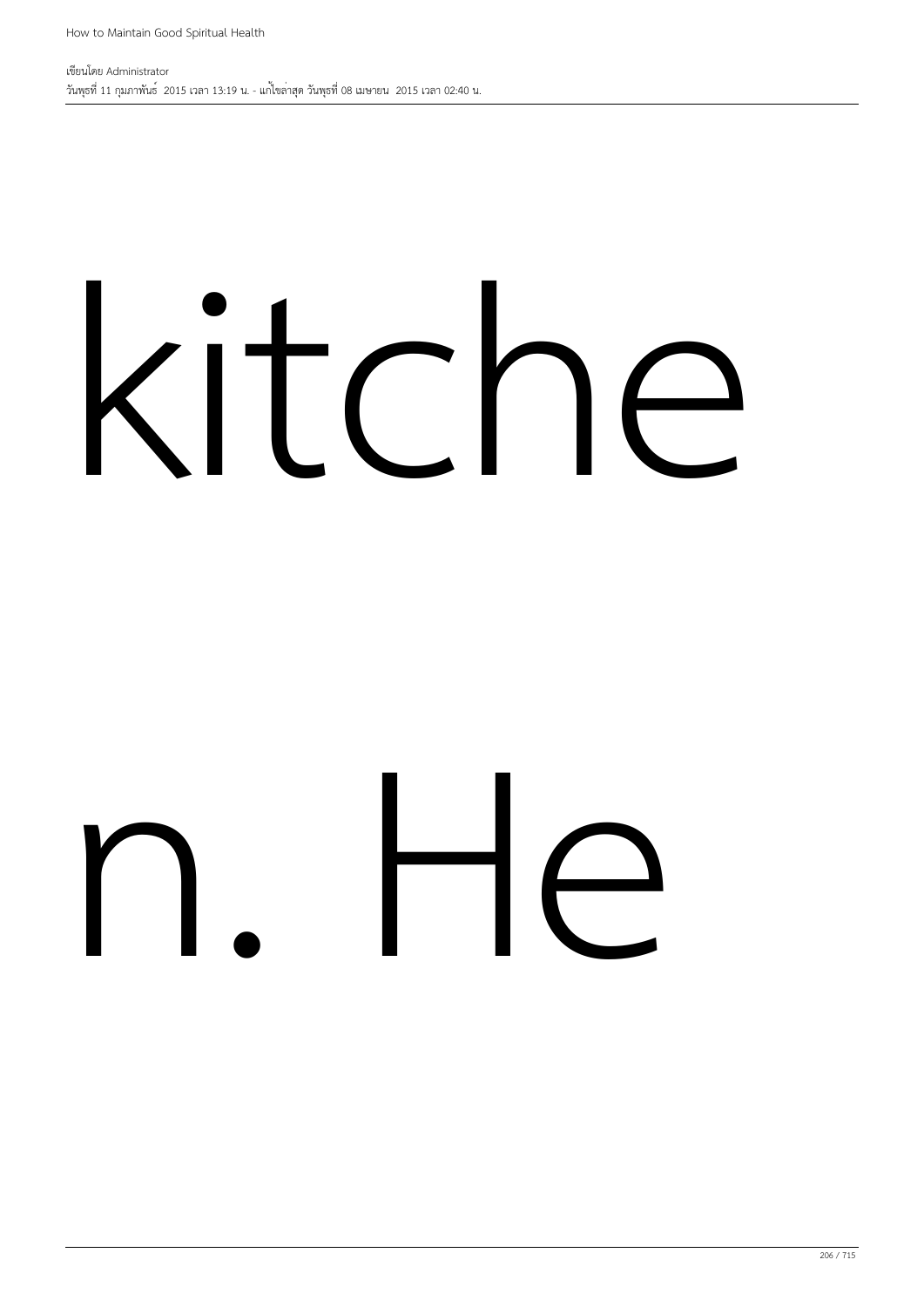## filled

## three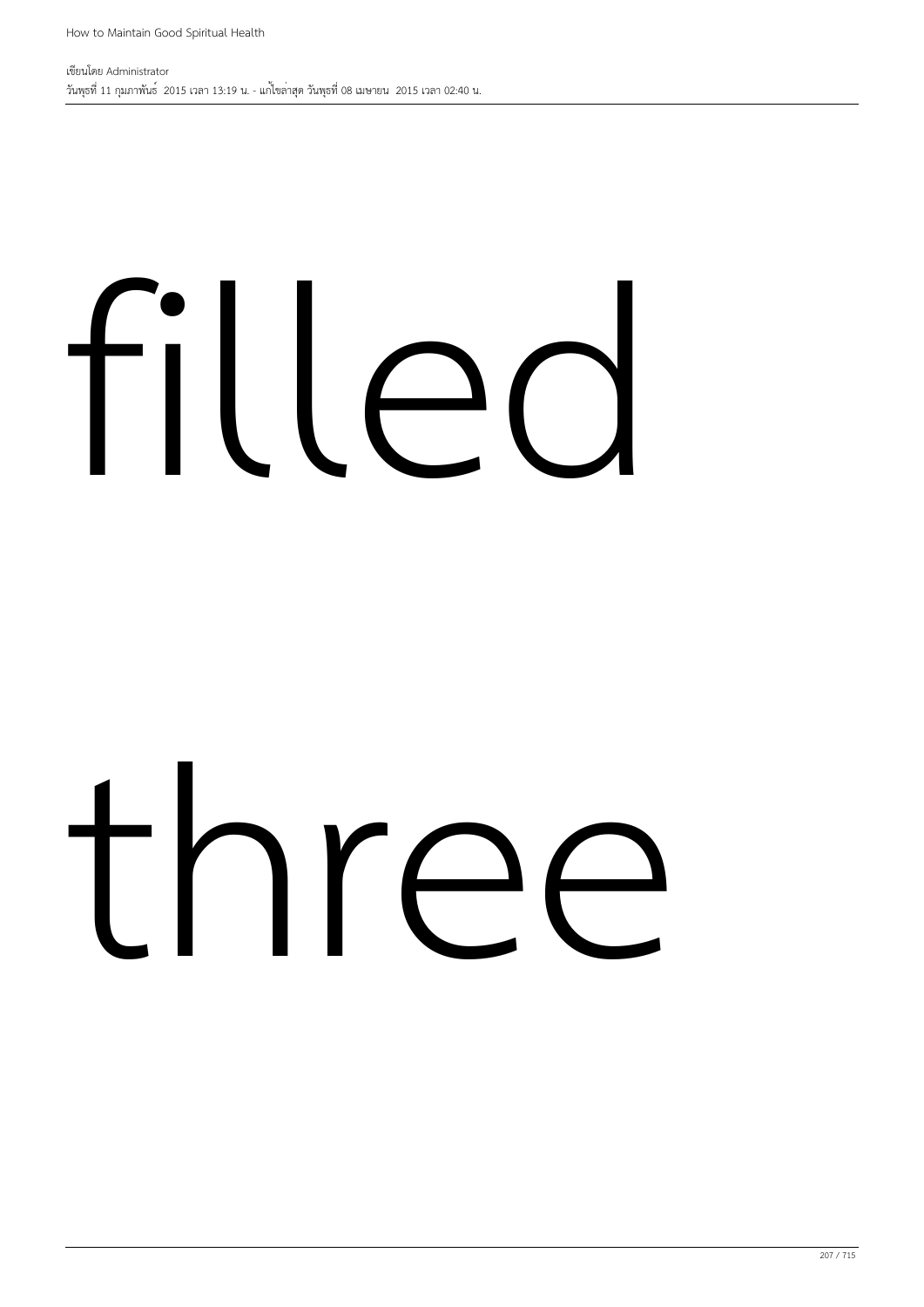## pots

## with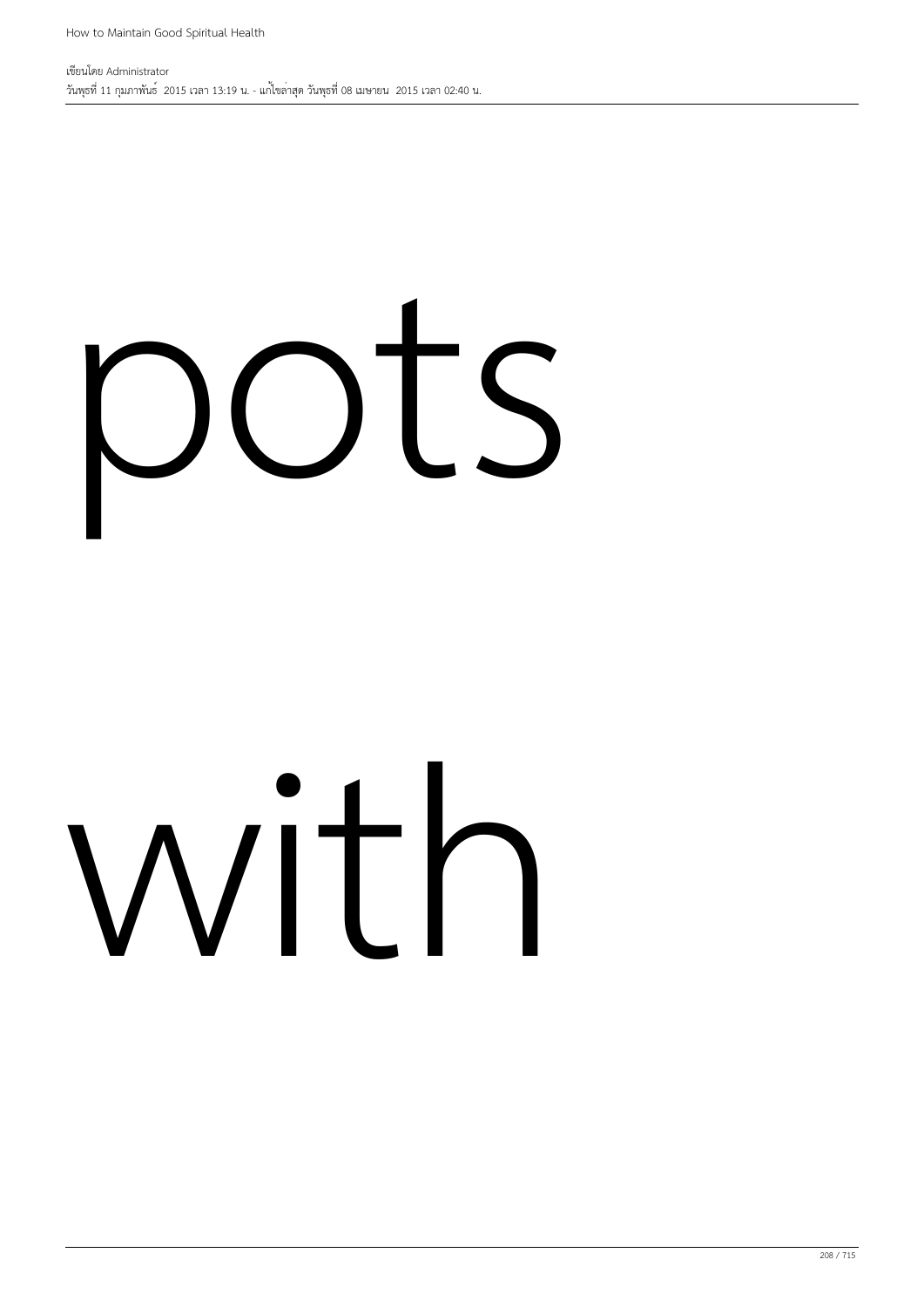### water

## and pl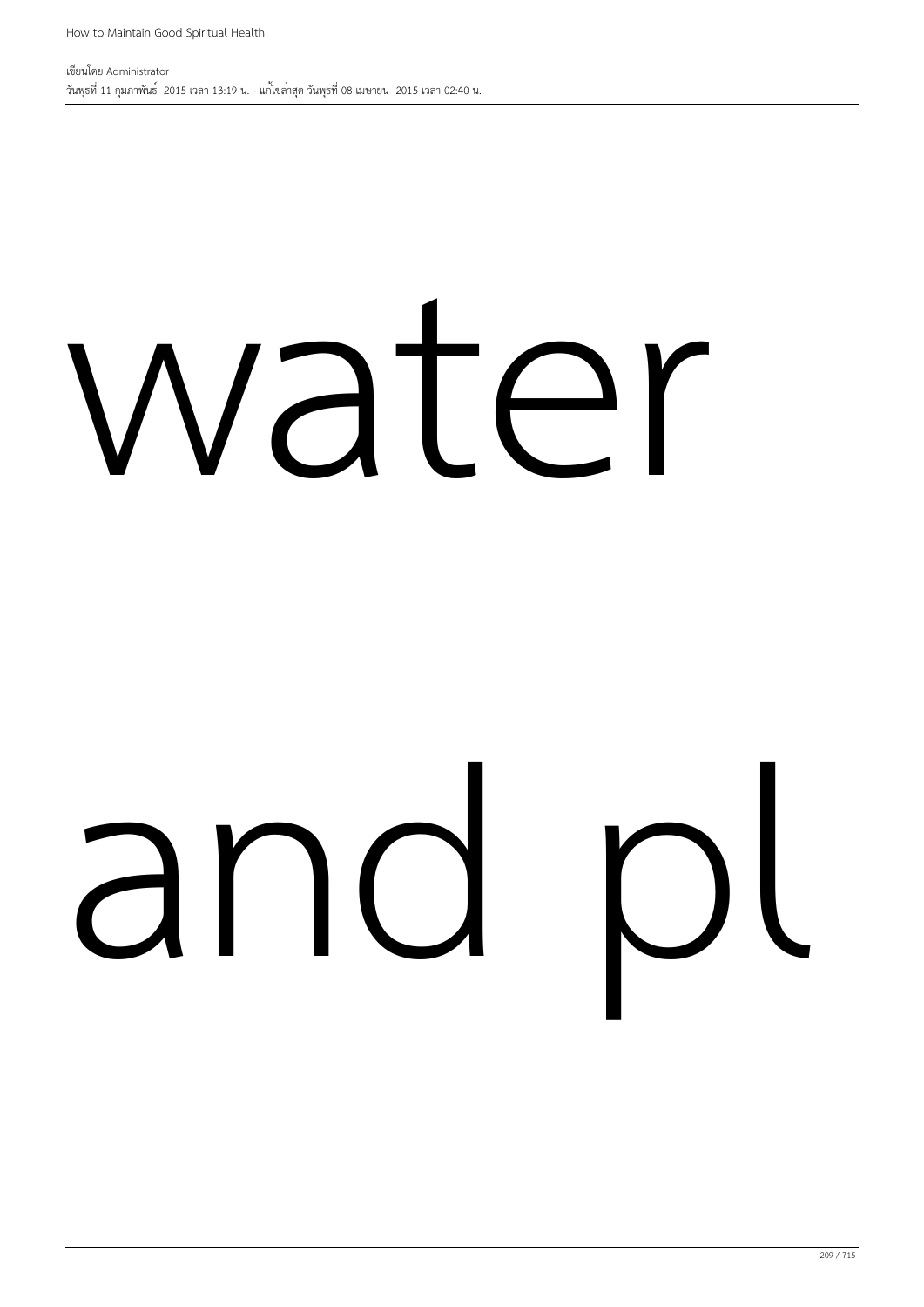### aced

## each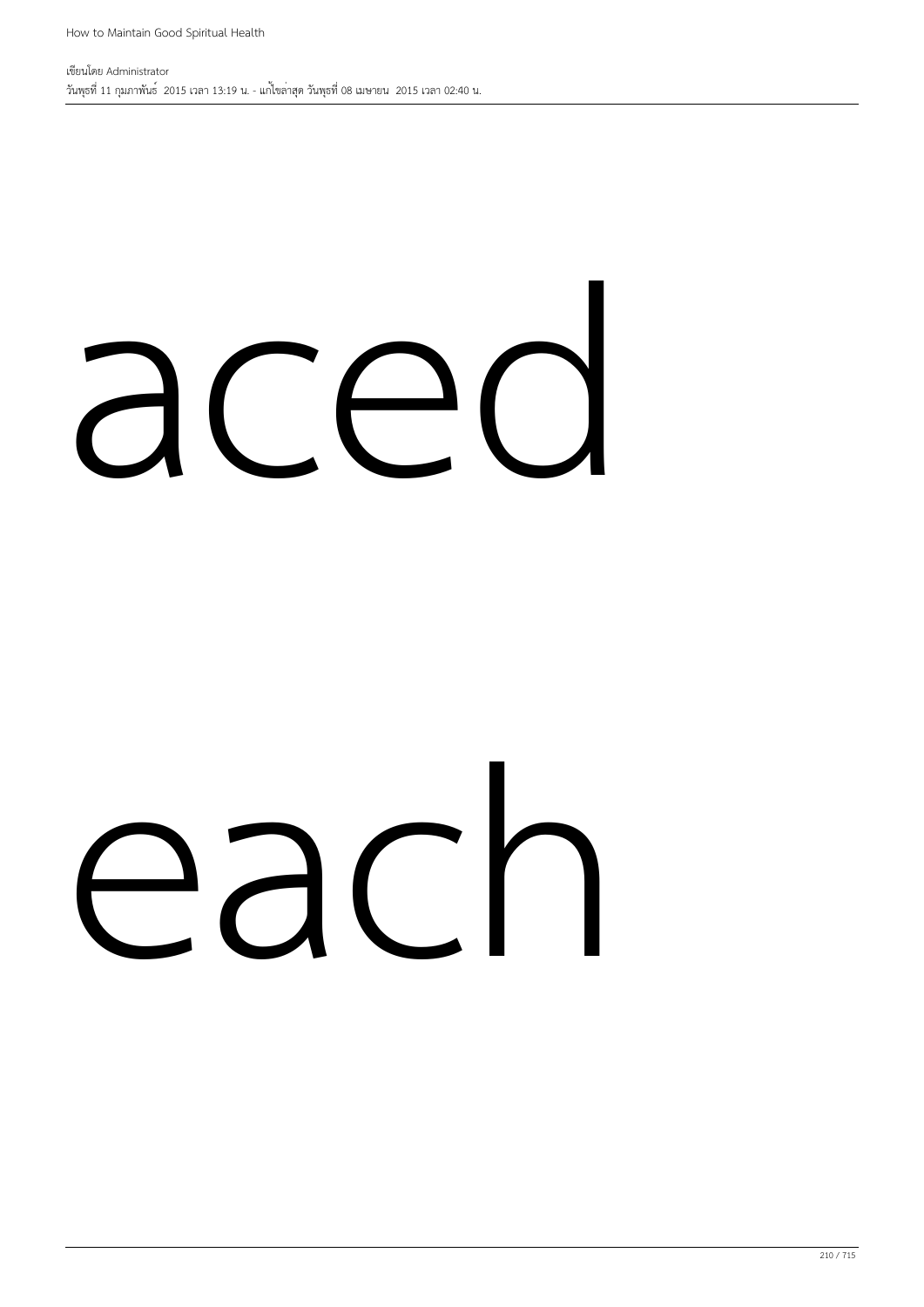# on a

## high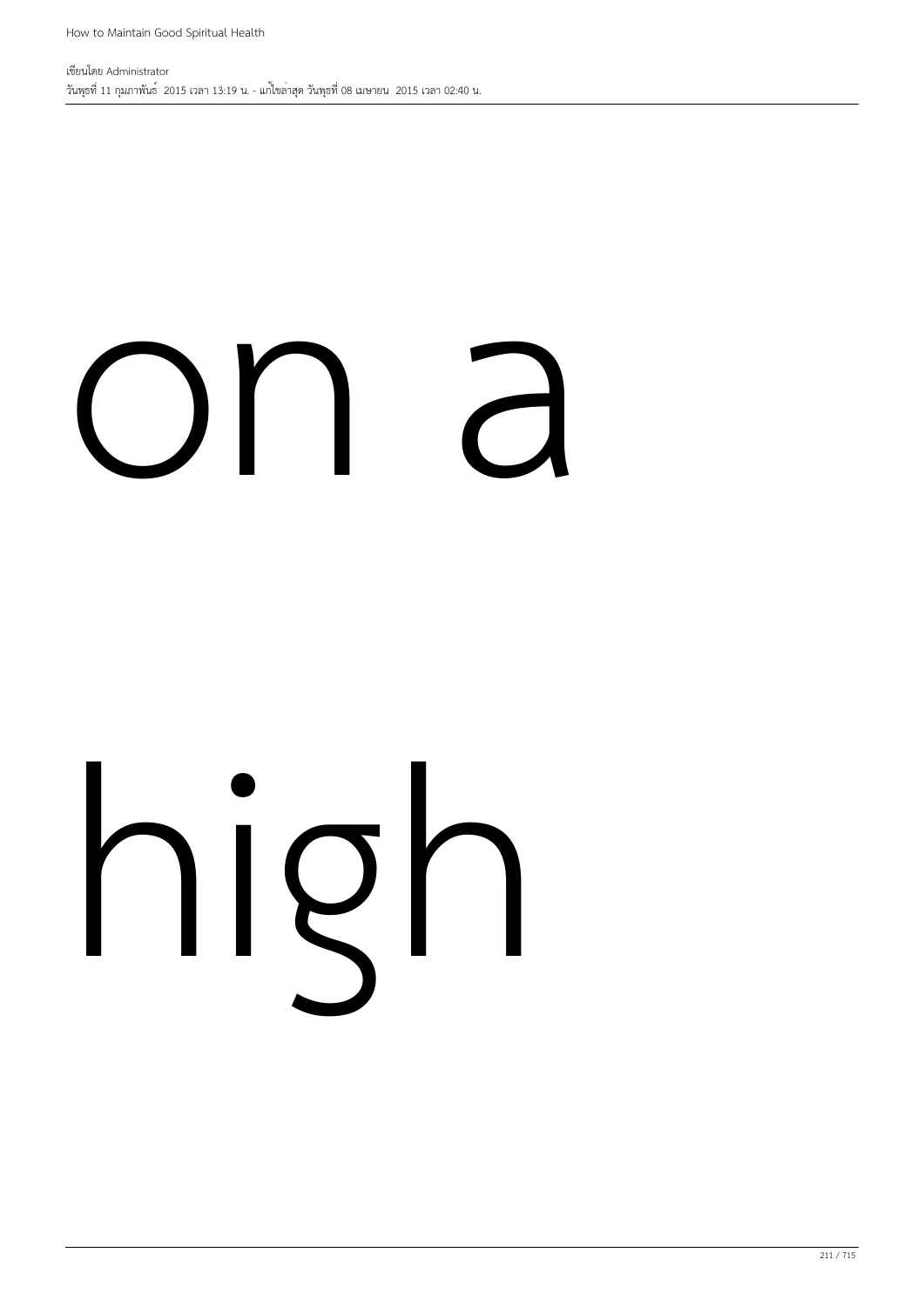## fire.

### Once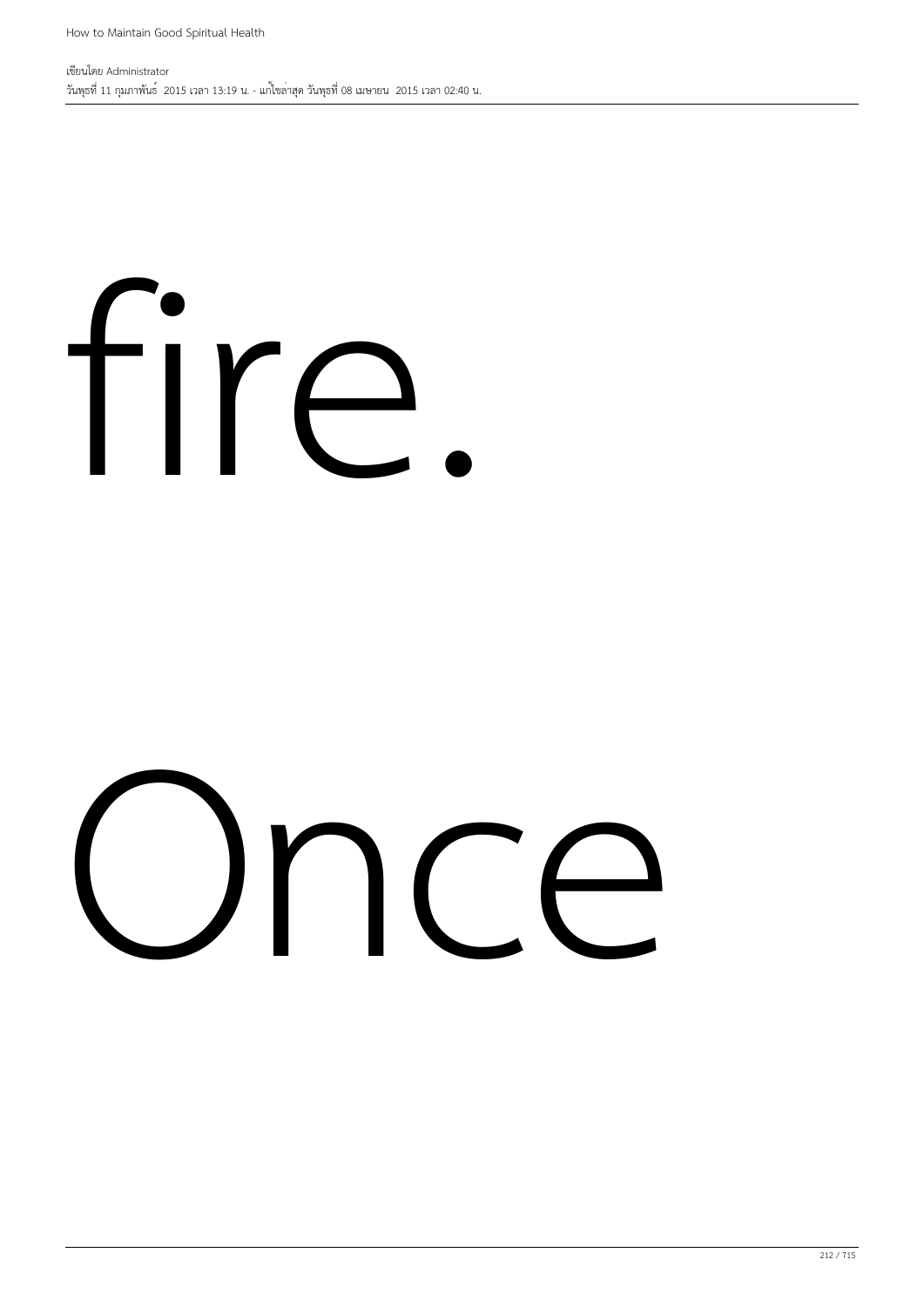## the

## three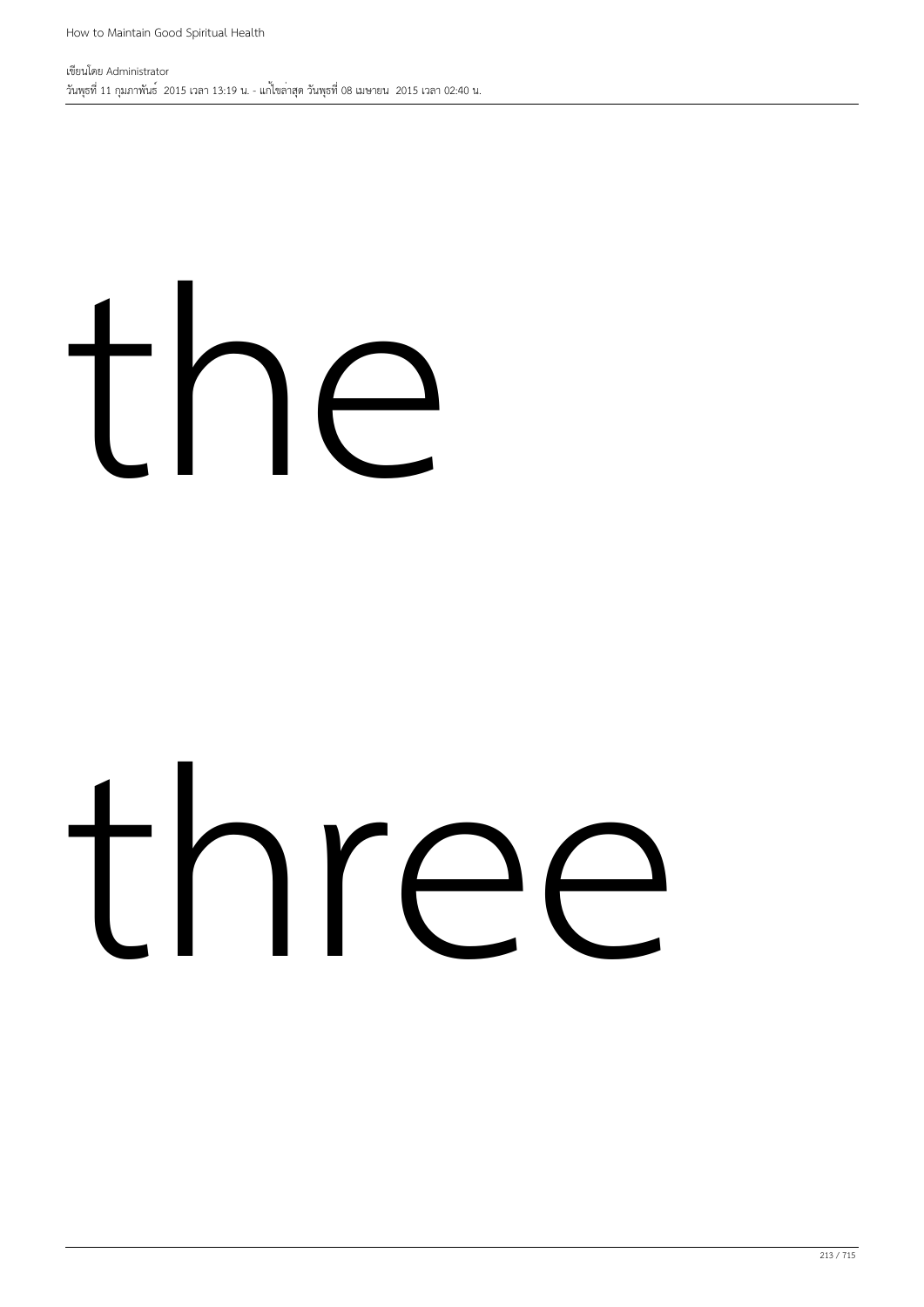## OTS

## began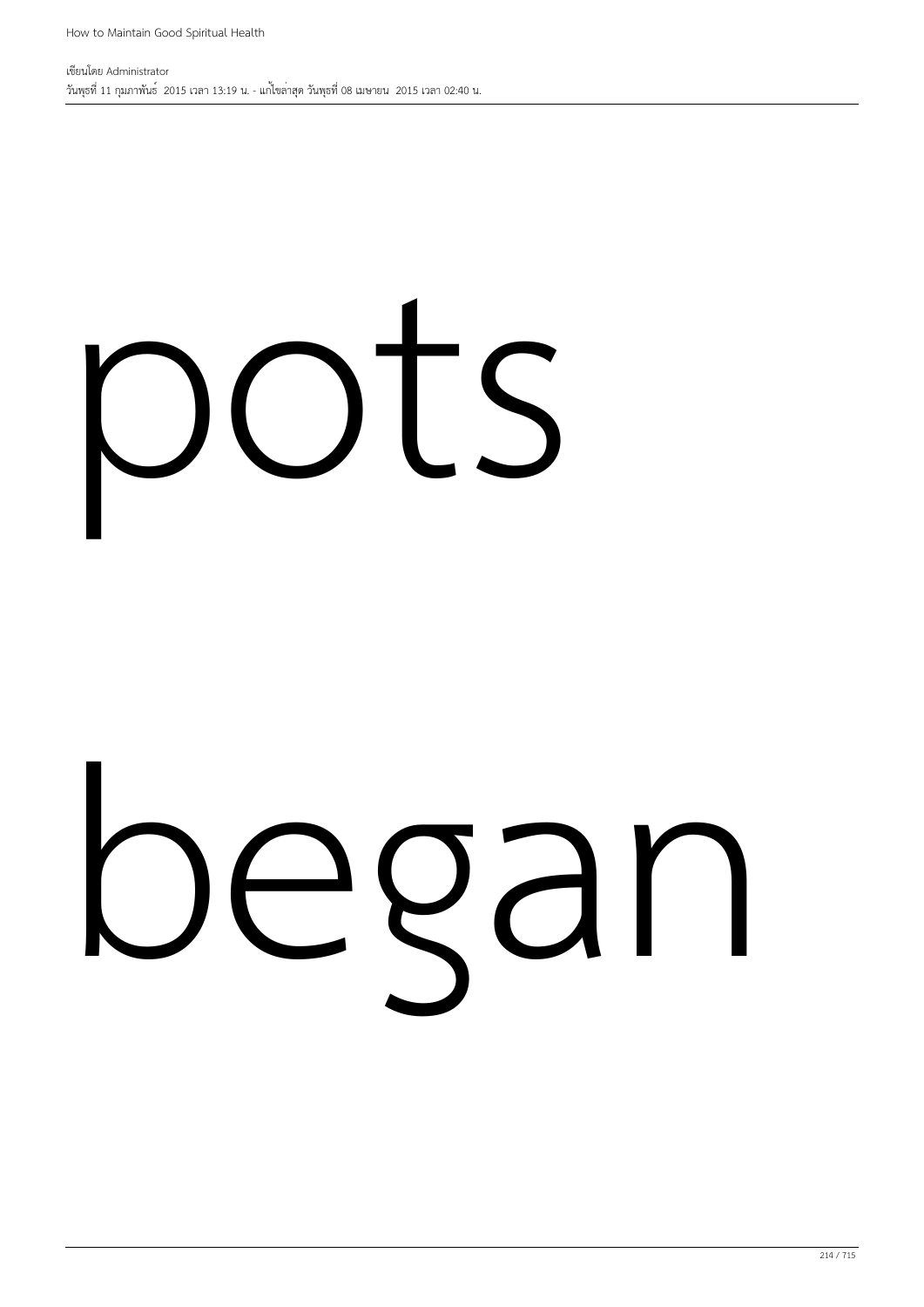### to

## boil,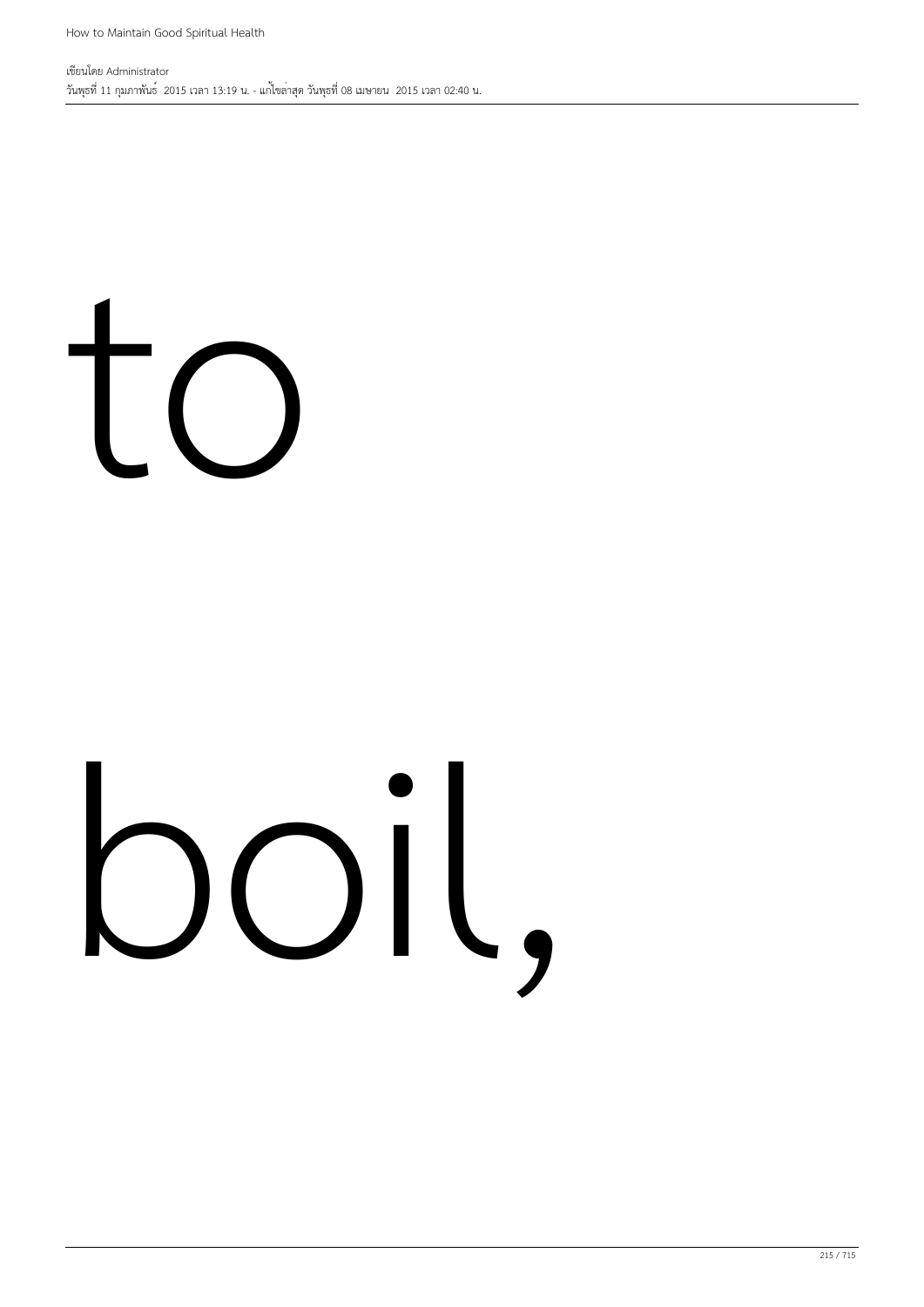### he

## olace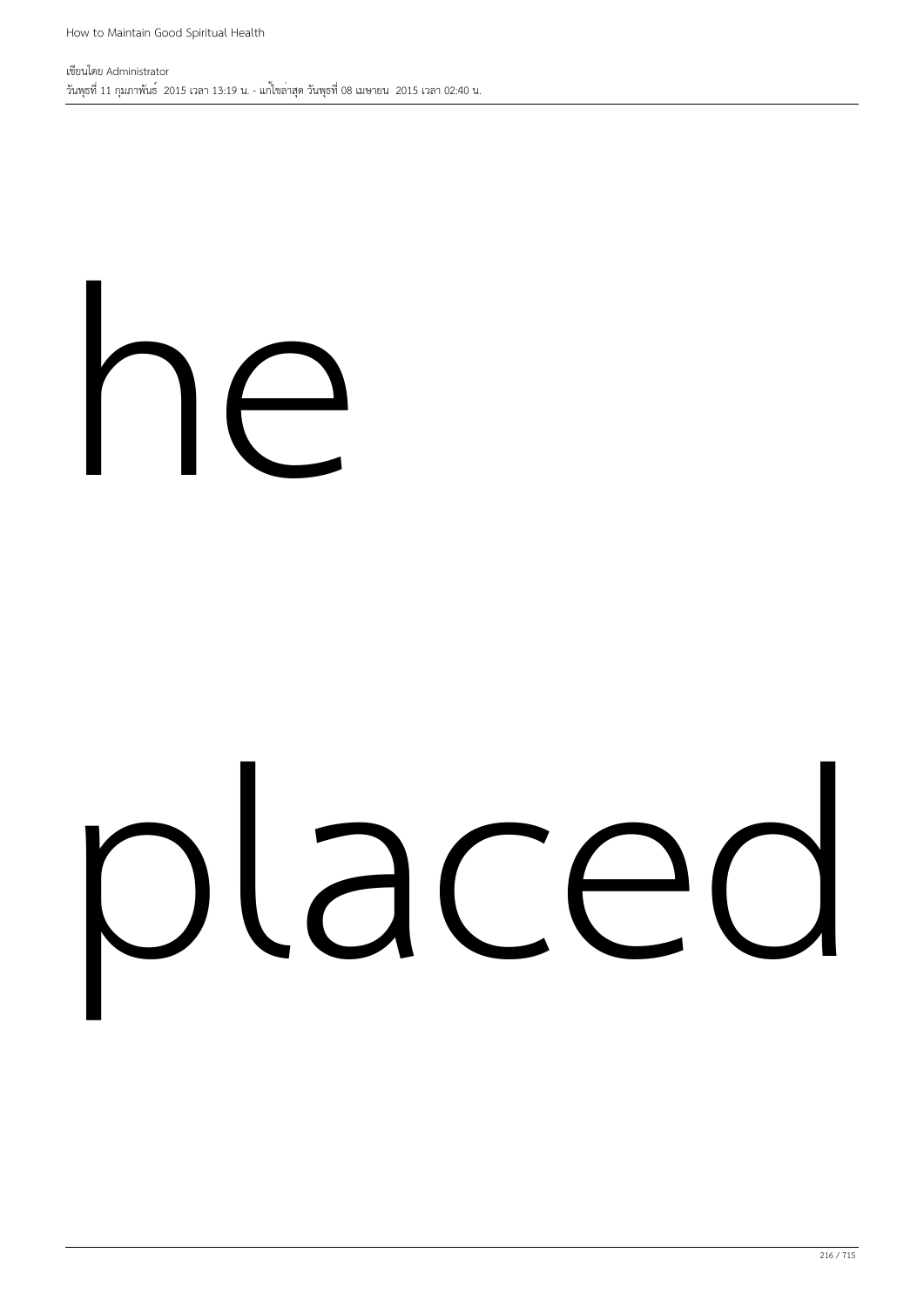## potato

# es in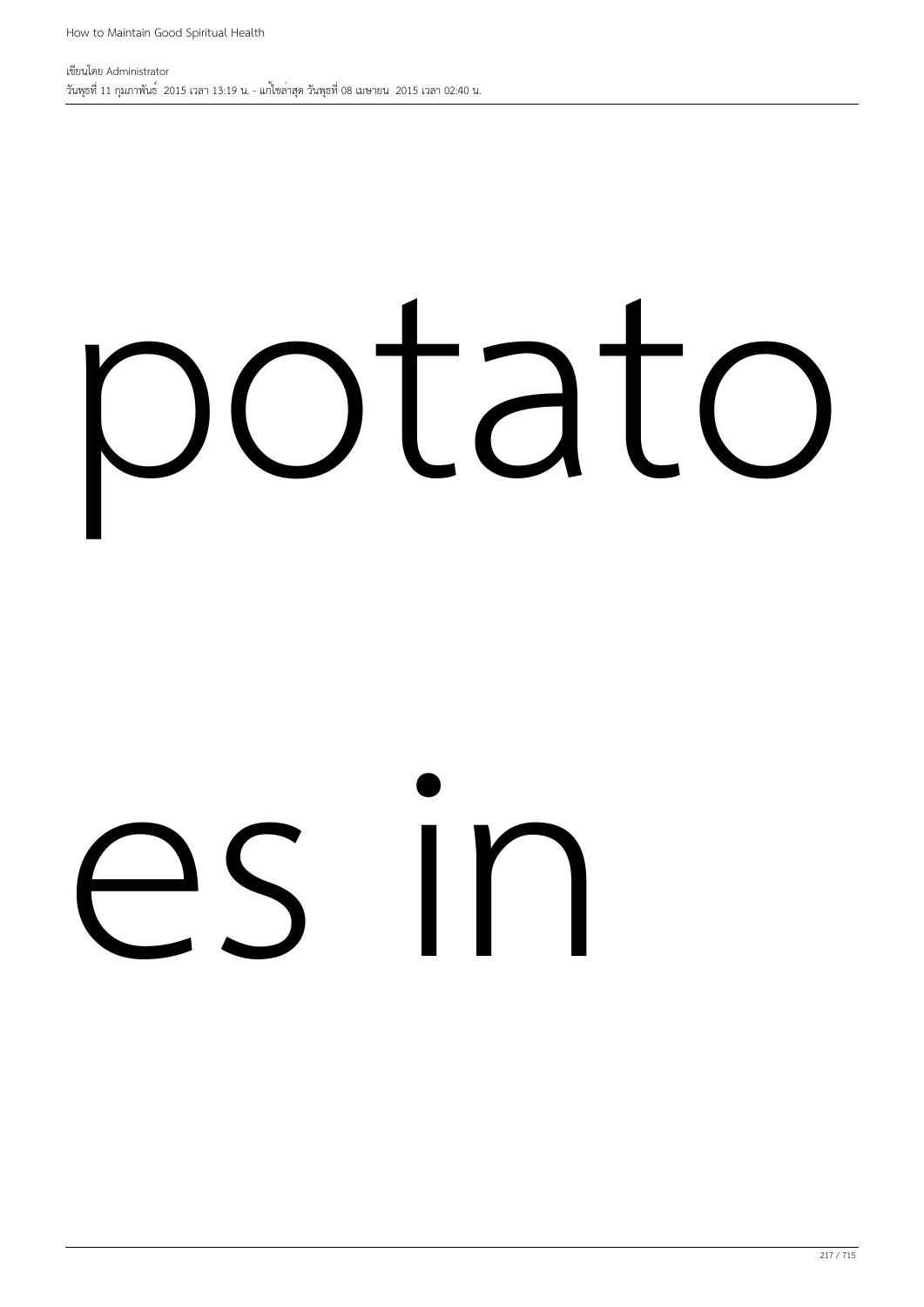#### one

### pot,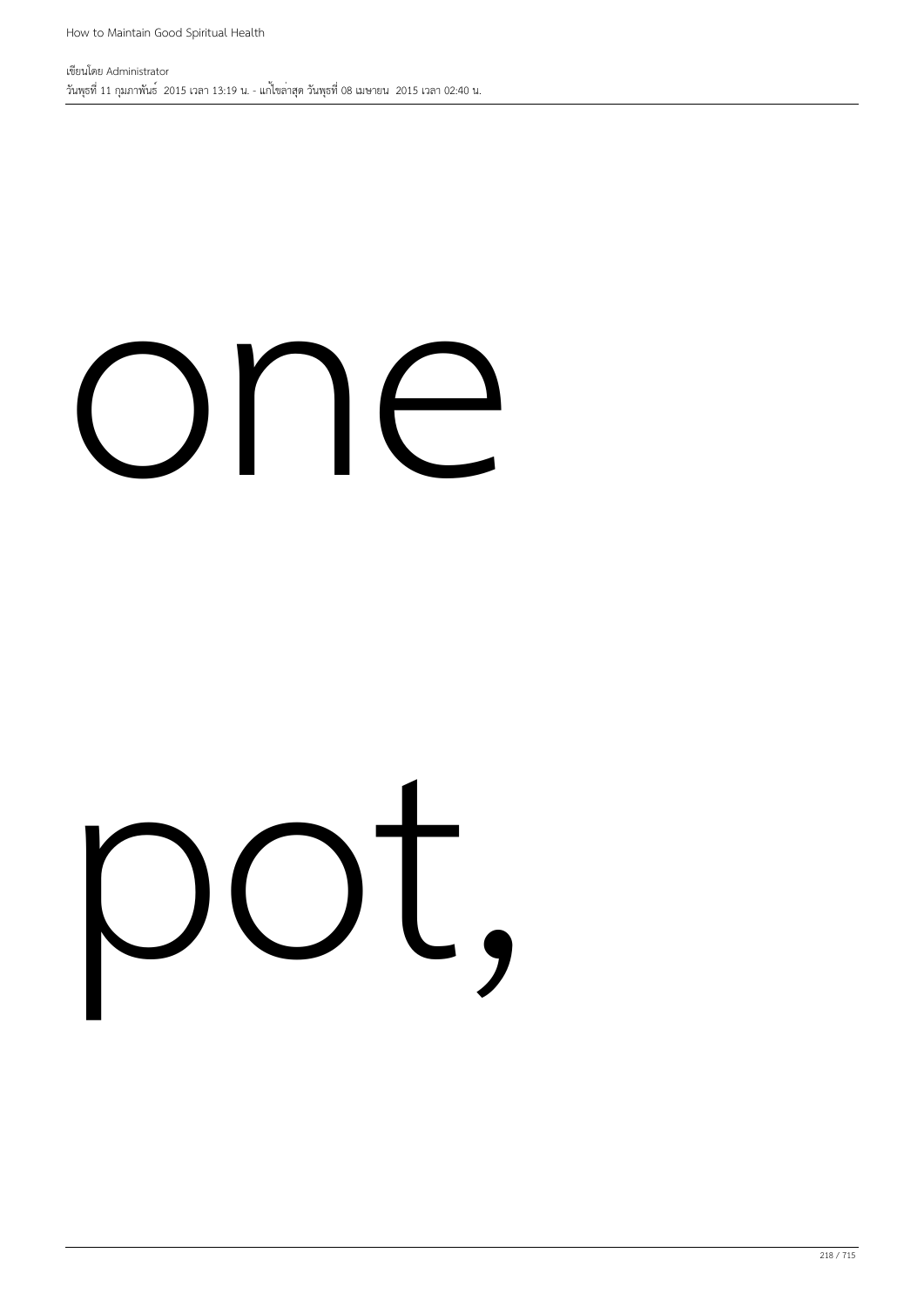# eggs in

#### the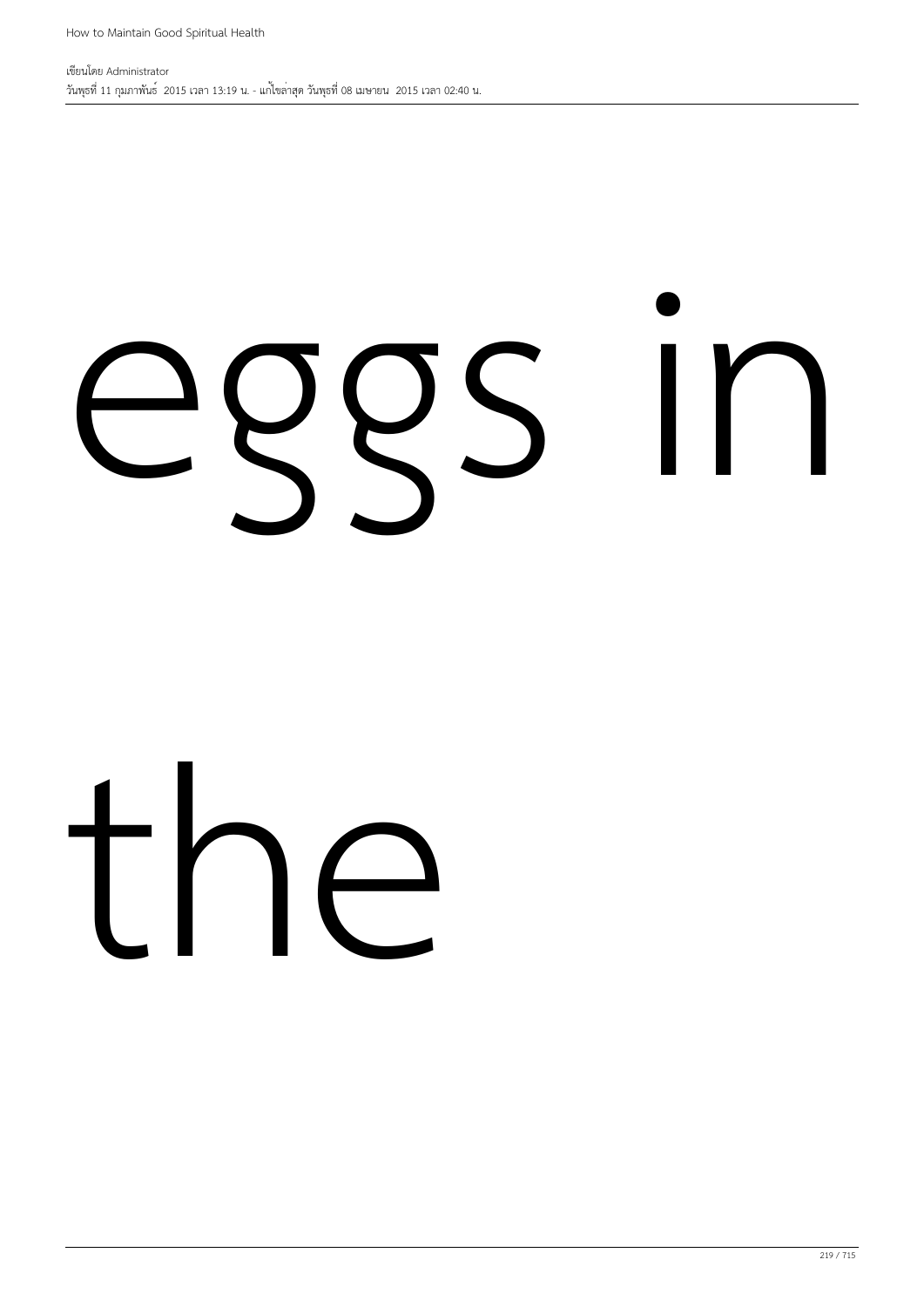#### secon

# d pot,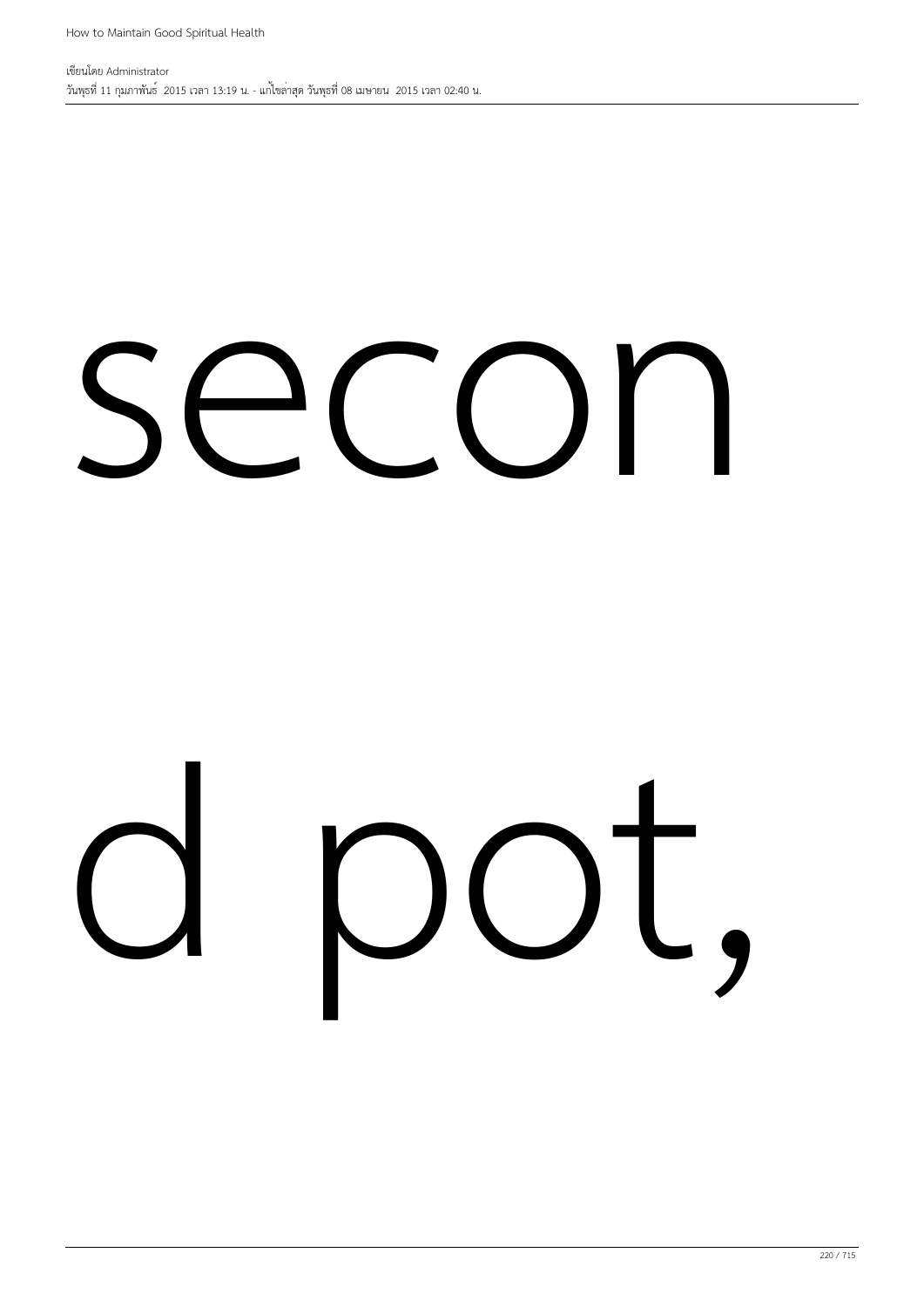#### and

#### groun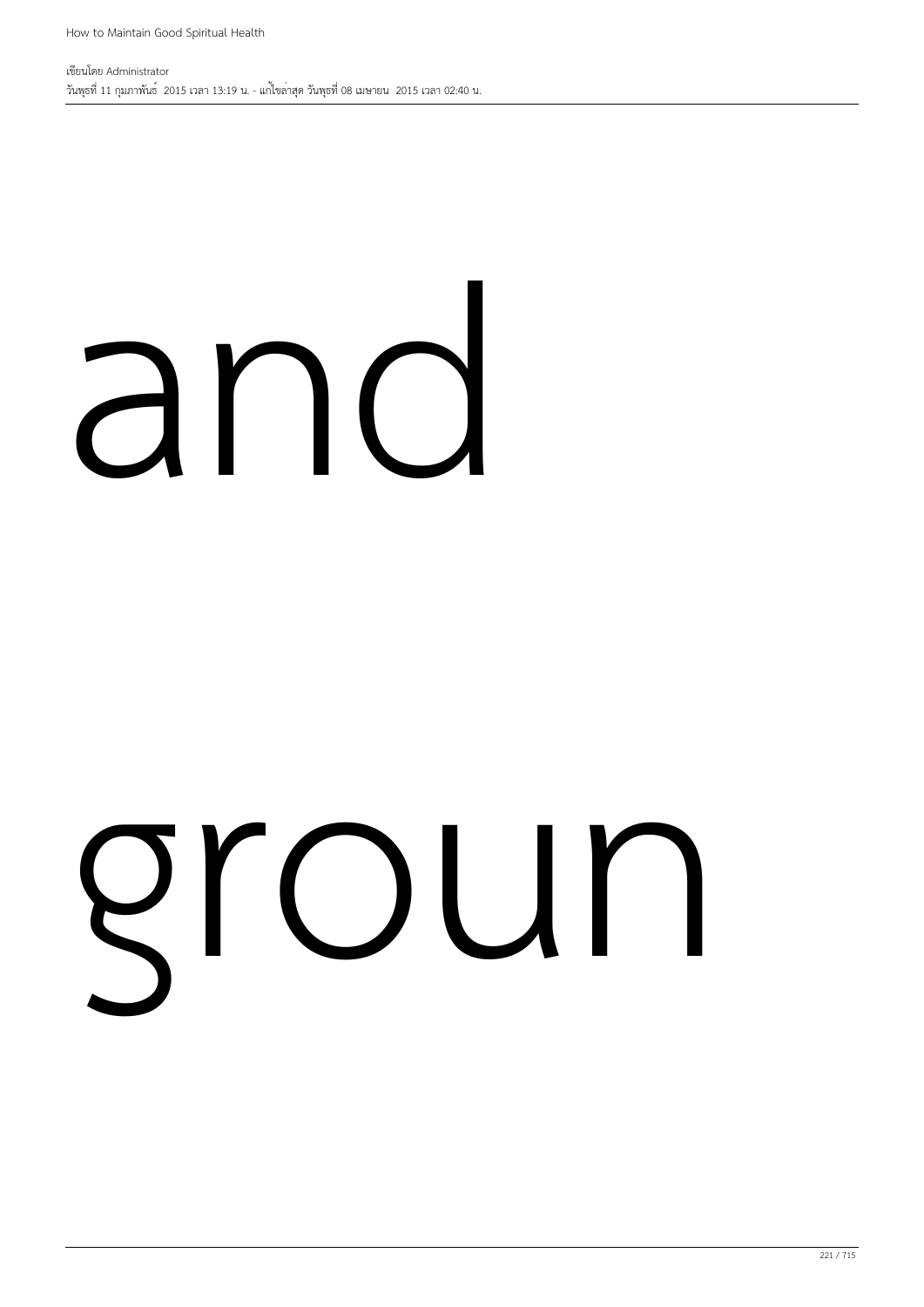# d

#### coffee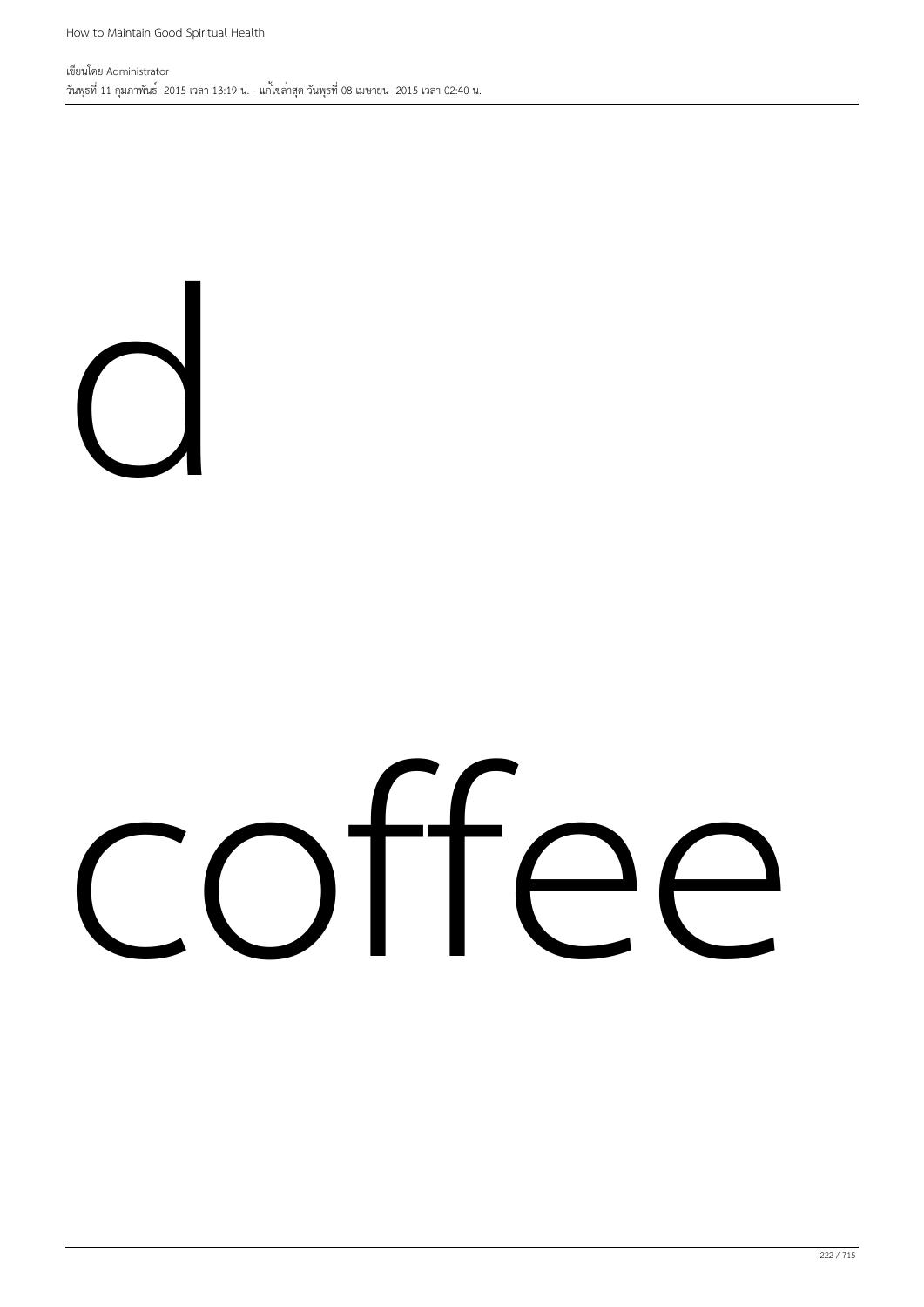#### beans

#### in the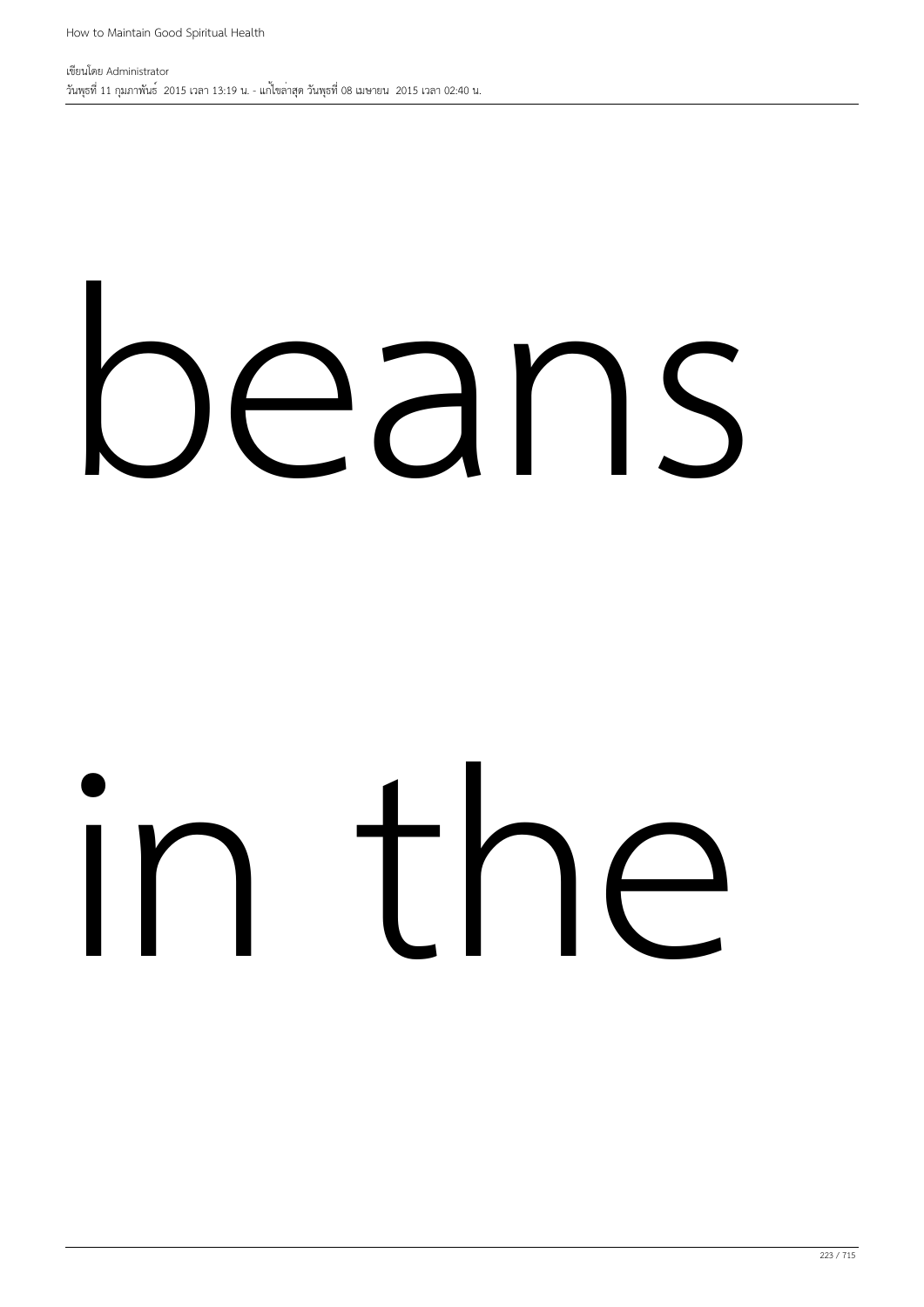### third

### pot.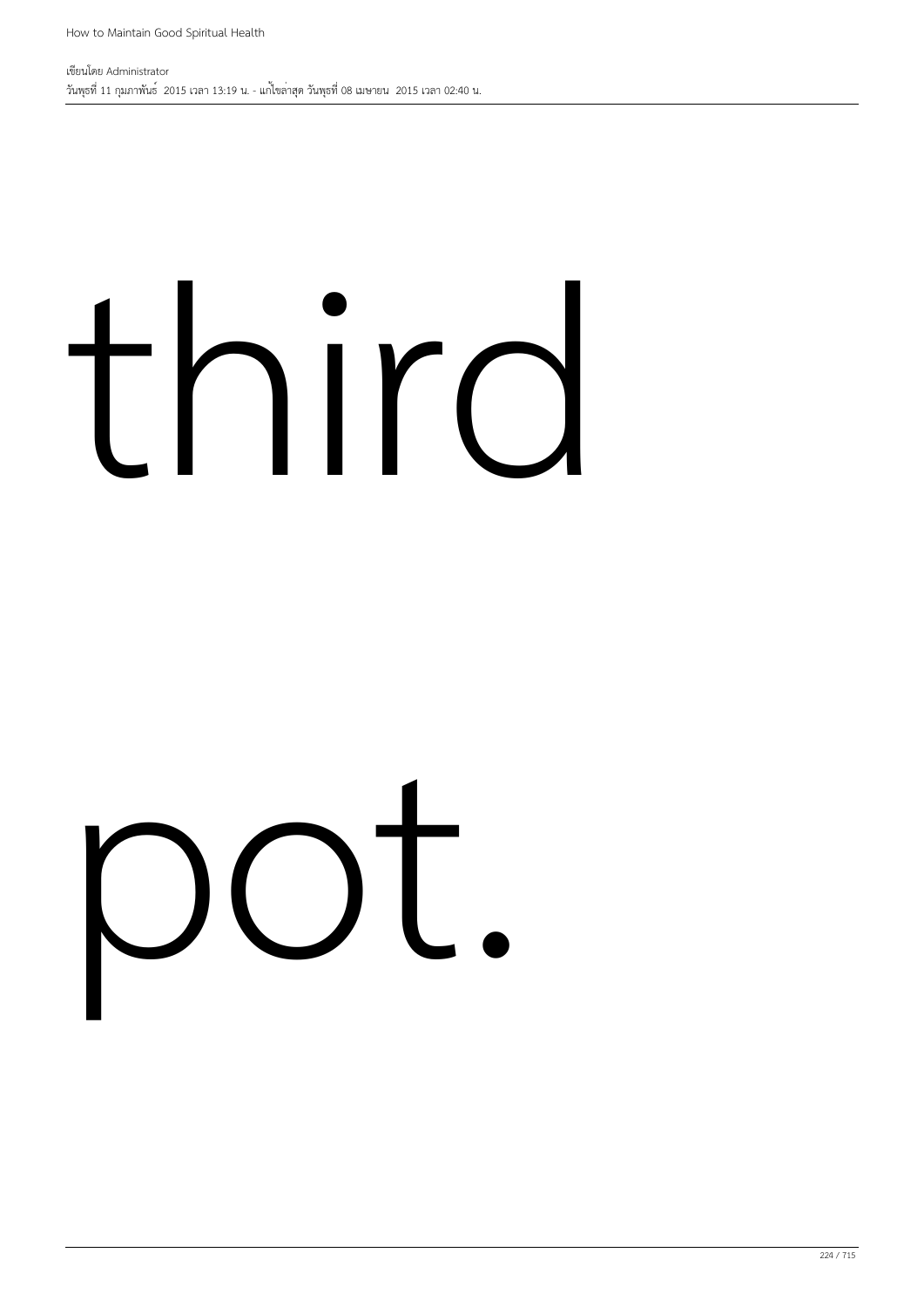#### He

#### then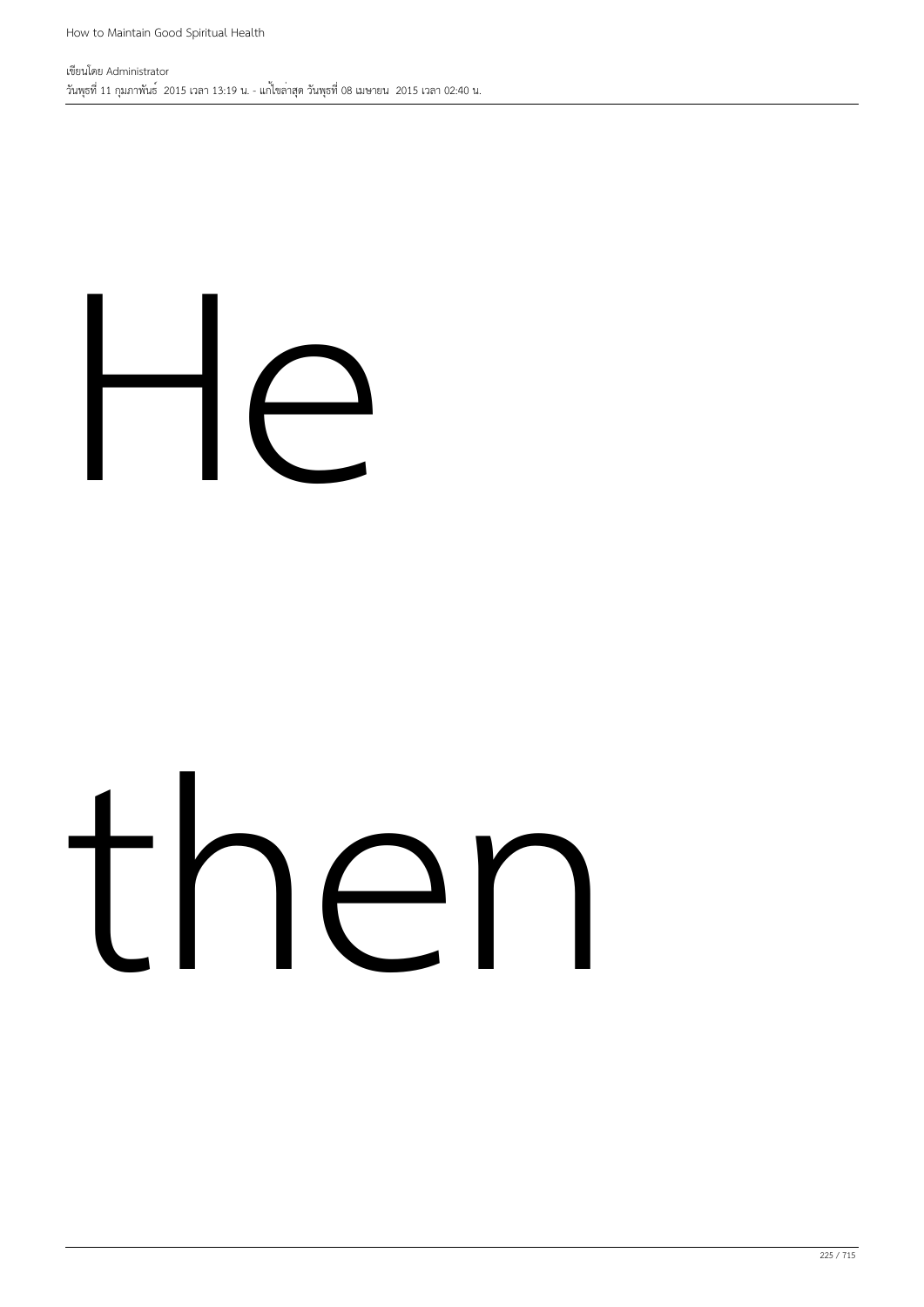#### let

#### them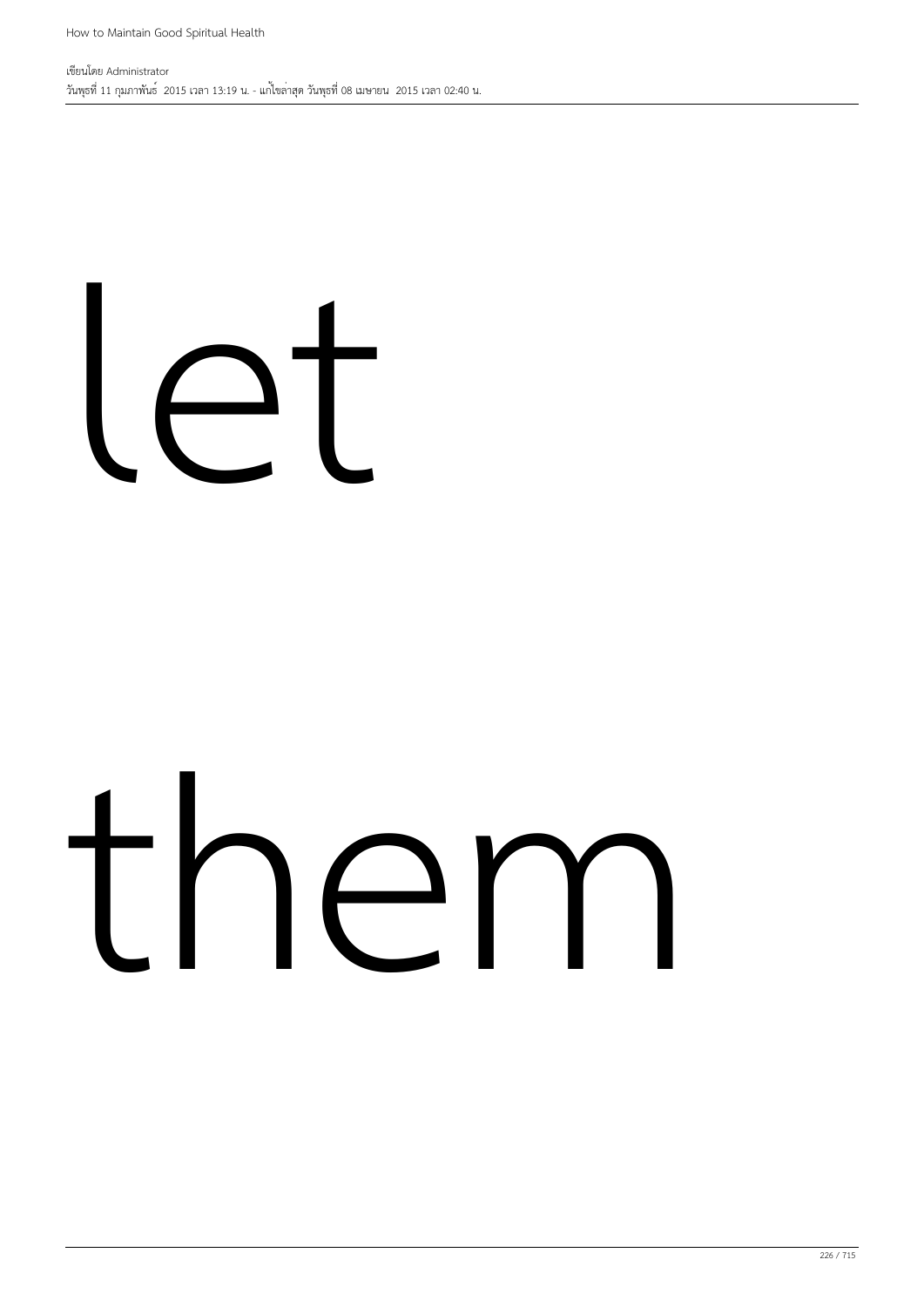### sit and

# boil,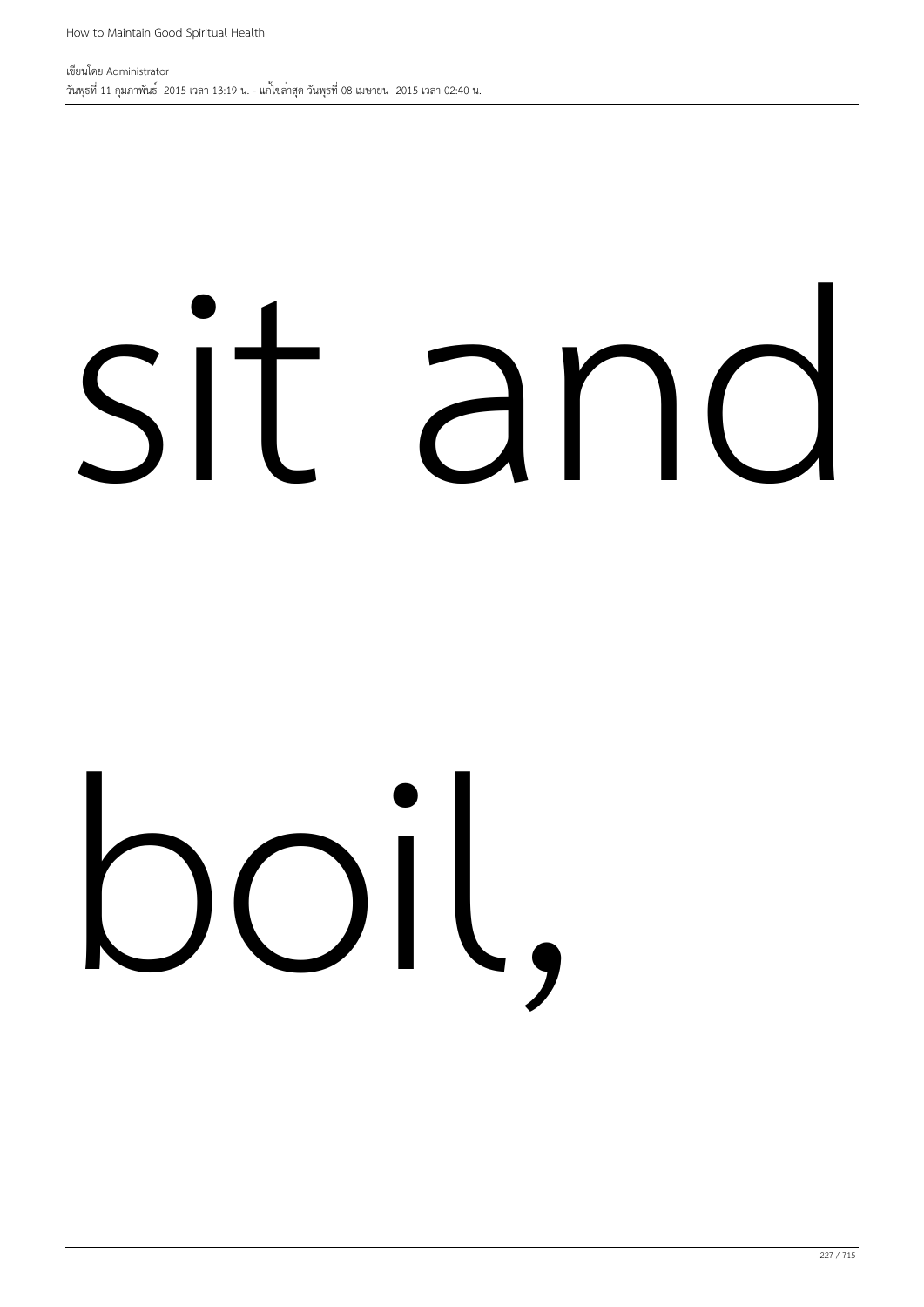### witho

#### ut 1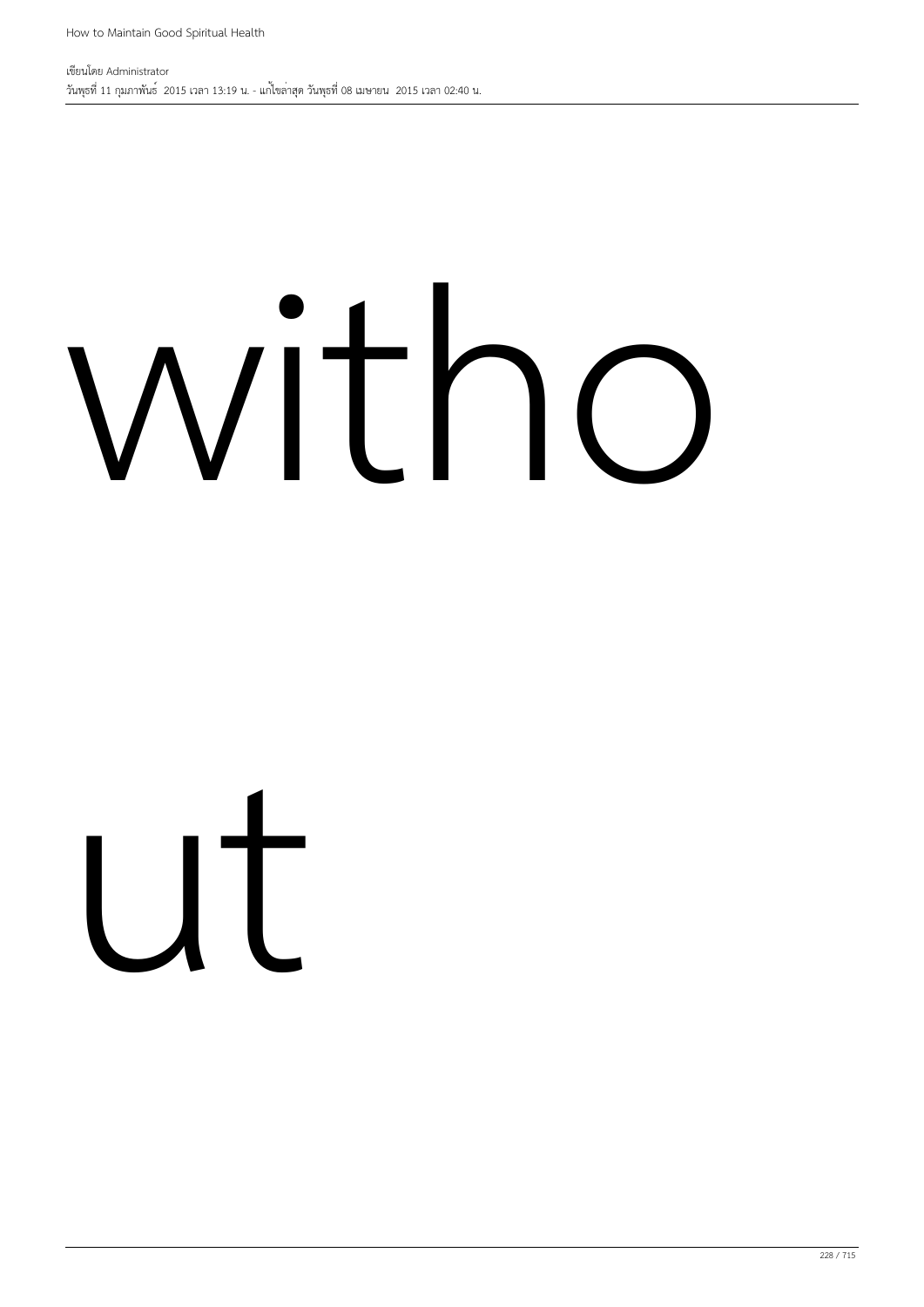# saying

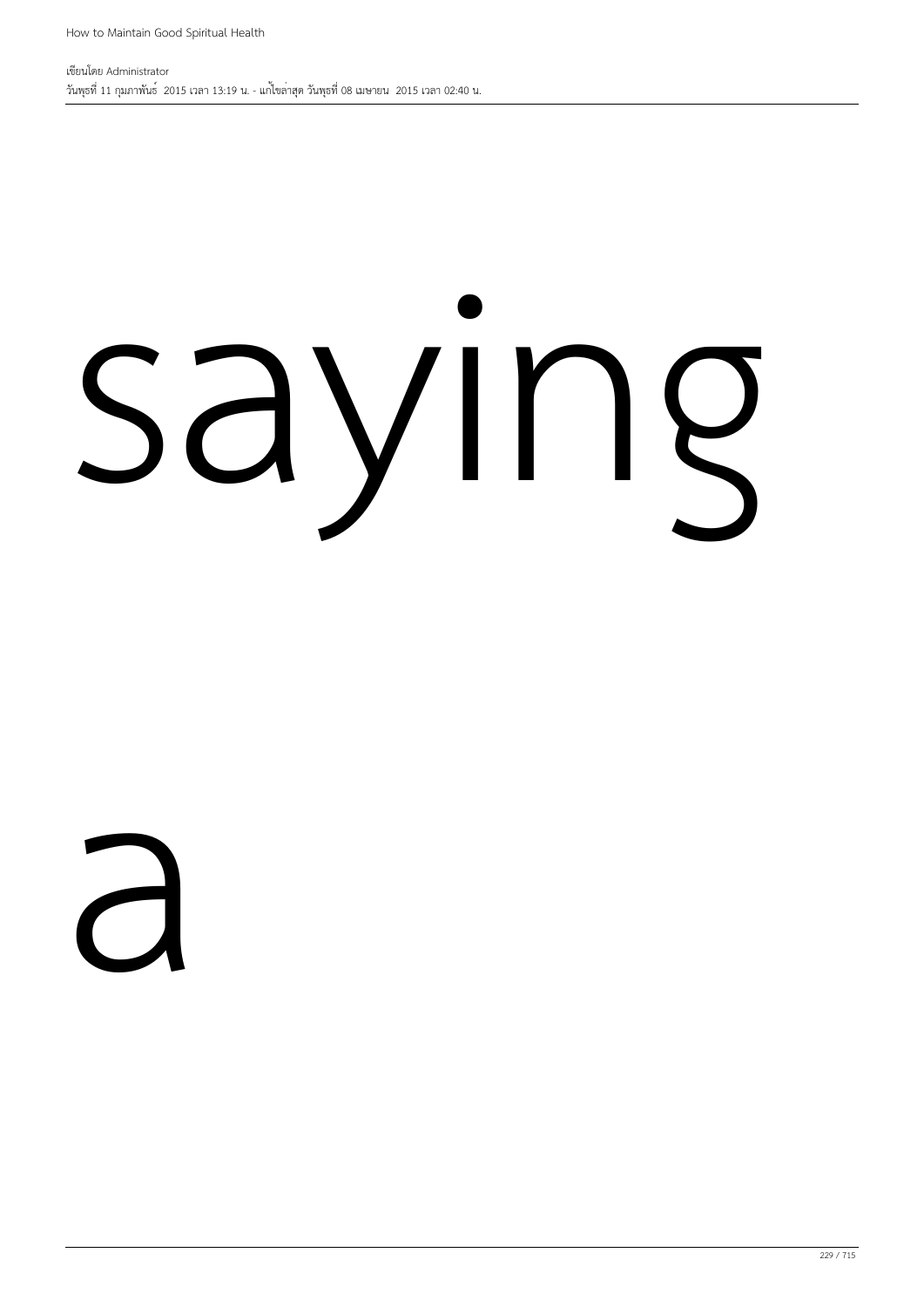#### word

#### to his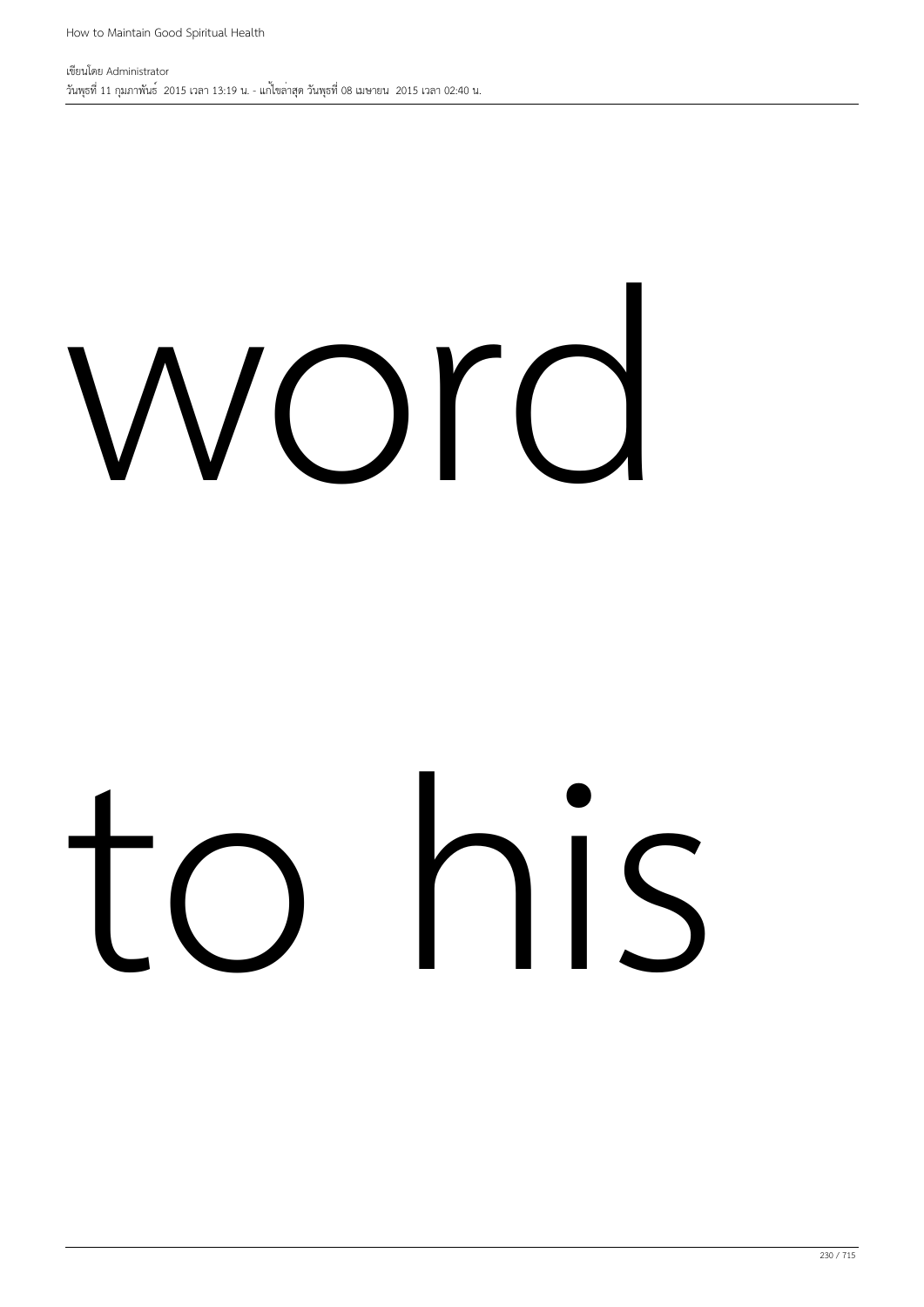# daugh

#### ter.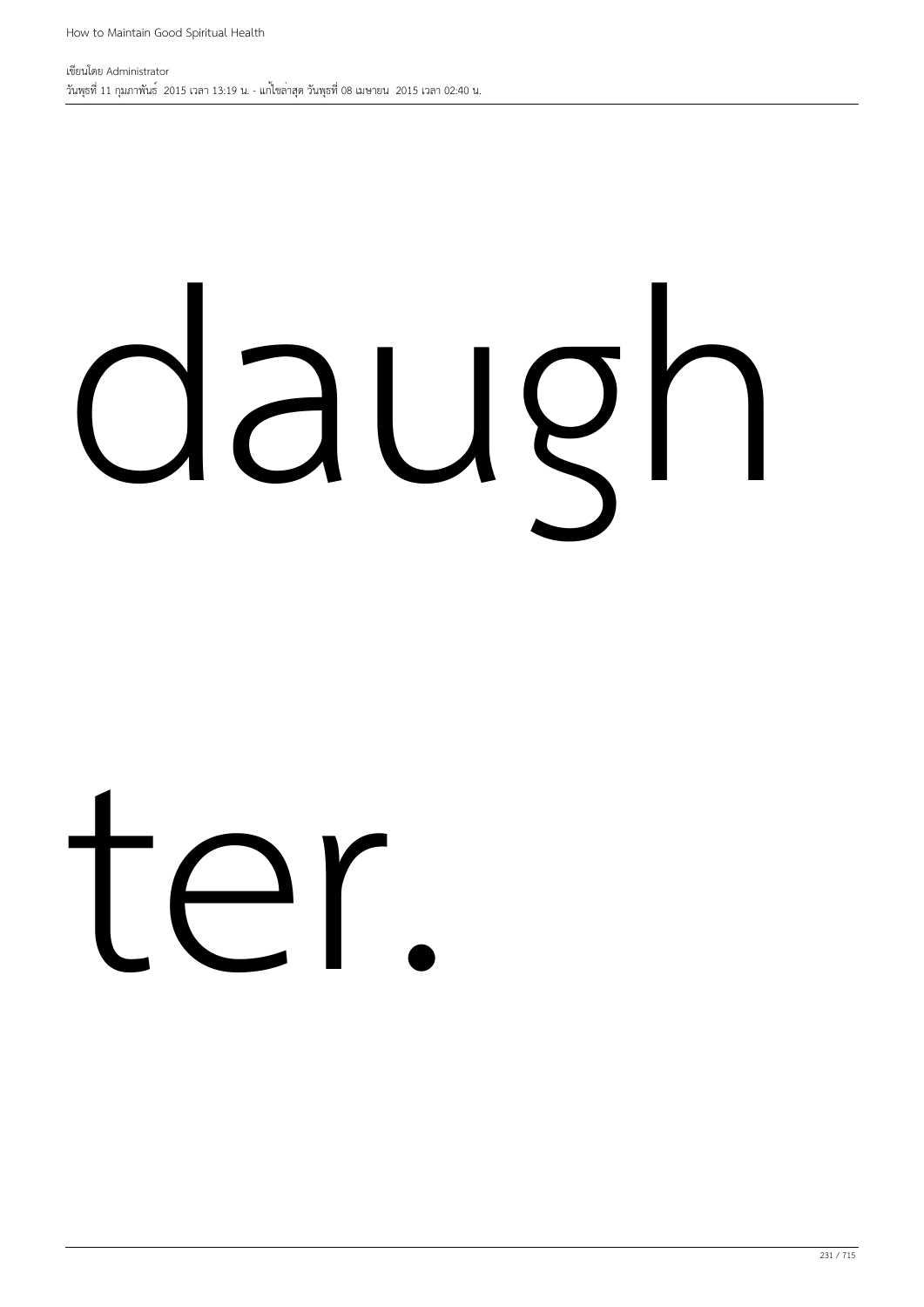#### The

# daugh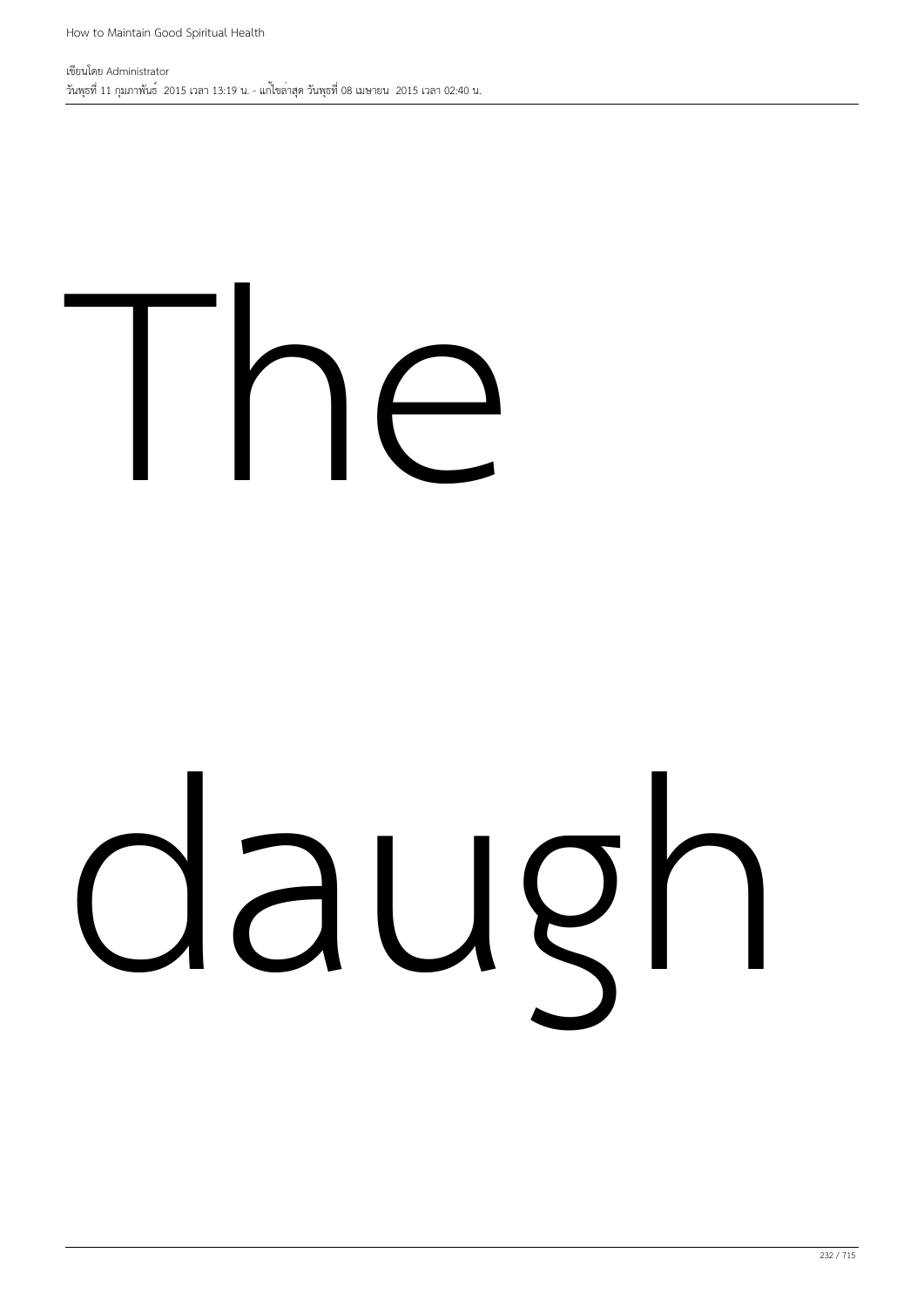### ter,

#### moan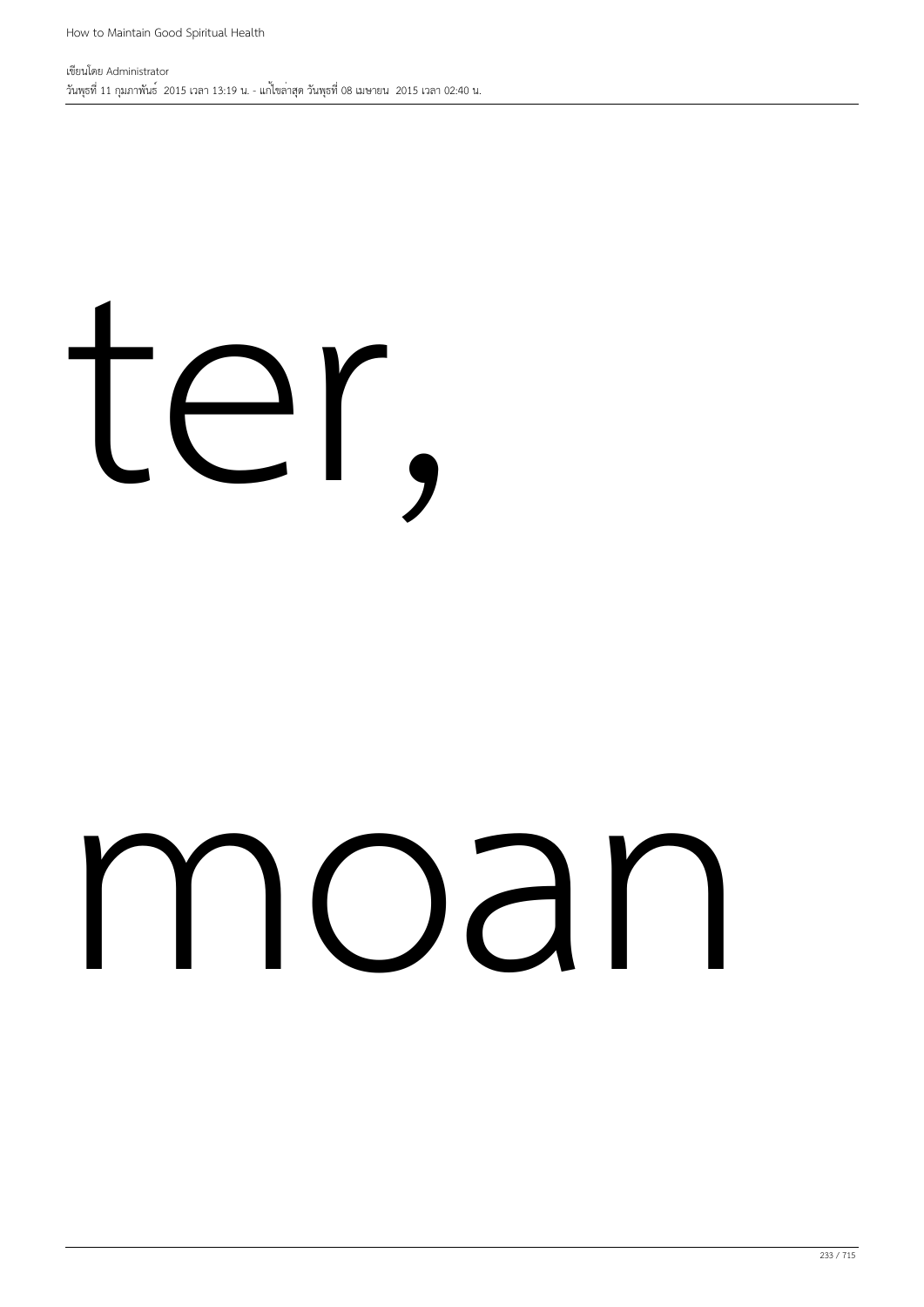#### ed

#### and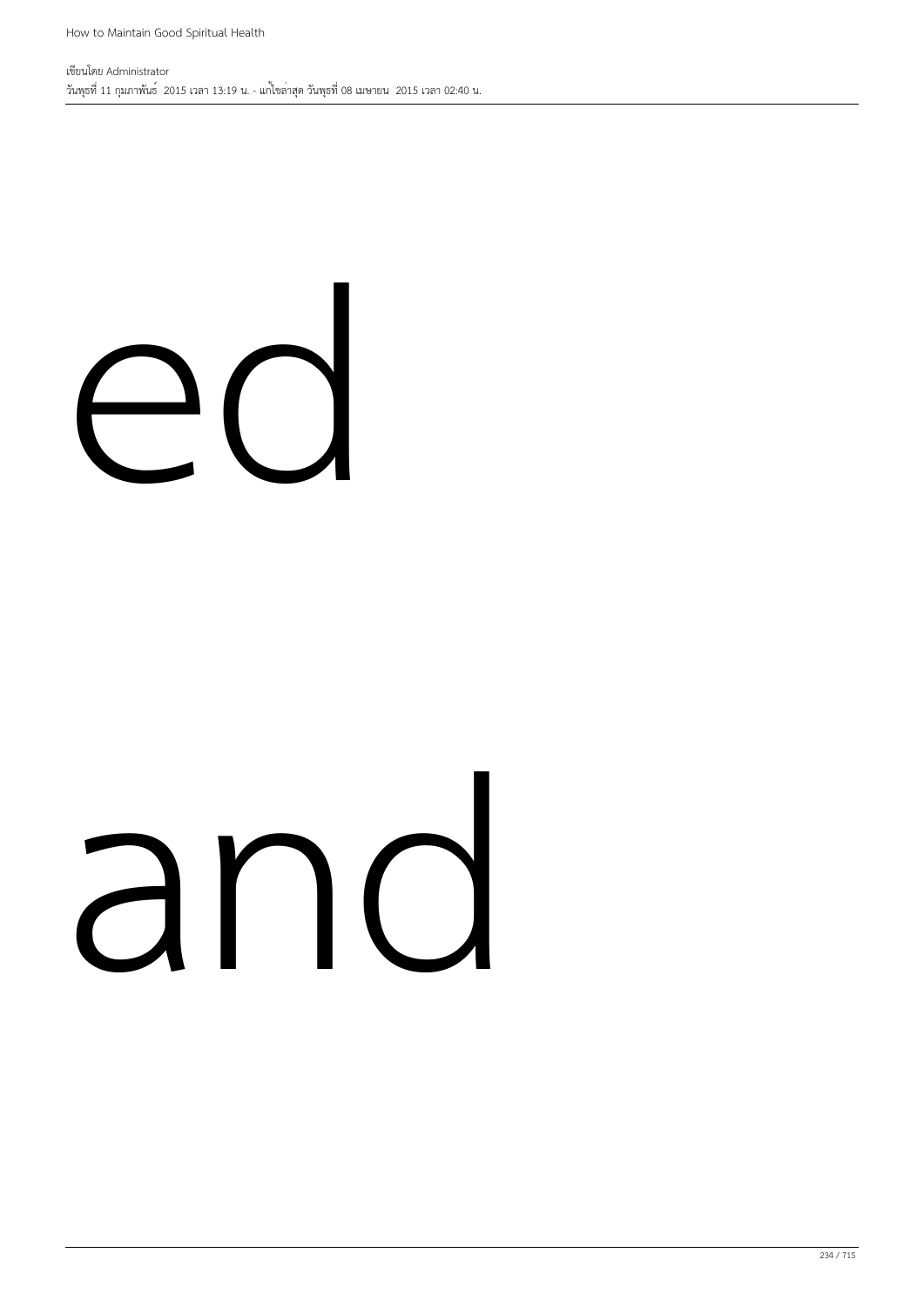# impati

# ently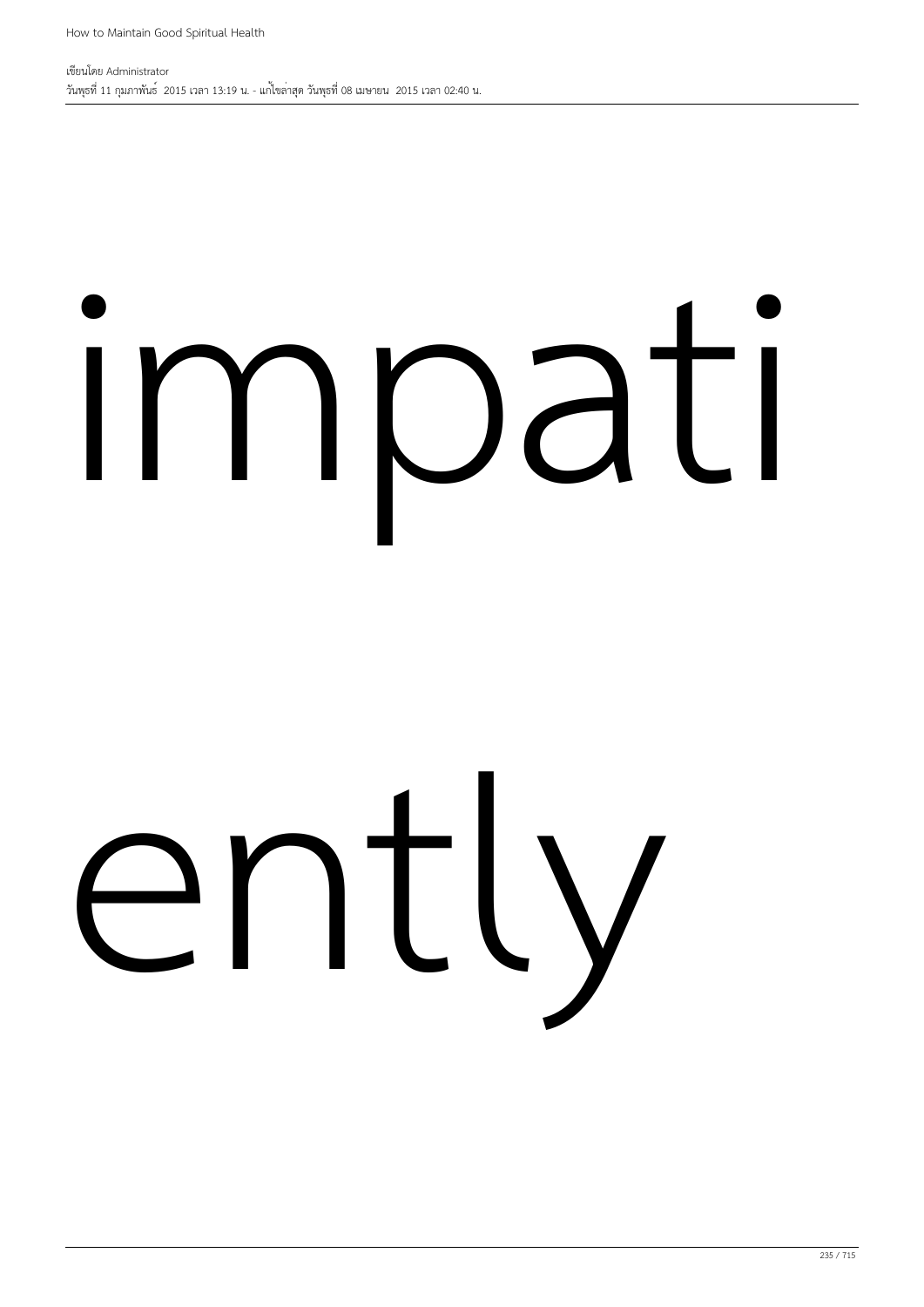### waited



236 / 715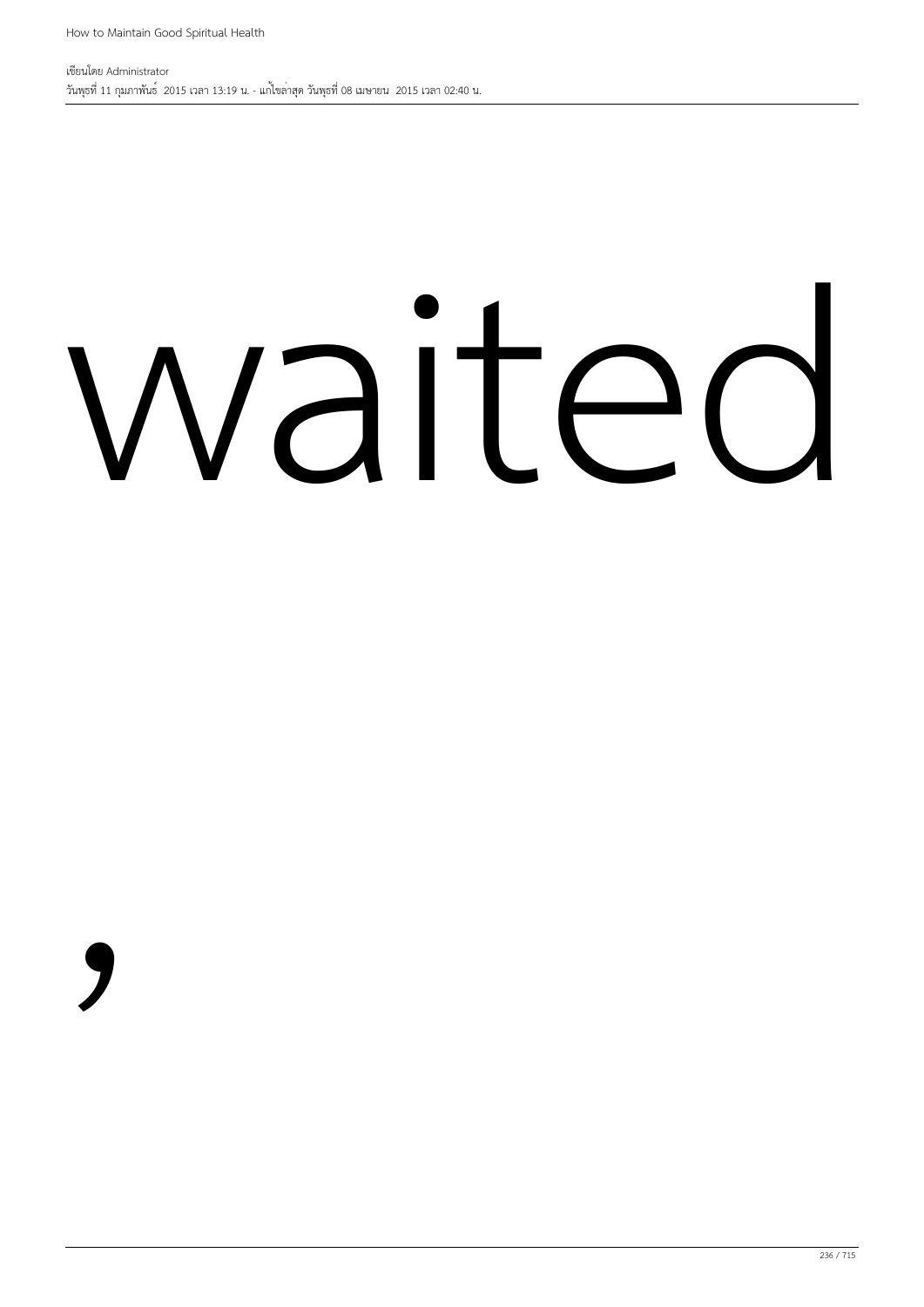#### wond

# ering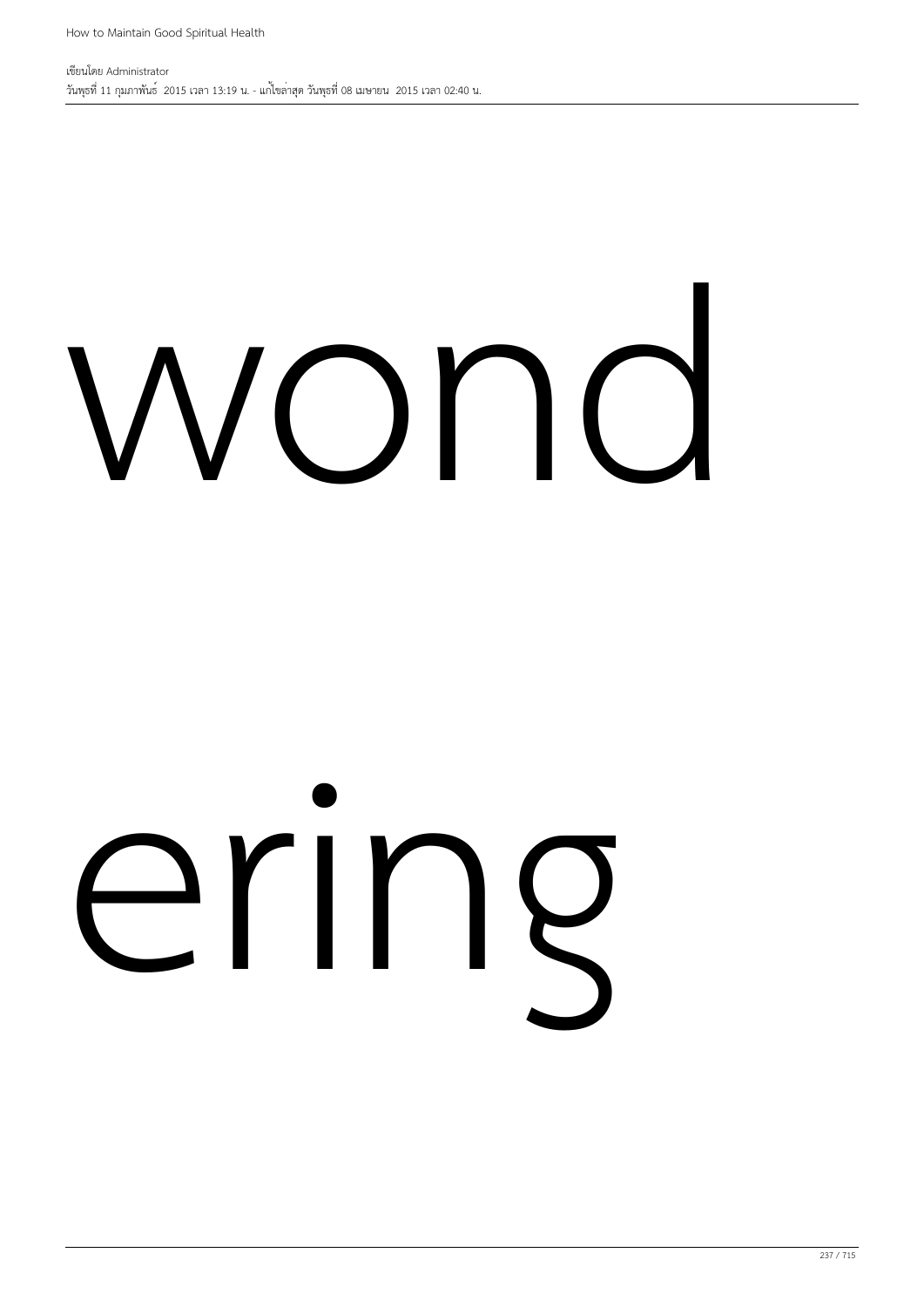### what

#### he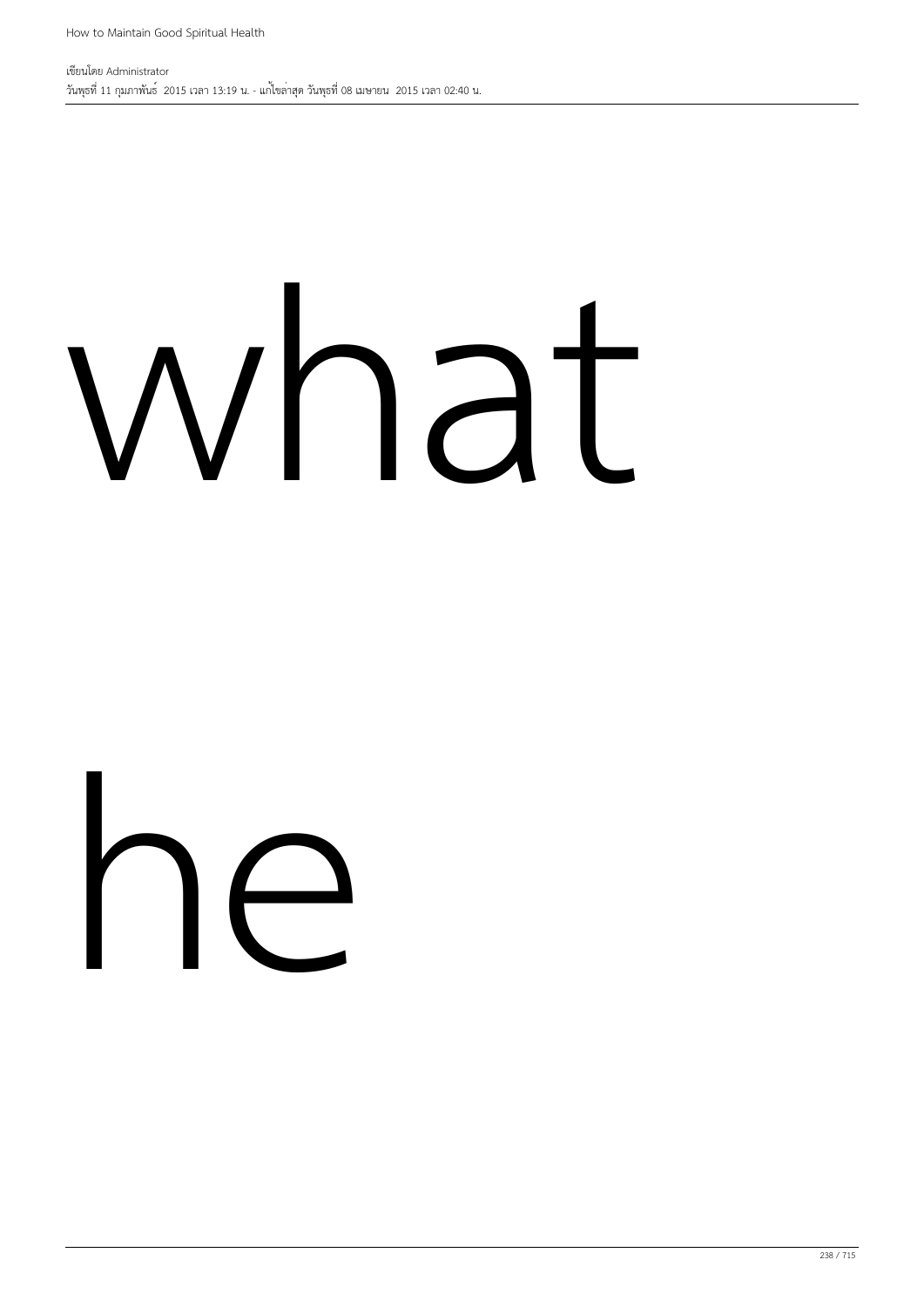#### was

# doing.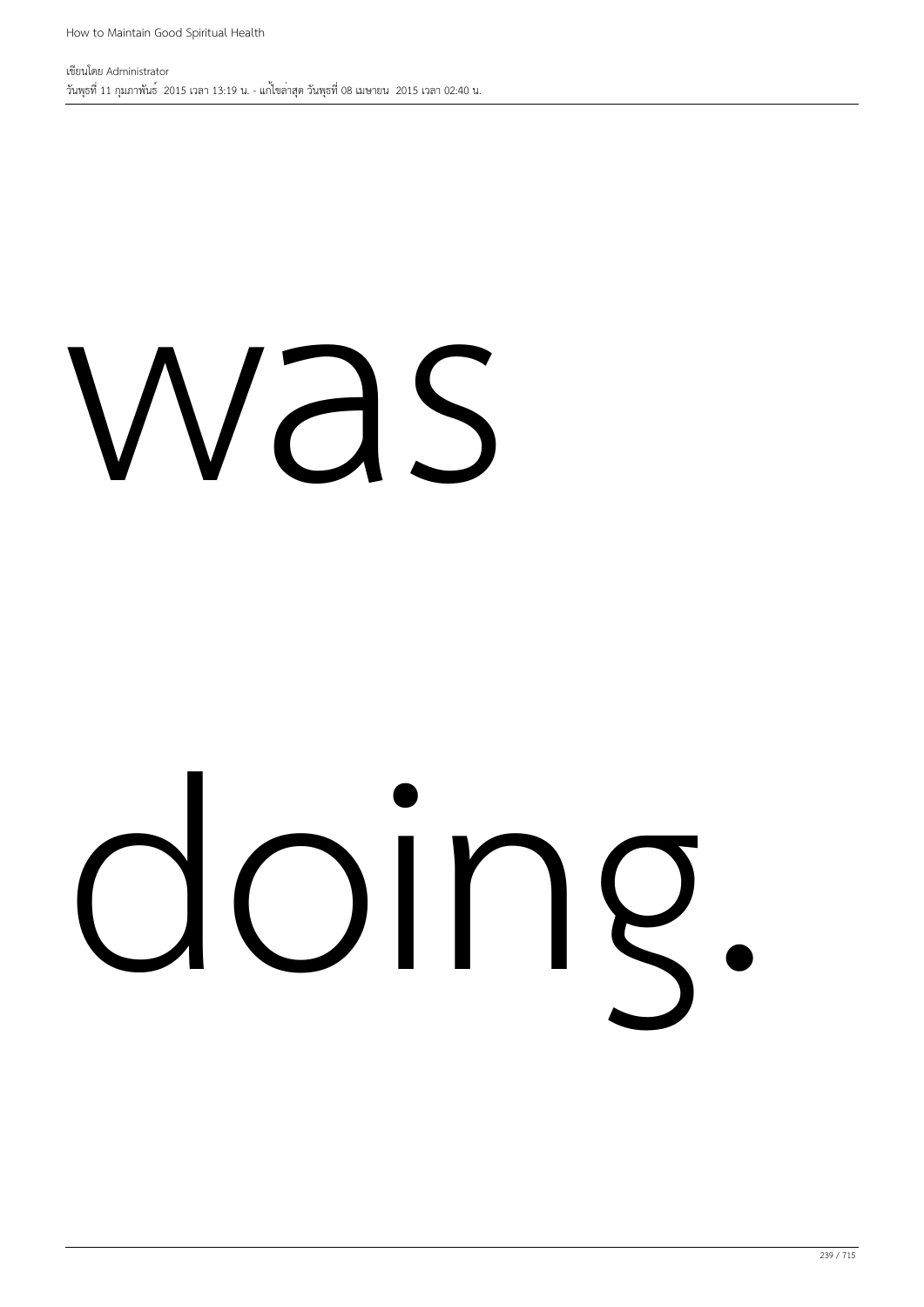### Atter

#### twent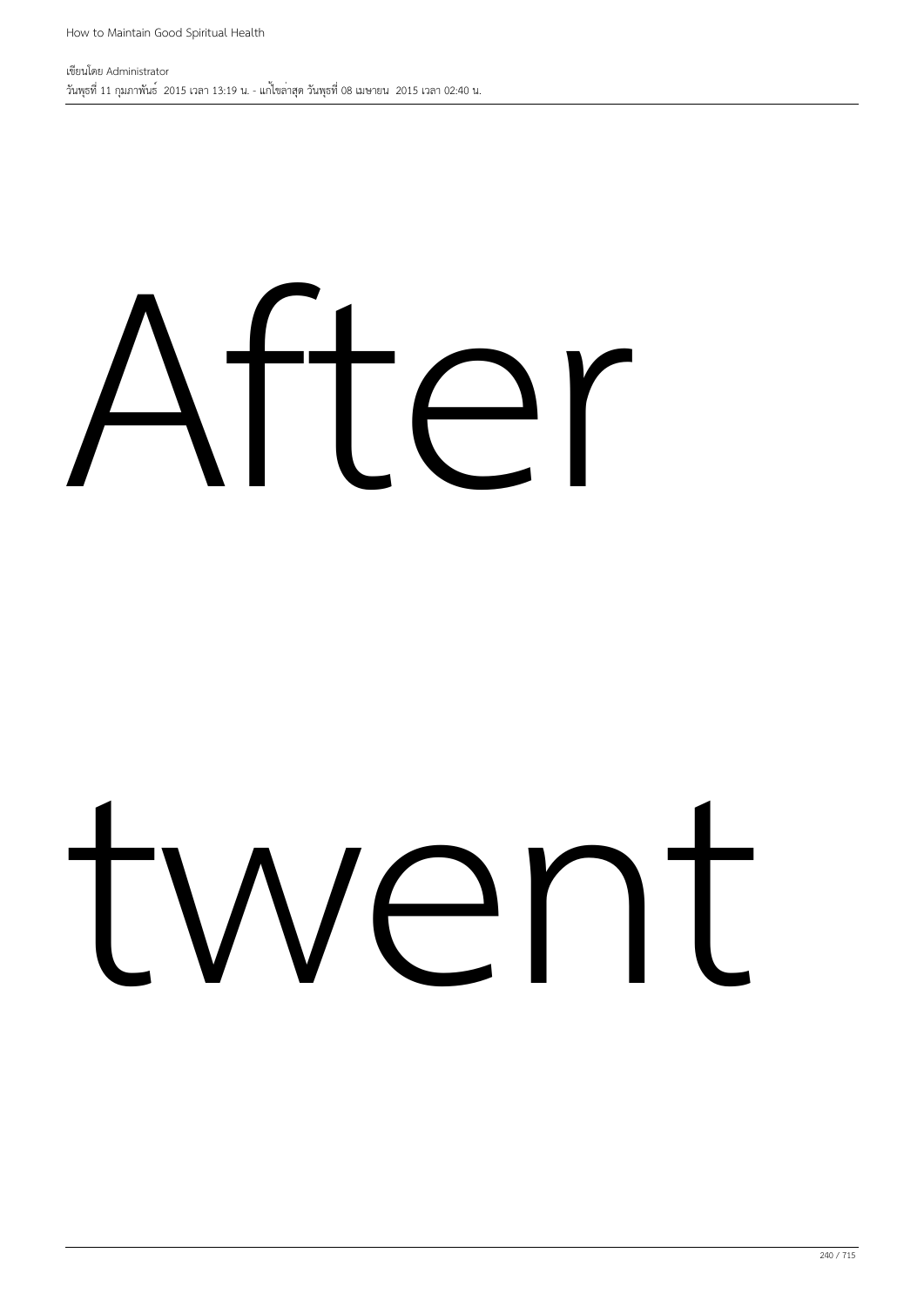

#### minut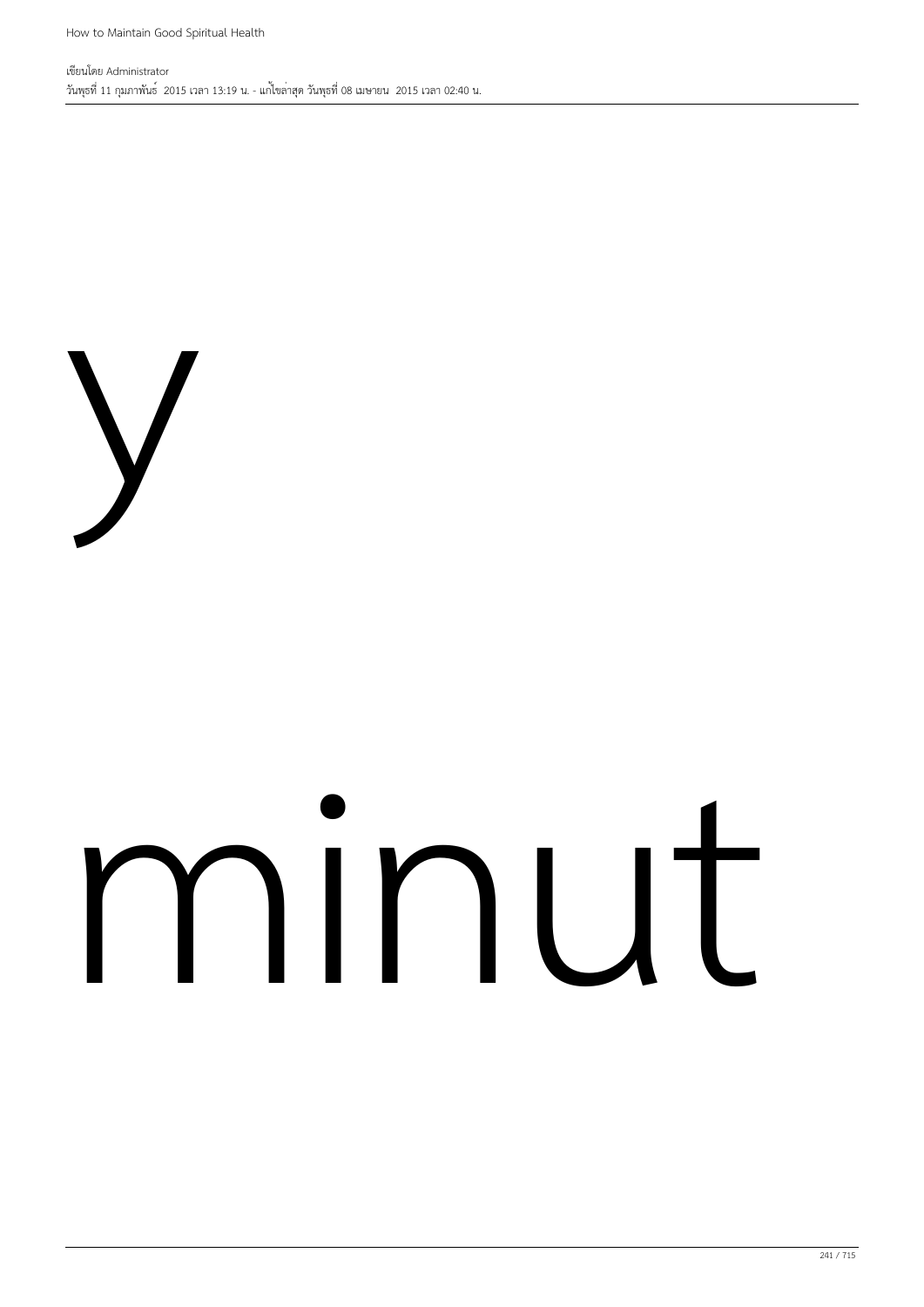#### es he

#### turne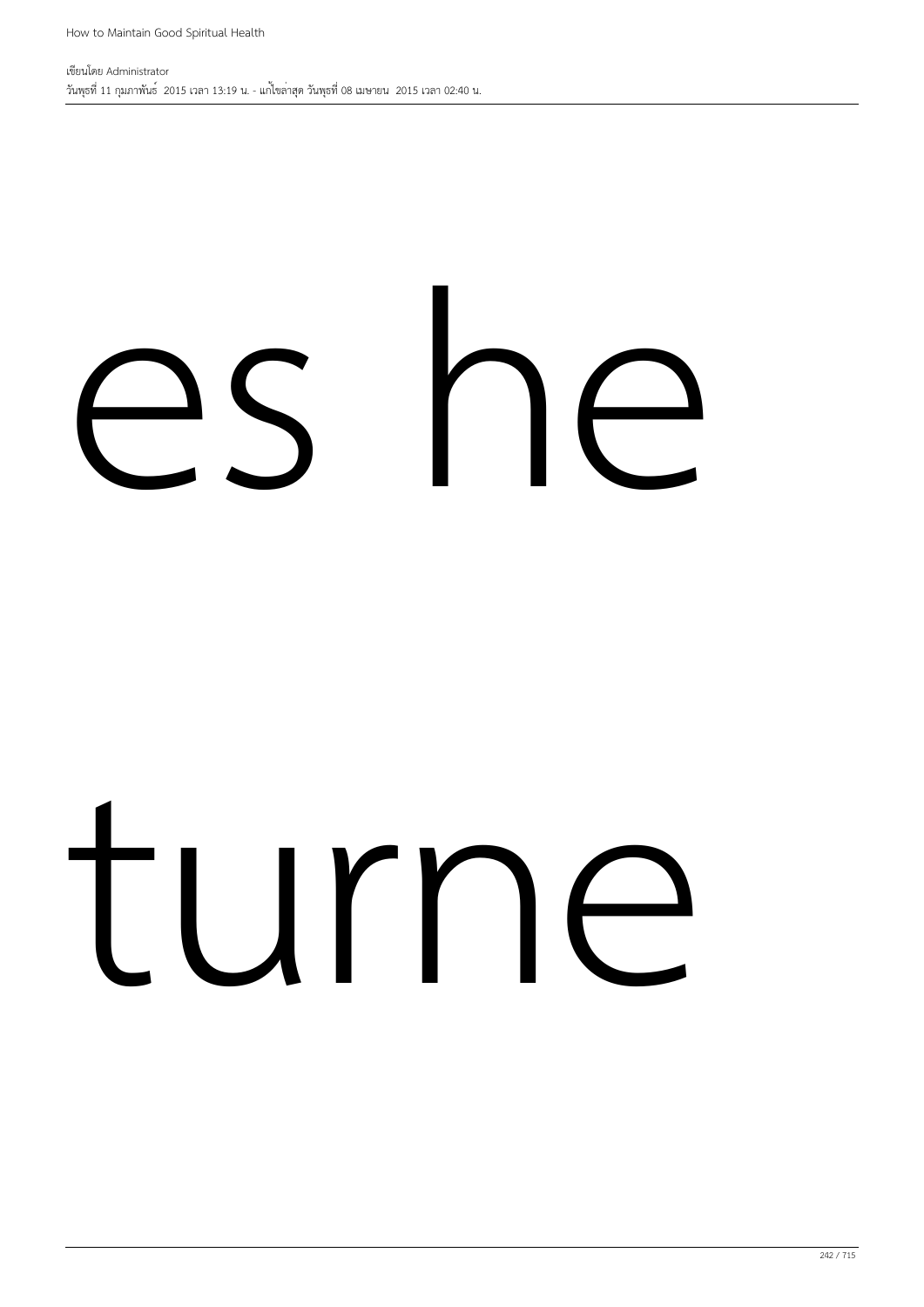### $Off$

#### the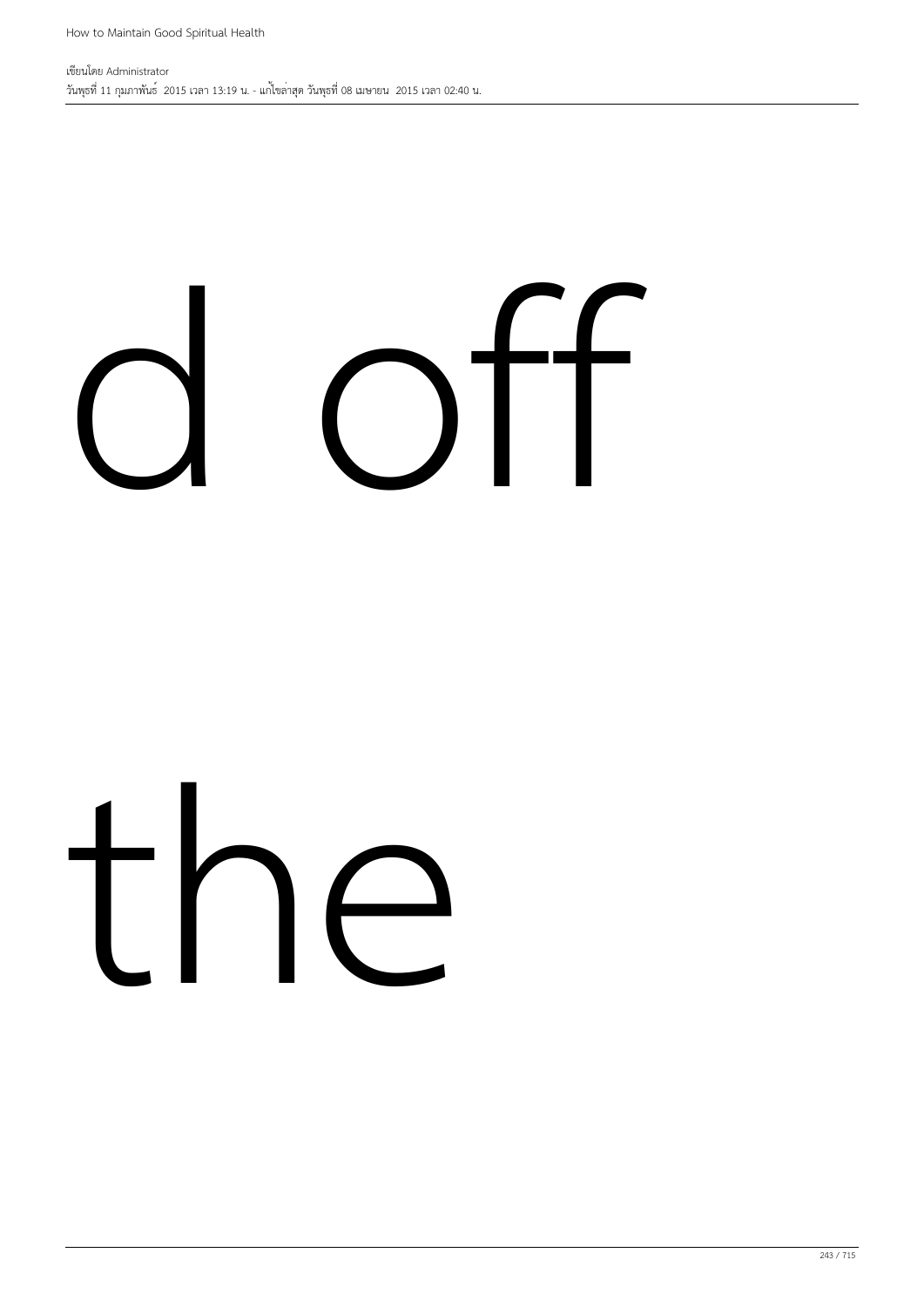#### burner

#### s. He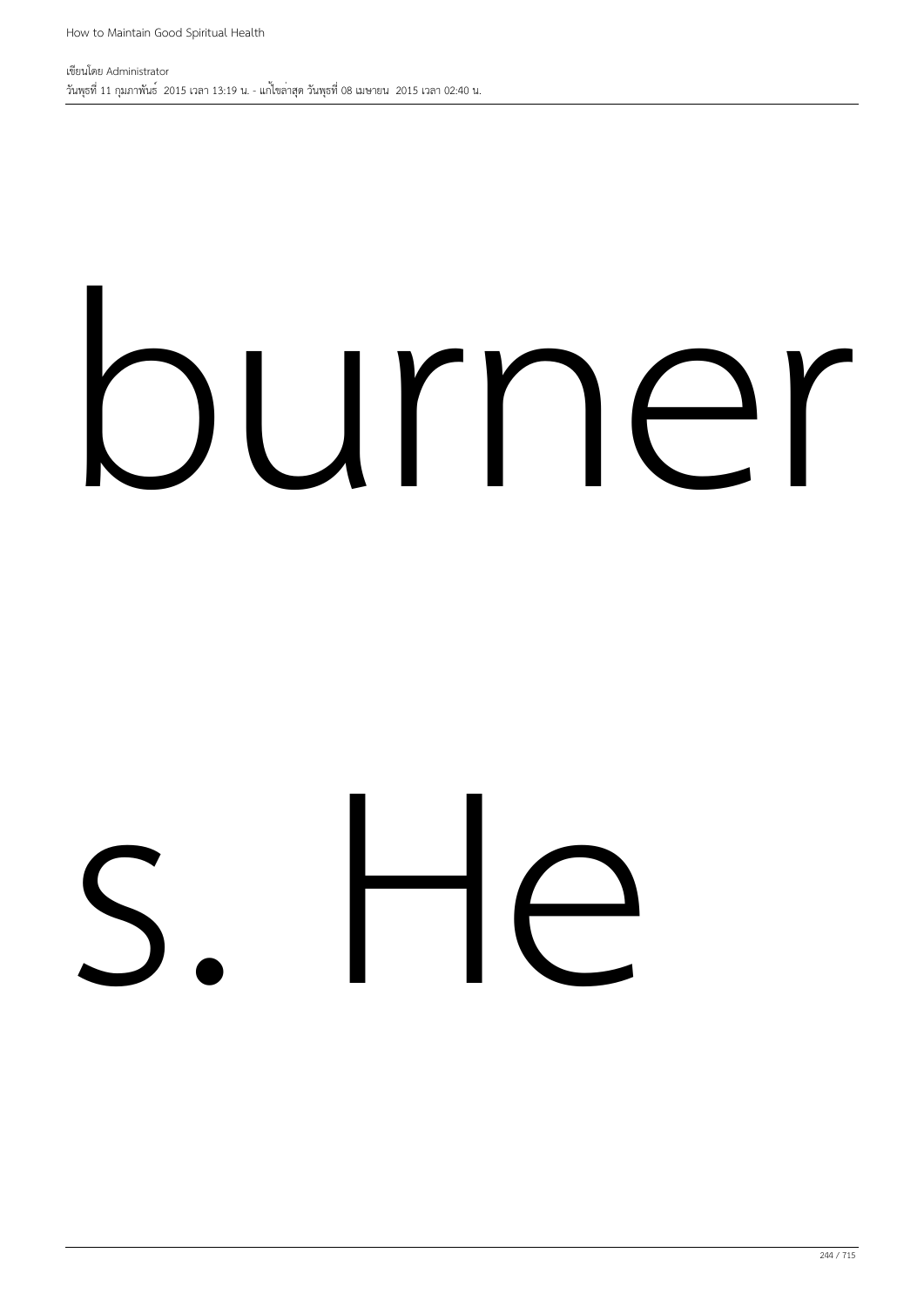### took

#### the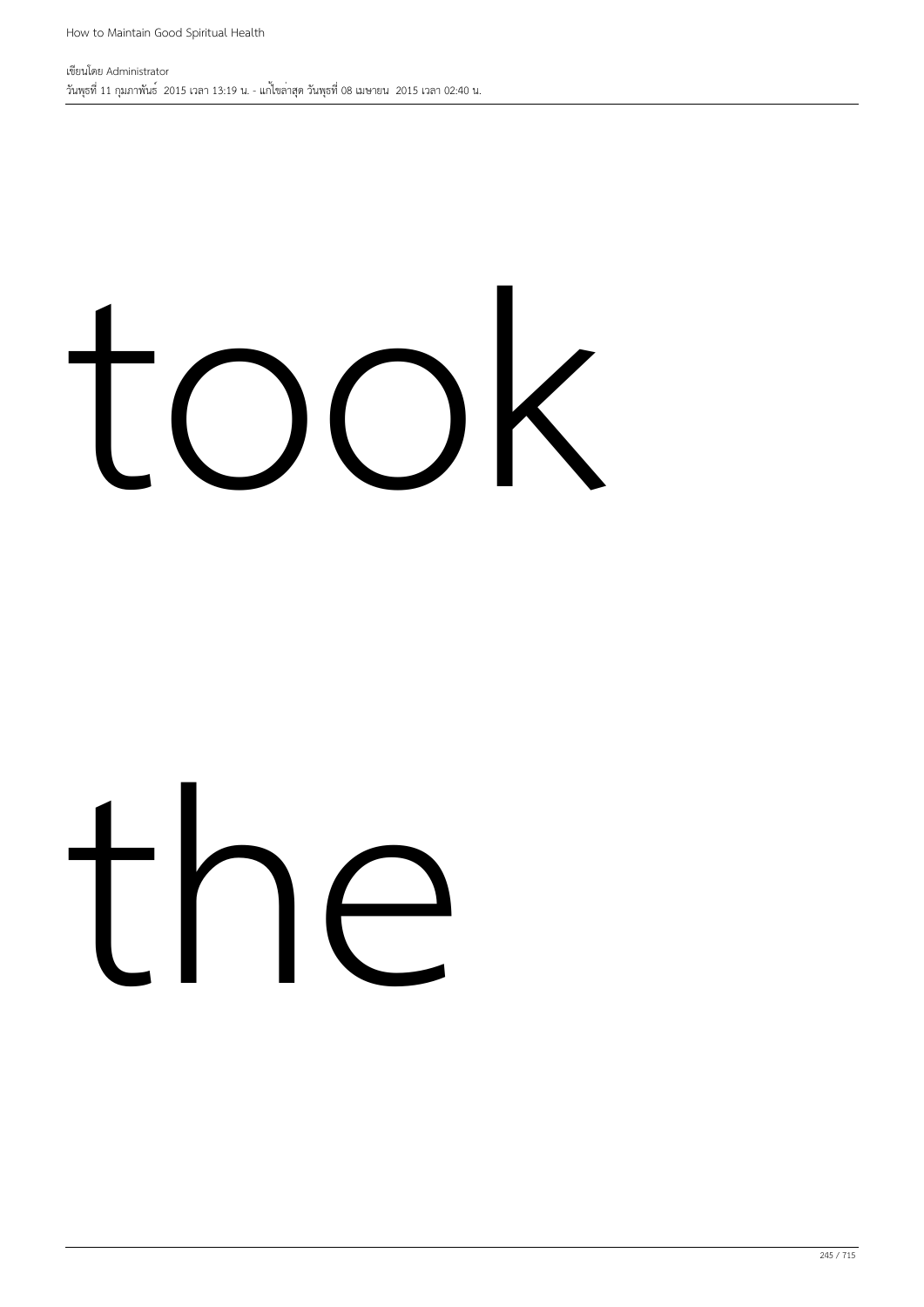# potat

#### $\bigcirc$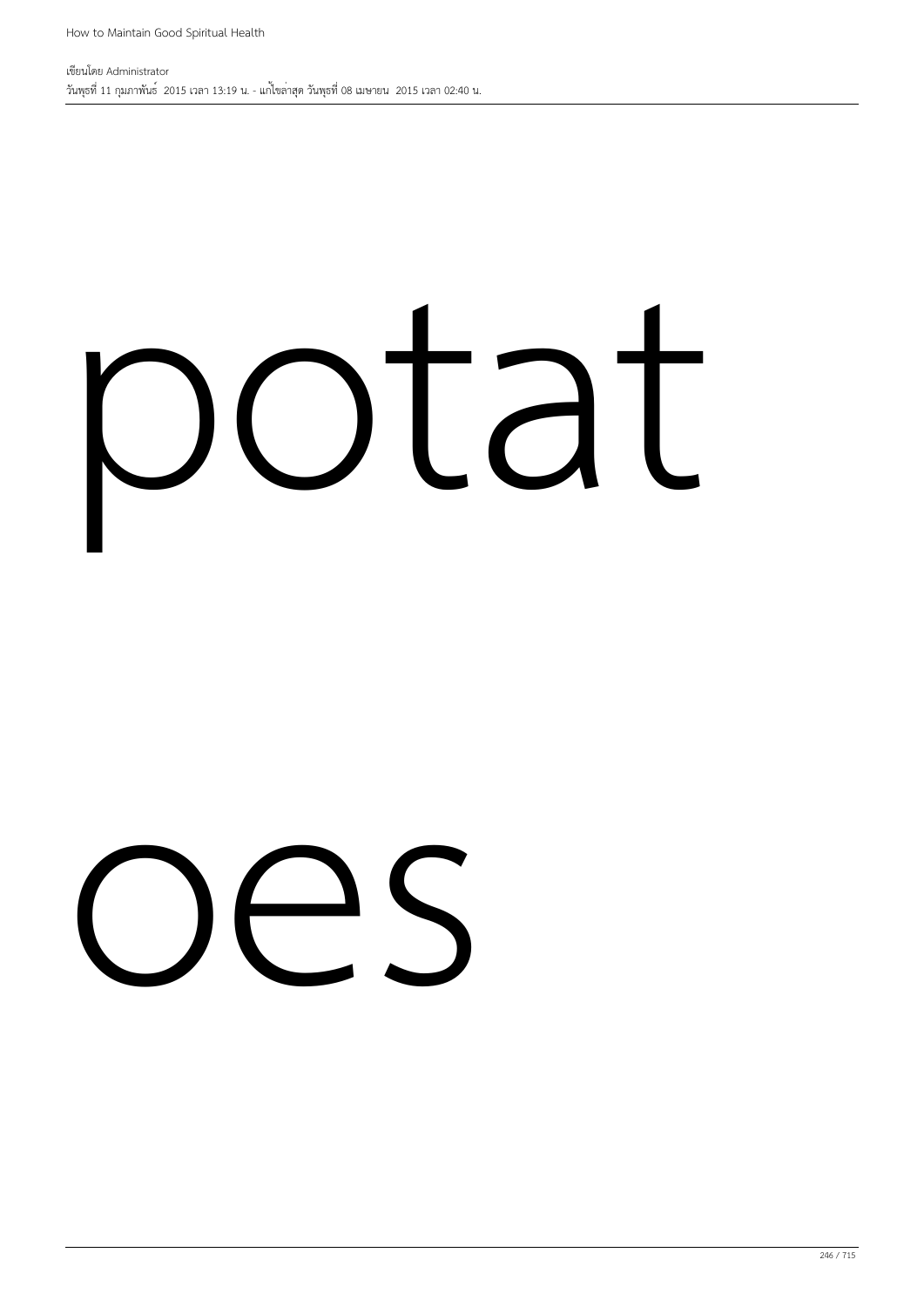### out of

#### the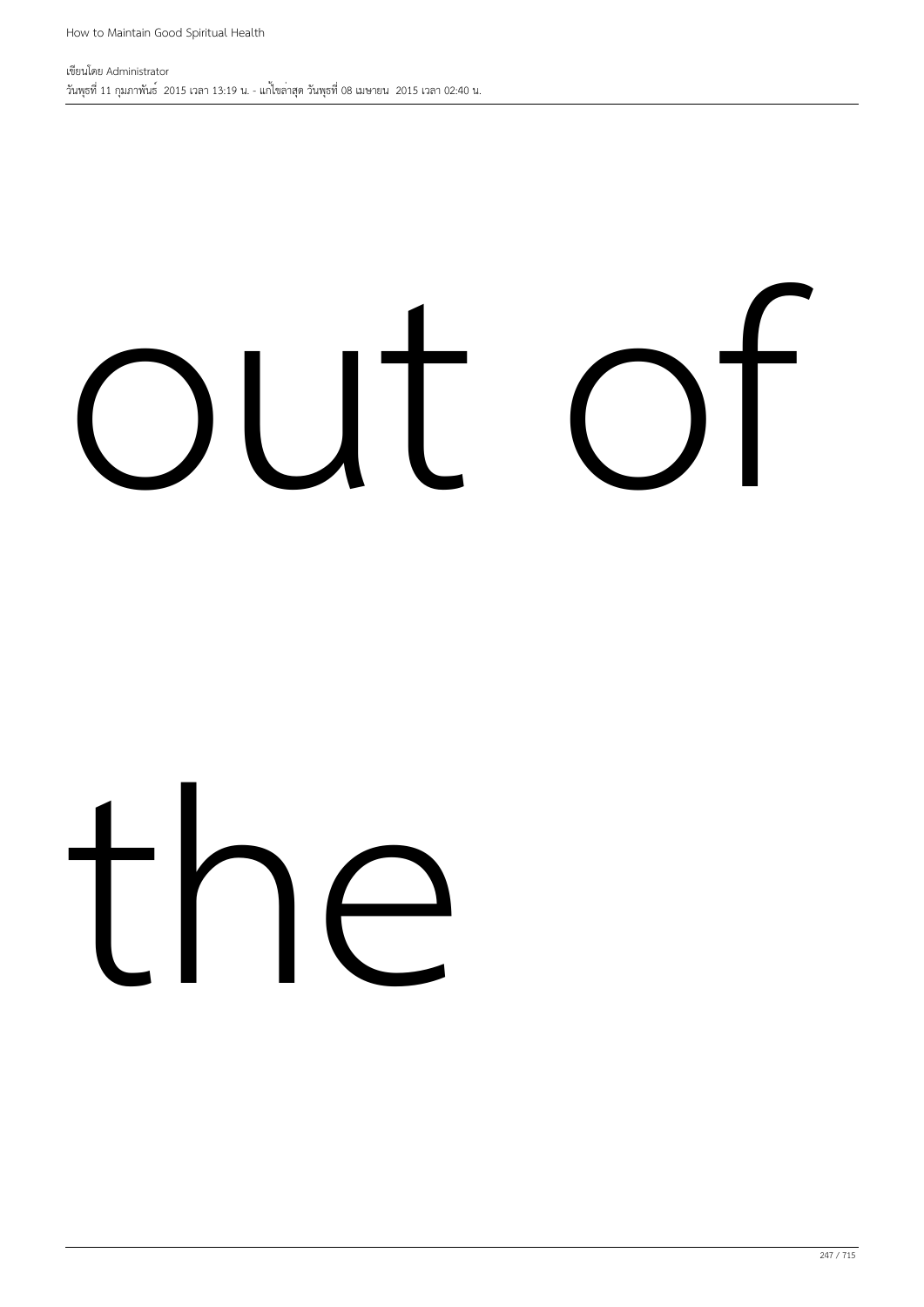# pot

#### and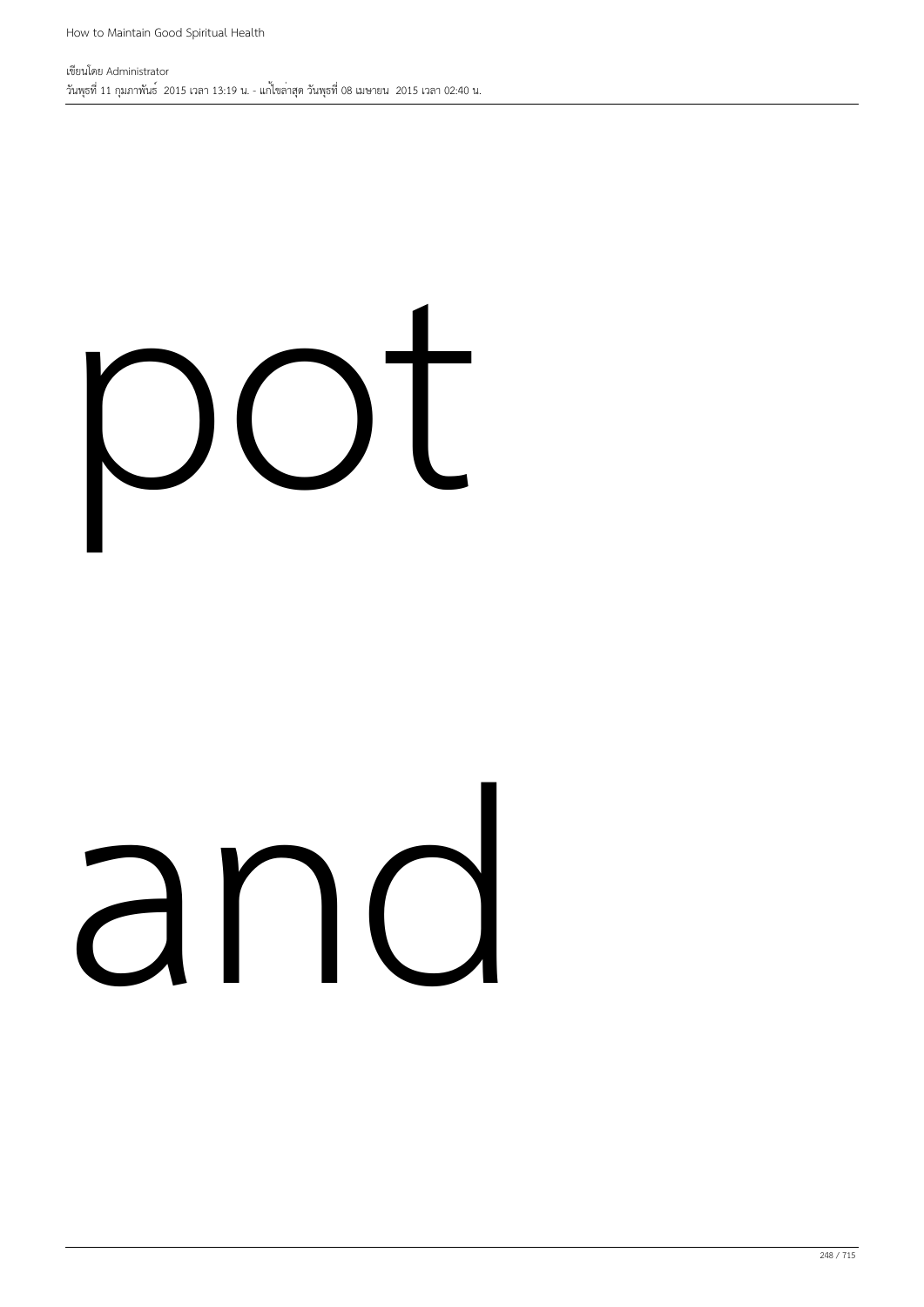# place

# d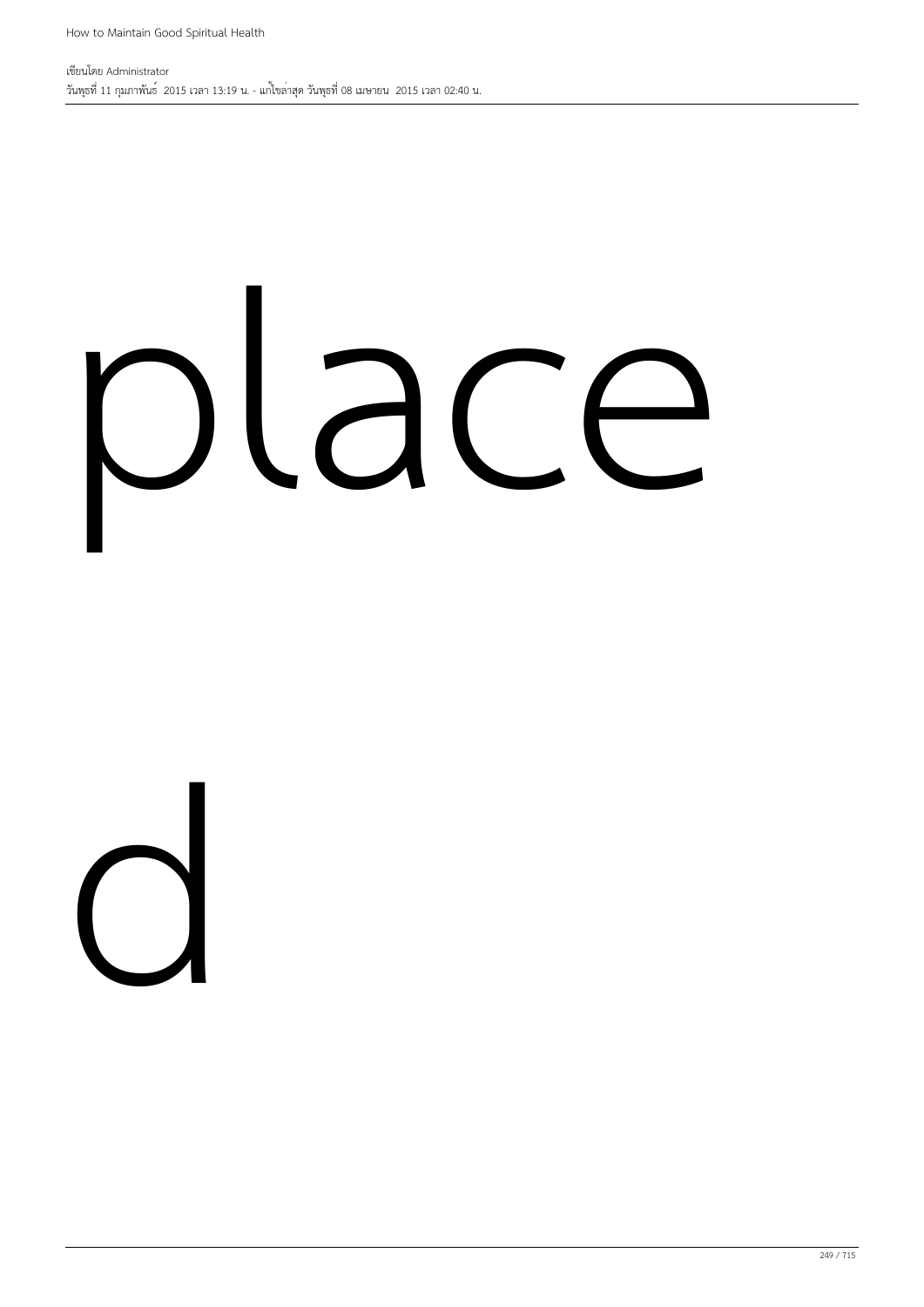#### them

#### in a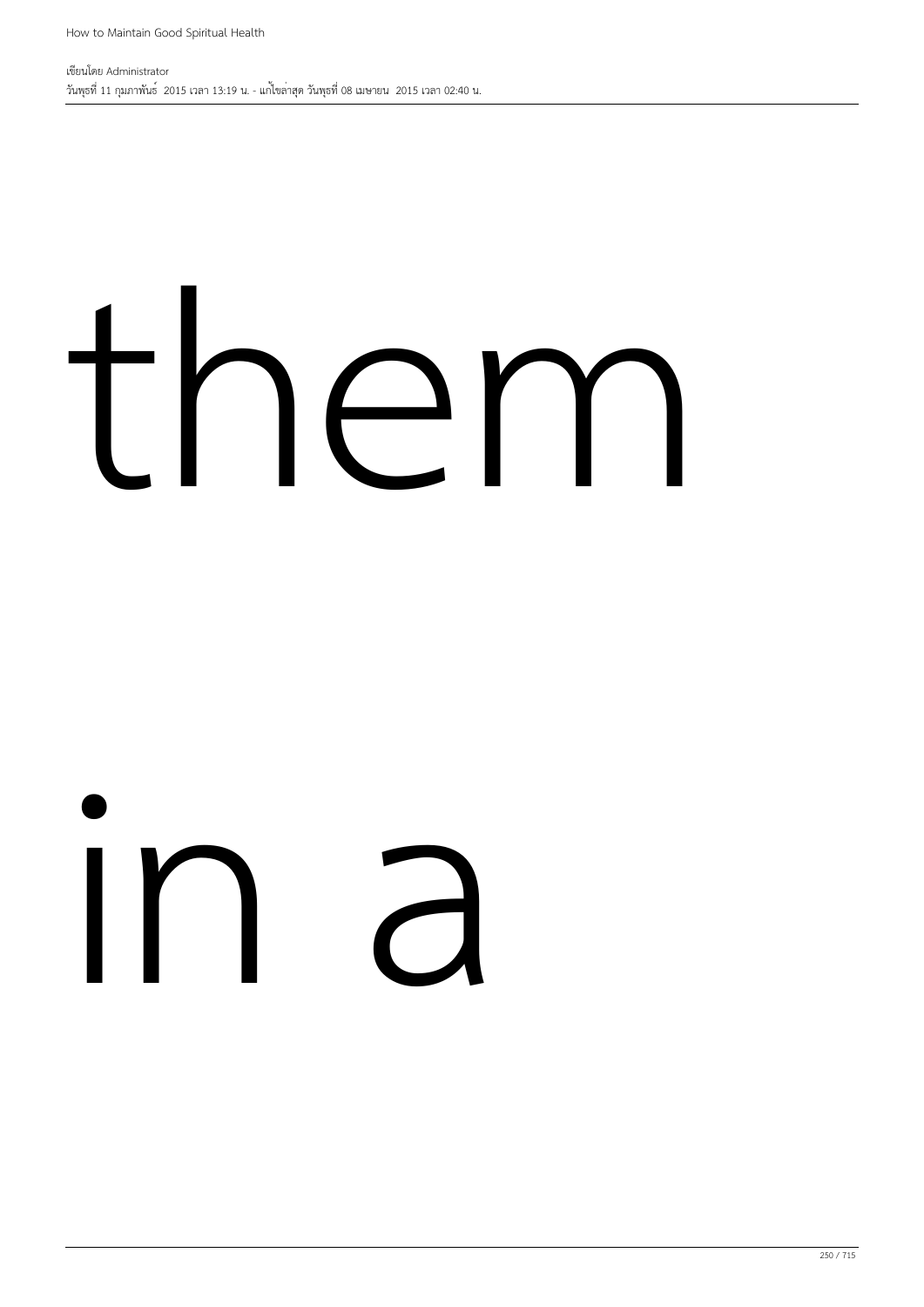#### bowl.

#### He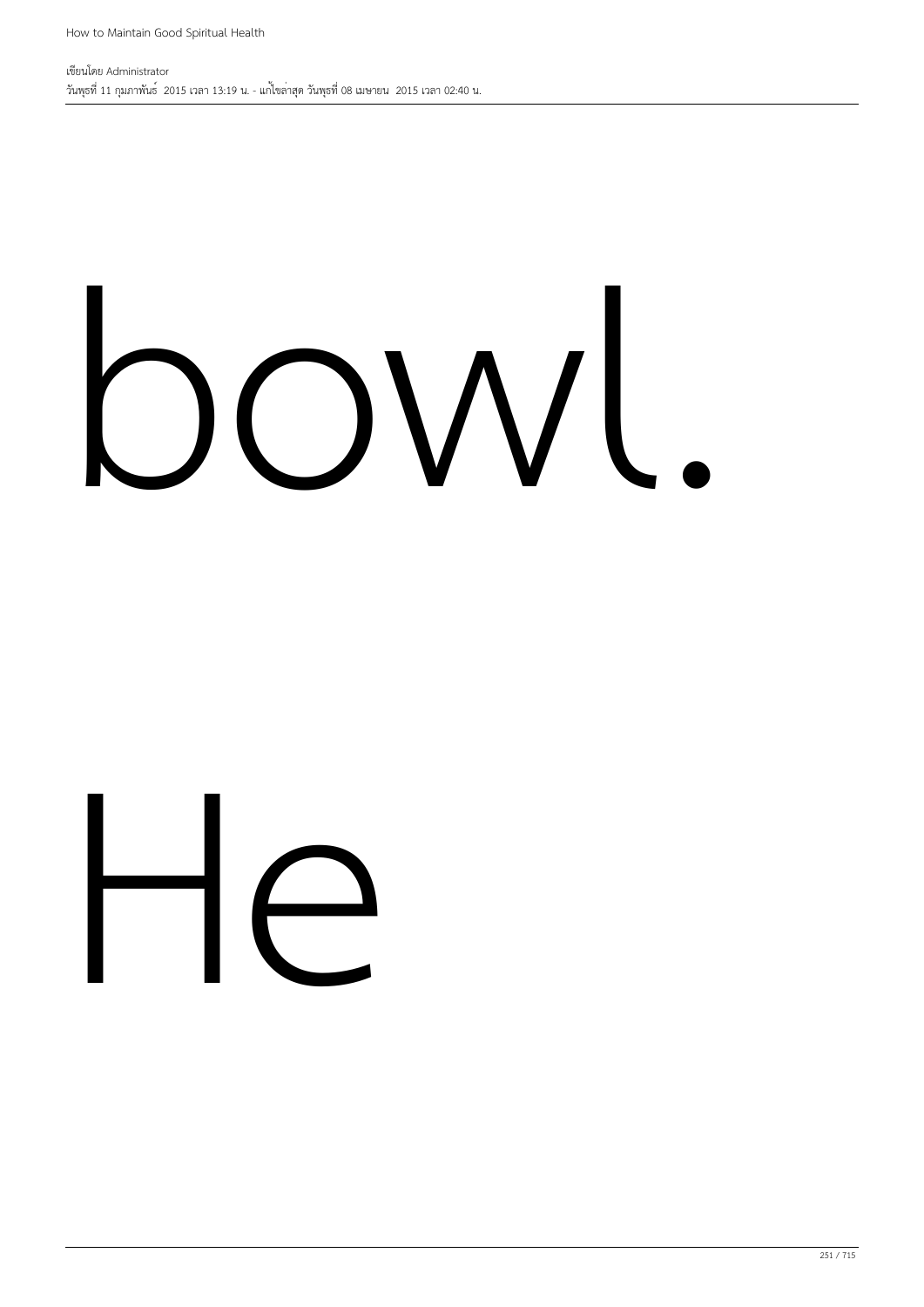# pulled

#### the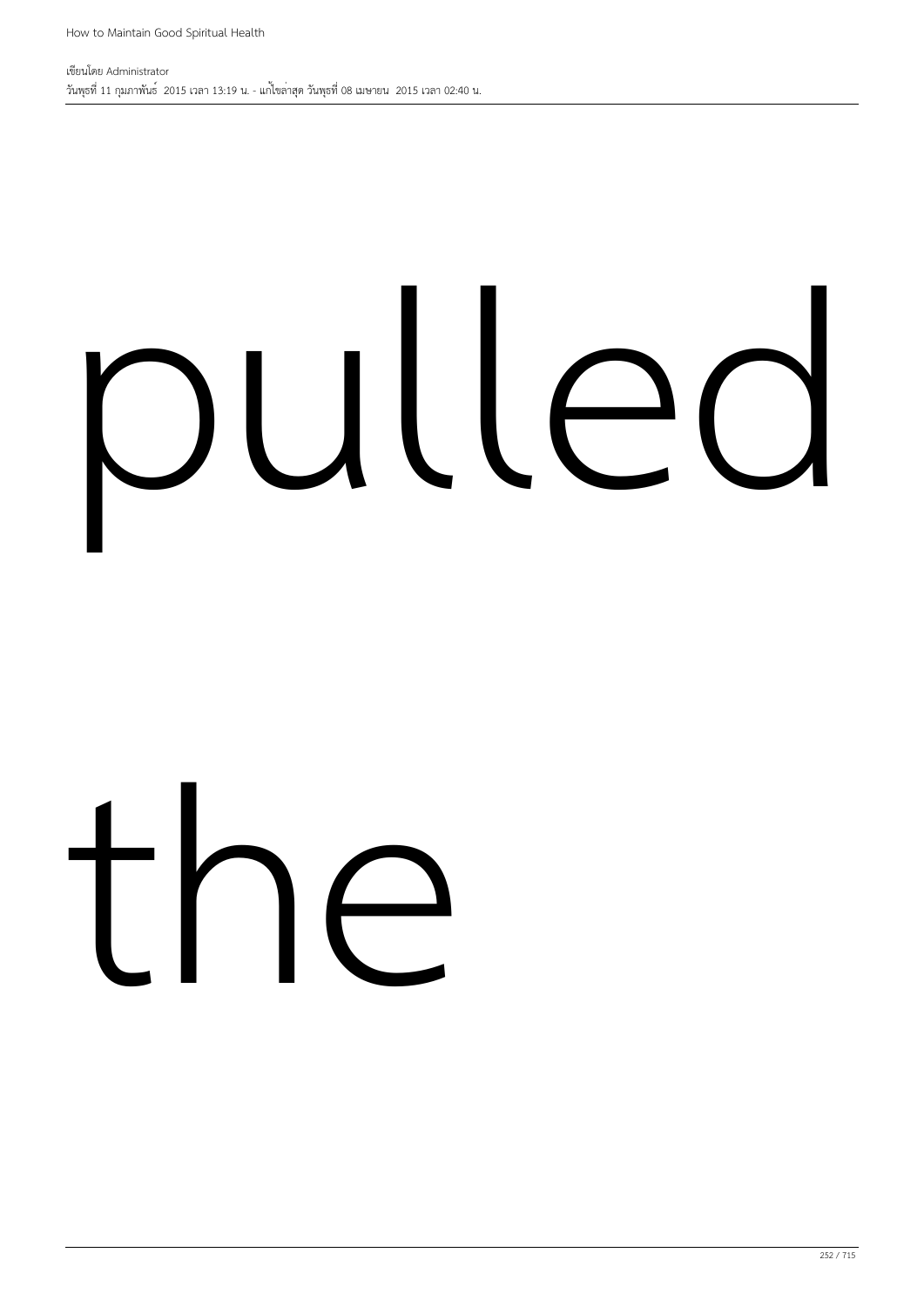### eggs

#### OUT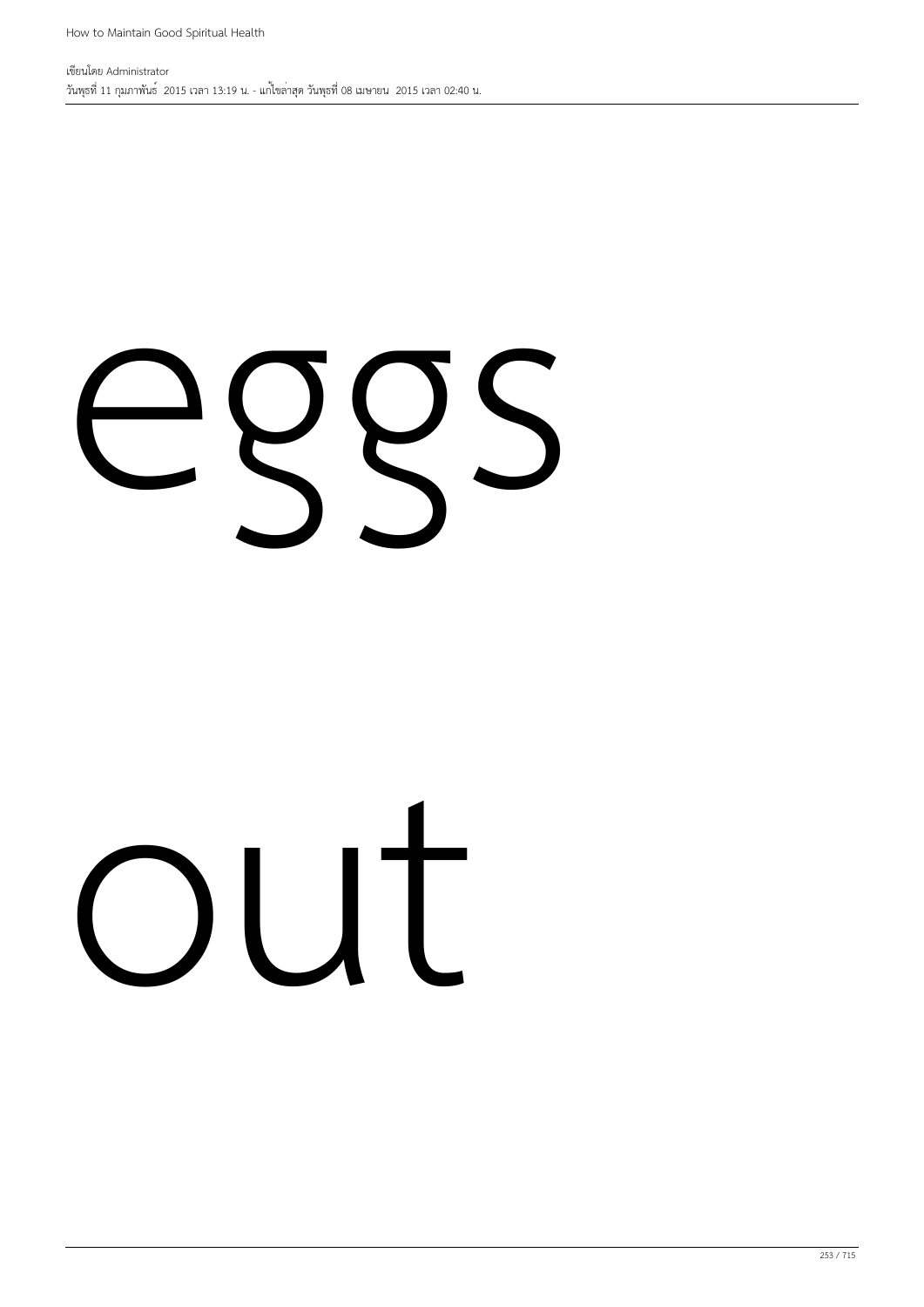#### and

# place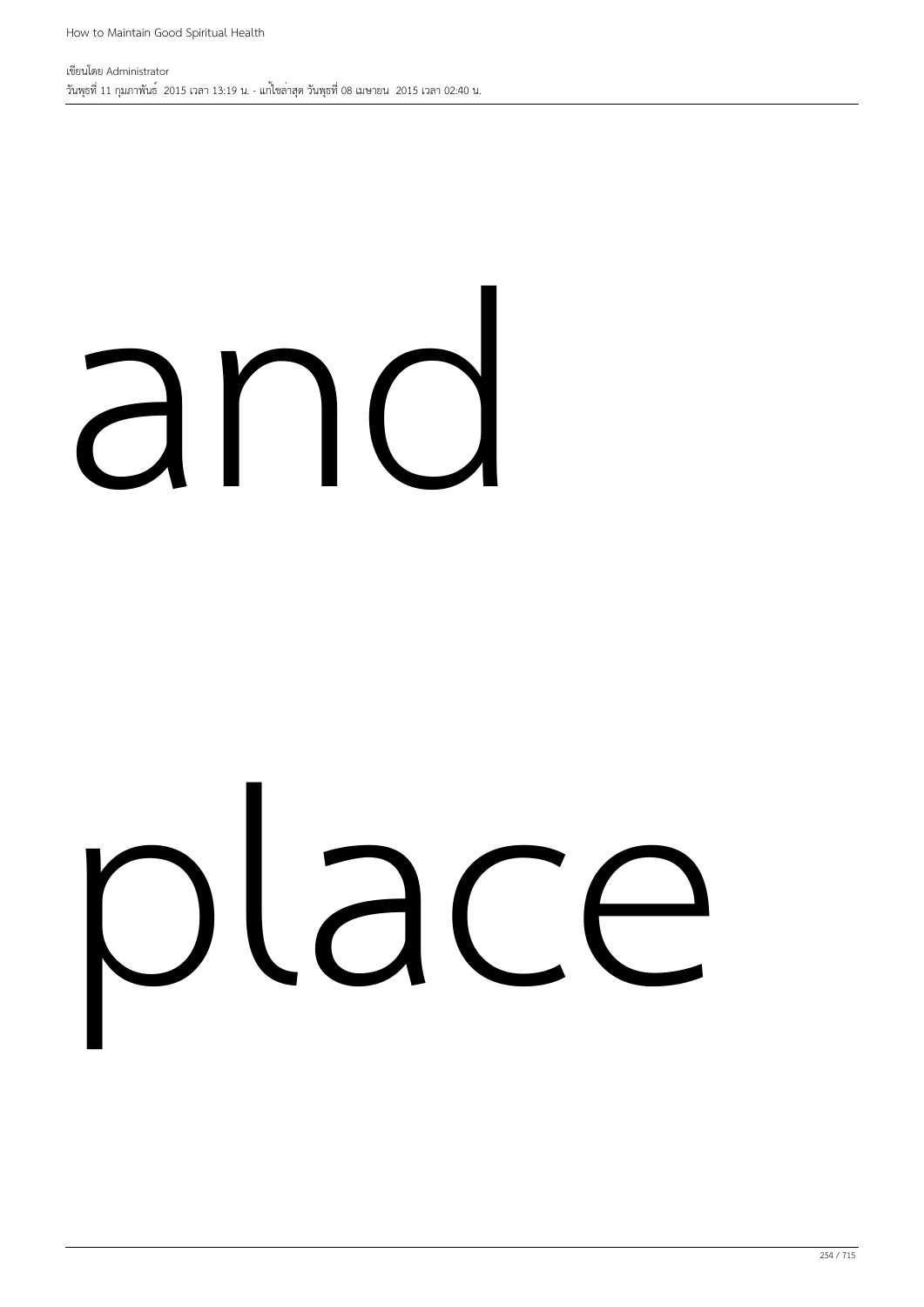#### $\begin{pmatrix} \phantom{-} \end{pmatrix}$

### them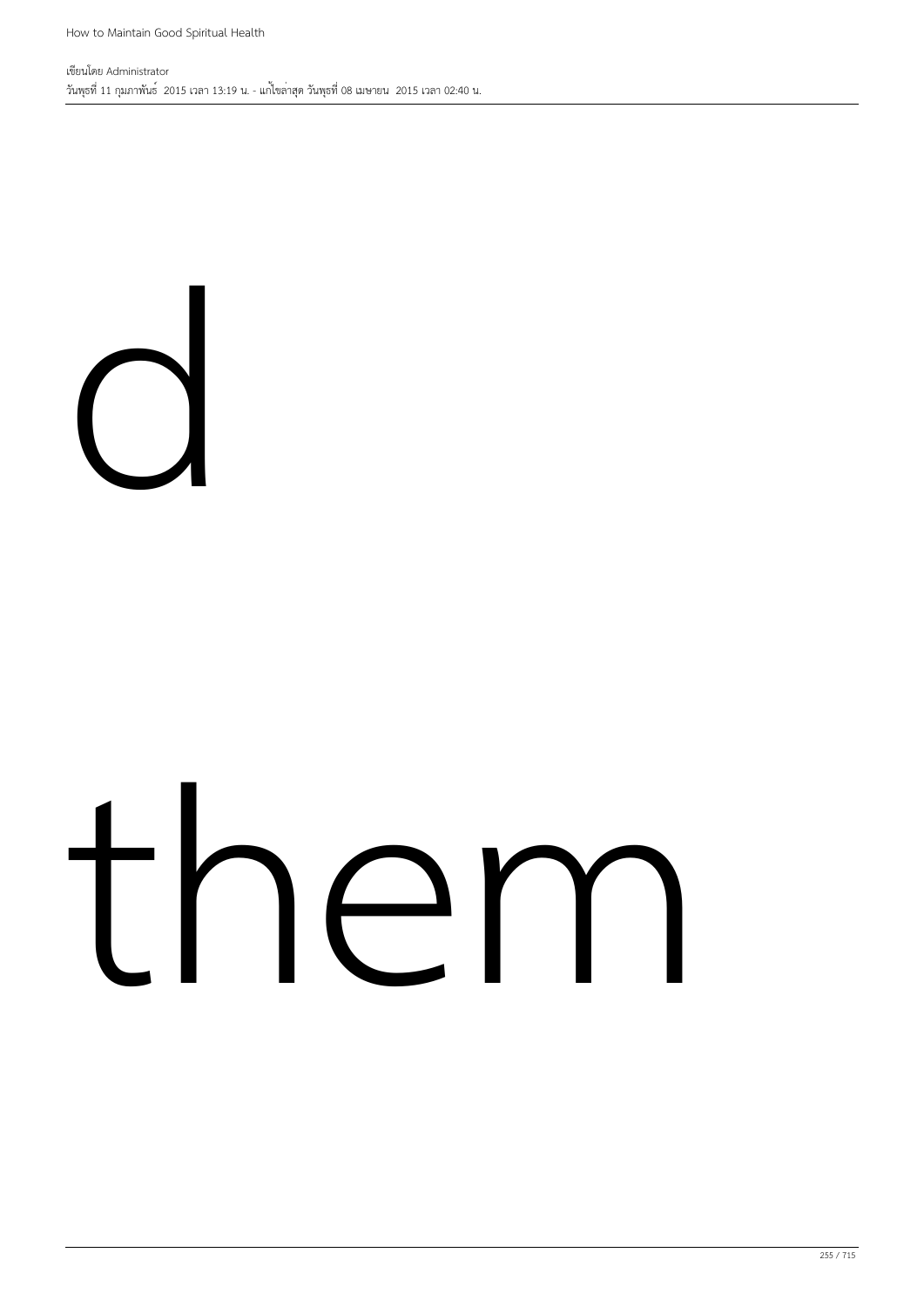#### in a

#### bowl.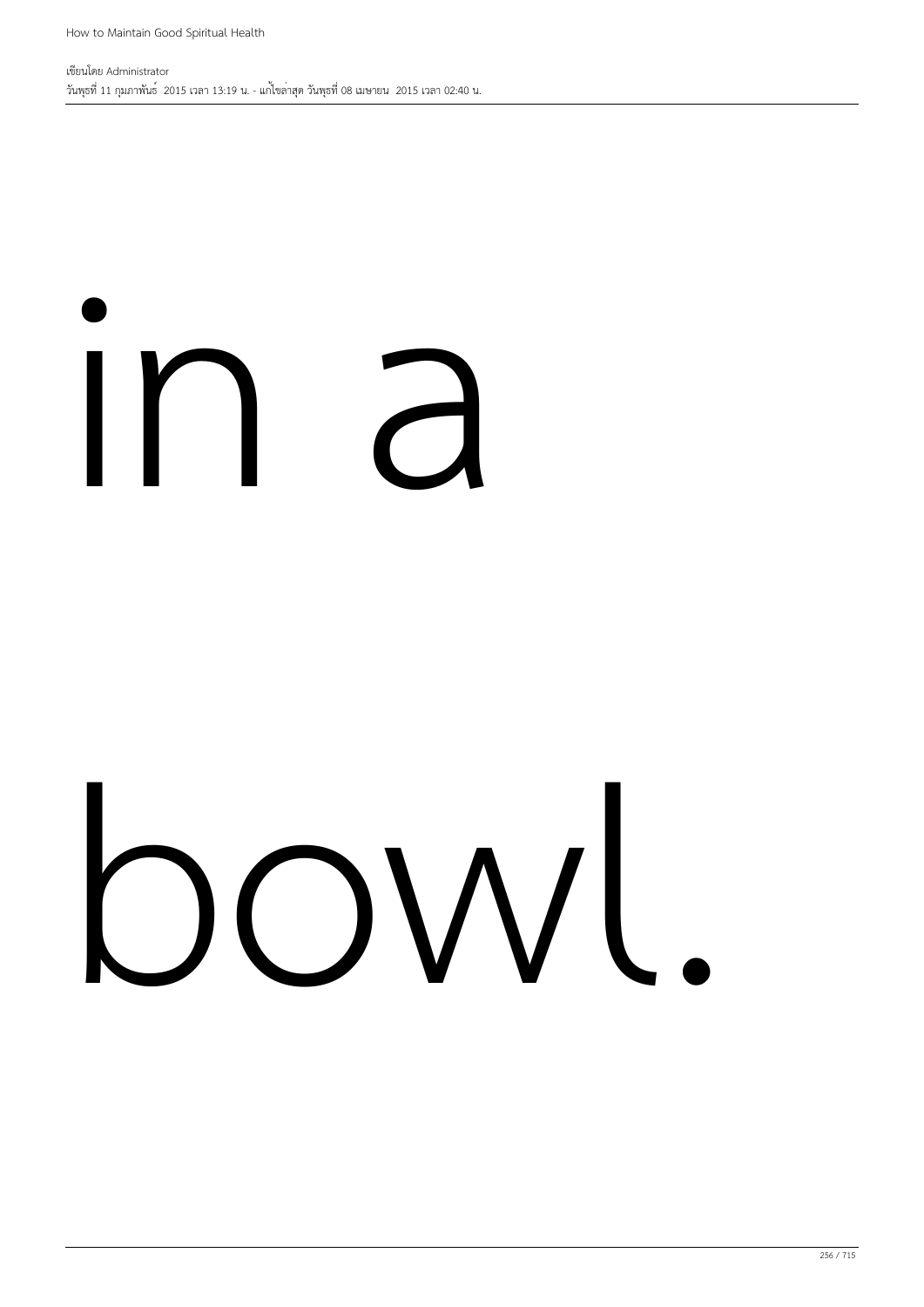#### He

### then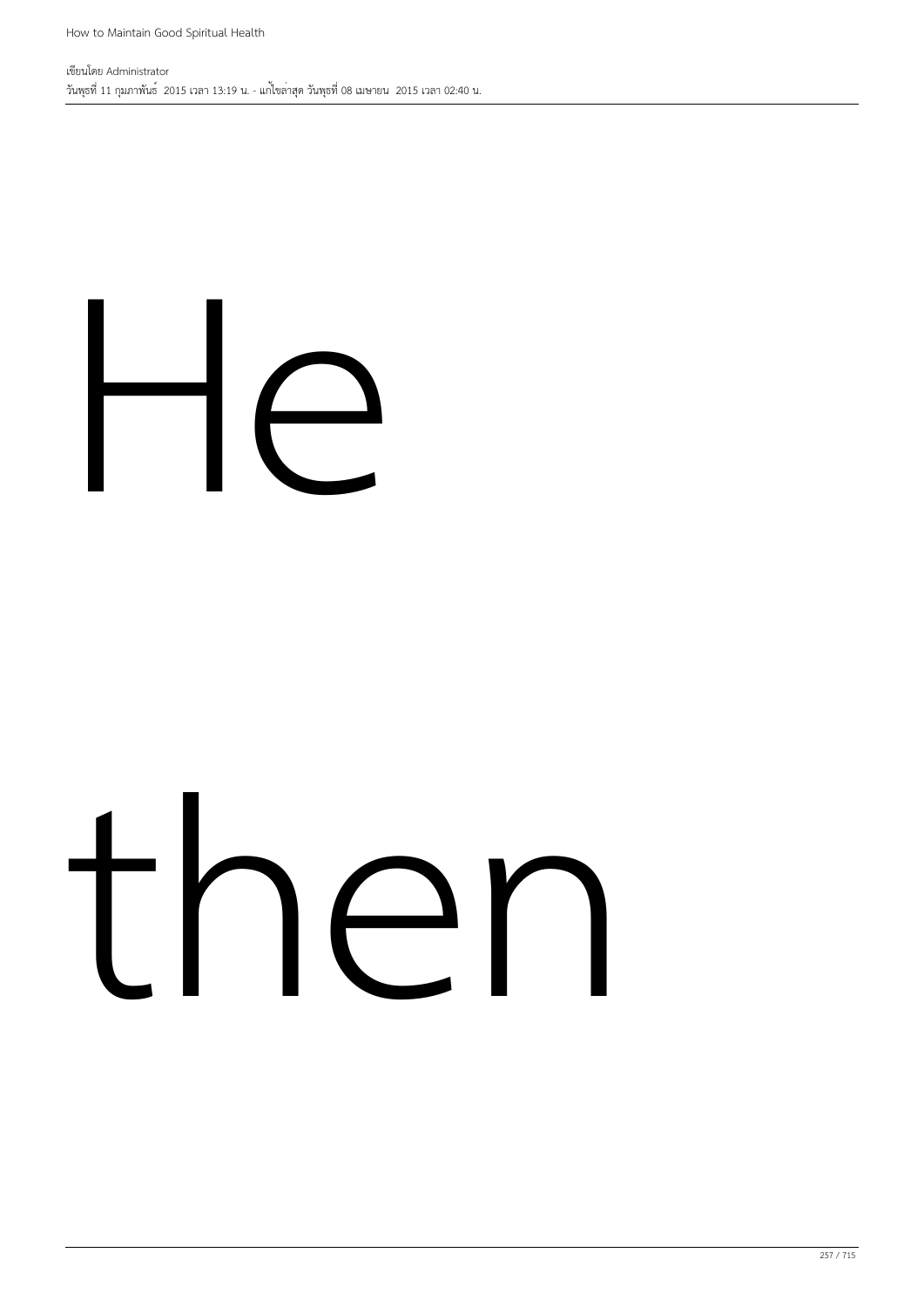# ladled

### the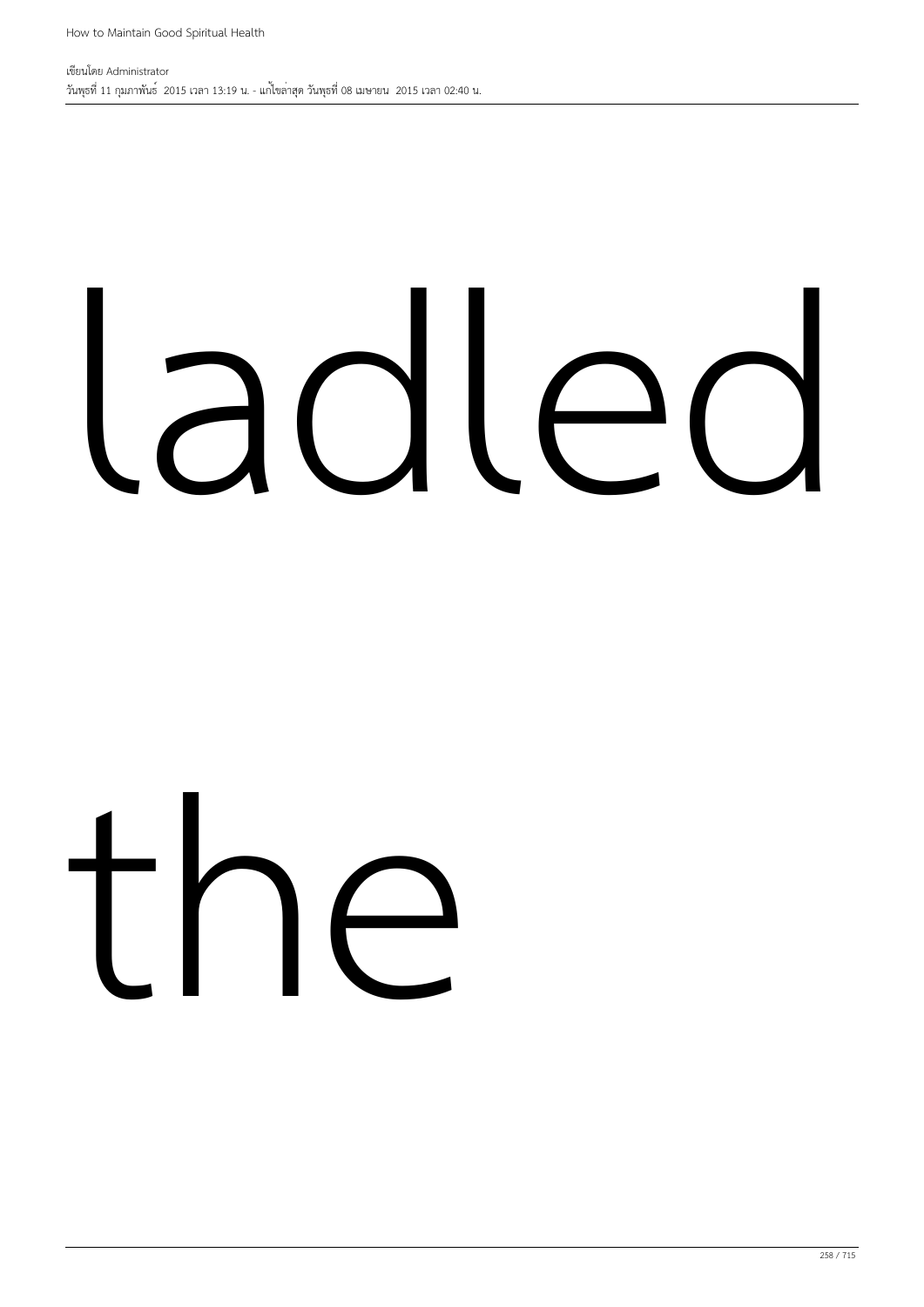## coffee

#### OUT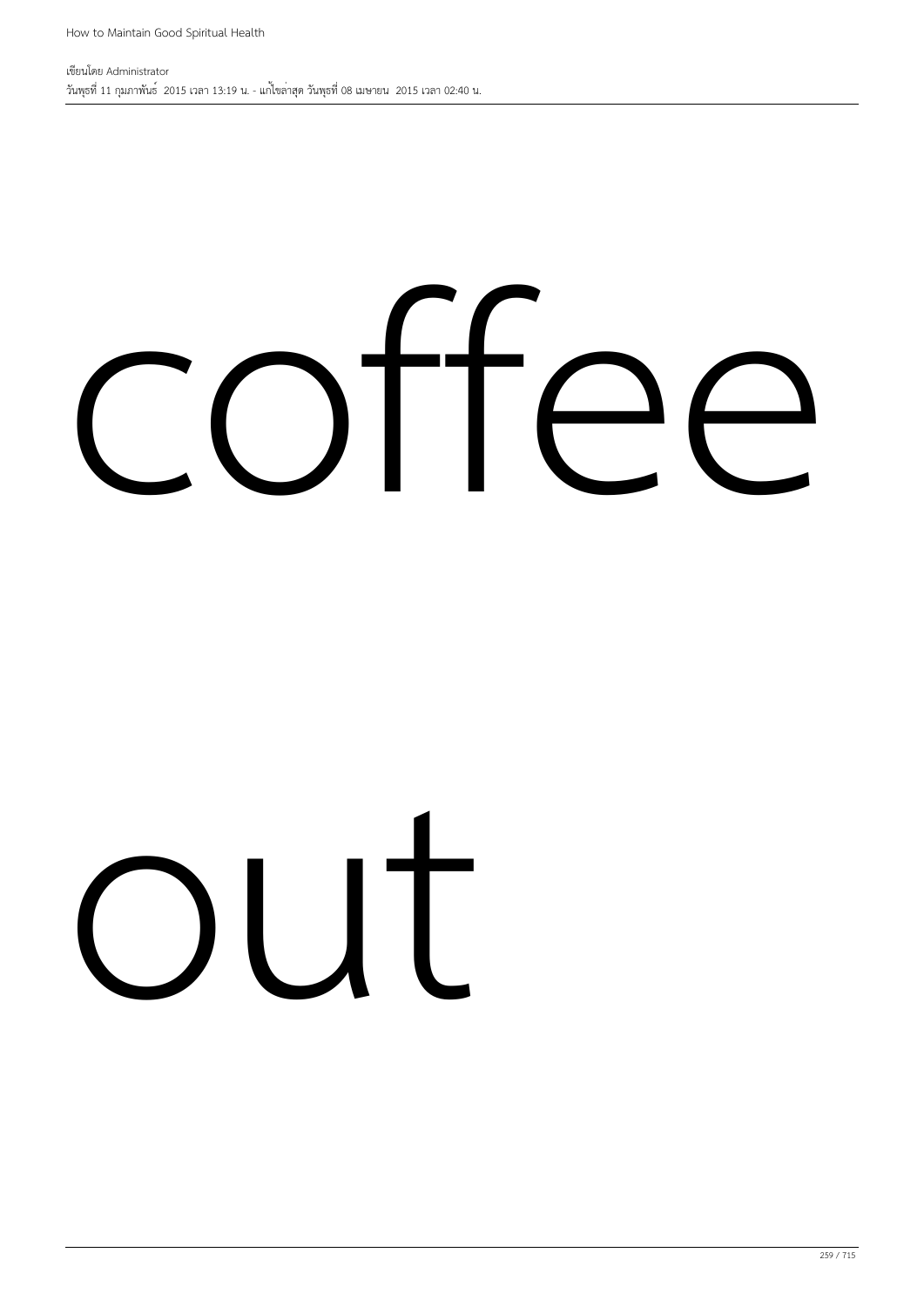### and

# place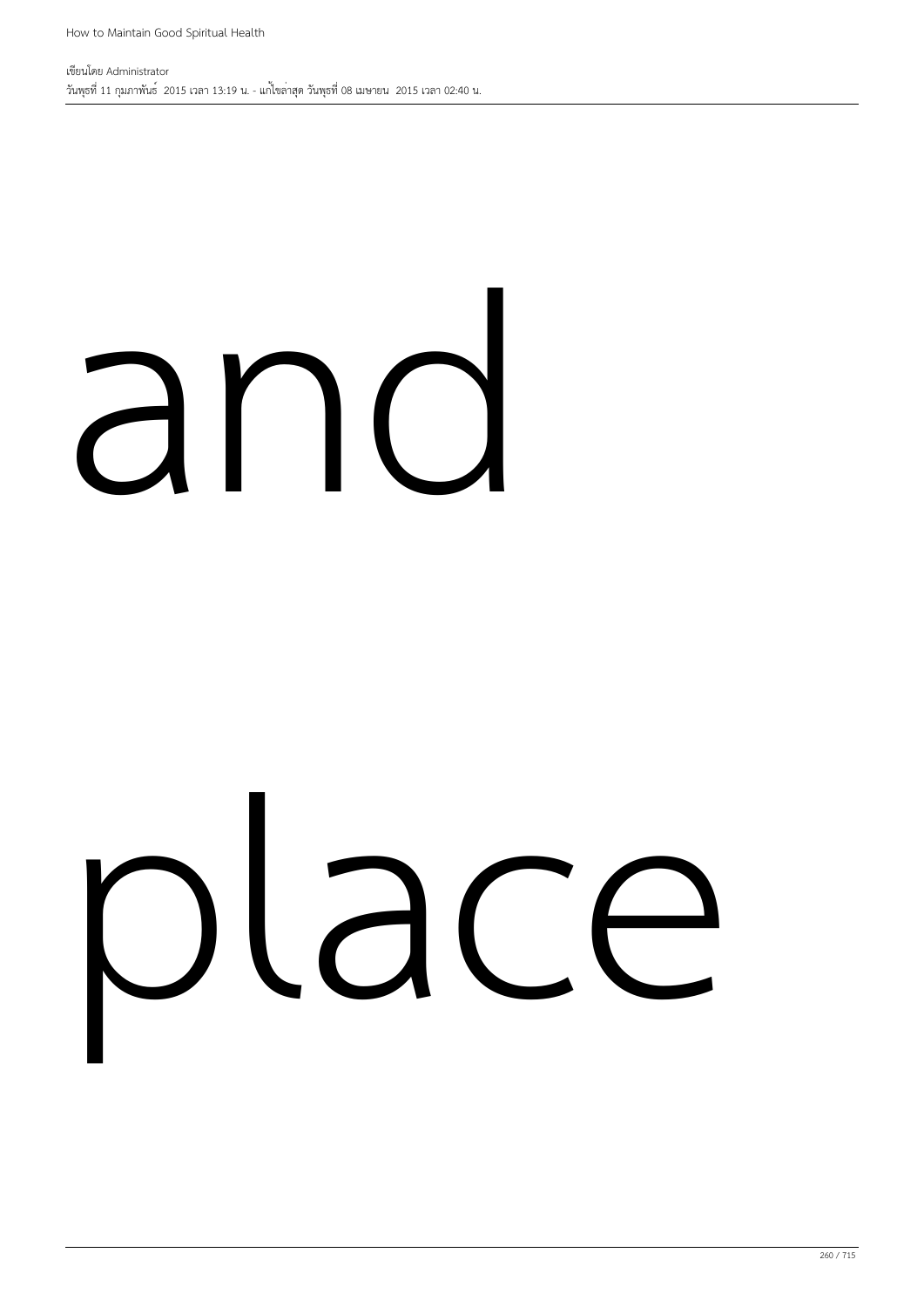### d it in

#### a cup.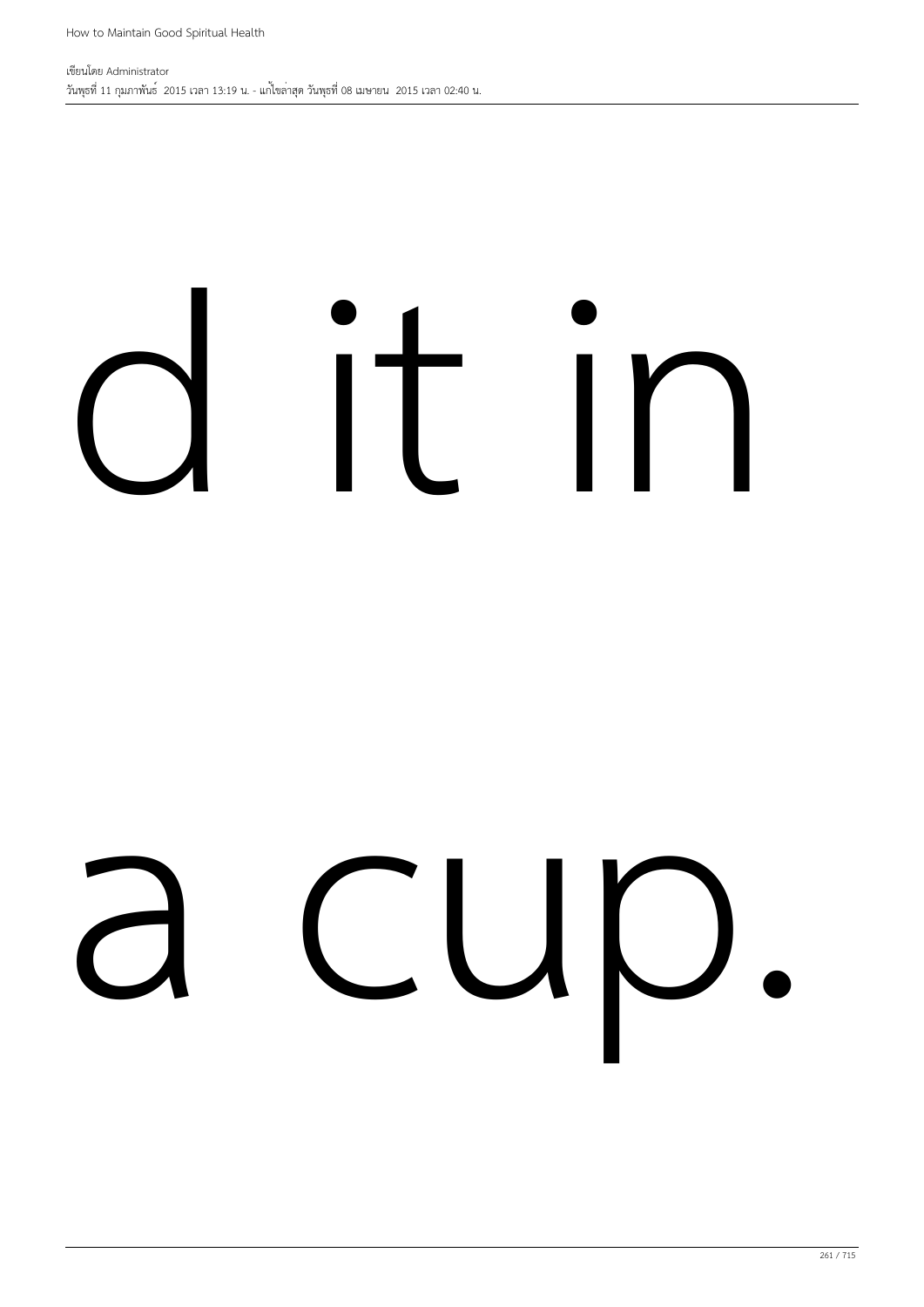## Turnin

# $\Gamma$   $\cap$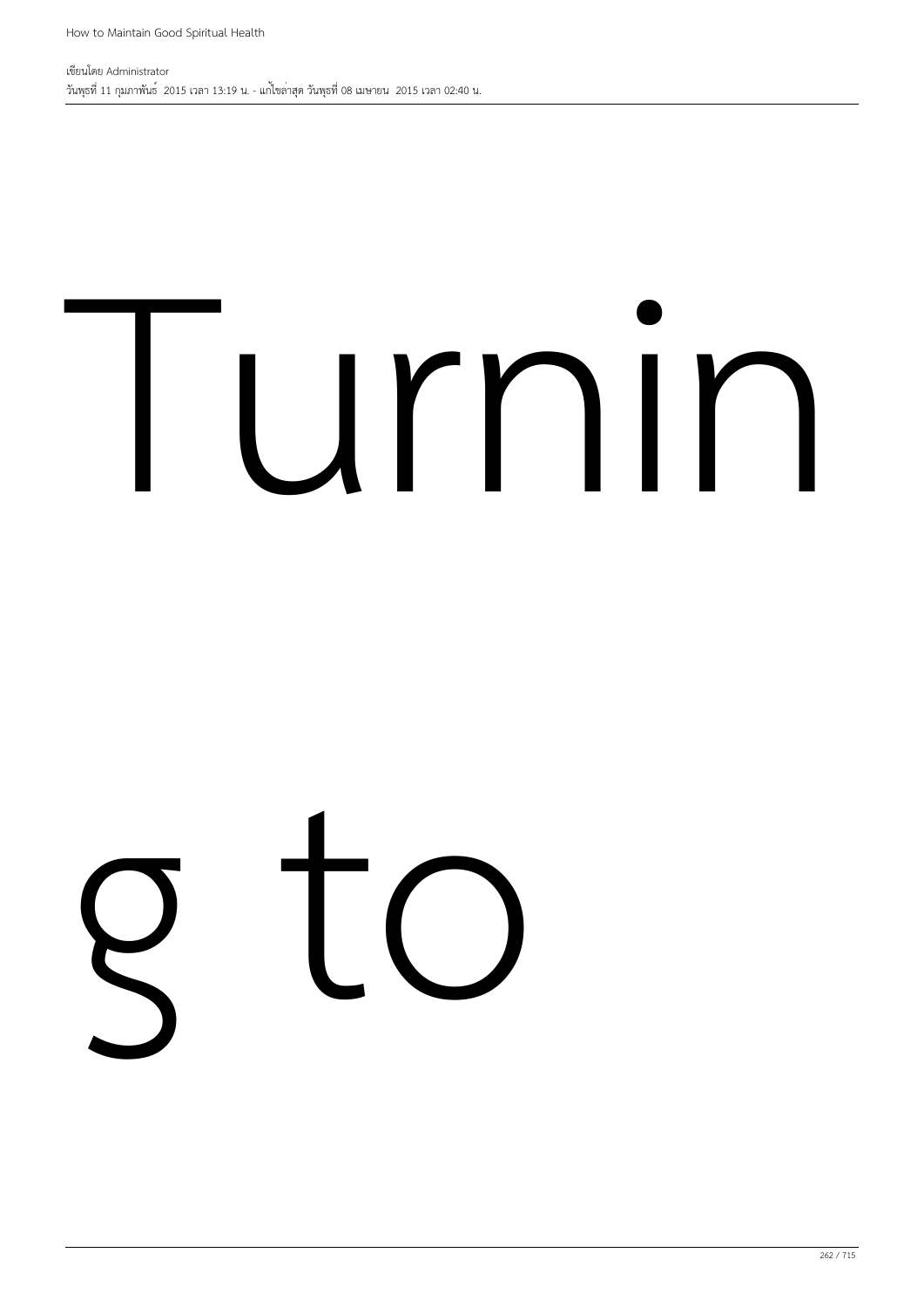### her

#### he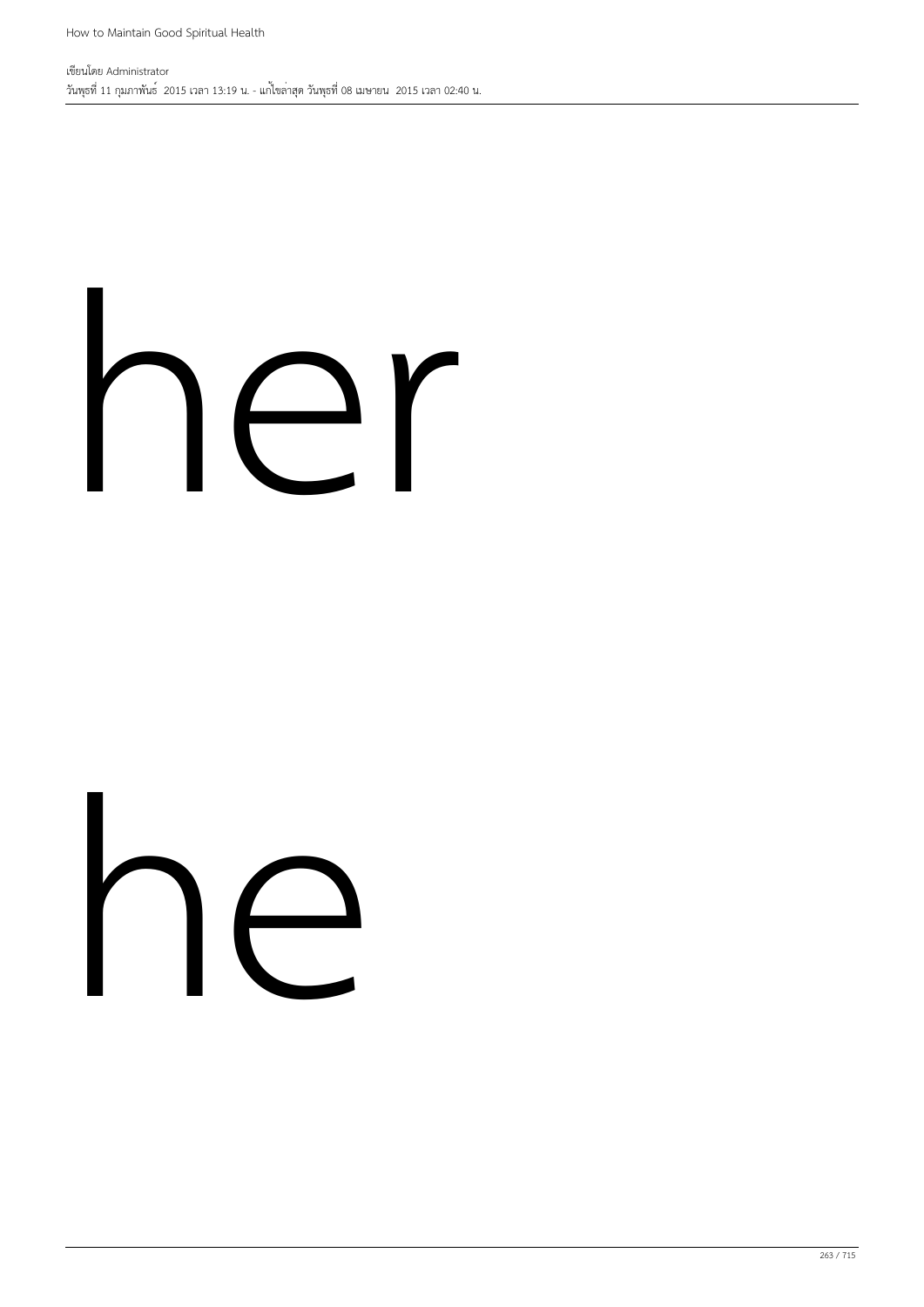## asked.

# la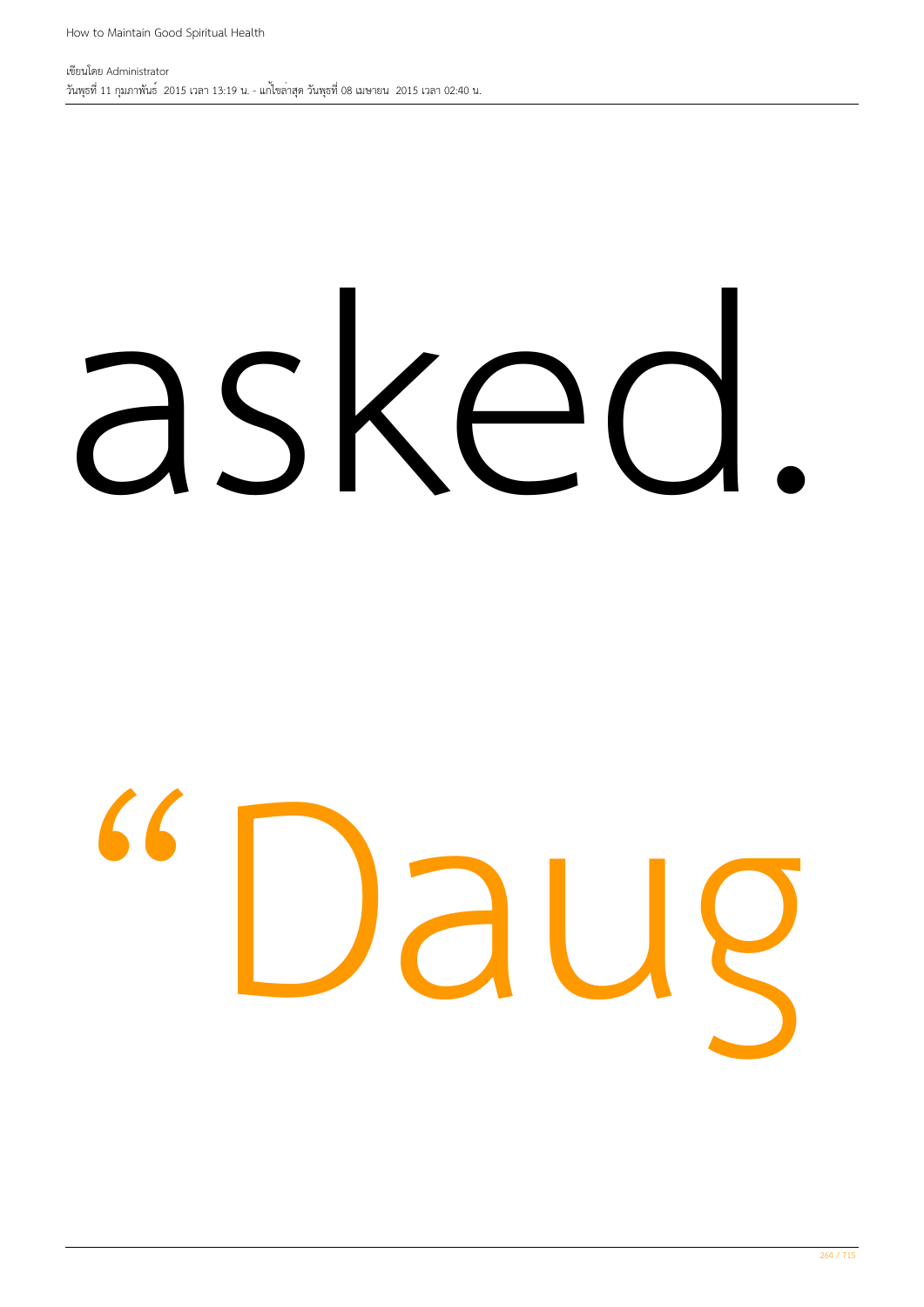# hter,

#### what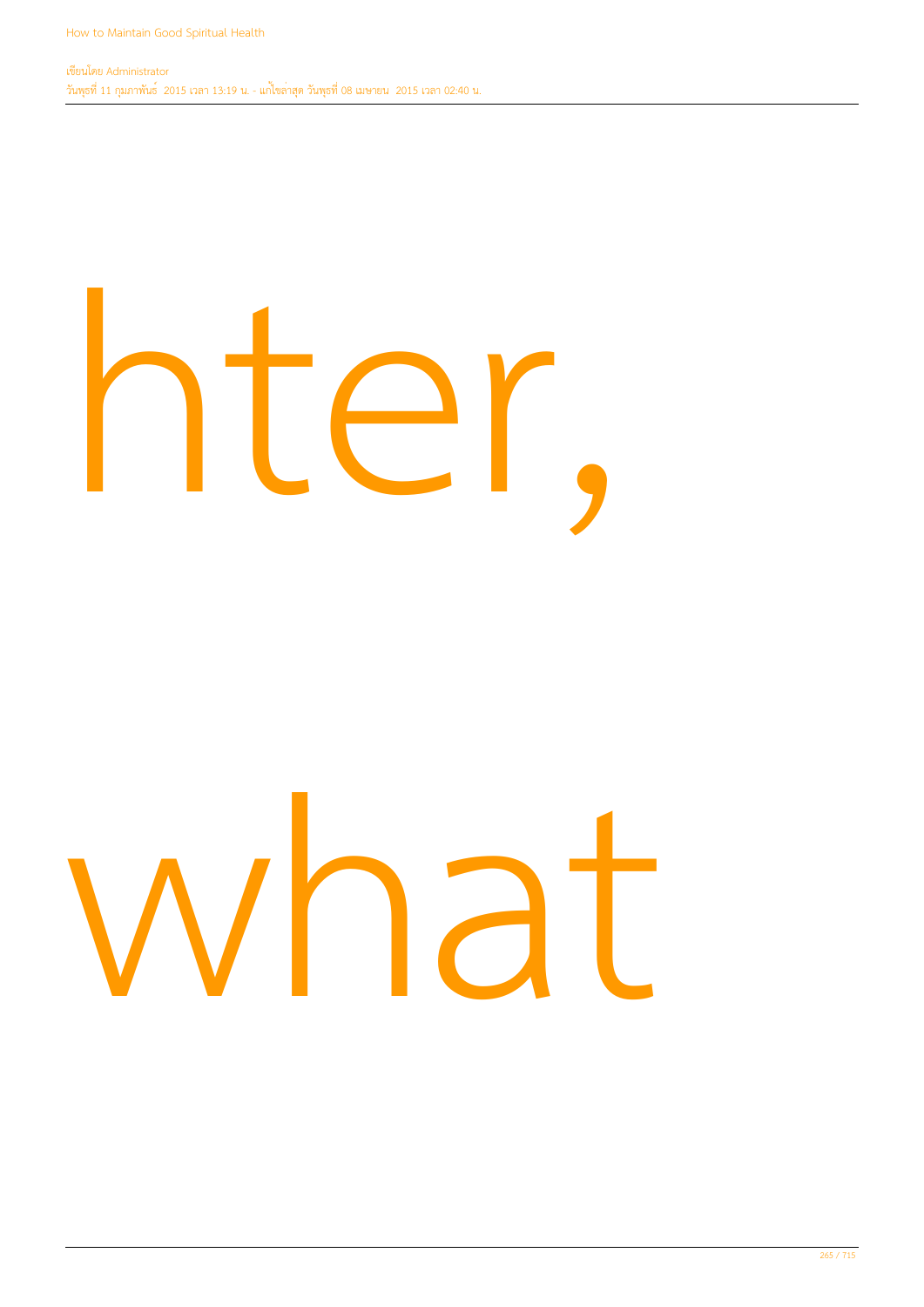# do

# you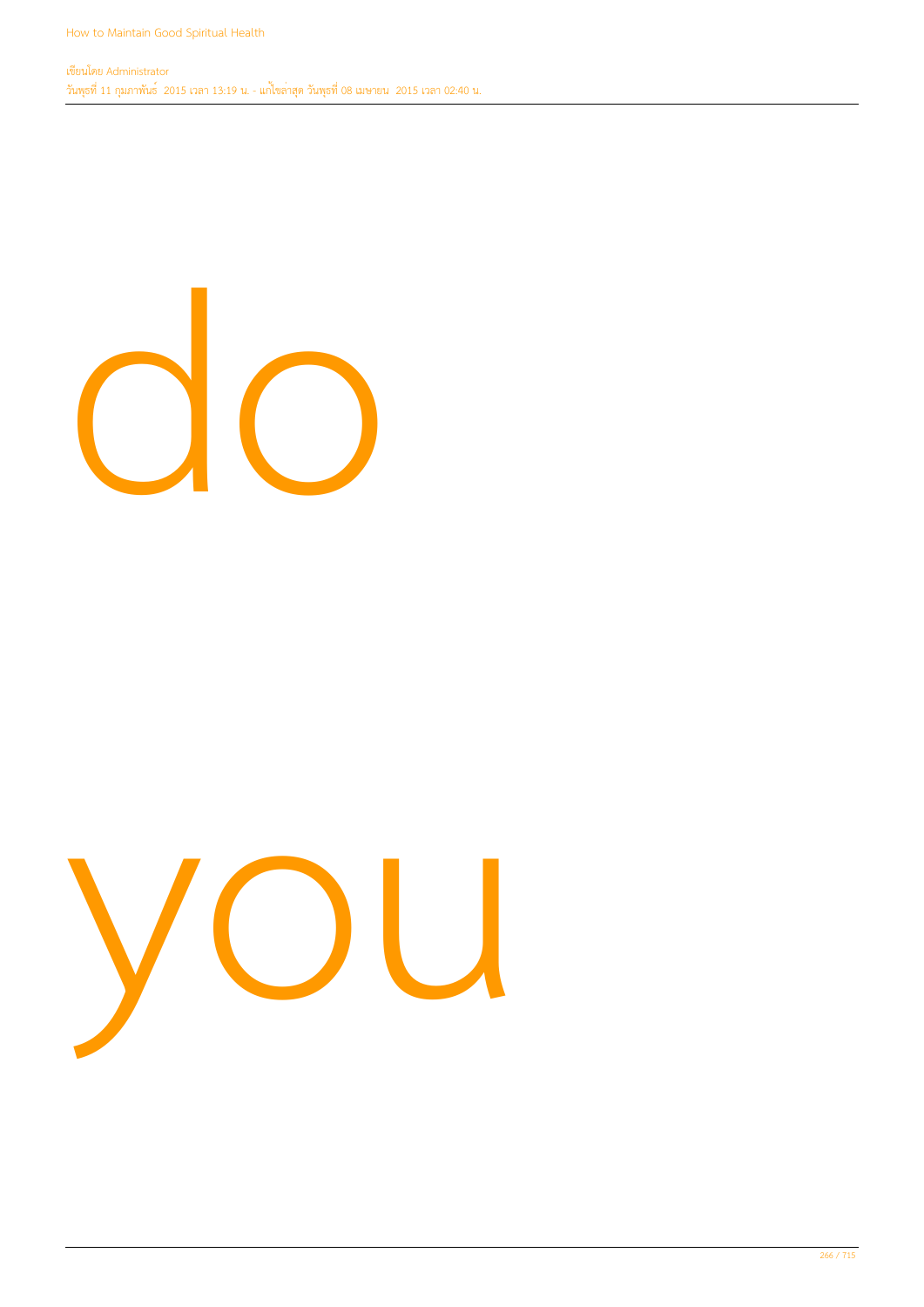# see?"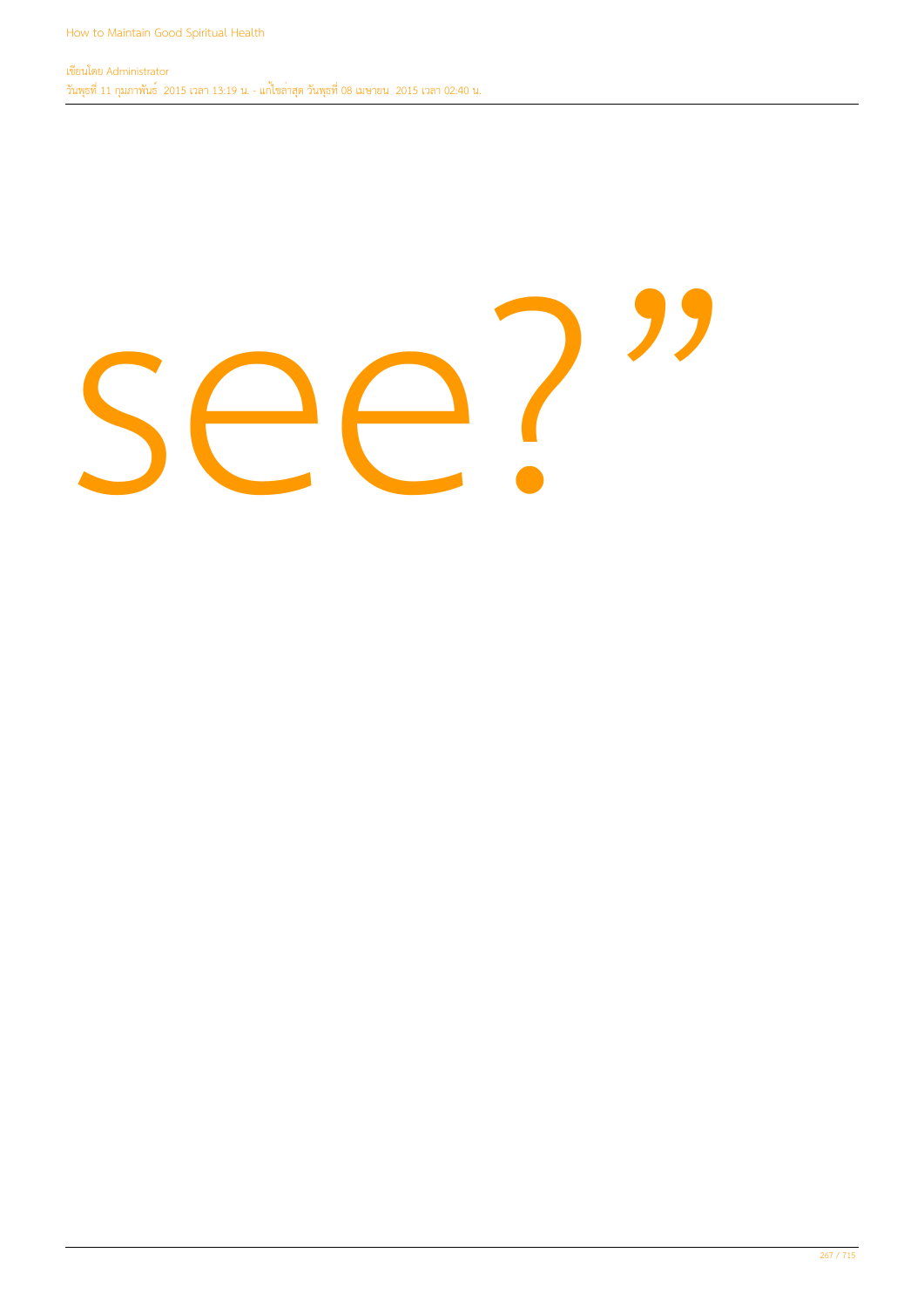# "Pota

# toes,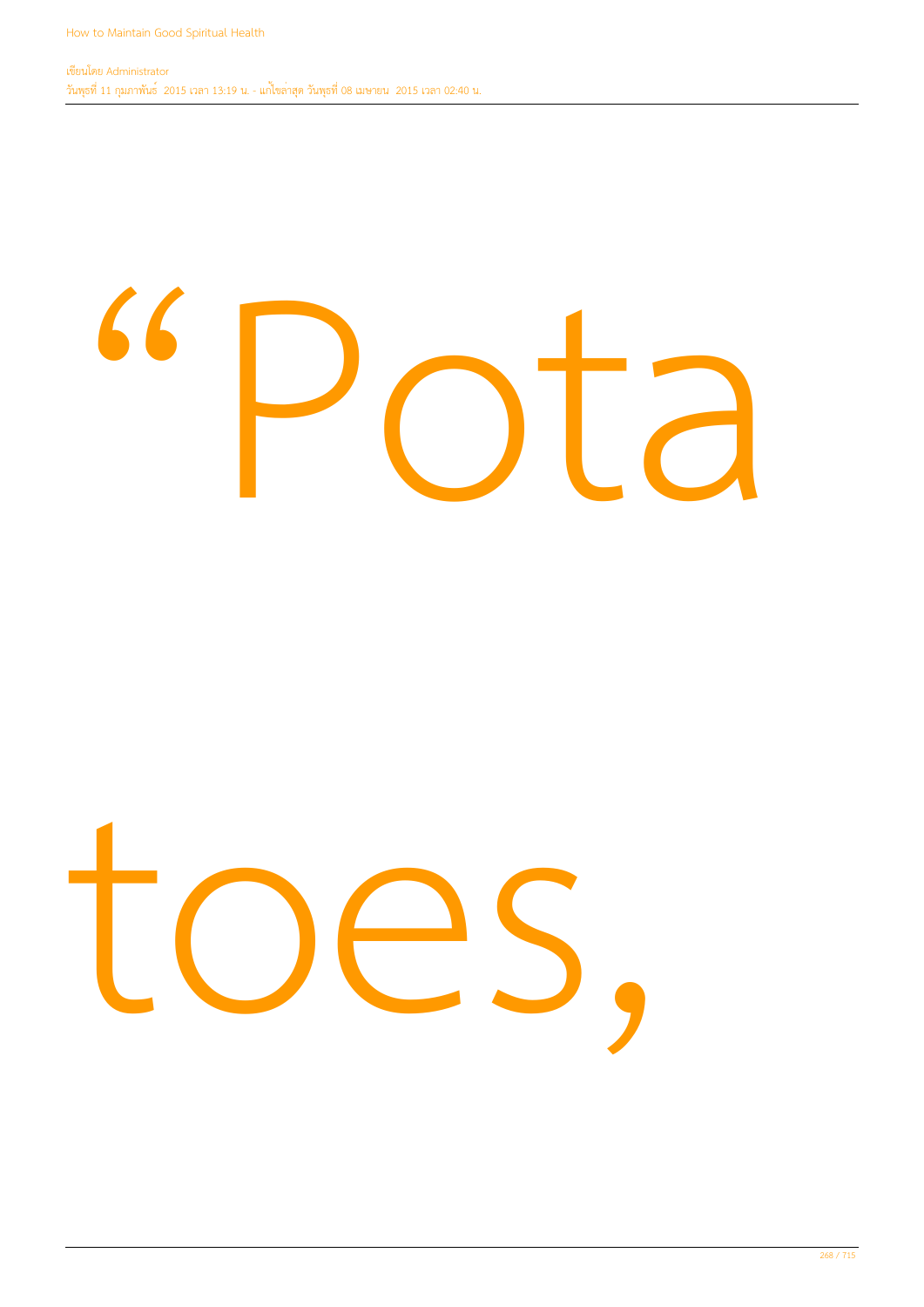# eggs,

# and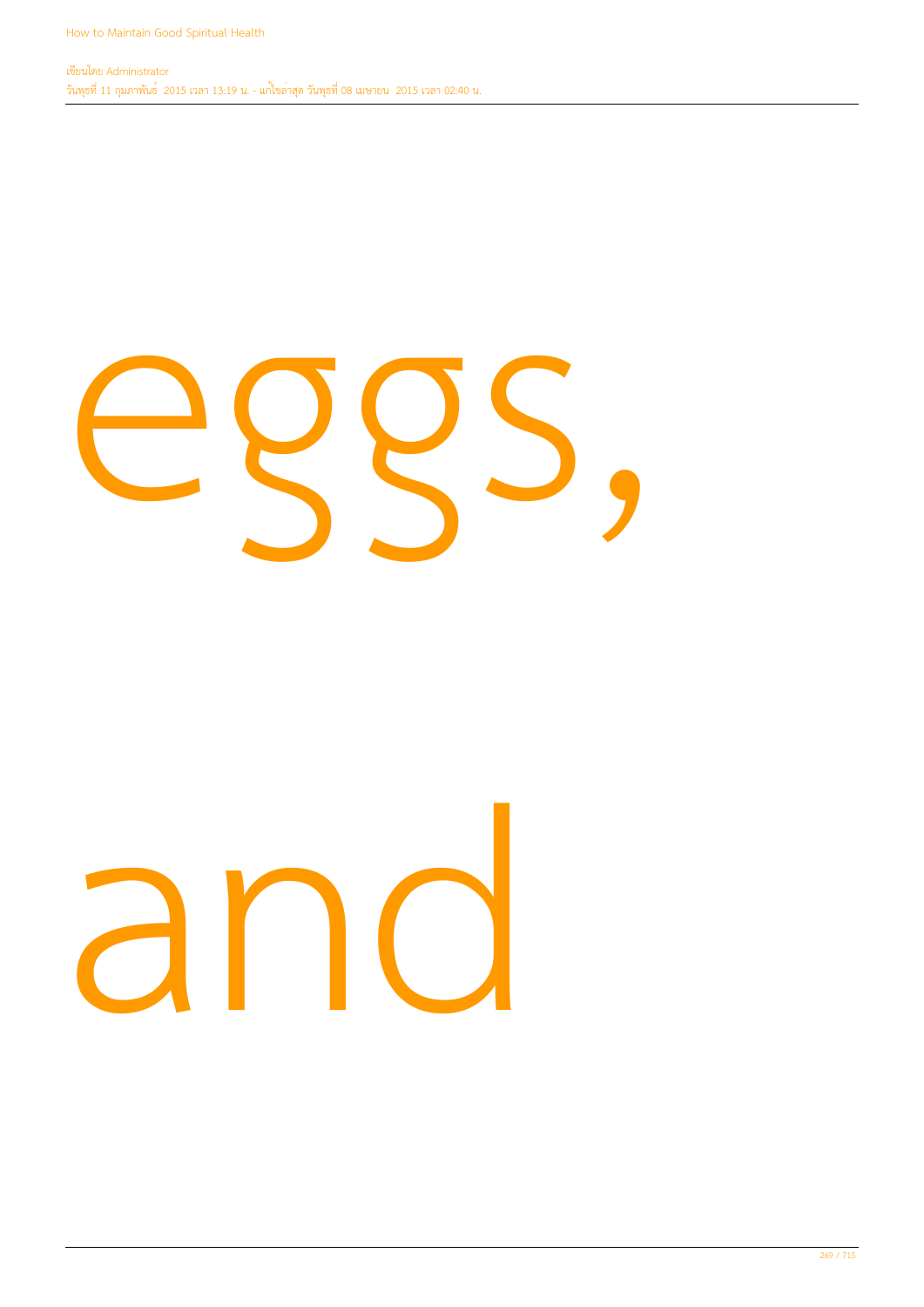# coffee

# ," she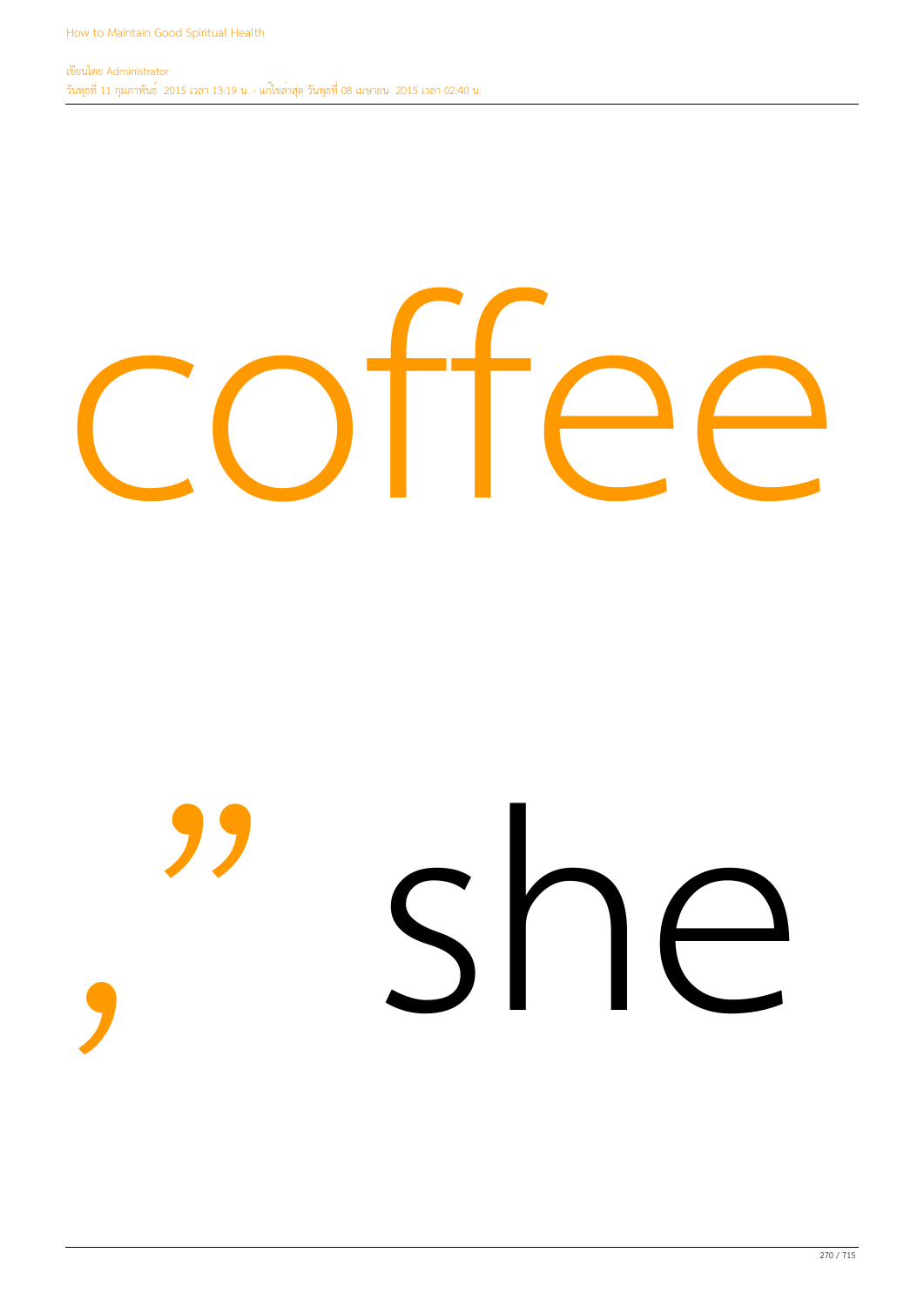# hastil

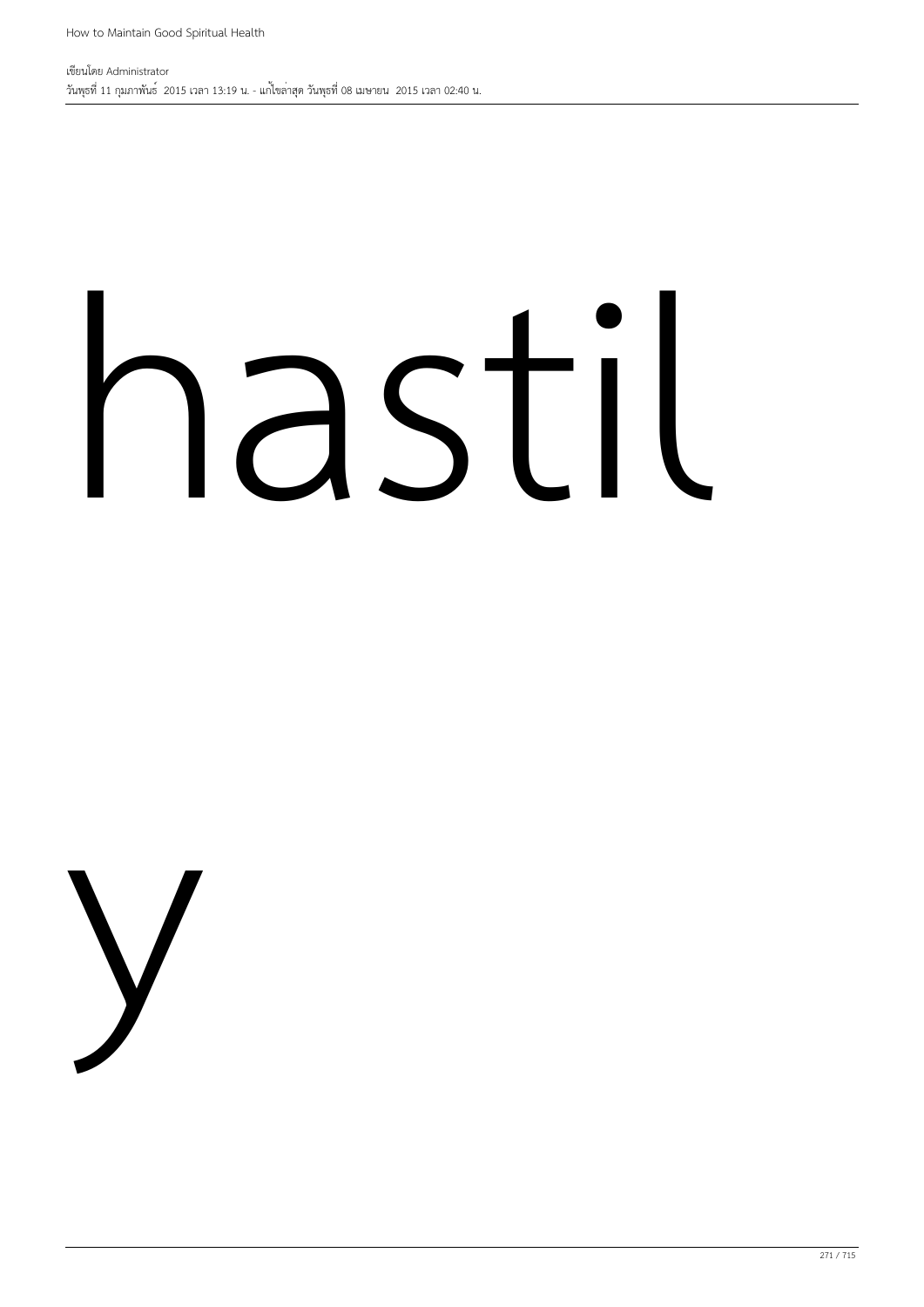# replie

# d.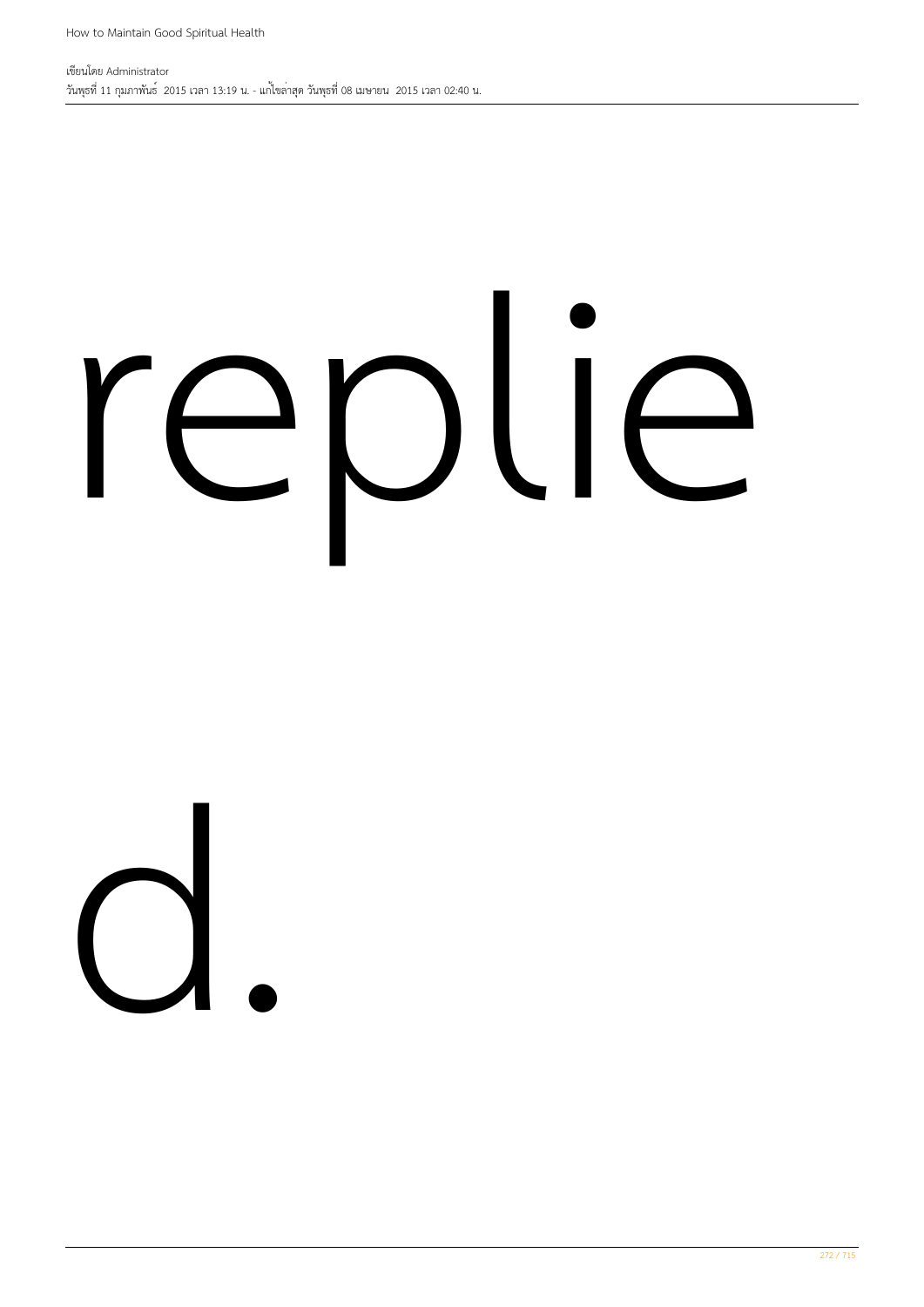# "Look

# closer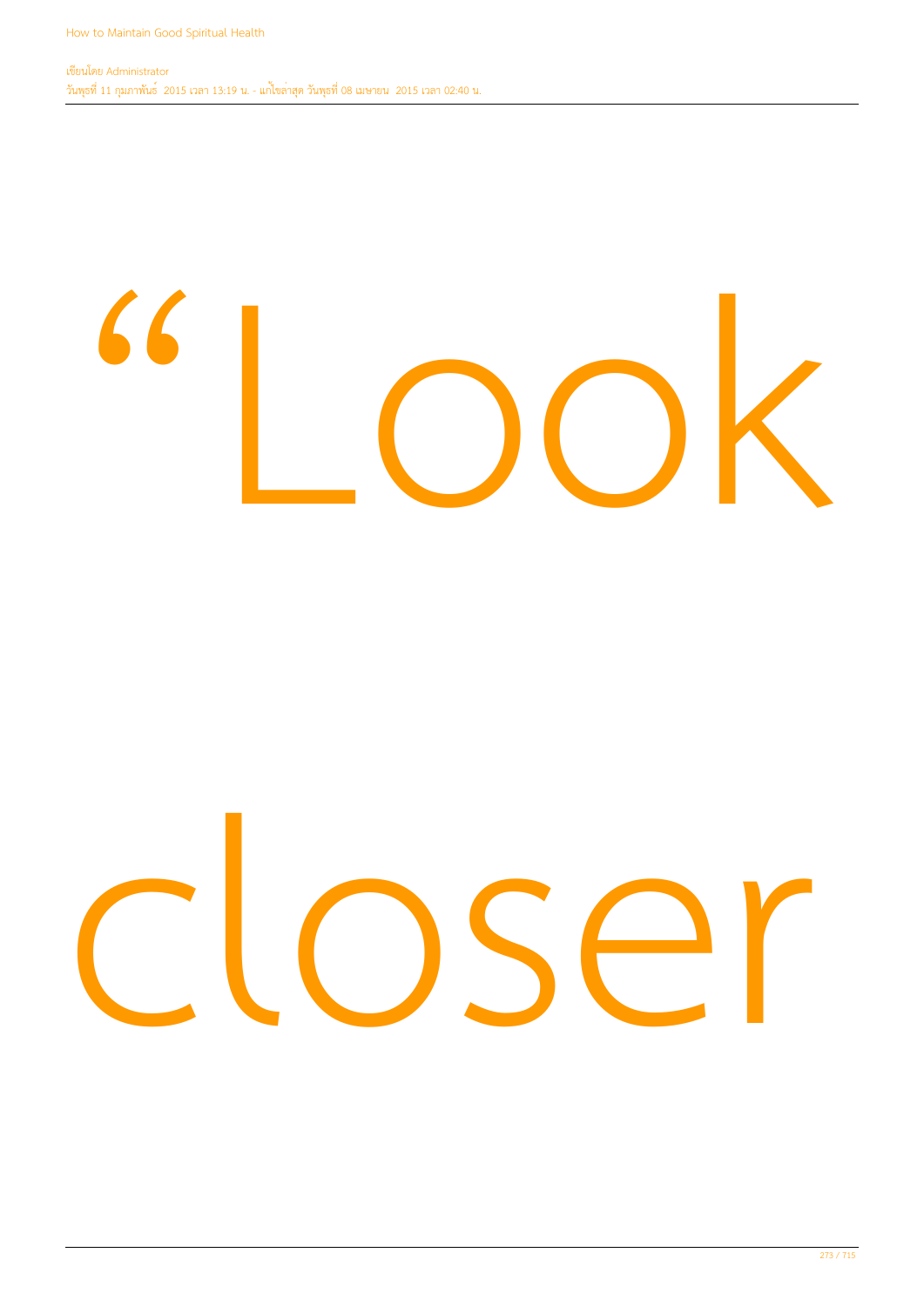# ," he

# said,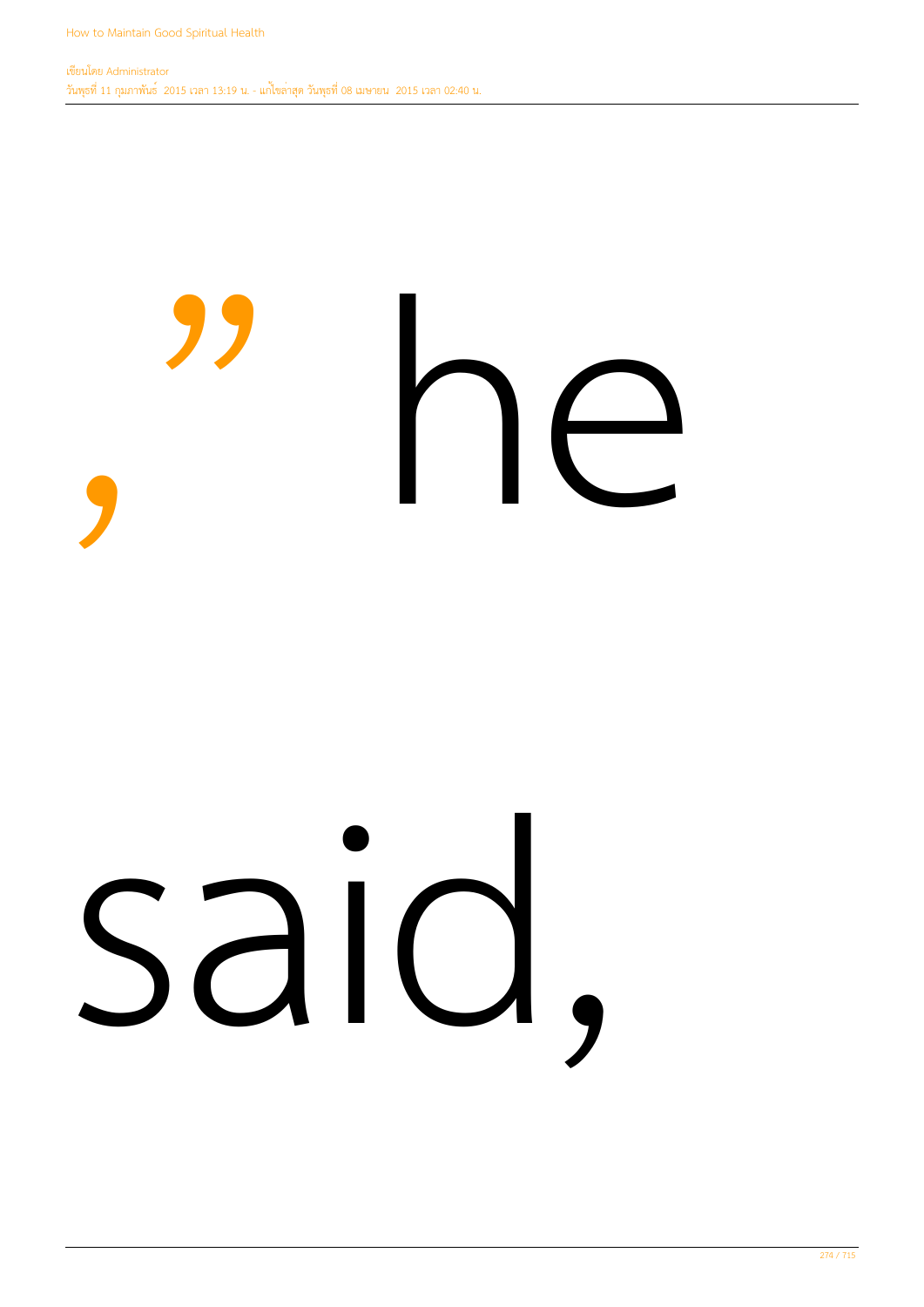# "and

# touch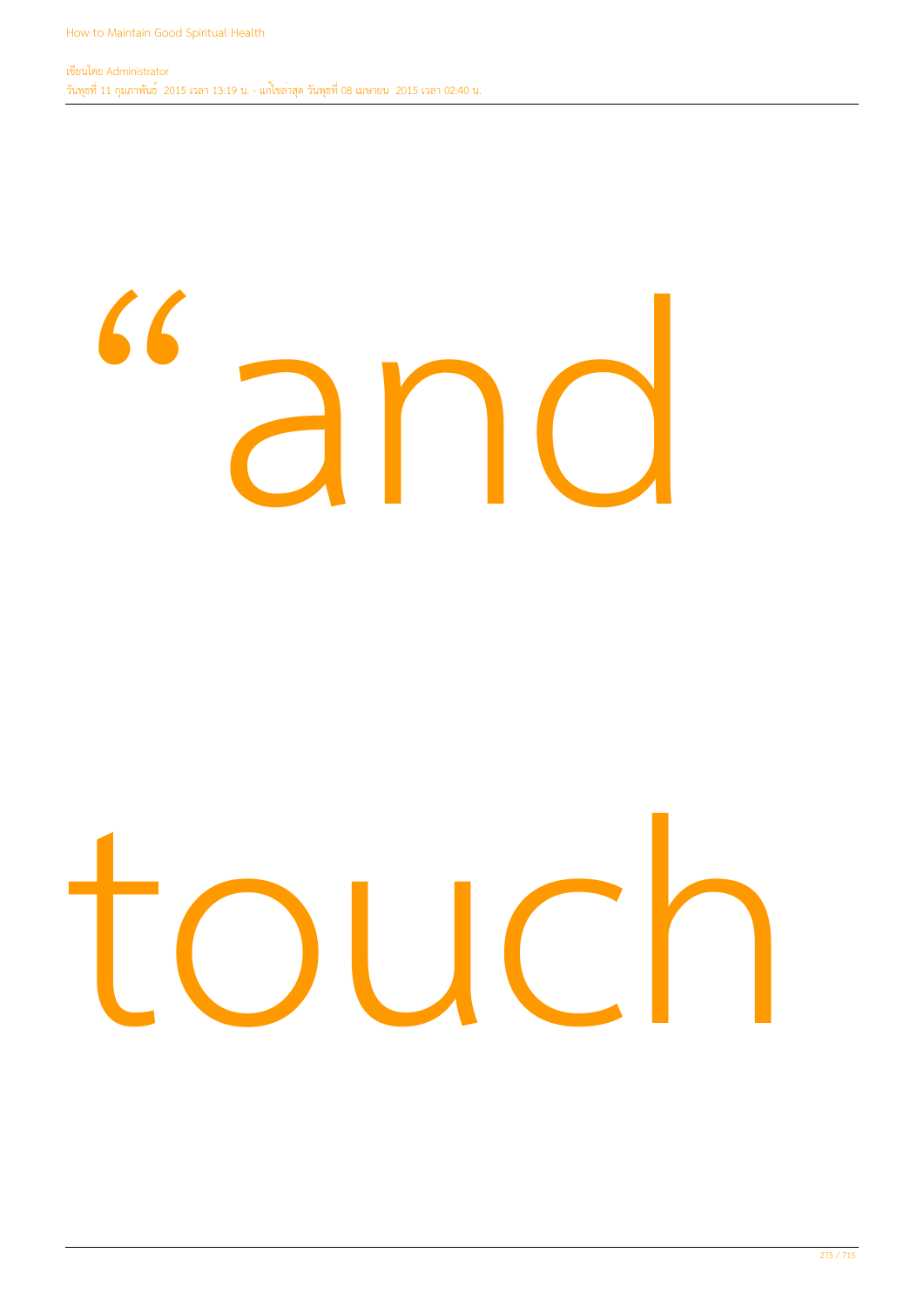# the

# potat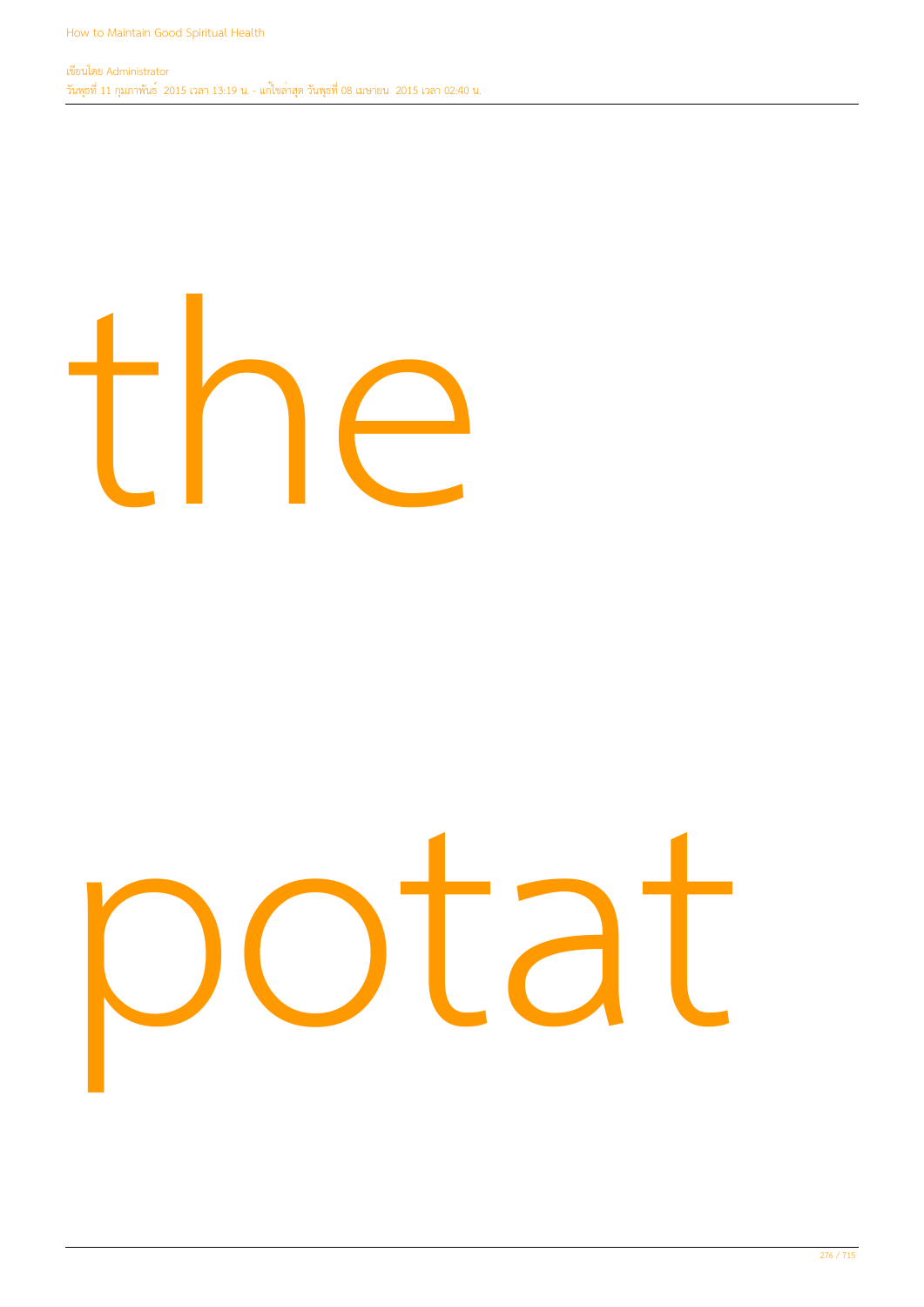# oes."

### She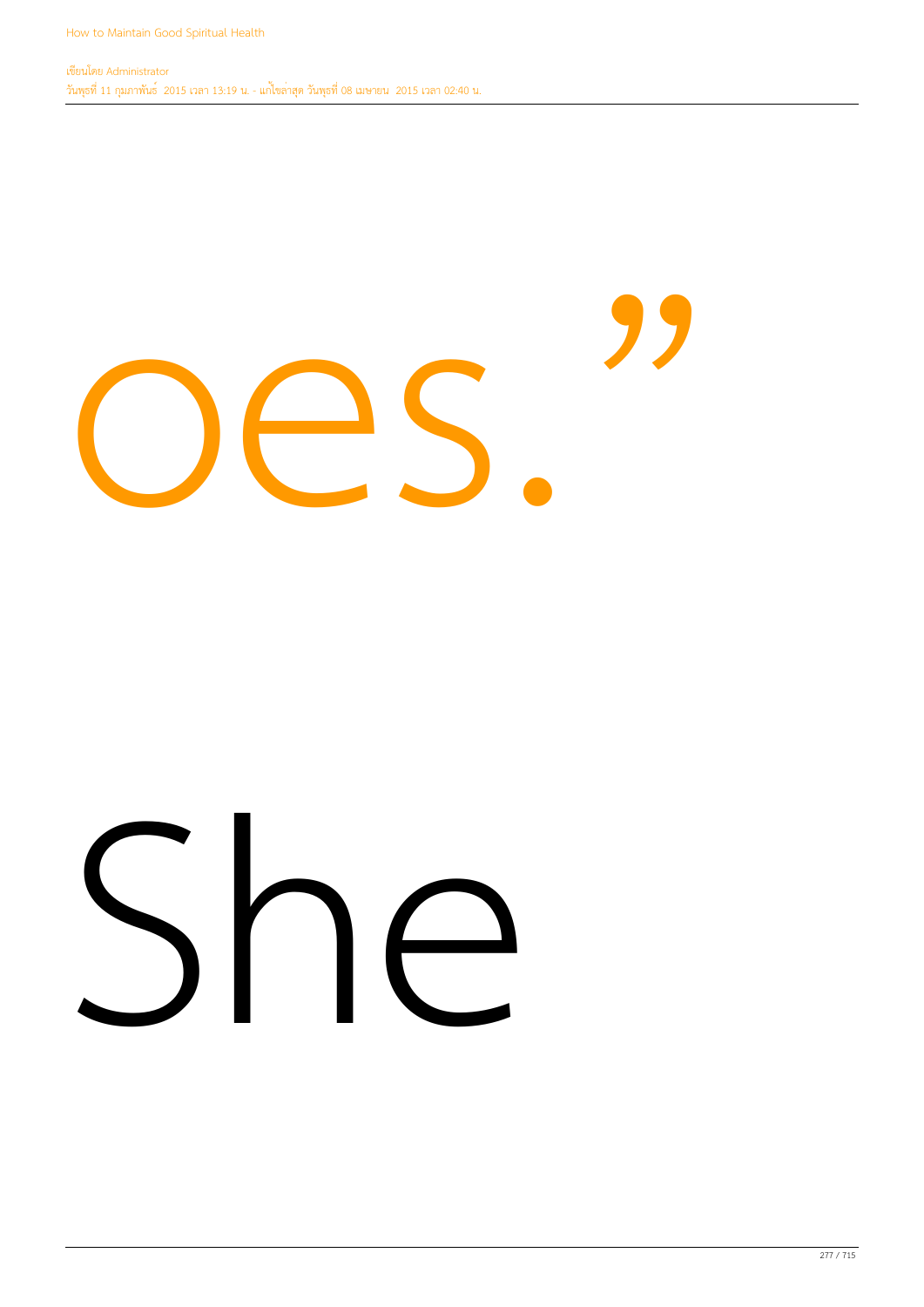# did

#### and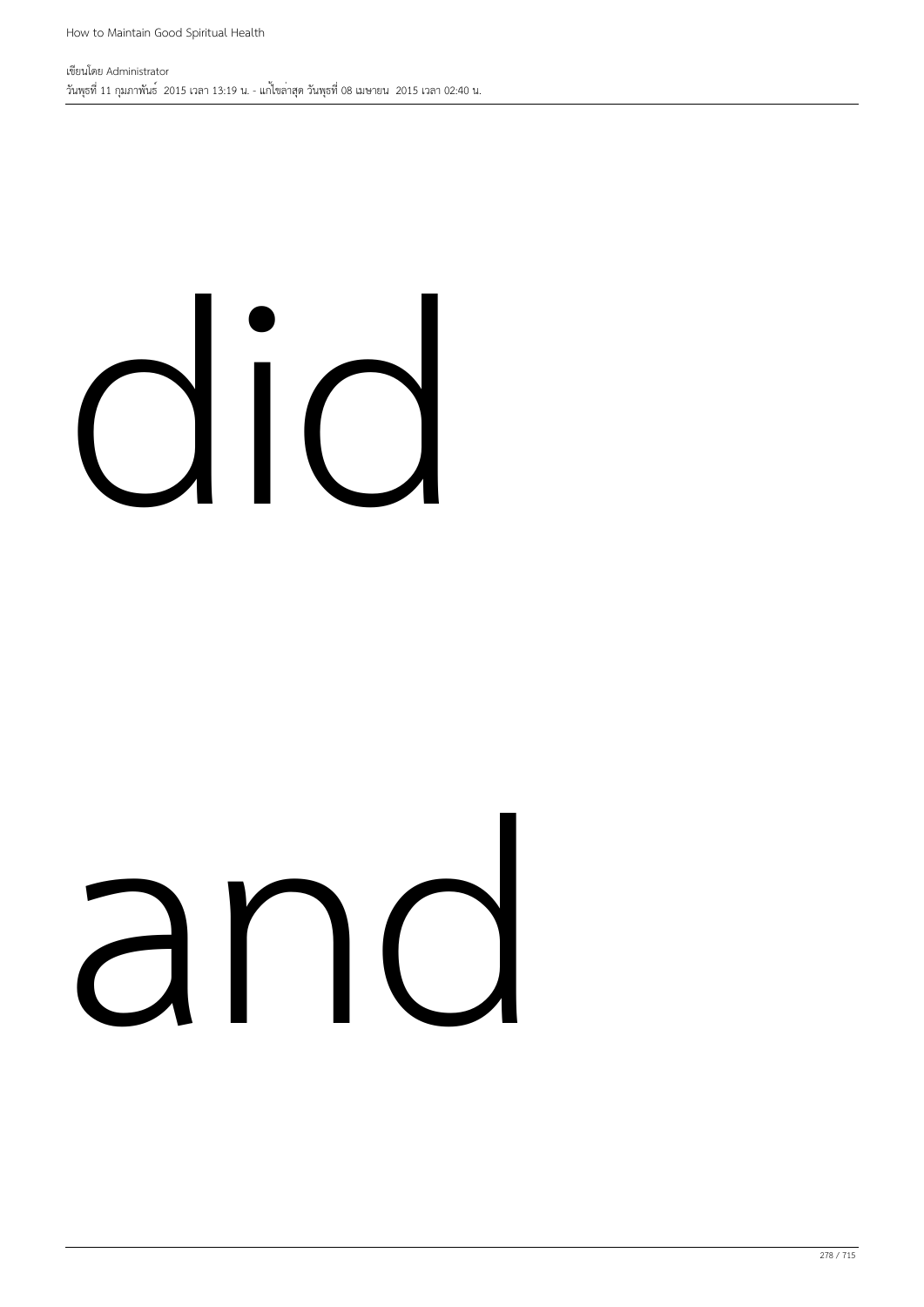## noted

### that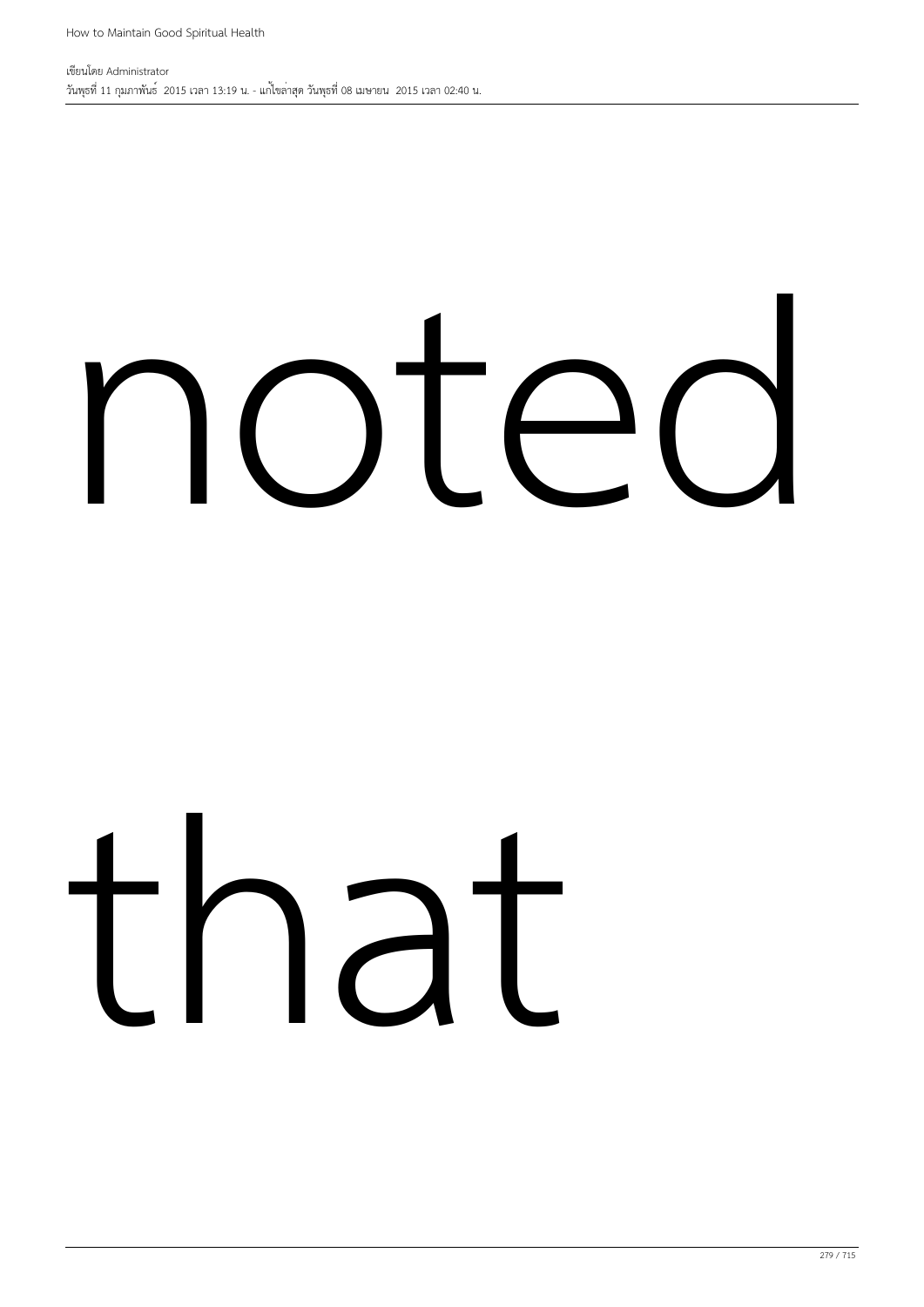# they

#### were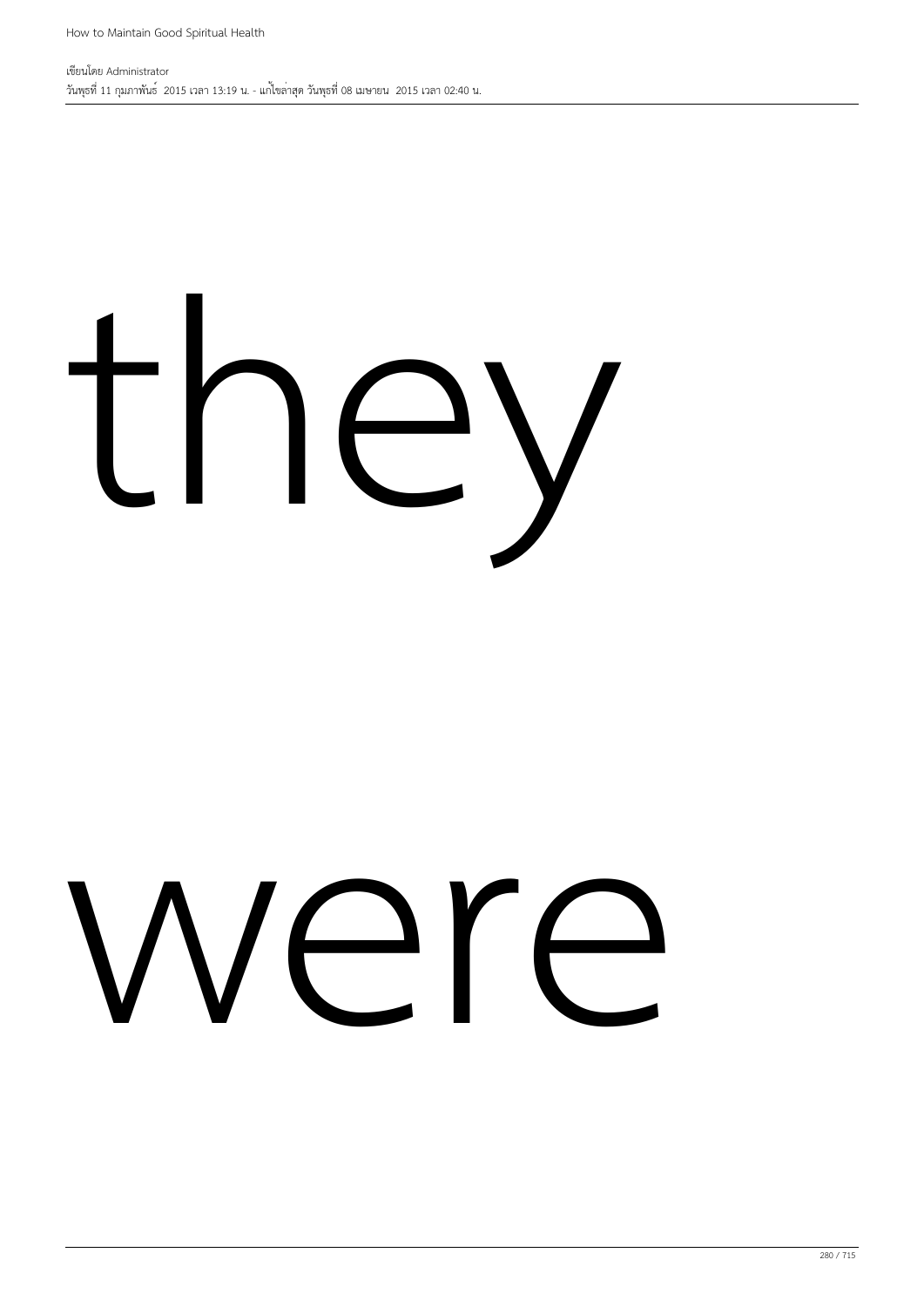# soft.

#### He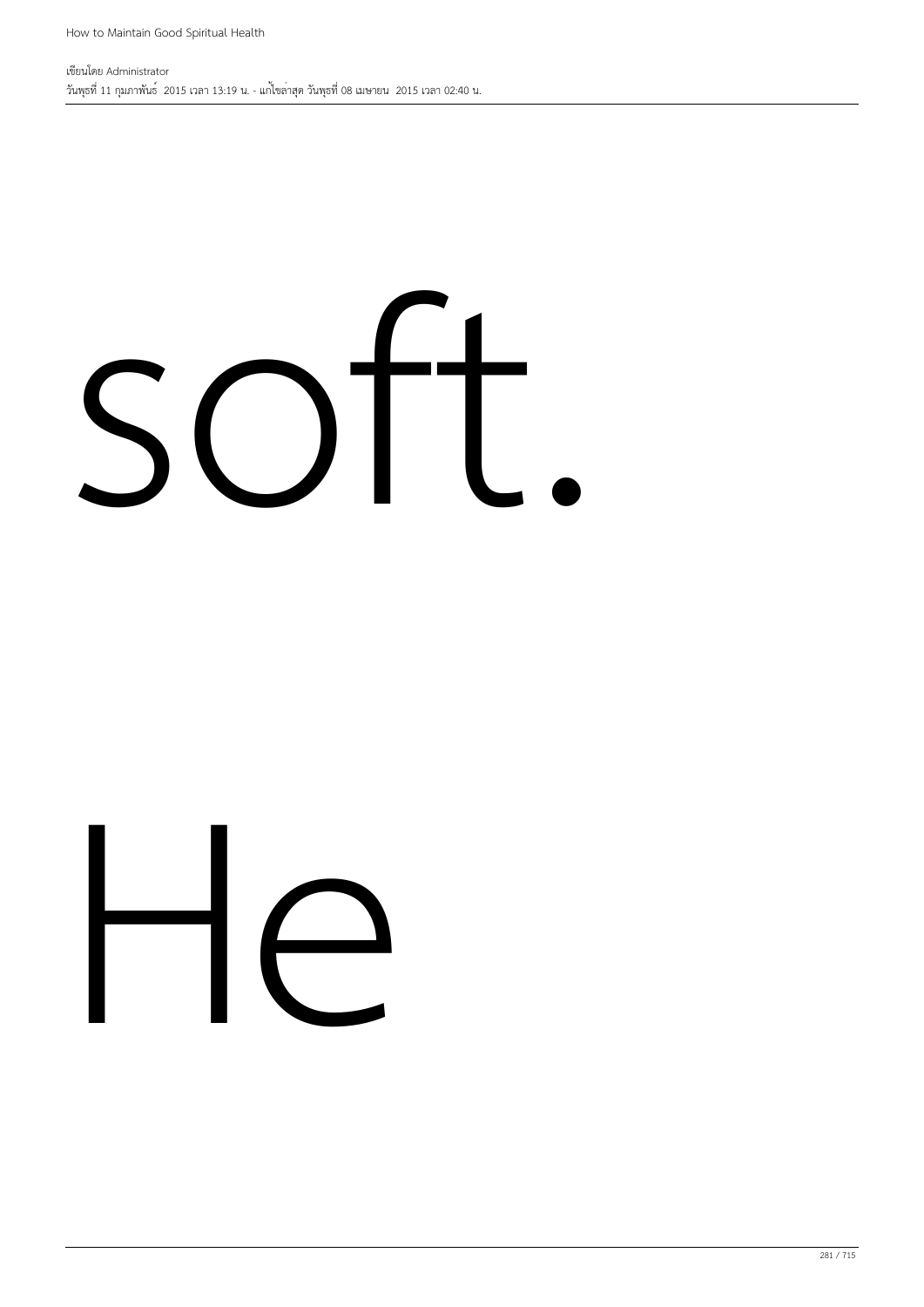## then

### asked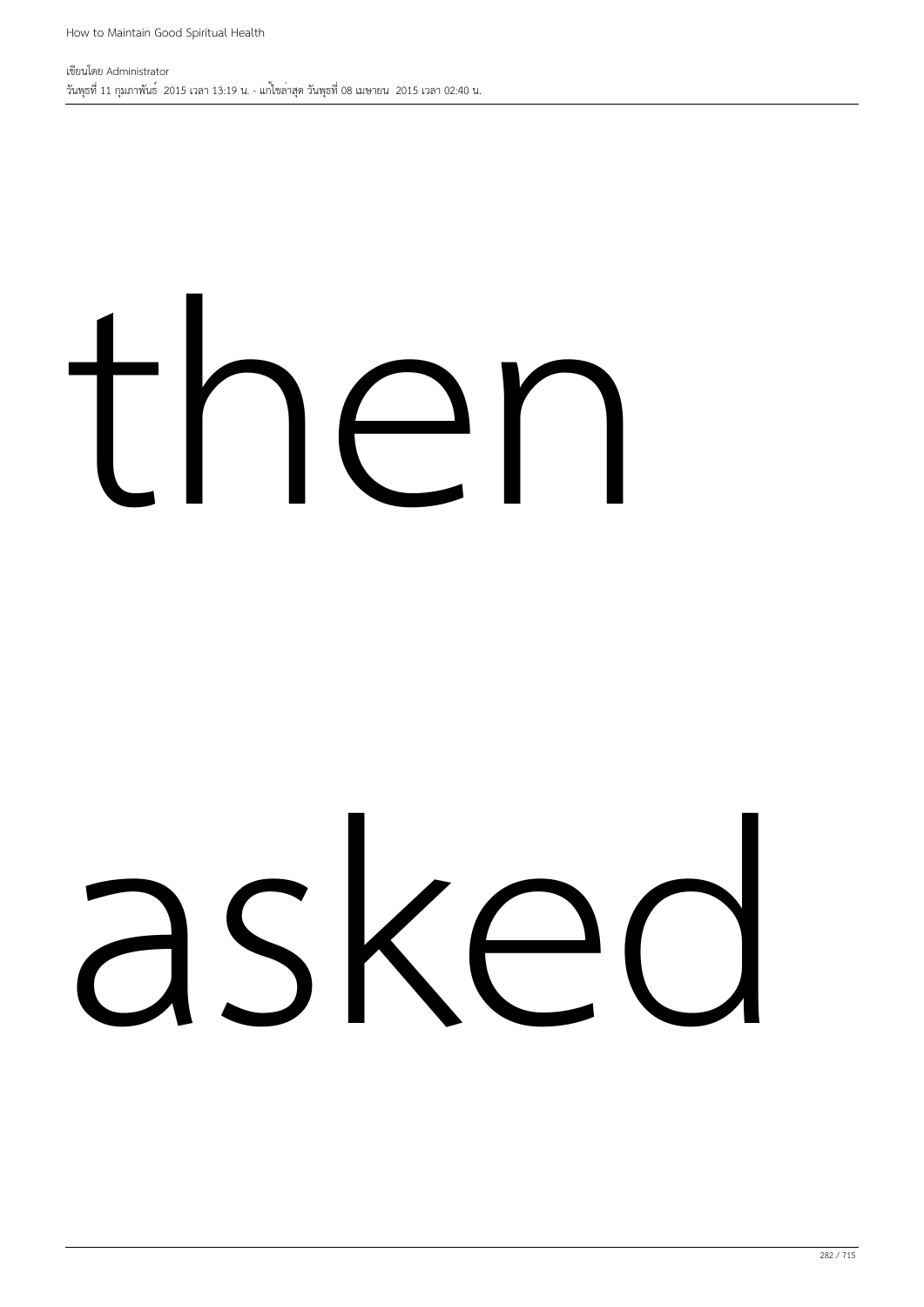### her to

### take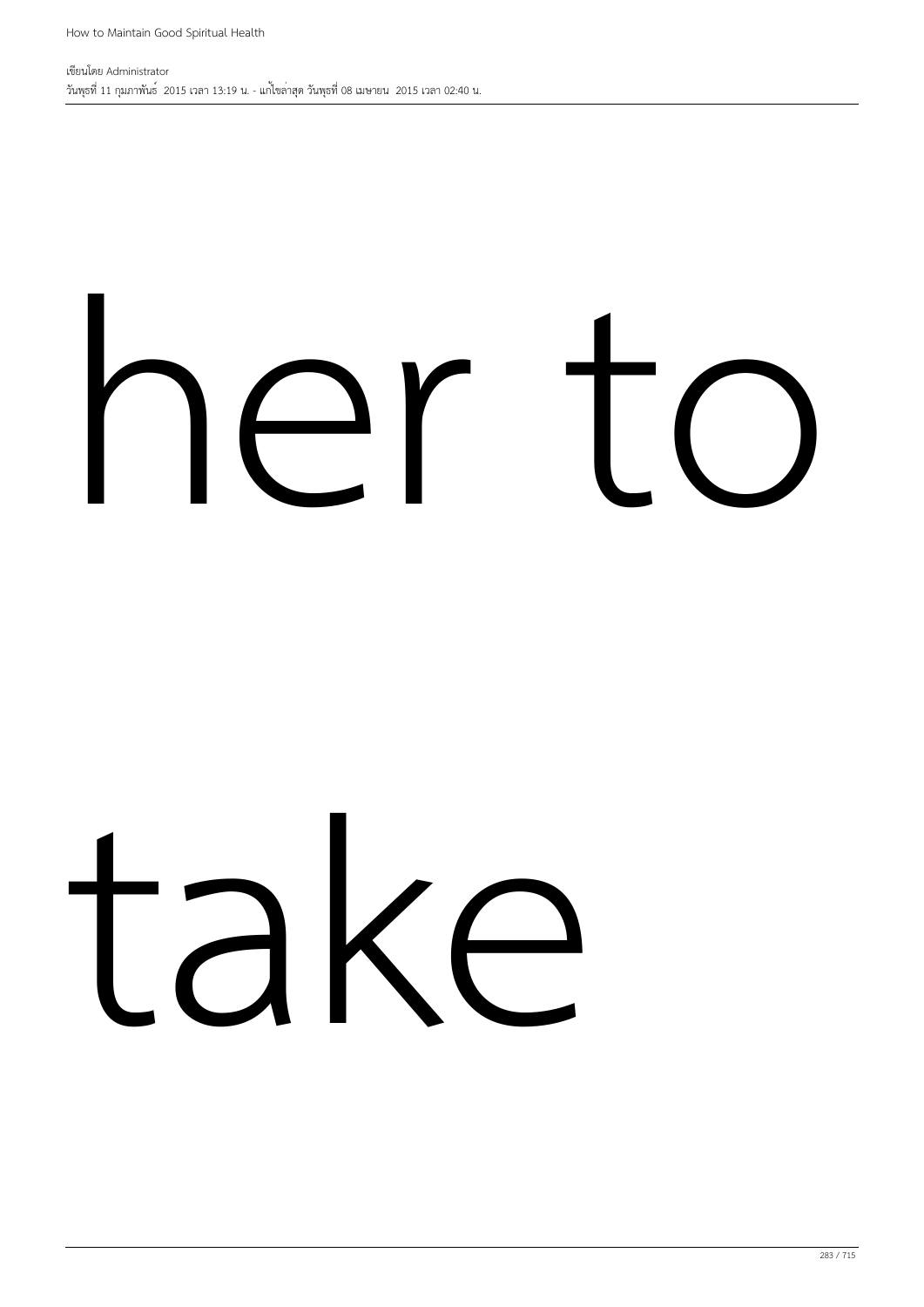#### an

### egg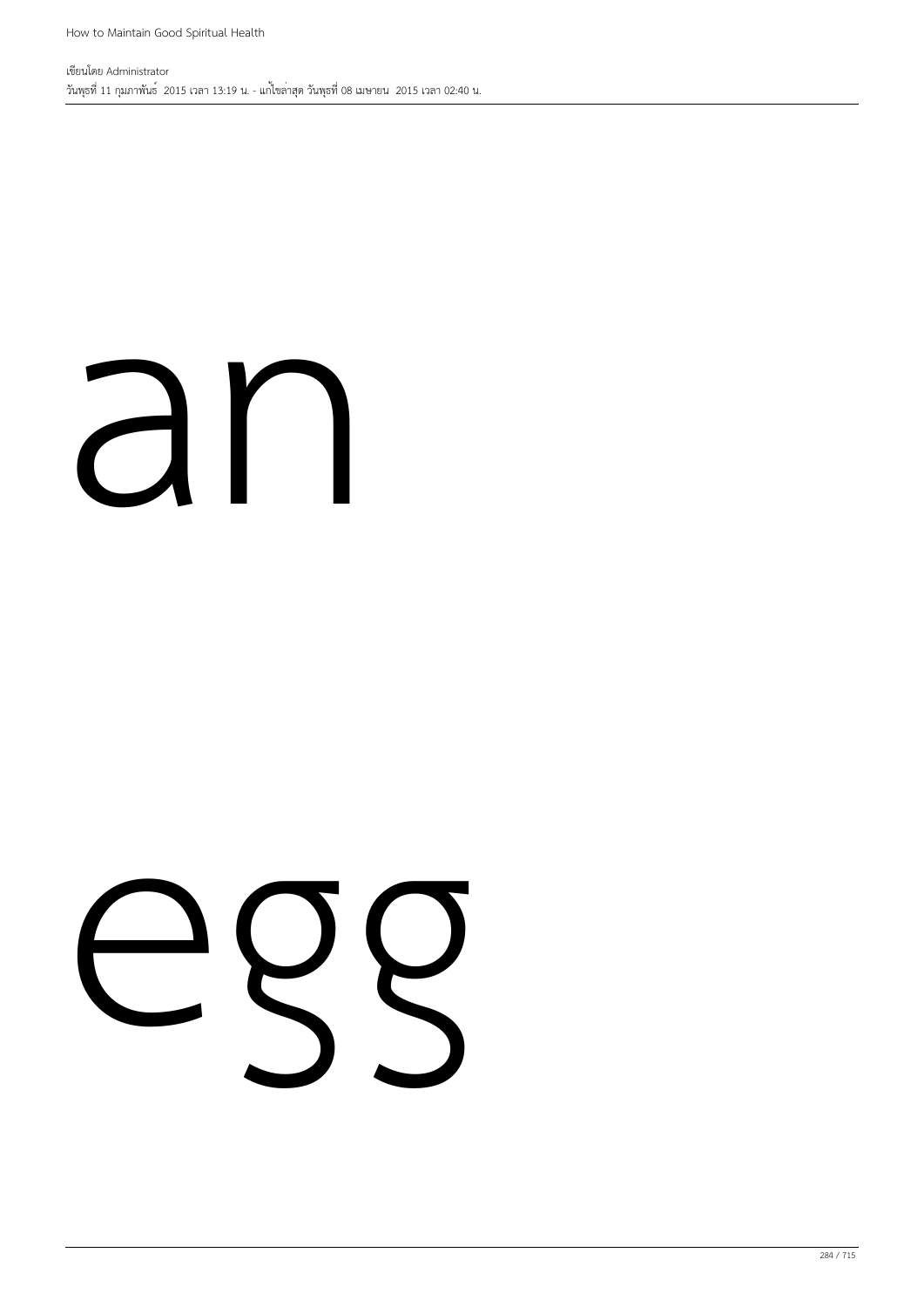### and

### break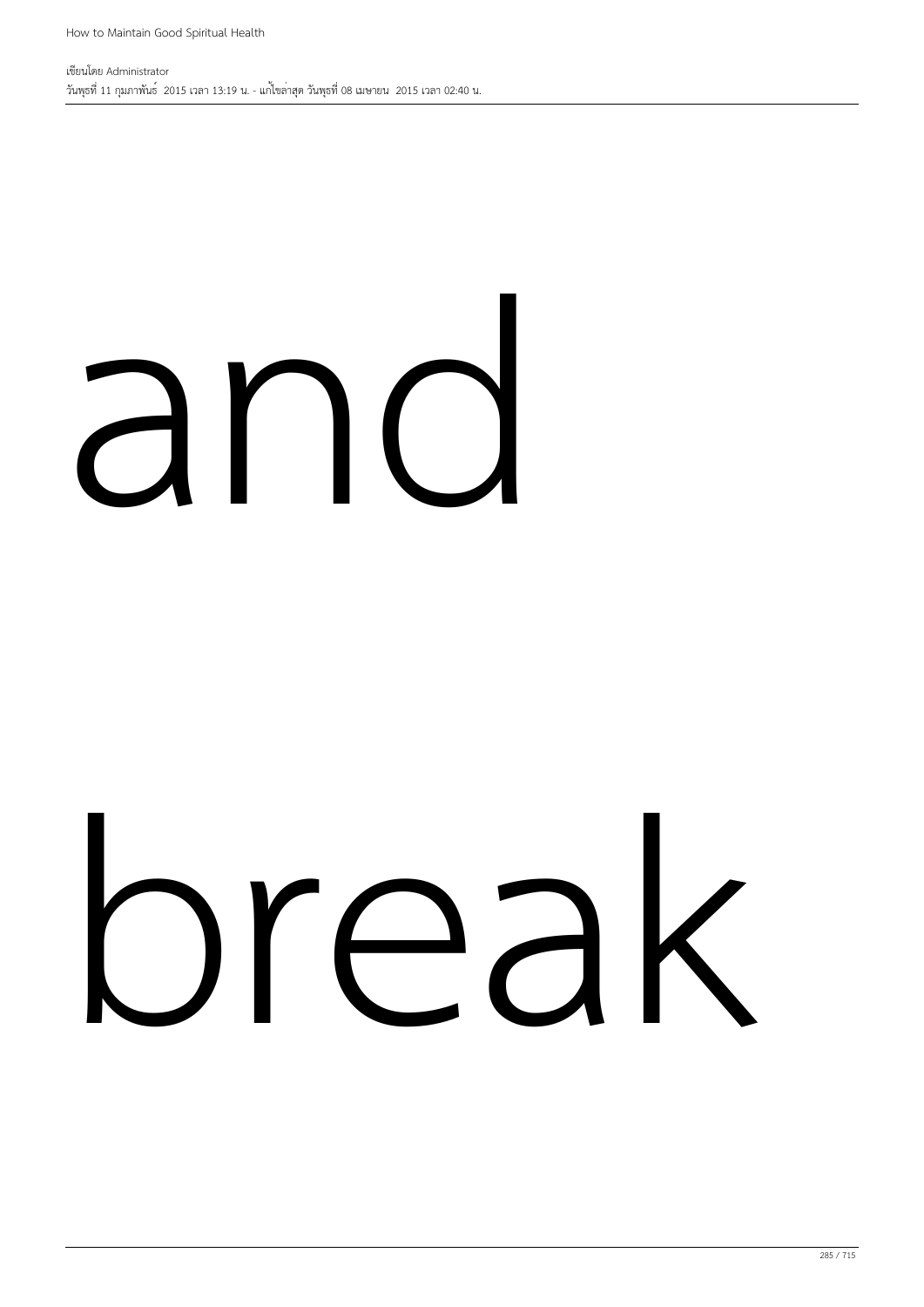## it.

## After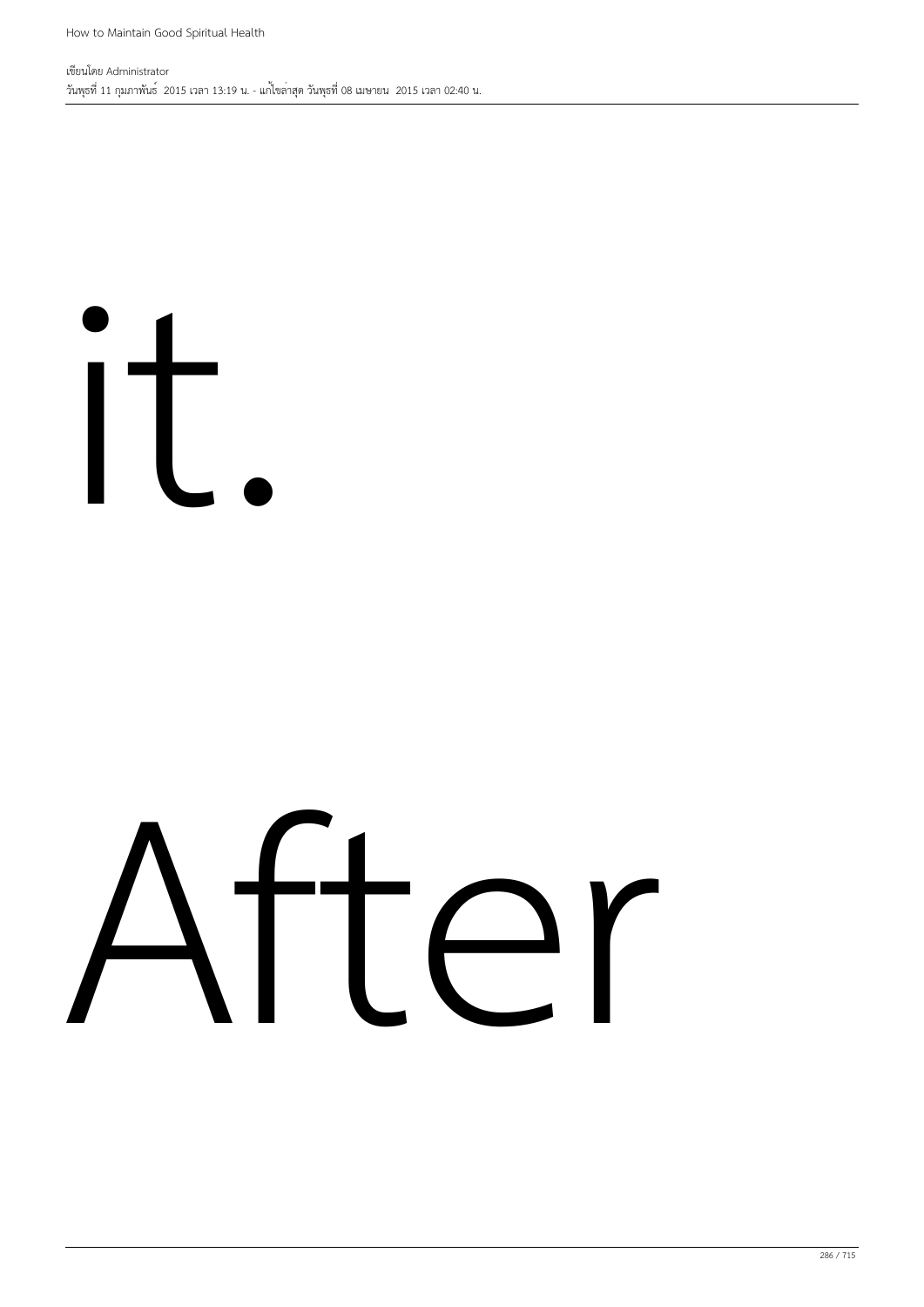# pullin

# Off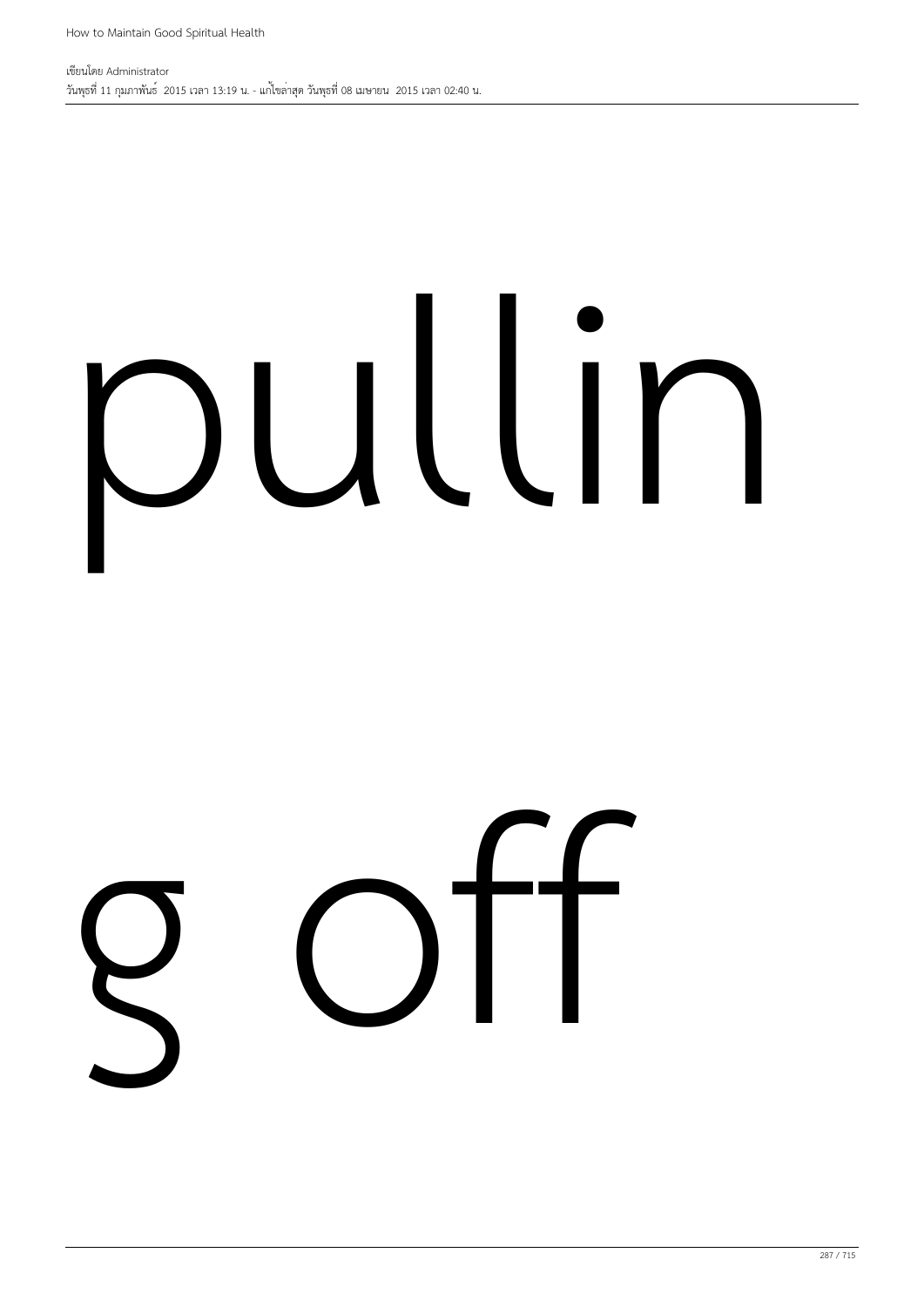## the

# shell,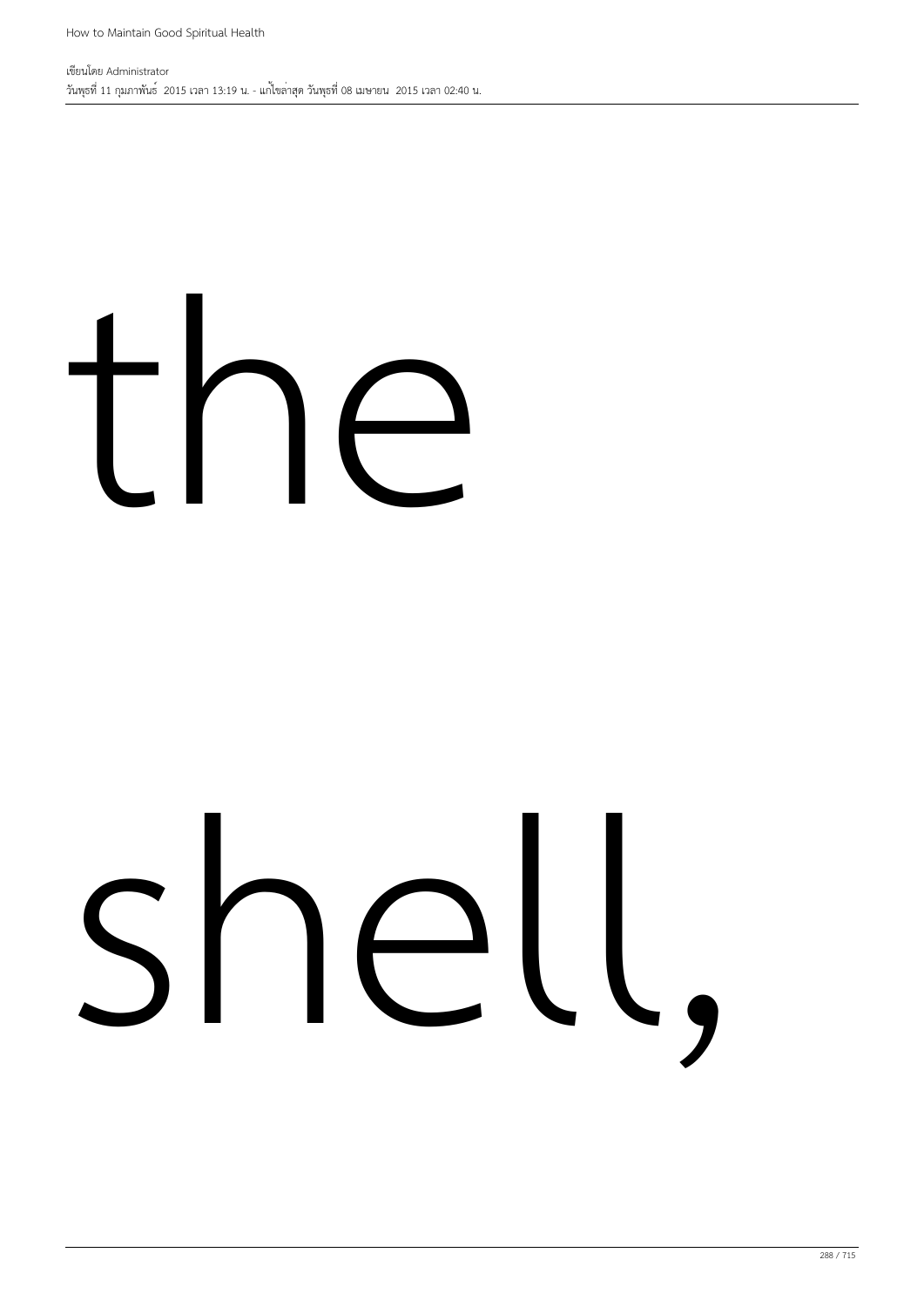## she

### obser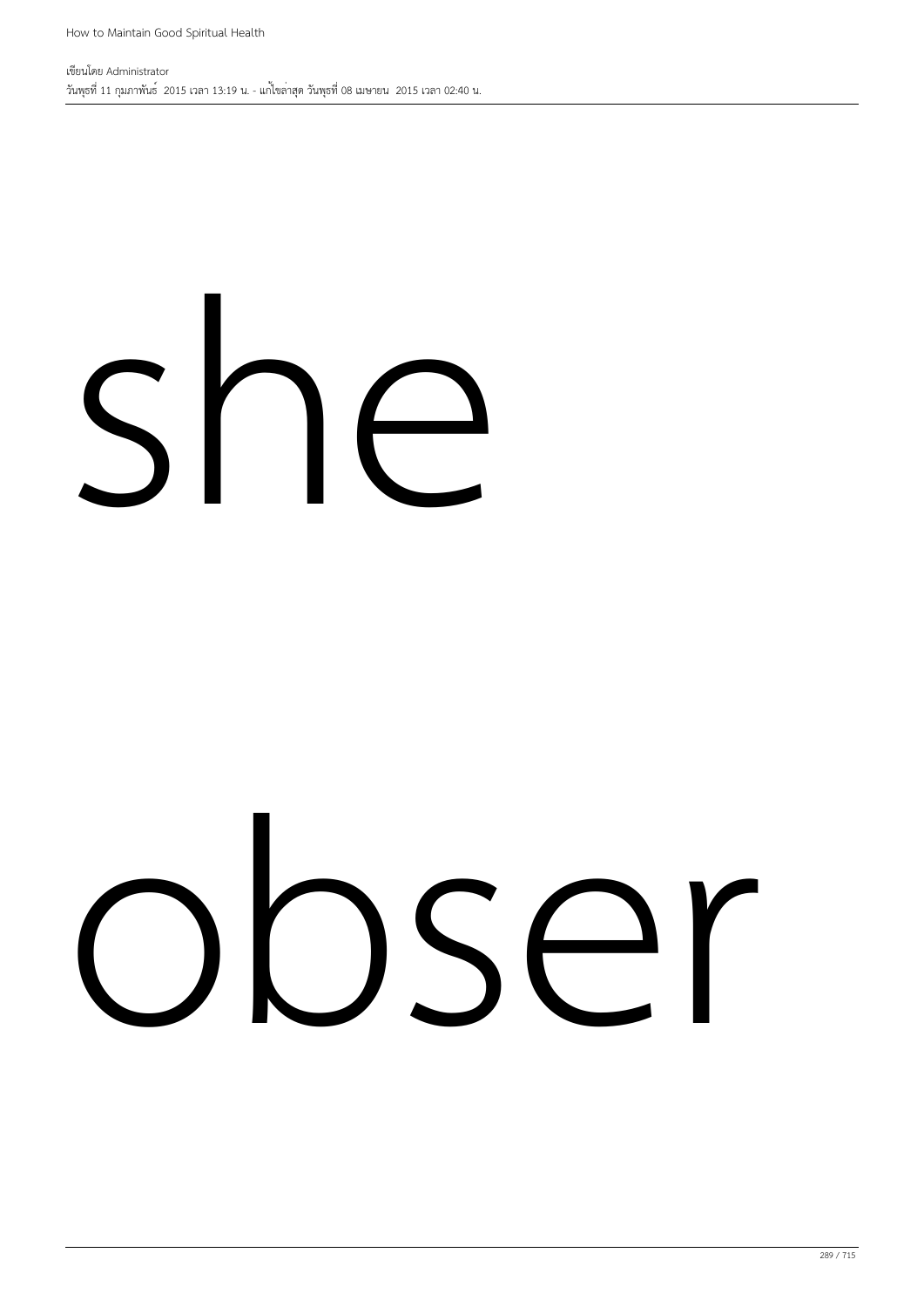## ved

## the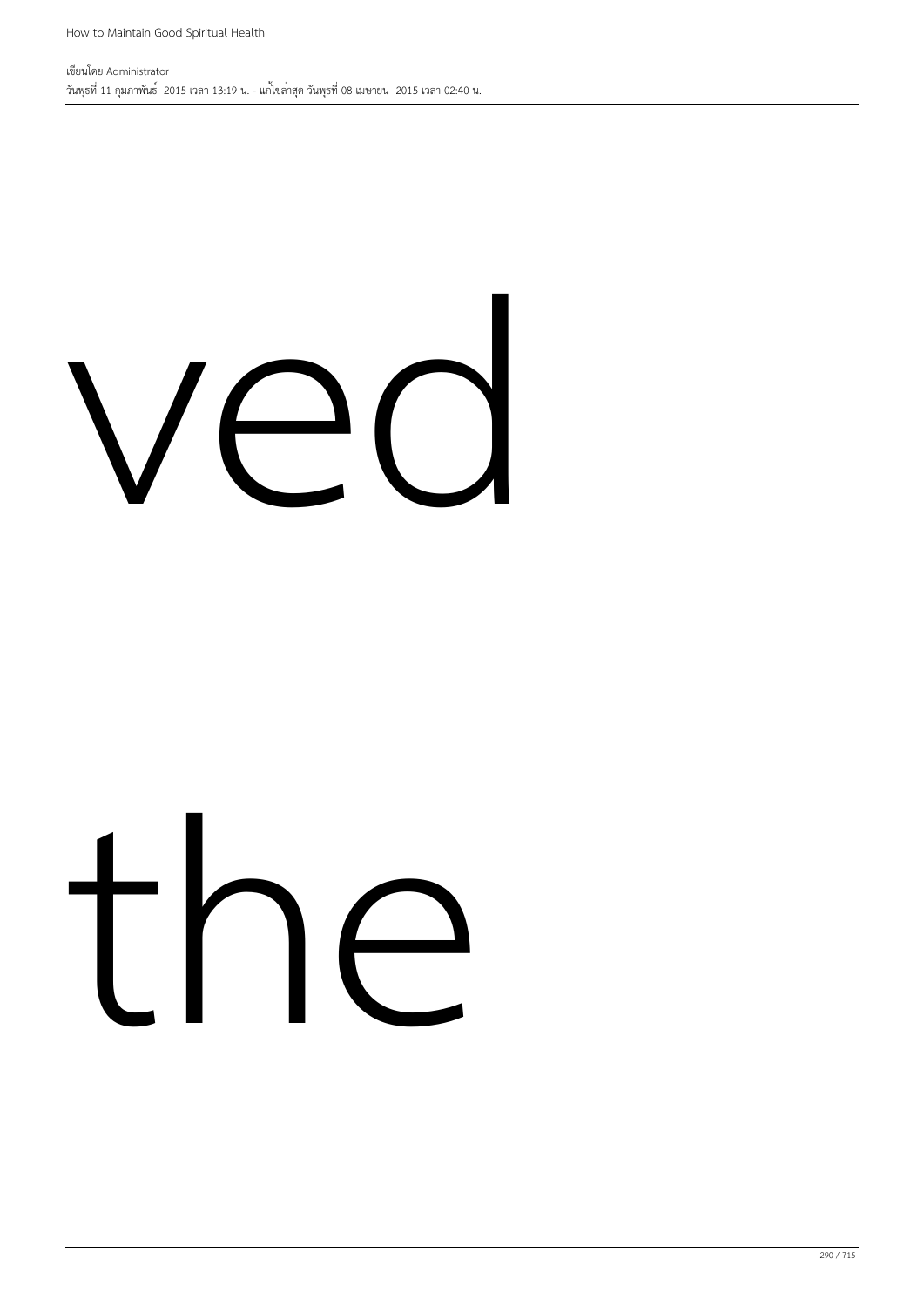## hard-

## boile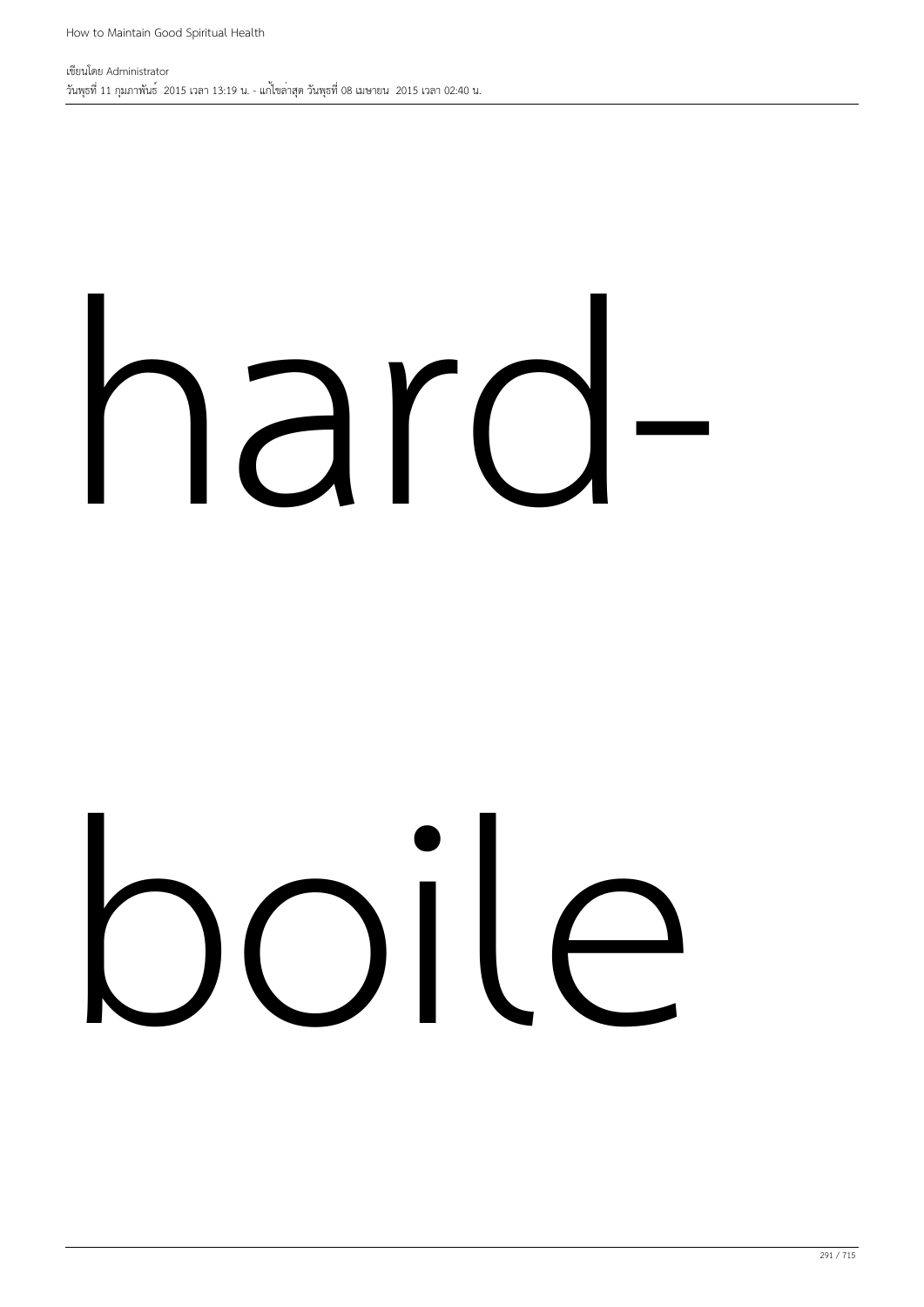## $S$

#### Finall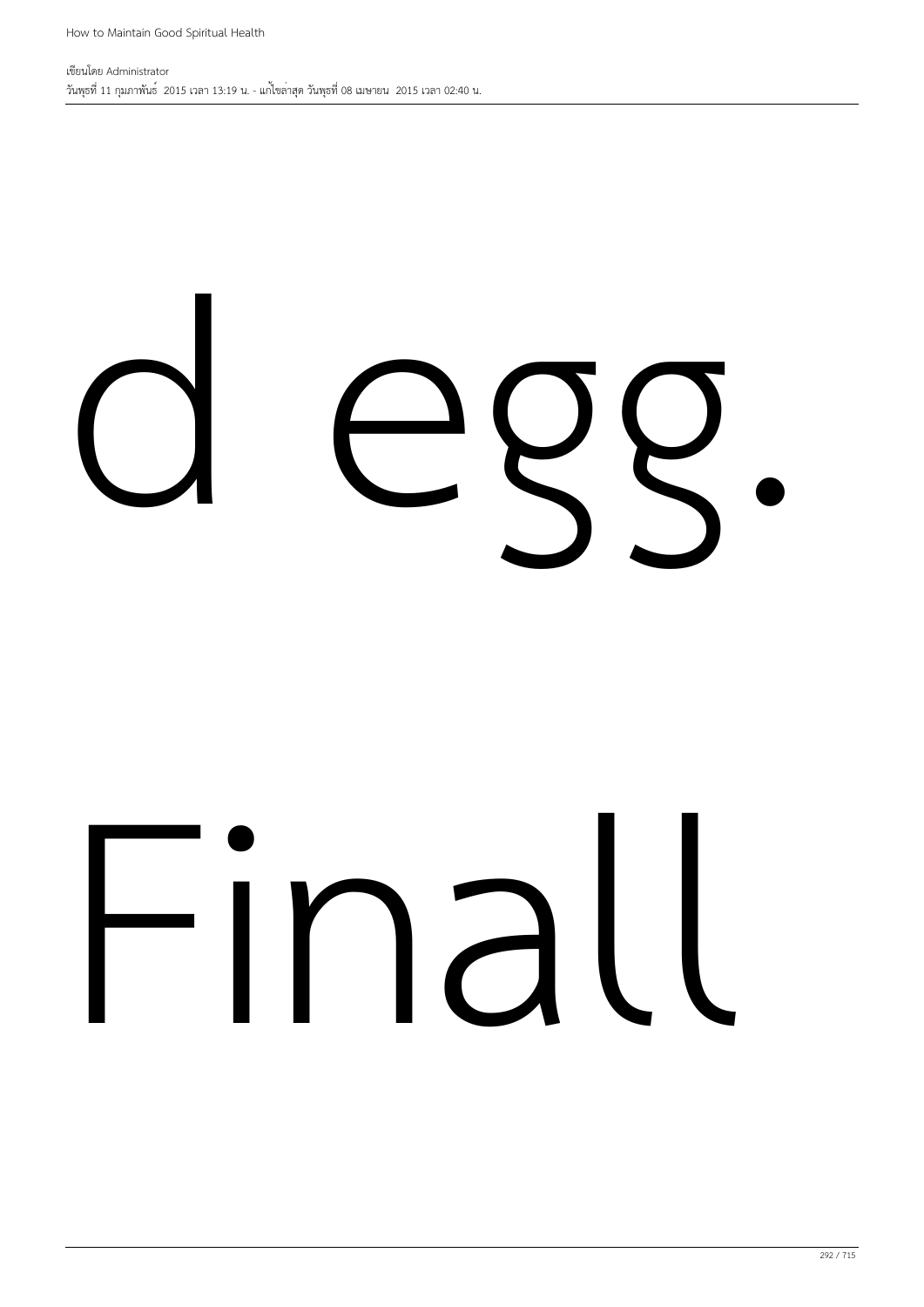# y, he

## aske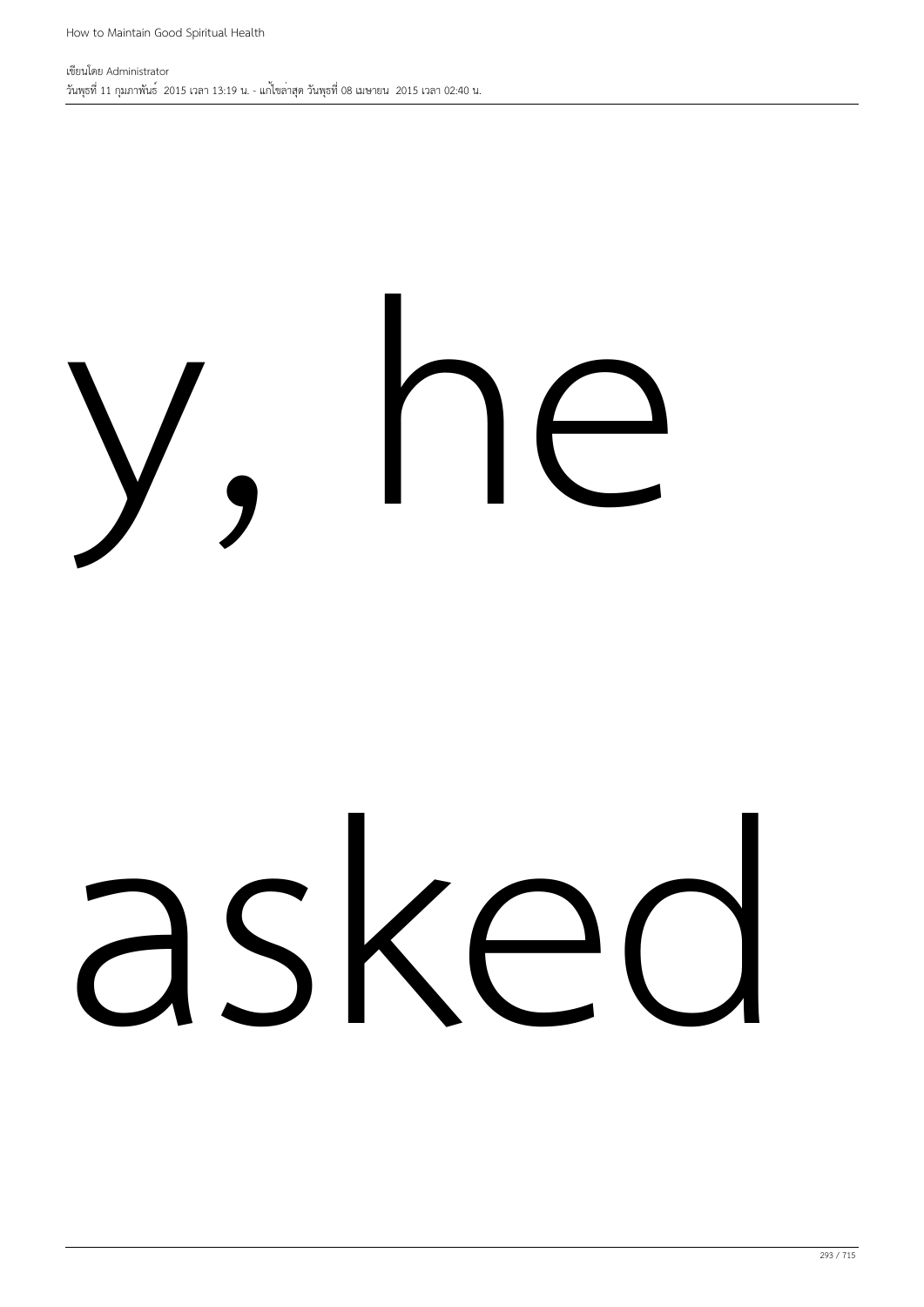## her to

## sip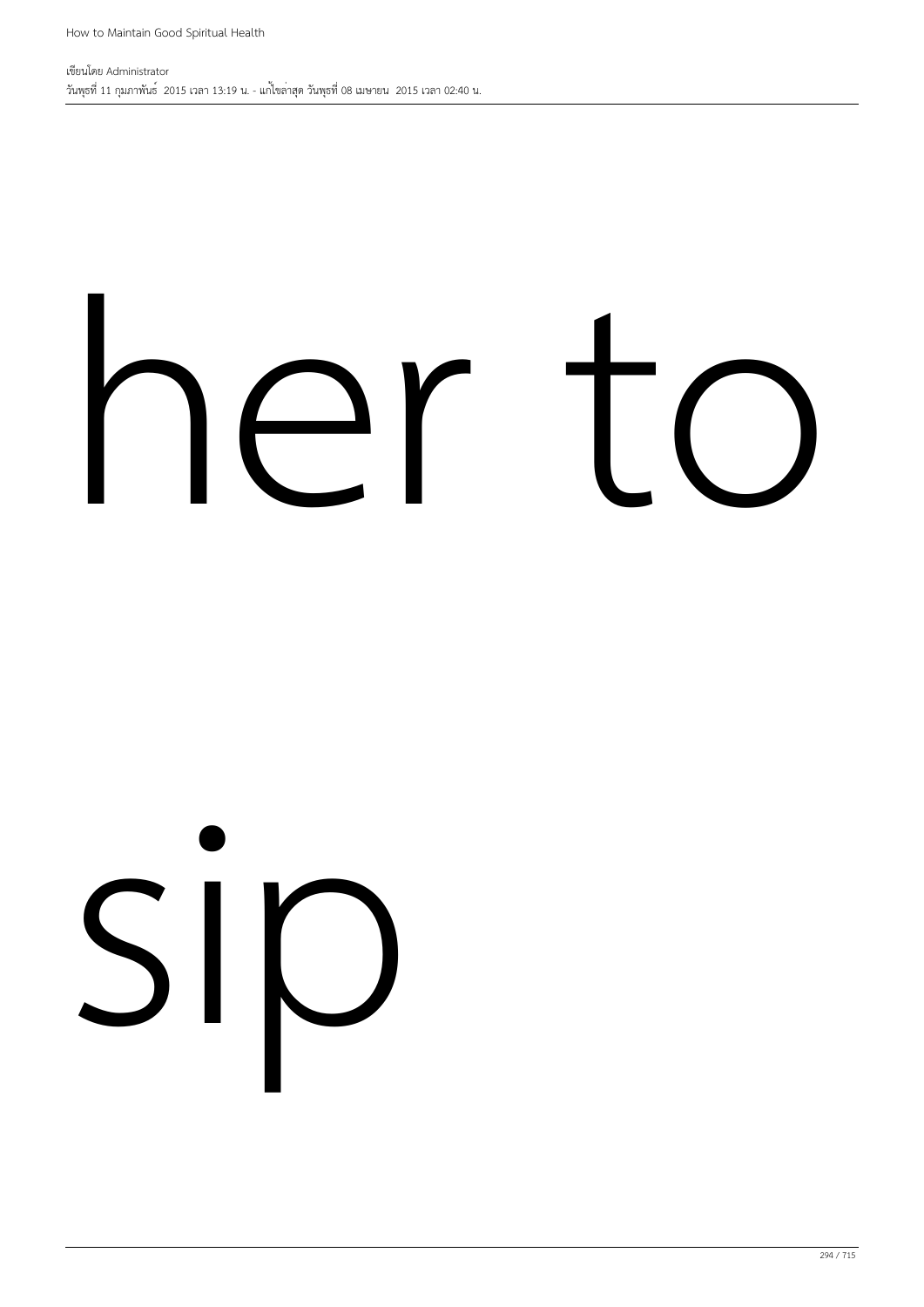## the

## roffee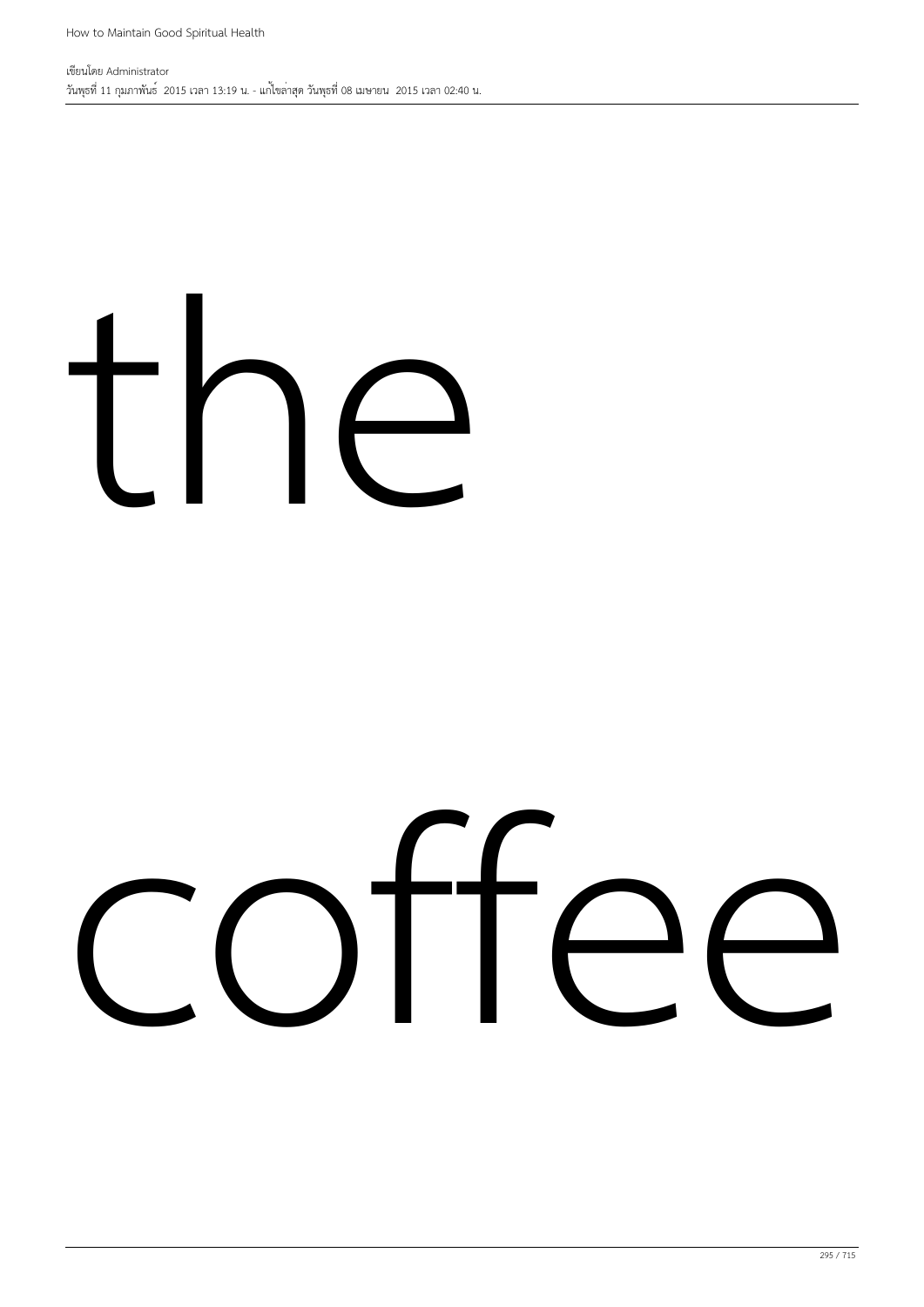#### Its

## rich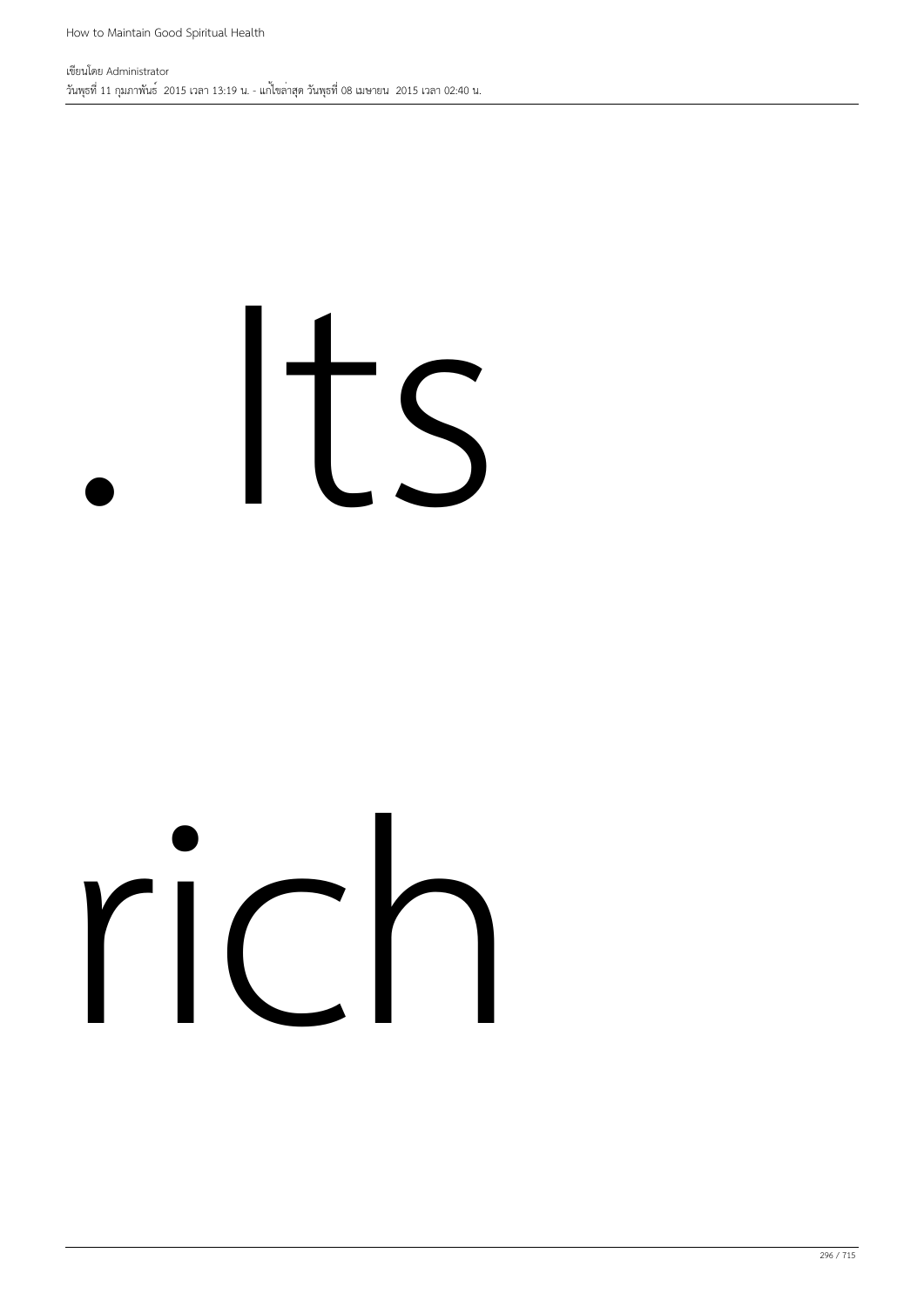#### arom



297 / 715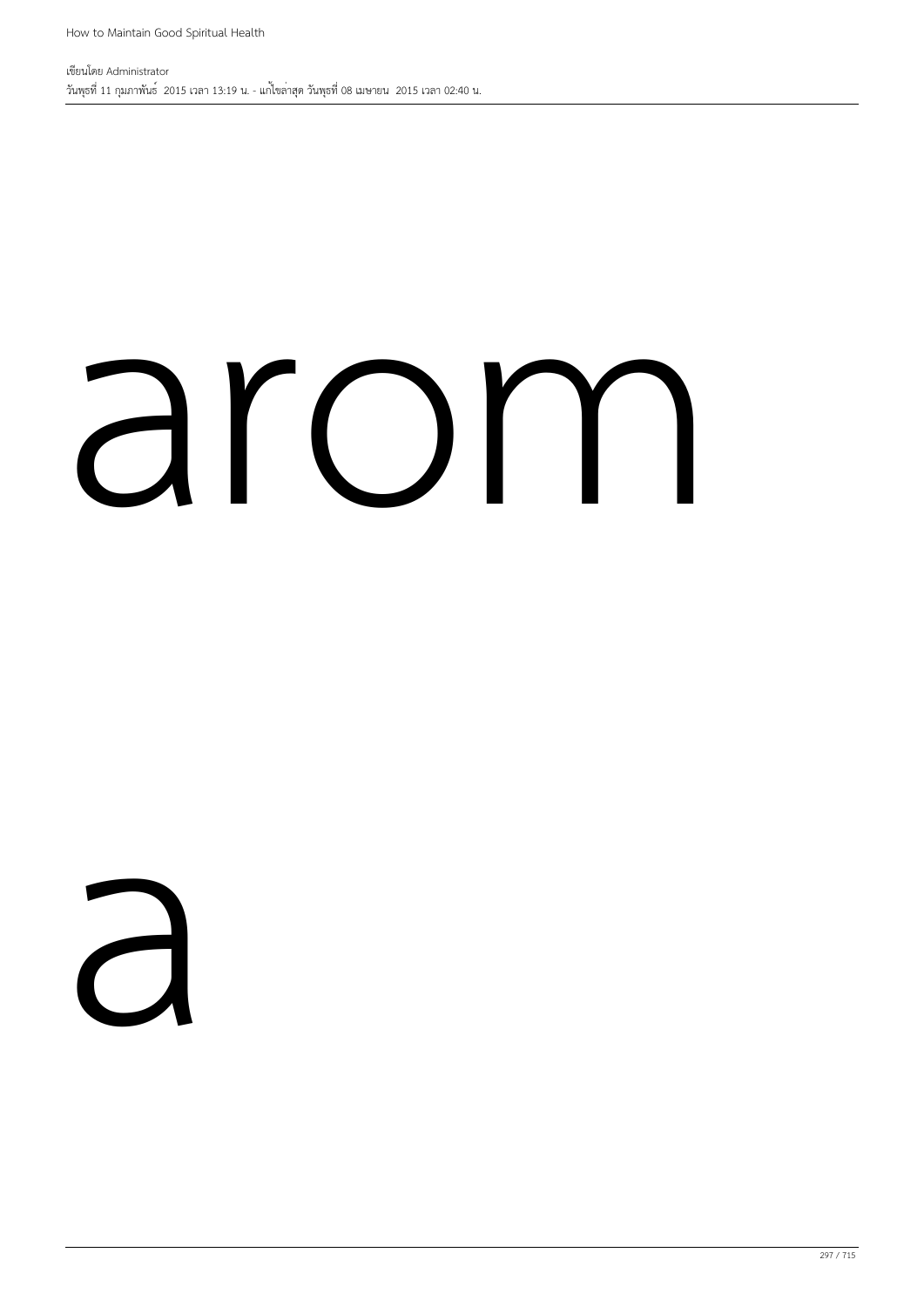## broug

# ht a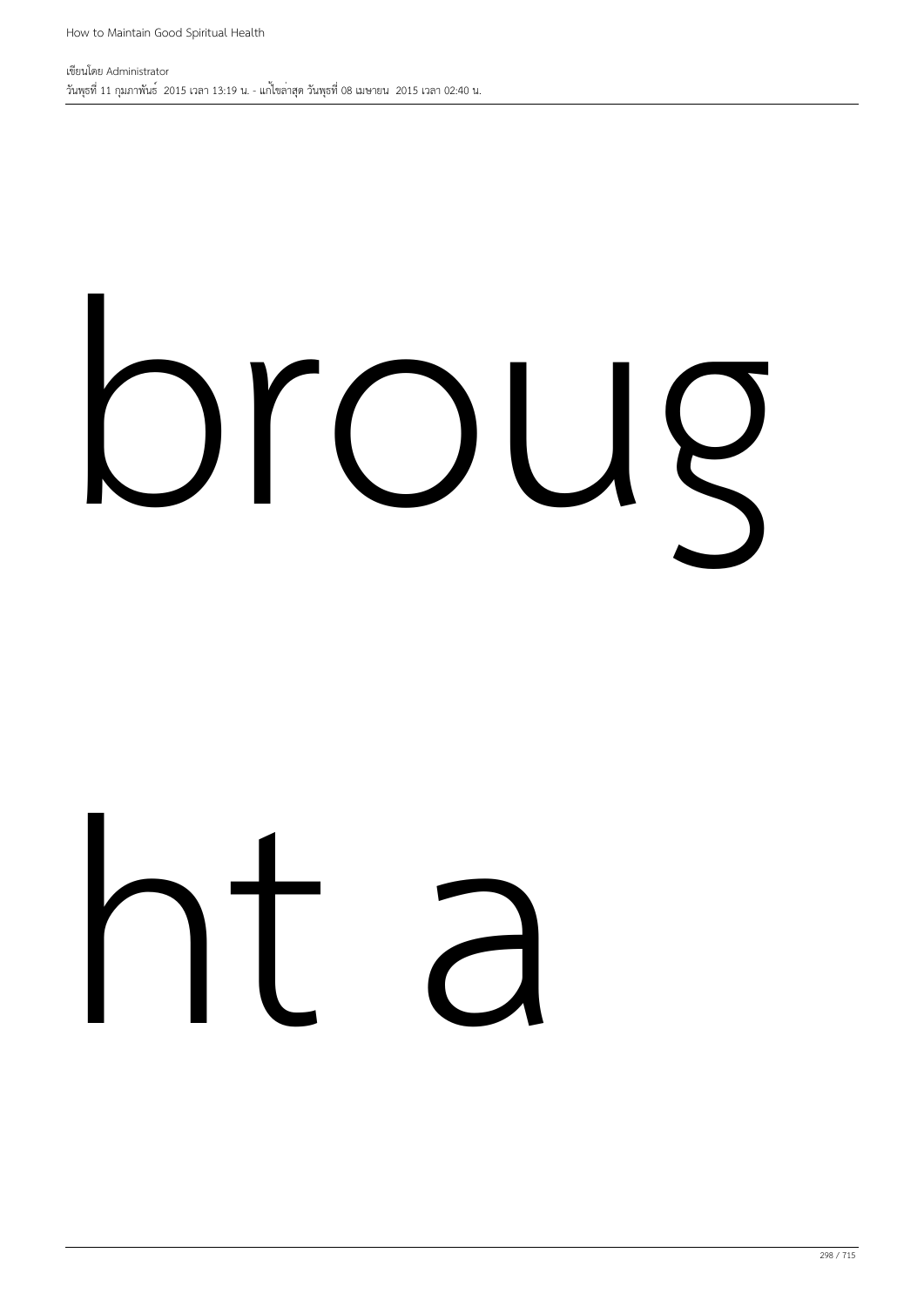## smile

## her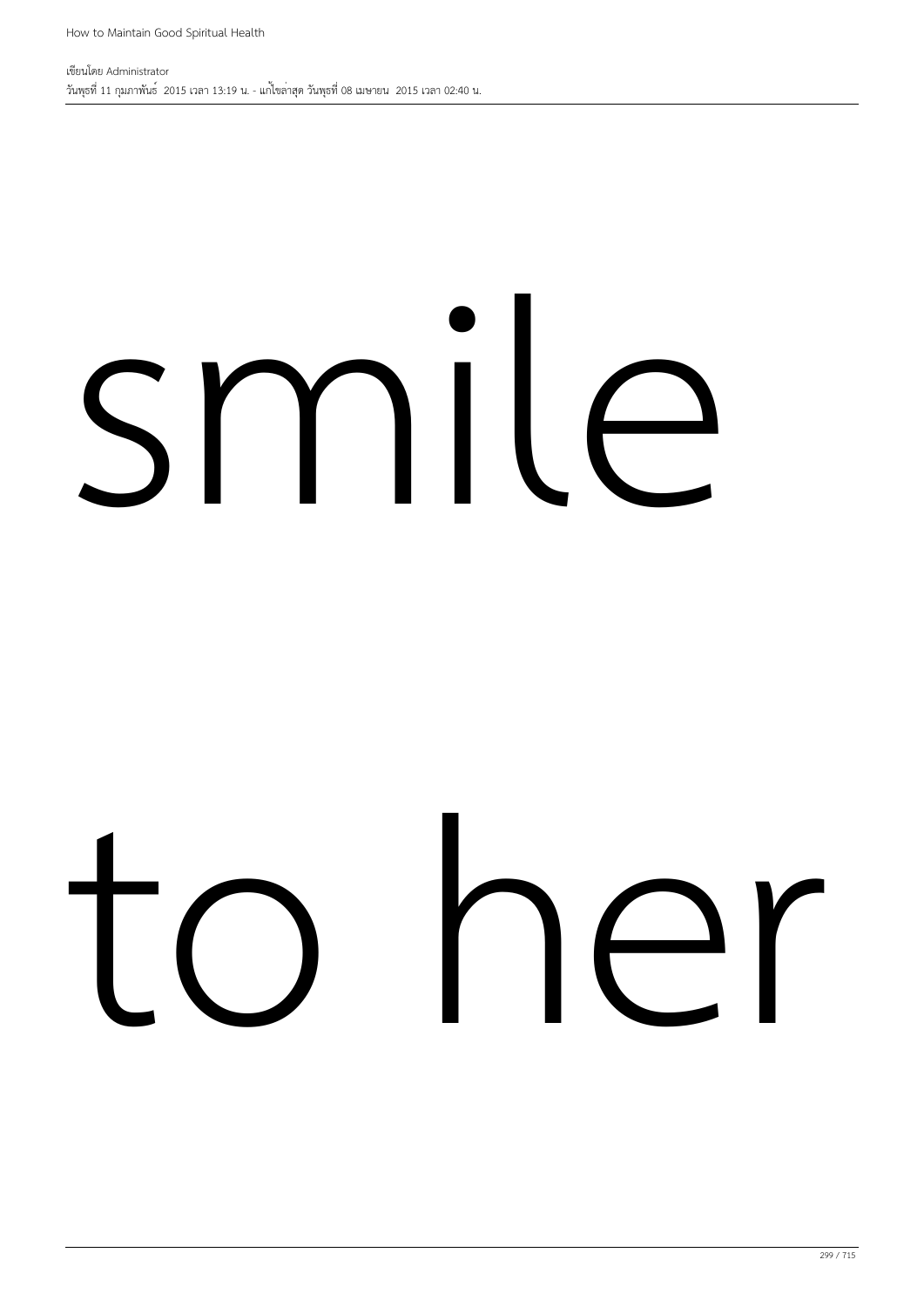## face.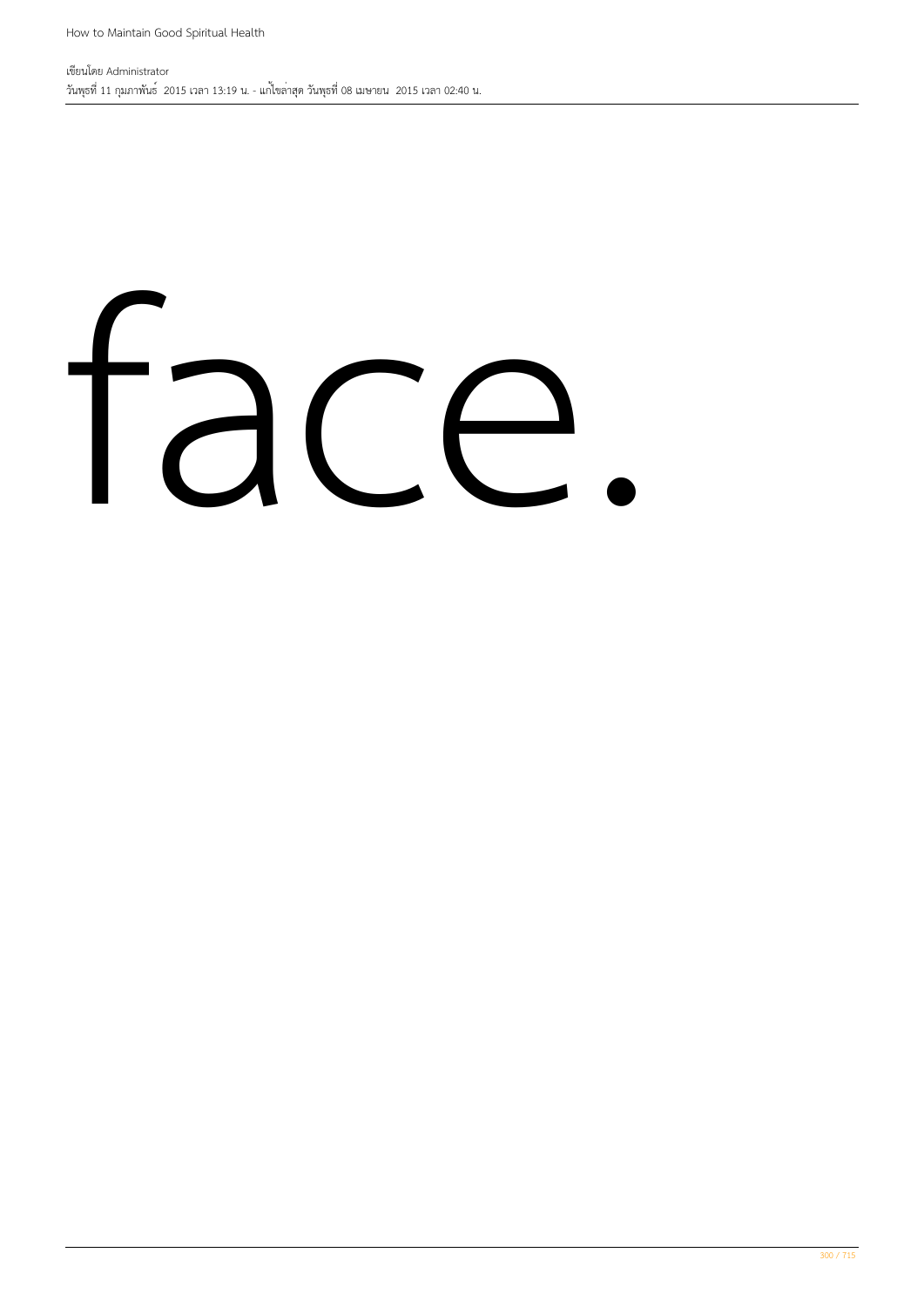# "Fath

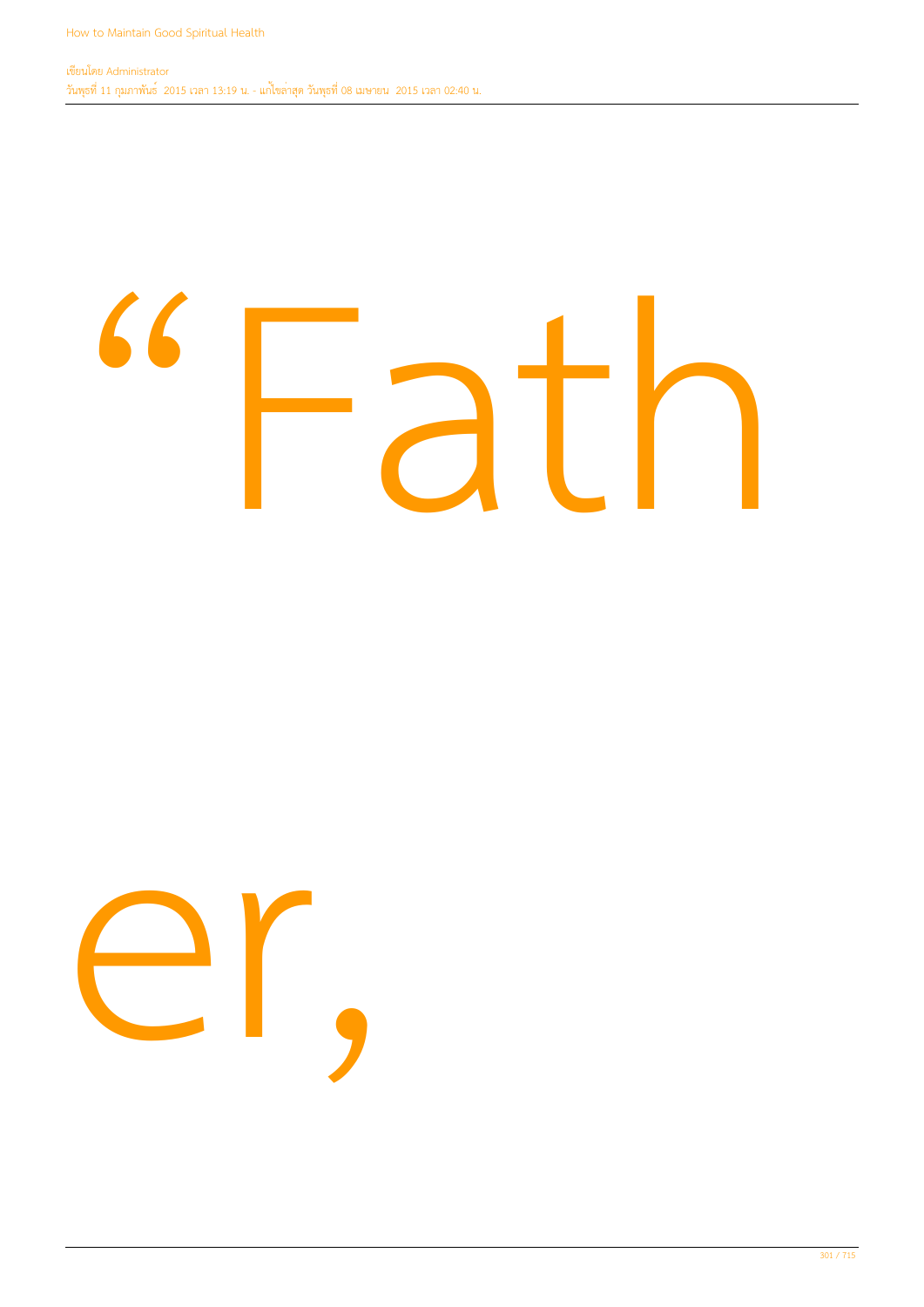# what

# does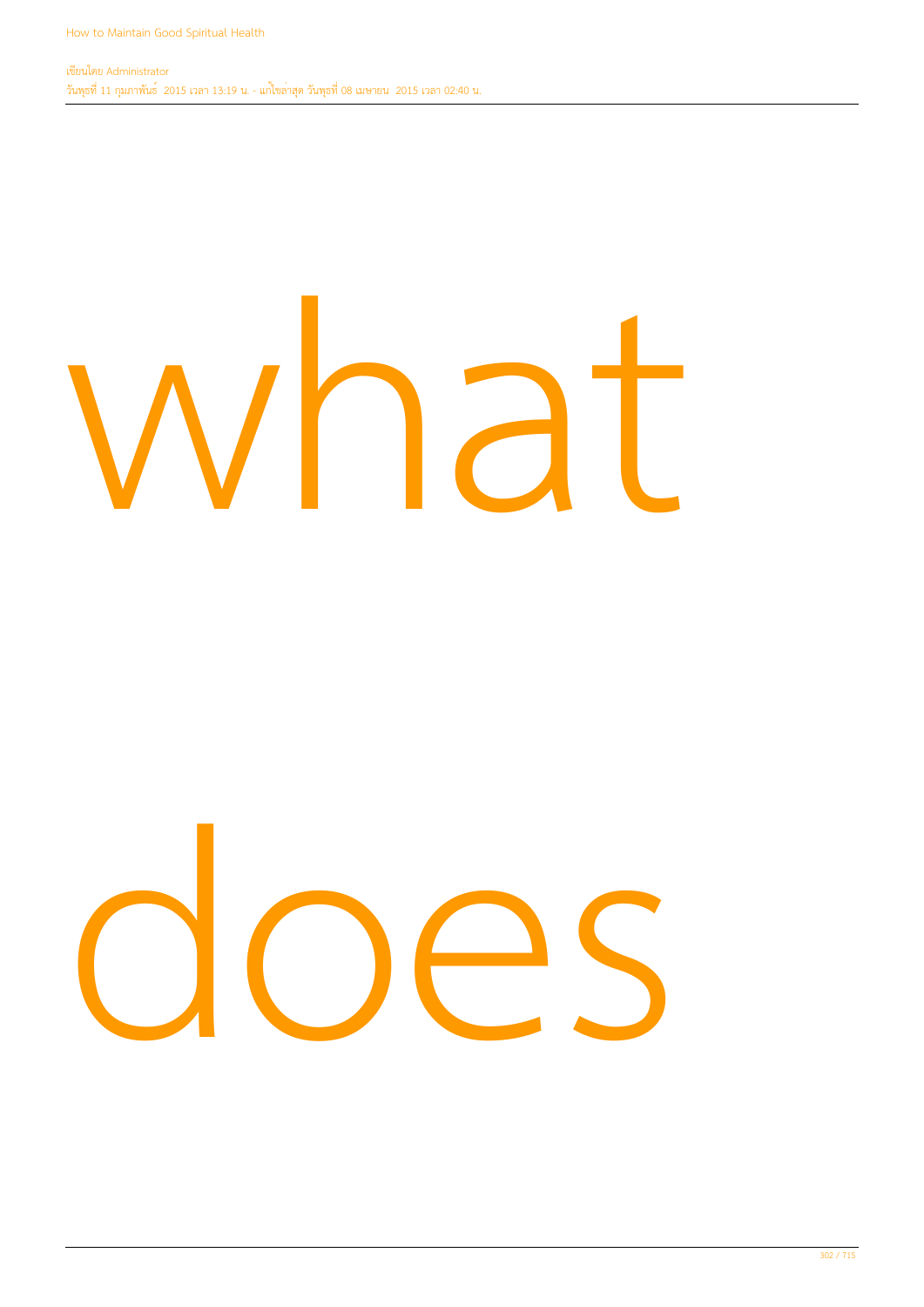## this

#### mean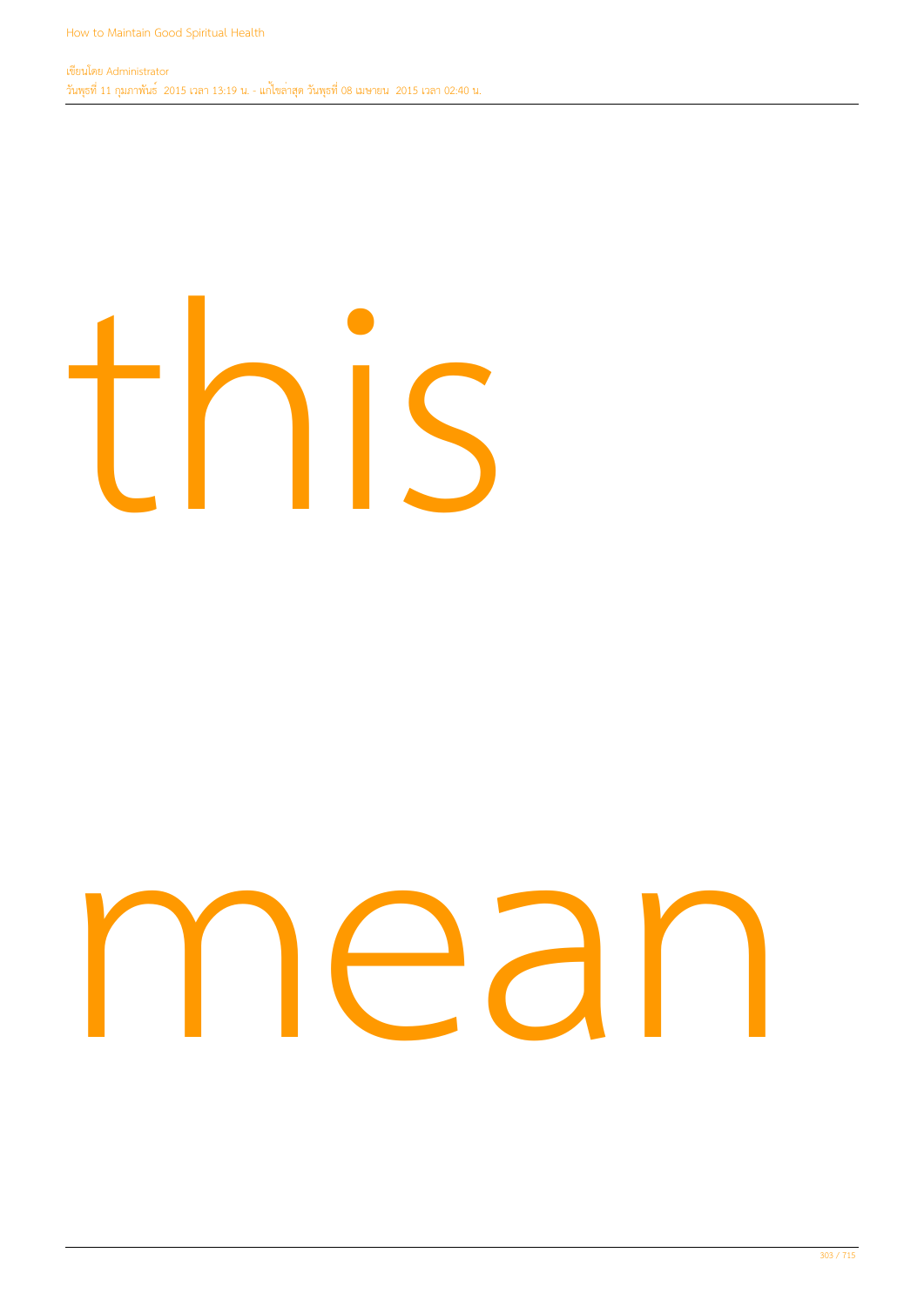?"

## she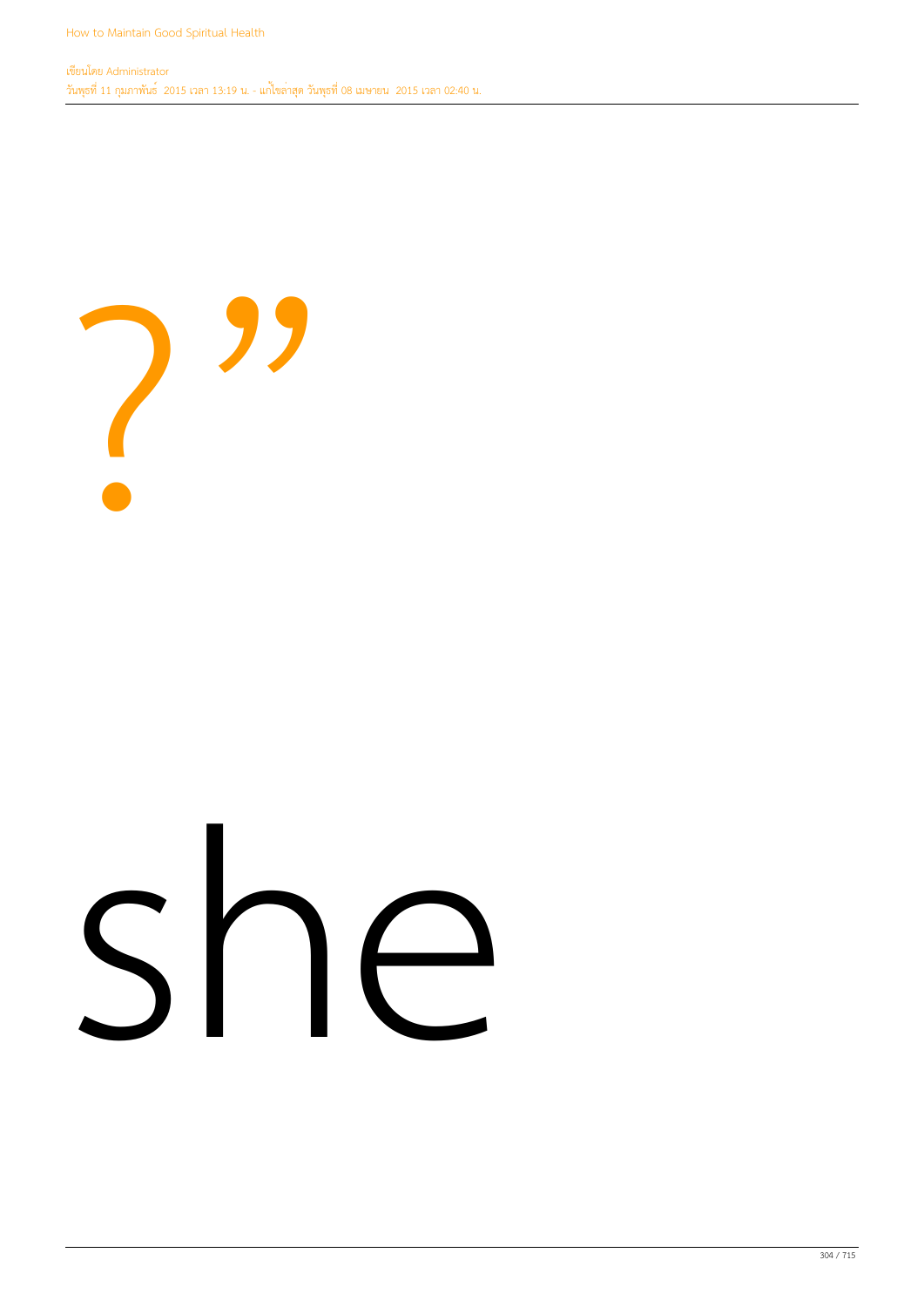.

## asked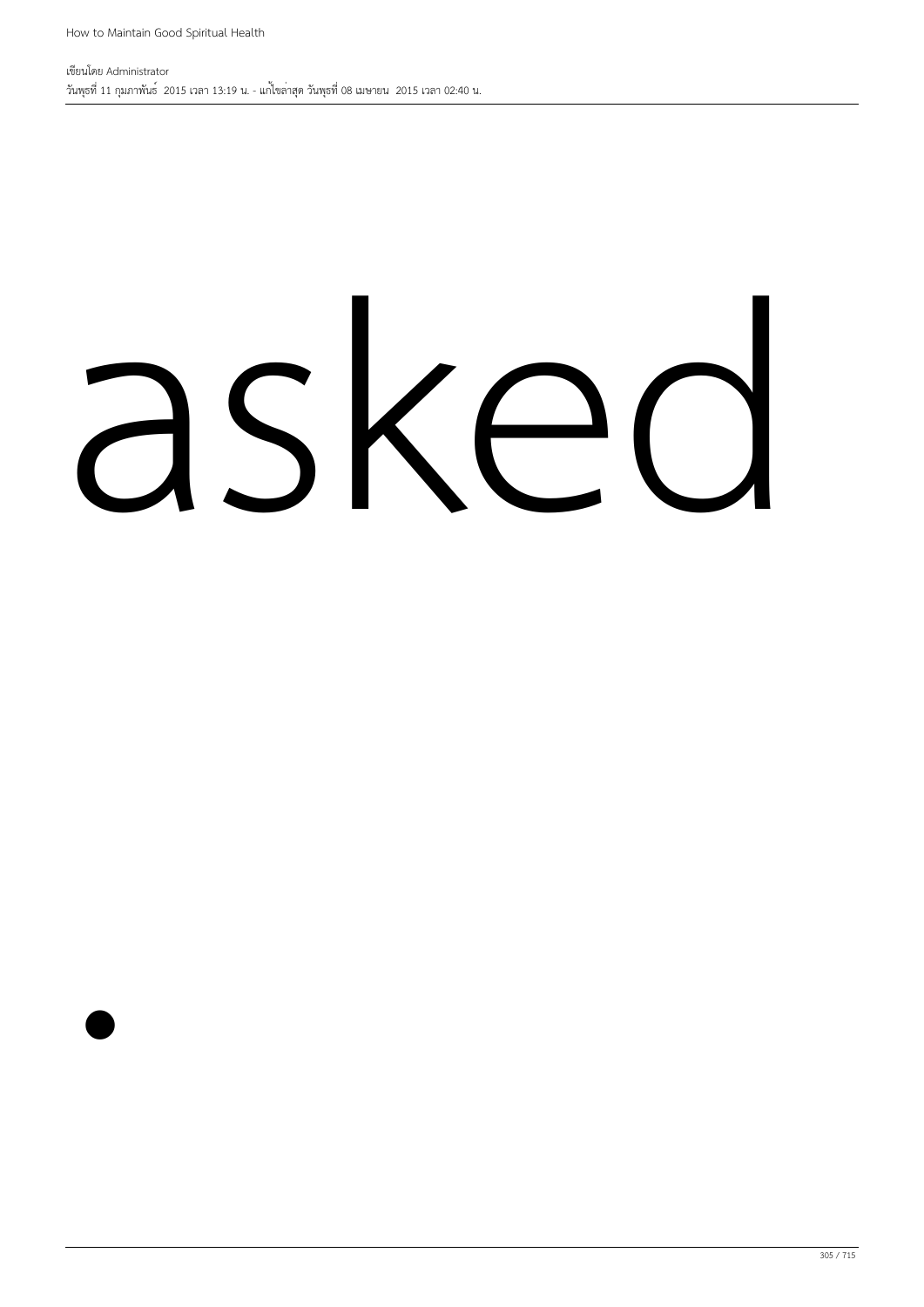#### He

### then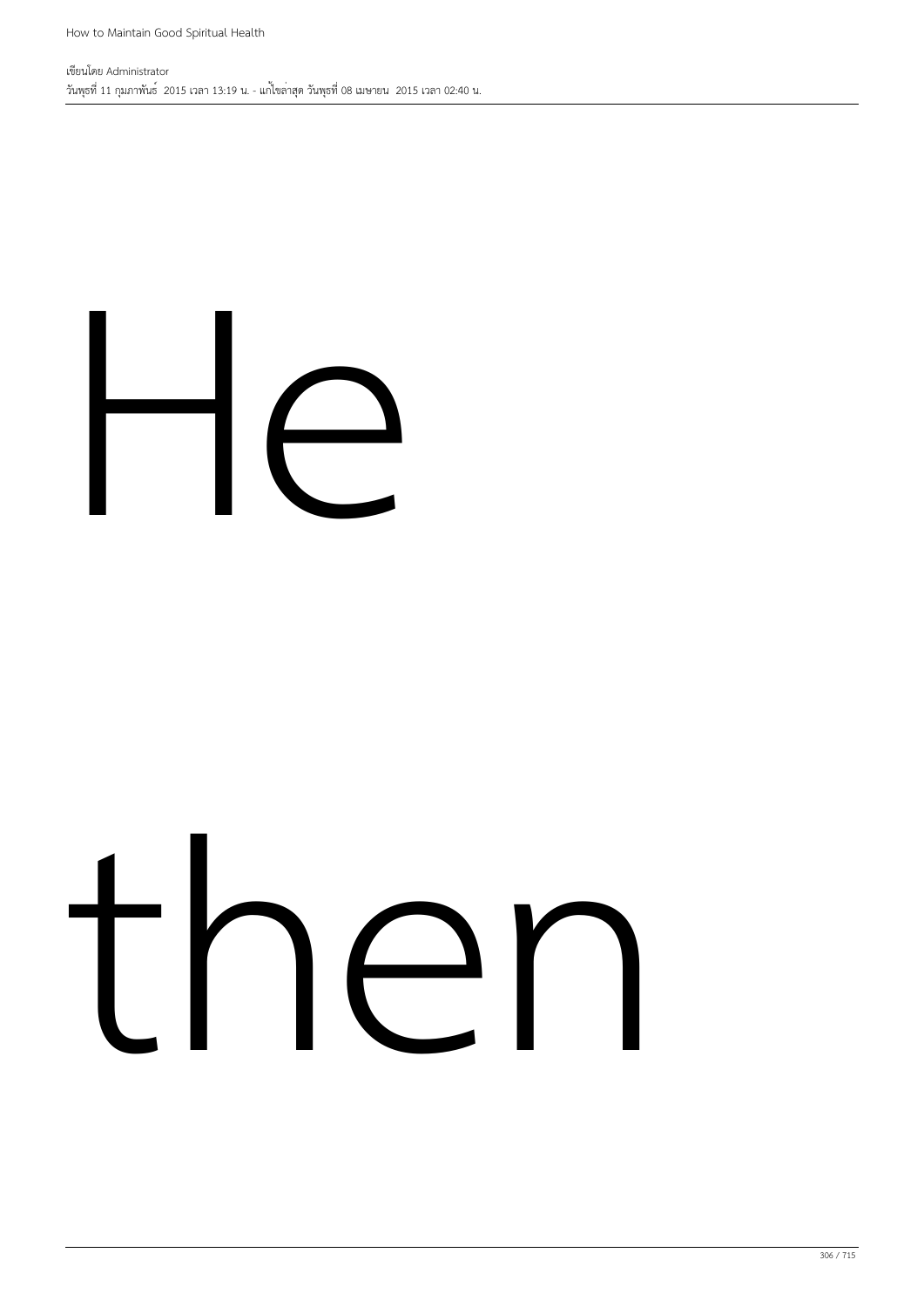# explai

#### ned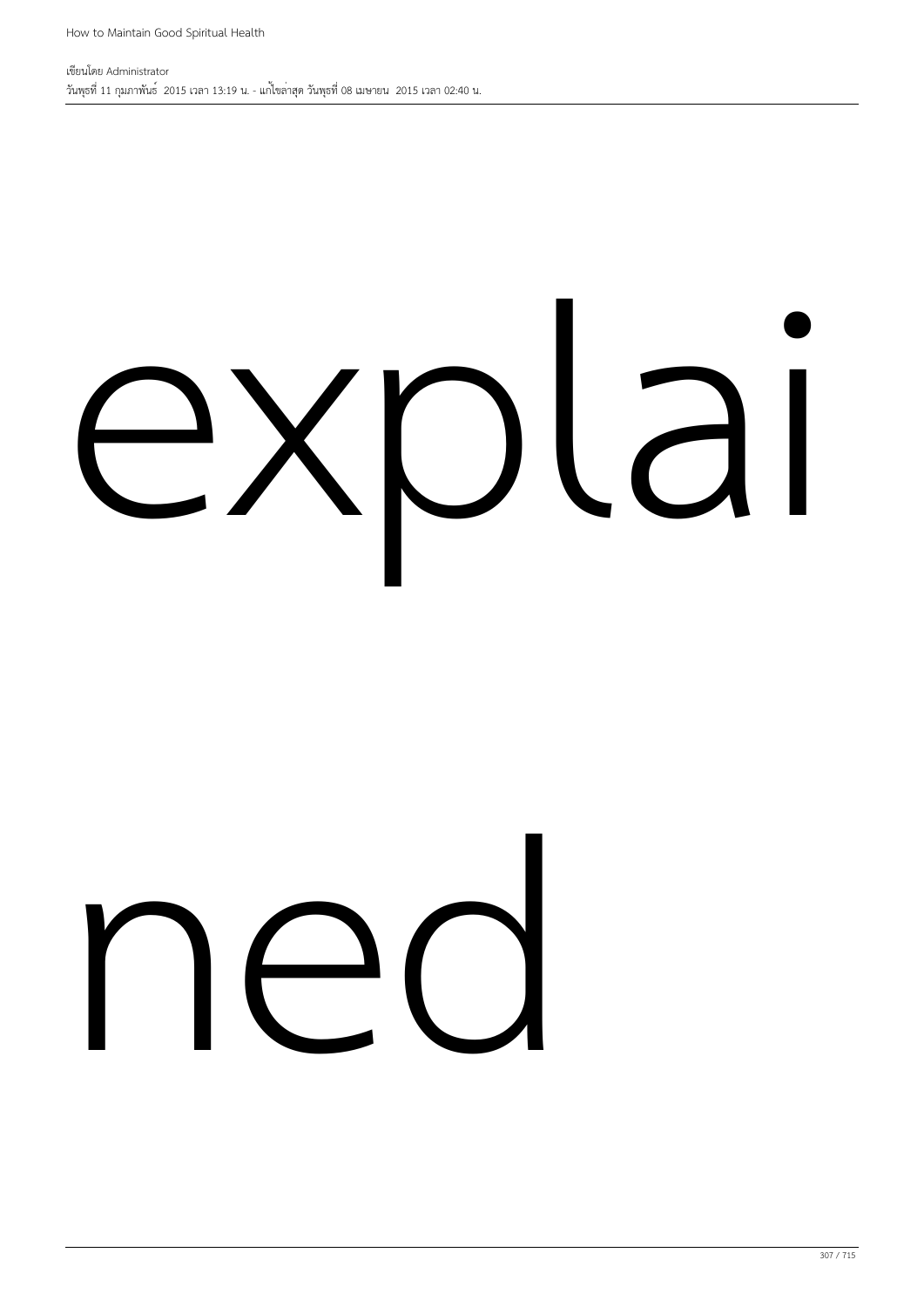## that

## the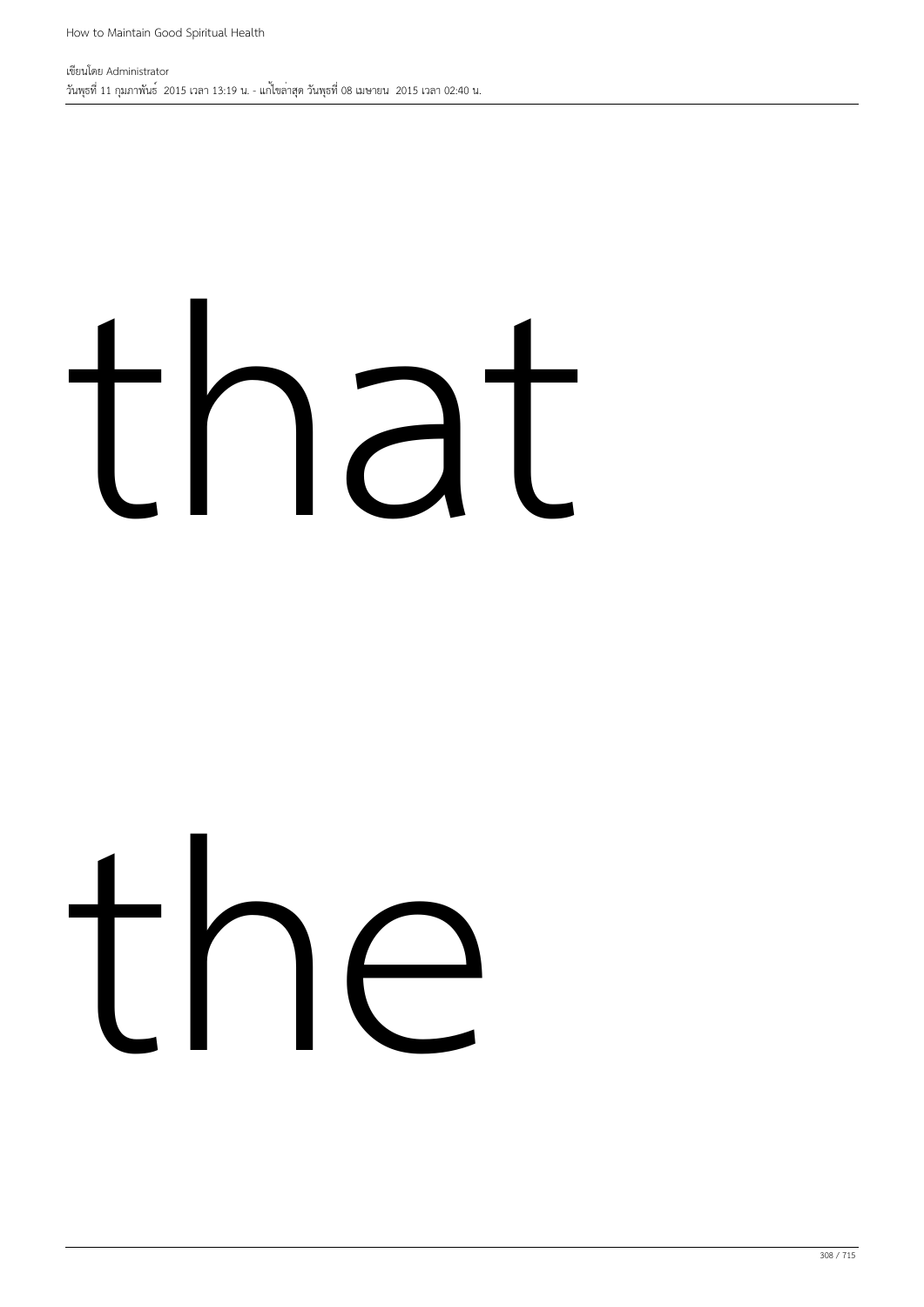## potat

#### oes,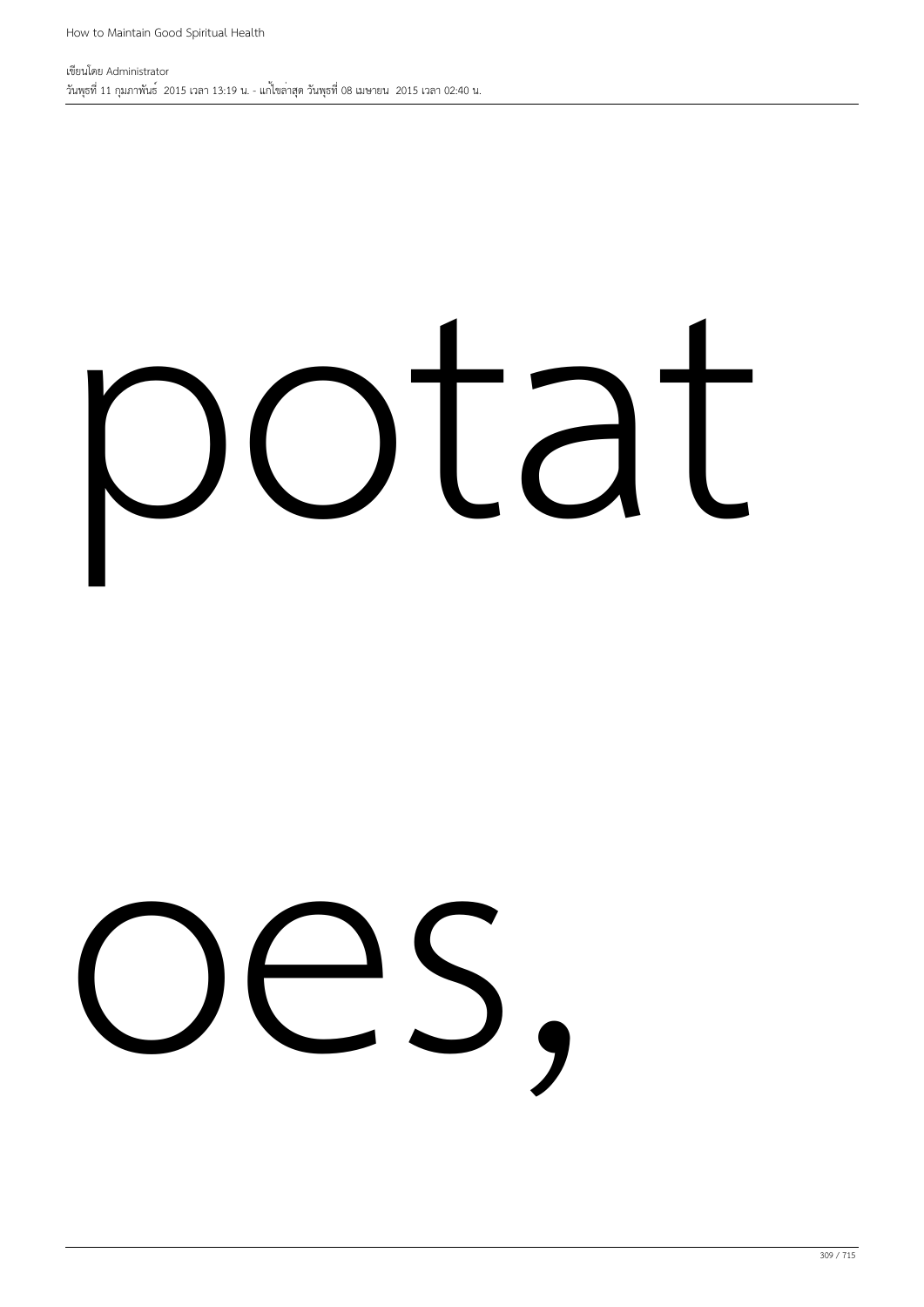## the

## eggs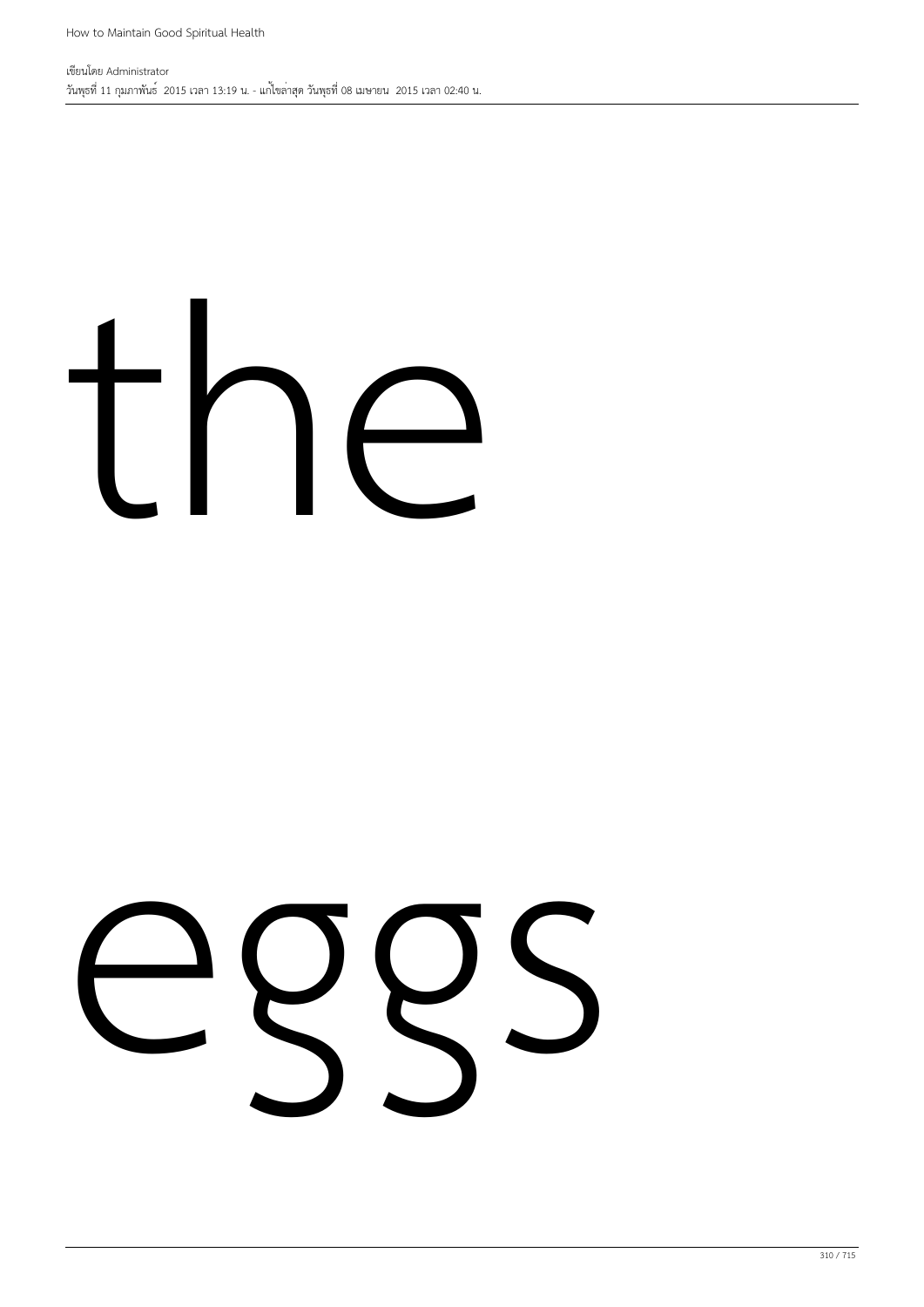## and

## coffe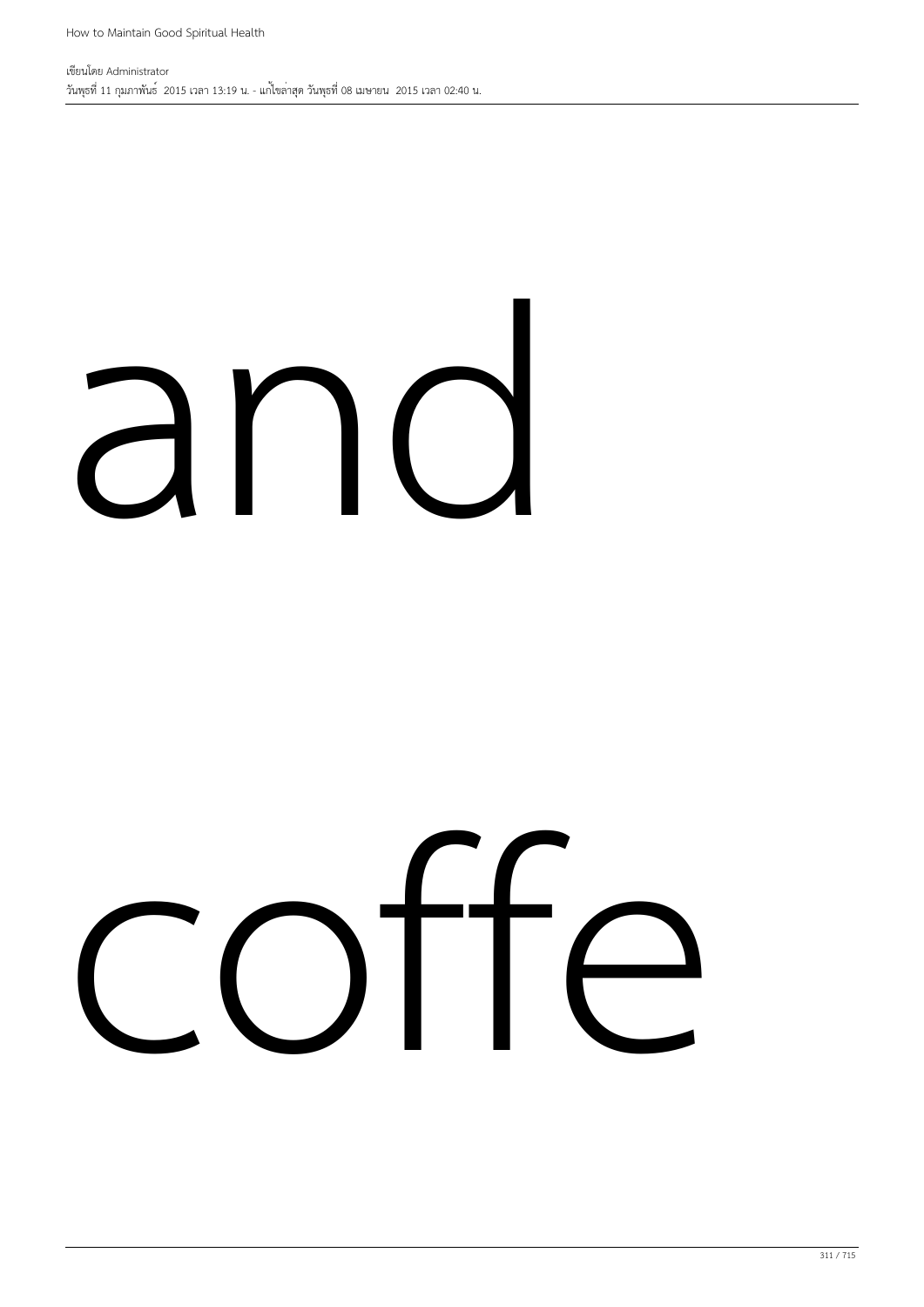

#### beans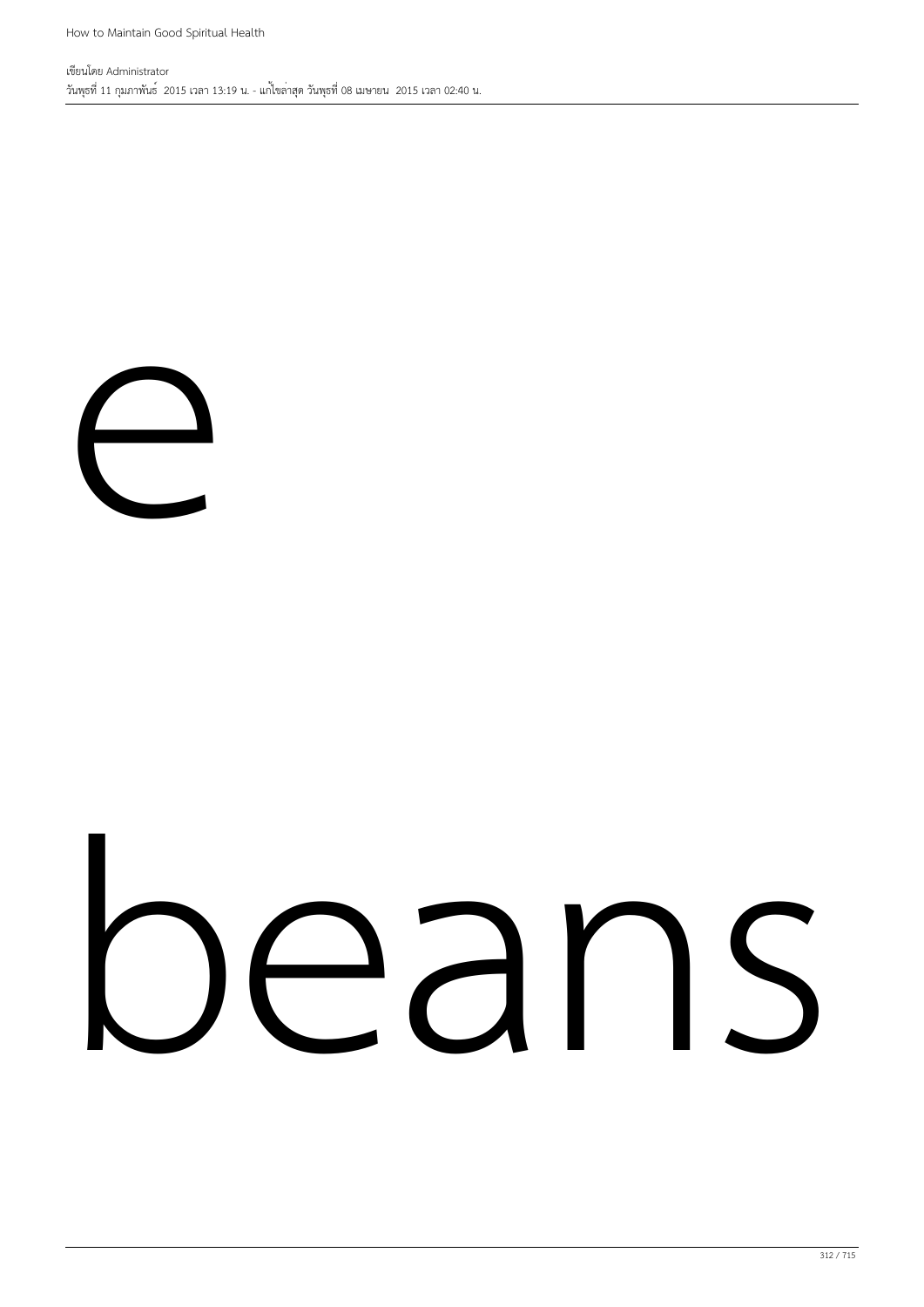## had

#### each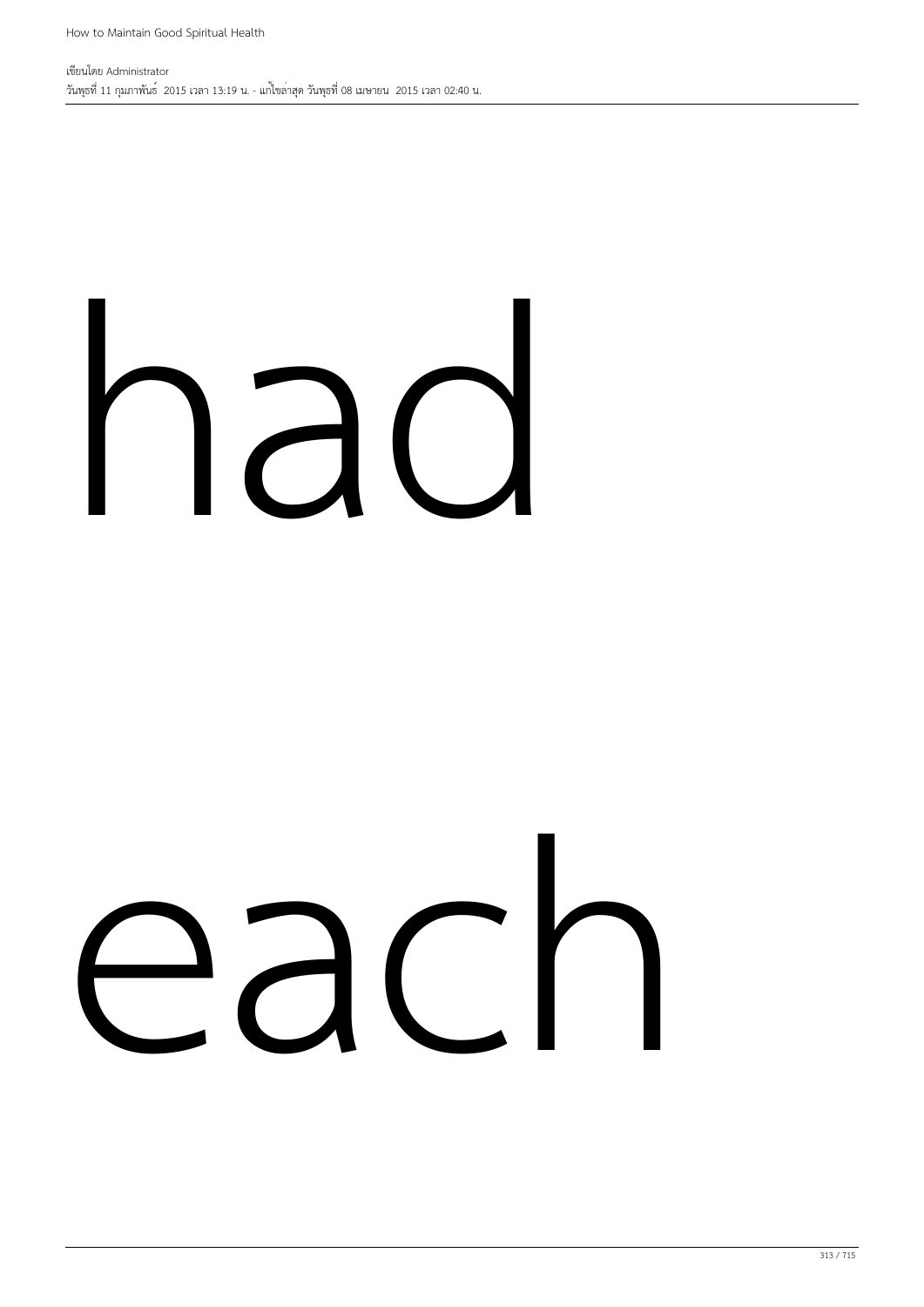## tace

## the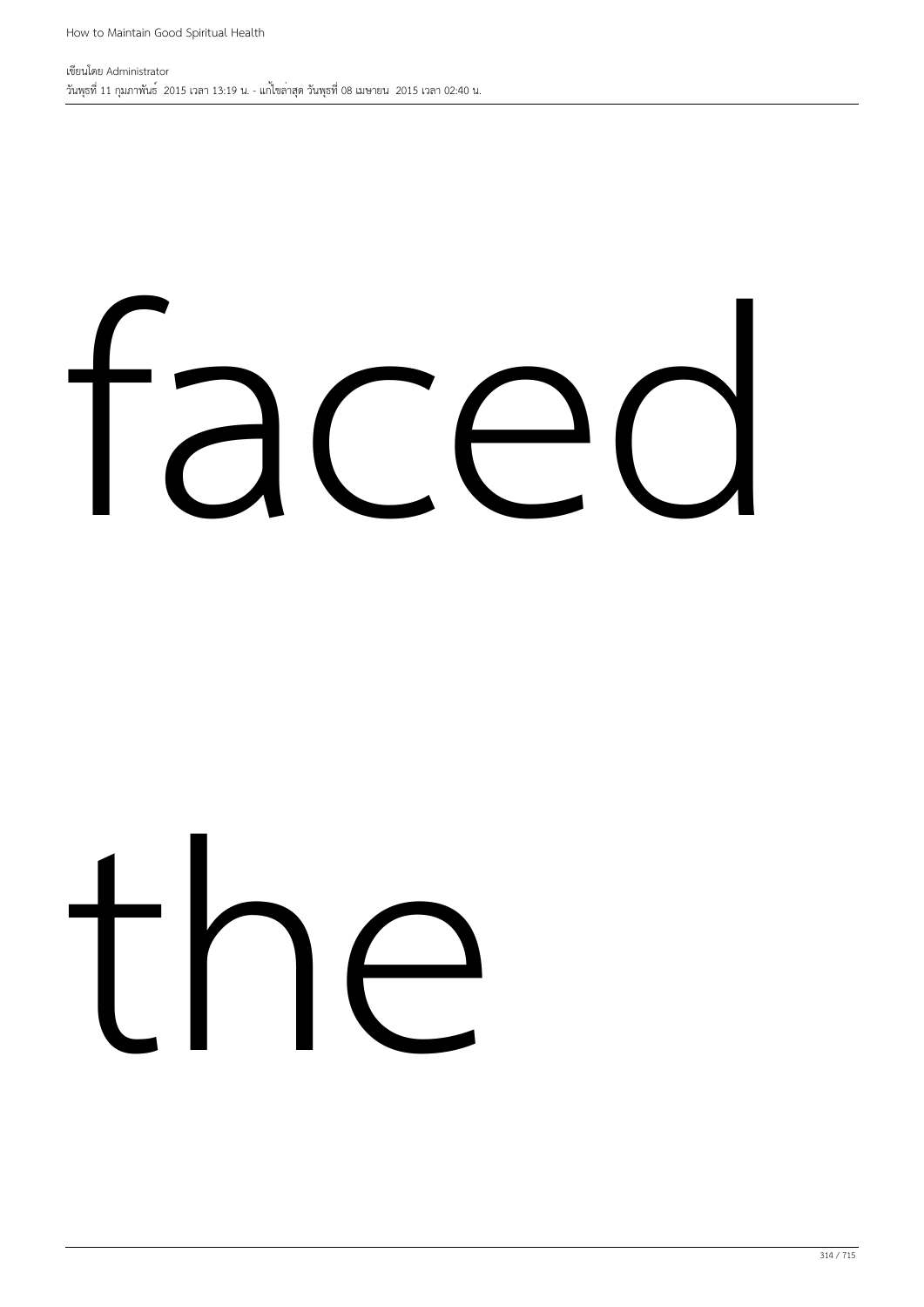#### same

## adver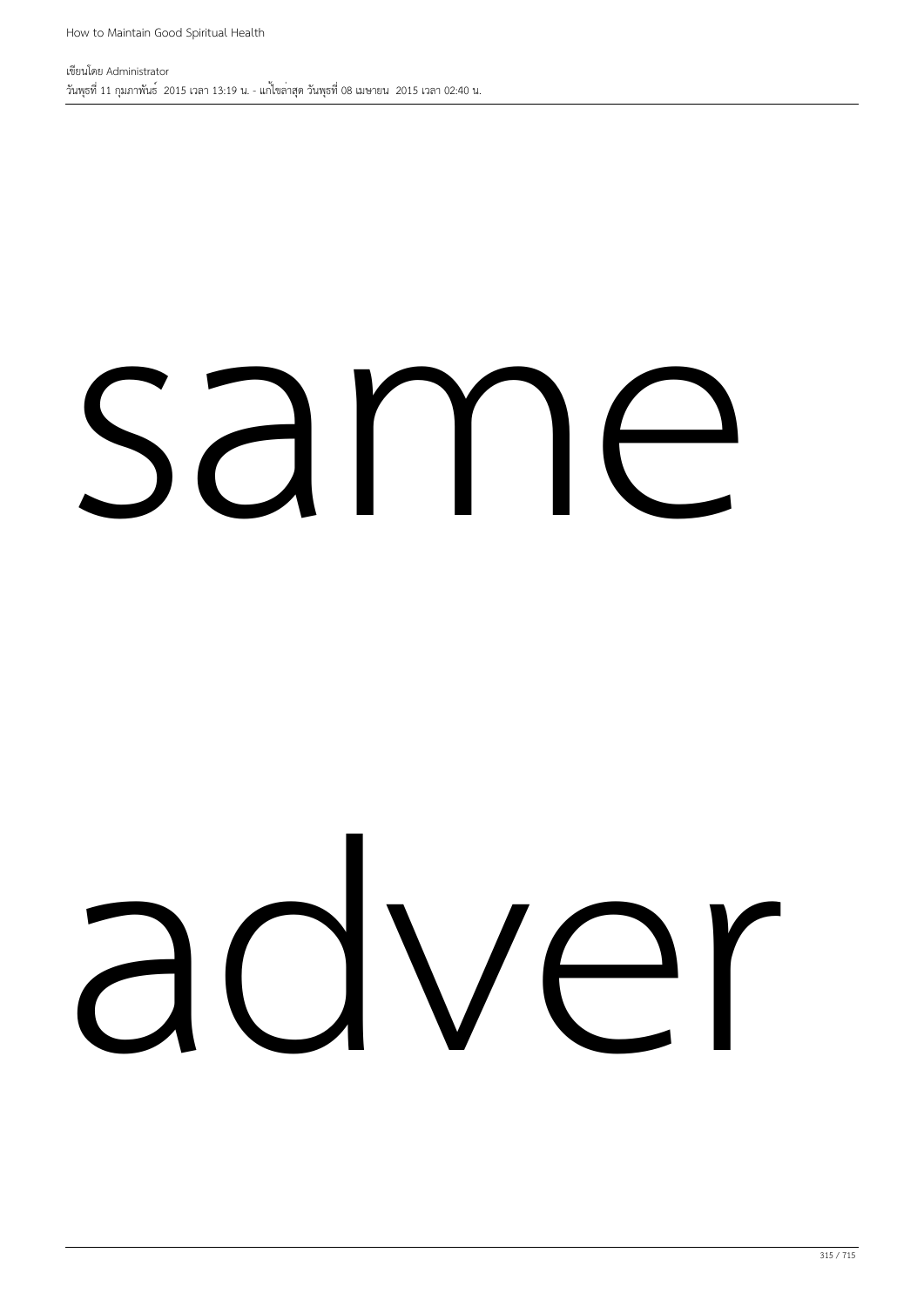# sity–

## the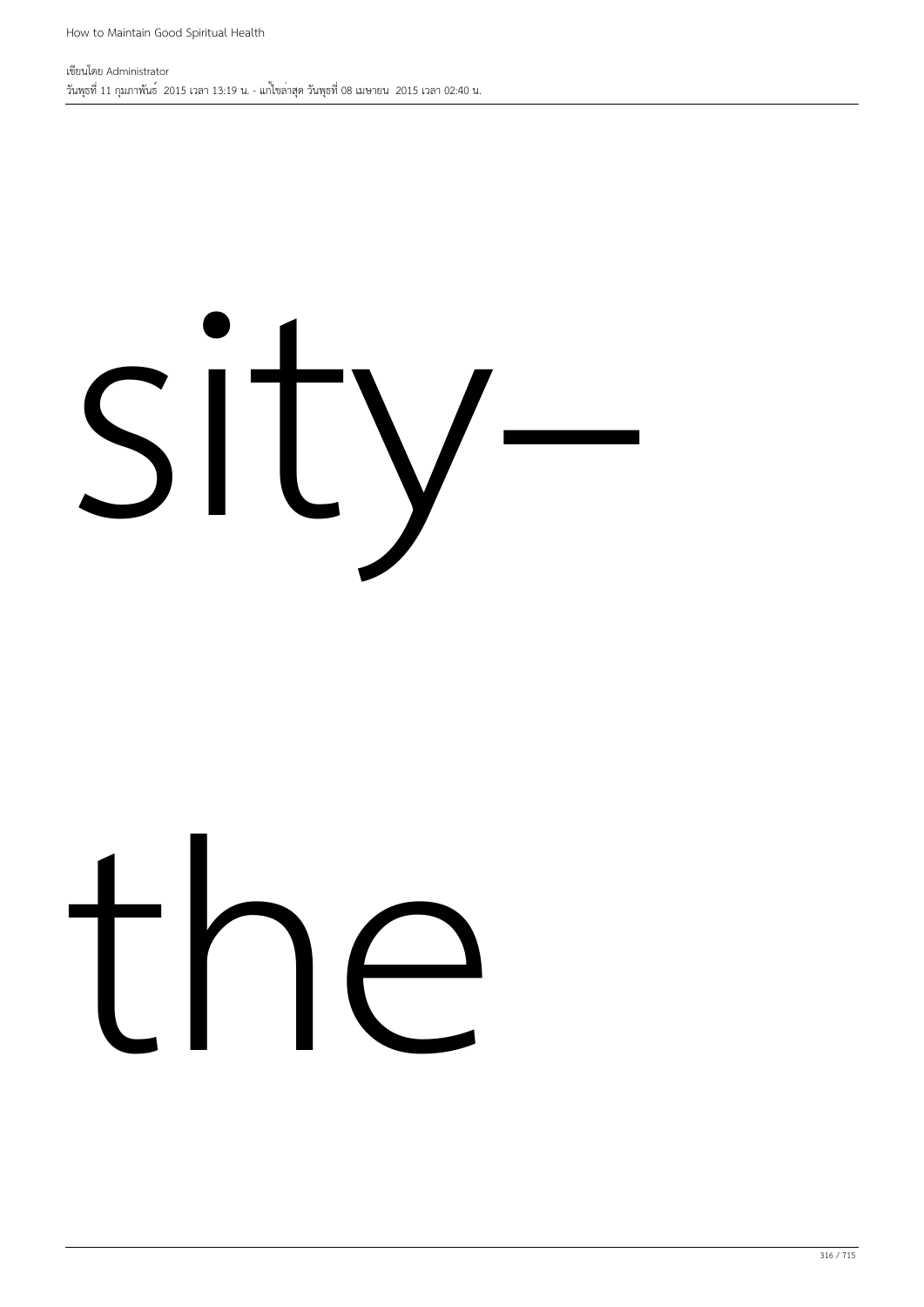## boilin

# S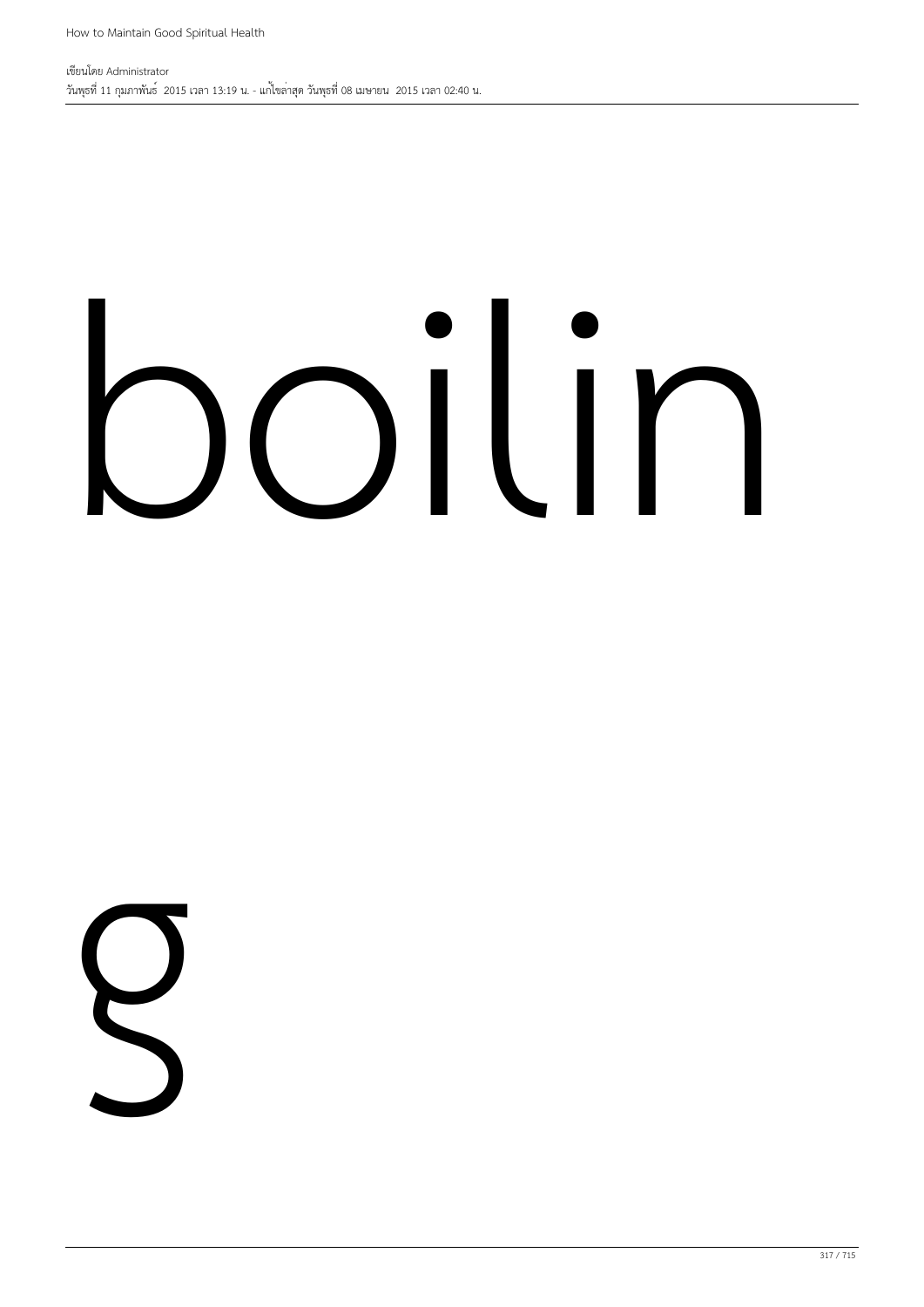## water.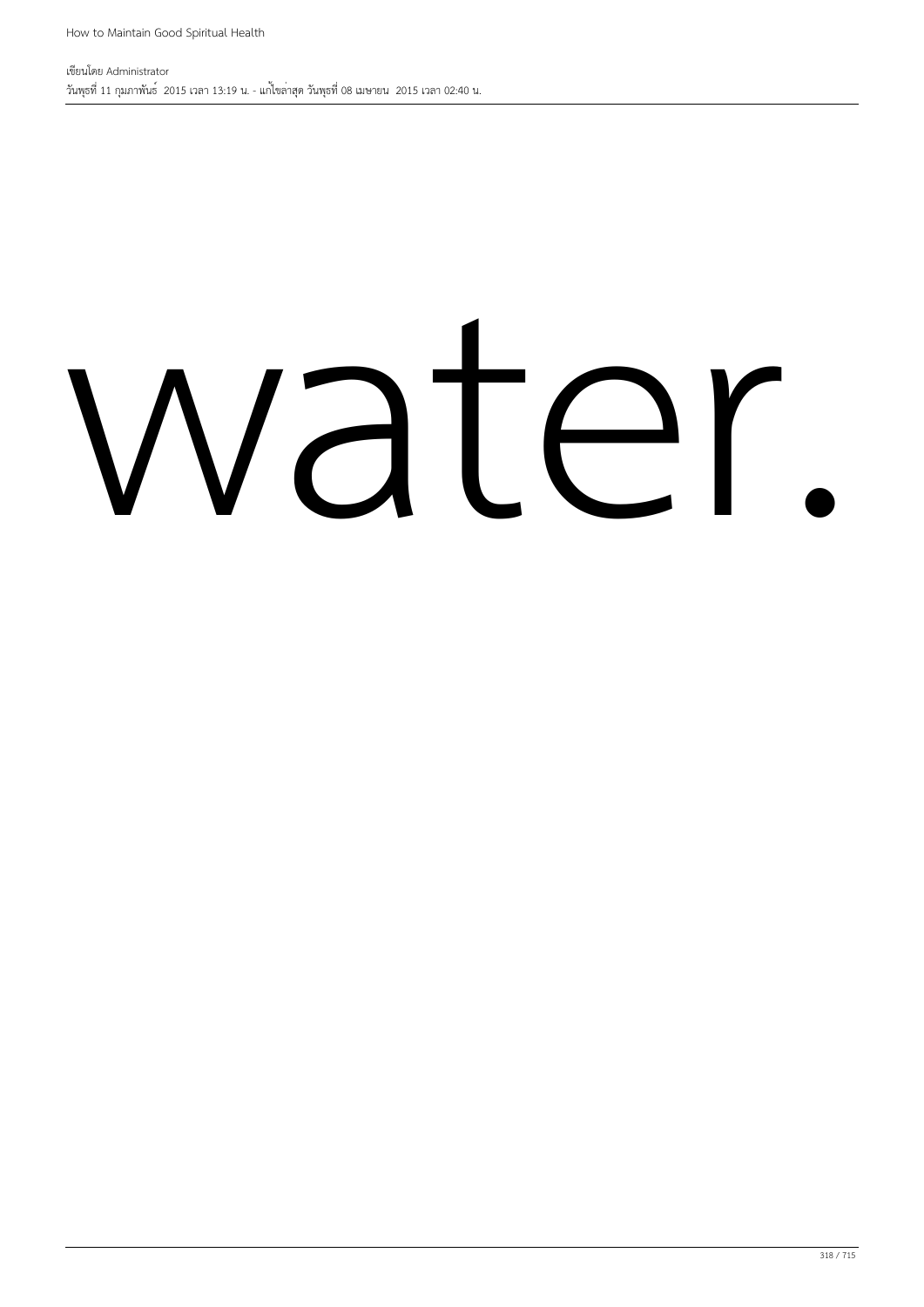## Howe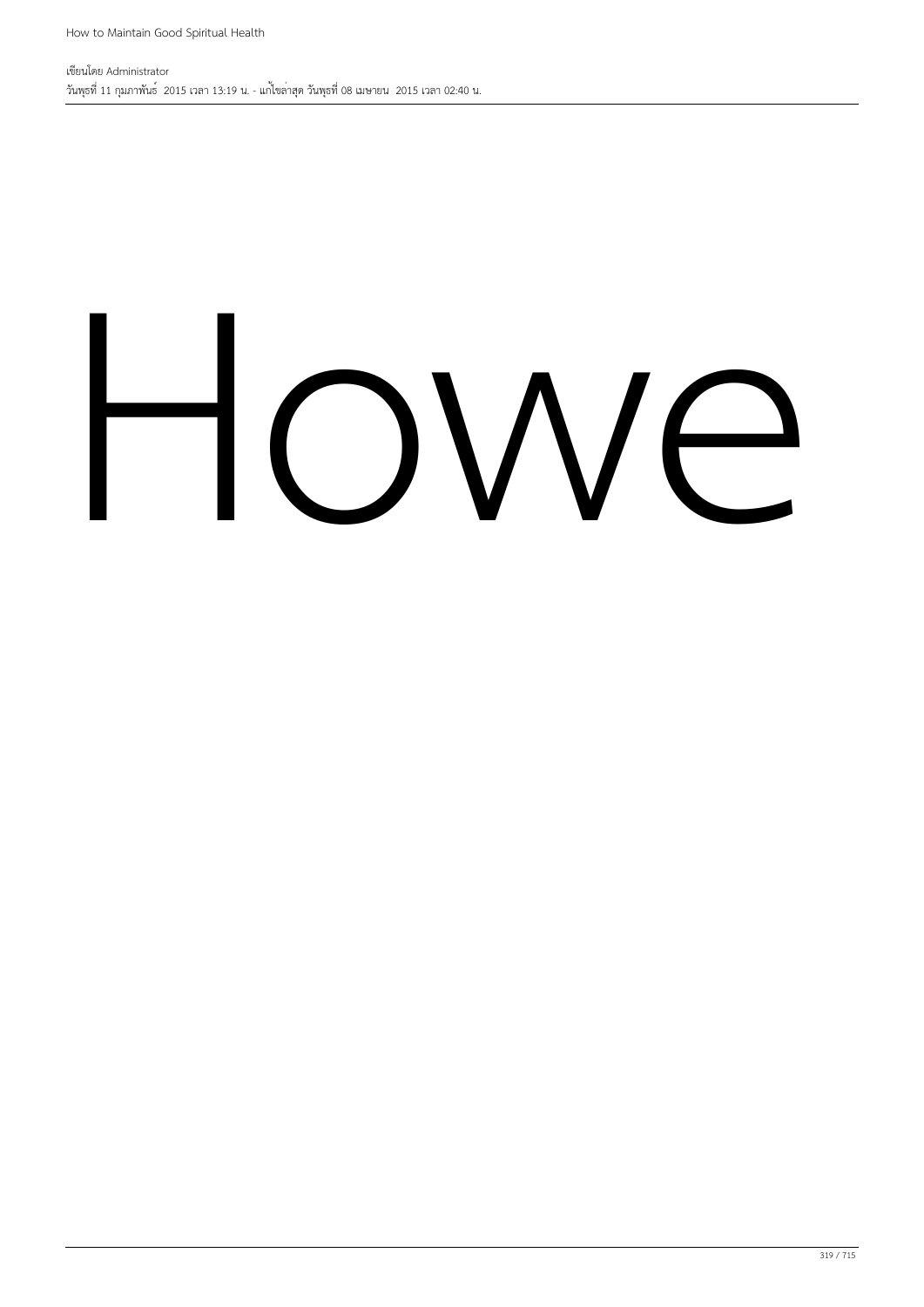#### ver,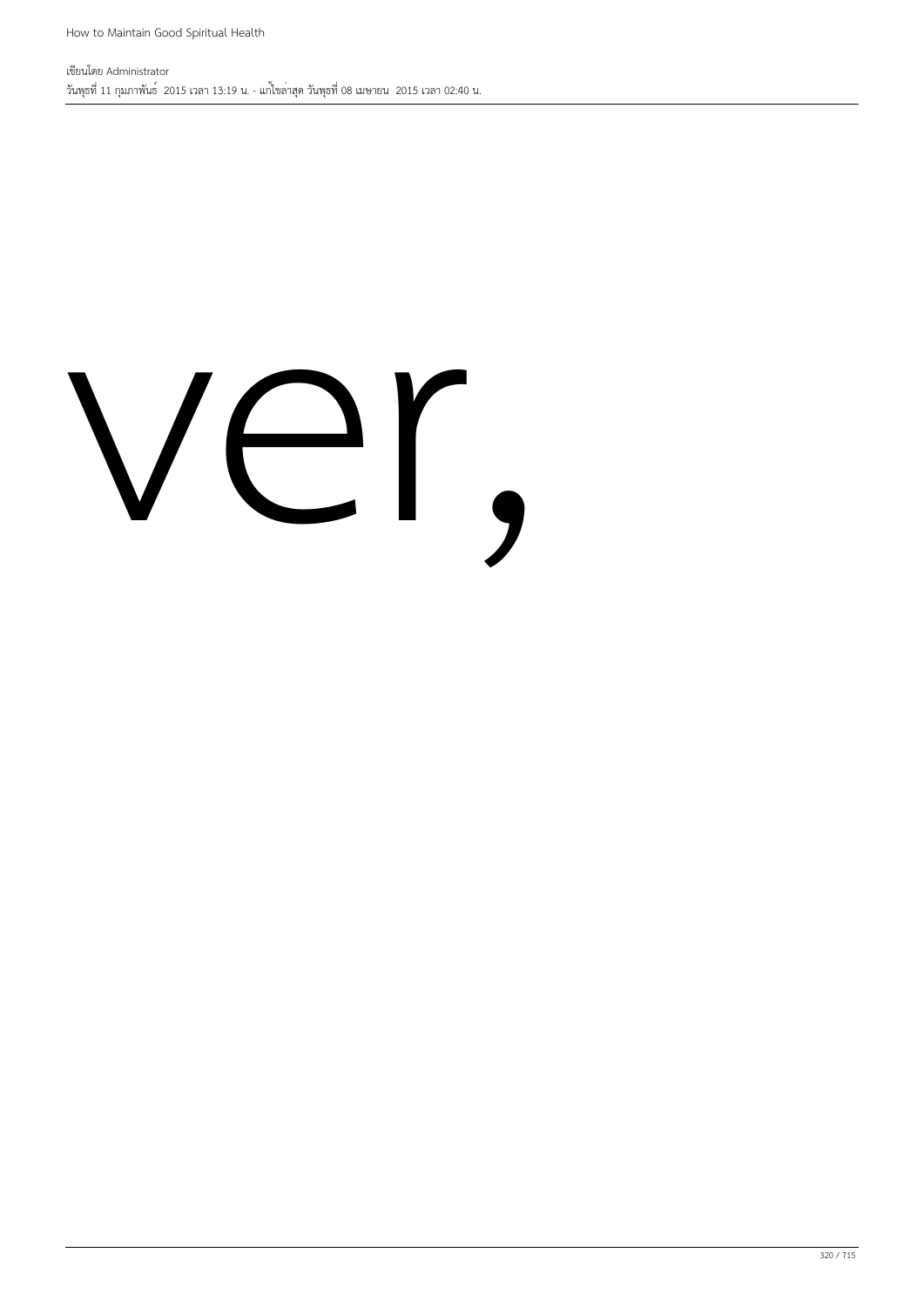## each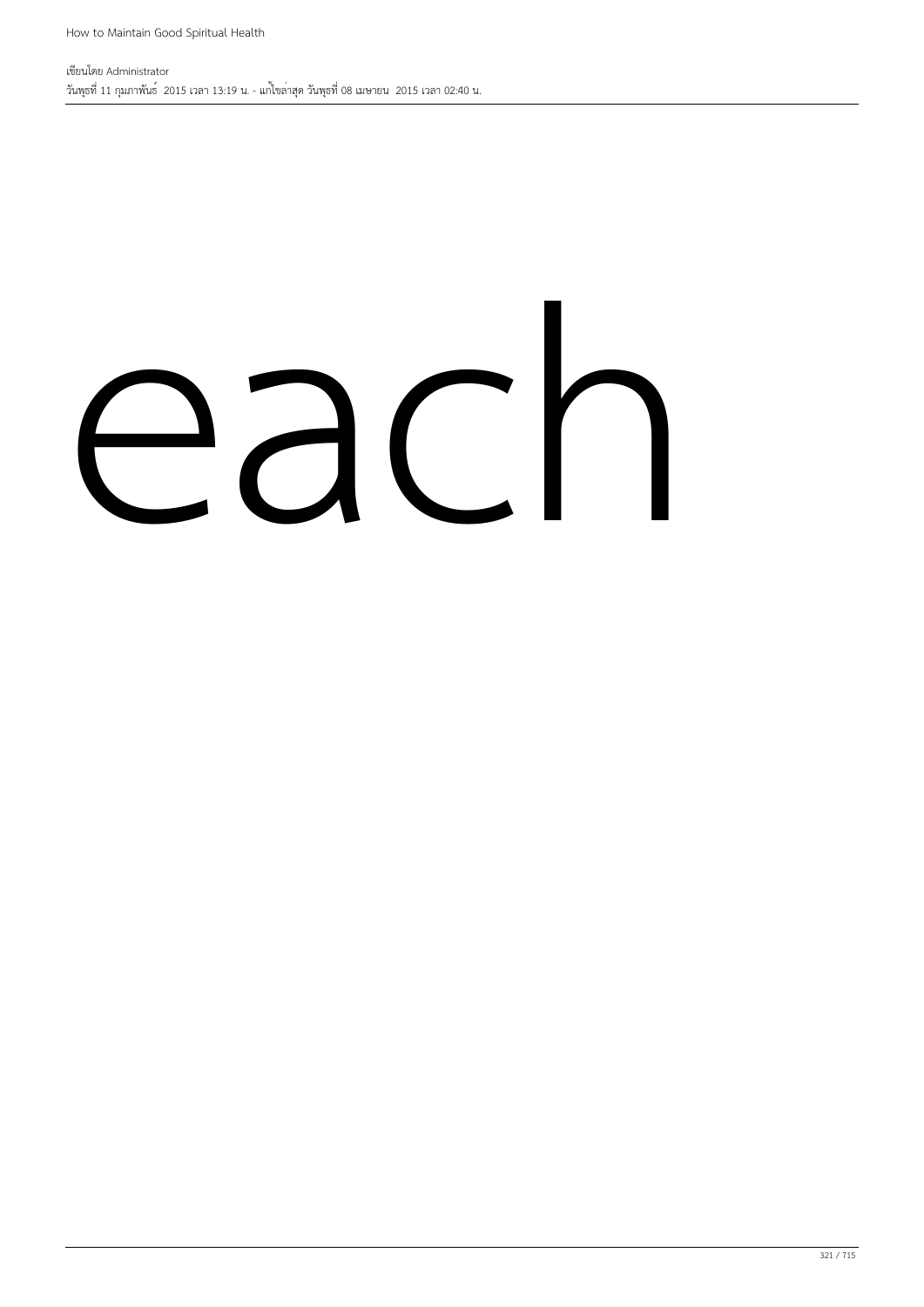#### one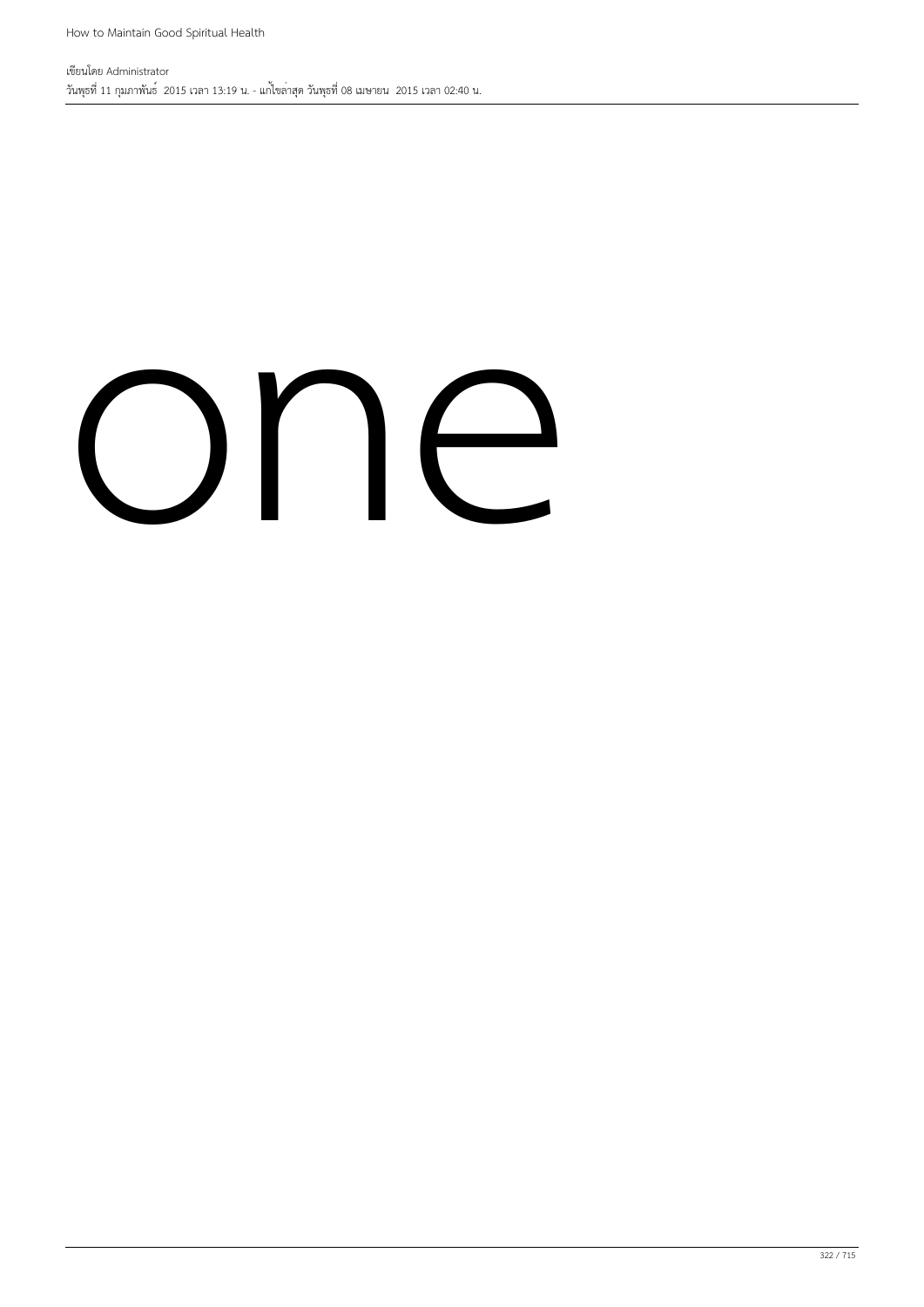## react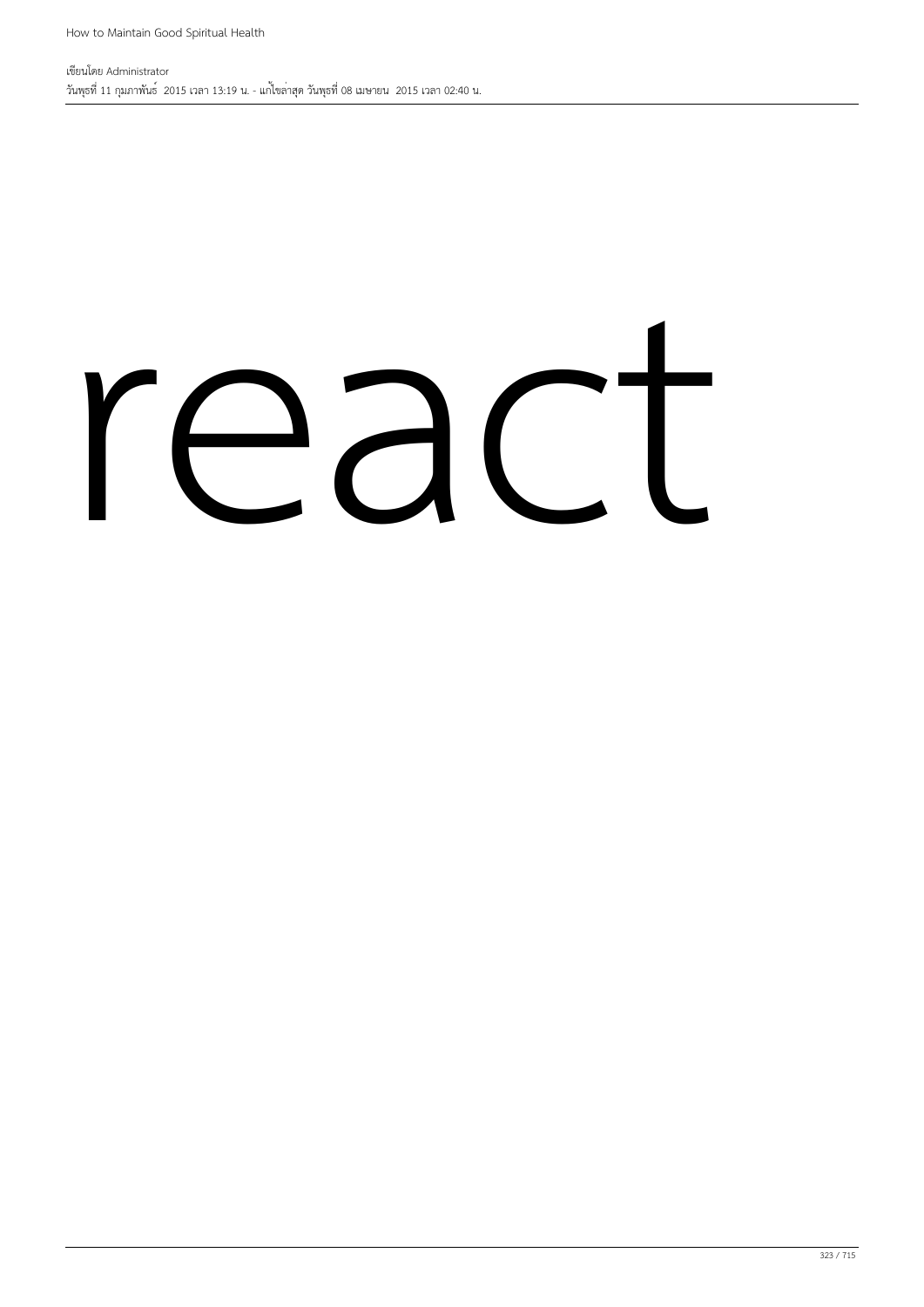### ed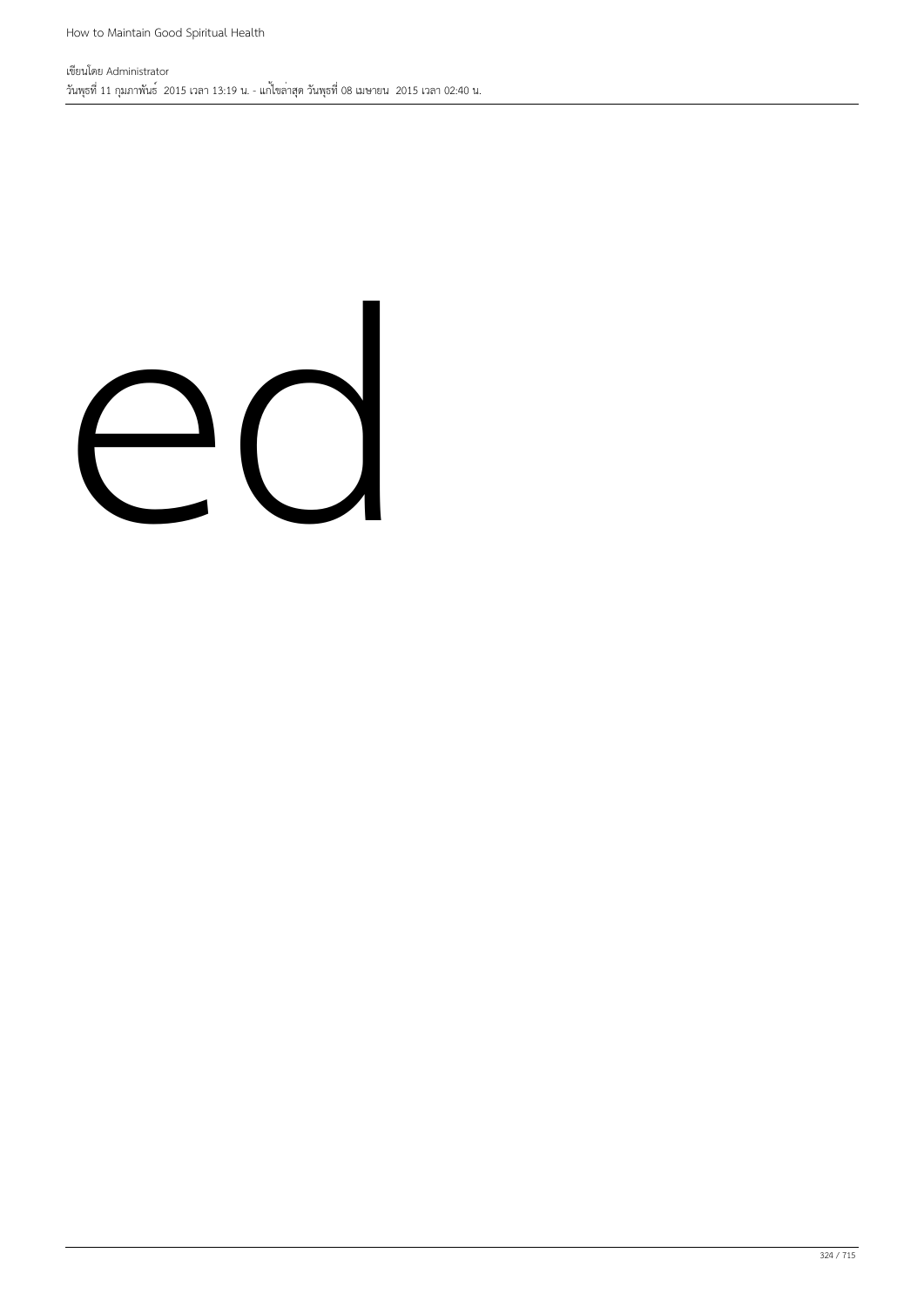# differ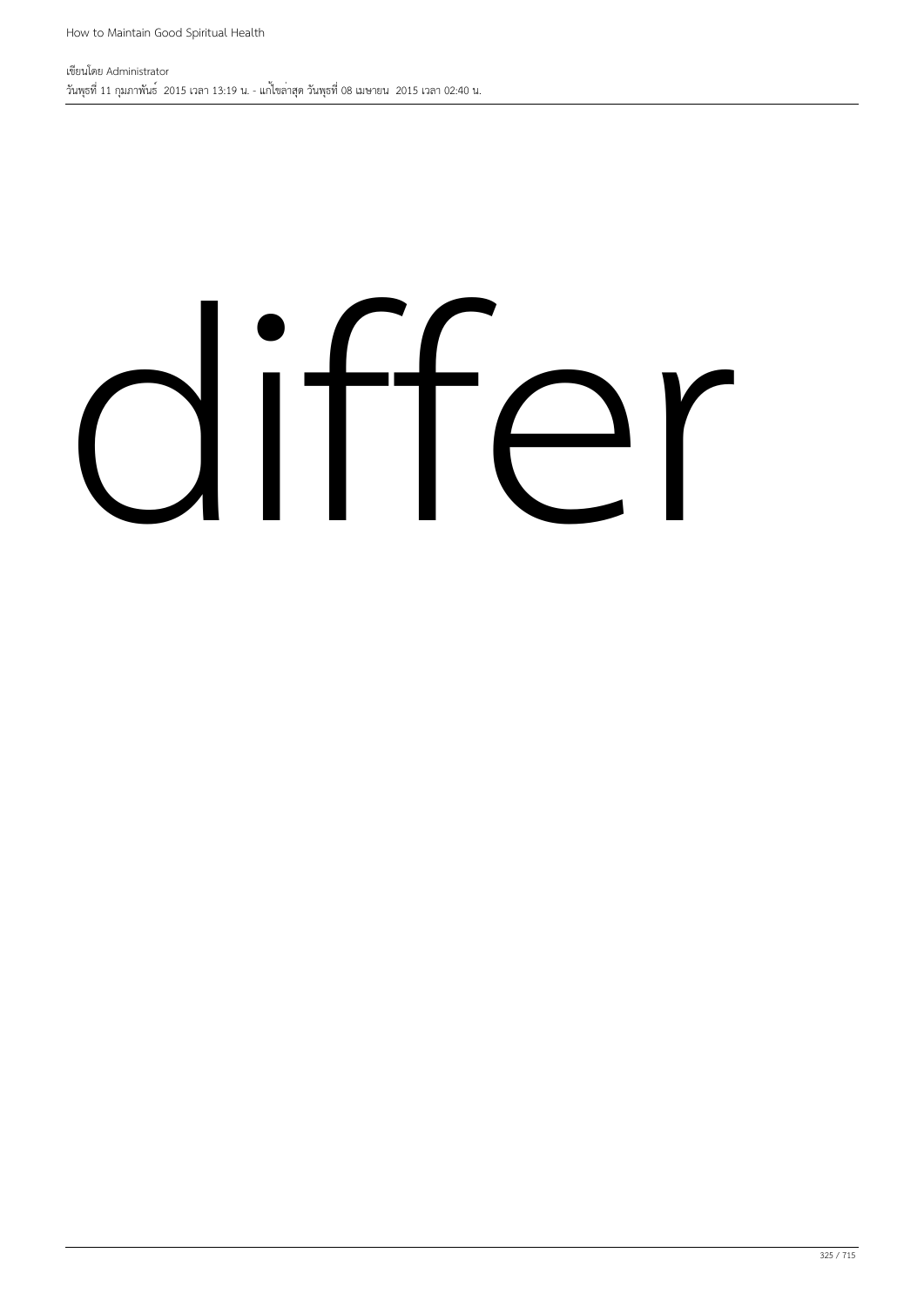# ently.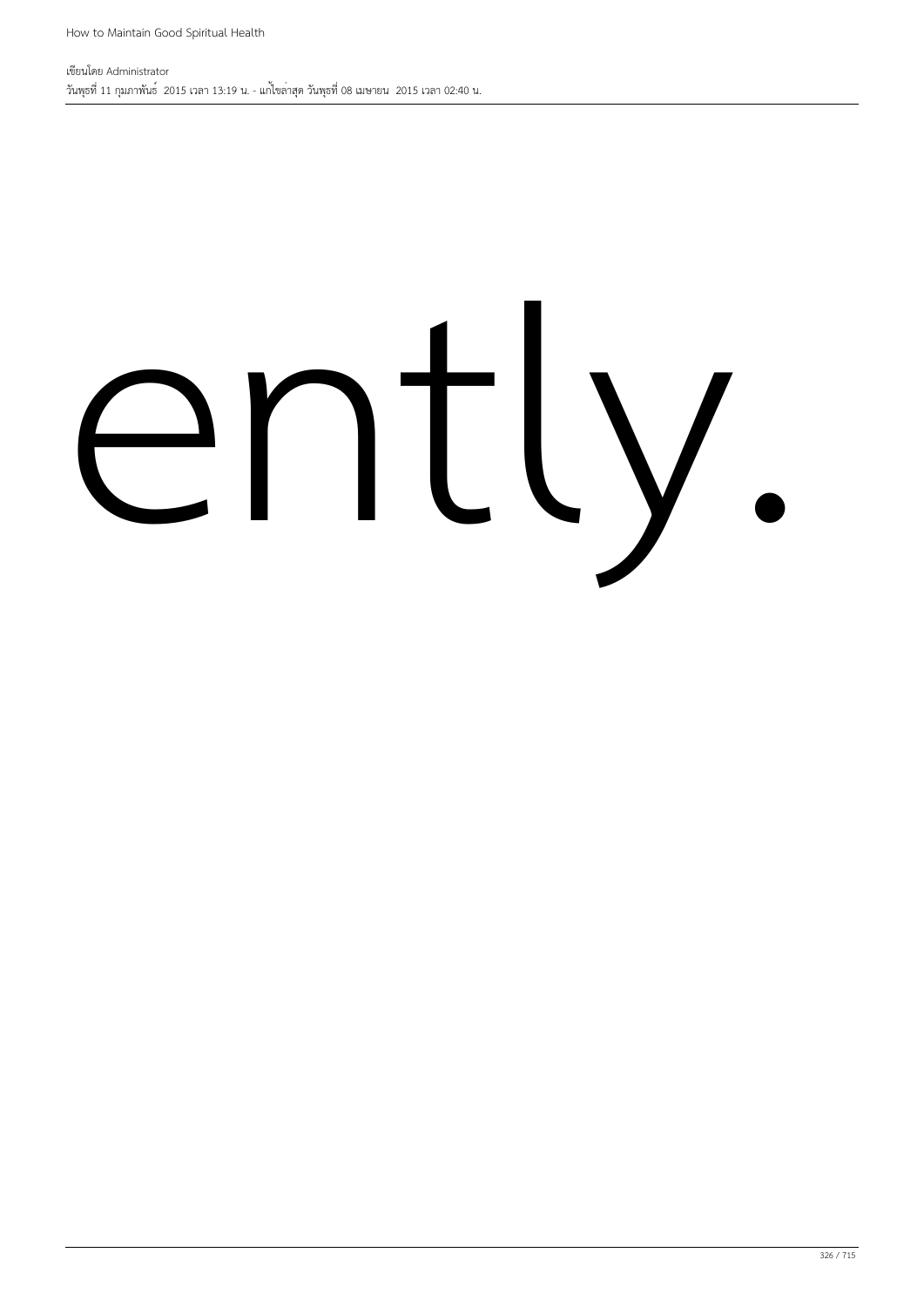## The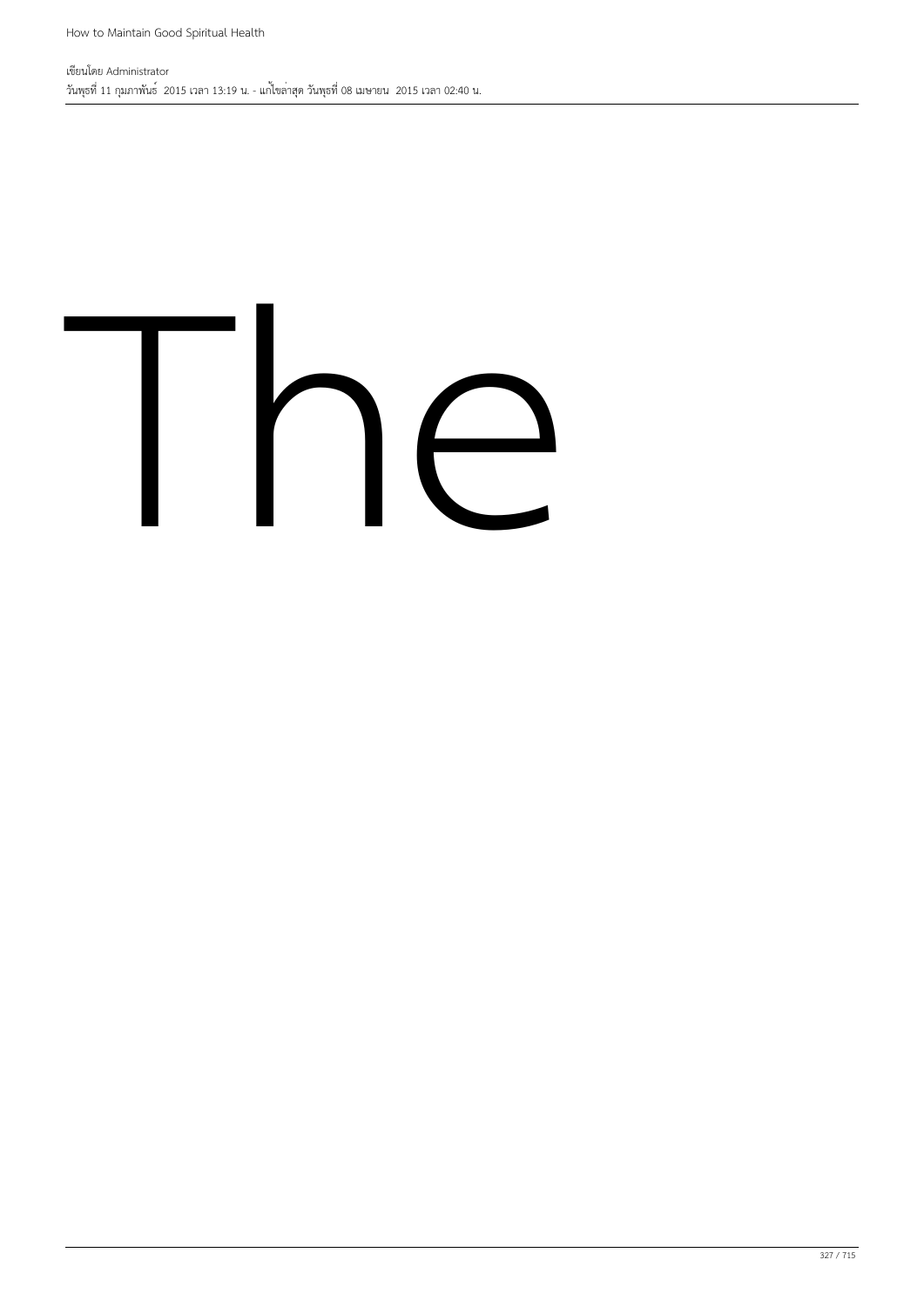# potat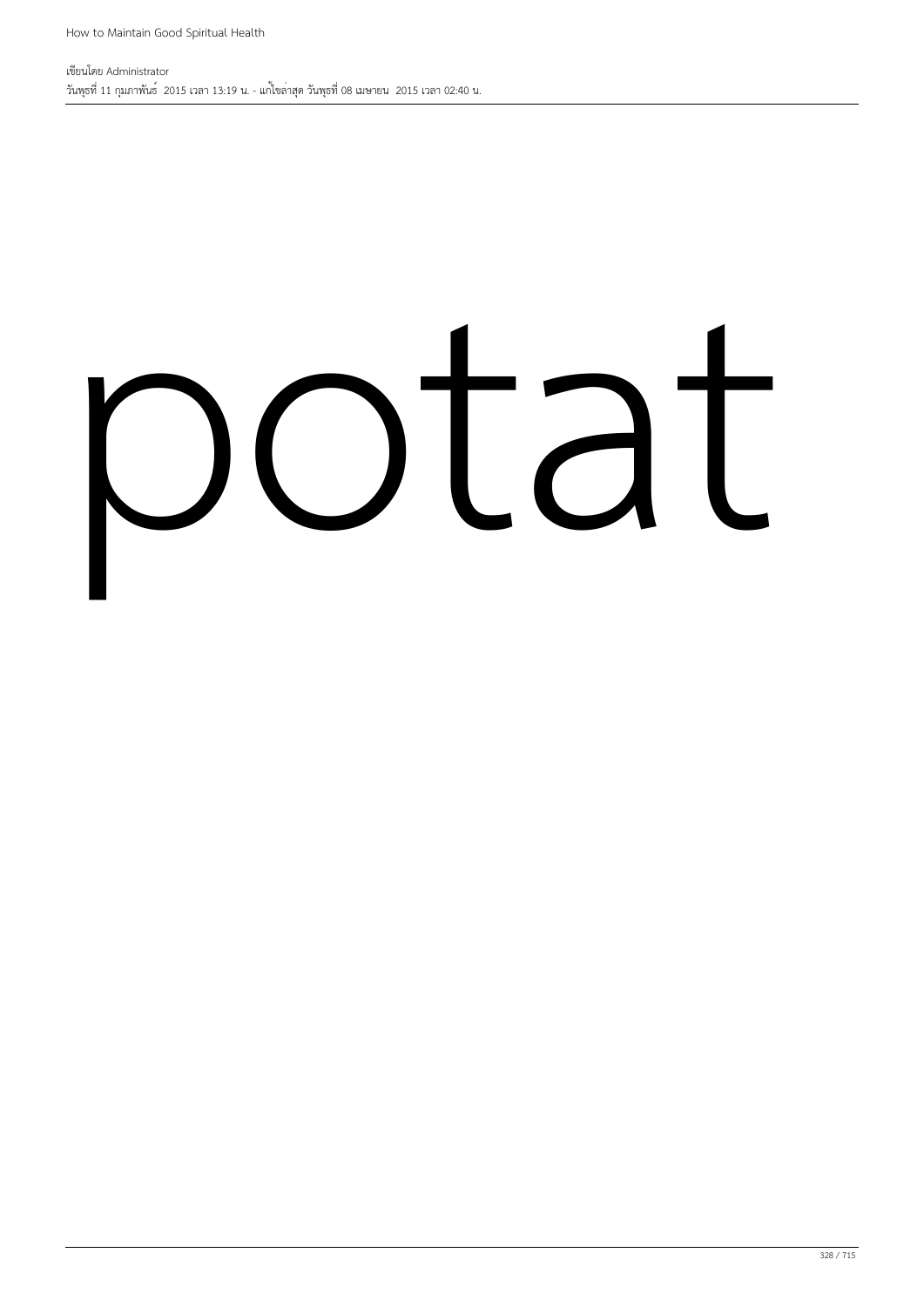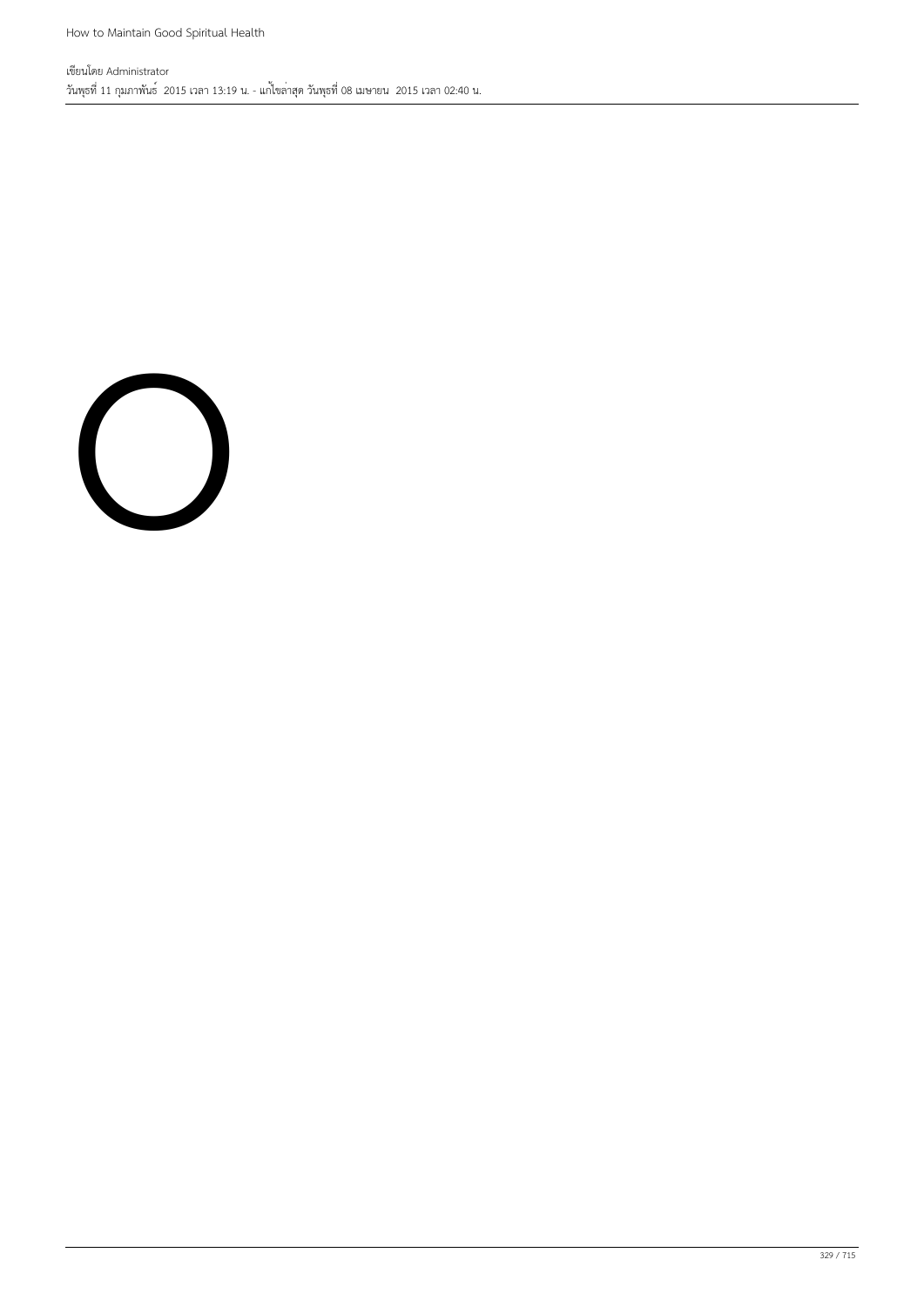### went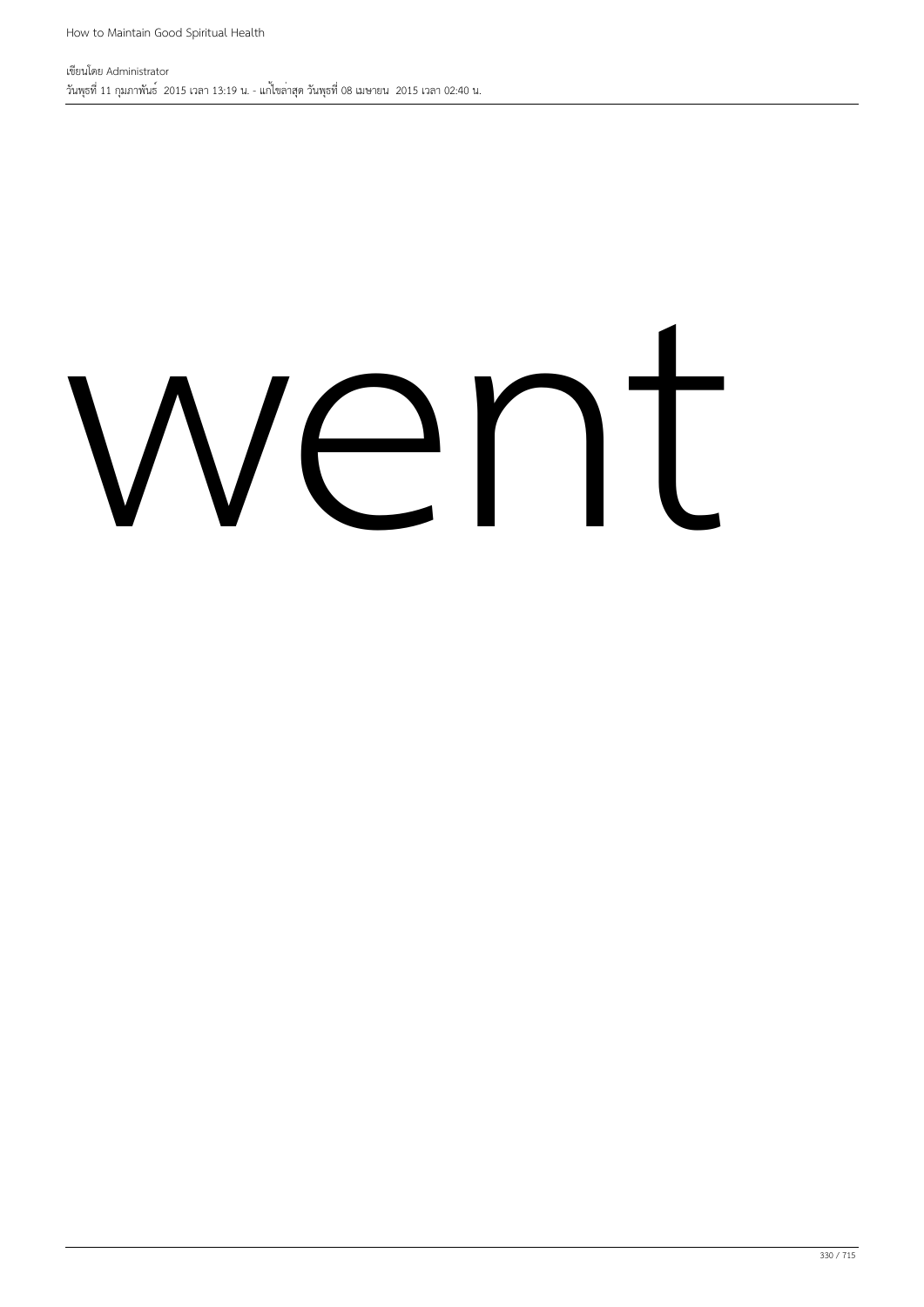## in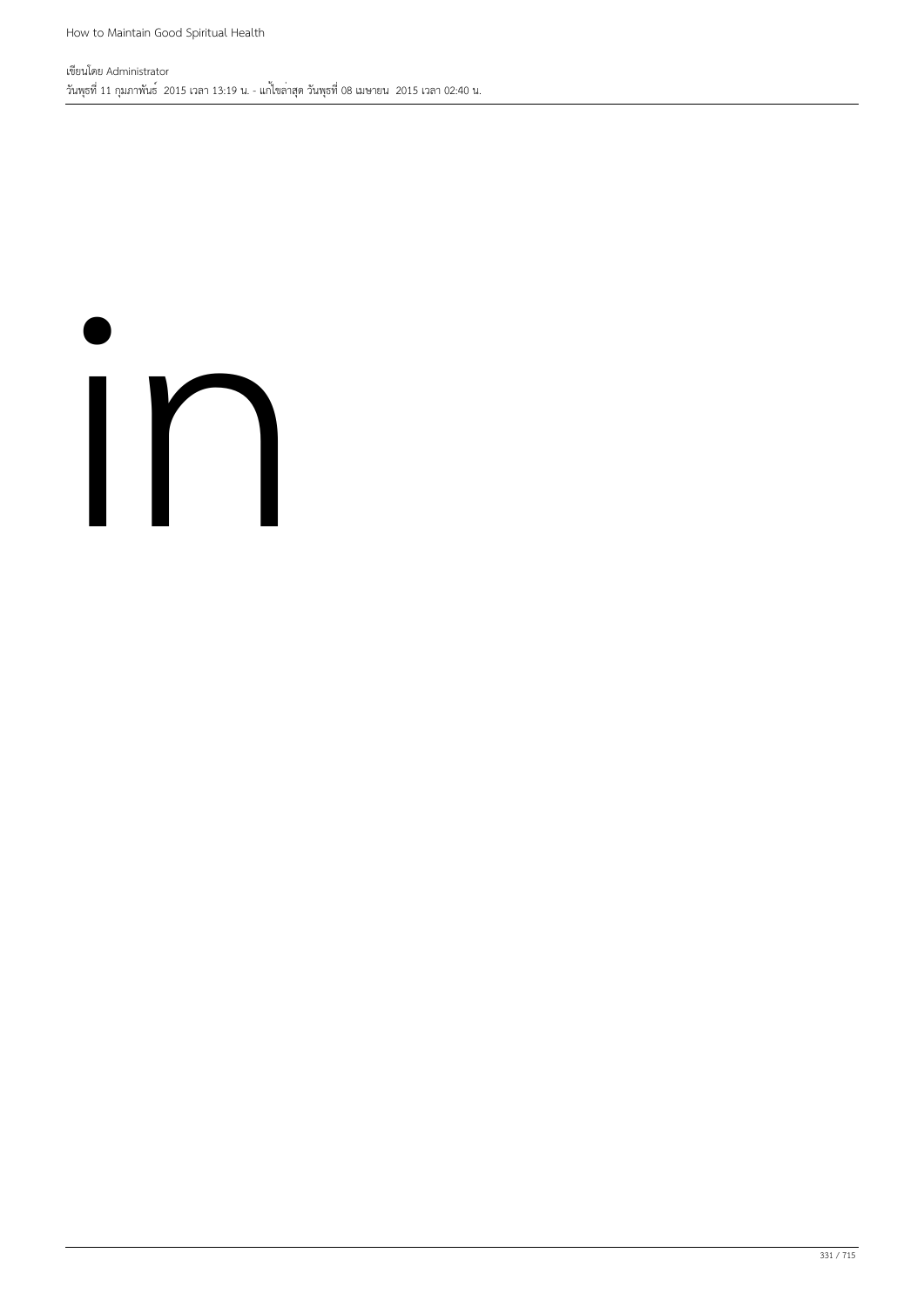## stron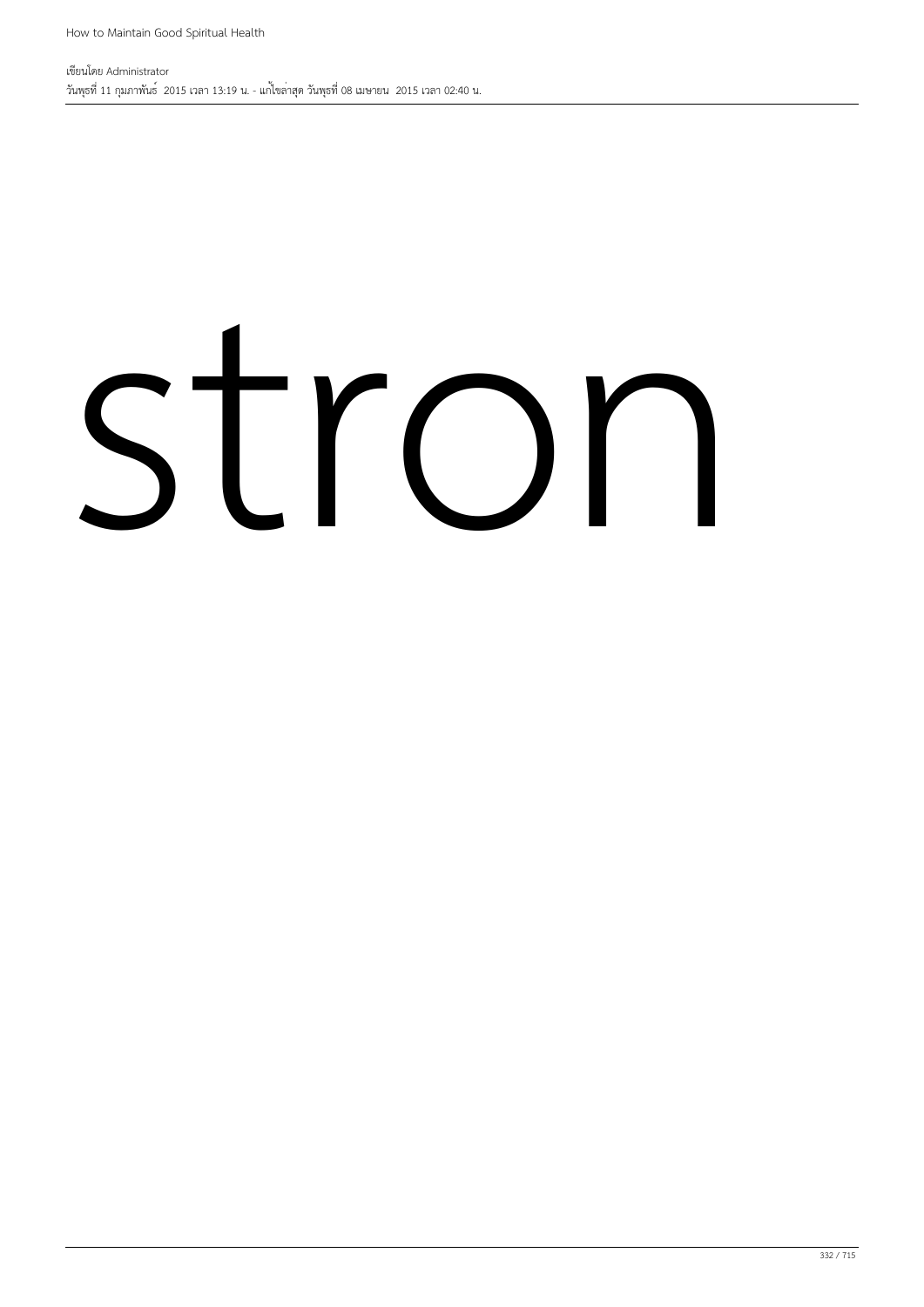## g,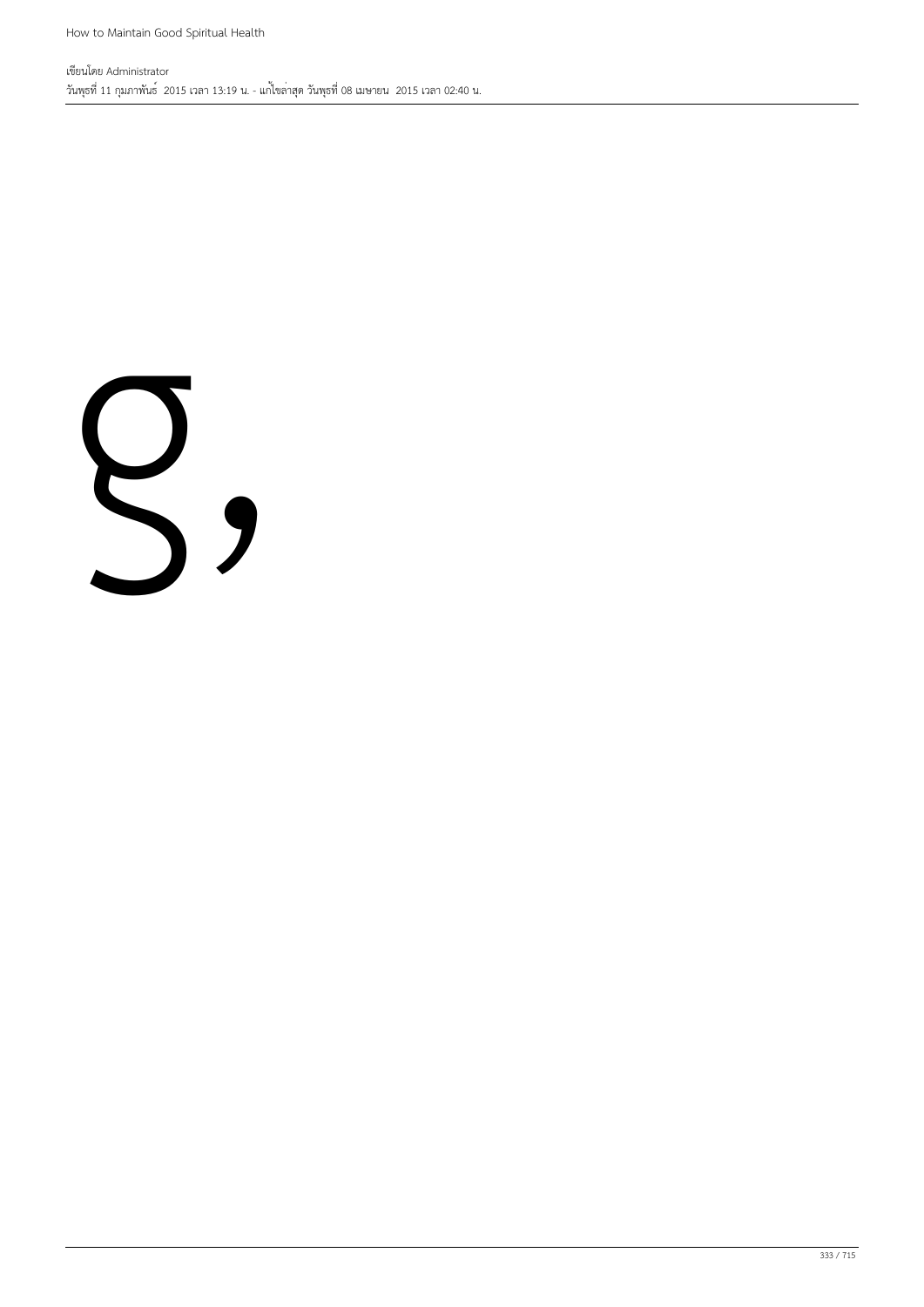# hard,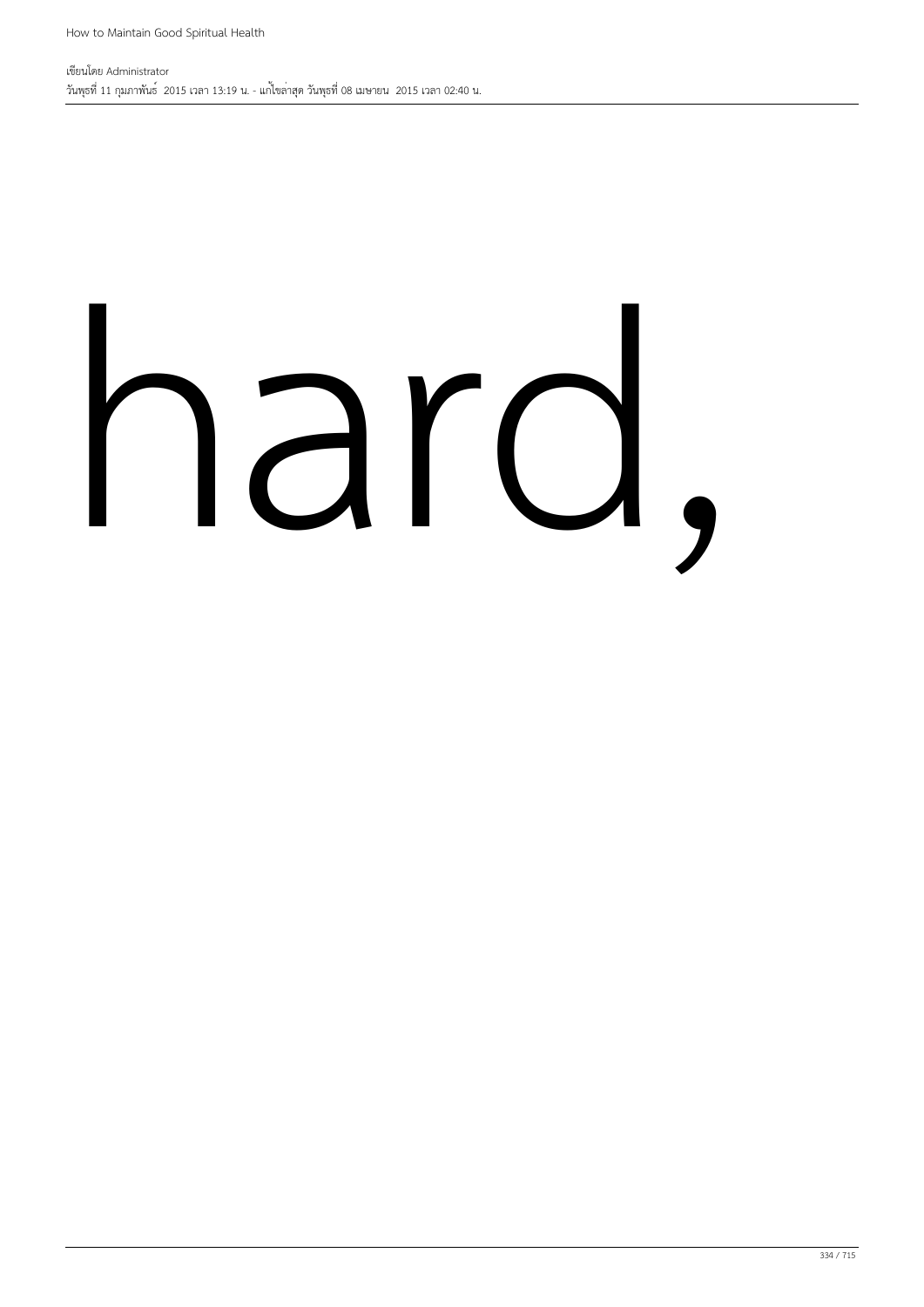## and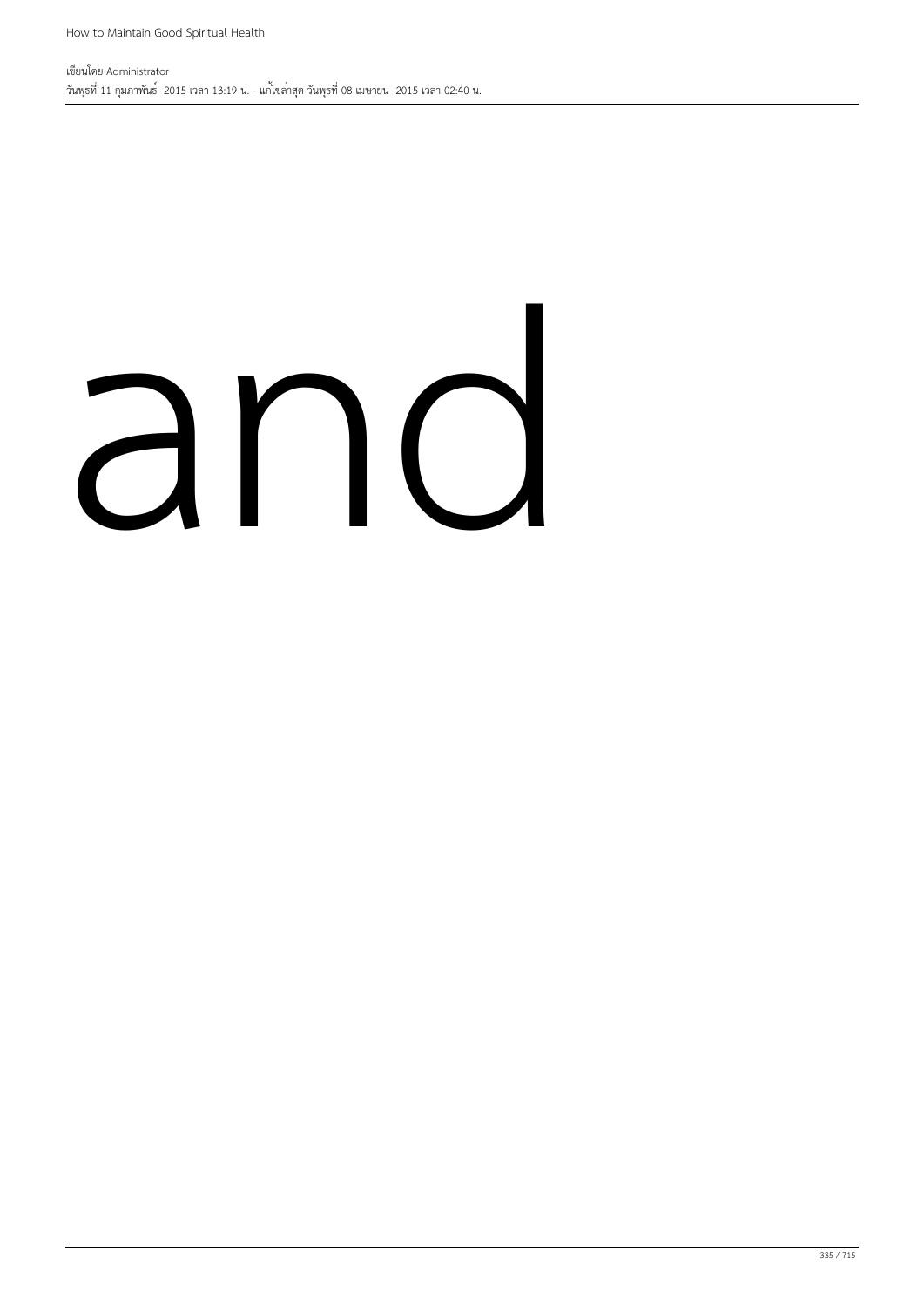### unrel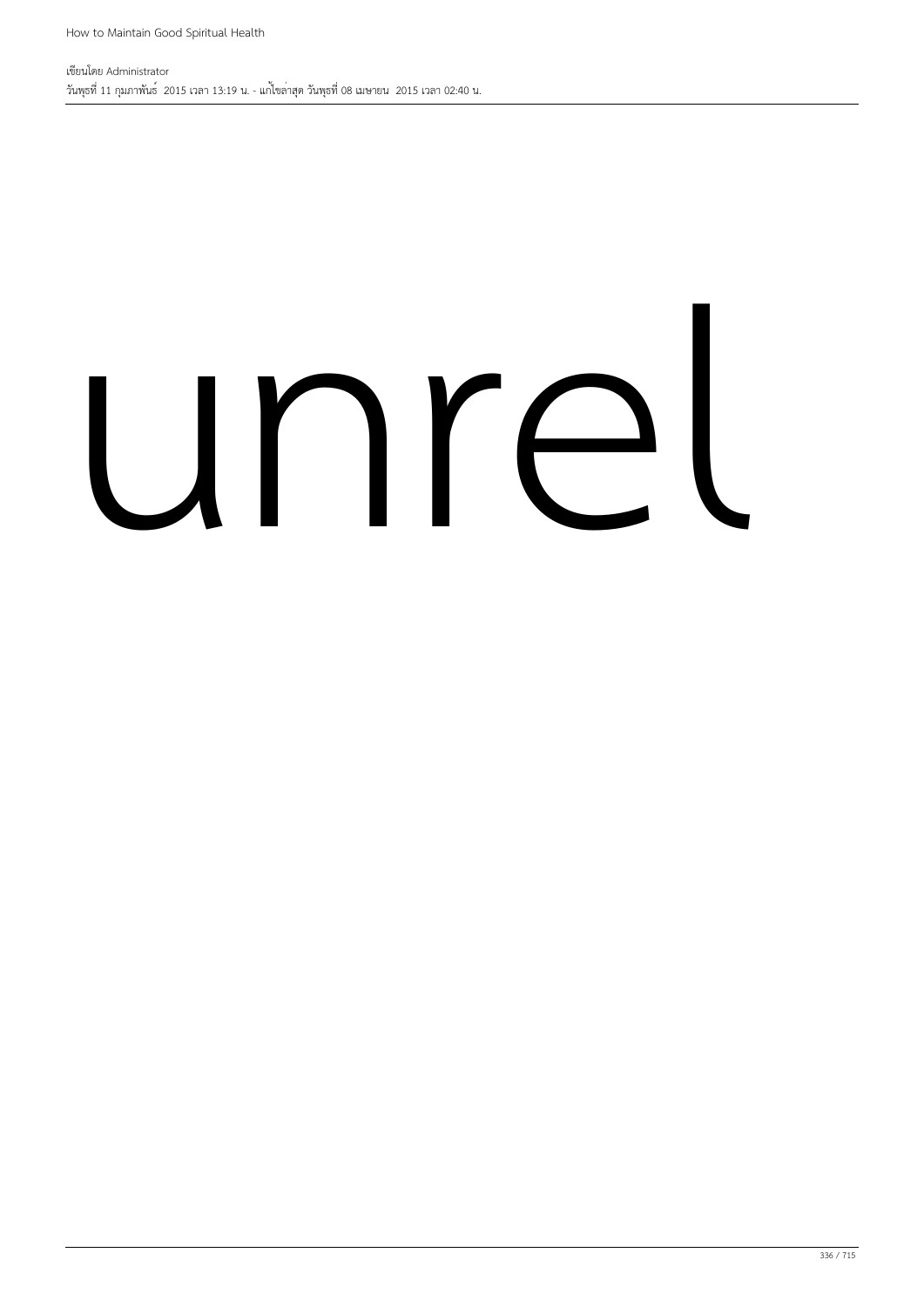## entin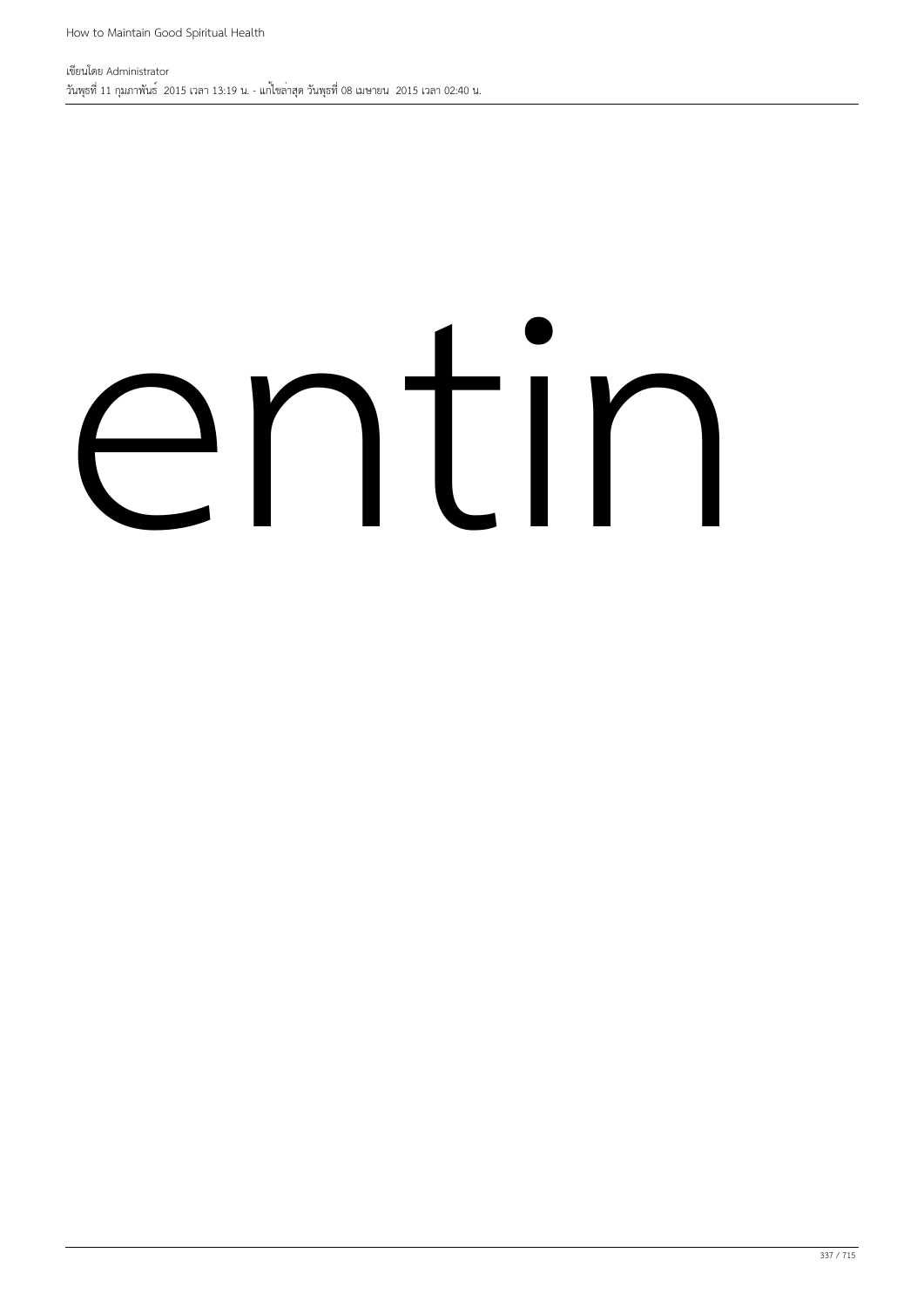# g, but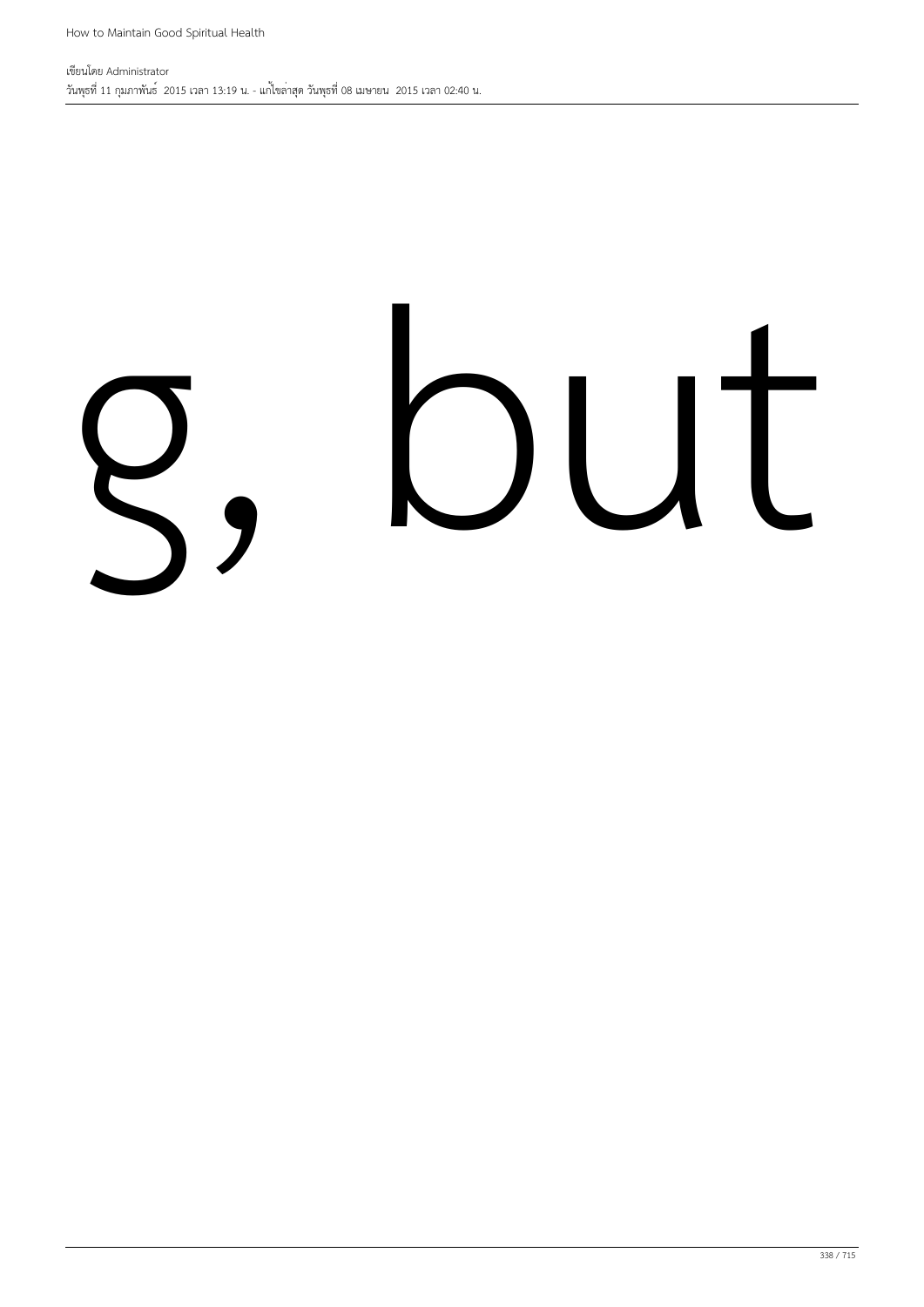## in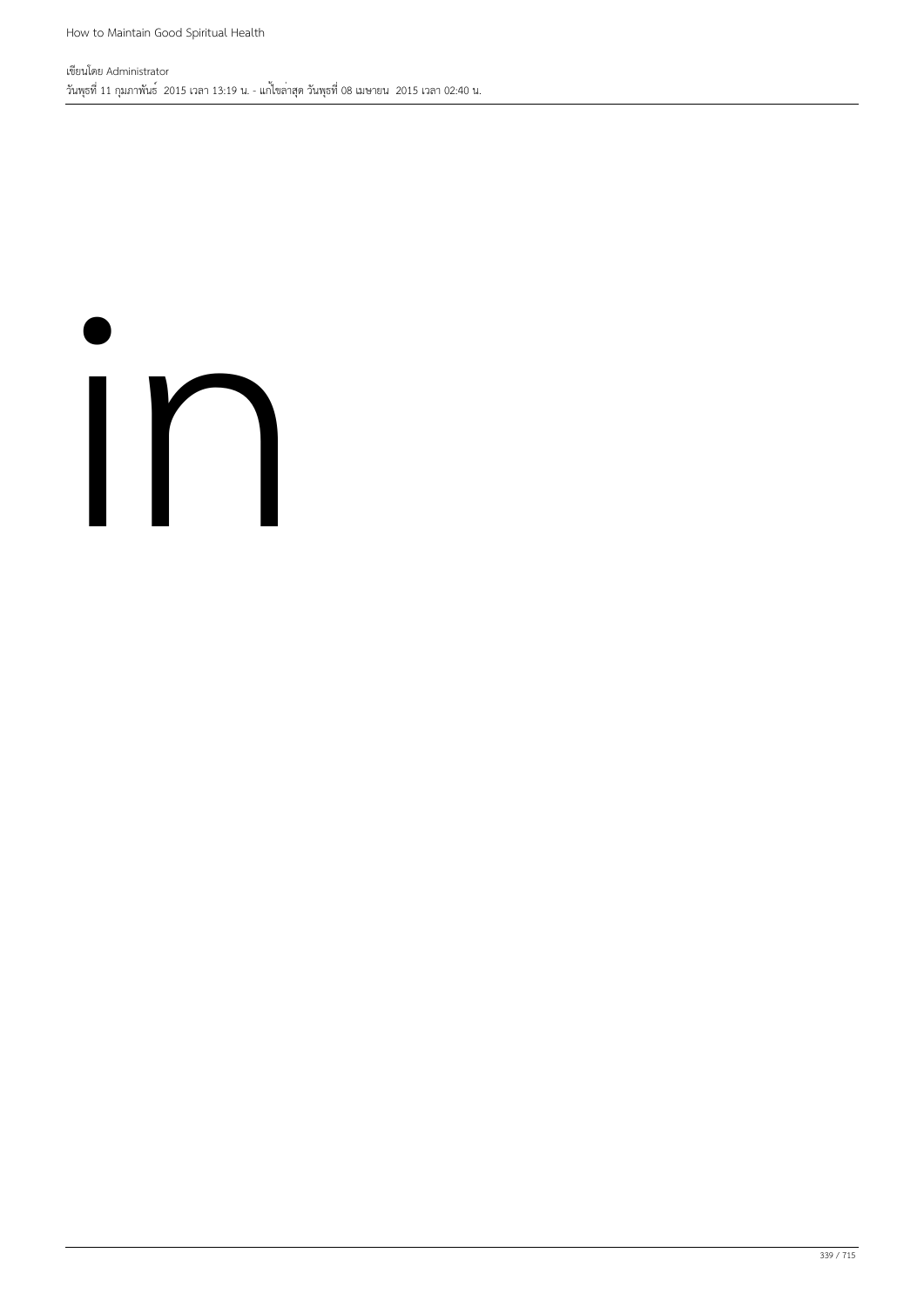# boilin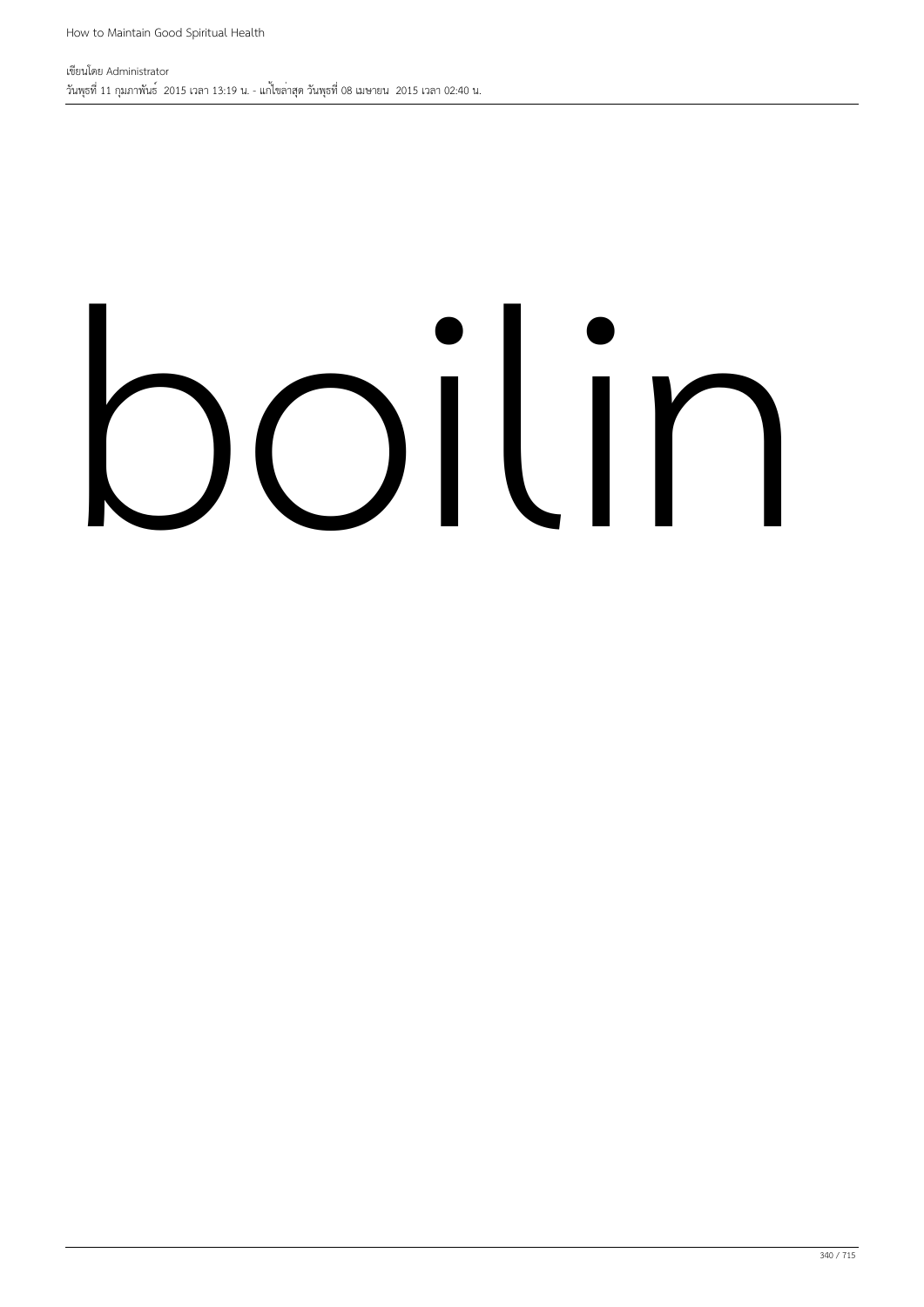### g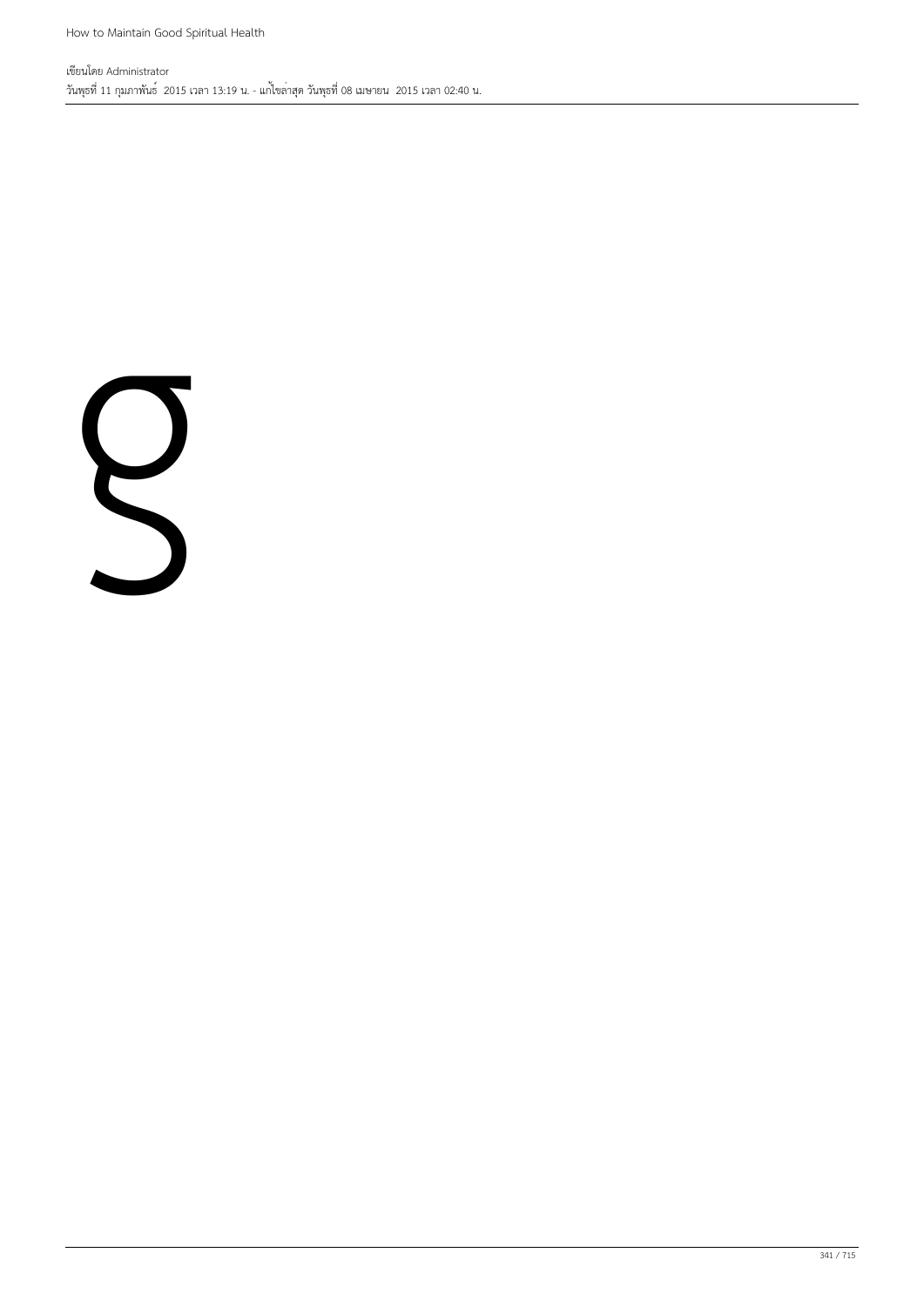### water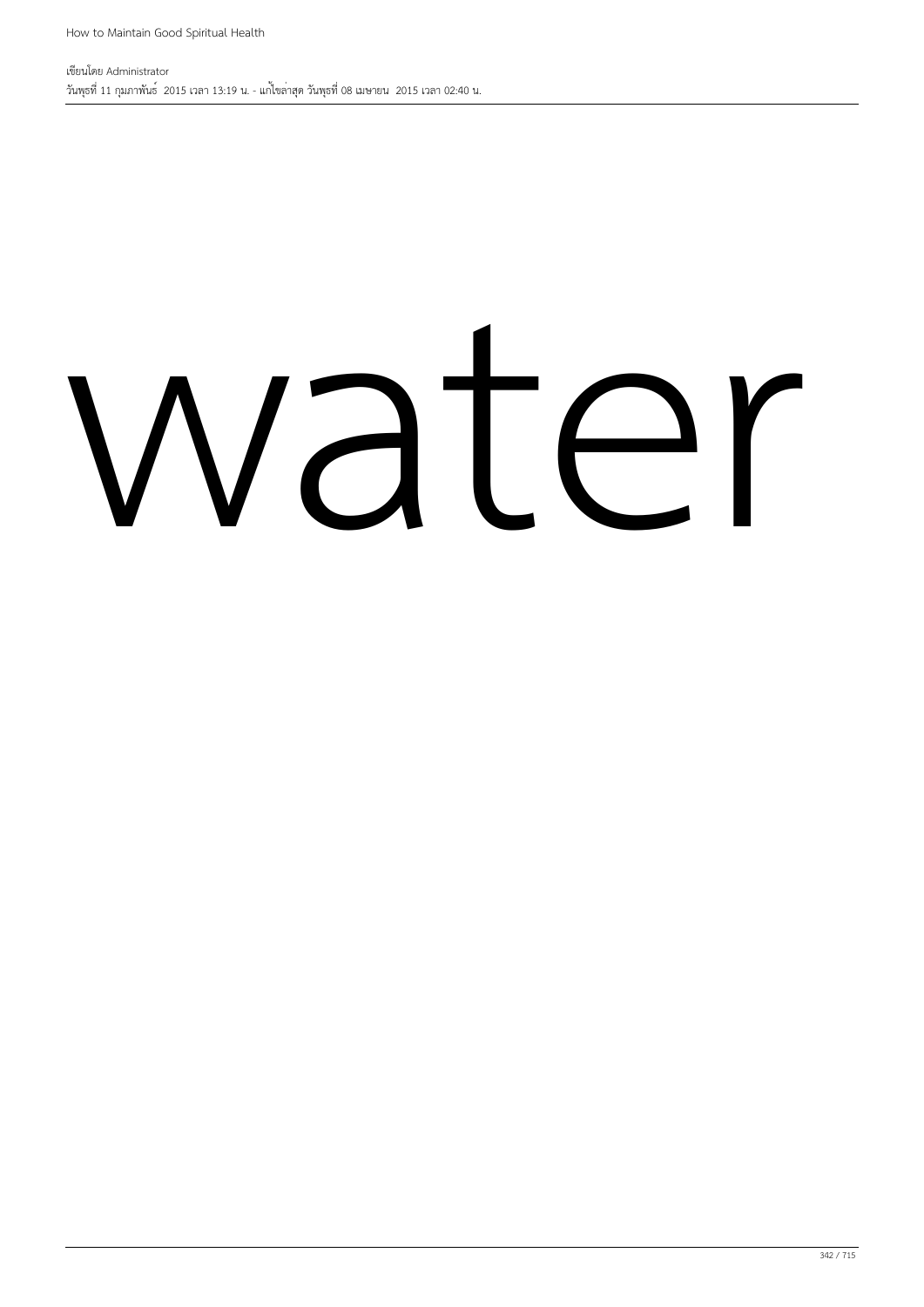# it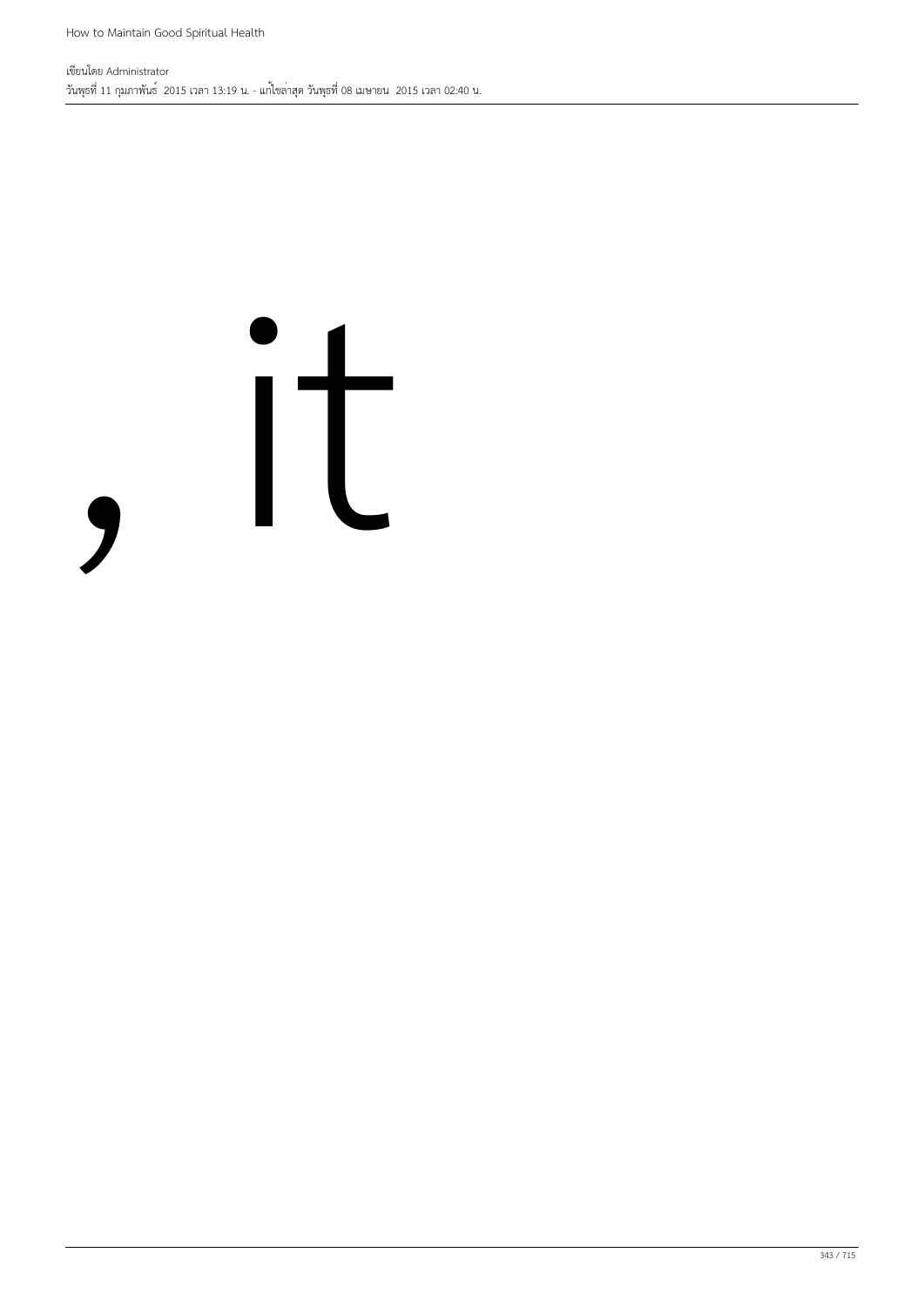### beca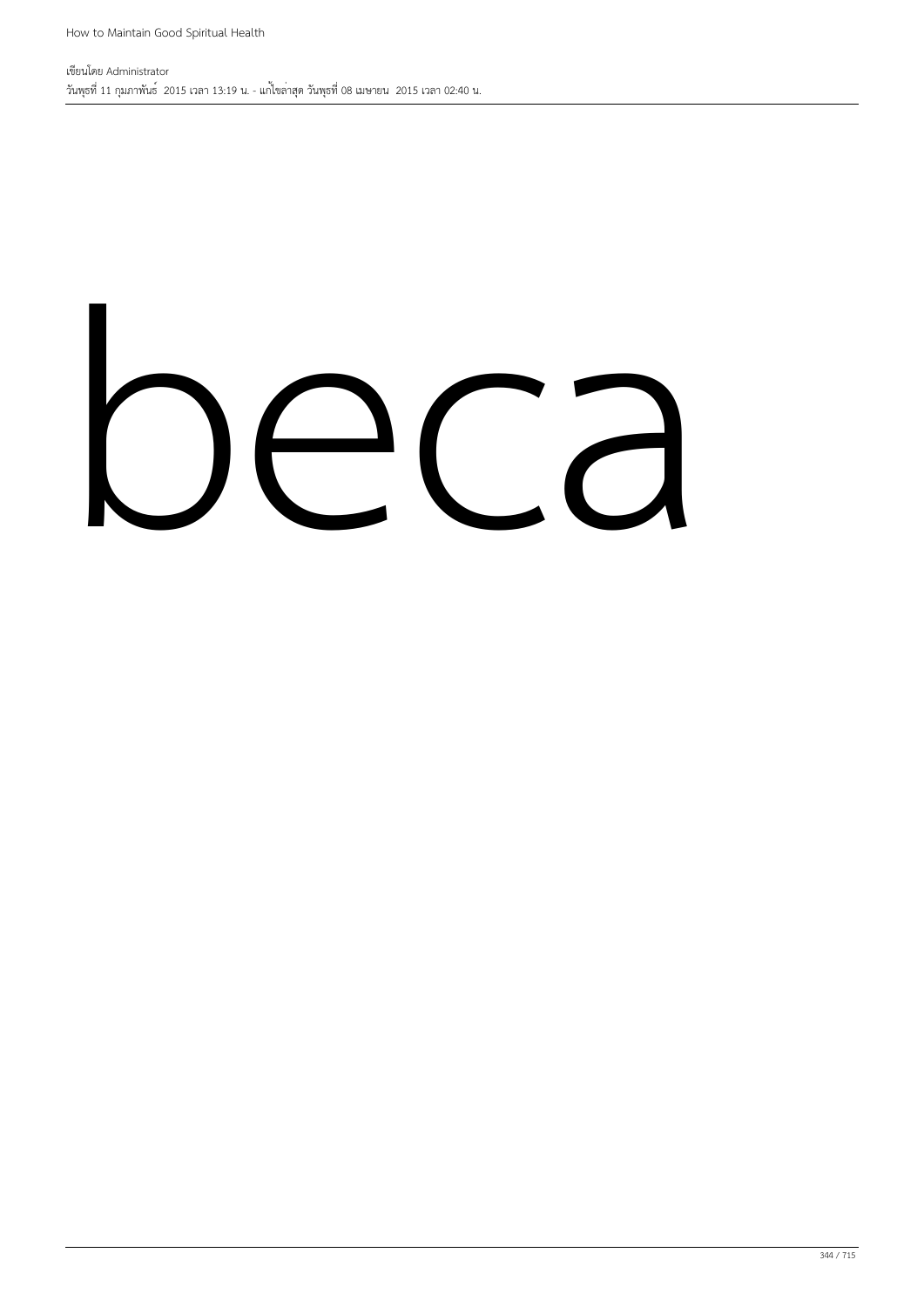#### me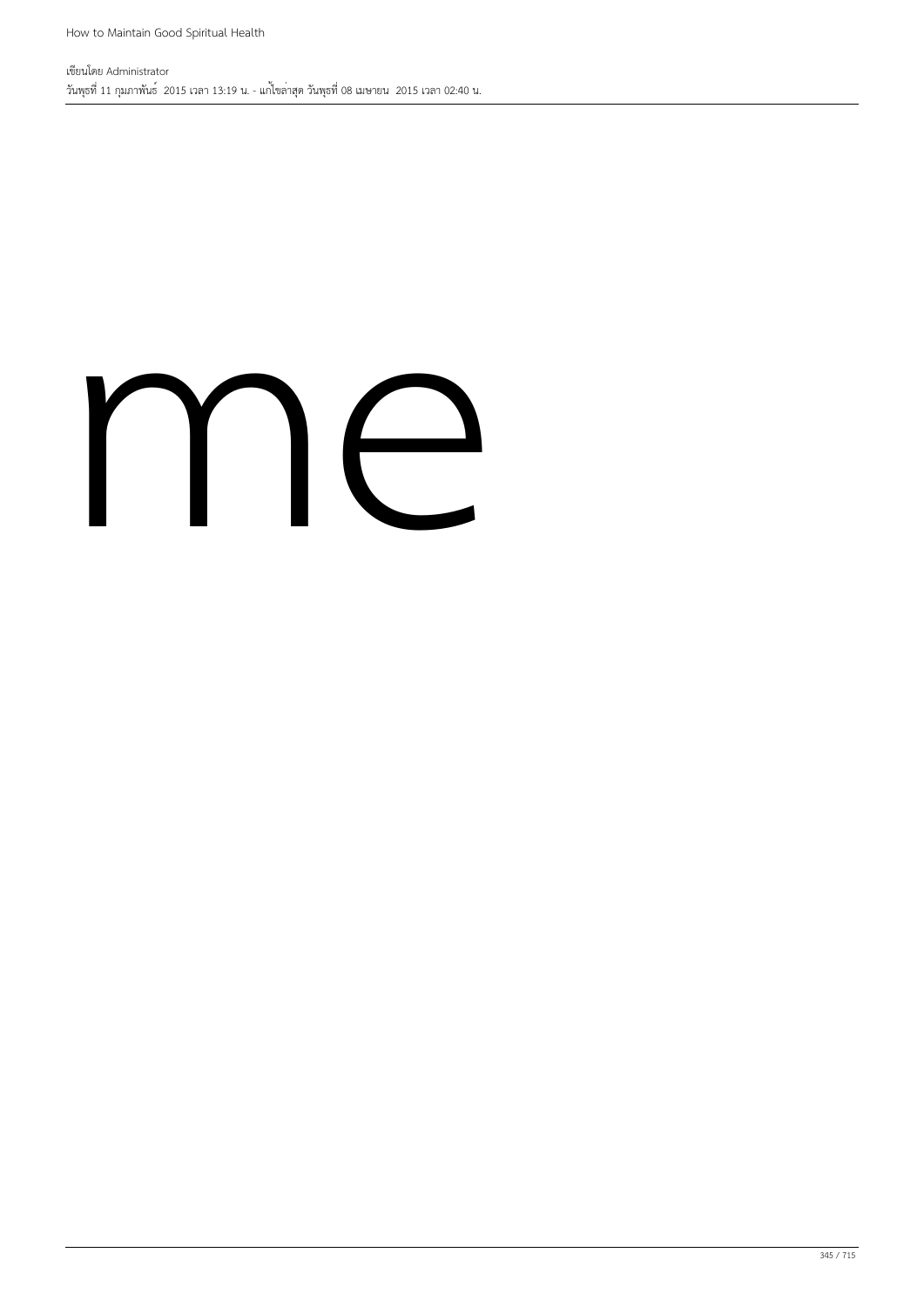# soft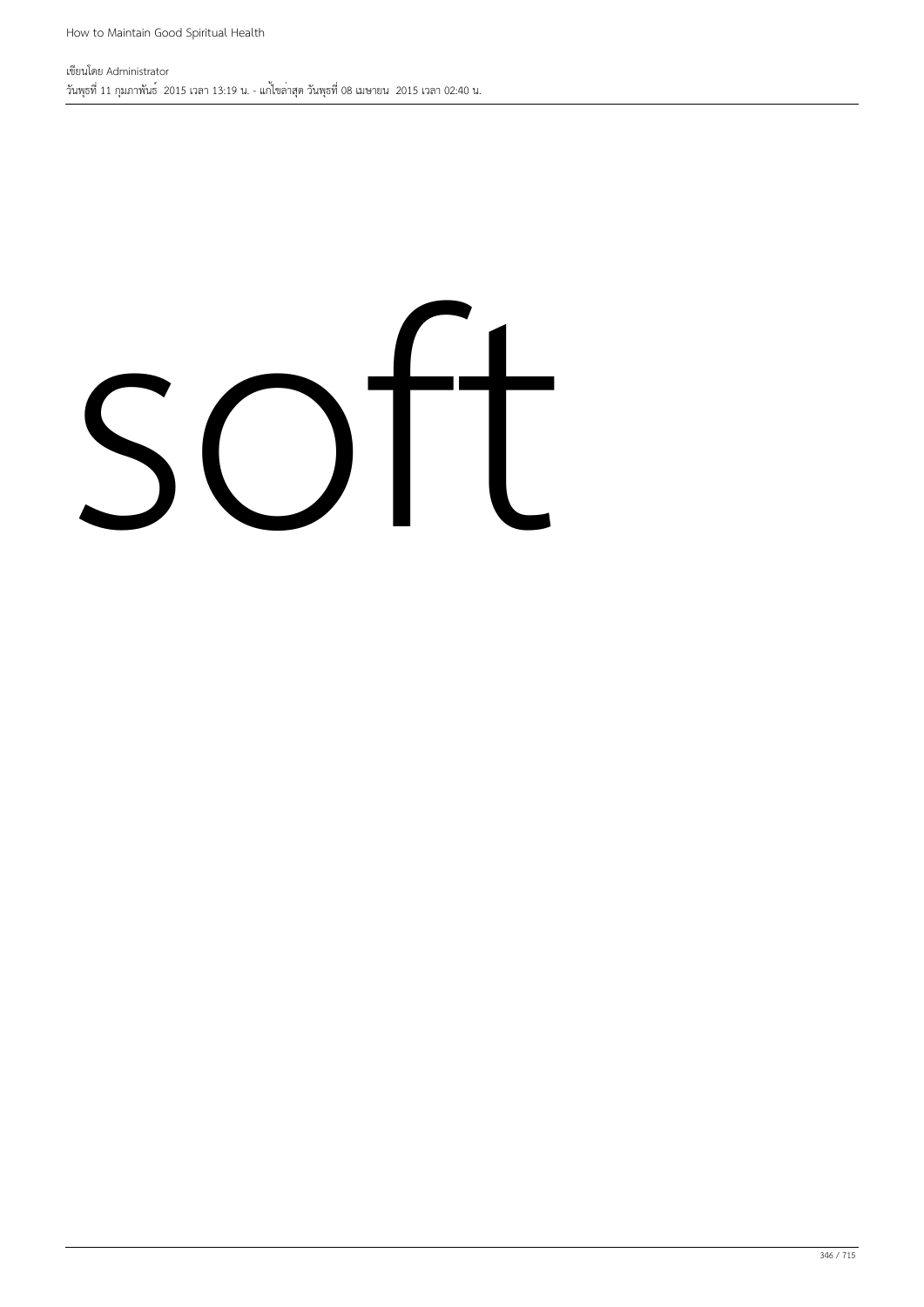## and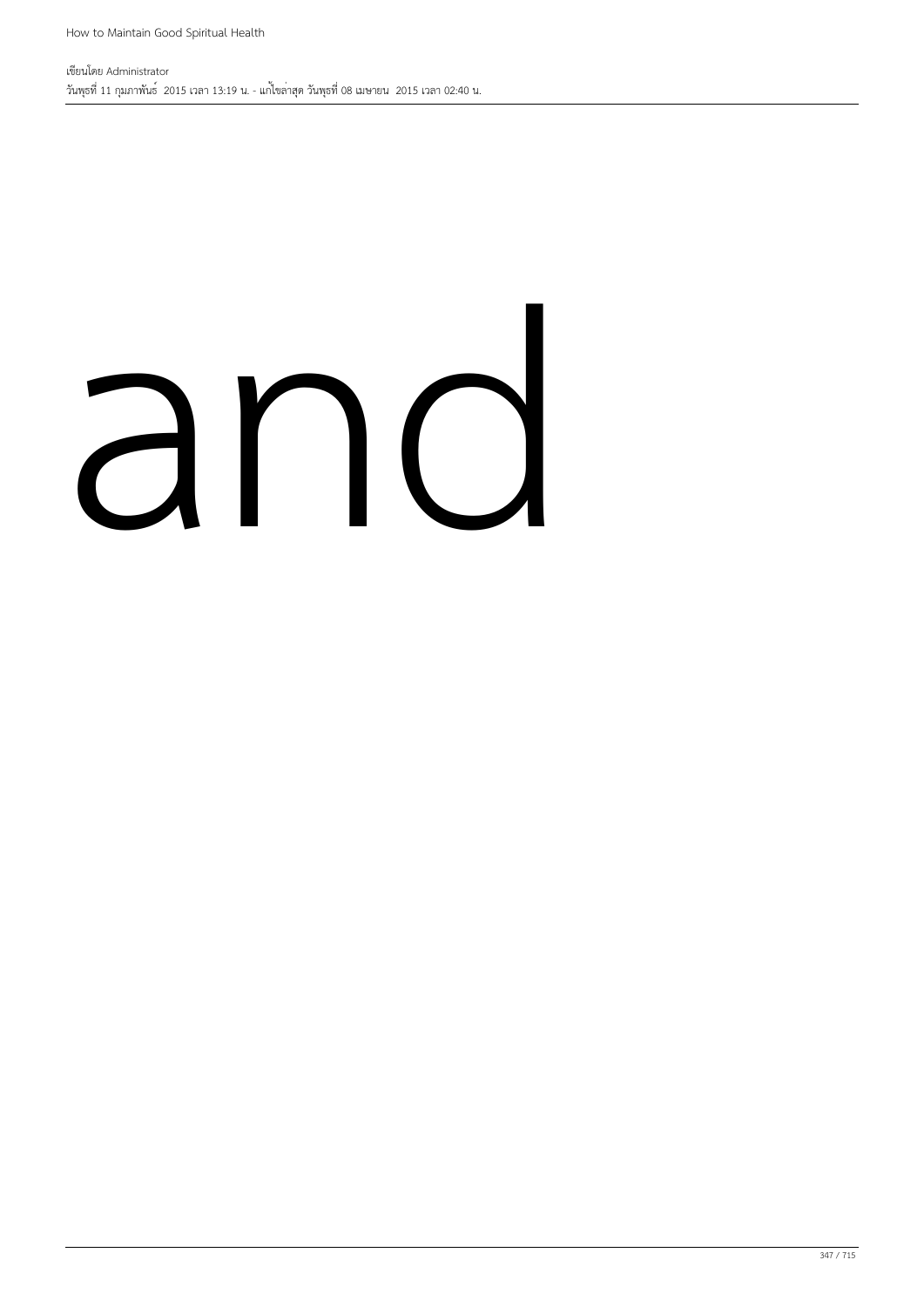# weak.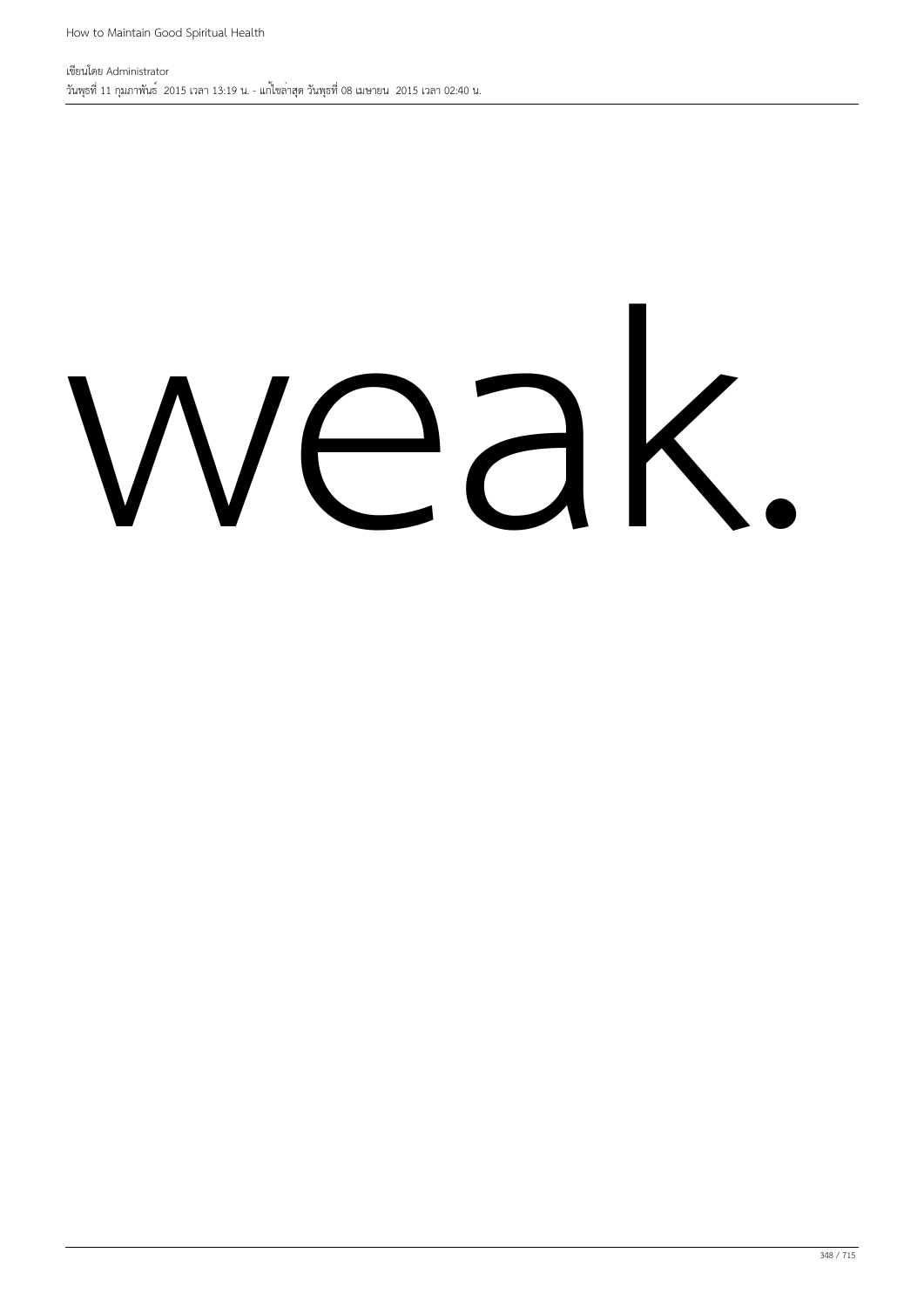## The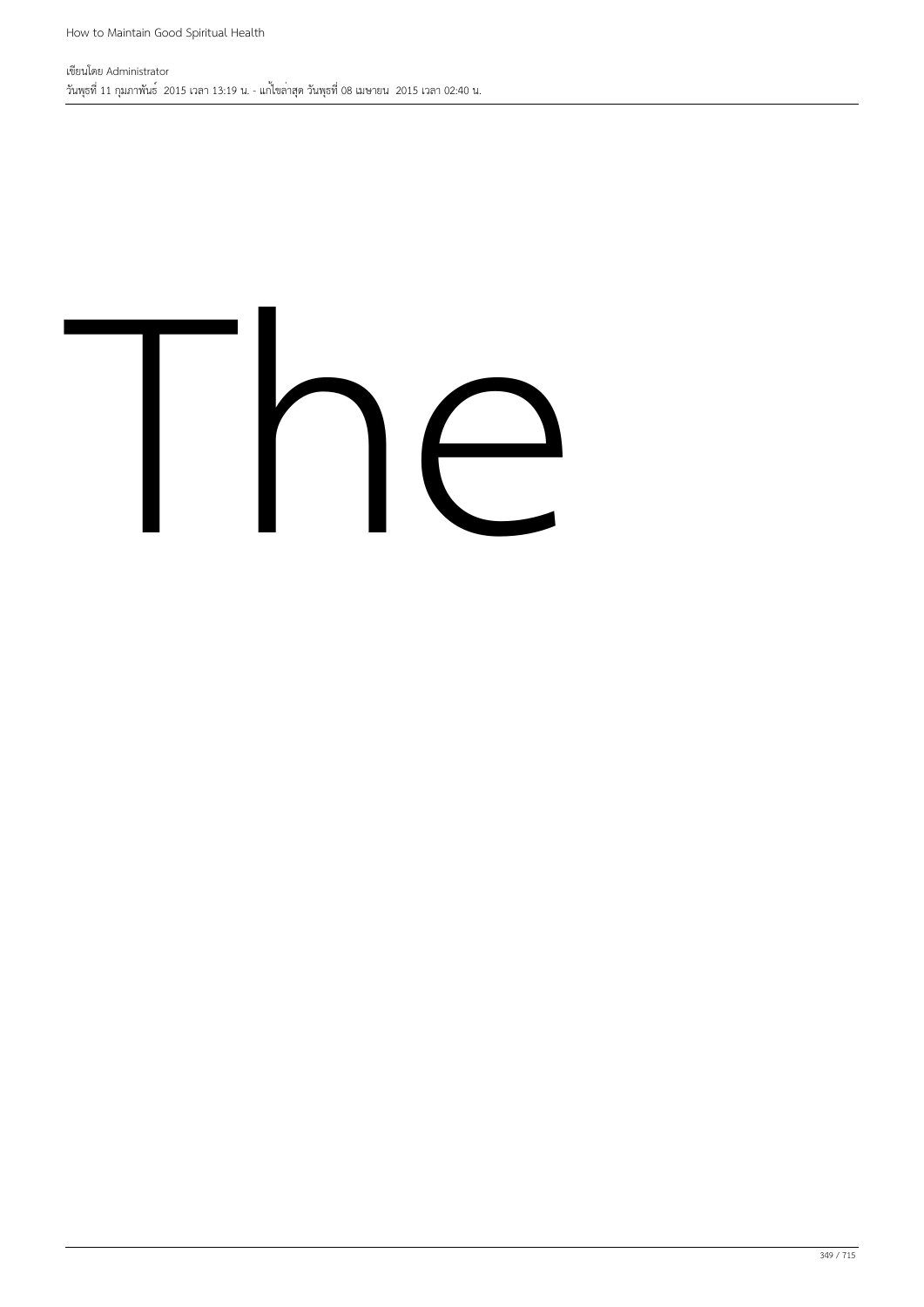# egg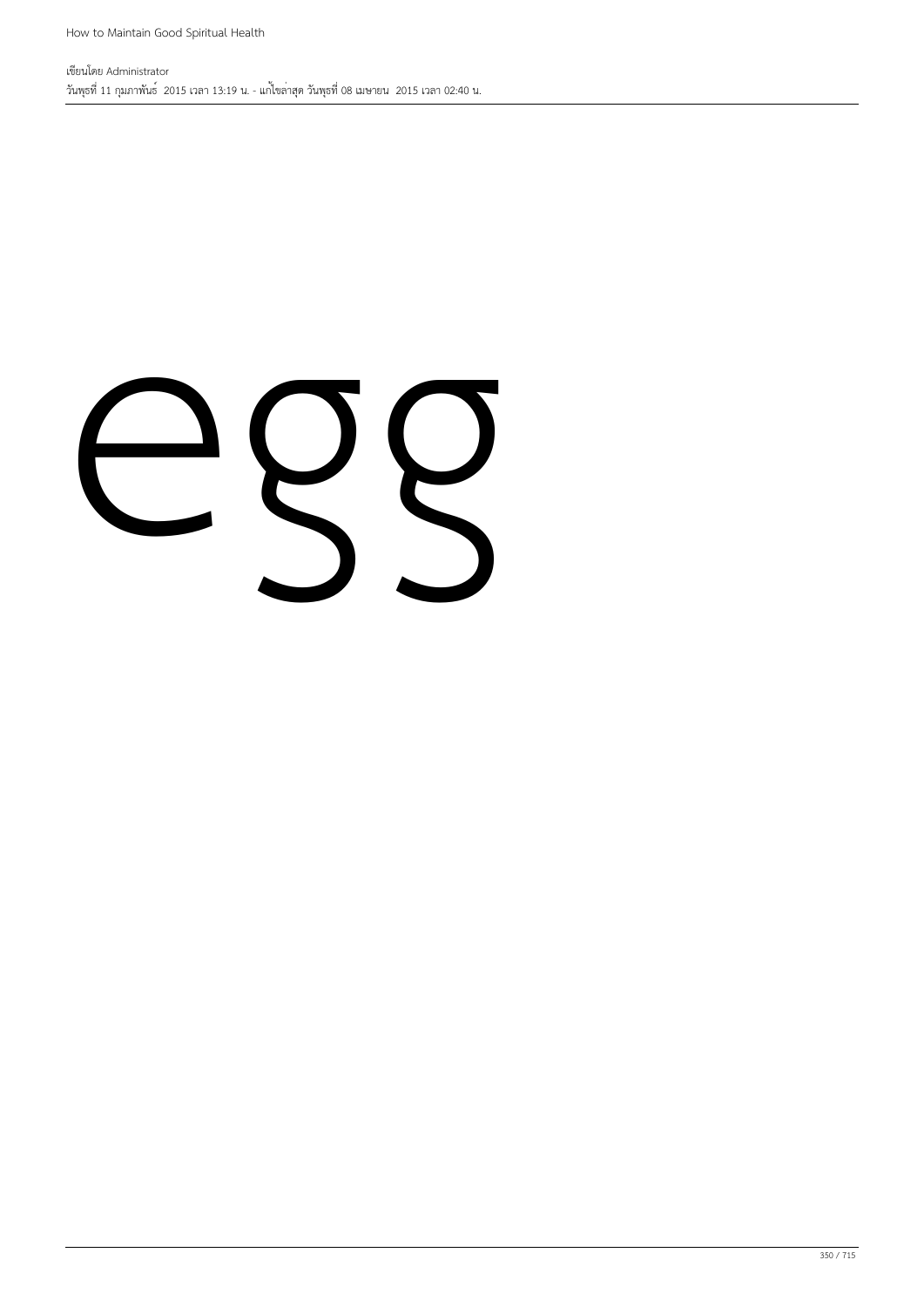#### was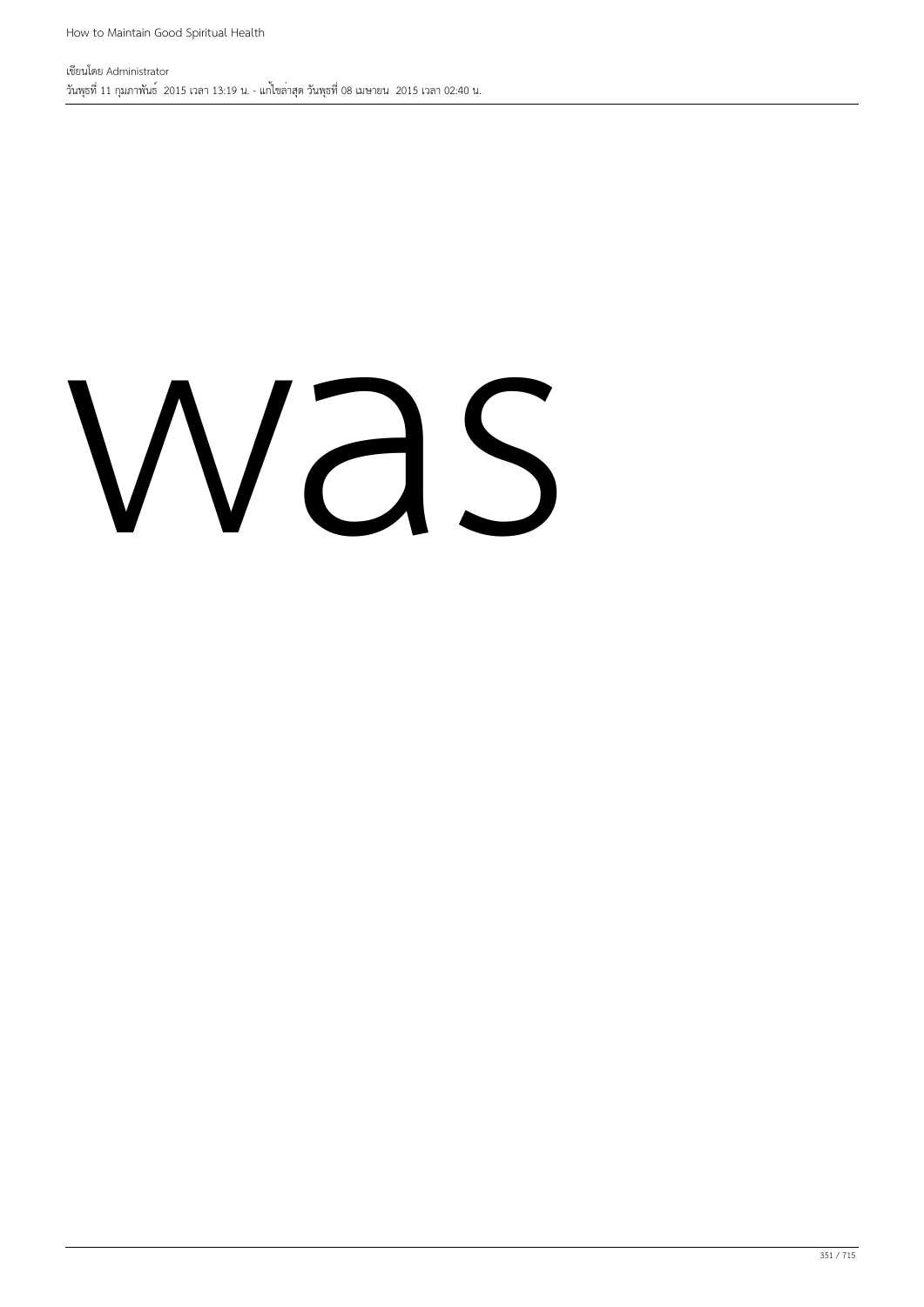# fragil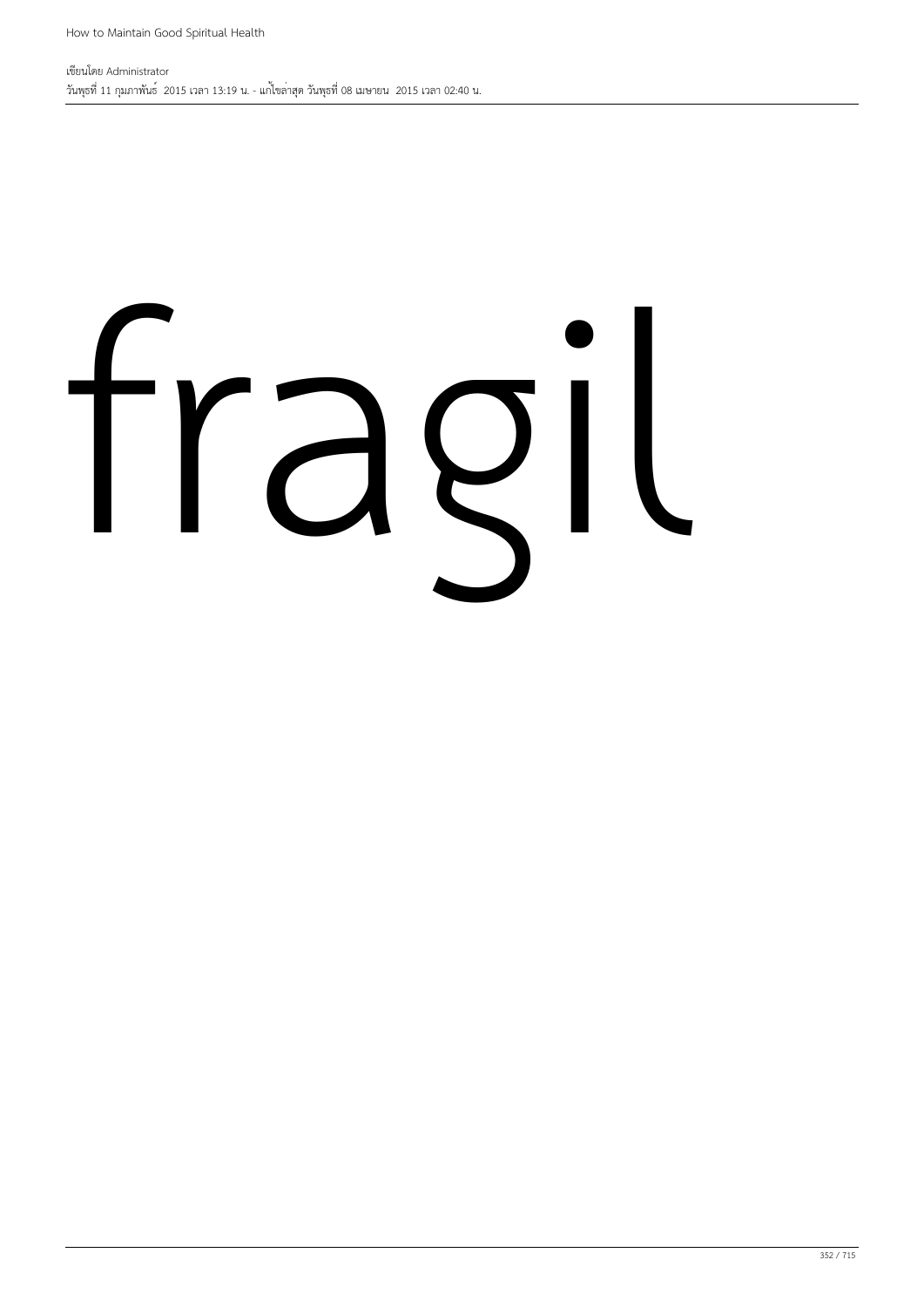### e,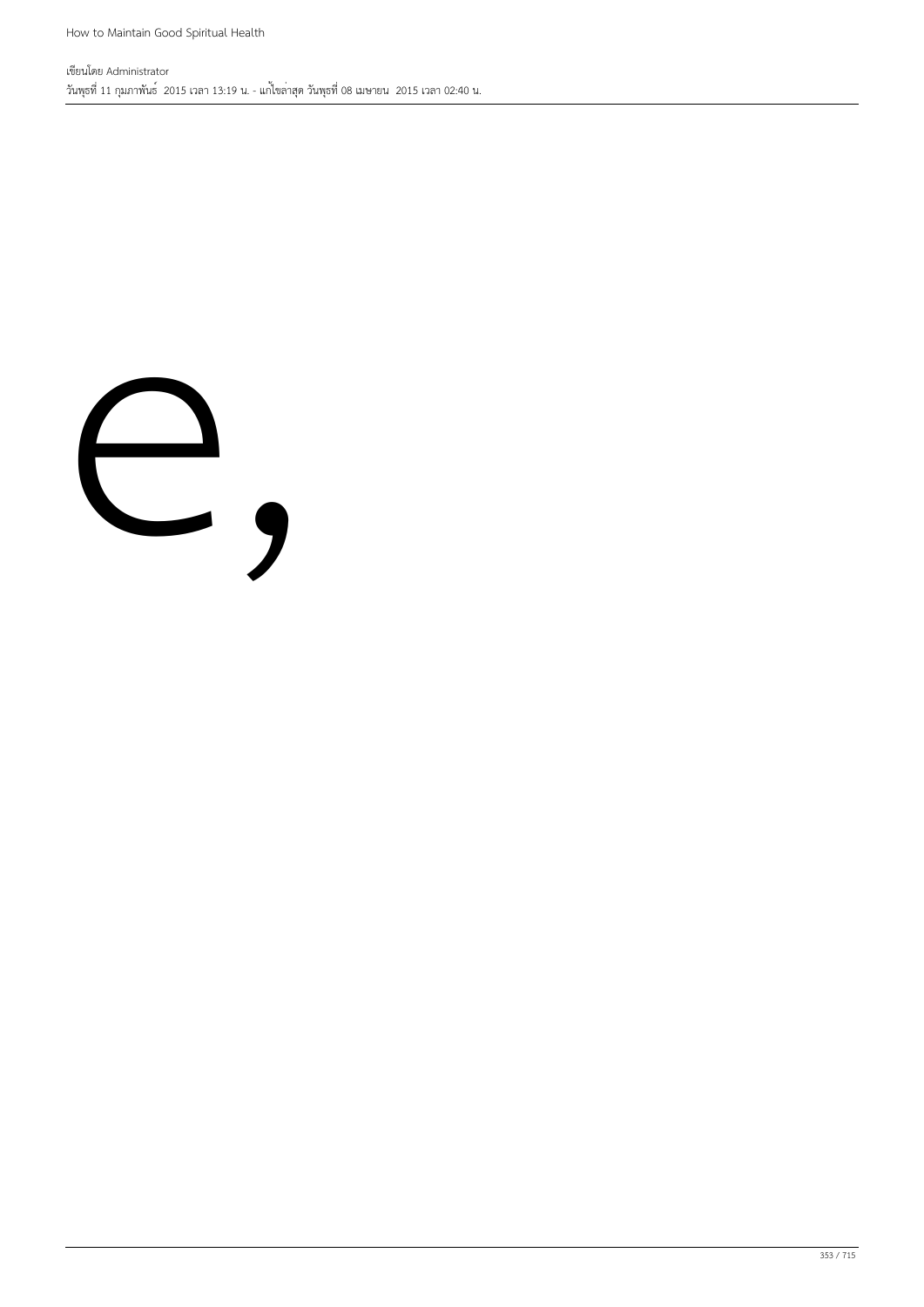# with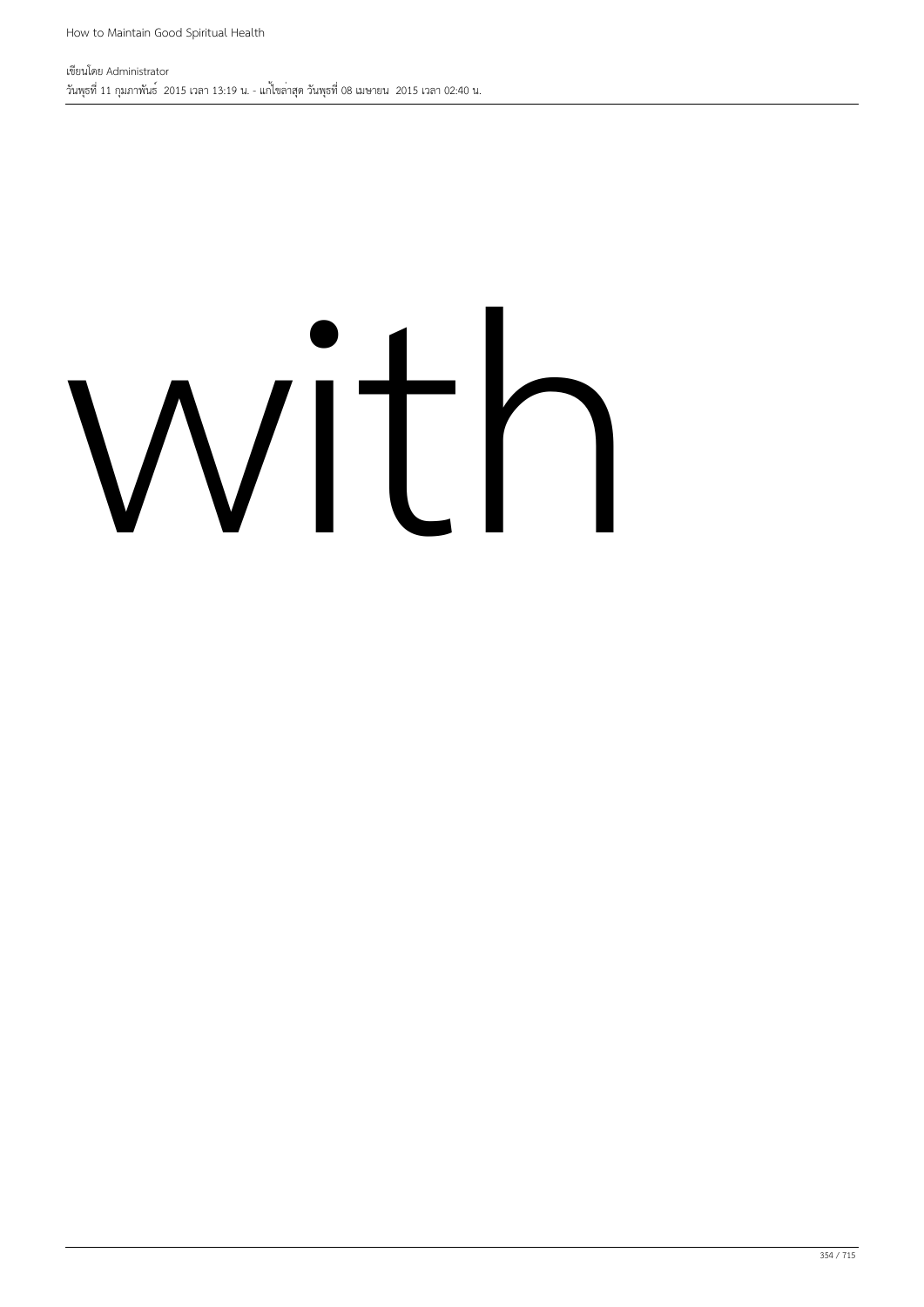# the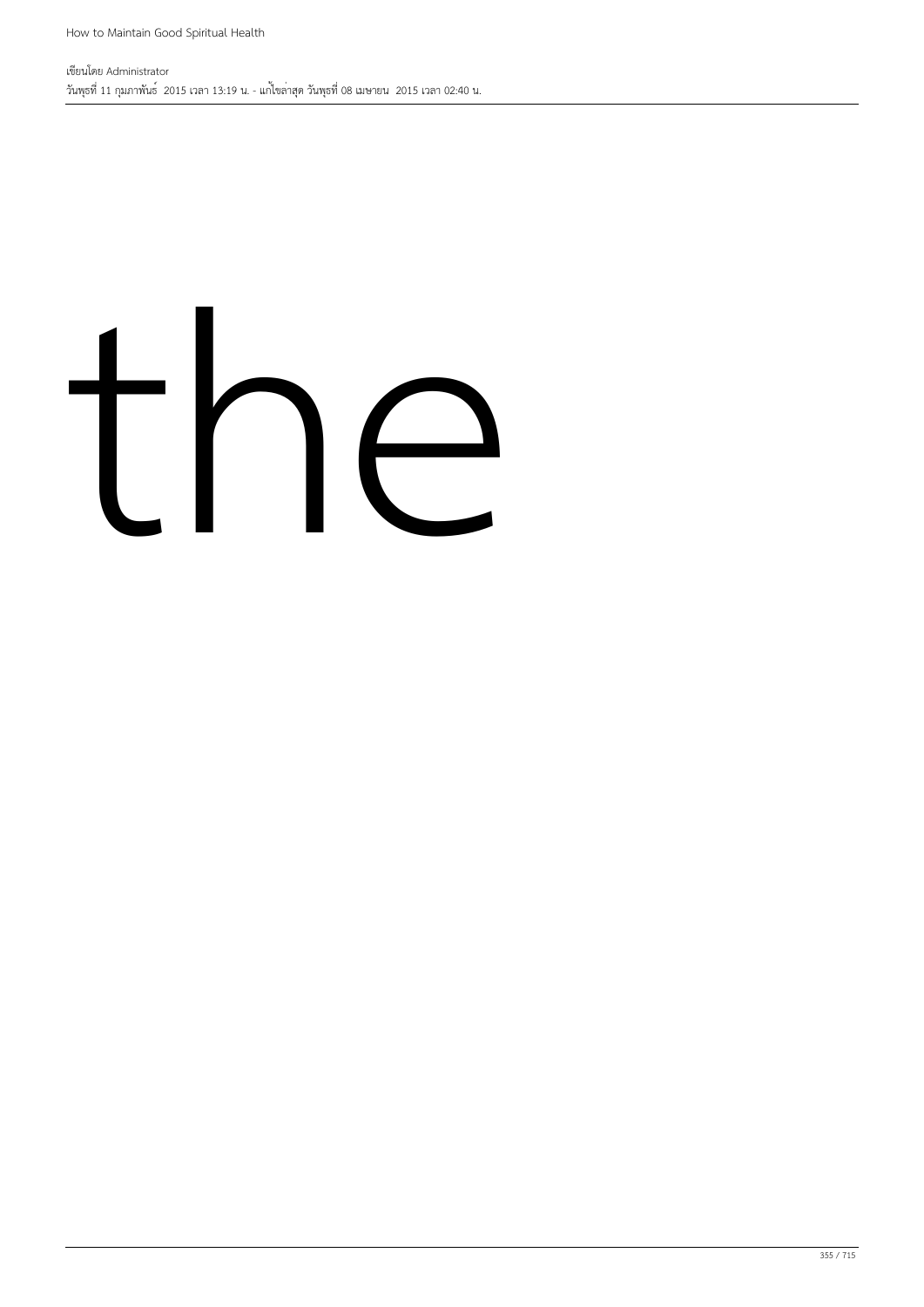# thin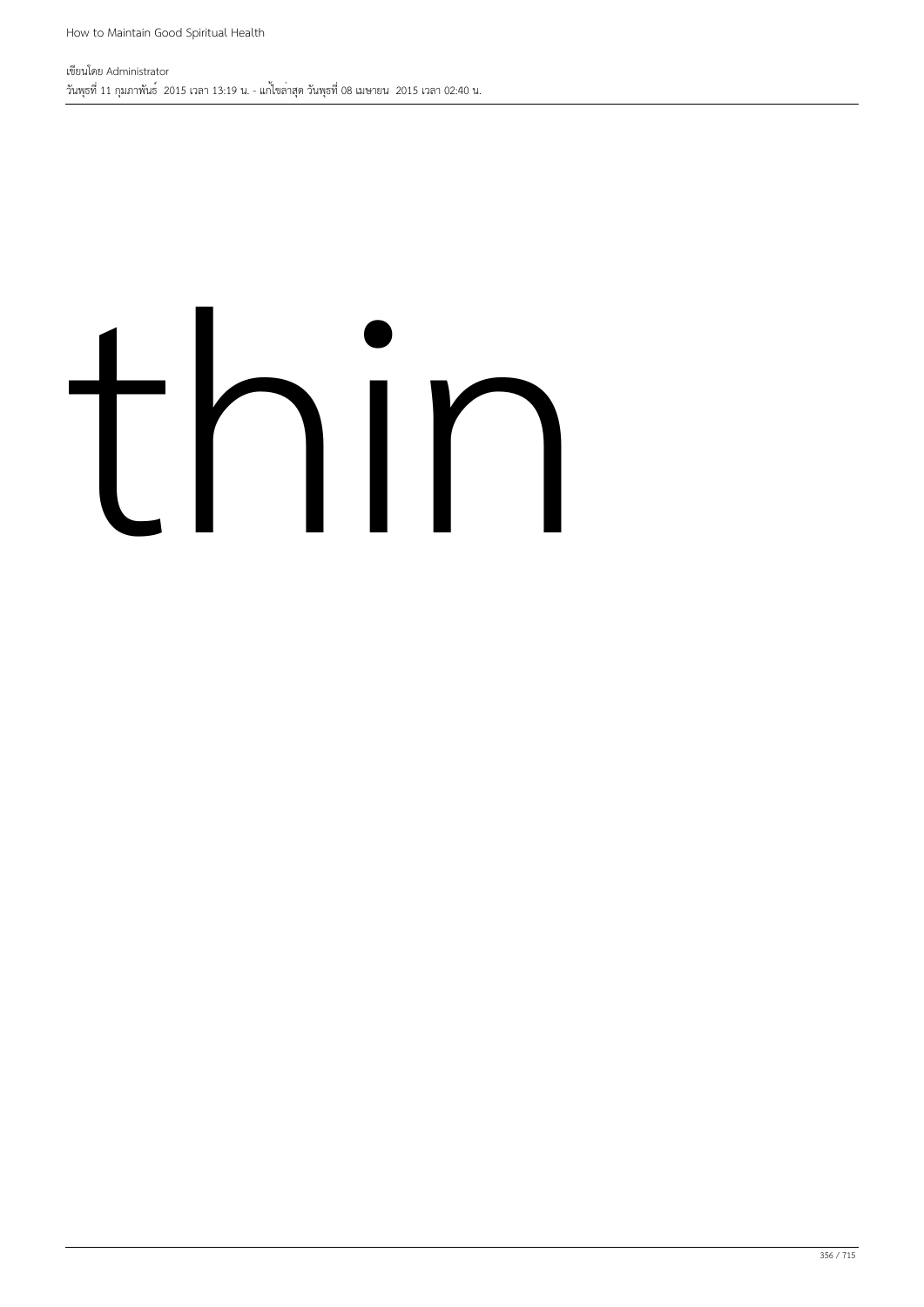### outer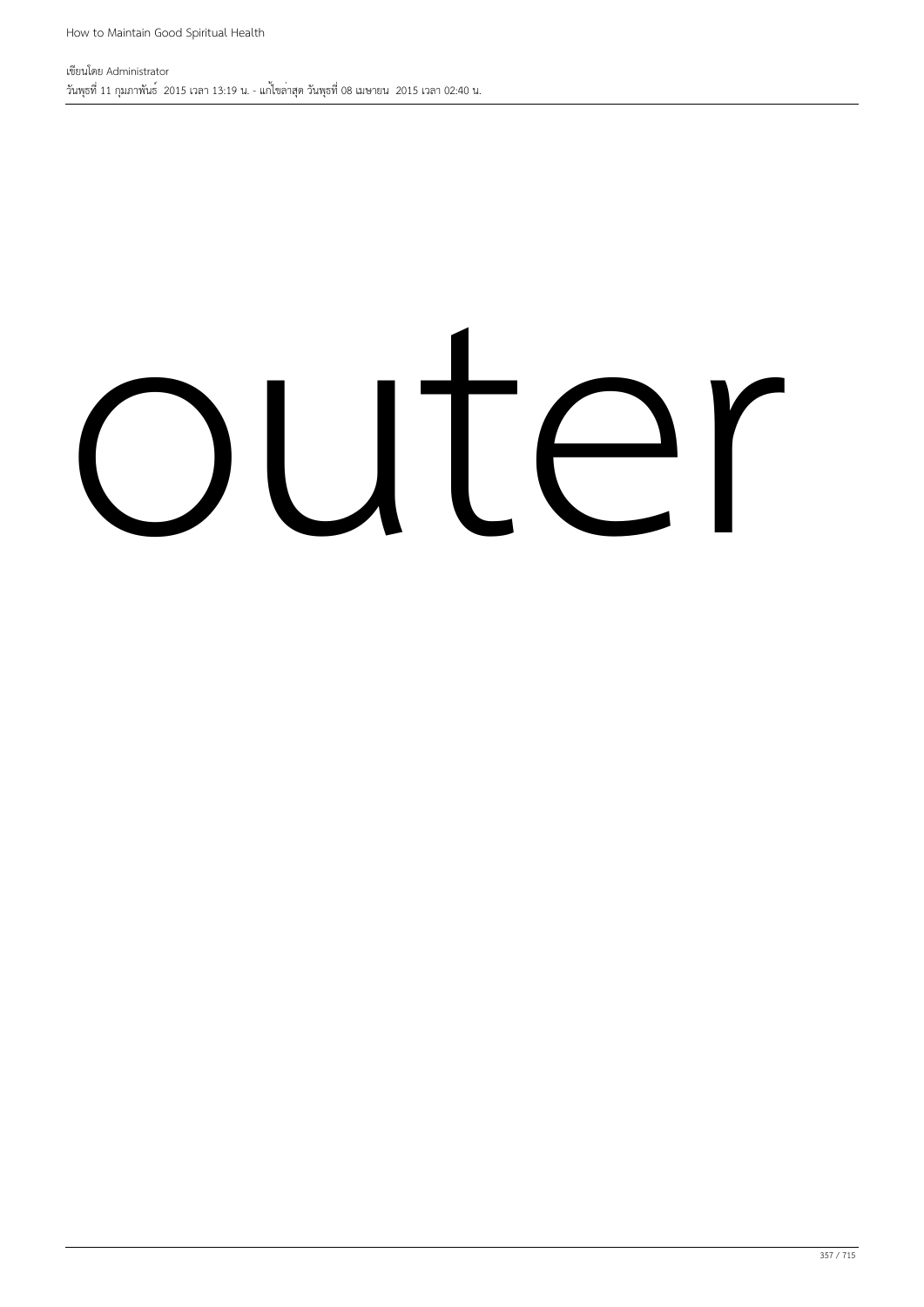# shell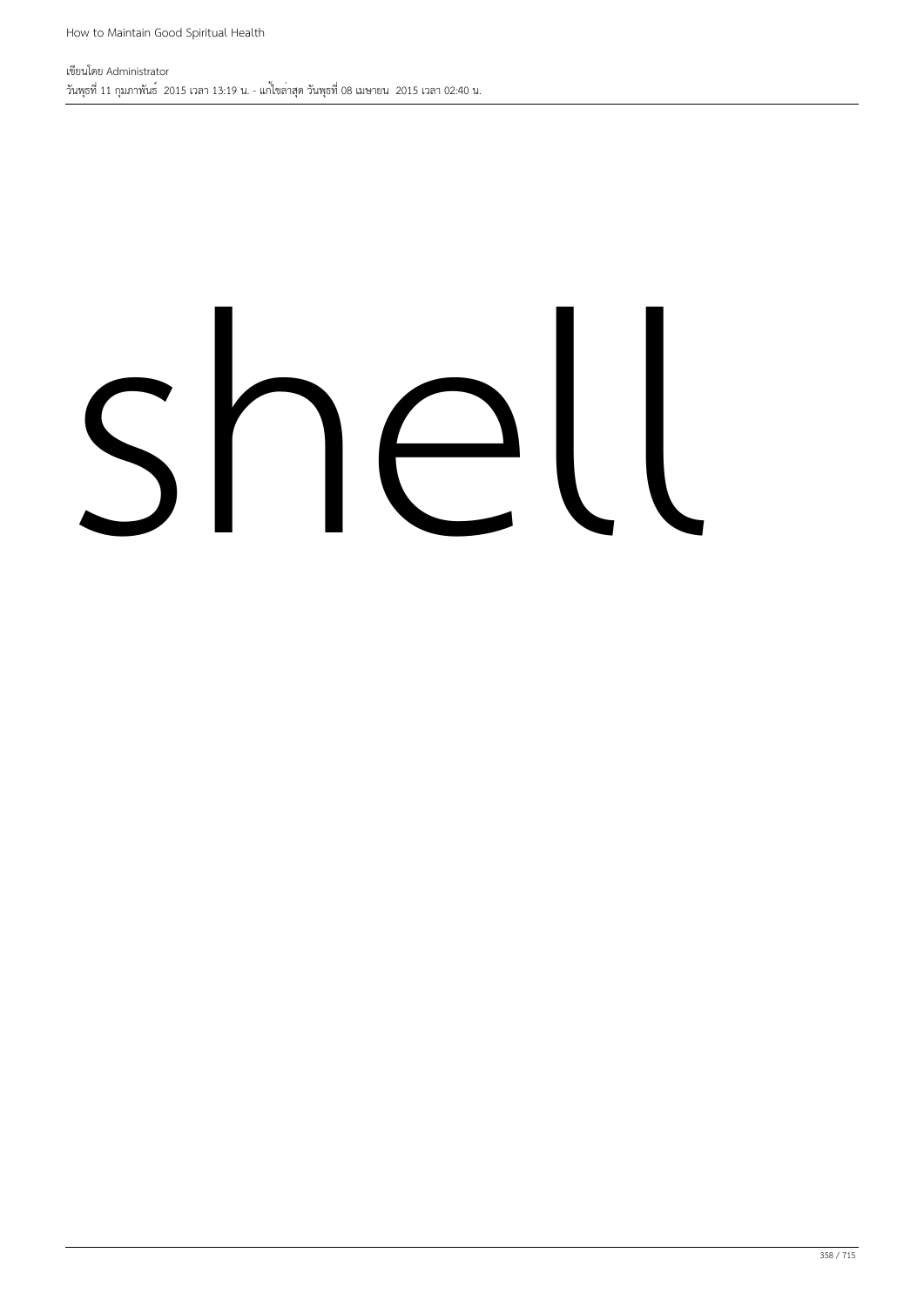# prote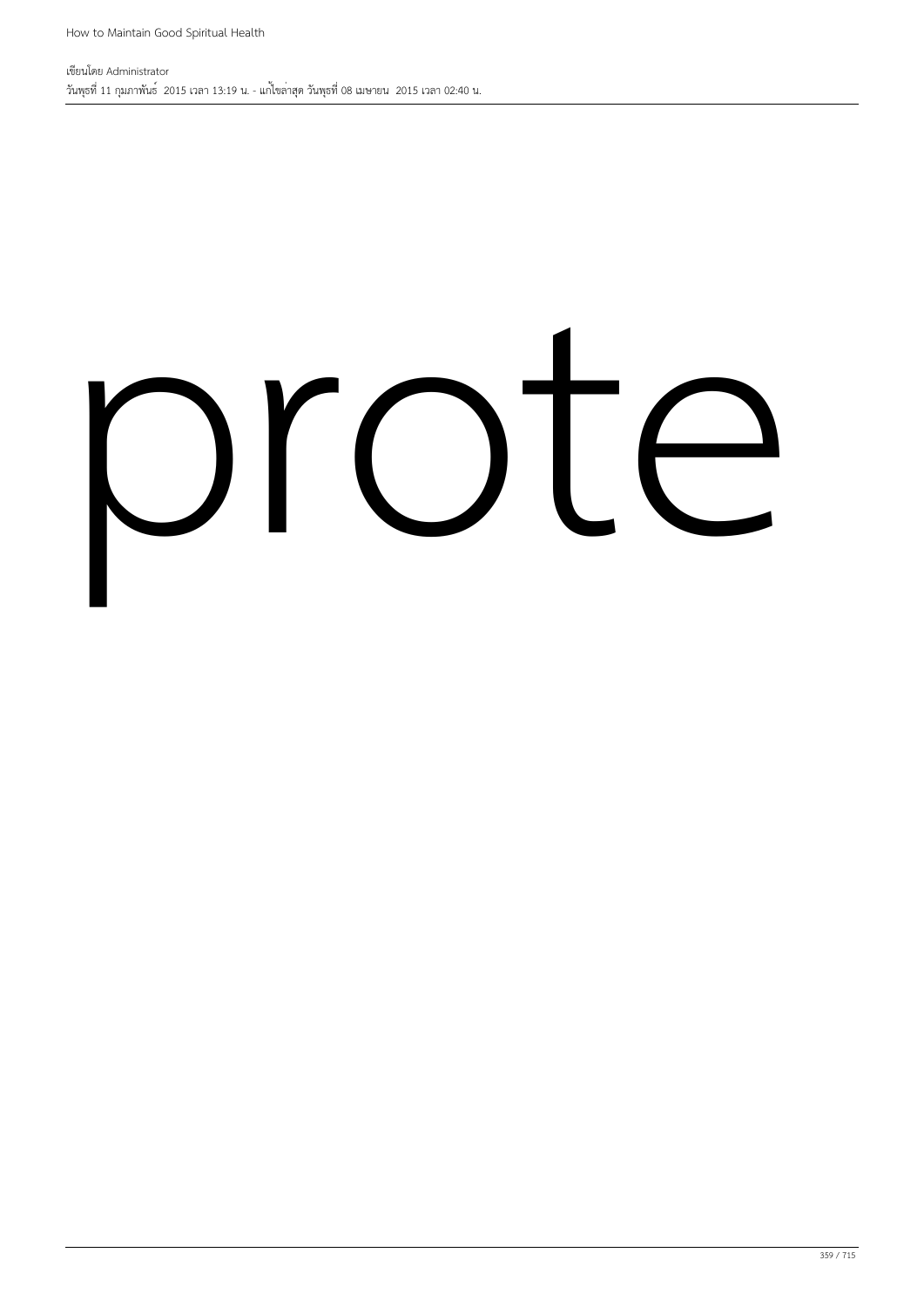# cting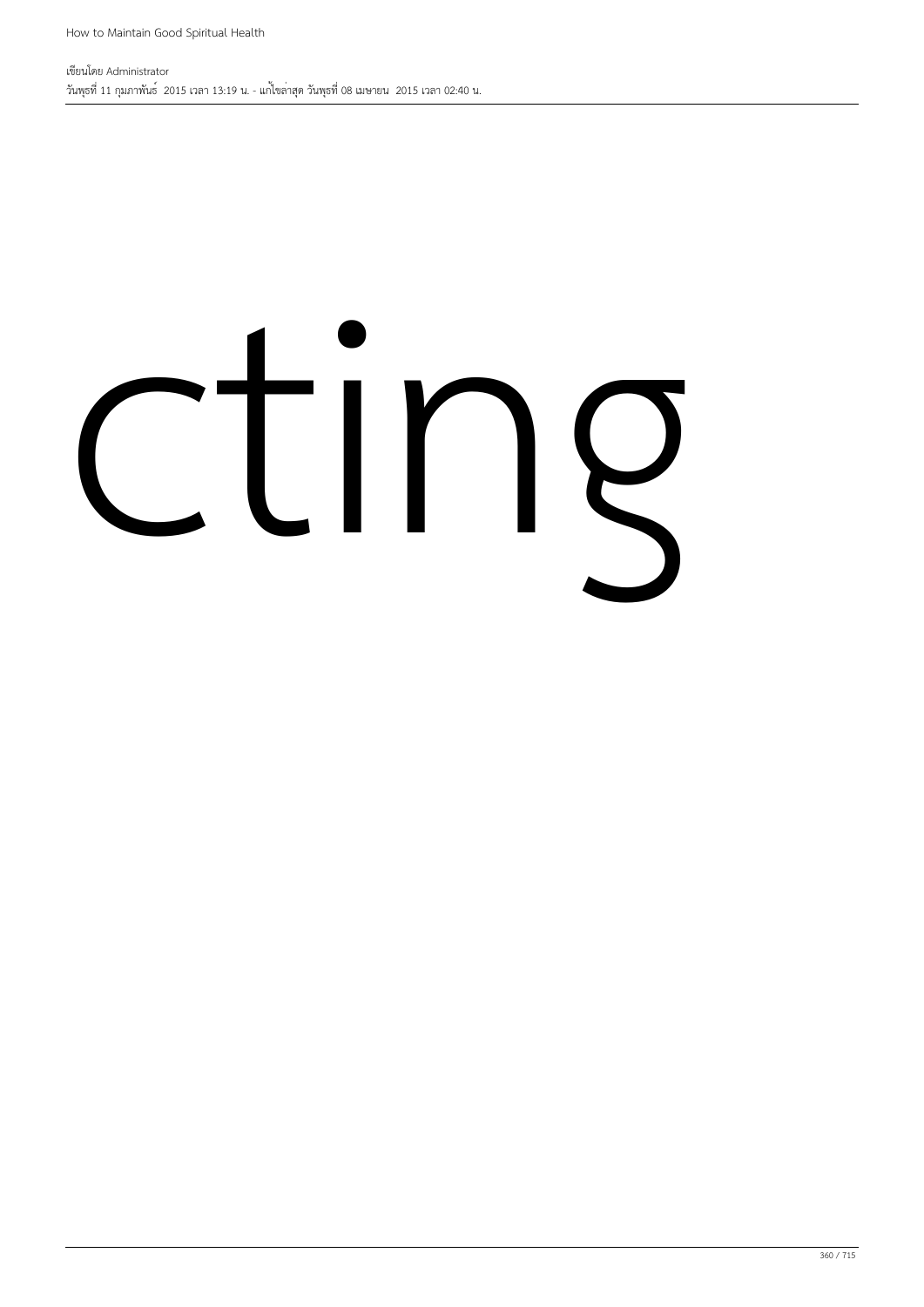# its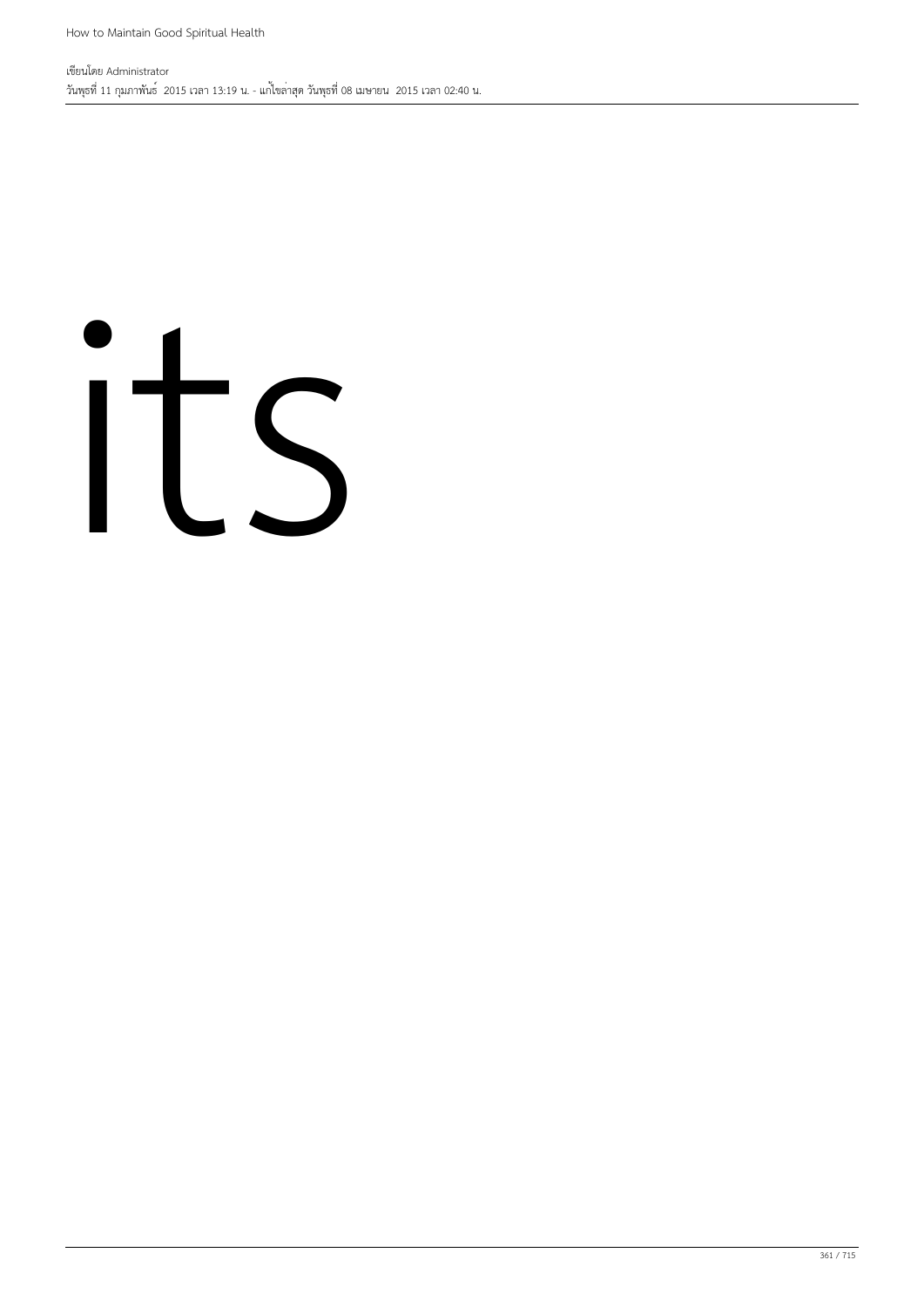# liquid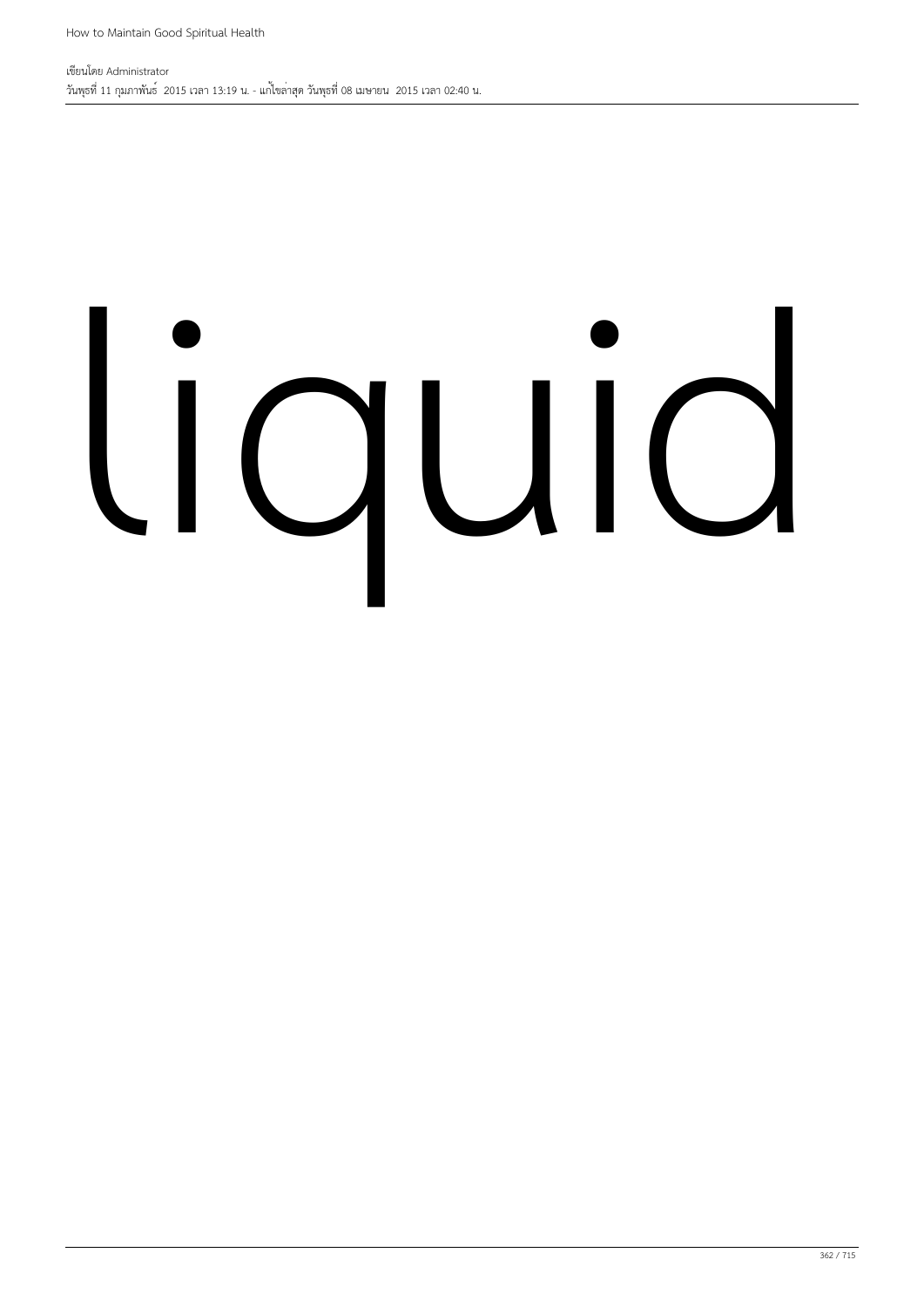### interi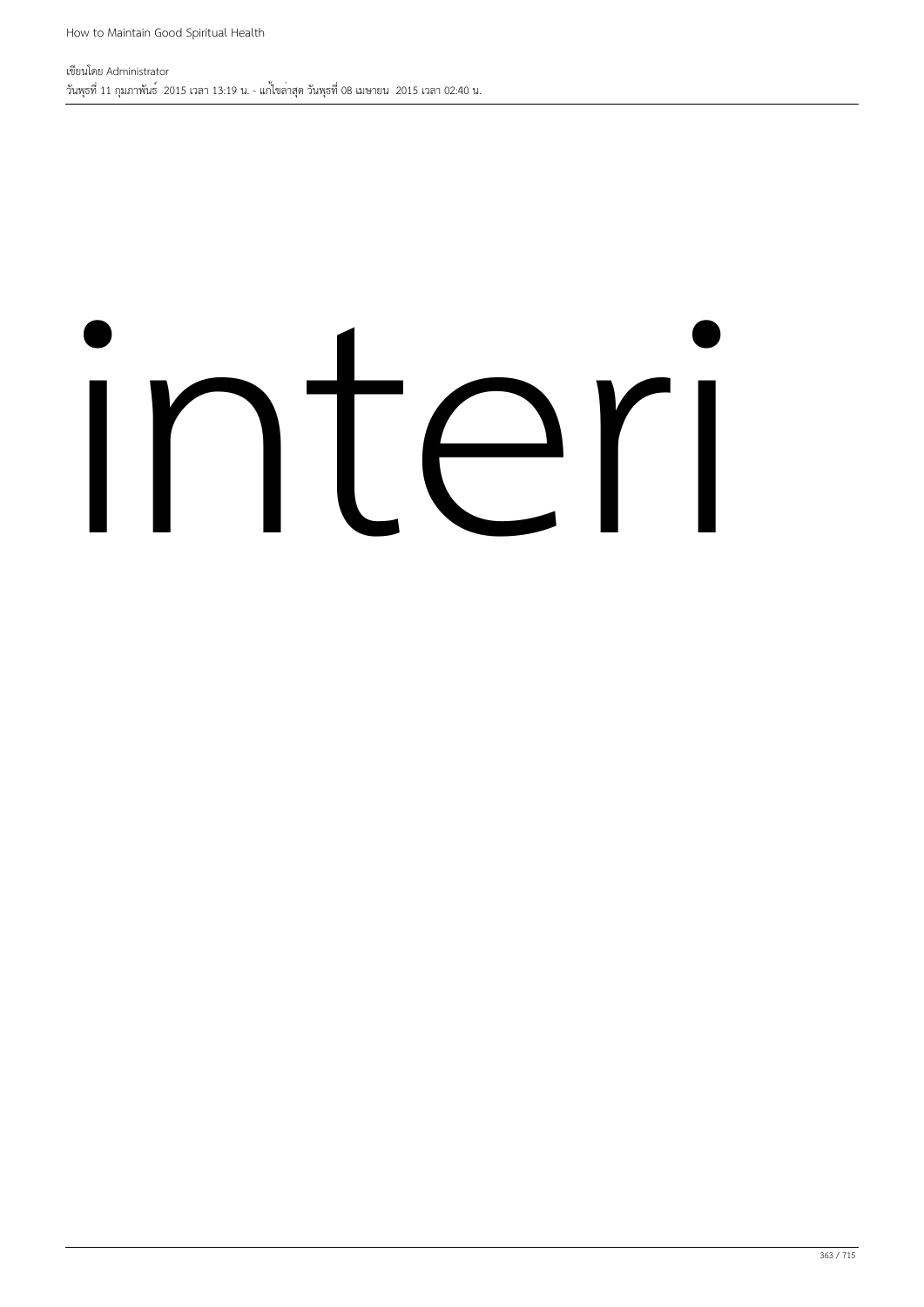#### or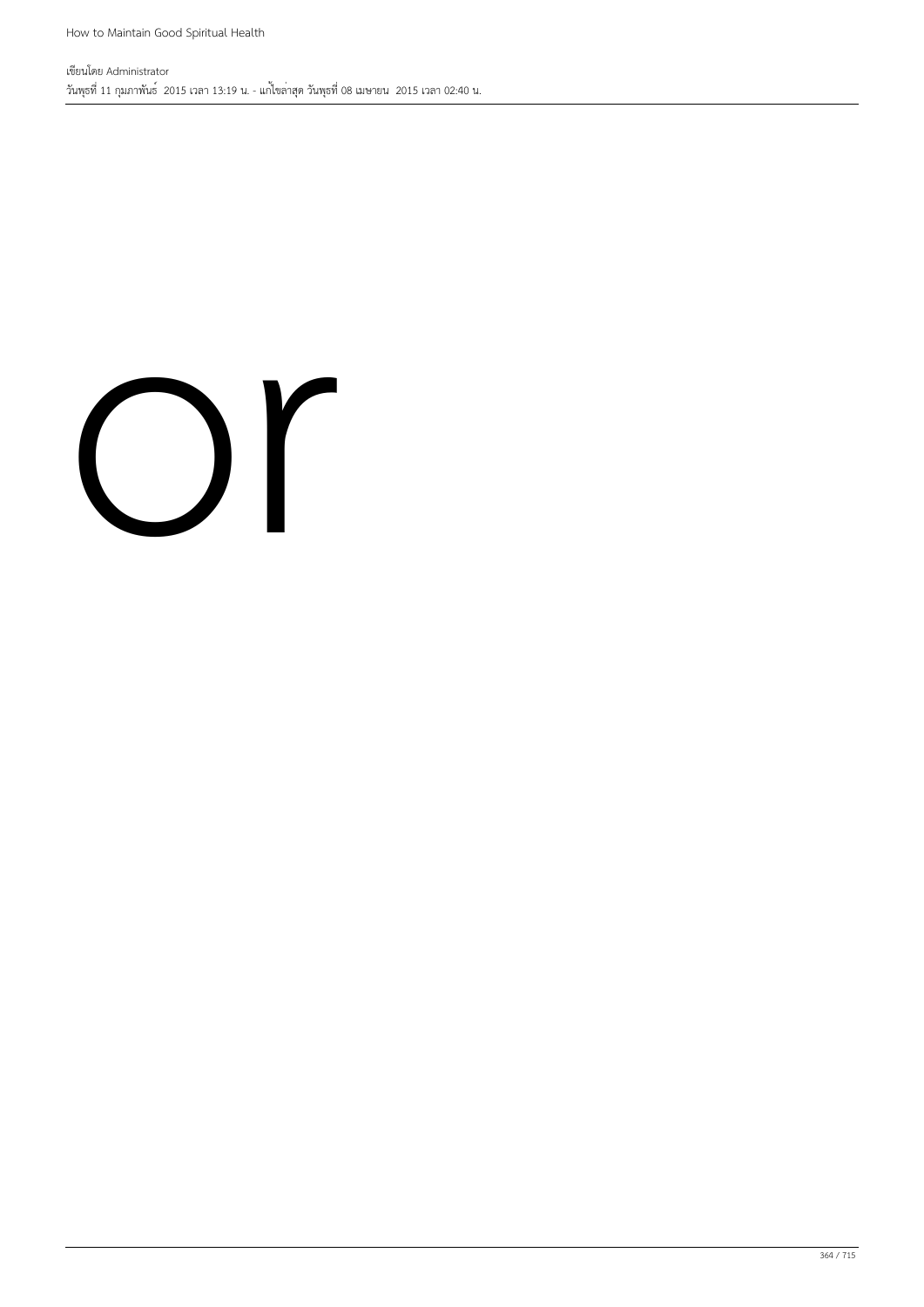# until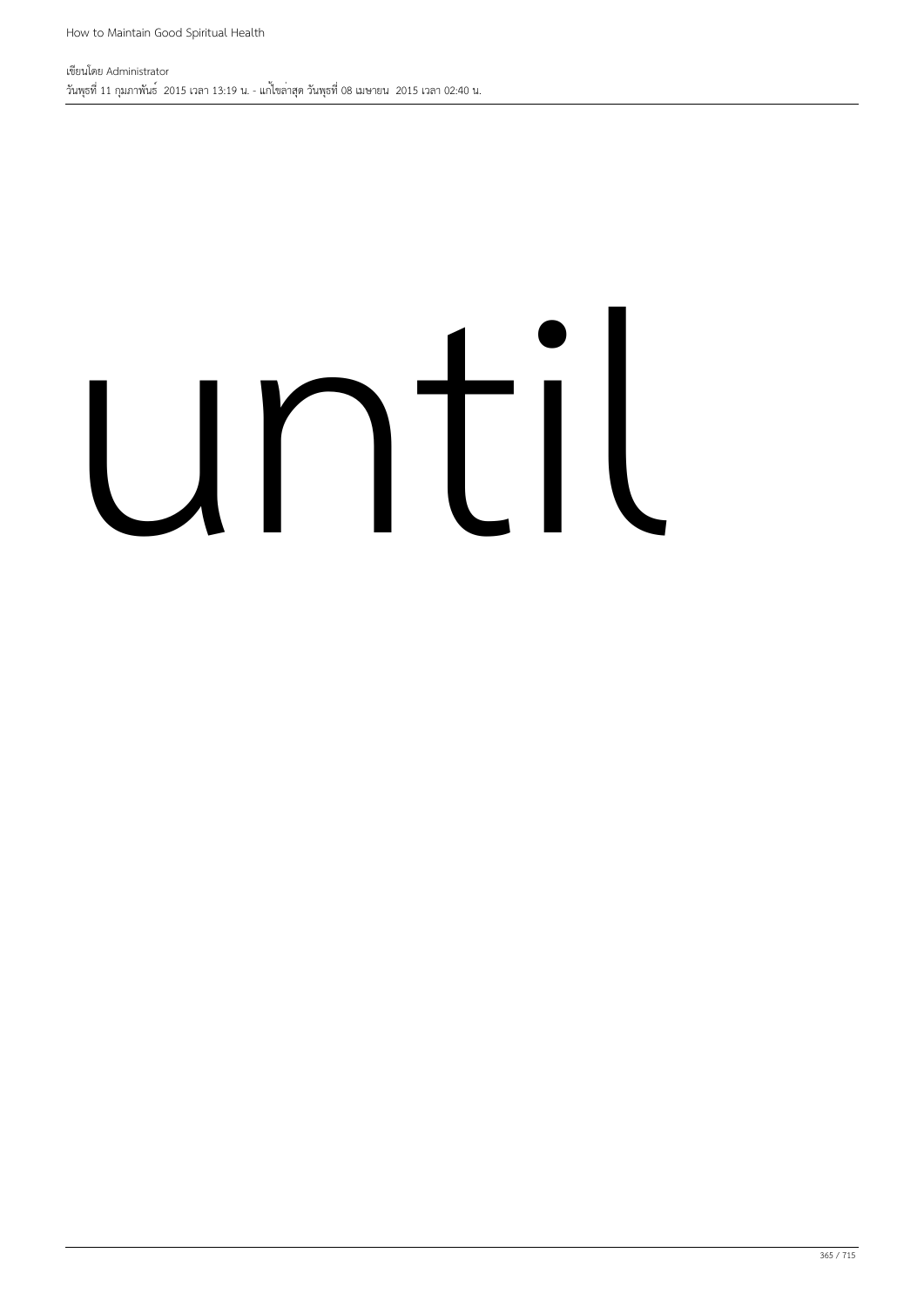### it was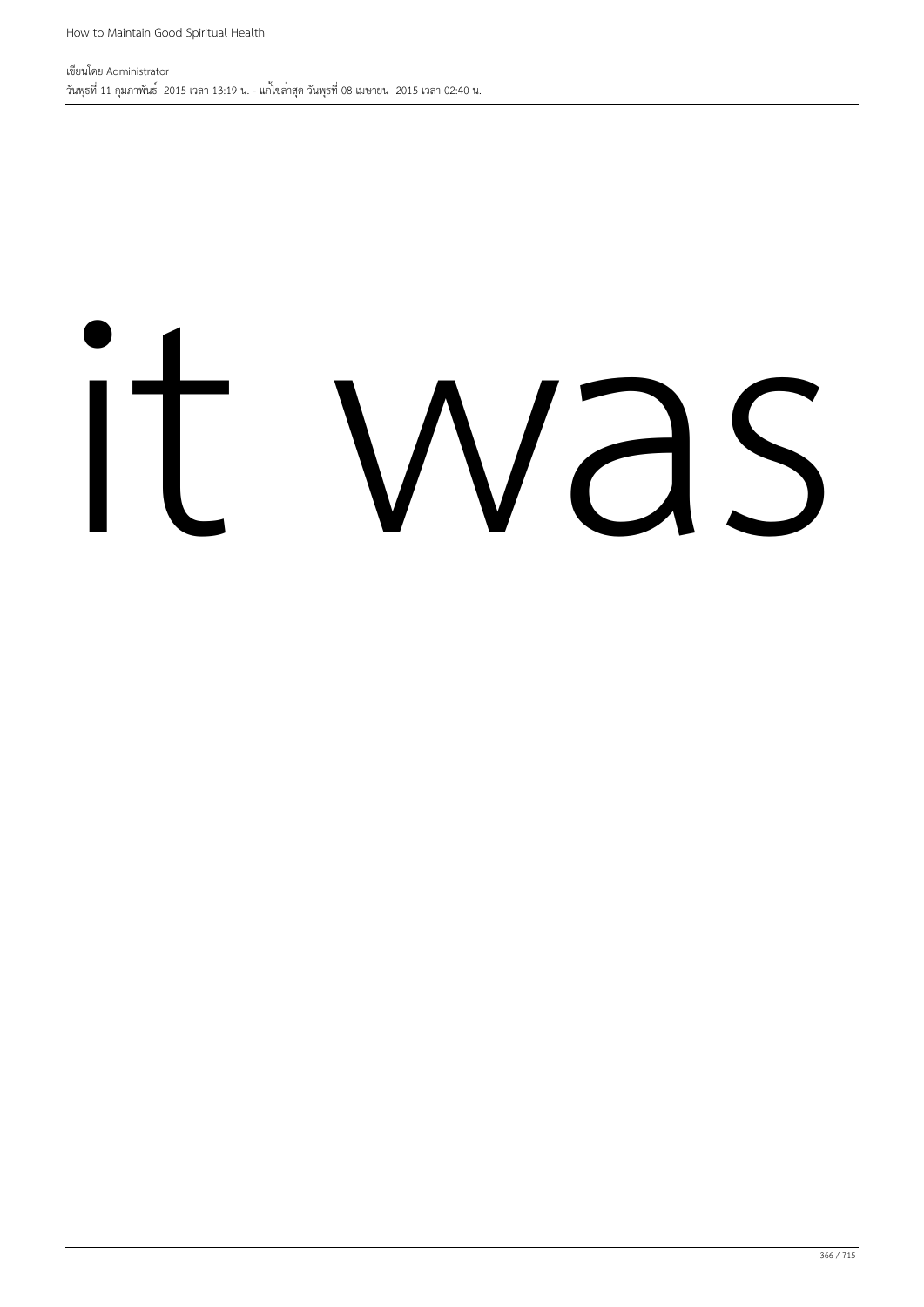# put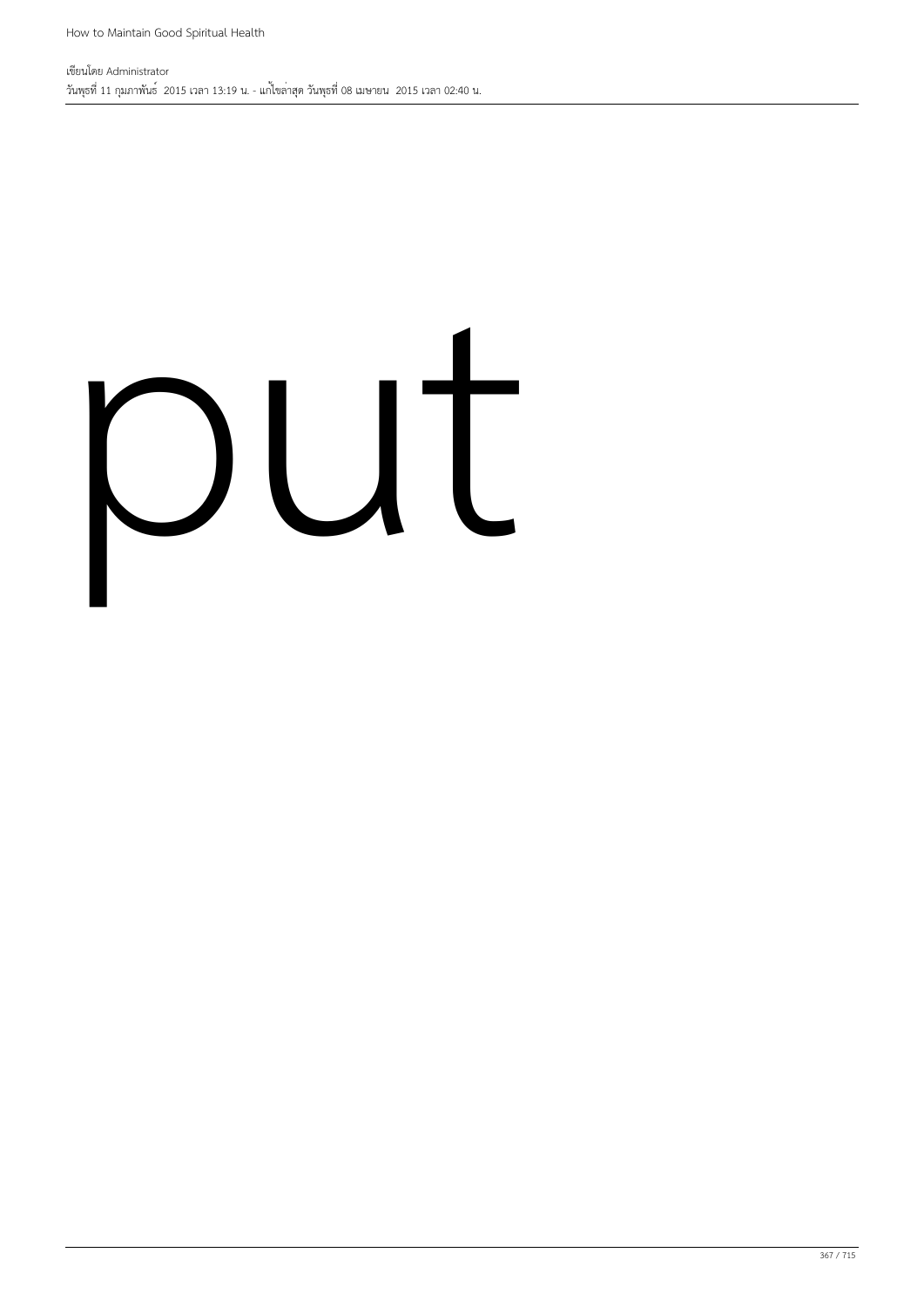### in the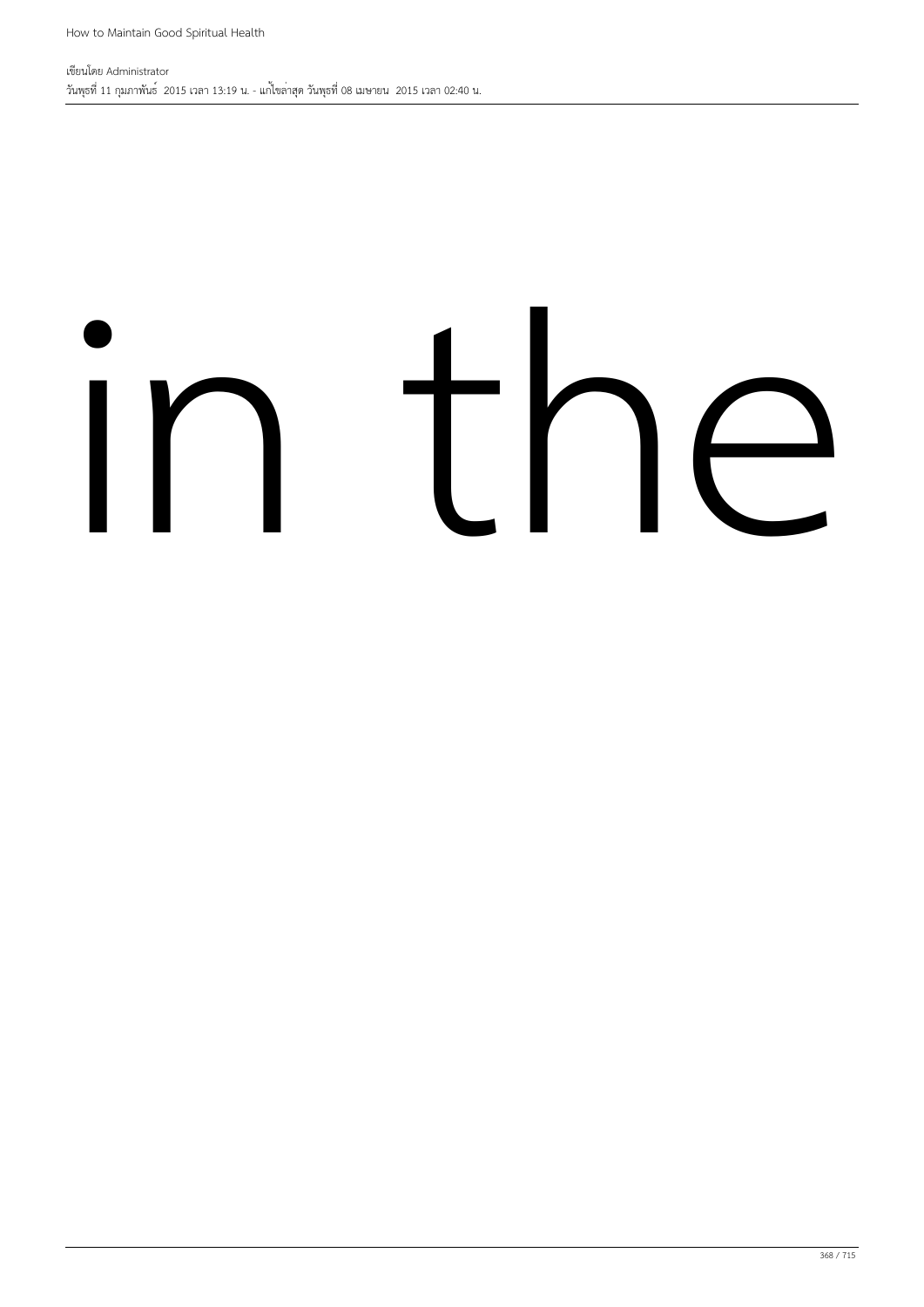# boilin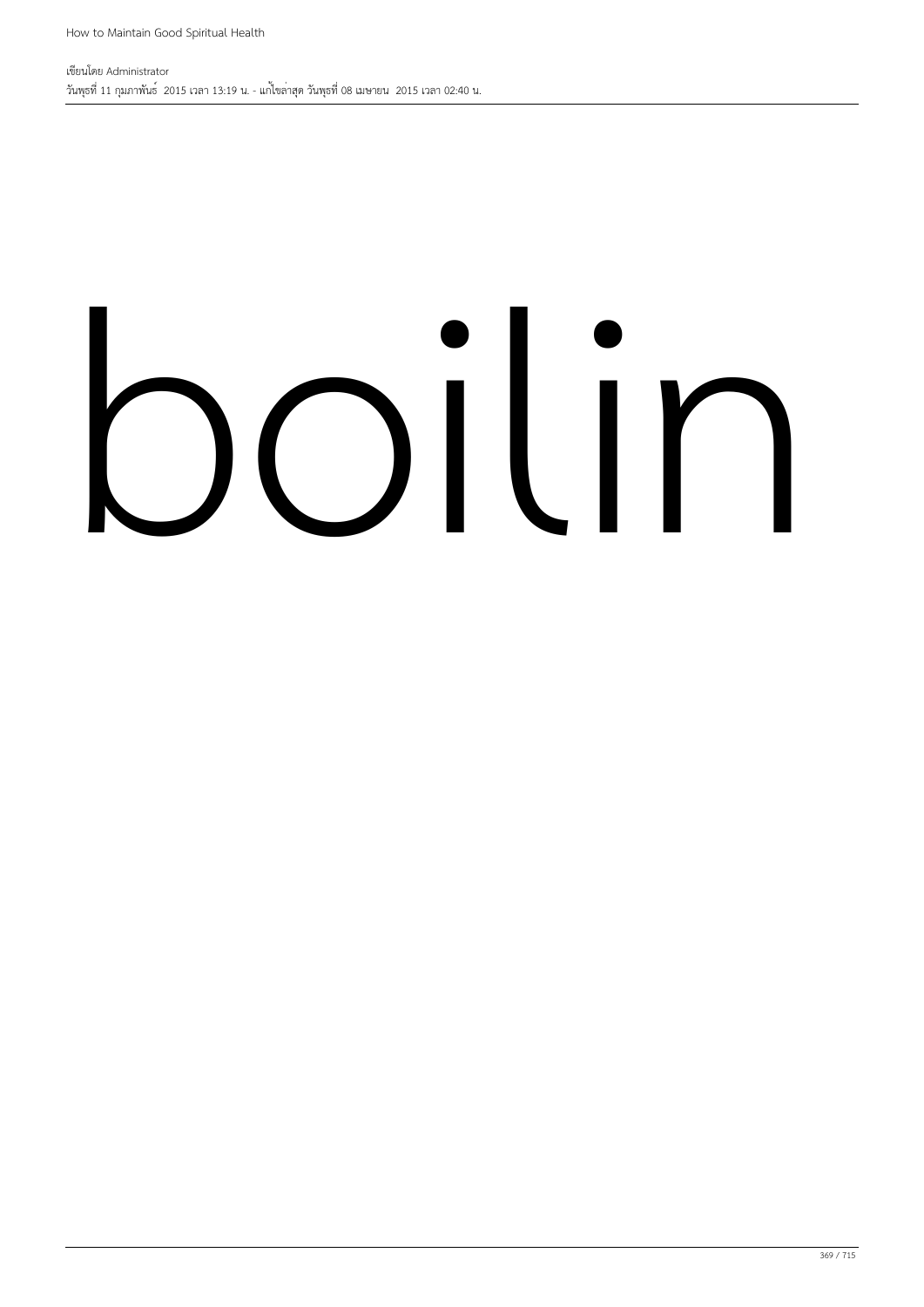### S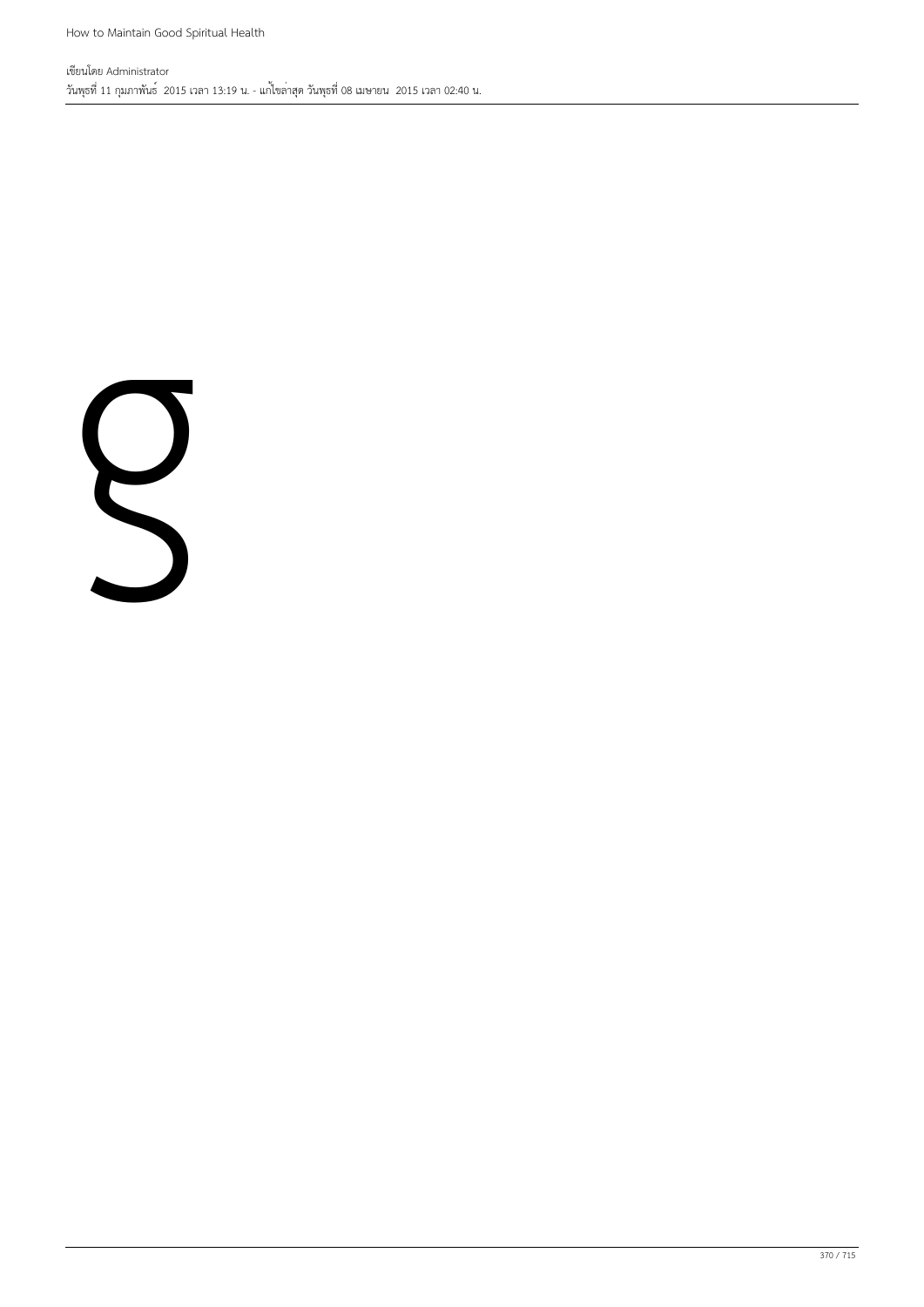### water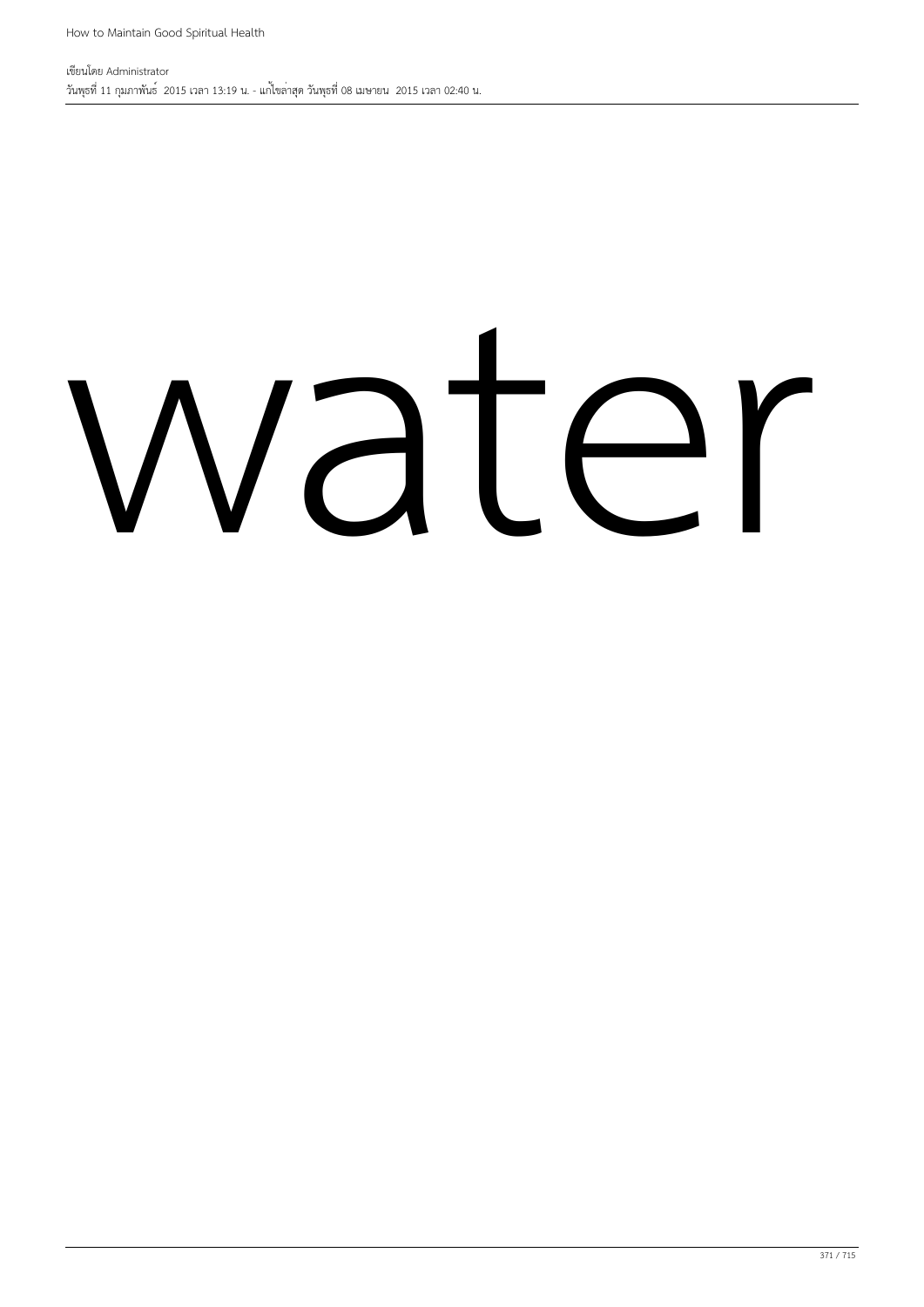.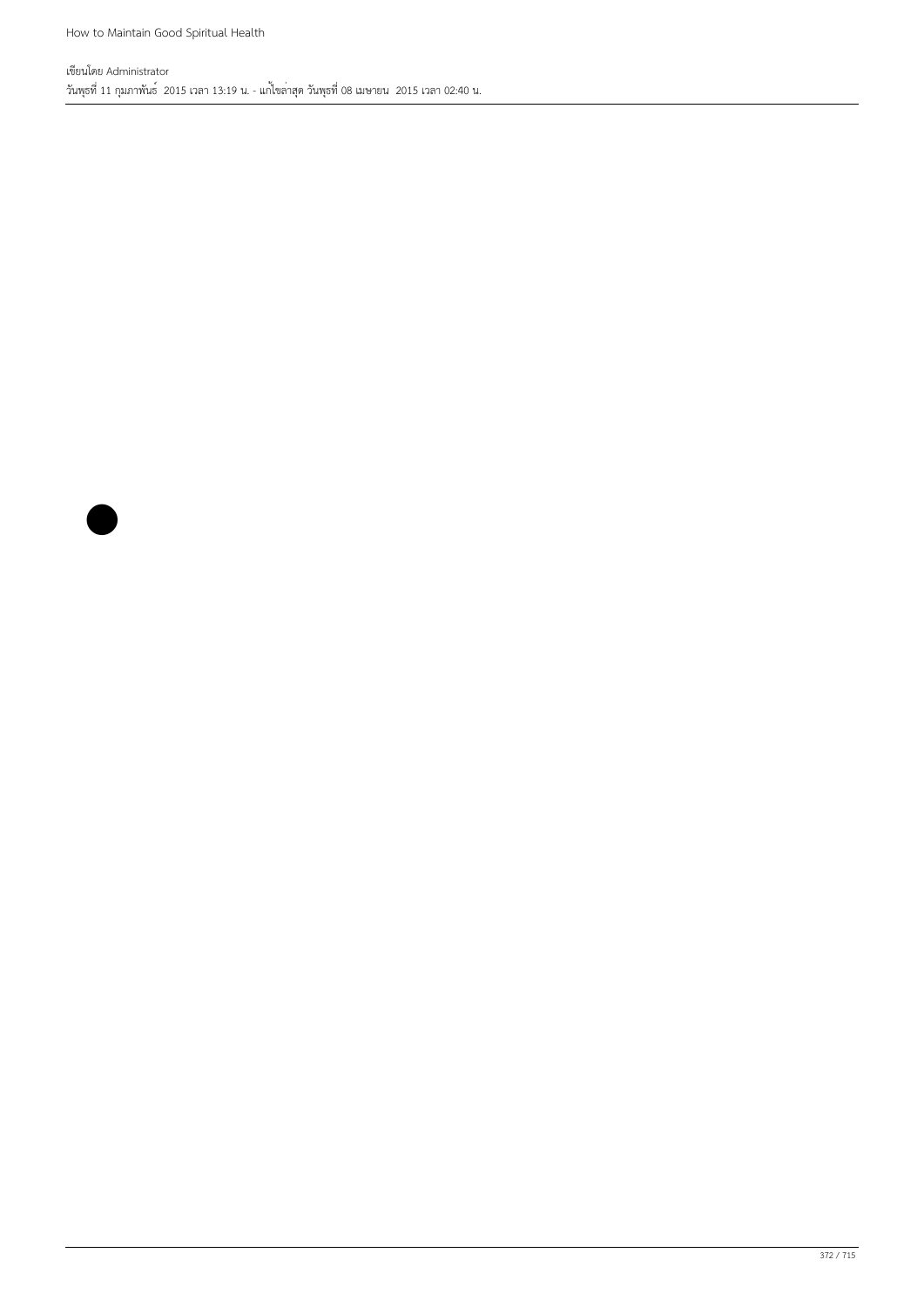# Then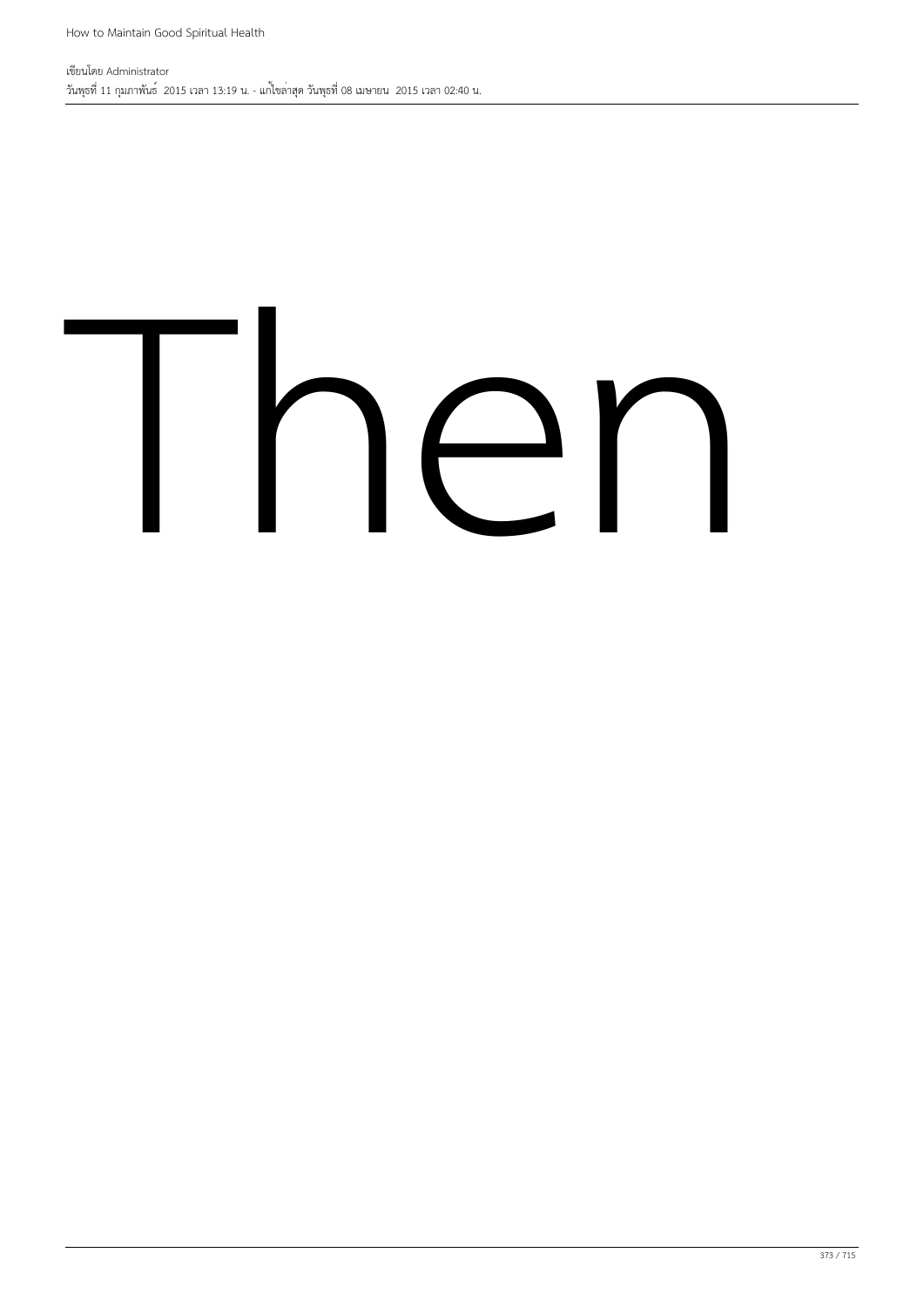### the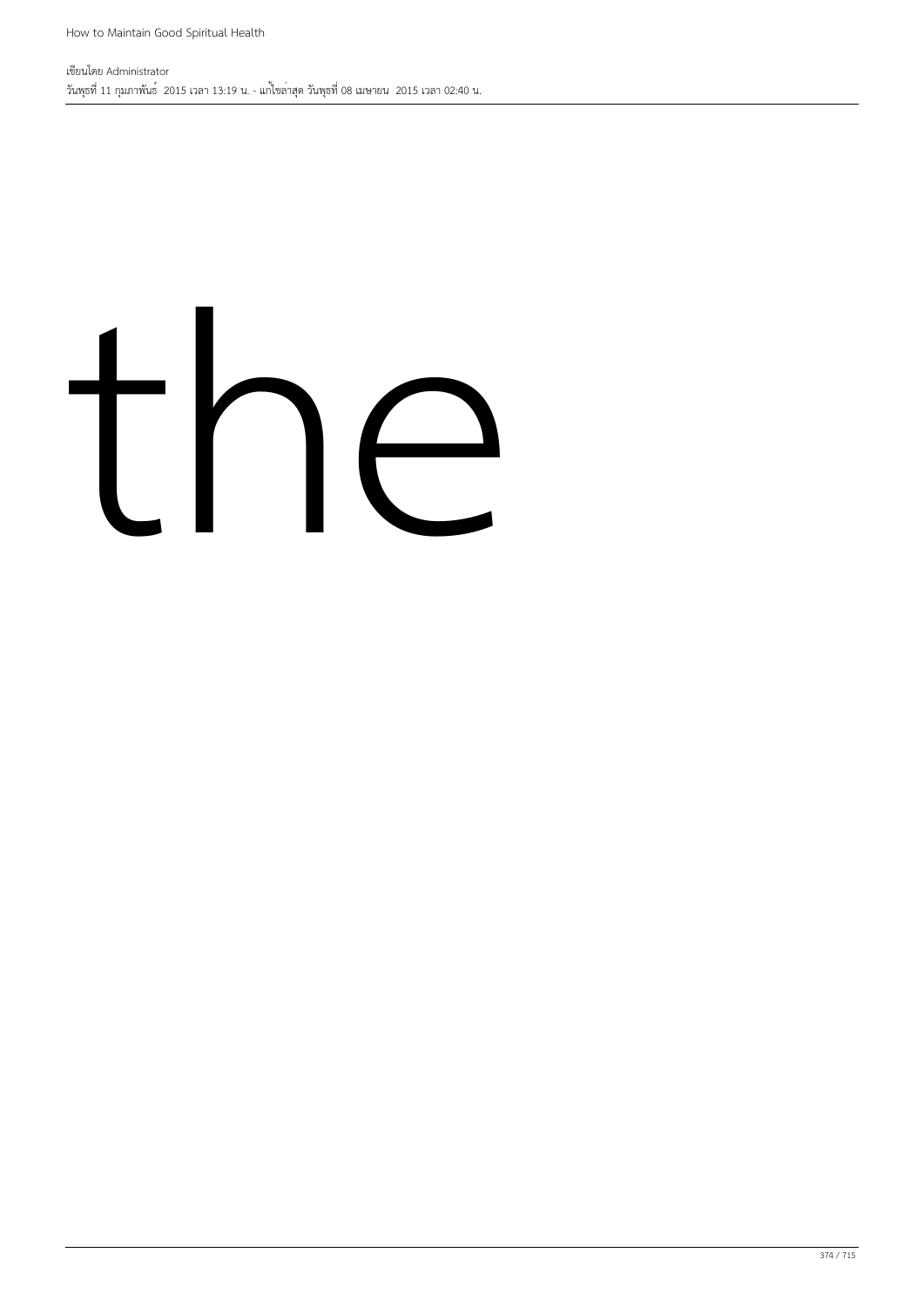# inside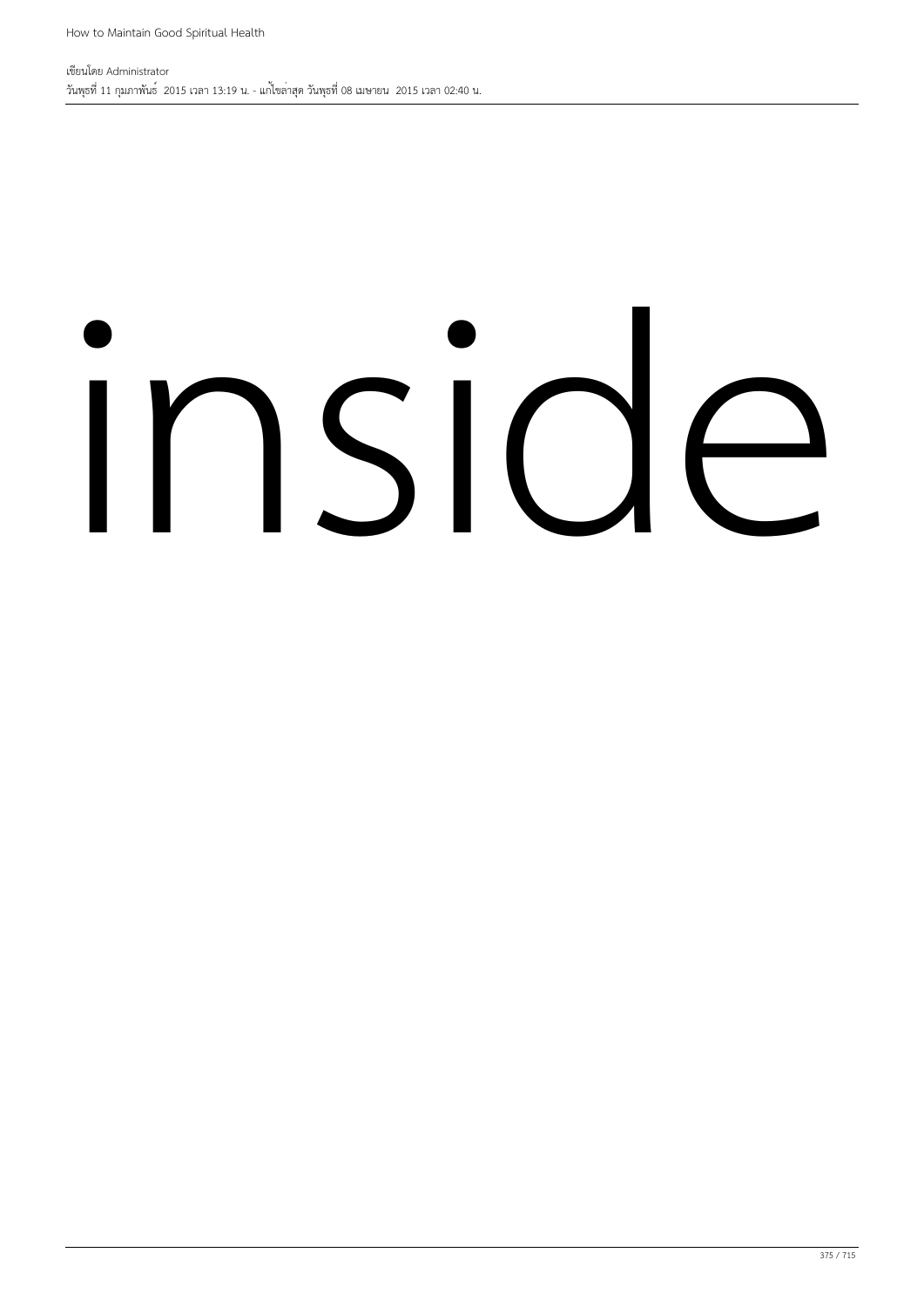# of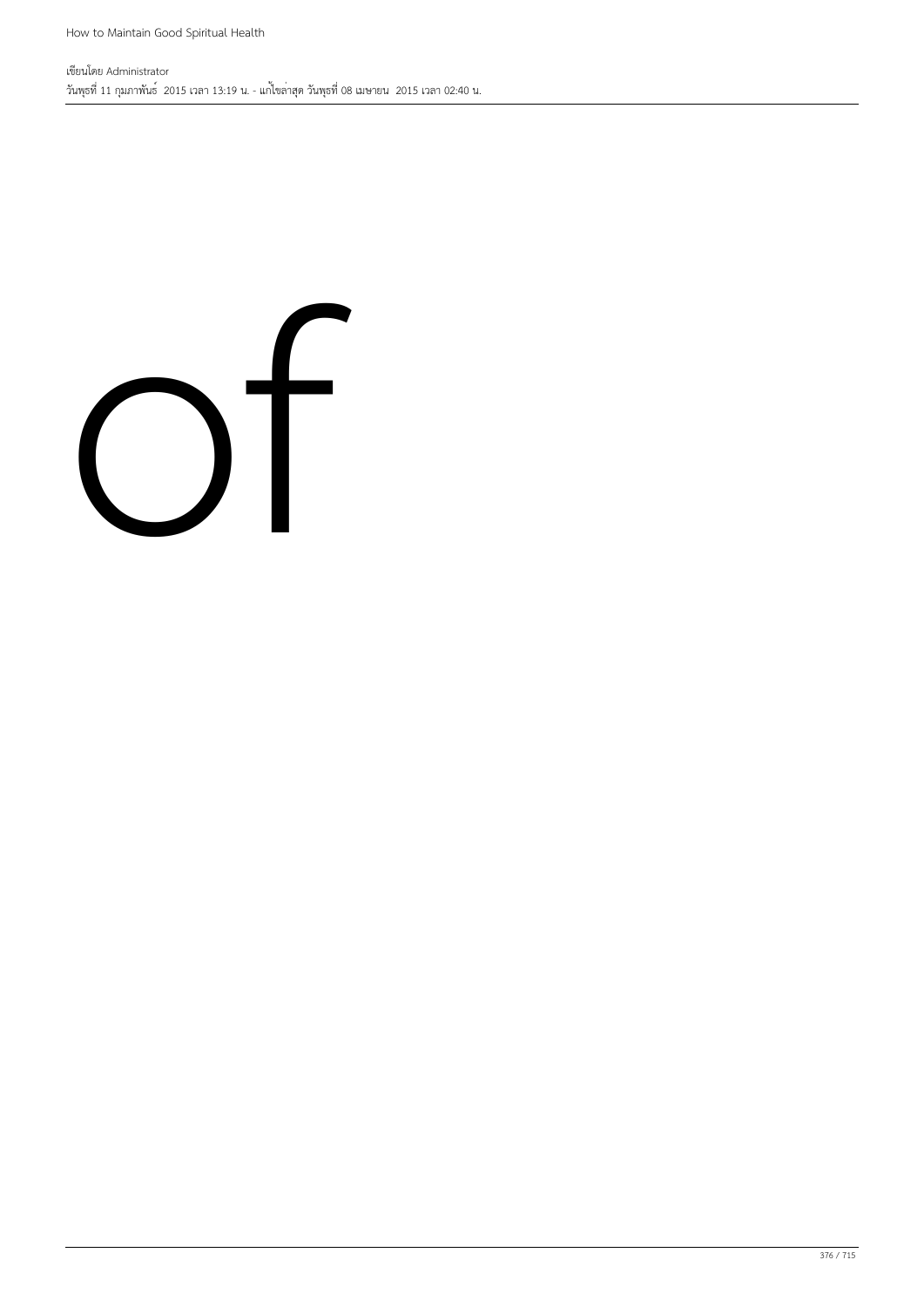### the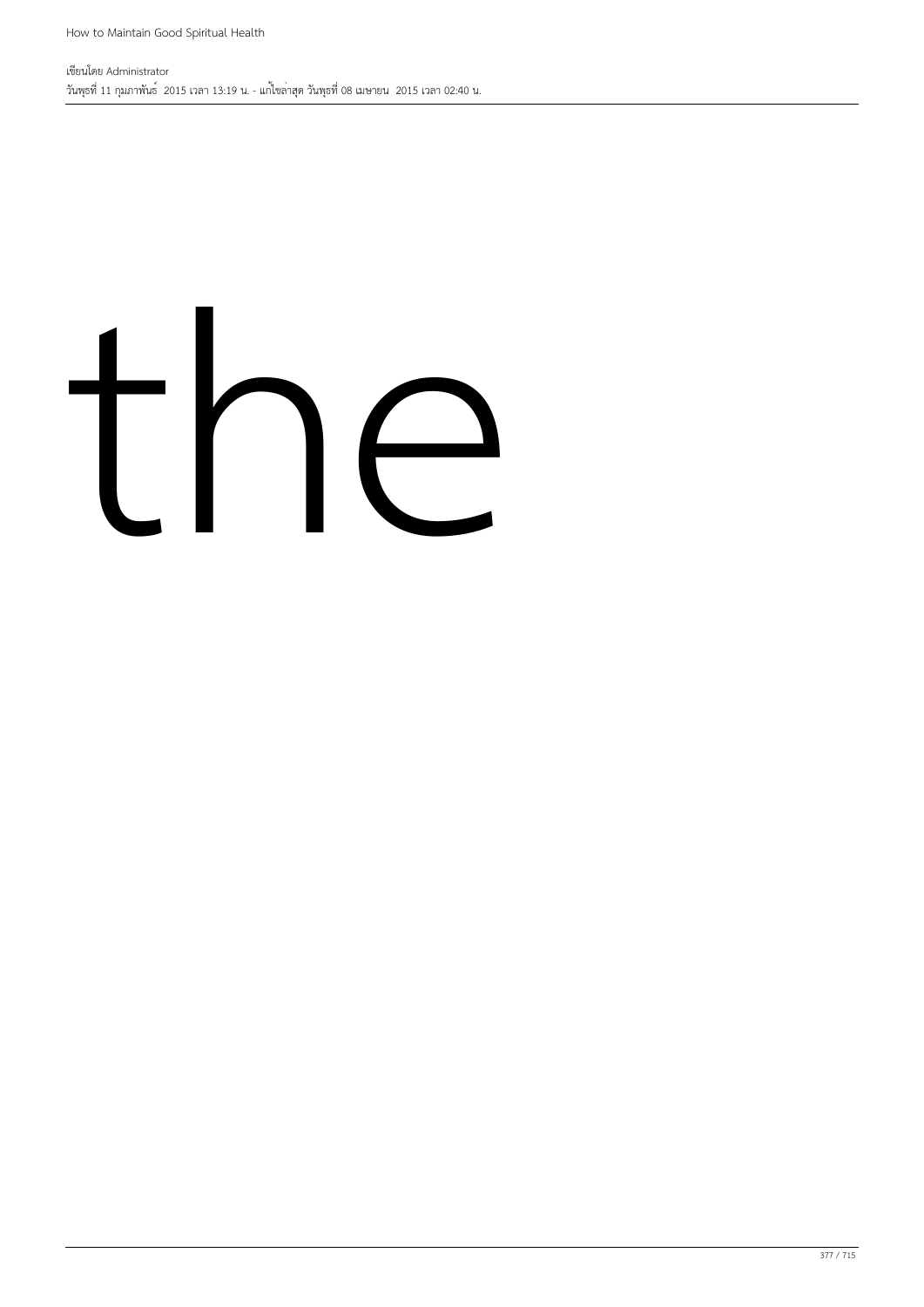### egg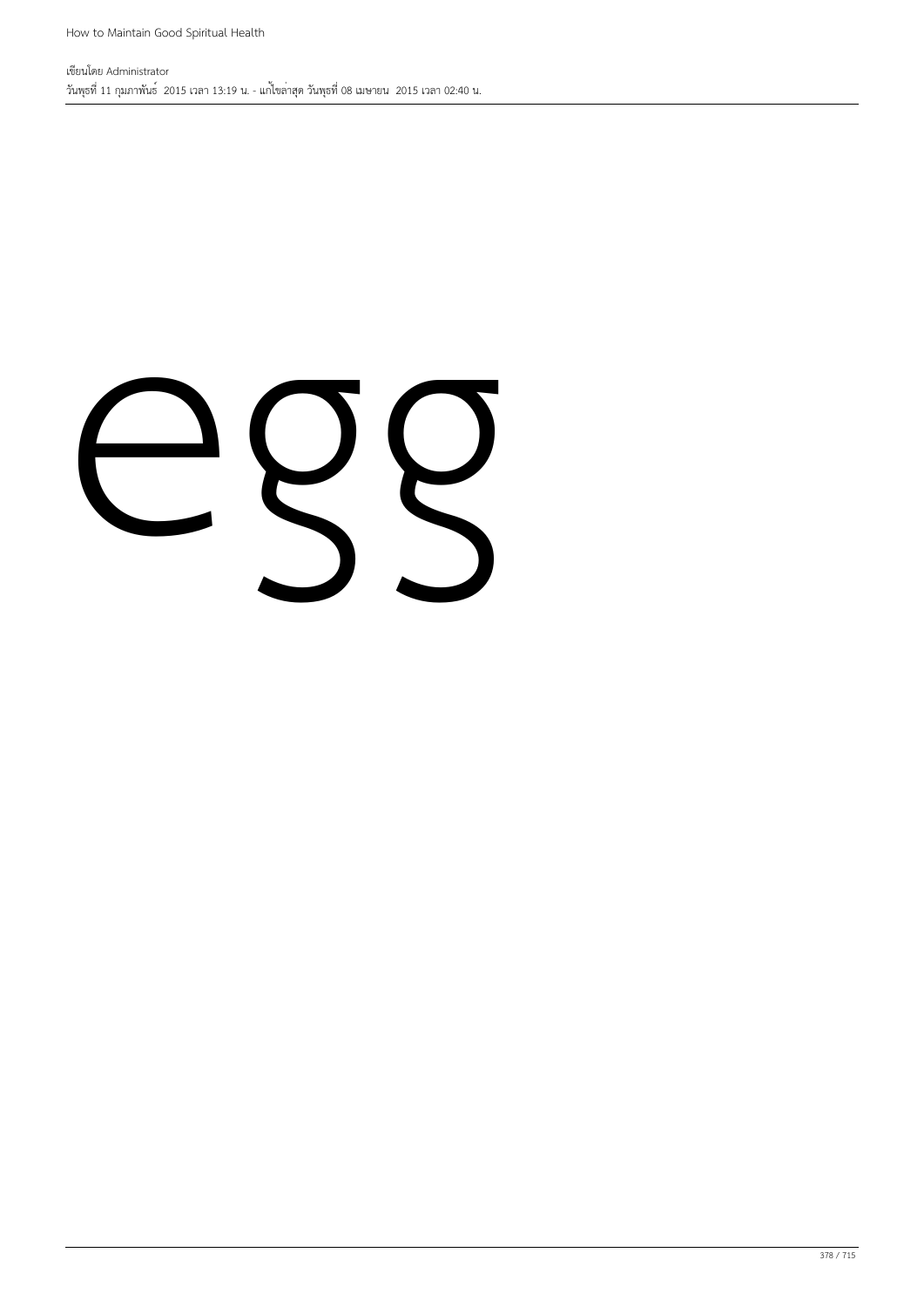### beca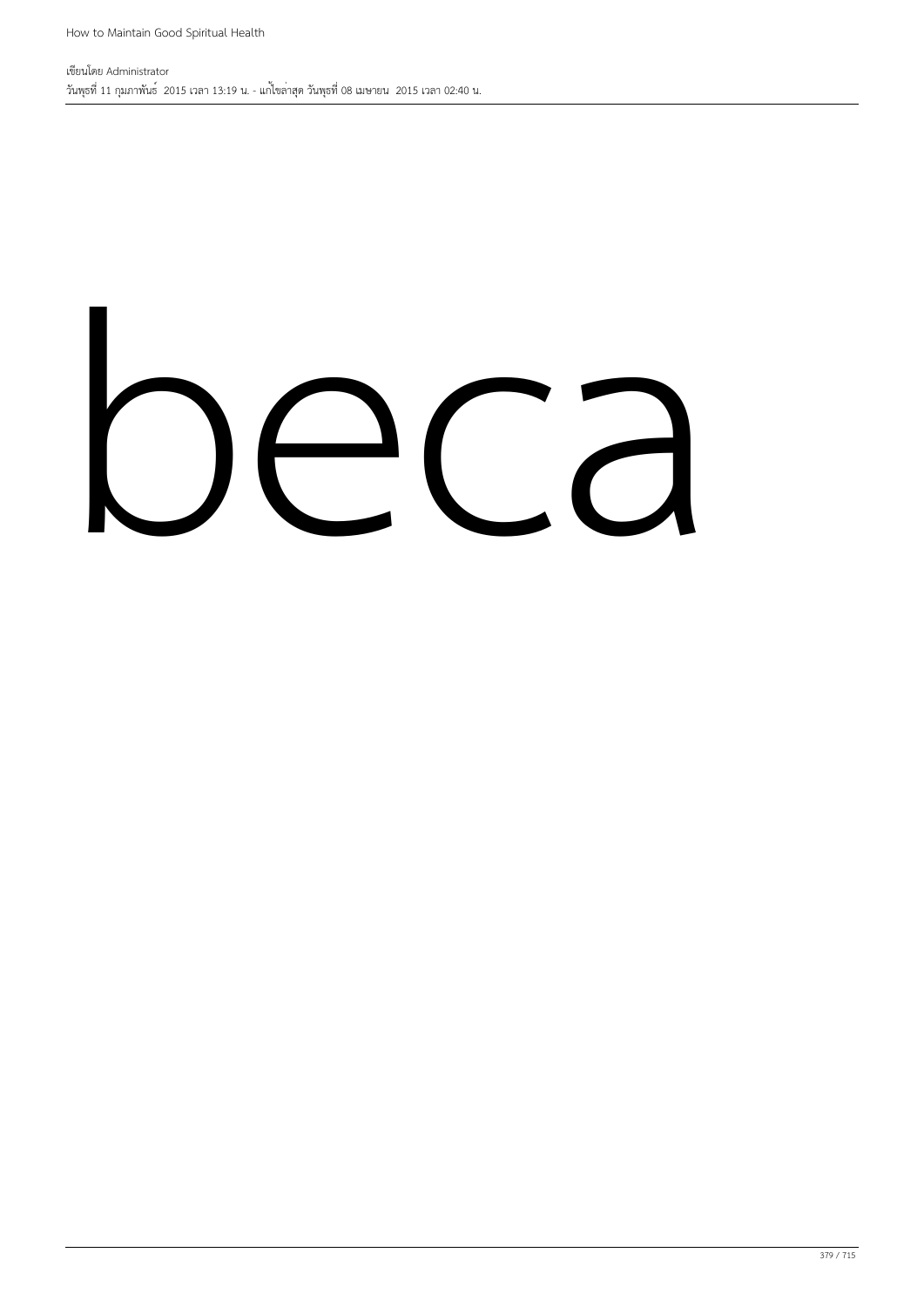#### me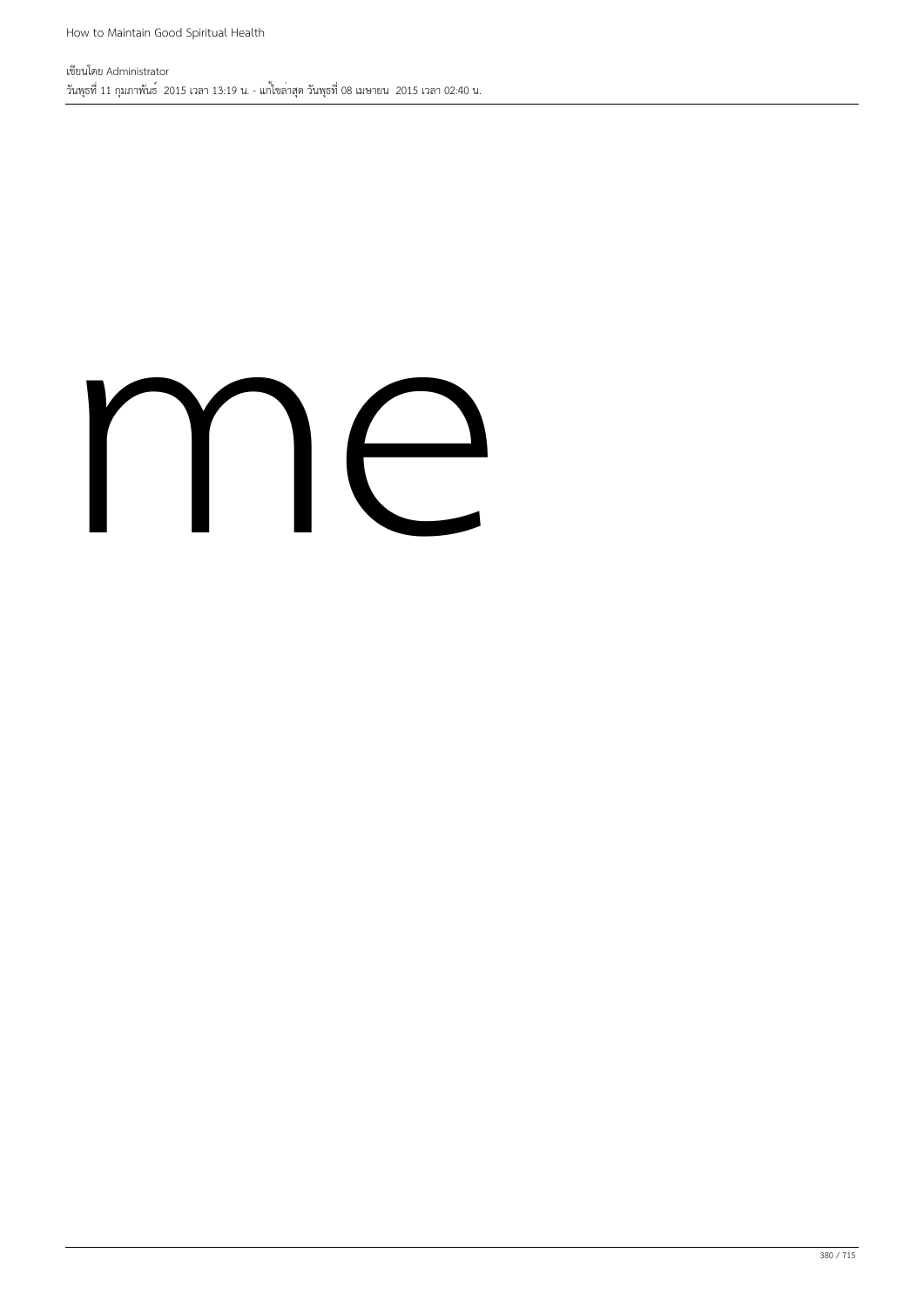# hard.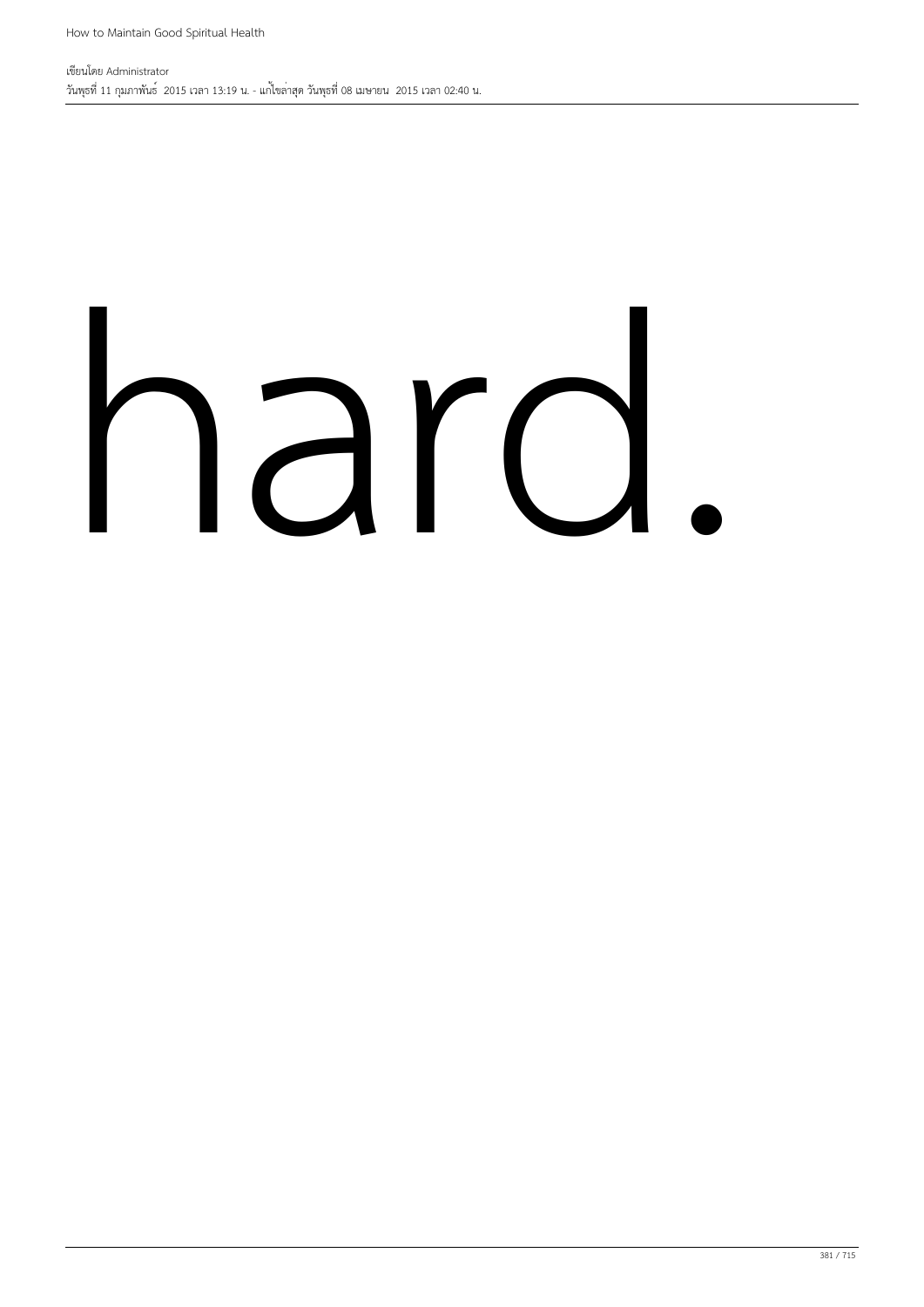### Howe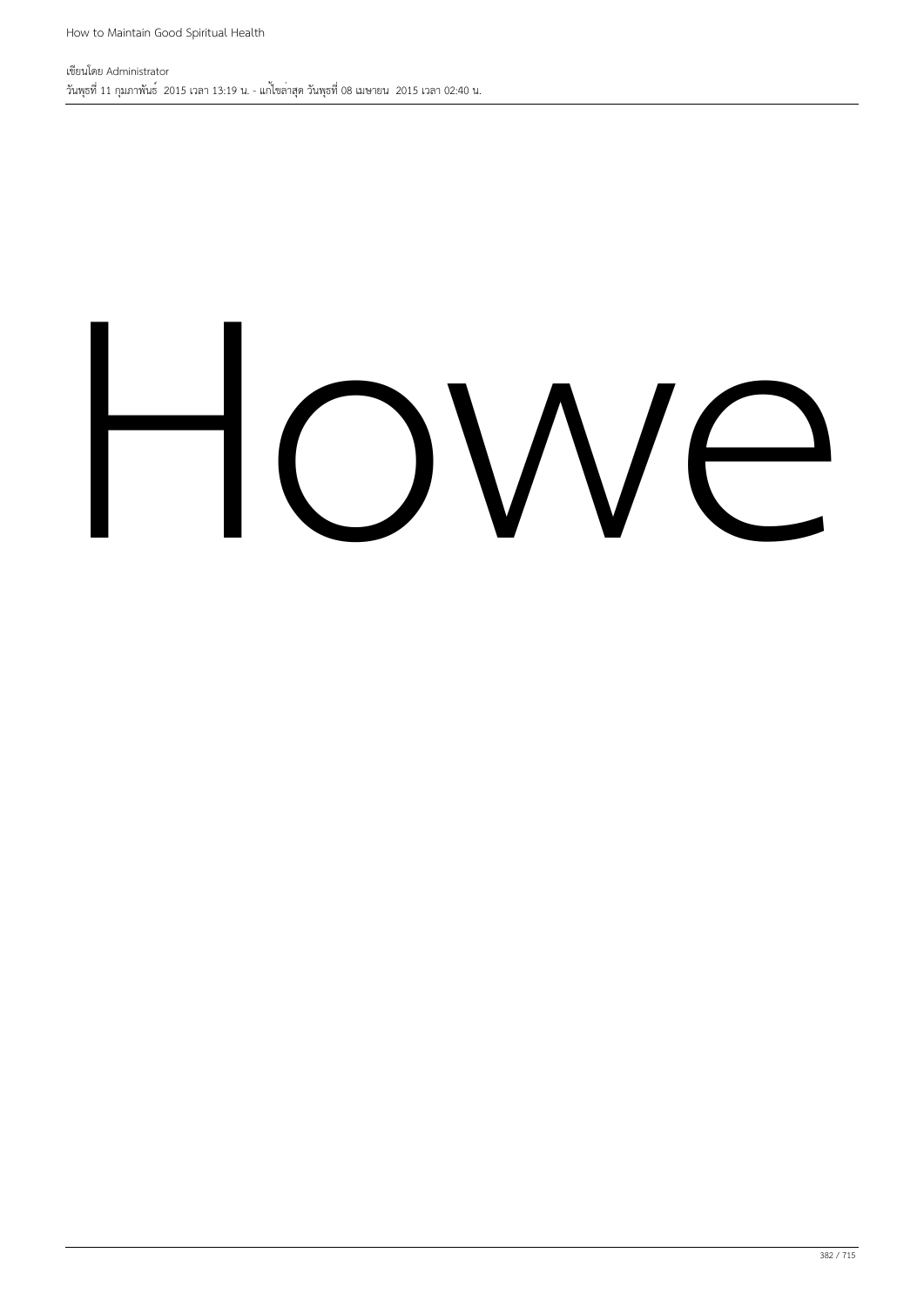### ver,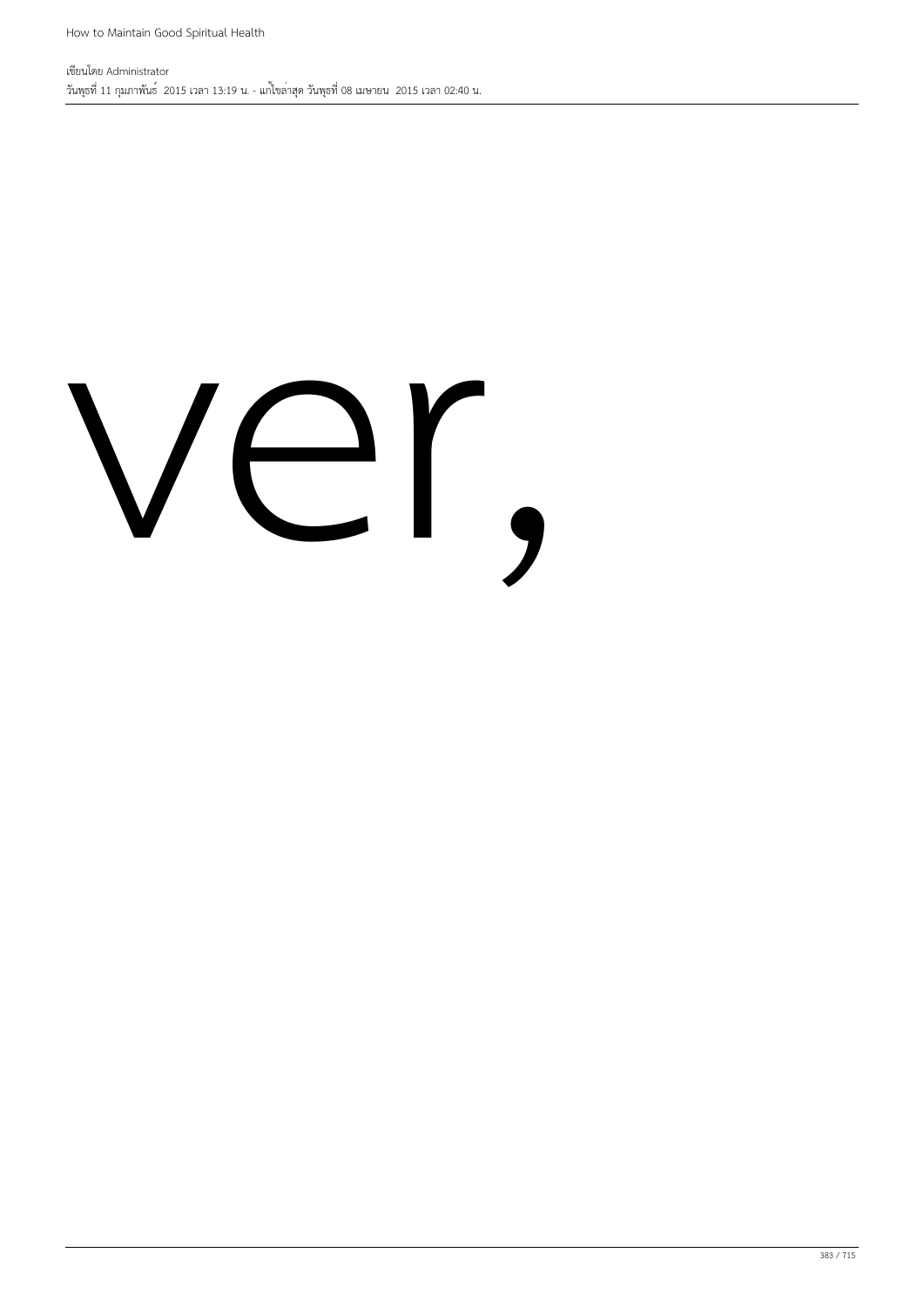## the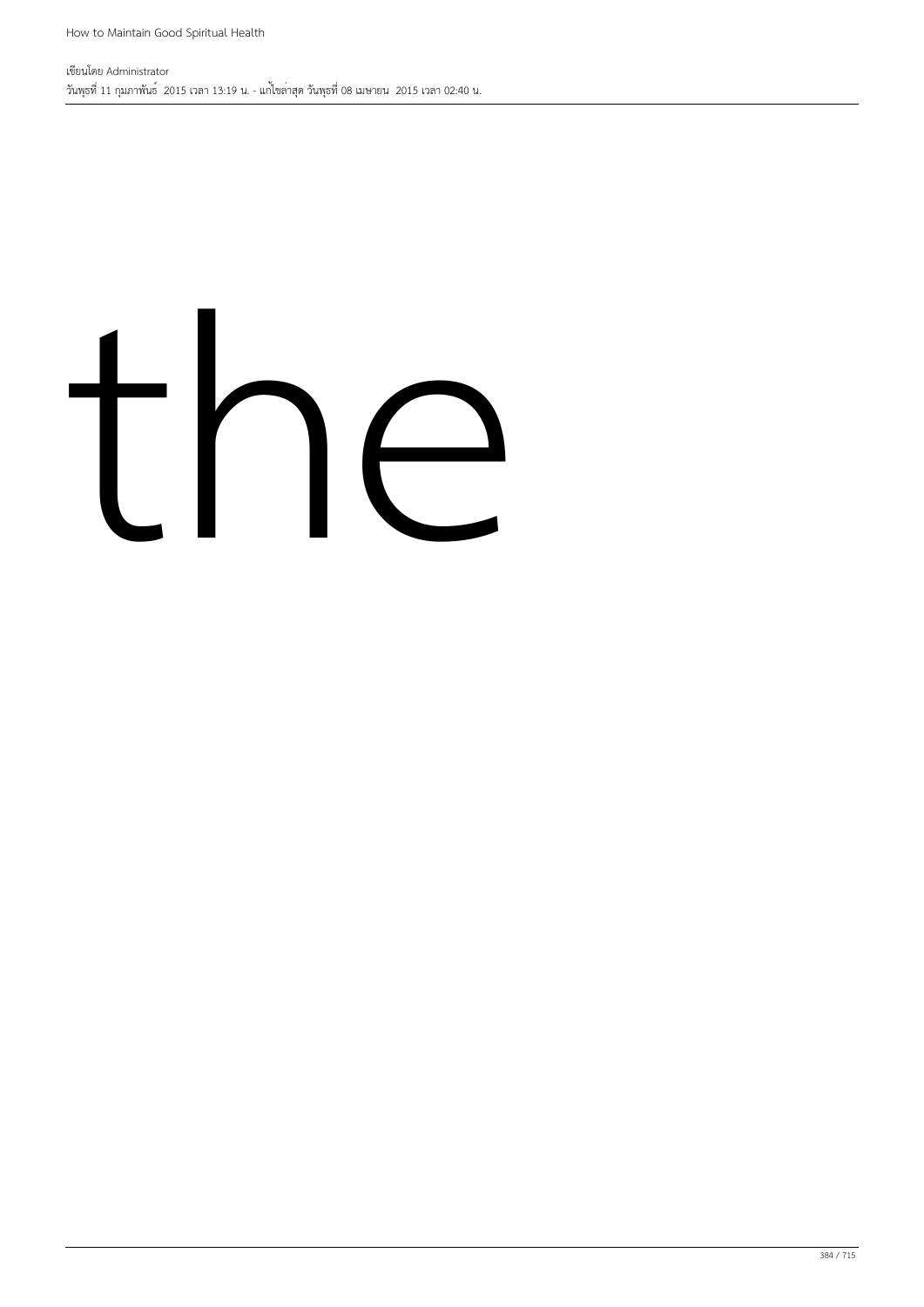# groun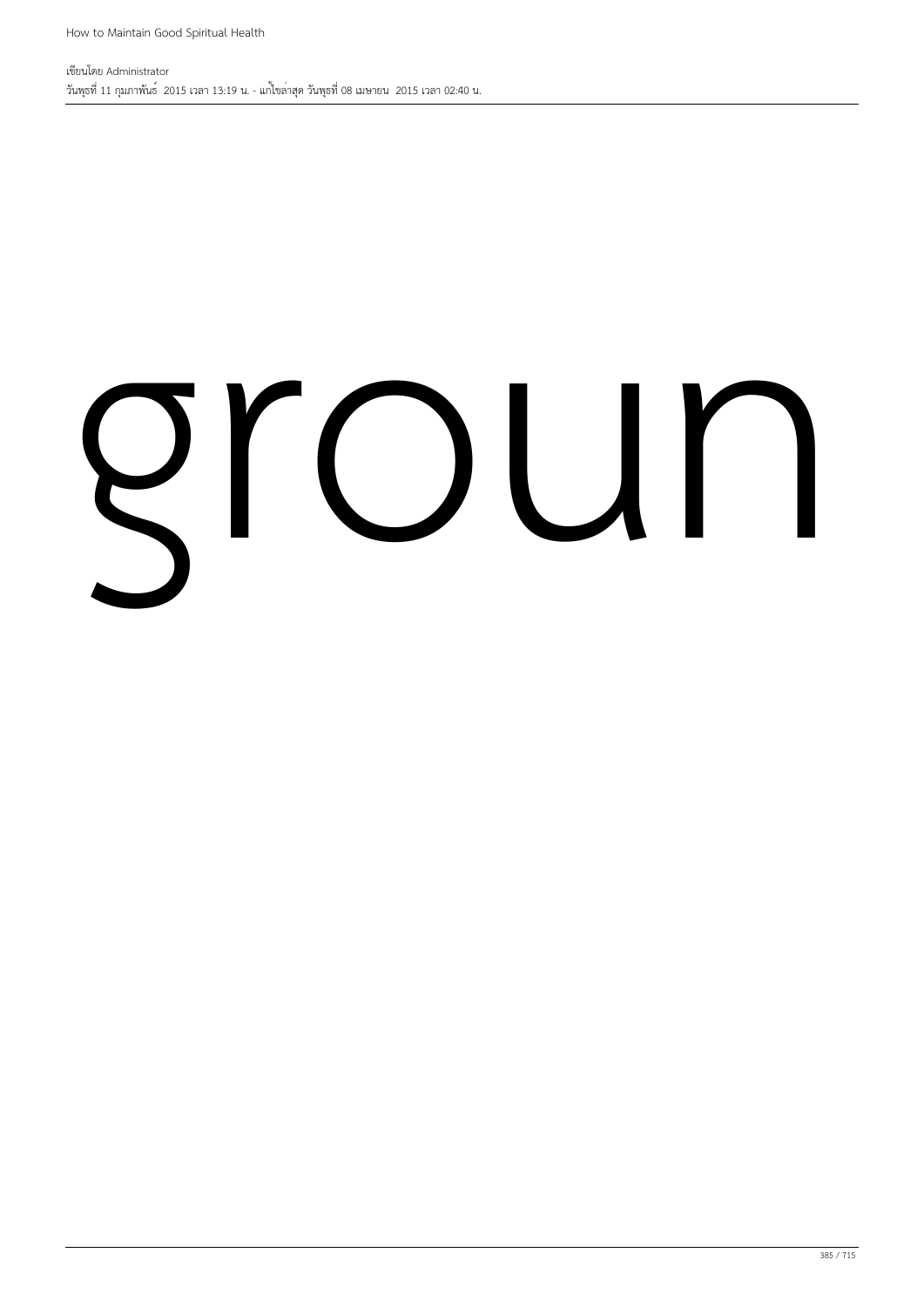### $\bigcap$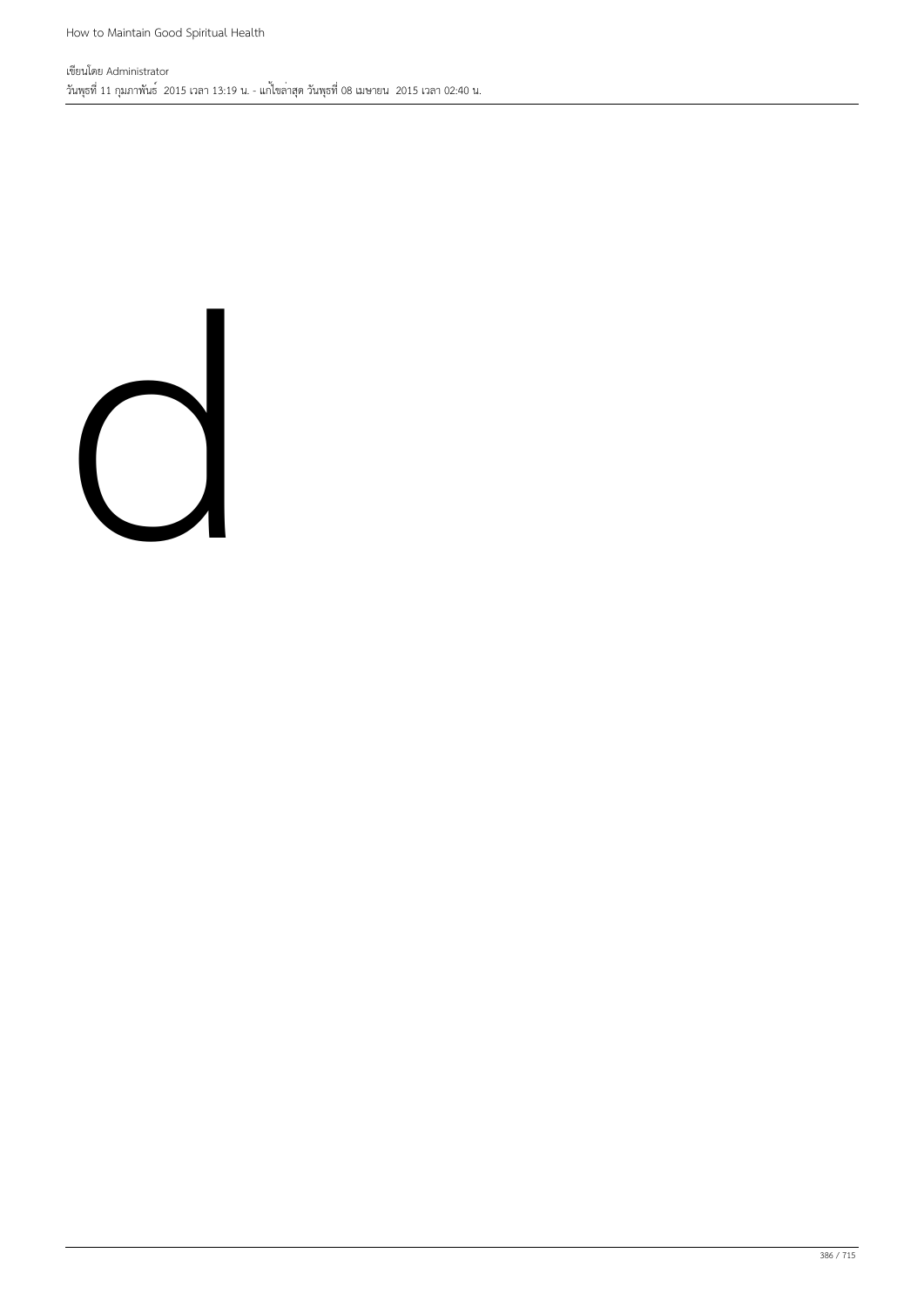# coffe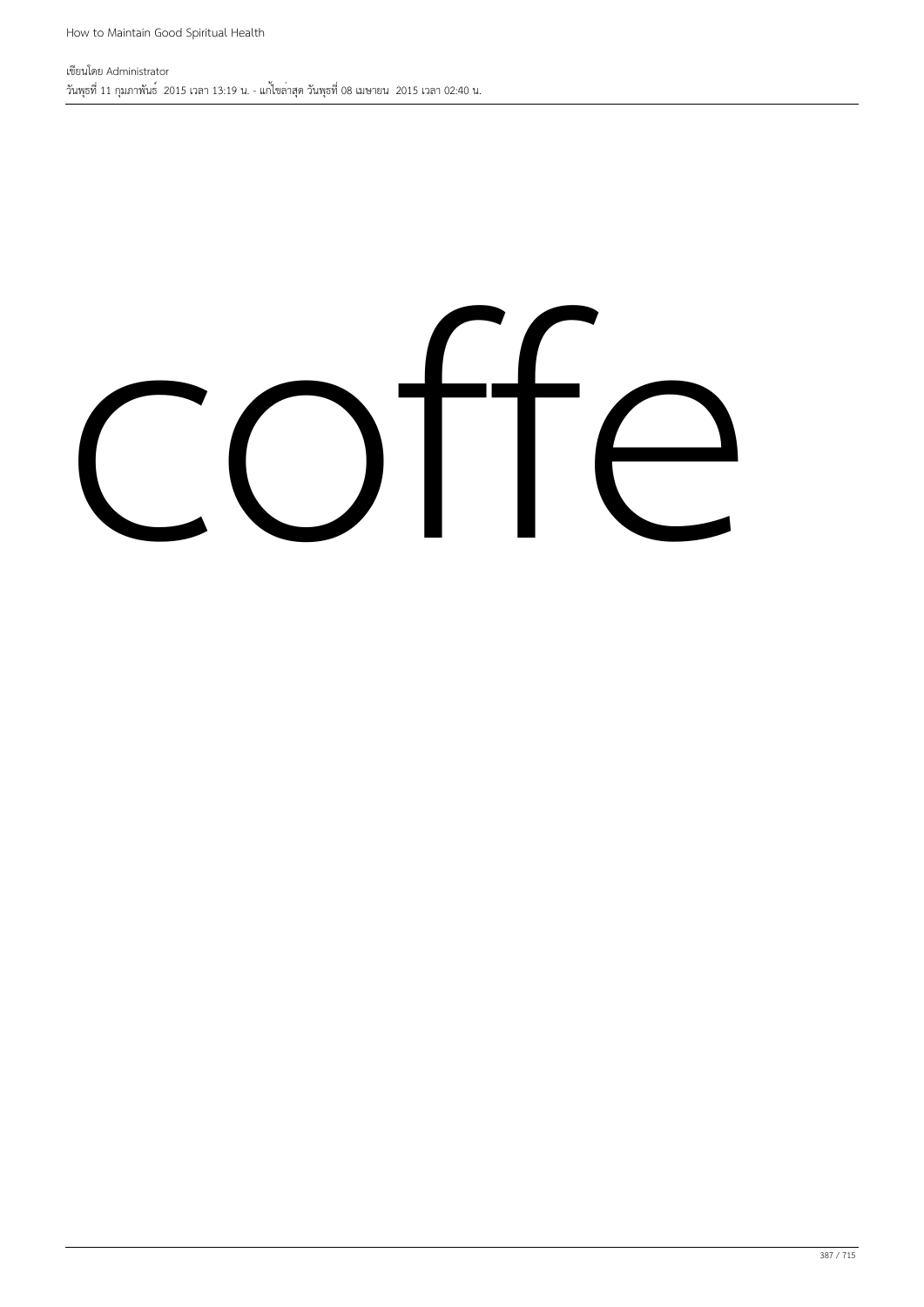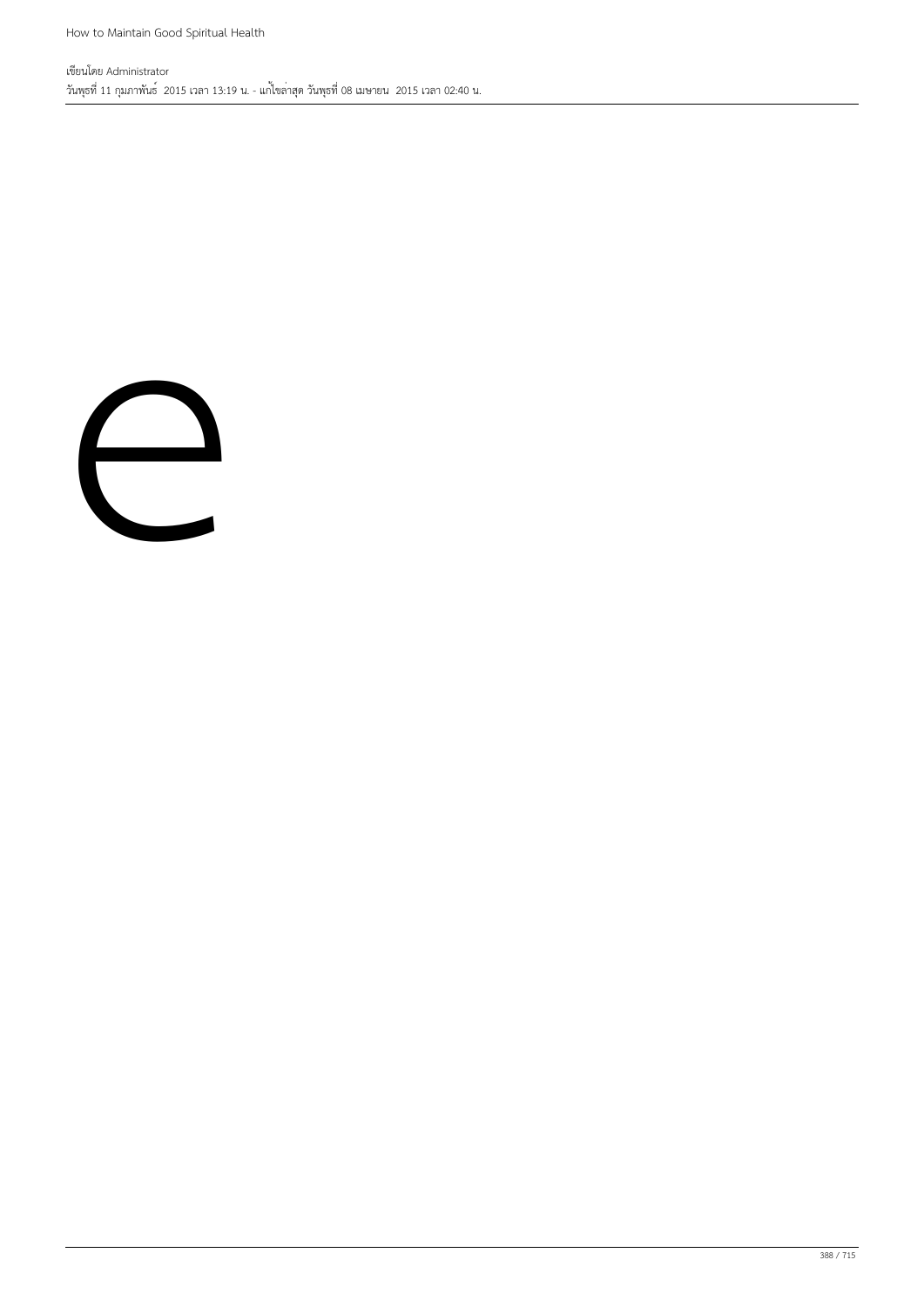### bean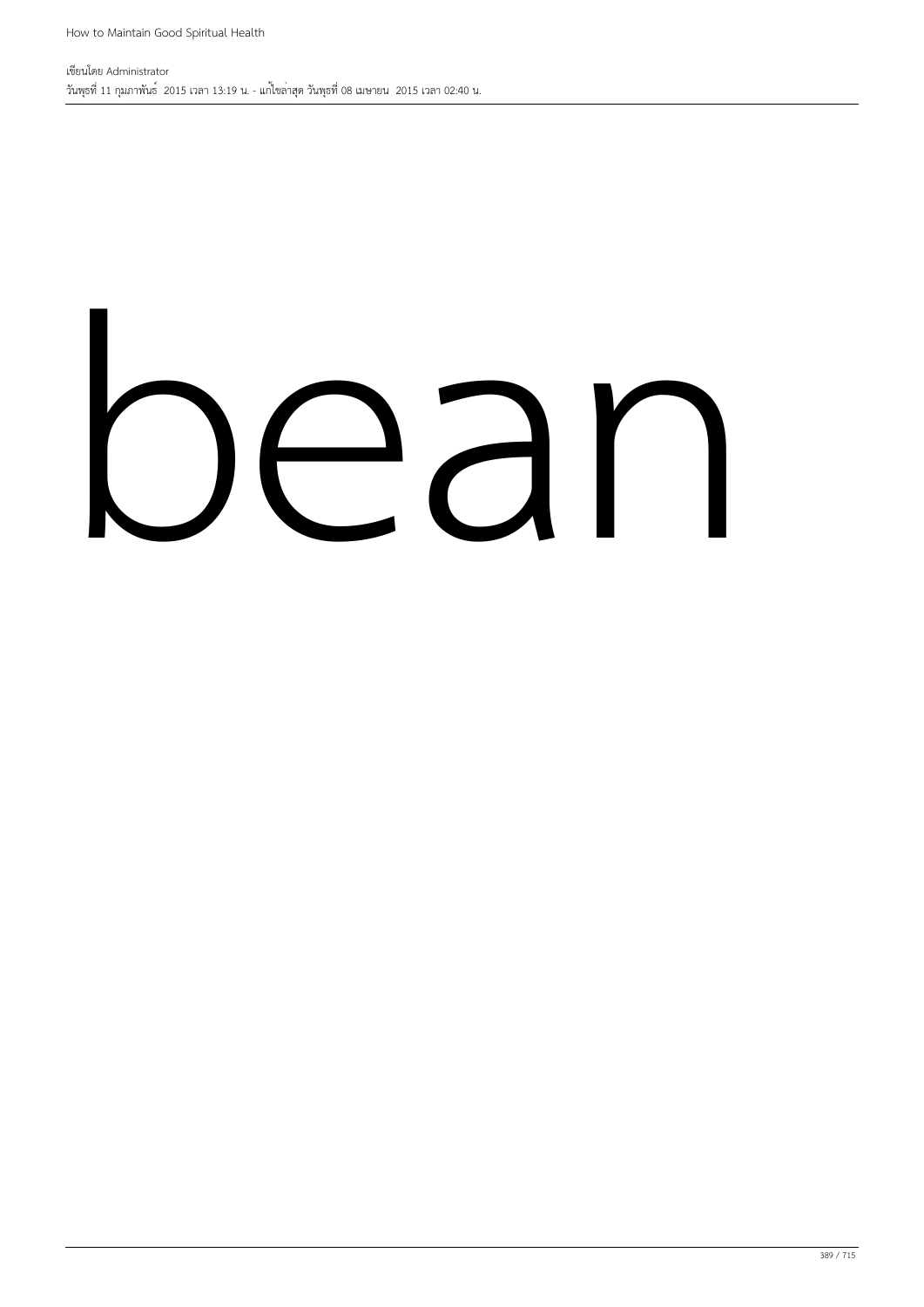#### S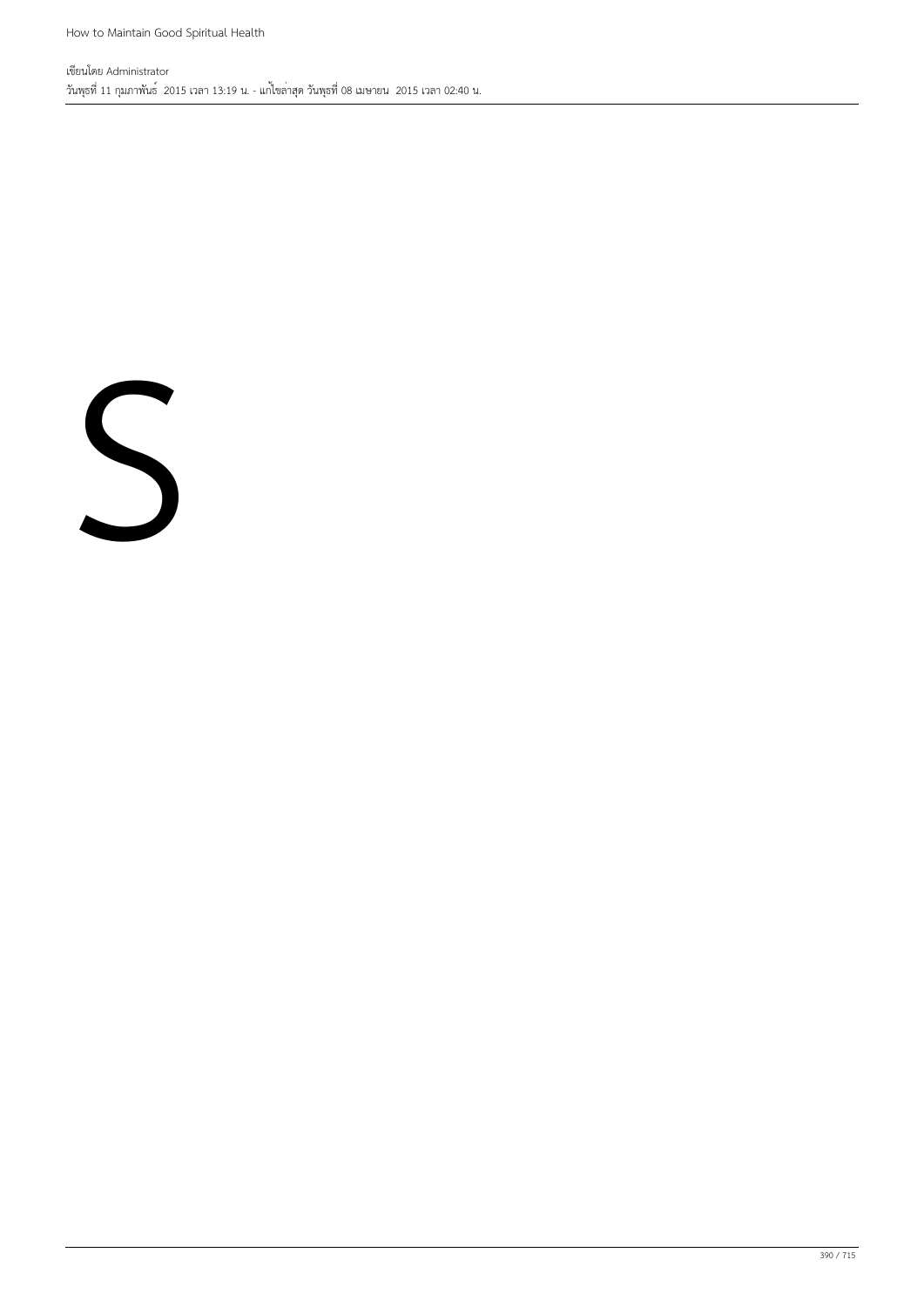#### were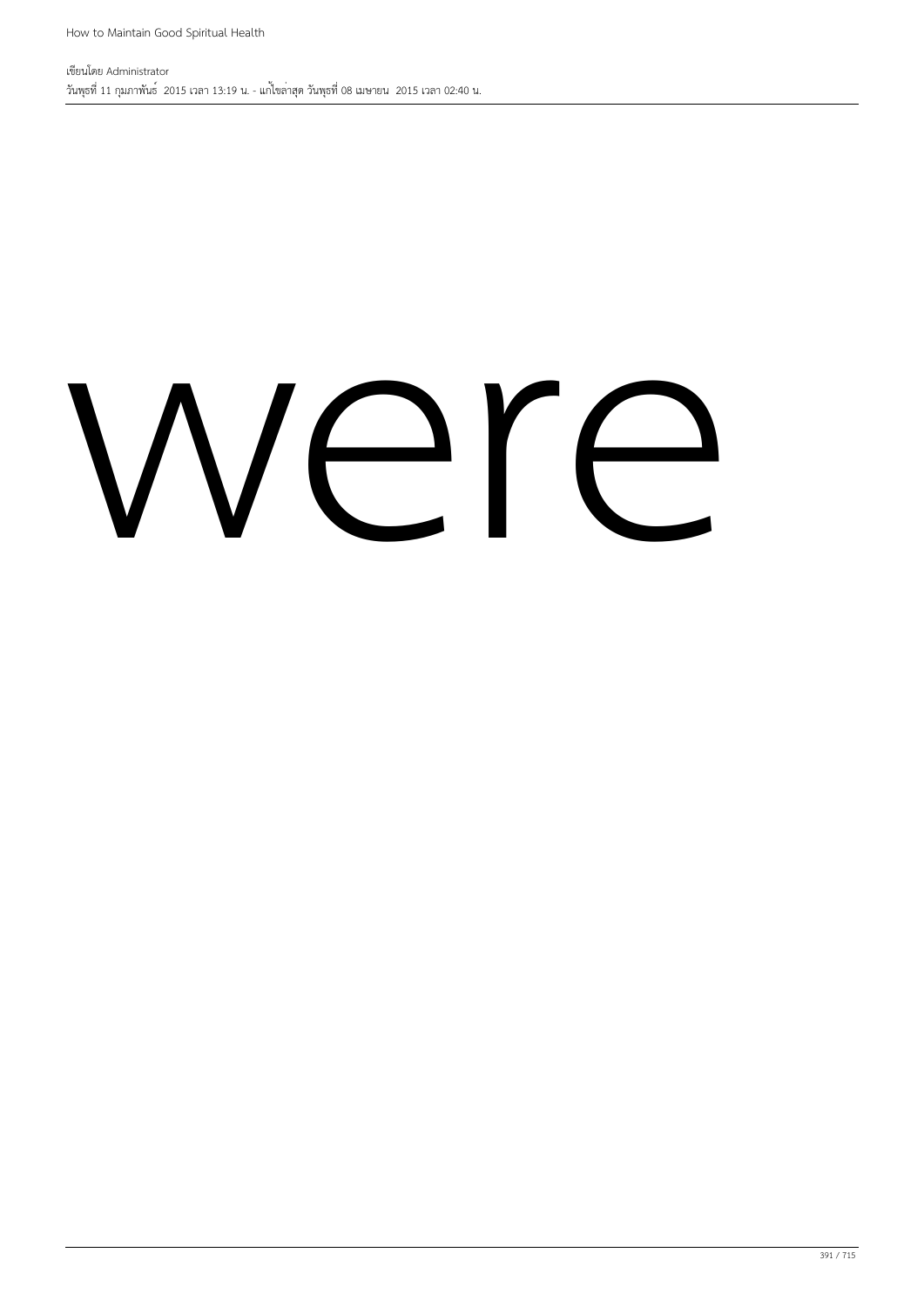# uniqu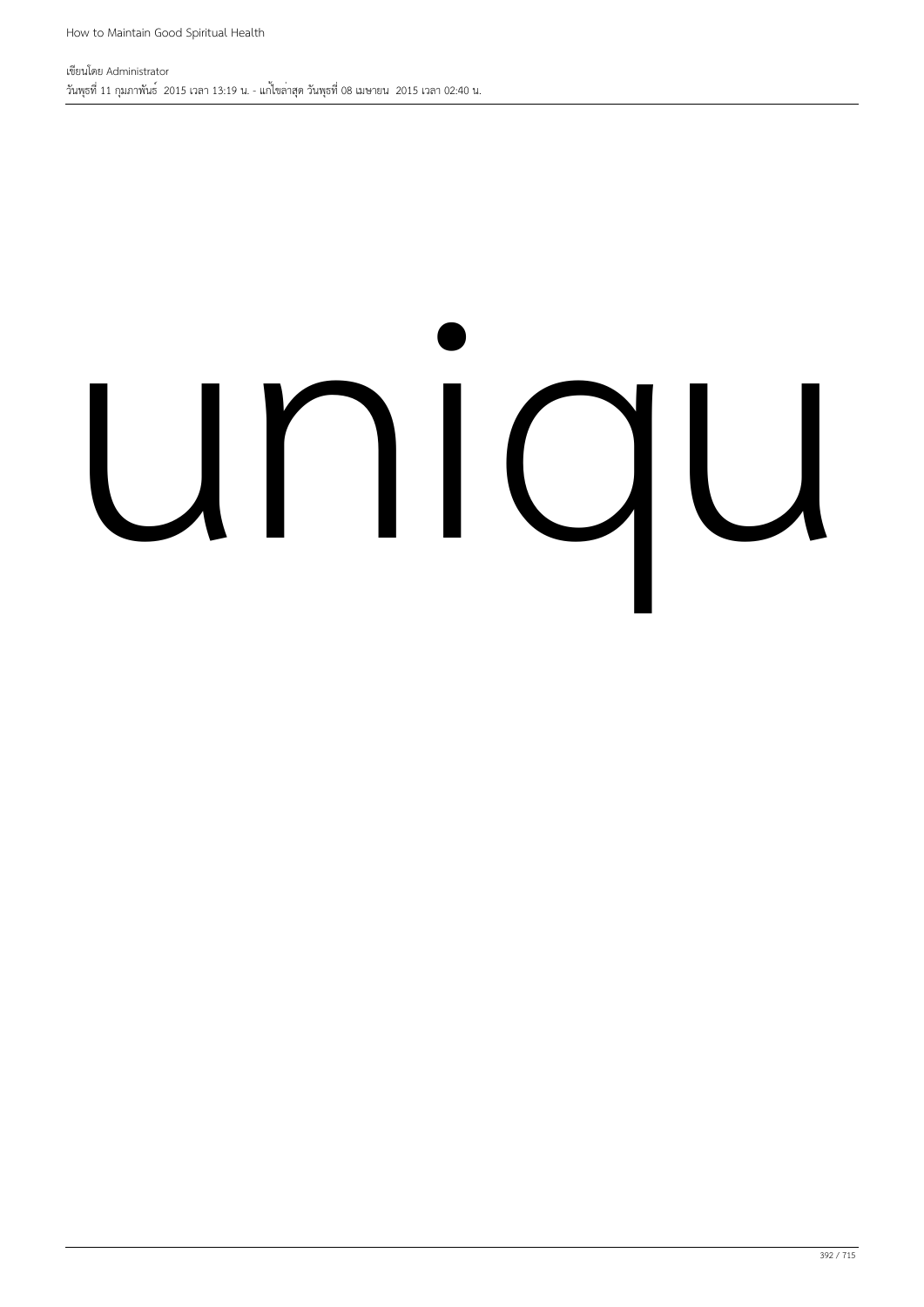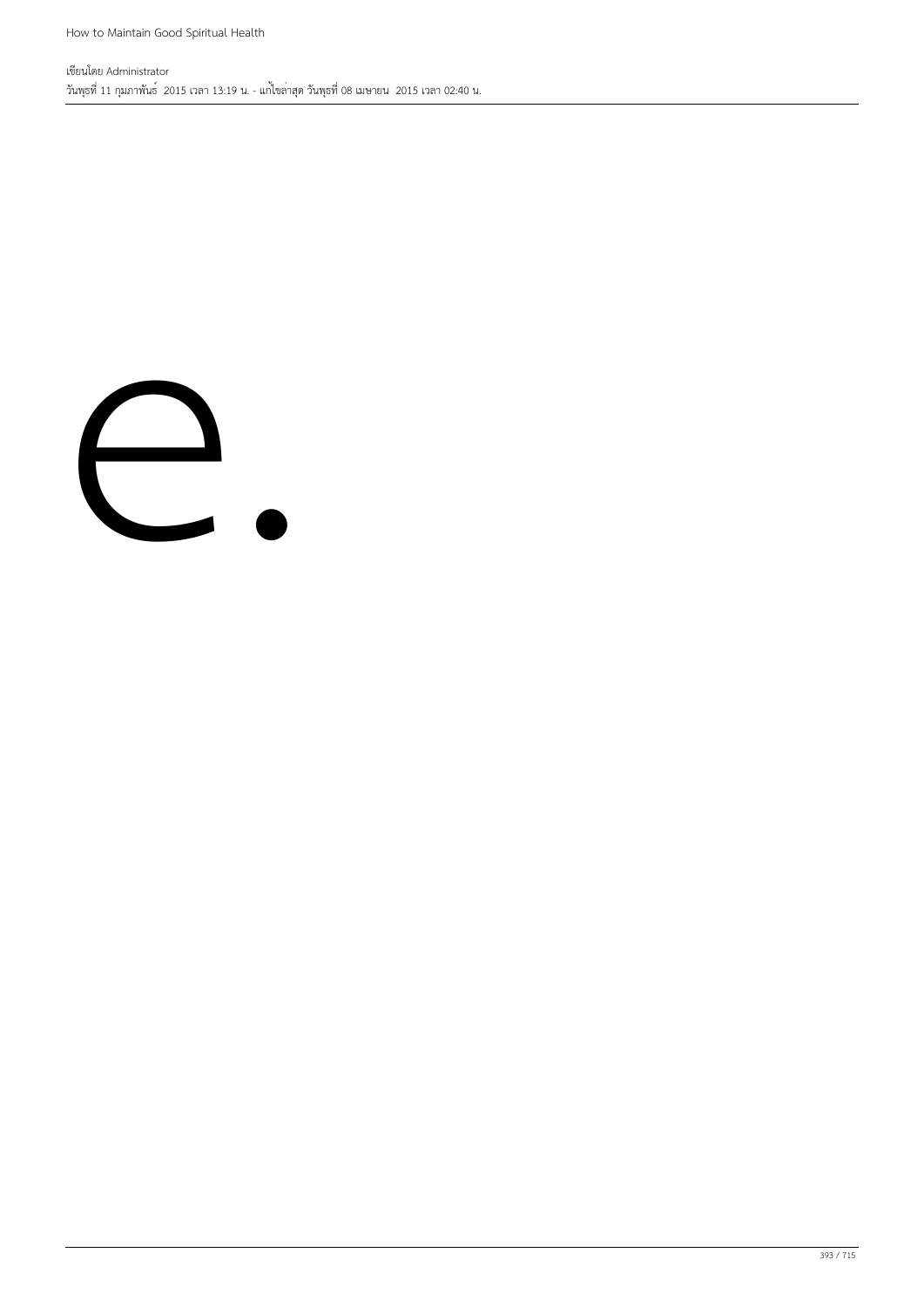# After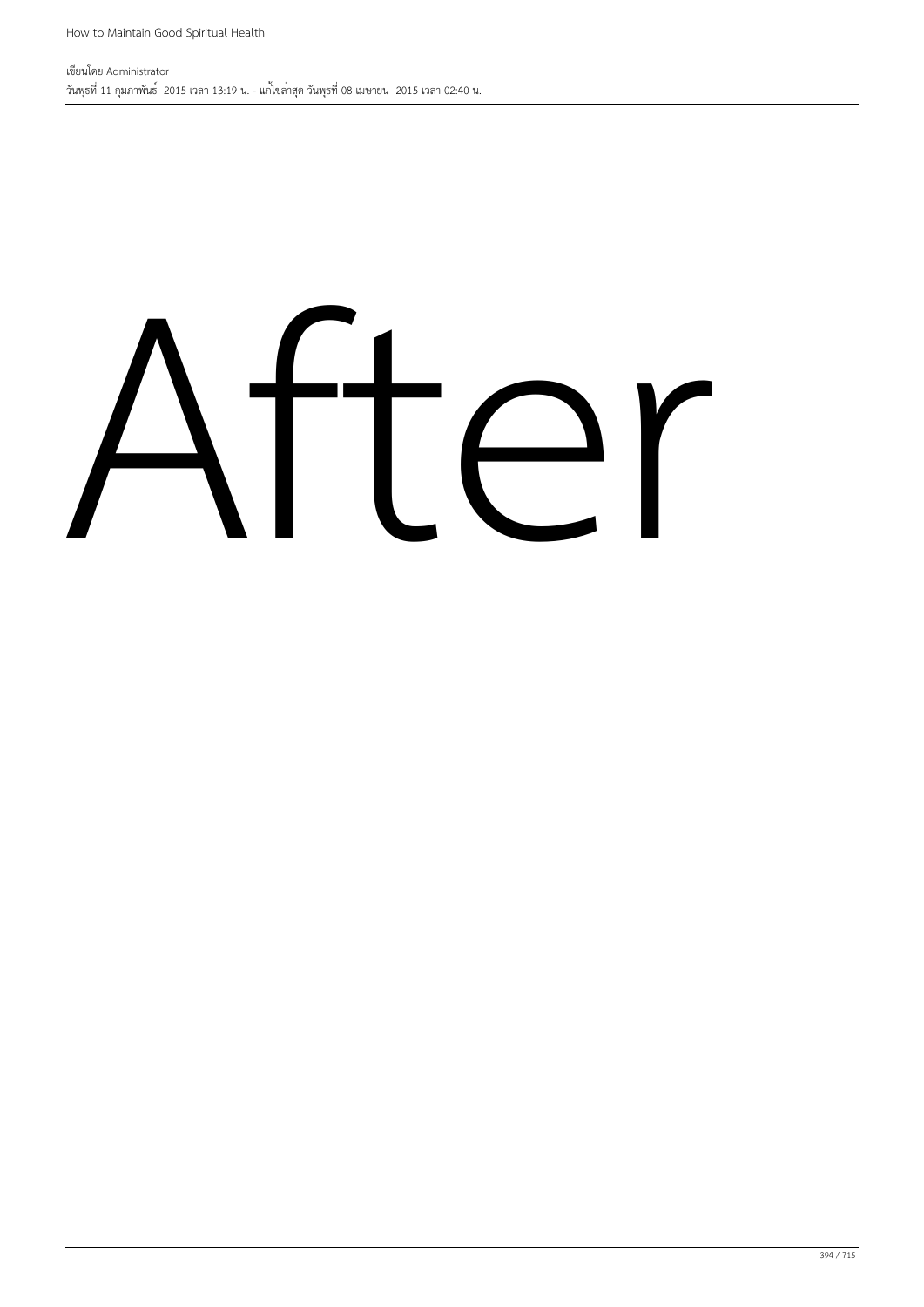# they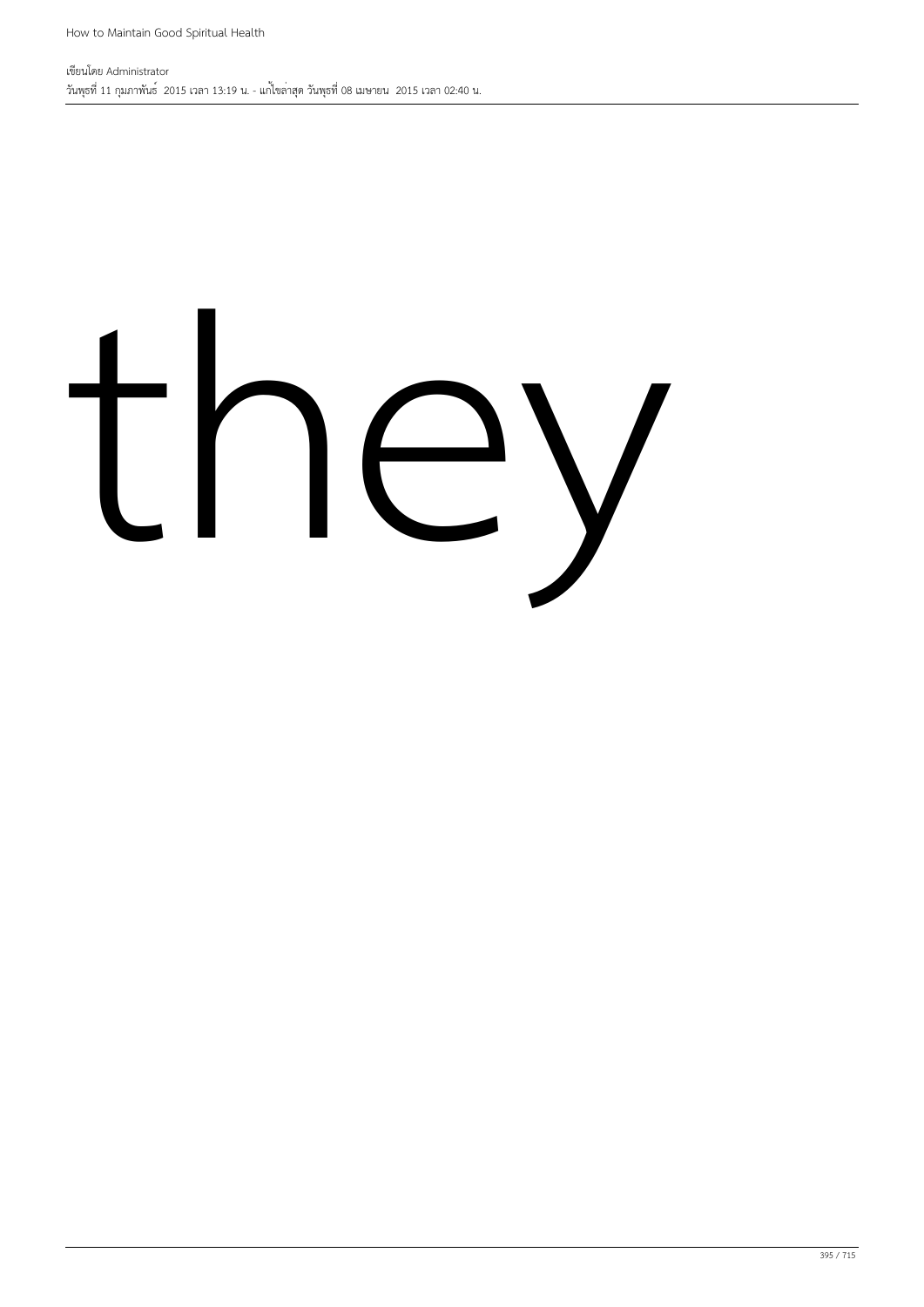#### were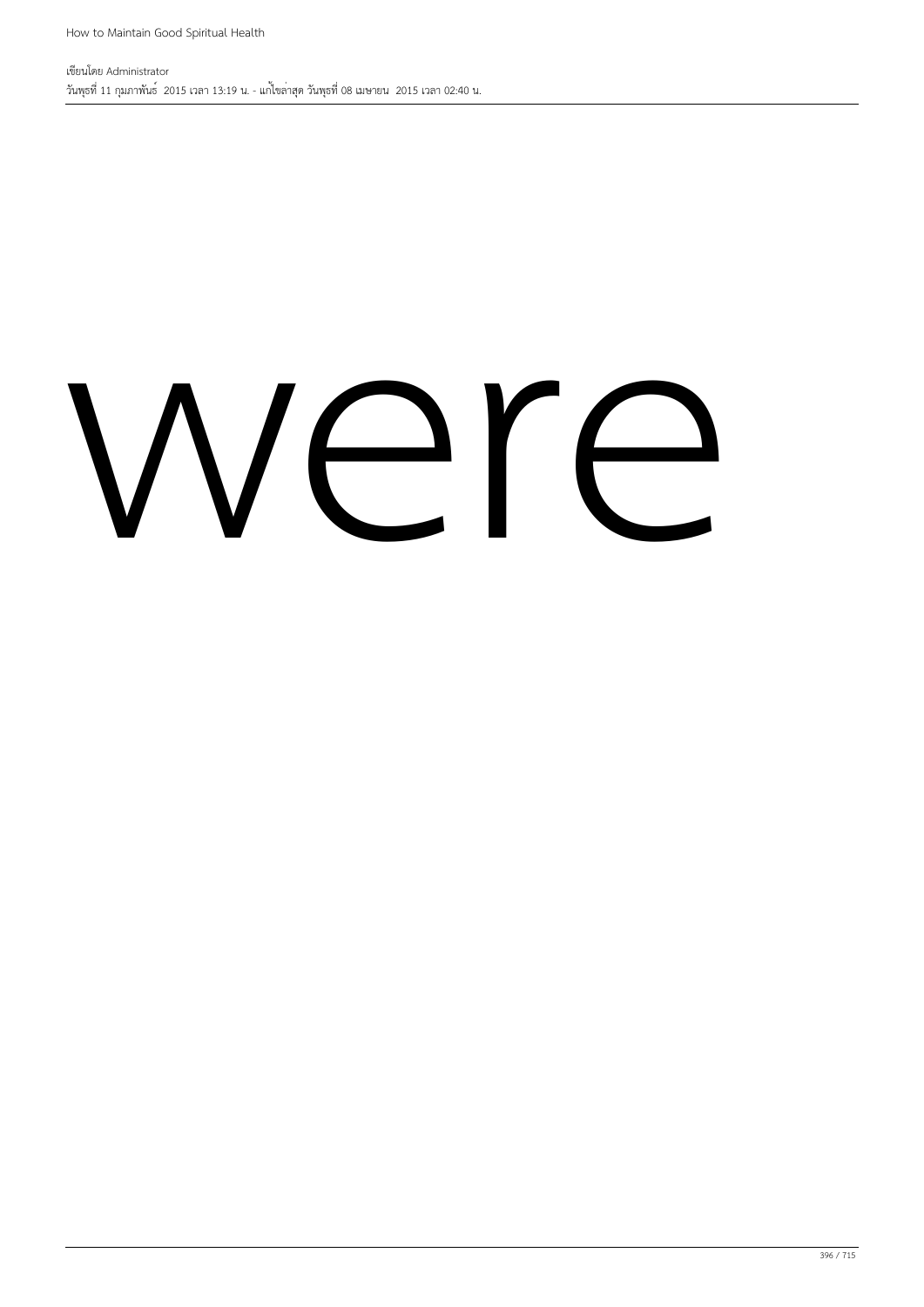# expo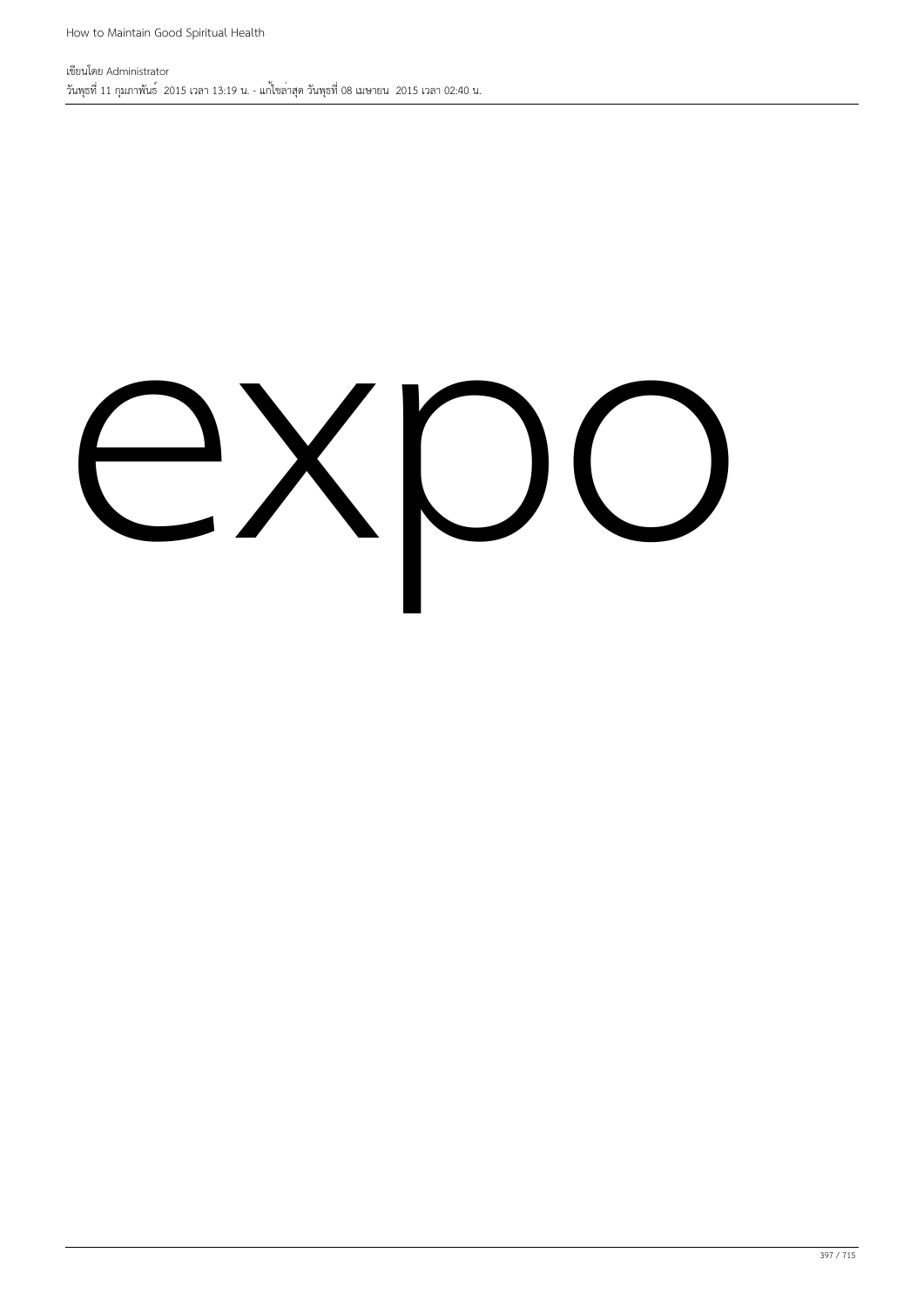### sed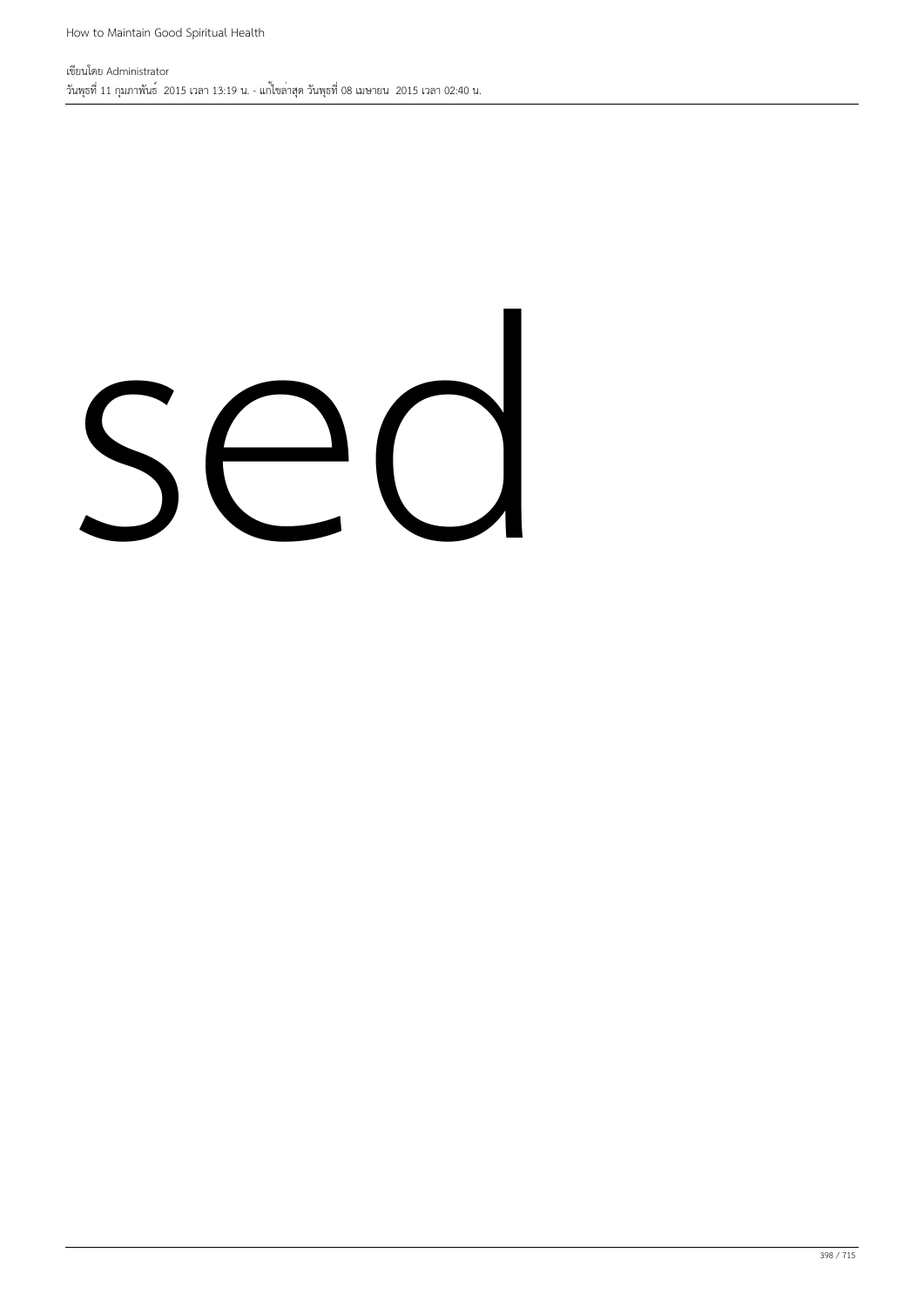### to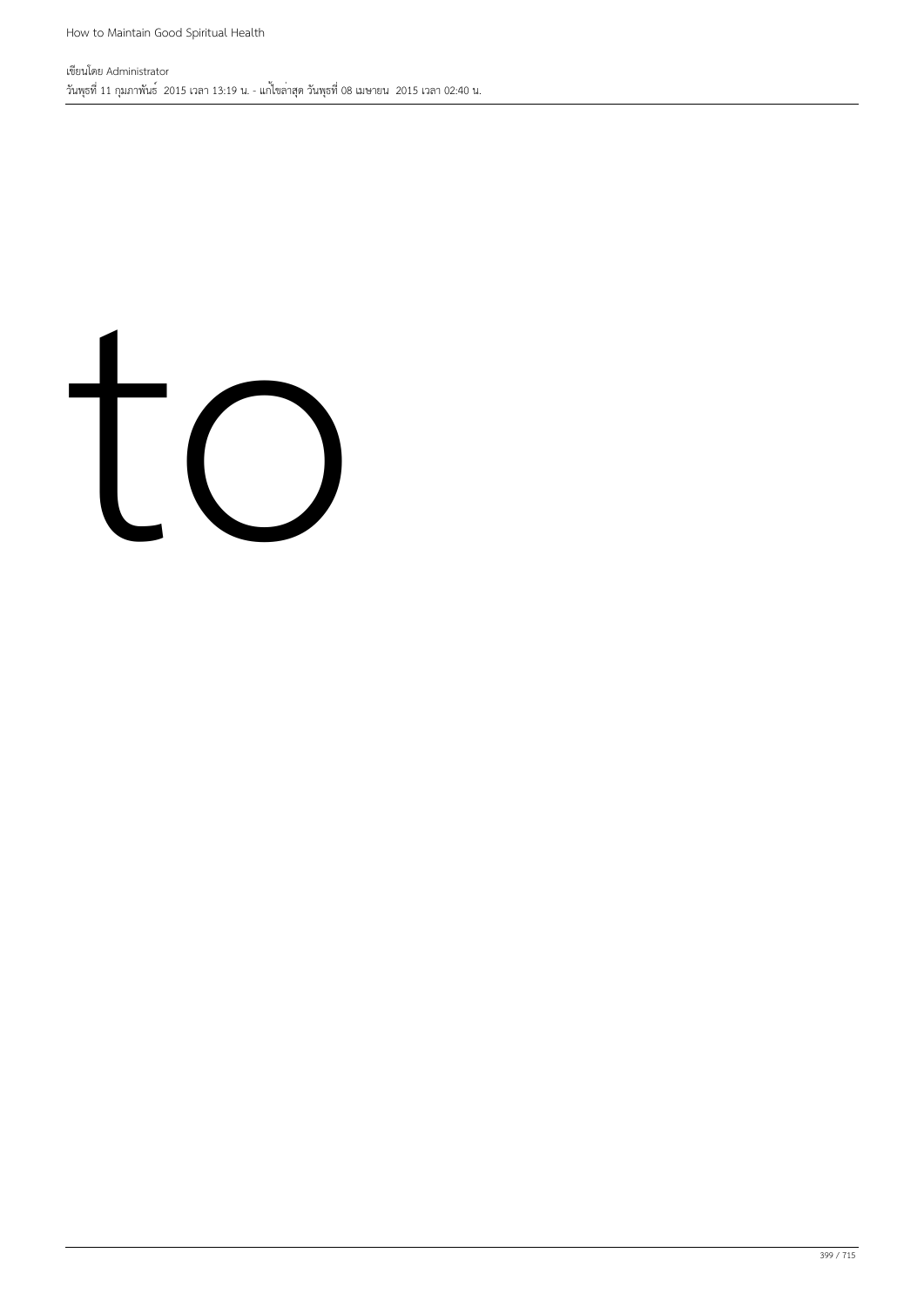# the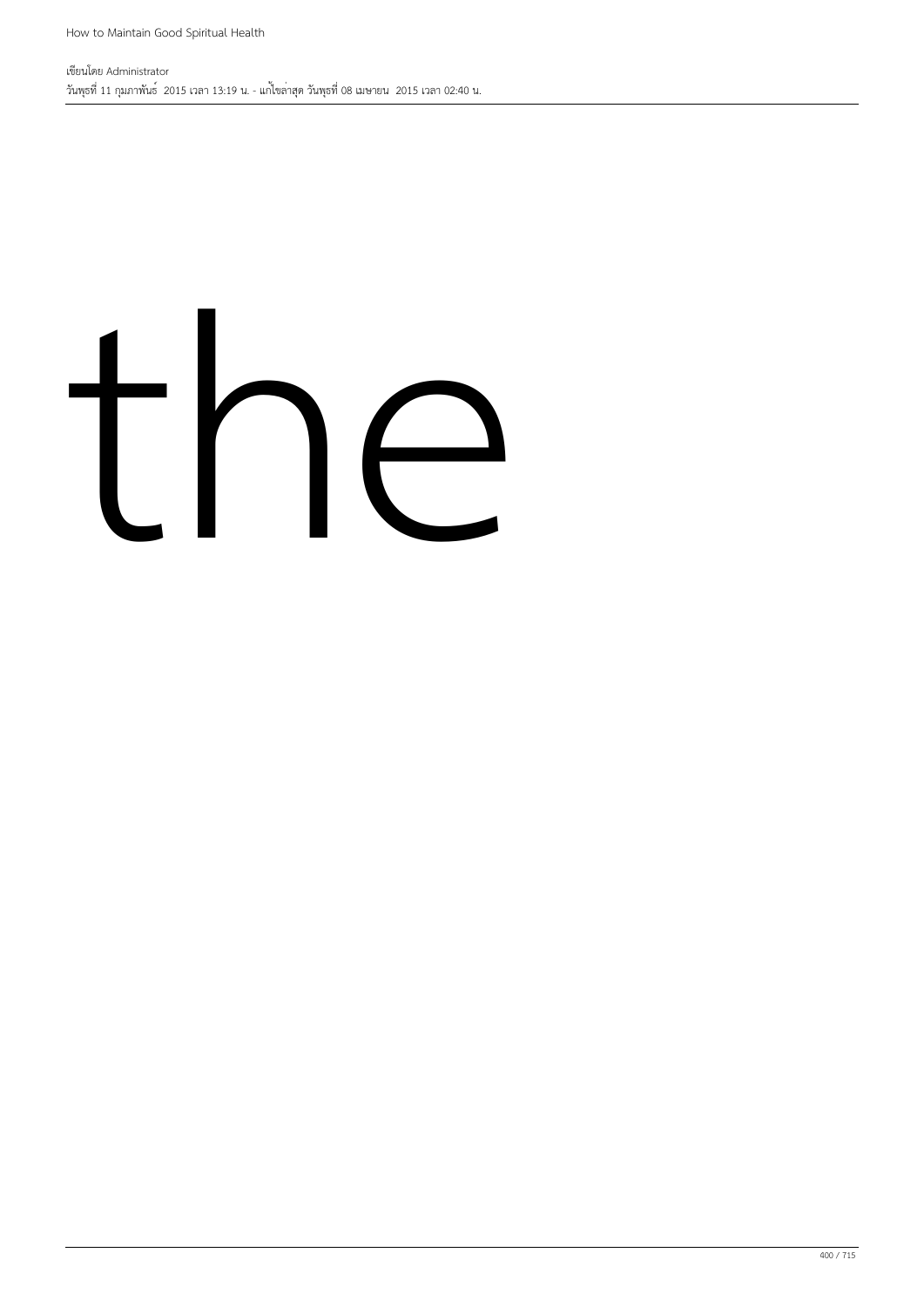# boilin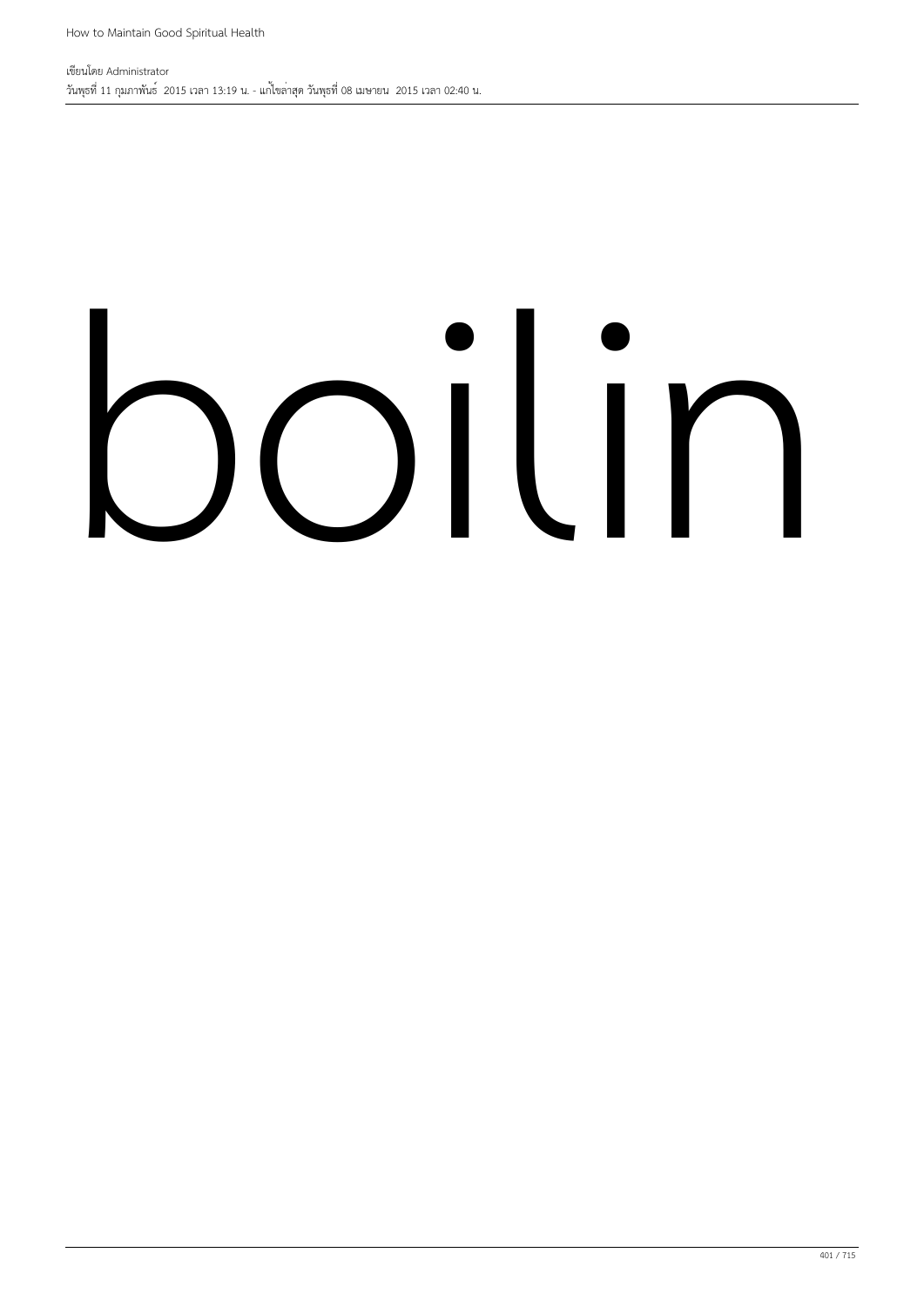## S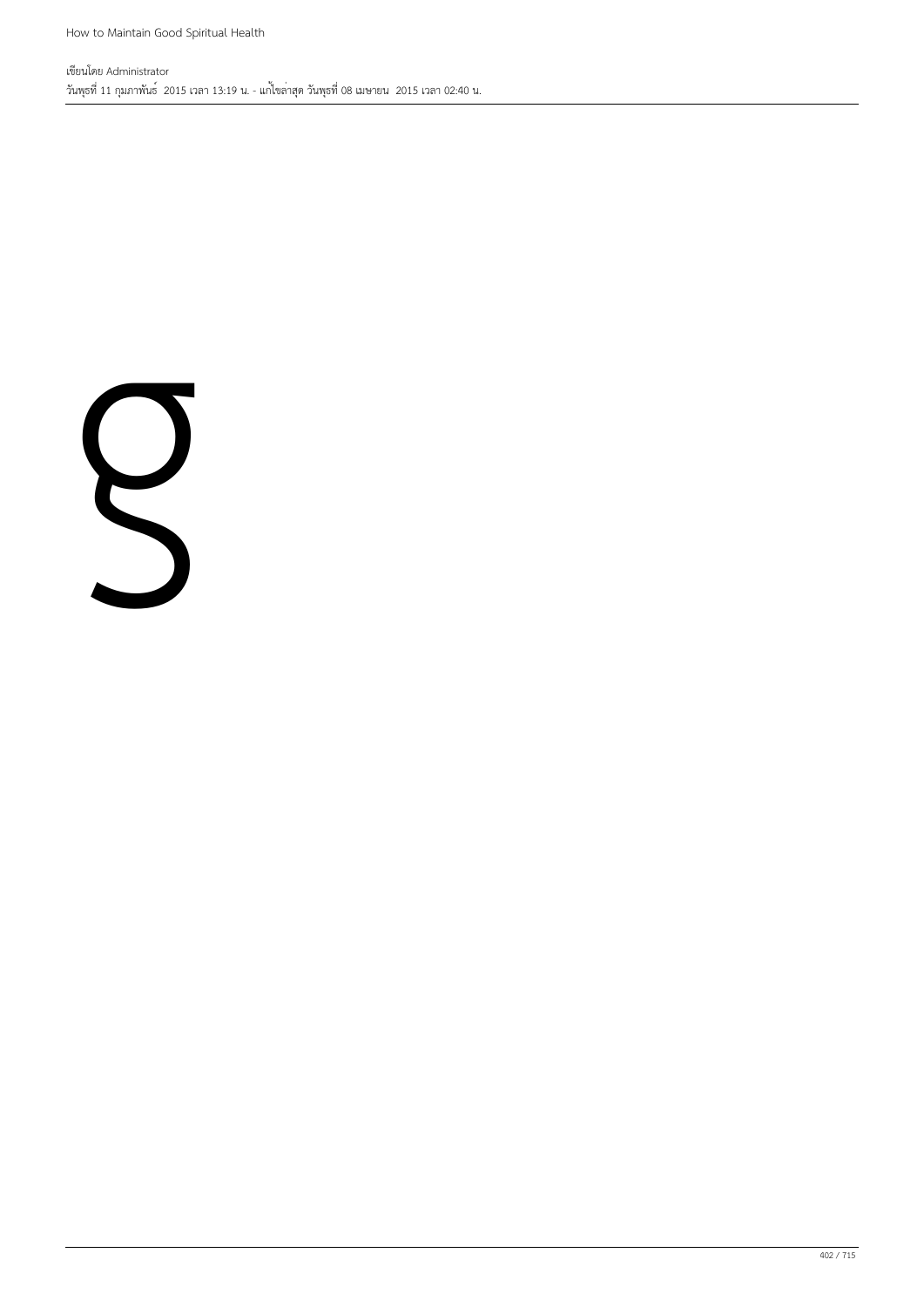## water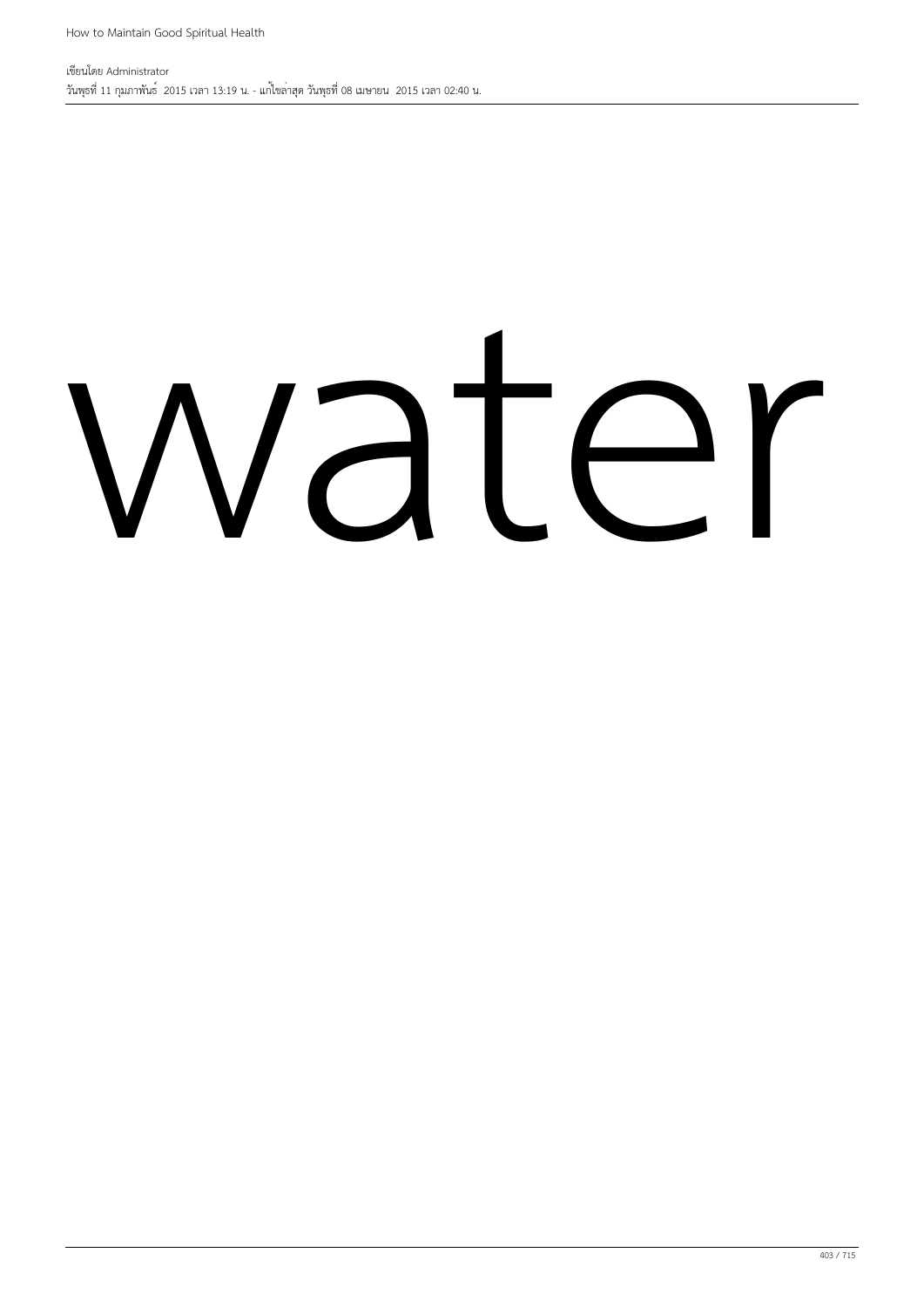# , they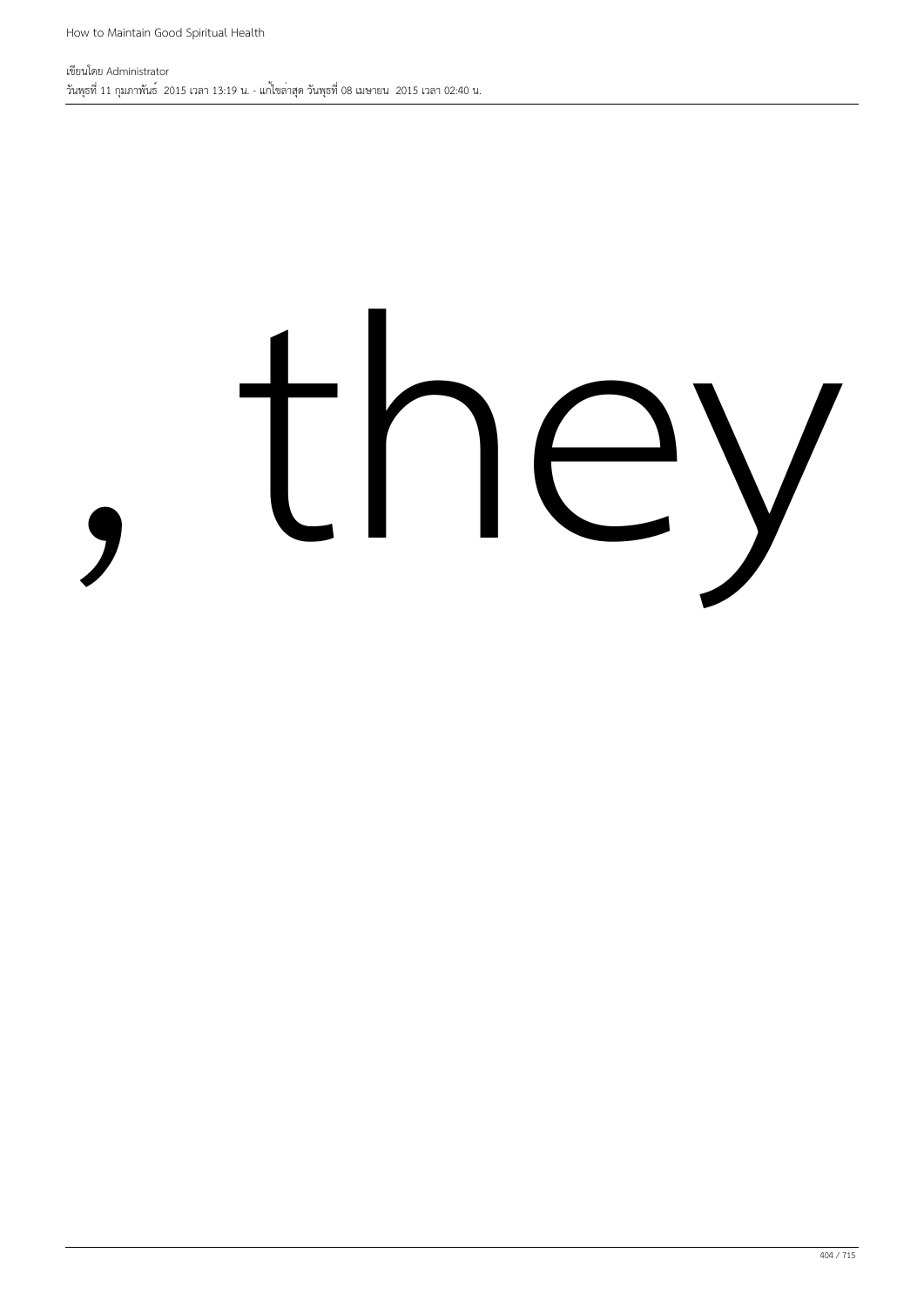# chan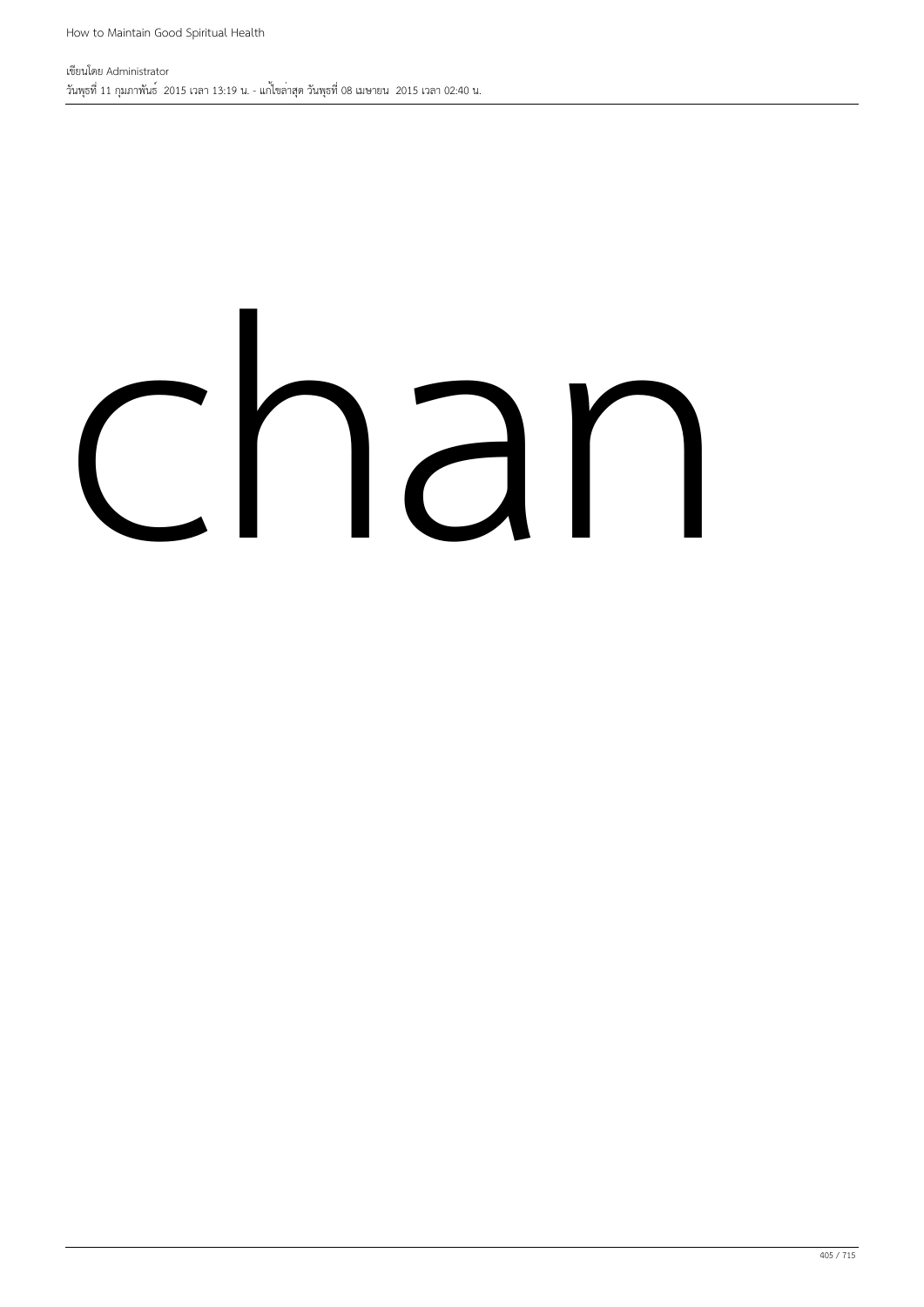# ged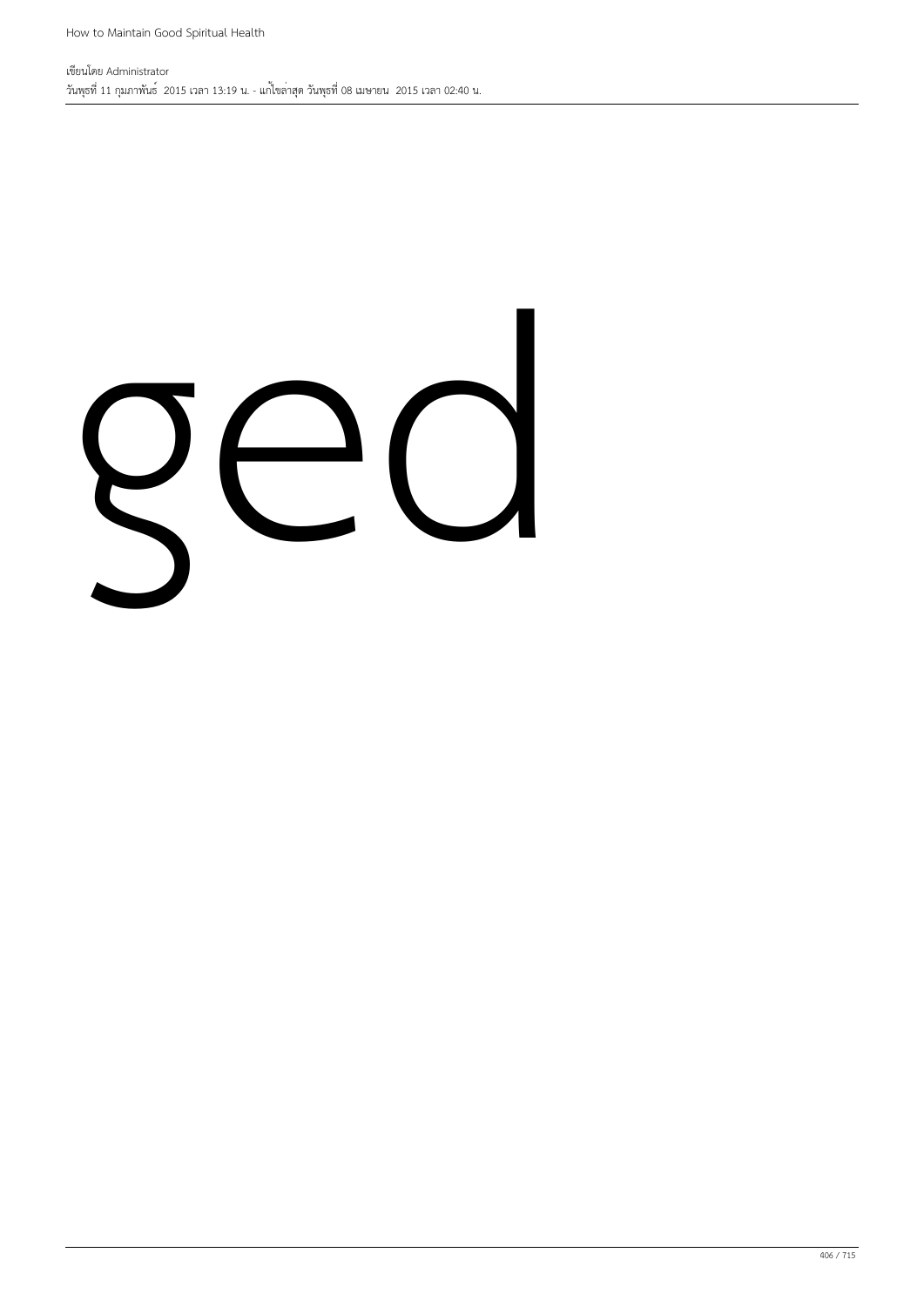# the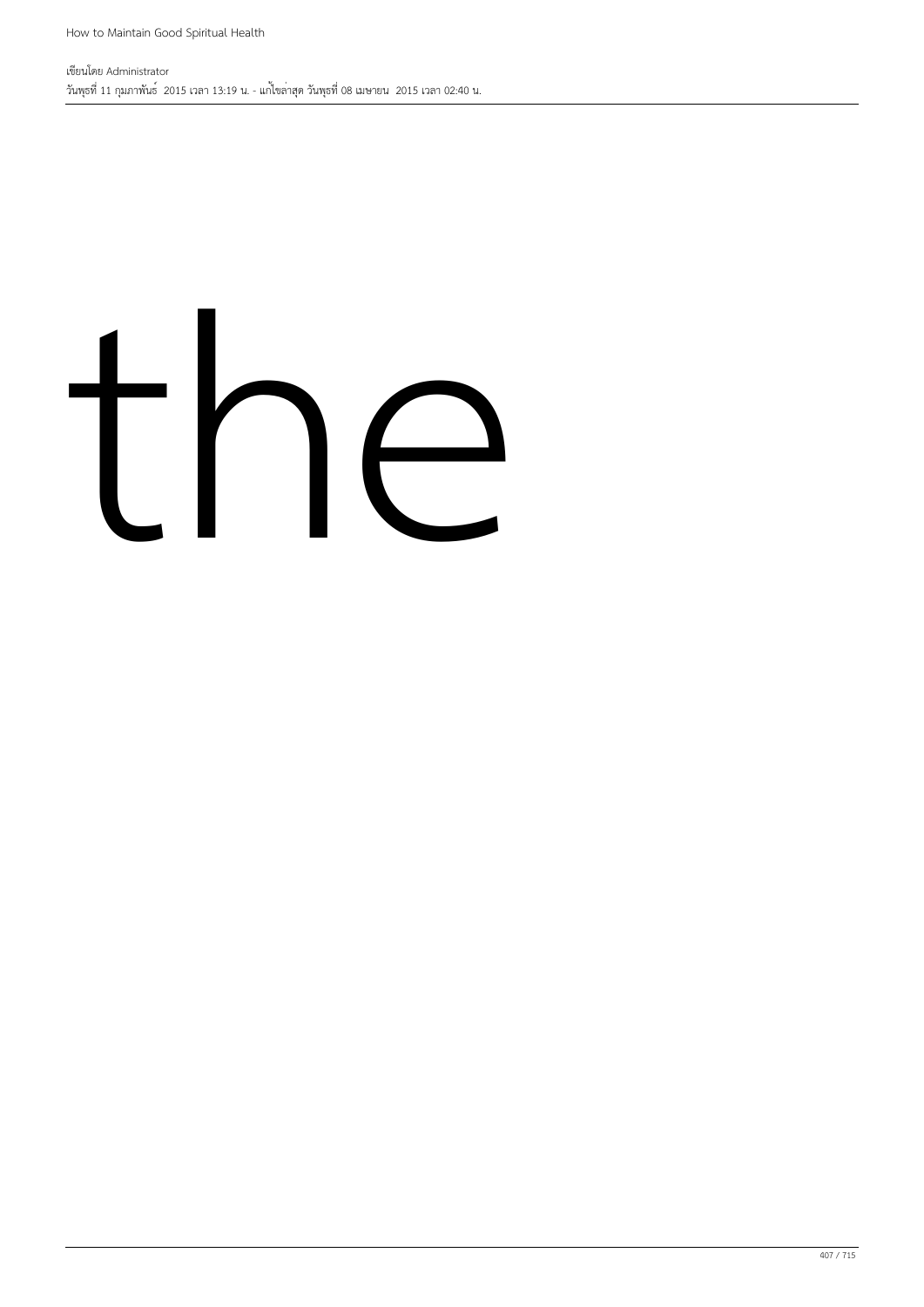## water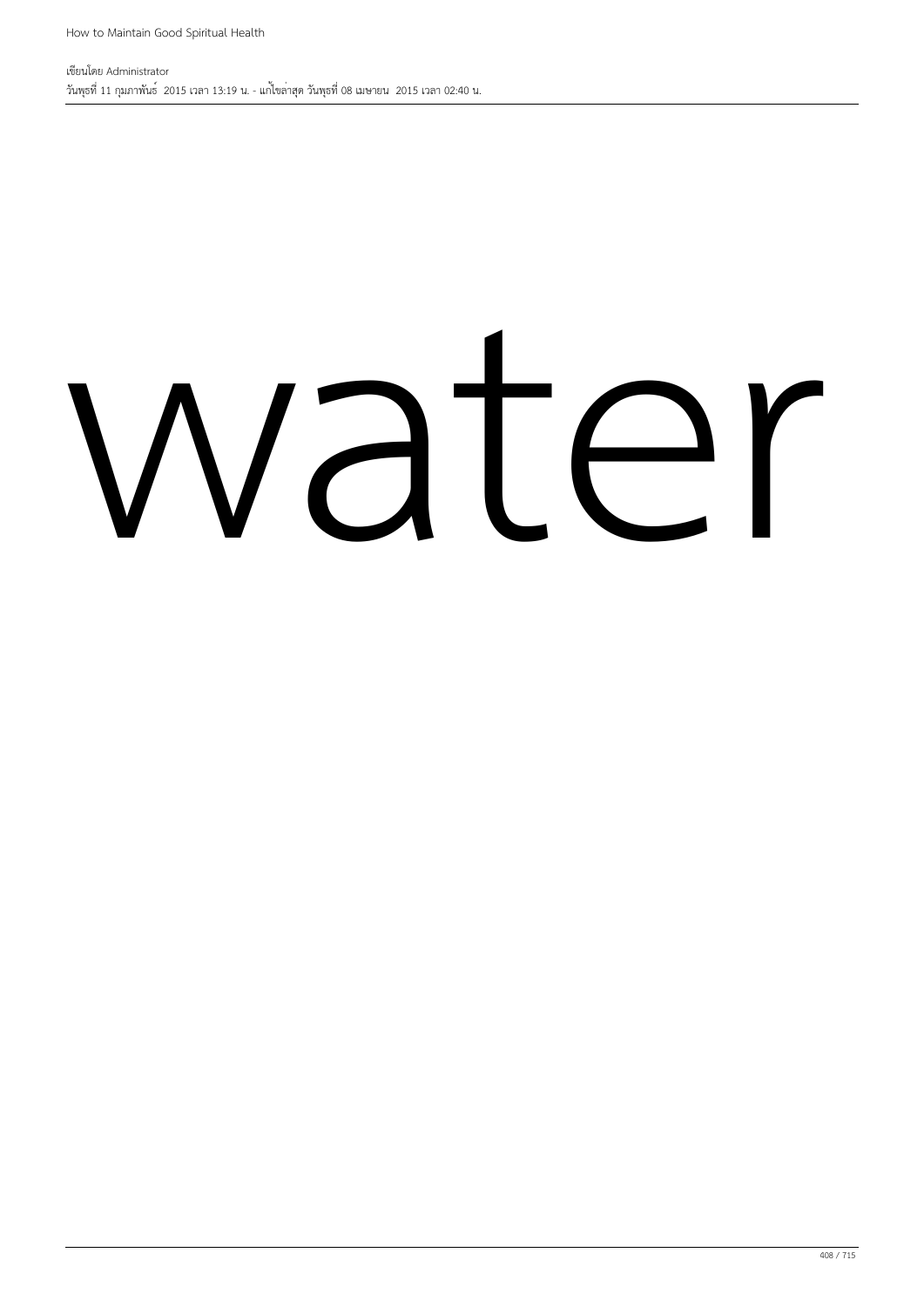## and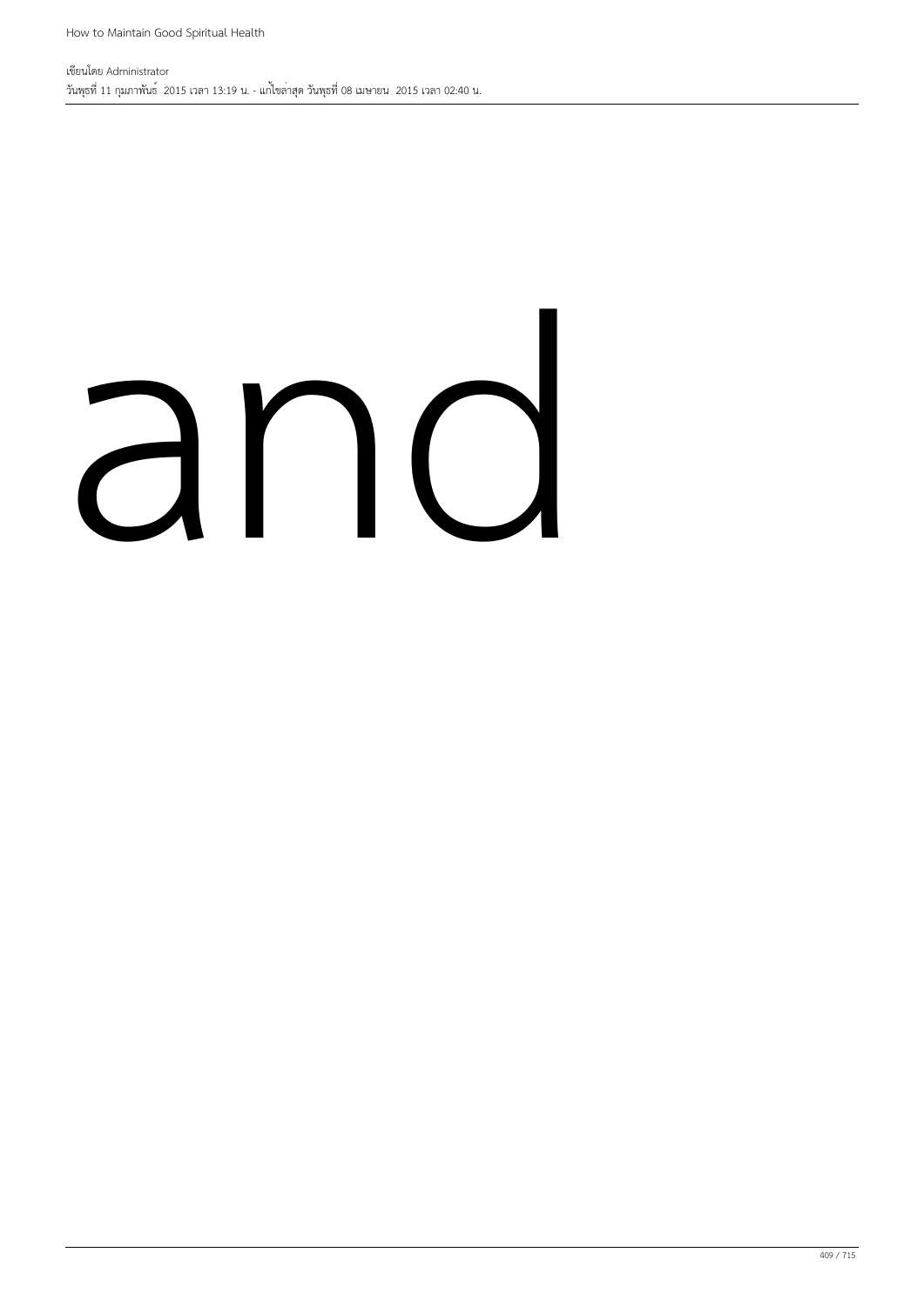### creat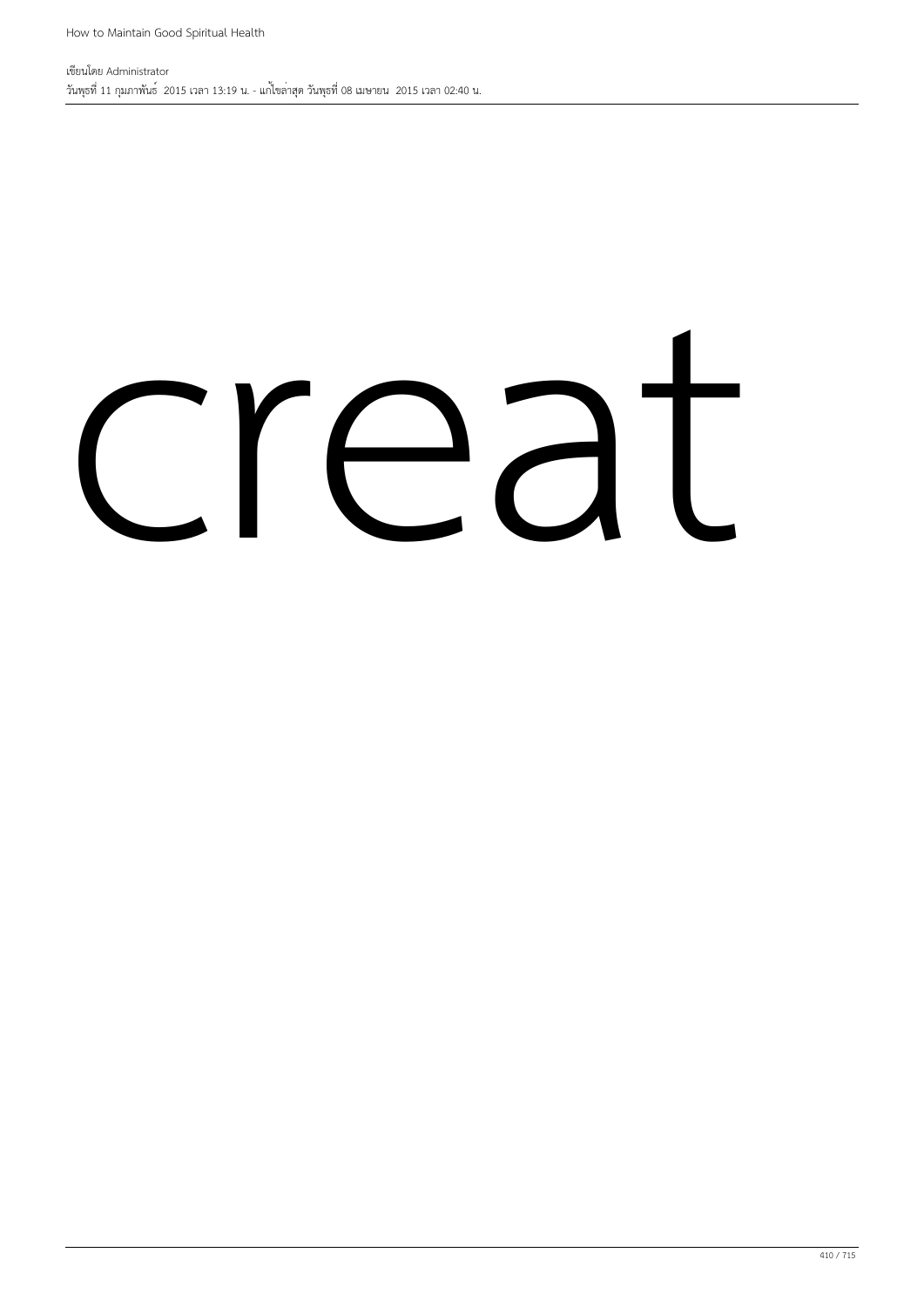### ed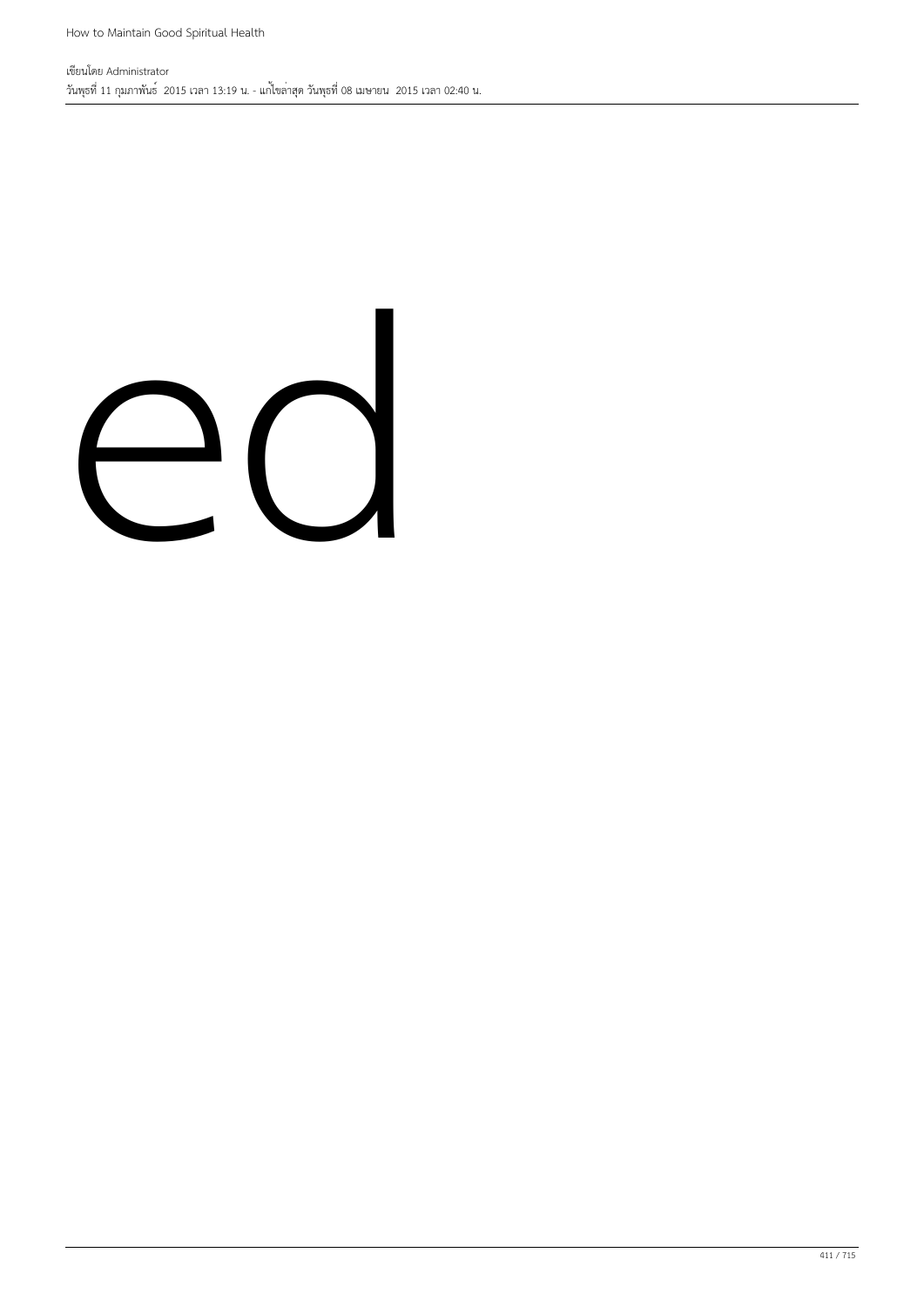#### some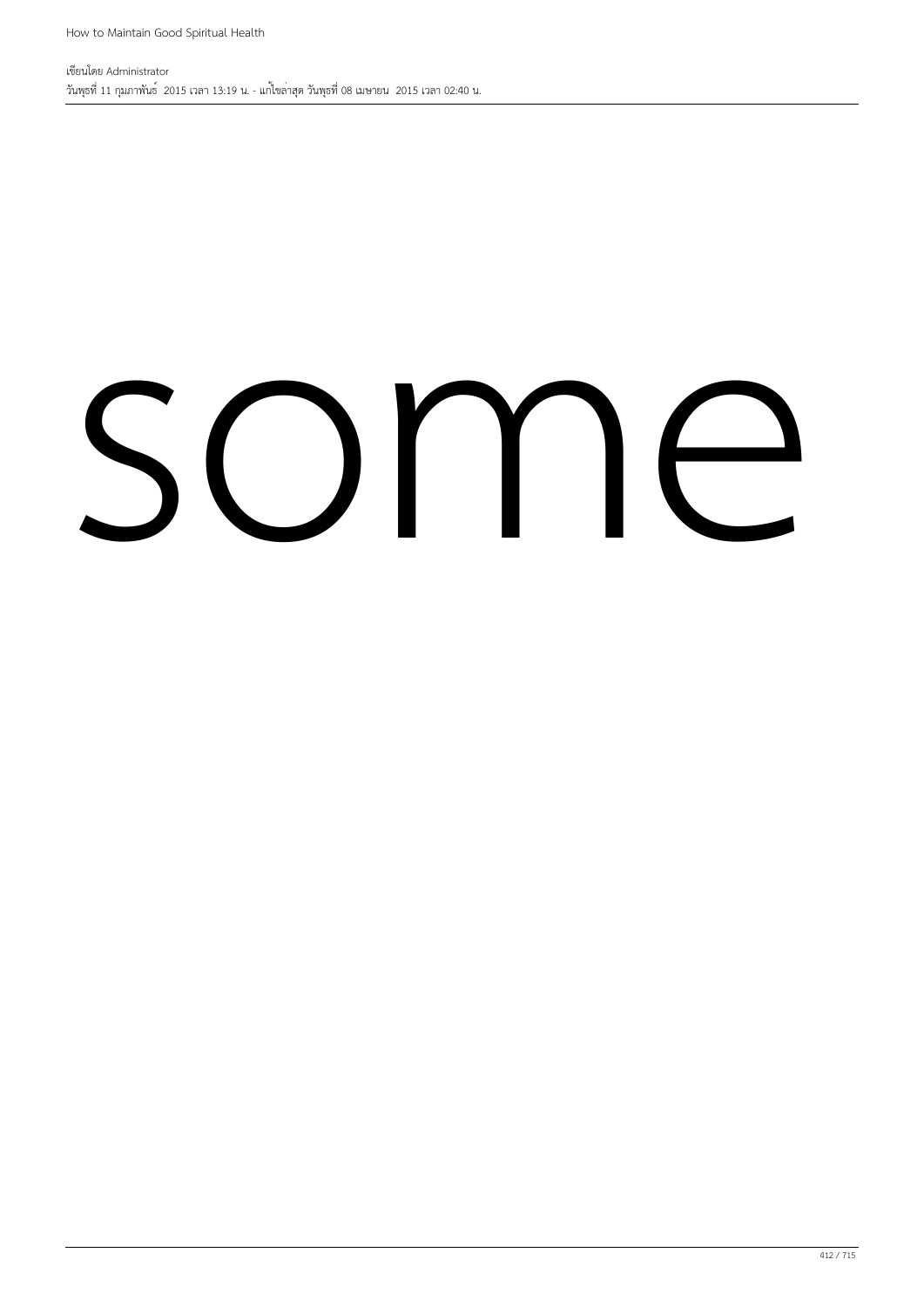# thing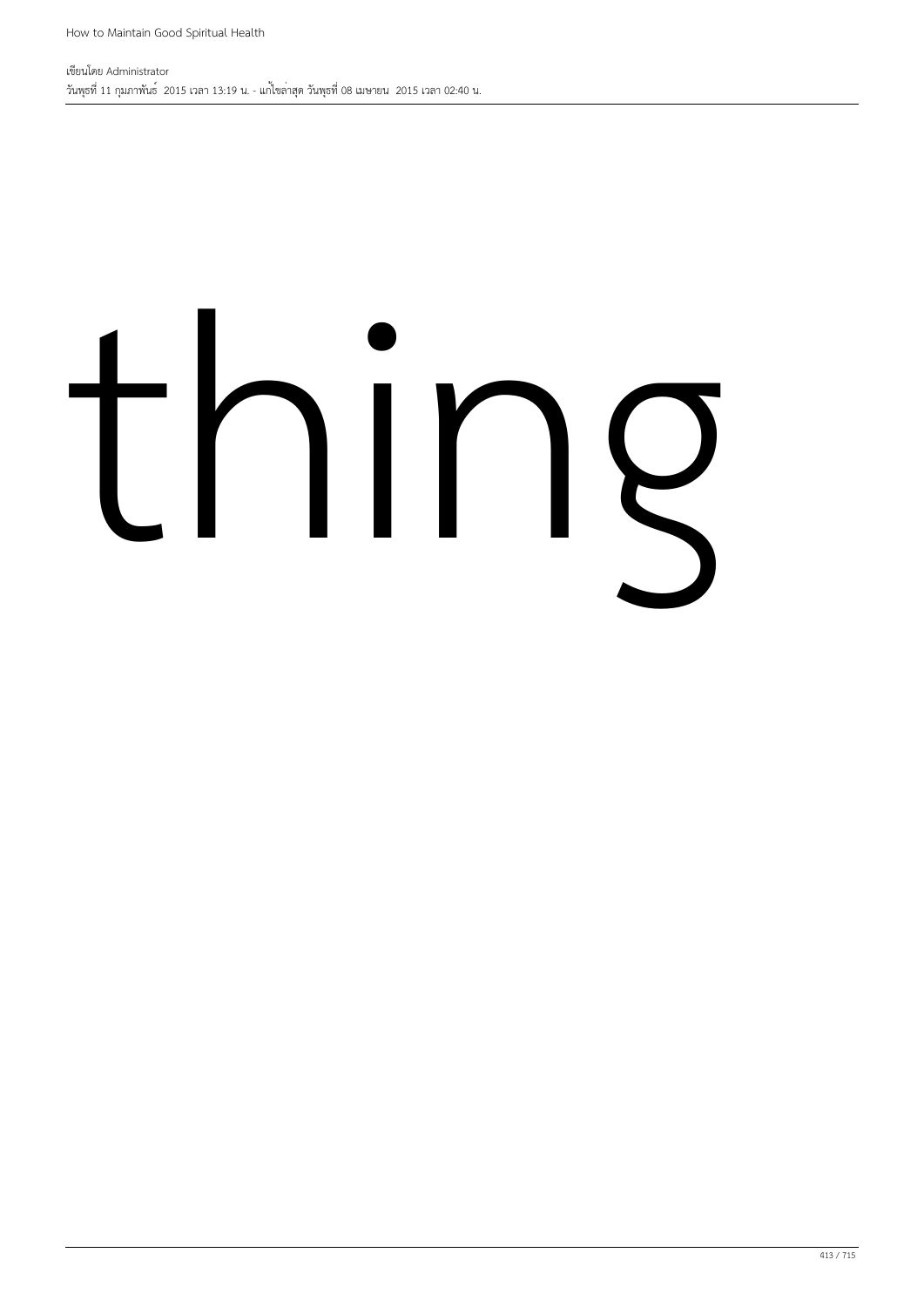#### new.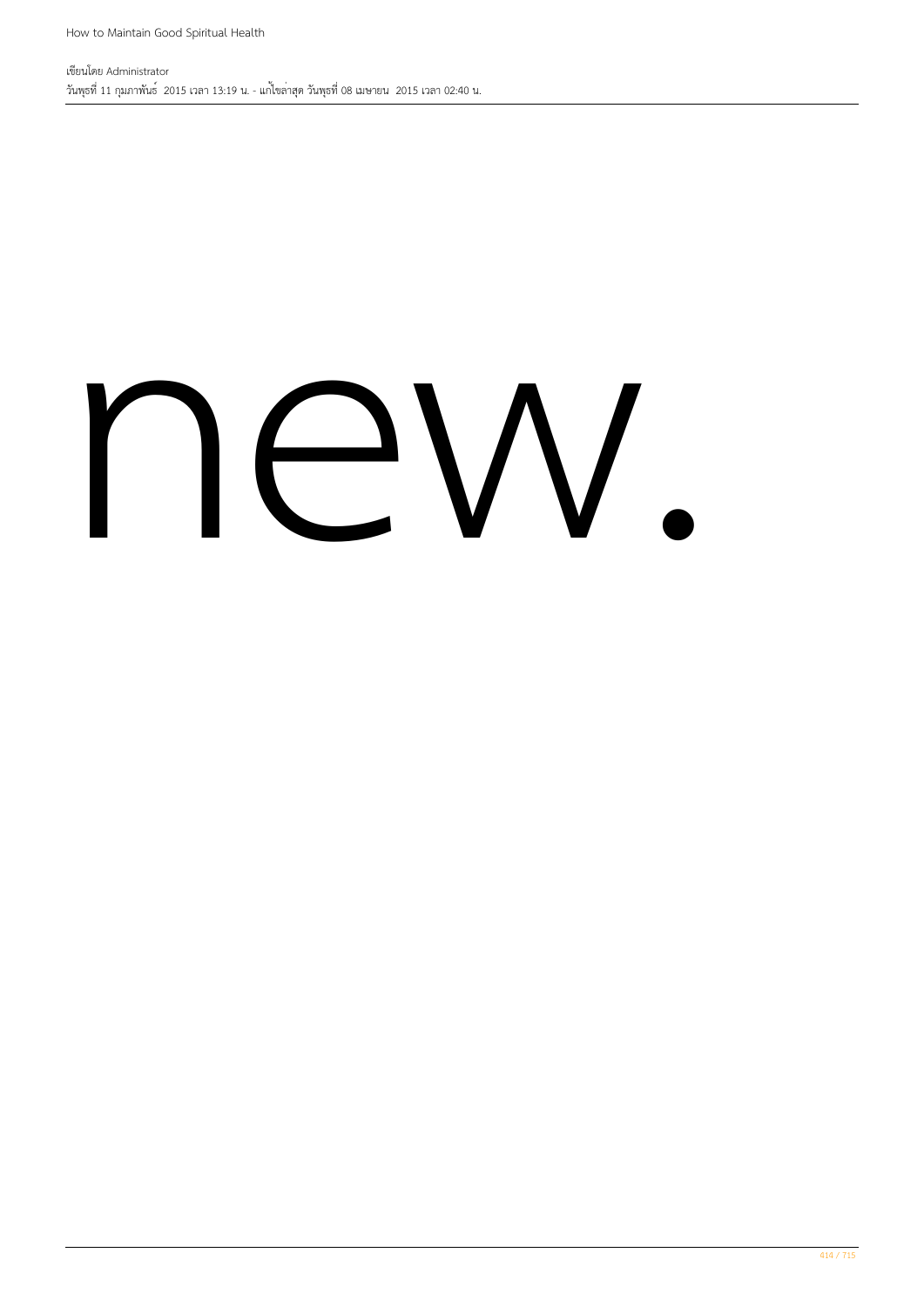# "Whi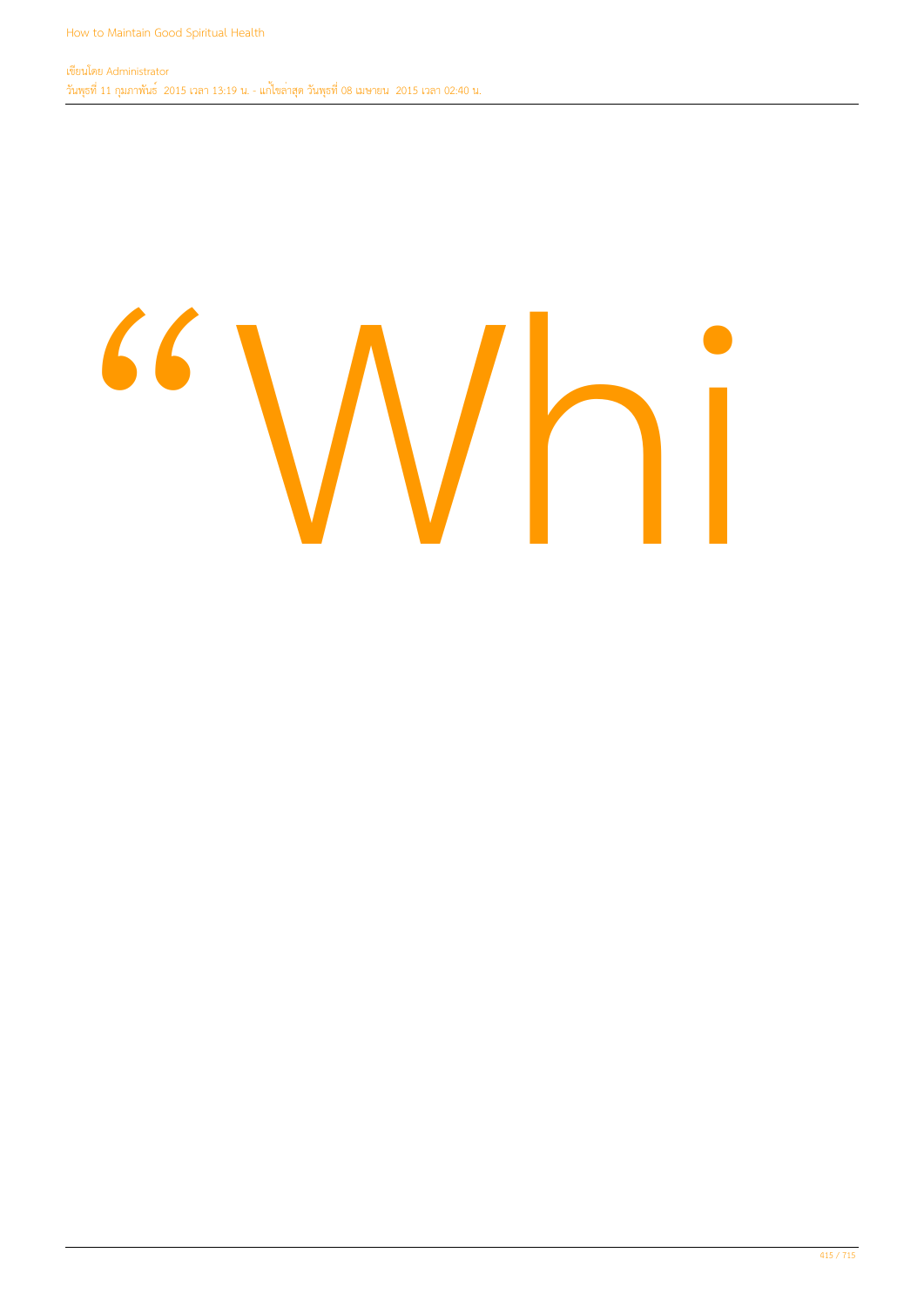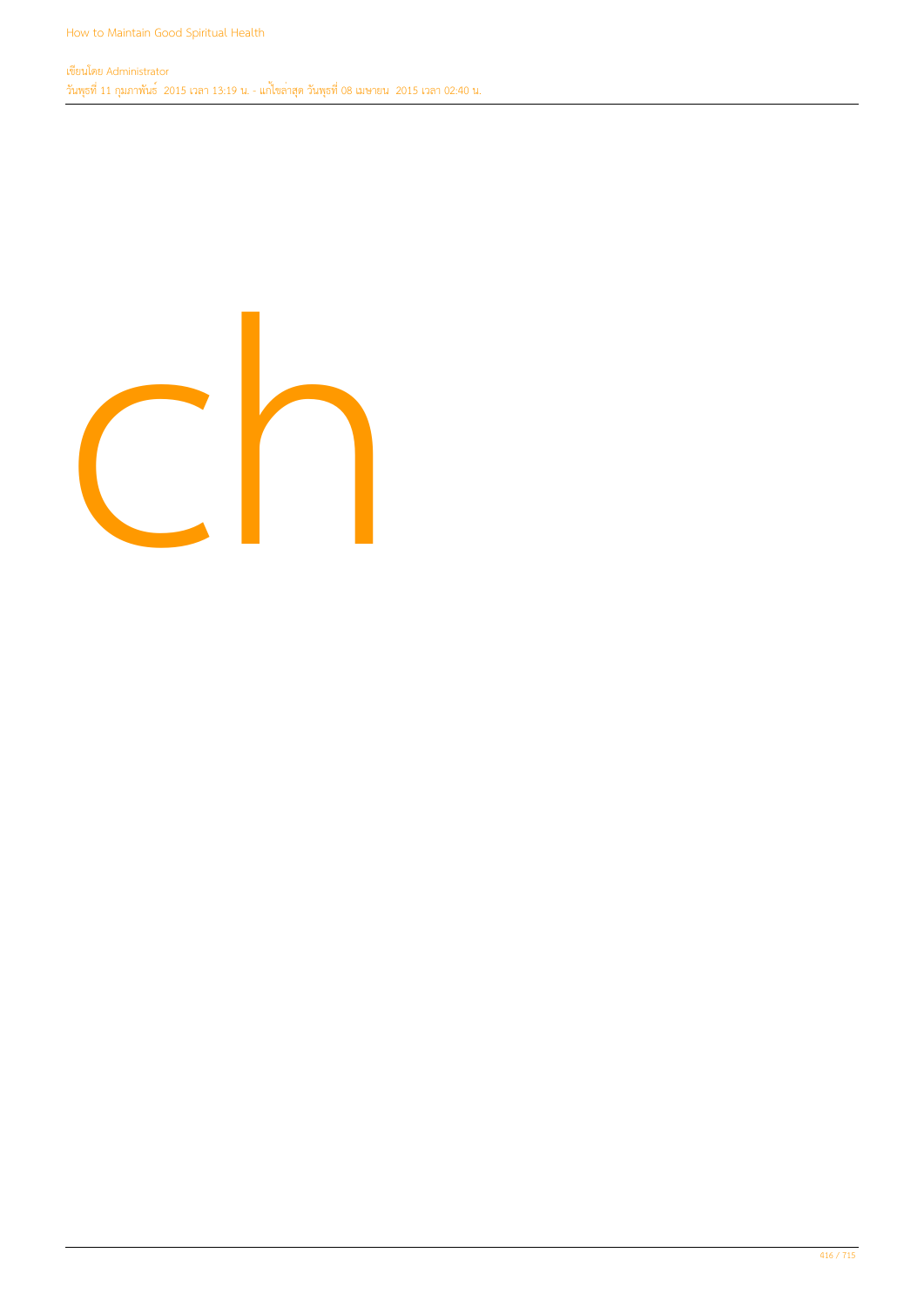#### are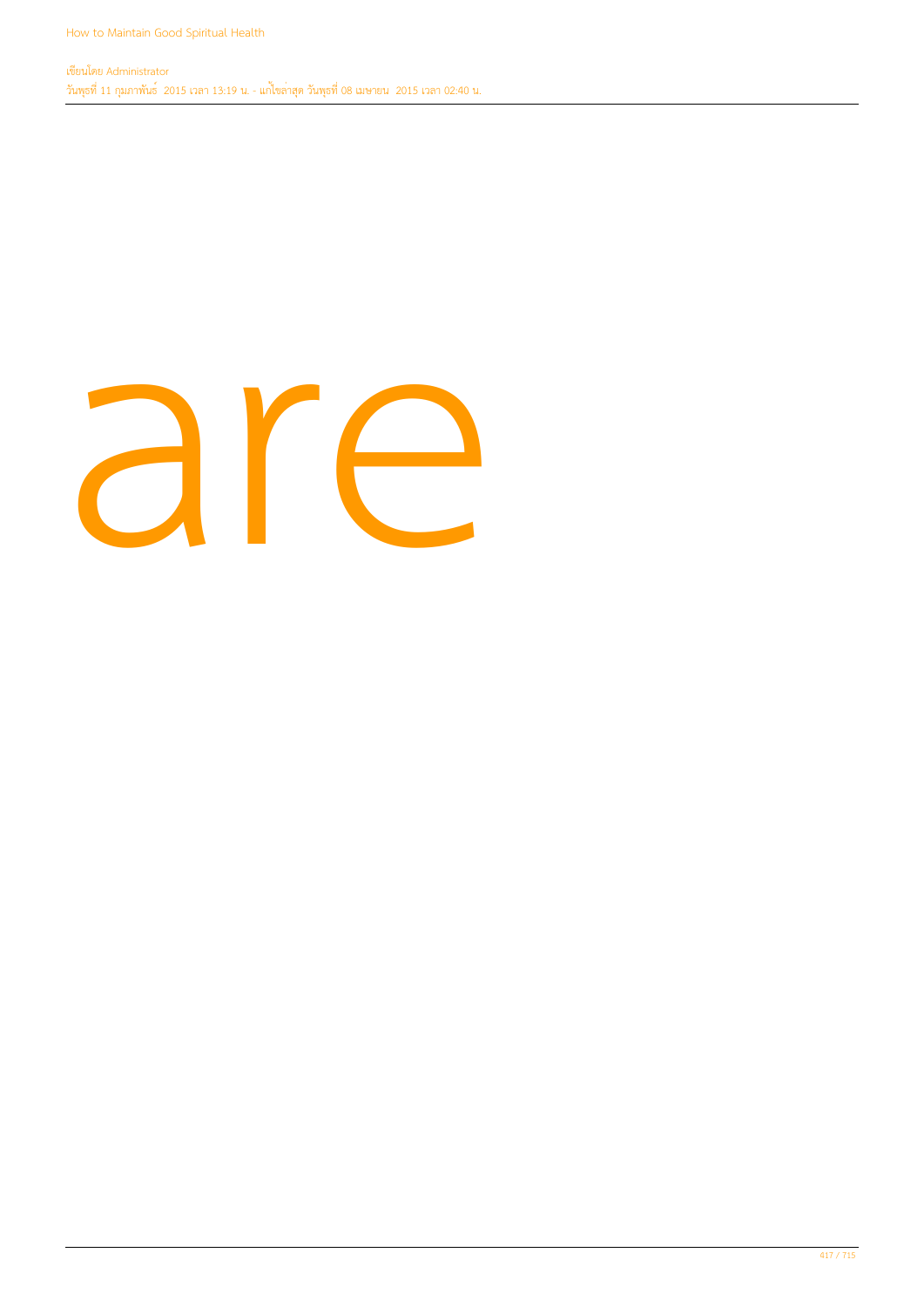# you,"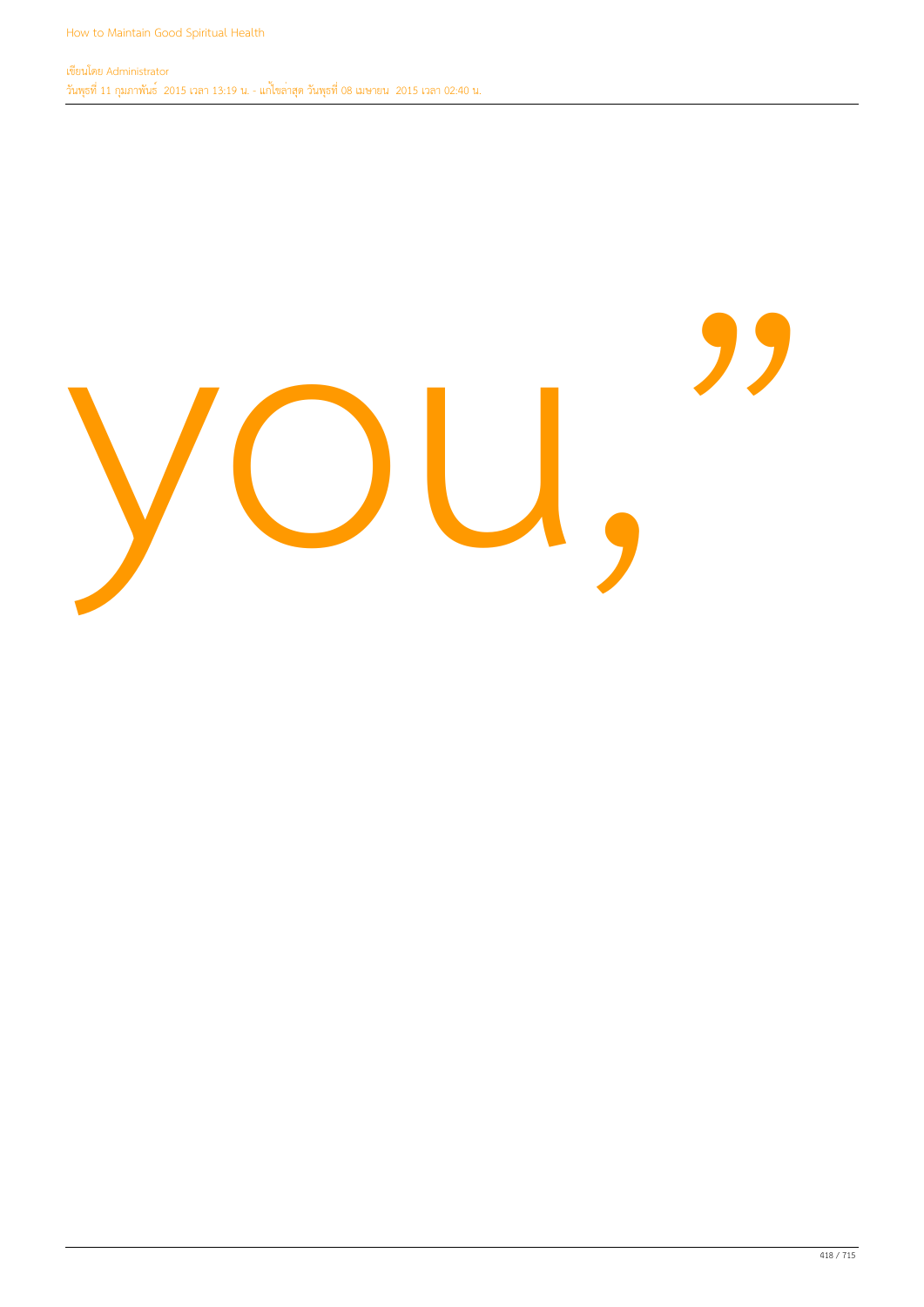# he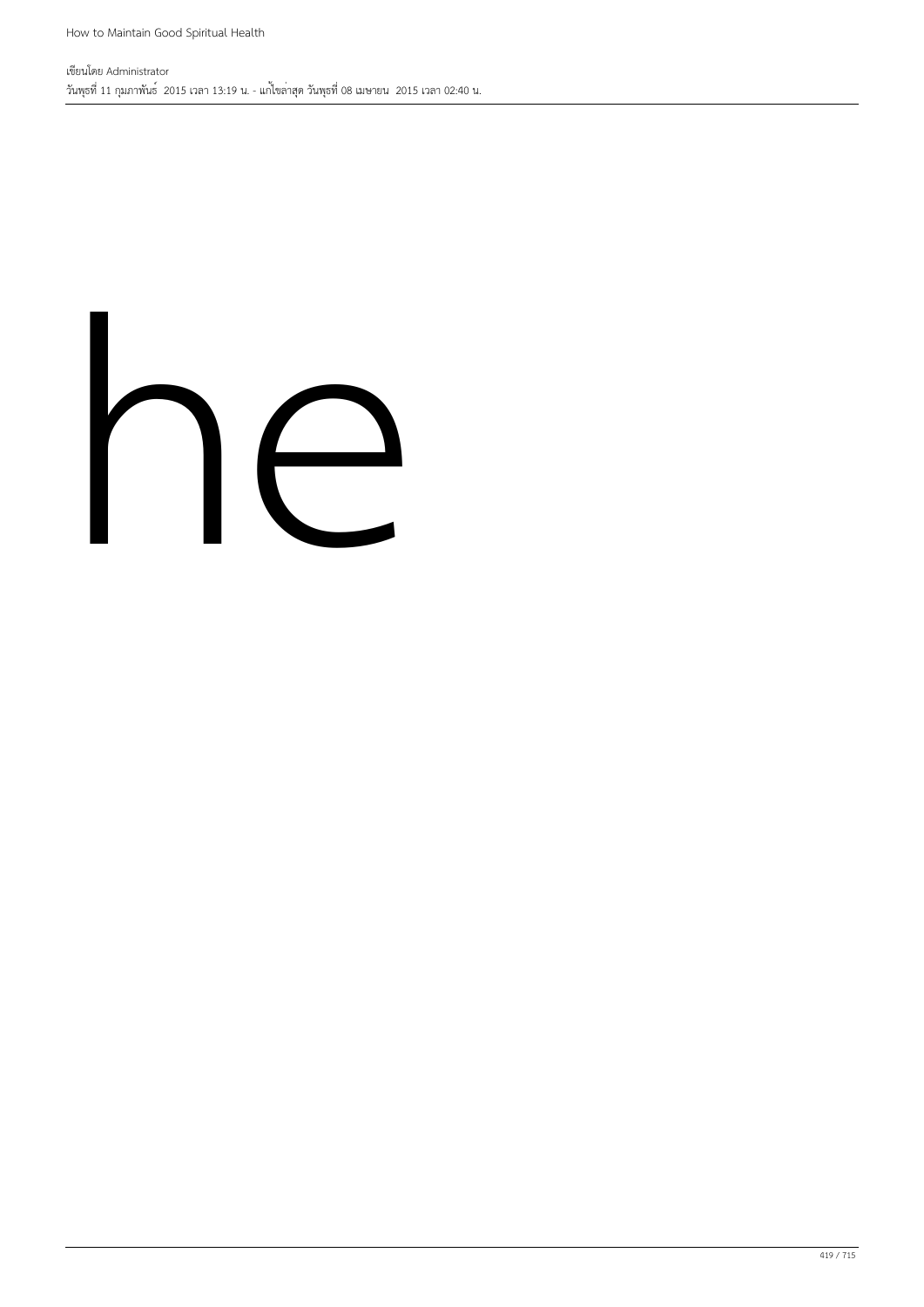# aske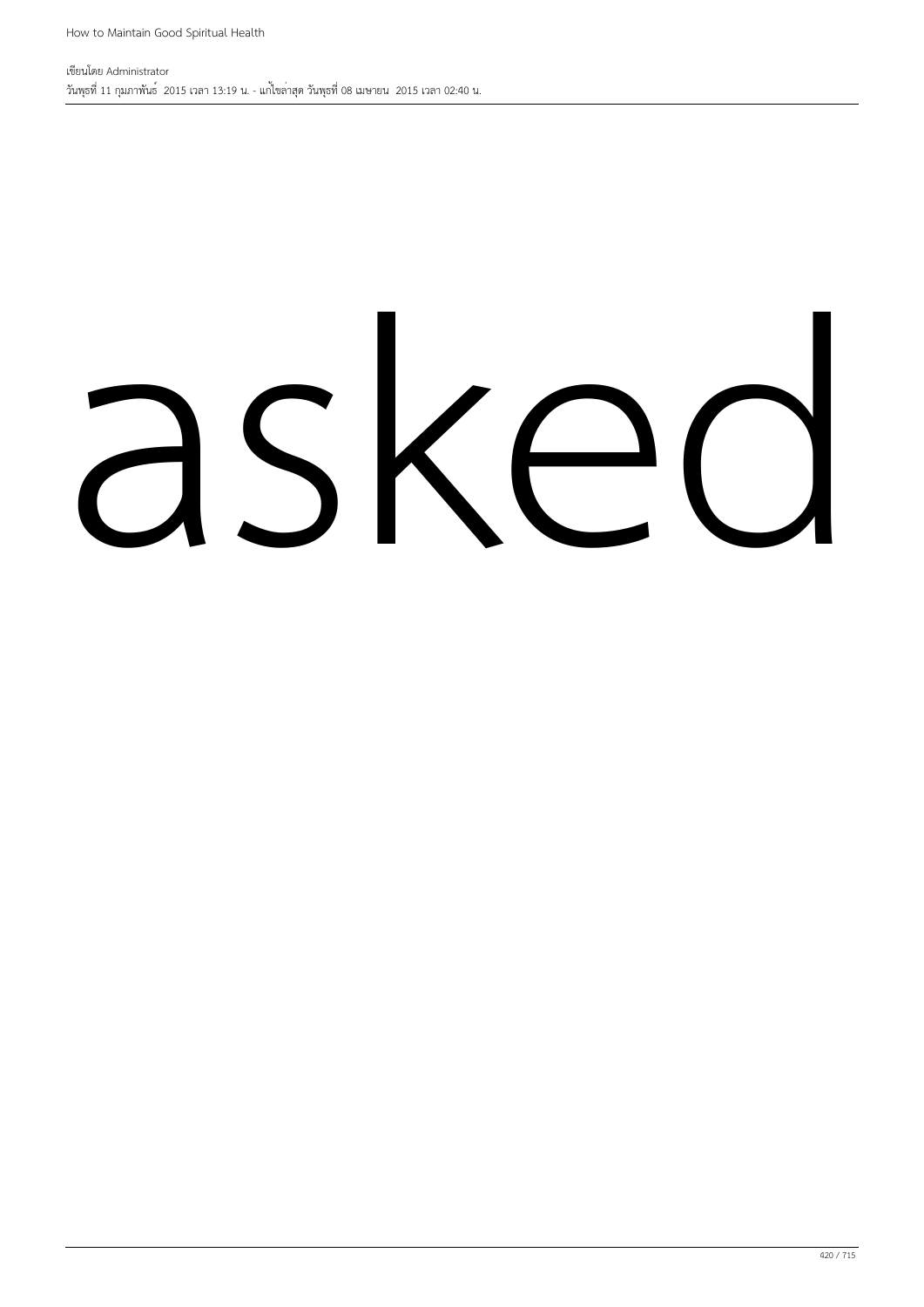# his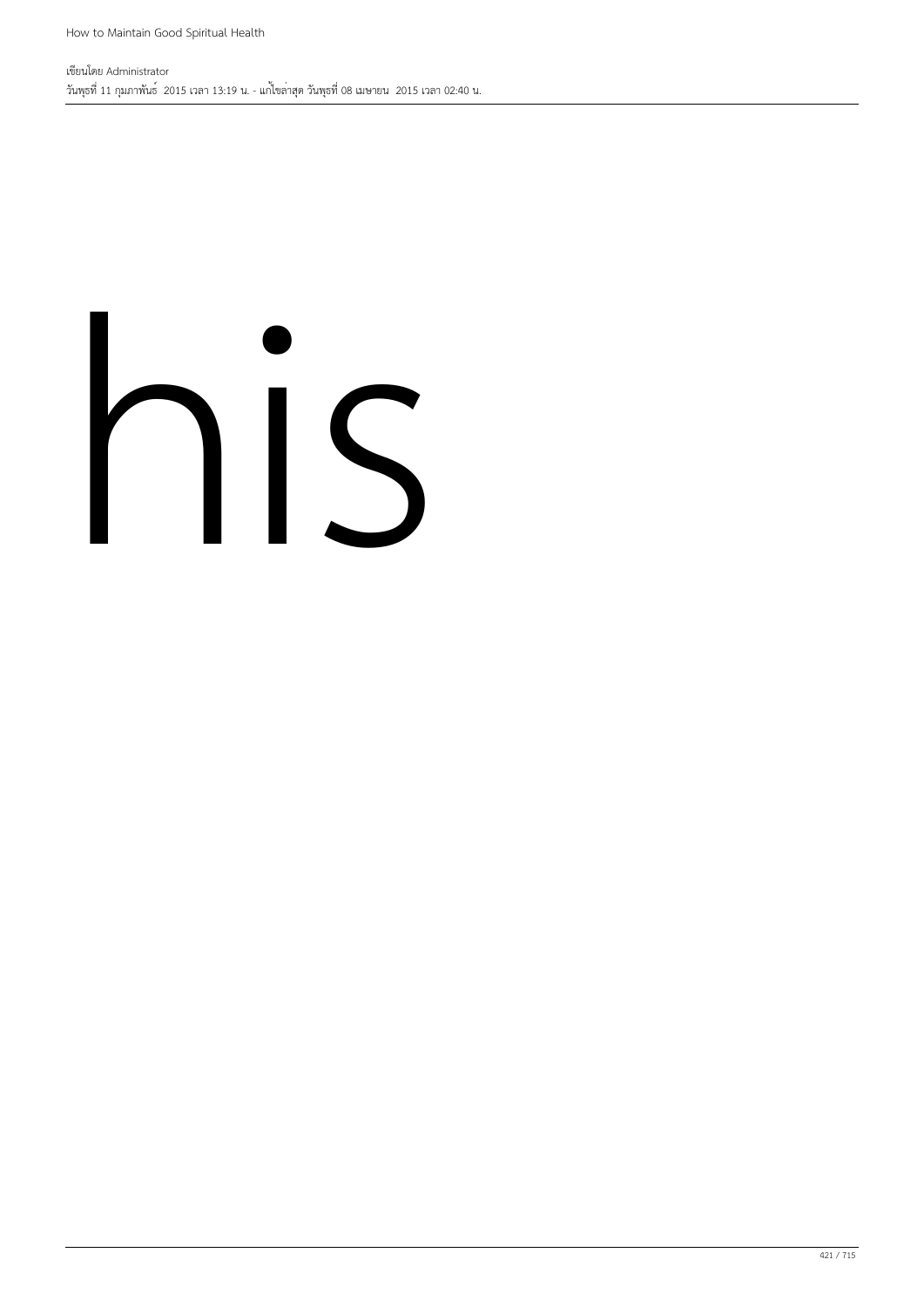# daug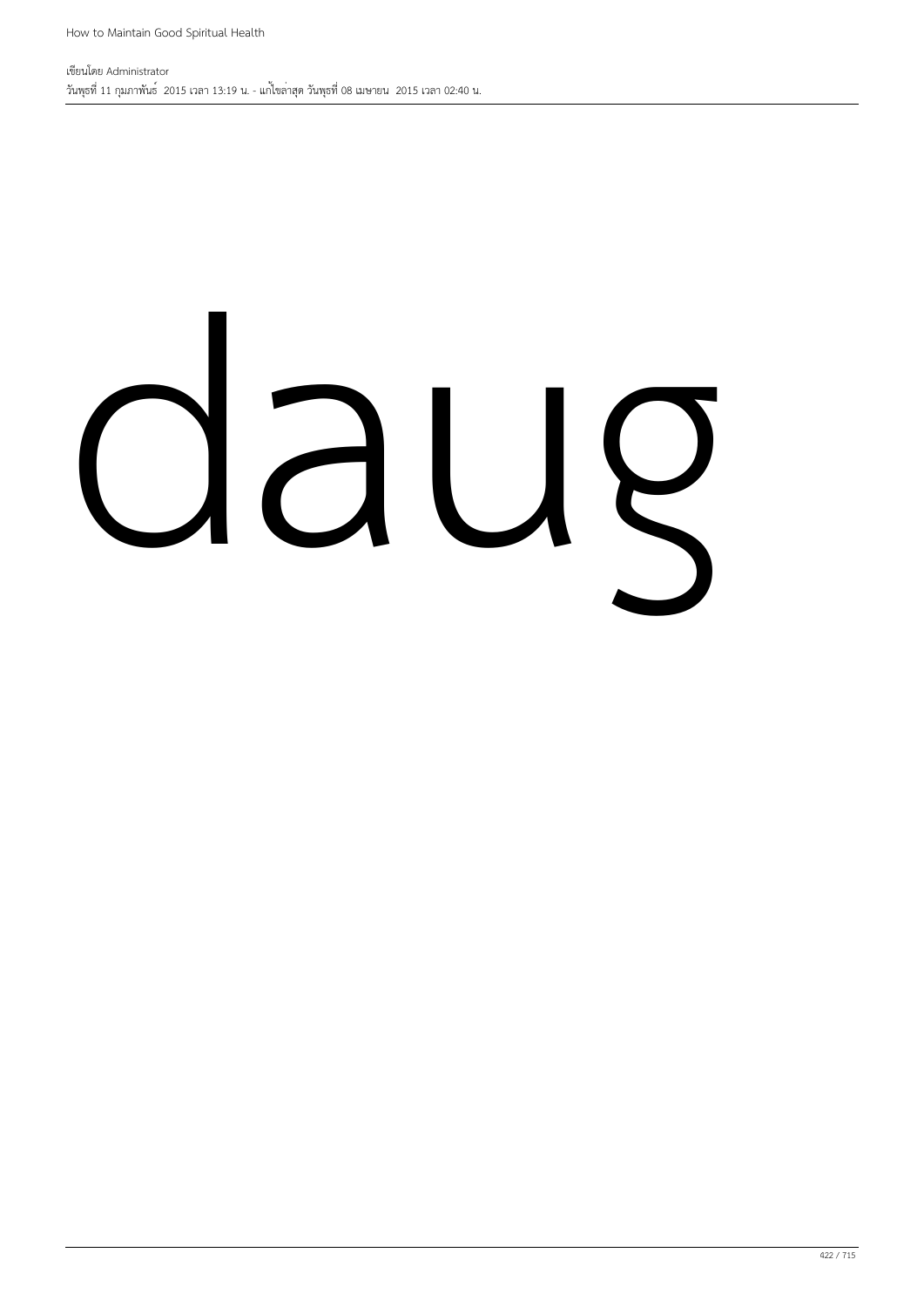# hter.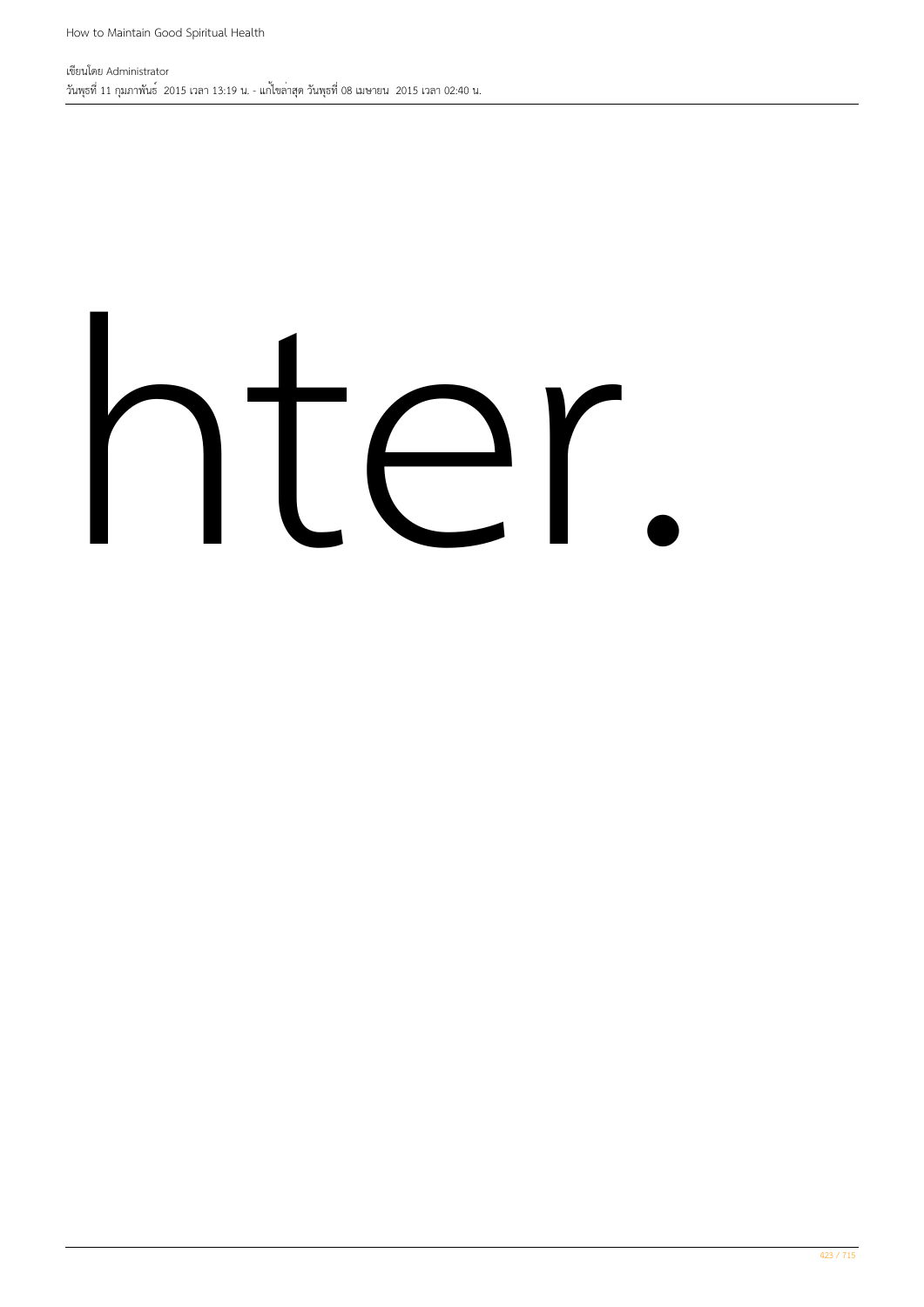"Wh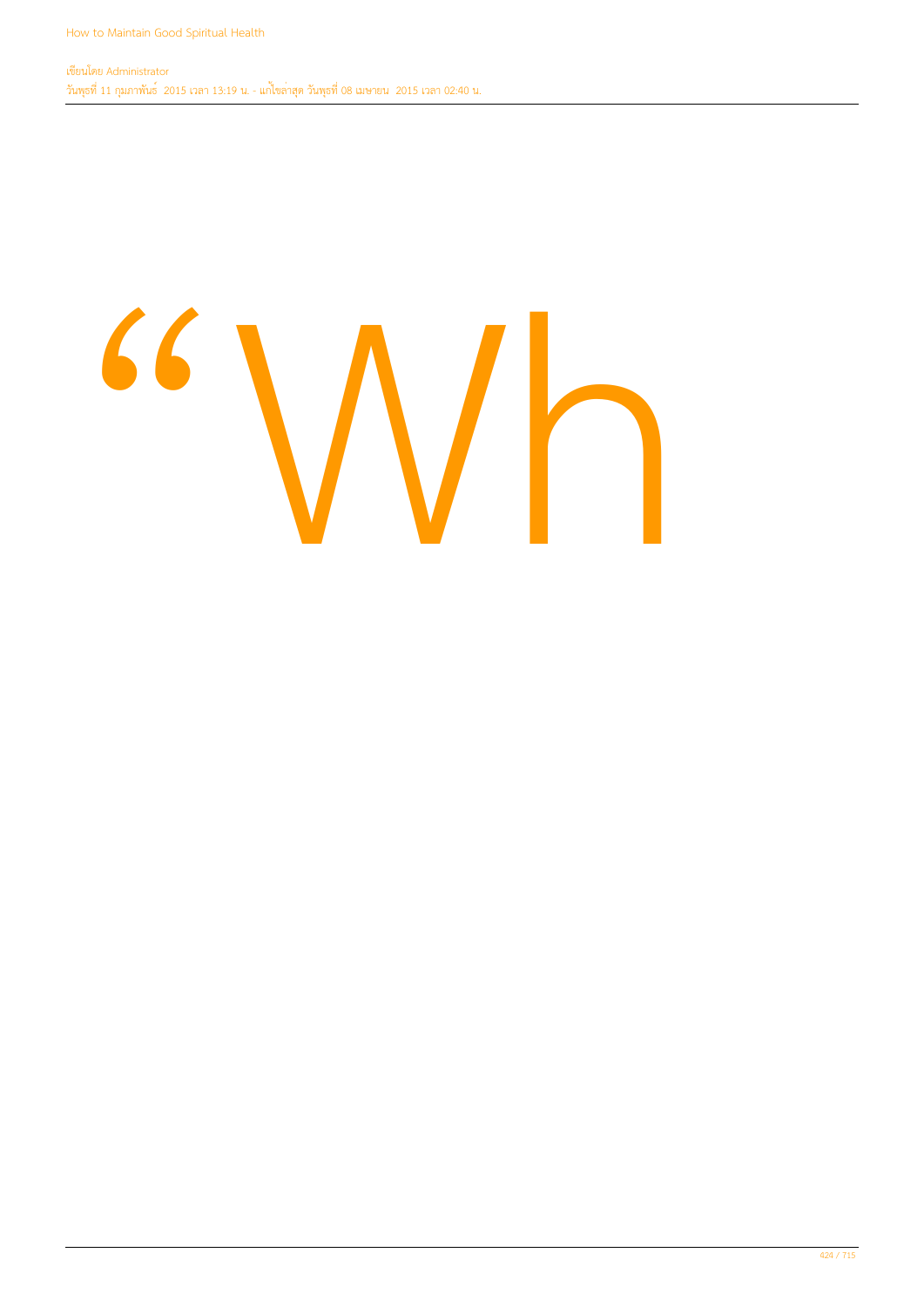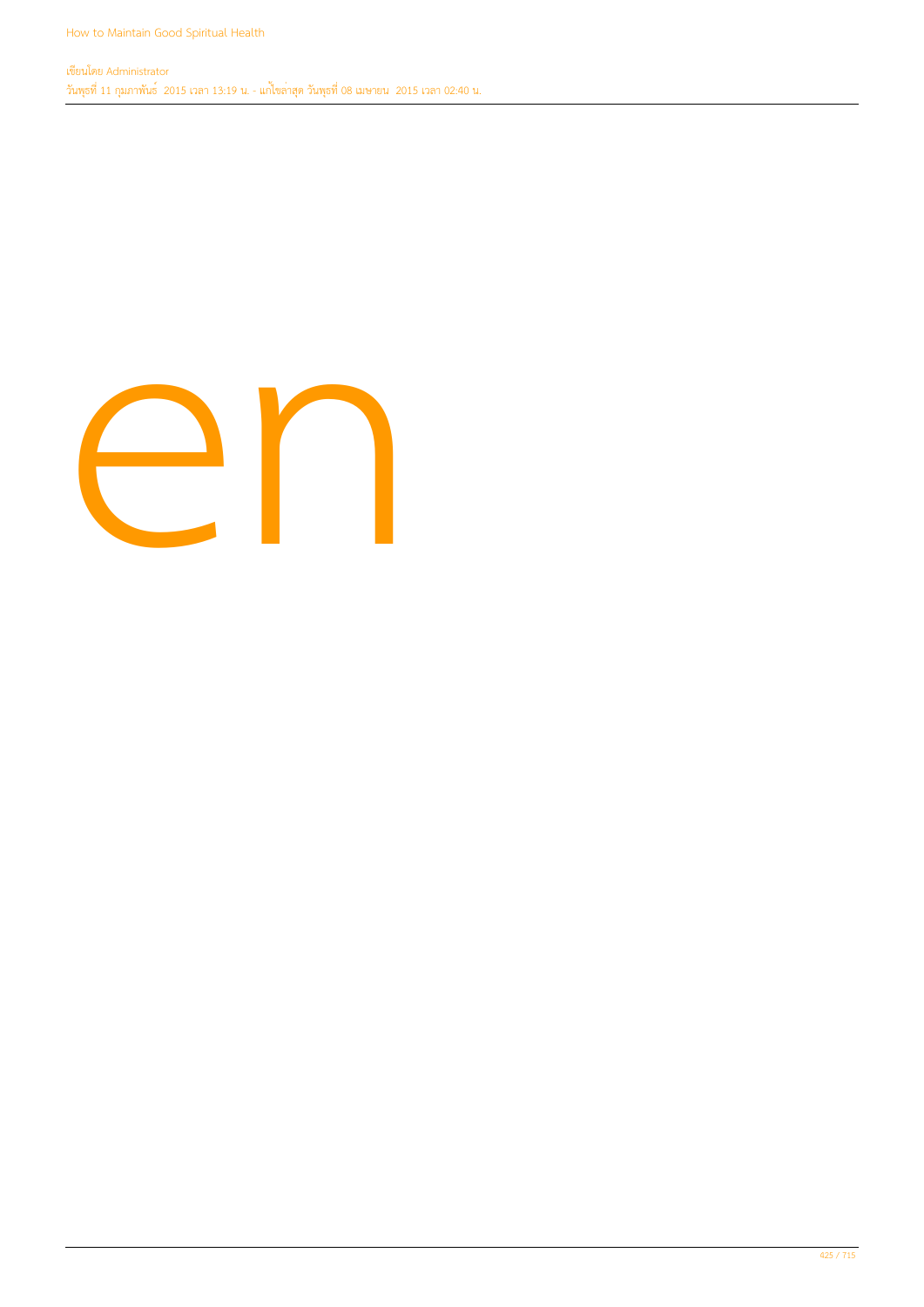# adver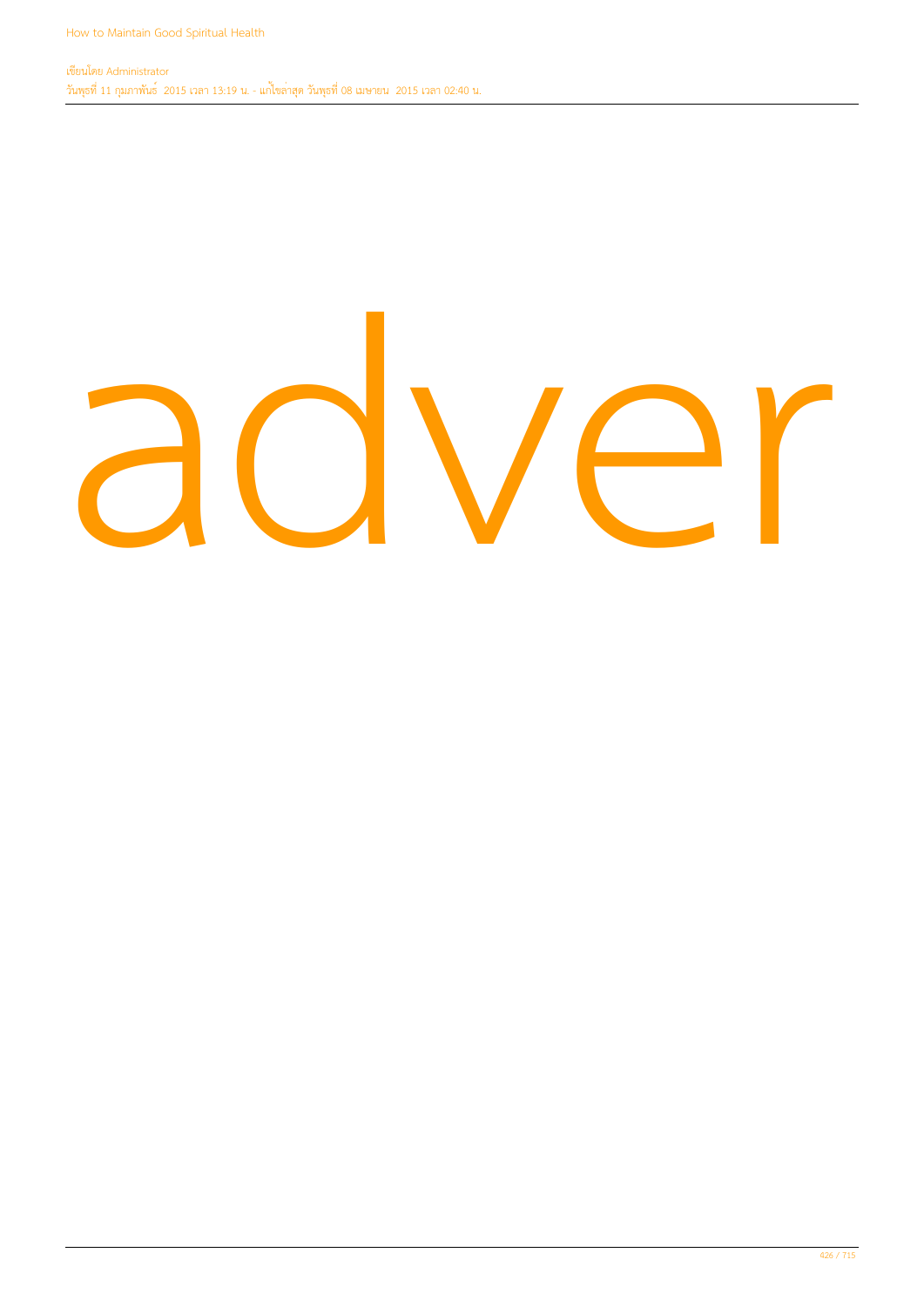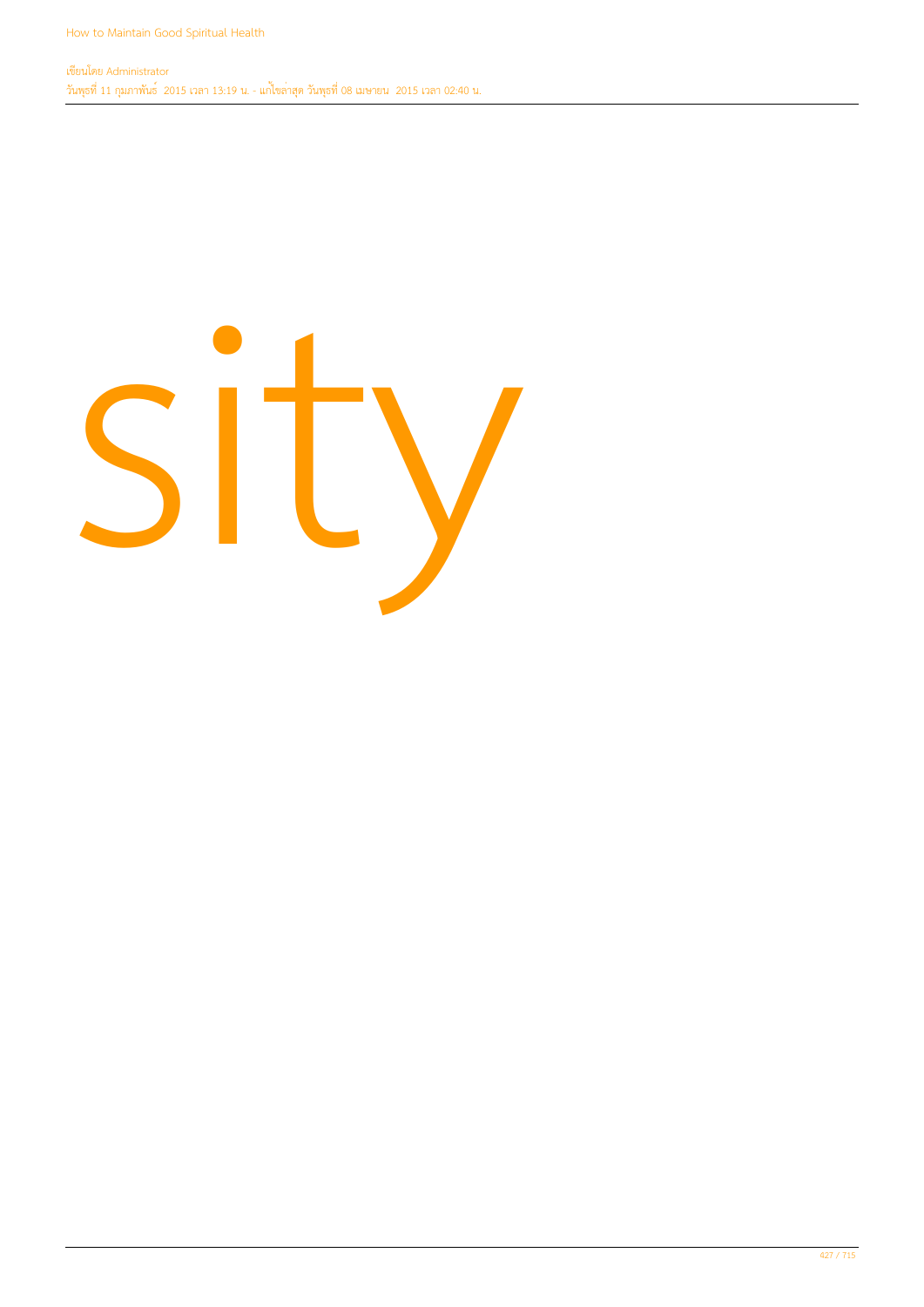# knoc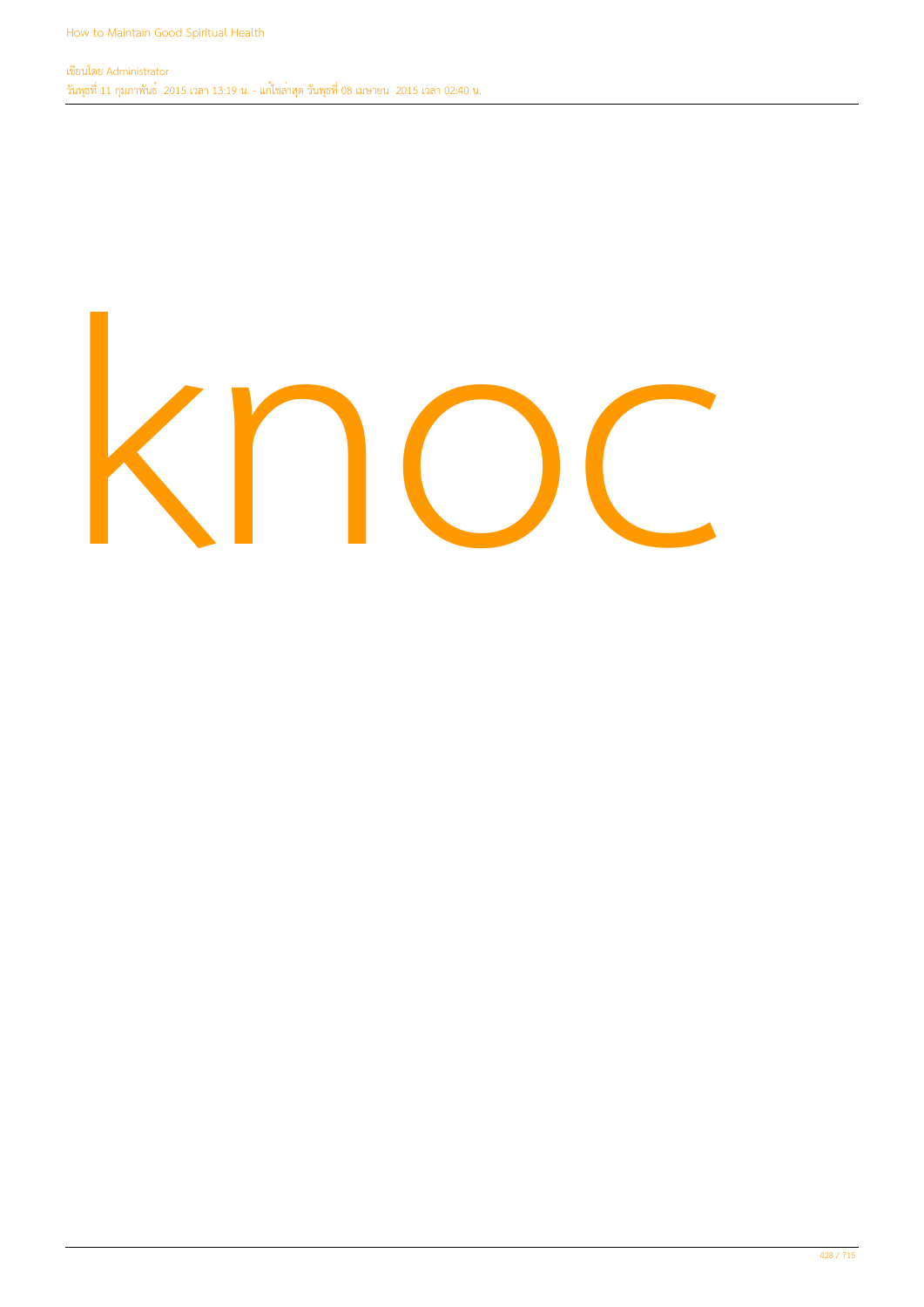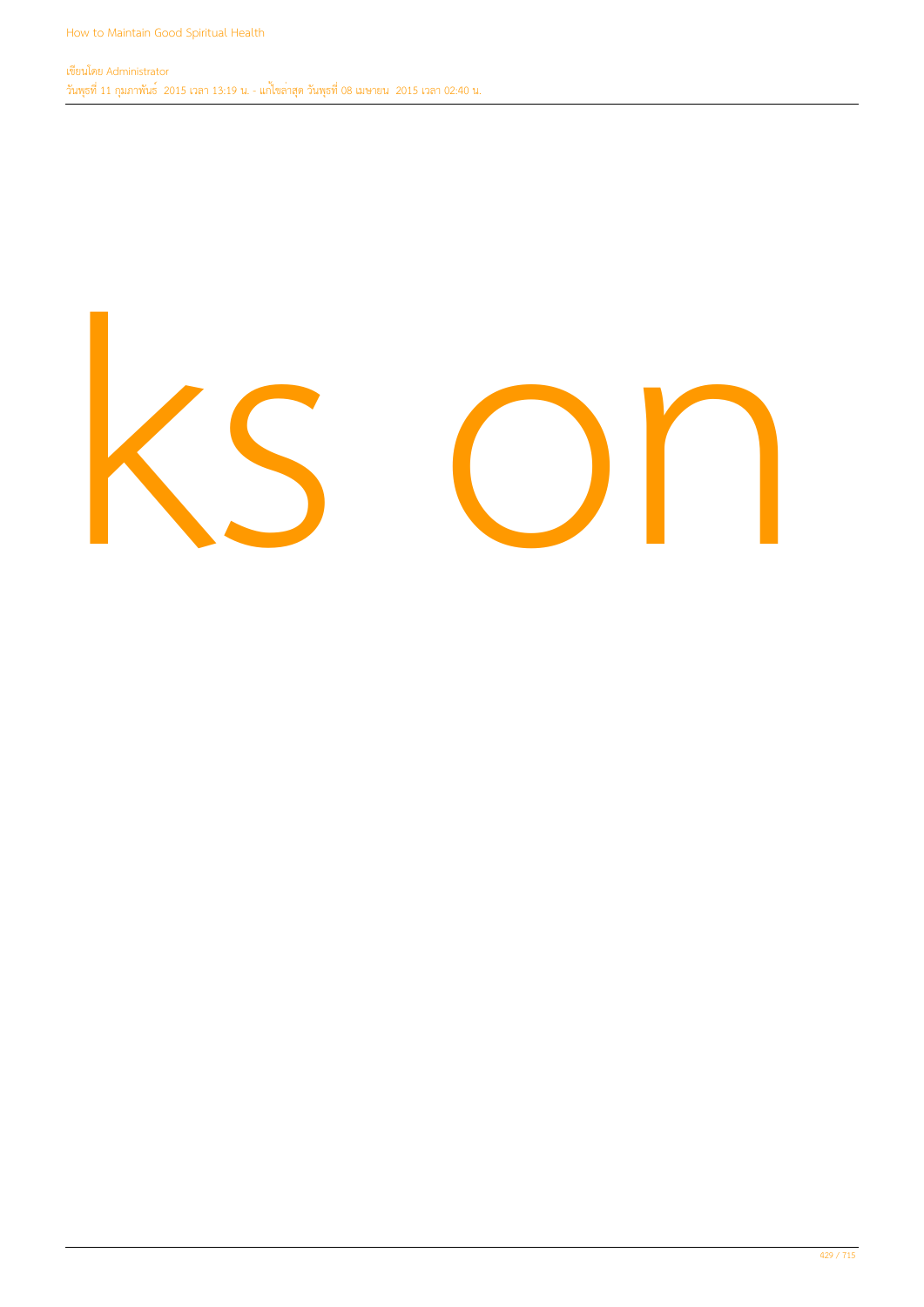### your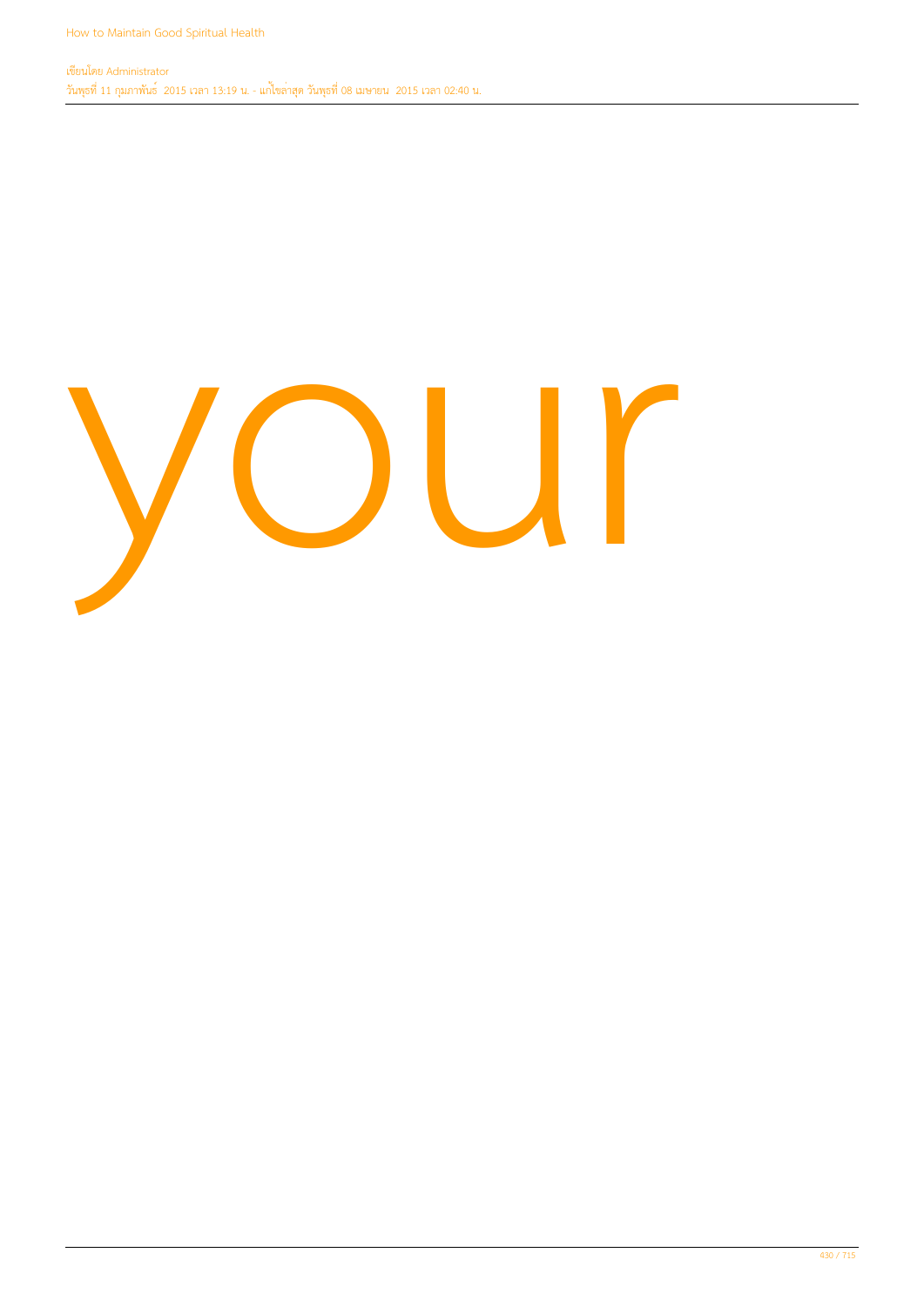# door,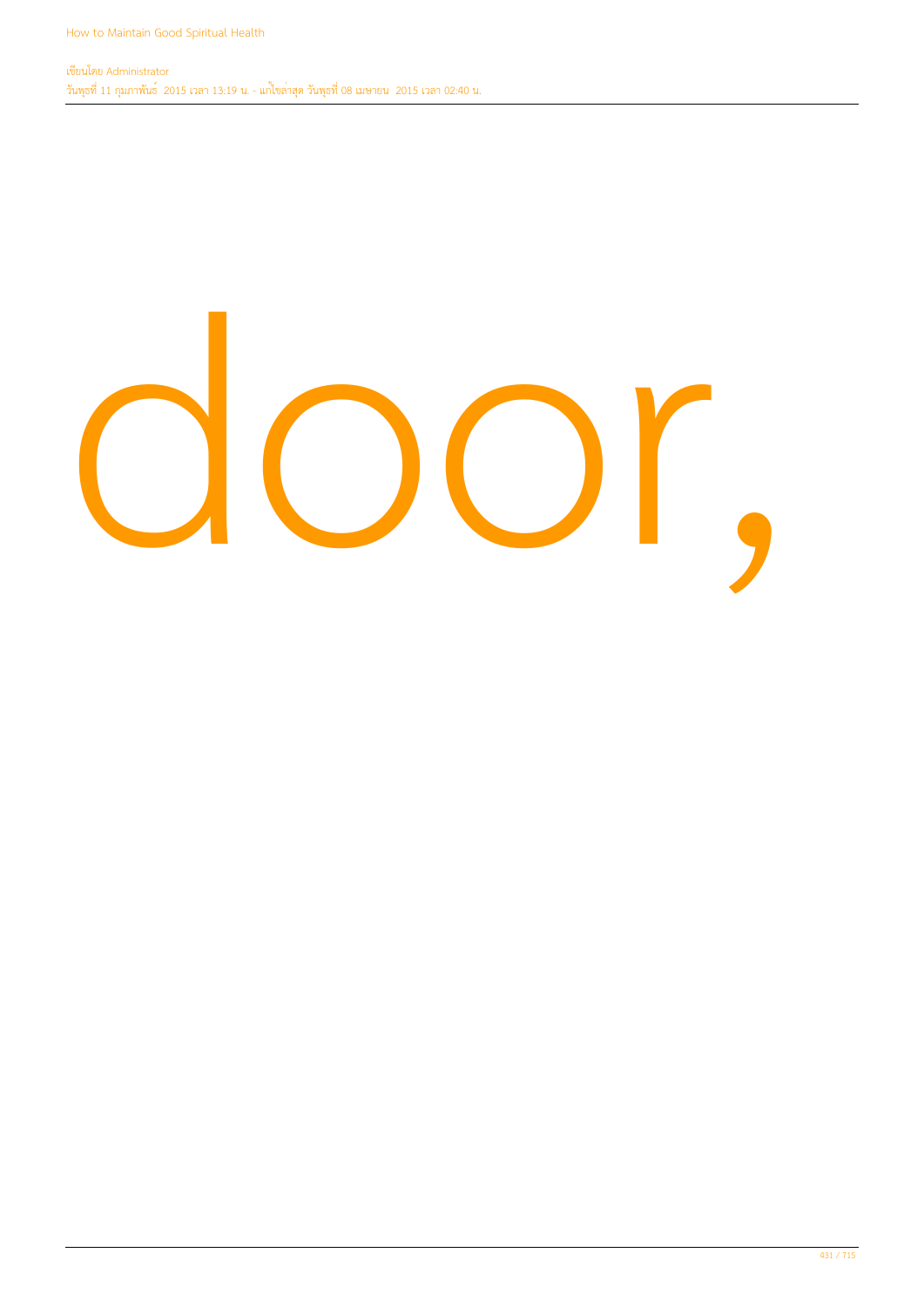# how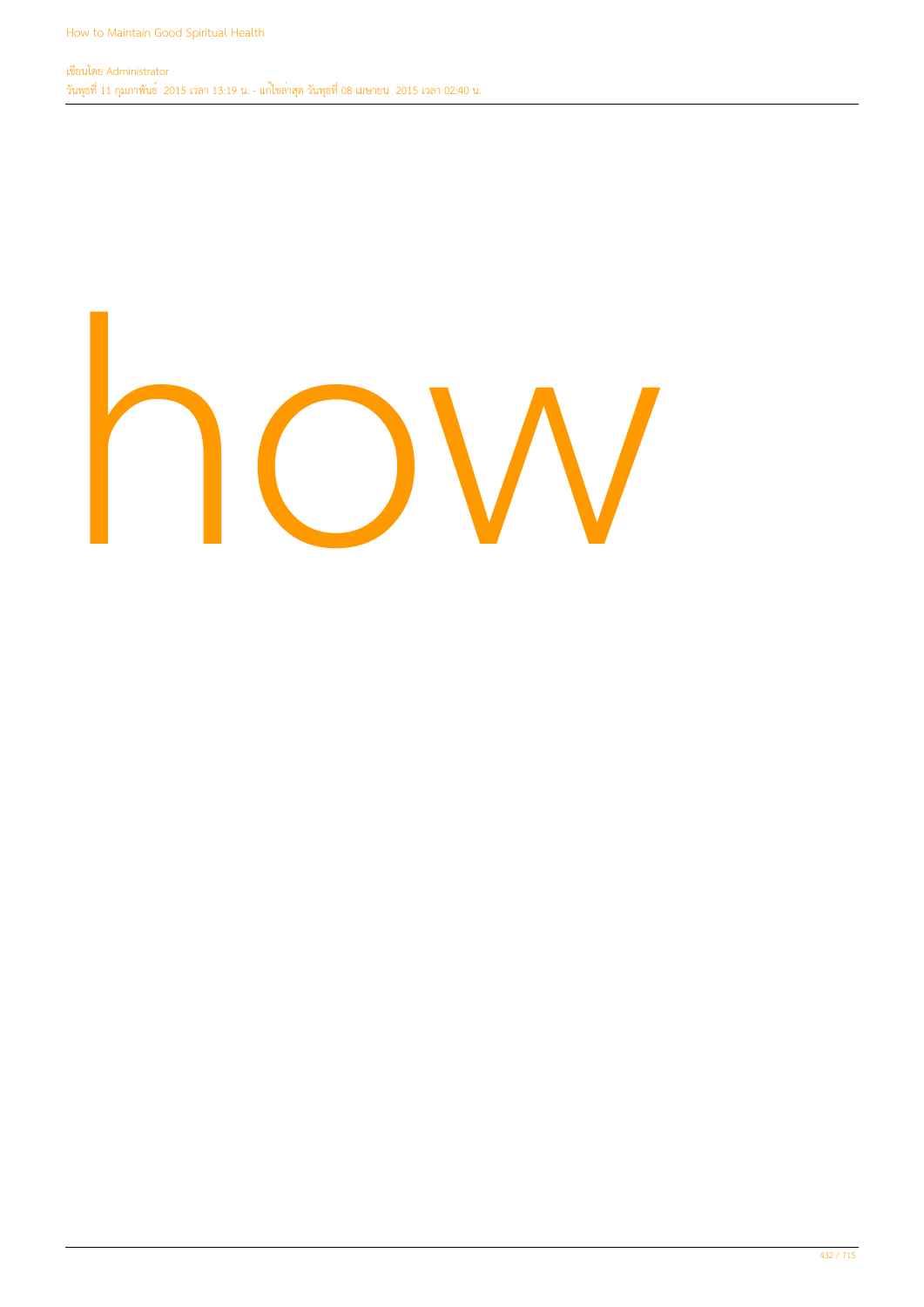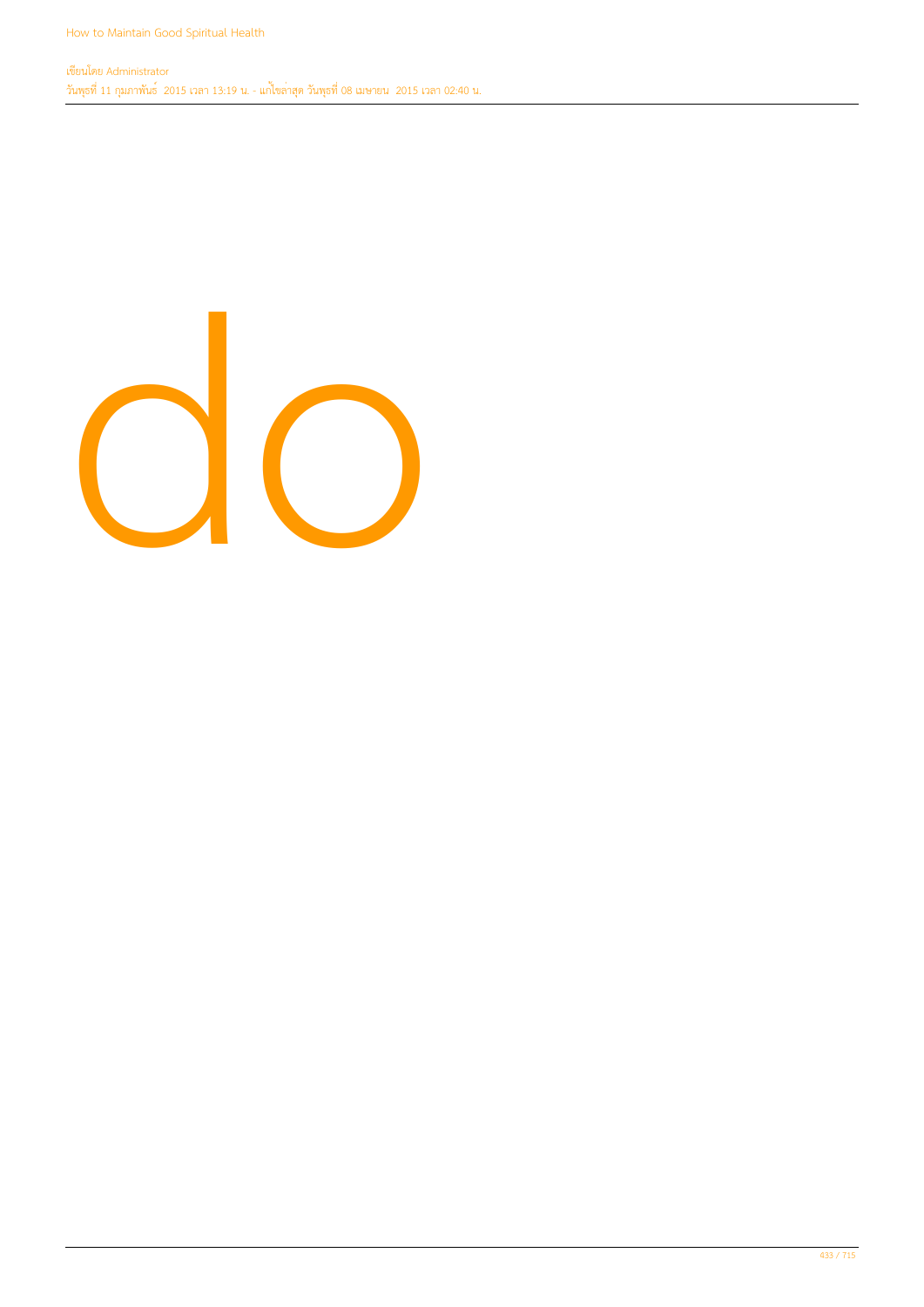you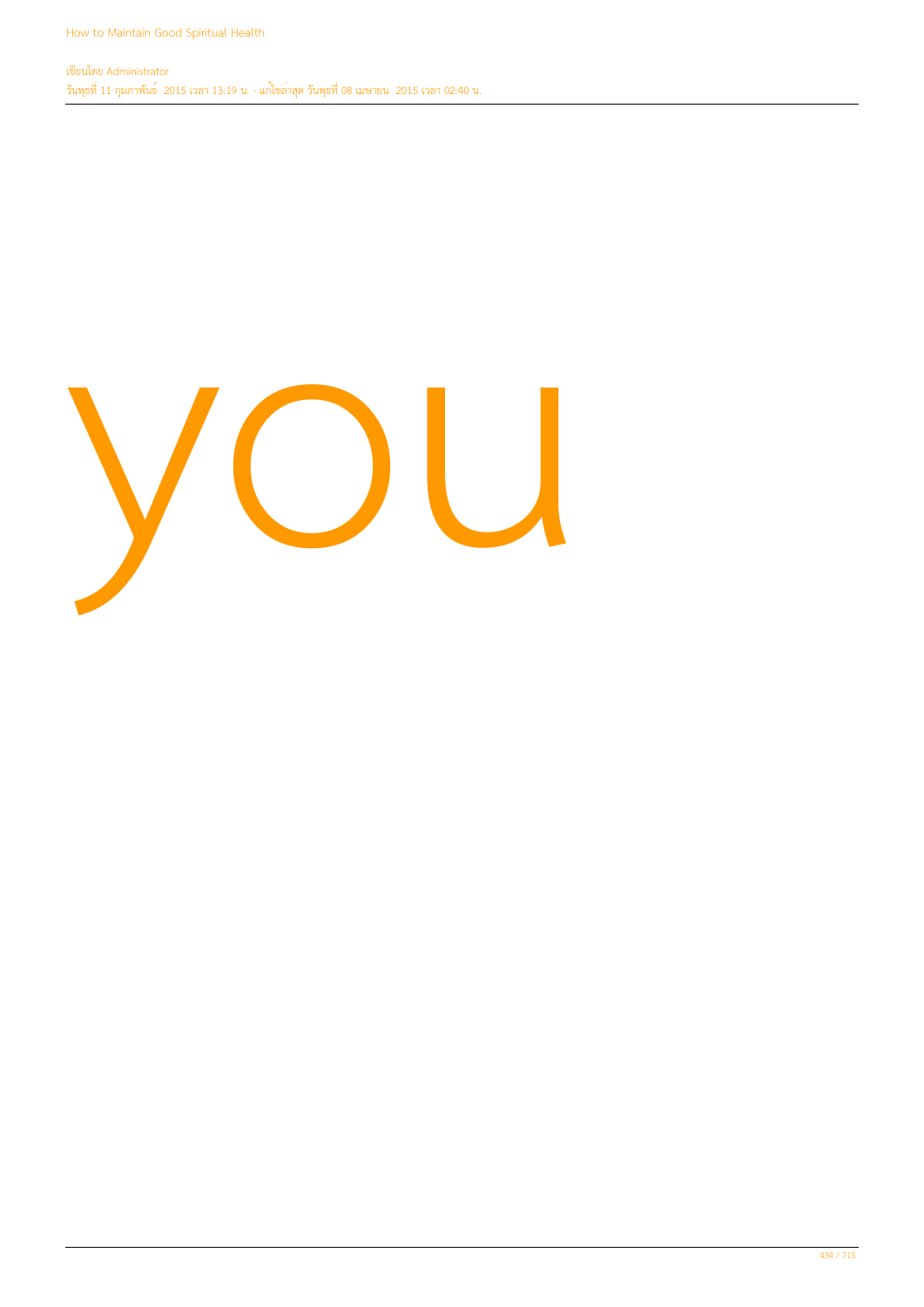# respo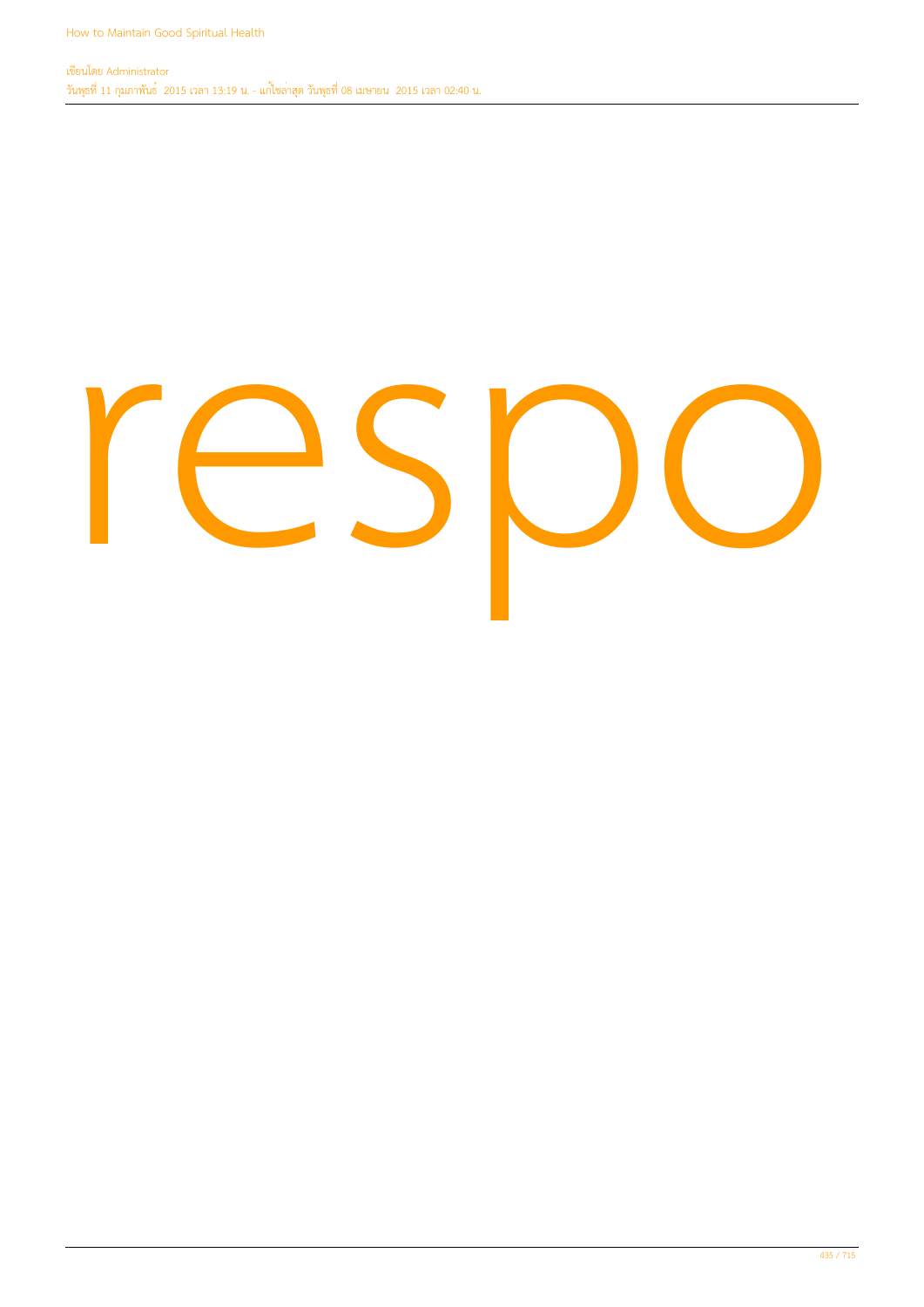# nd?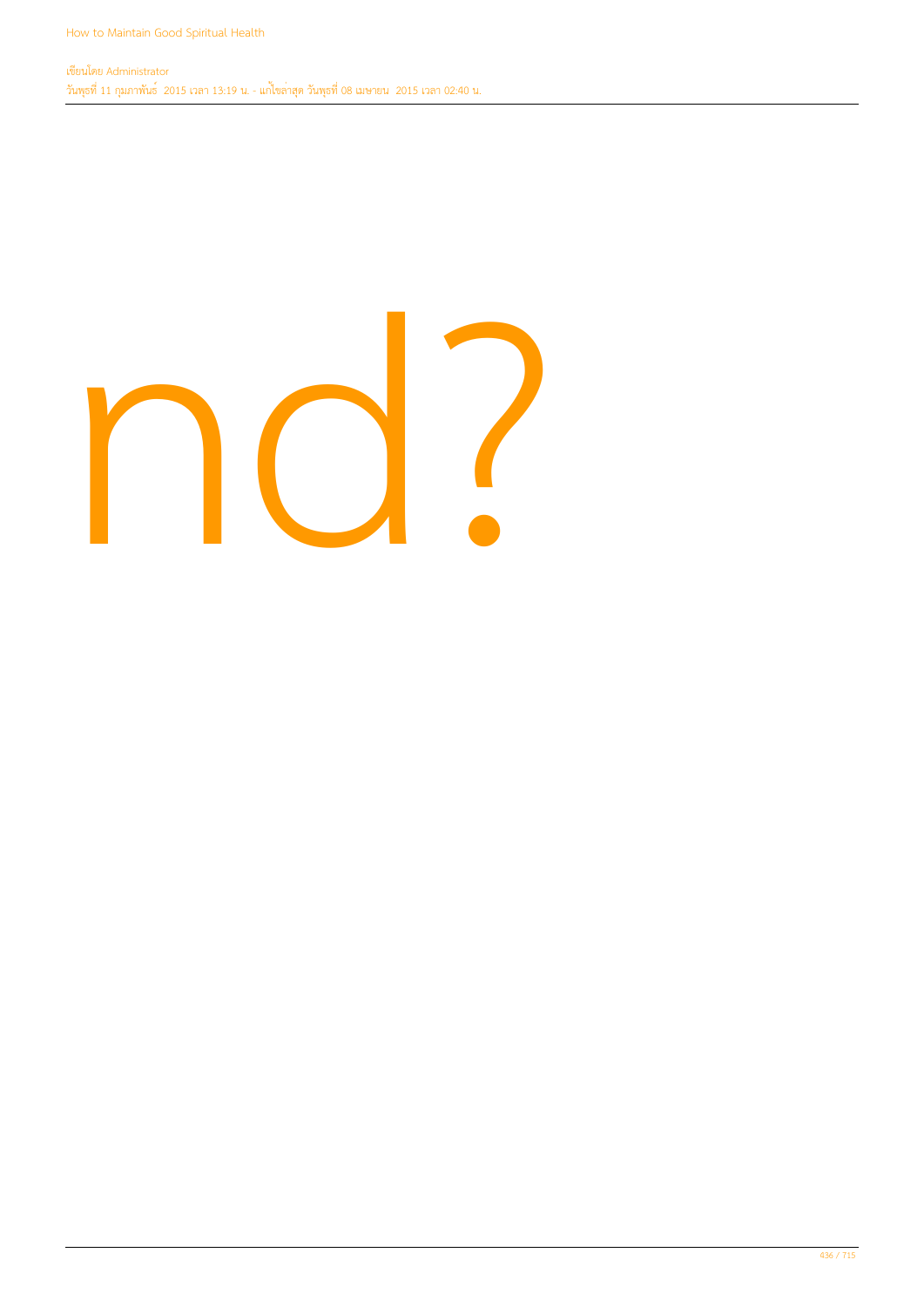# Are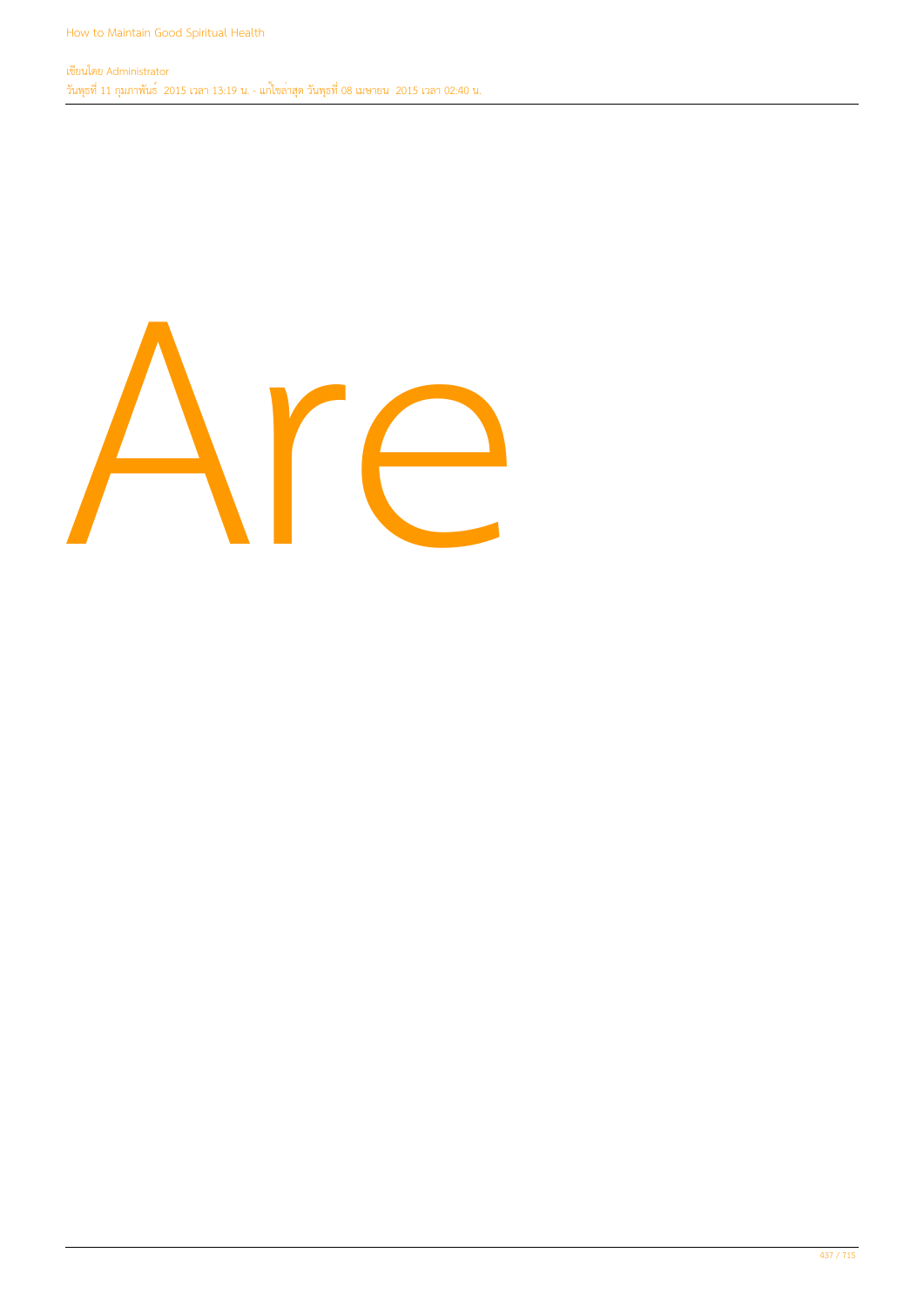# you a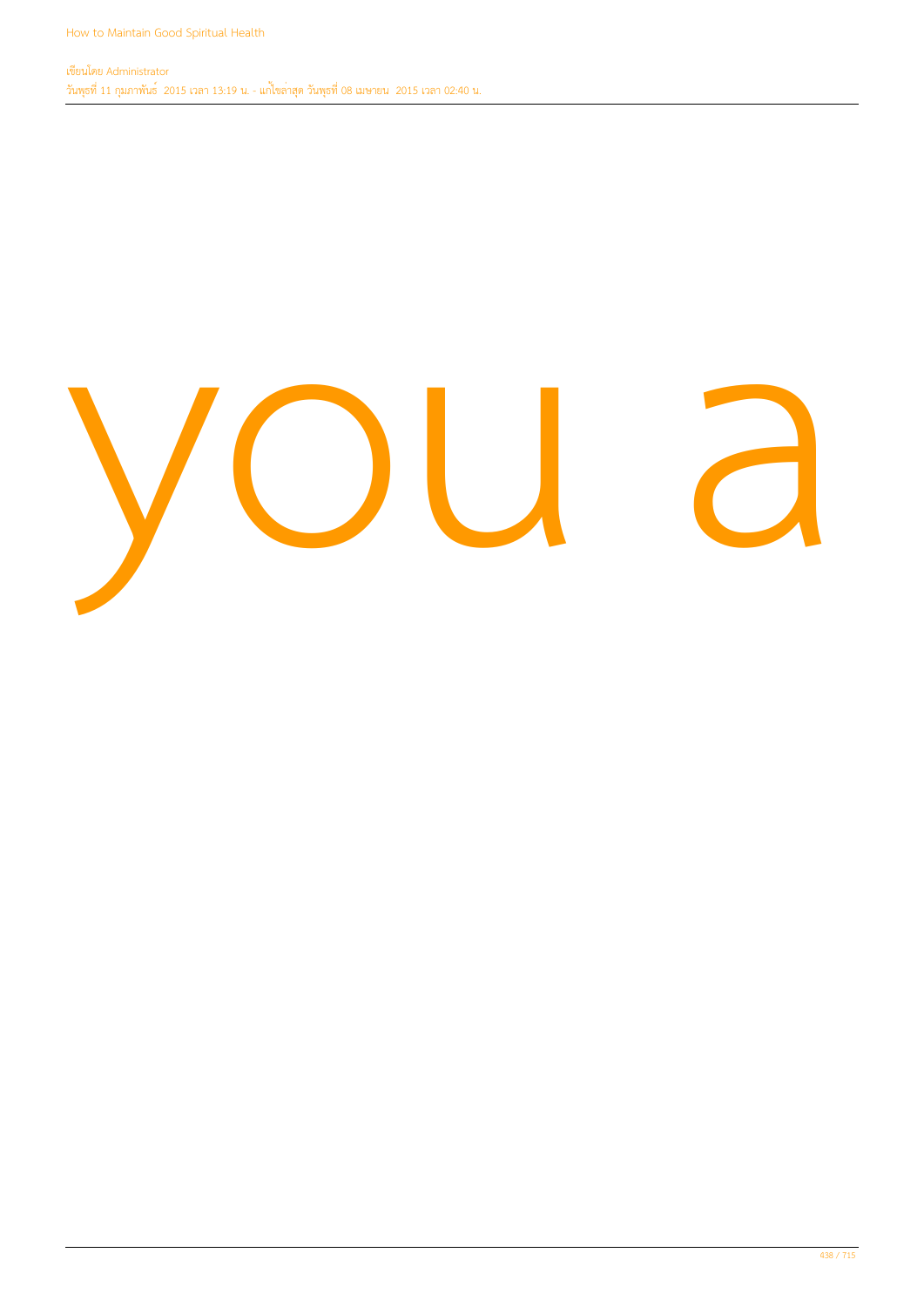# potat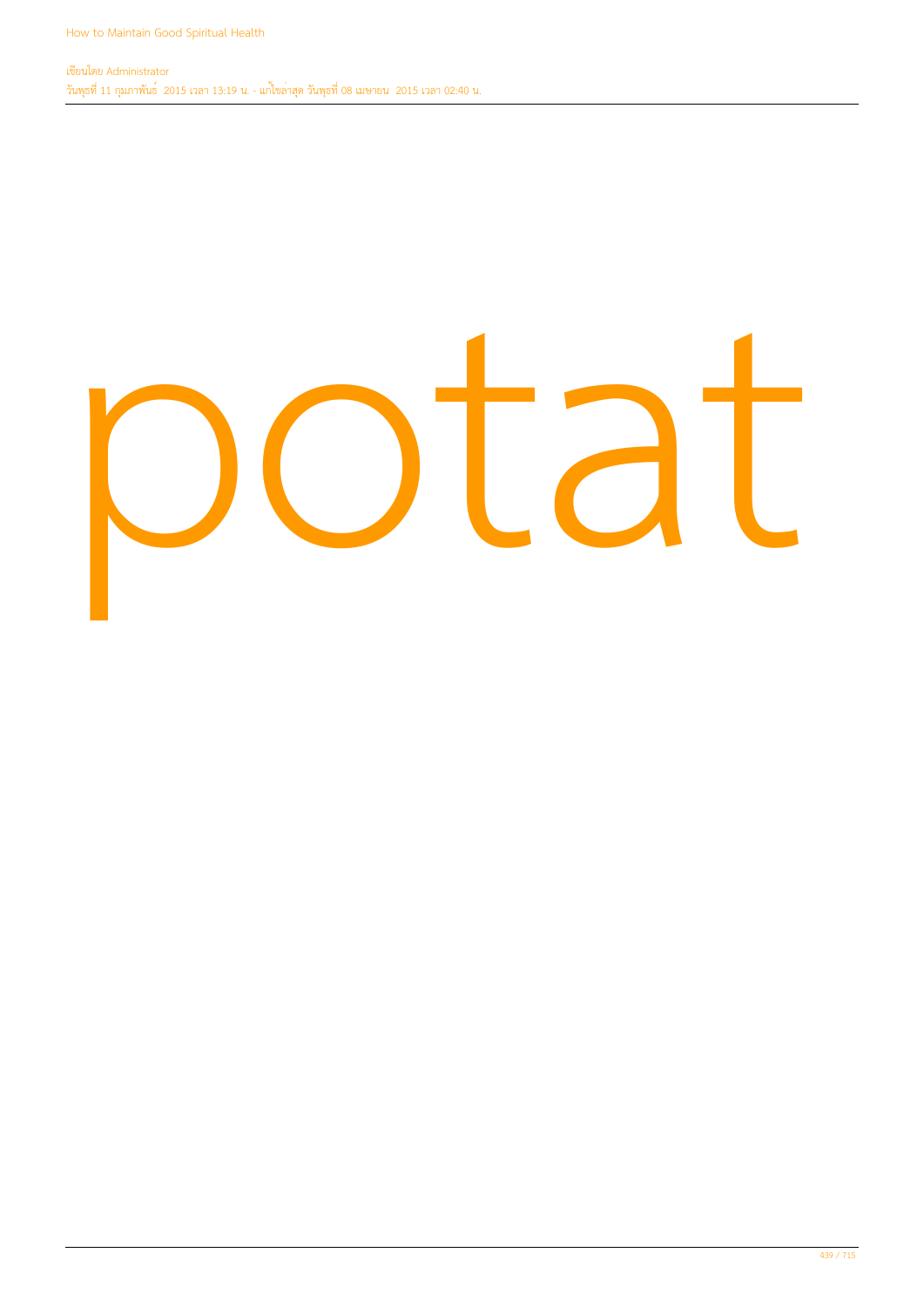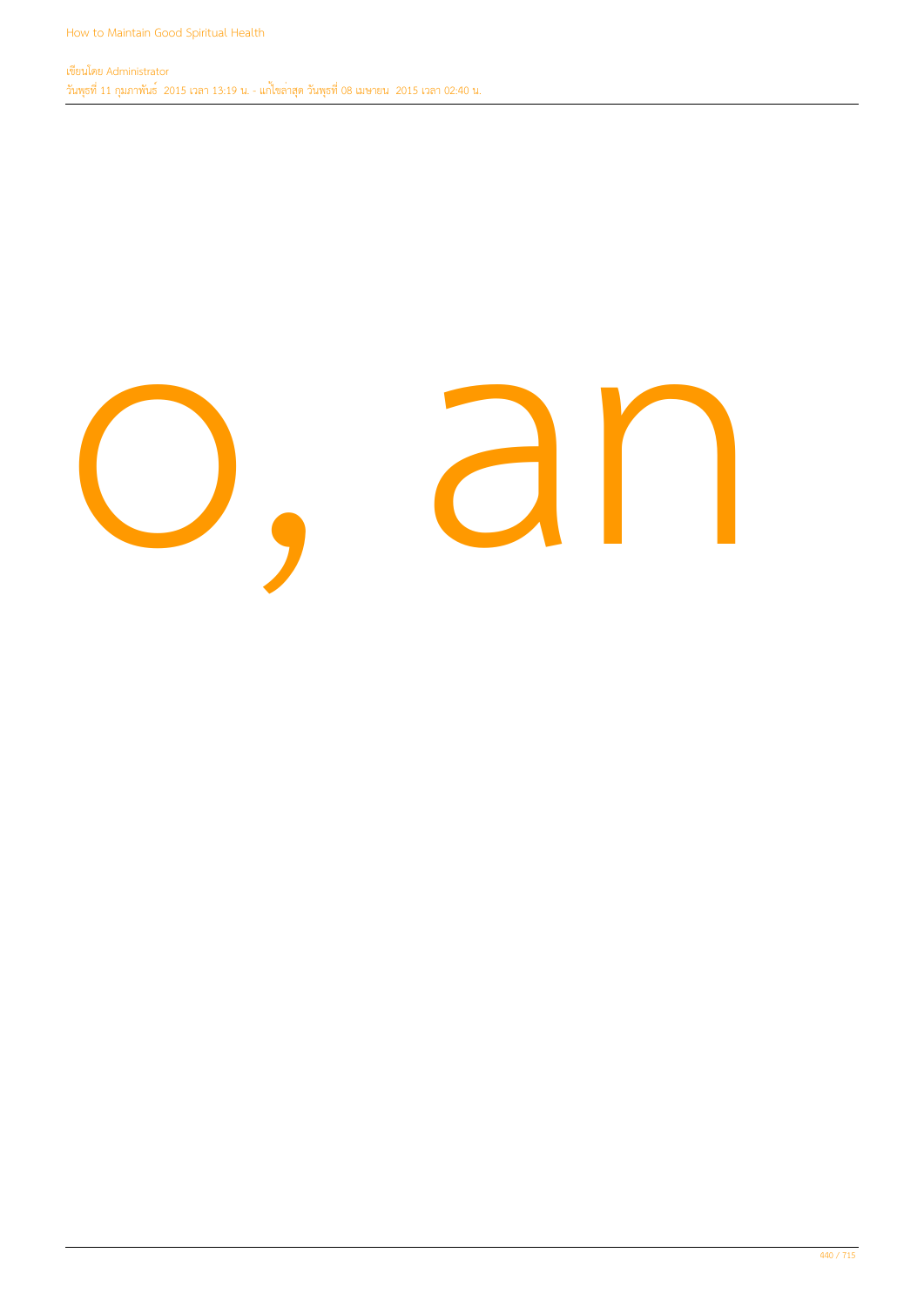# egg,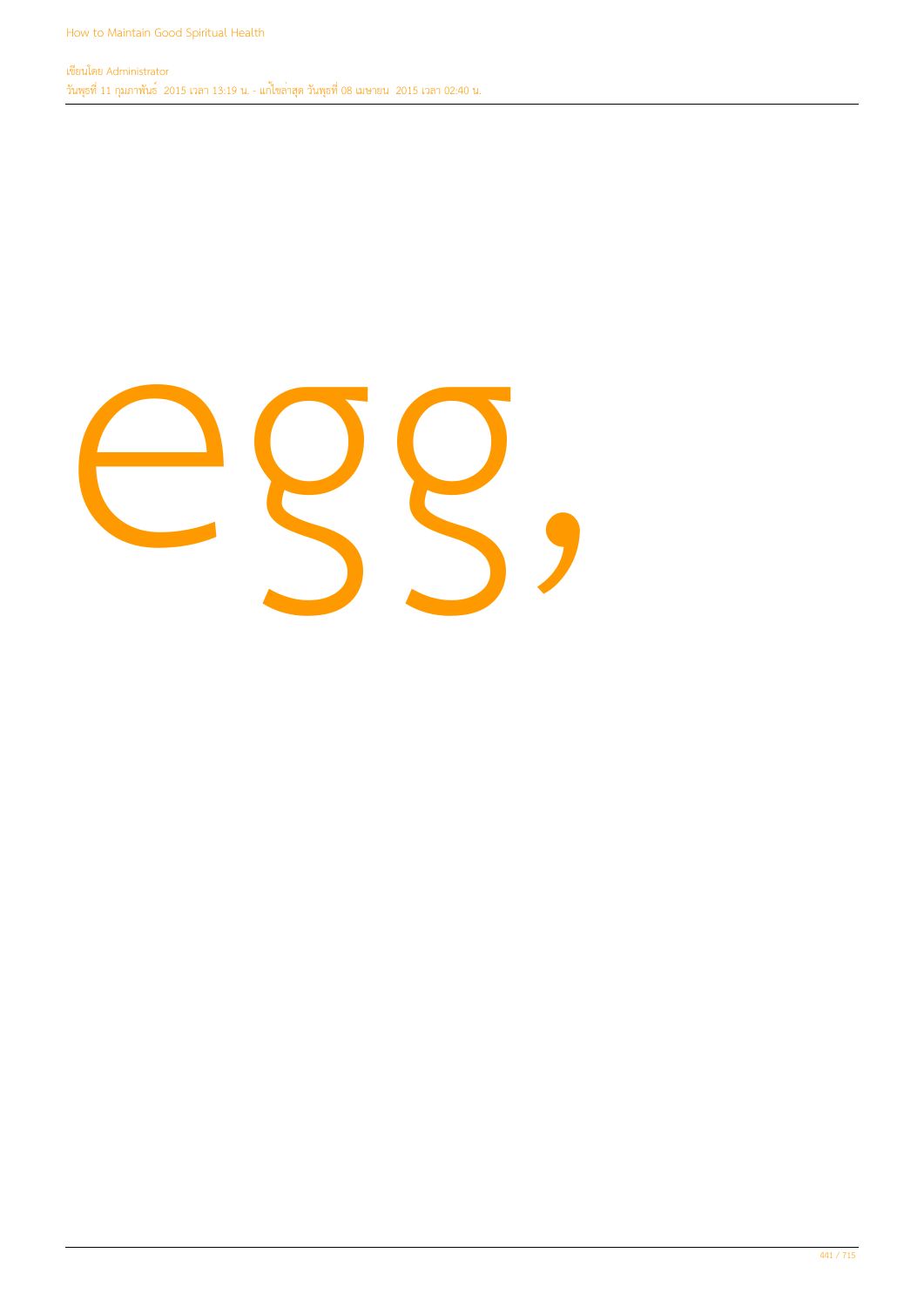#### or a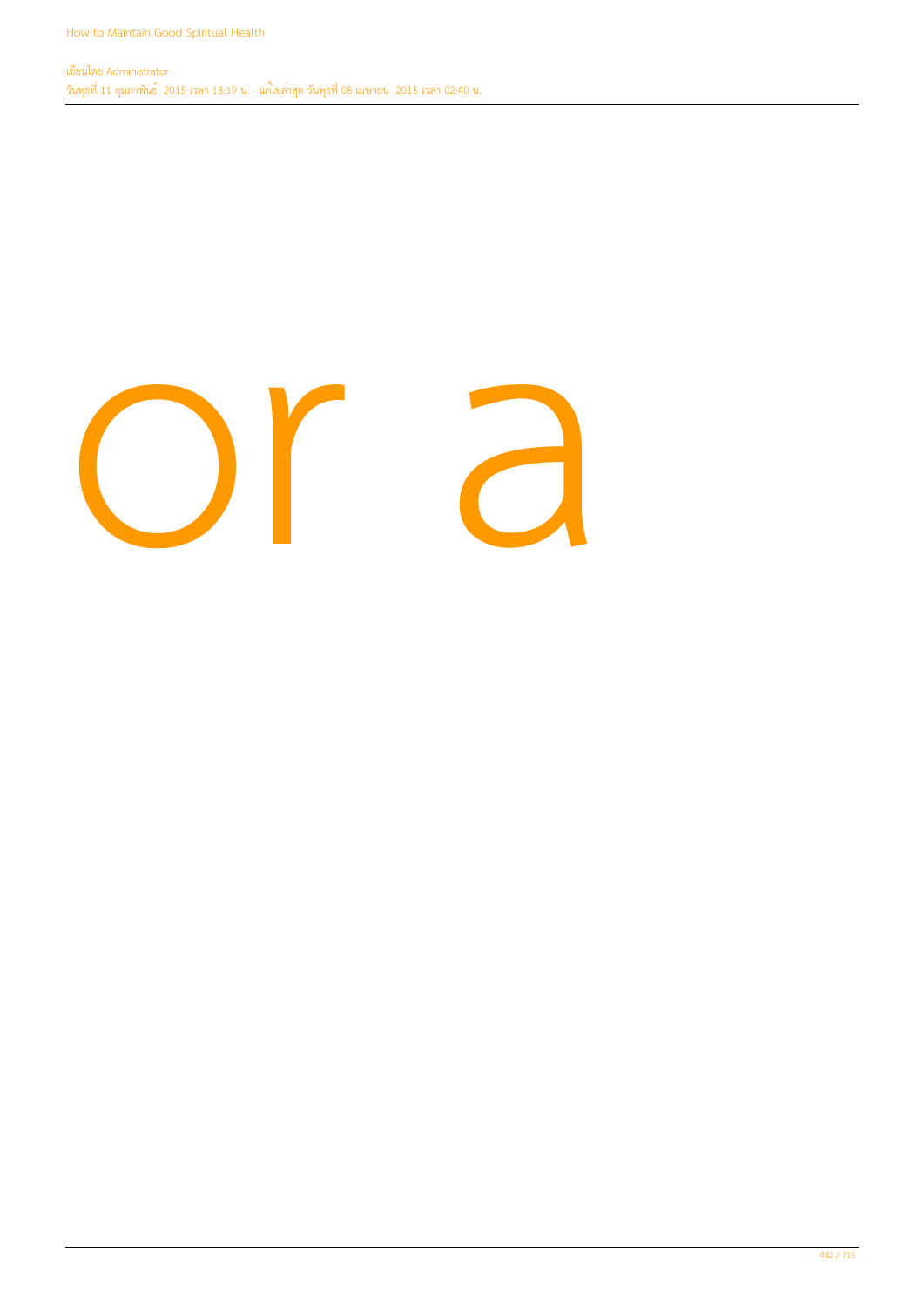# coffe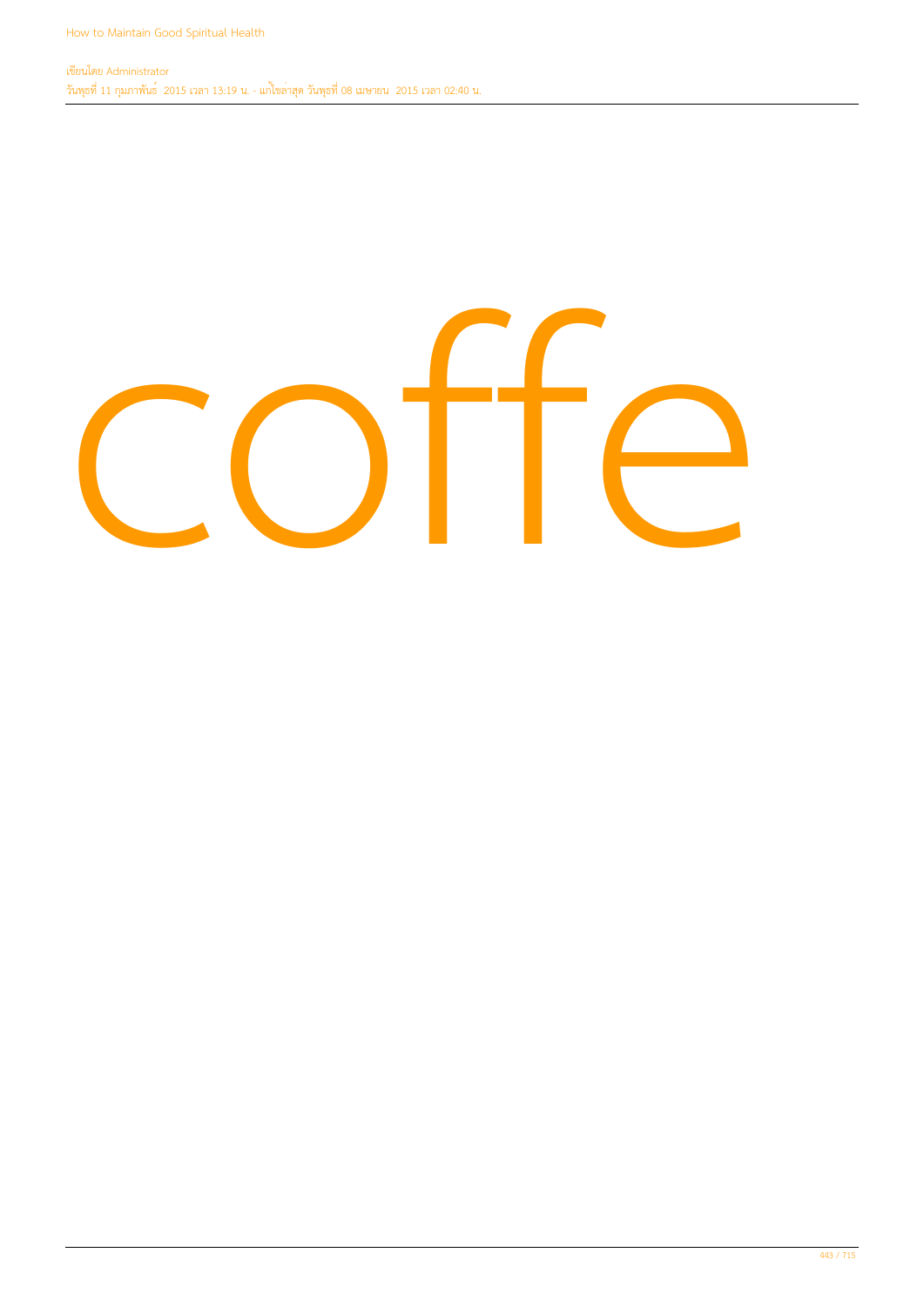#### เขียนโดย Administrator วันพุธที่ 11 กุมภาพันธ์ 2015 เวลา 13:19 น. - แก้ไขล่าสุด วันพุธที่ 08 เมษายน 2015 เวลา 02:40 น.

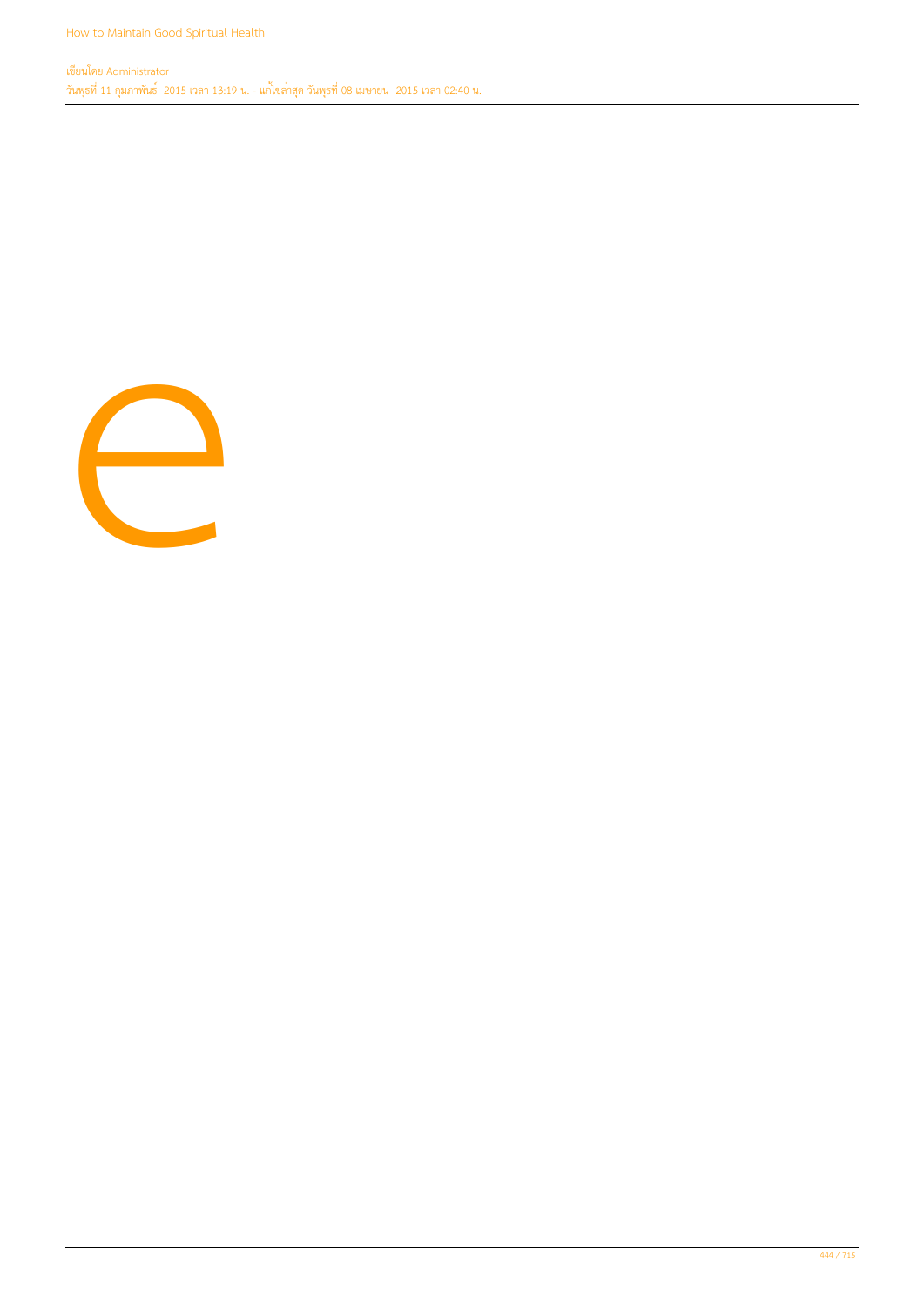#### $\Box$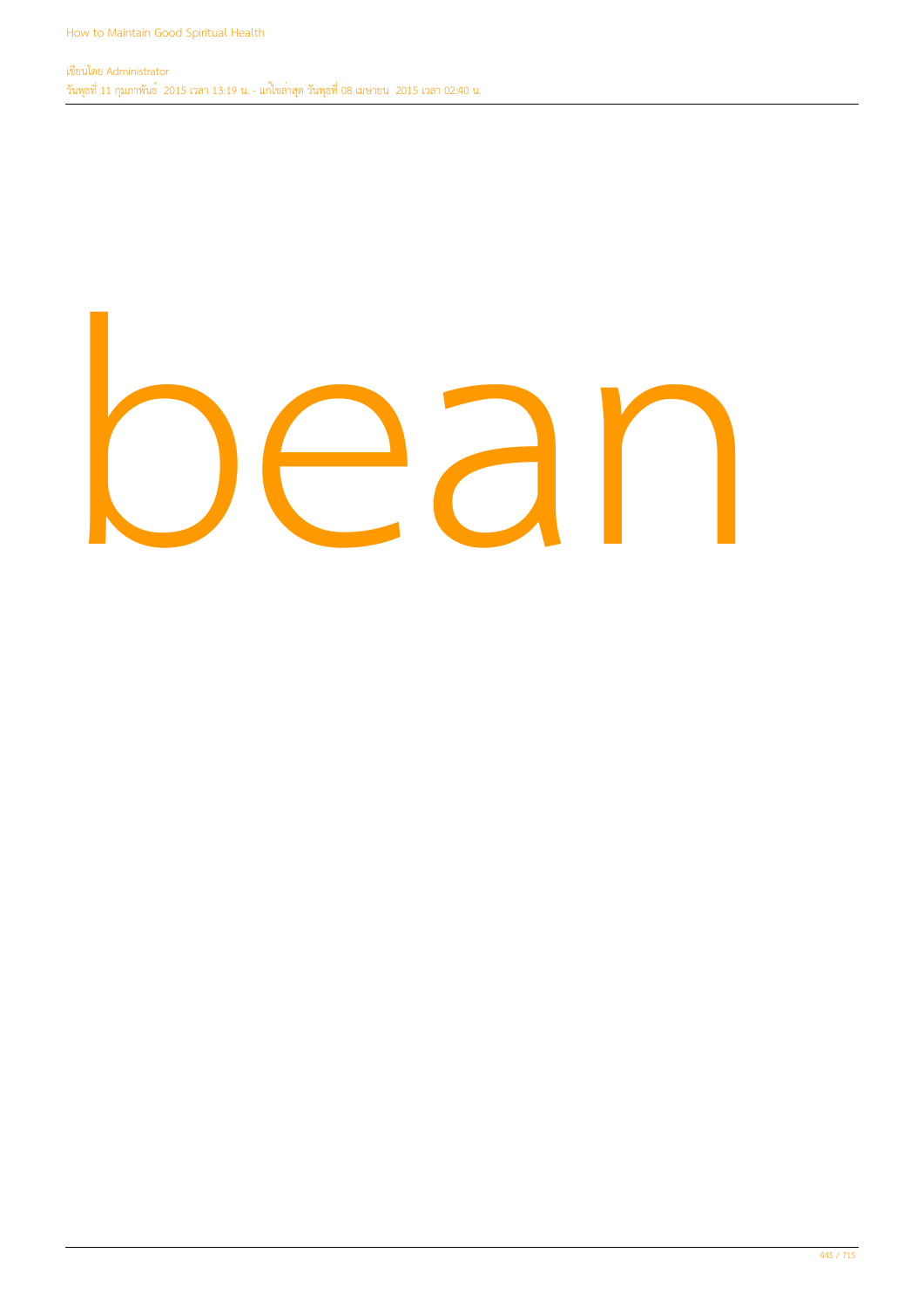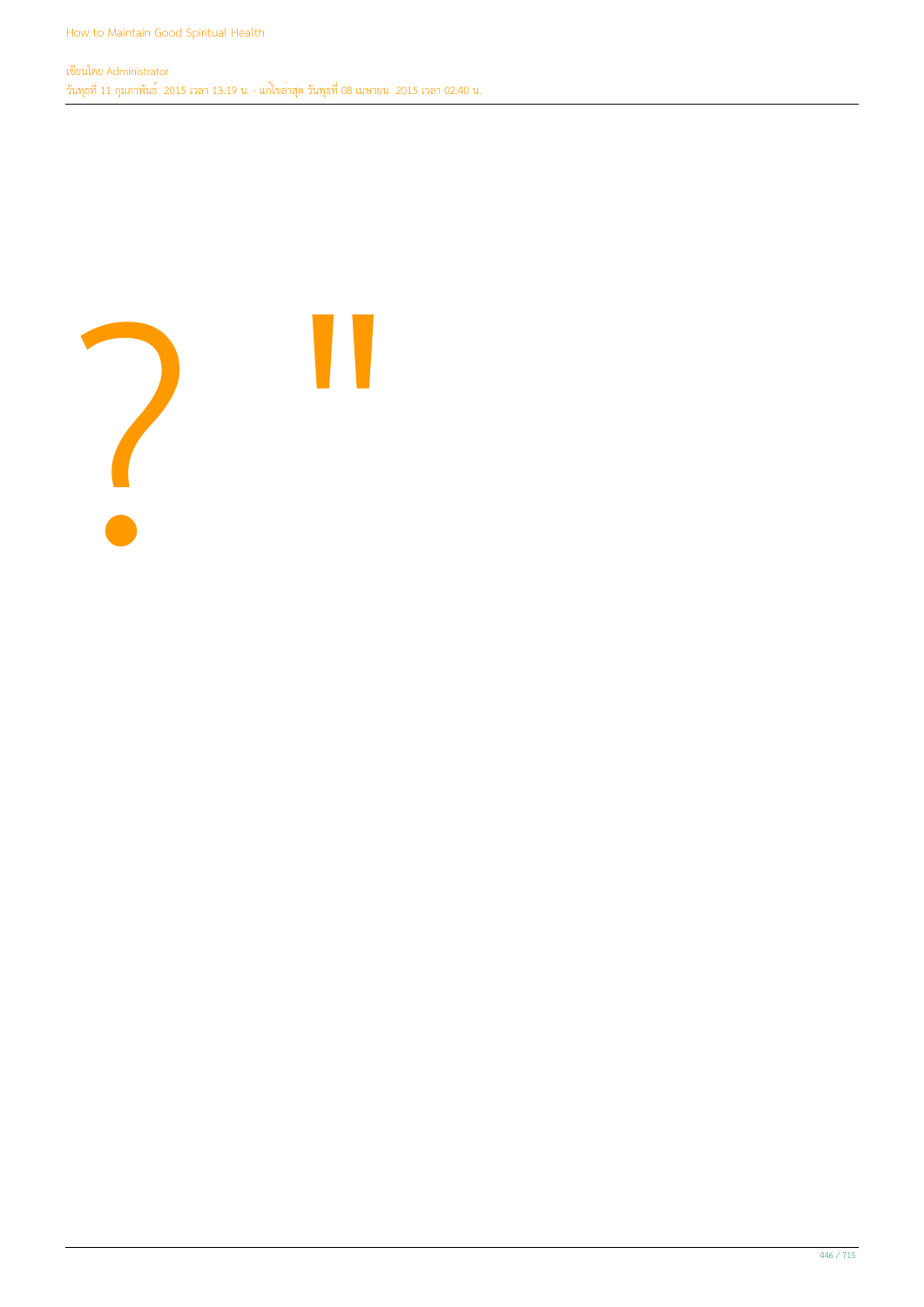### Mora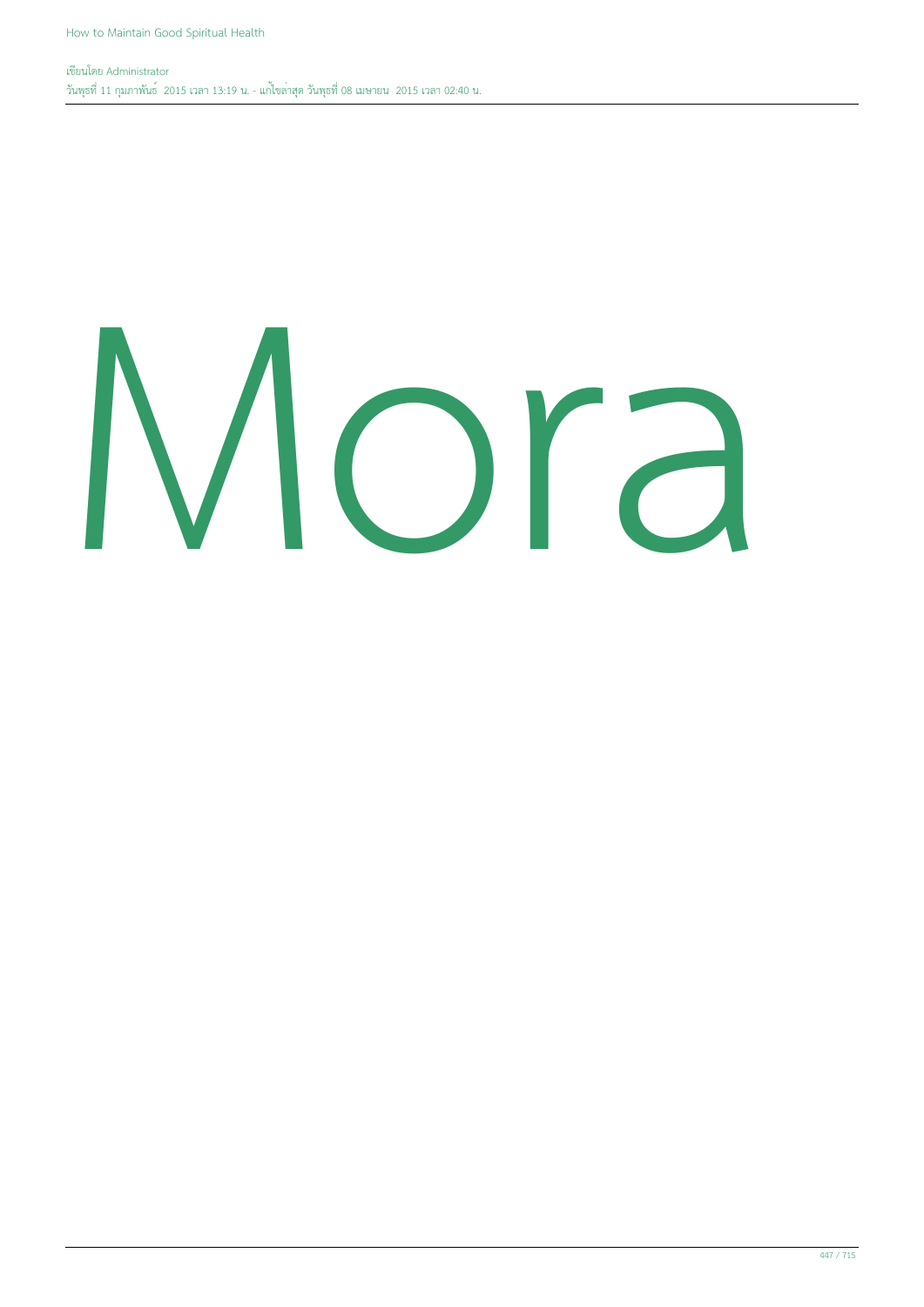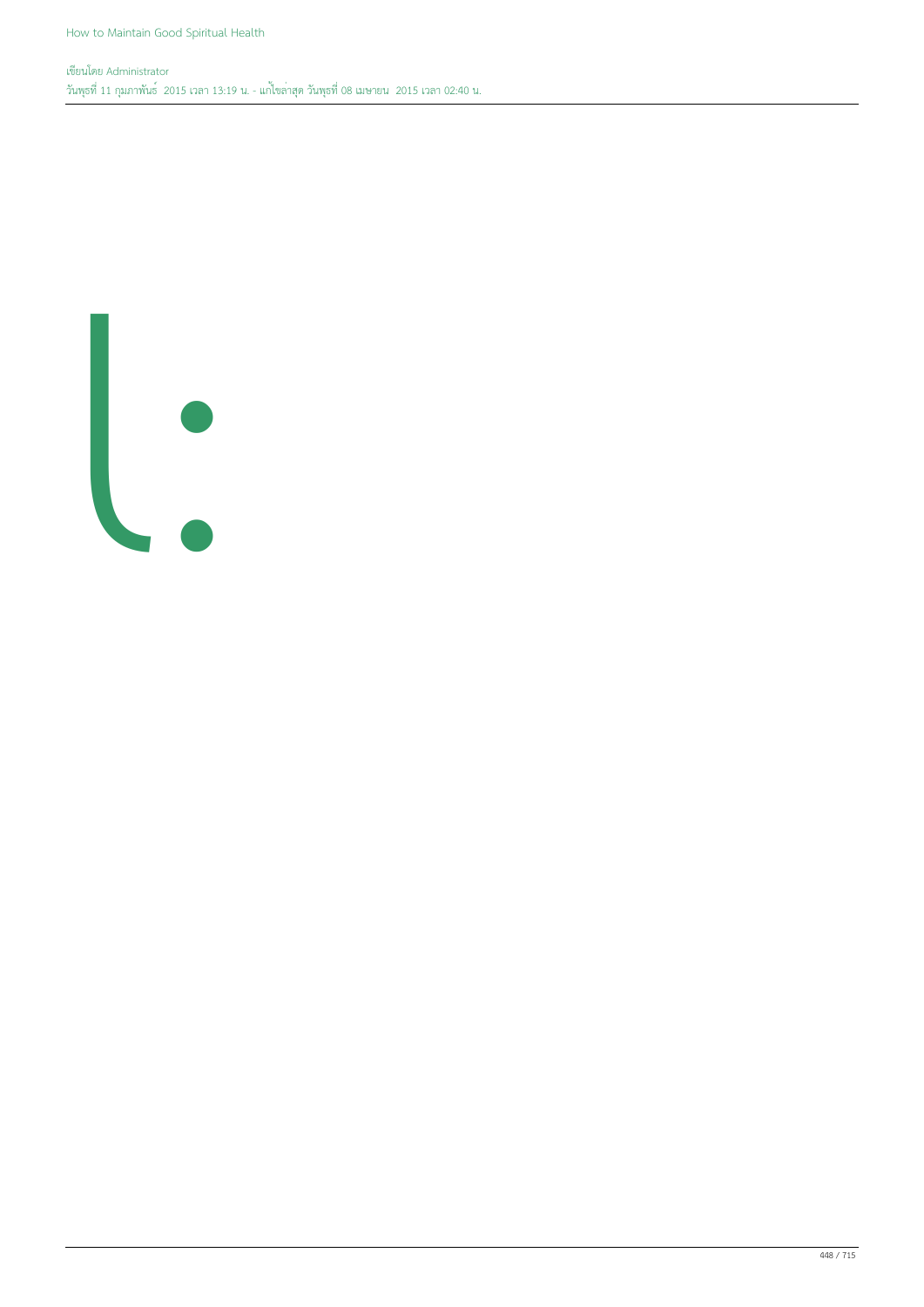#### In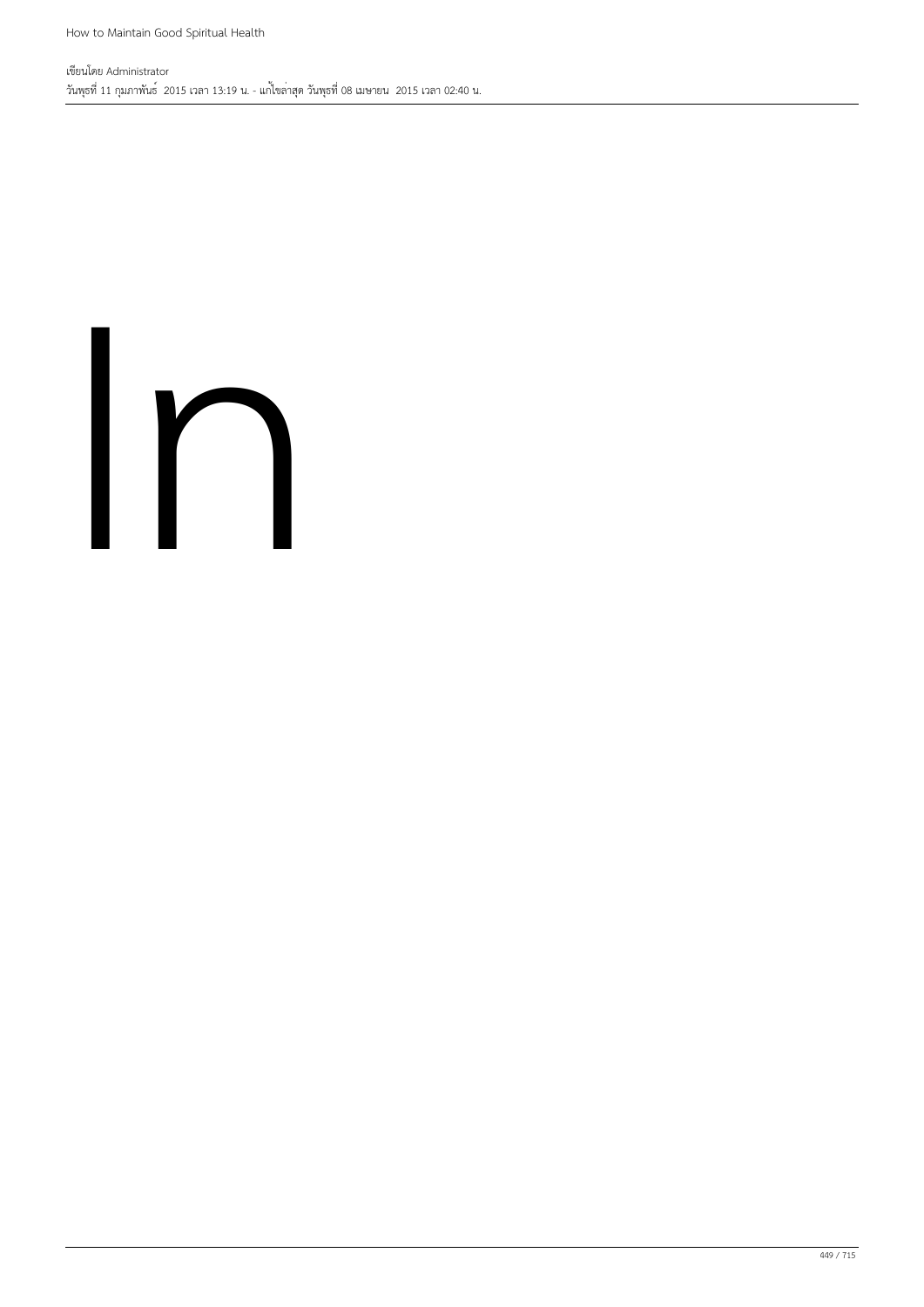## life,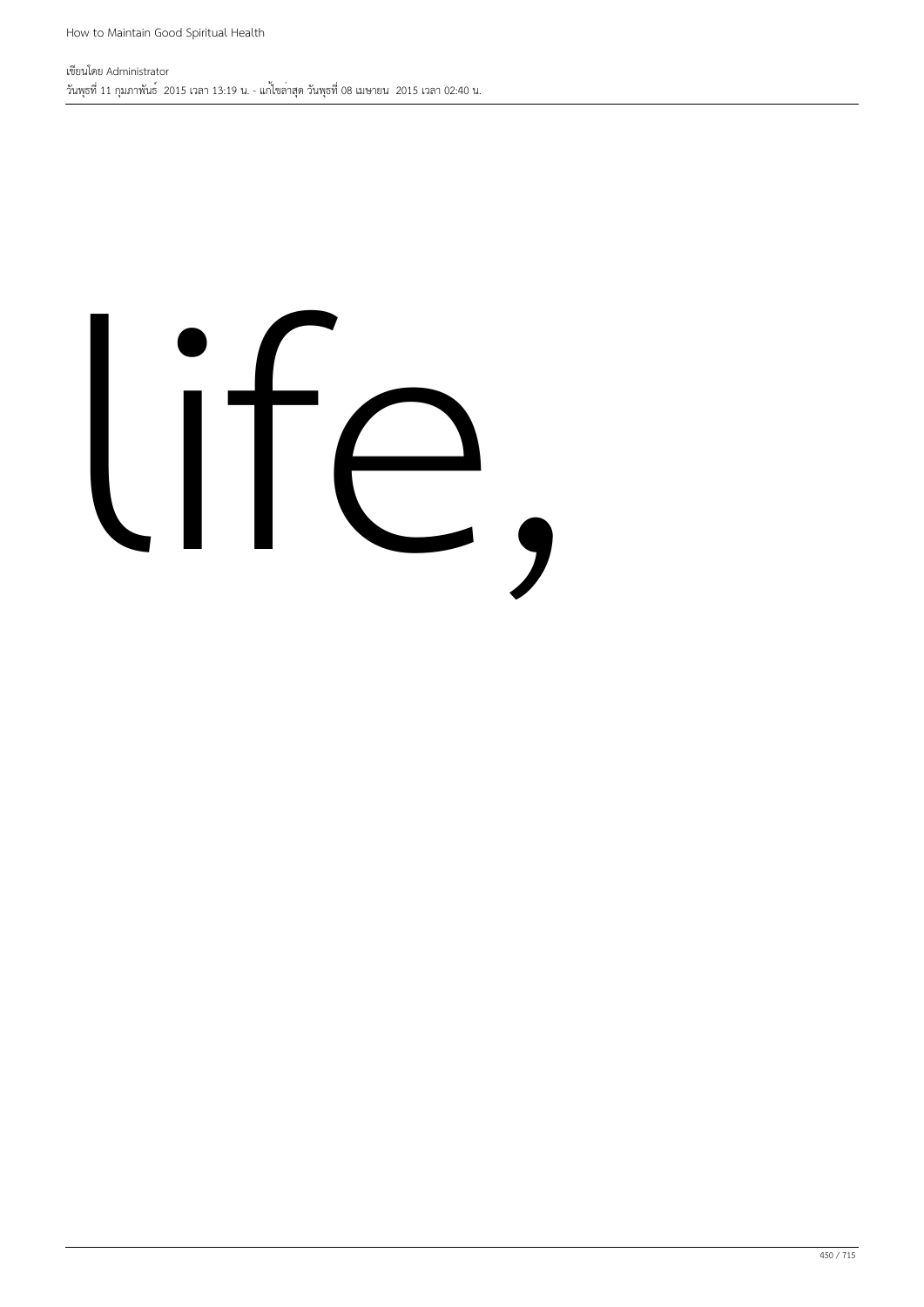## thing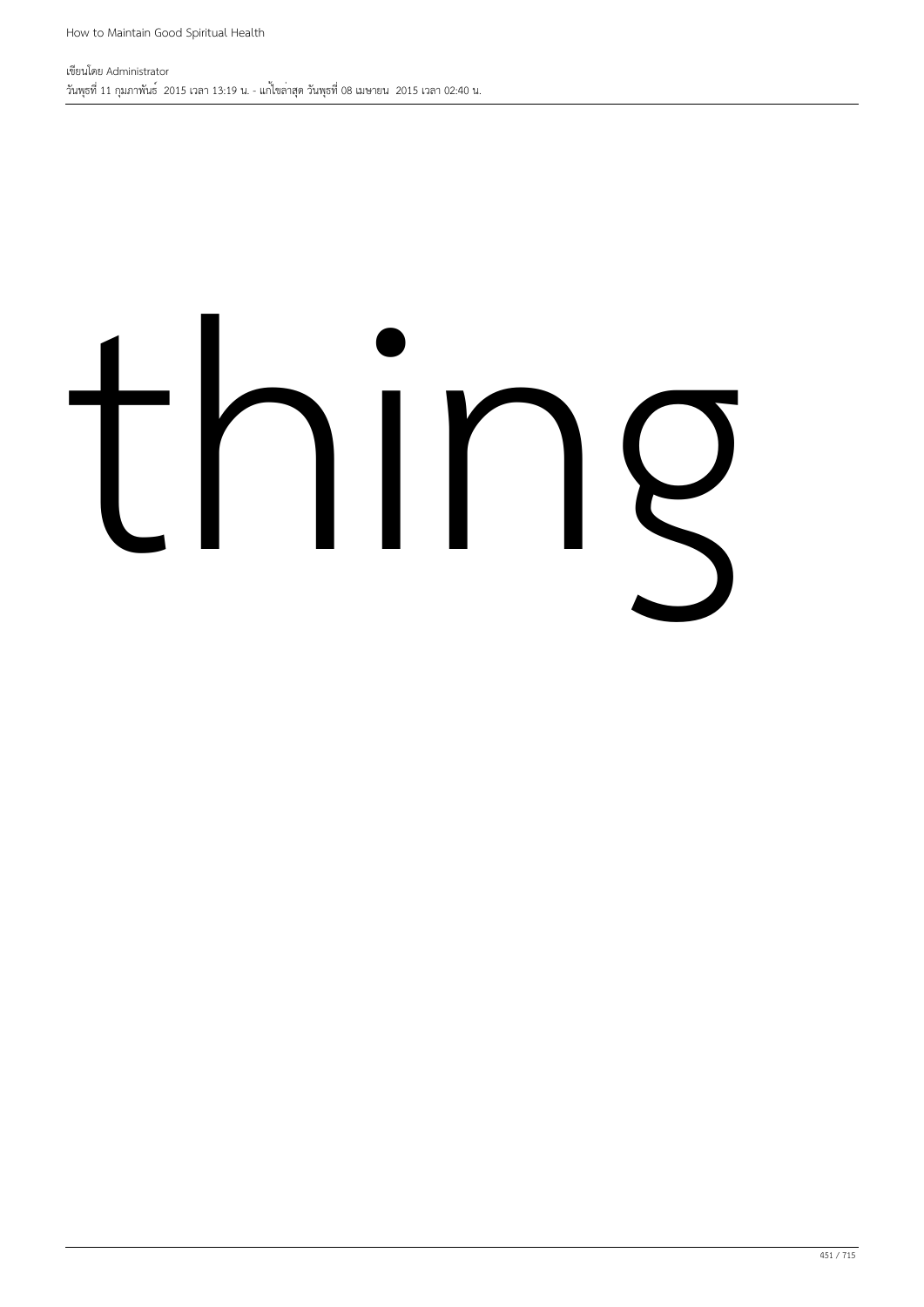#### S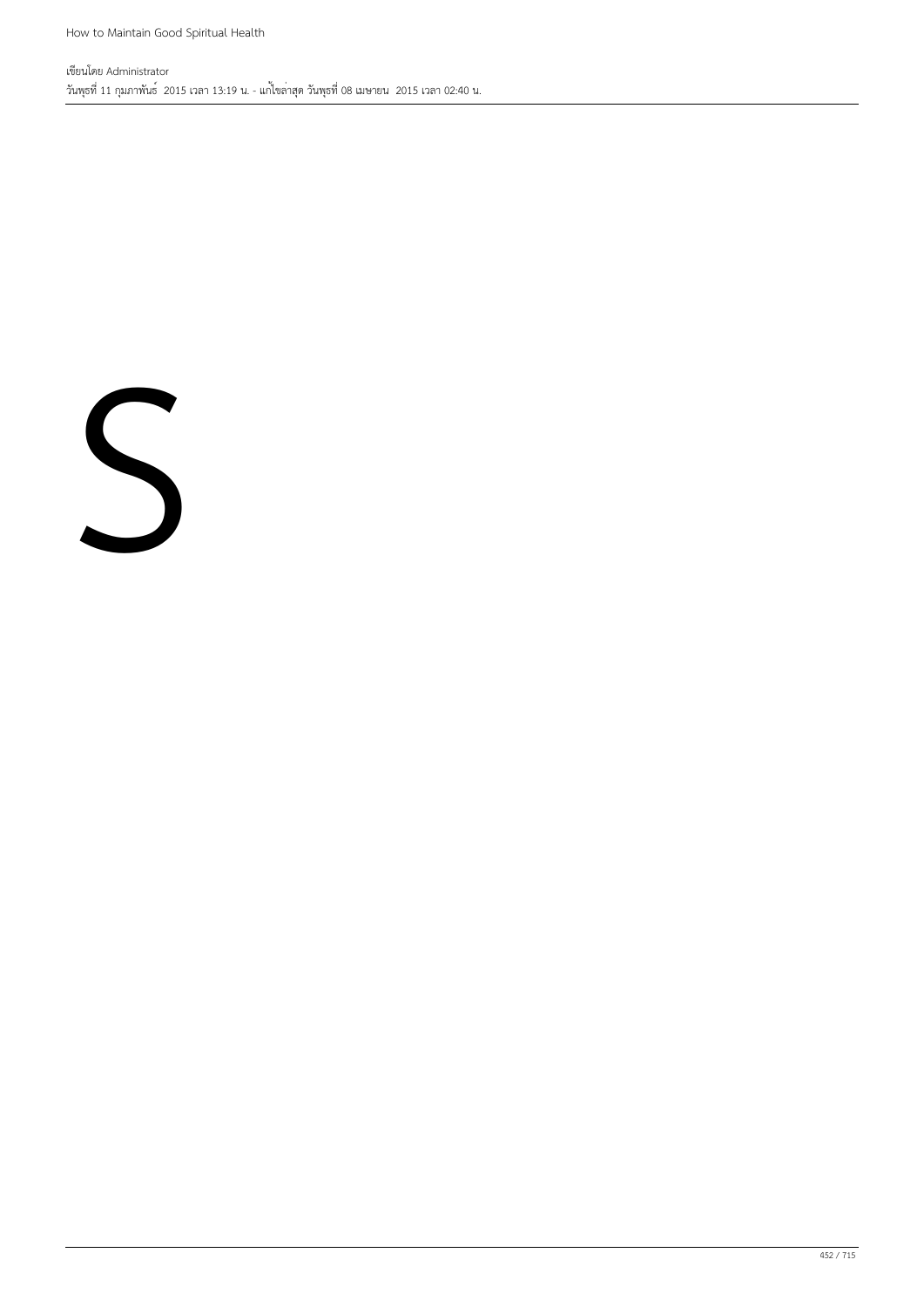## happ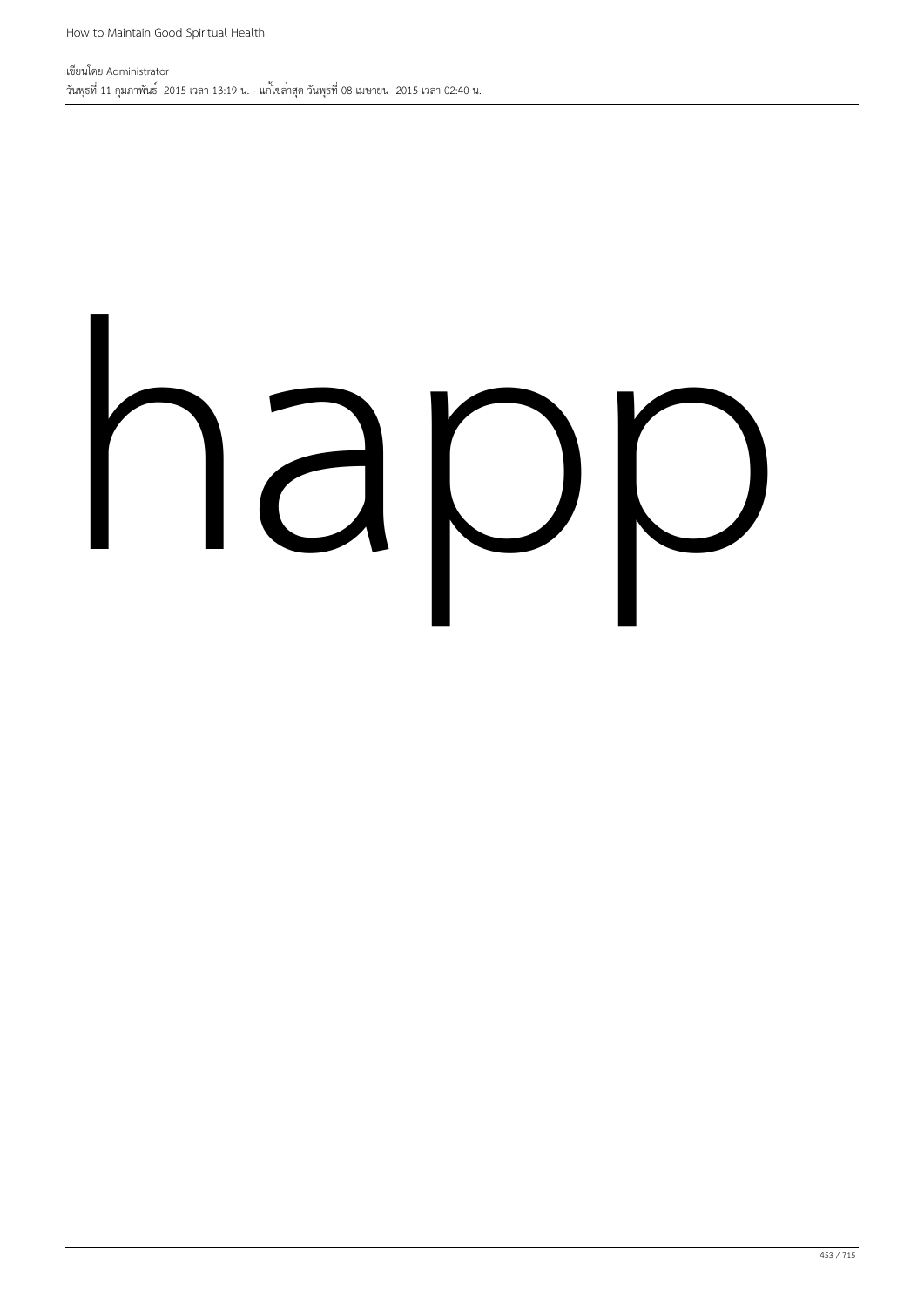#### en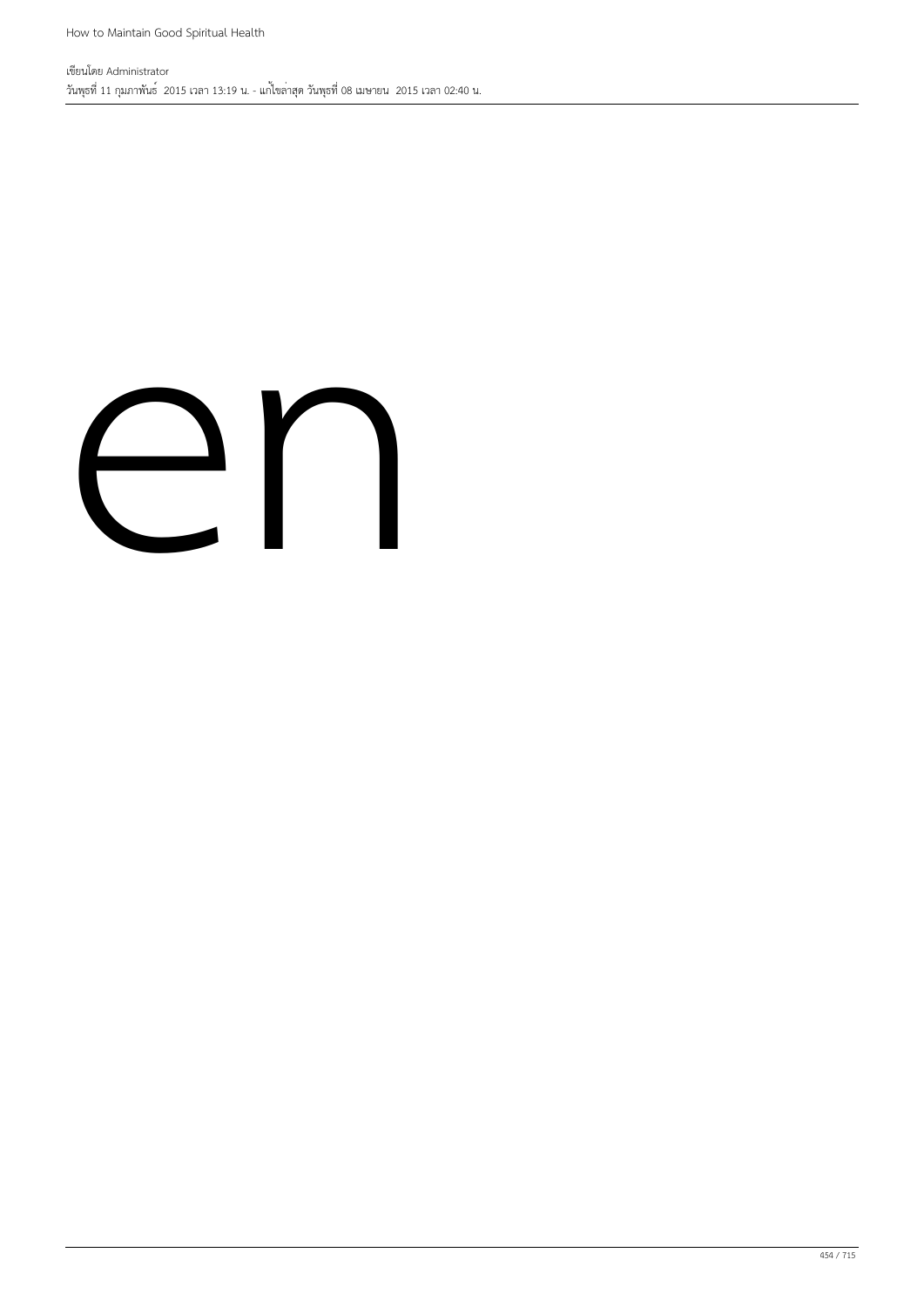#### arou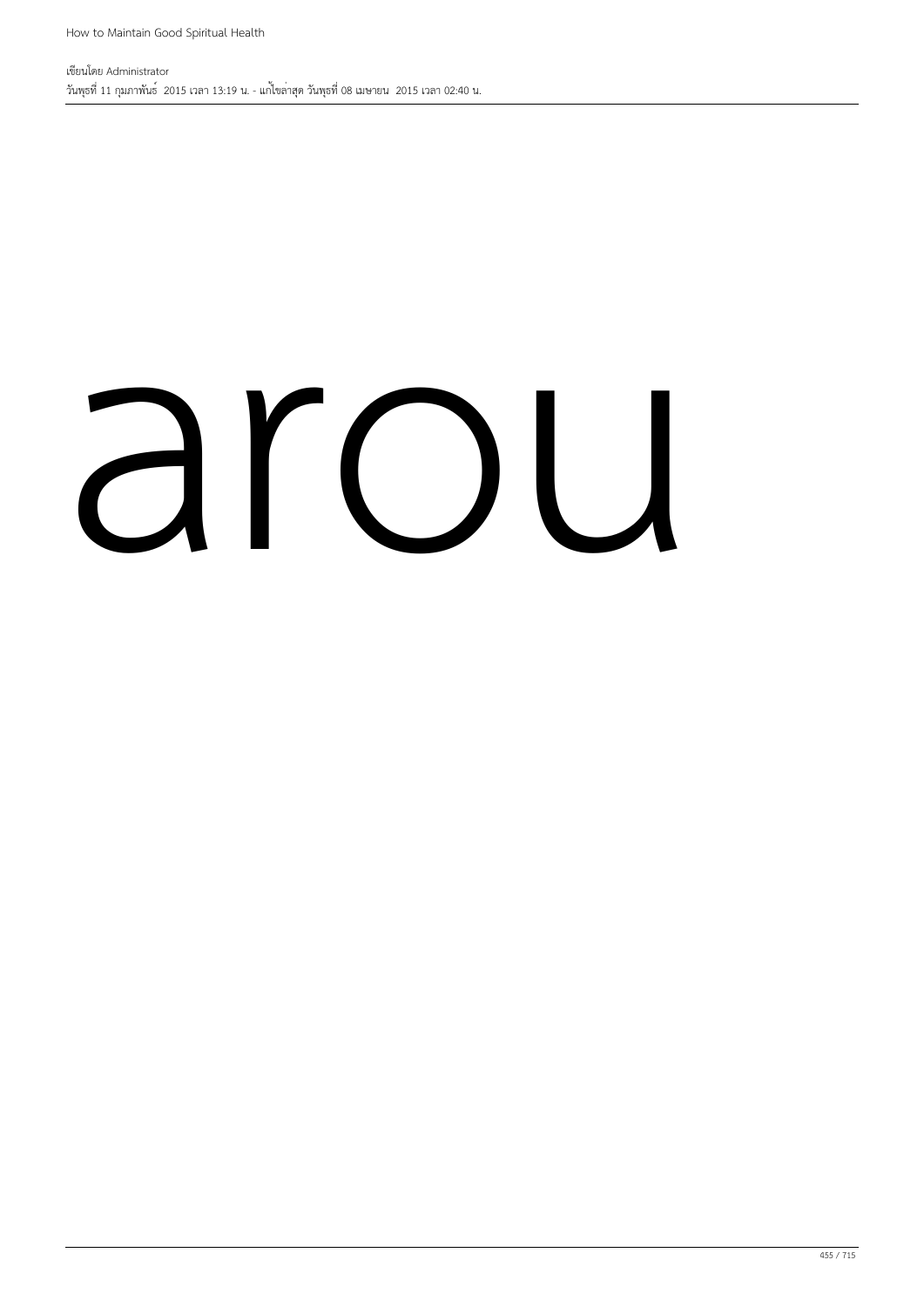### nd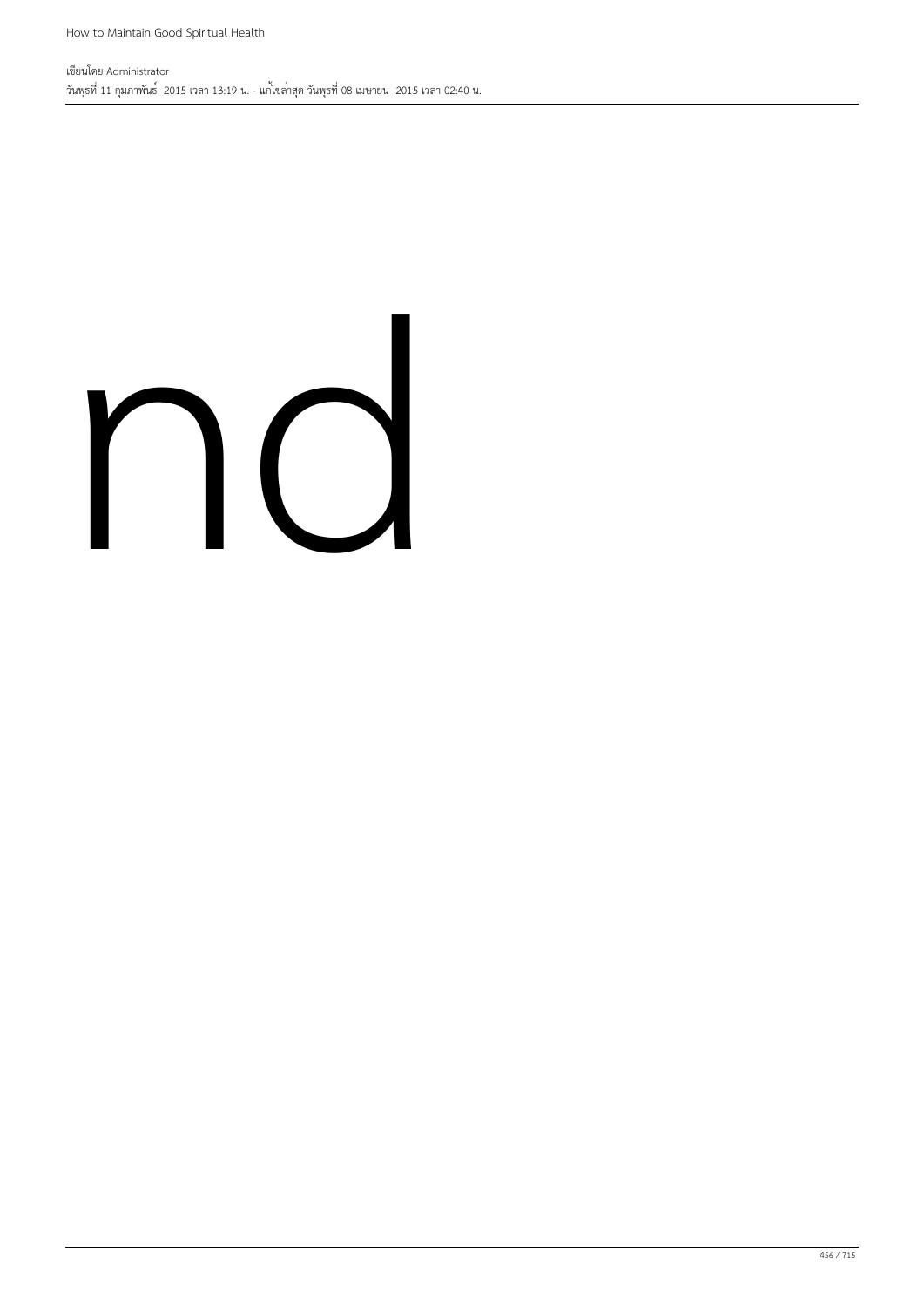### us,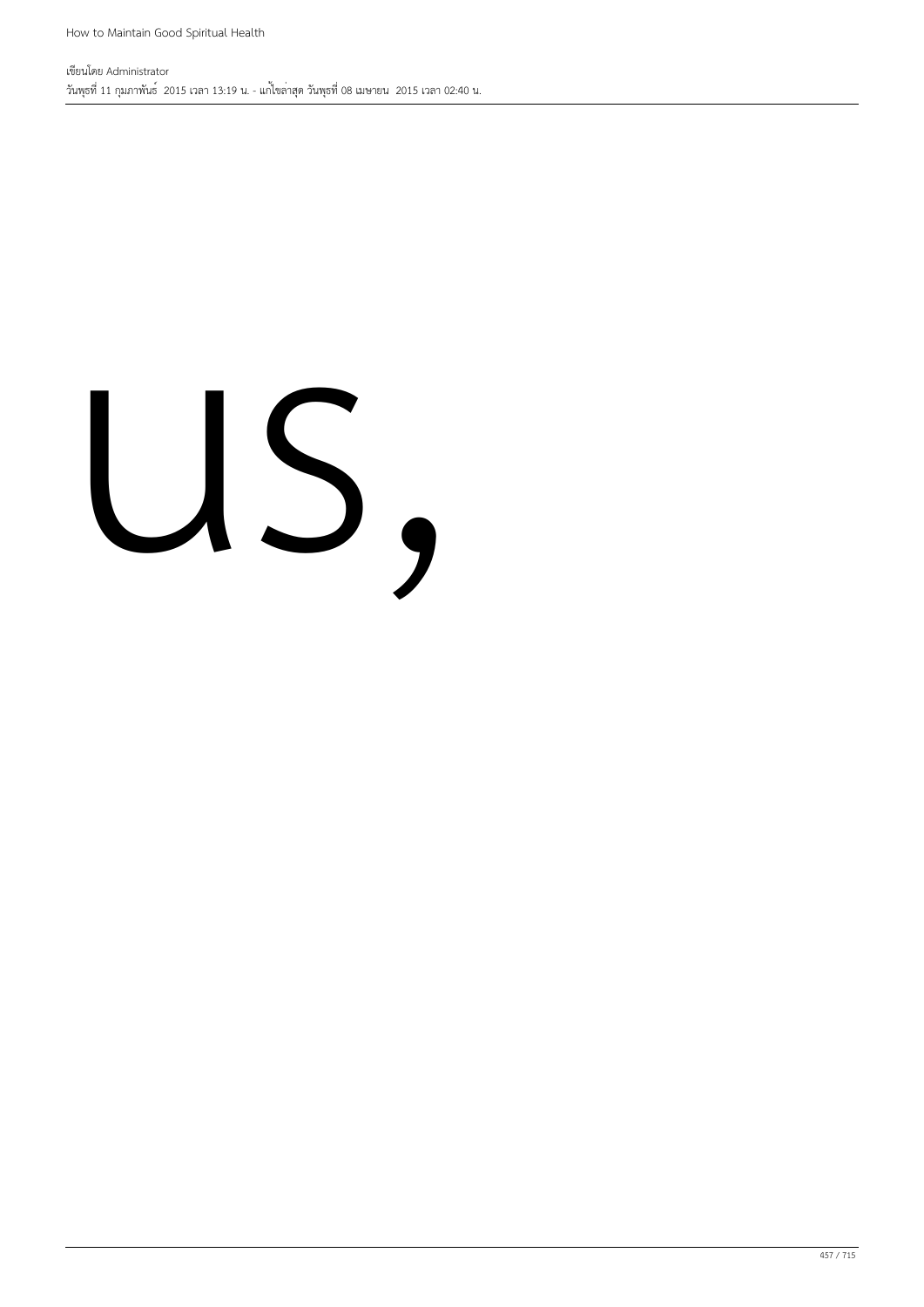## thing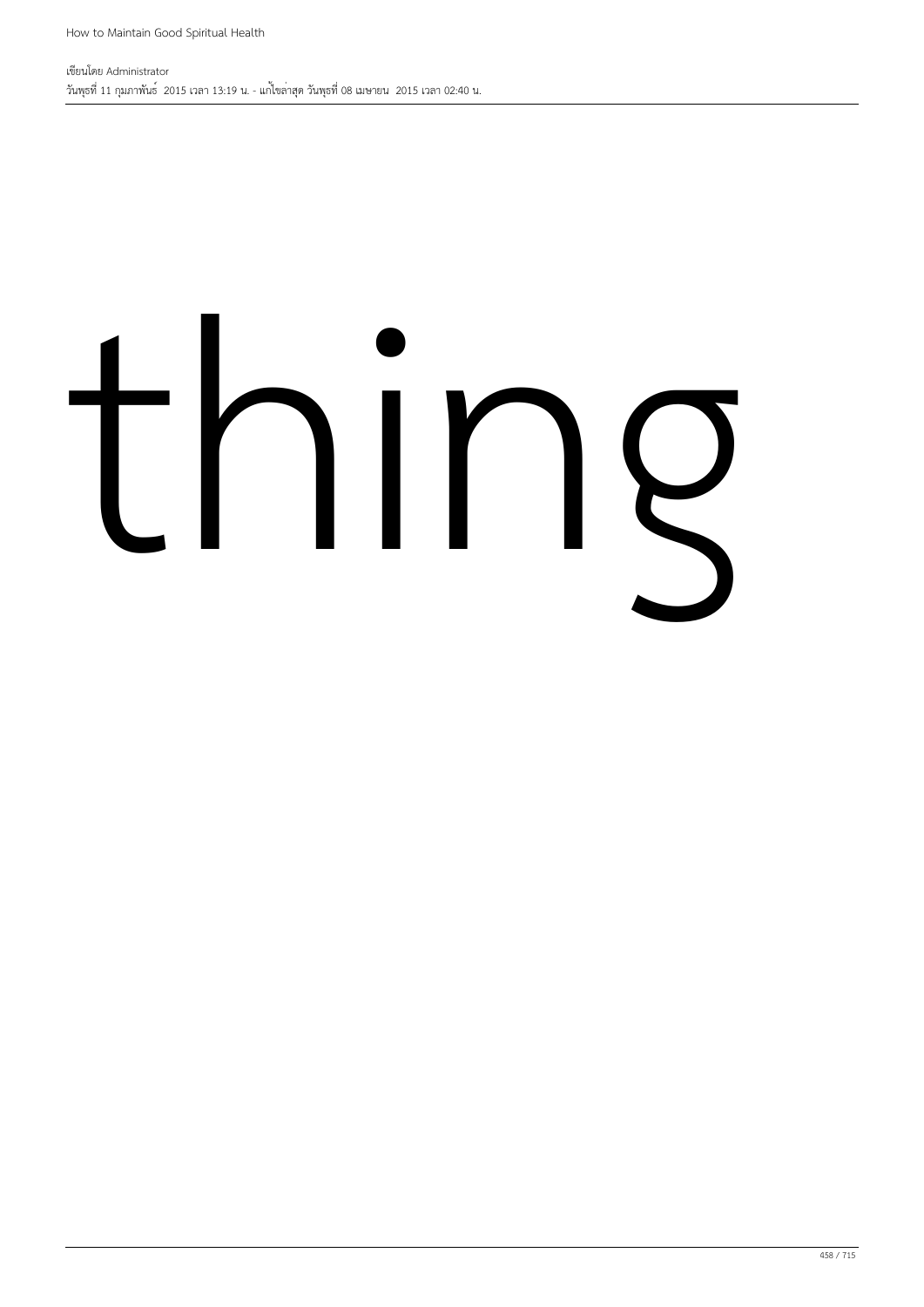#### S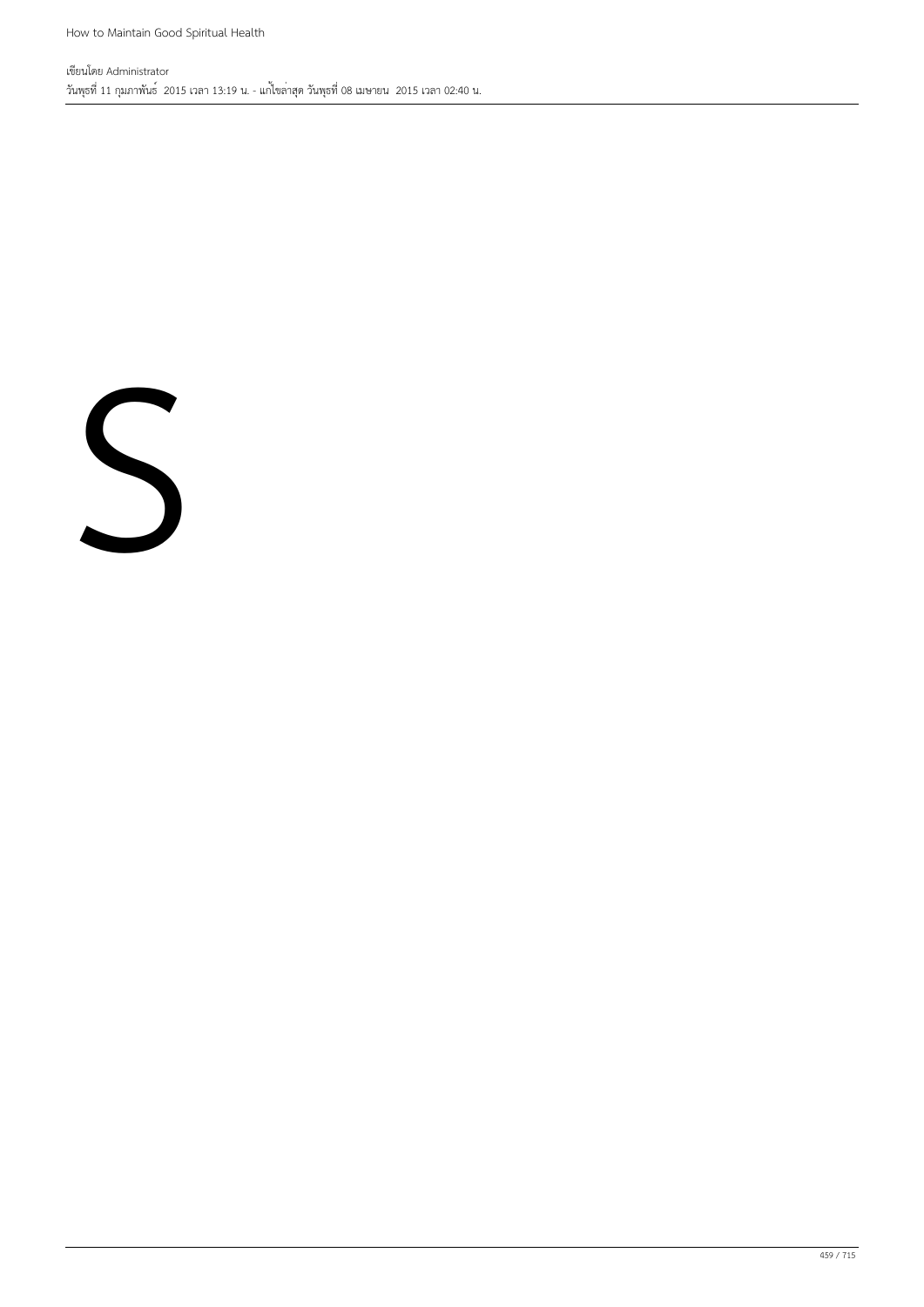## happ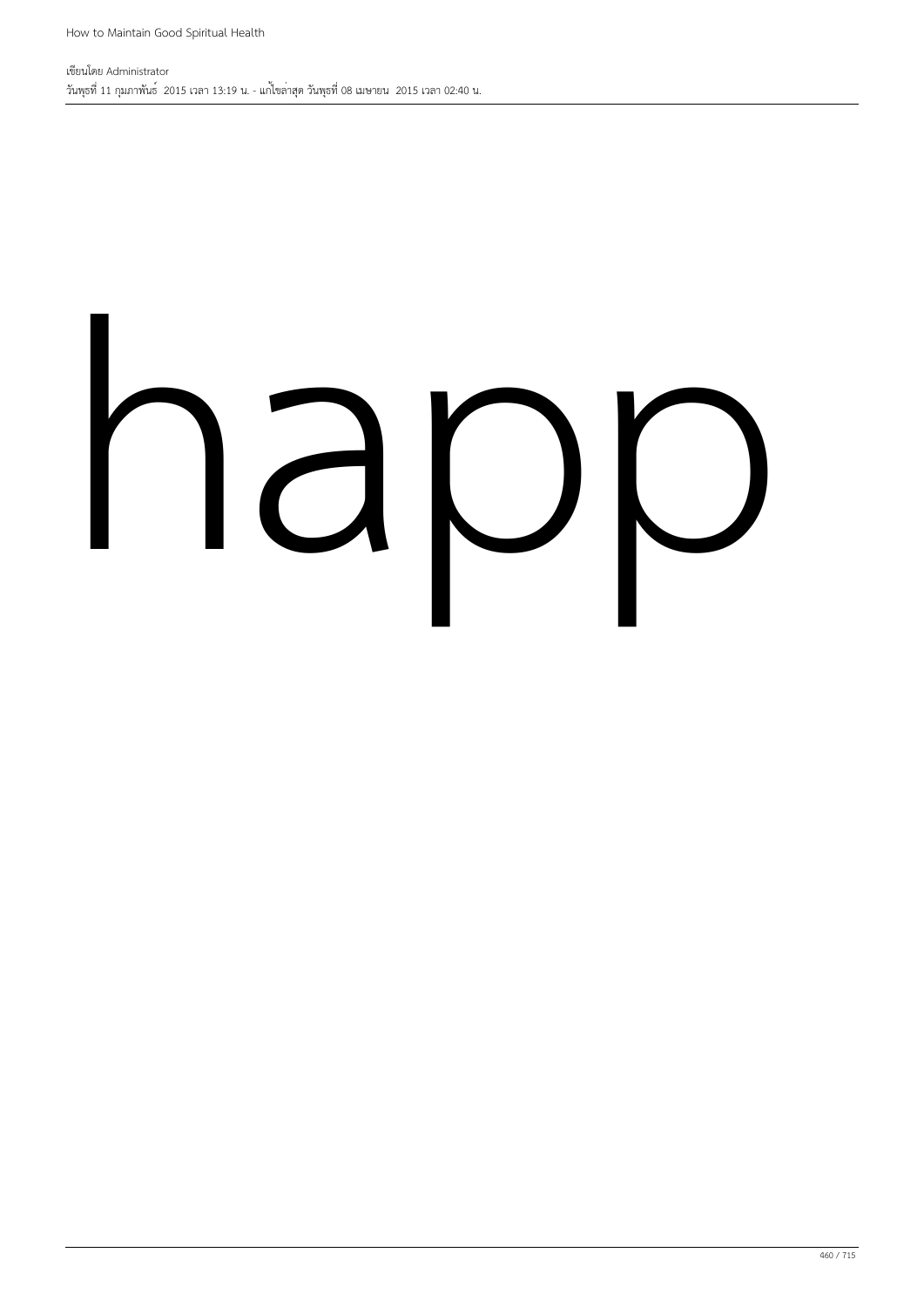#### en to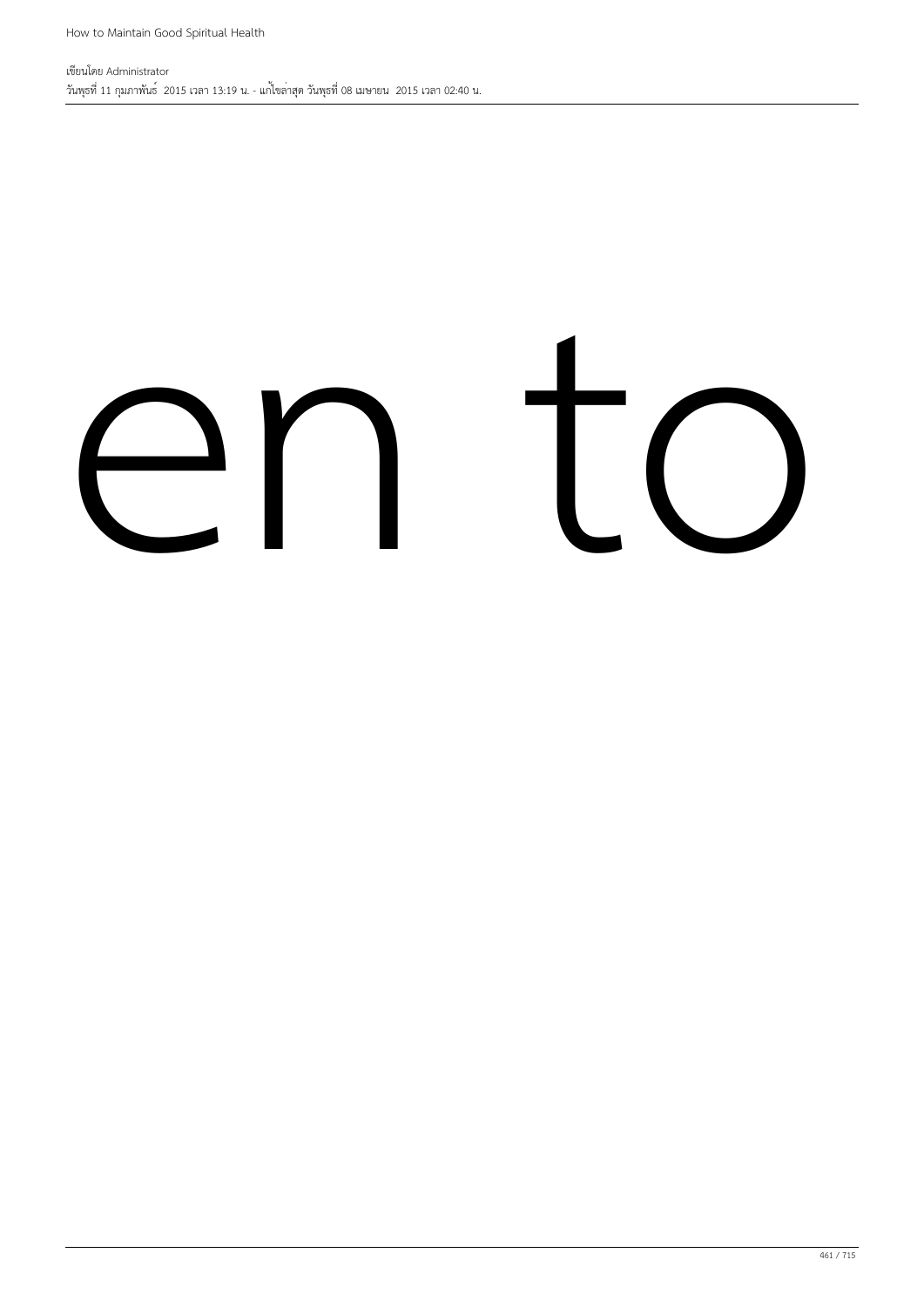### us,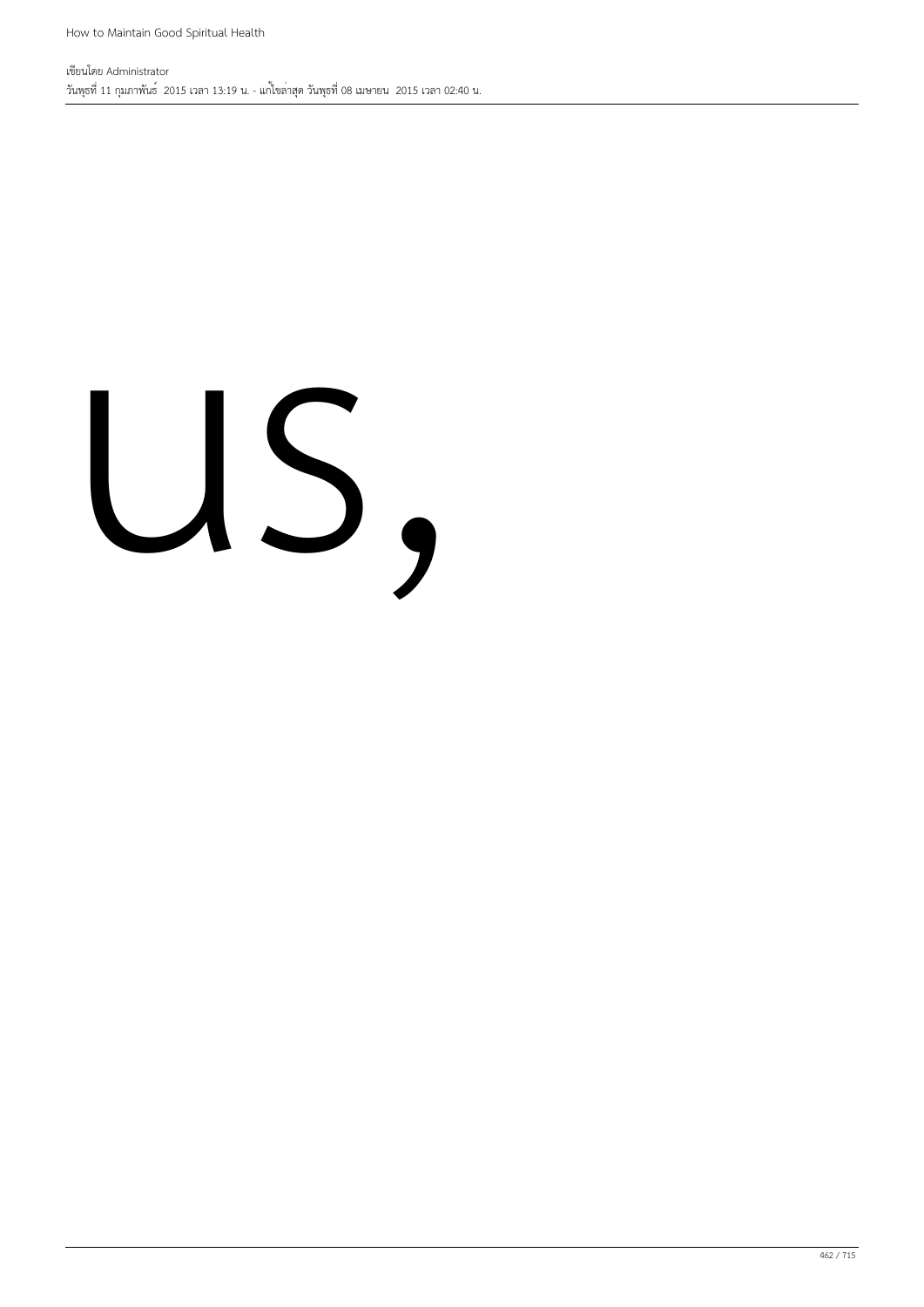### but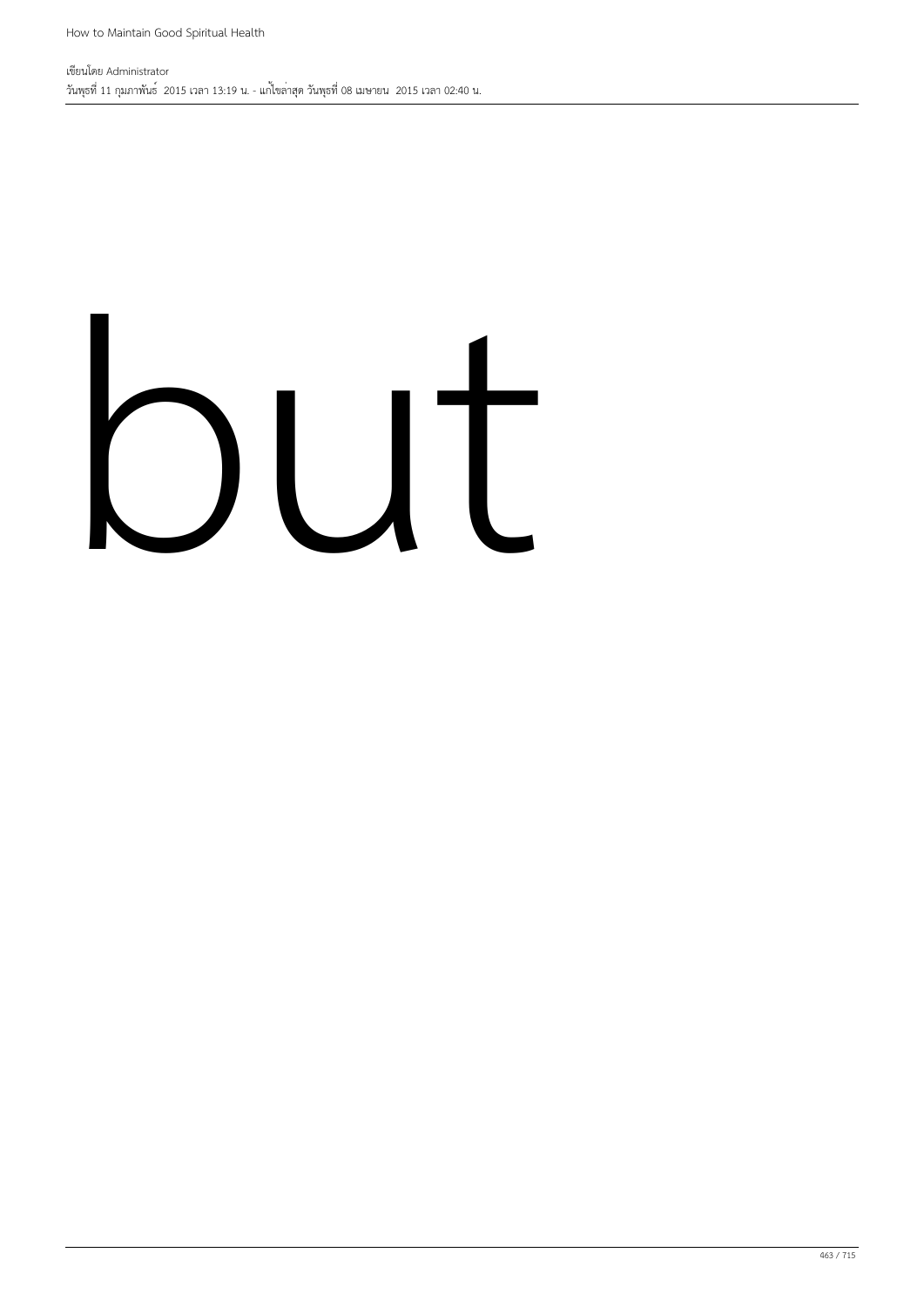### the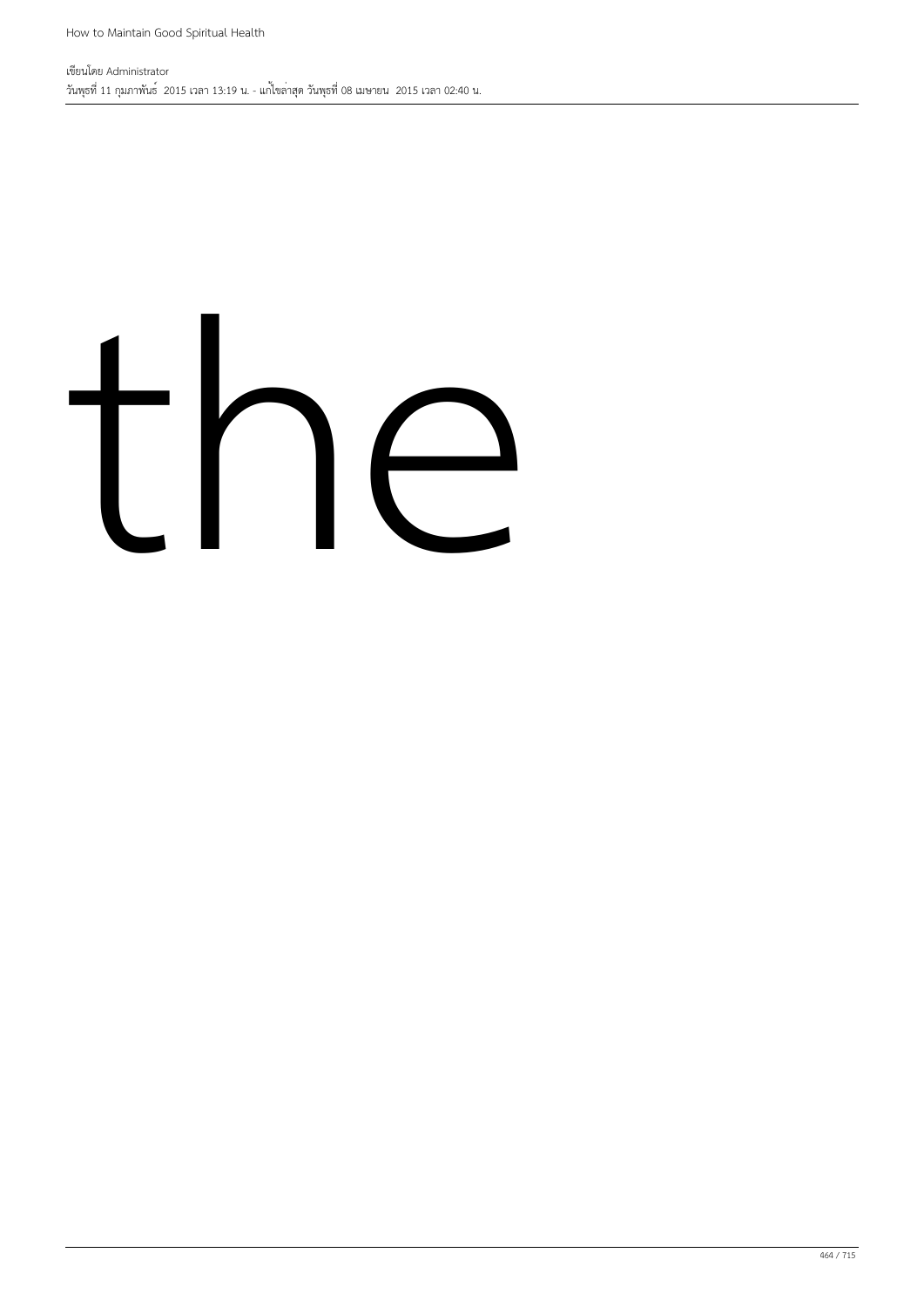### only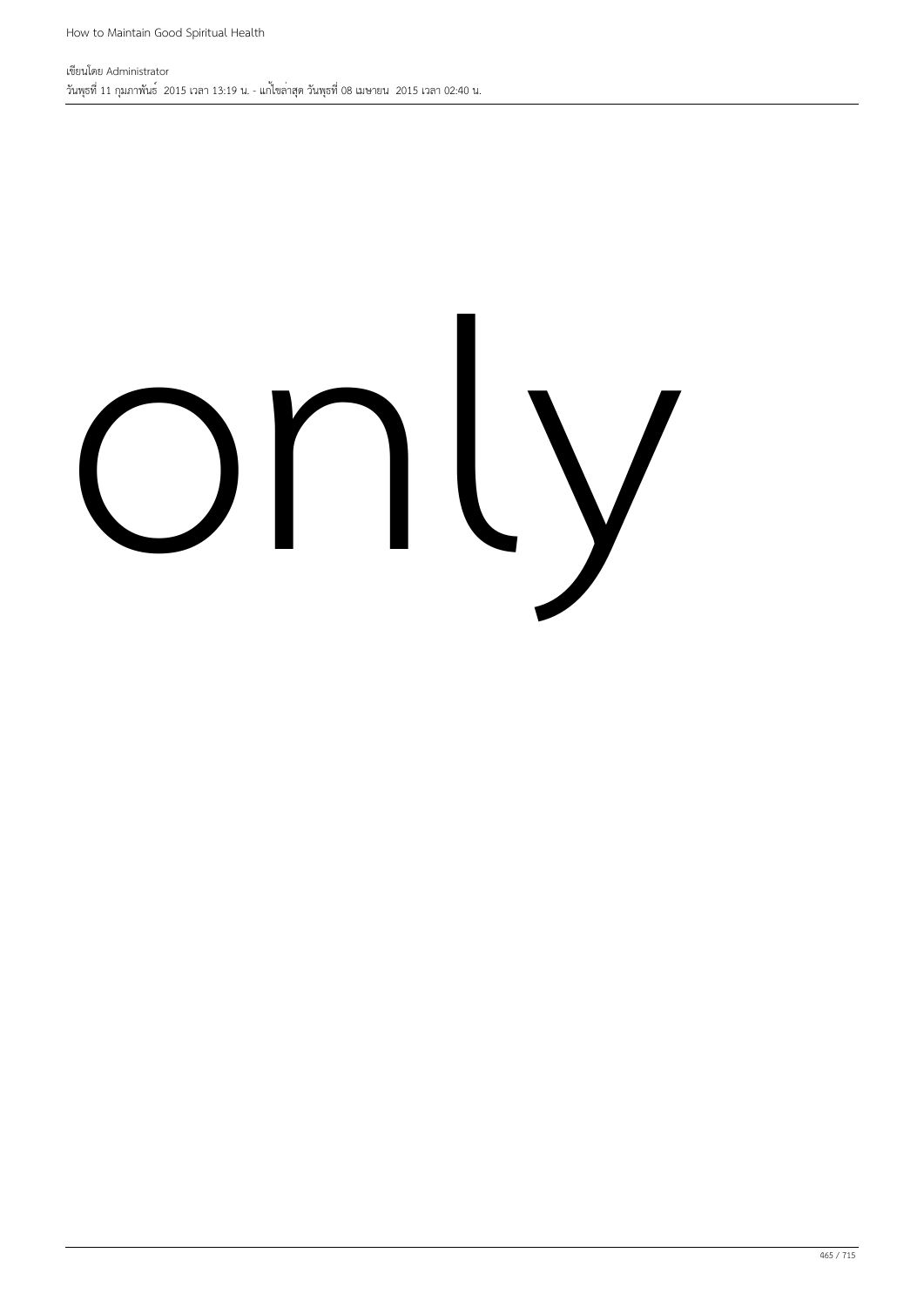## thing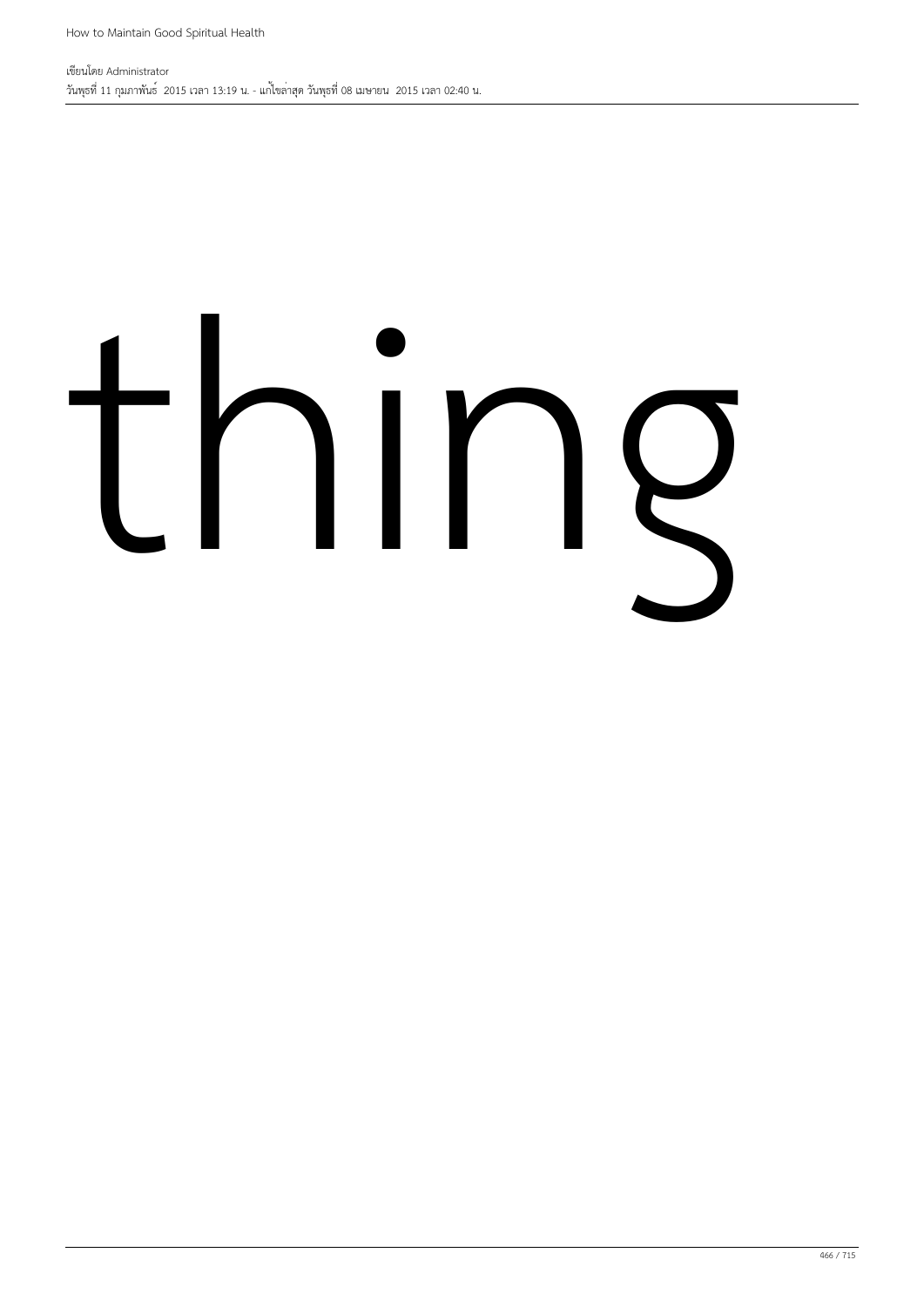### that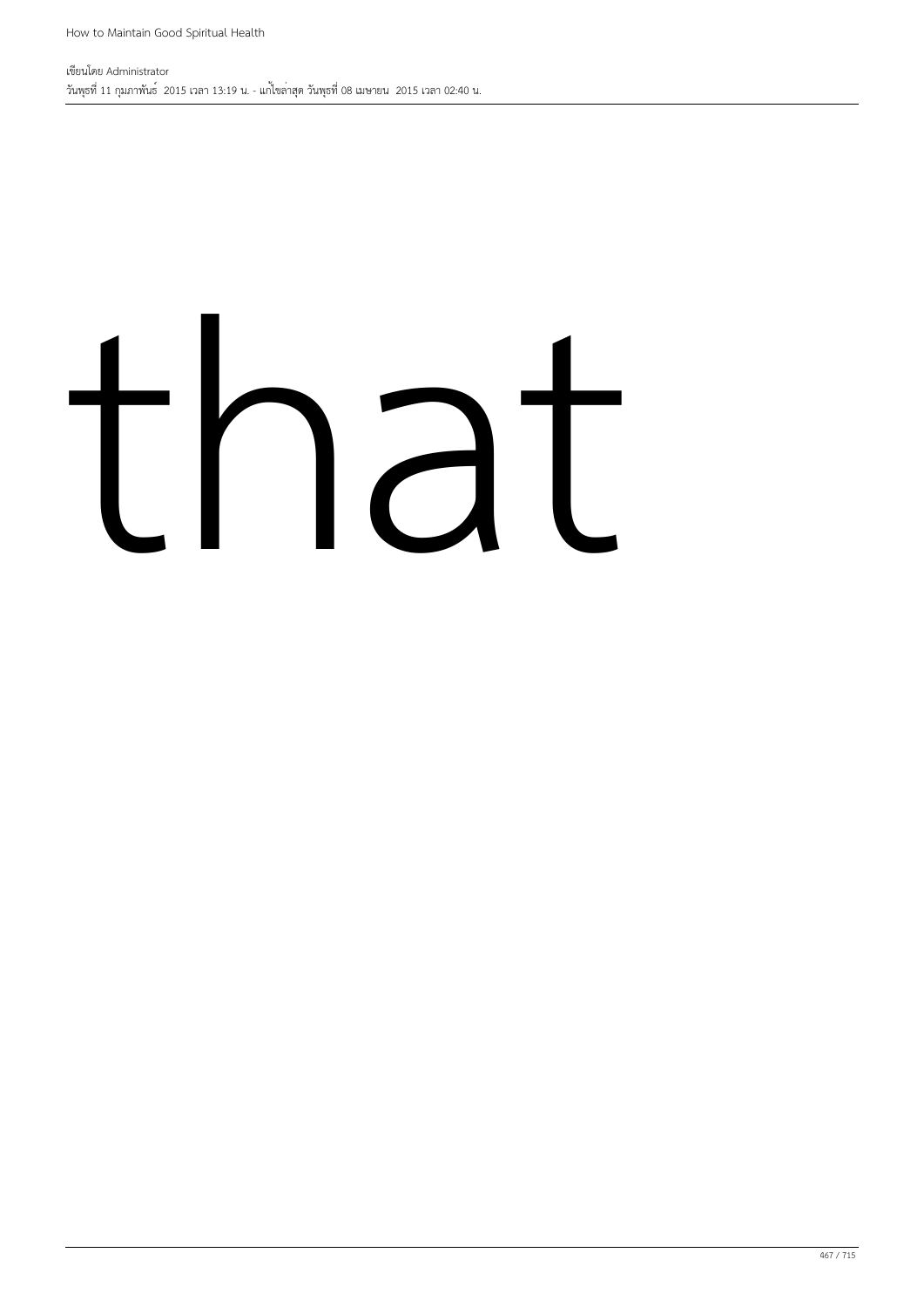## truly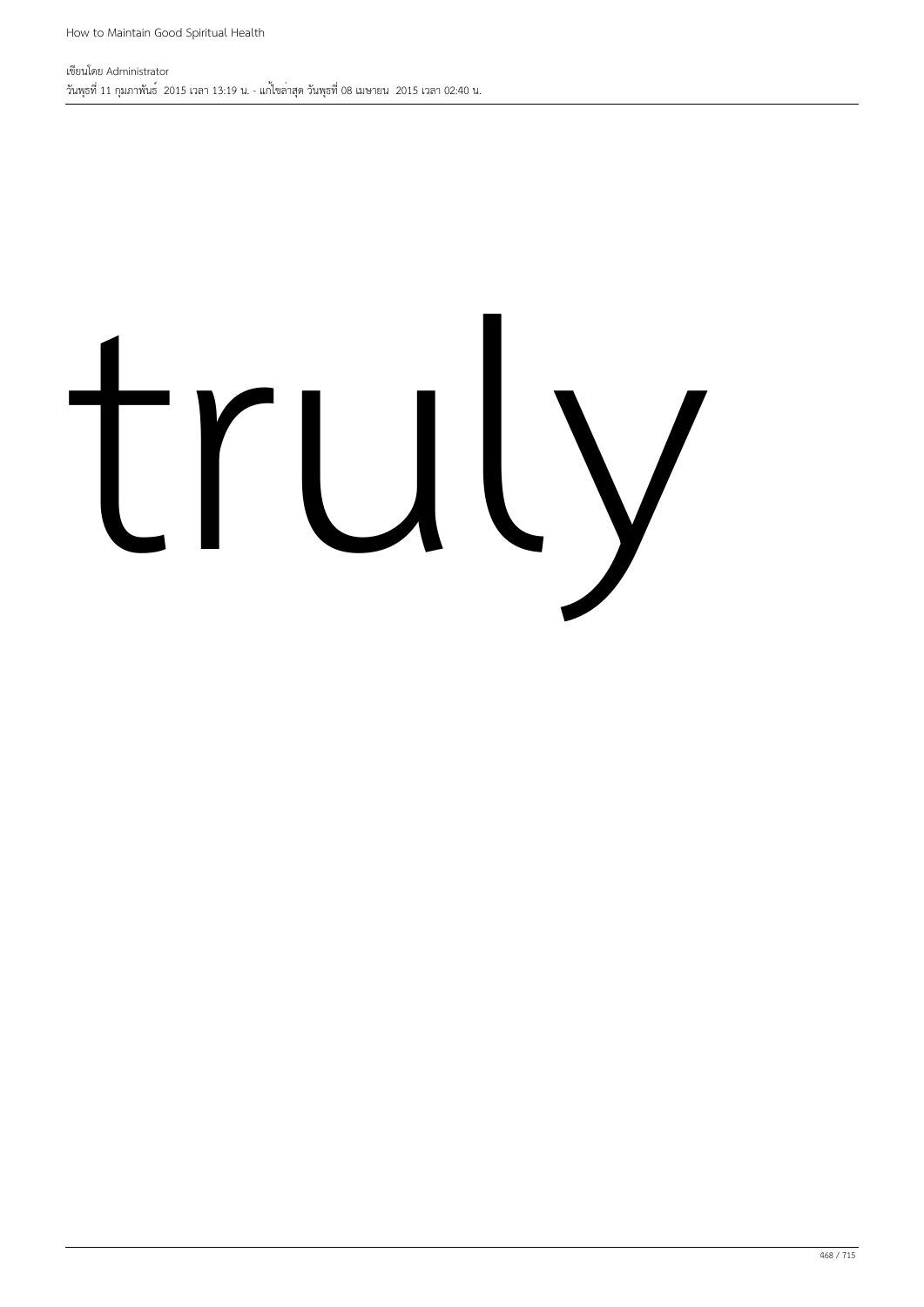#### matt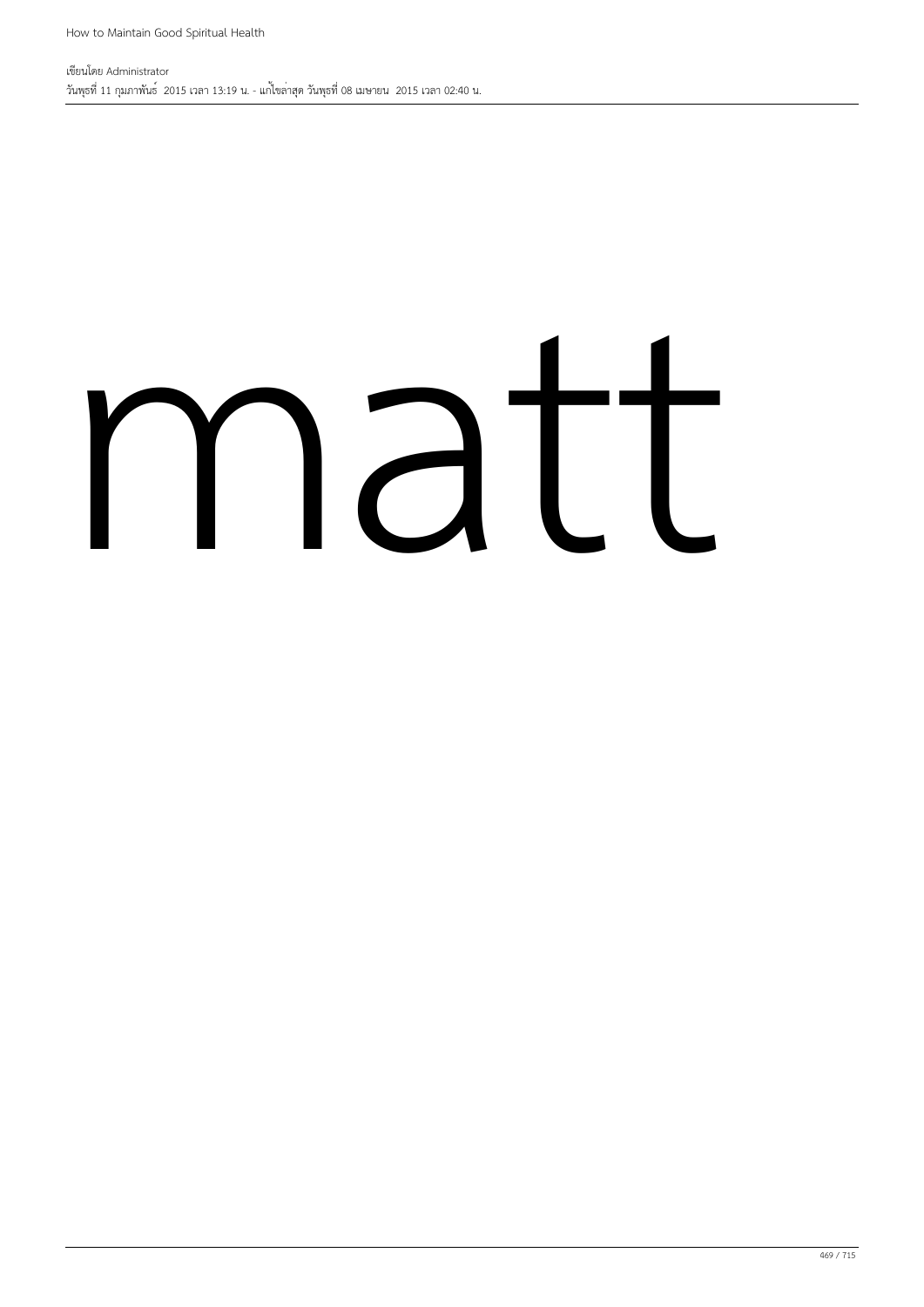#### ers is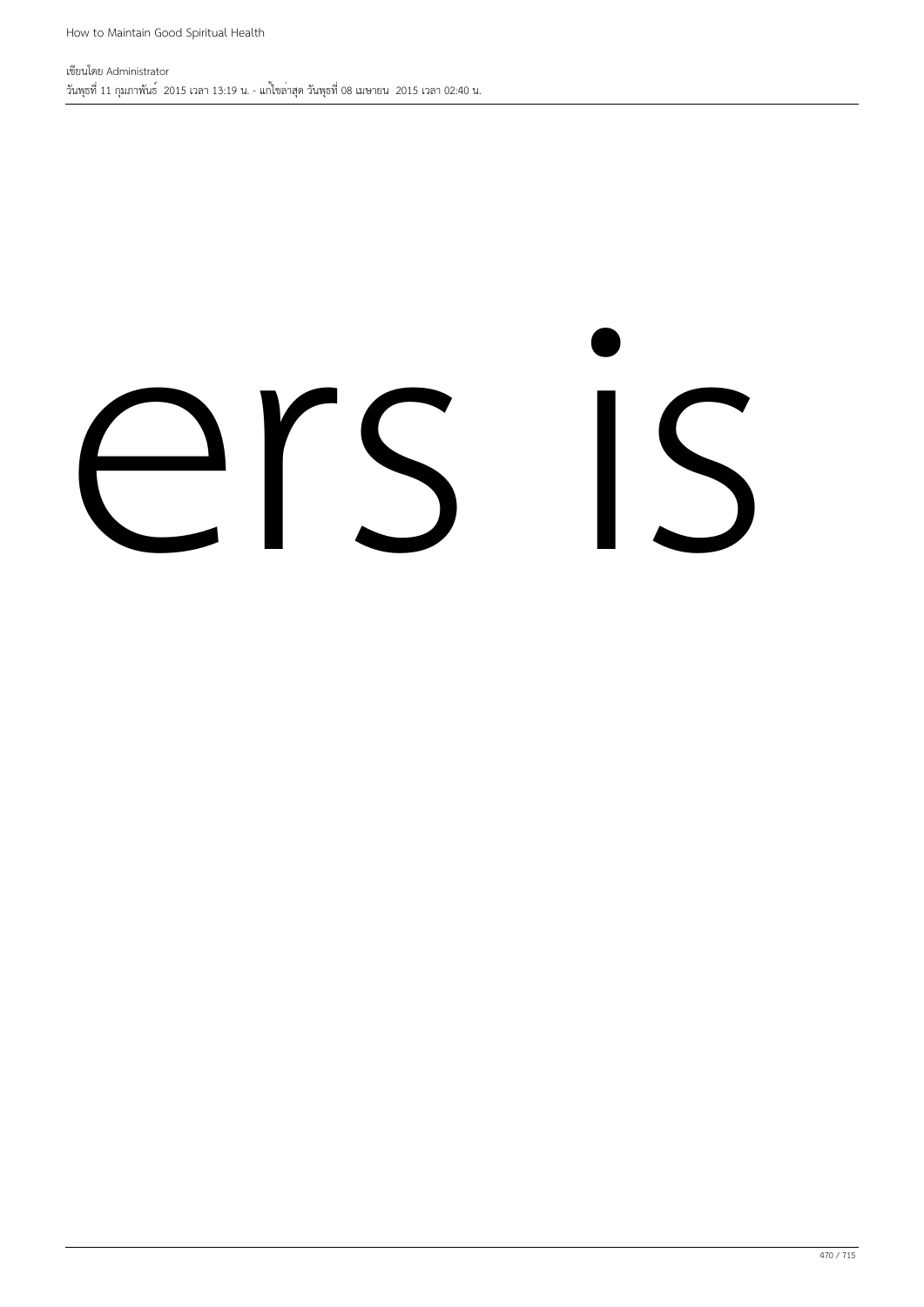## what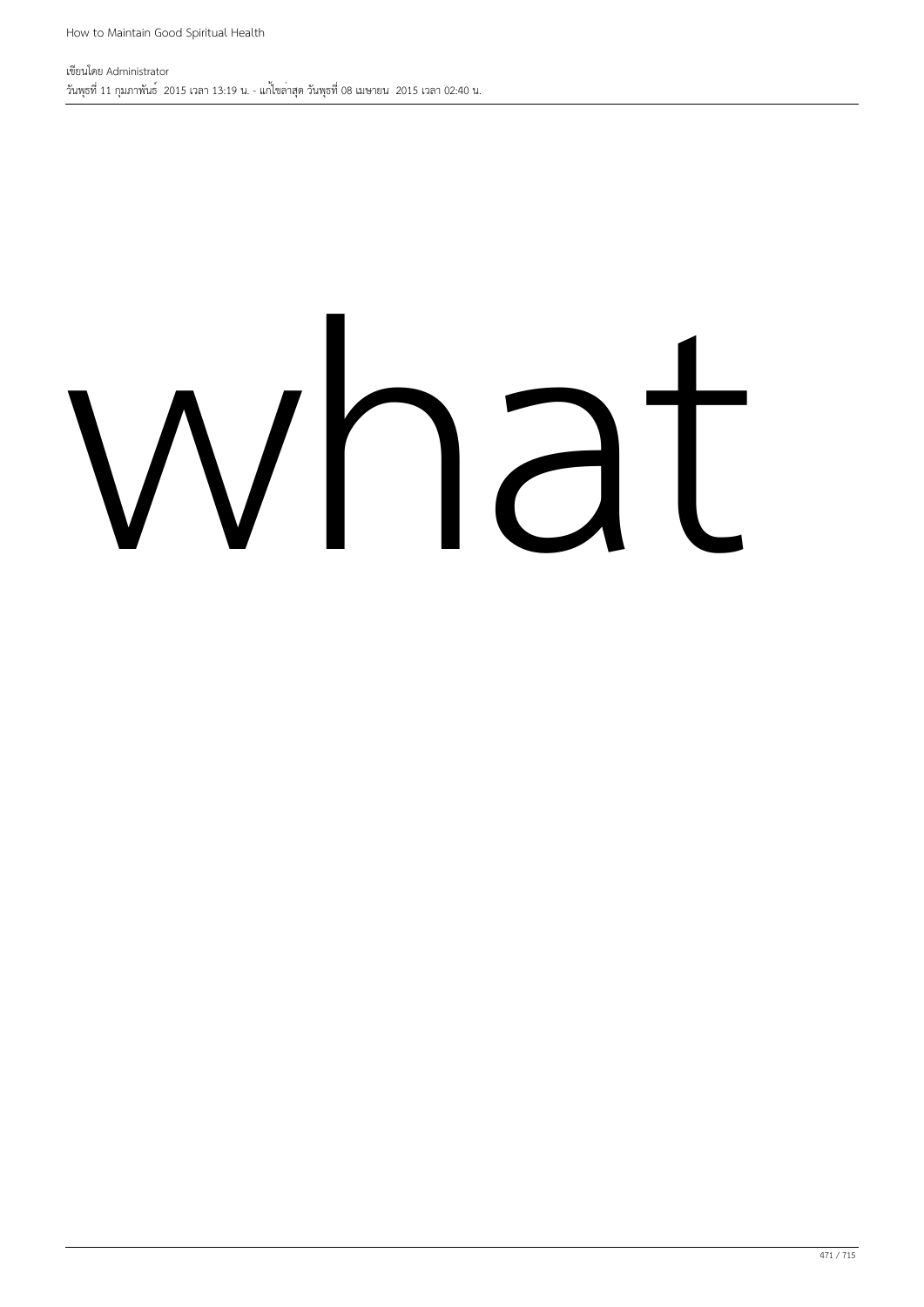# happ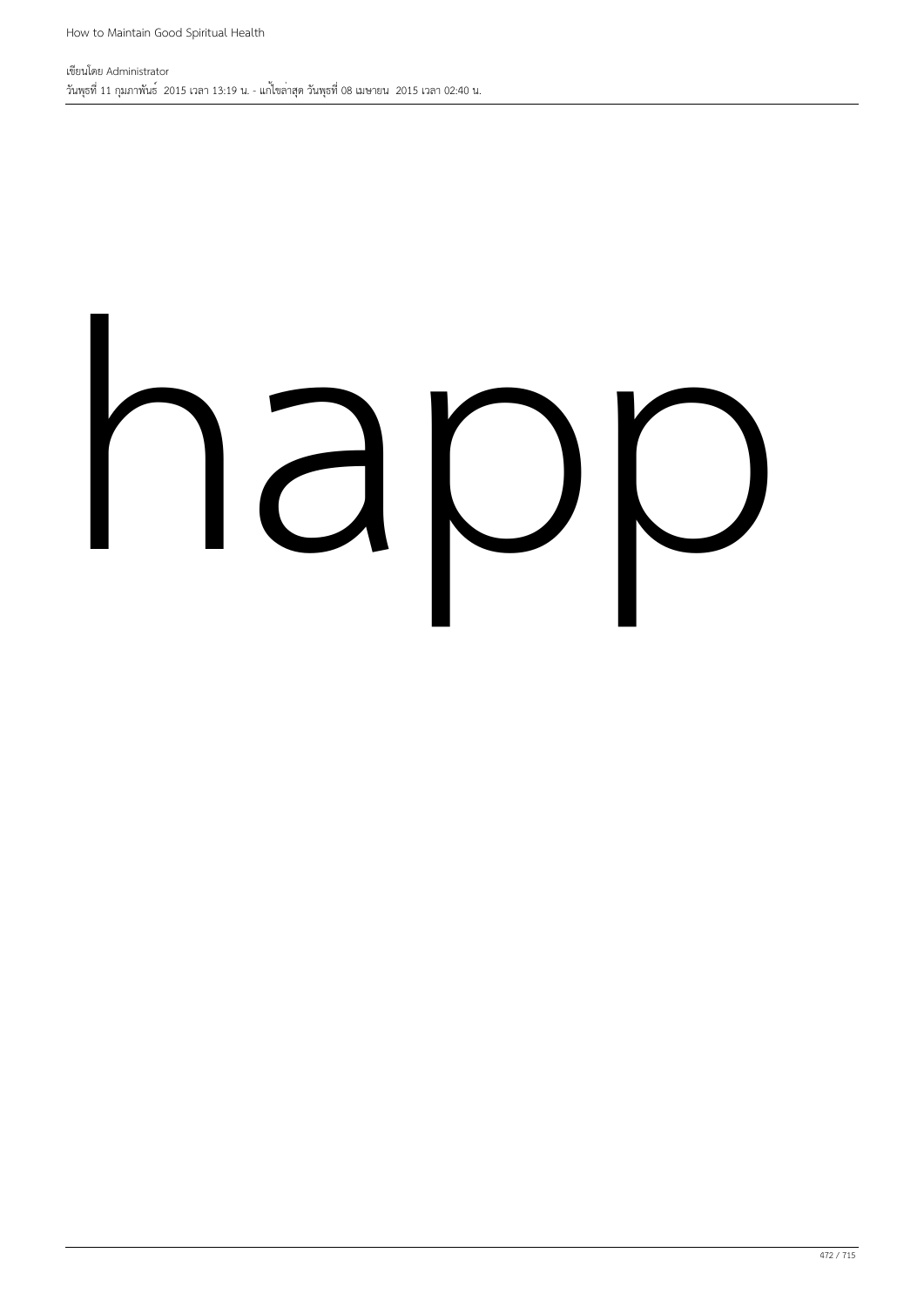#### ens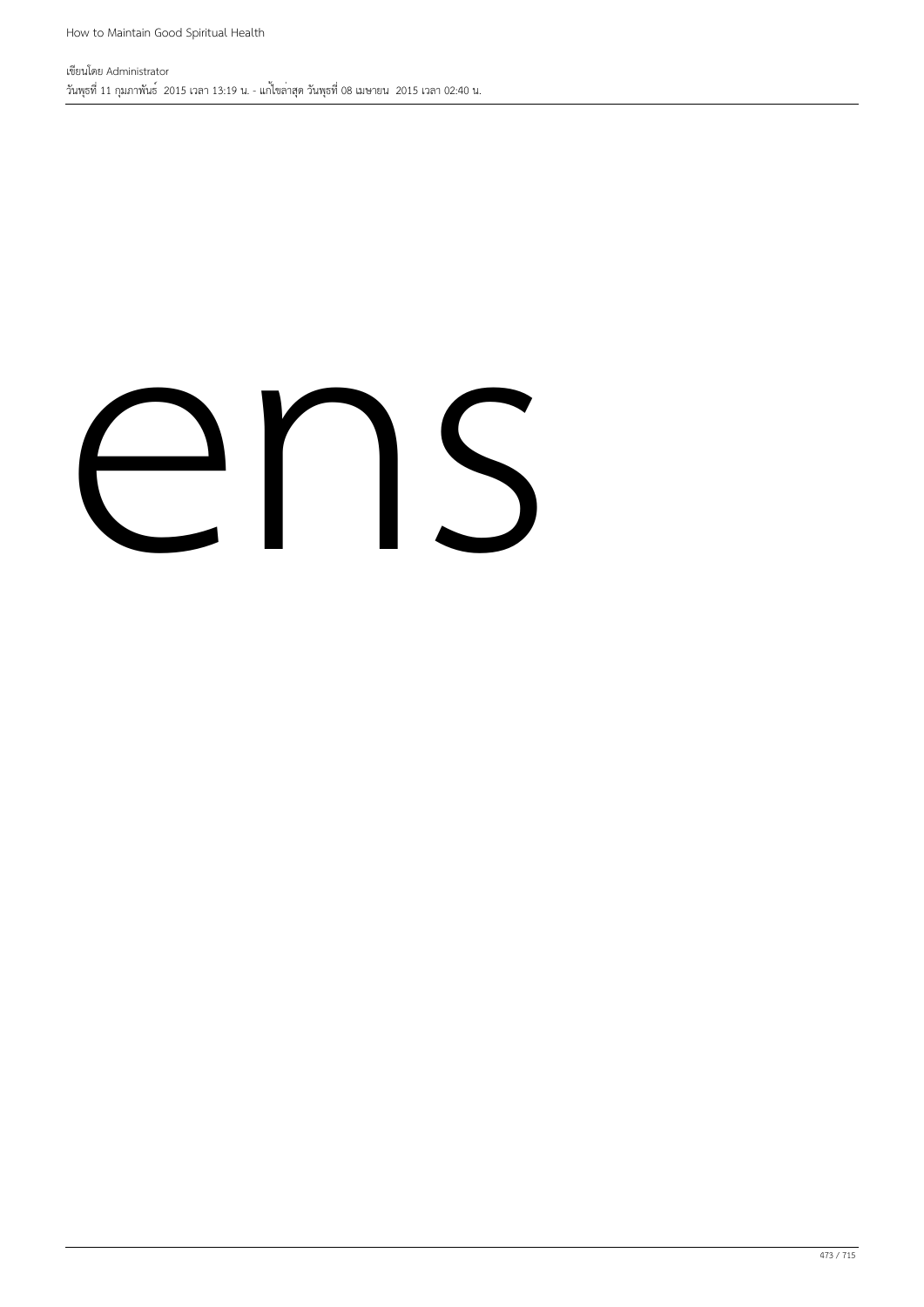## withi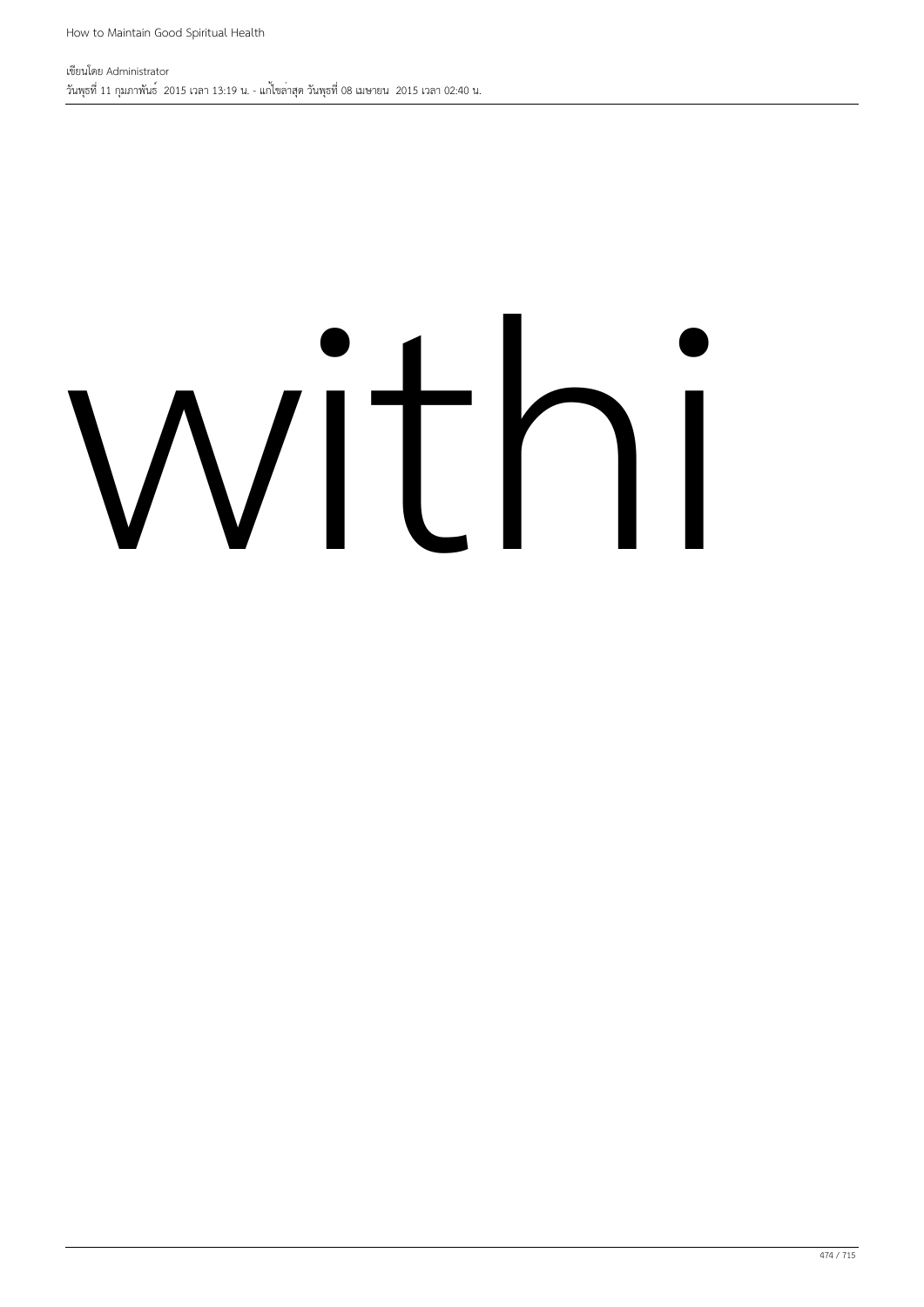#### n us.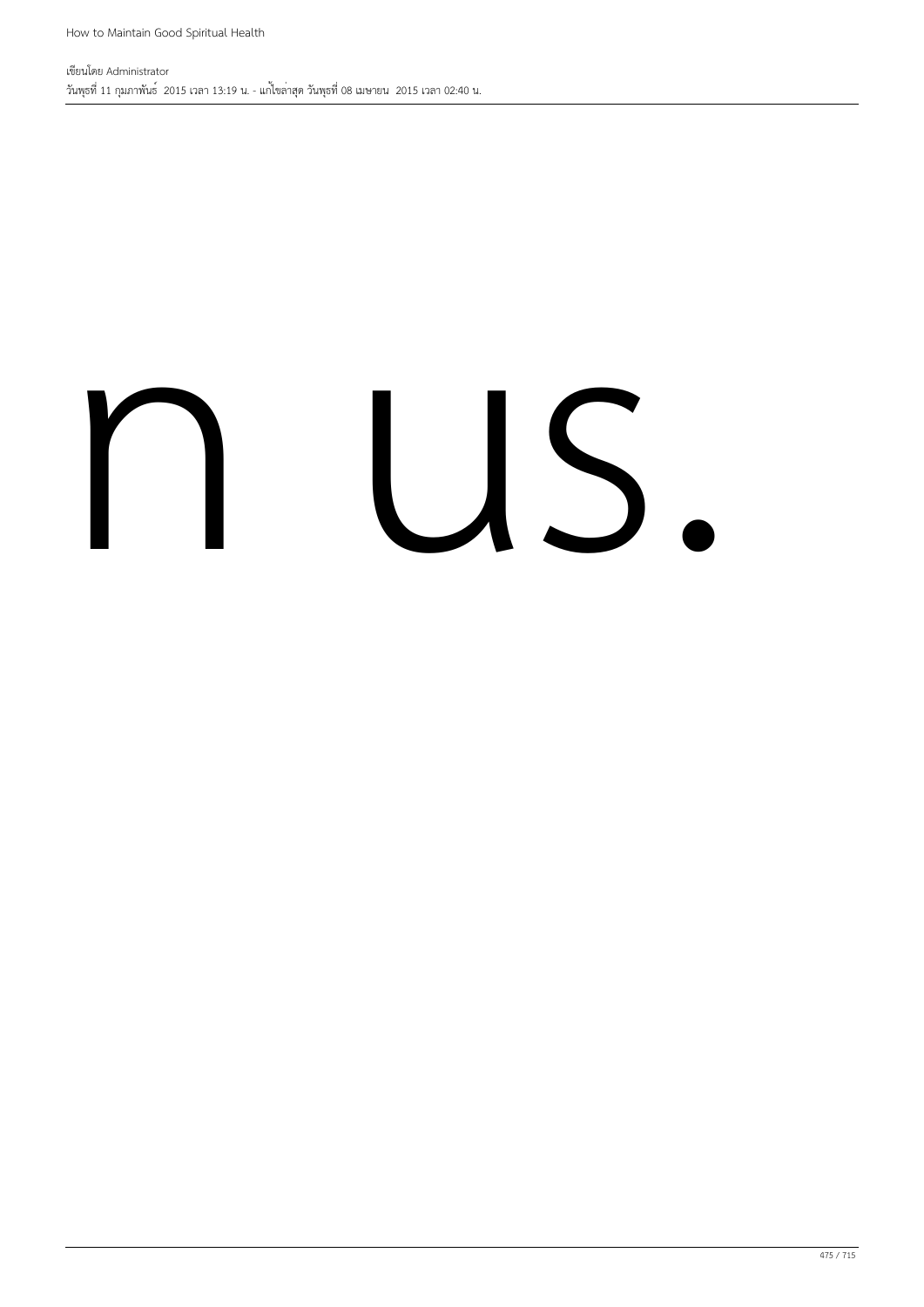## Whic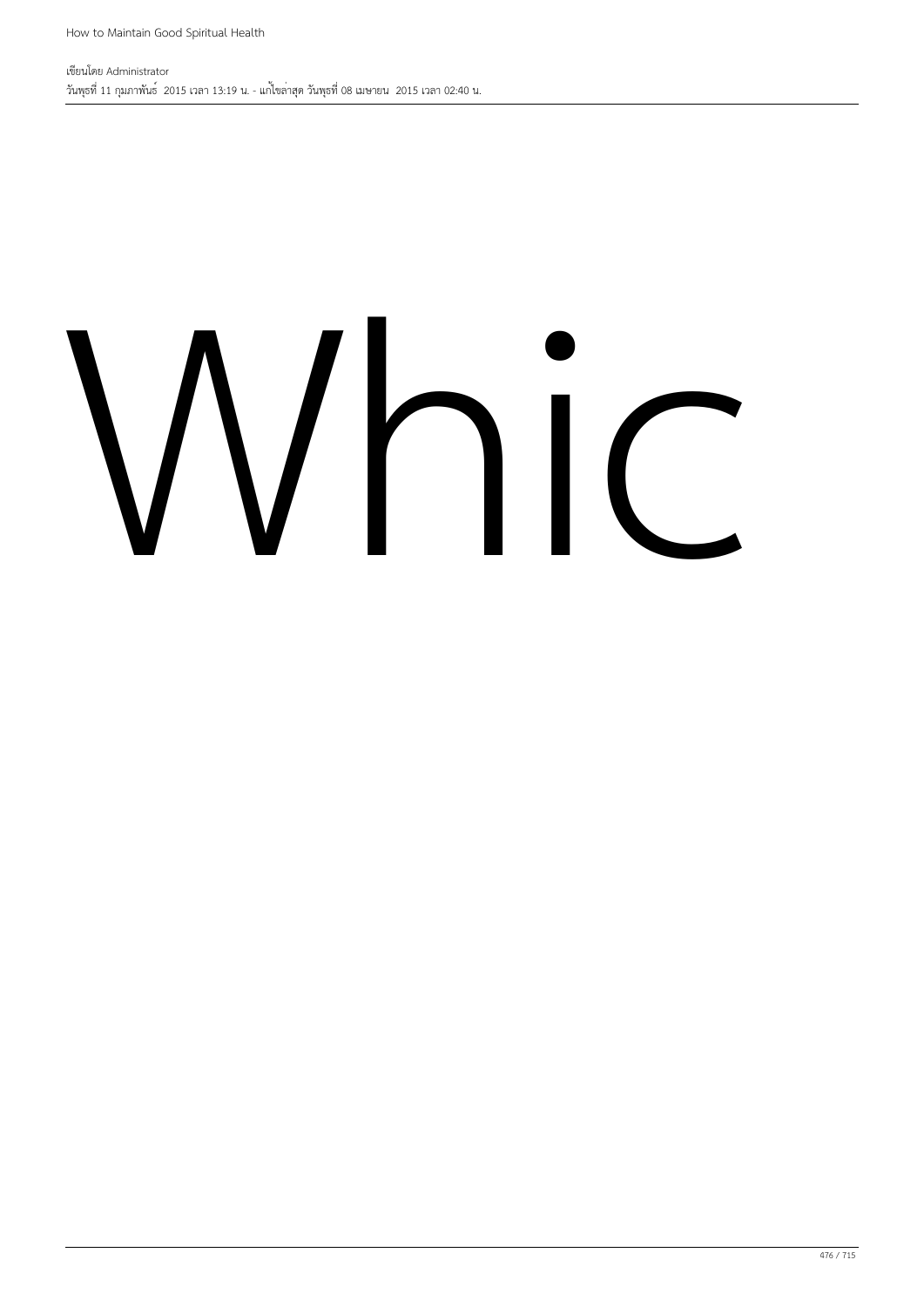#### h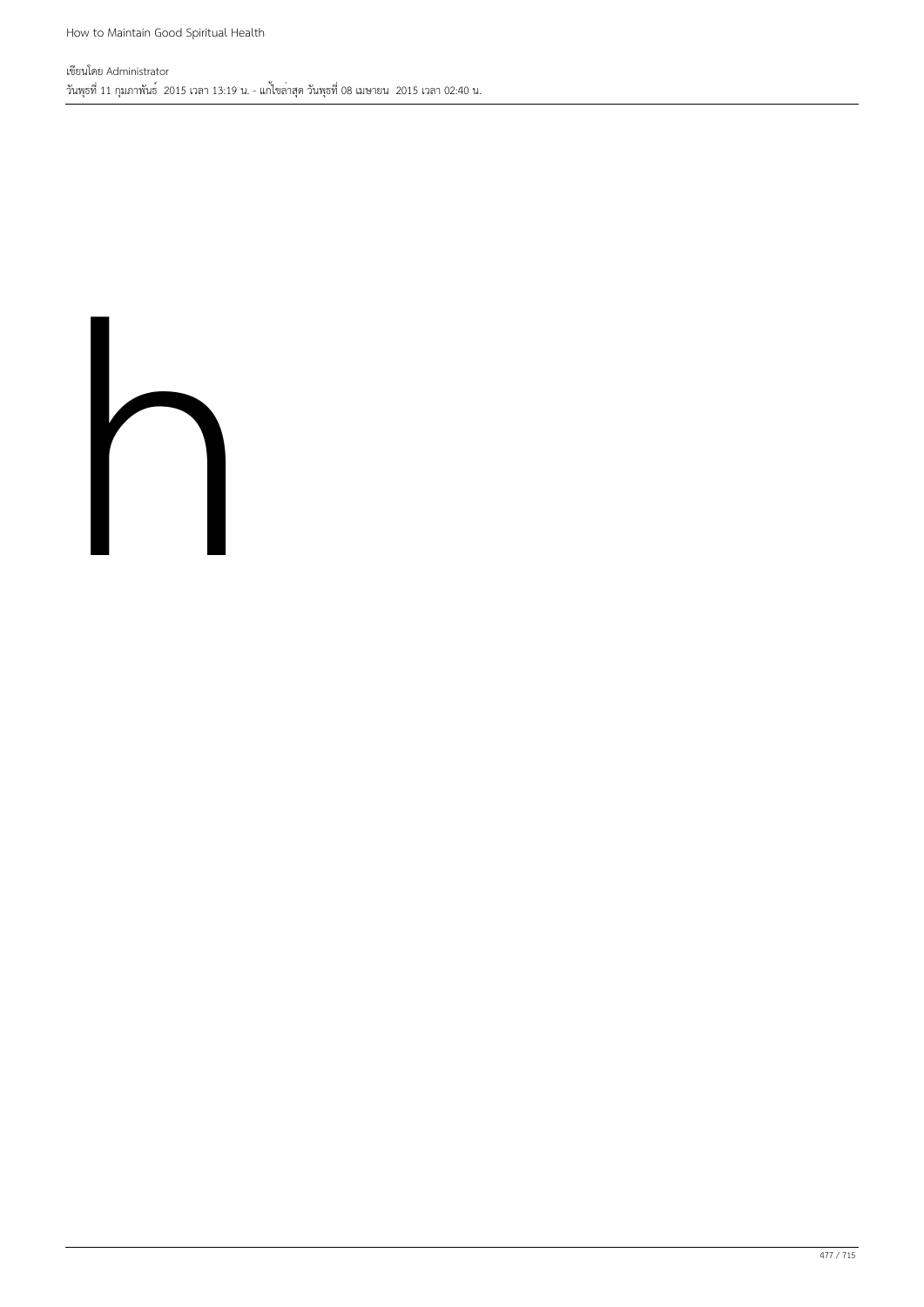#### one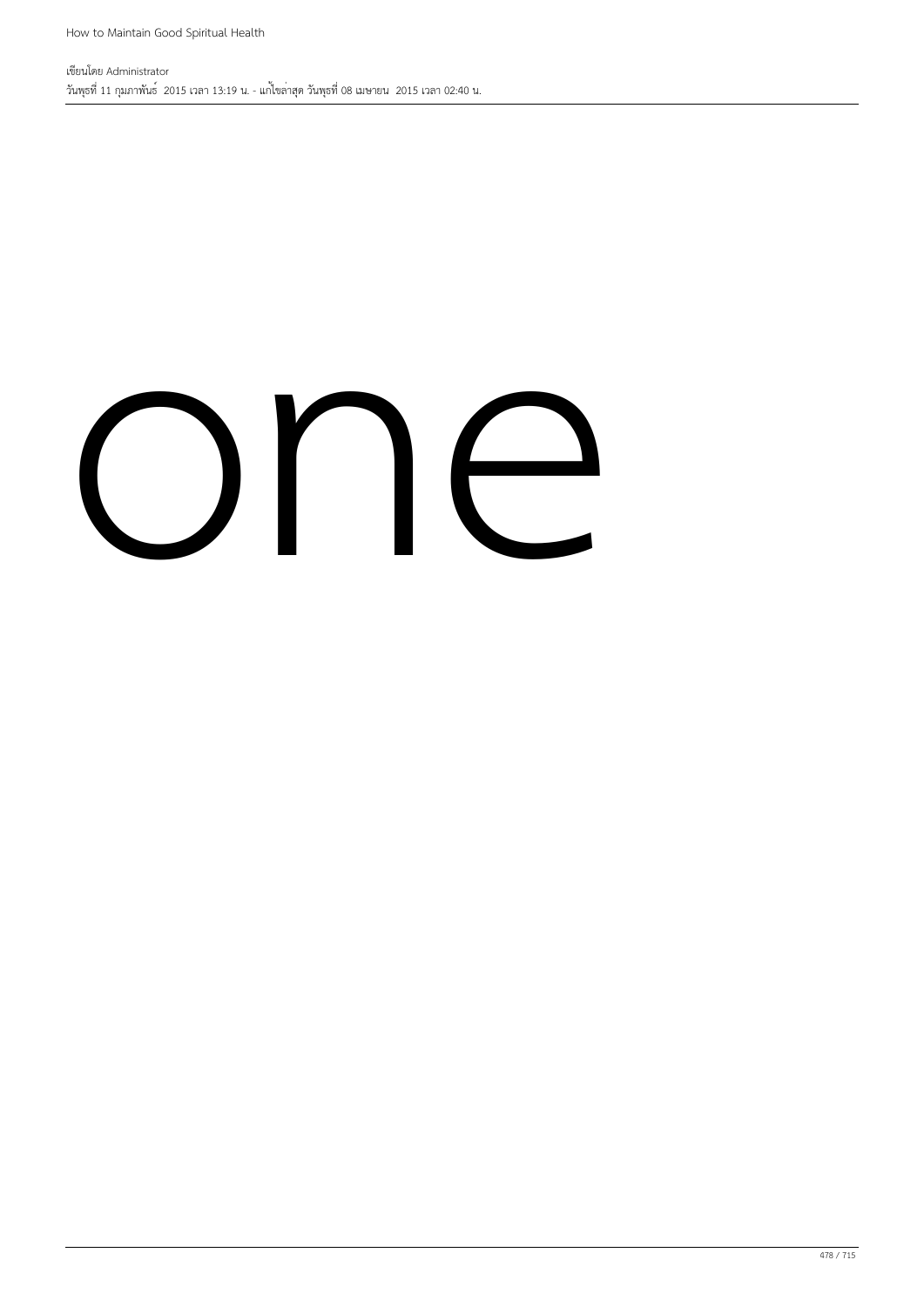#### are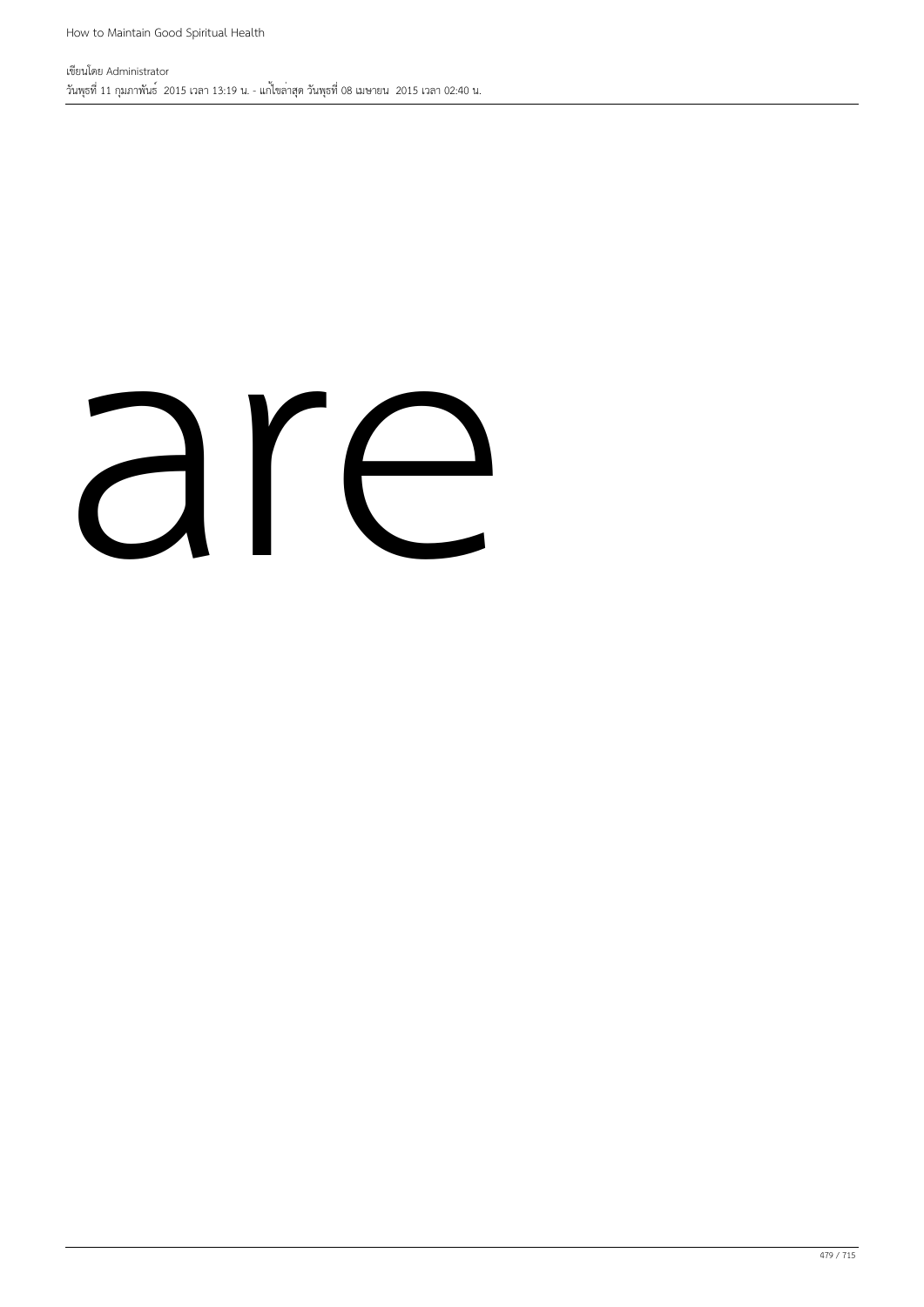## you?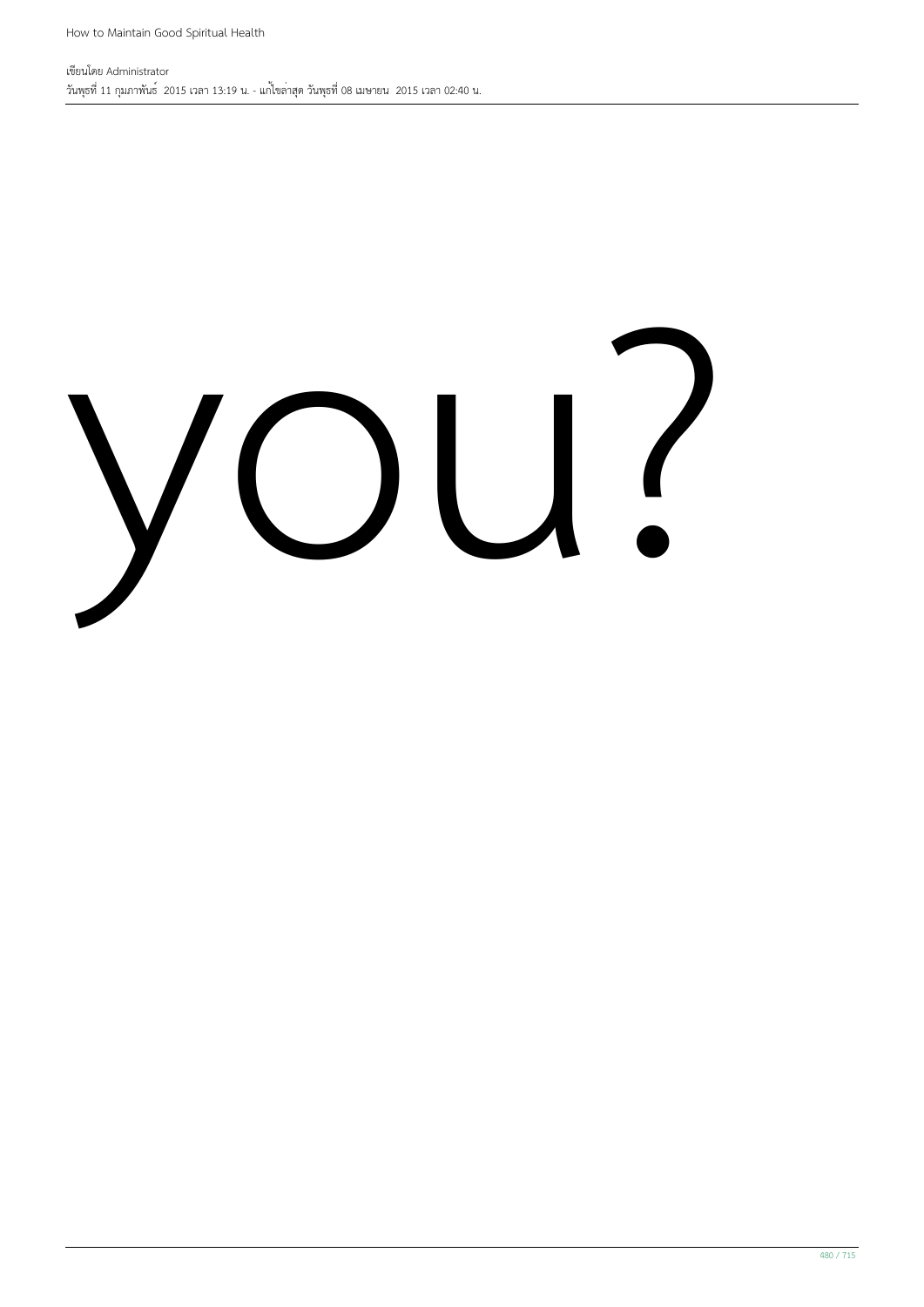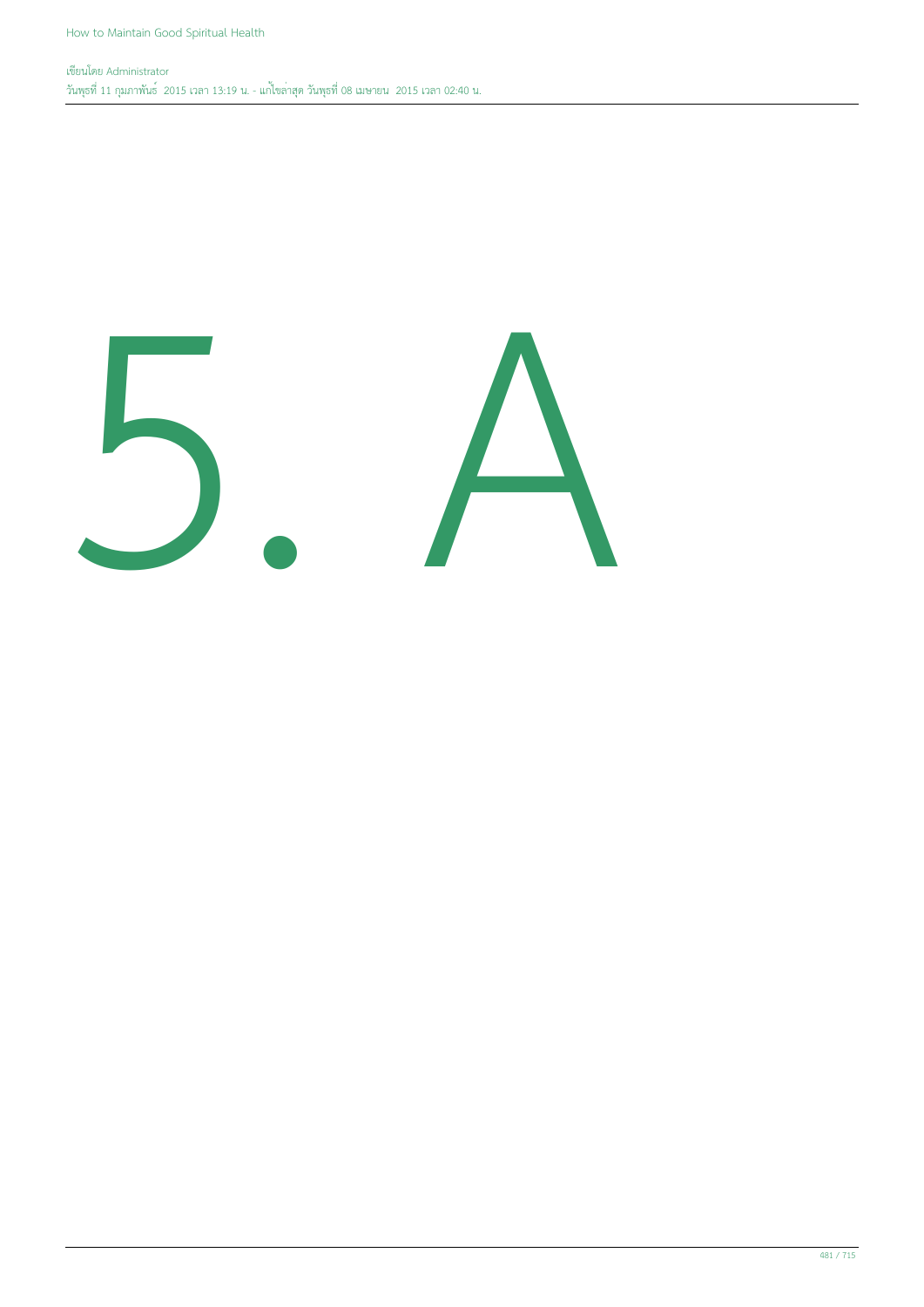## dish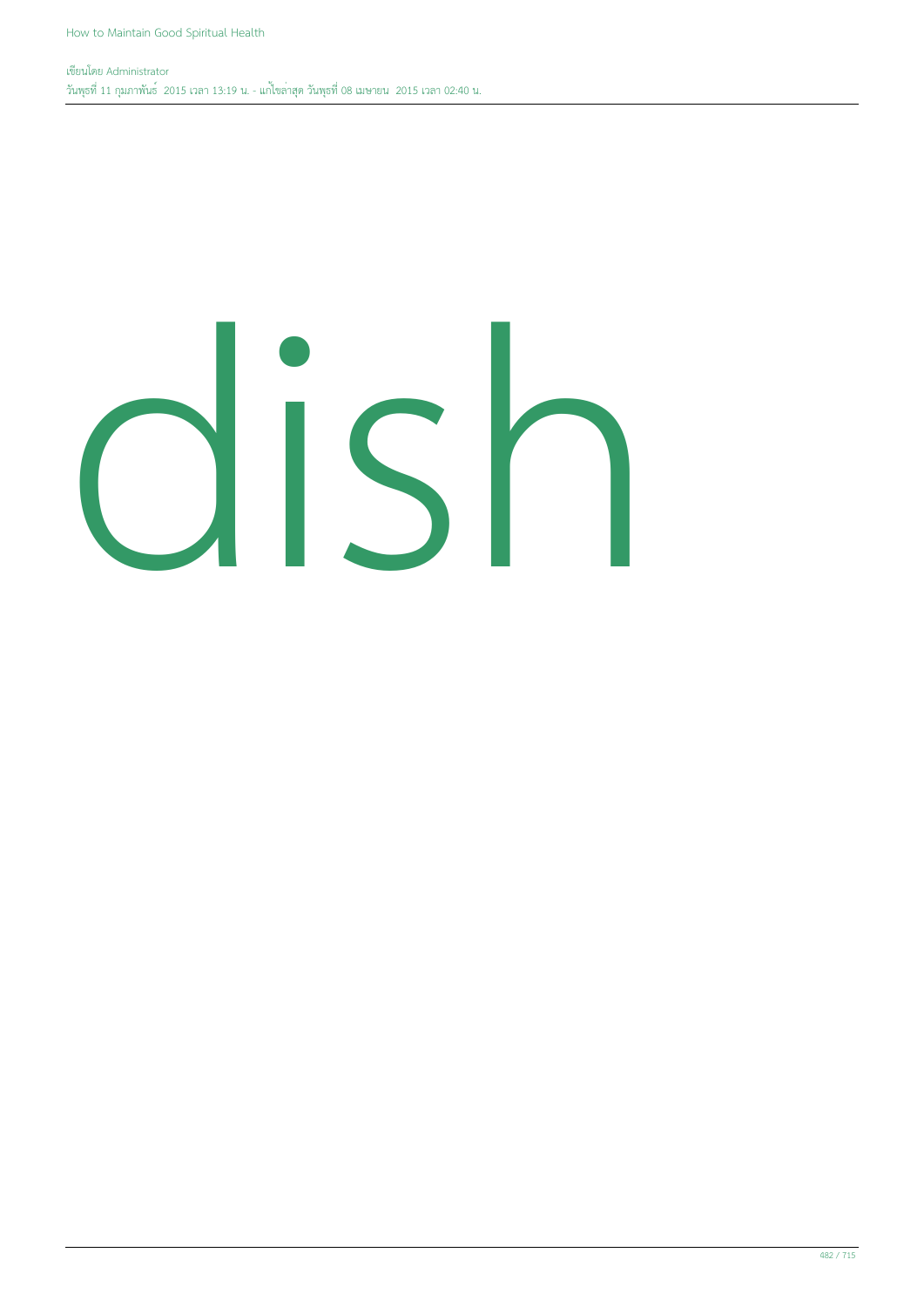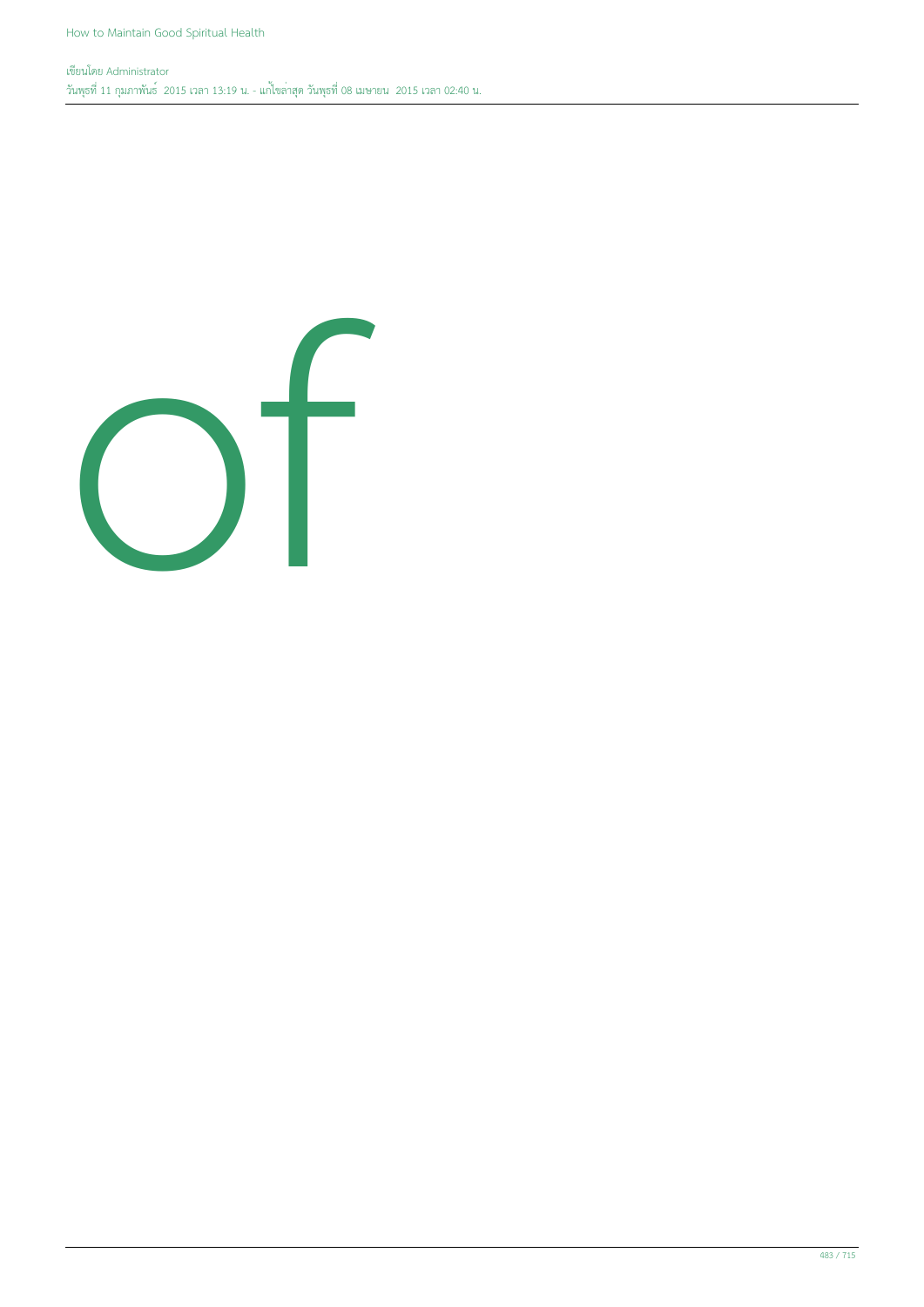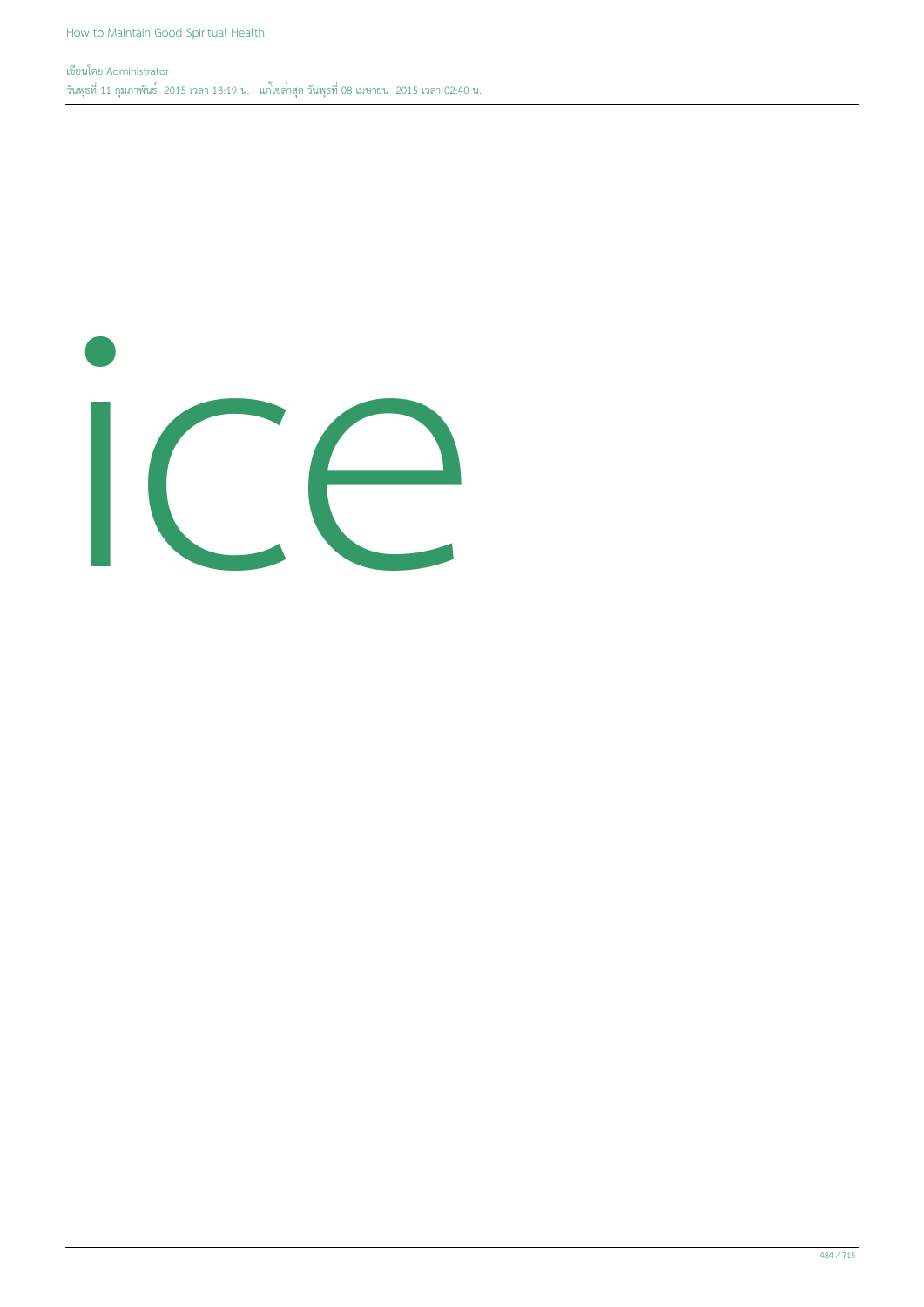#### crea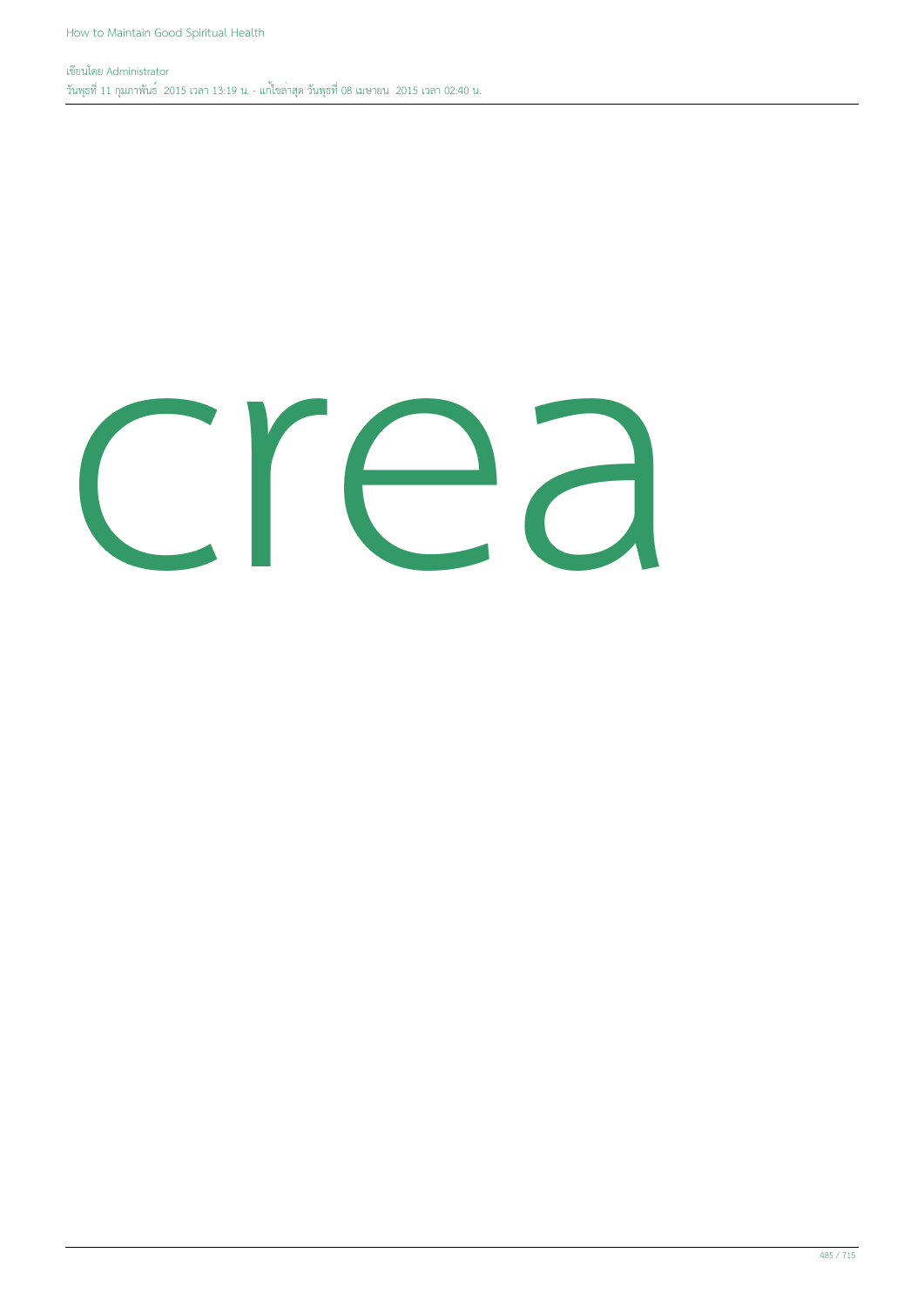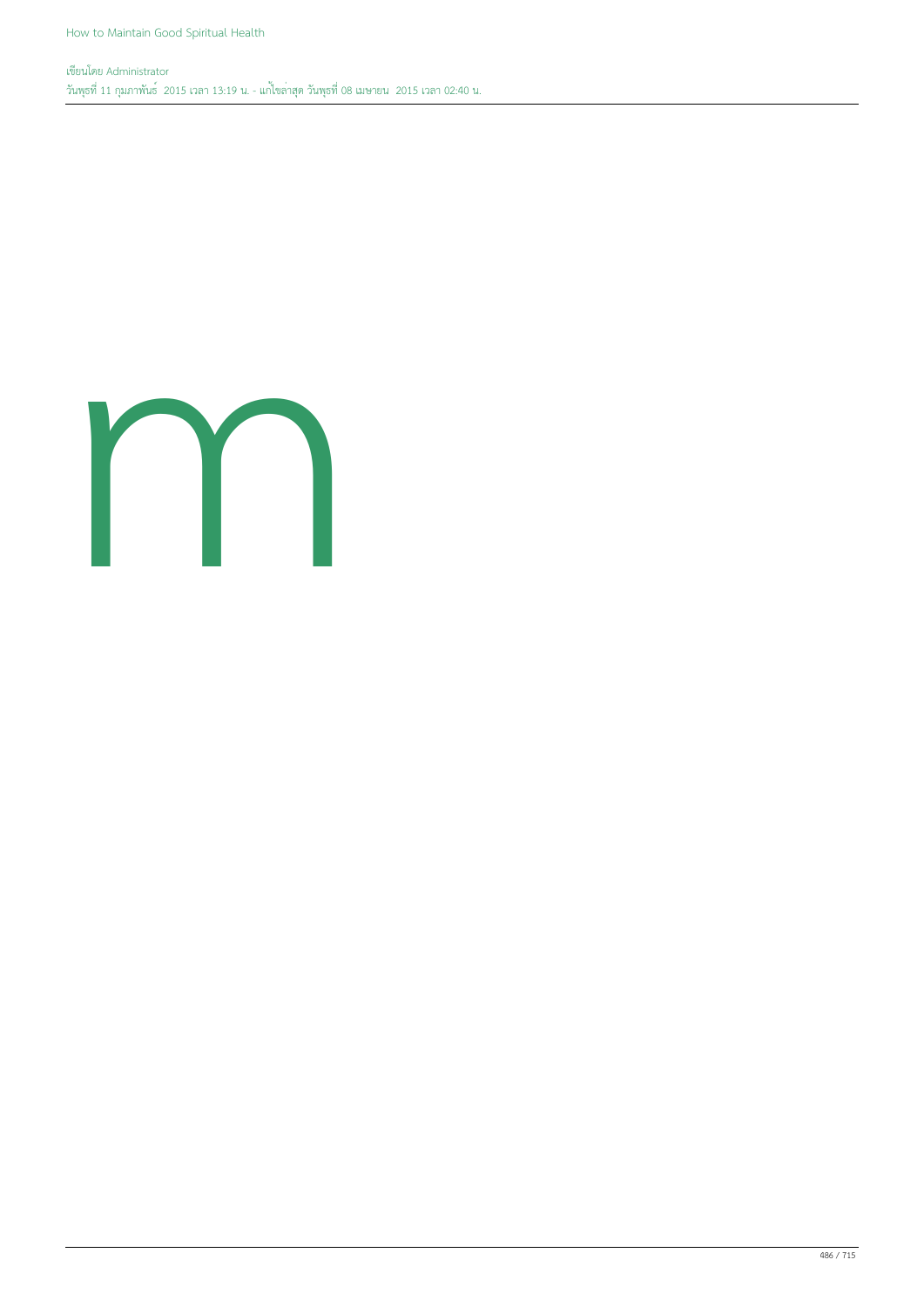#### In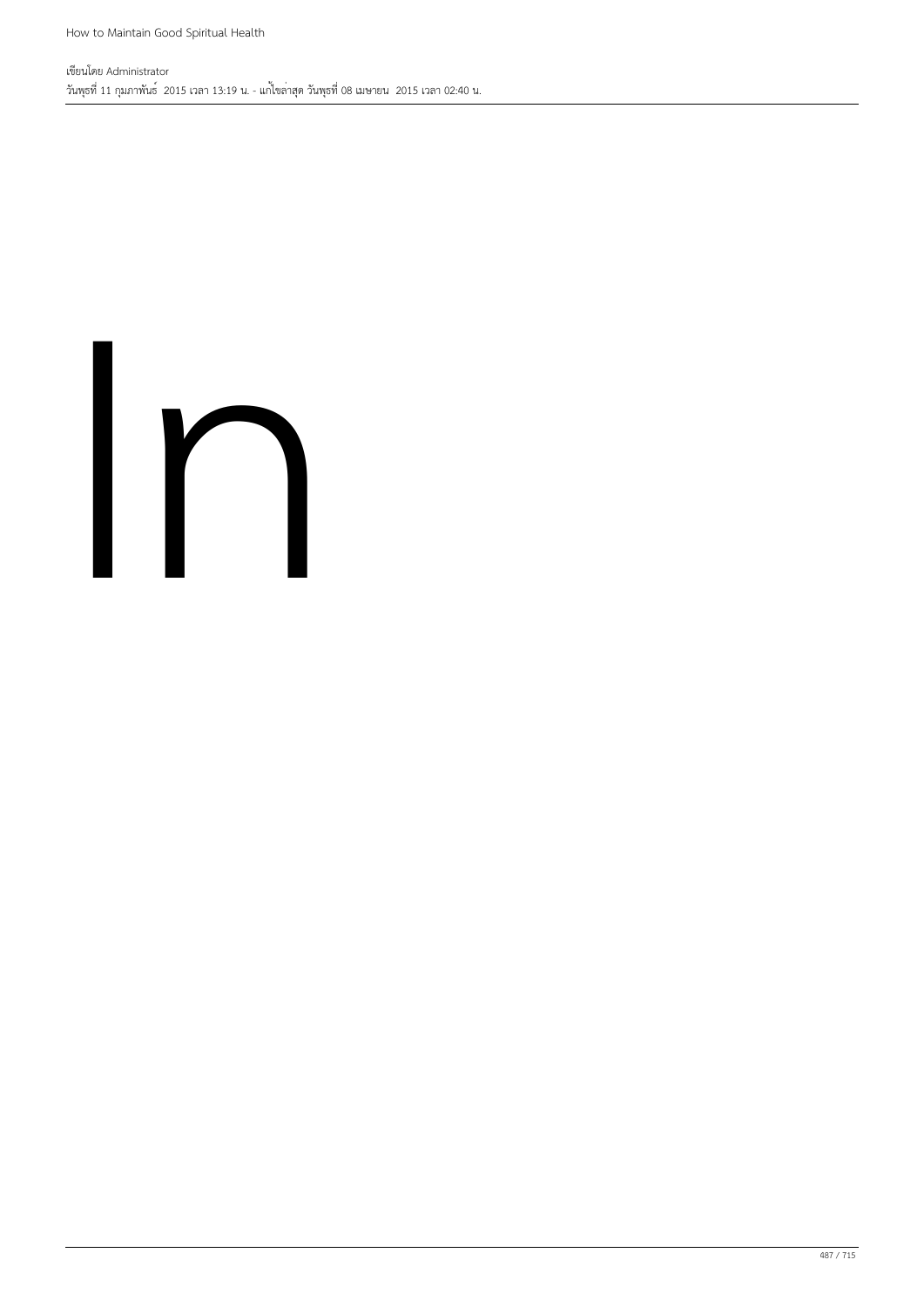## the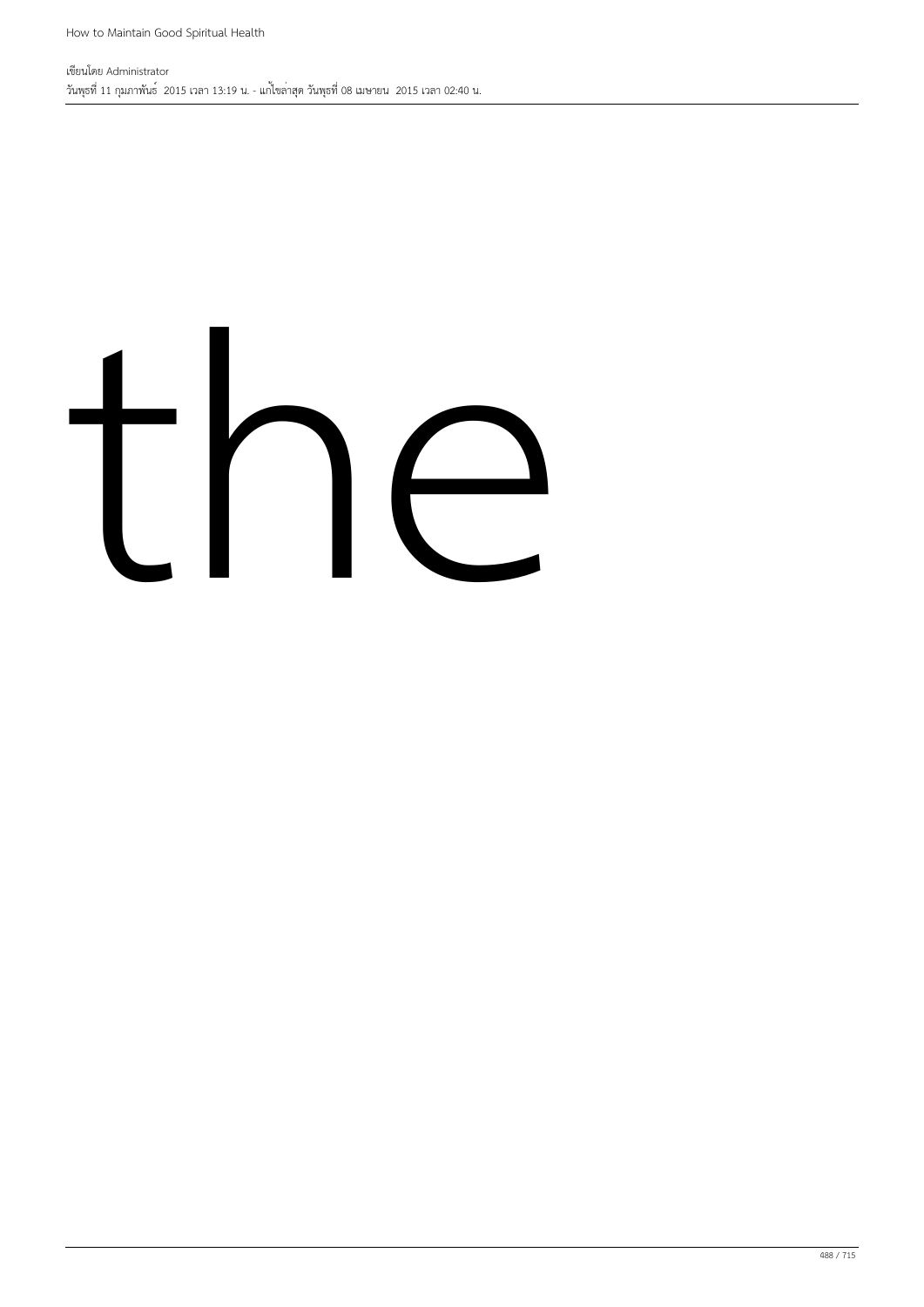# days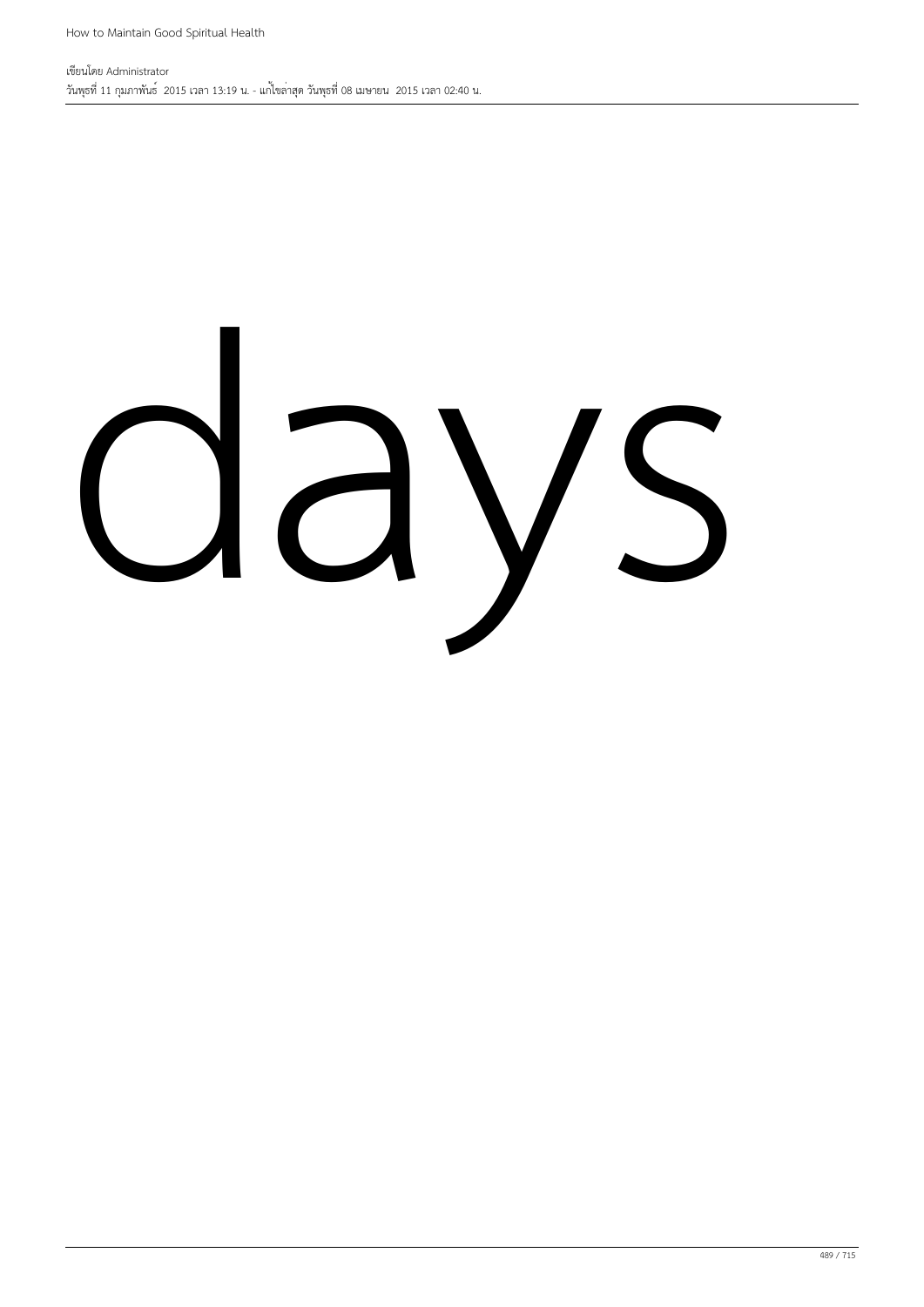## whe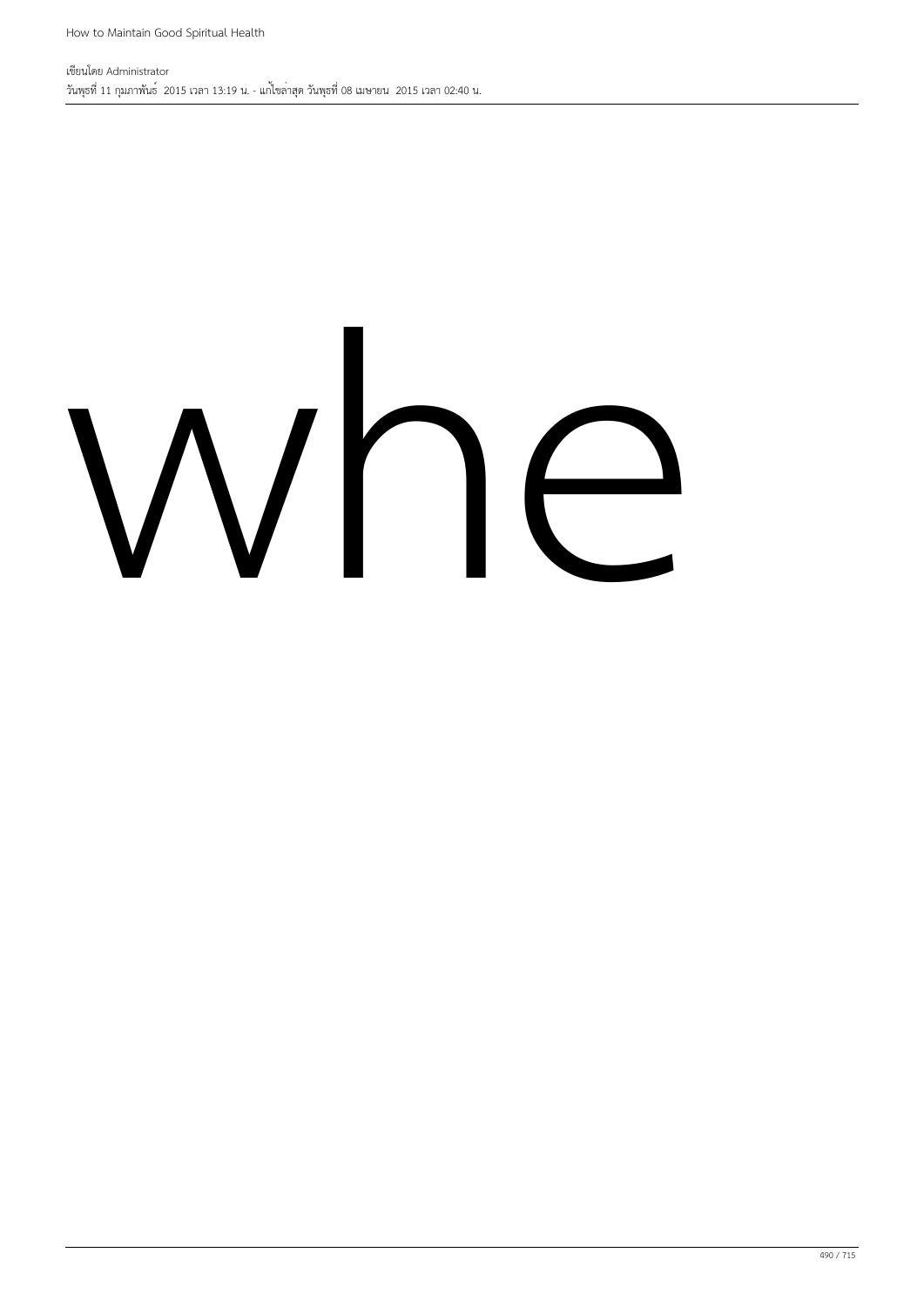#### n an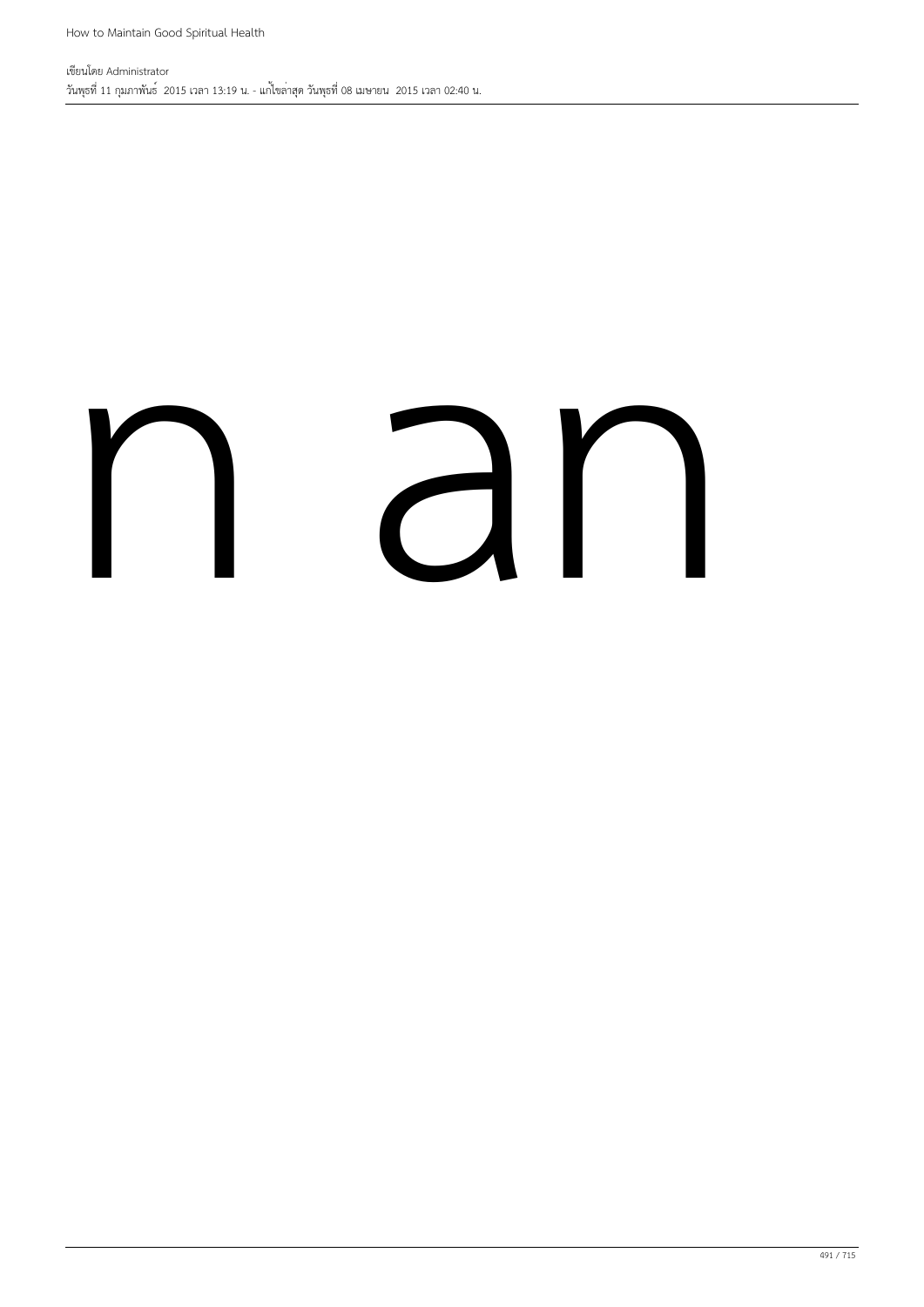## ice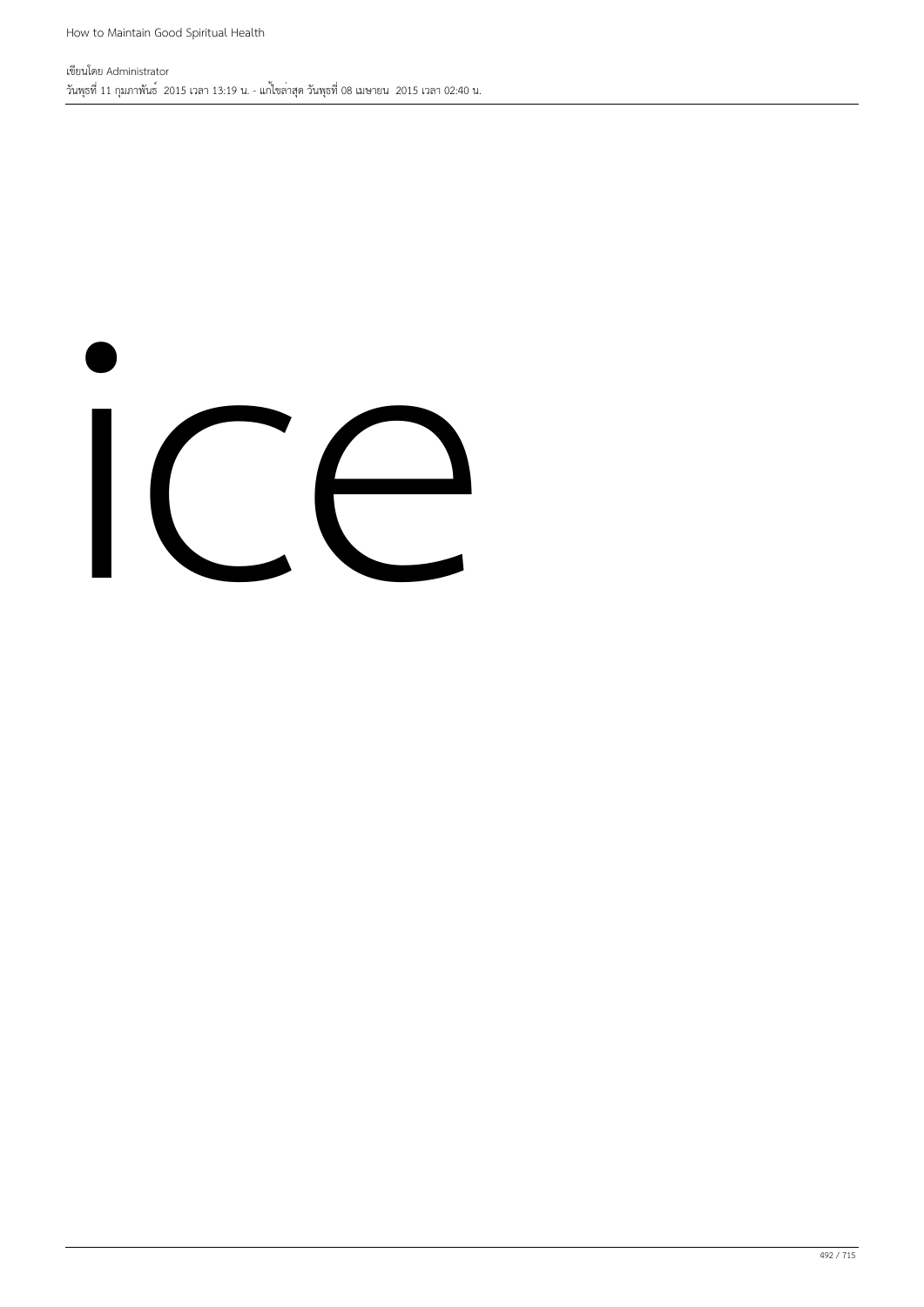#### crea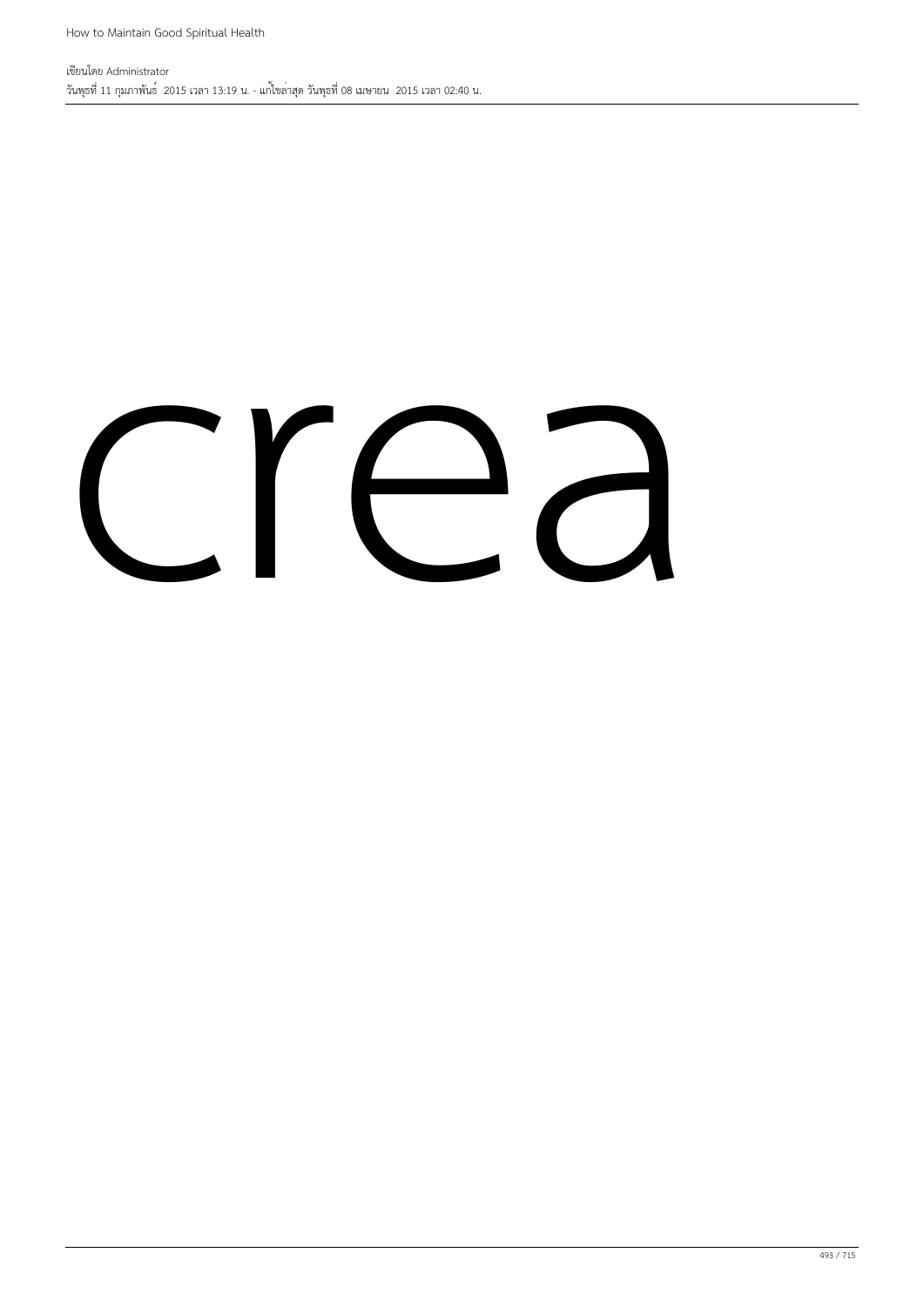#### m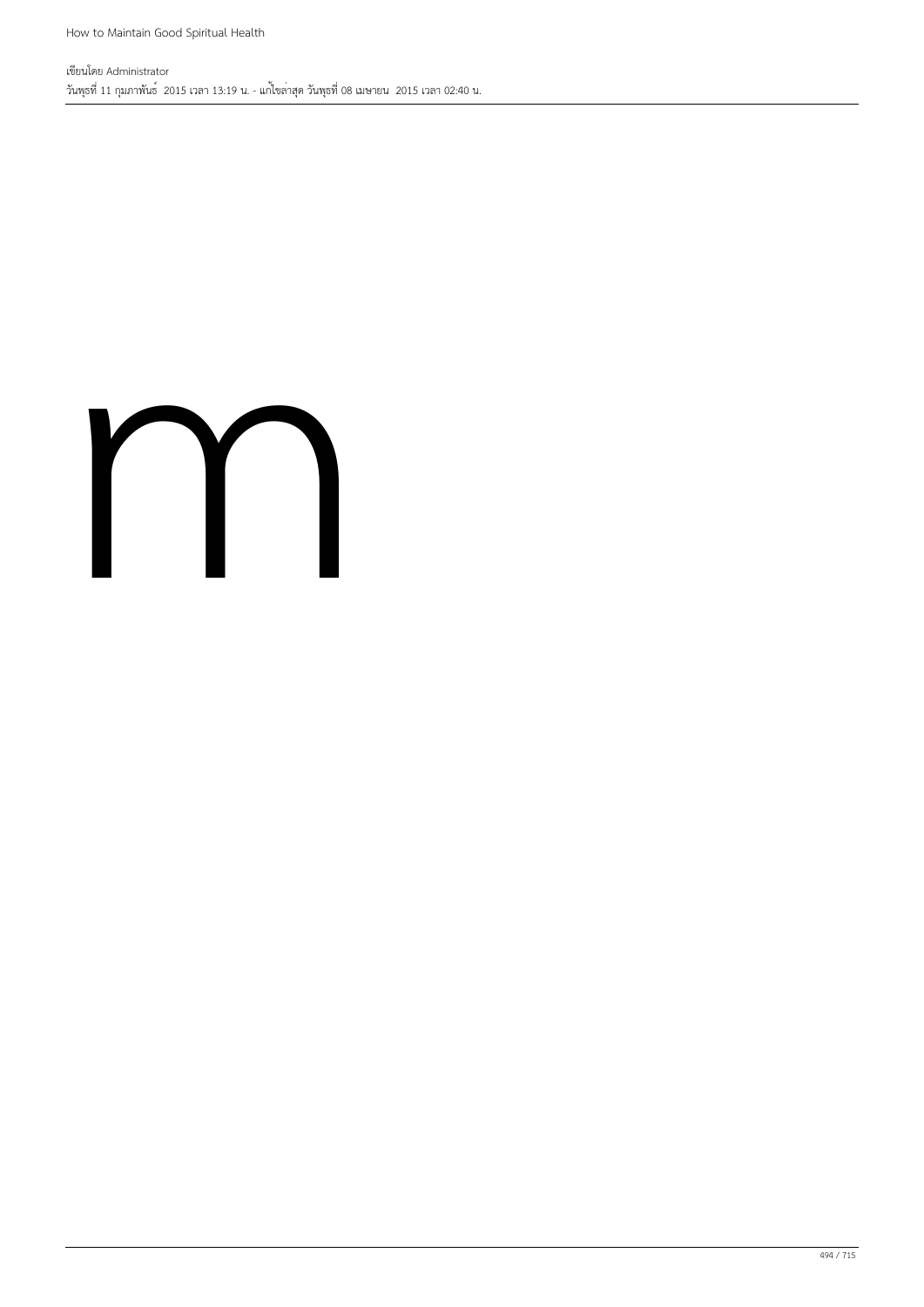### sund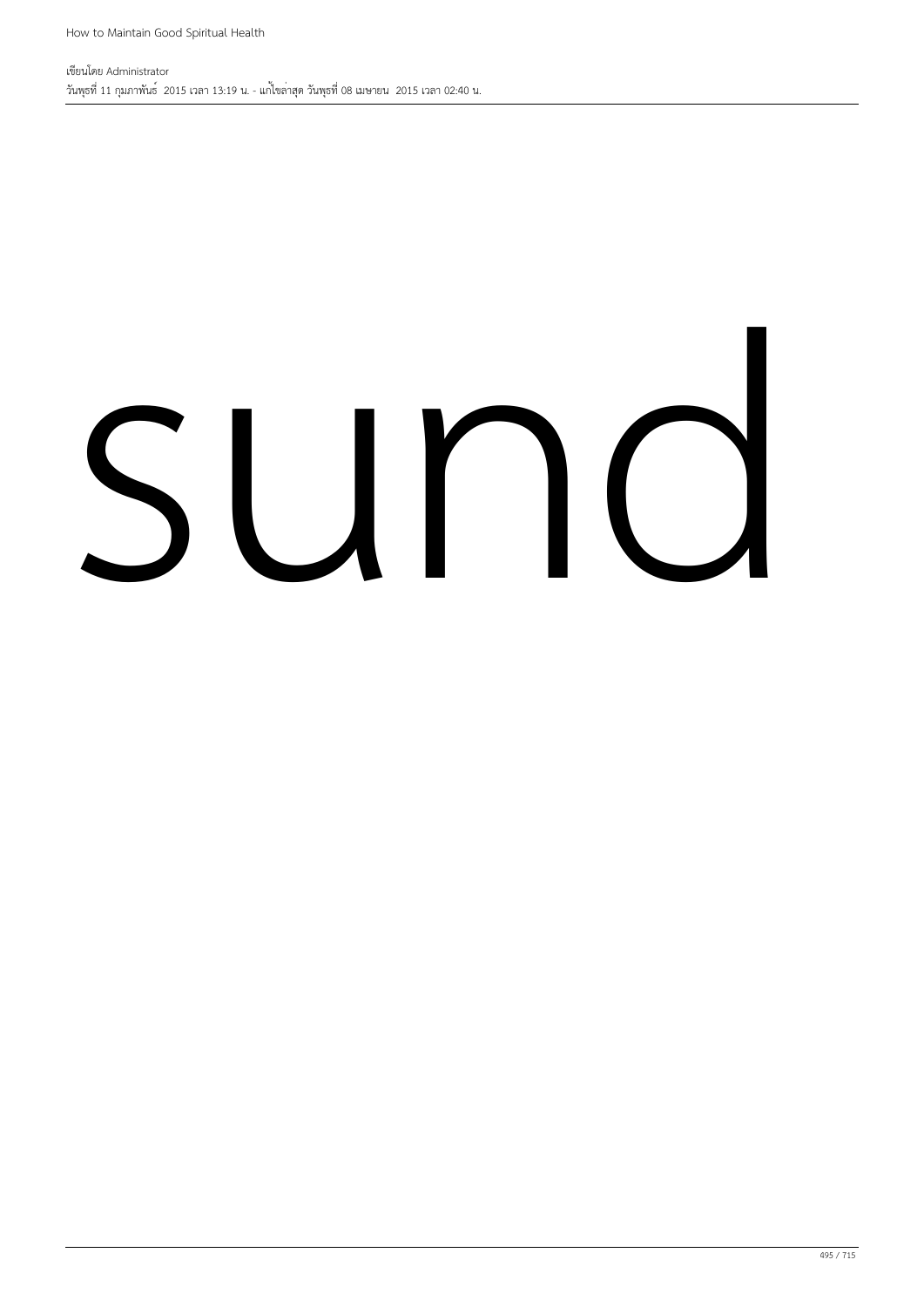#### ae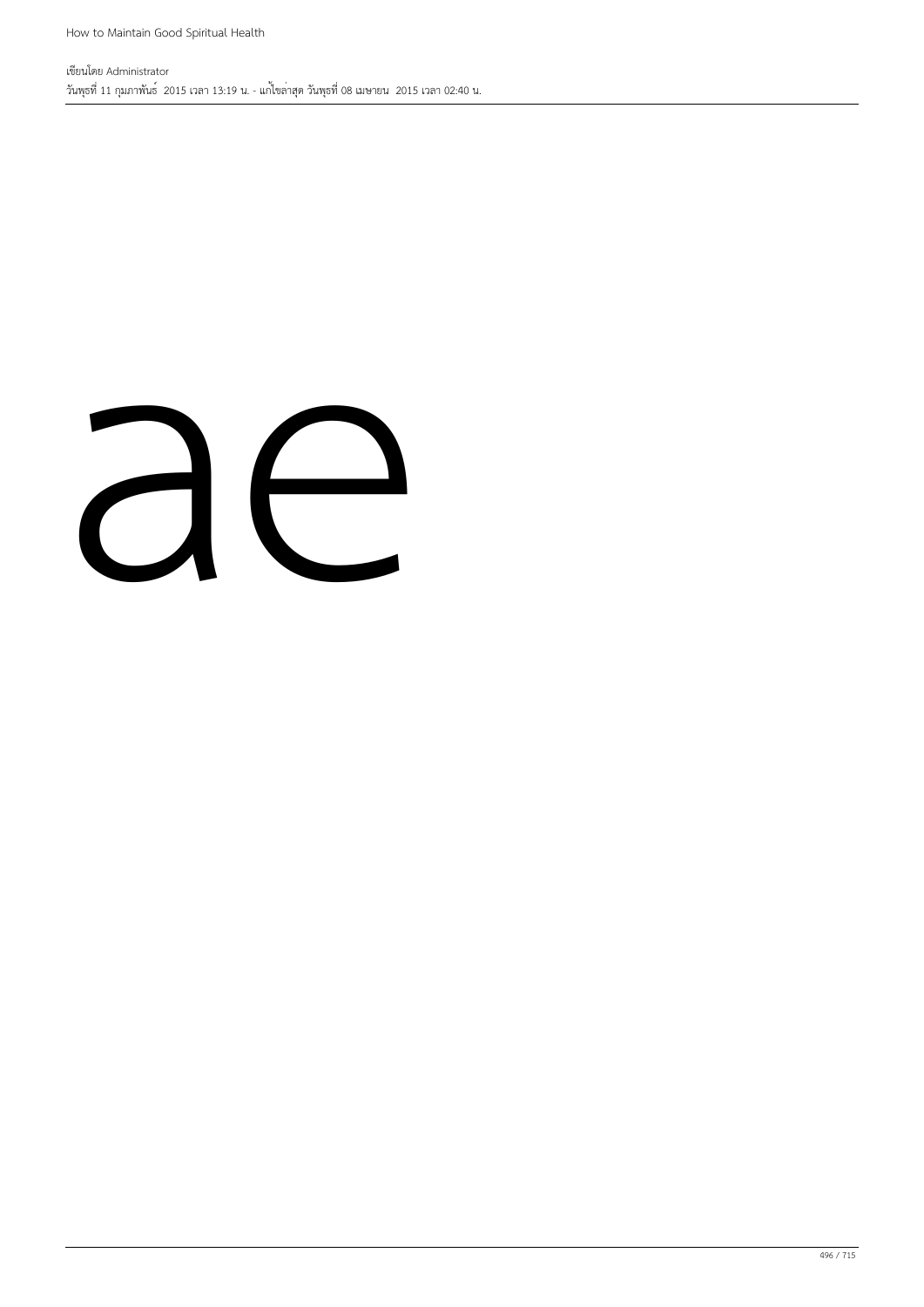### cost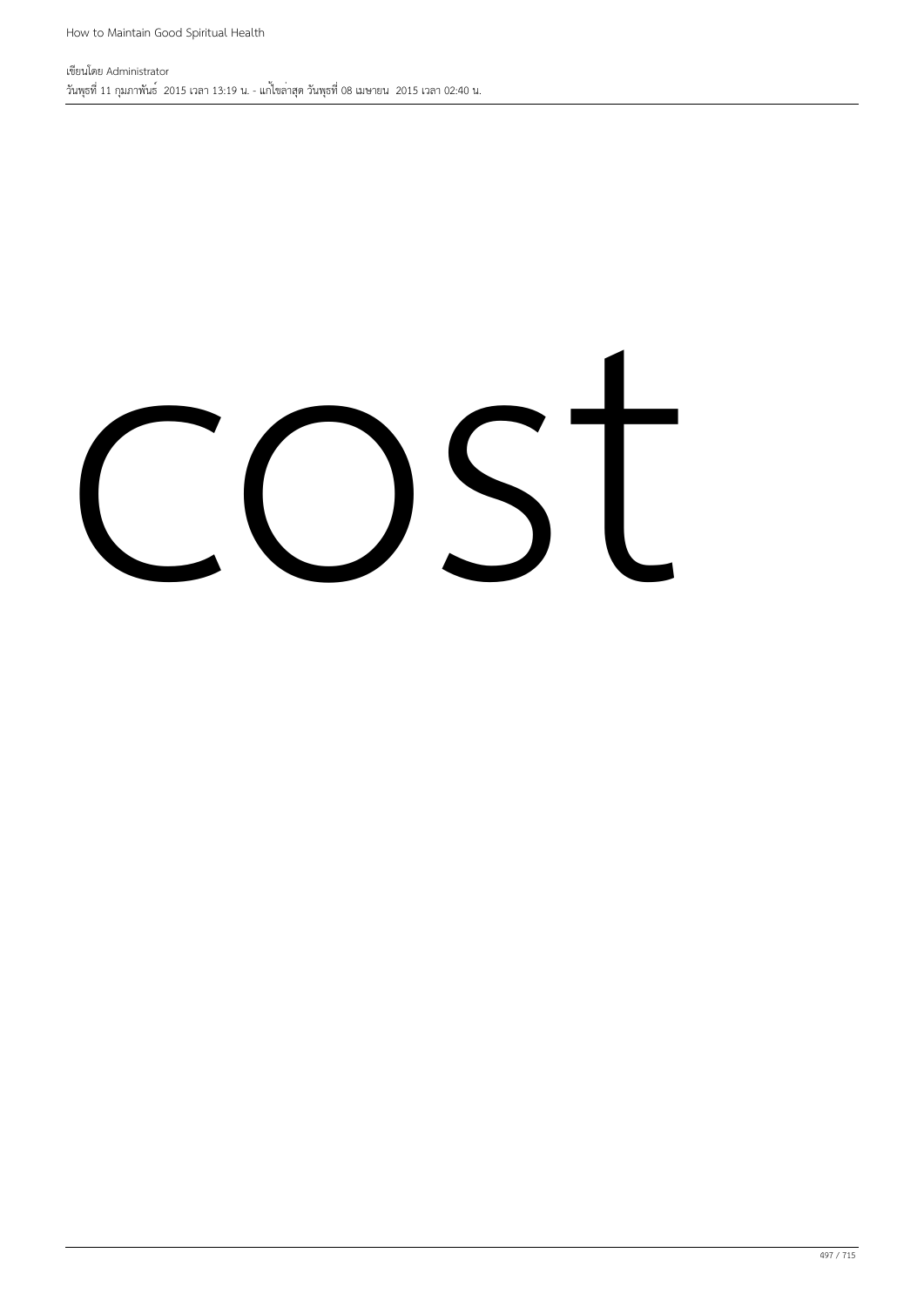#### muc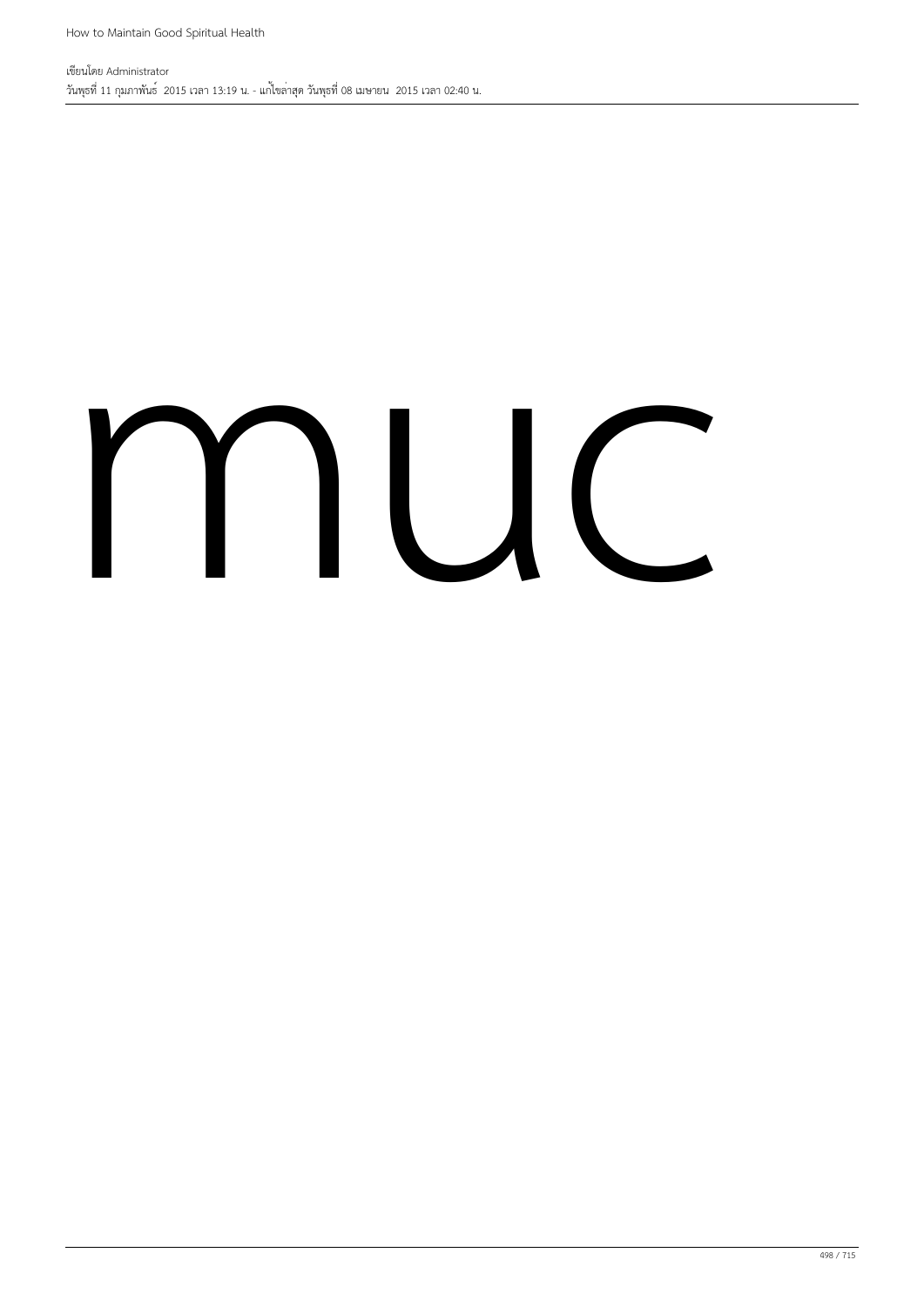#### h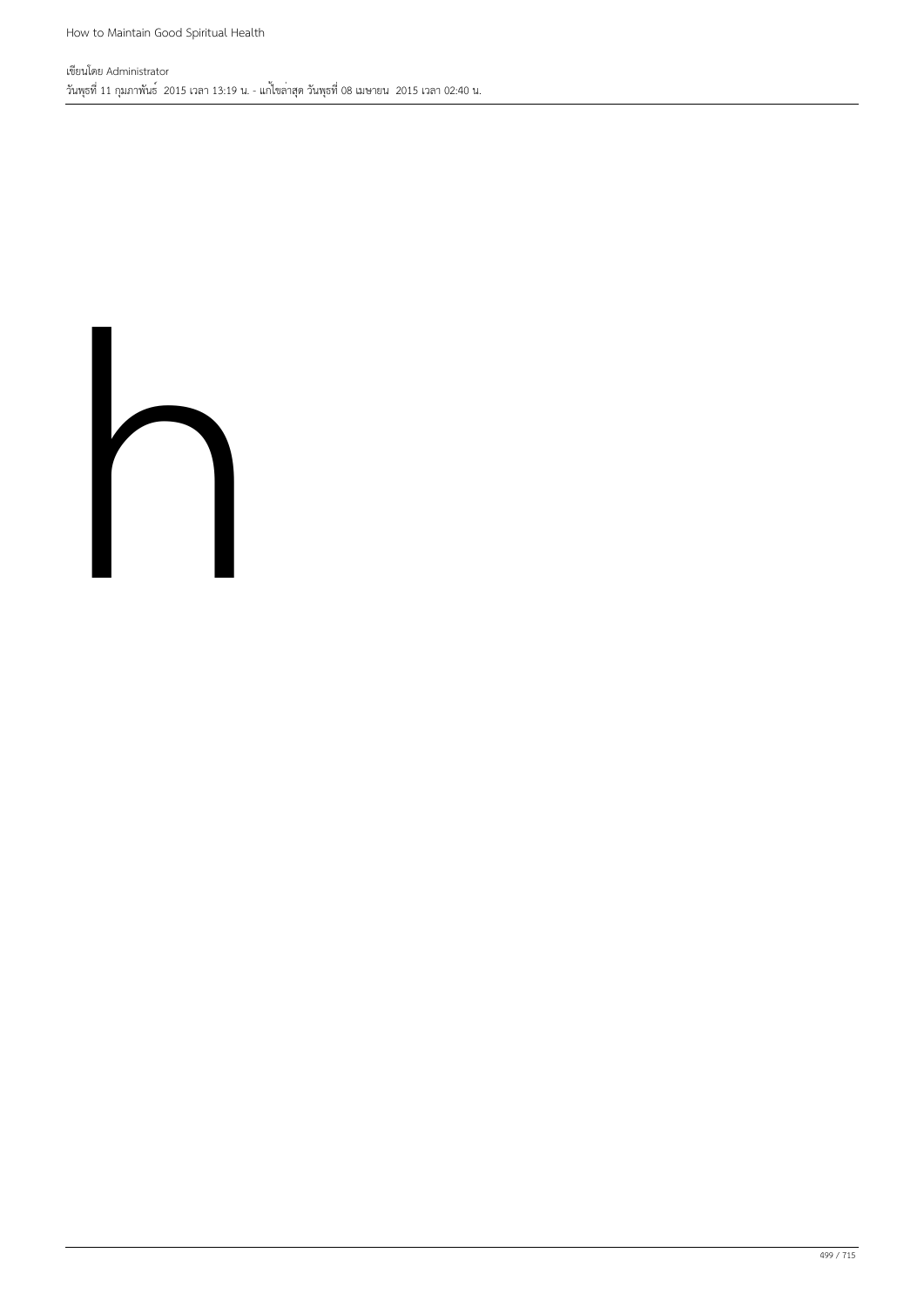## less,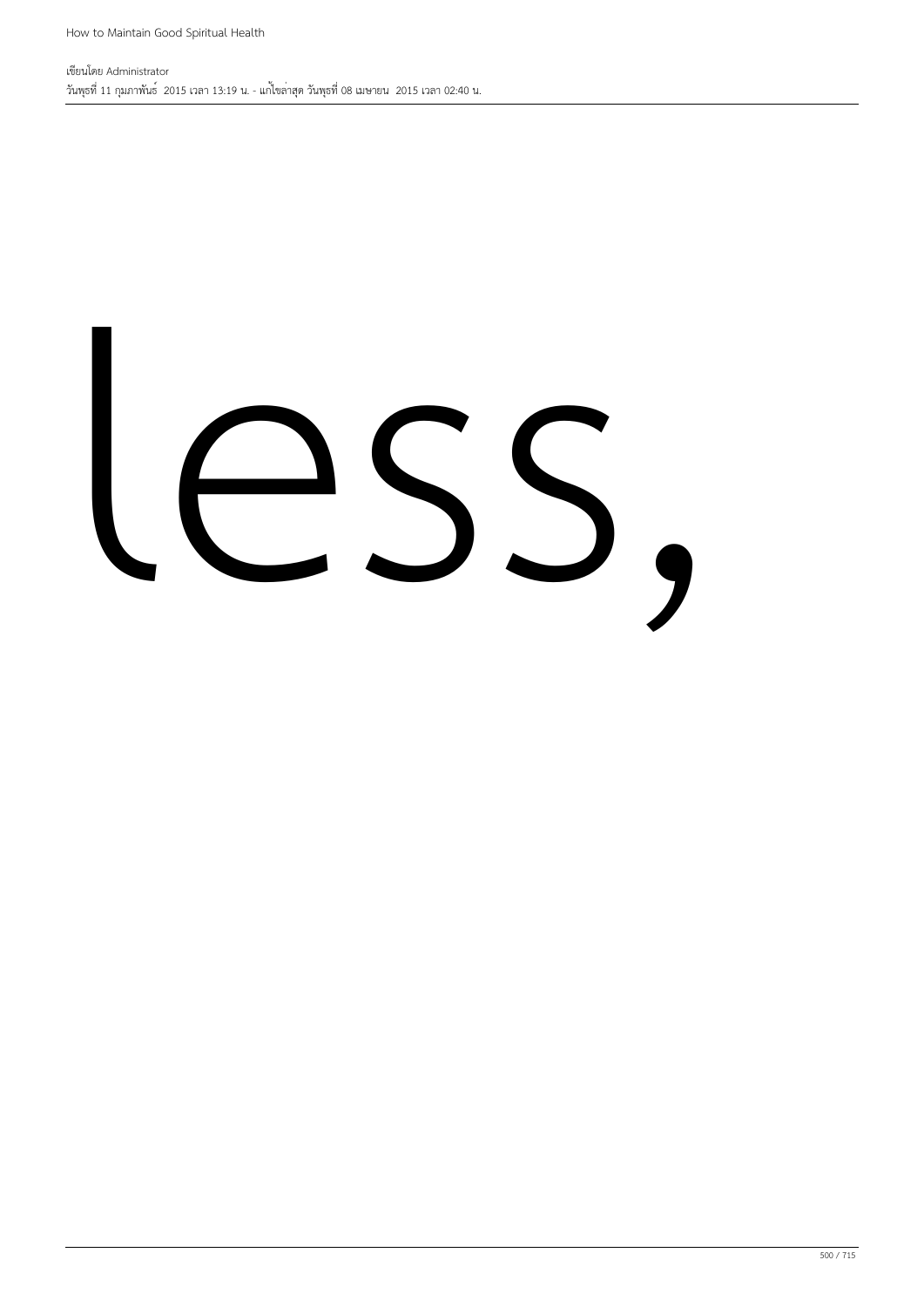# a 10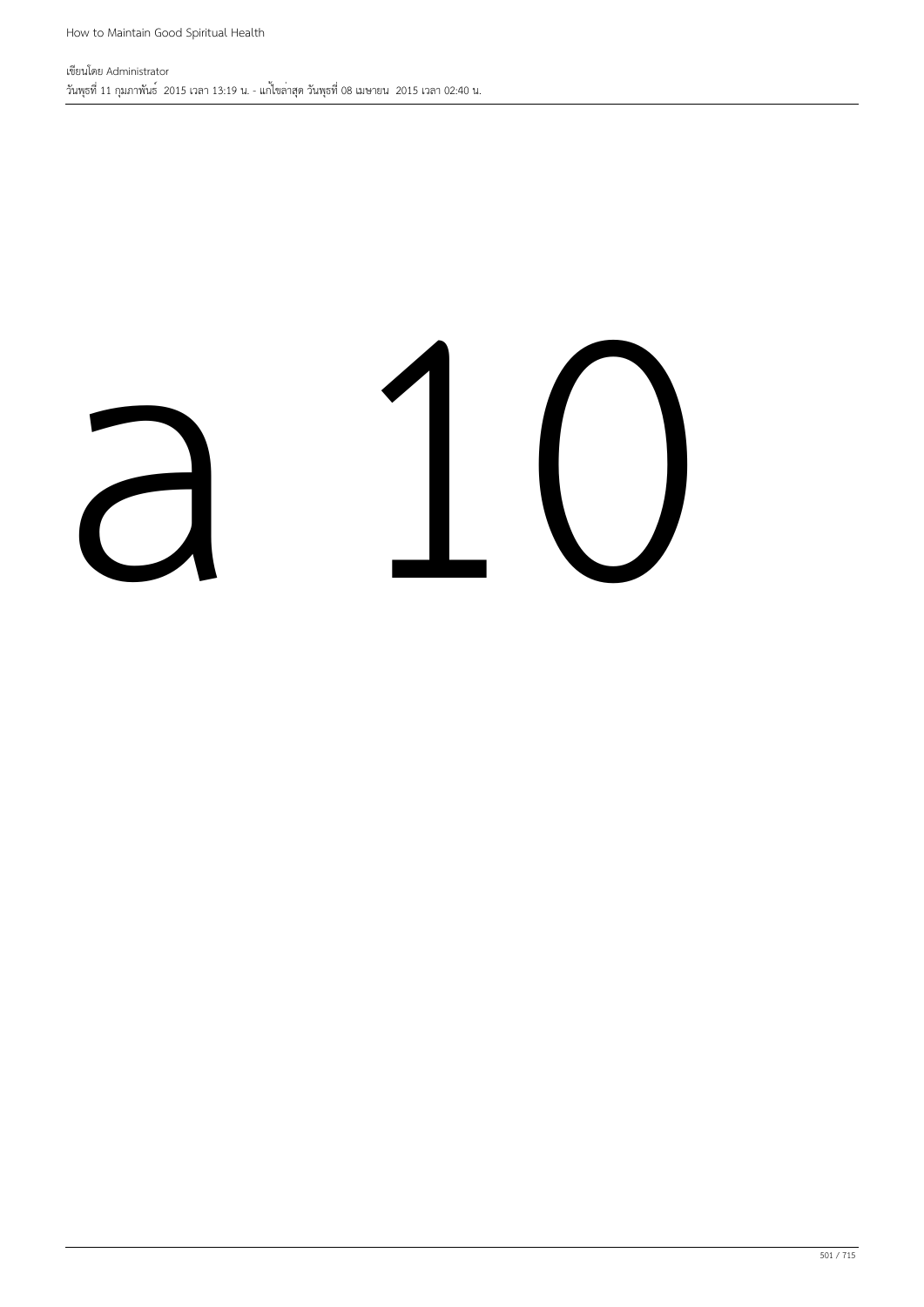## year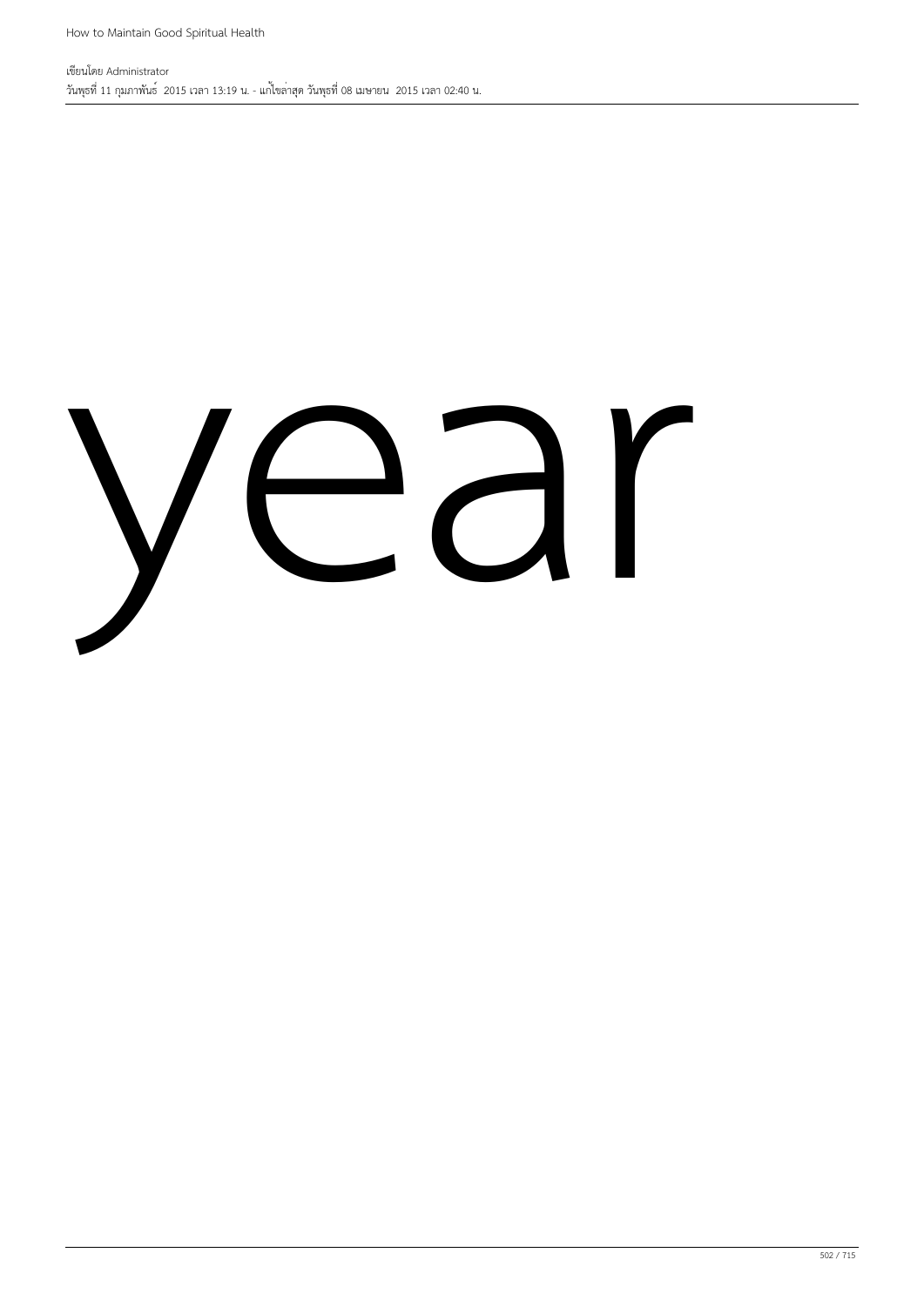# old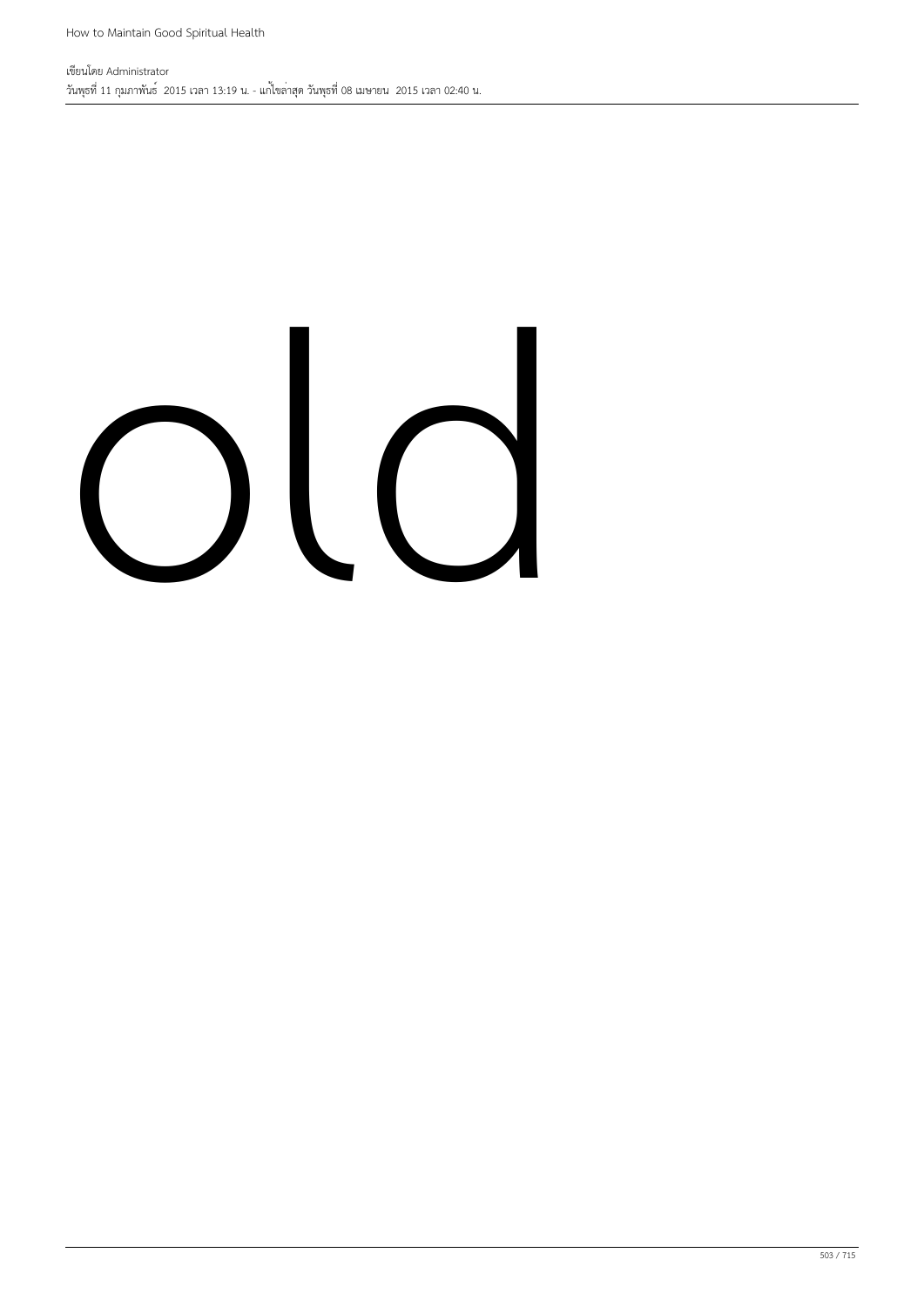# boy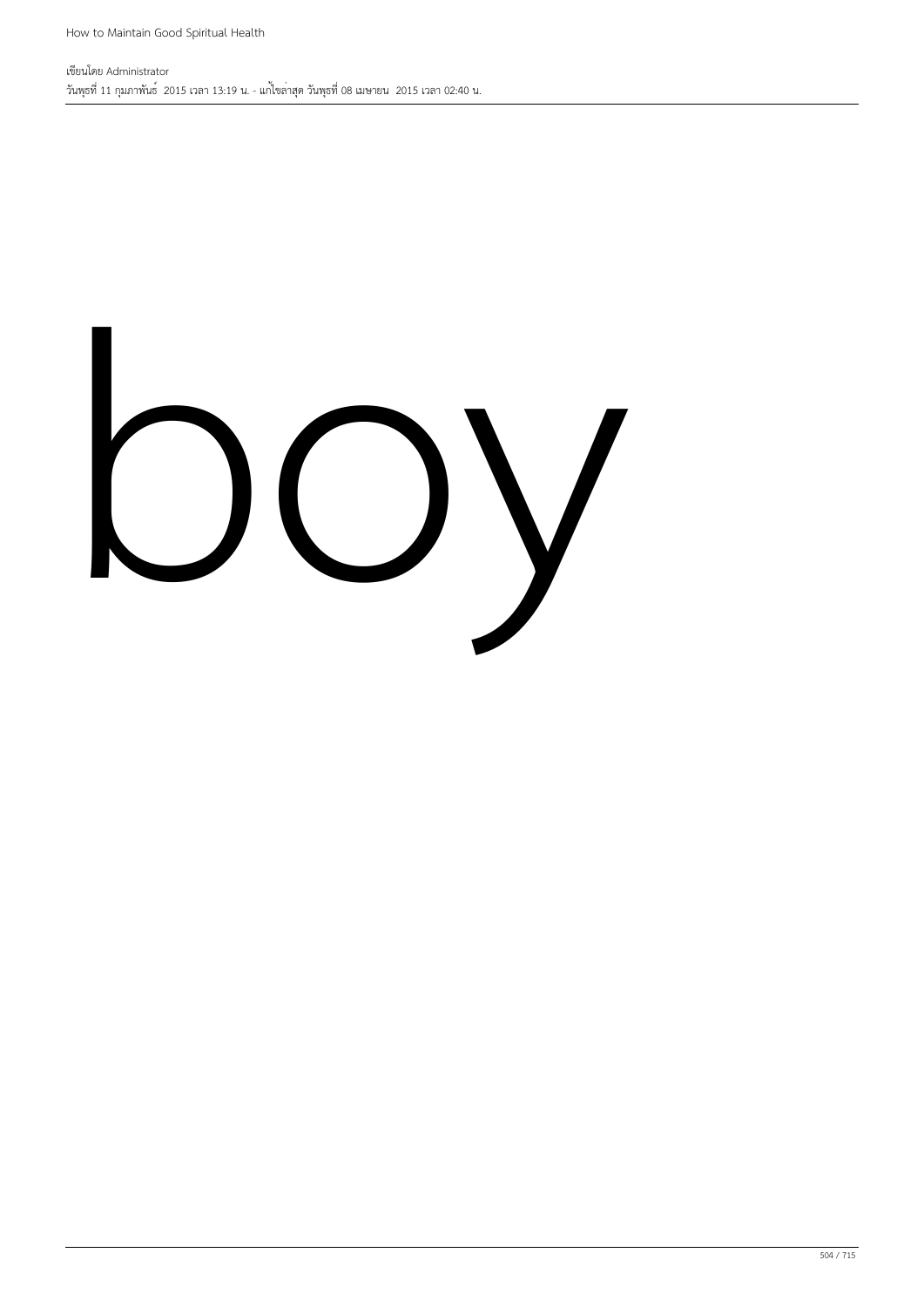#### ente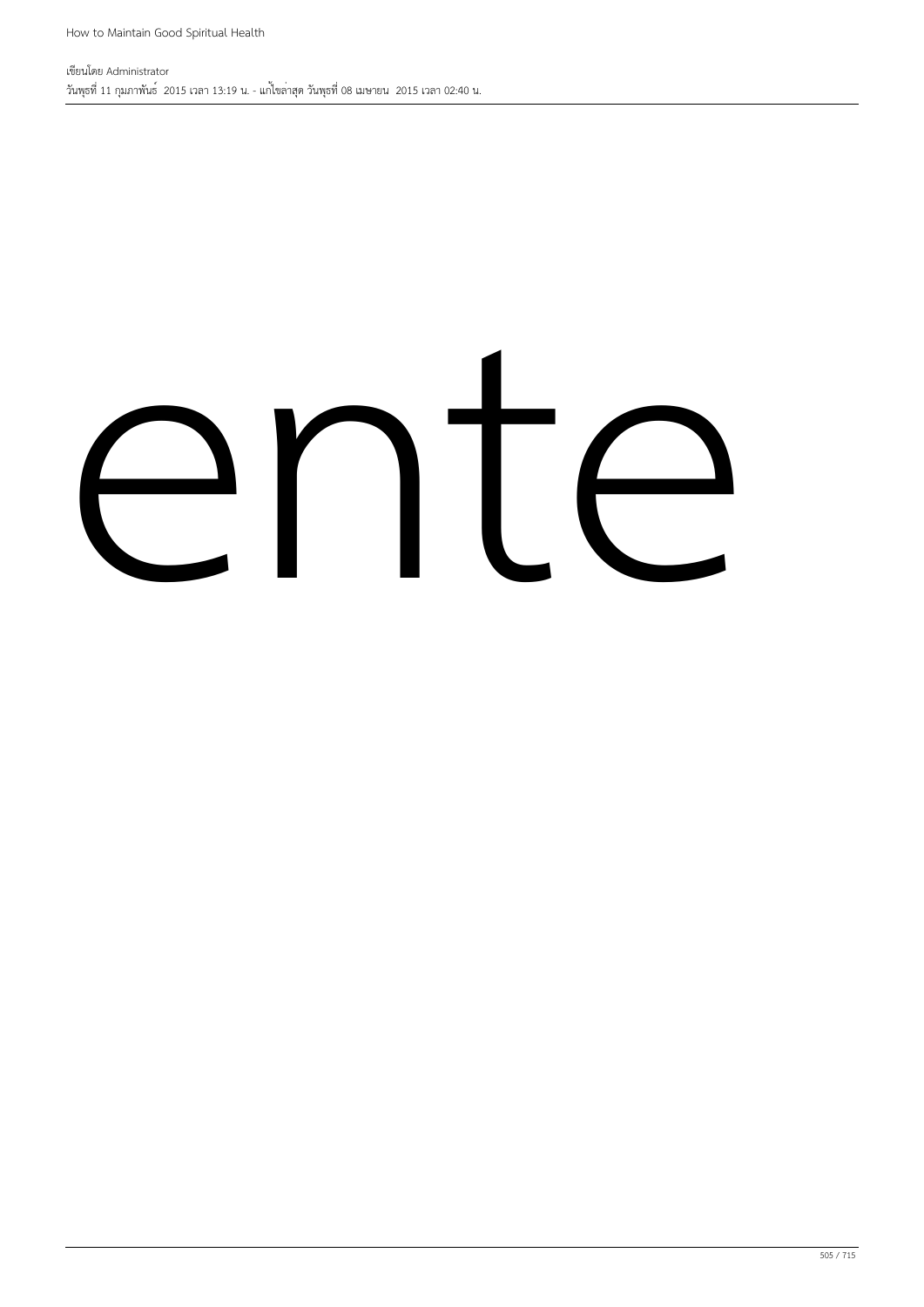#### red a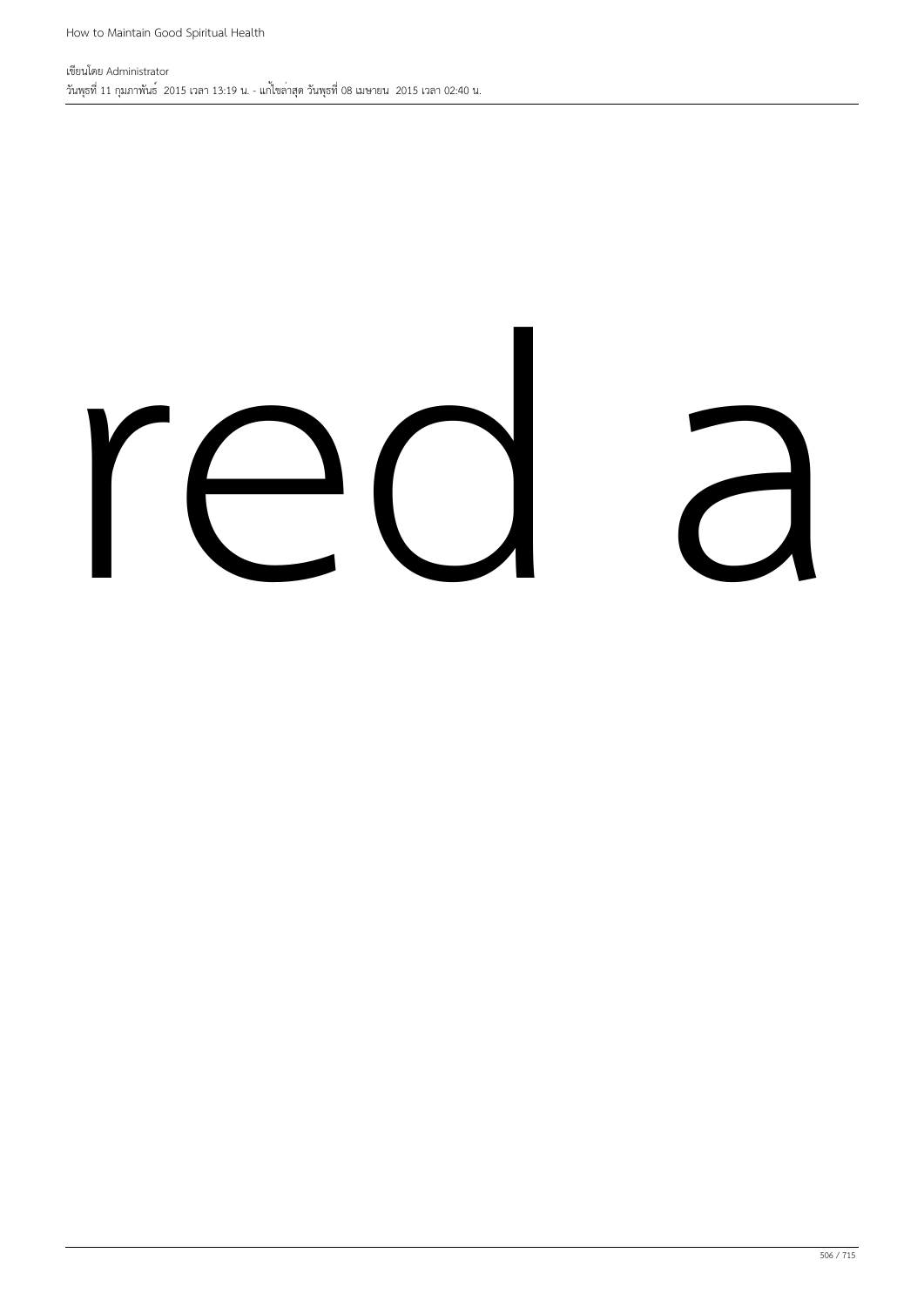#### hote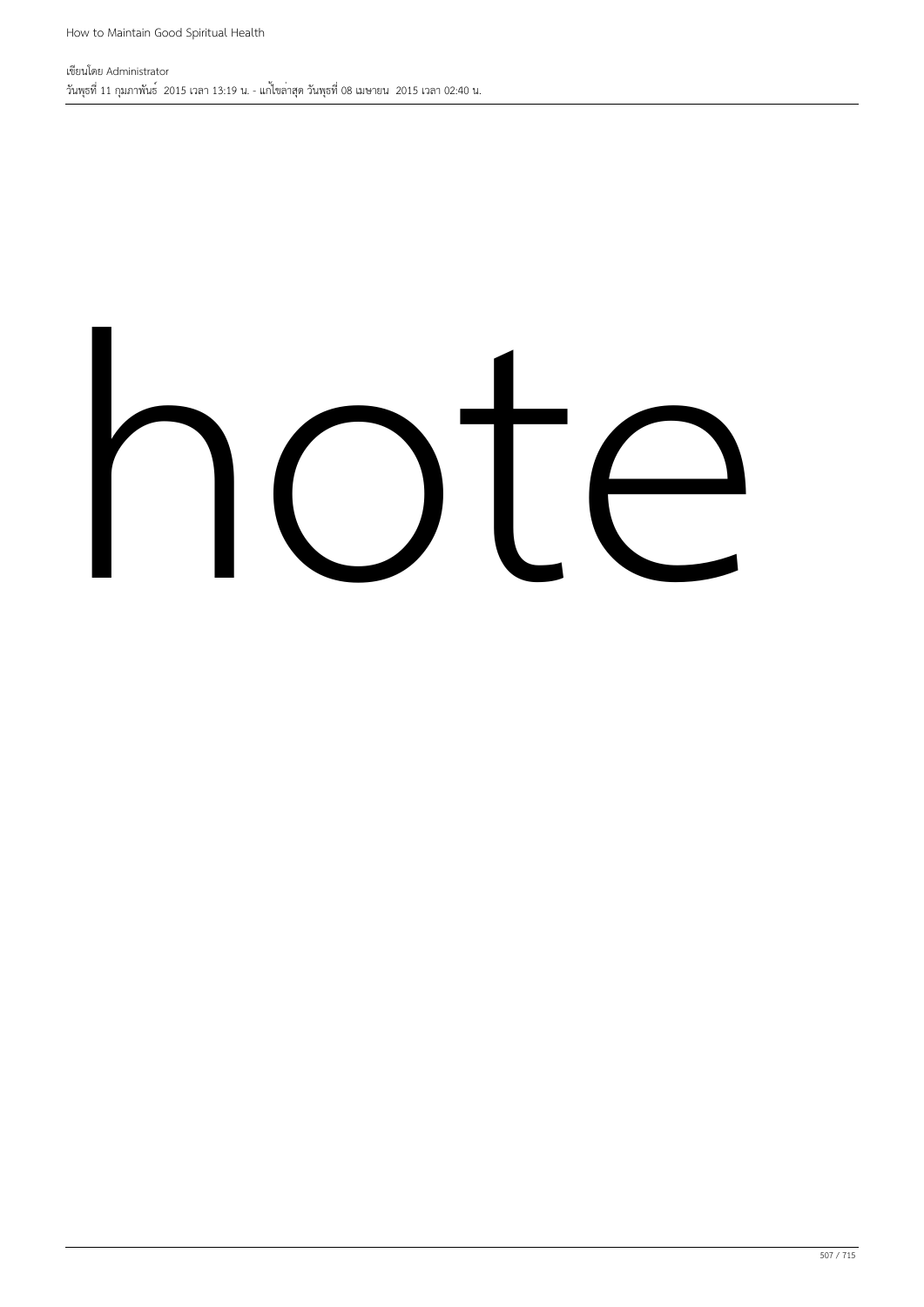$\overline{\mathcal{L}}$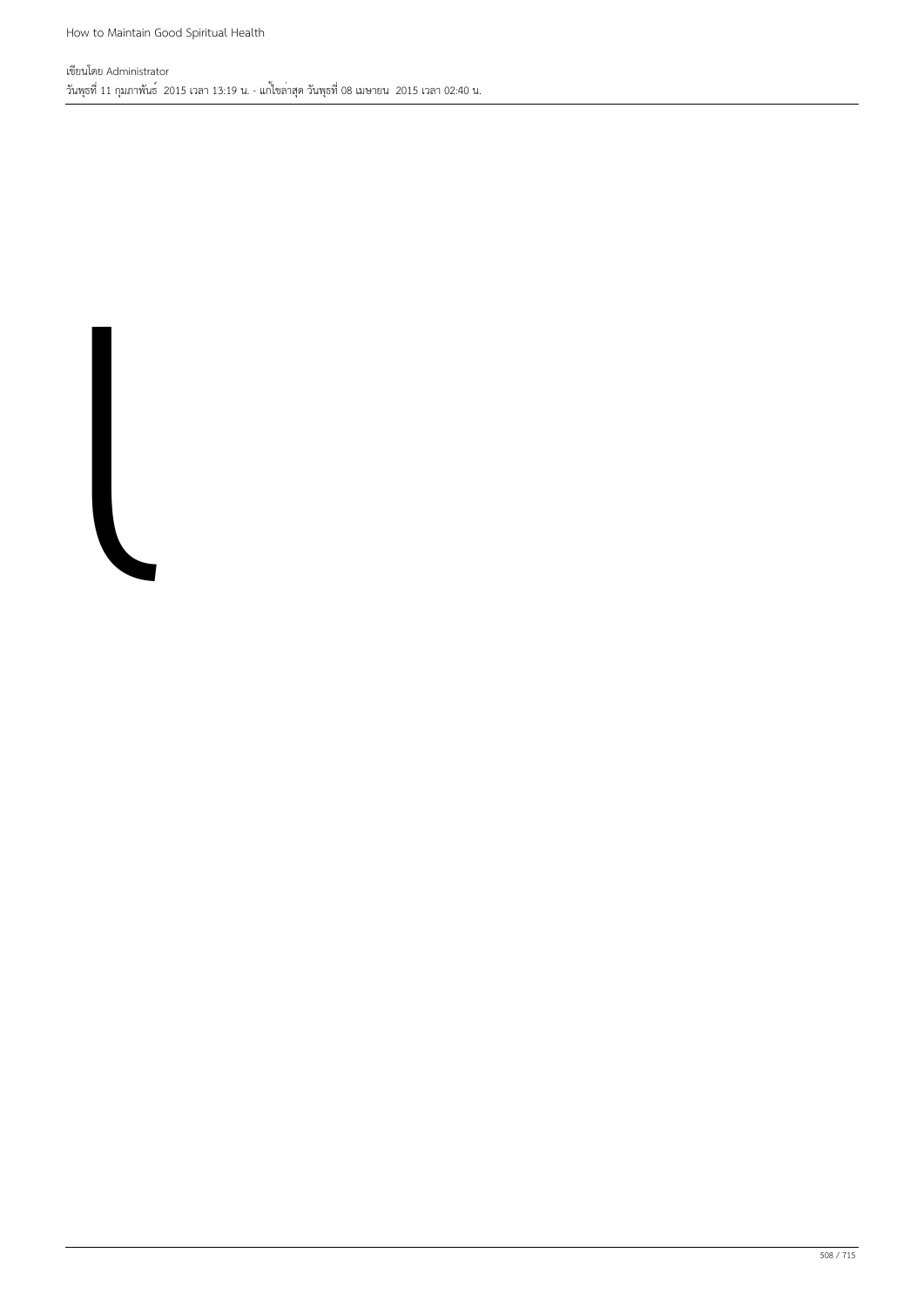#### coffe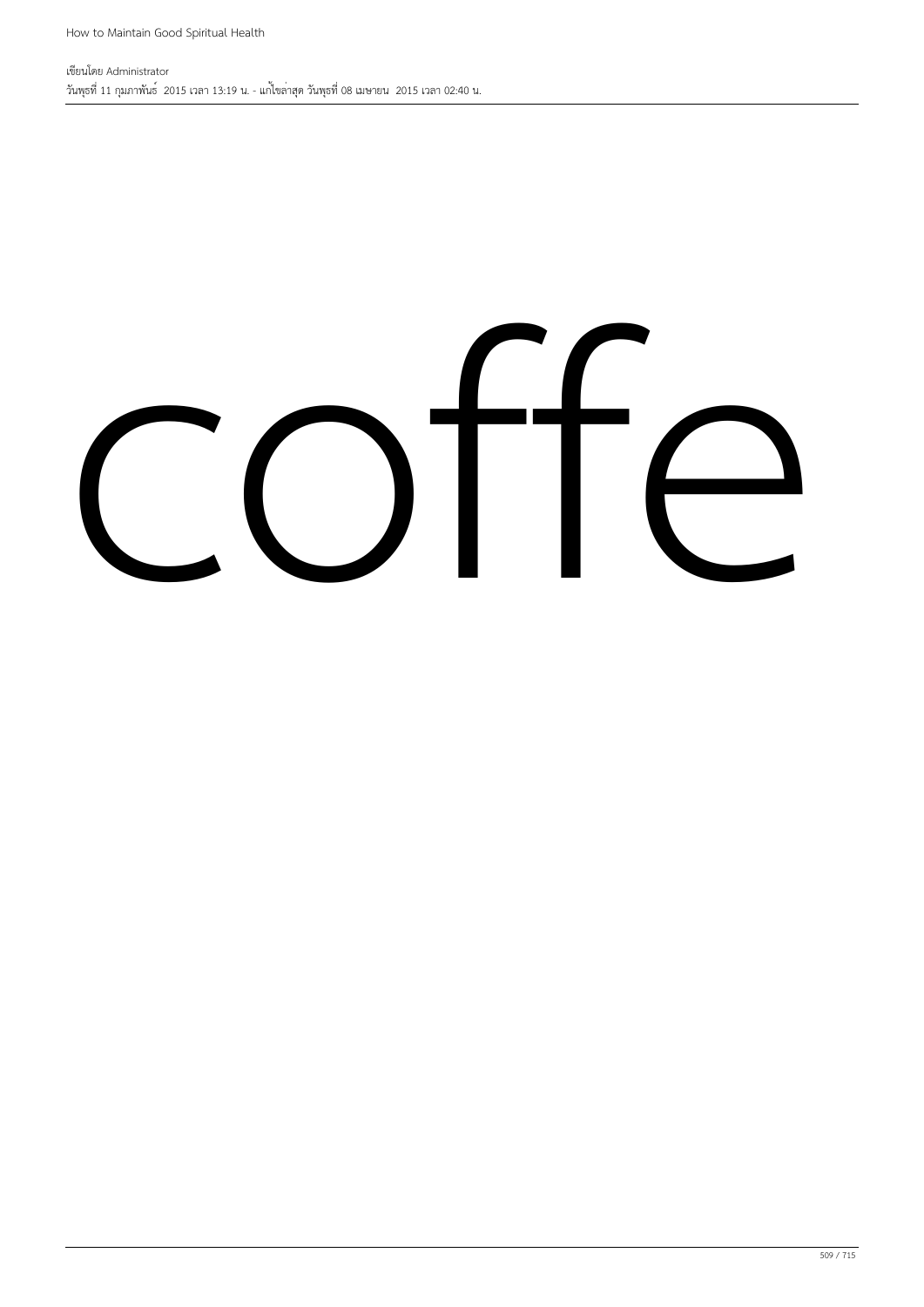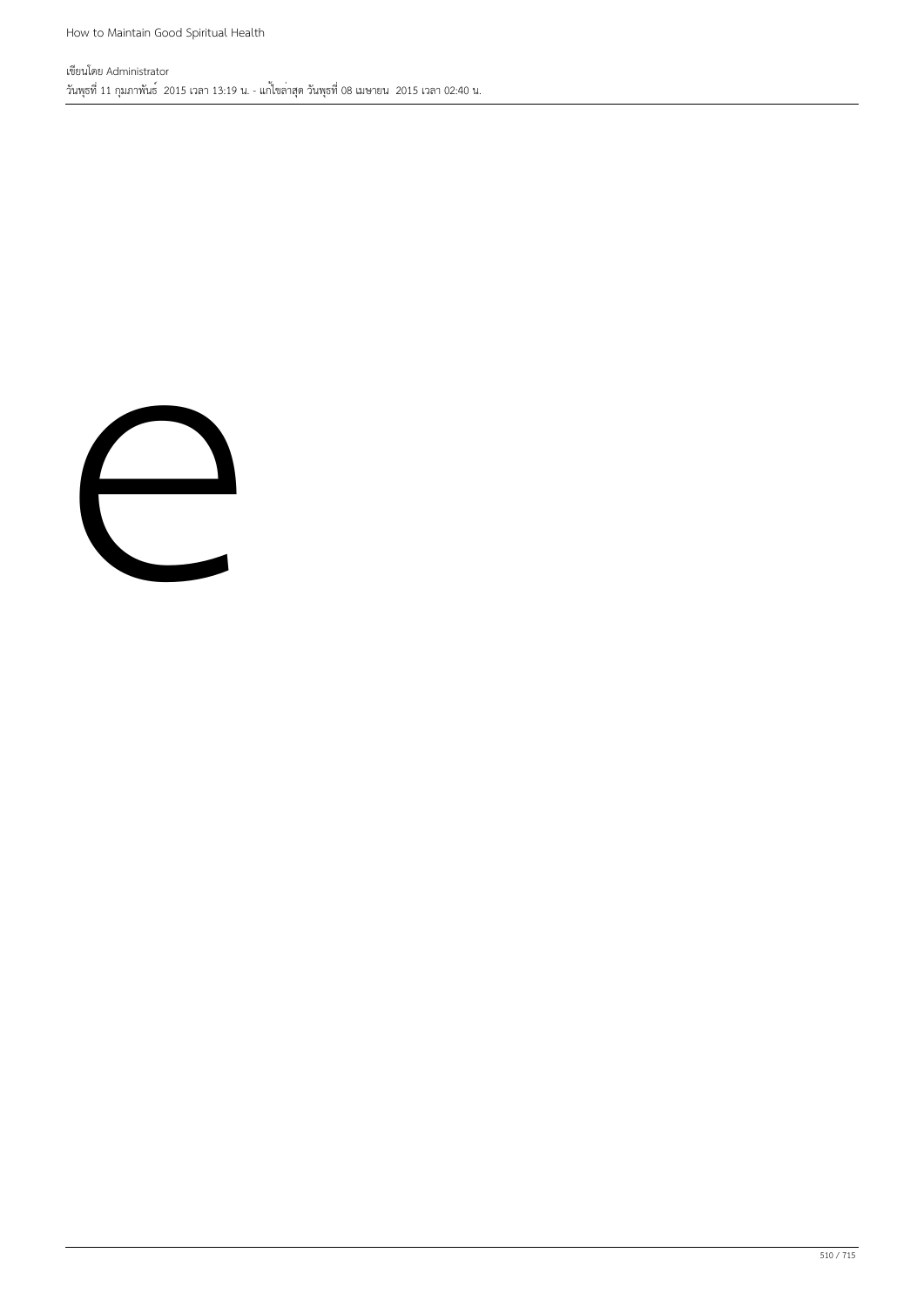### shop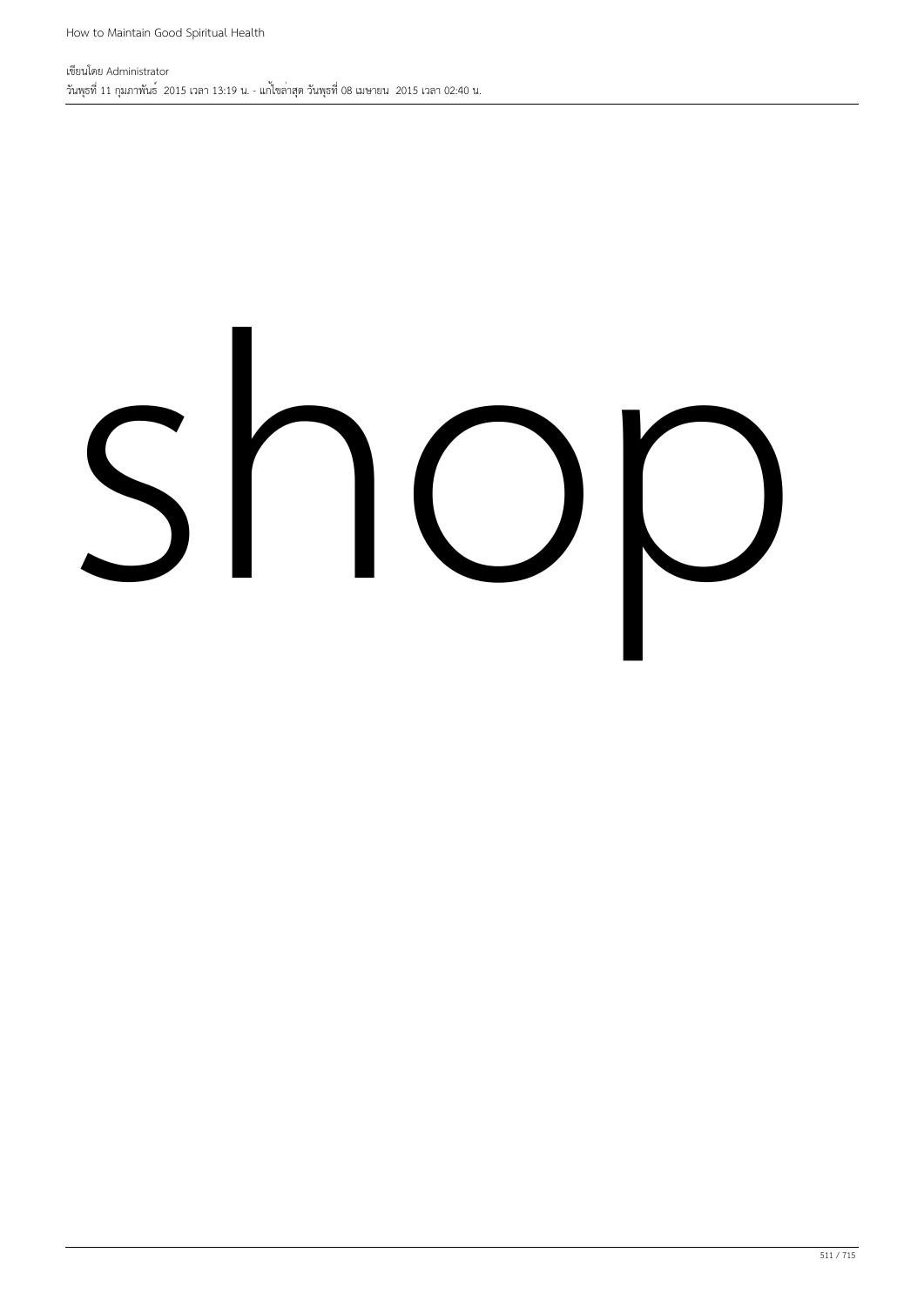#### and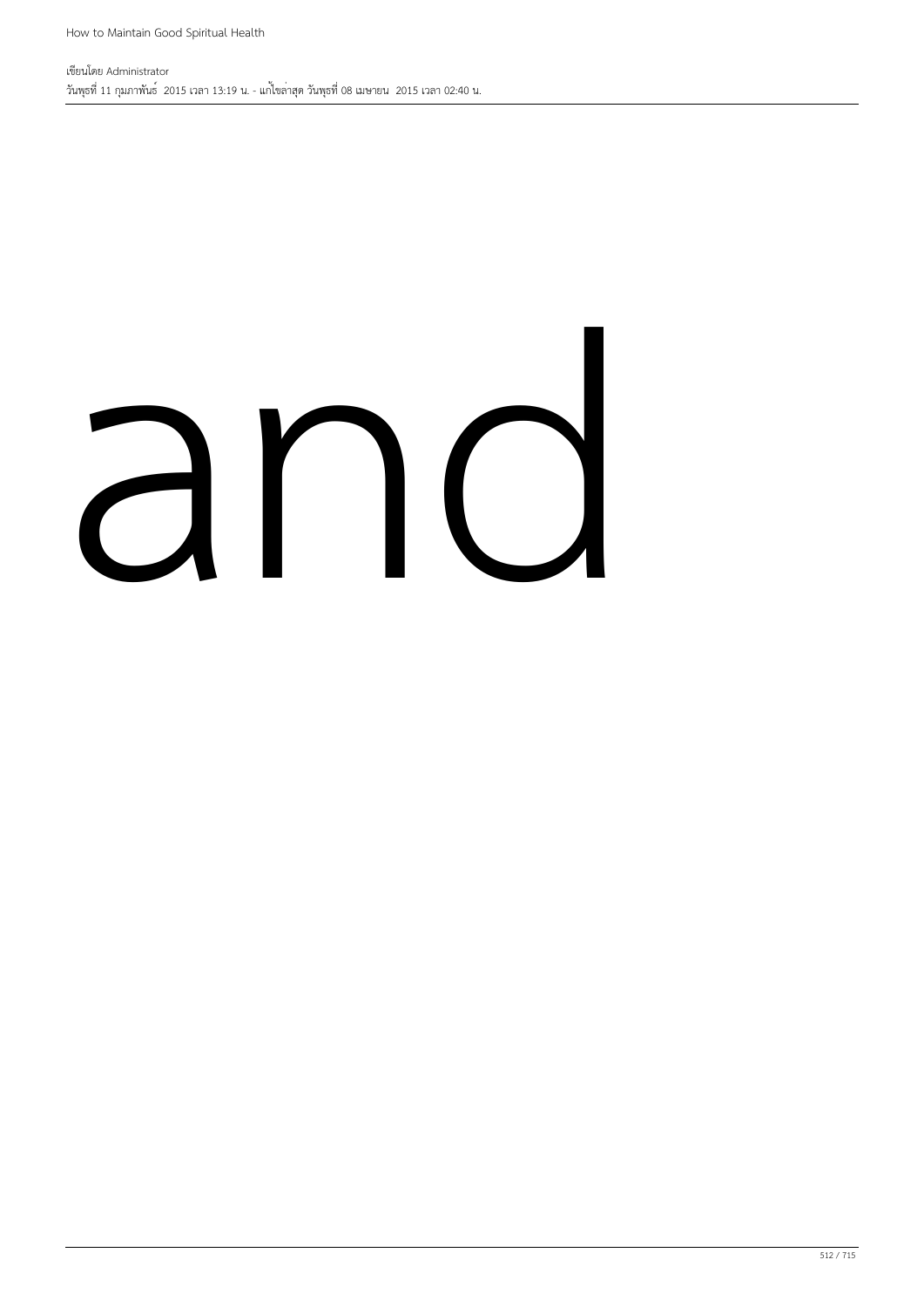#### sat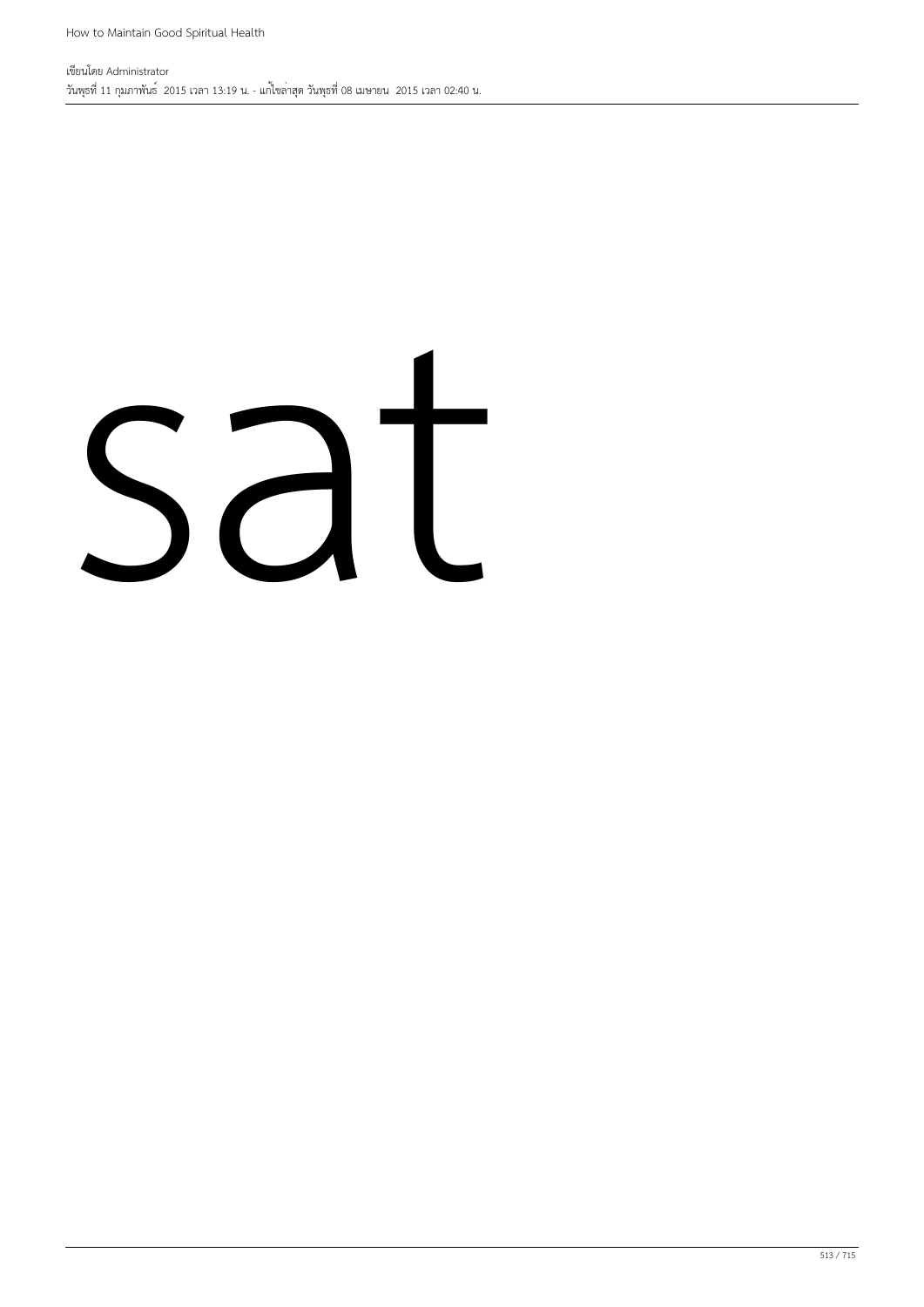#### at a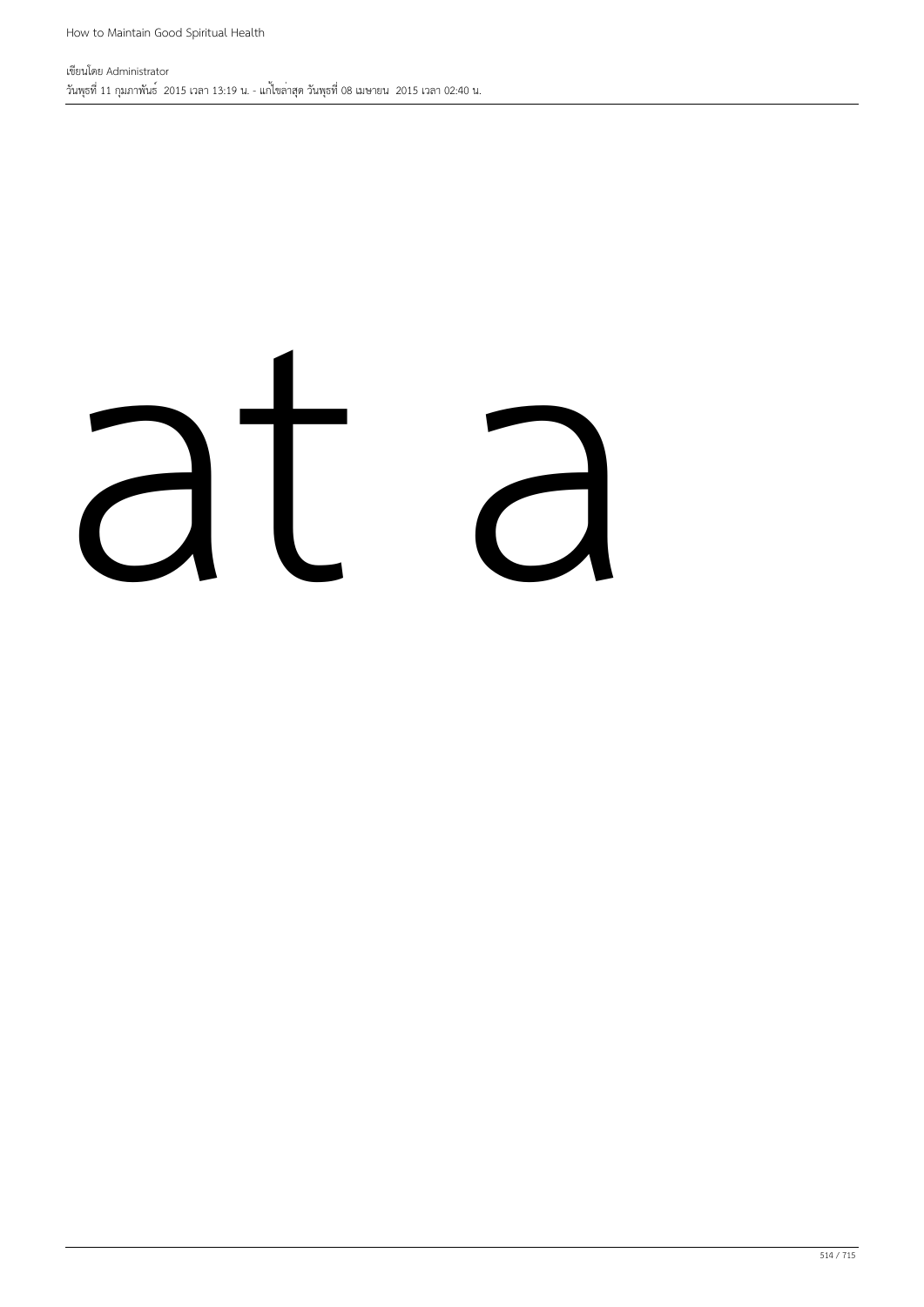# table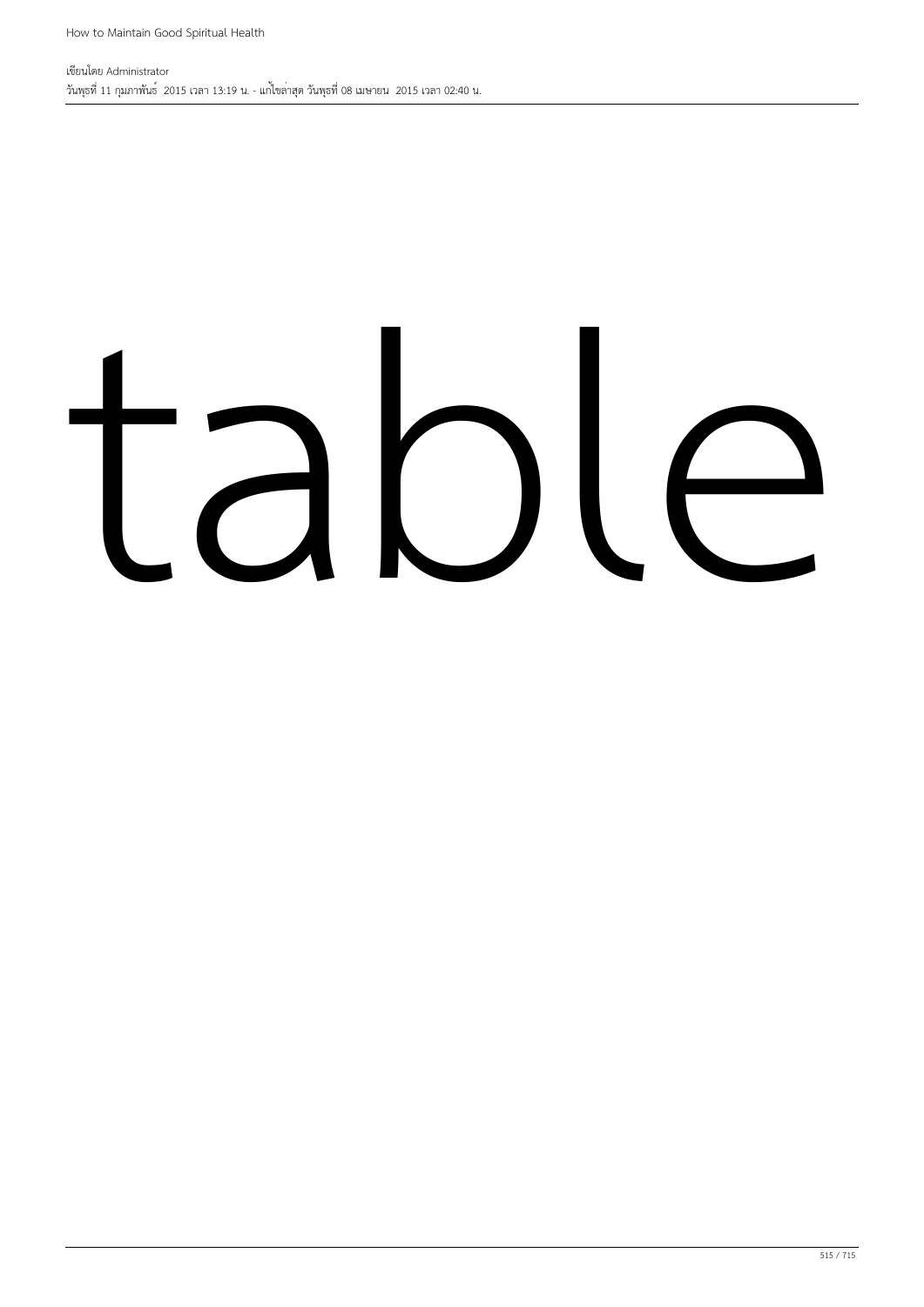#### $\bigwedge$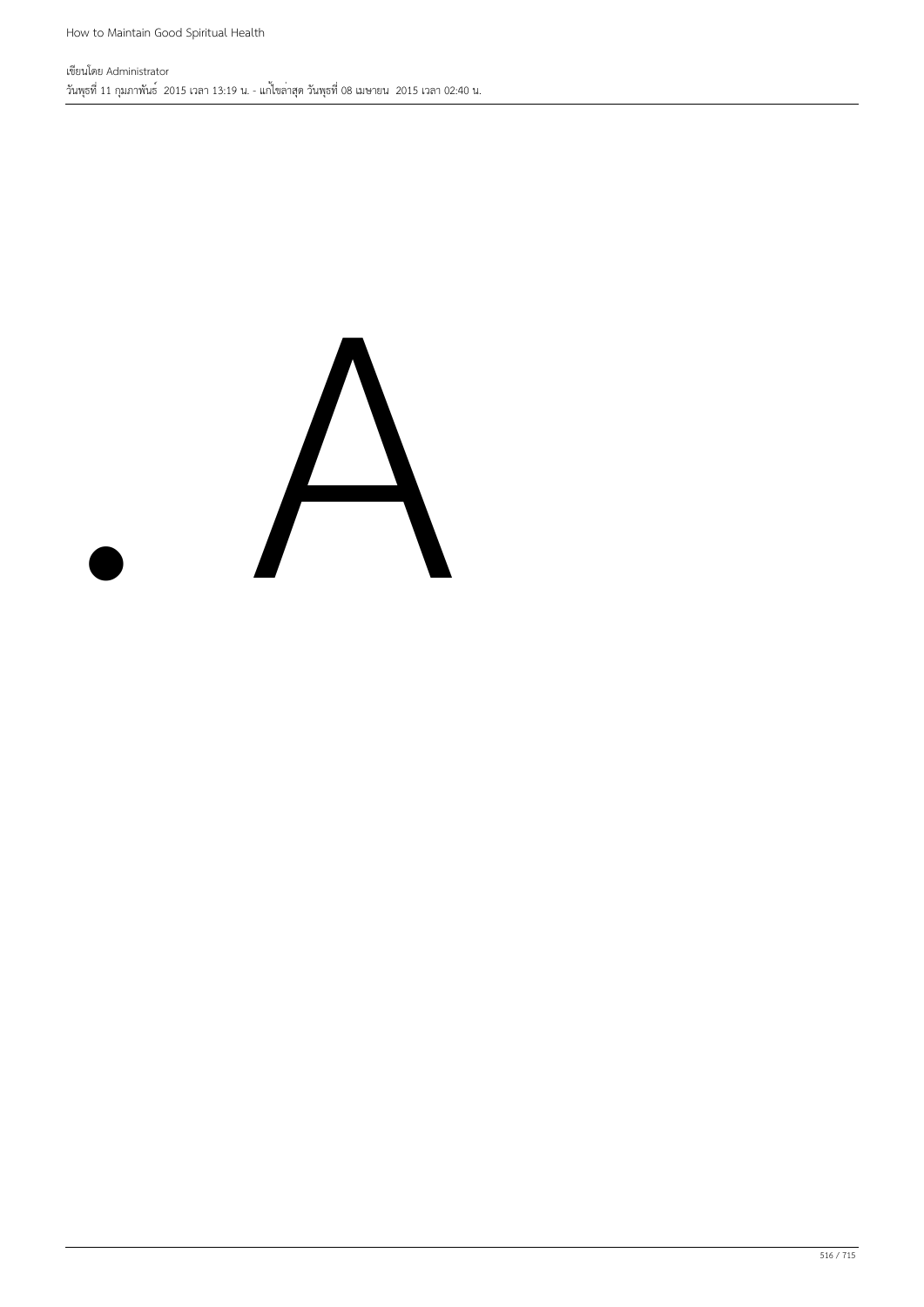#### waitr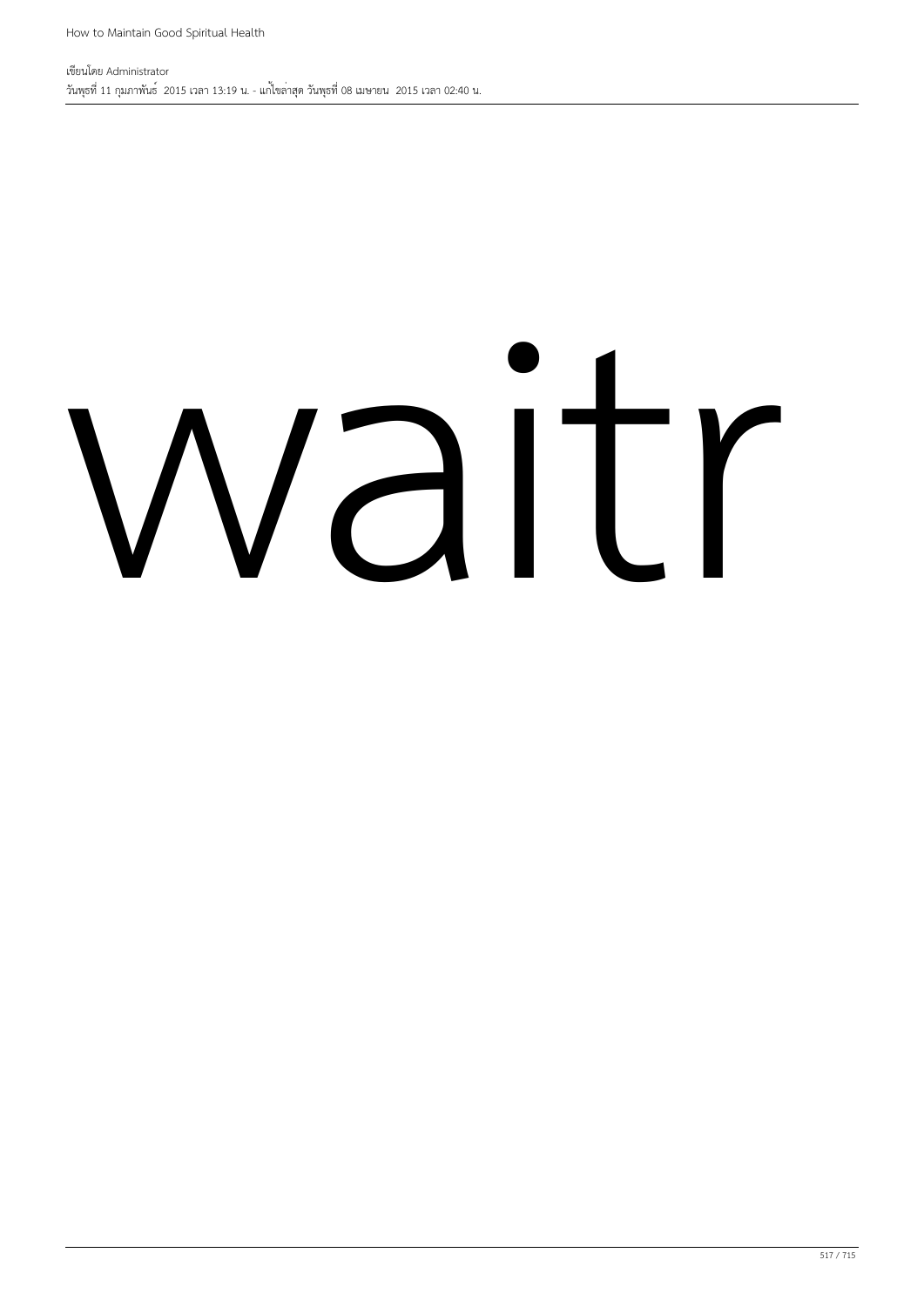#### ess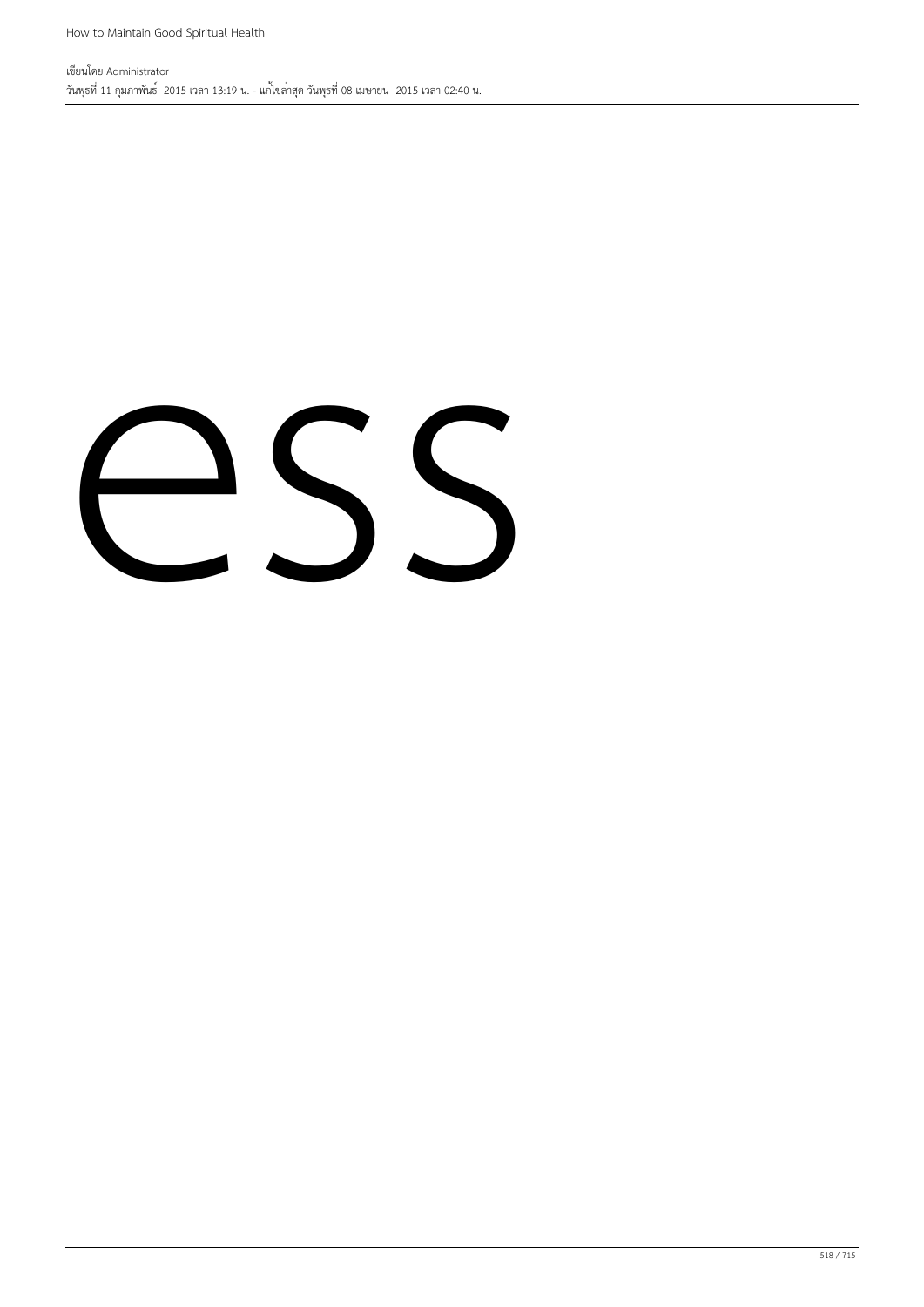### put a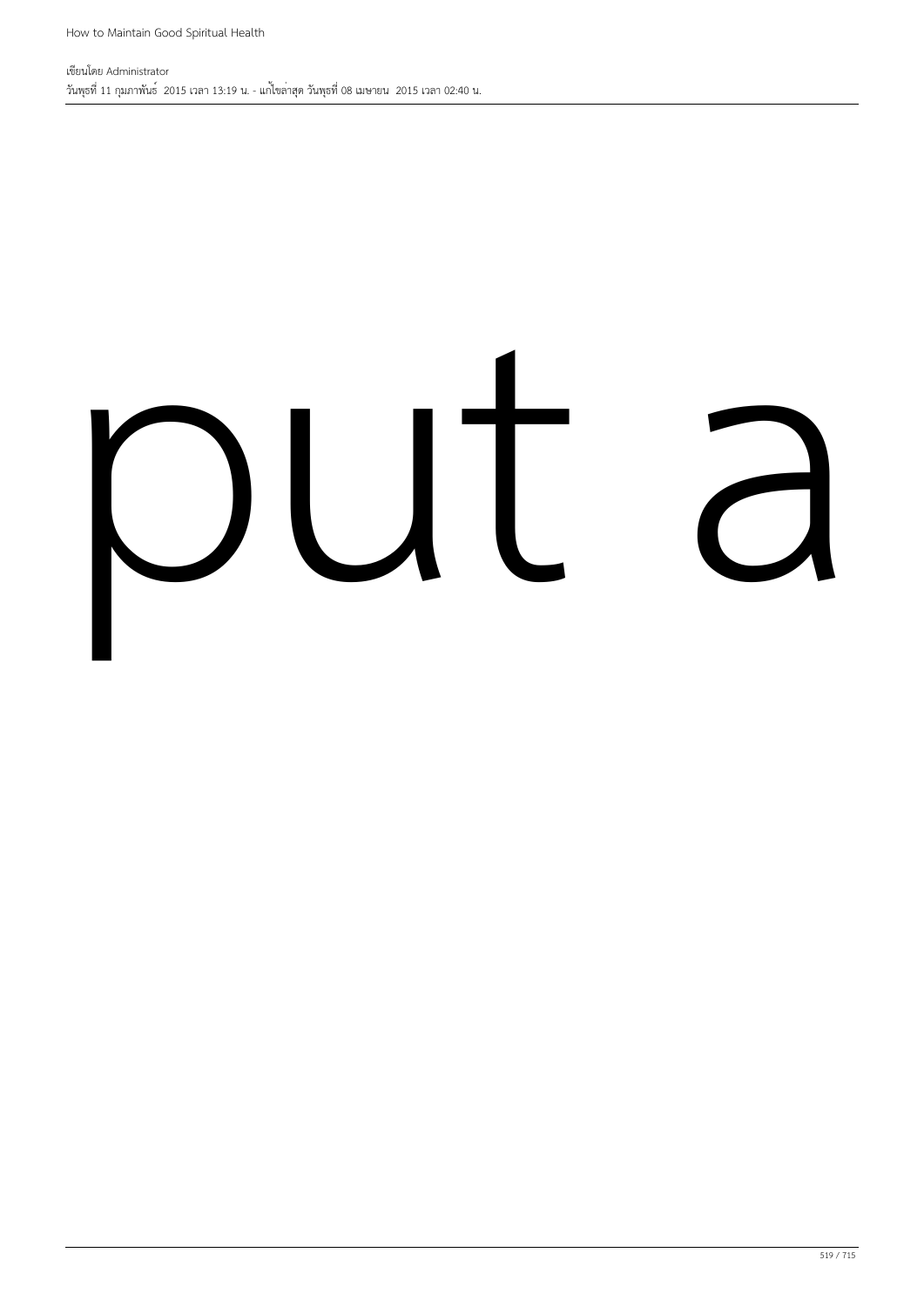## glass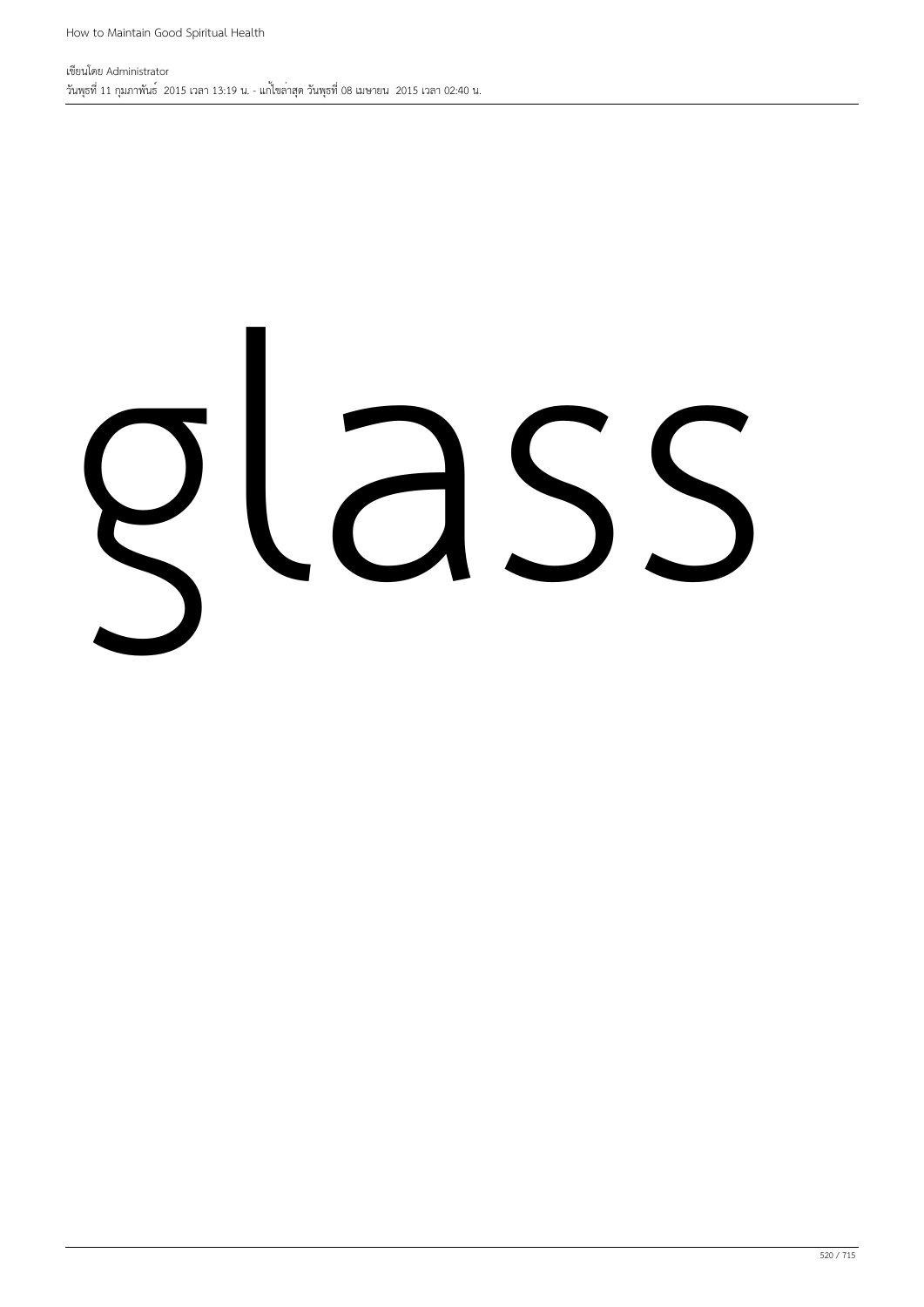# of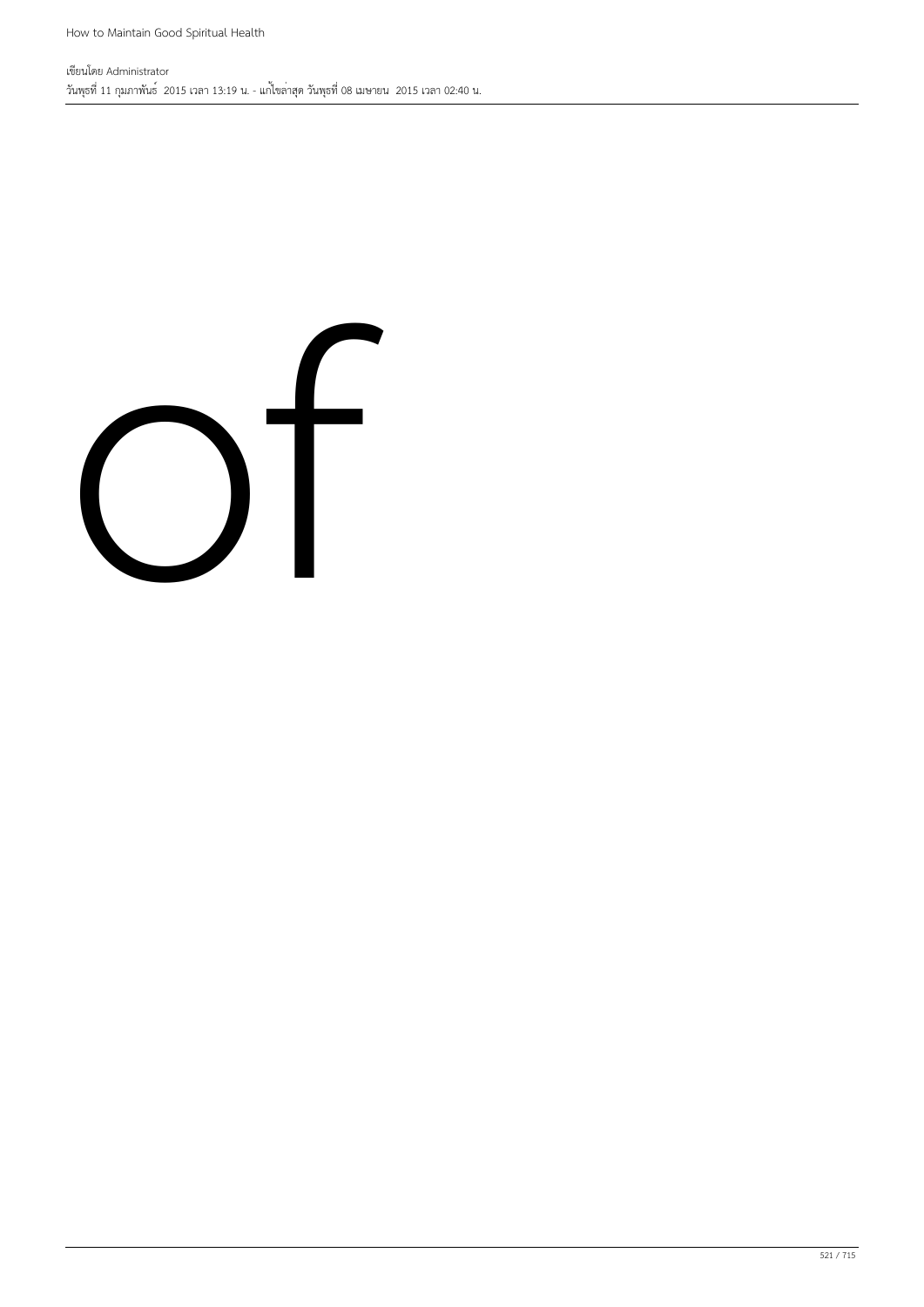#### wate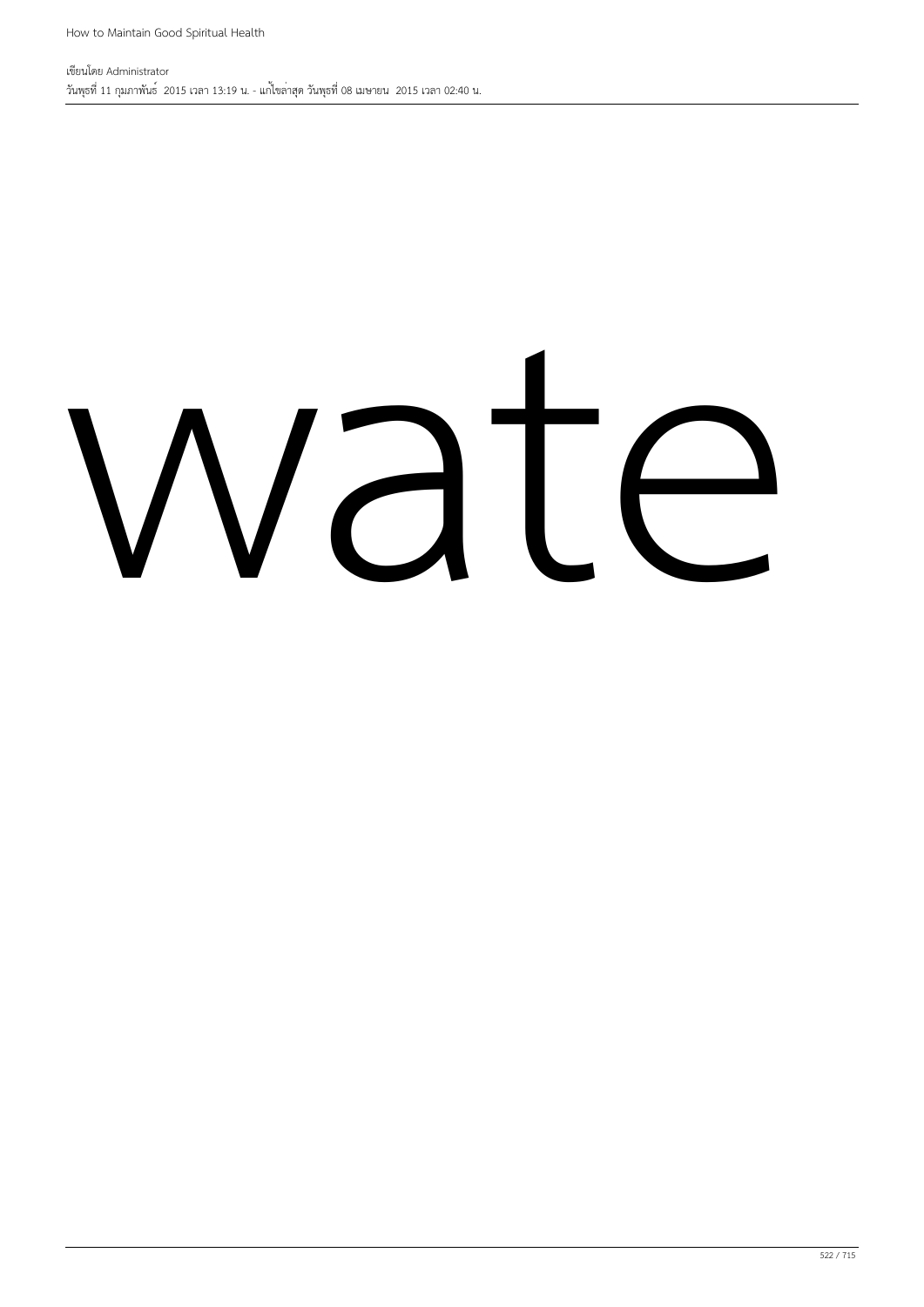#### r in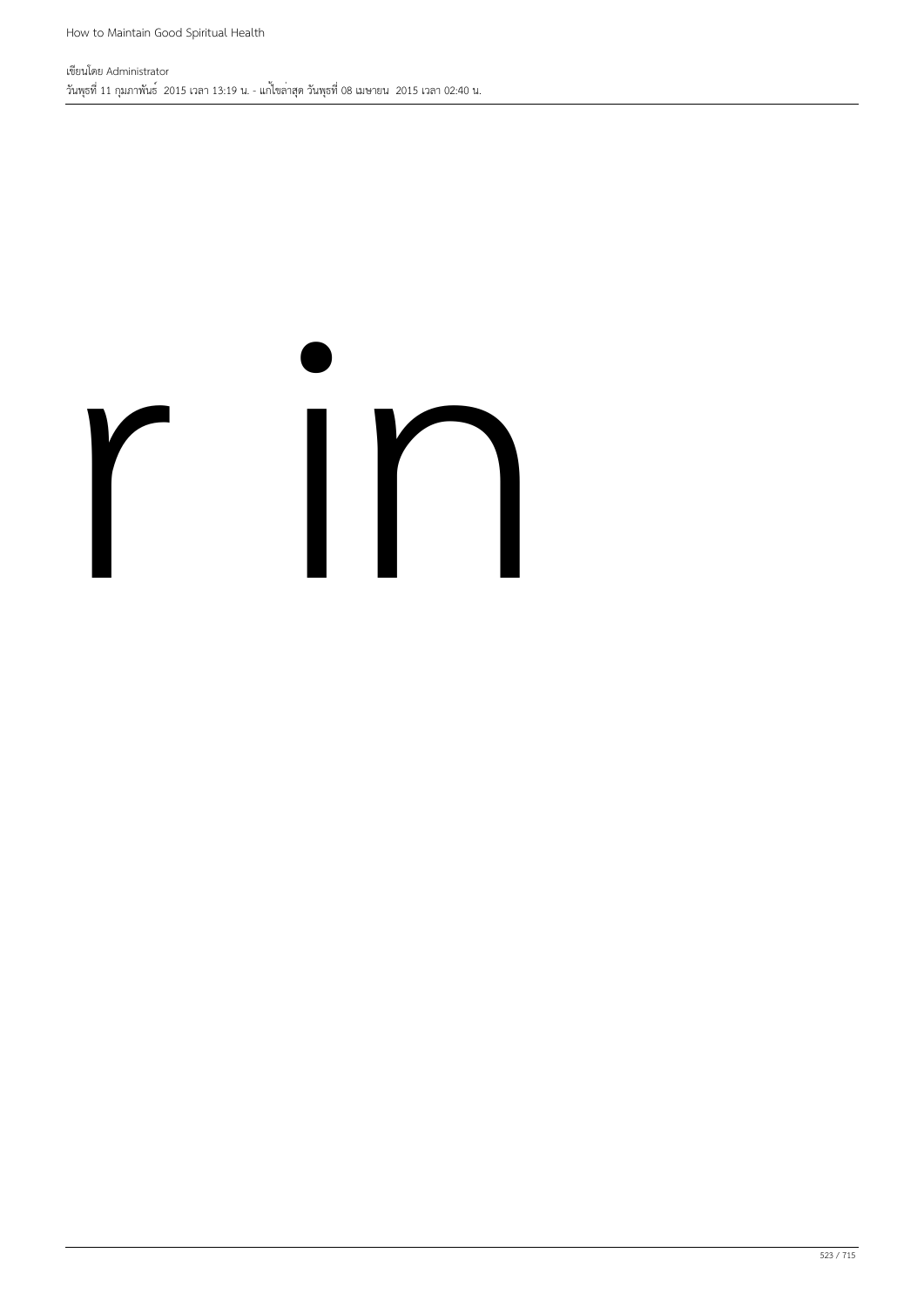## front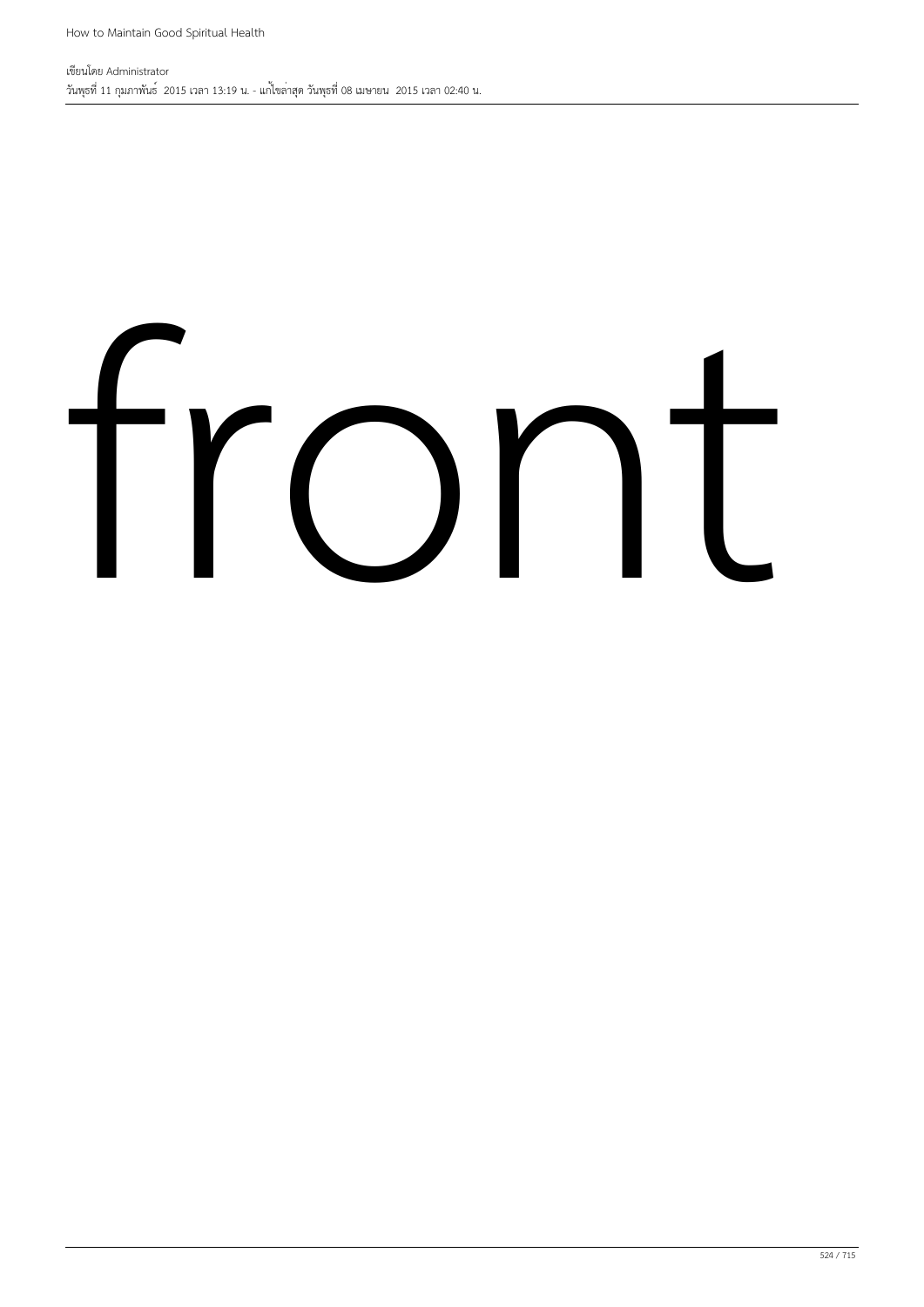# of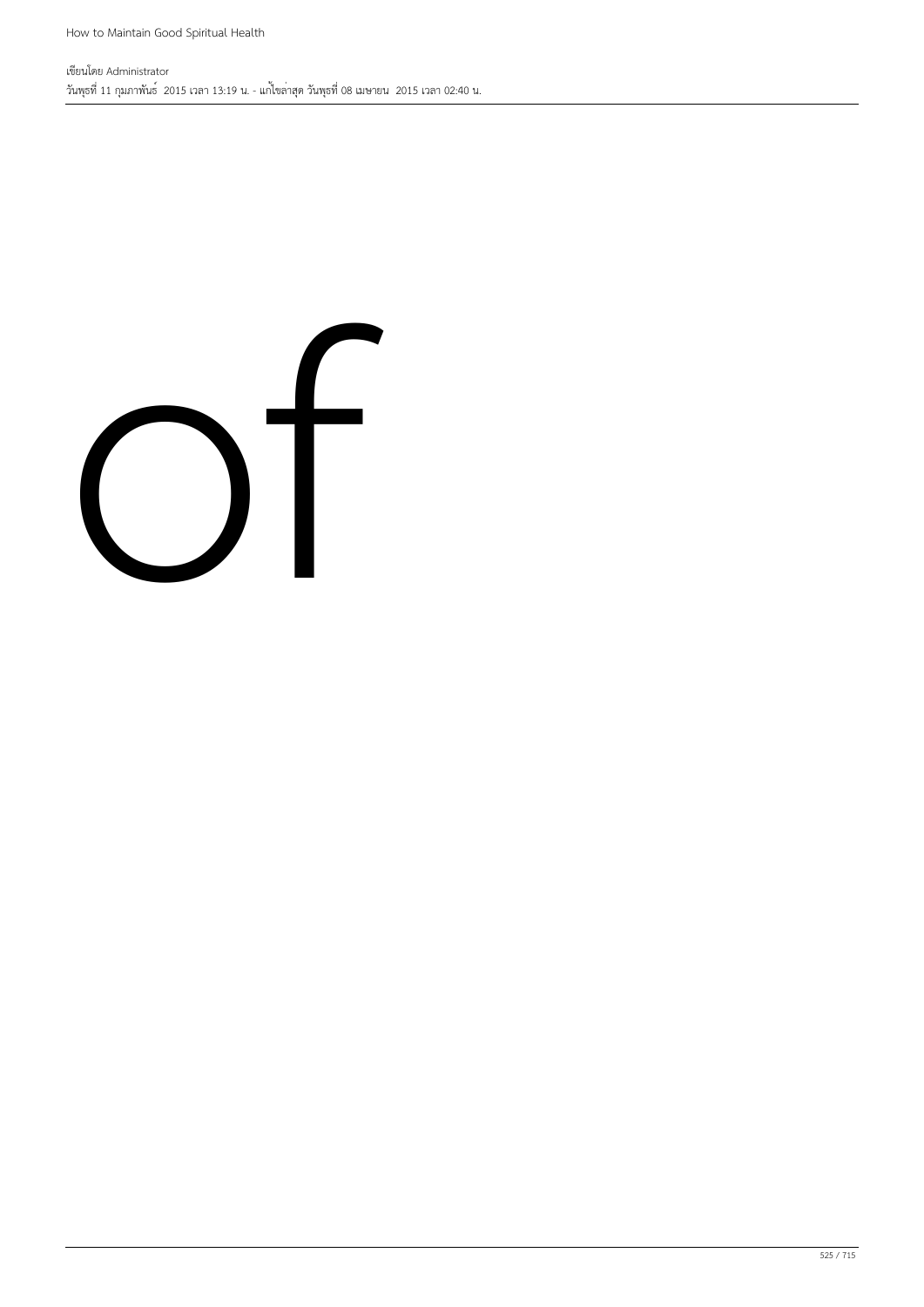#### him.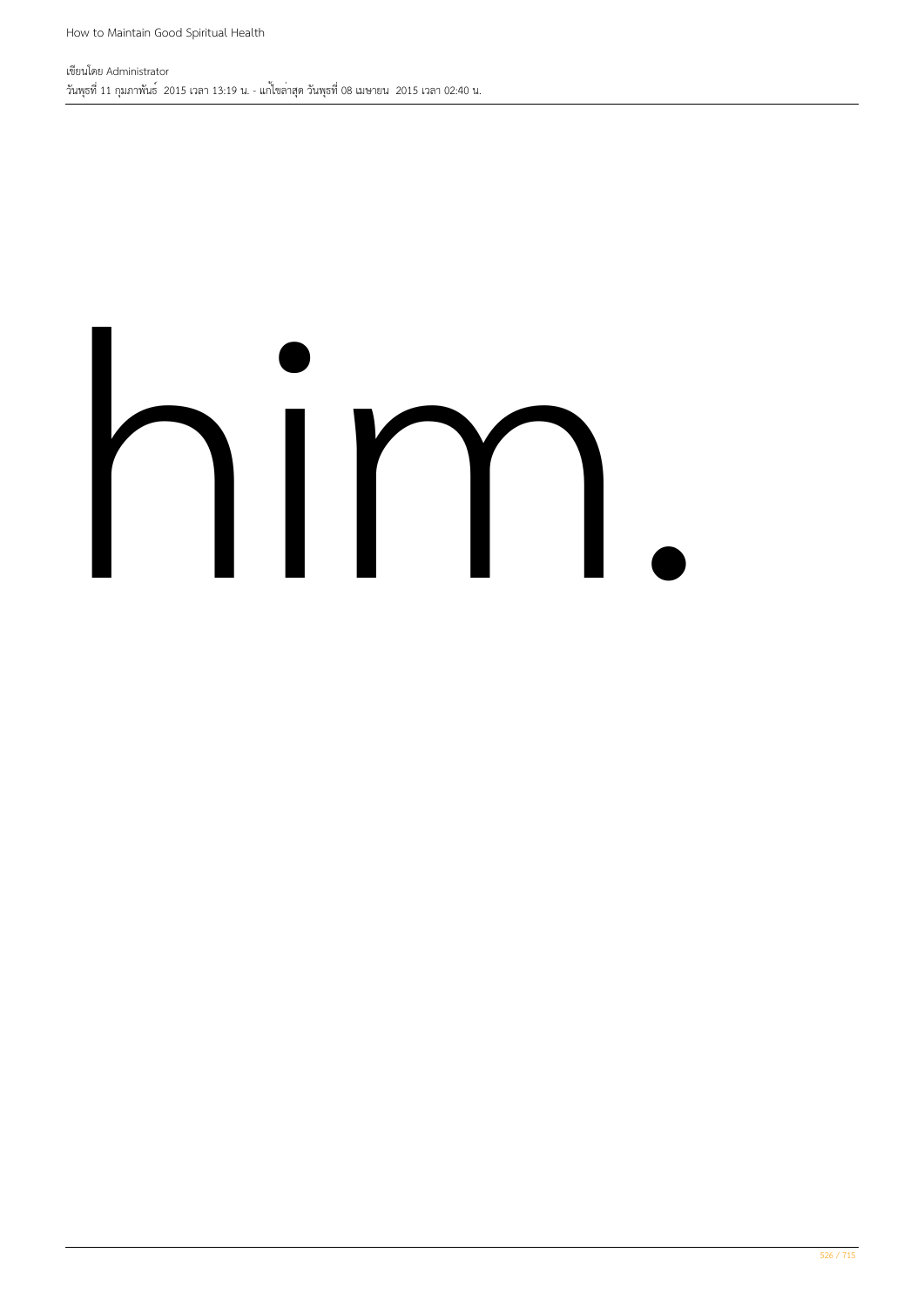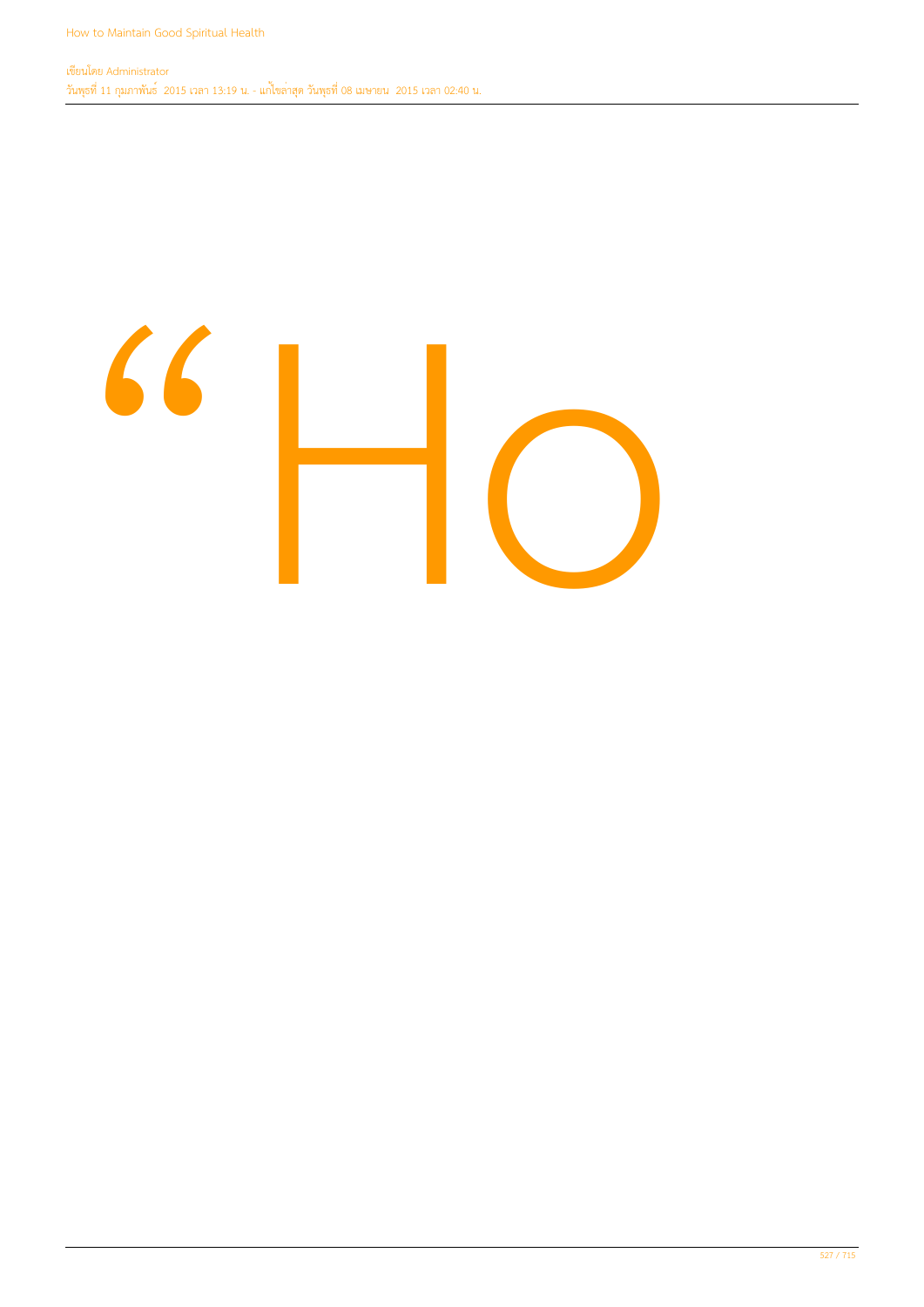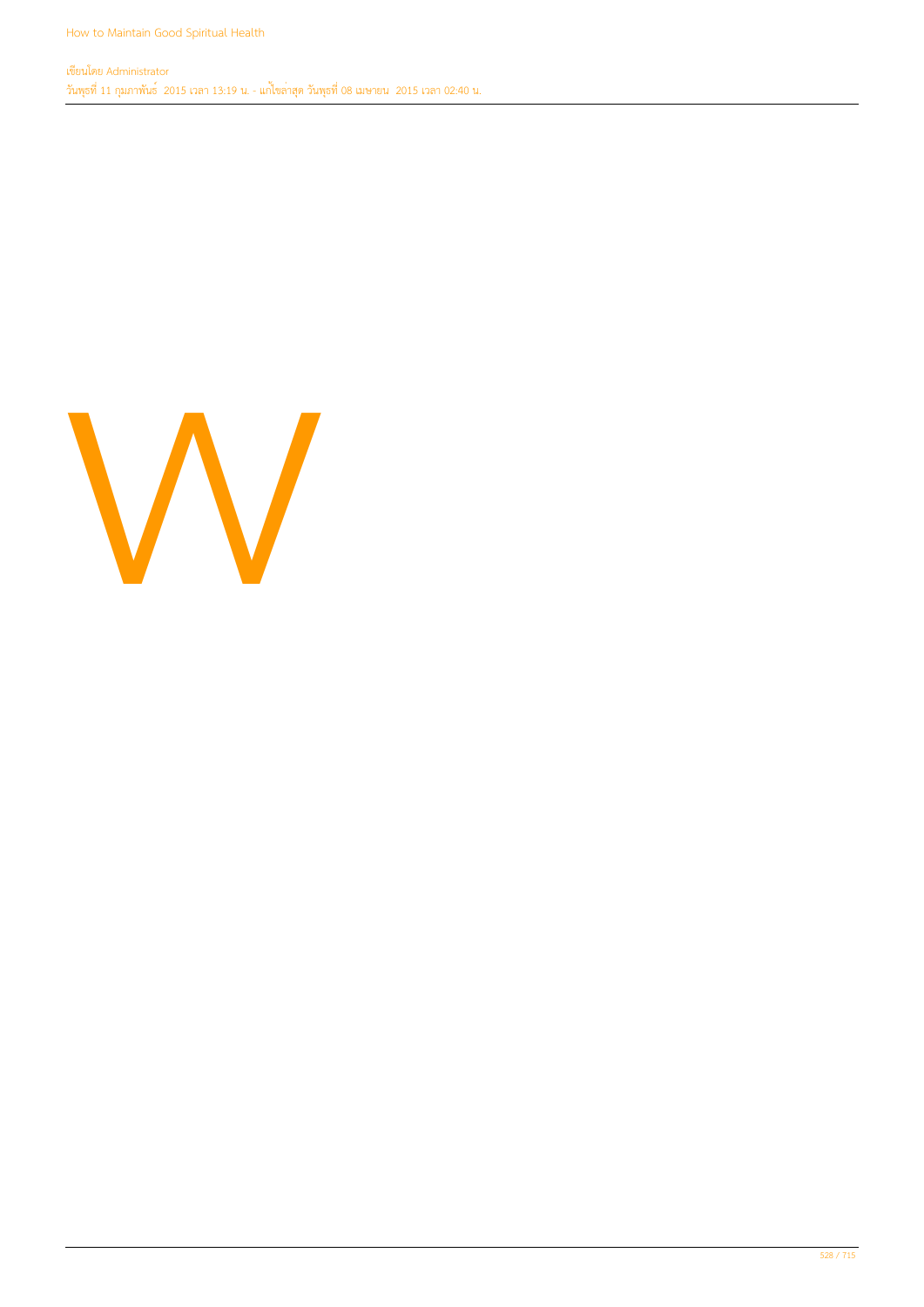#### muc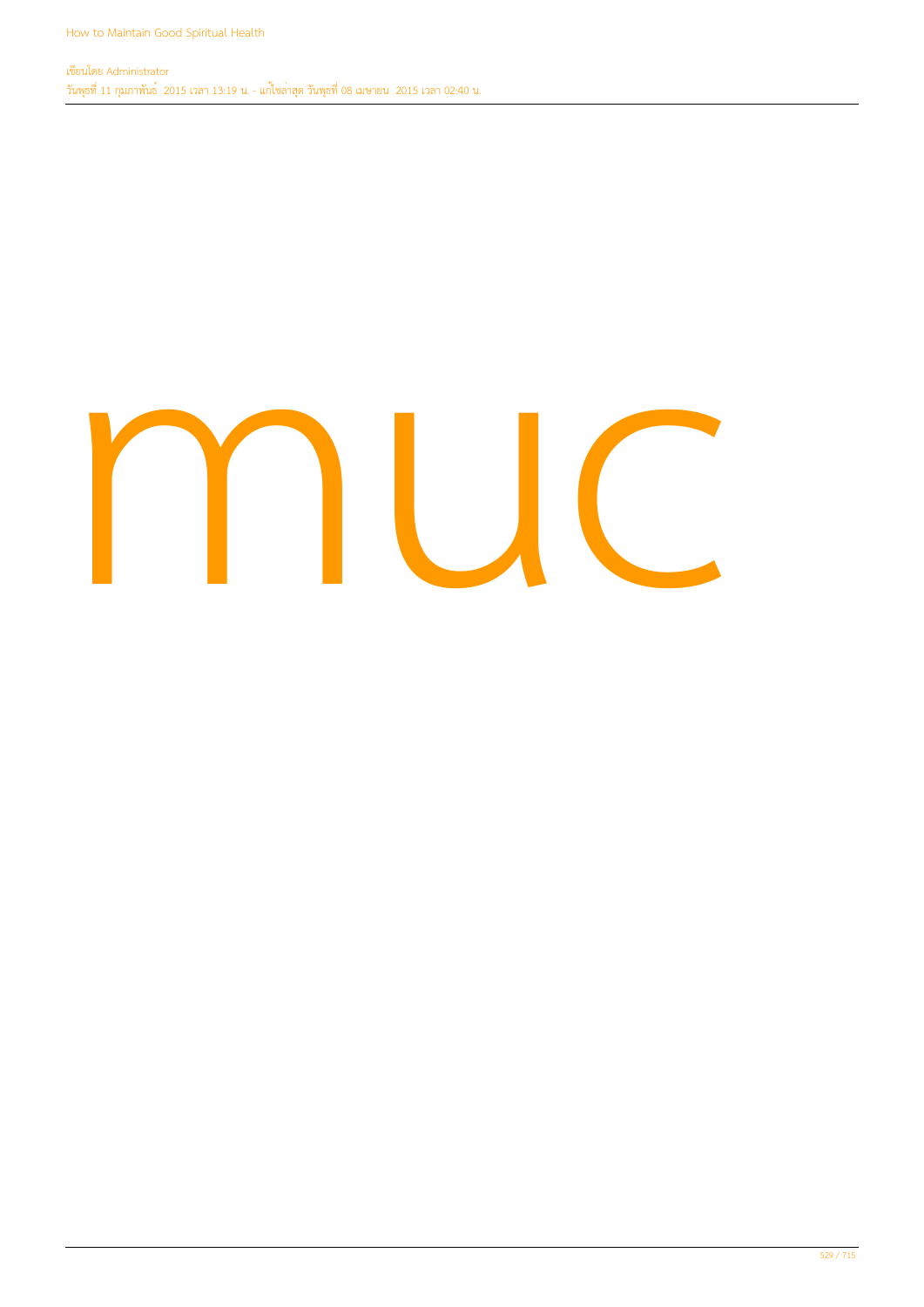#### เขียนโดย Administrator วันพุธที่ 11 กุมภาพันธ์ 2015 เวลา 13:19 น. - แก้ไขล่าสุด วันพุธที่ 08 เมษายน 2015 เวลา 02:40 น.

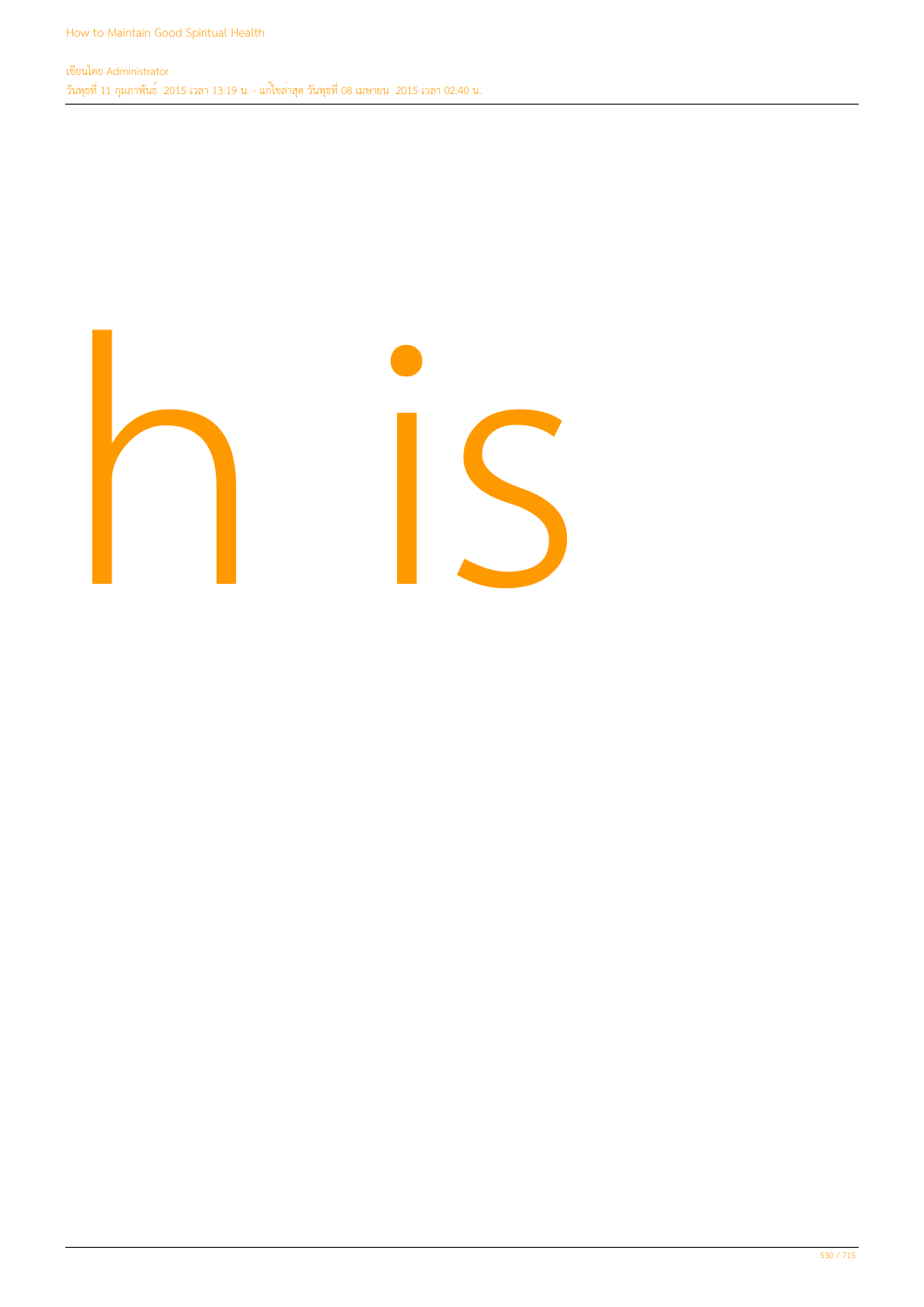#### an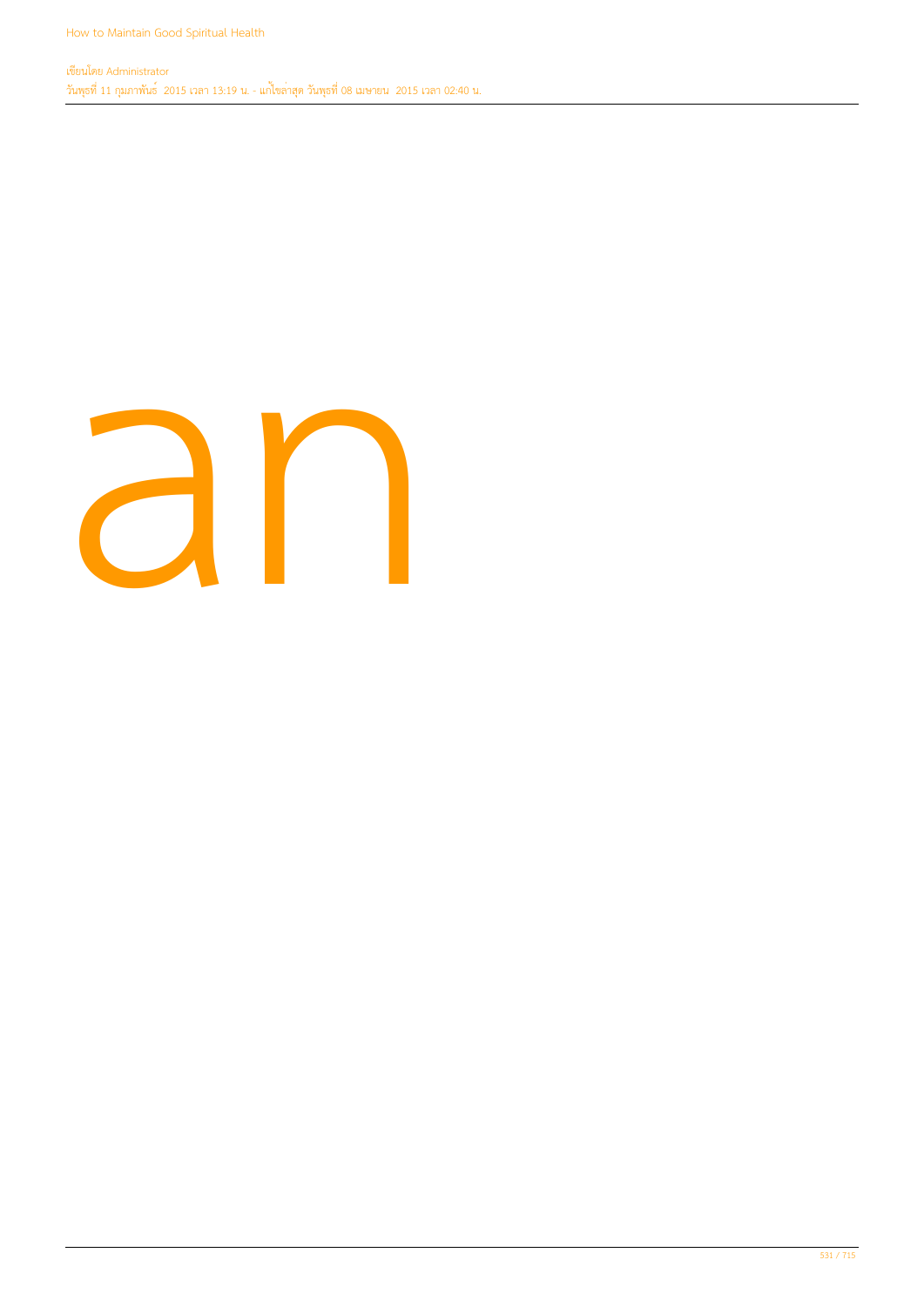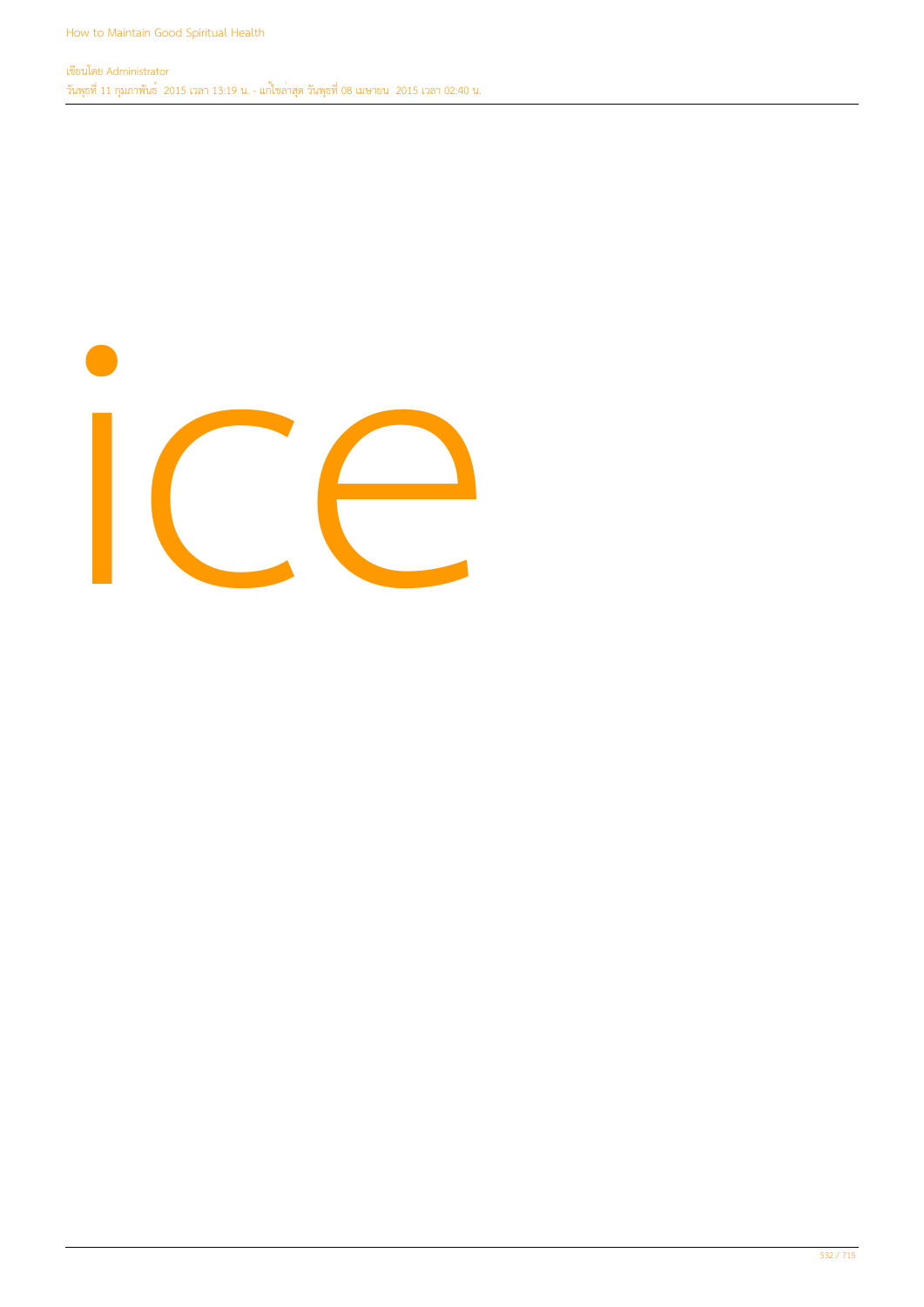#### crea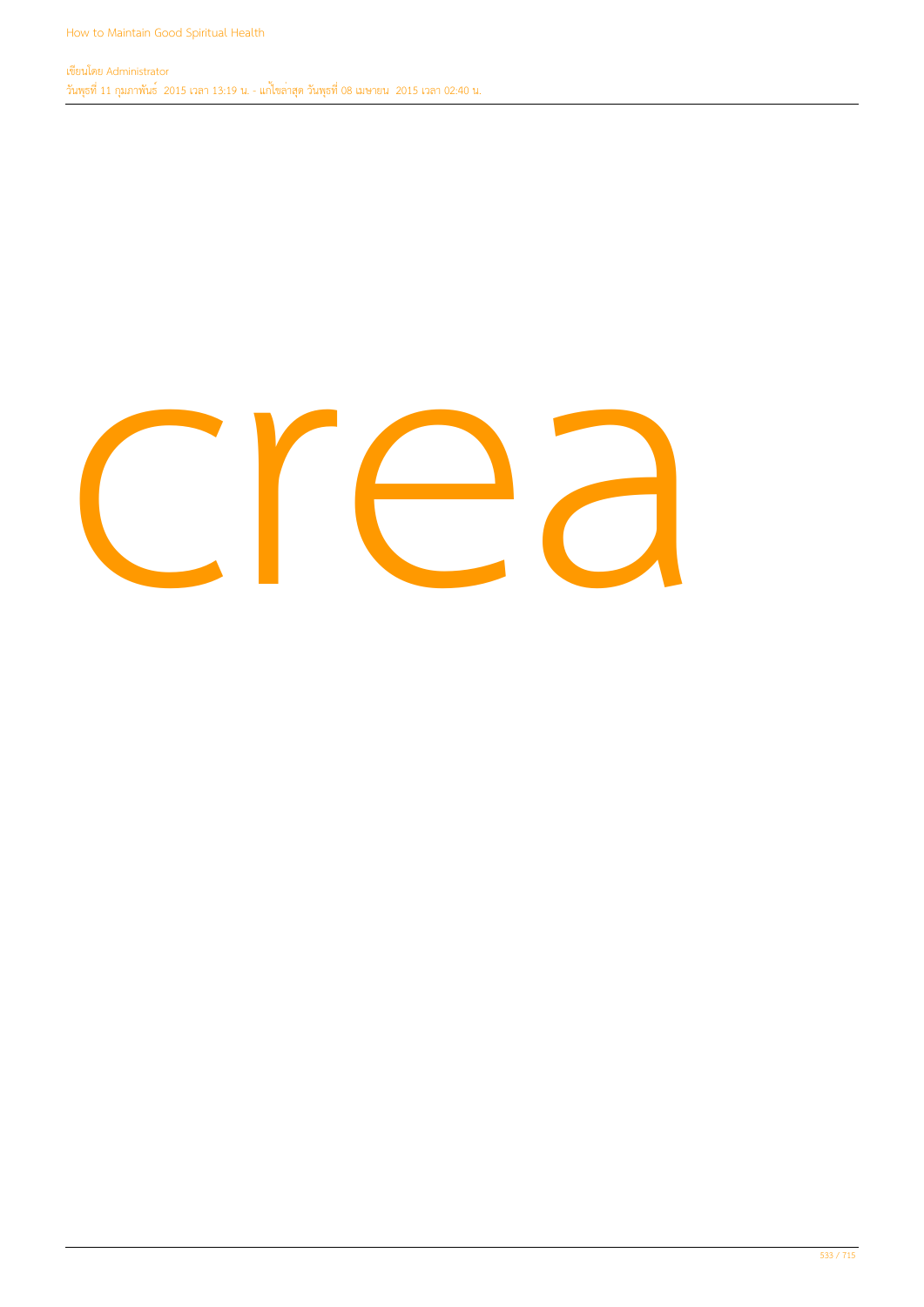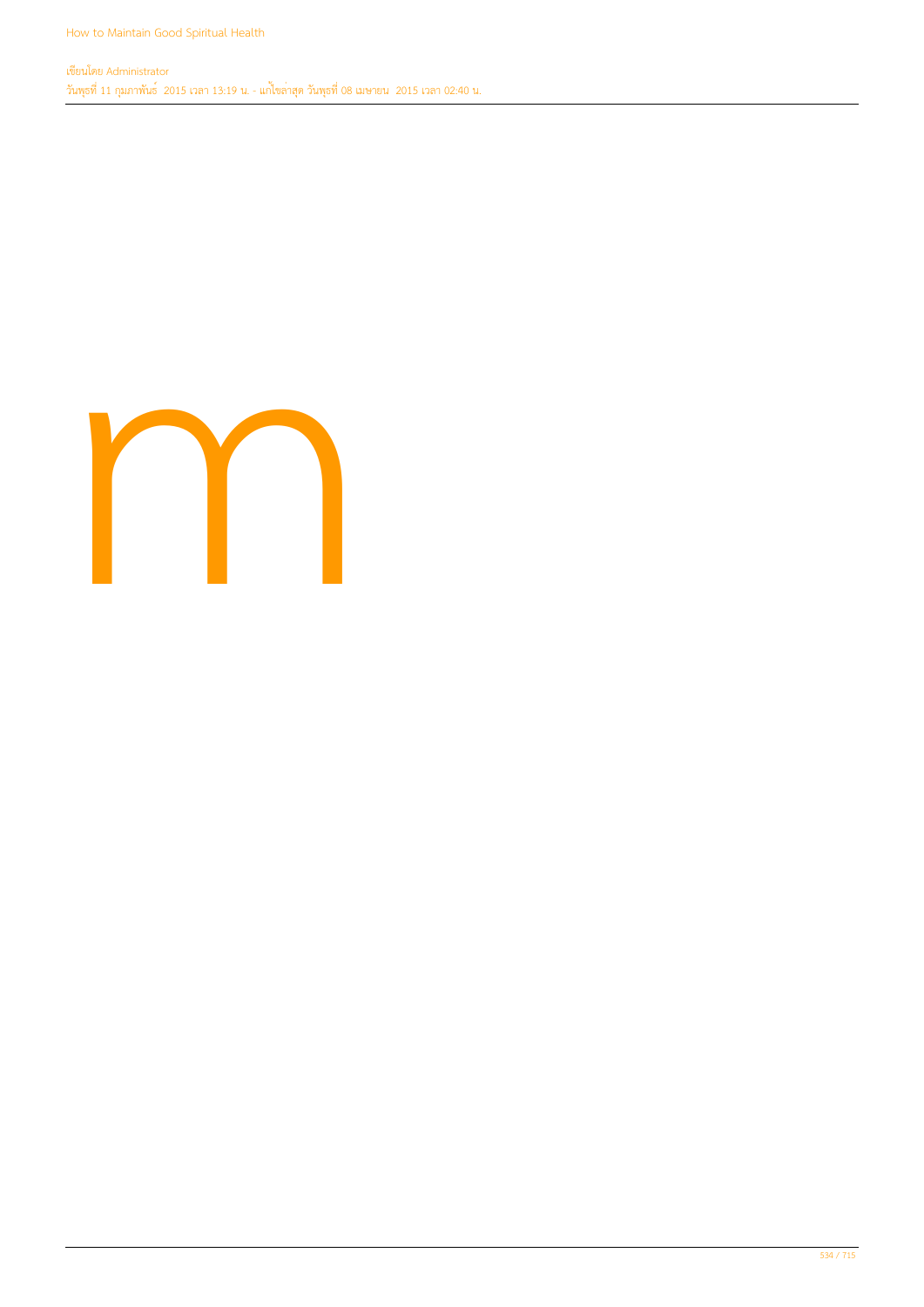#### SUIT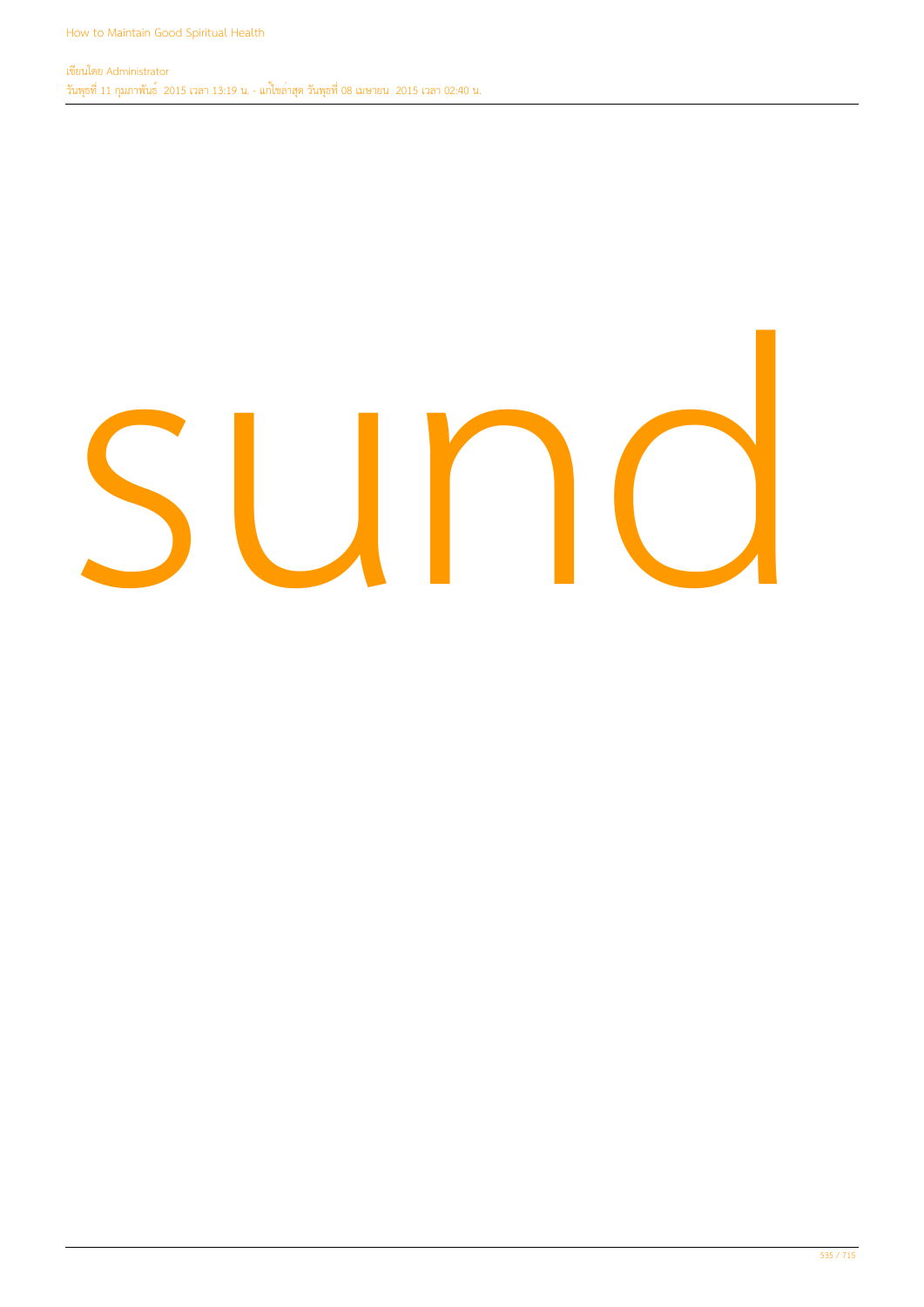# ae?"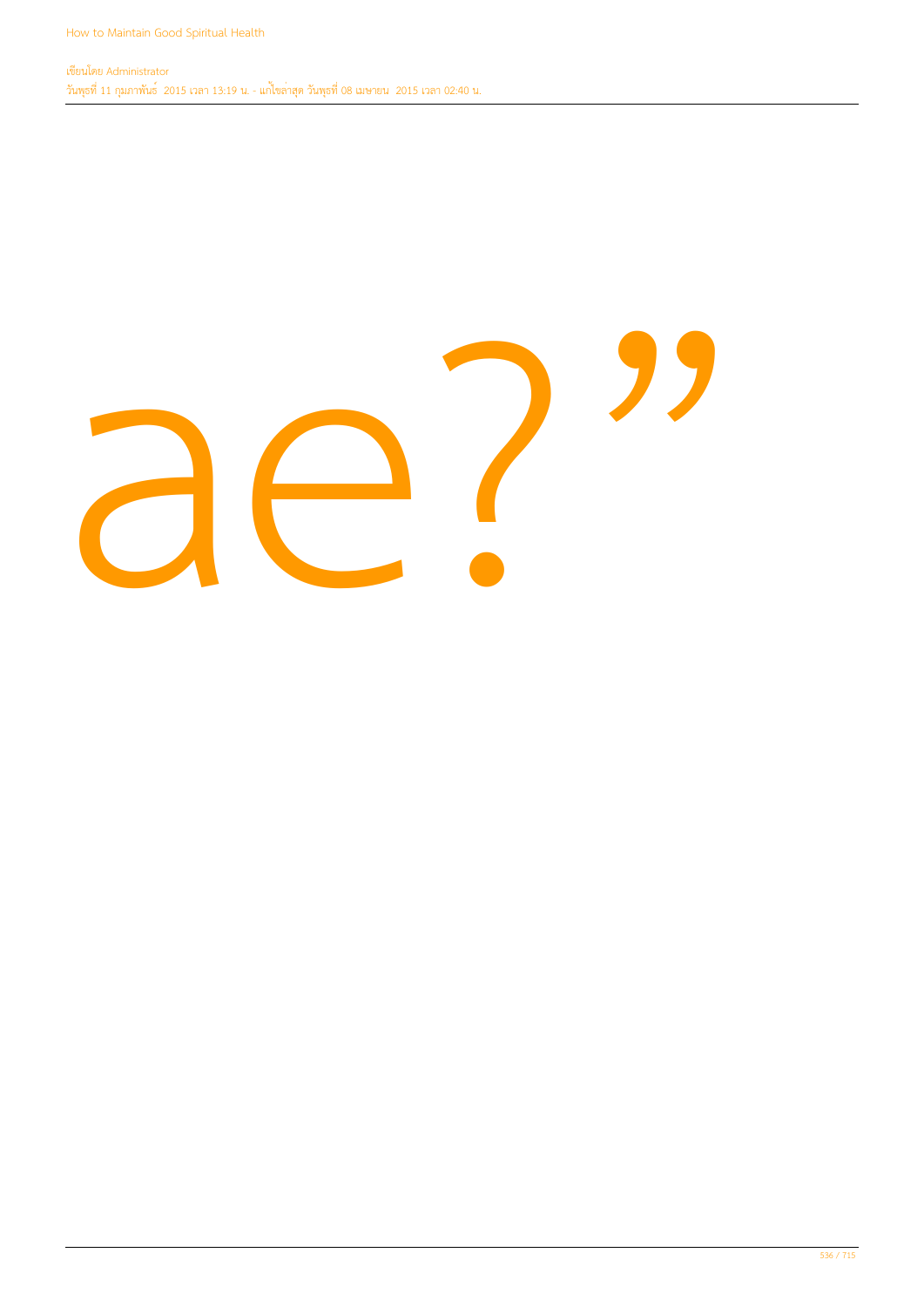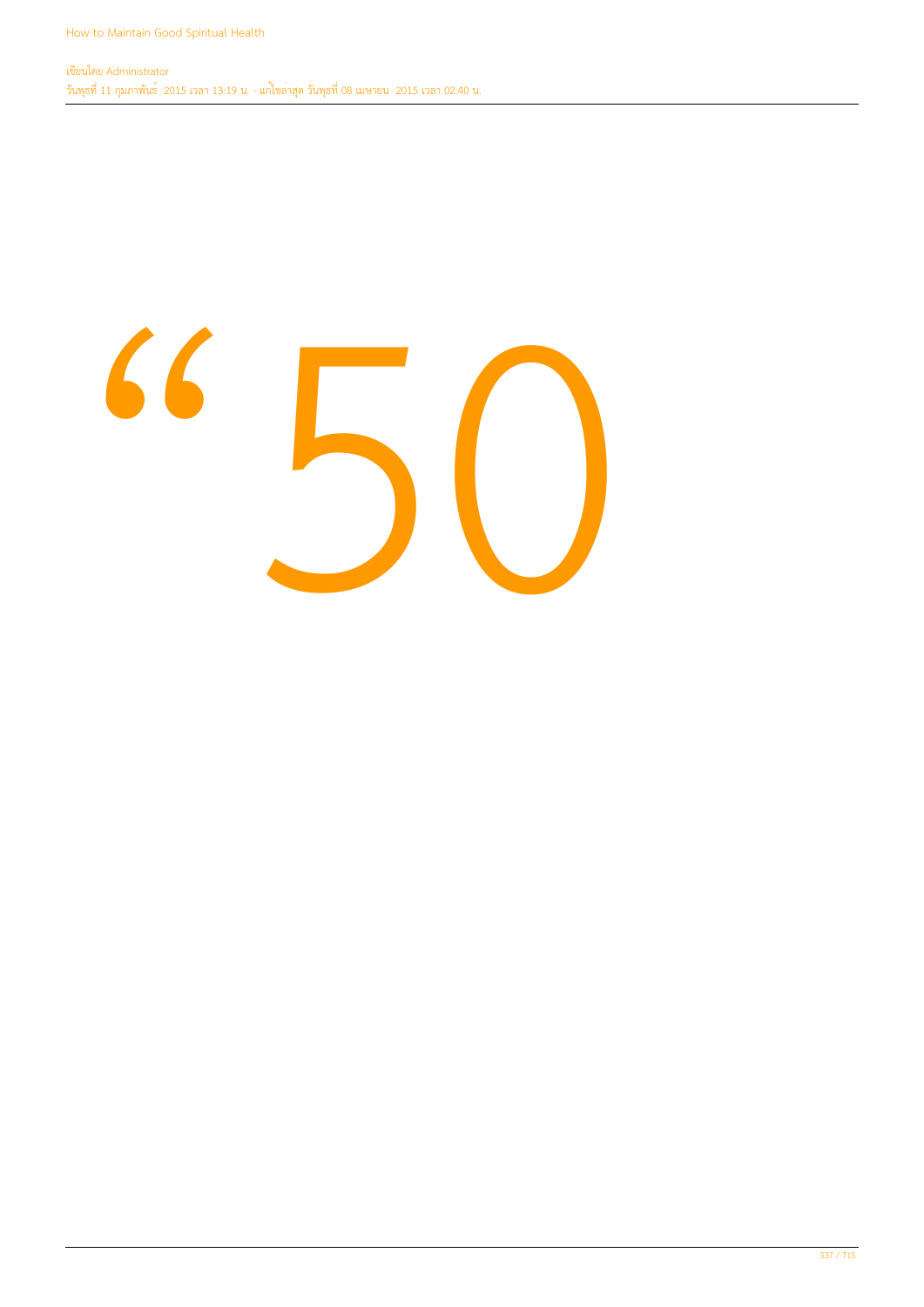# cent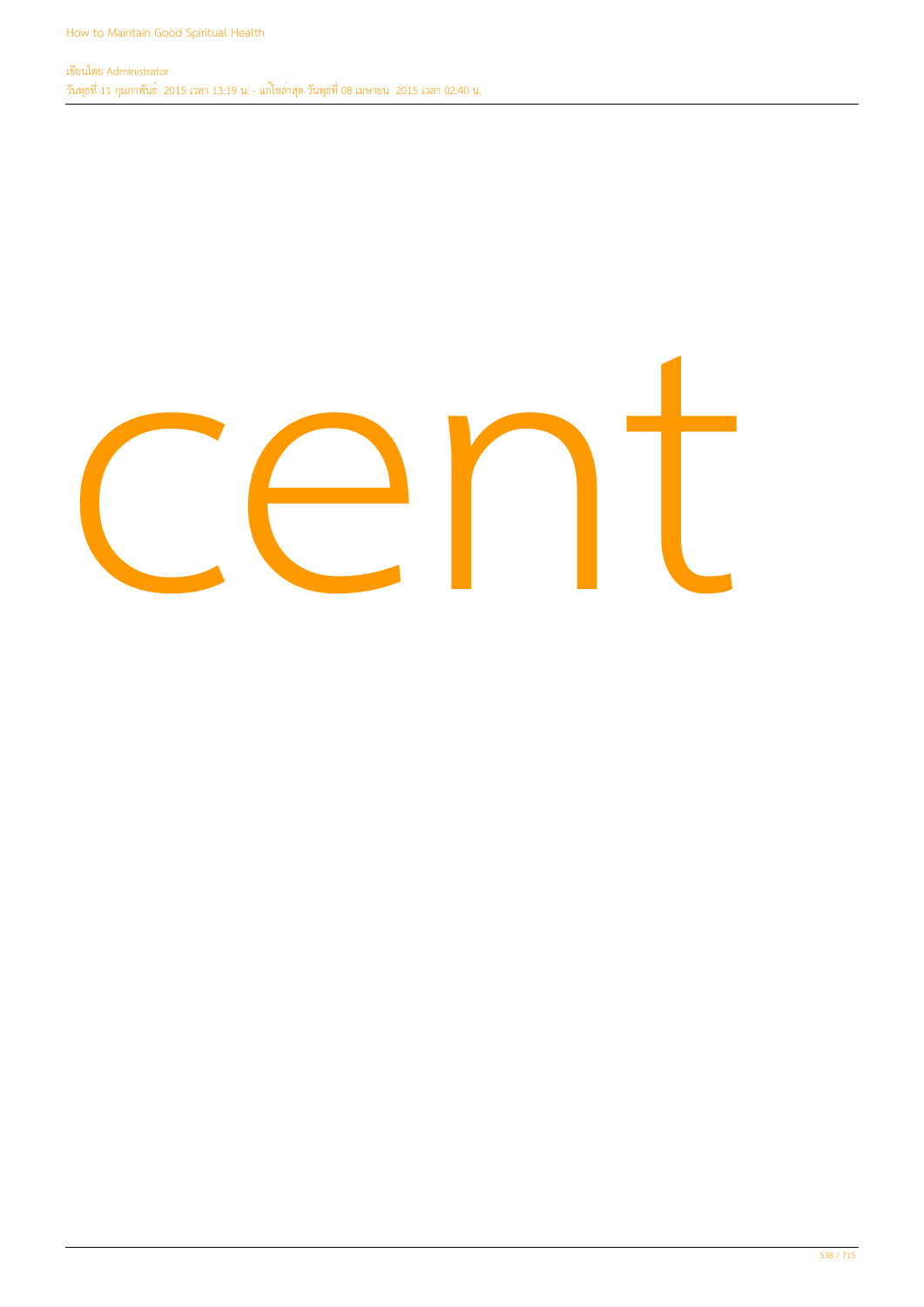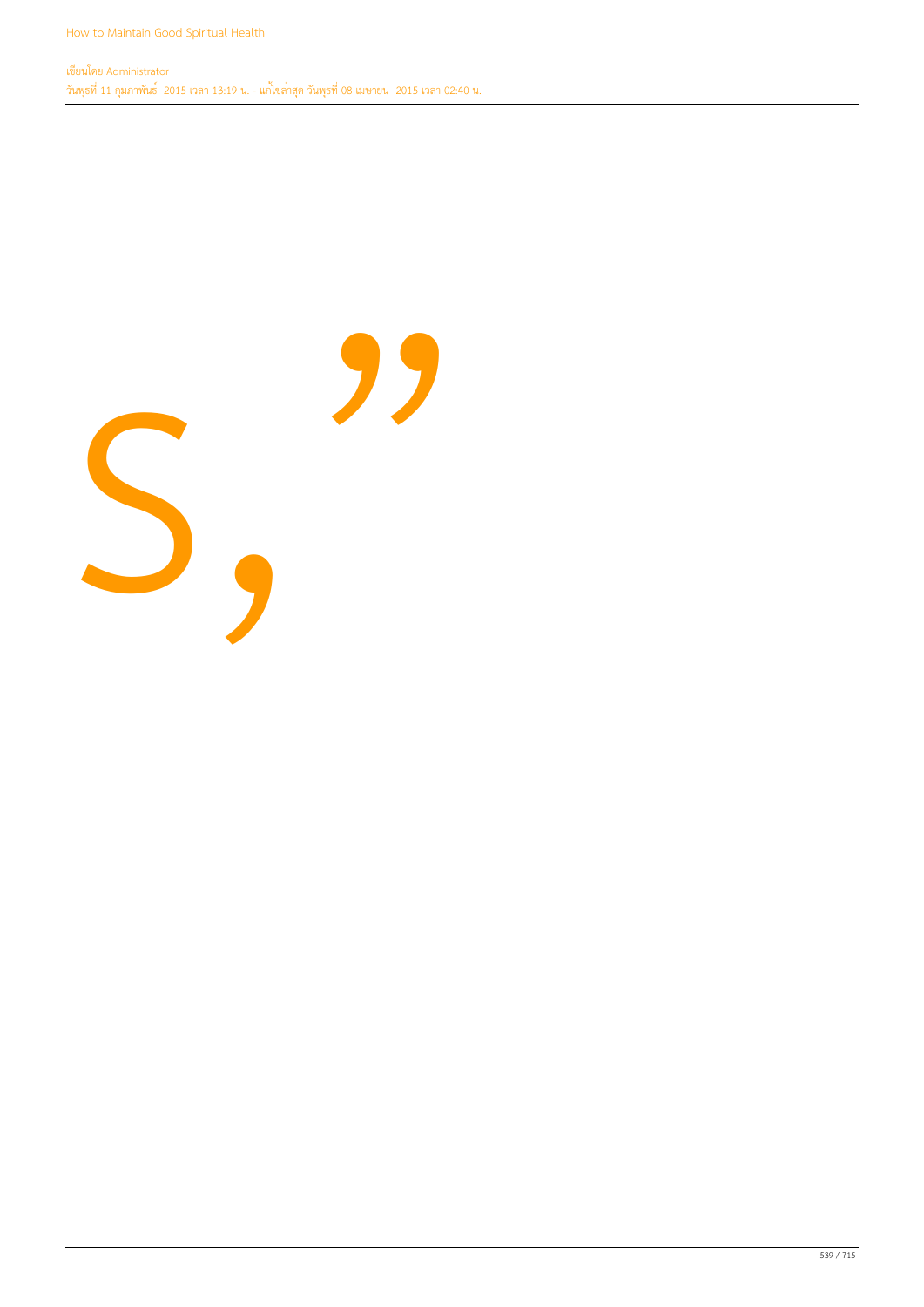# repli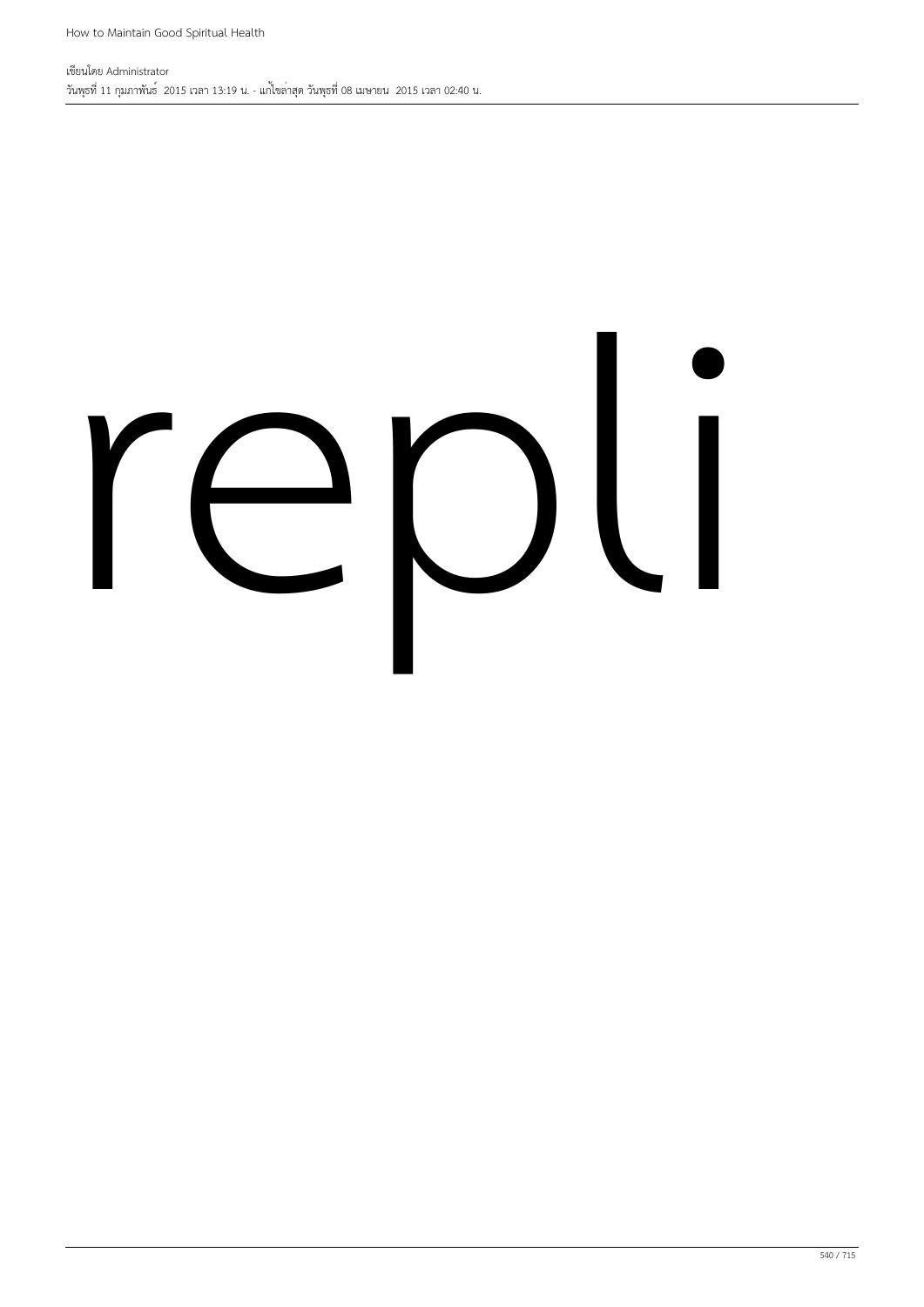#### ed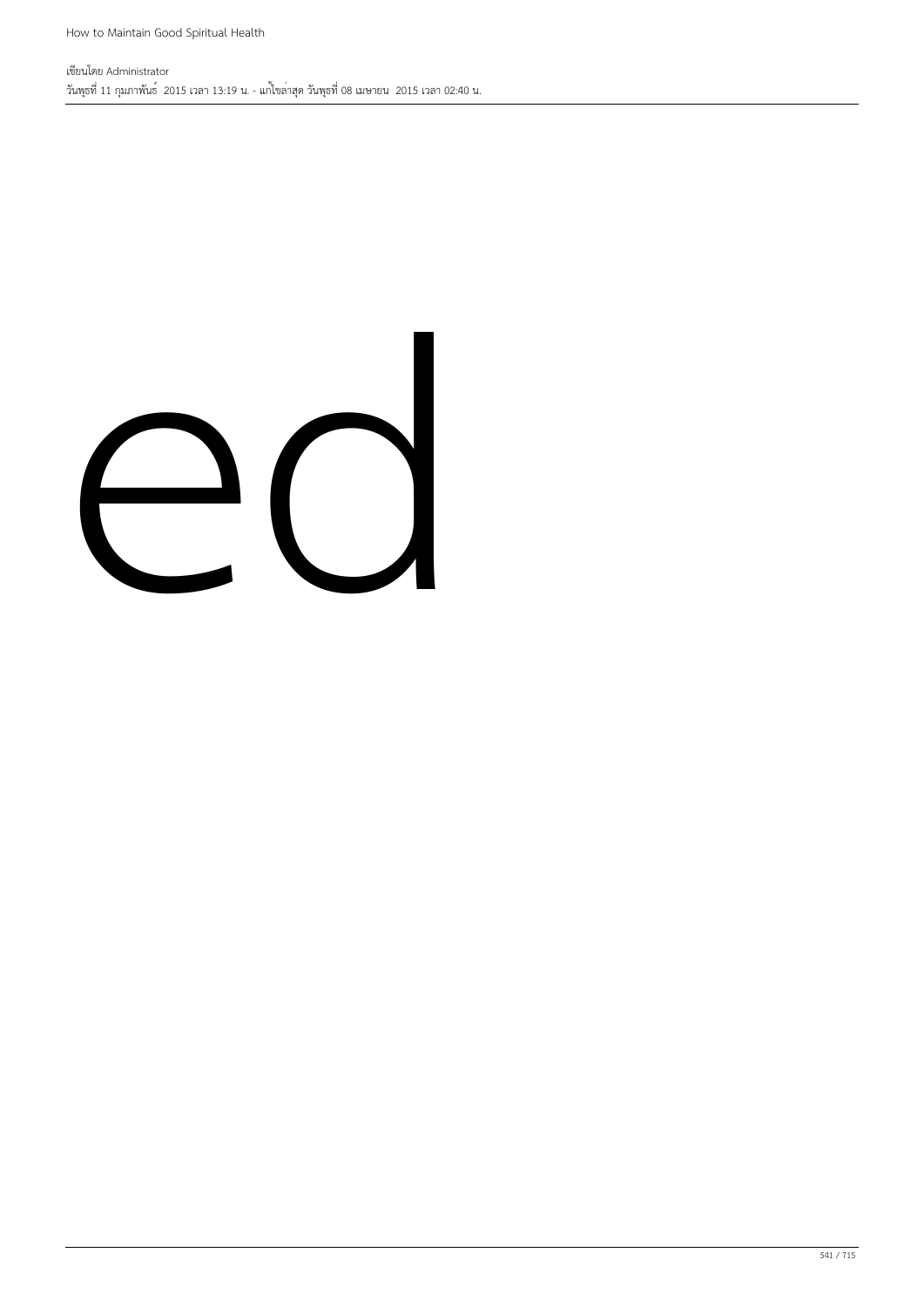#### the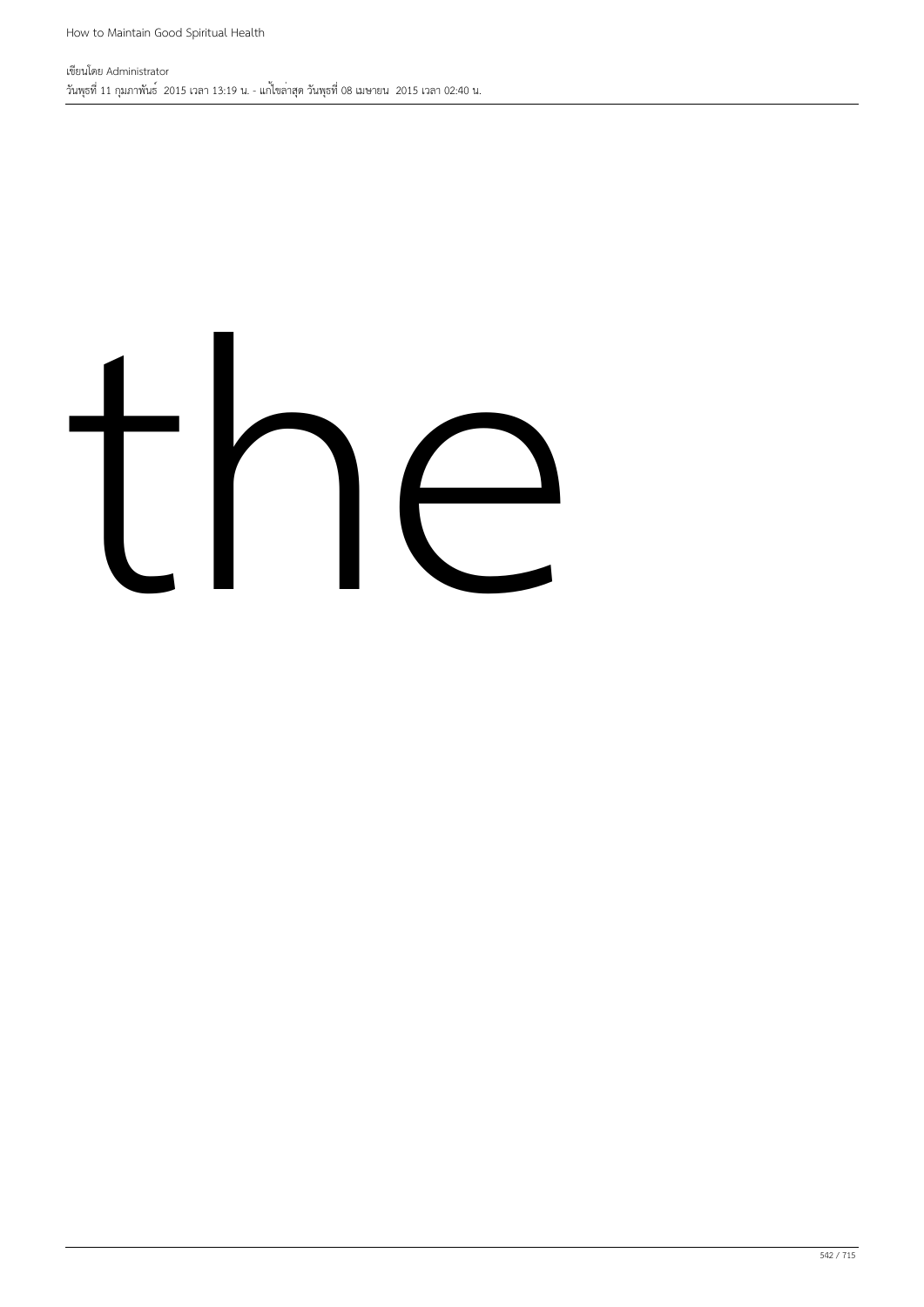#### waitr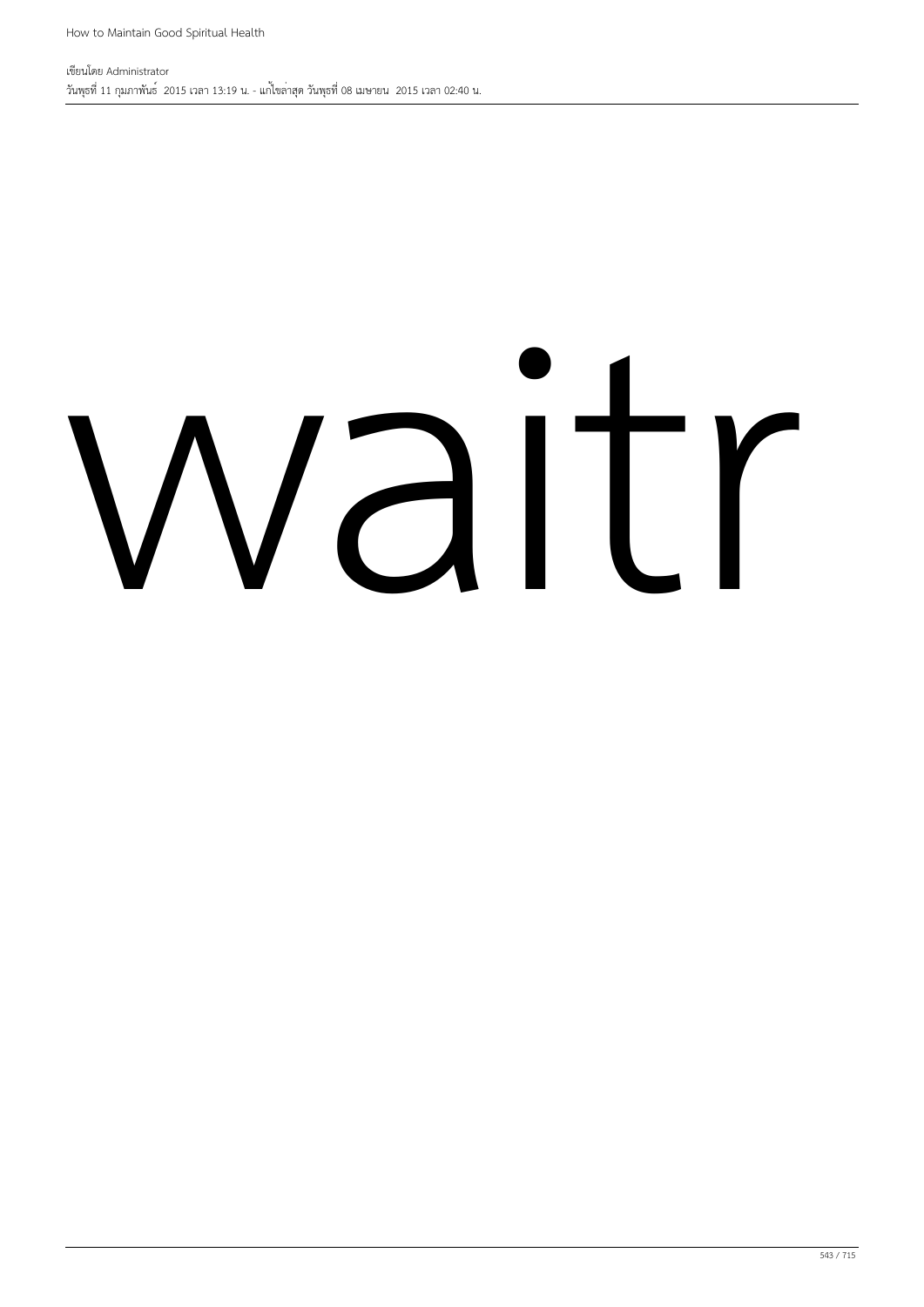#### ess.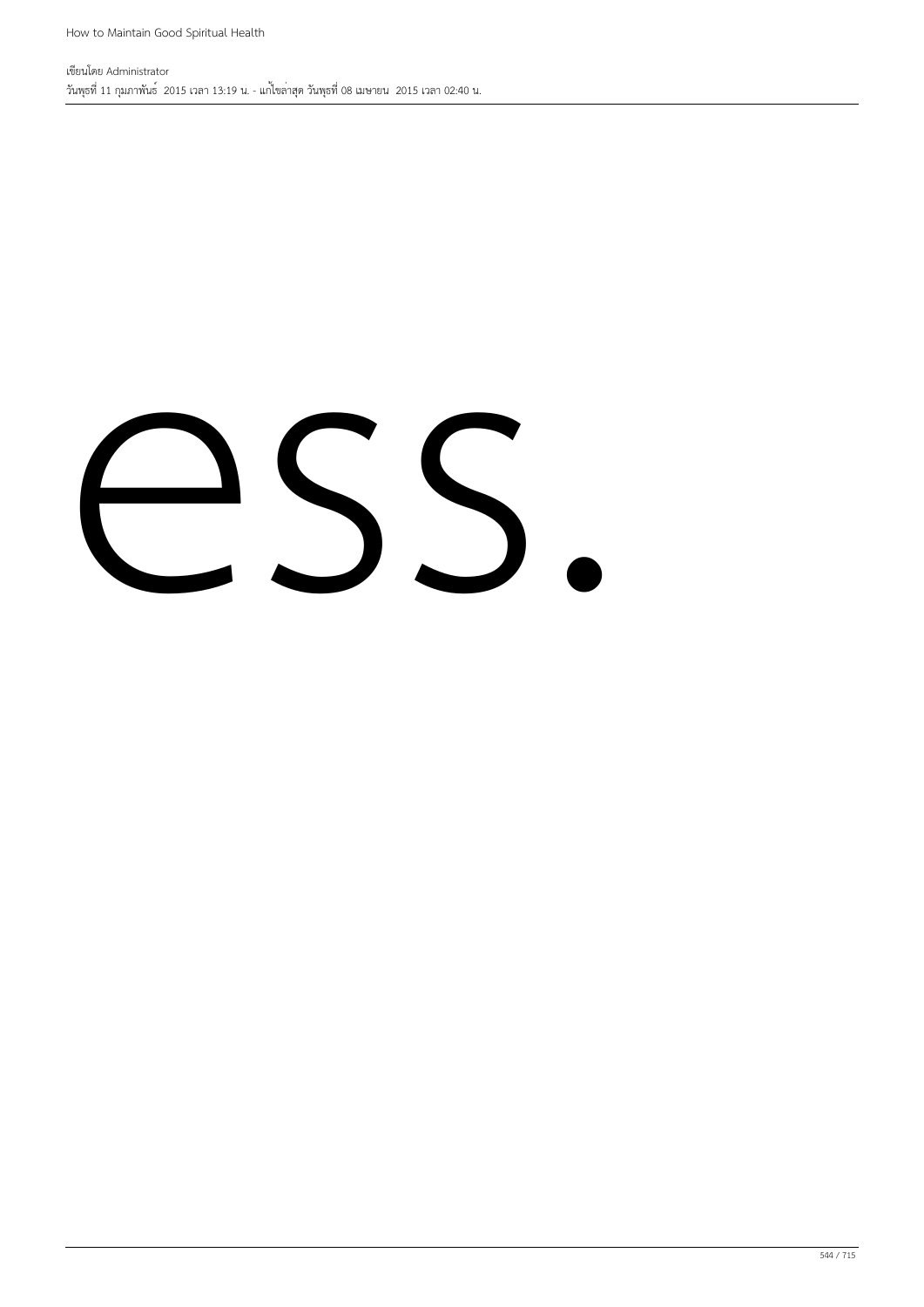#### The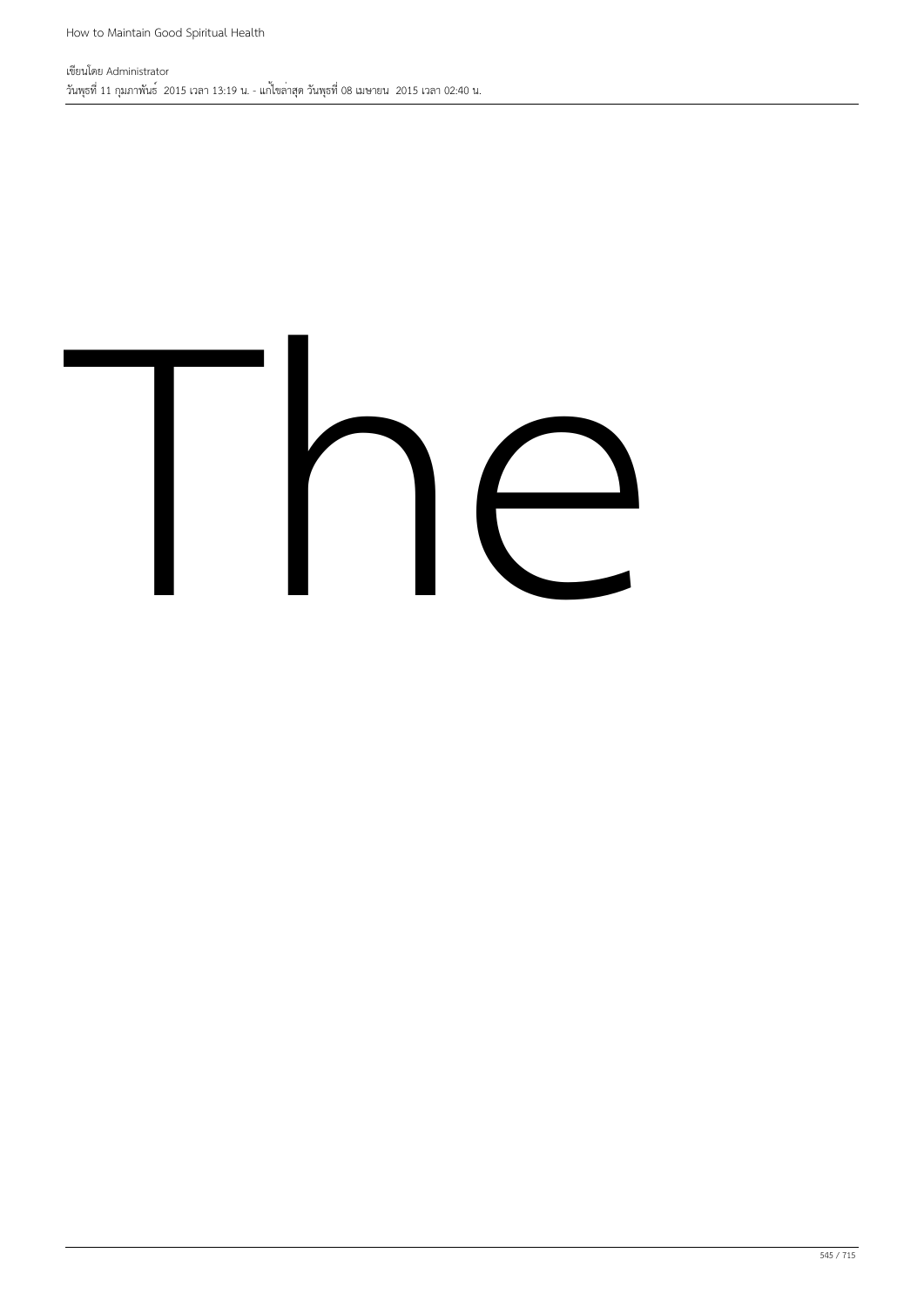#### little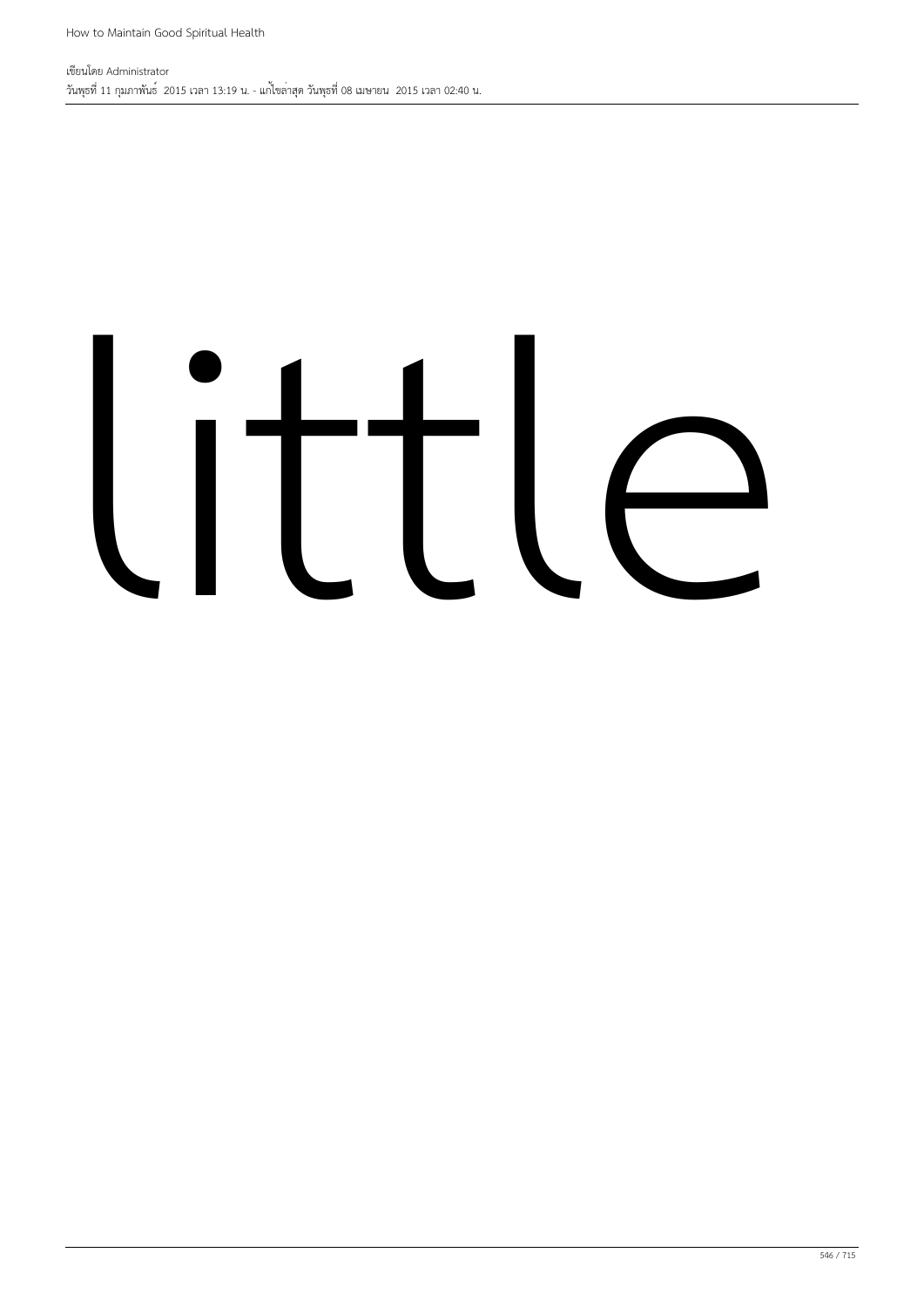### boy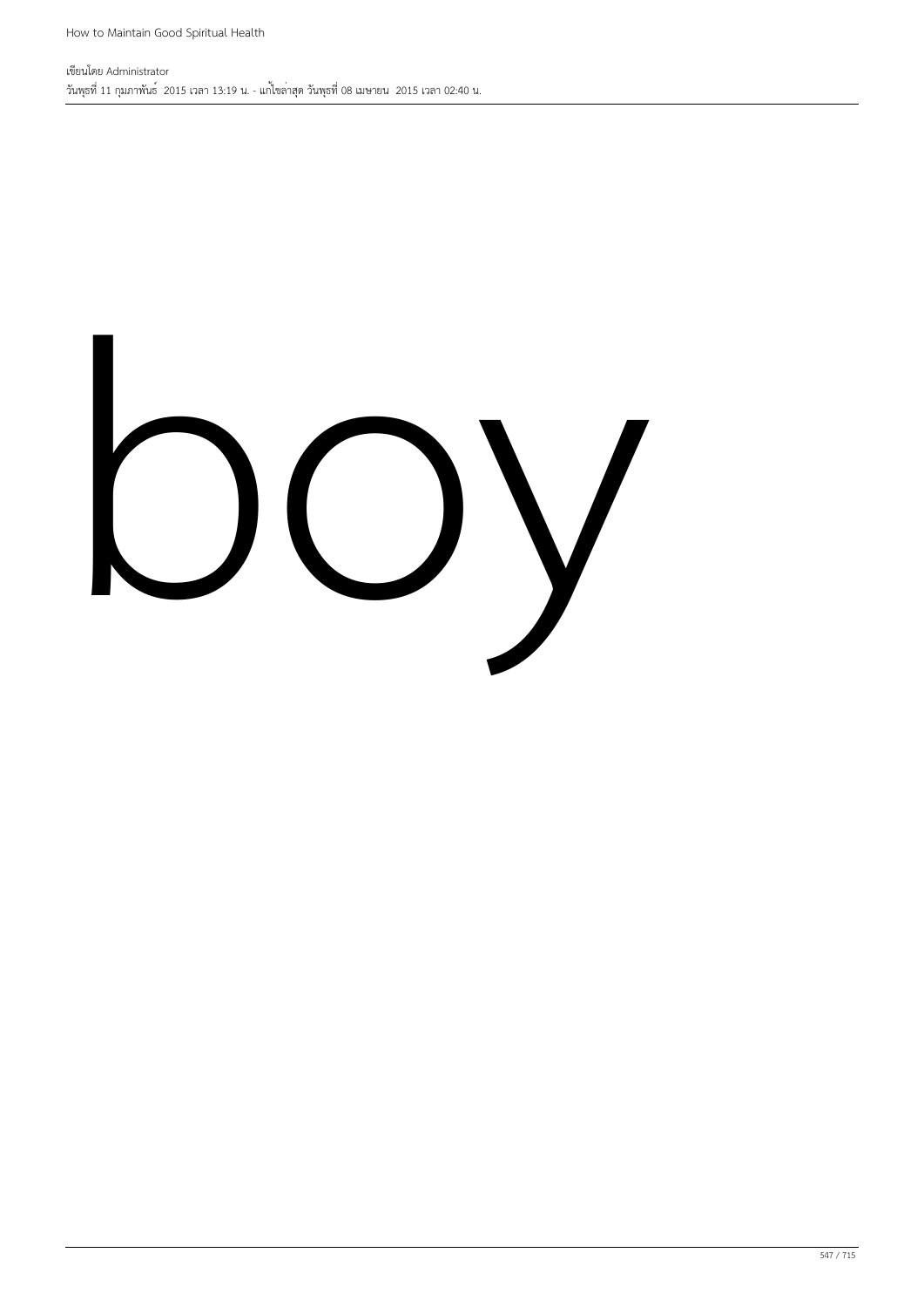### pull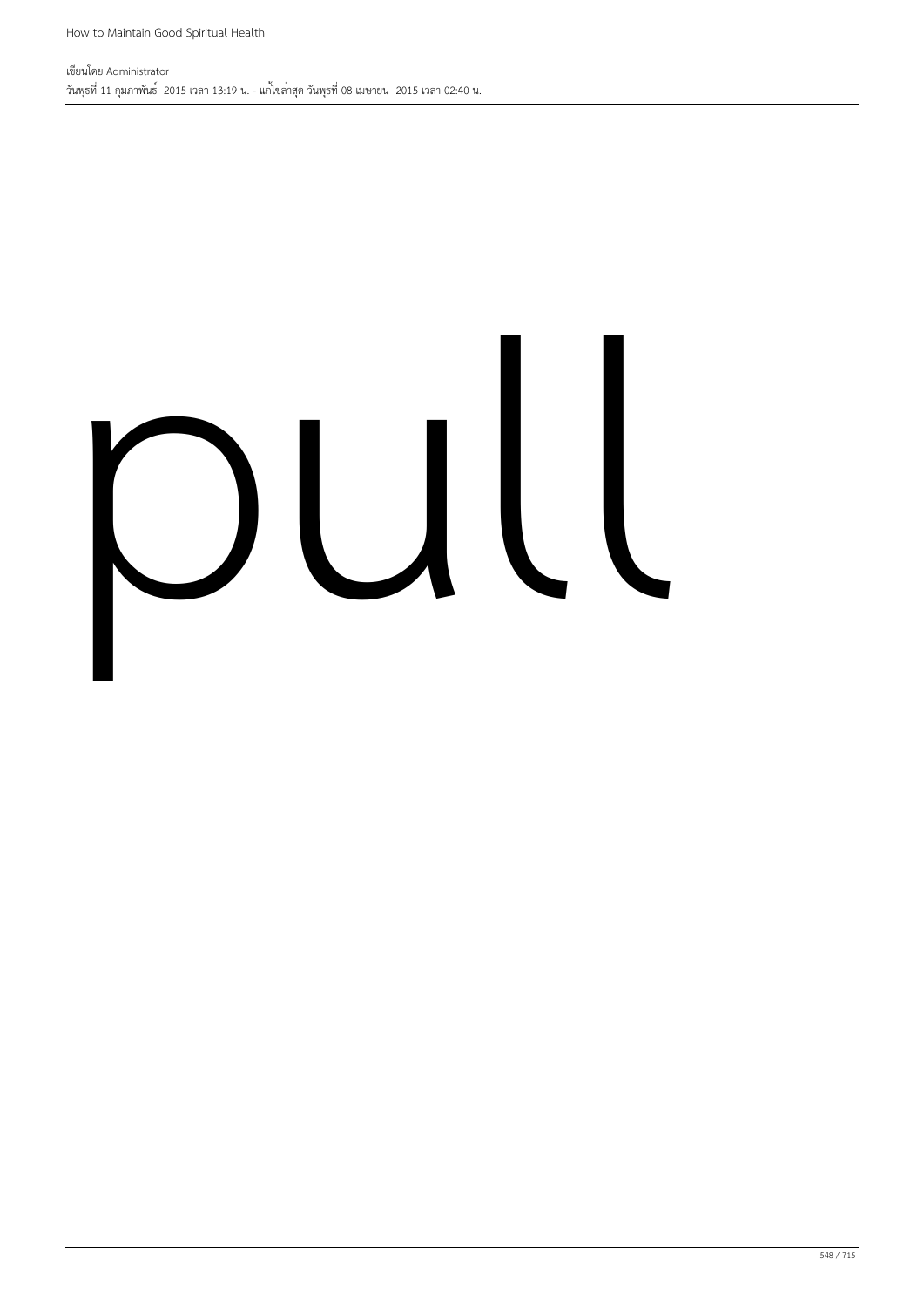#### ed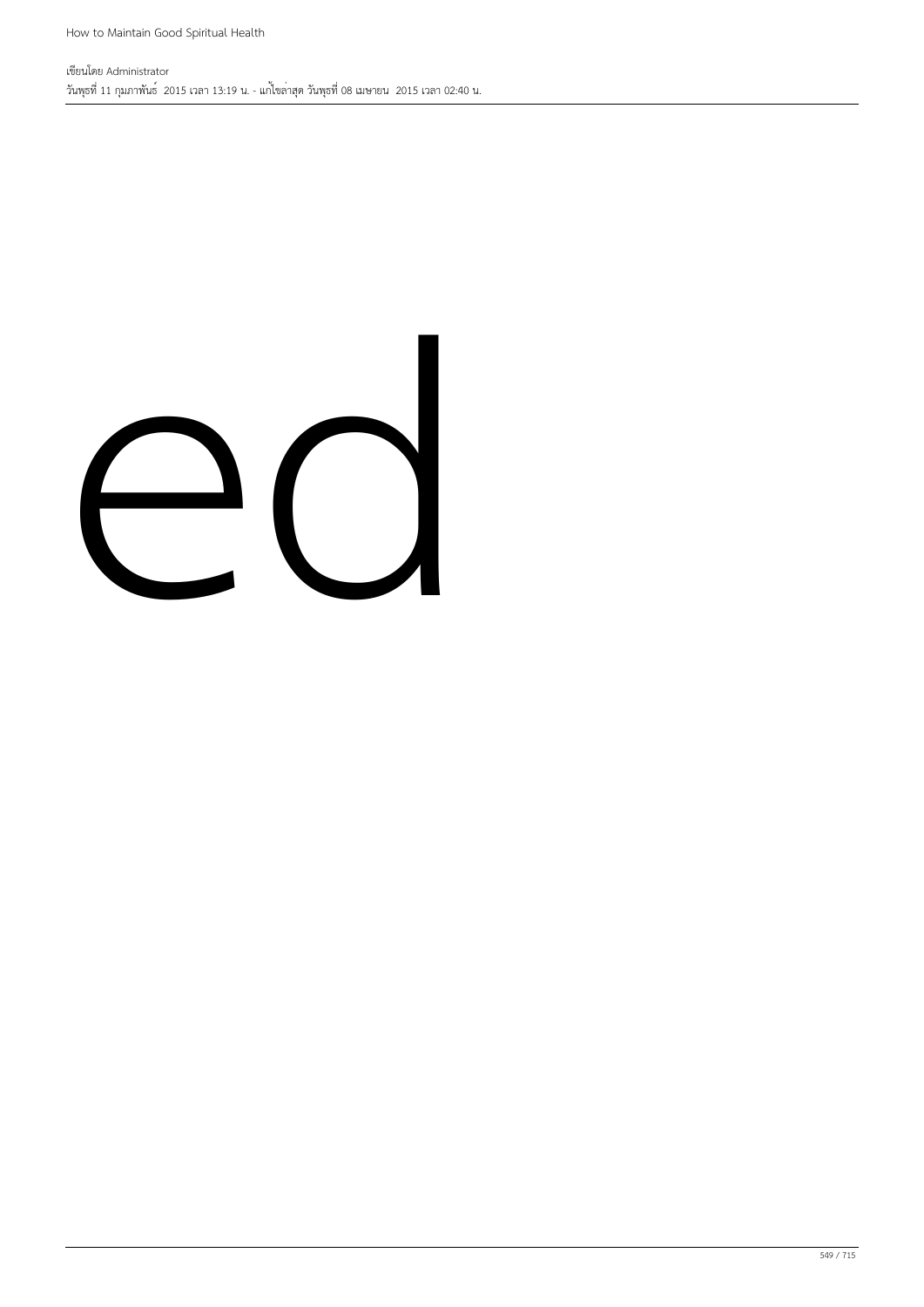#### his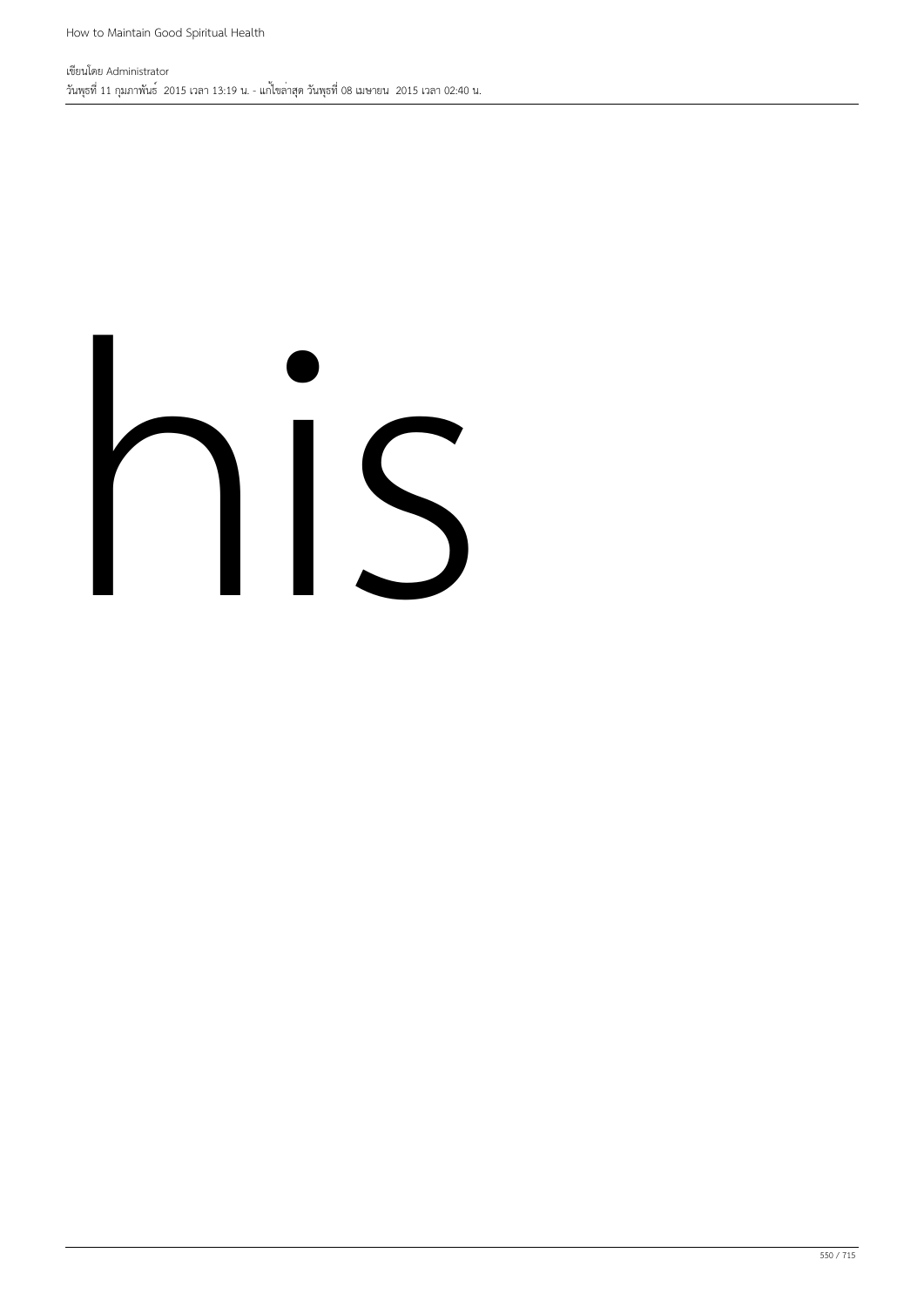### hand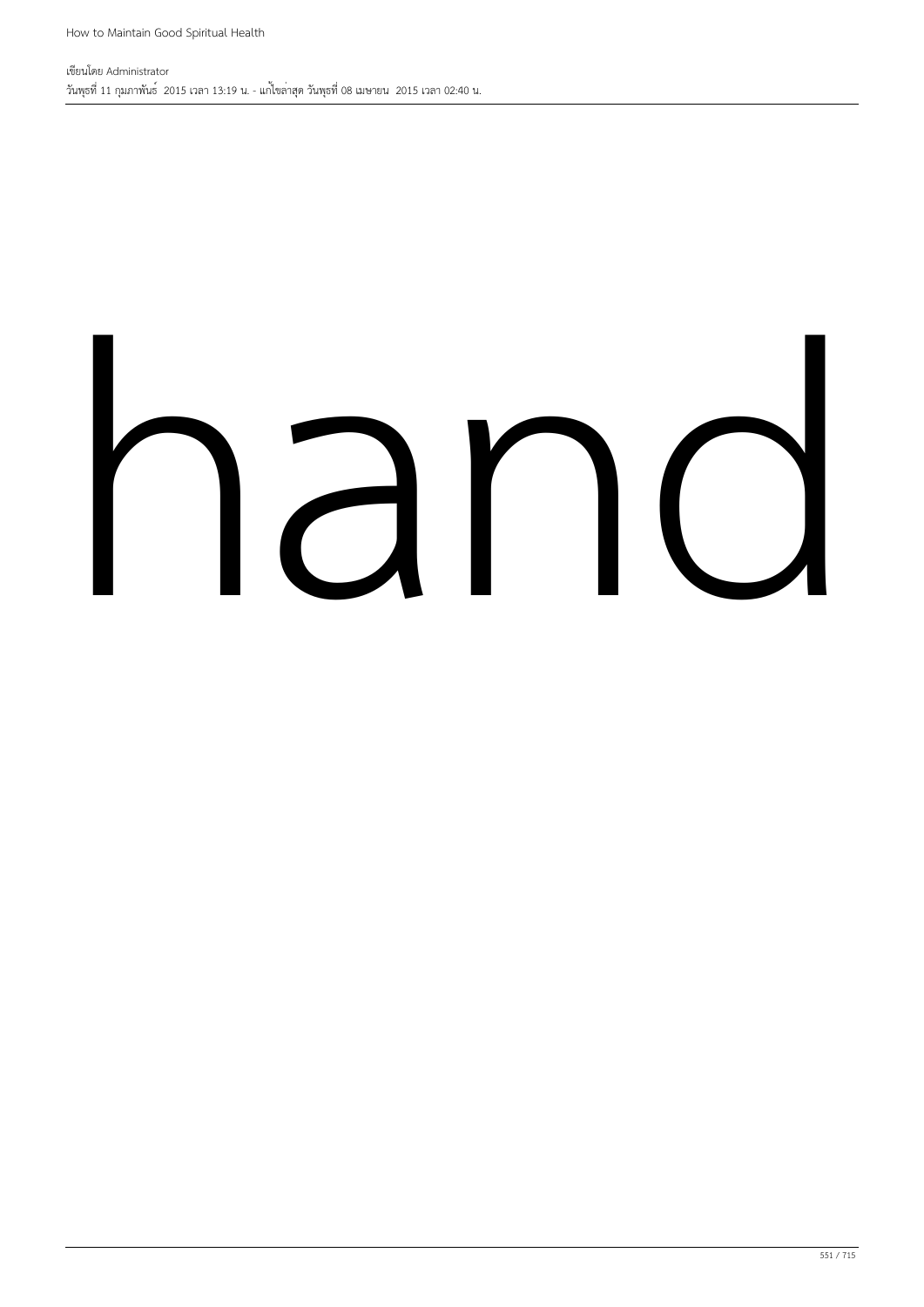#### OUT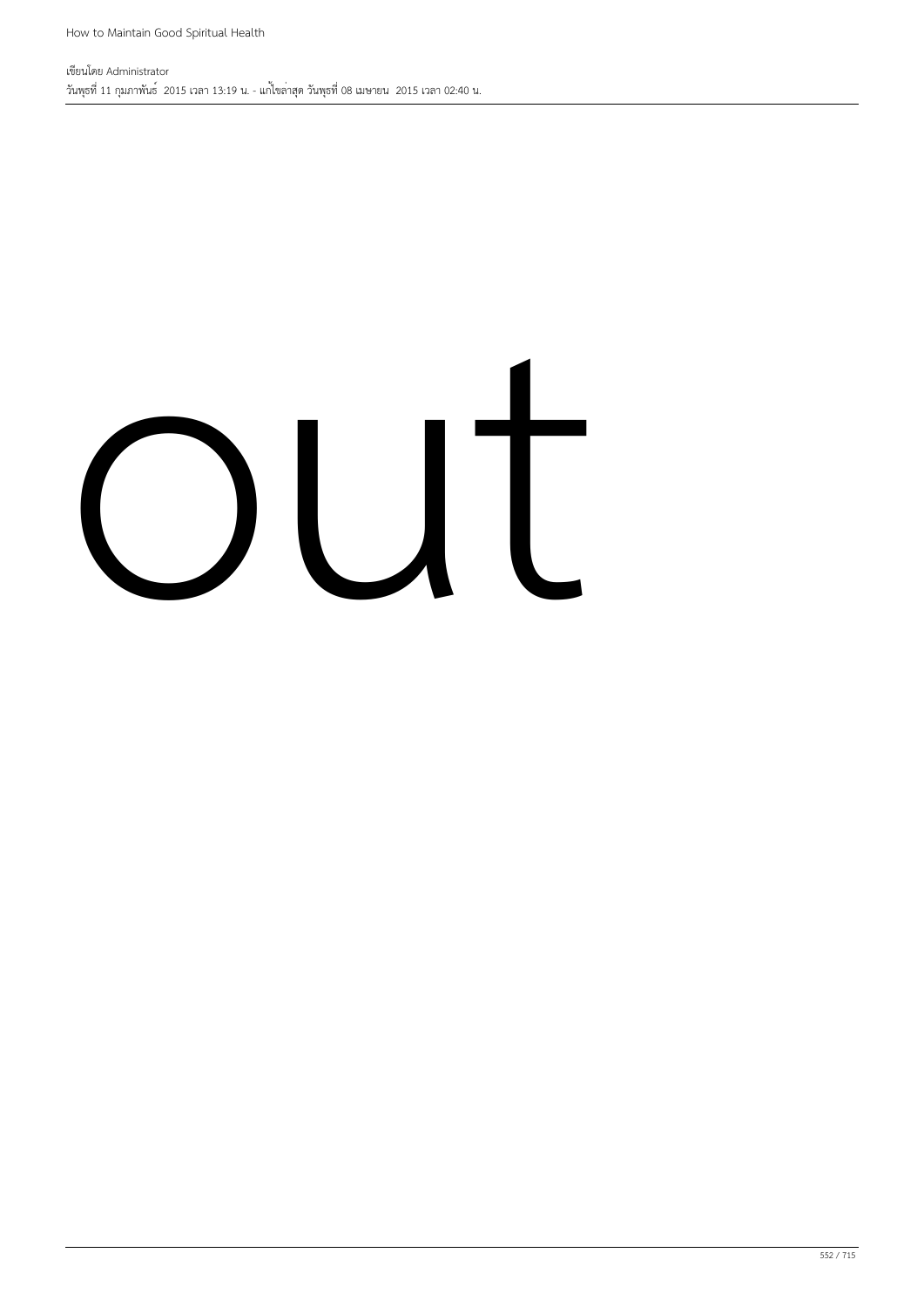### of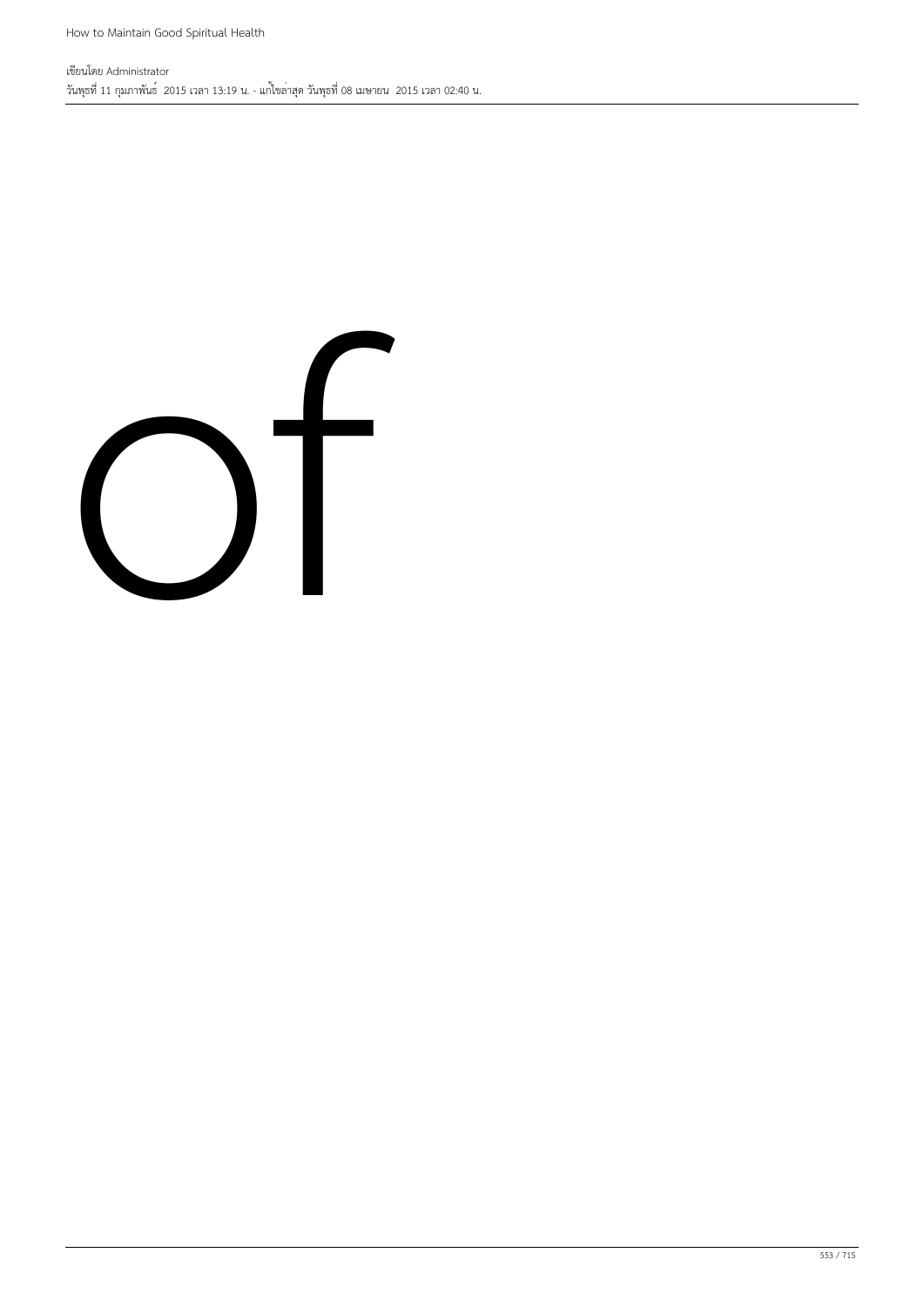#### his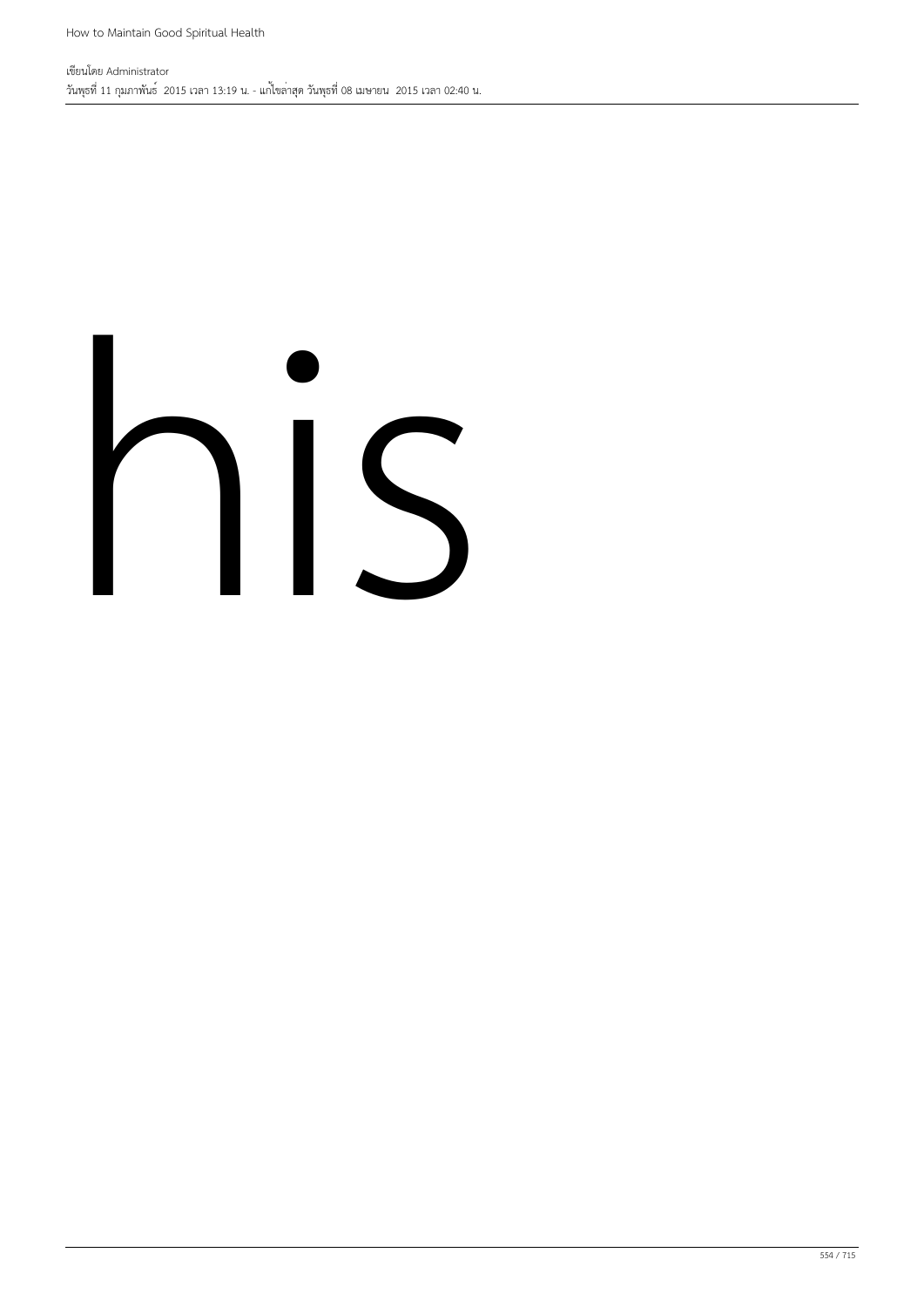### pock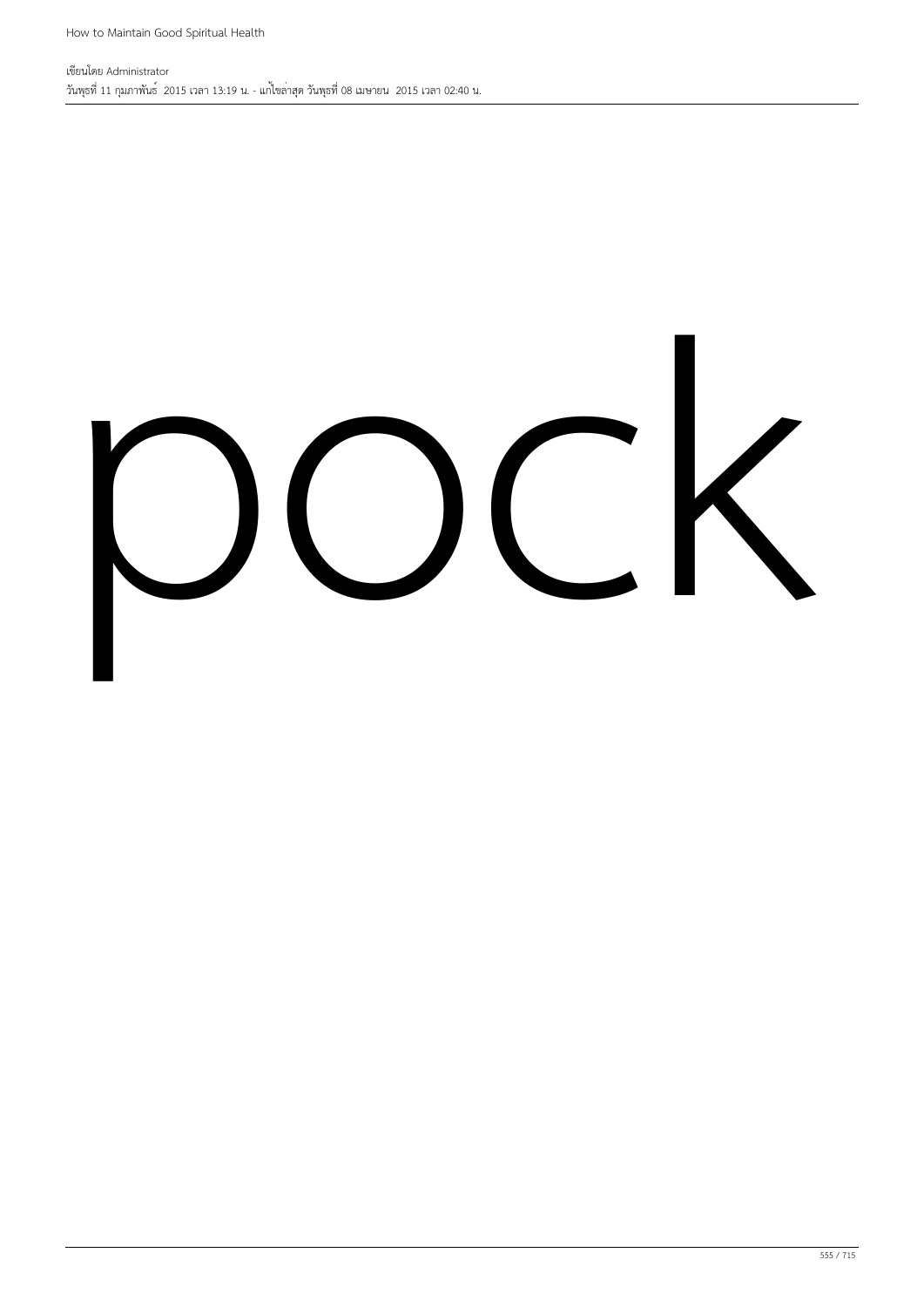#### et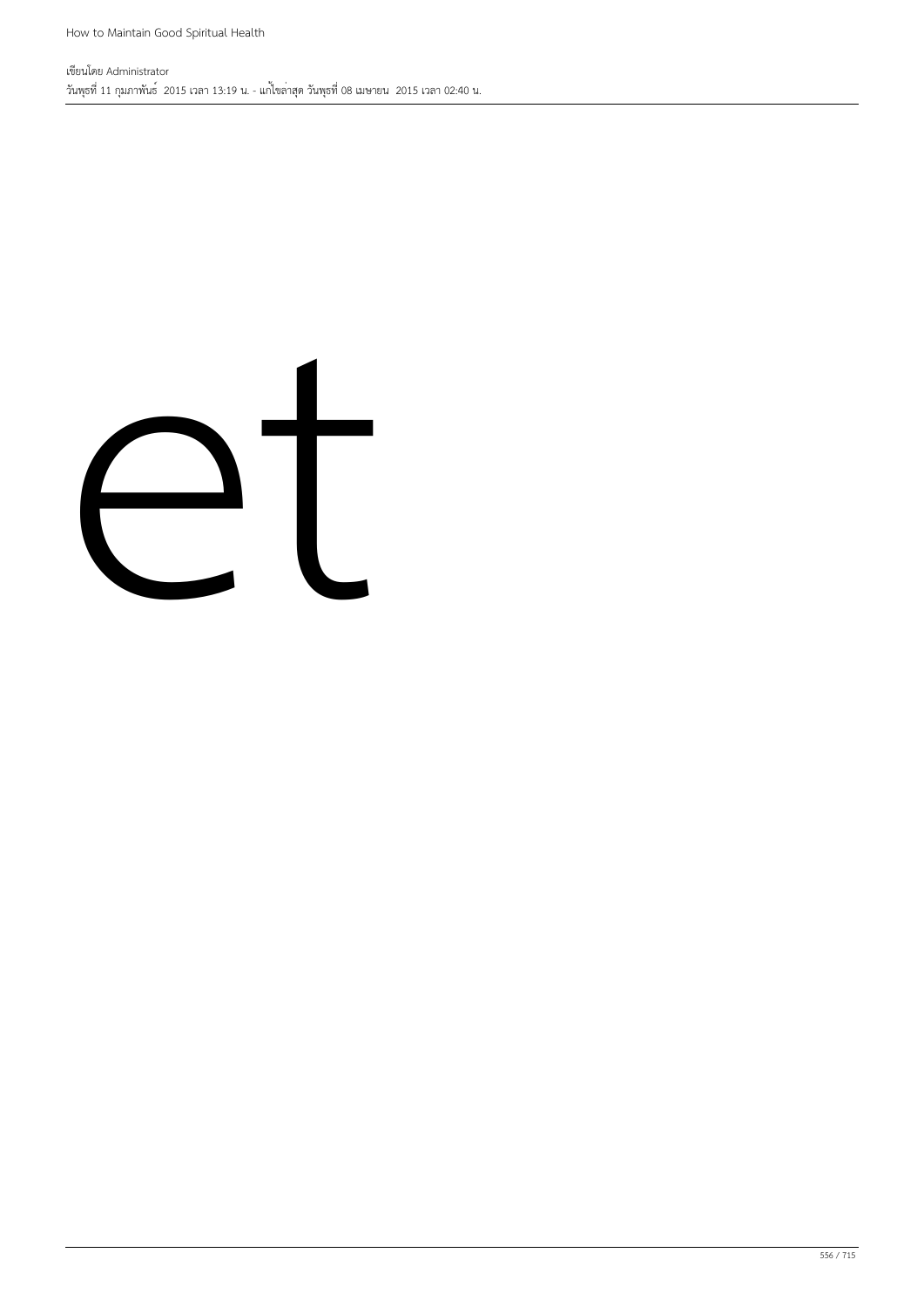#### and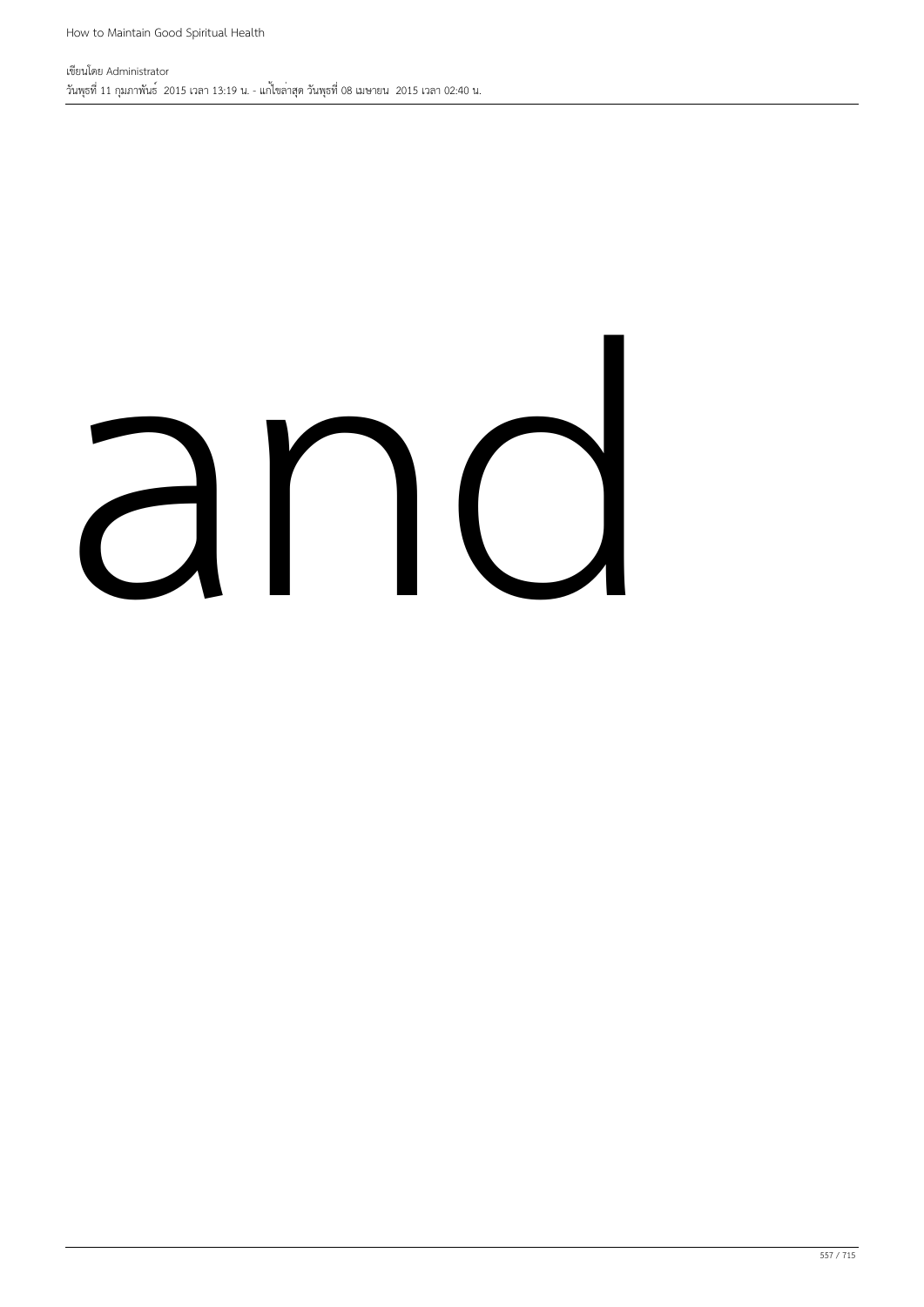#### studi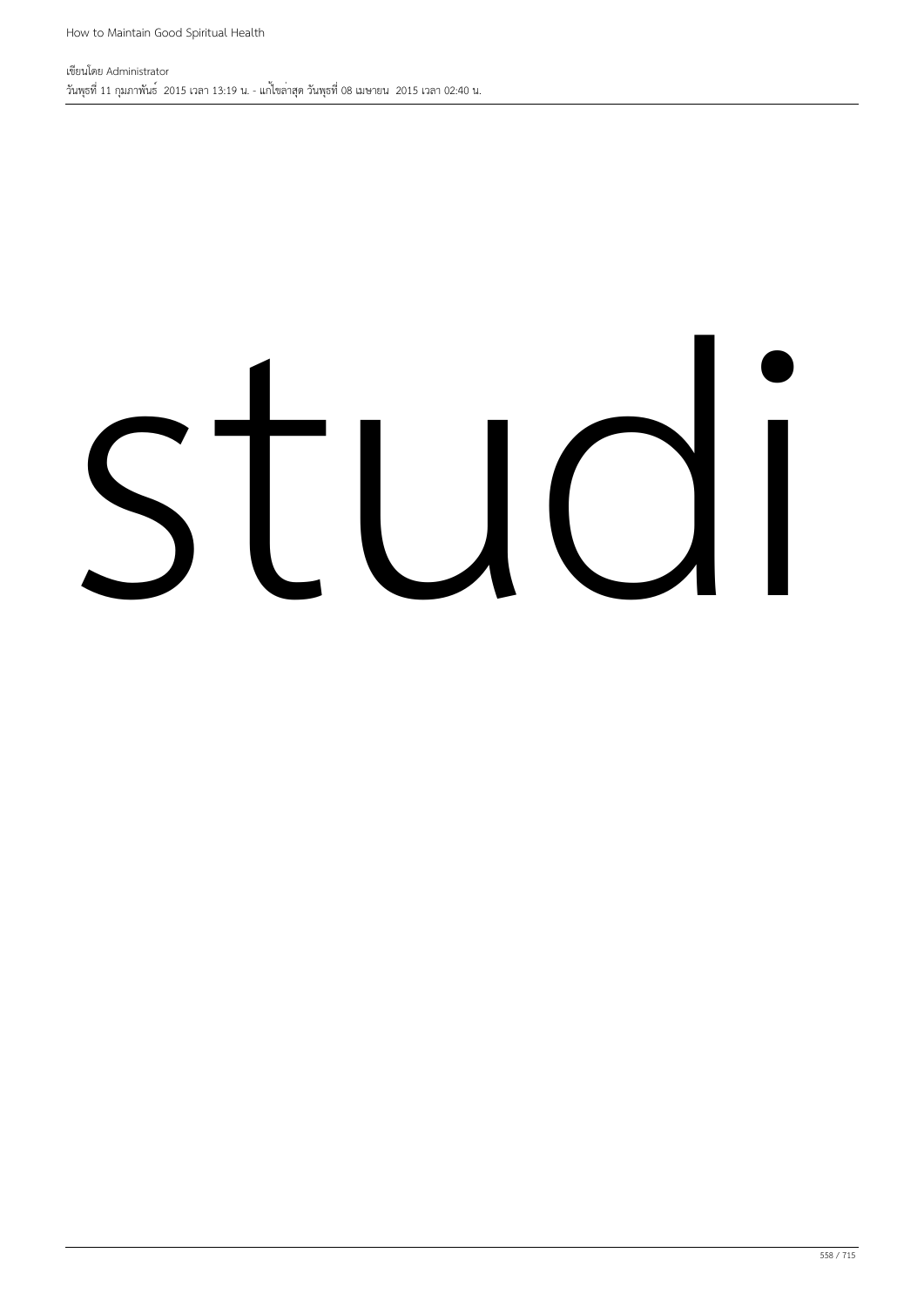### ed a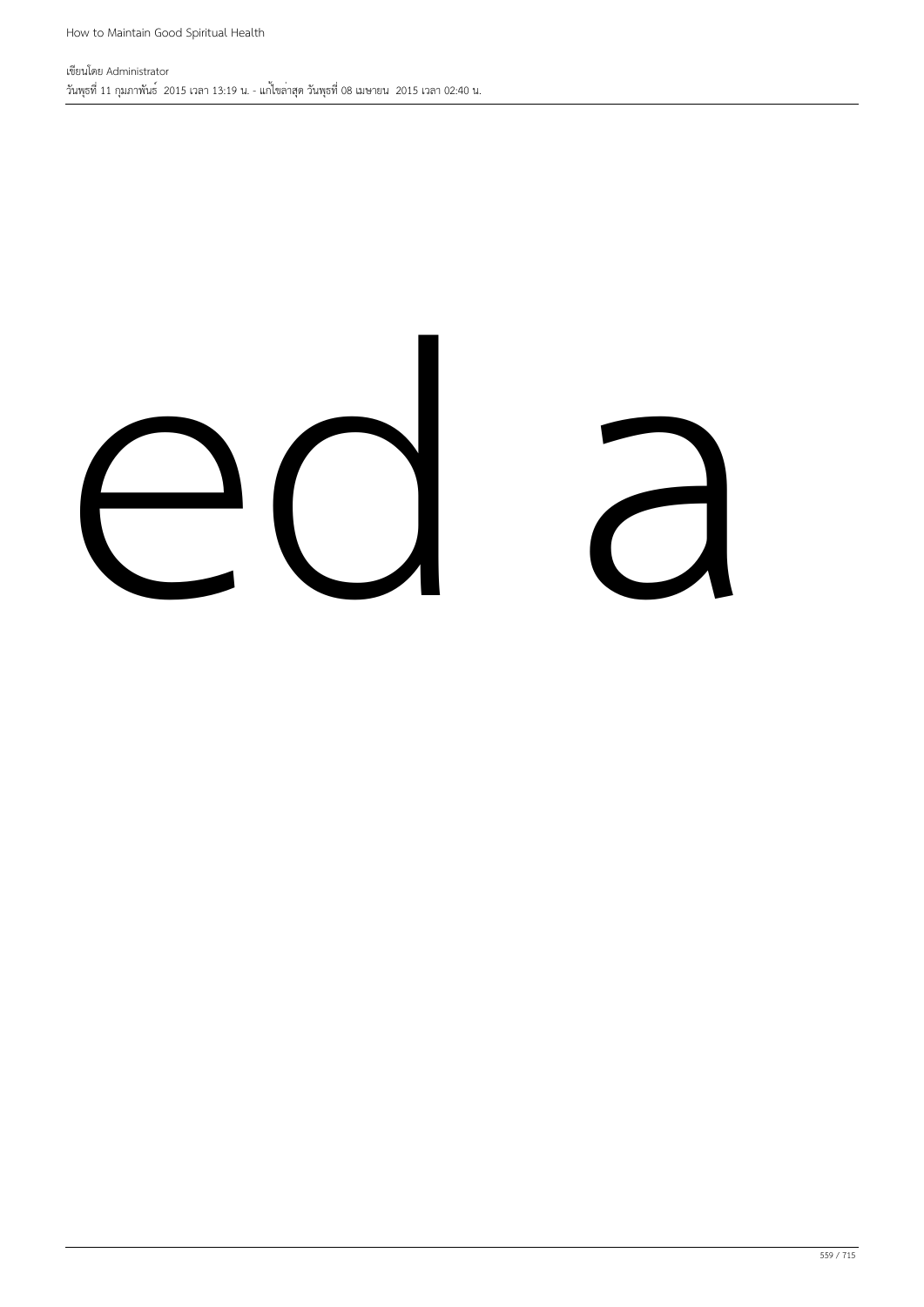#### num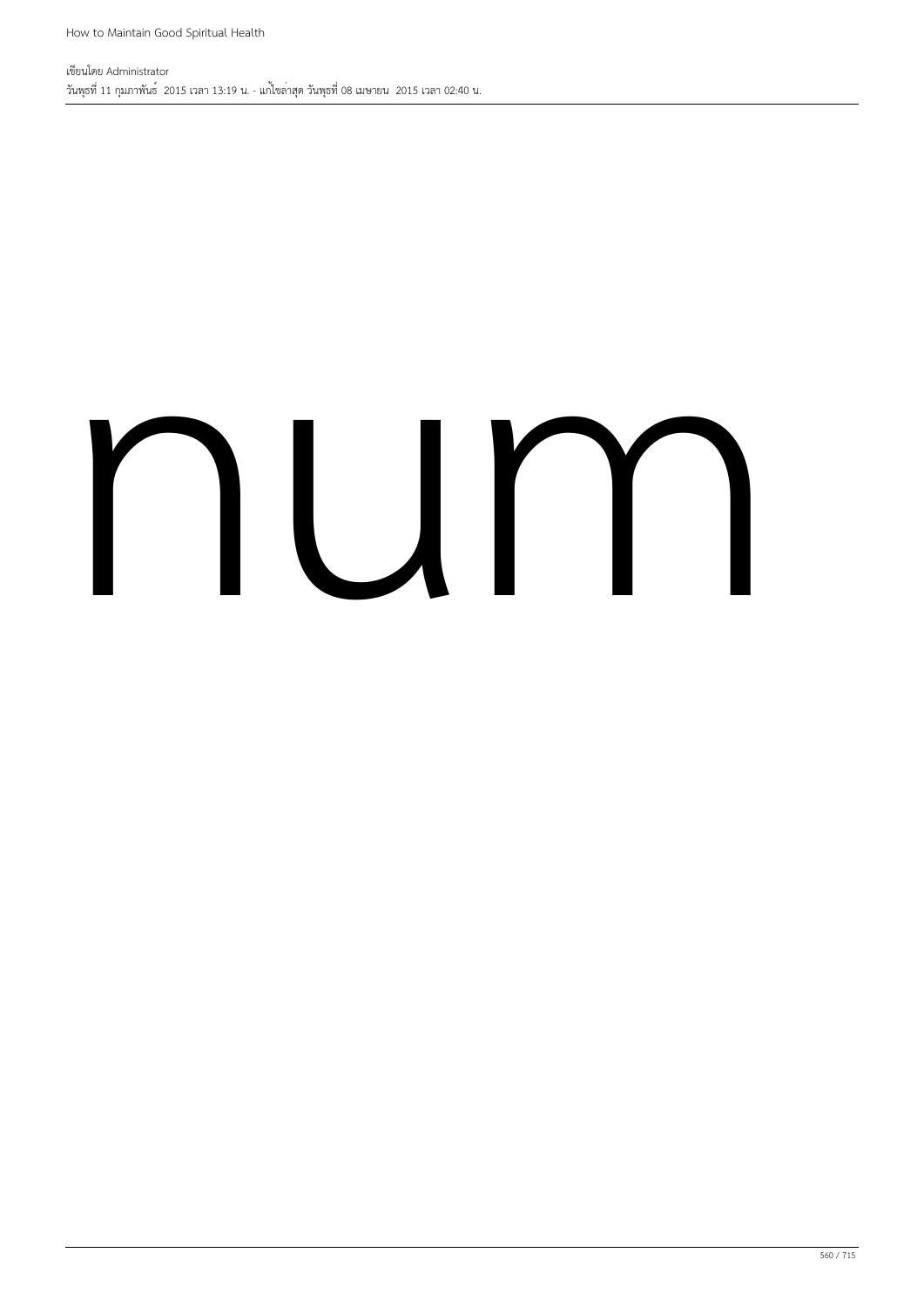#### ber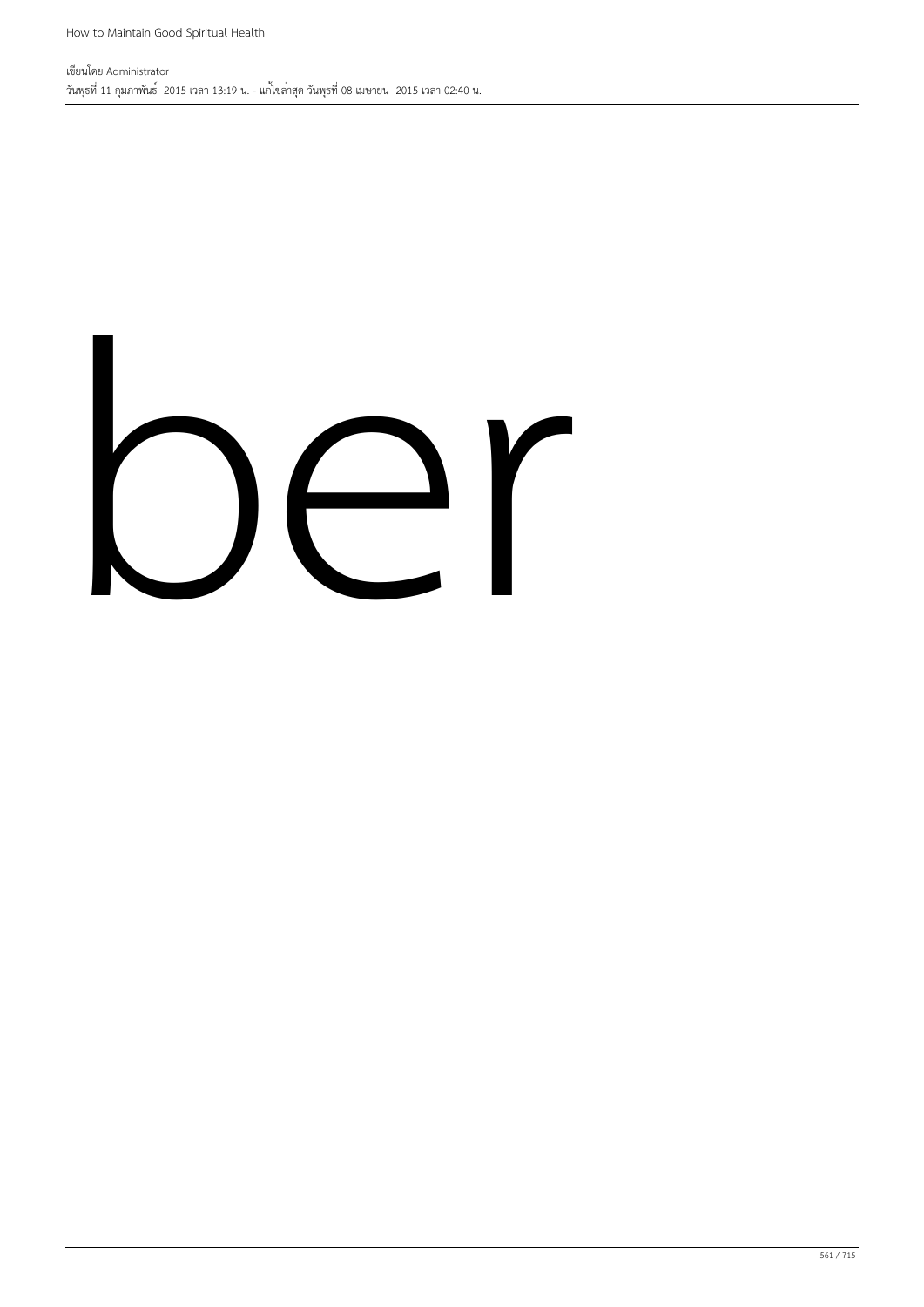### of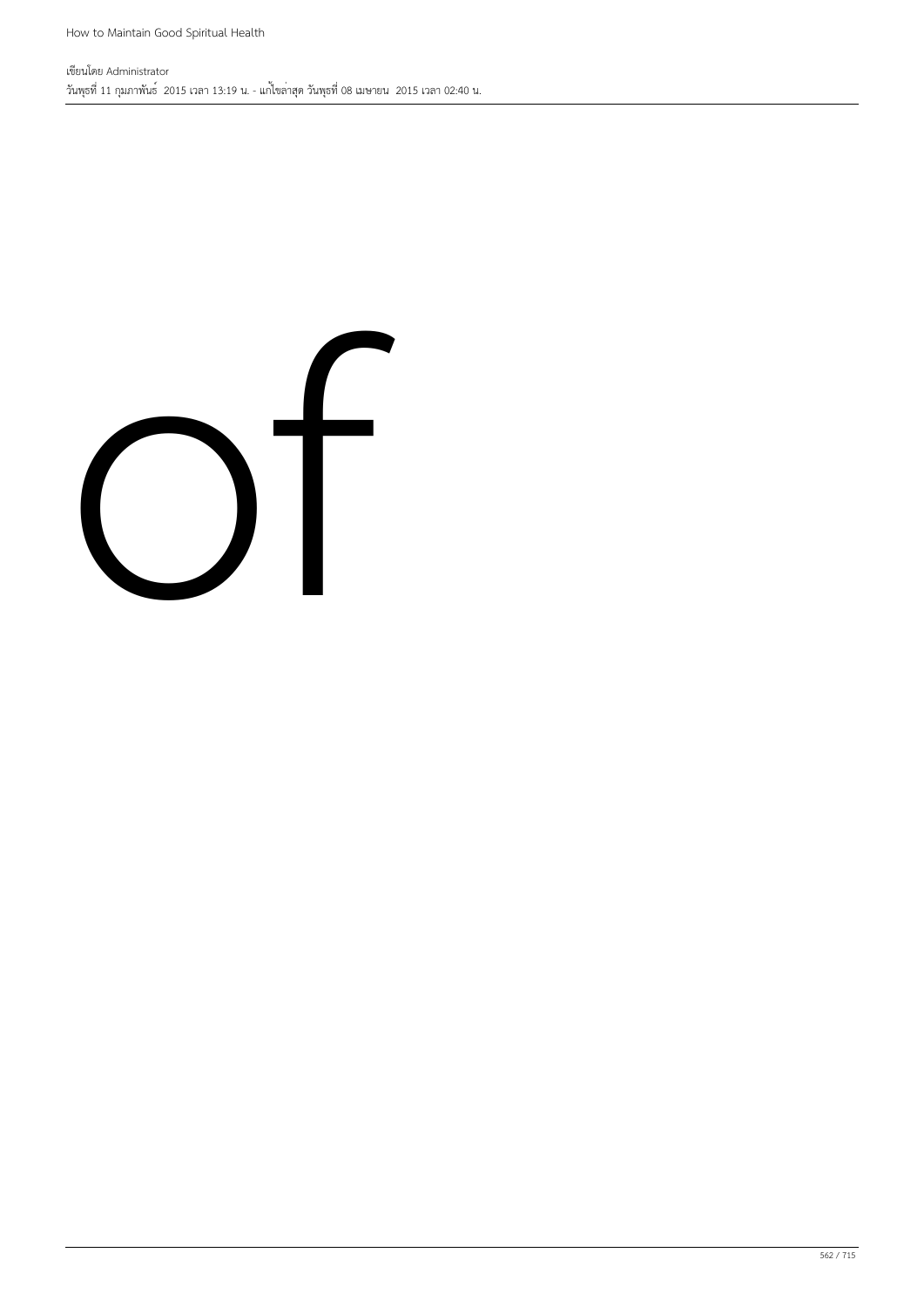#### coin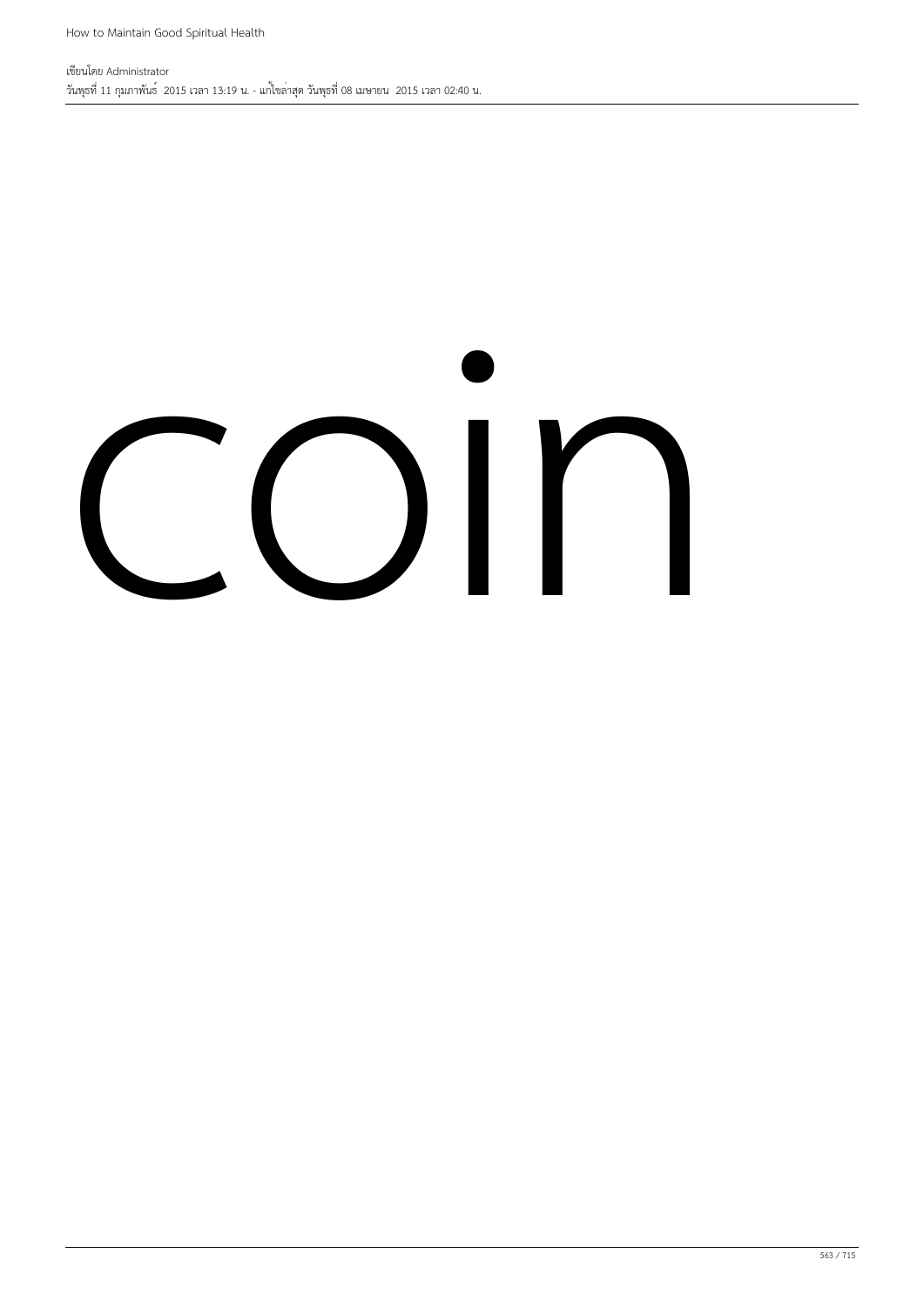#### s in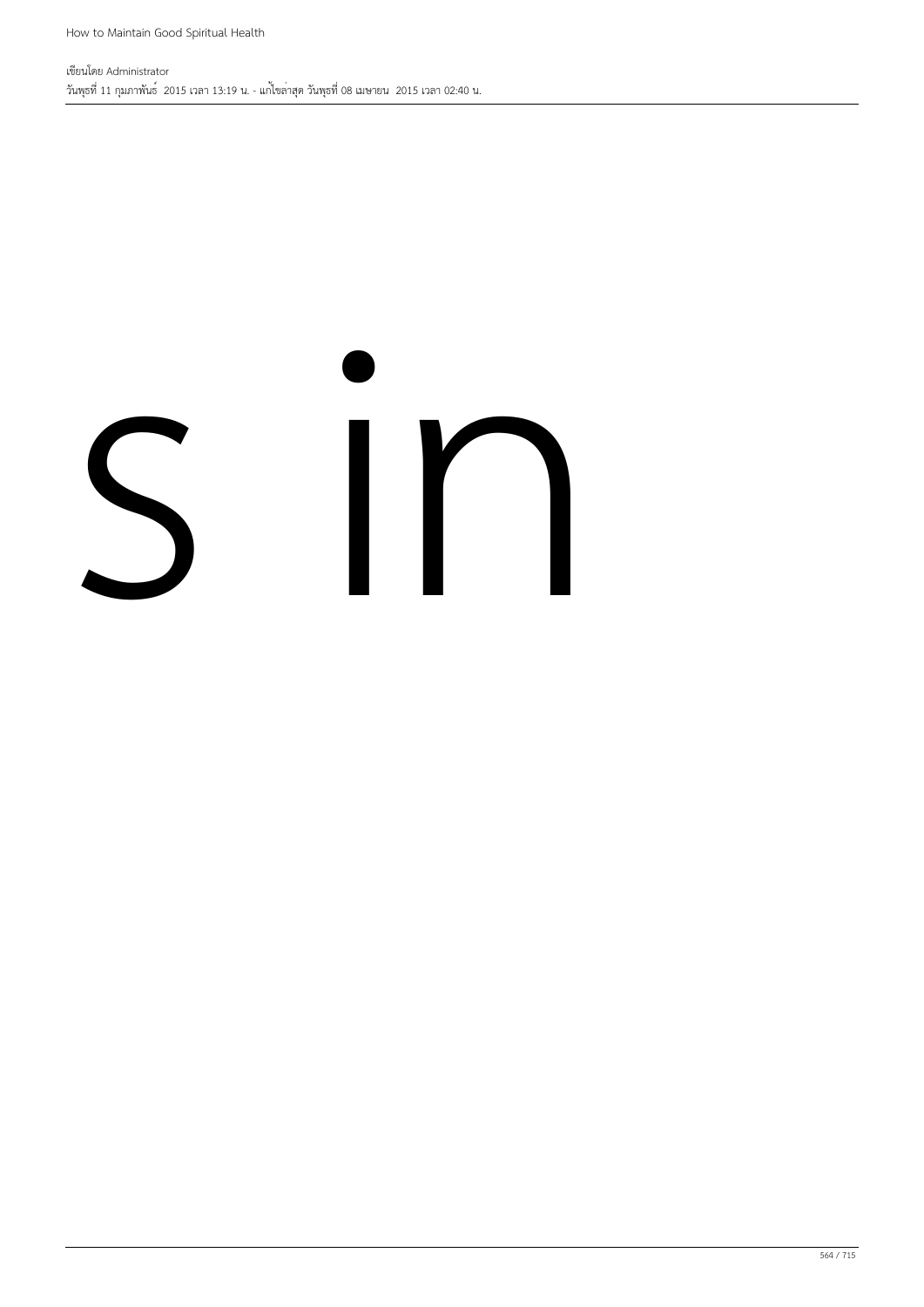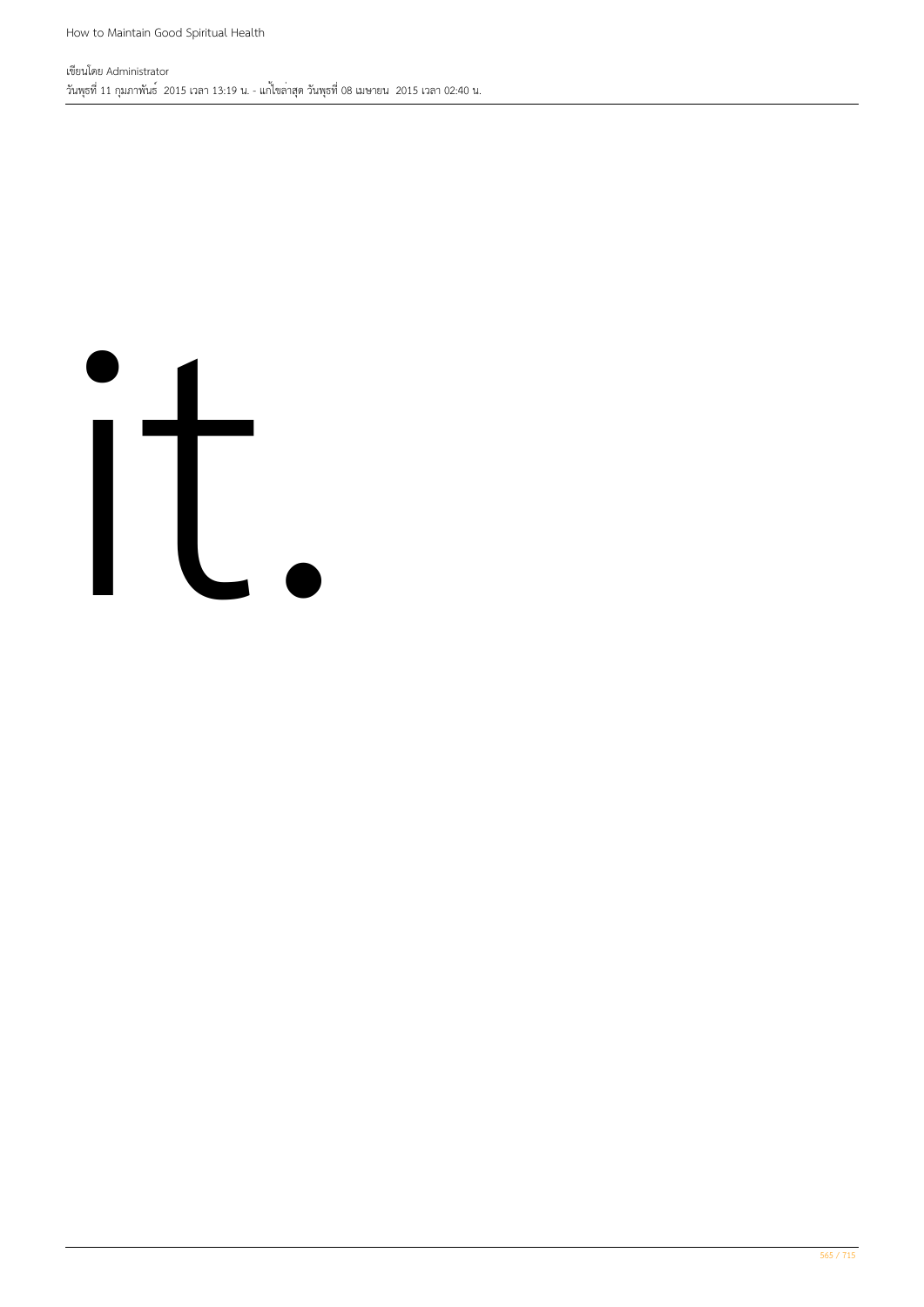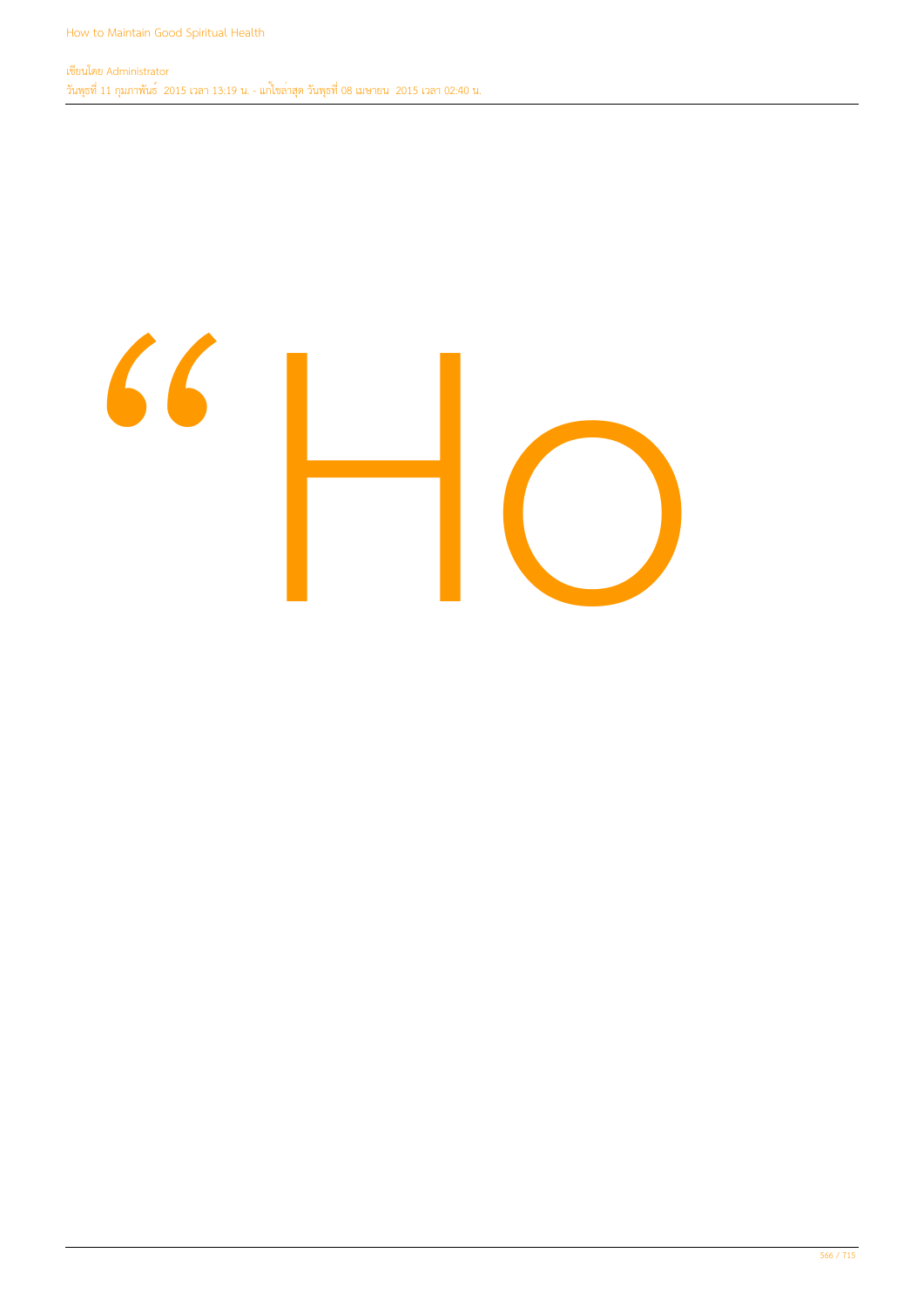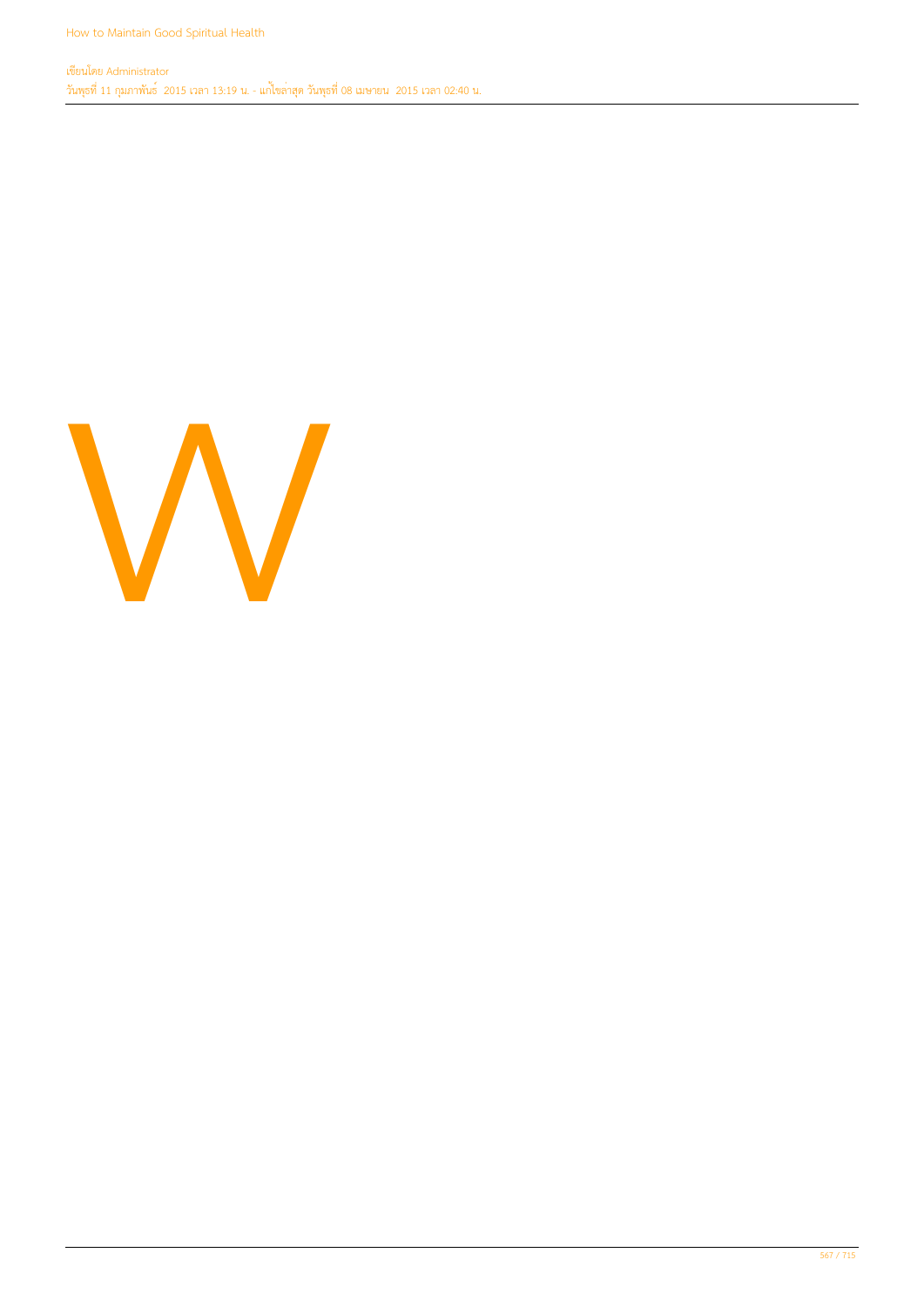# muc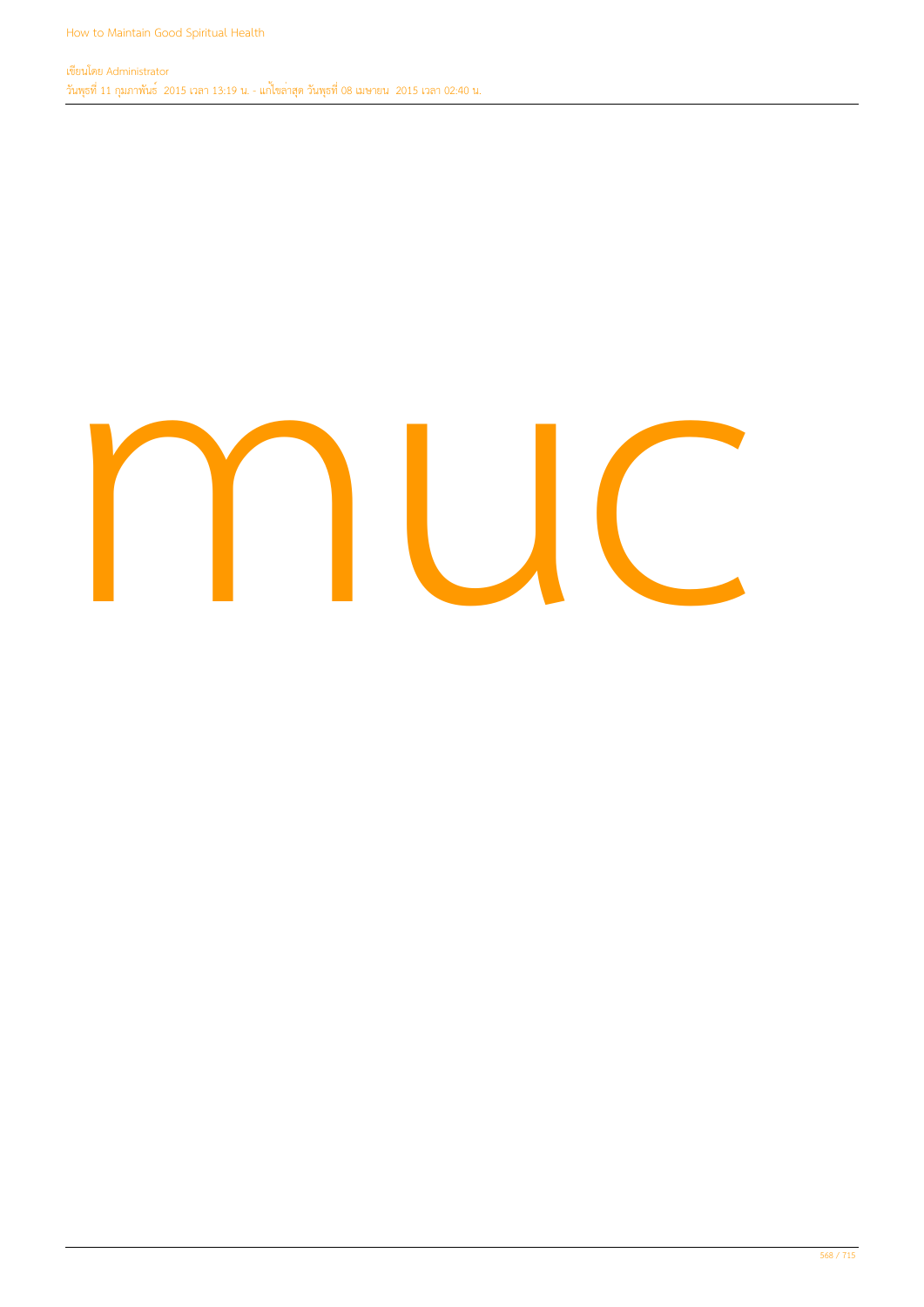#### เขียนโดย Administrator วันพุธที่ 11 กุมภาพันธ์ 2015 เวลา 13:19 น. - แก้ไขล่าสุด วันพุธที่ 08 เมษายน 2015 เวลา 02:40 น.

# h is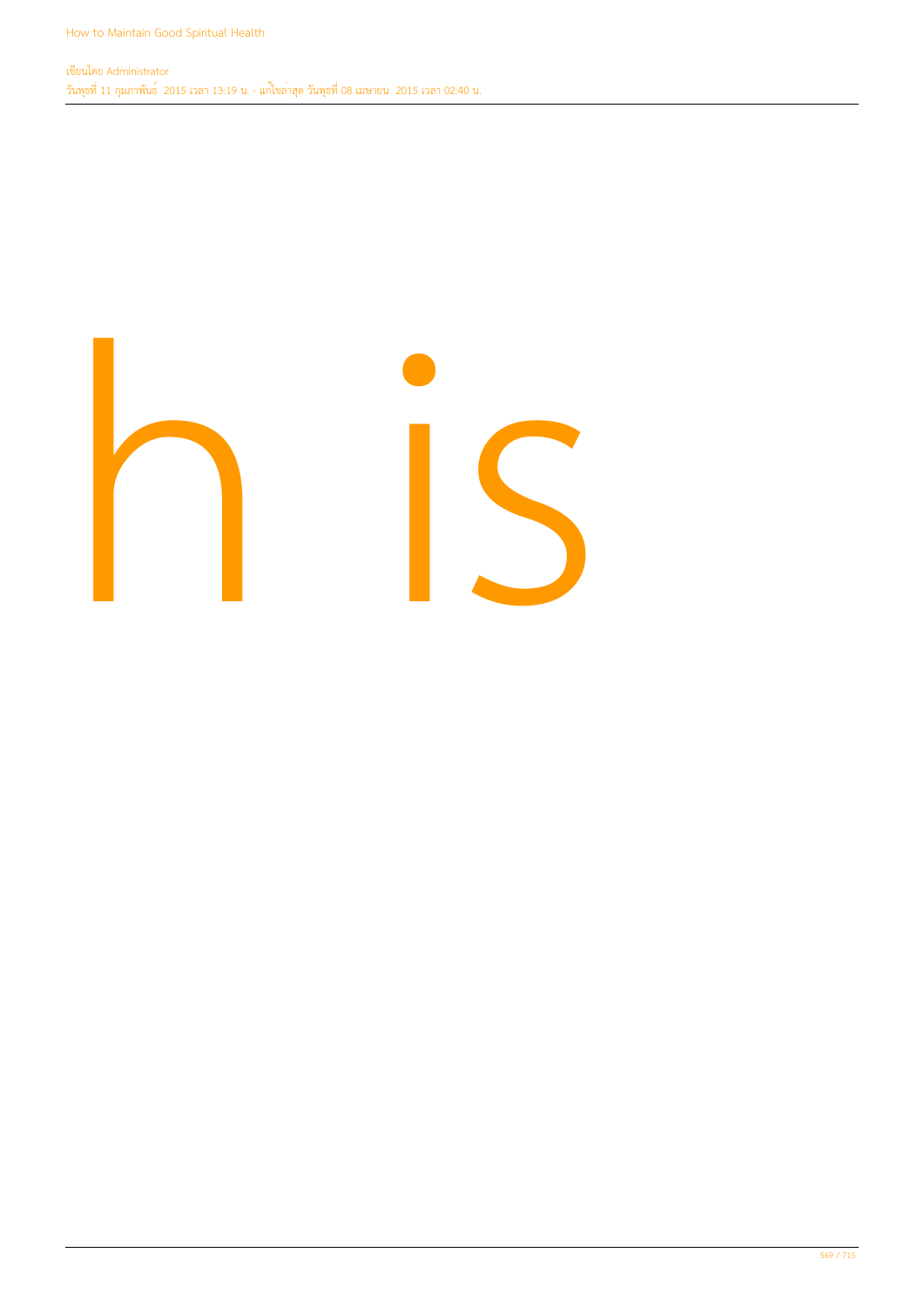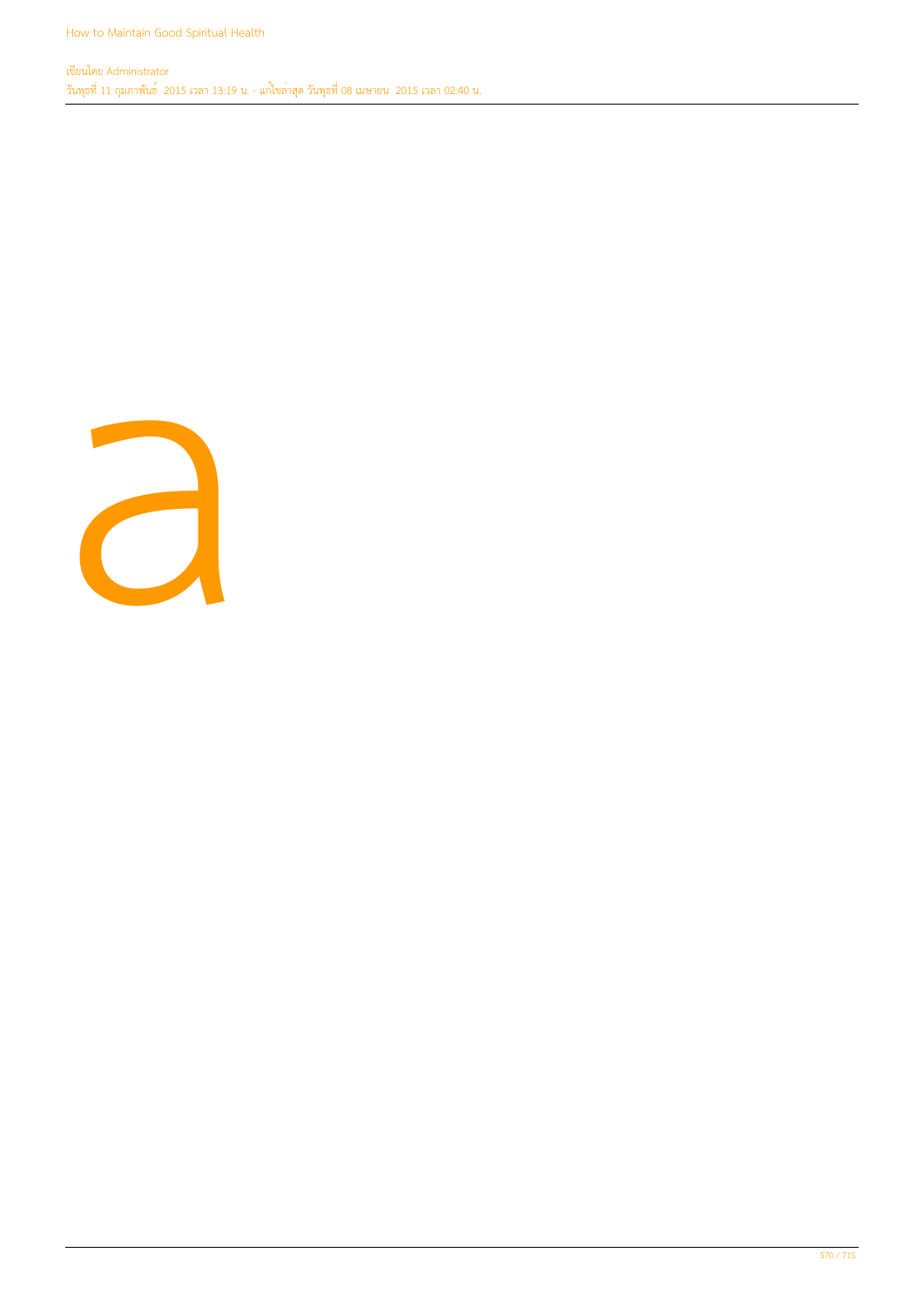# dish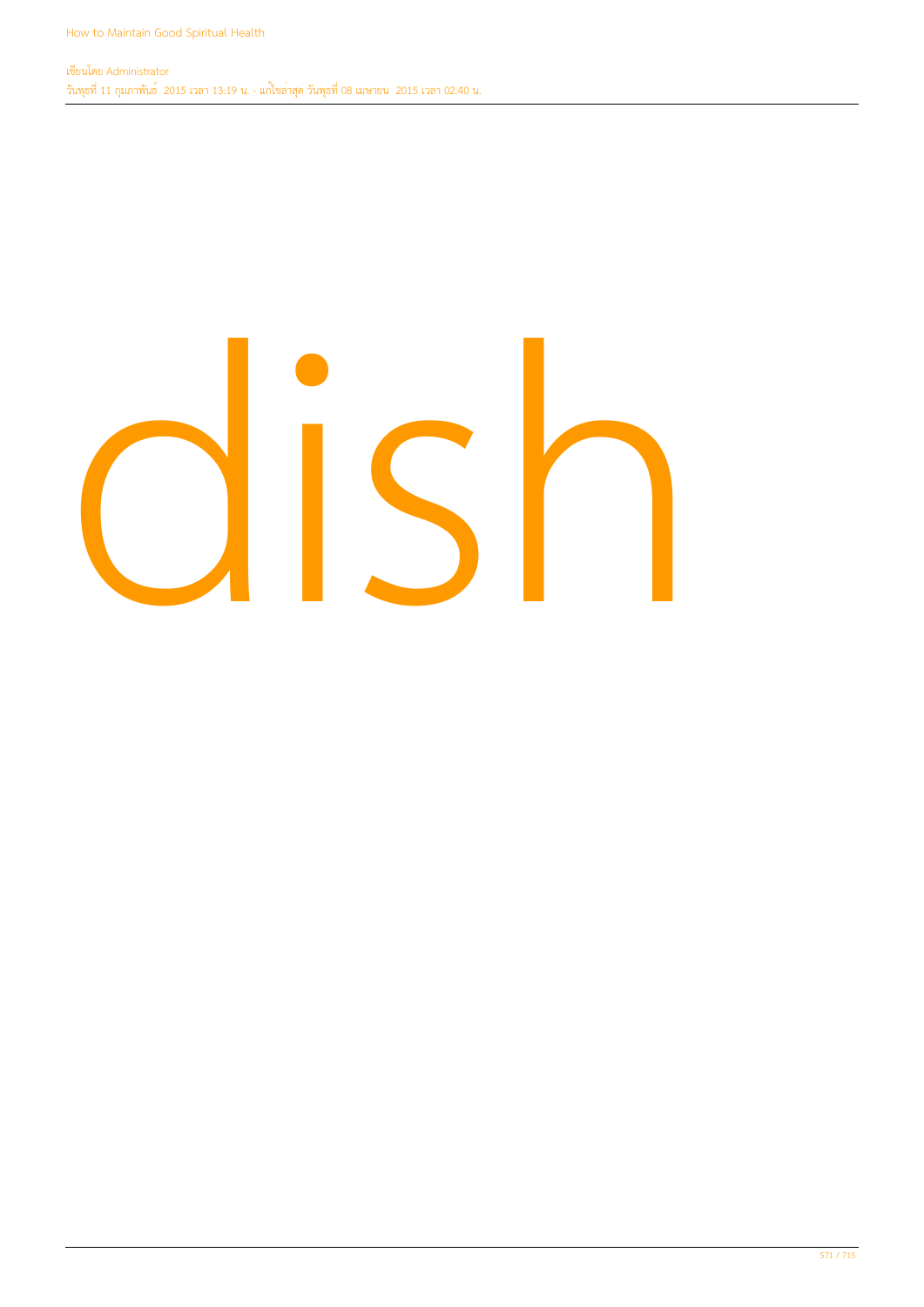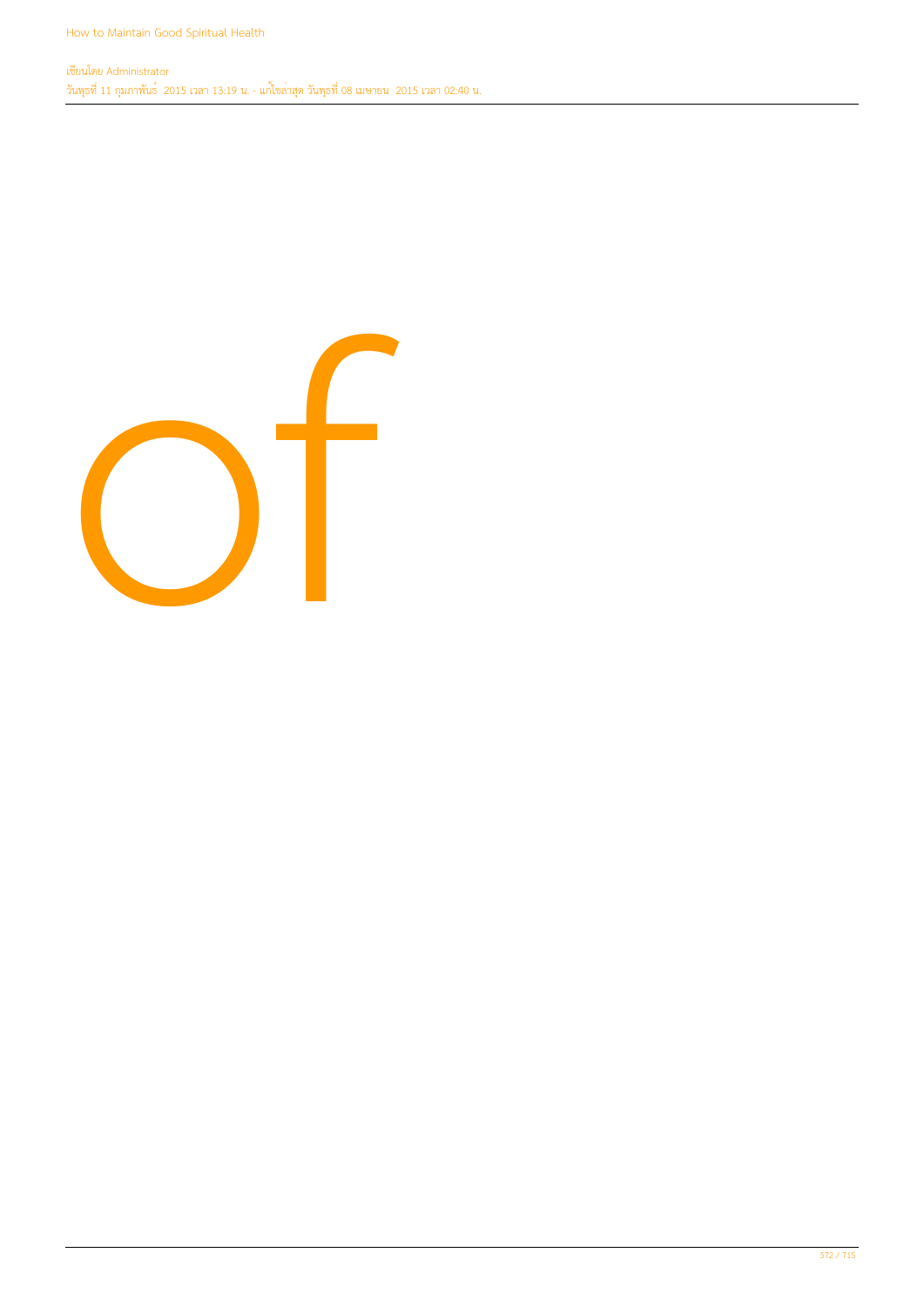# plain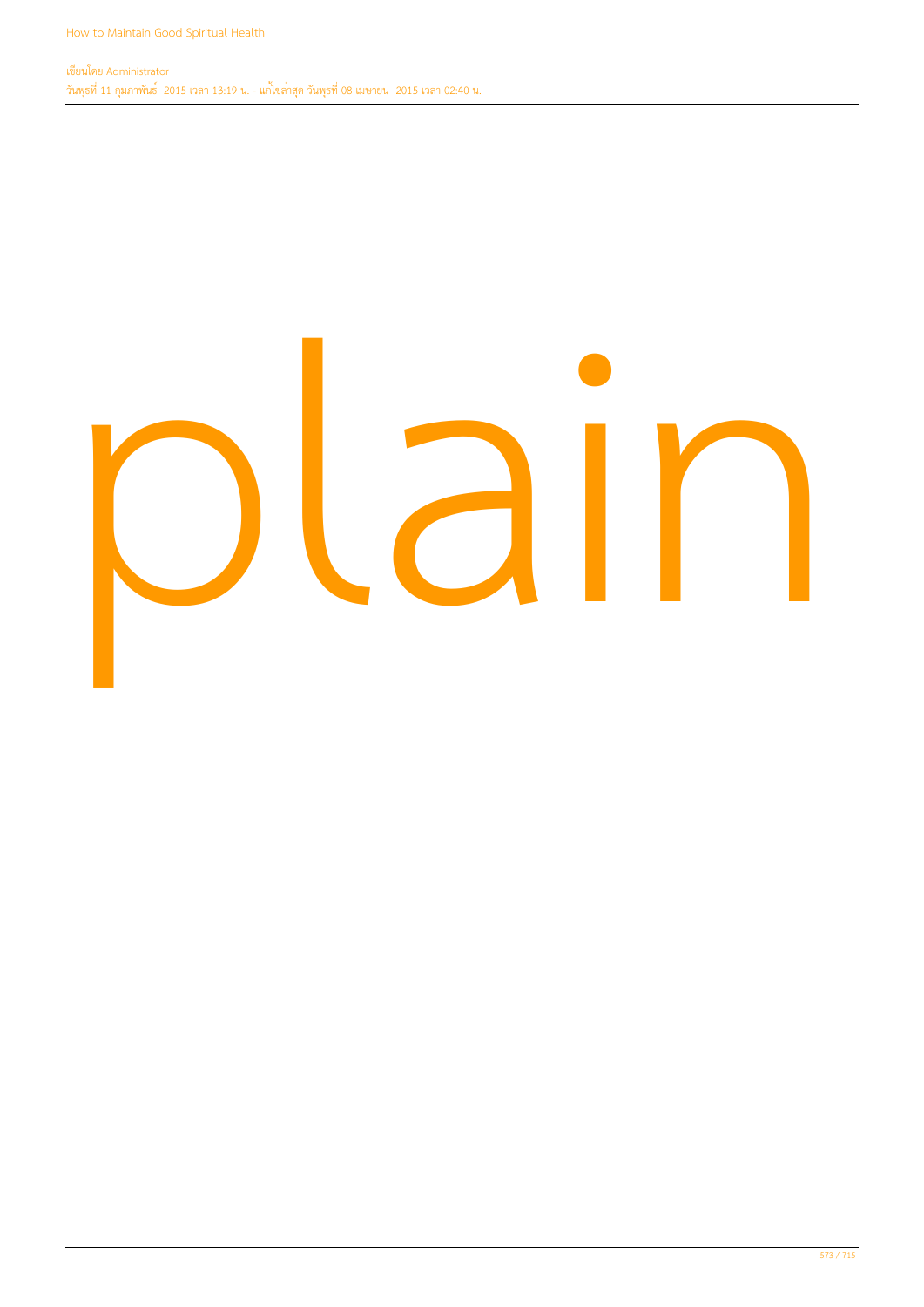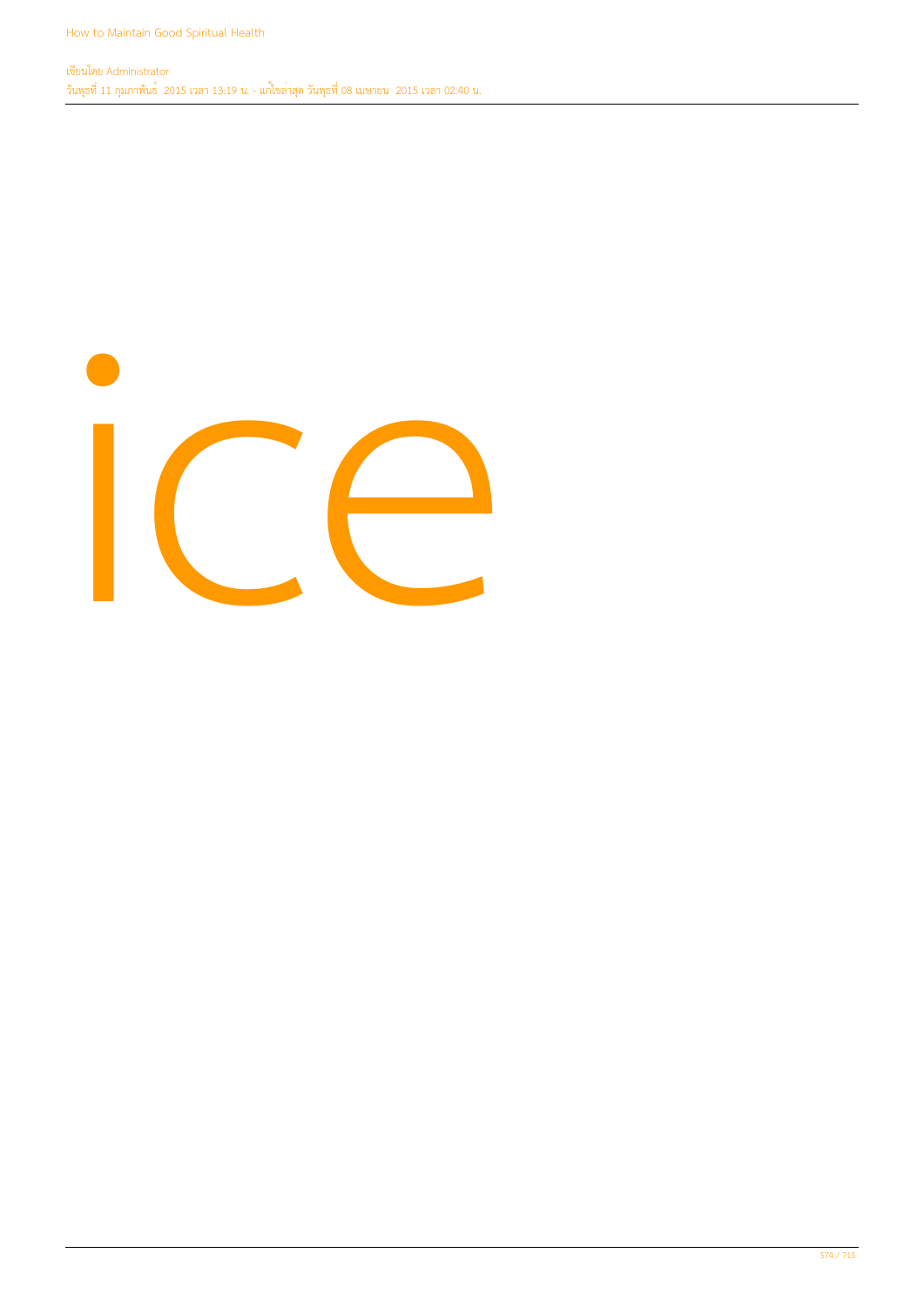# crea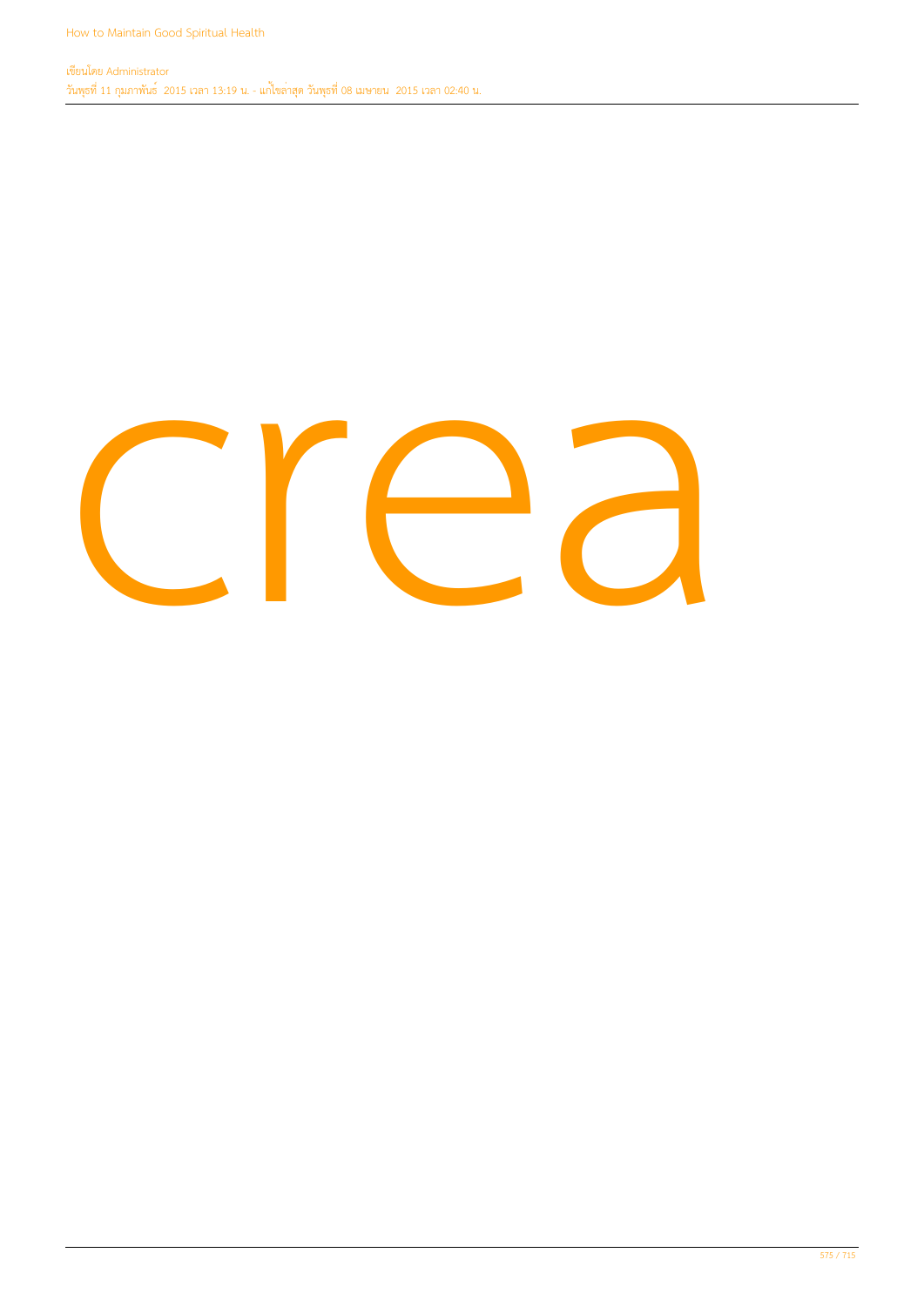# m?"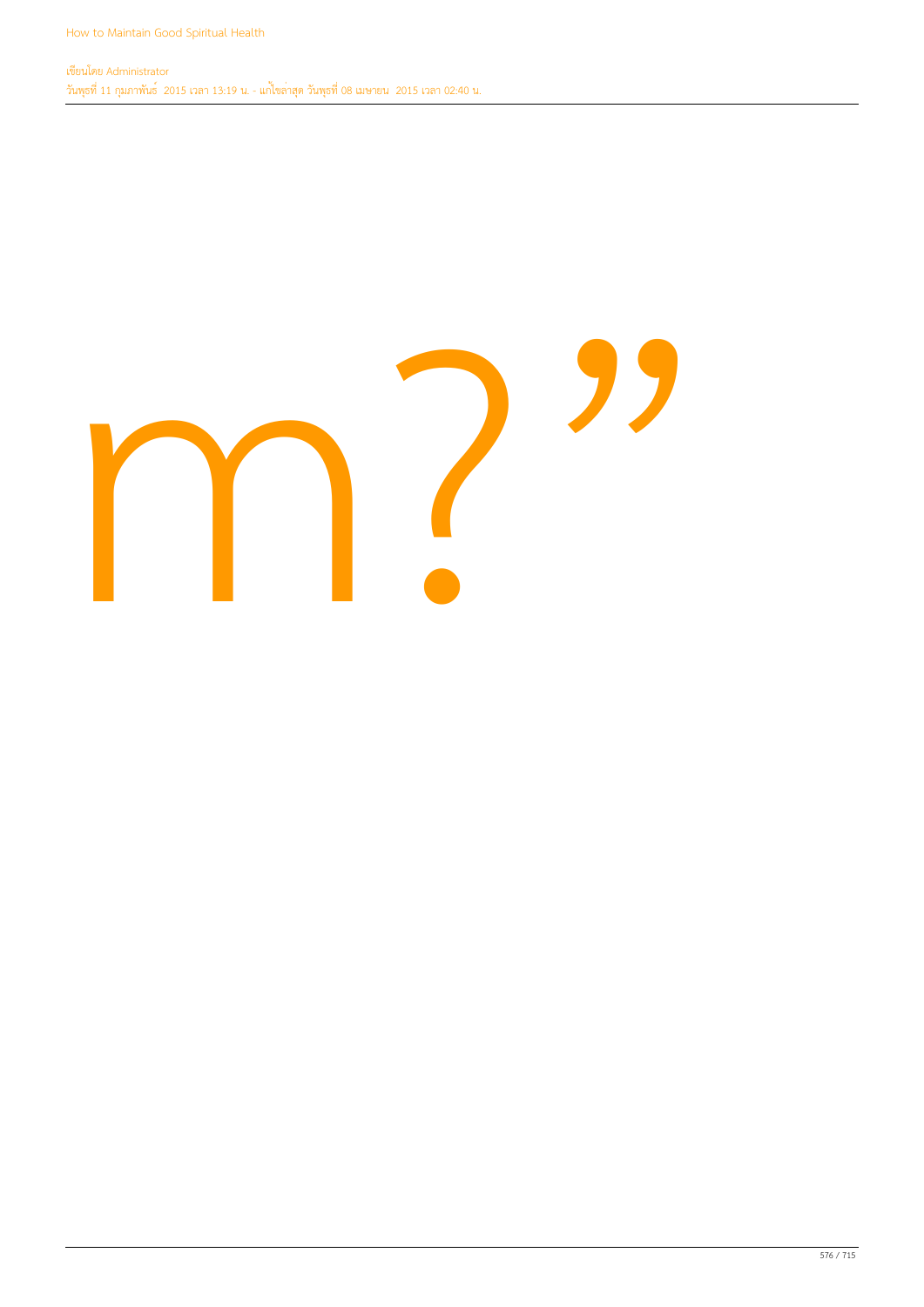## he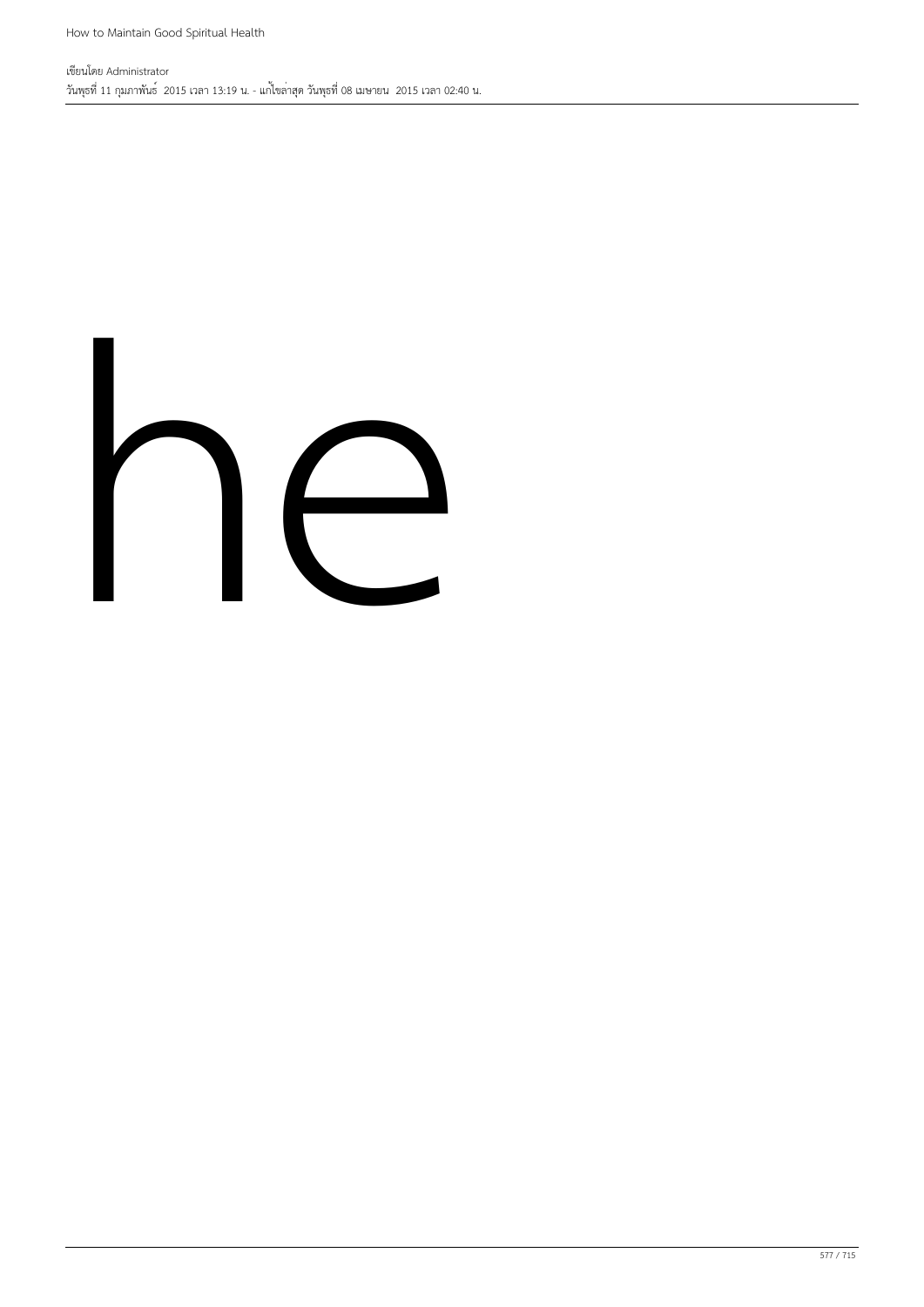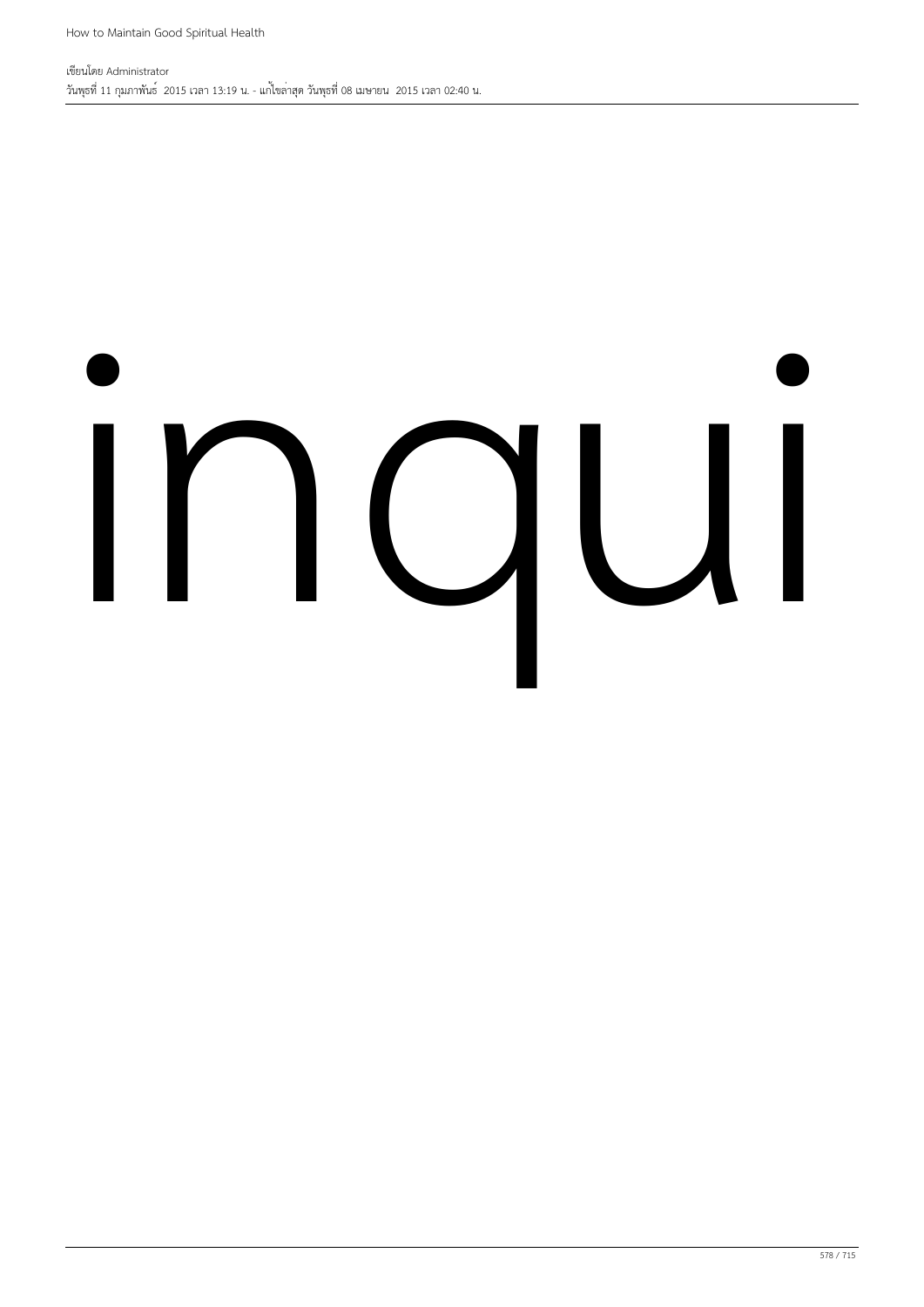## red.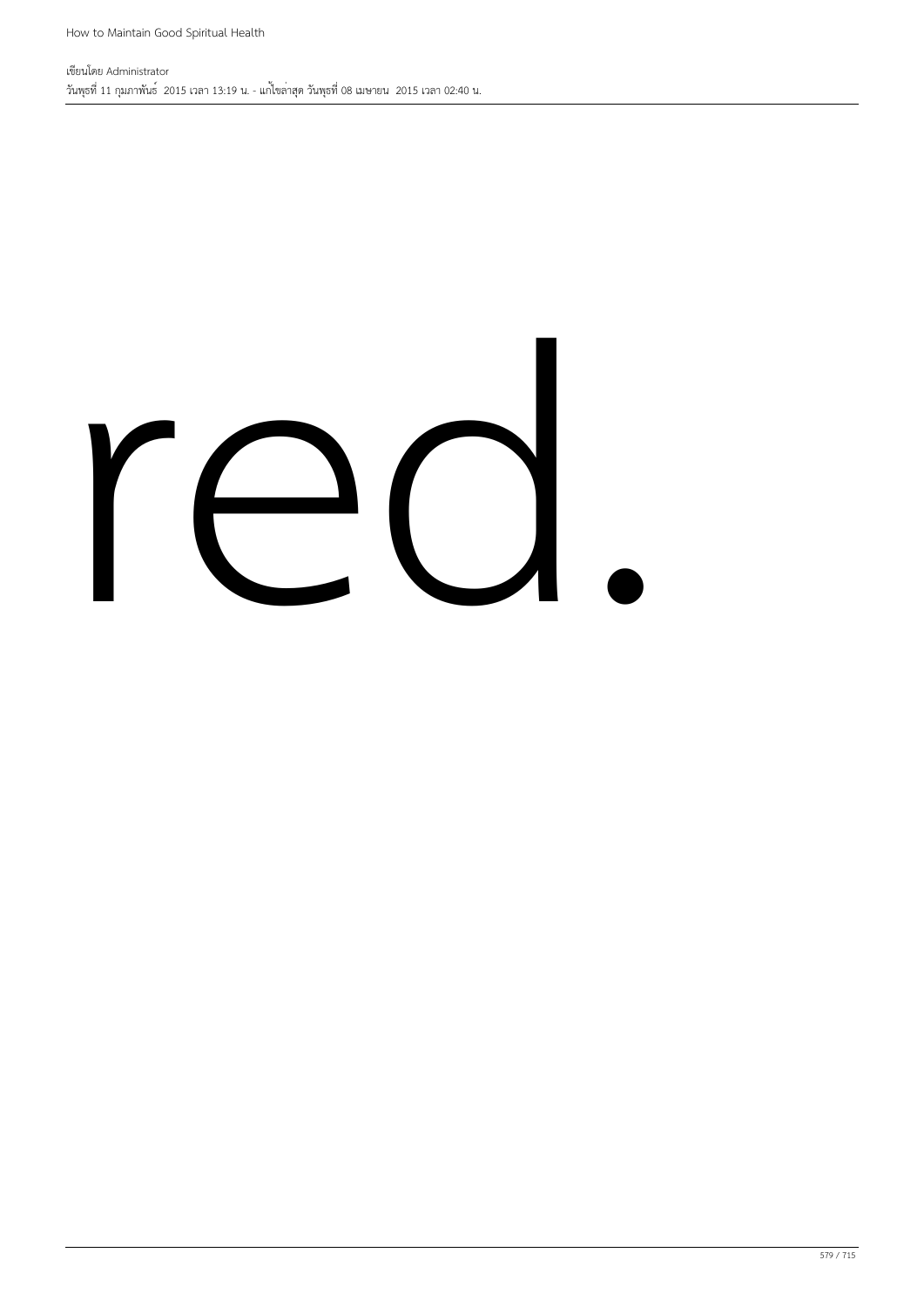### Som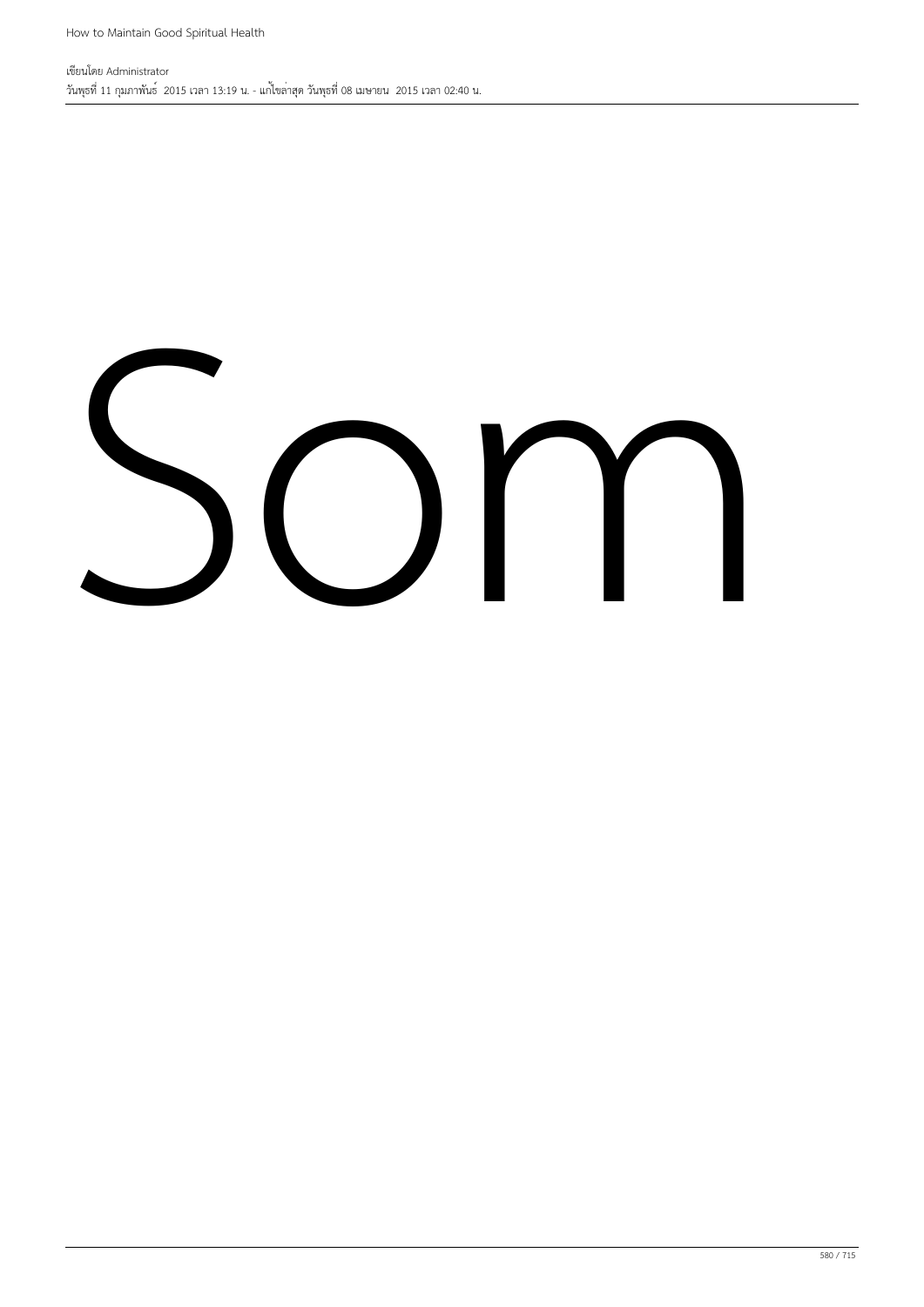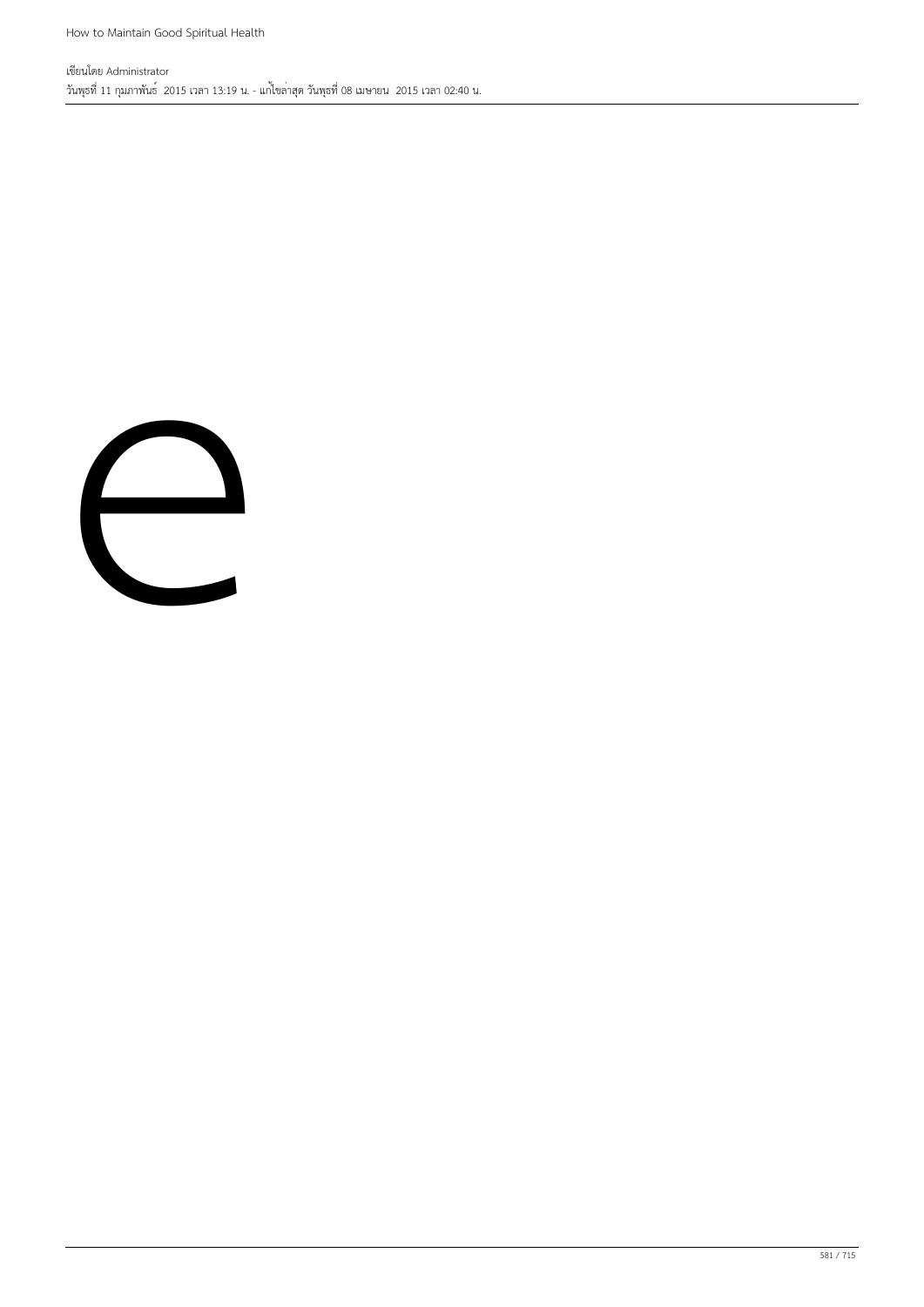## peo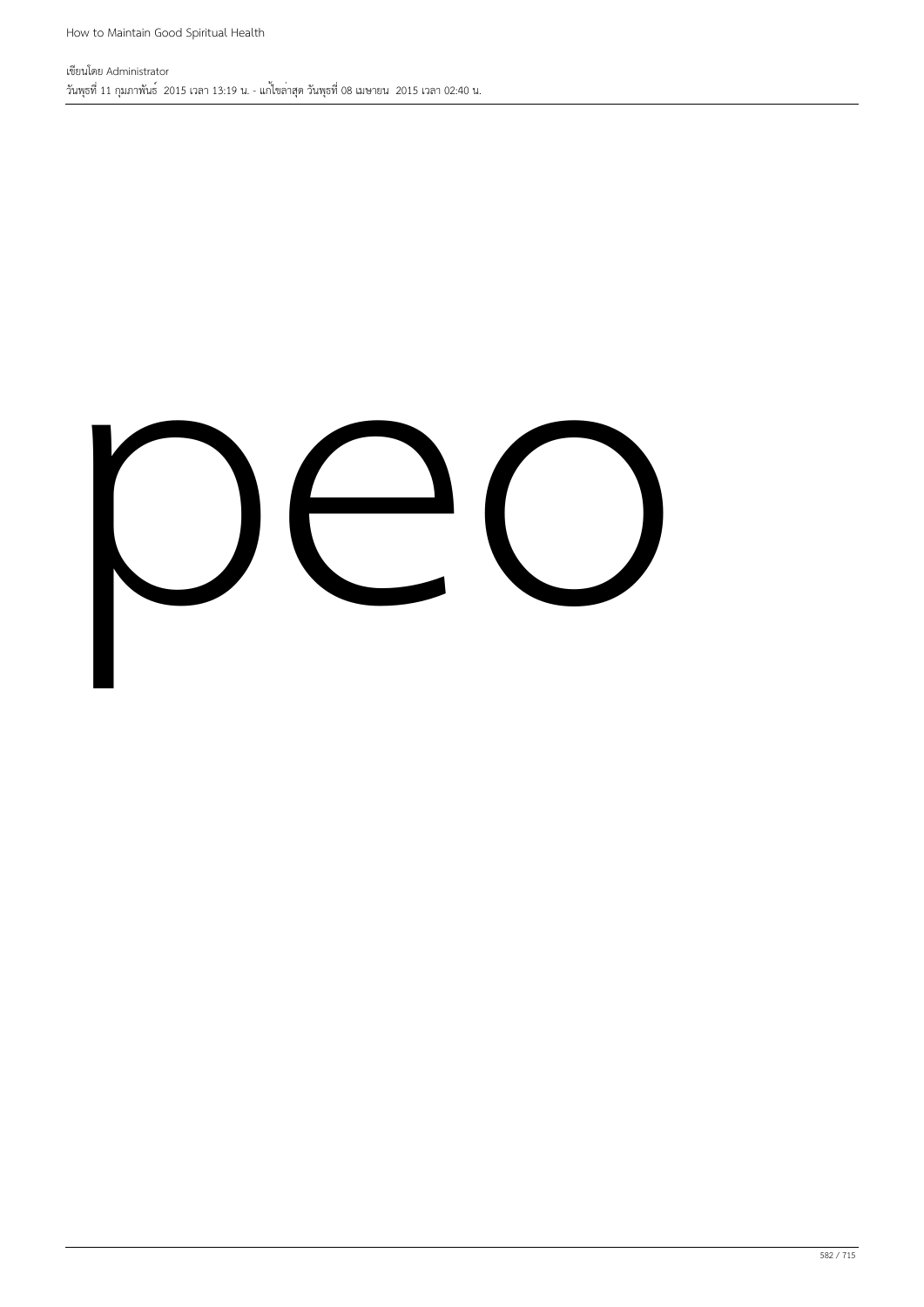## ple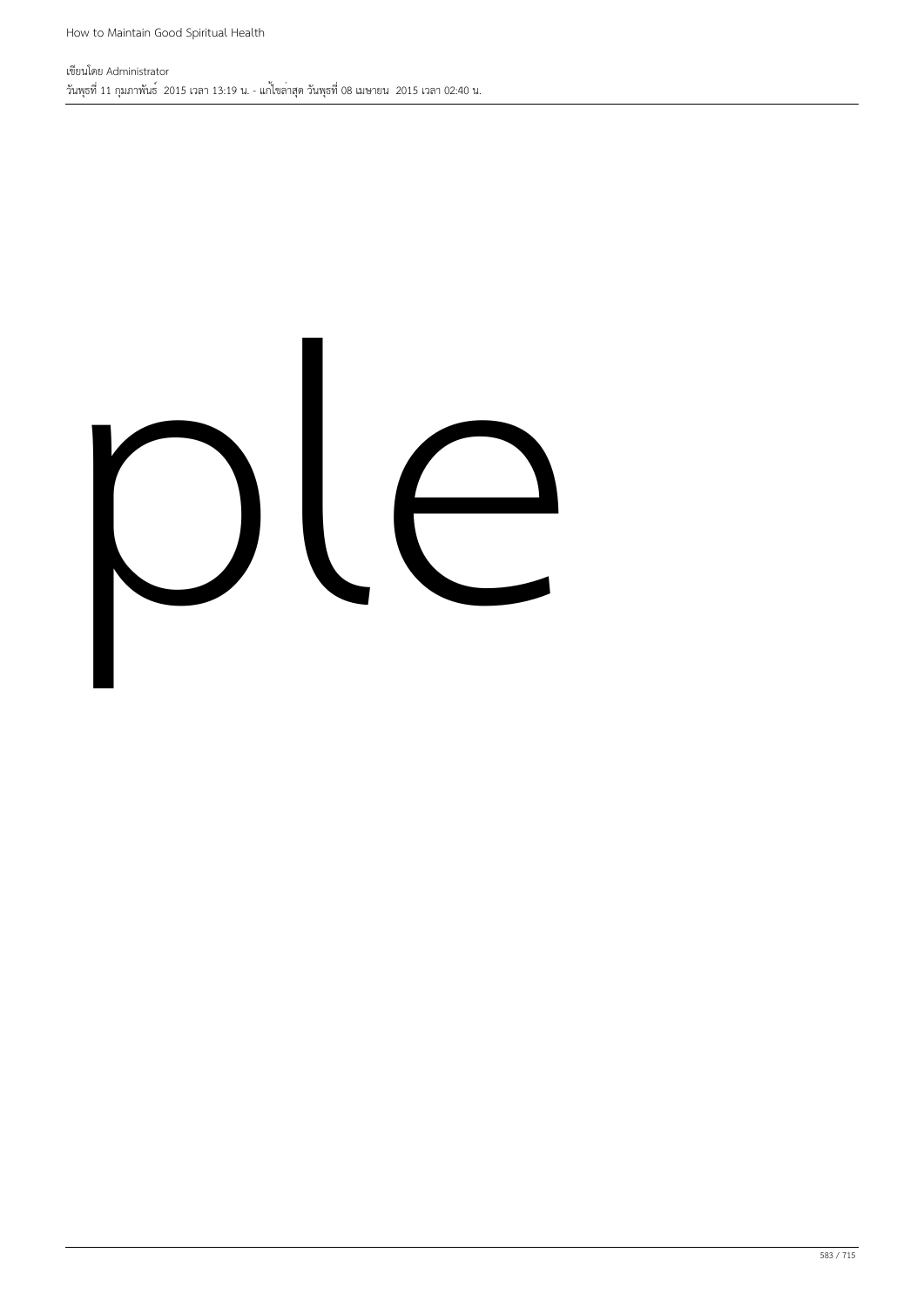#### were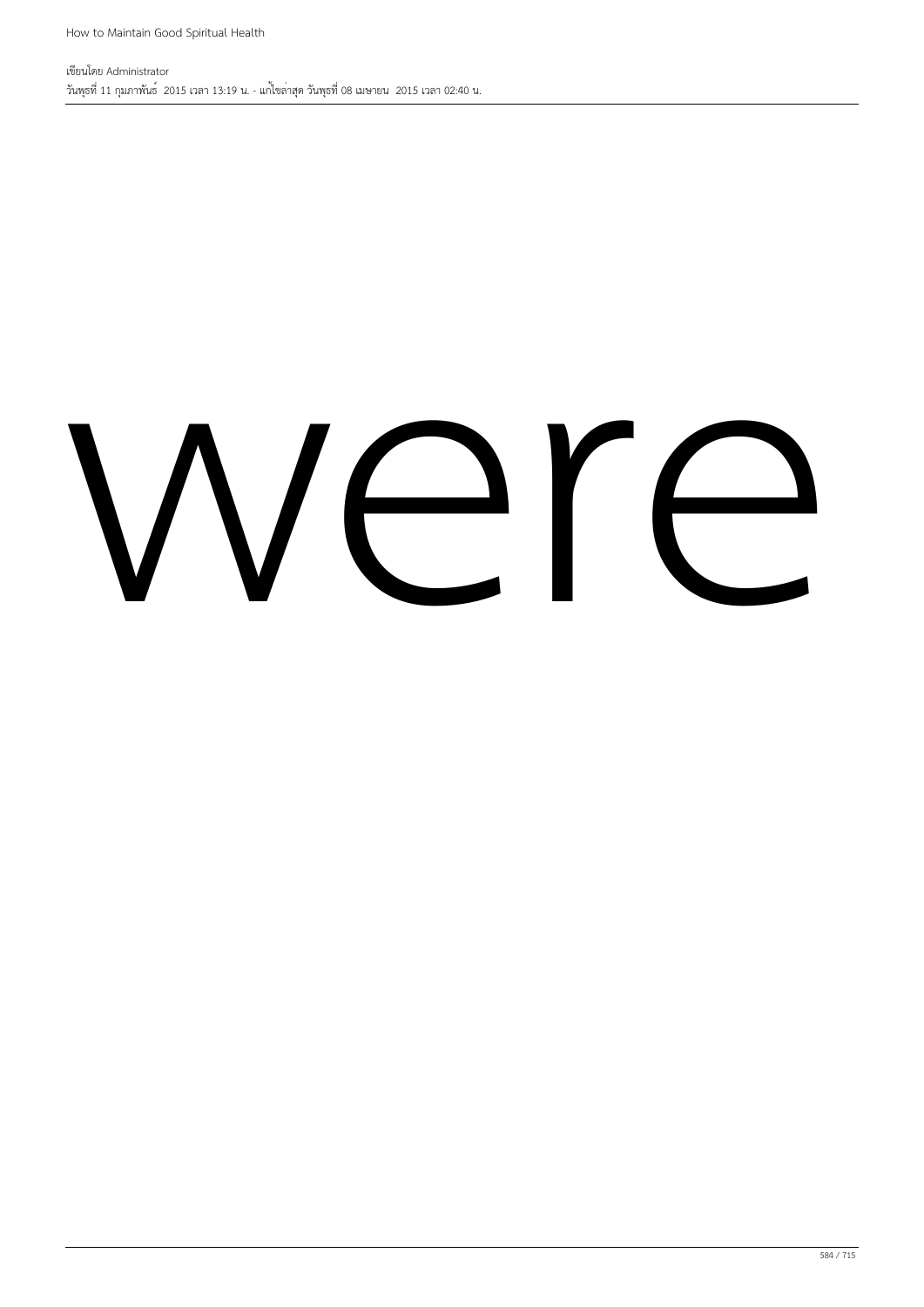#### now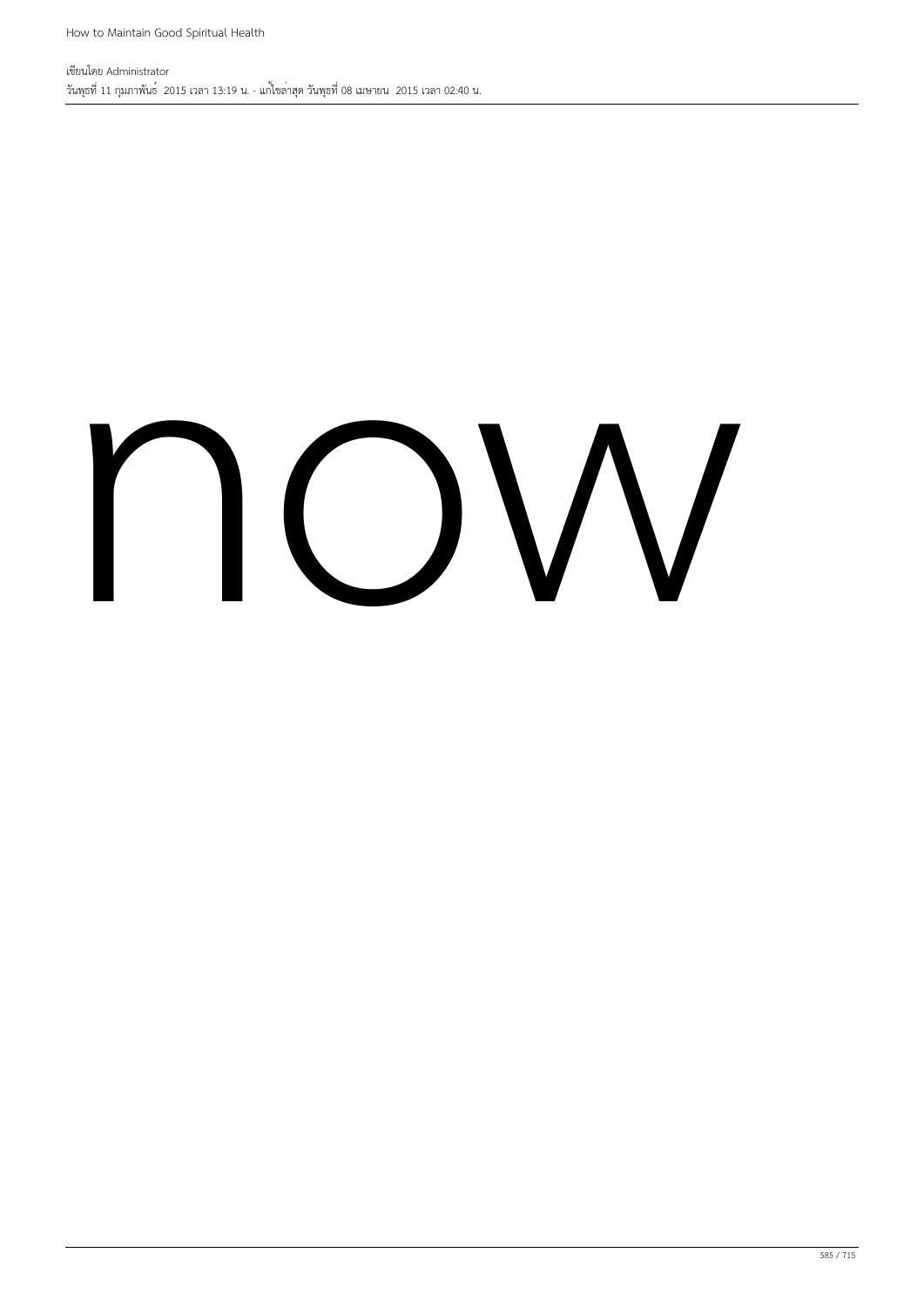## waiti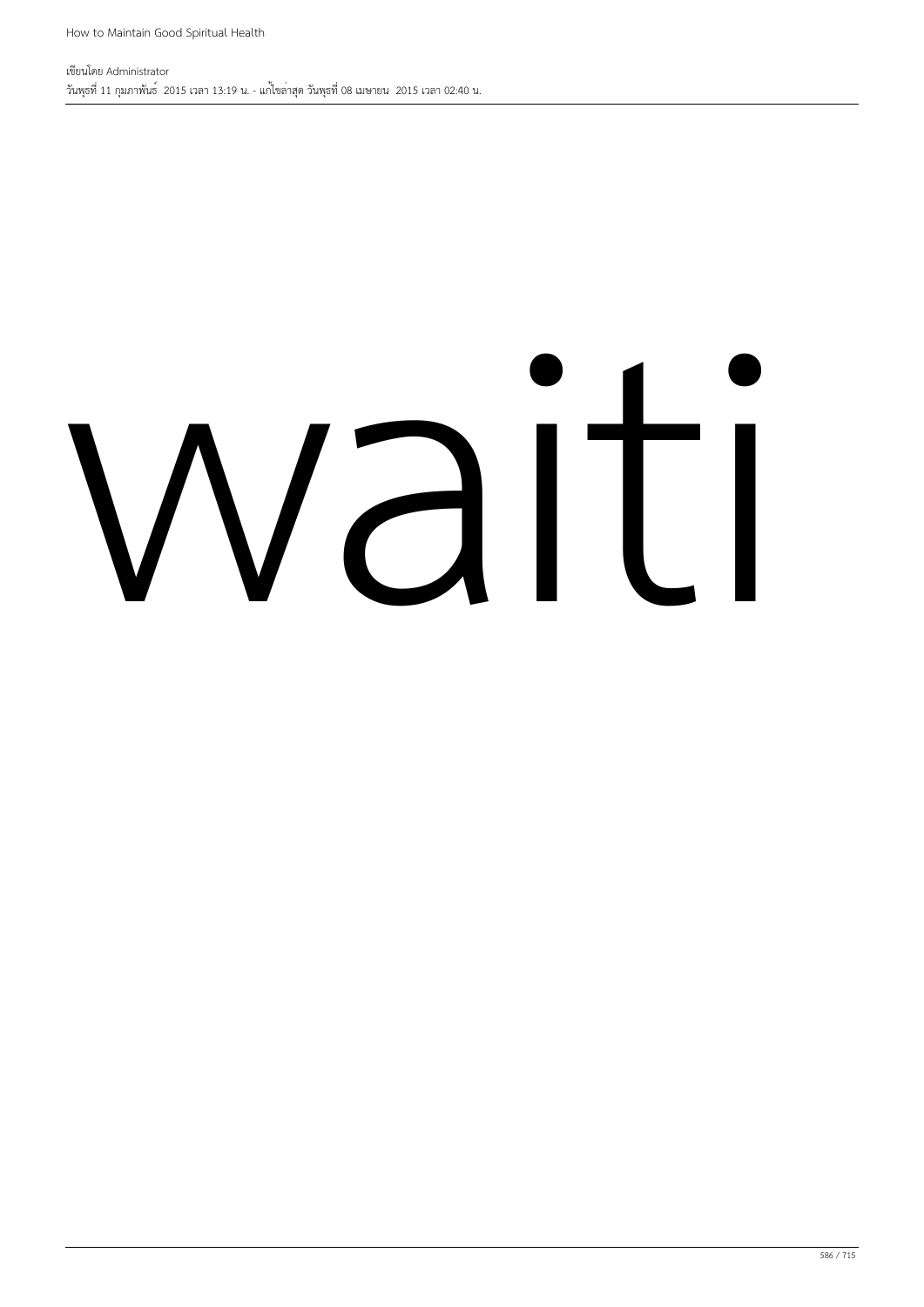## ng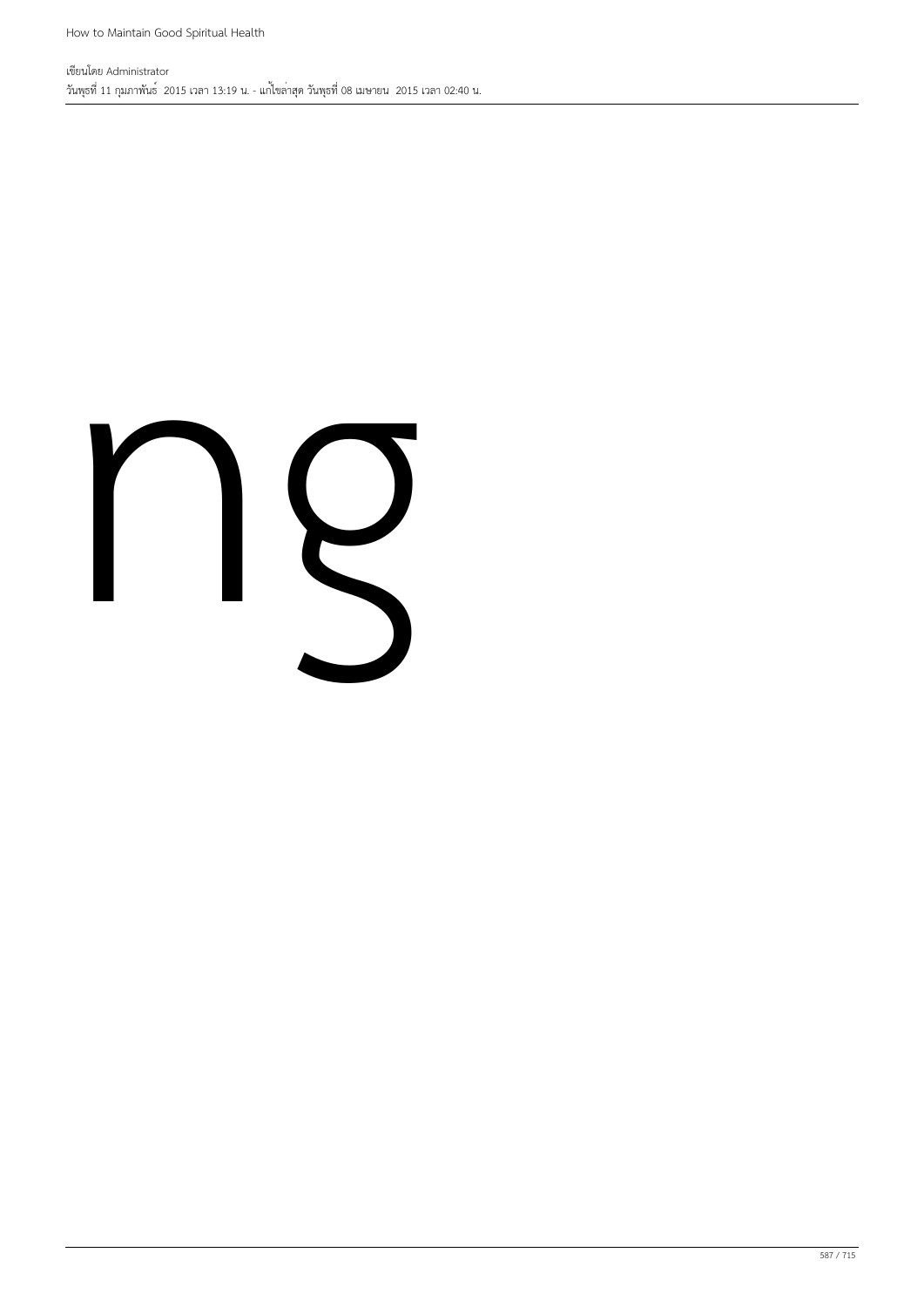## for a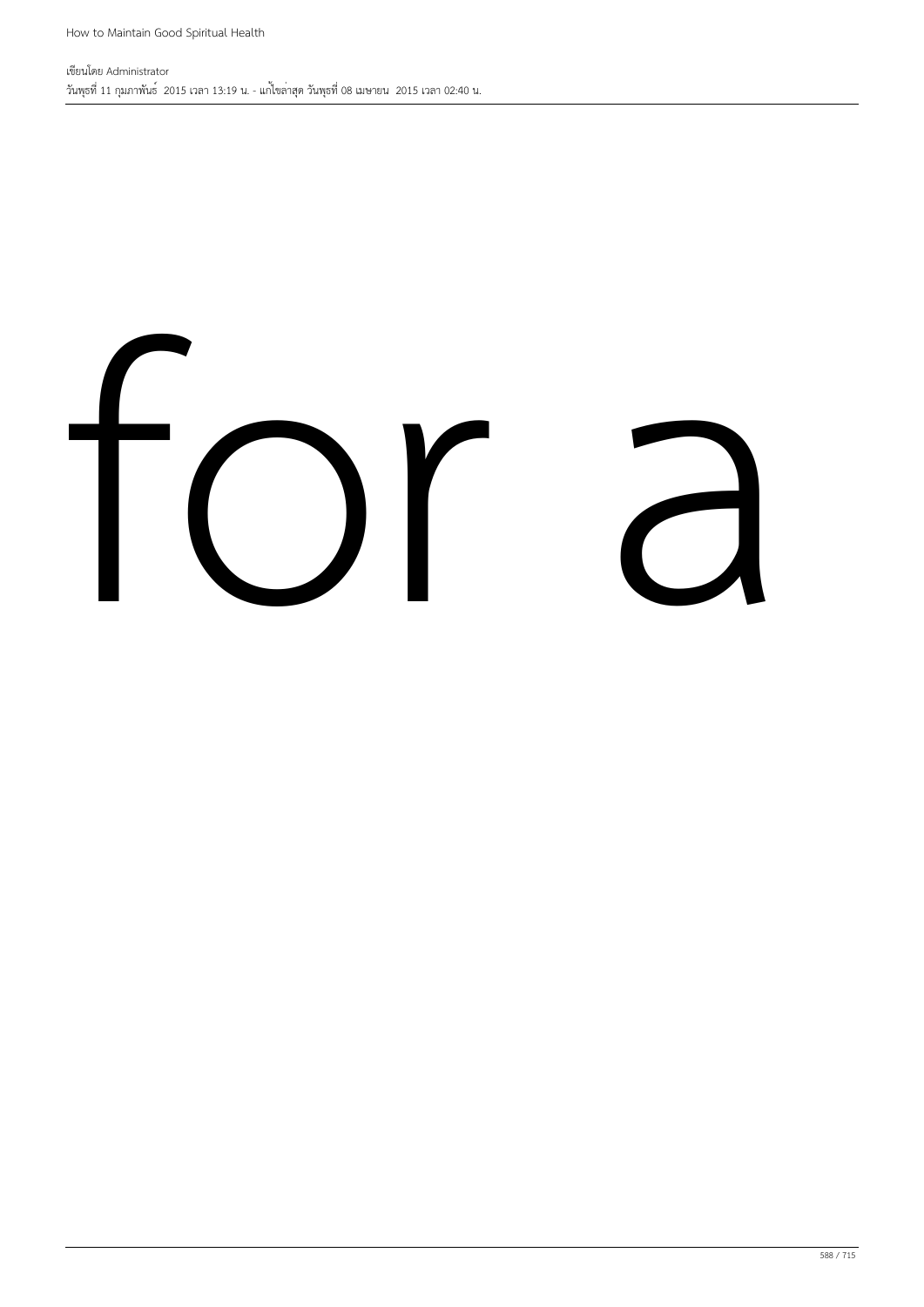## tabl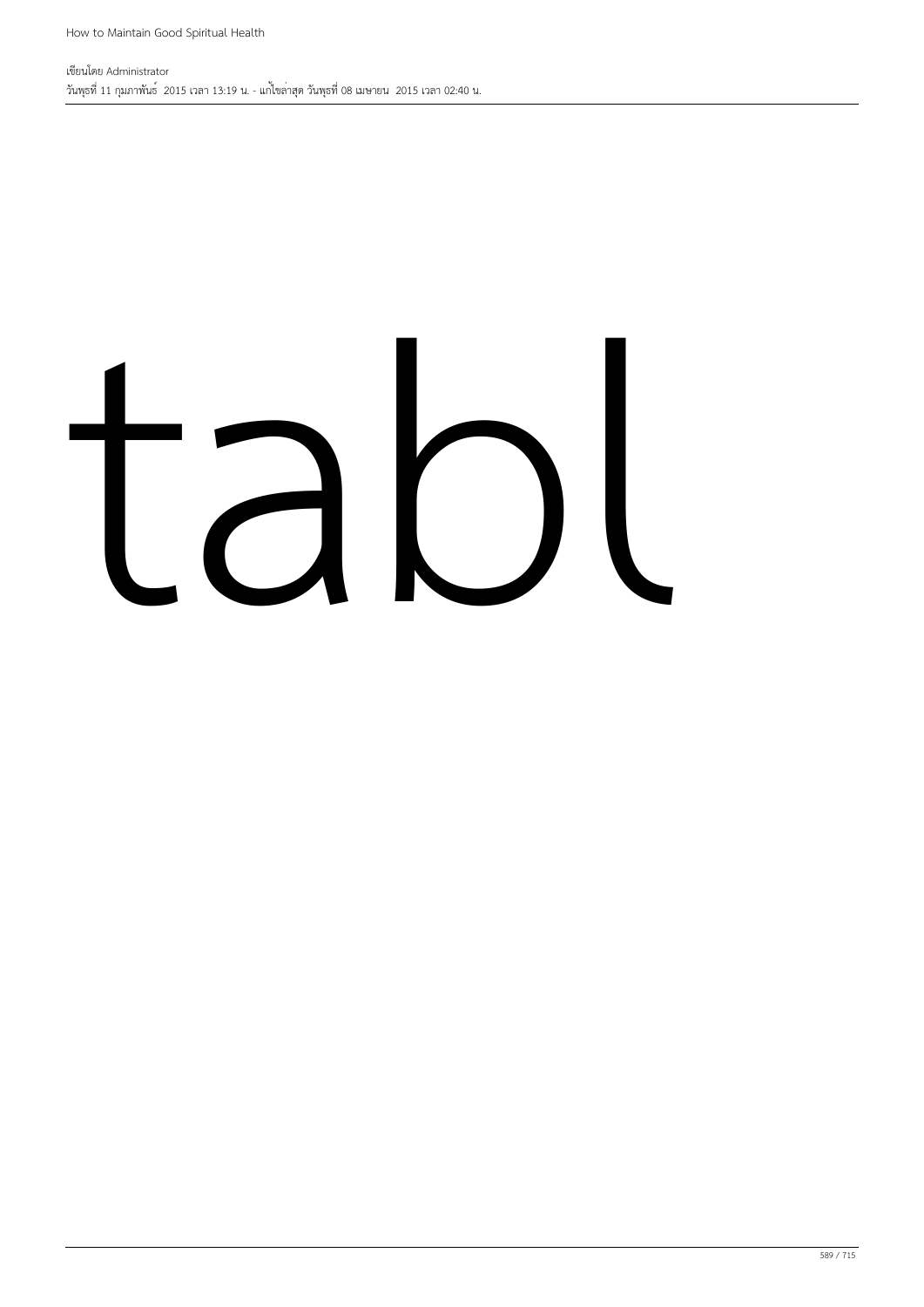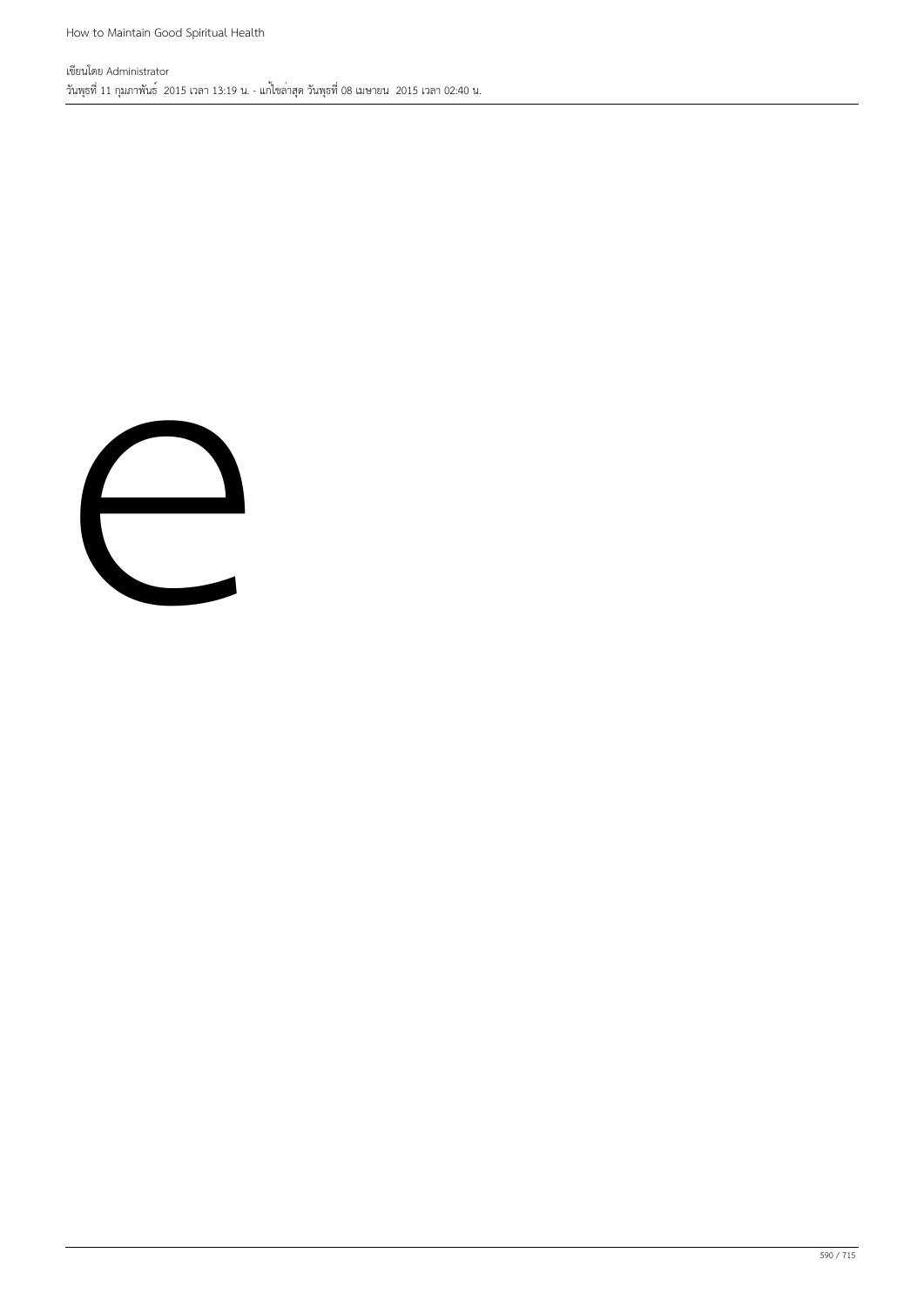## and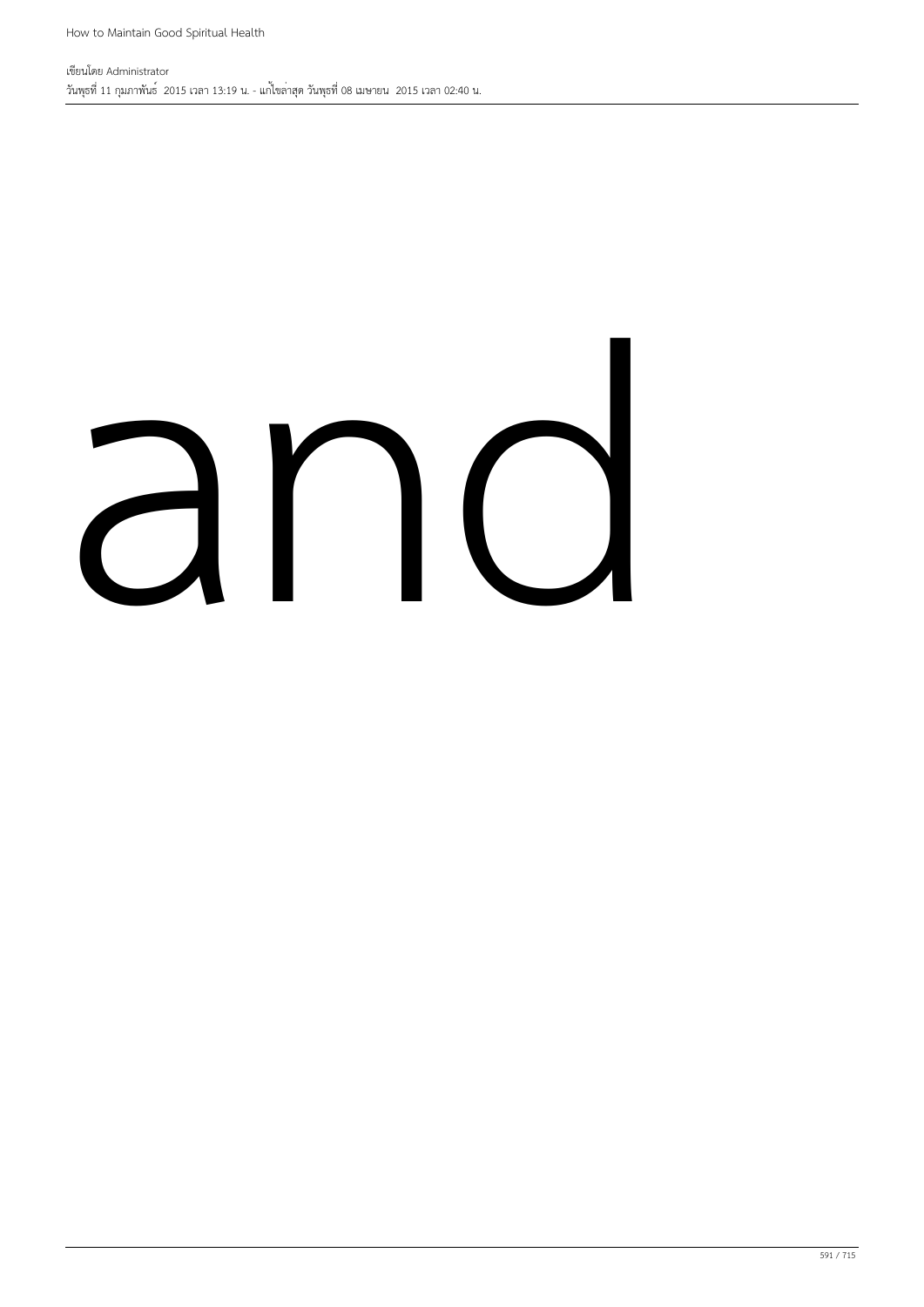## the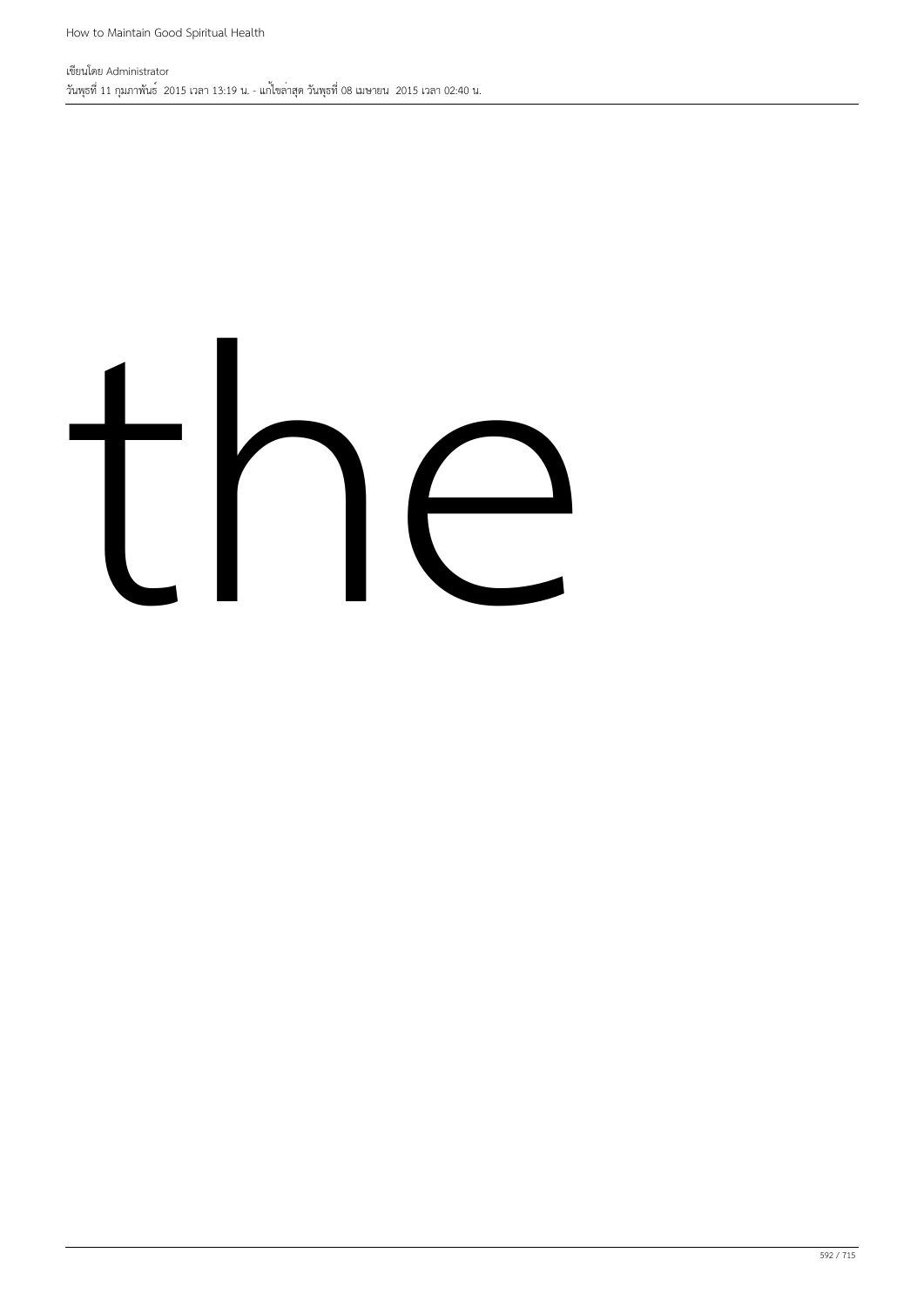## waitr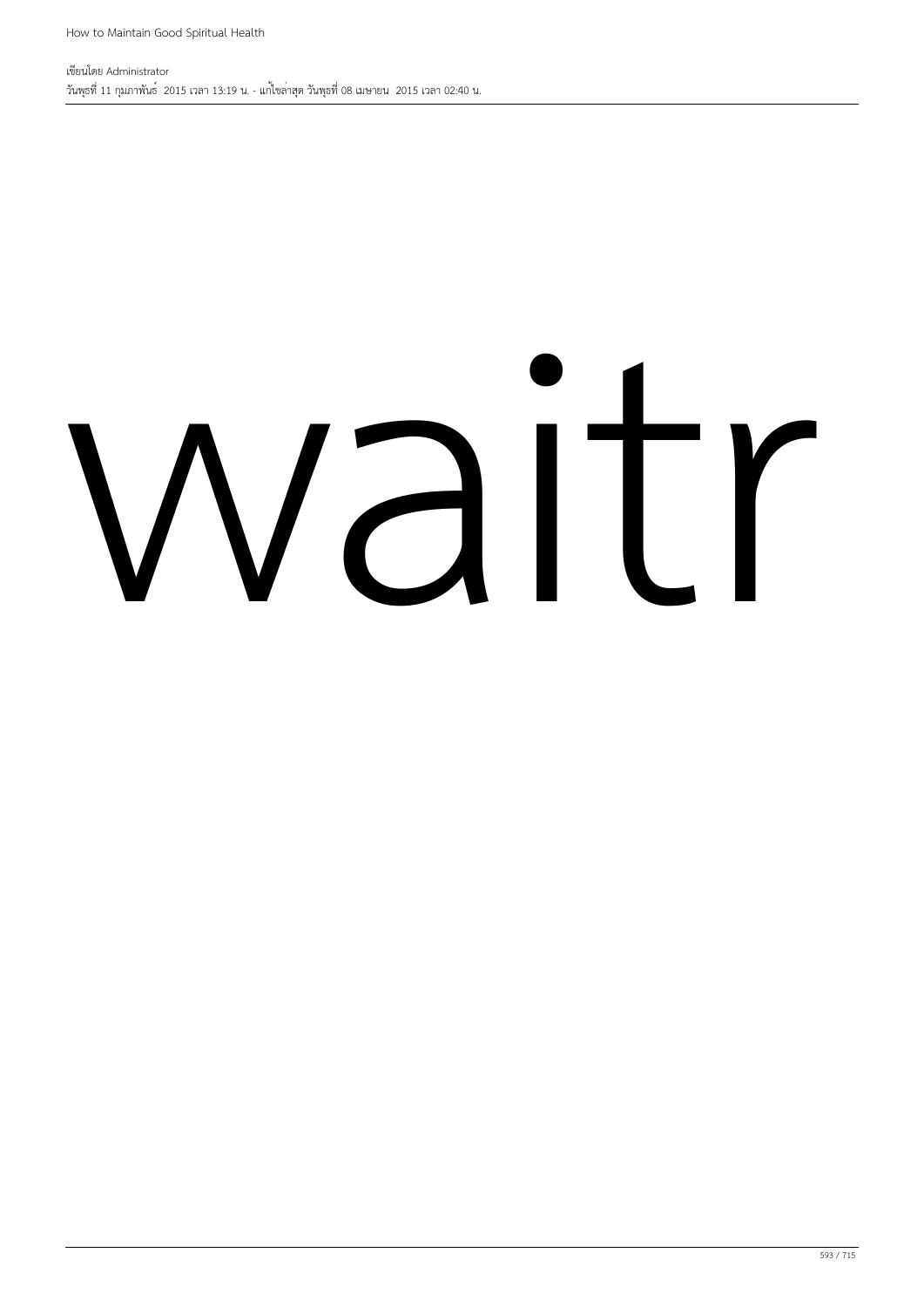#### ess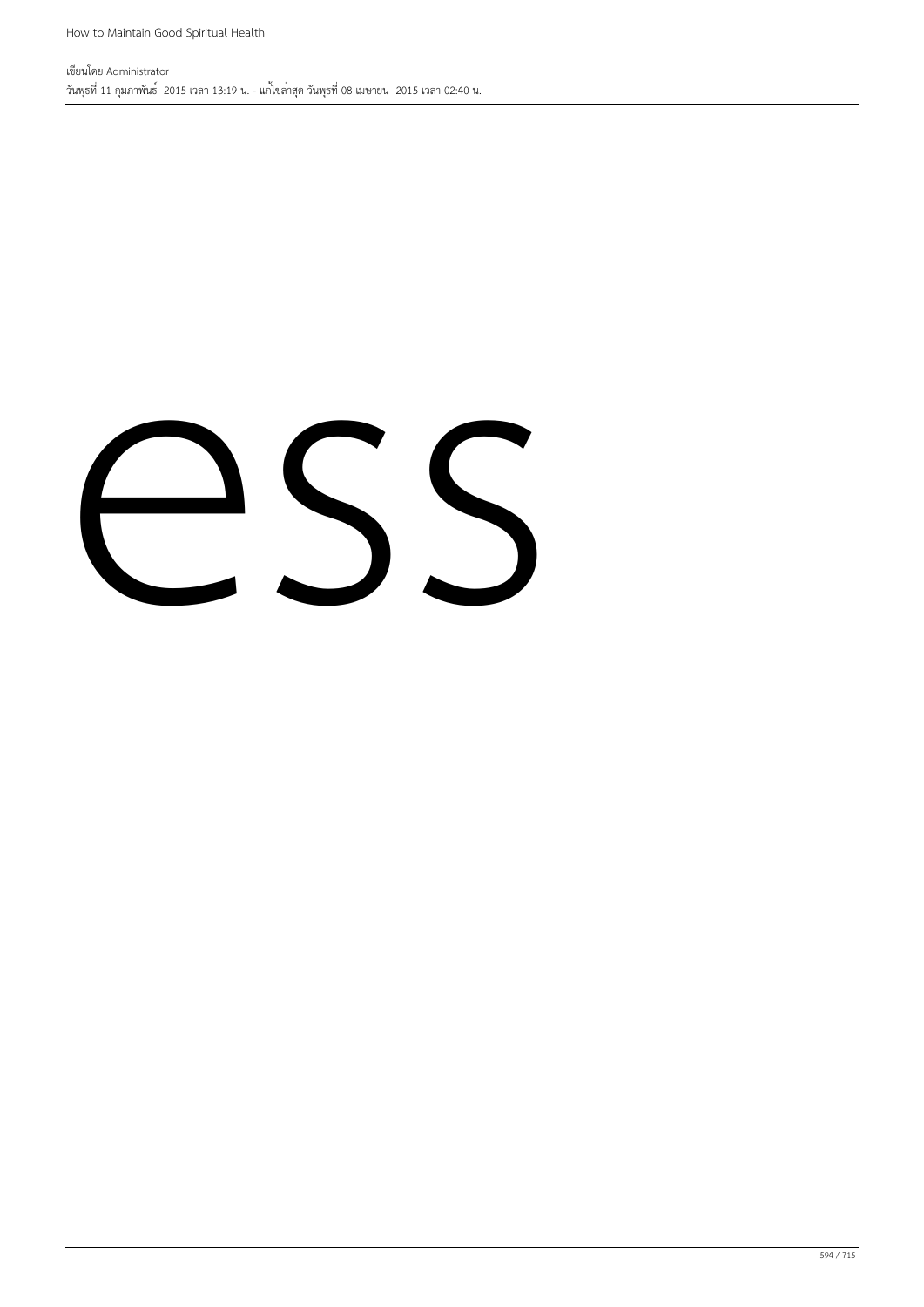#### was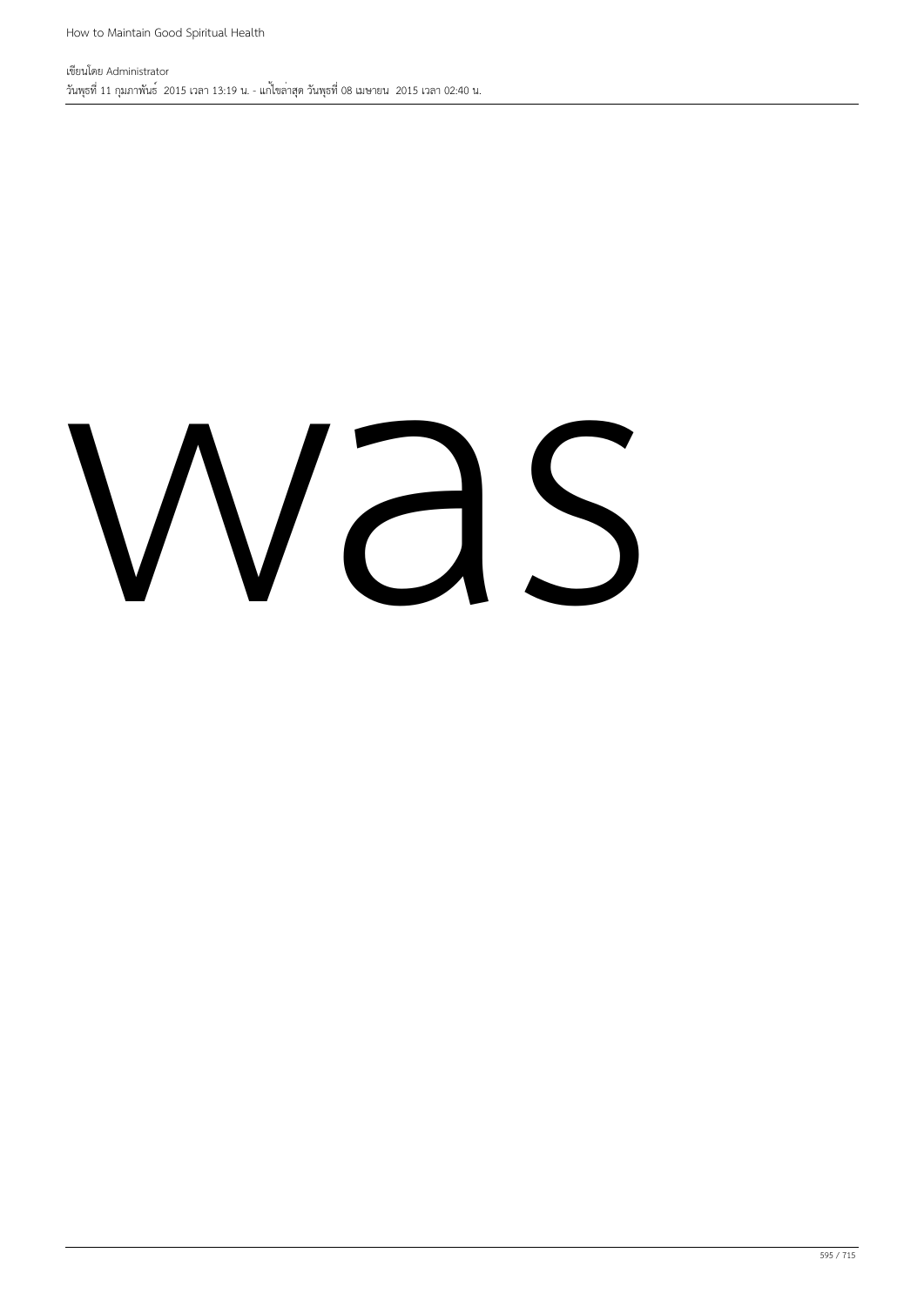## a bit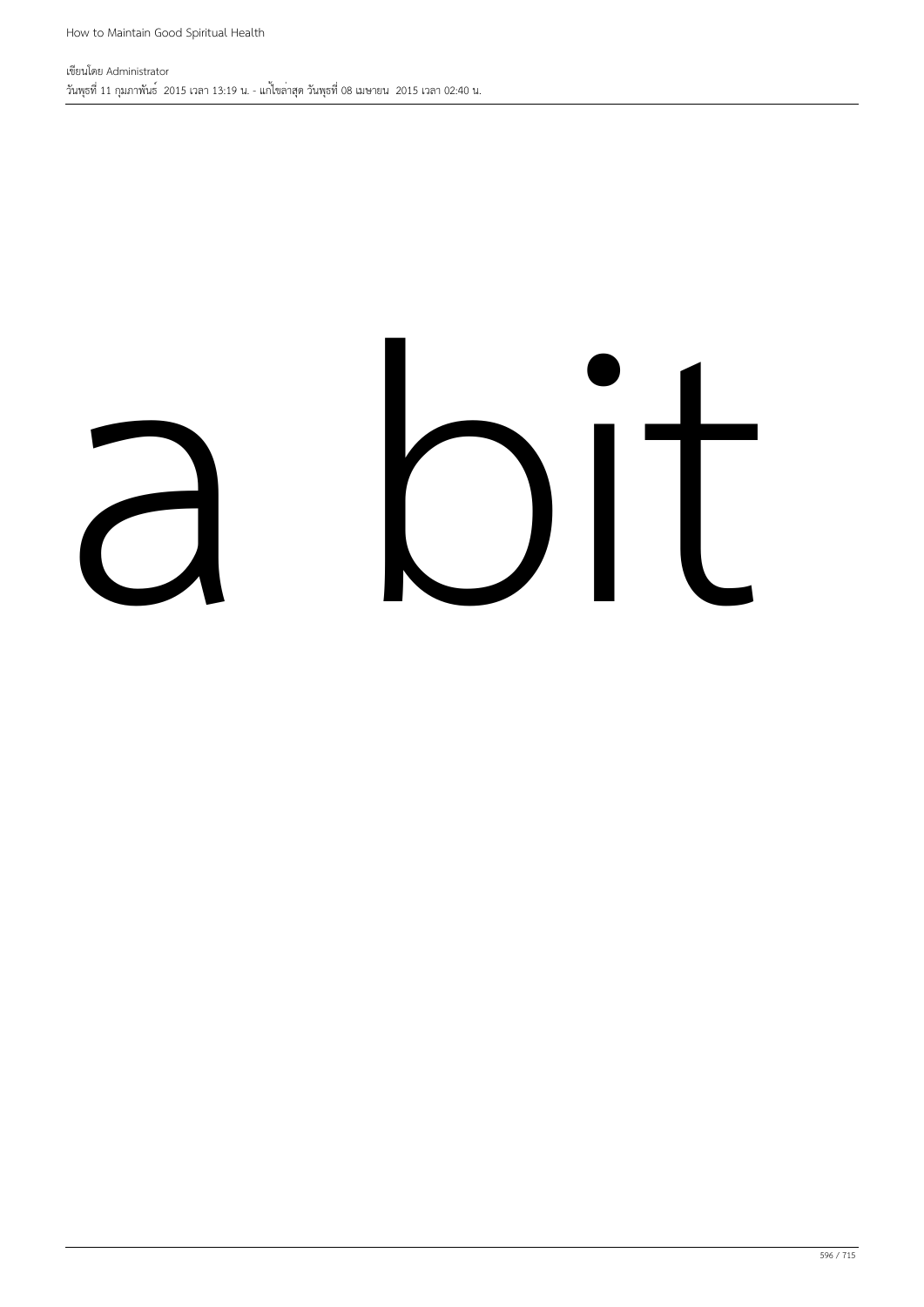## impa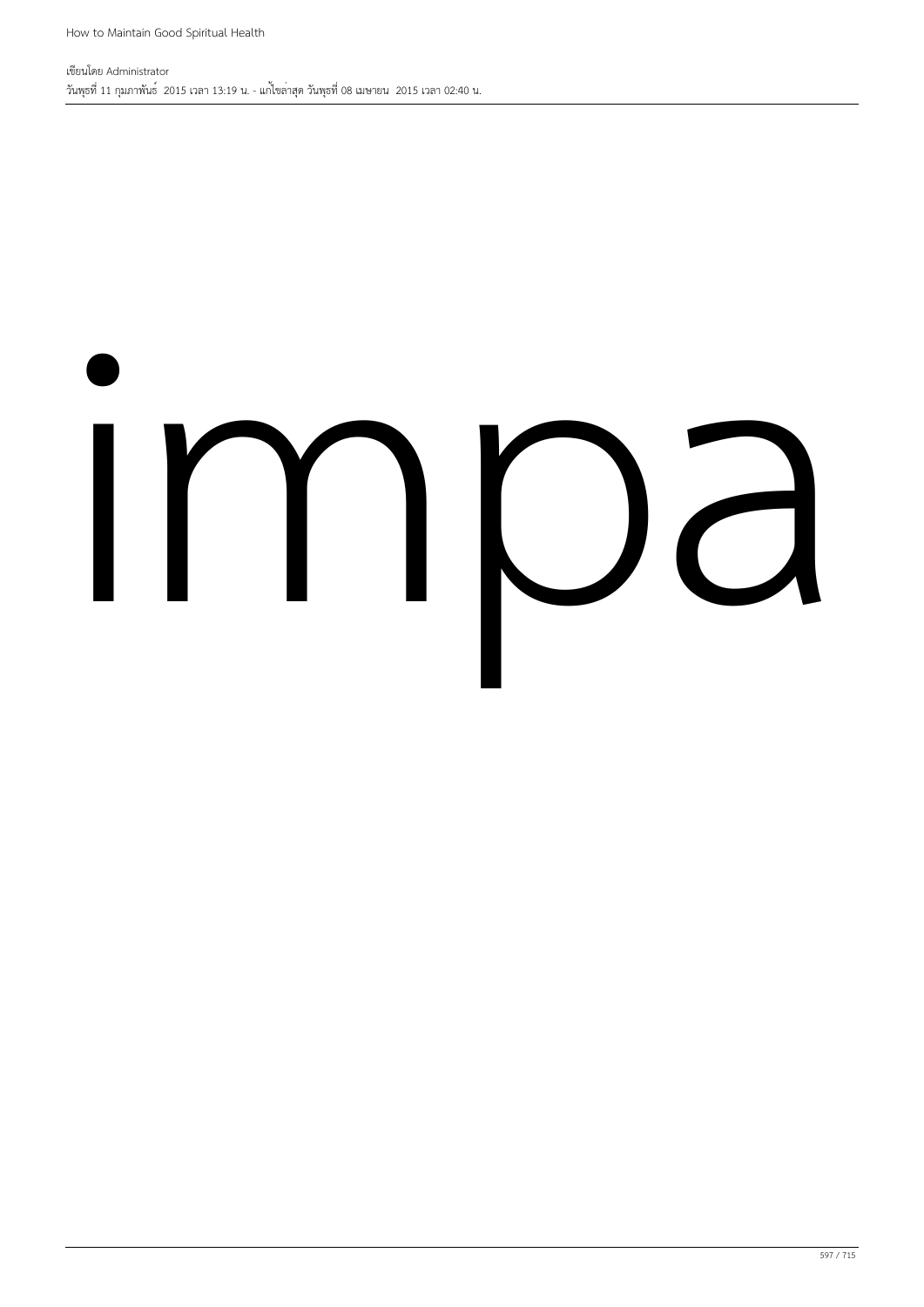## tient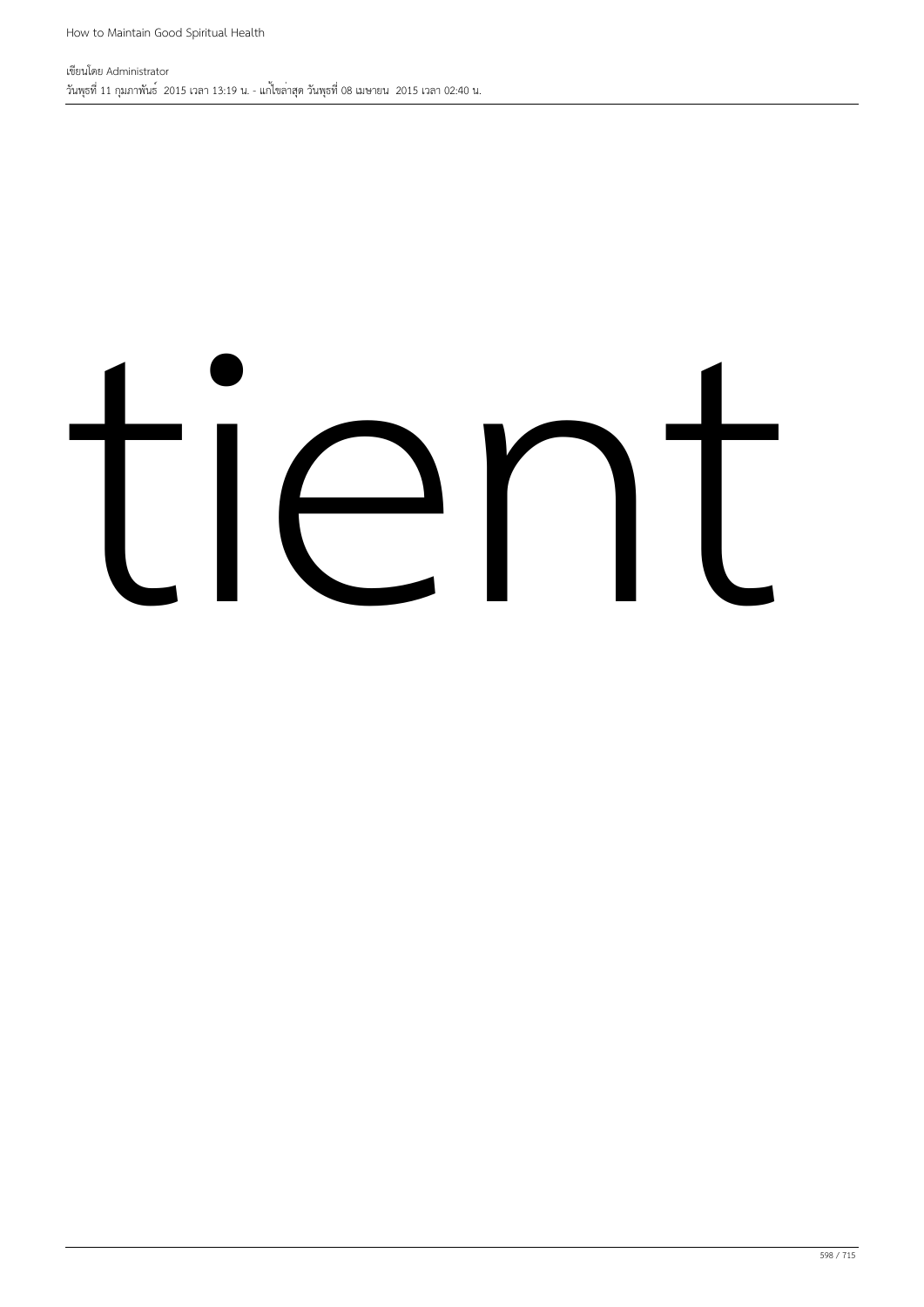.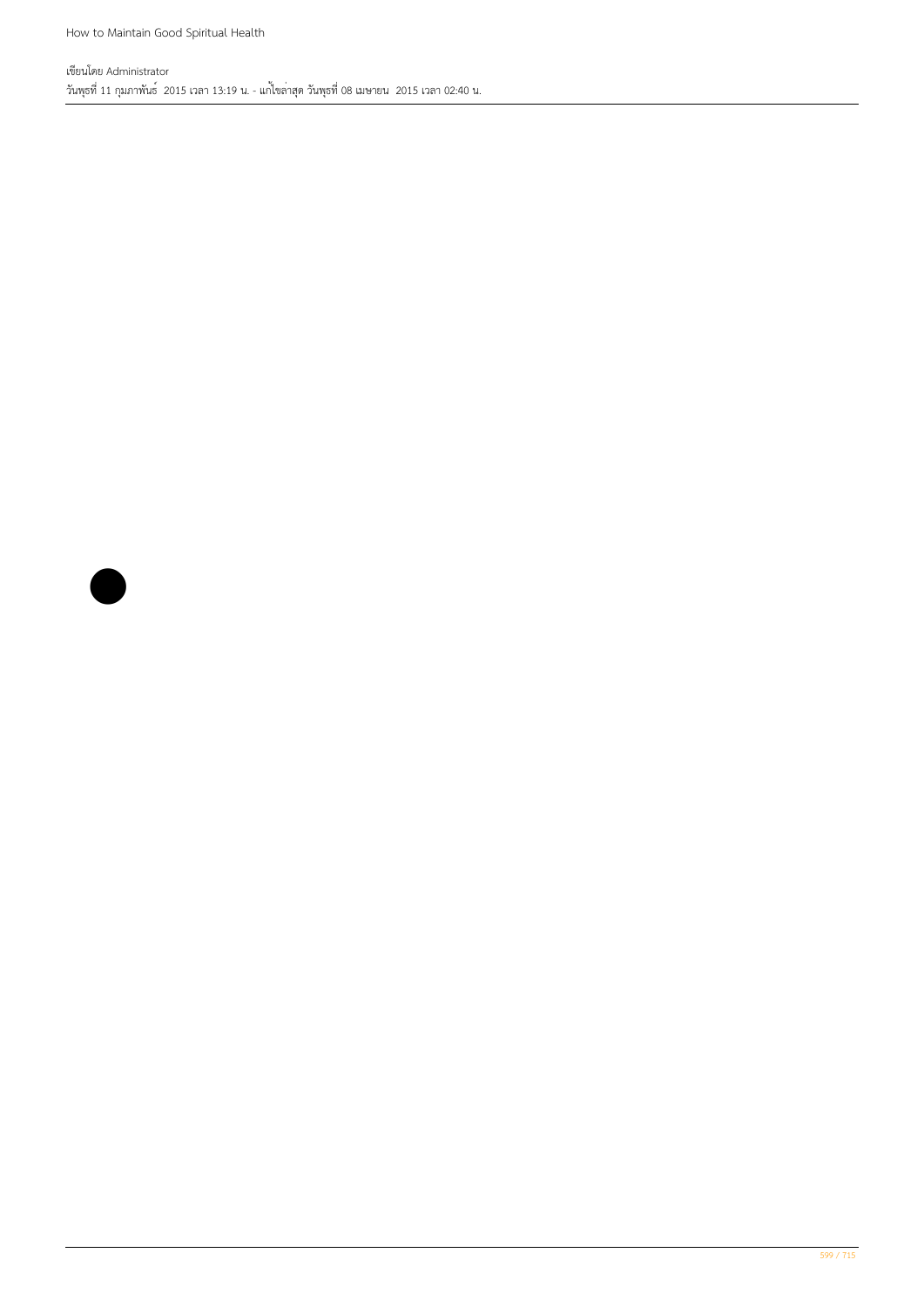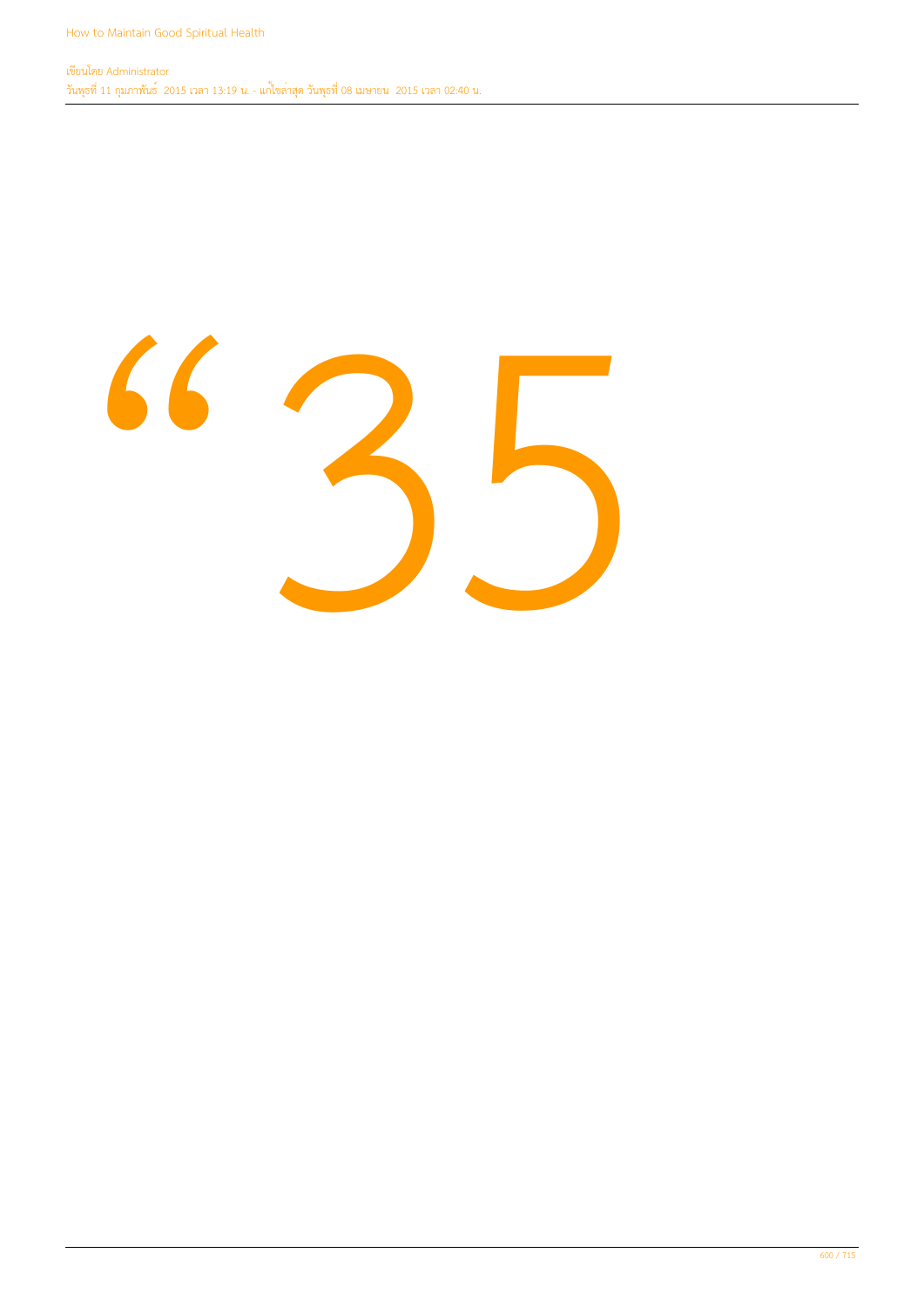# cent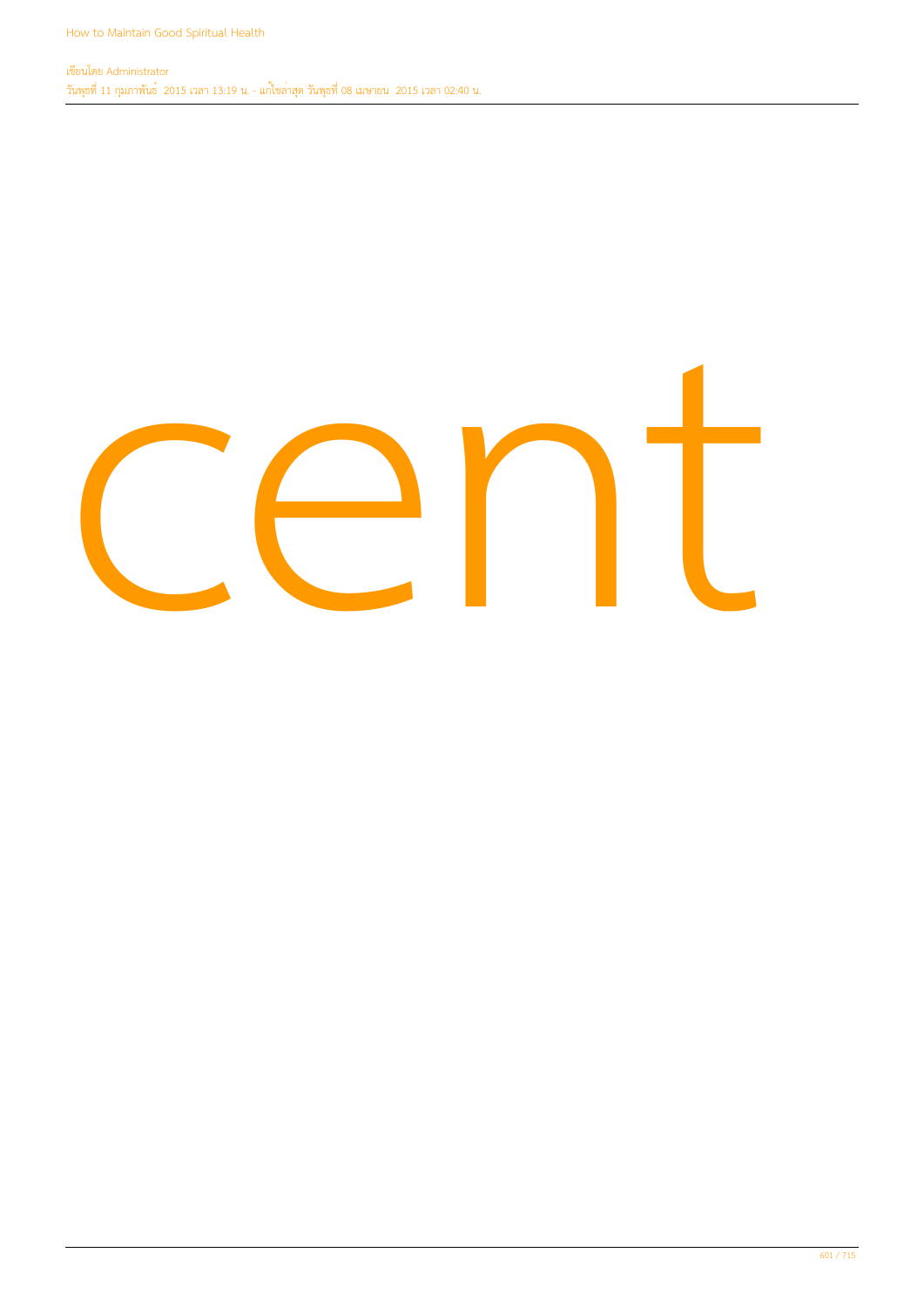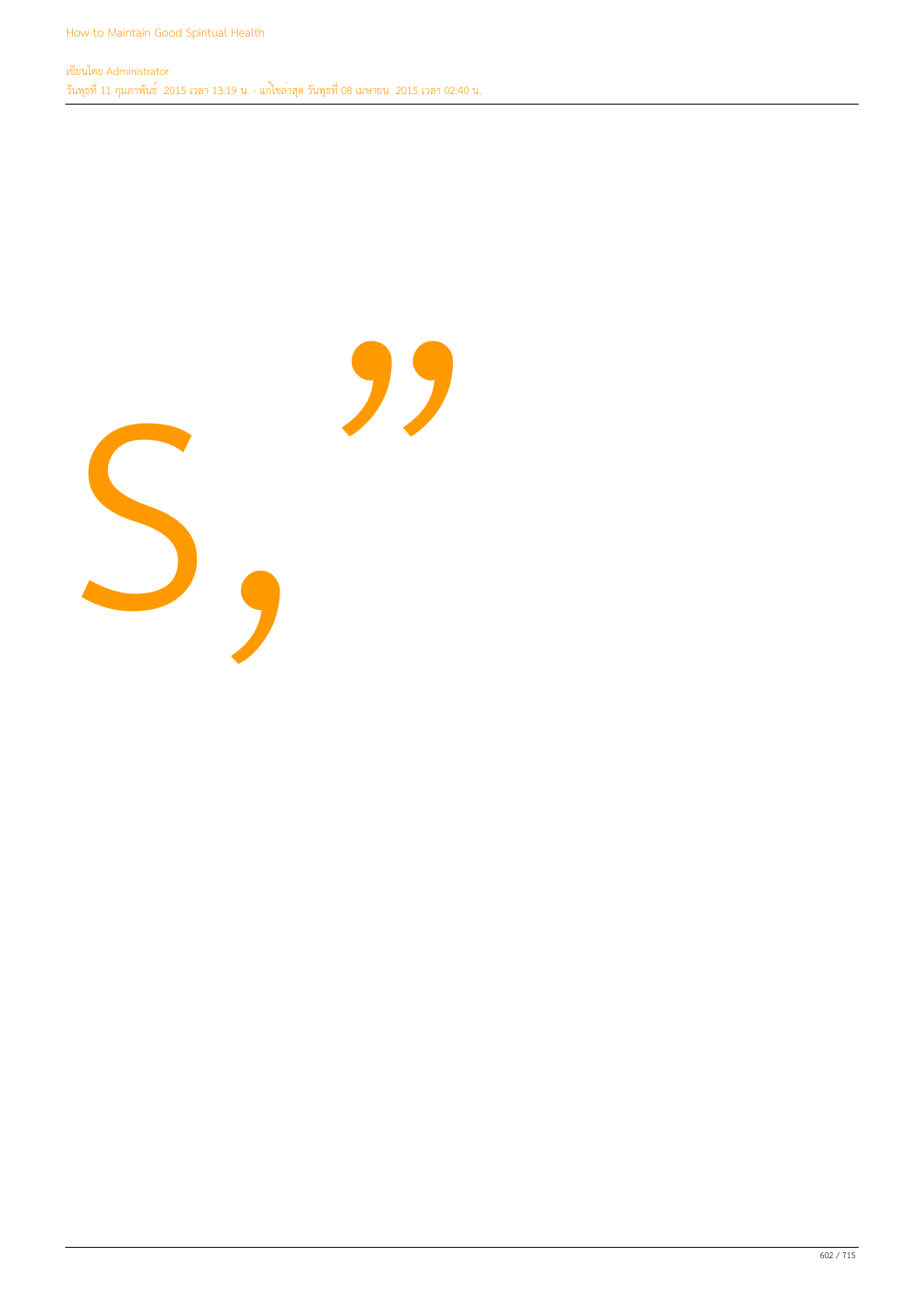## she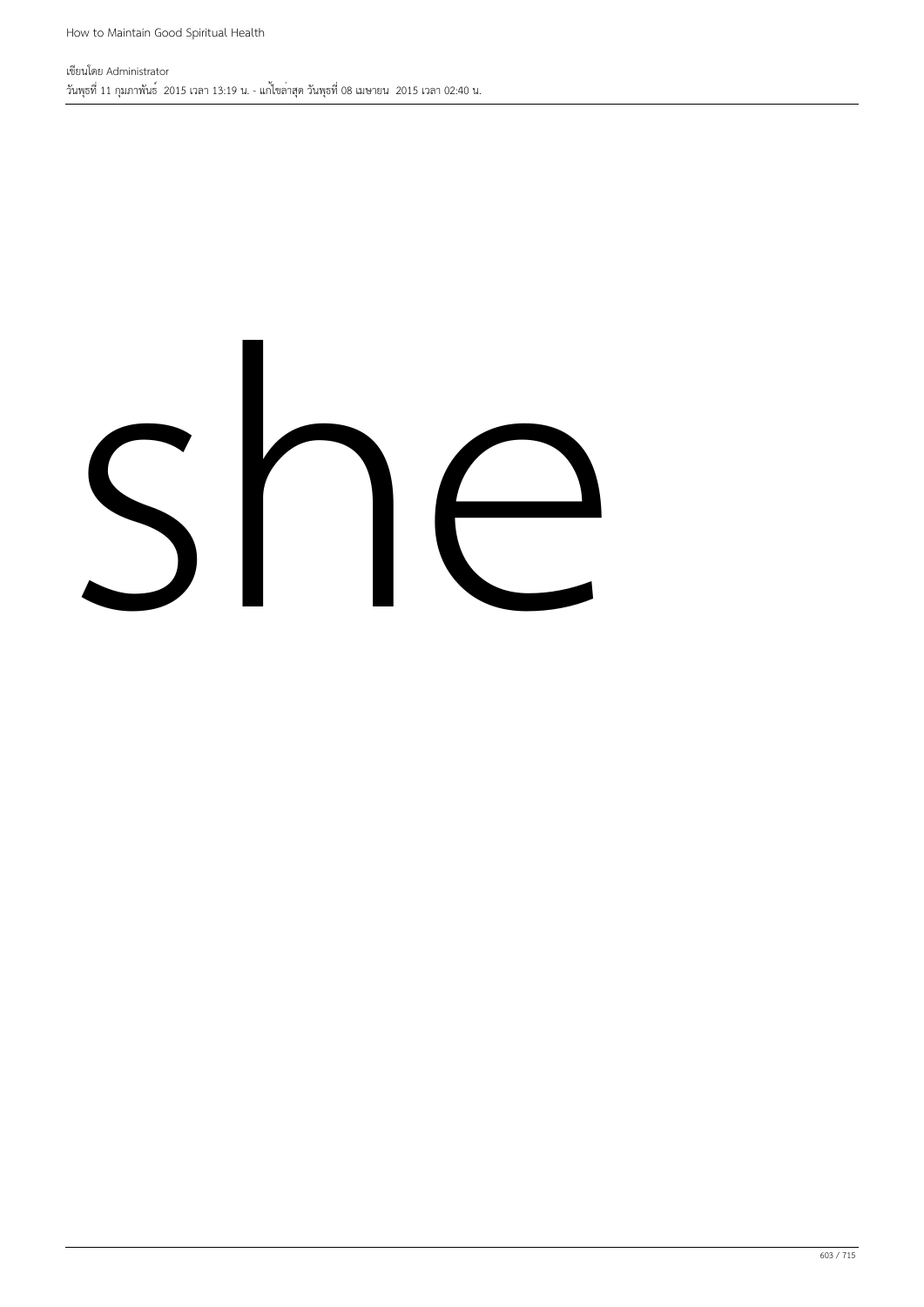## said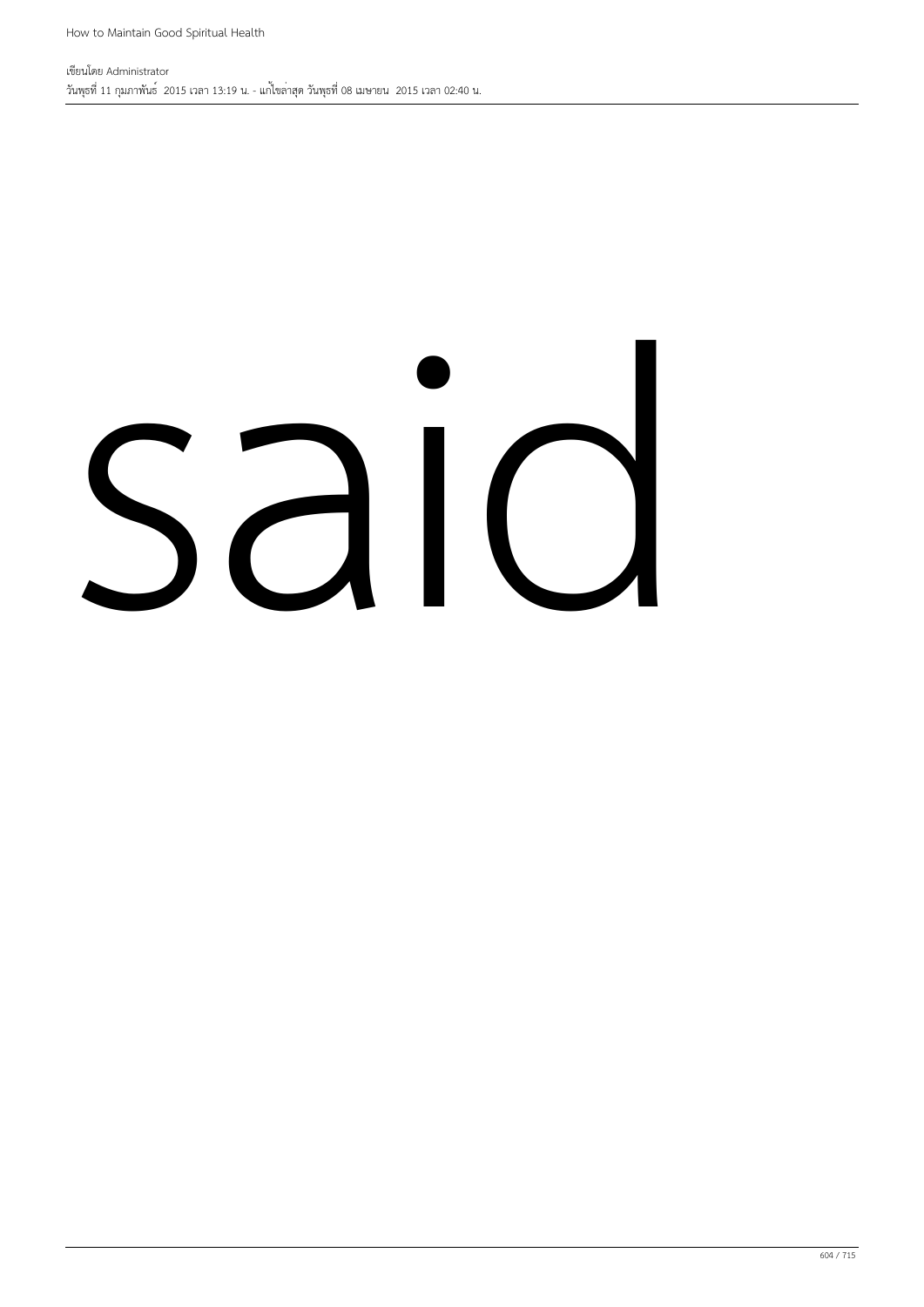## brus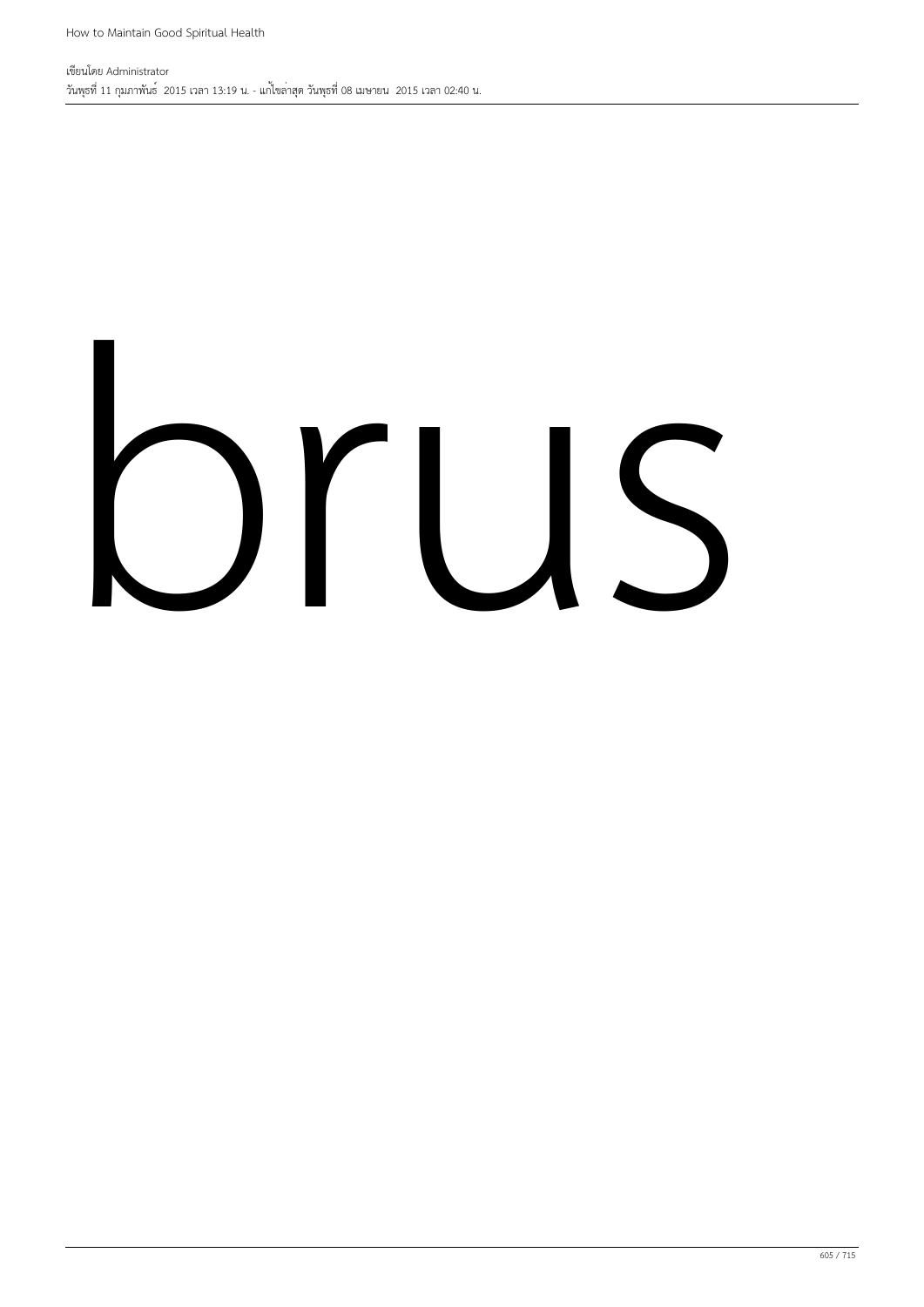## quel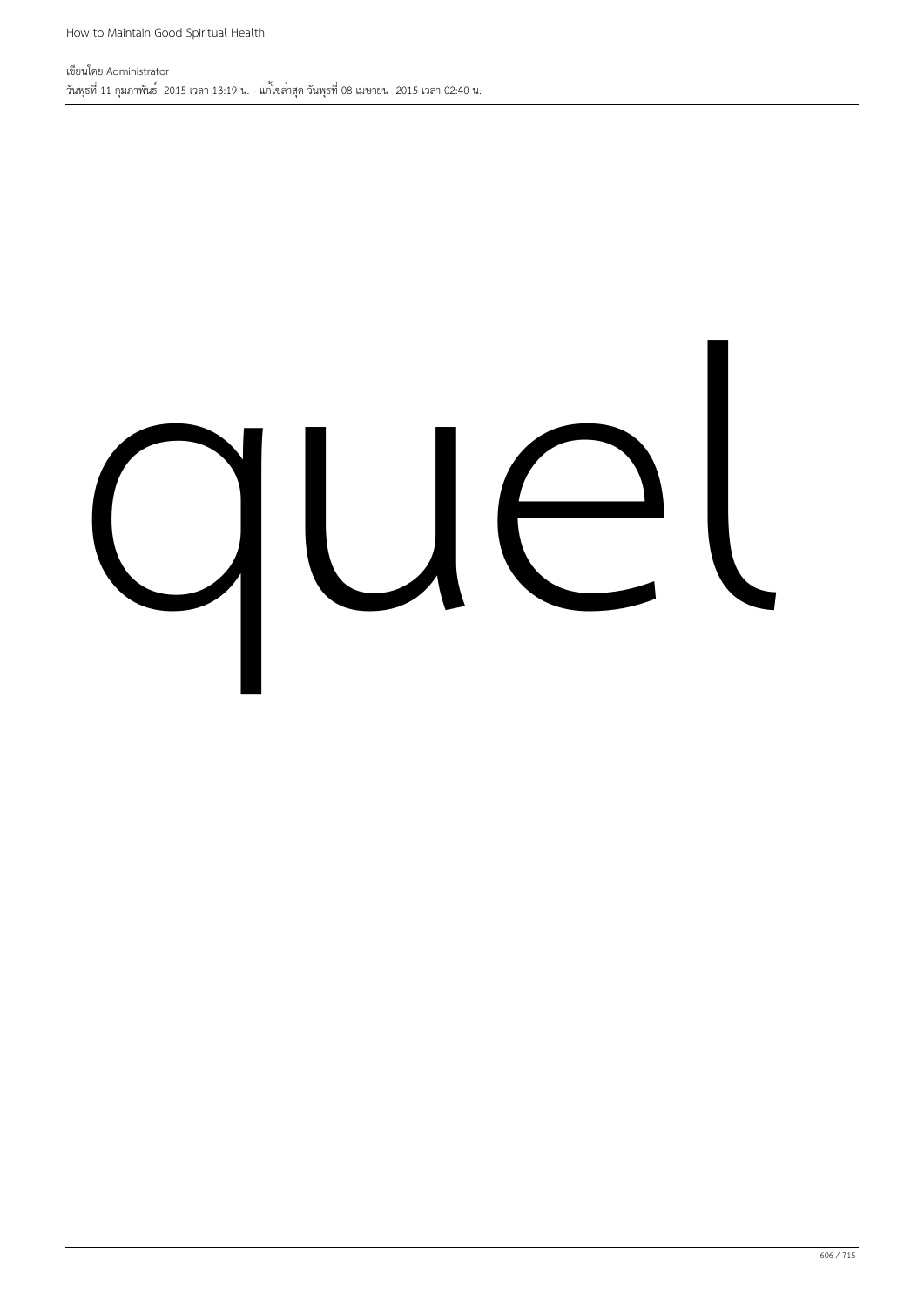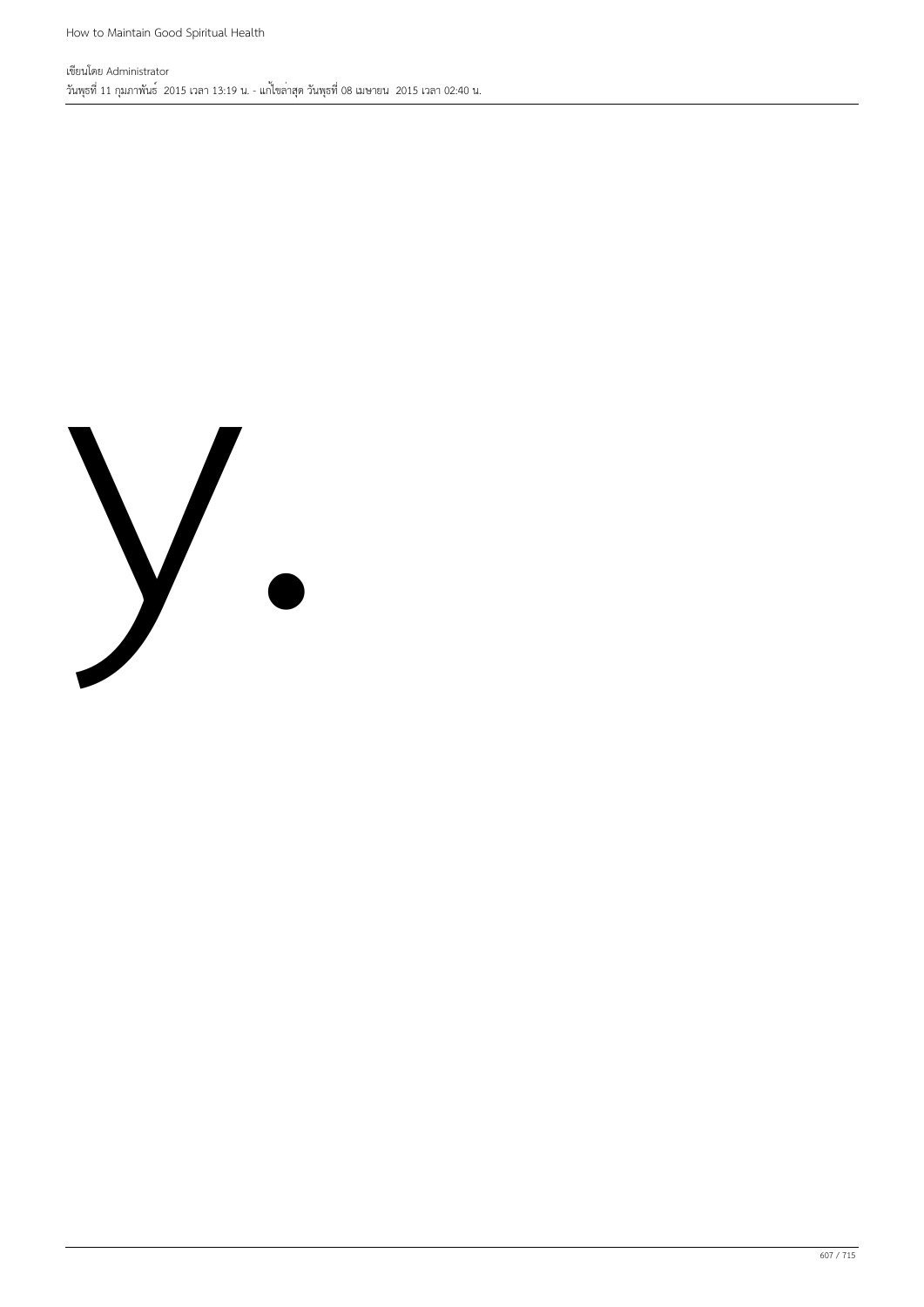## The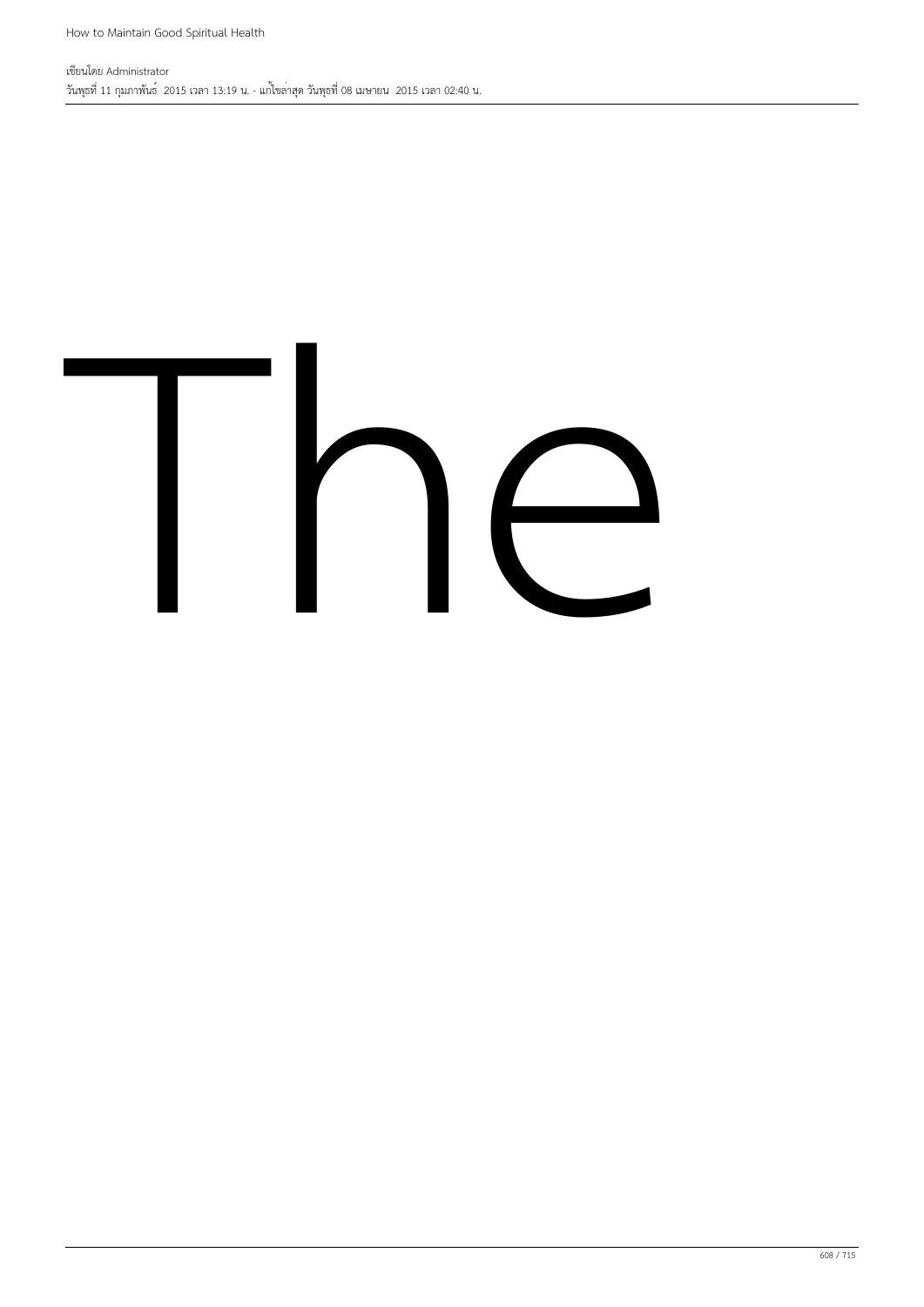## little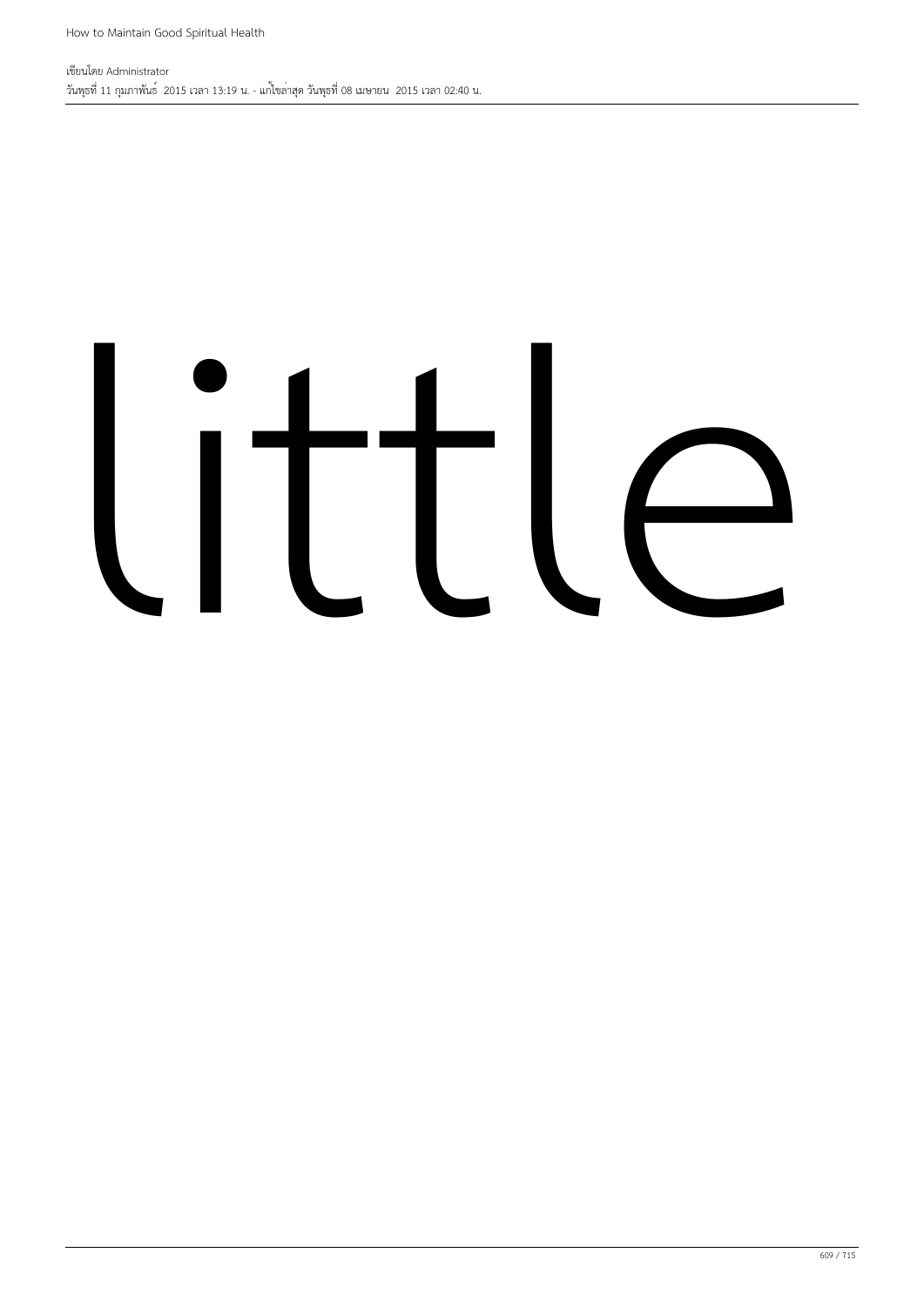## boy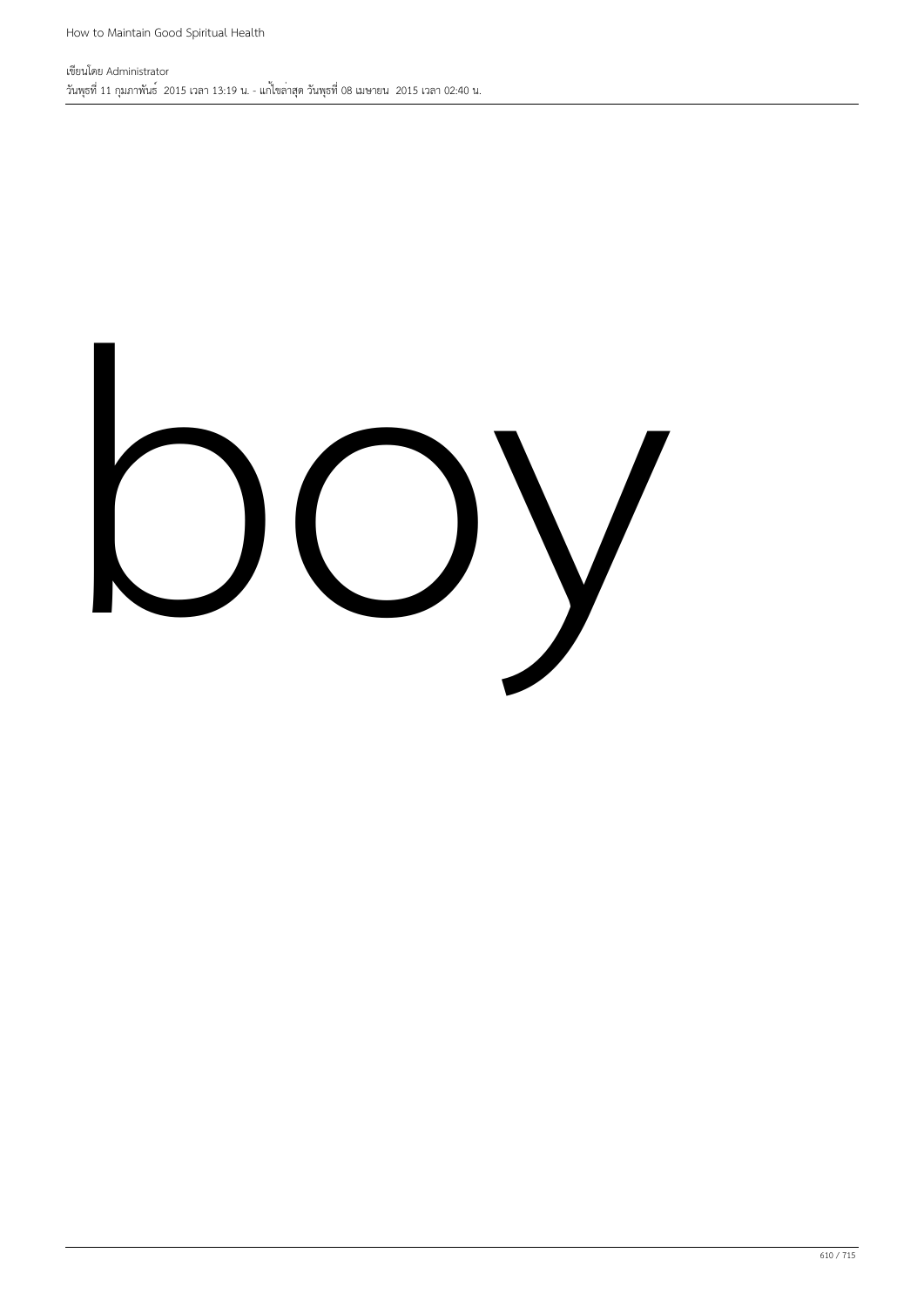## agai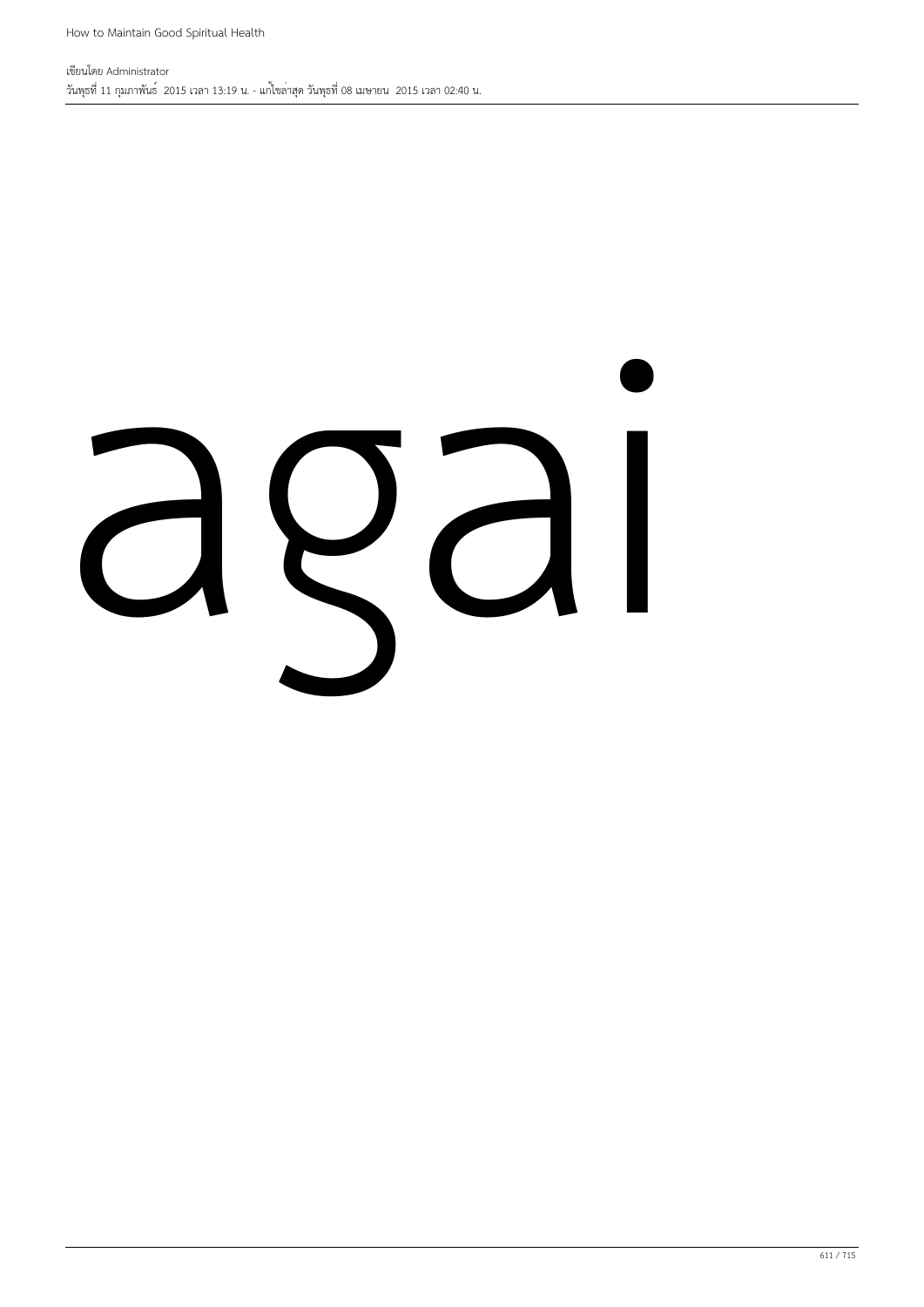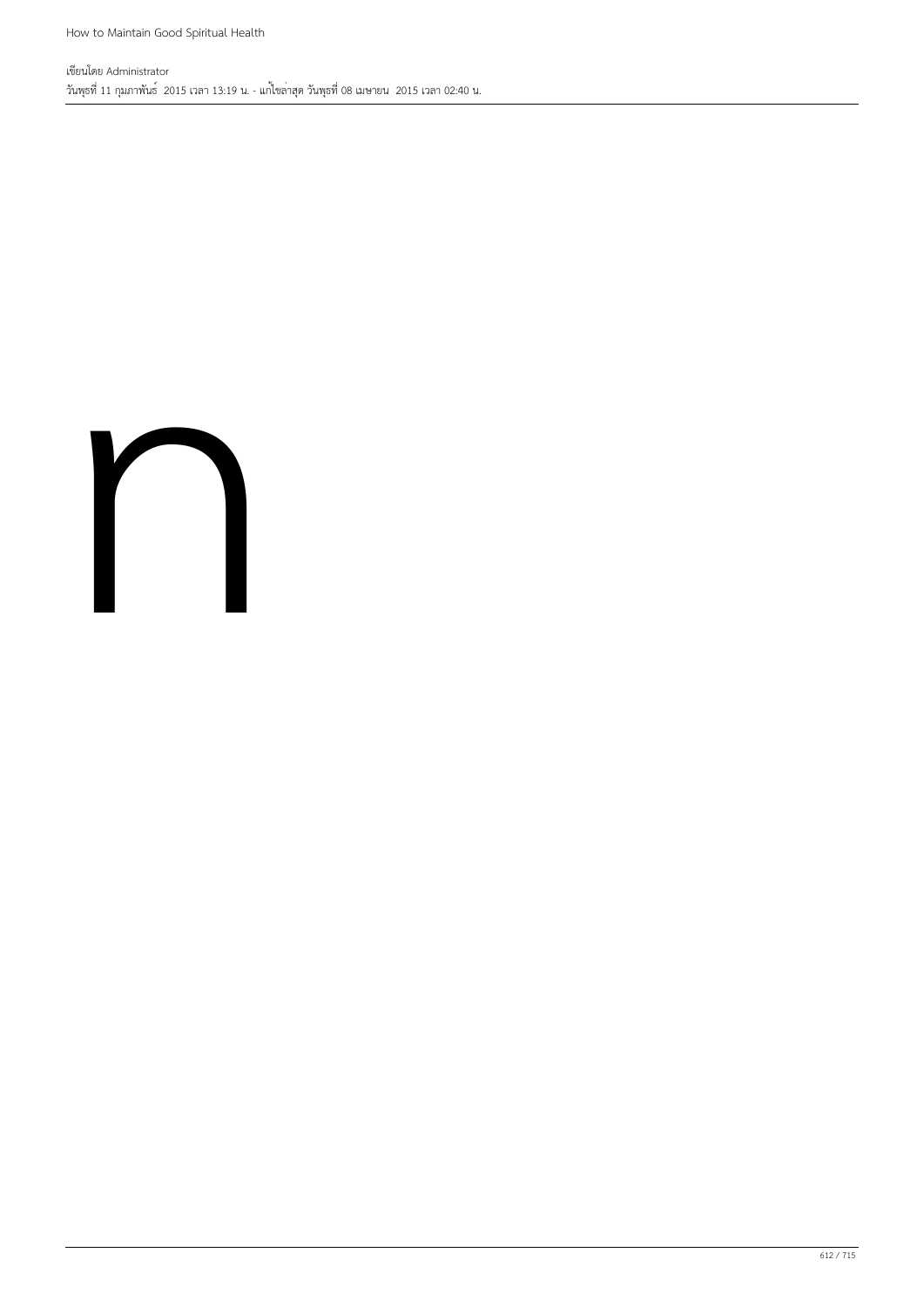#### cou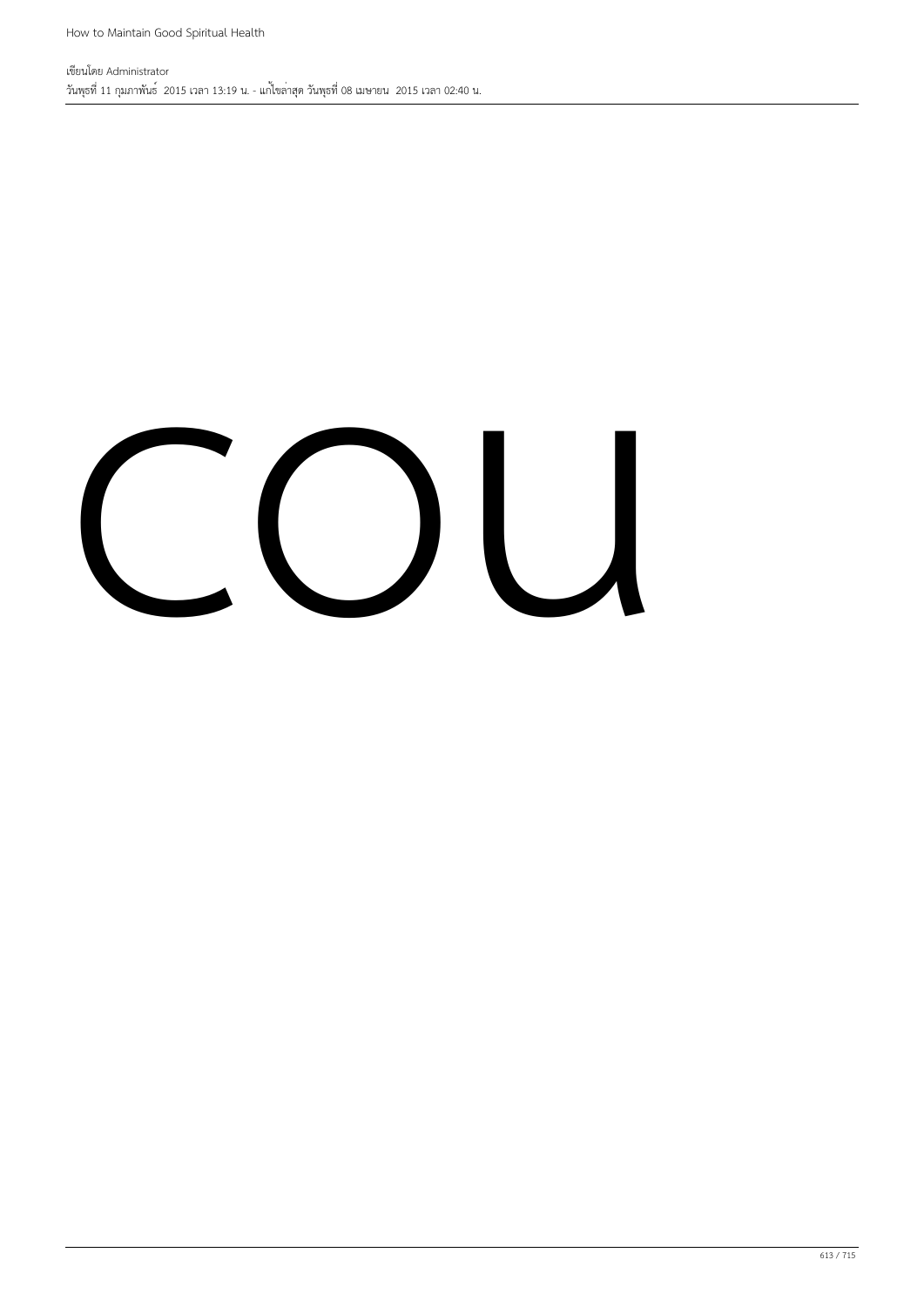### nted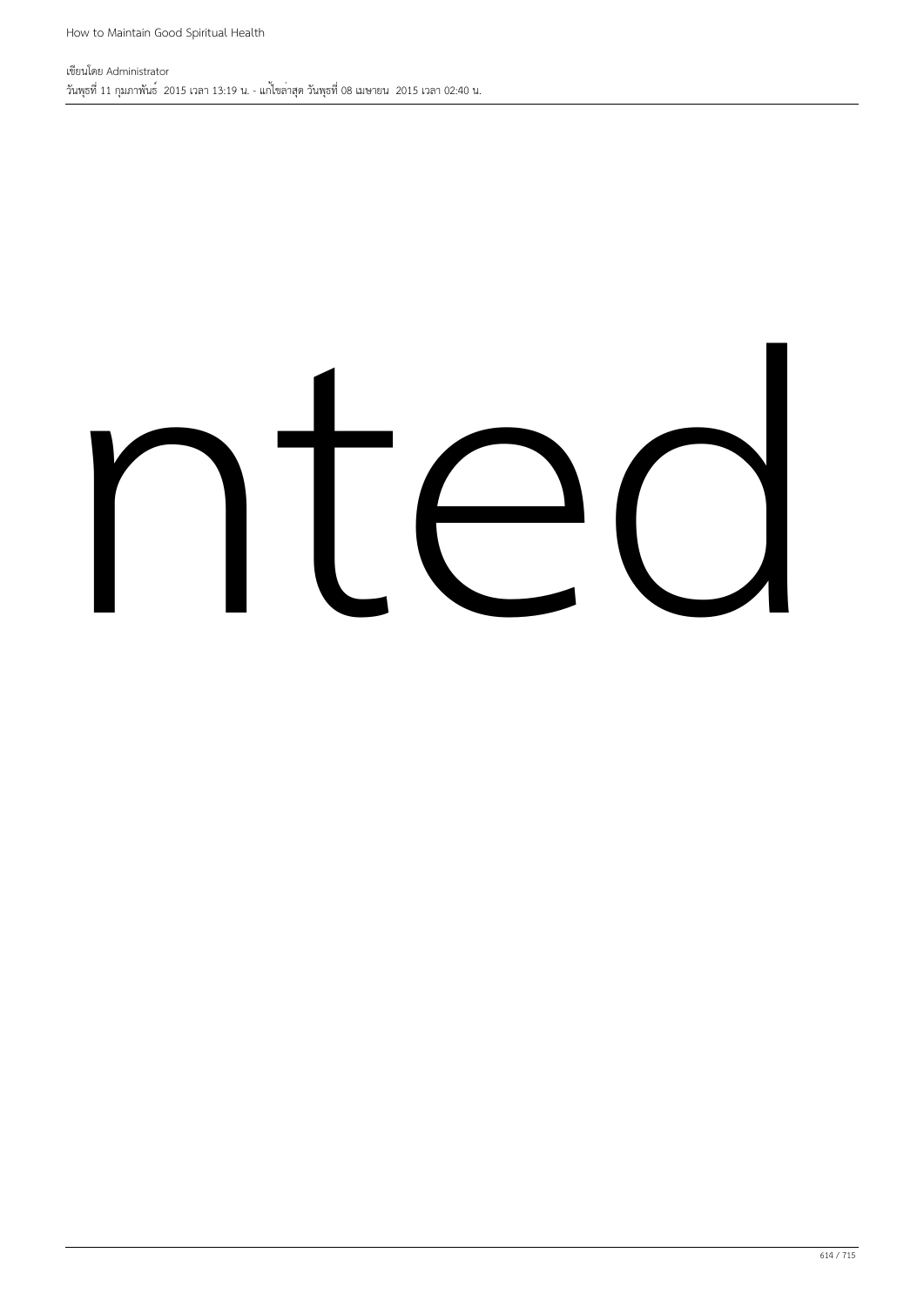### the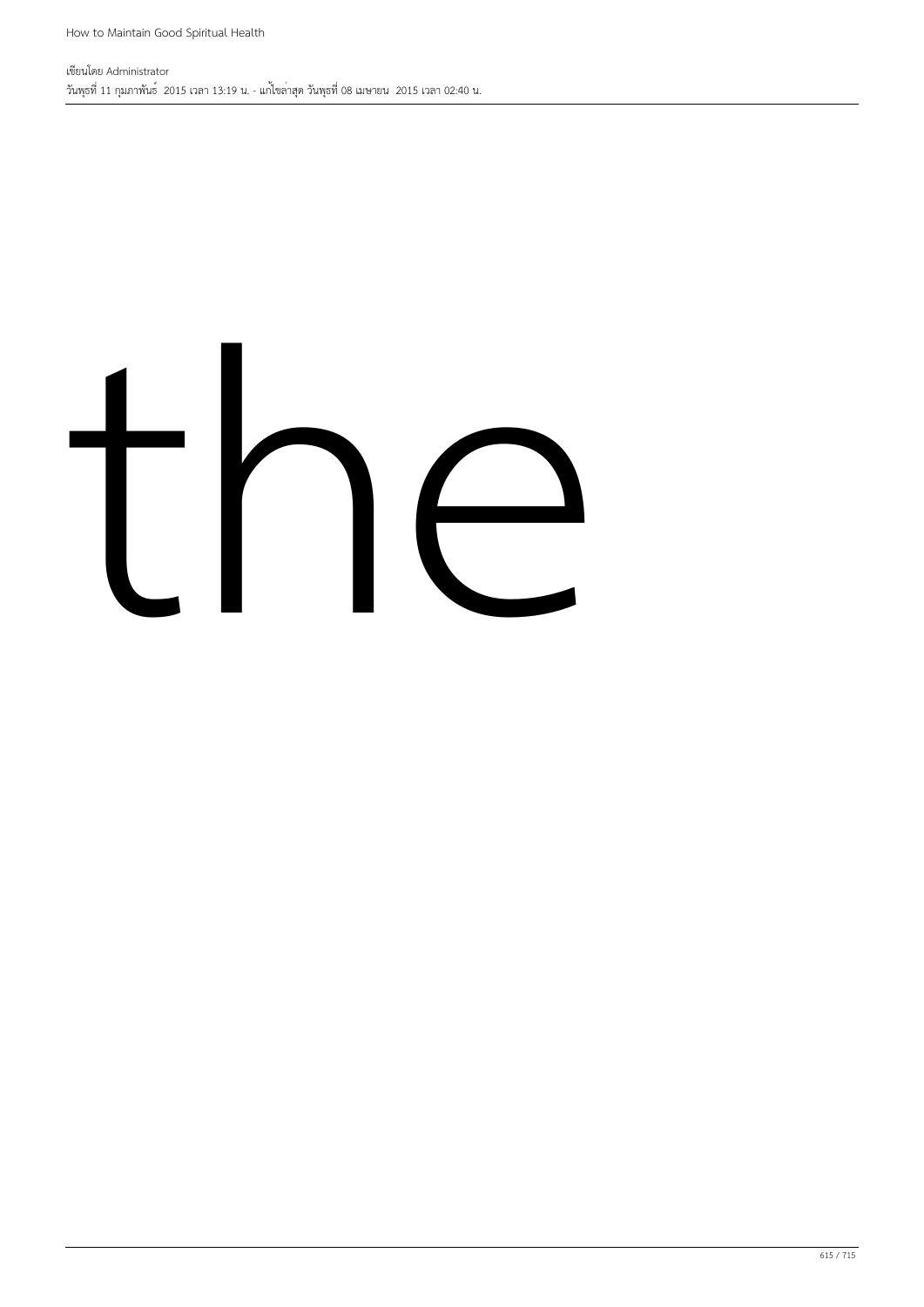### coin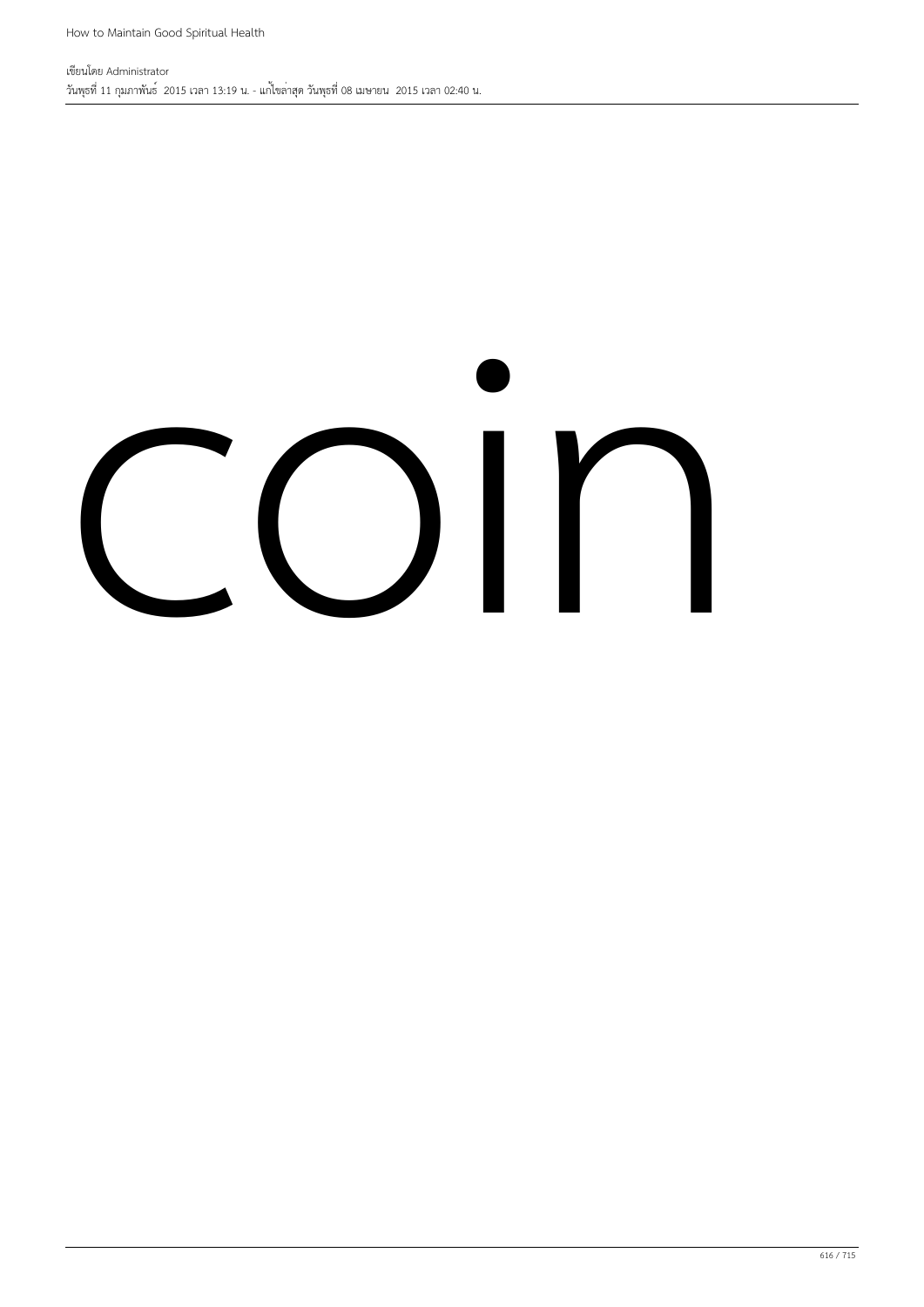## $\begin{bmatrix} 1 & 1 \\ 0 & 1 \end{bmatrix}$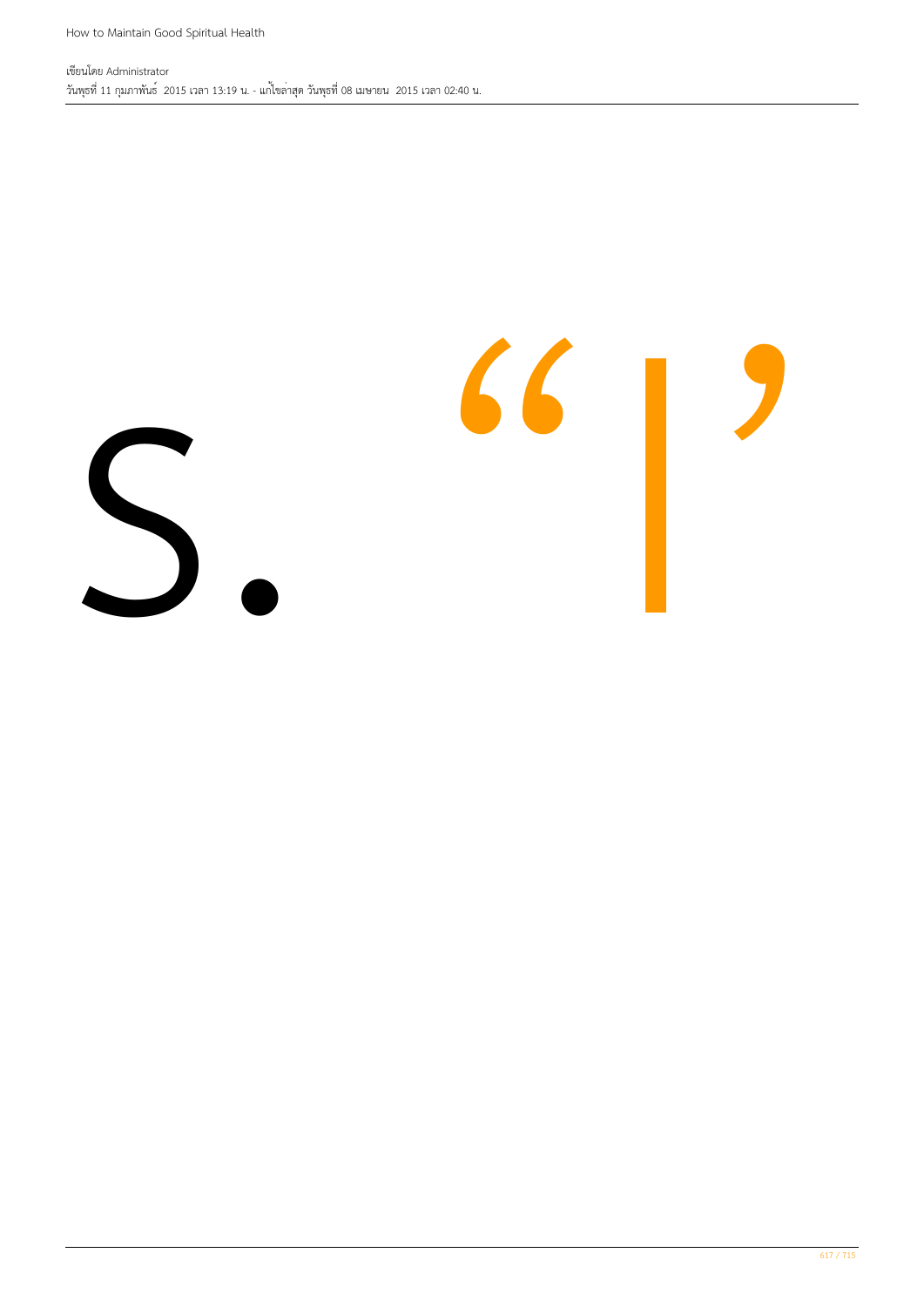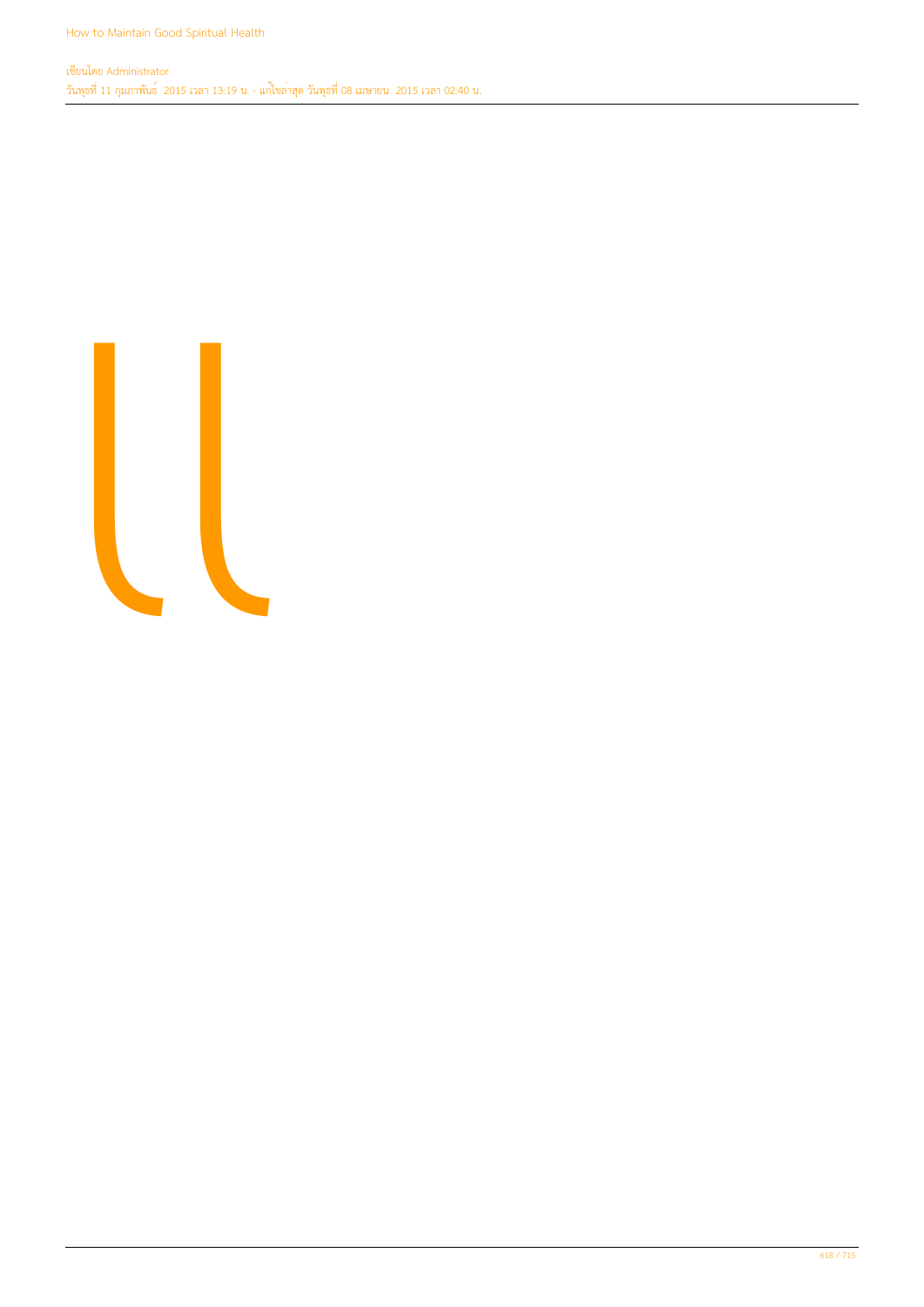# have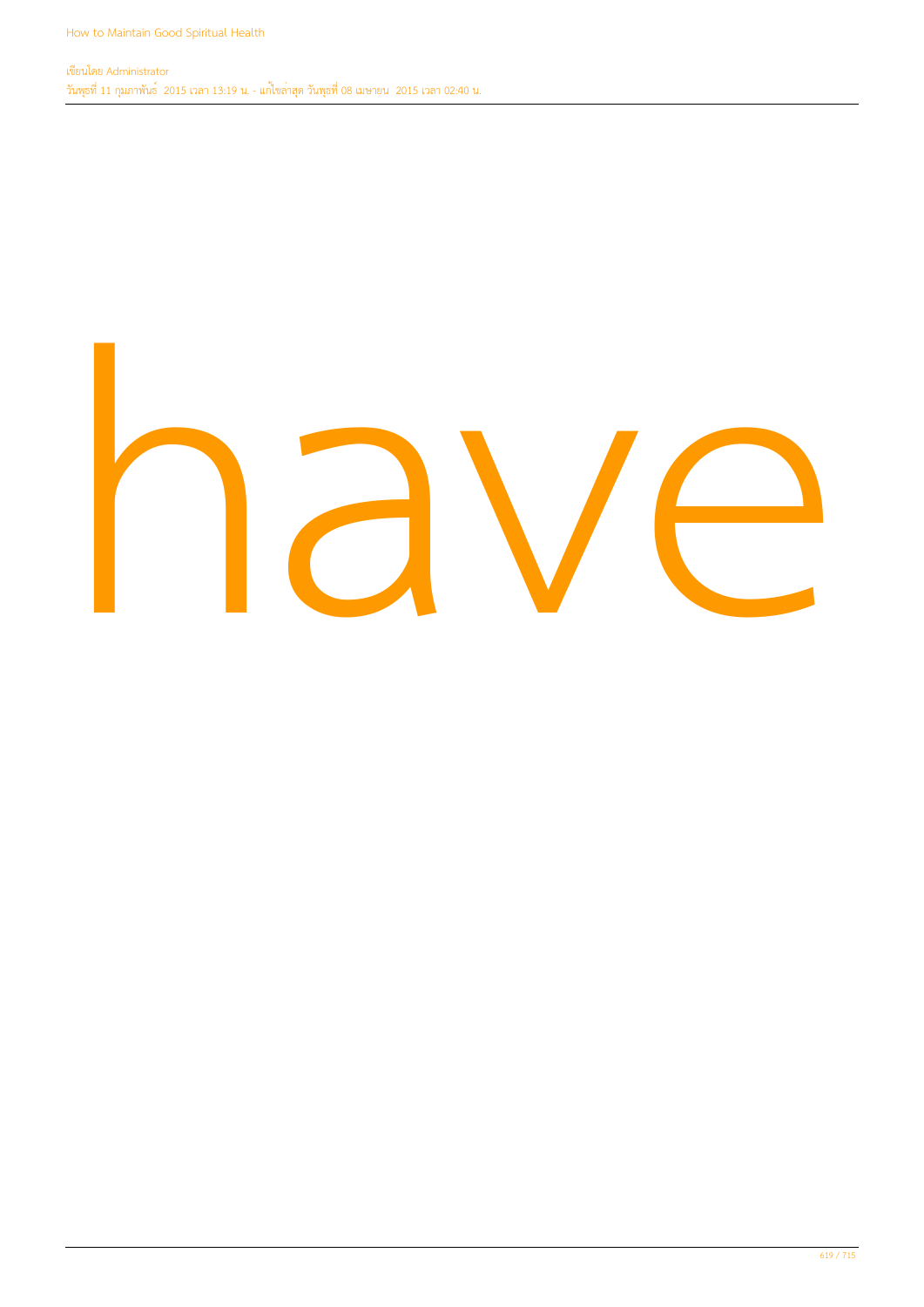# the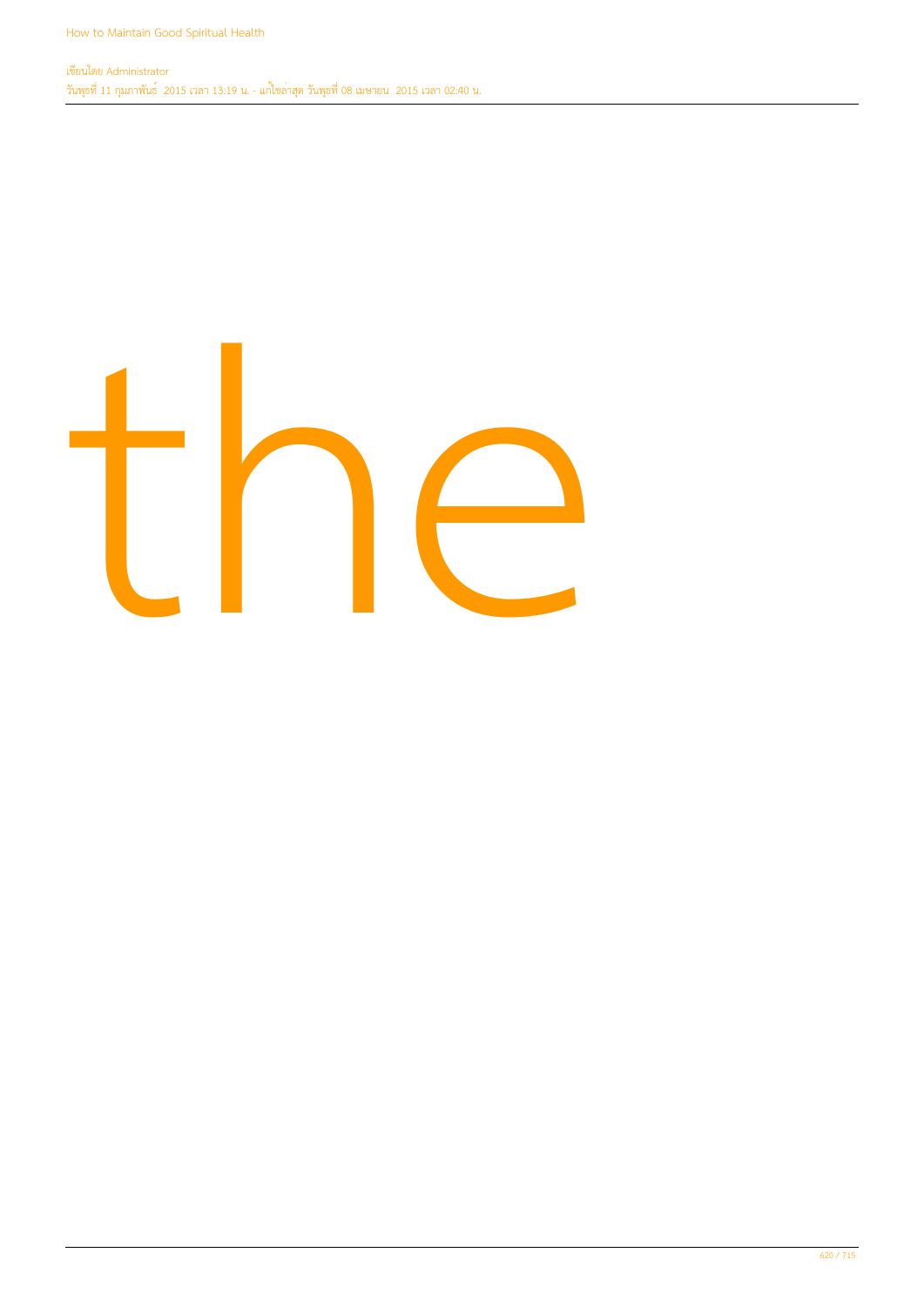# plain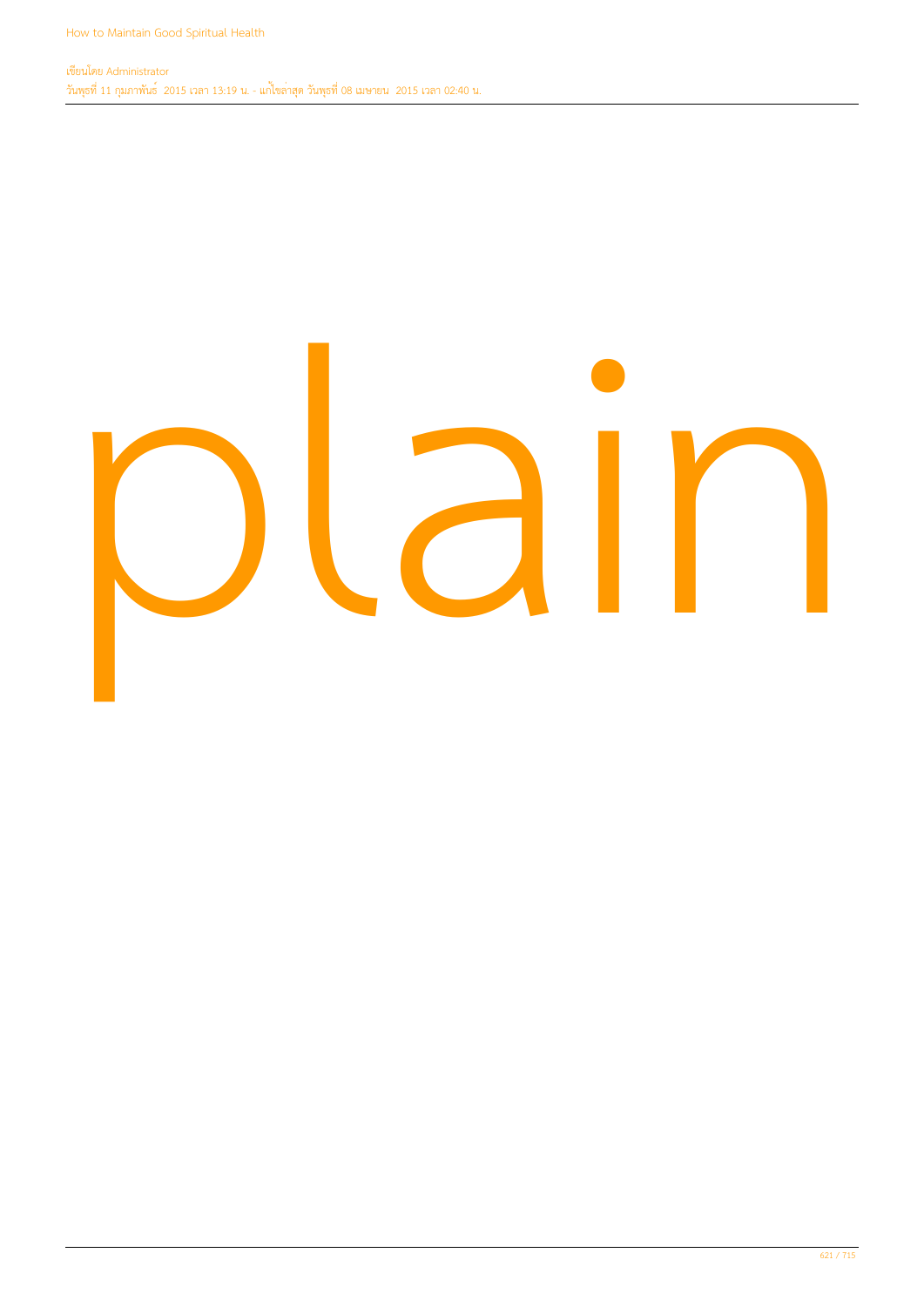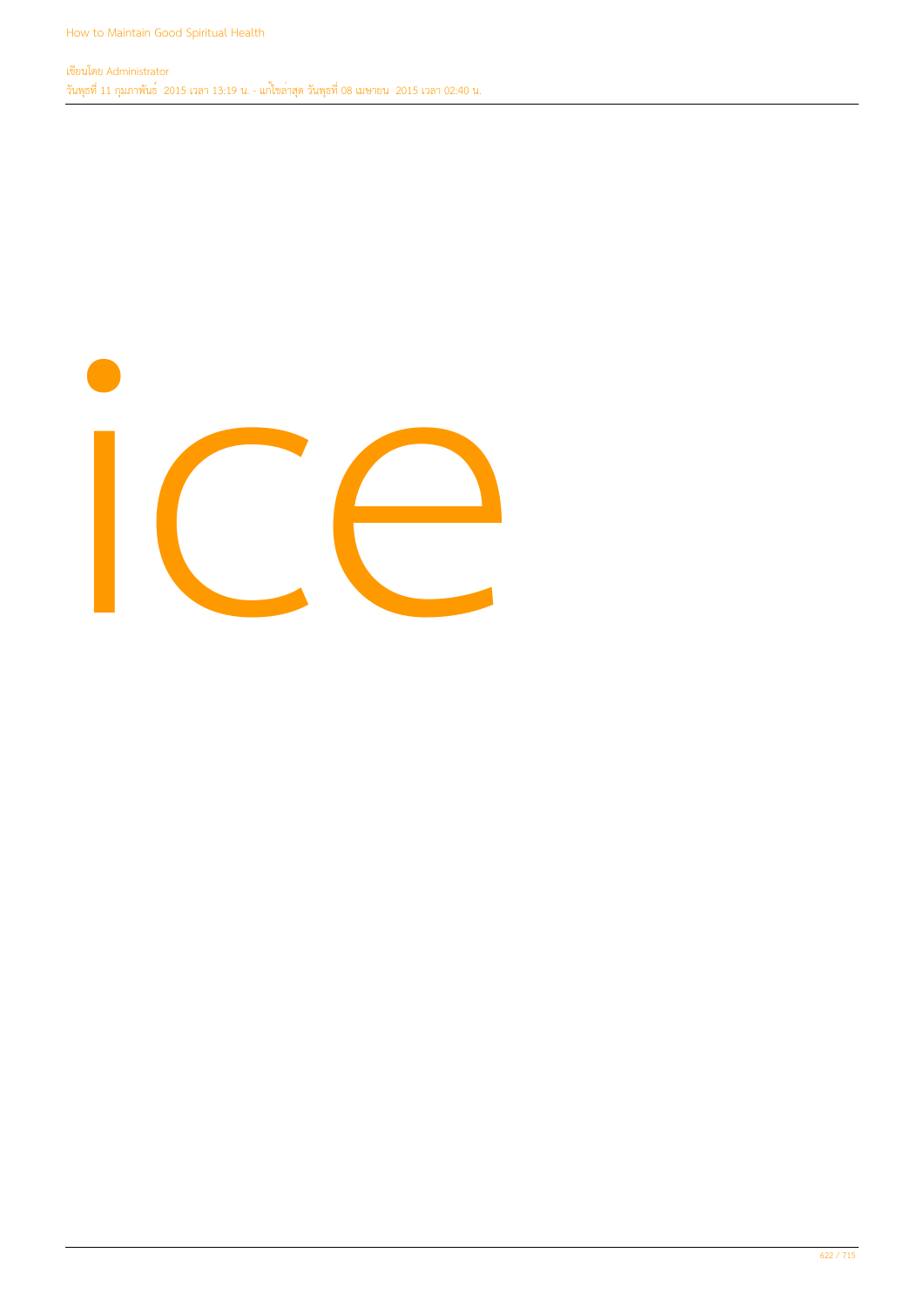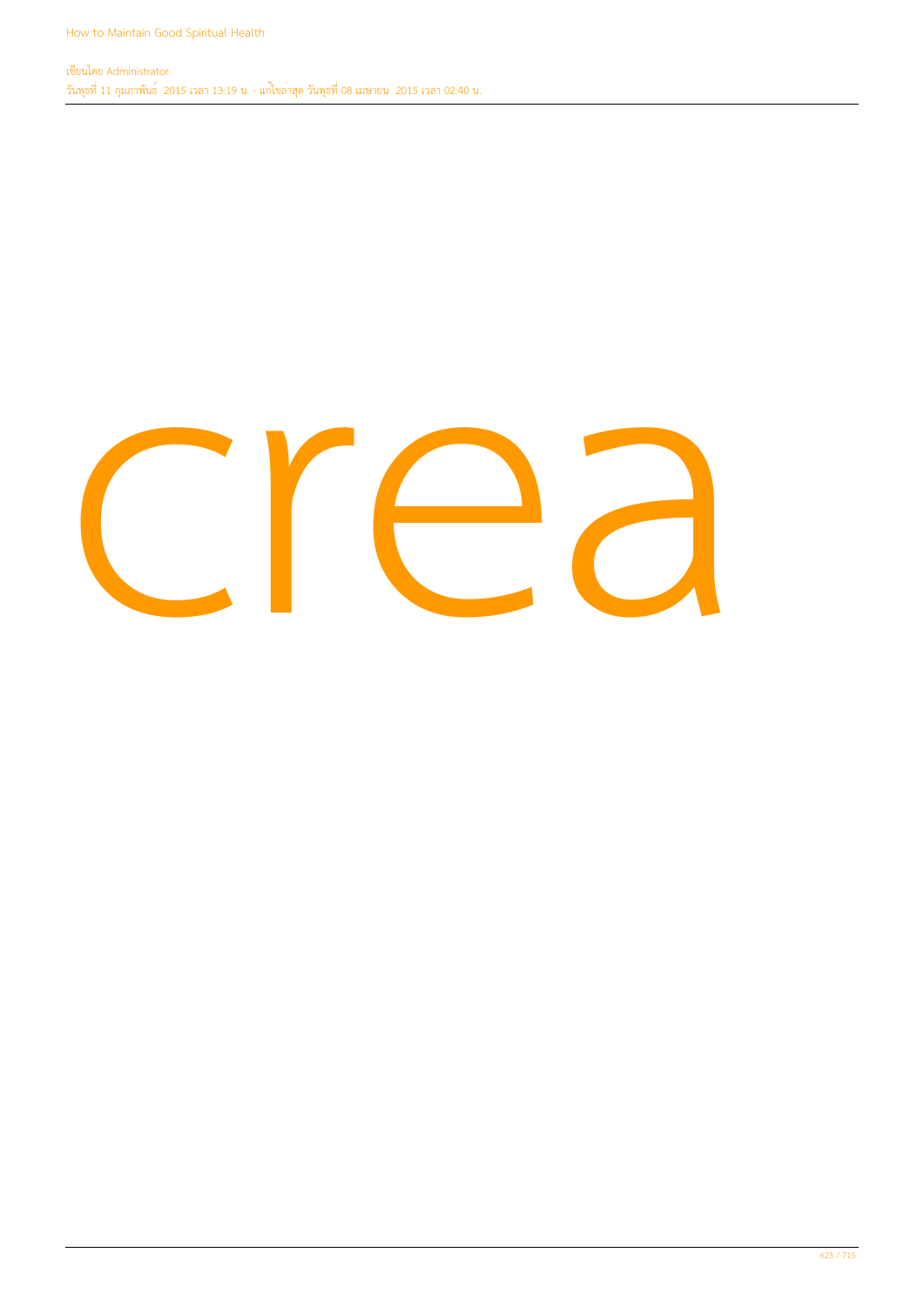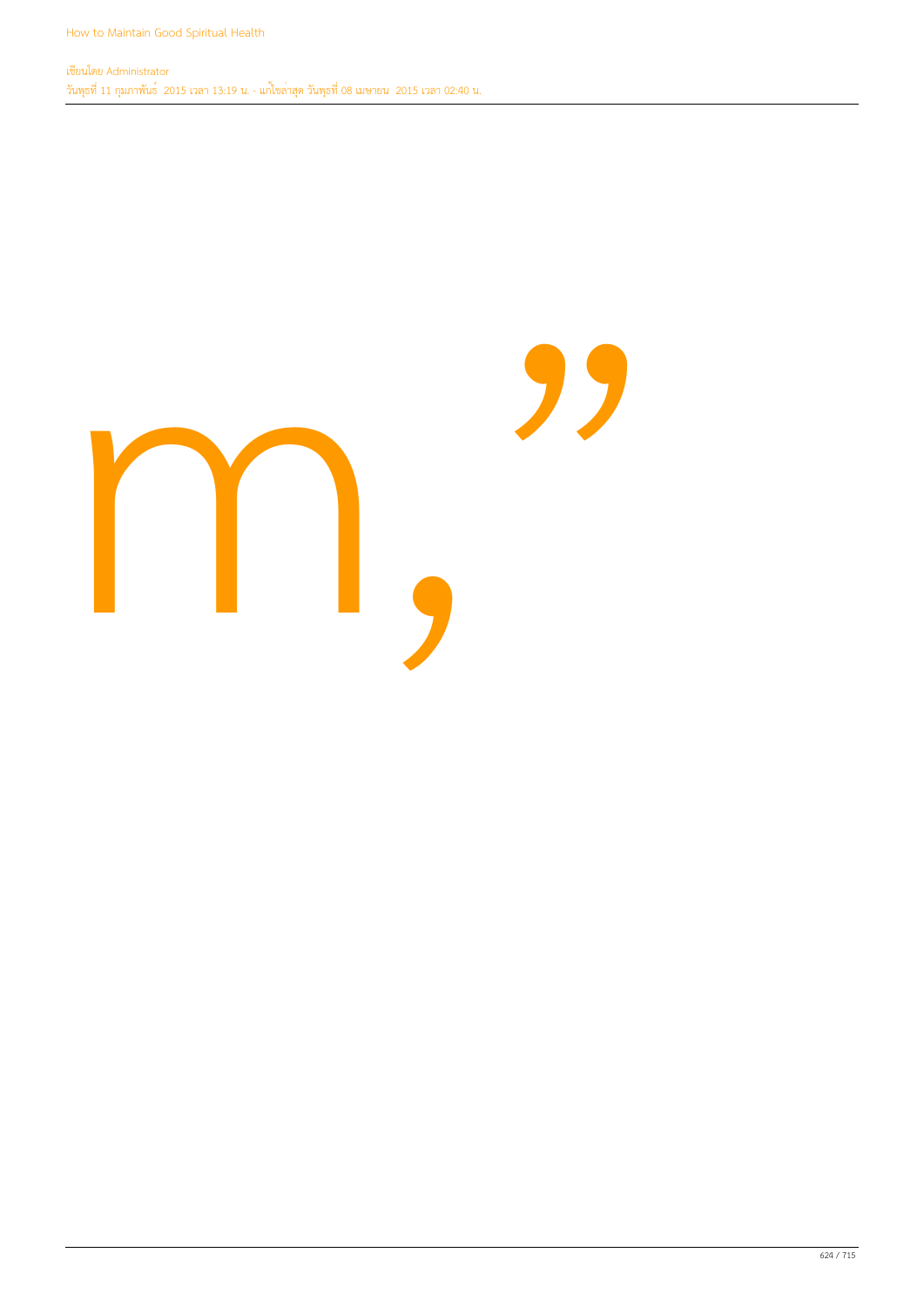### he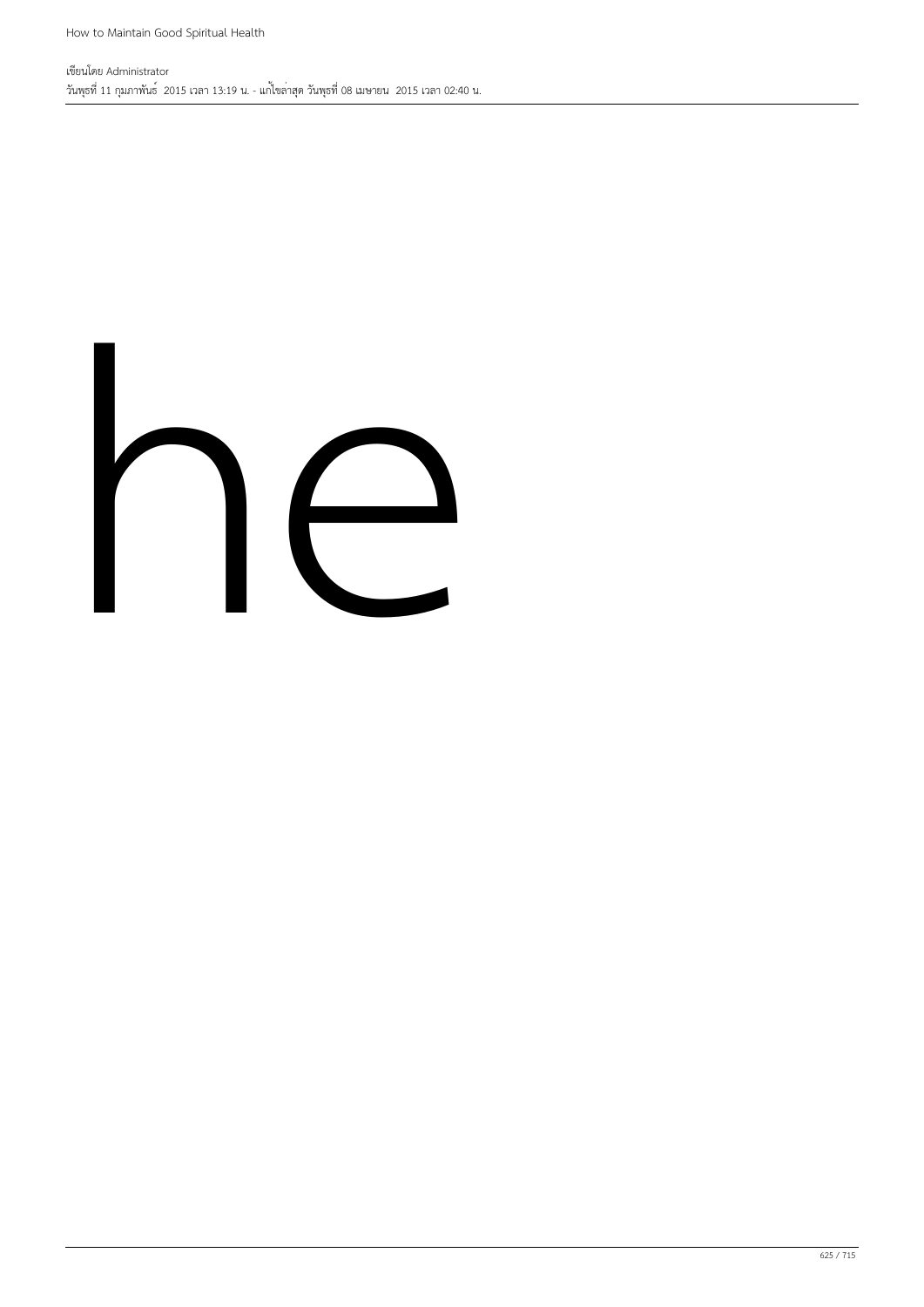## said.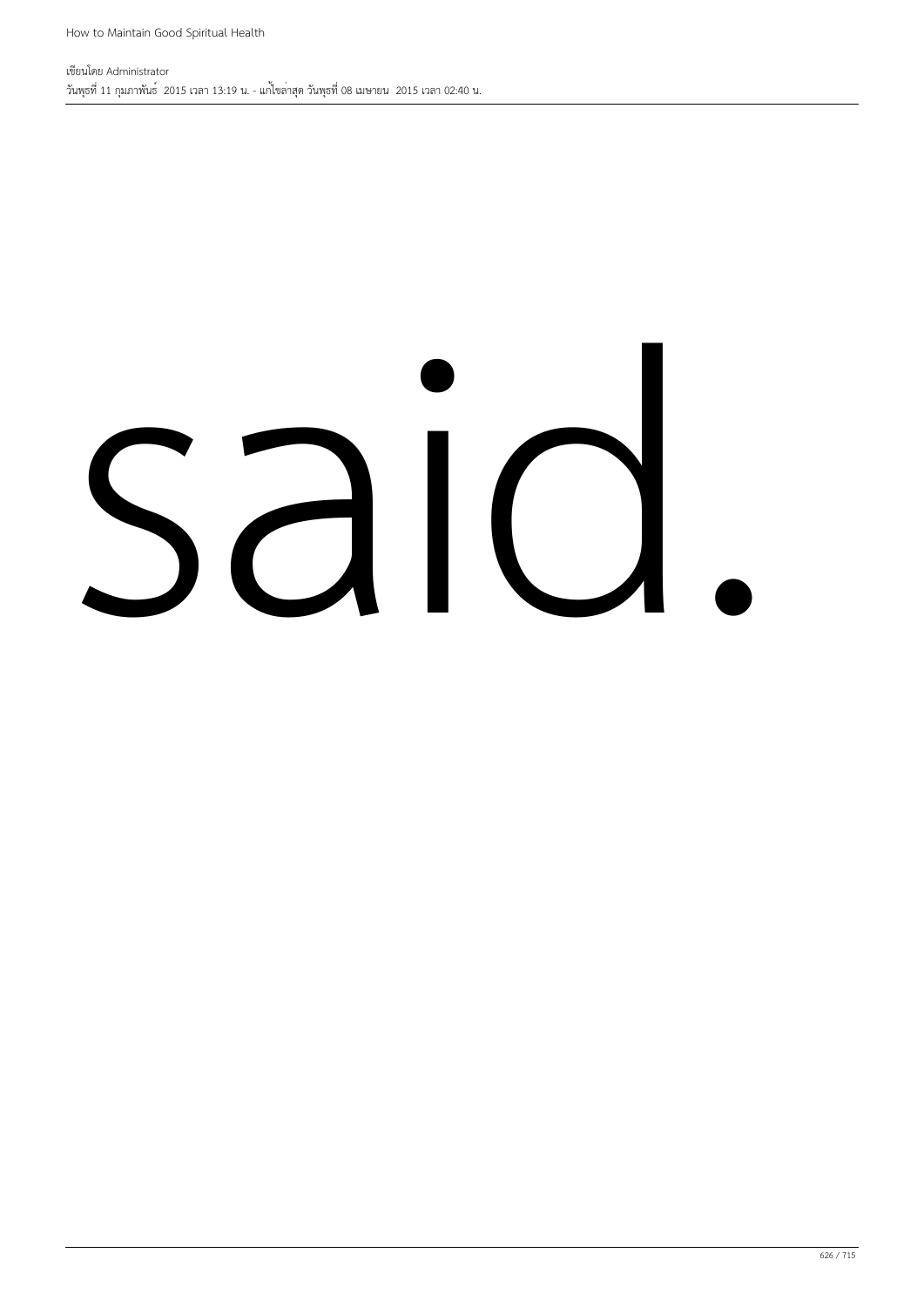### The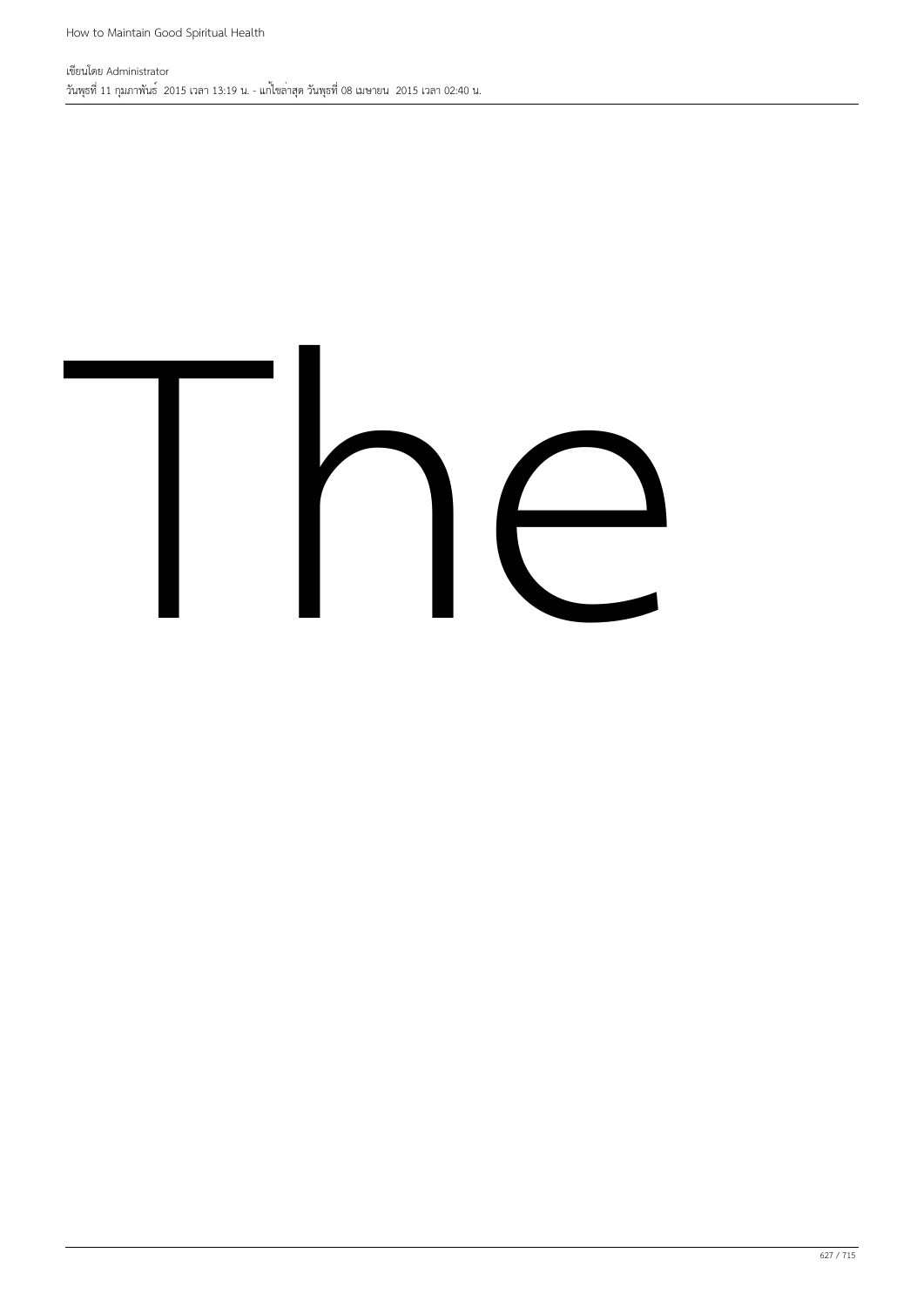### waitr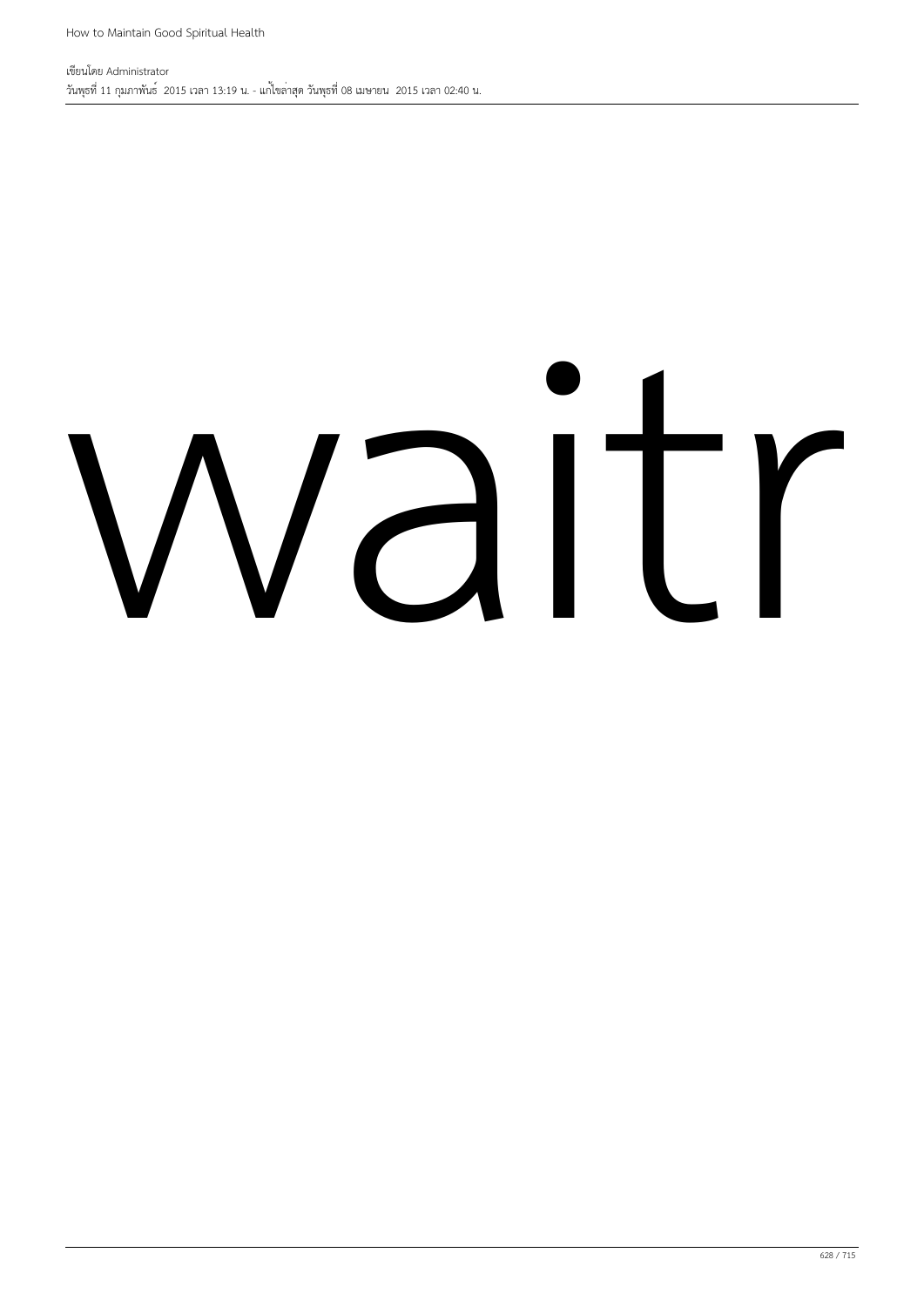### ess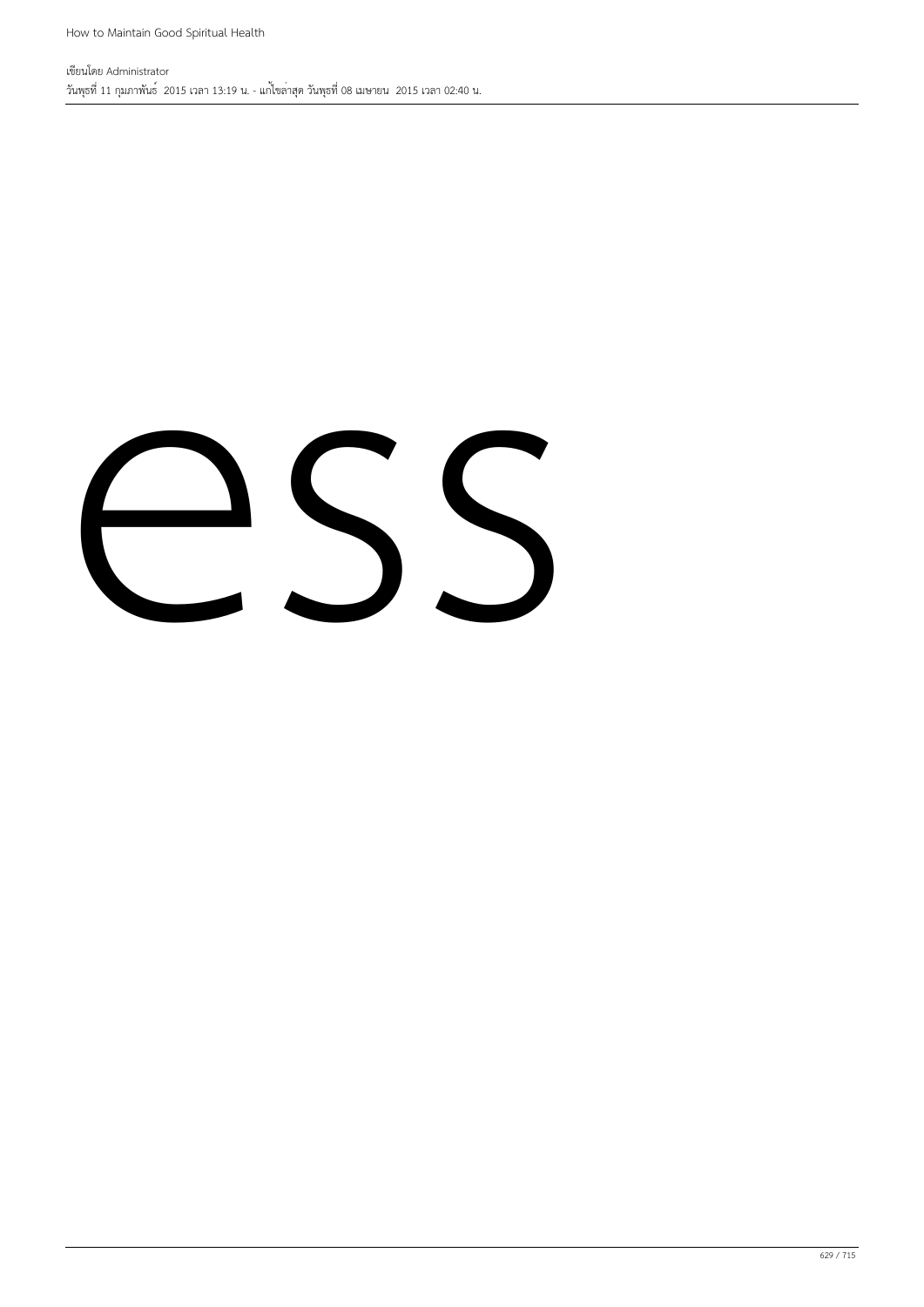### brou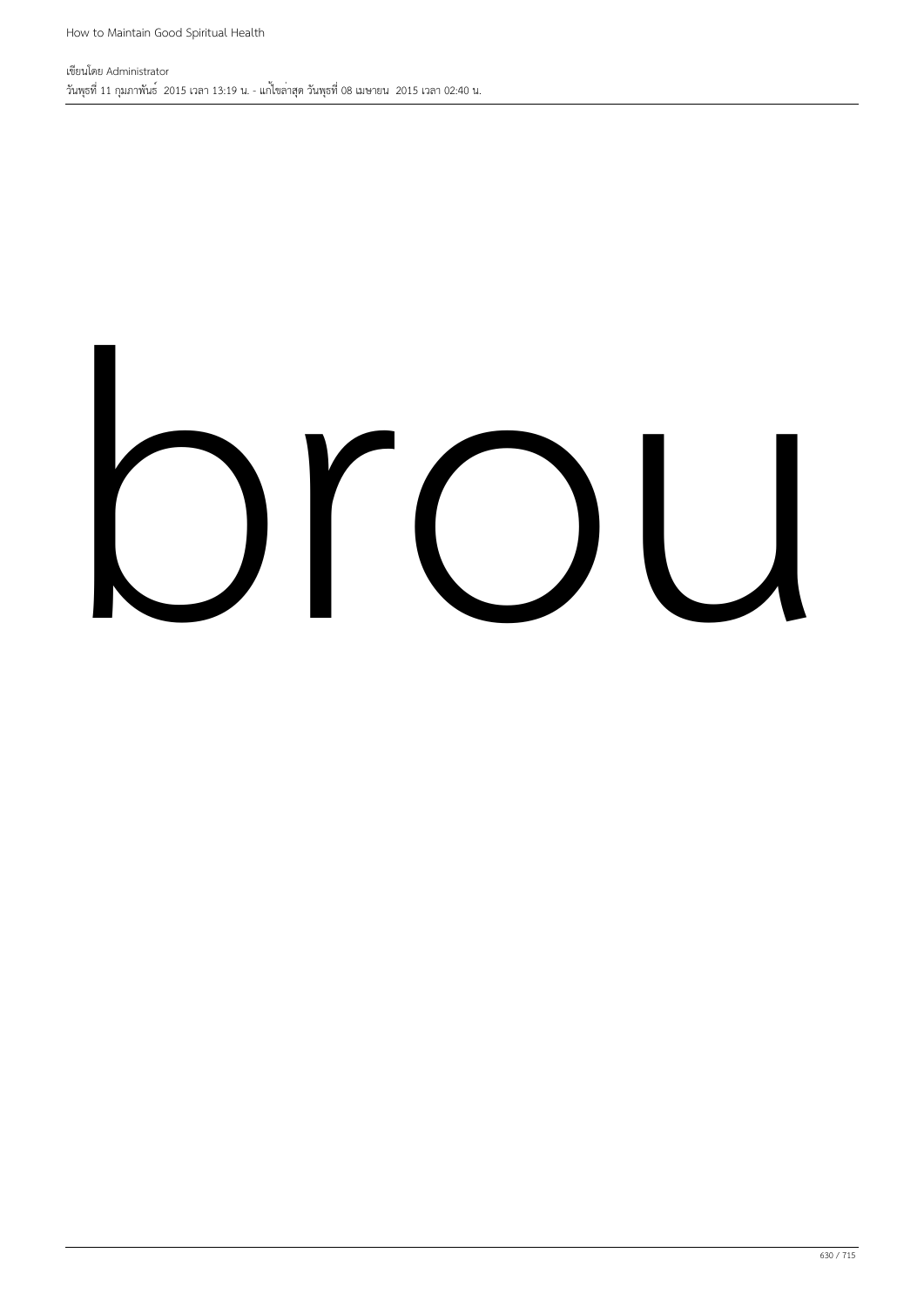# ght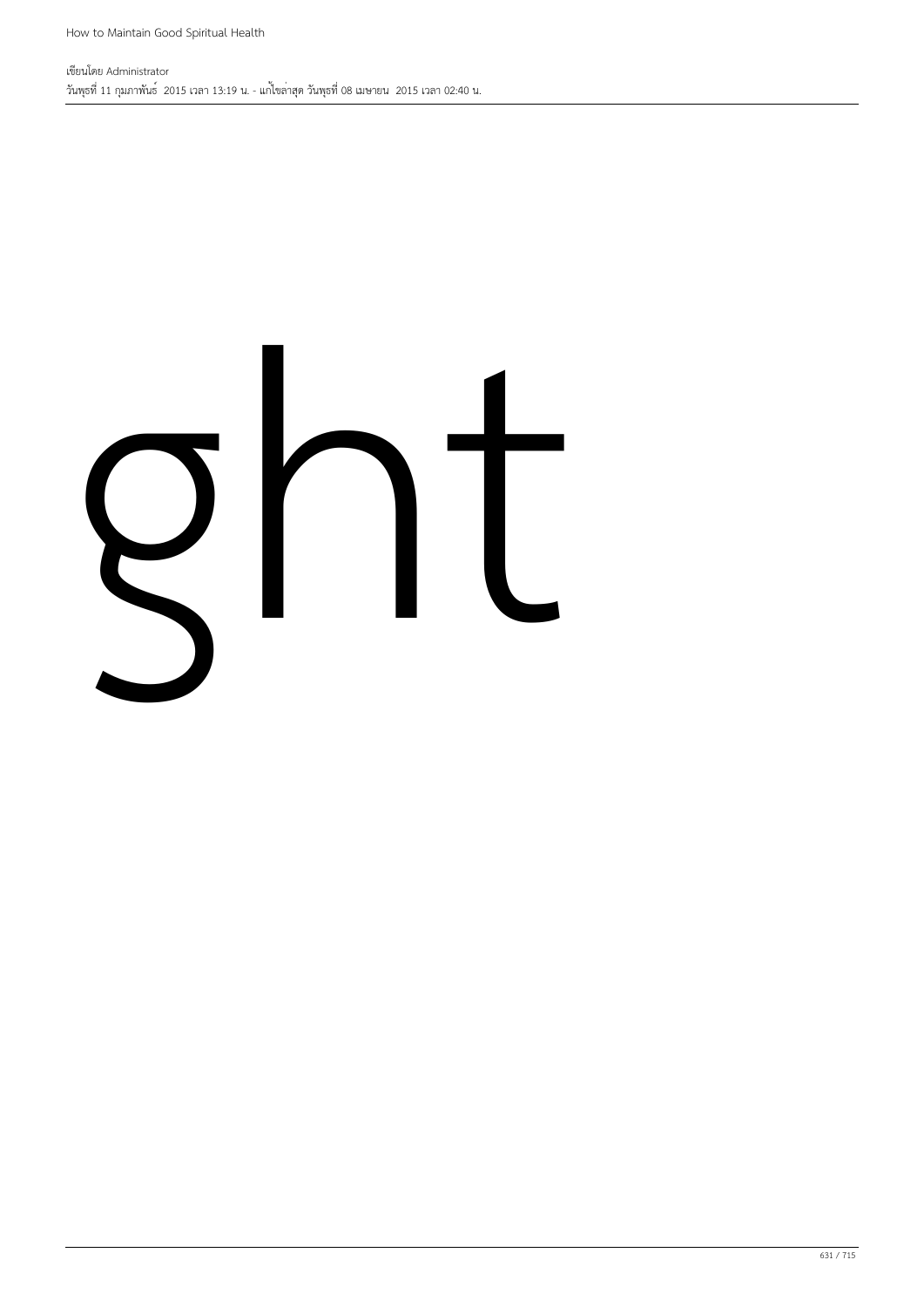### the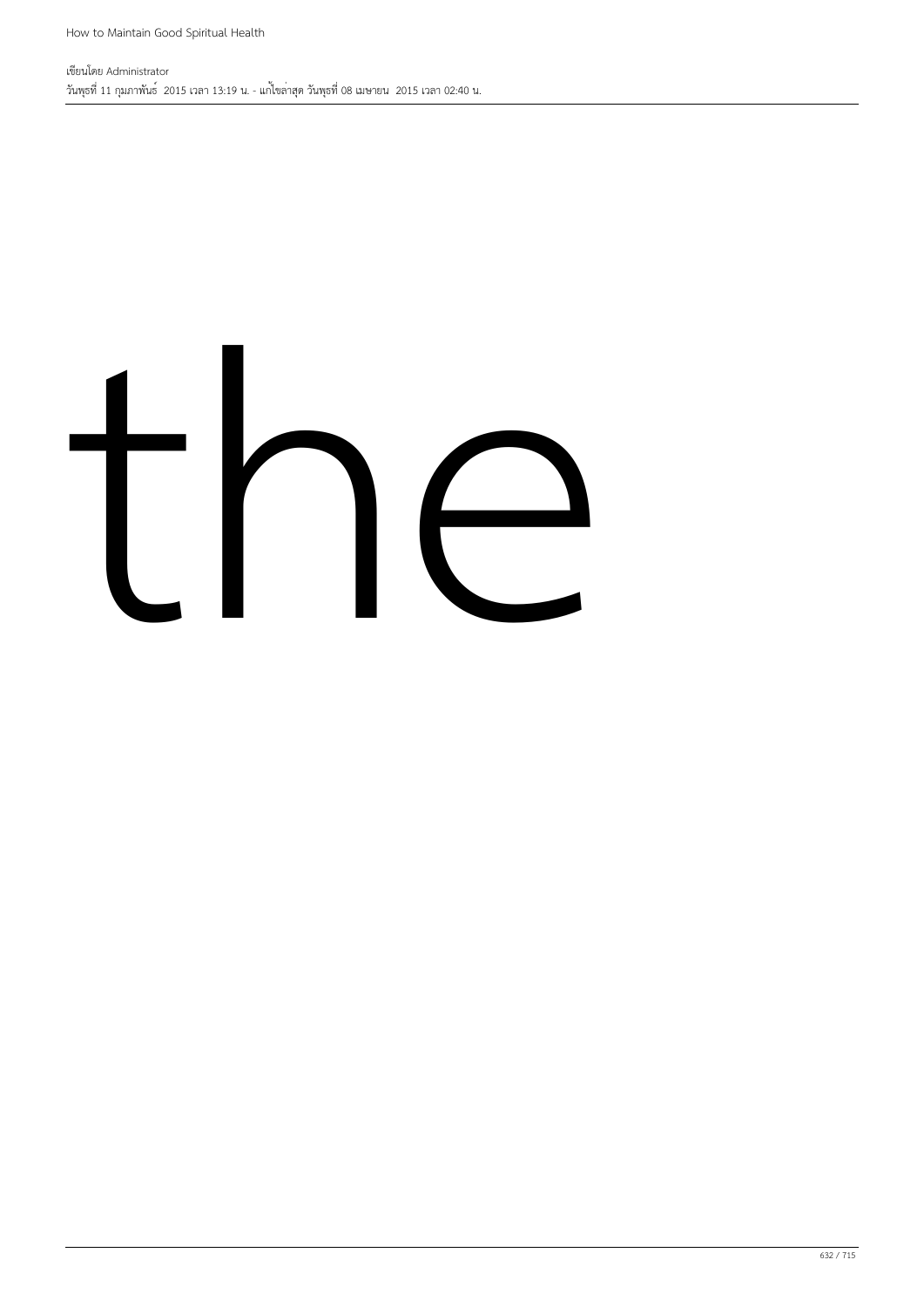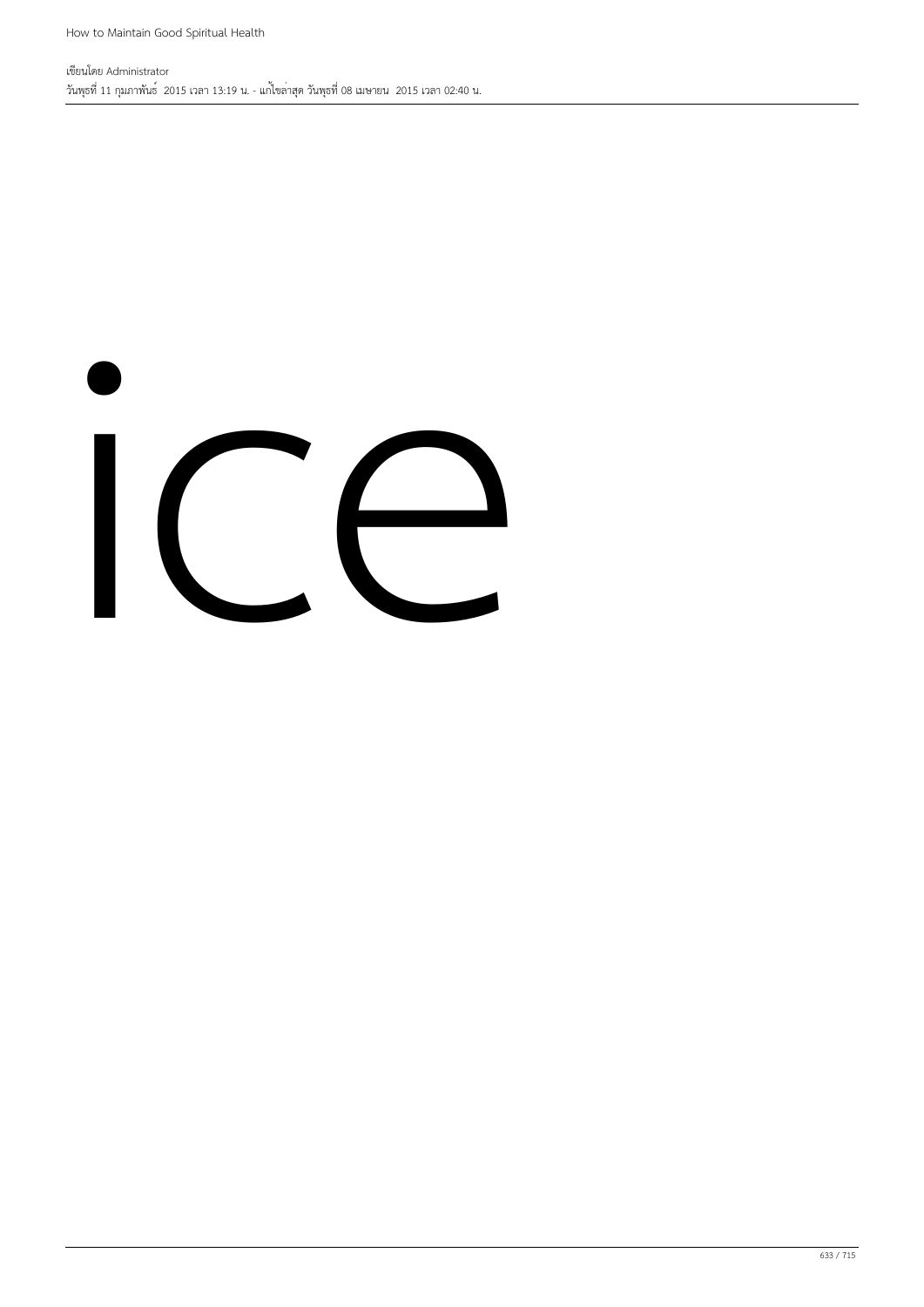### crea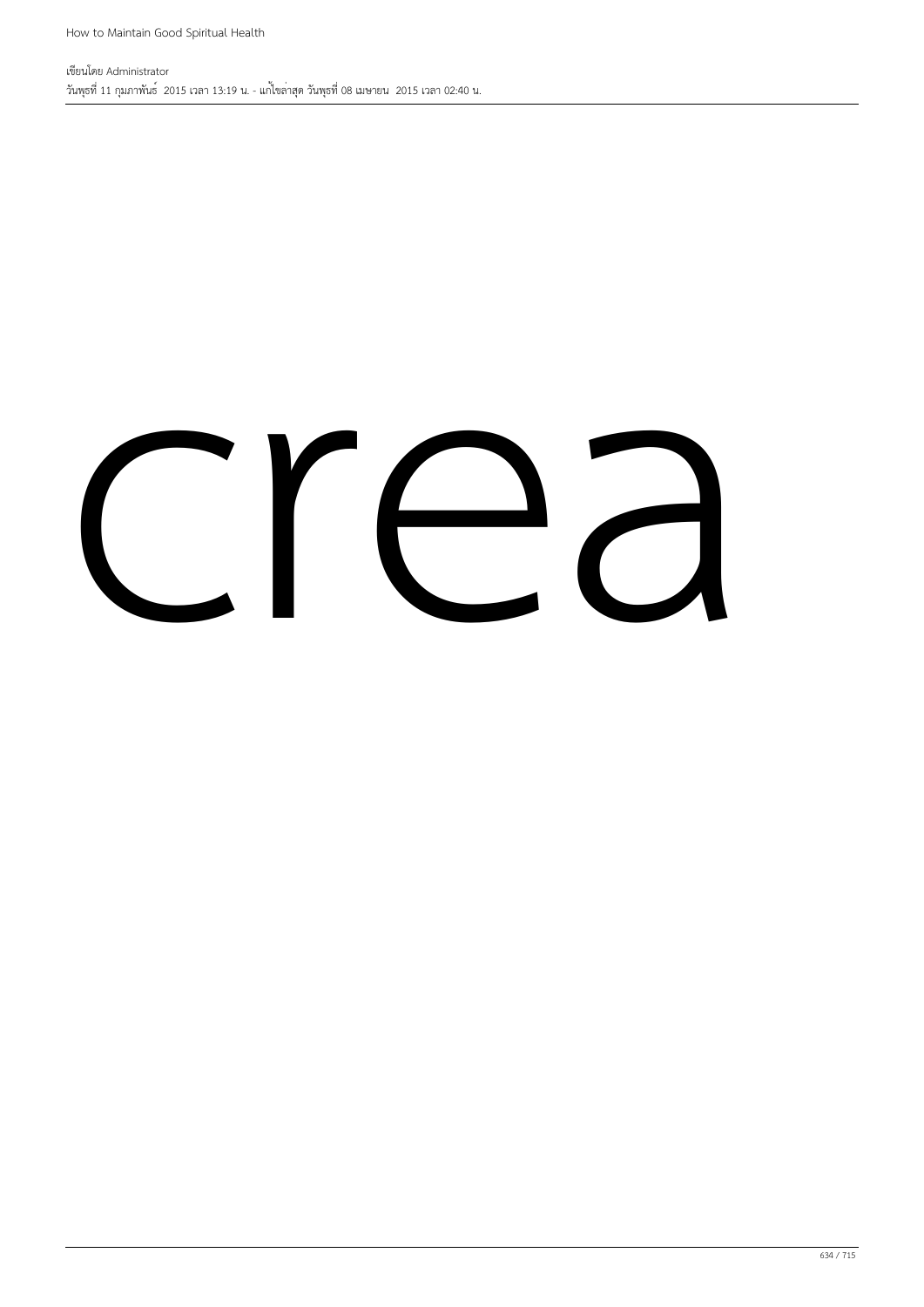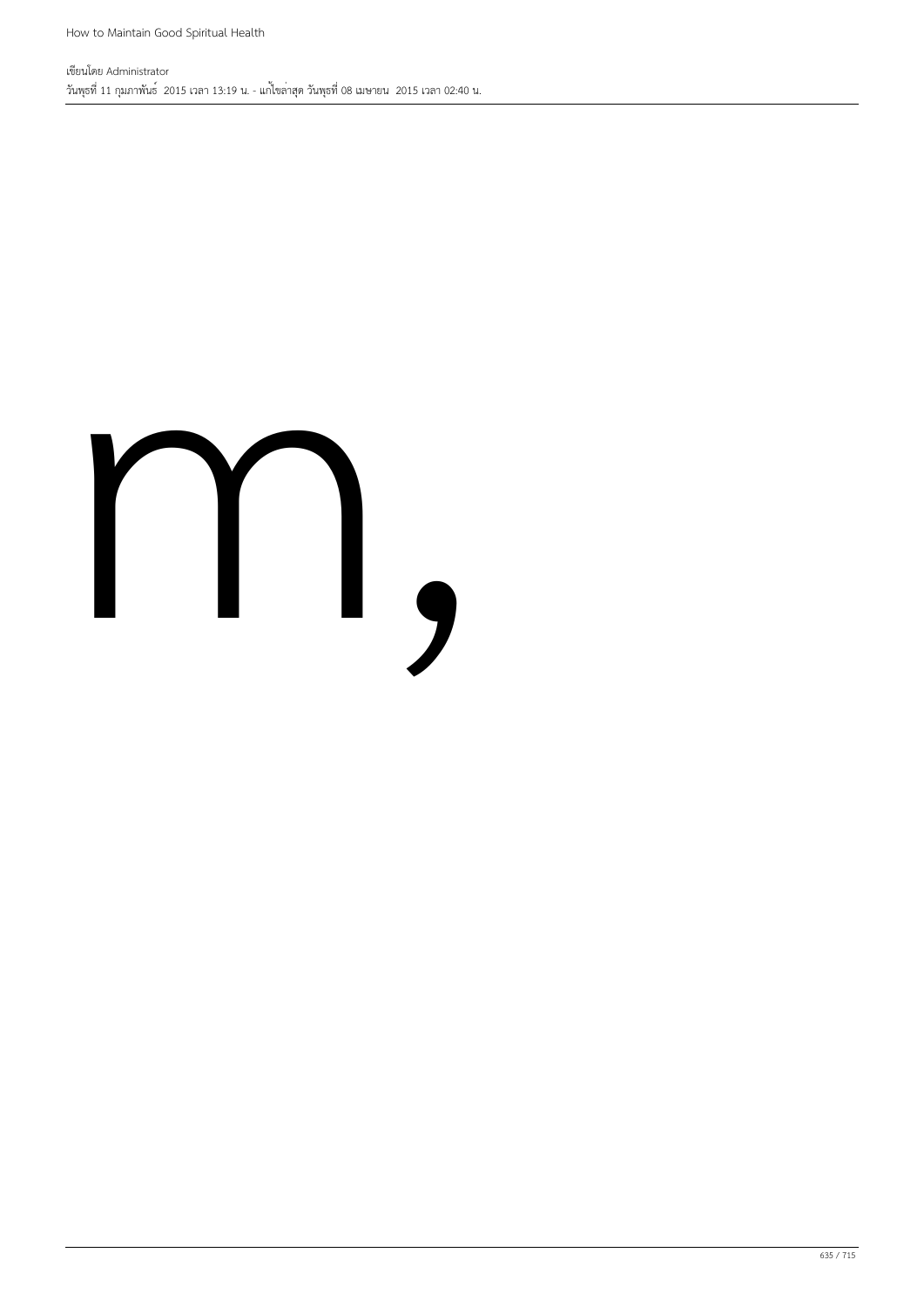## OUT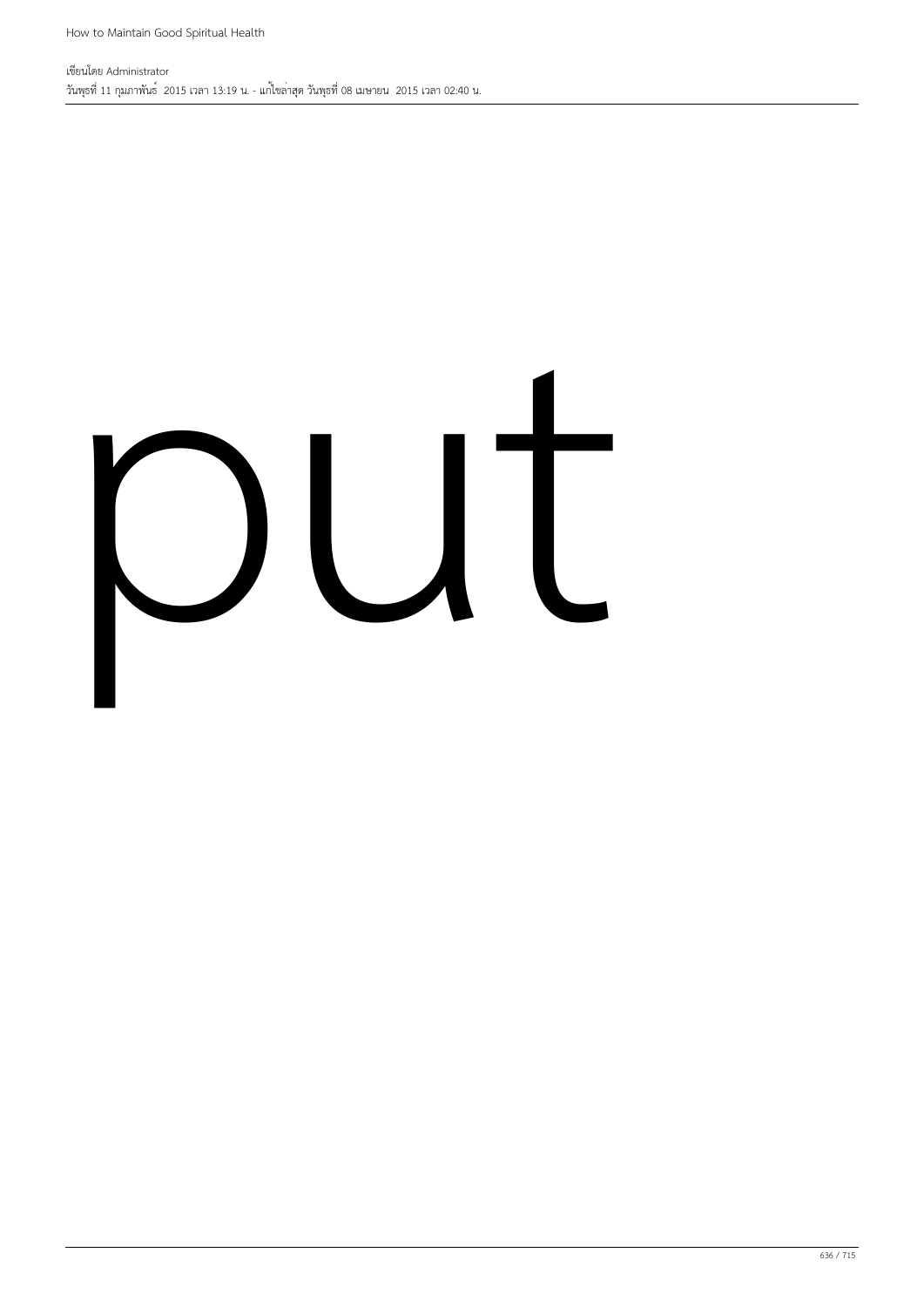### the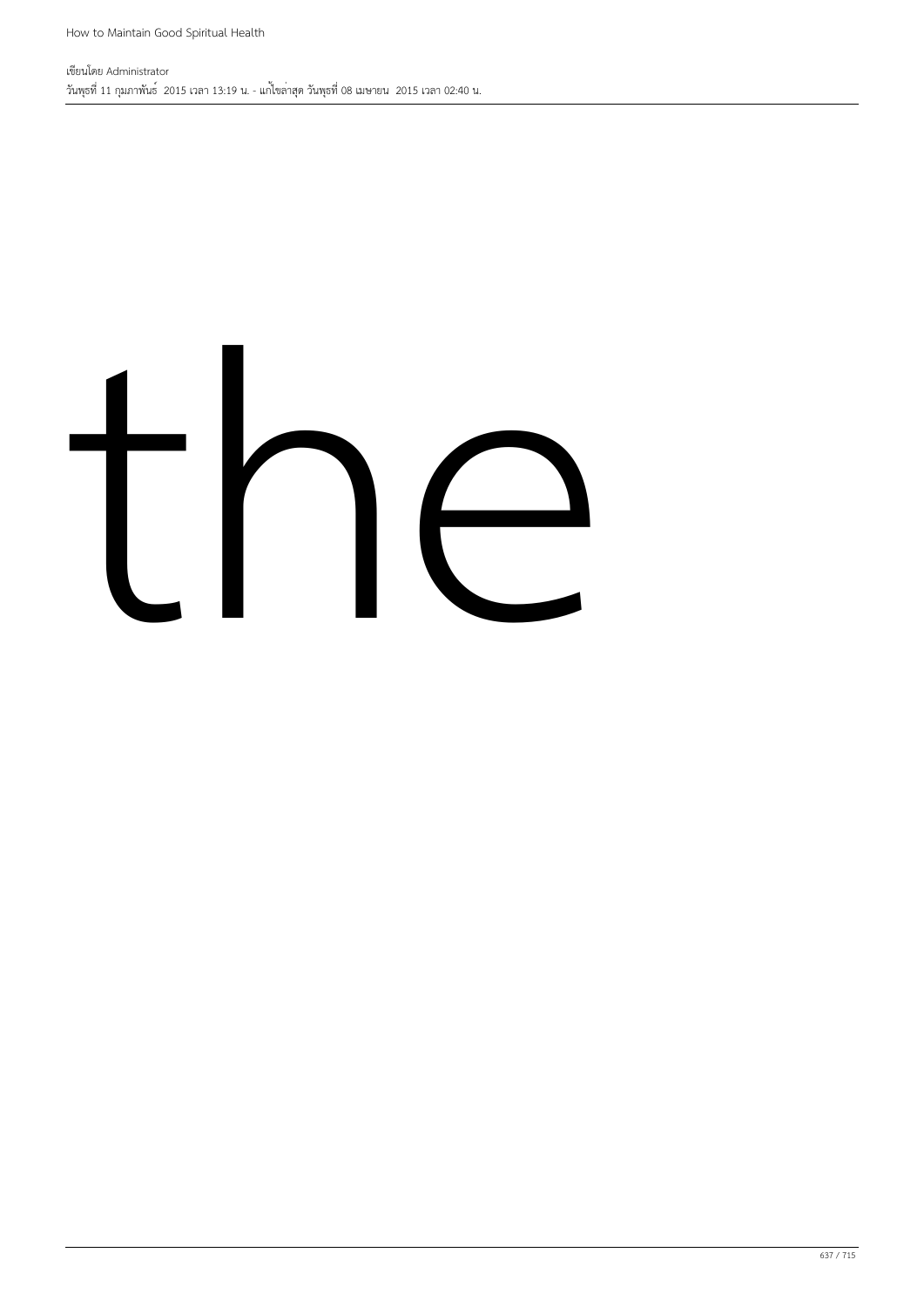## bill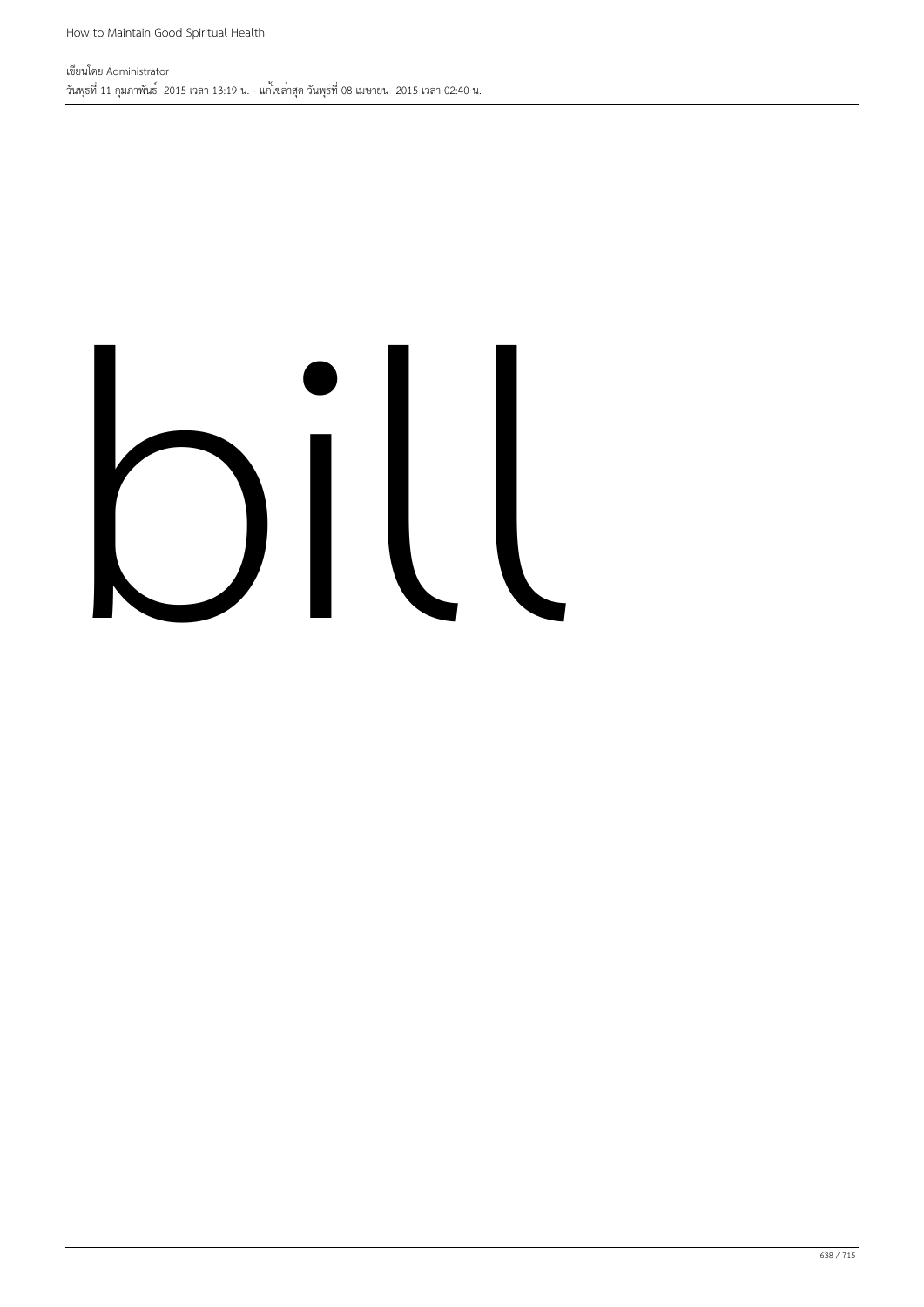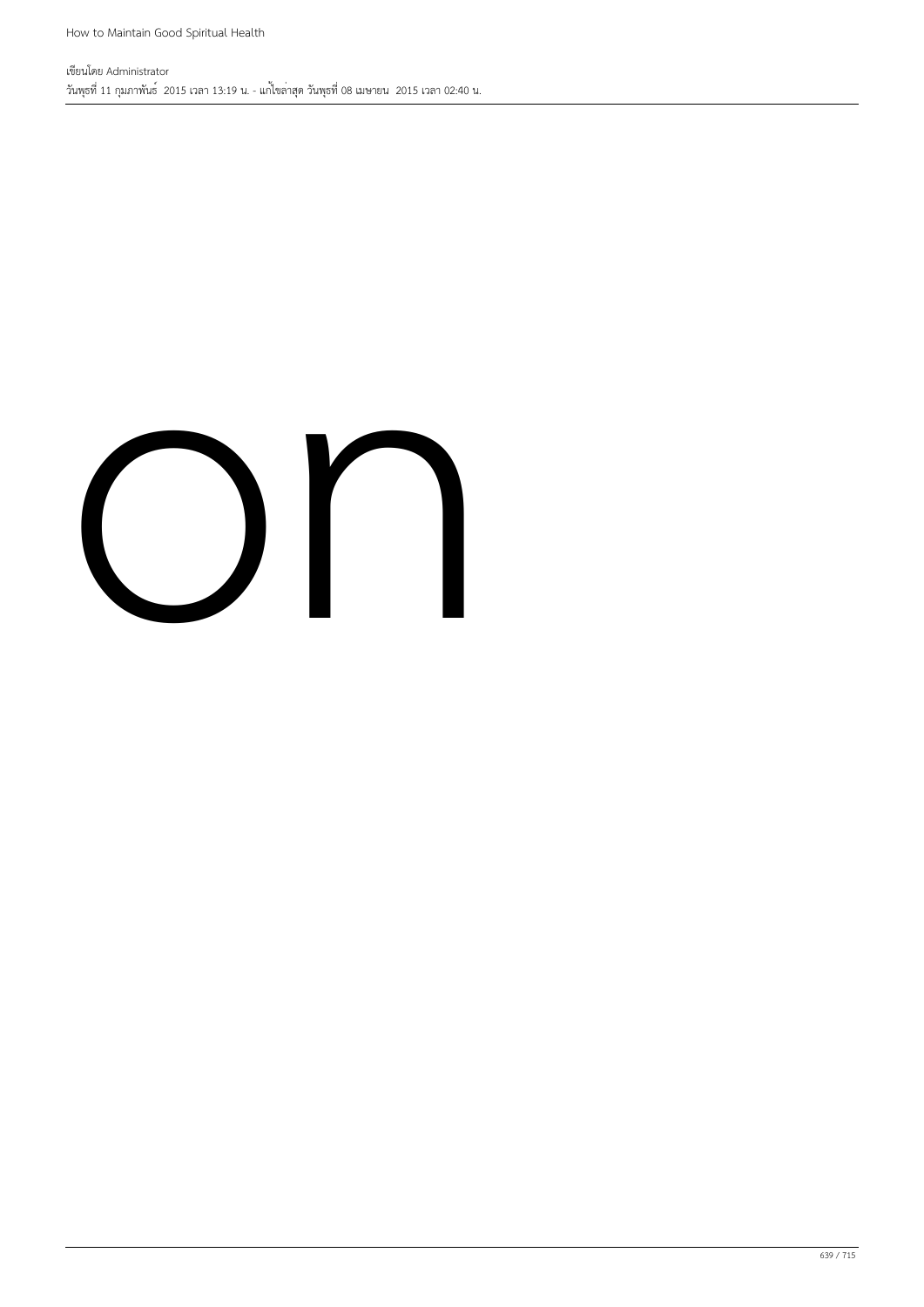### the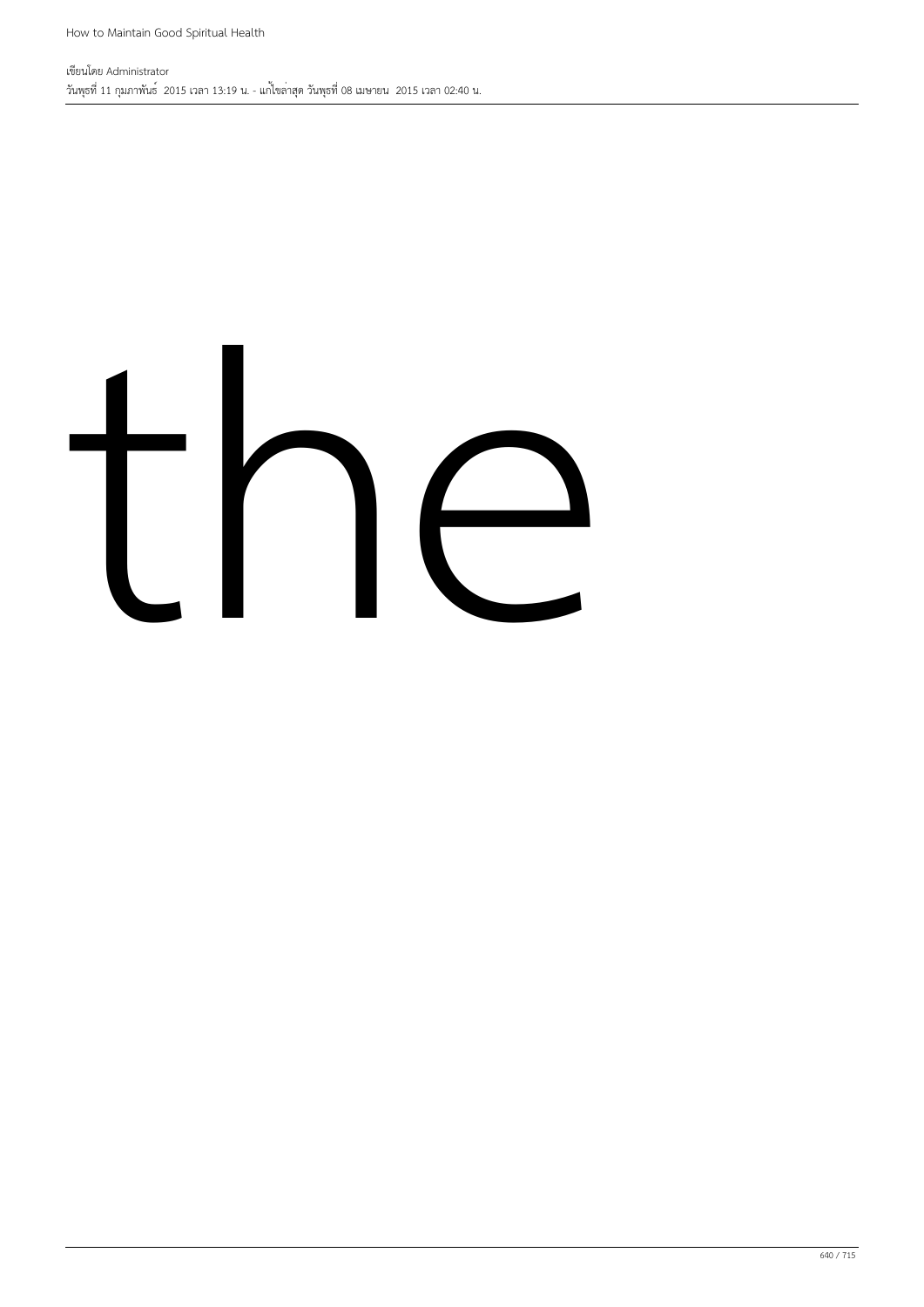## tabl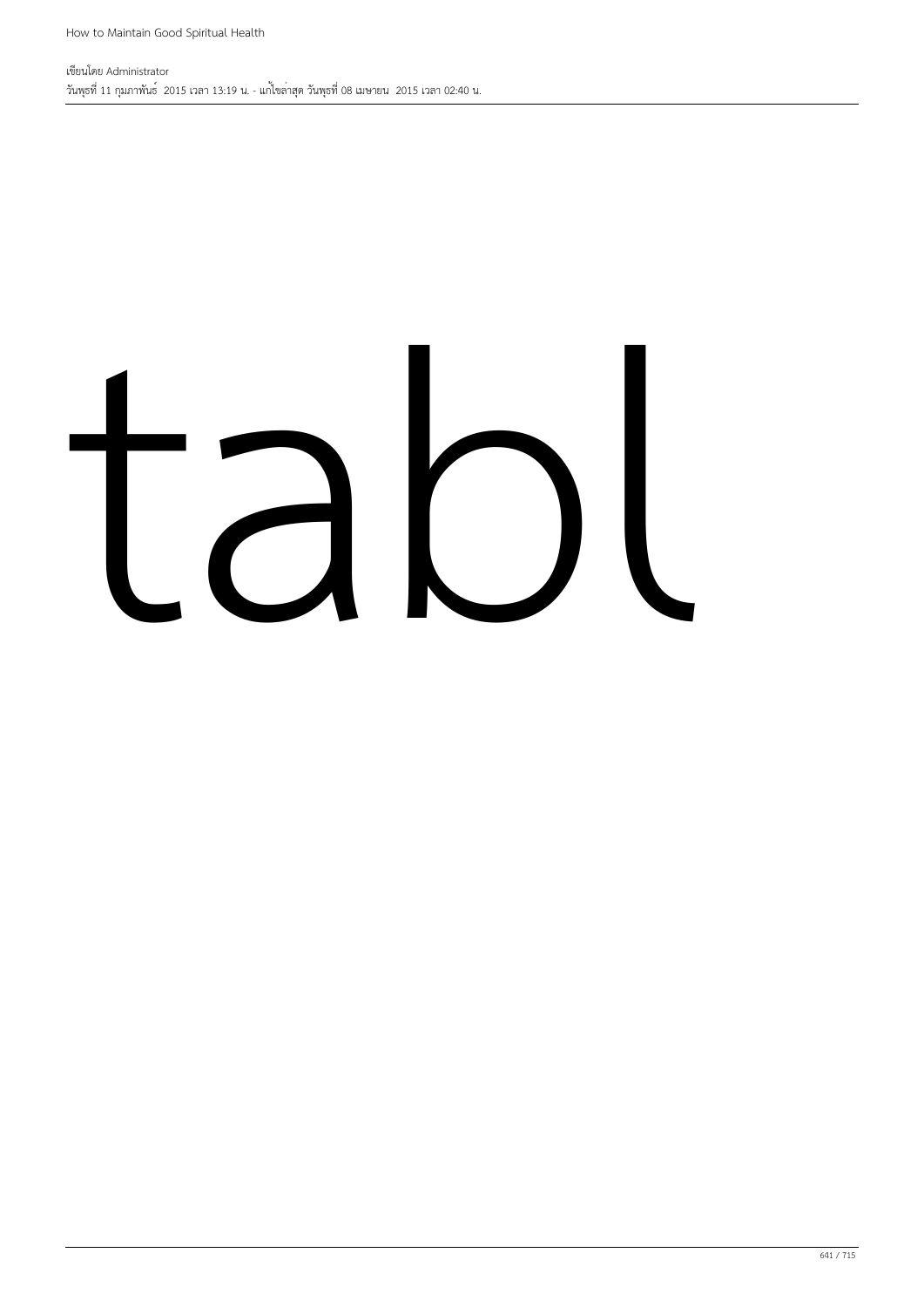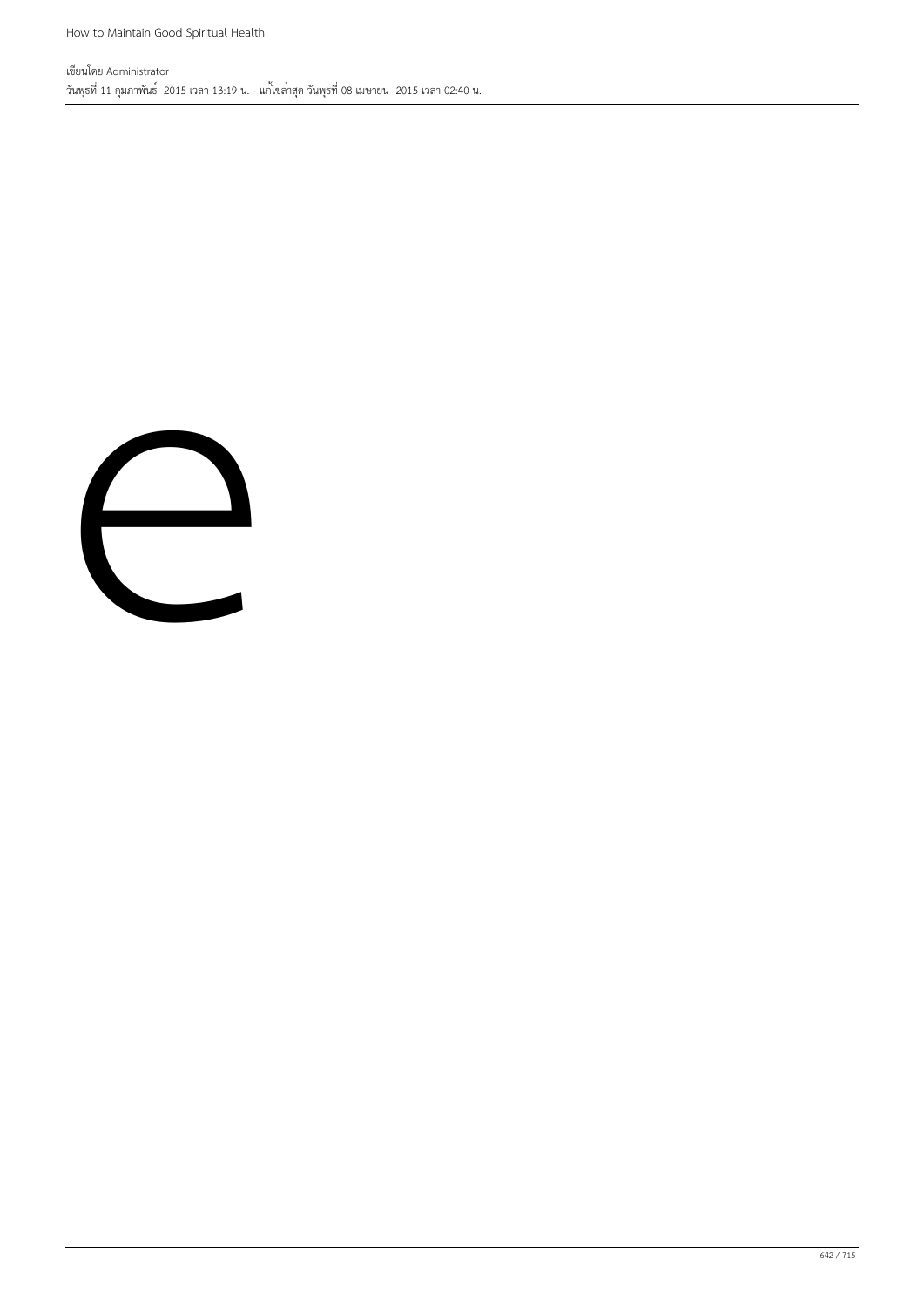### and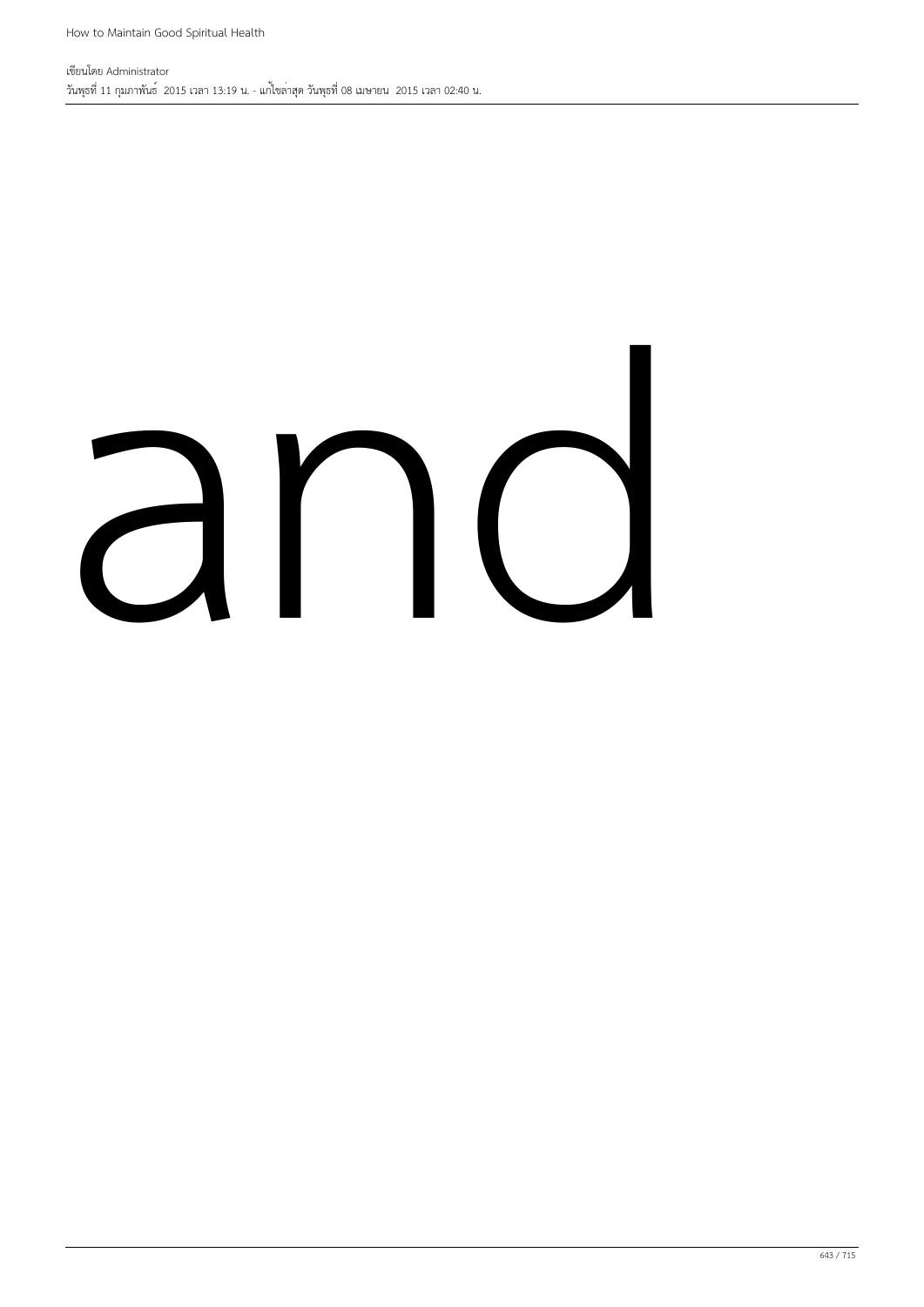### walk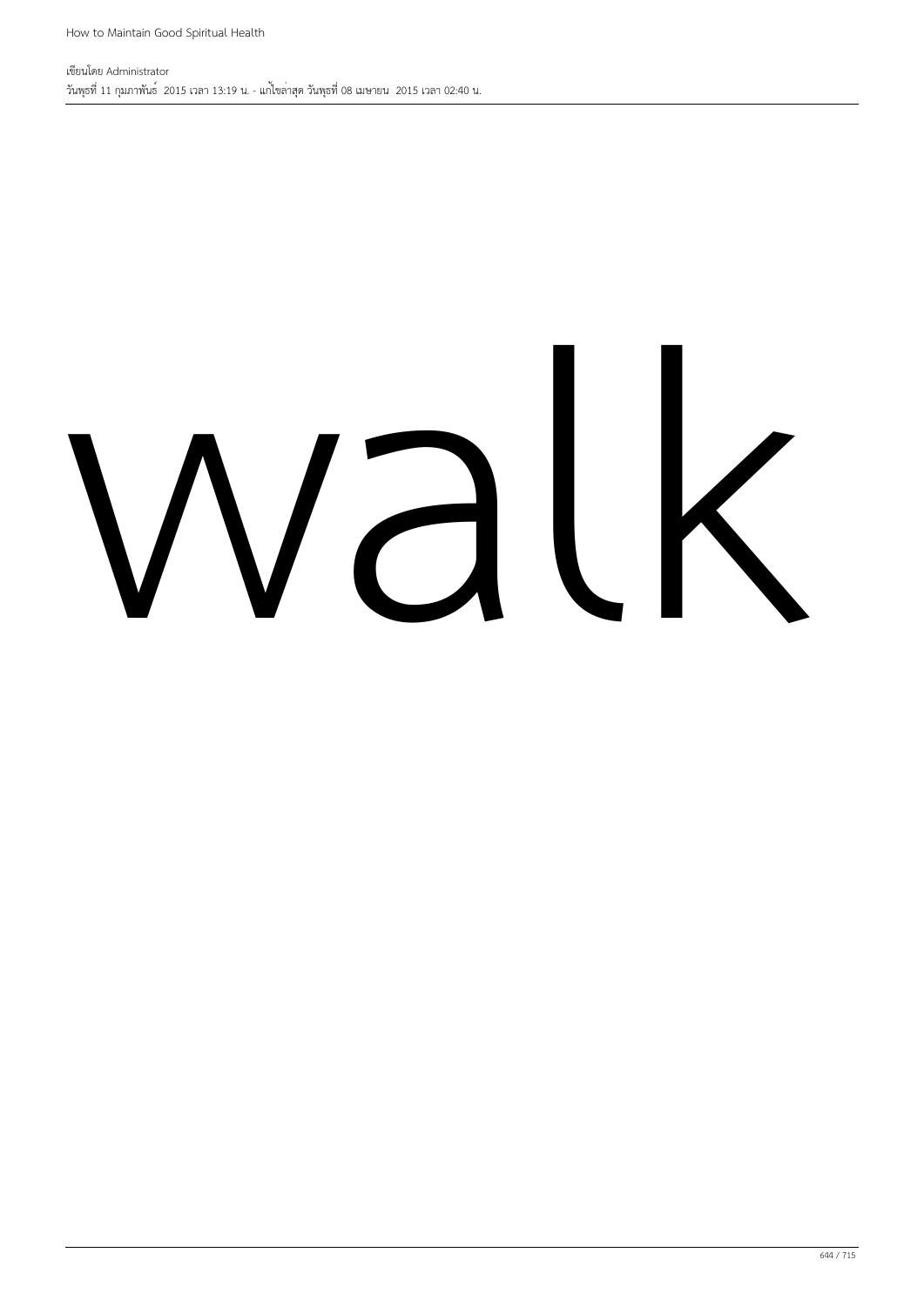### ed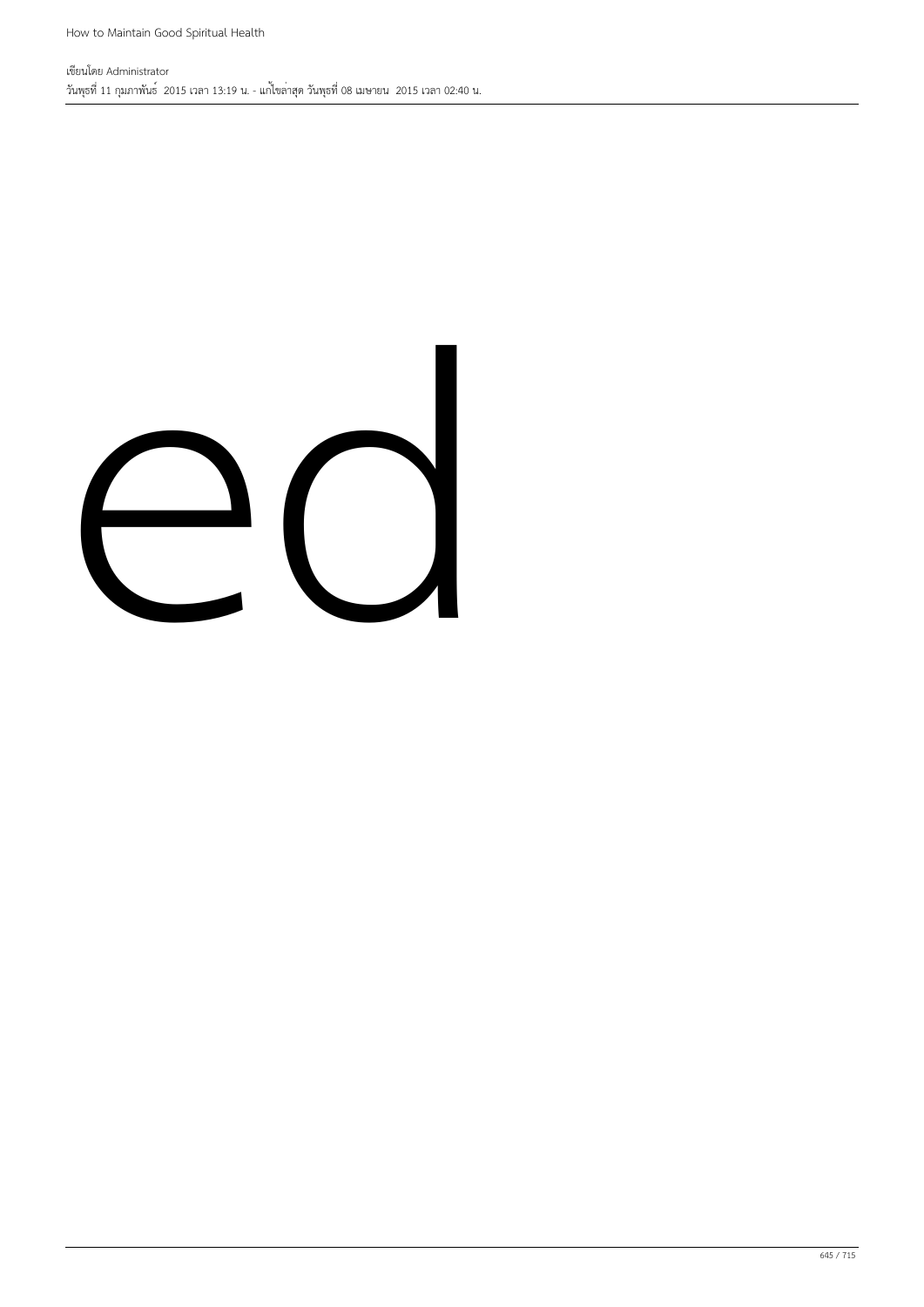### awa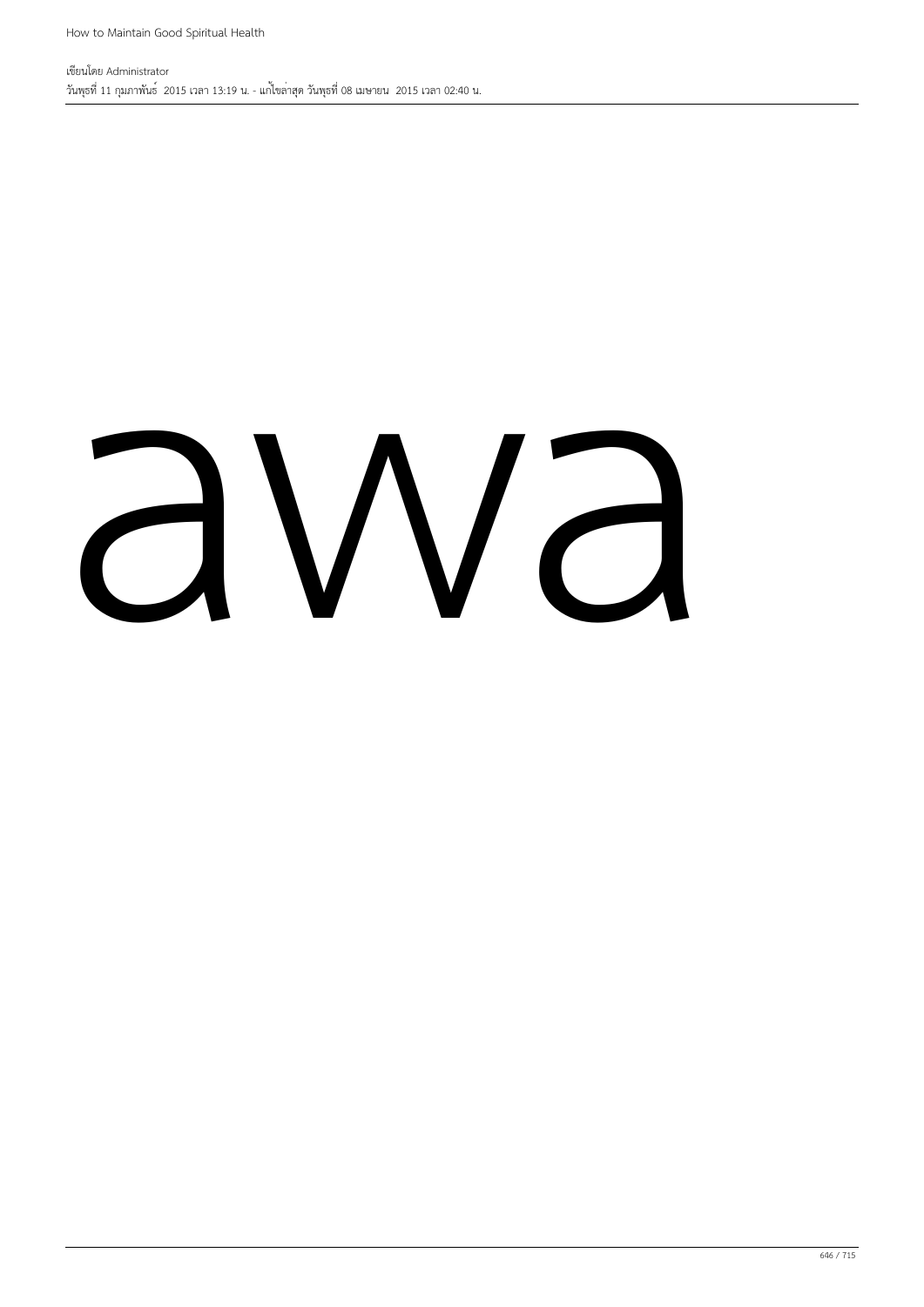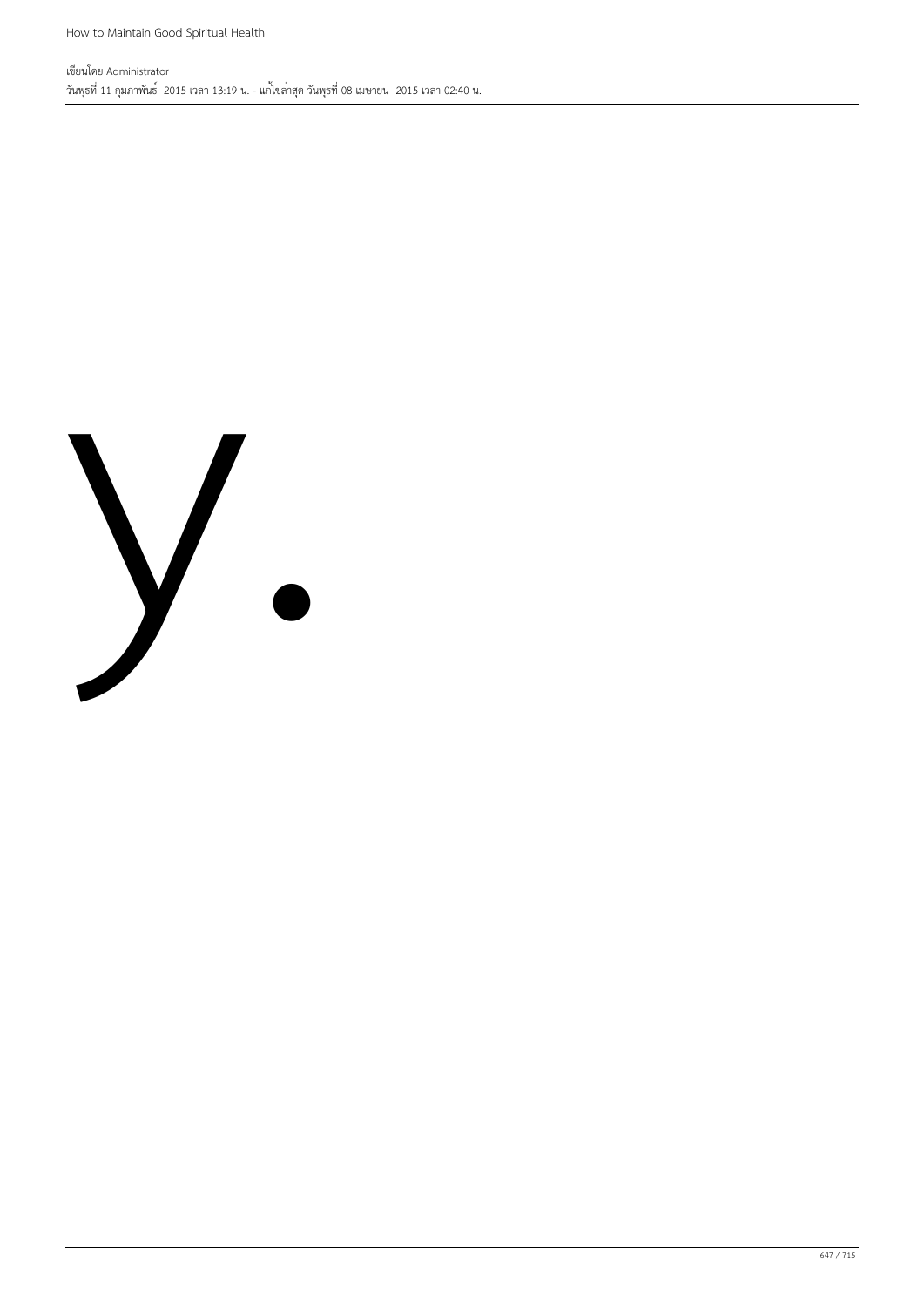### The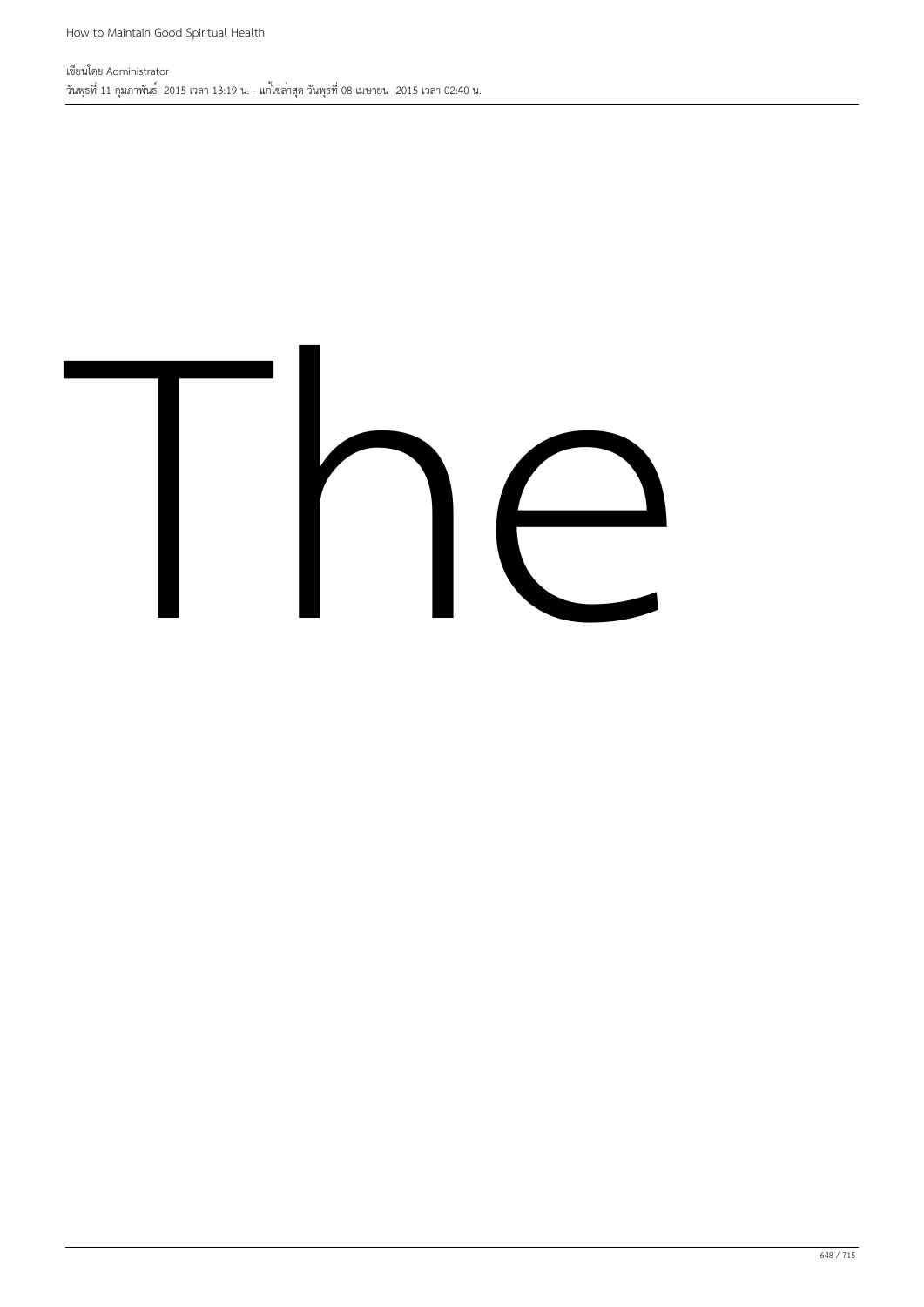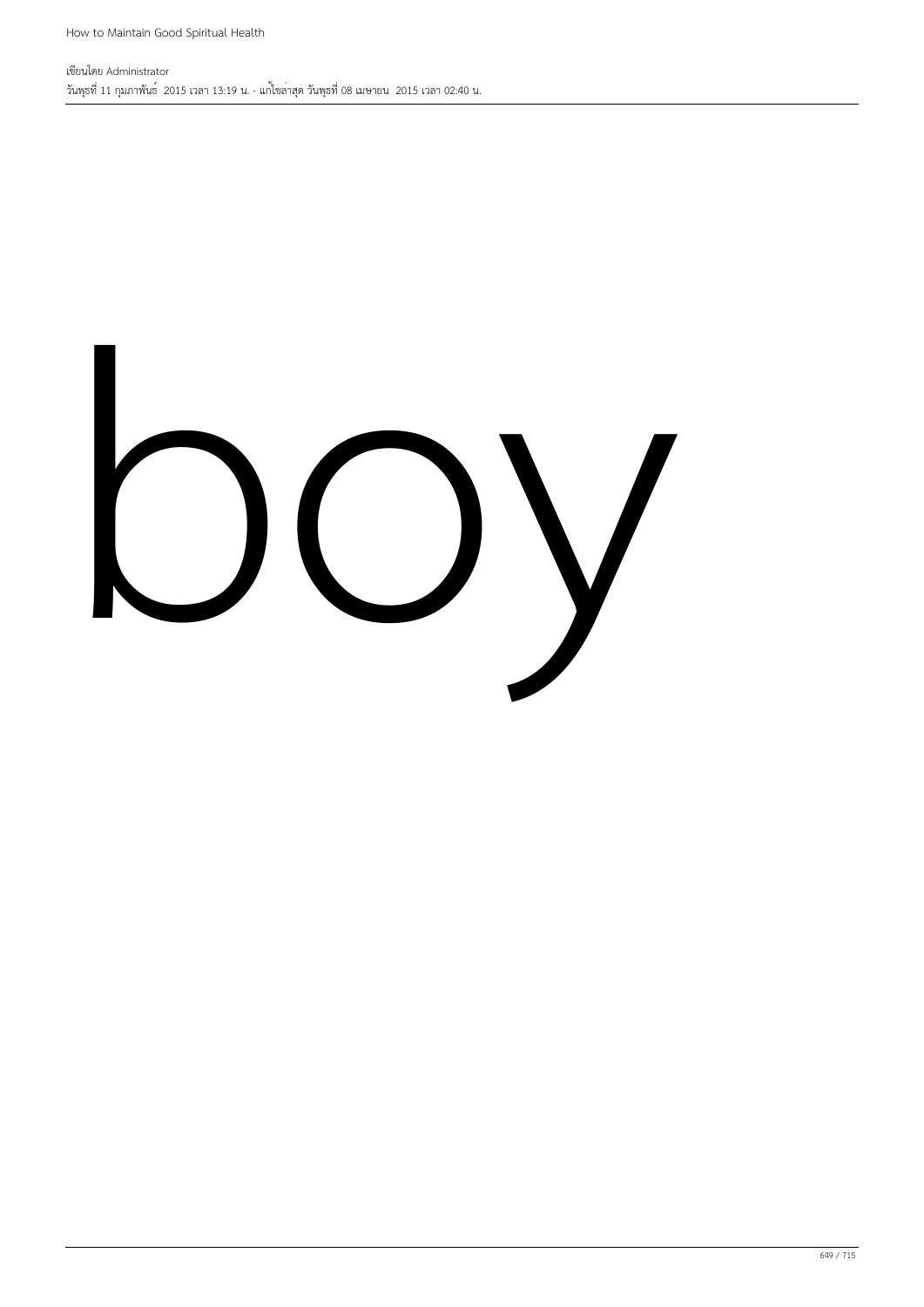# finis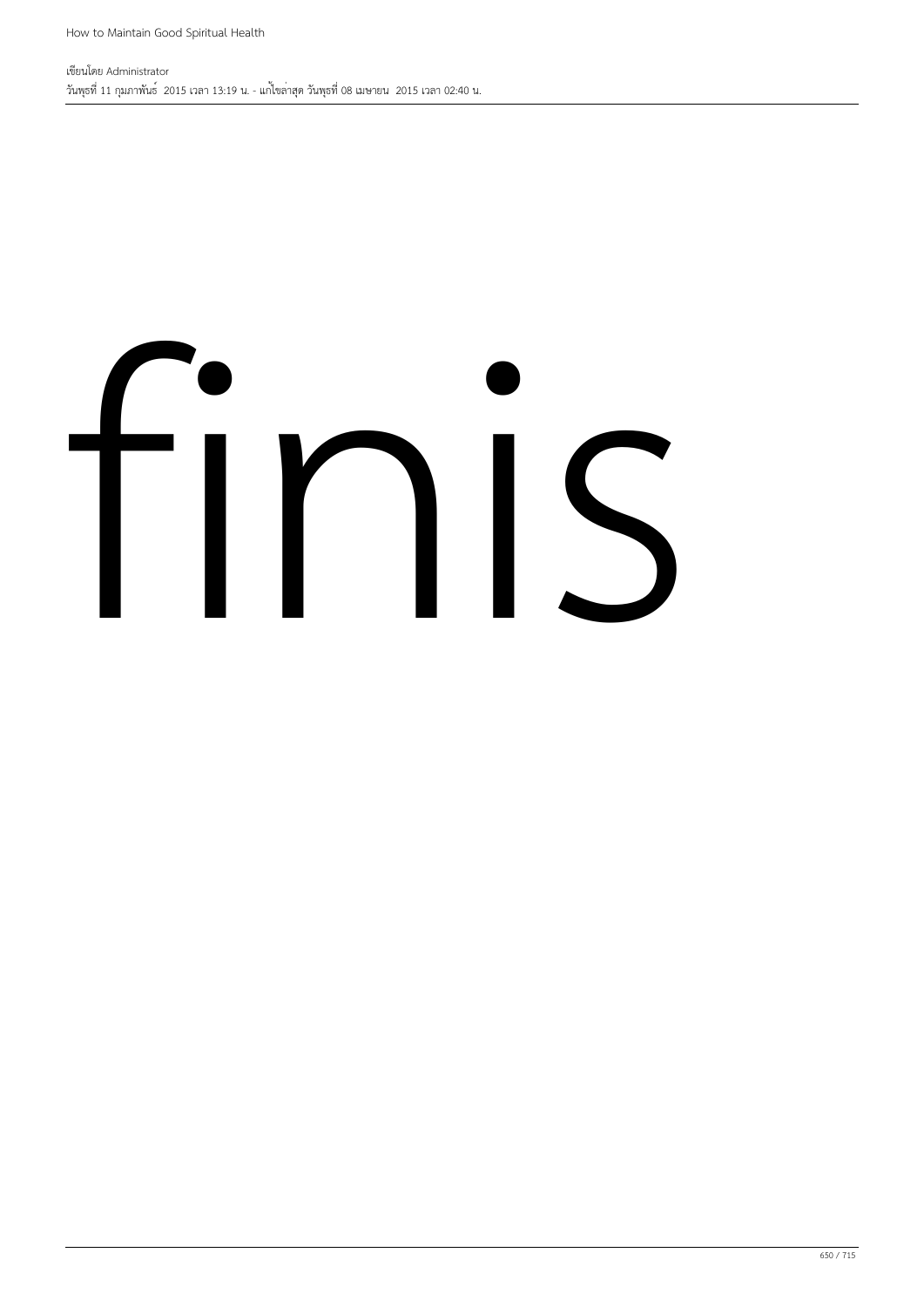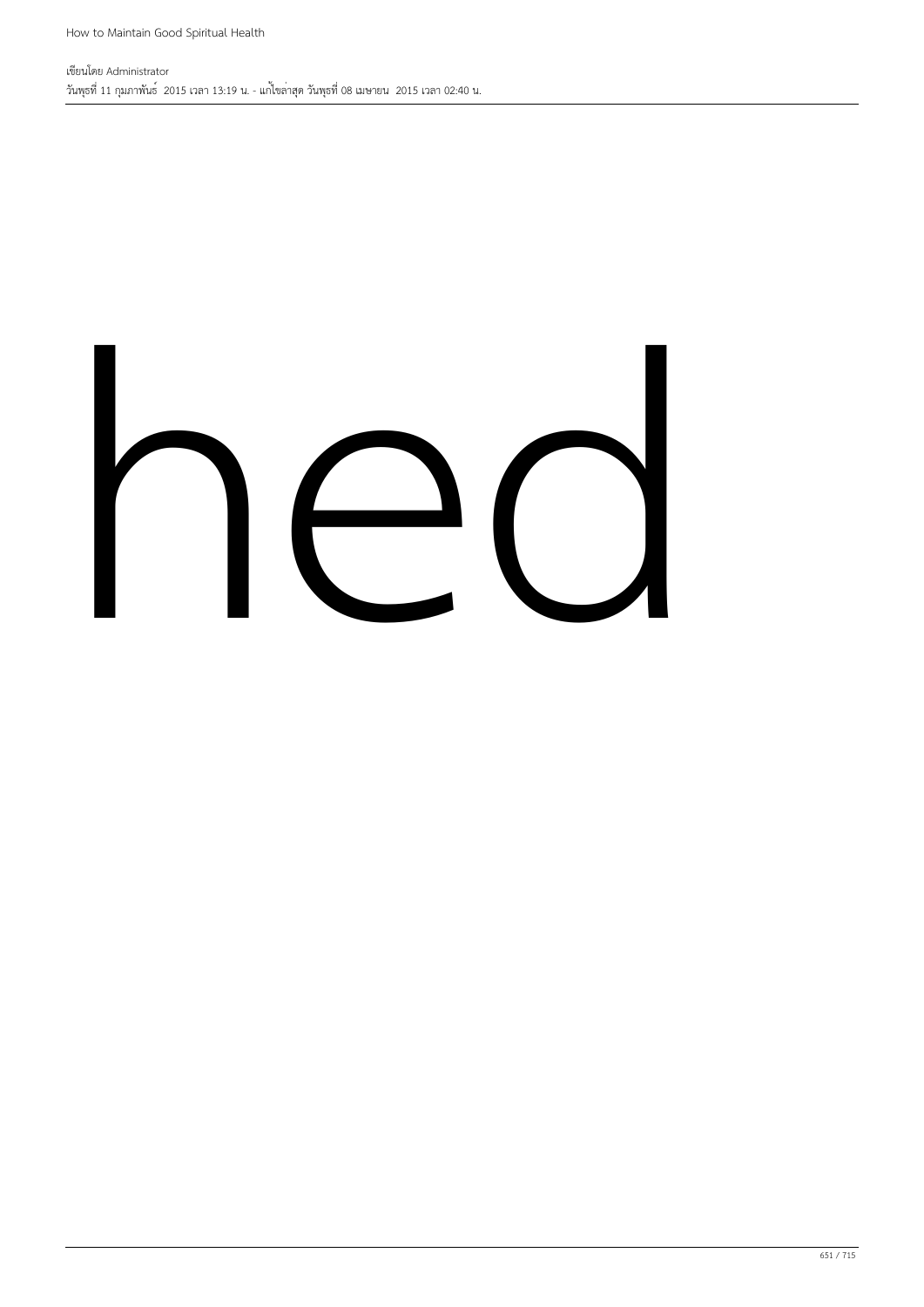# the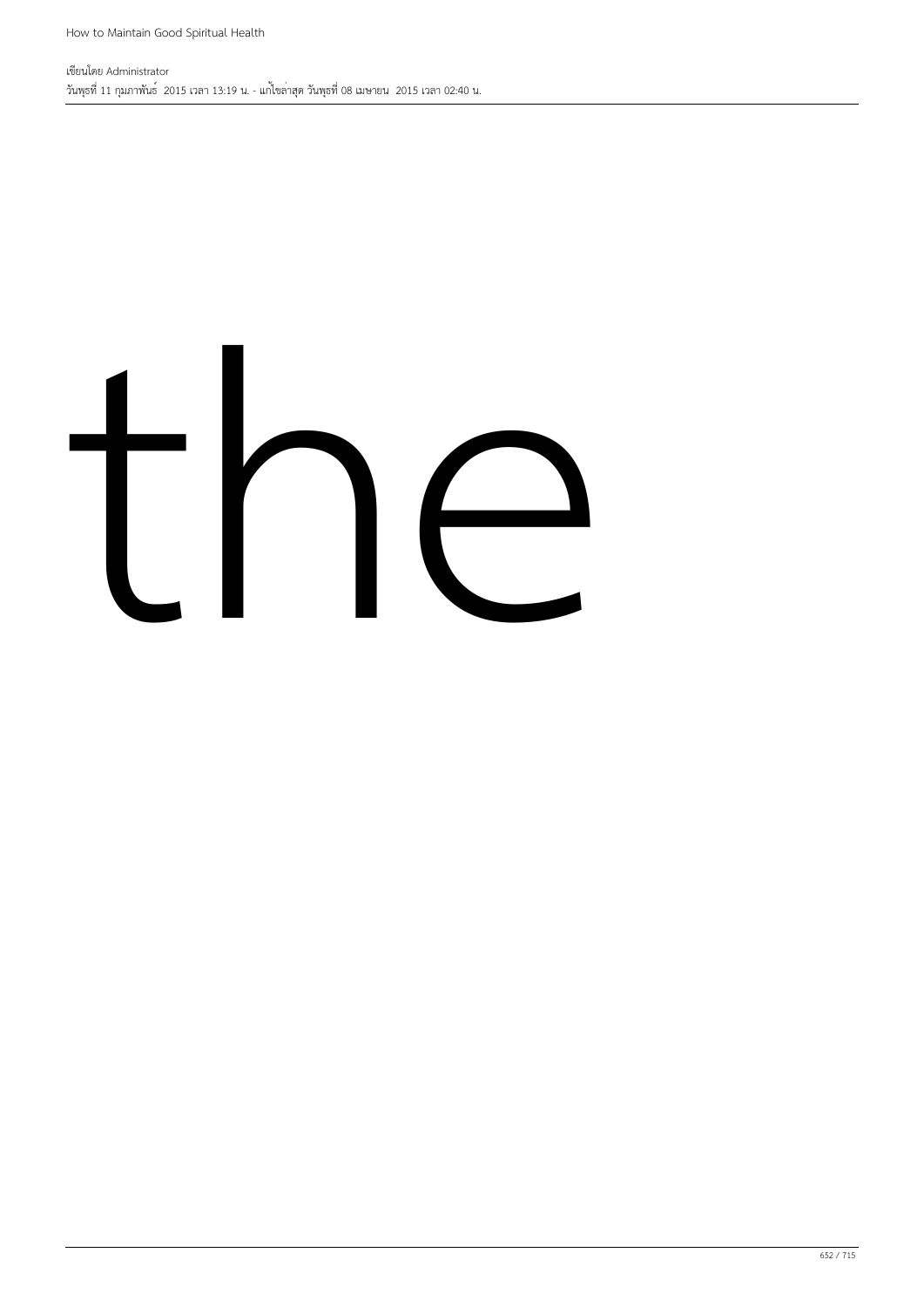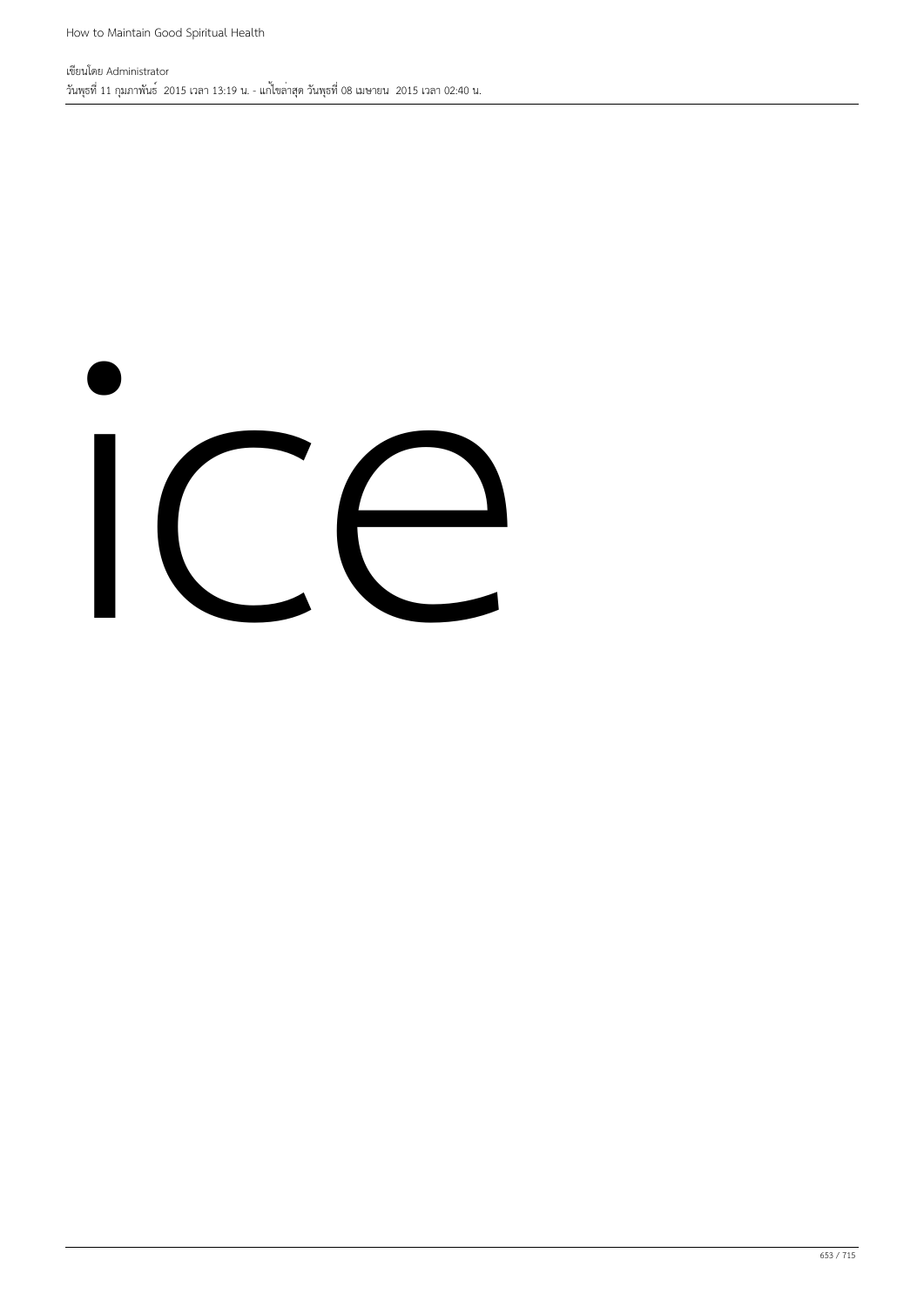#### crea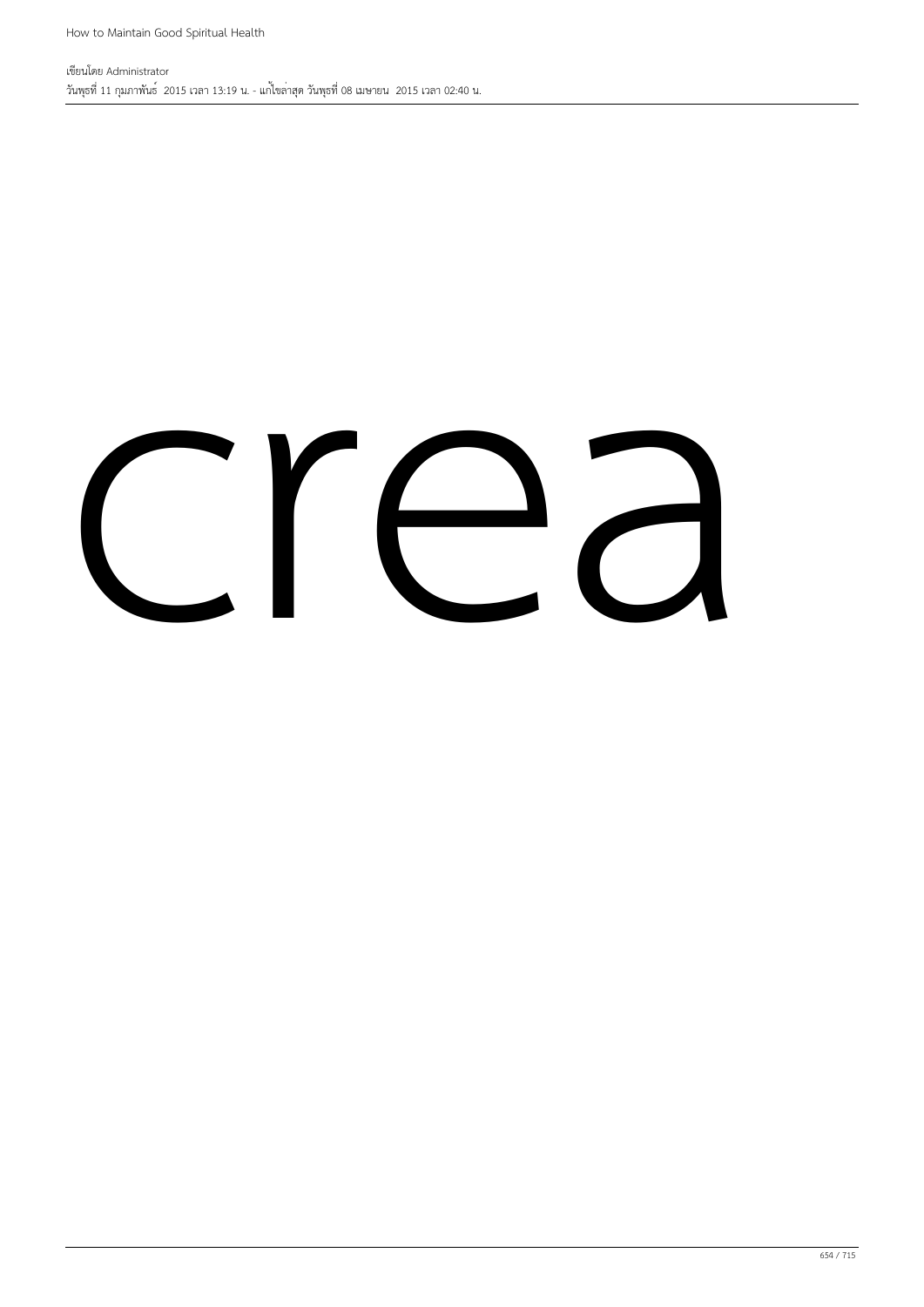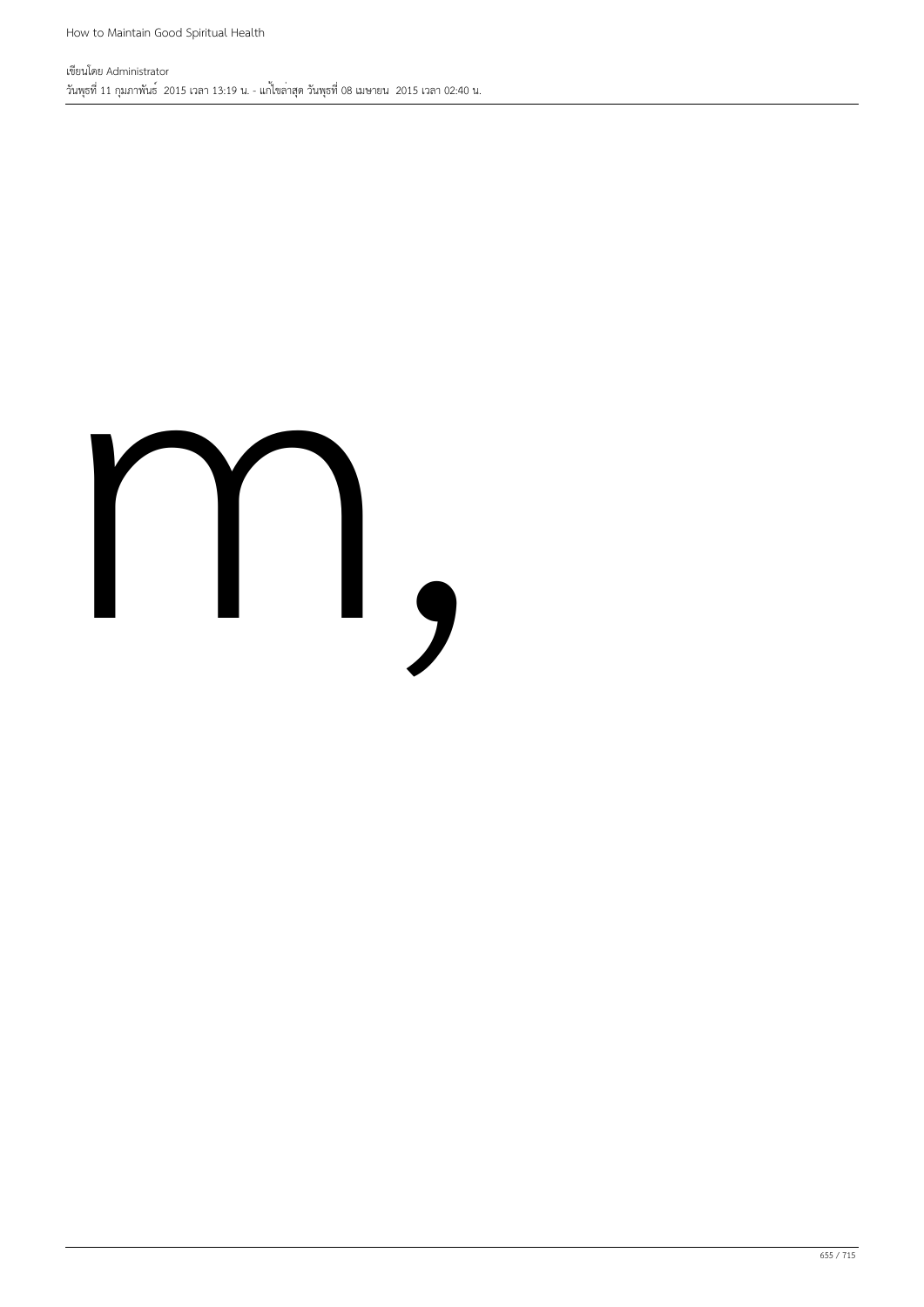# paid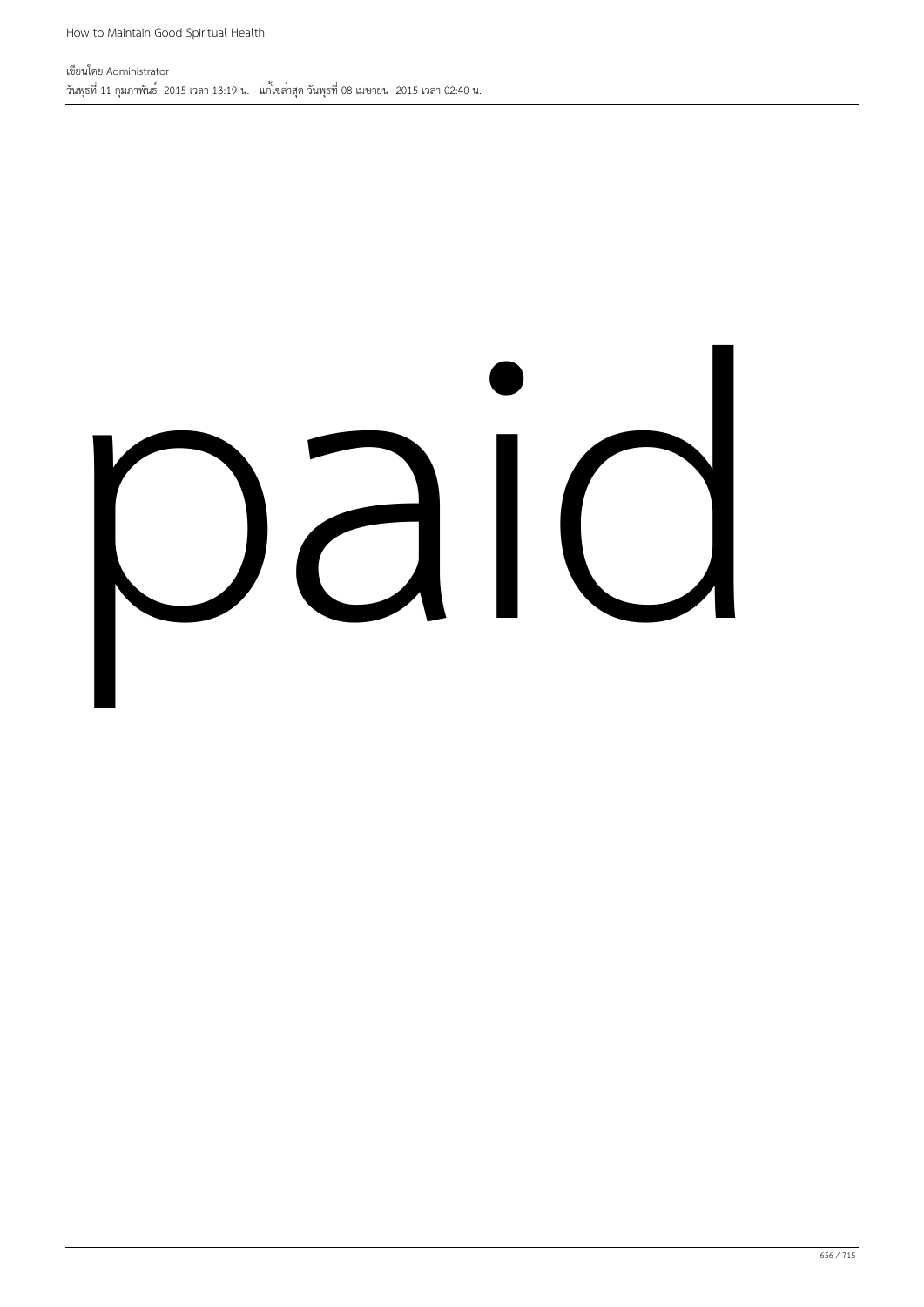# the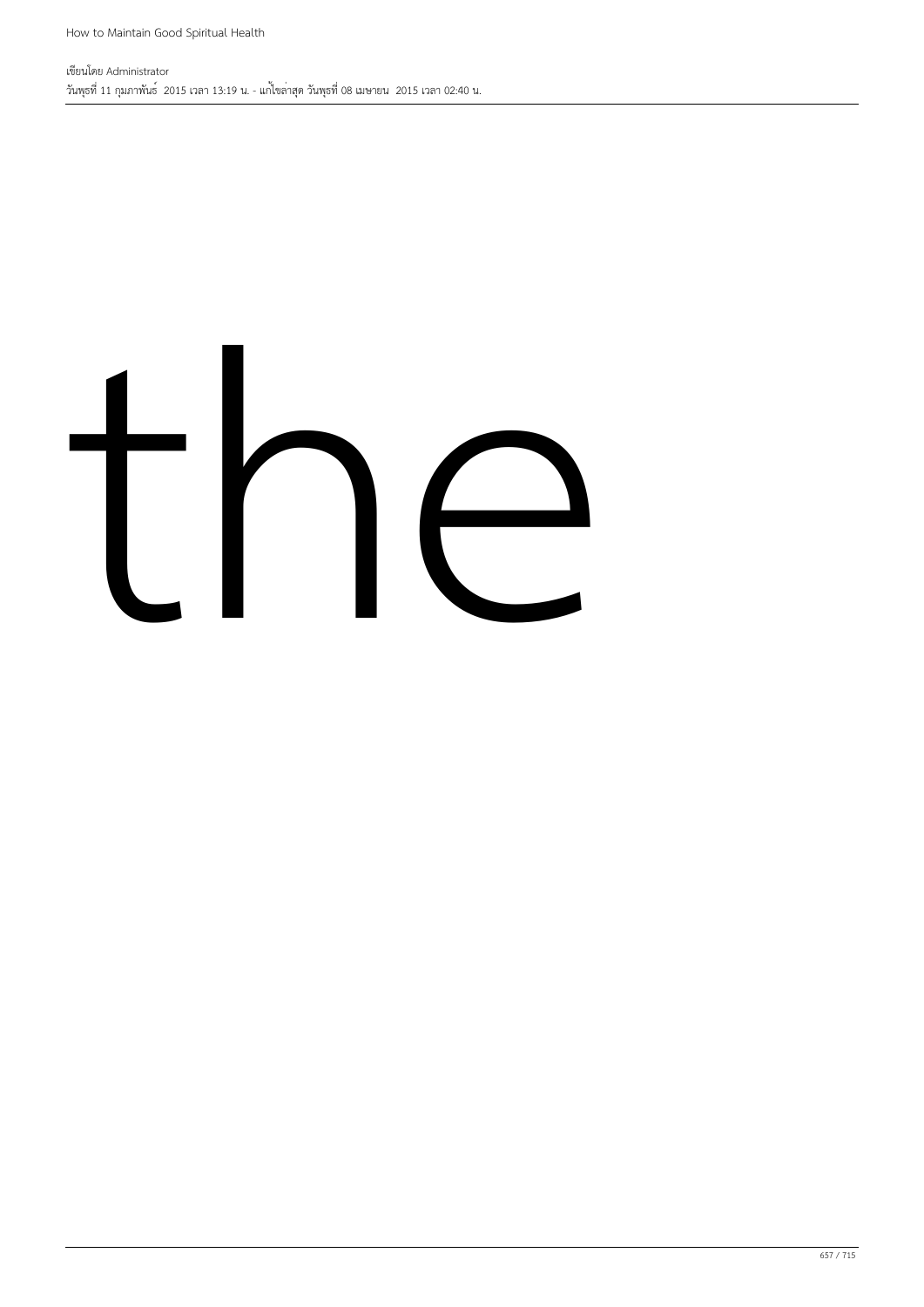## cash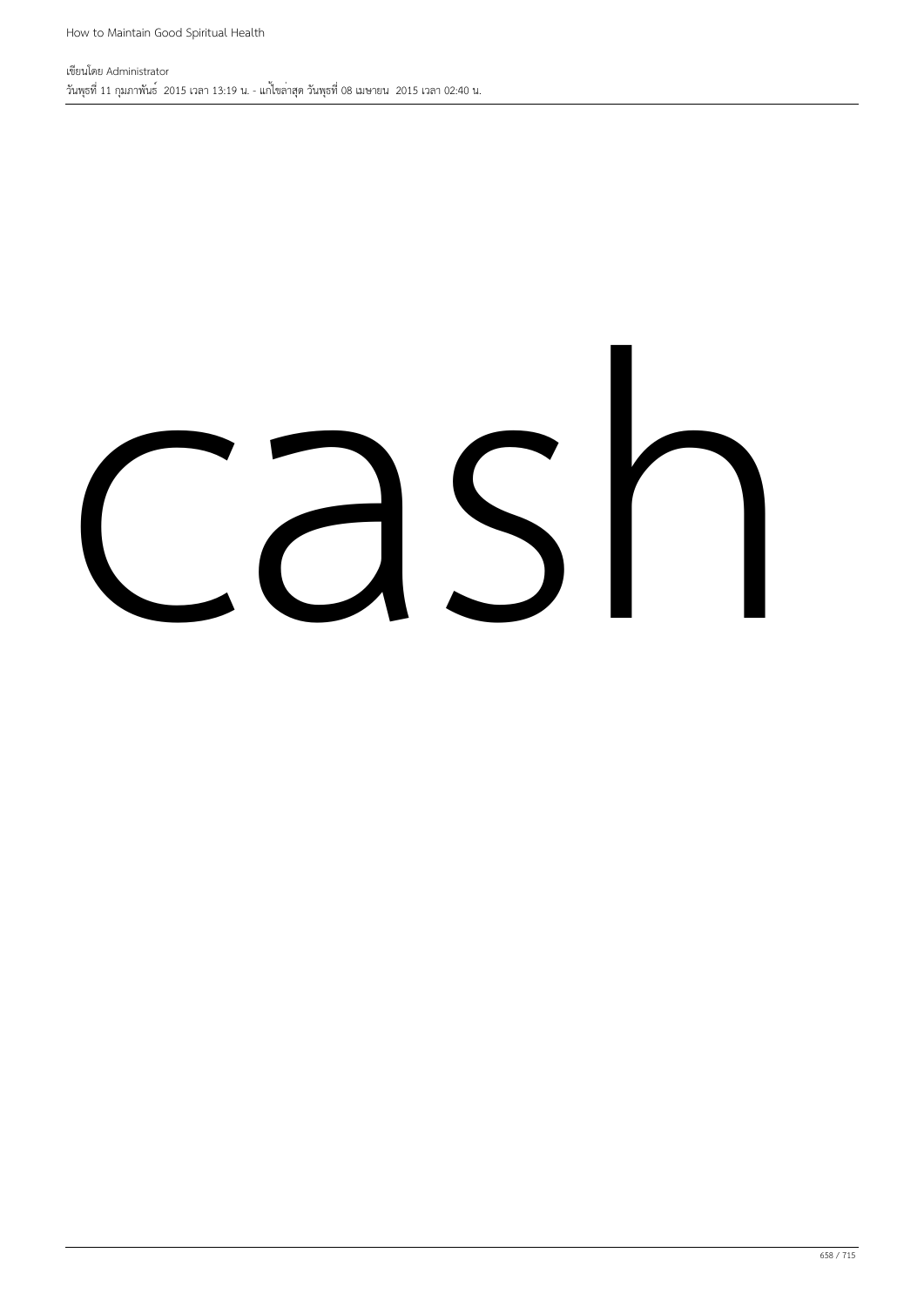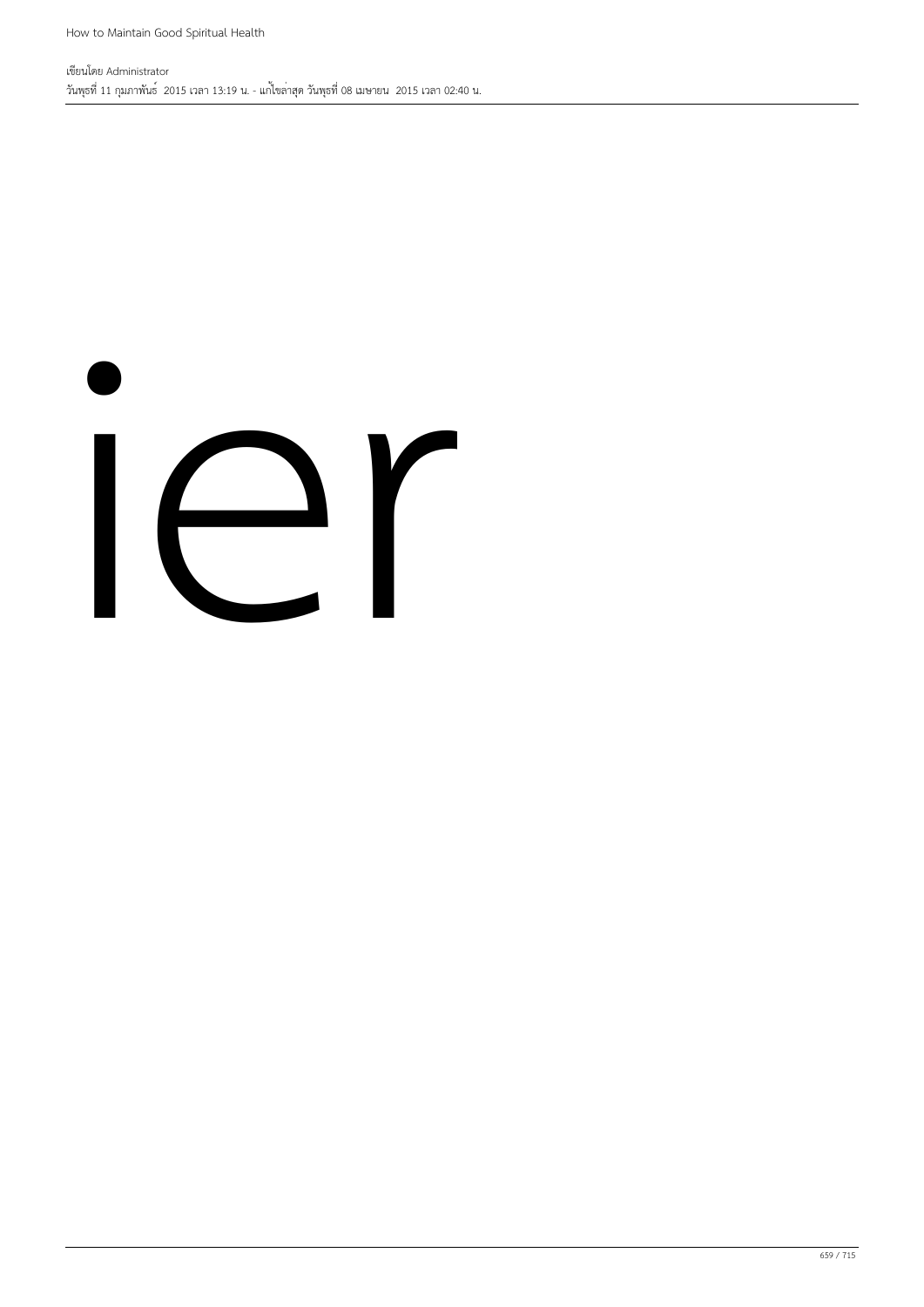# and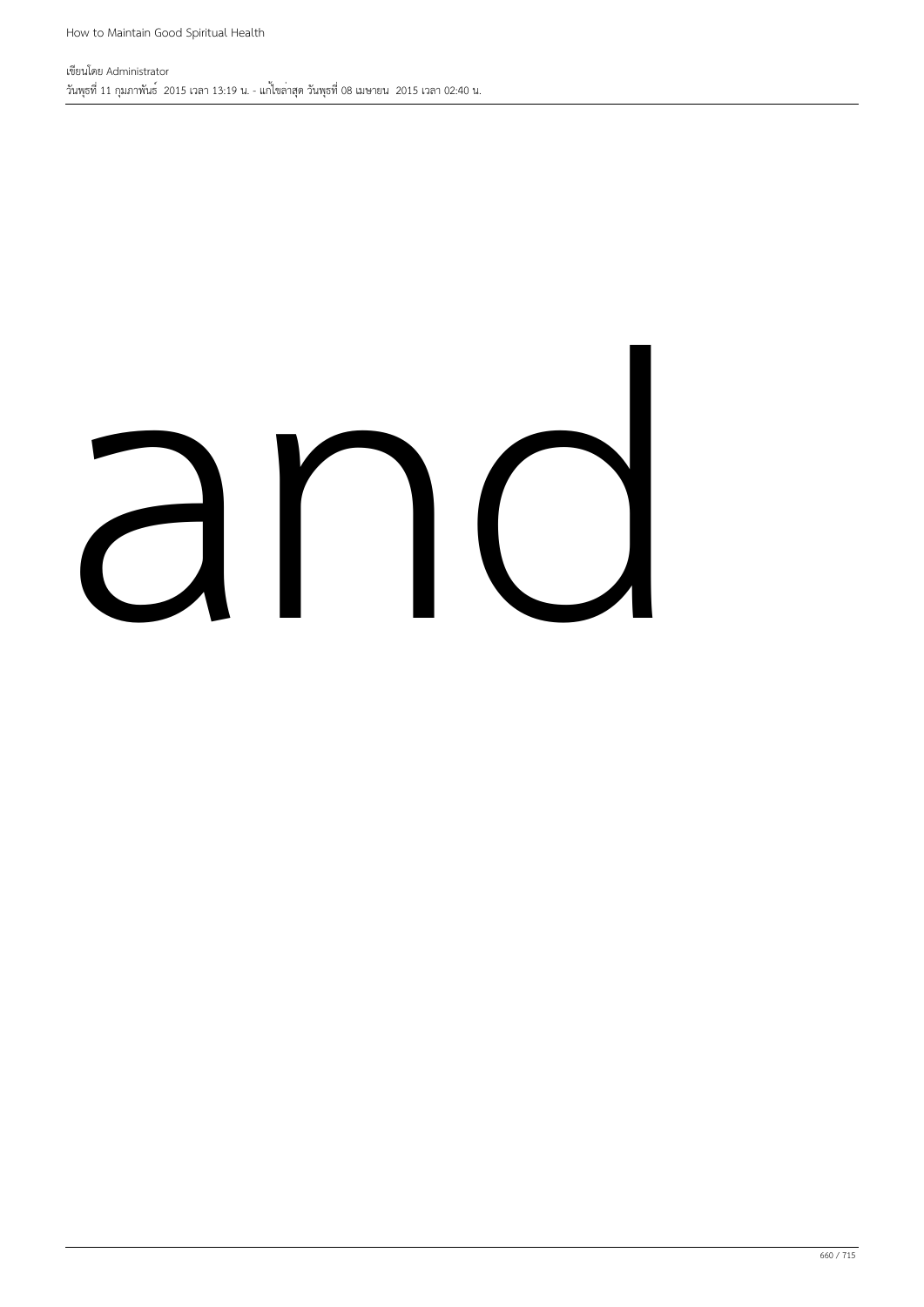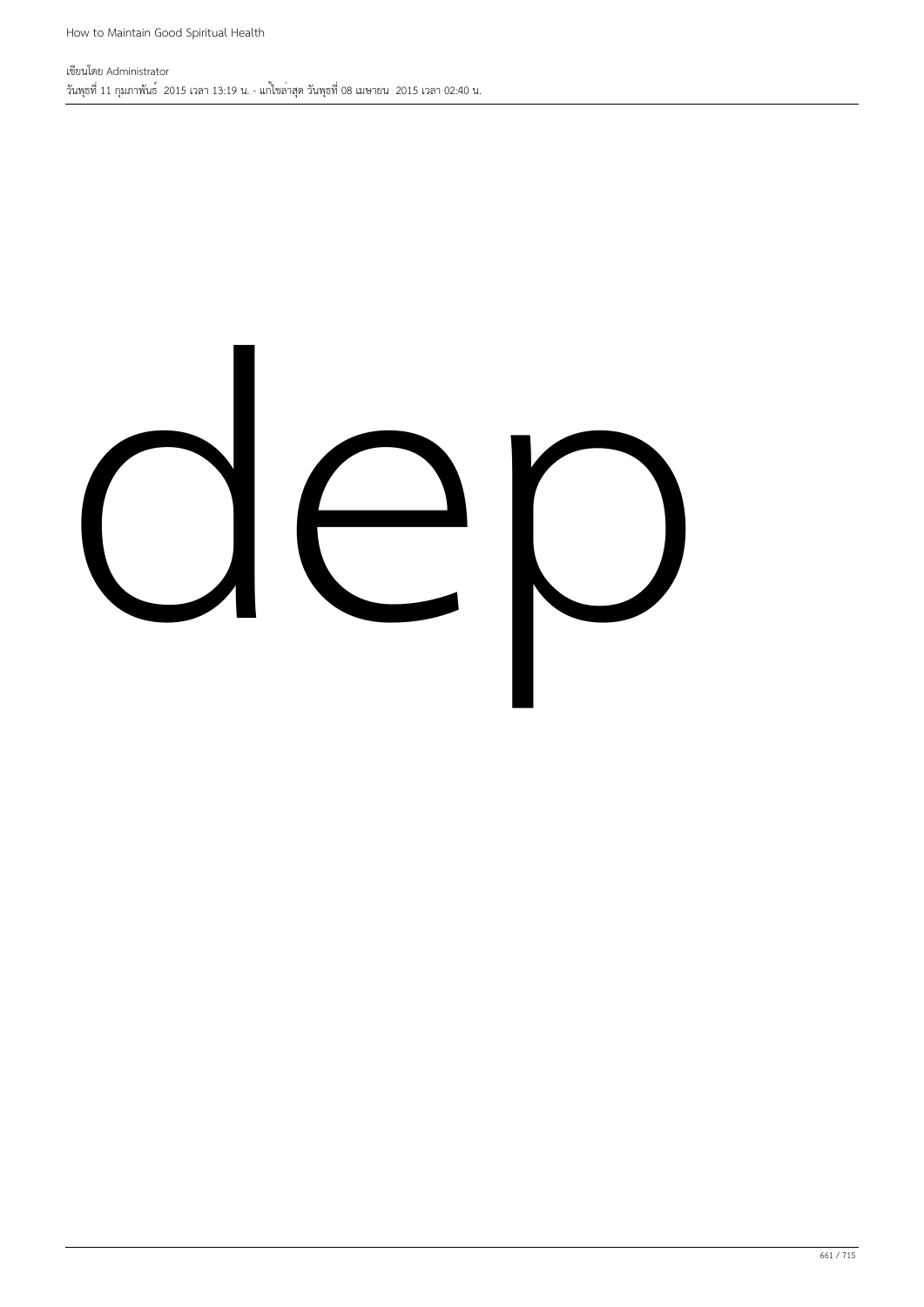## arte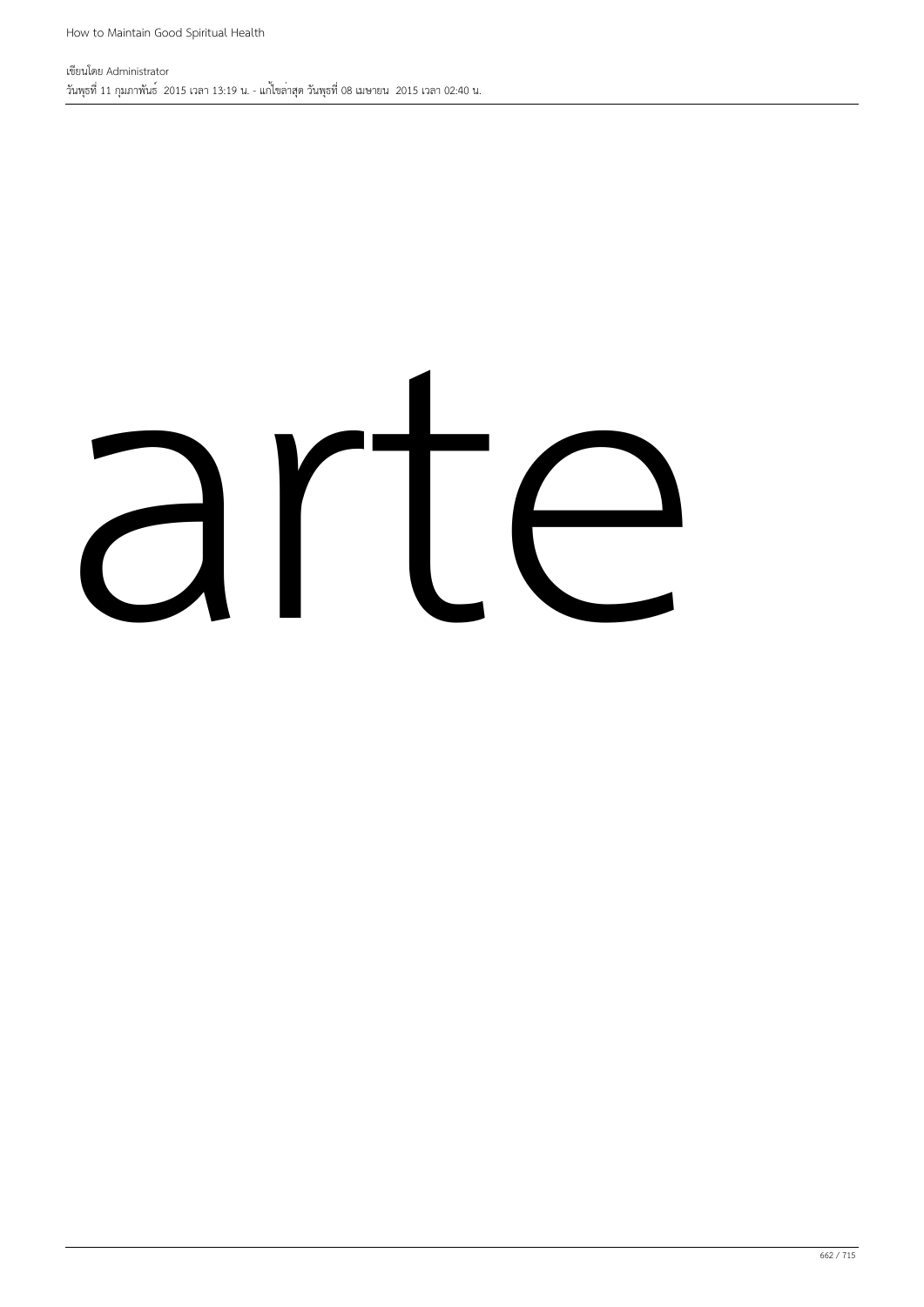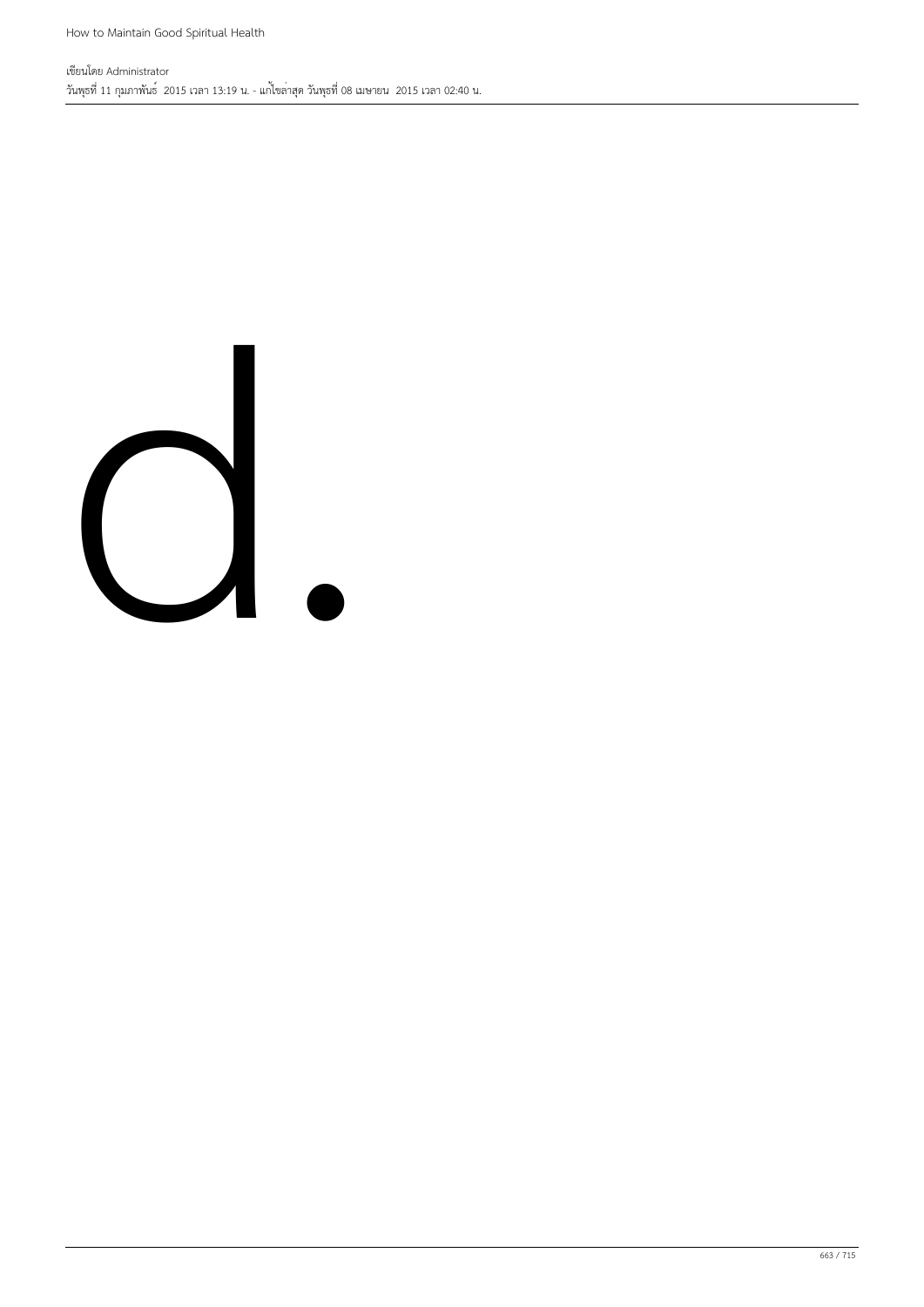# Whe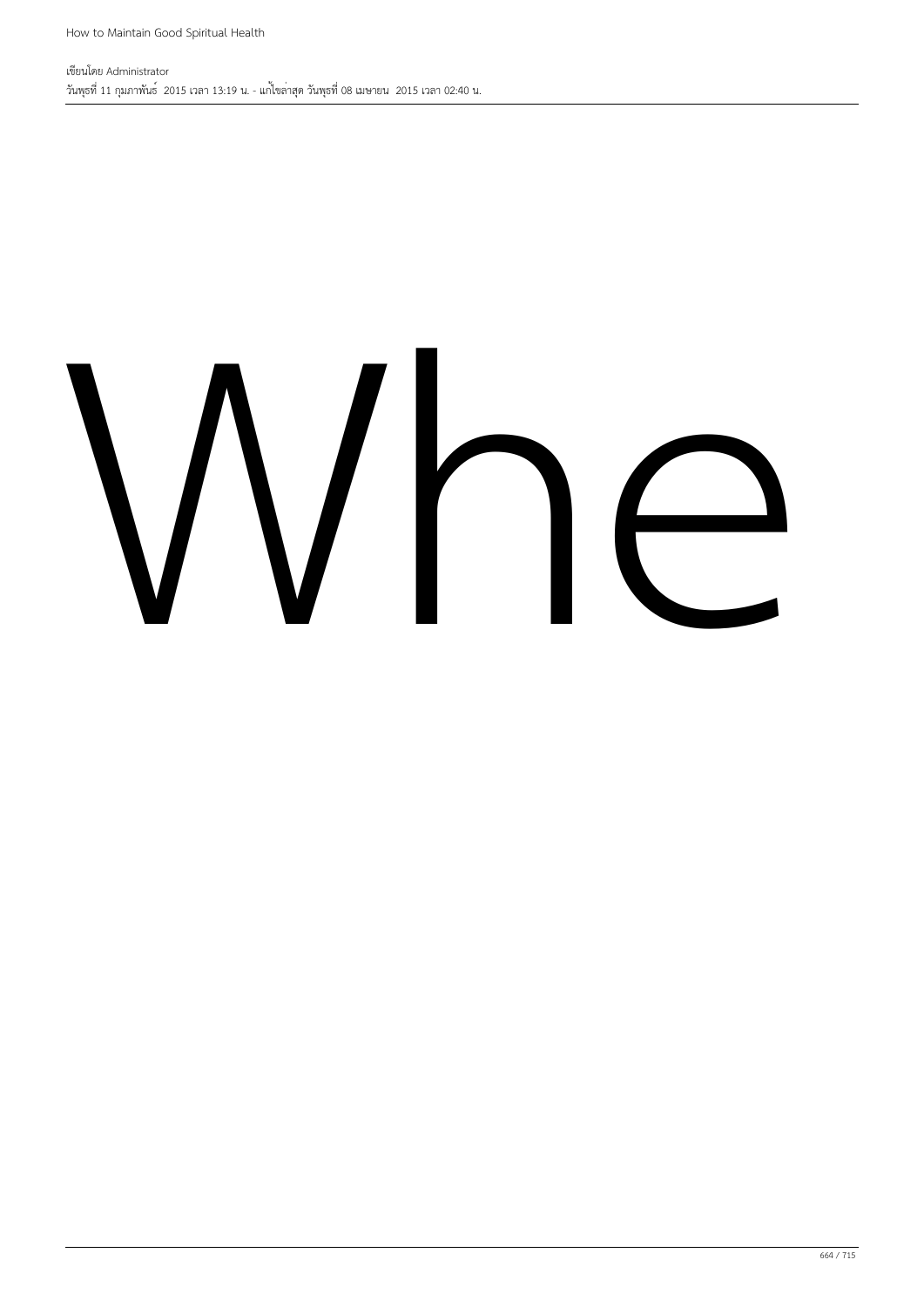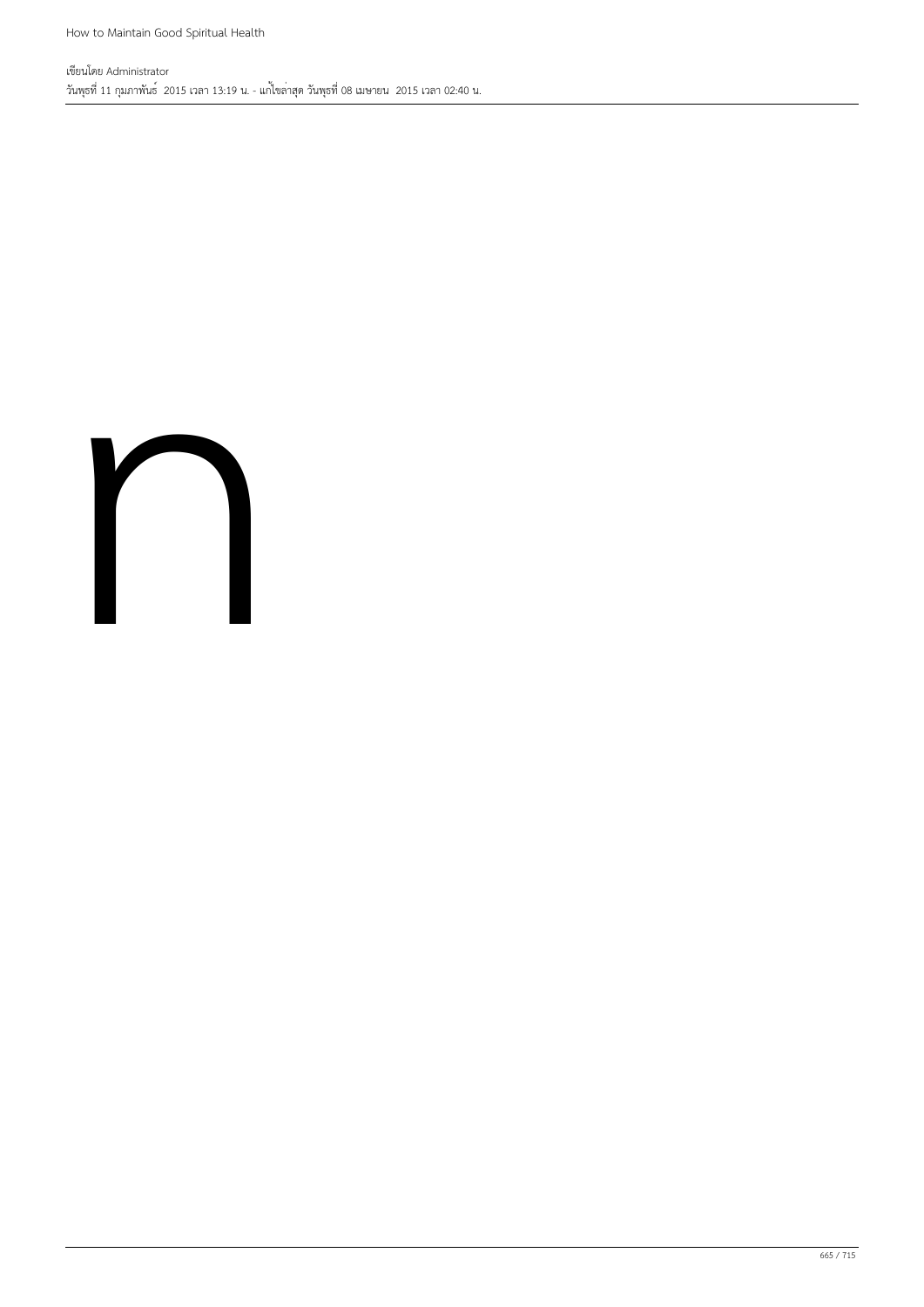# the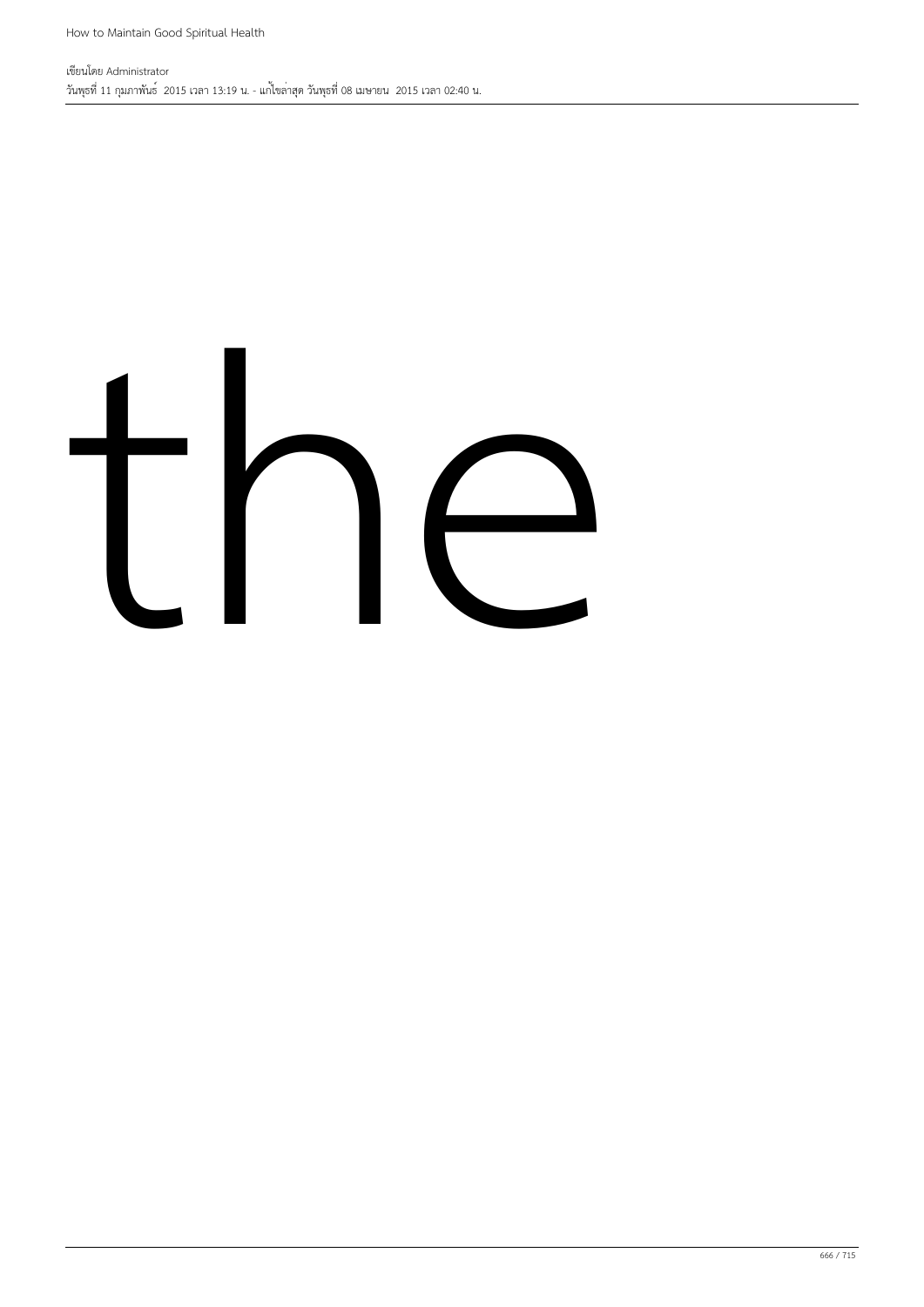# wait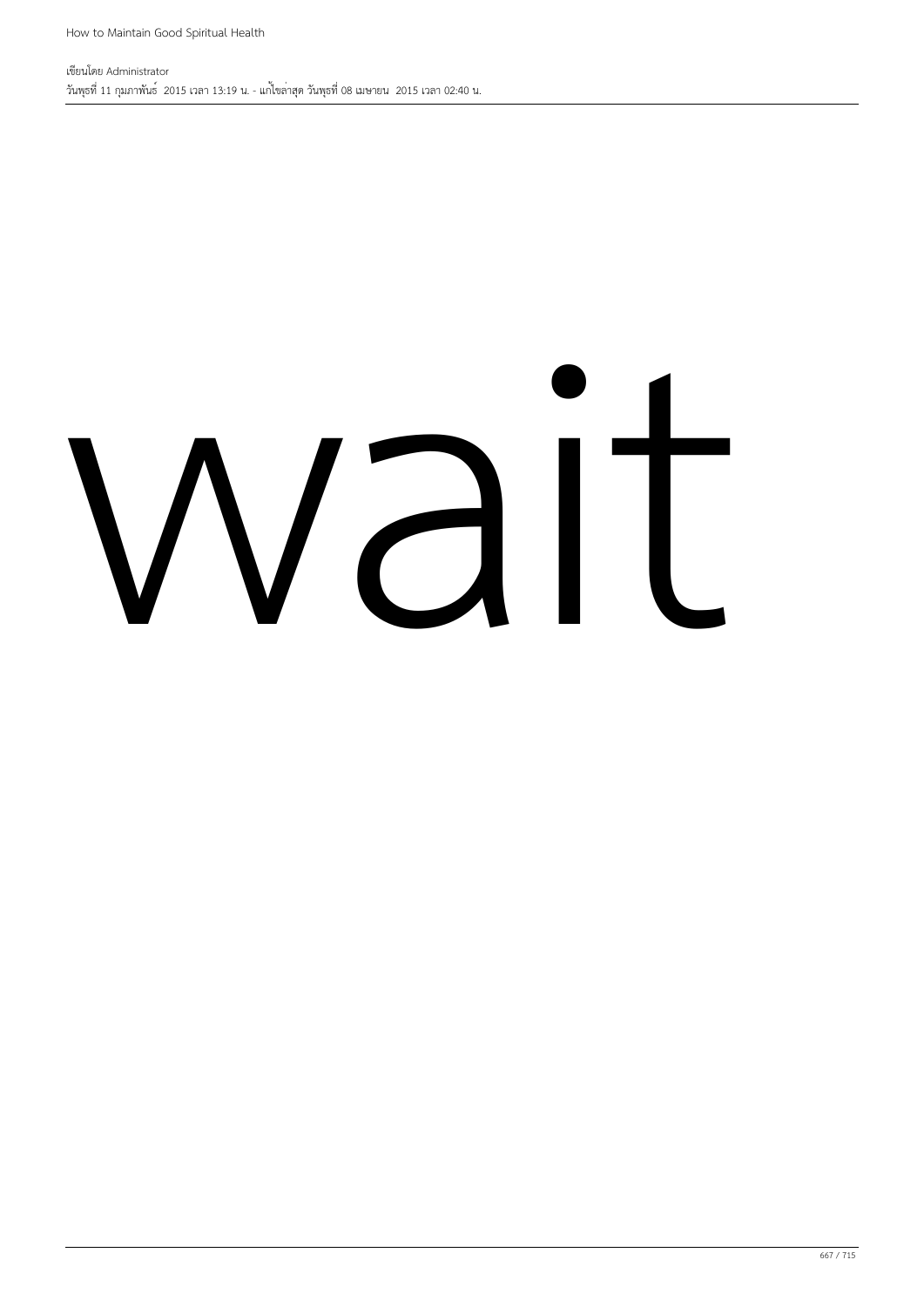#### ress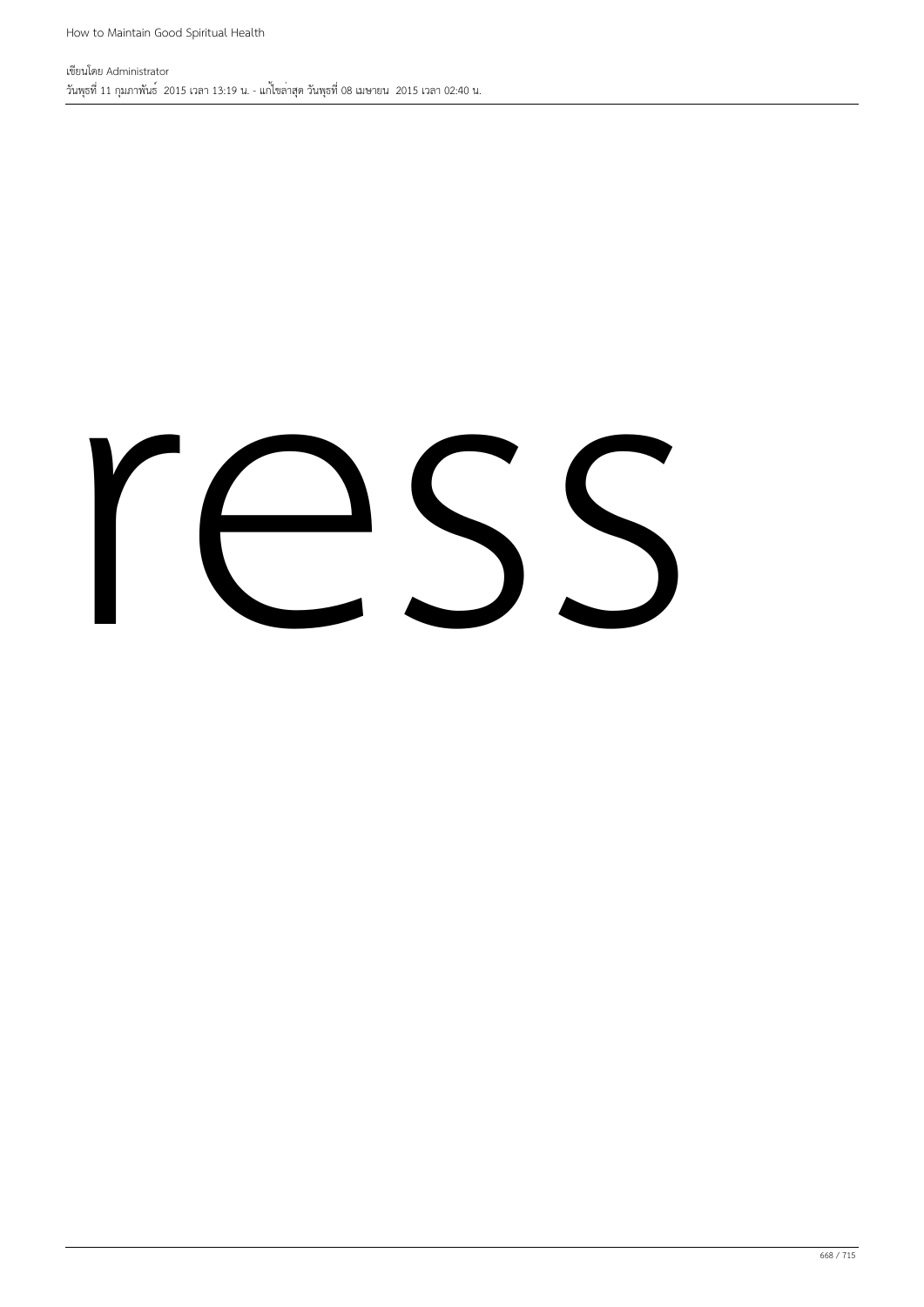### cam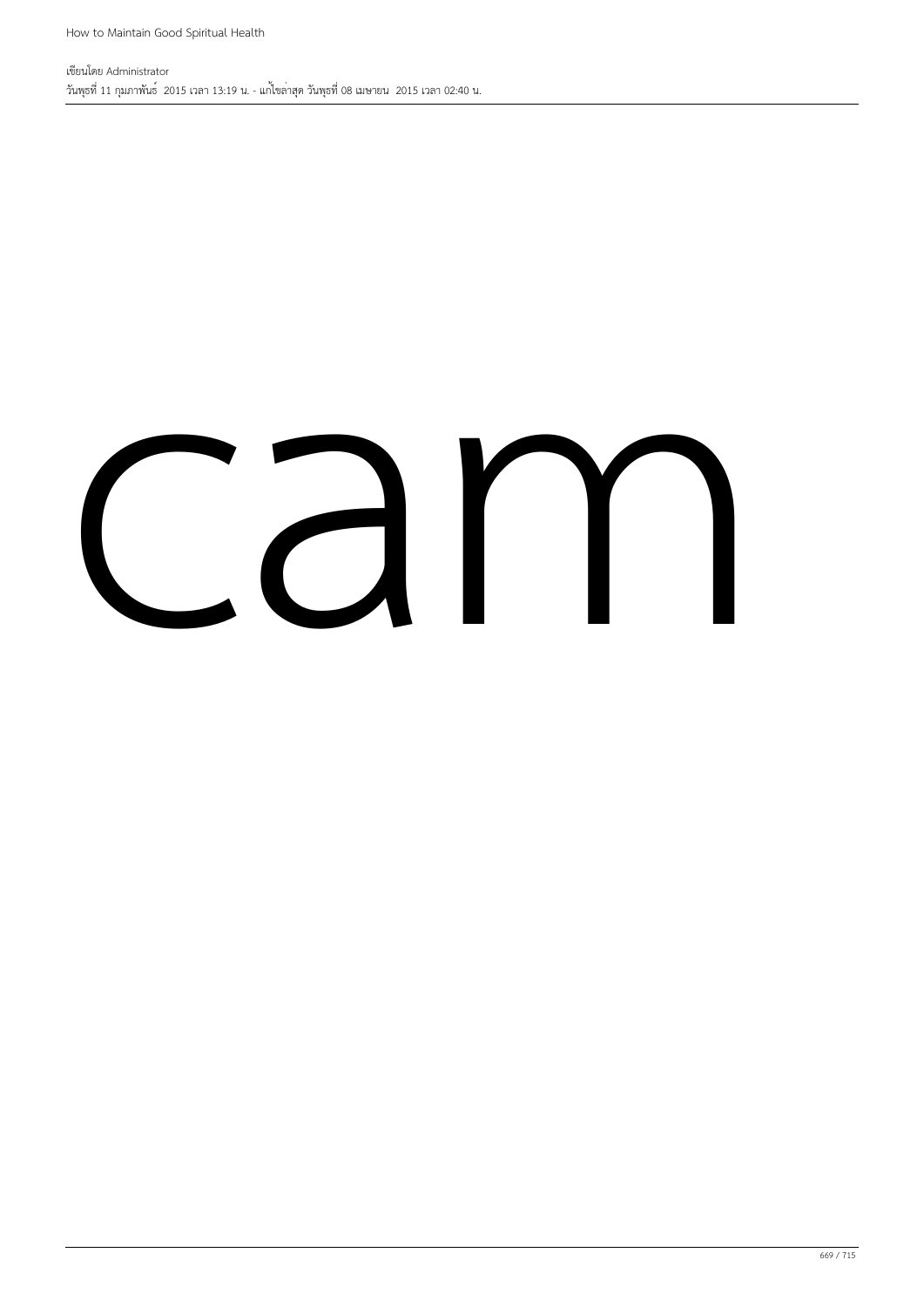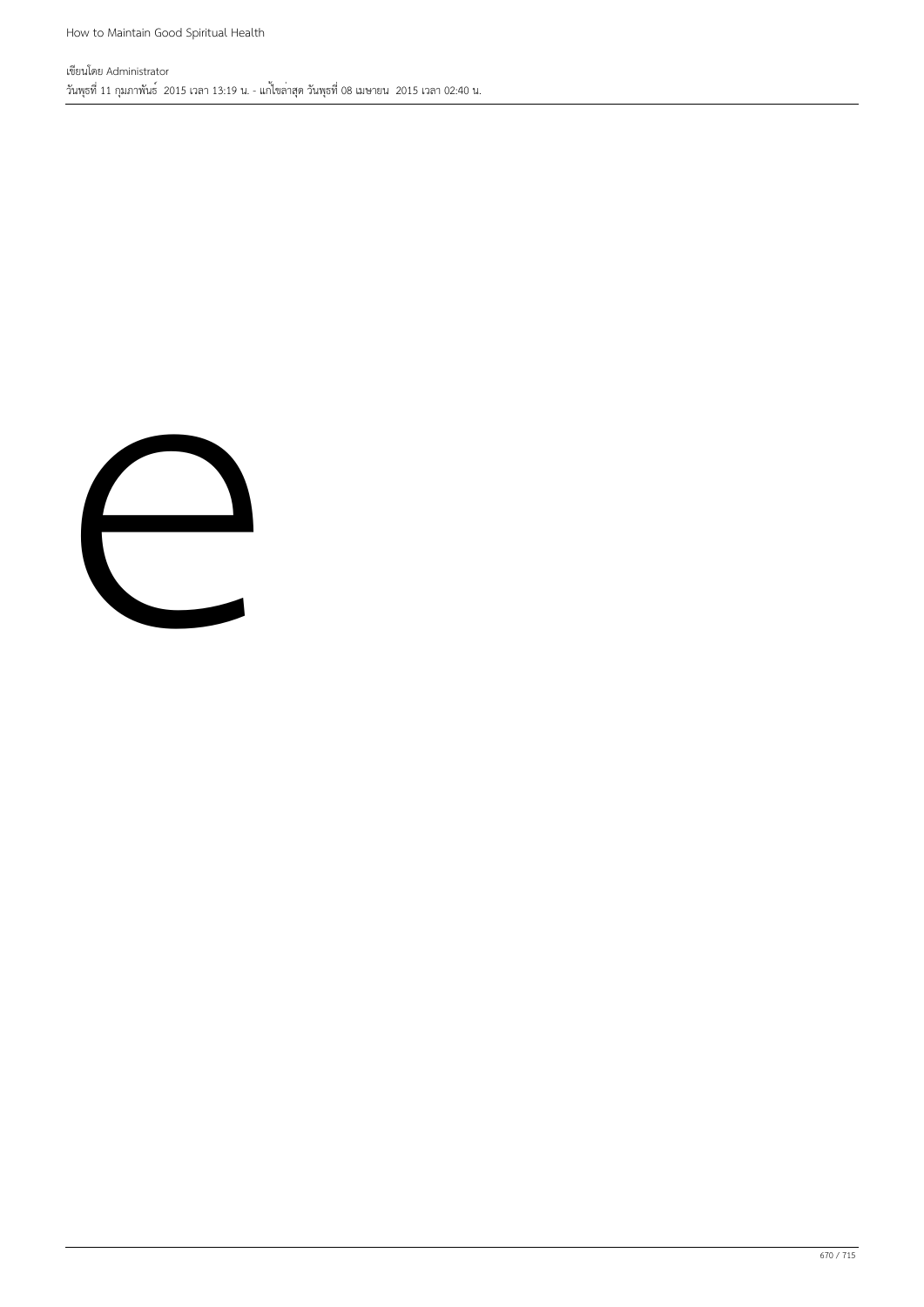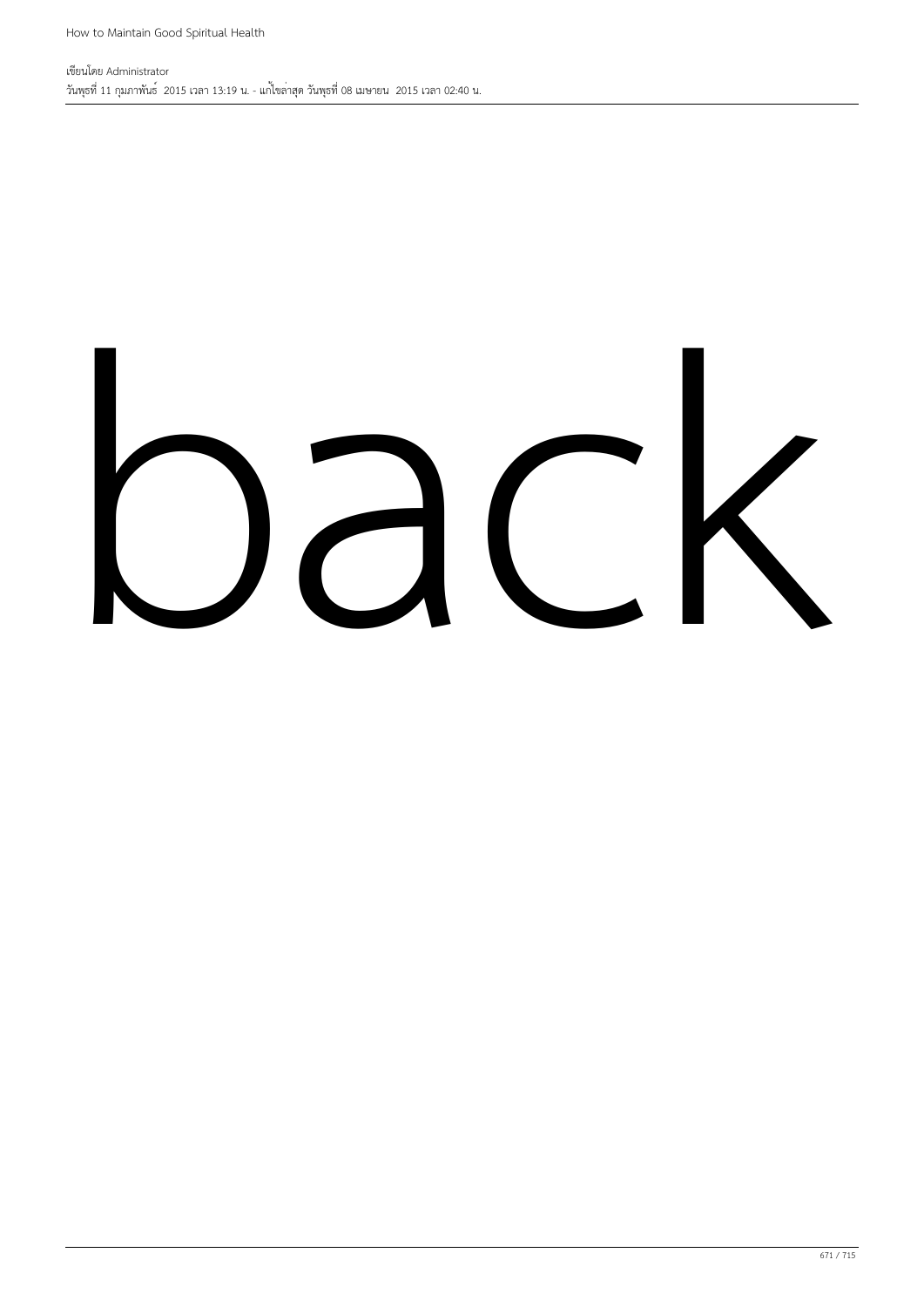# , she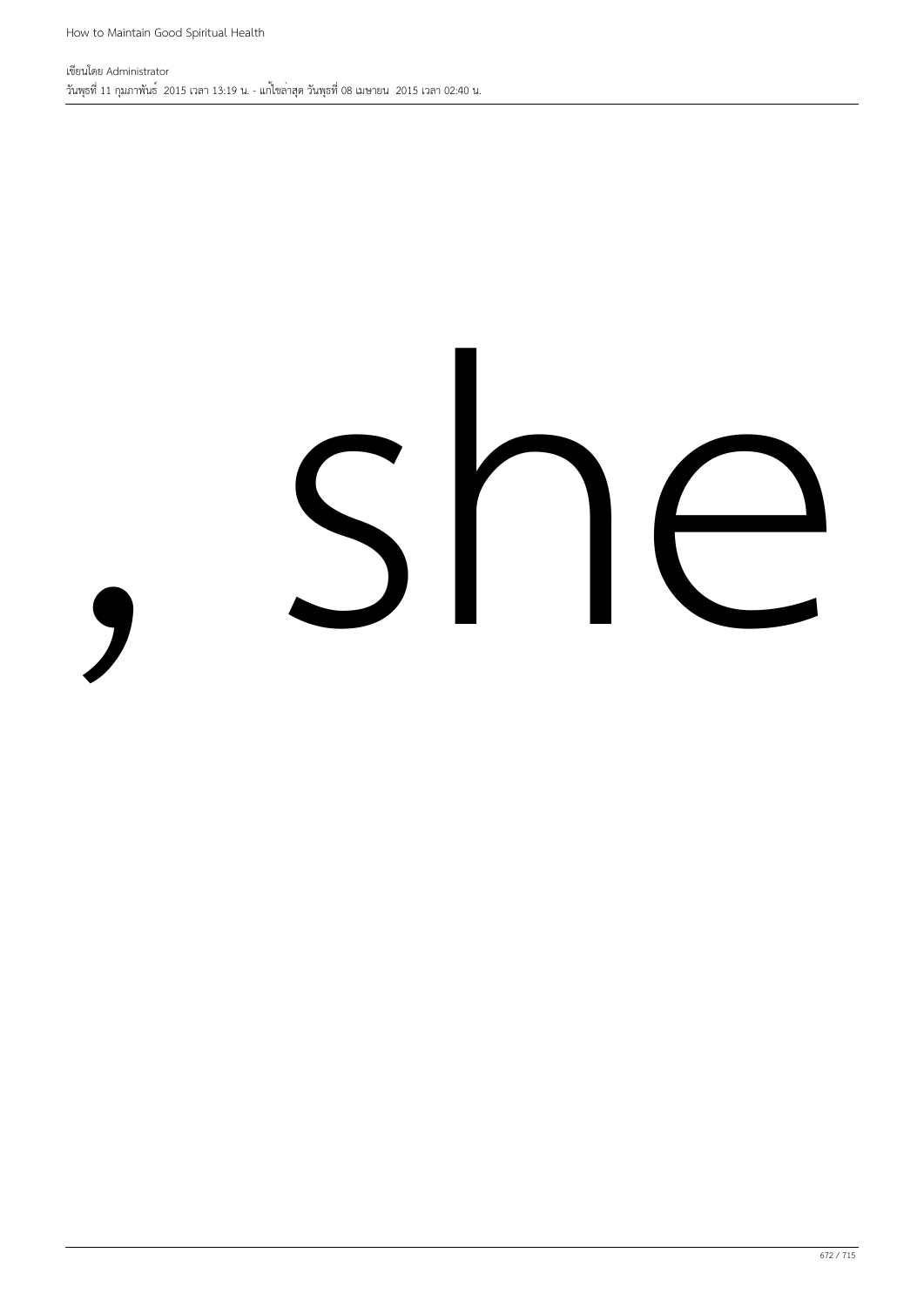# bega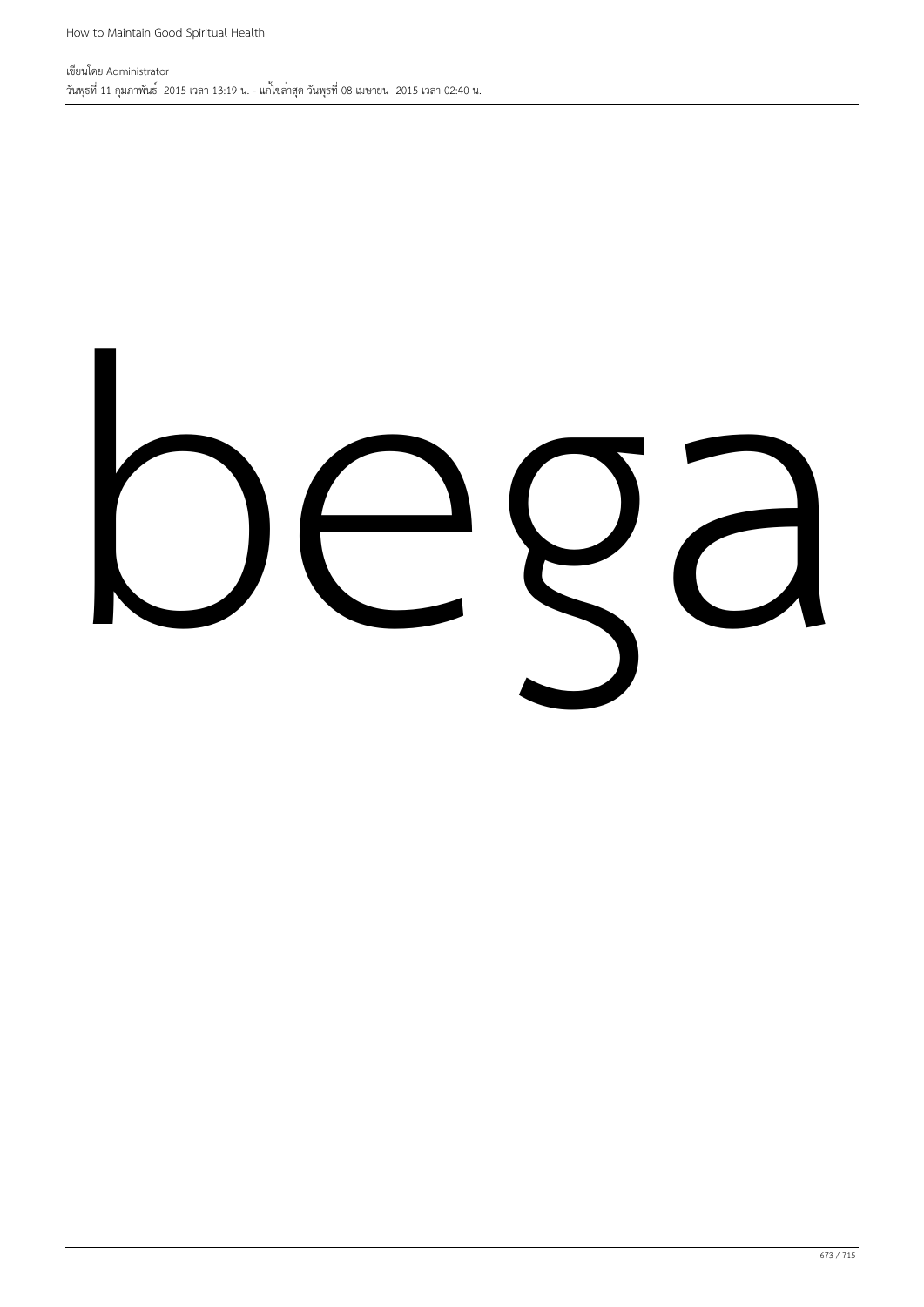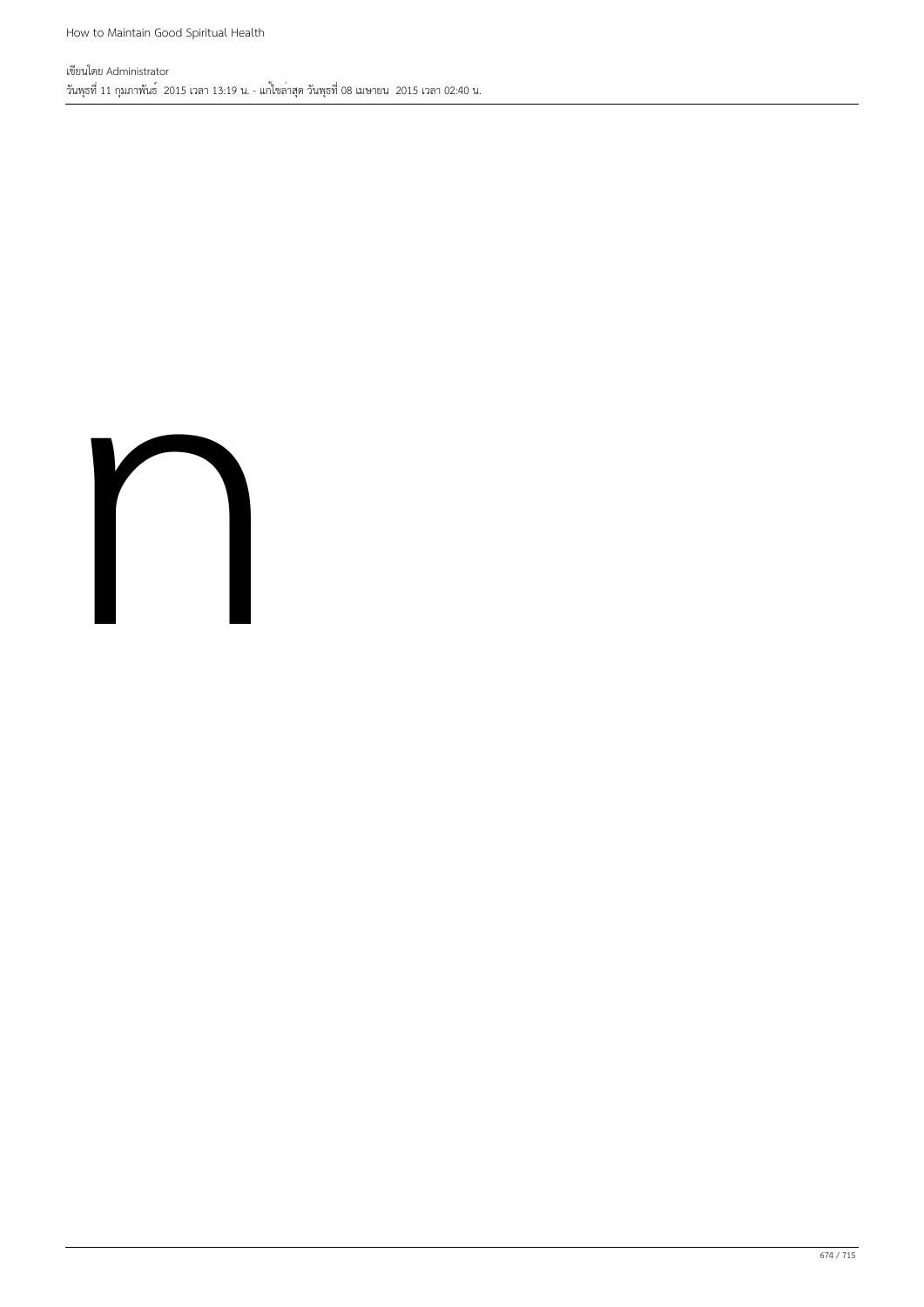# WIDI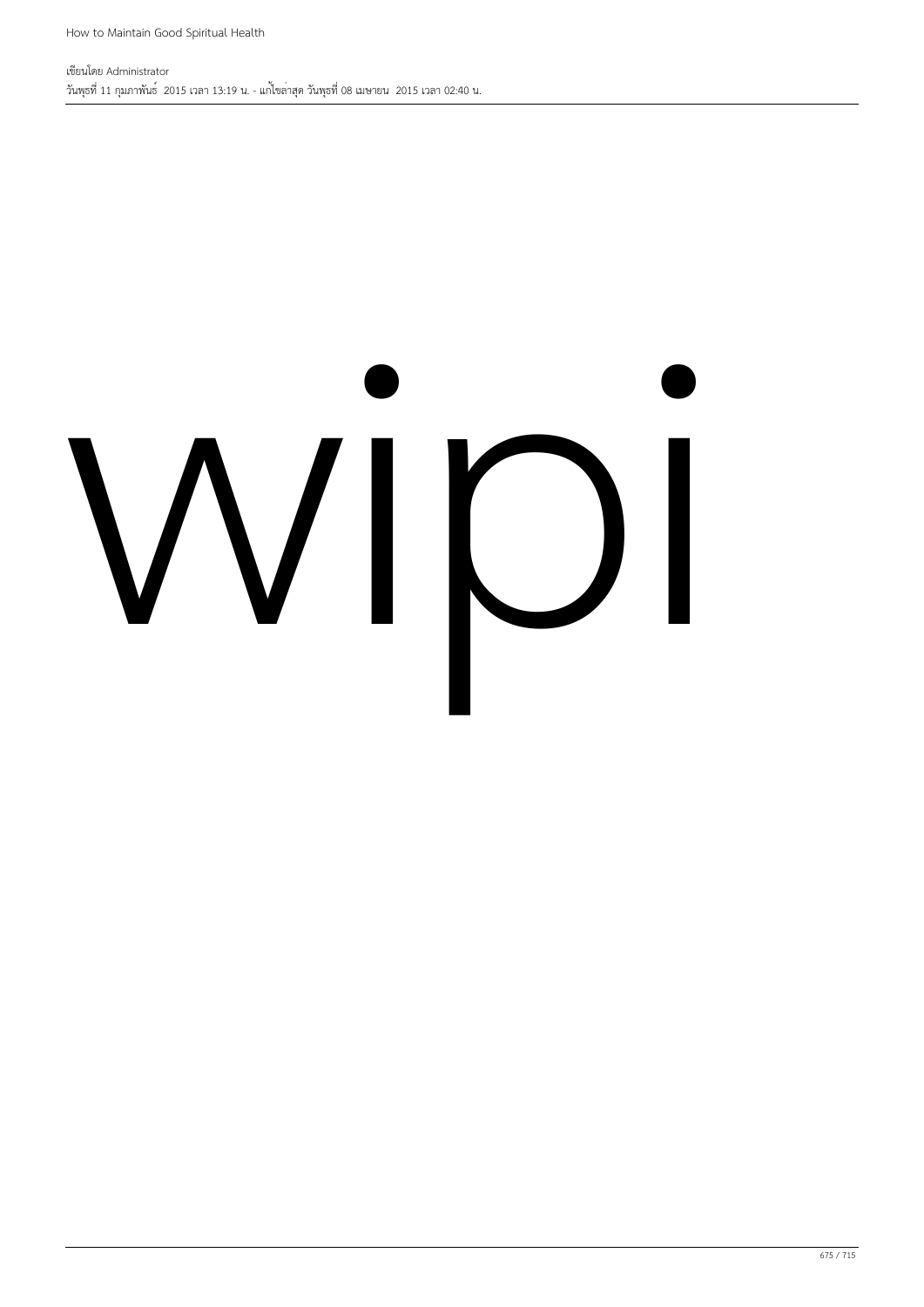# ng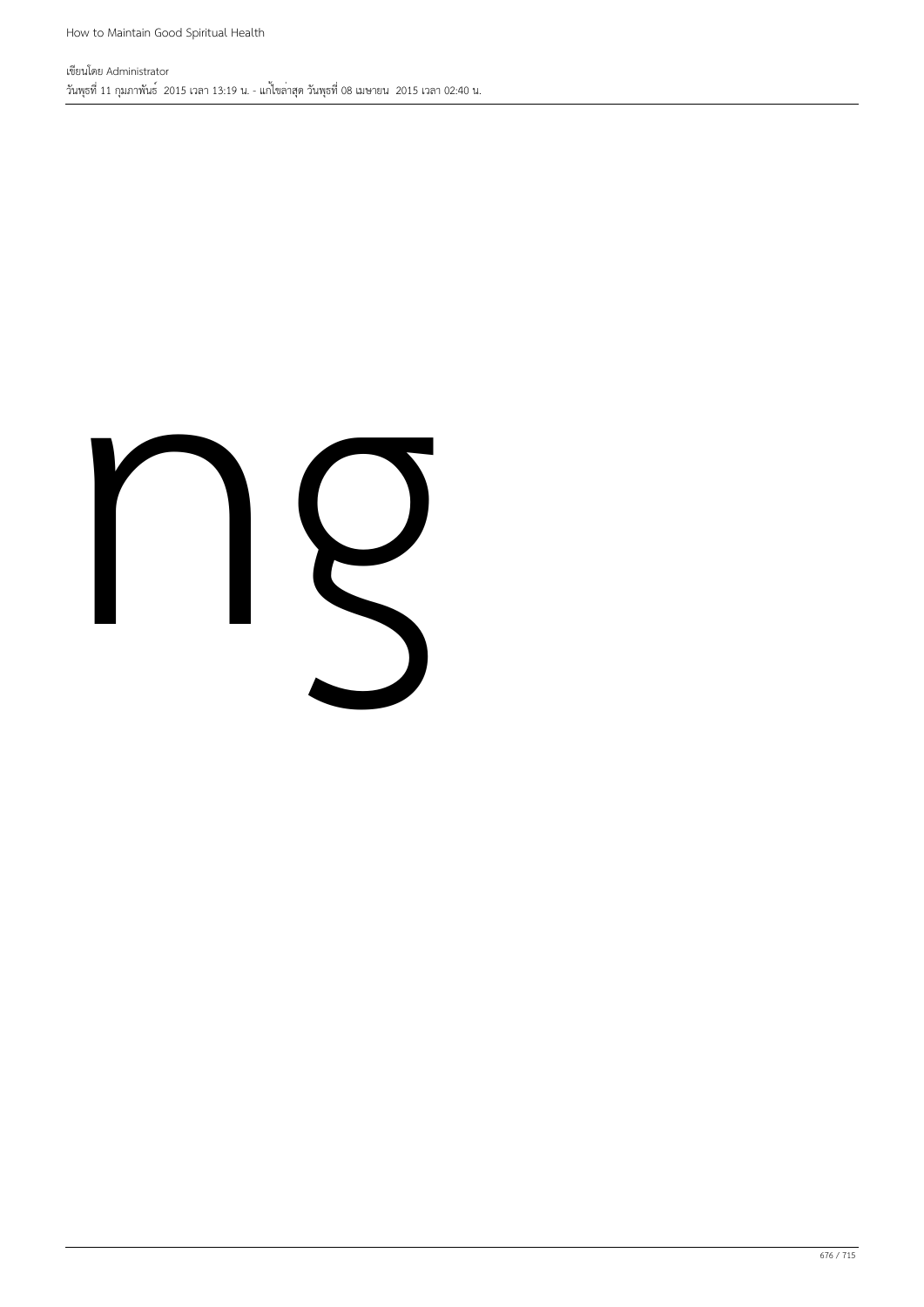# dow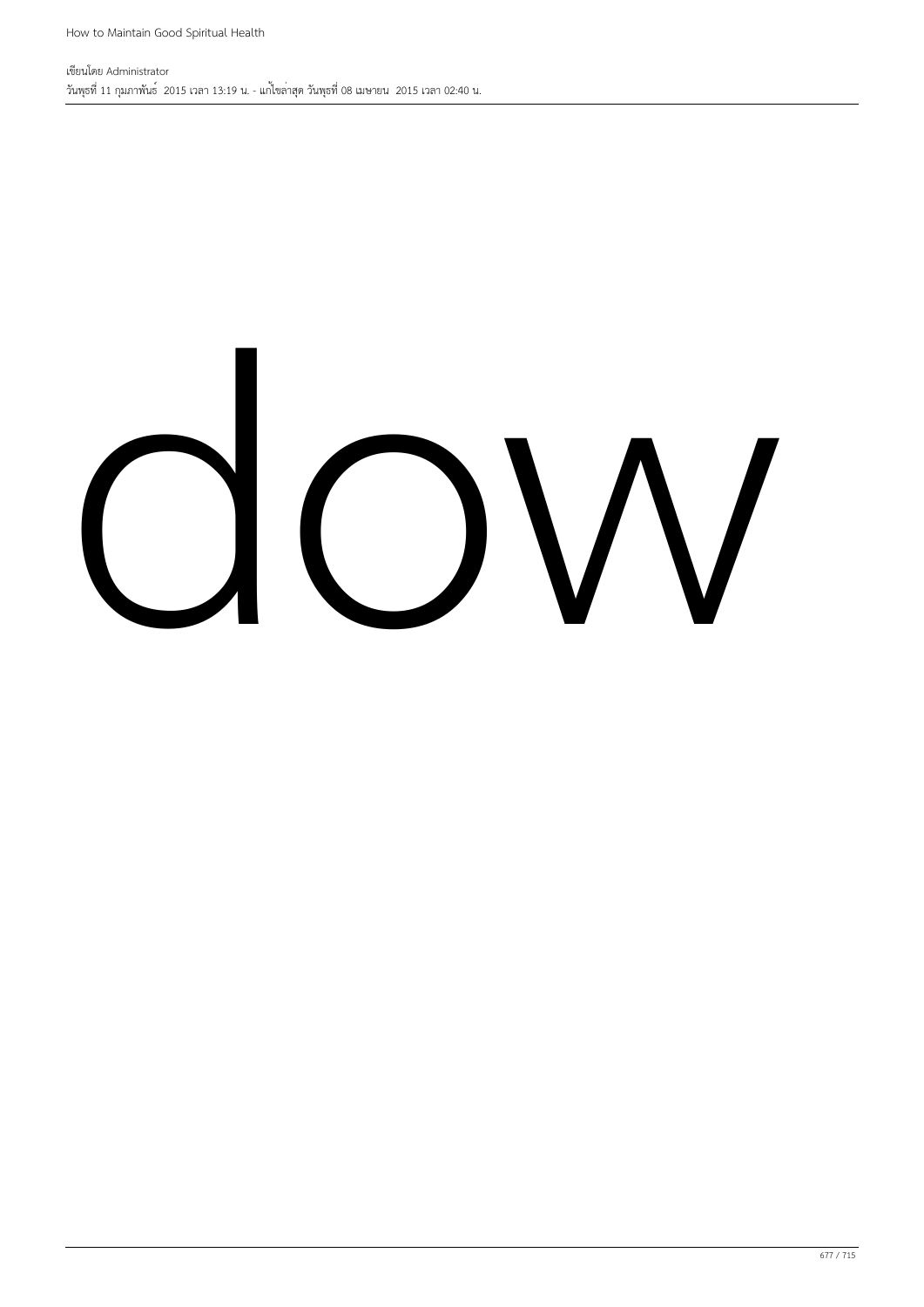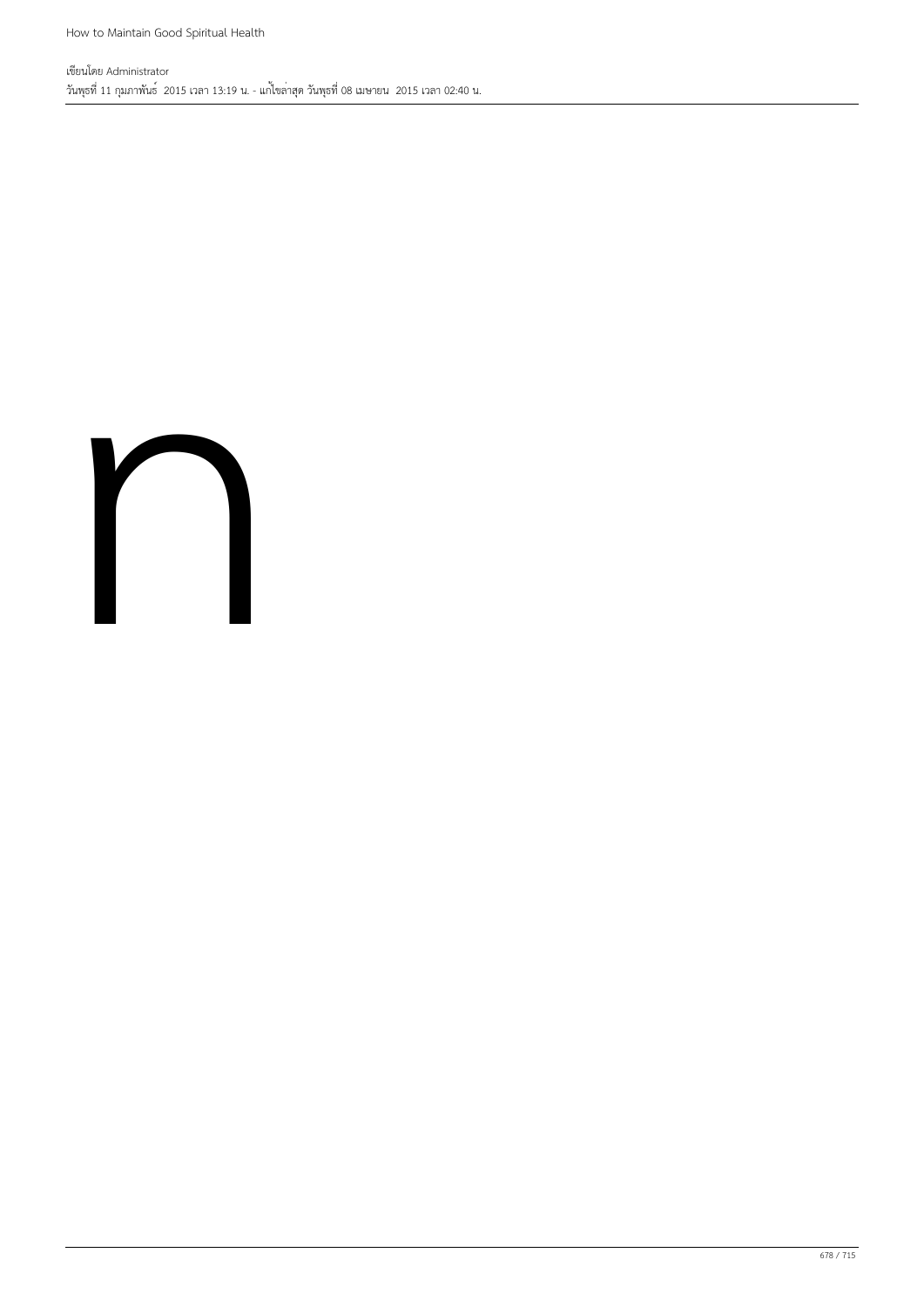# the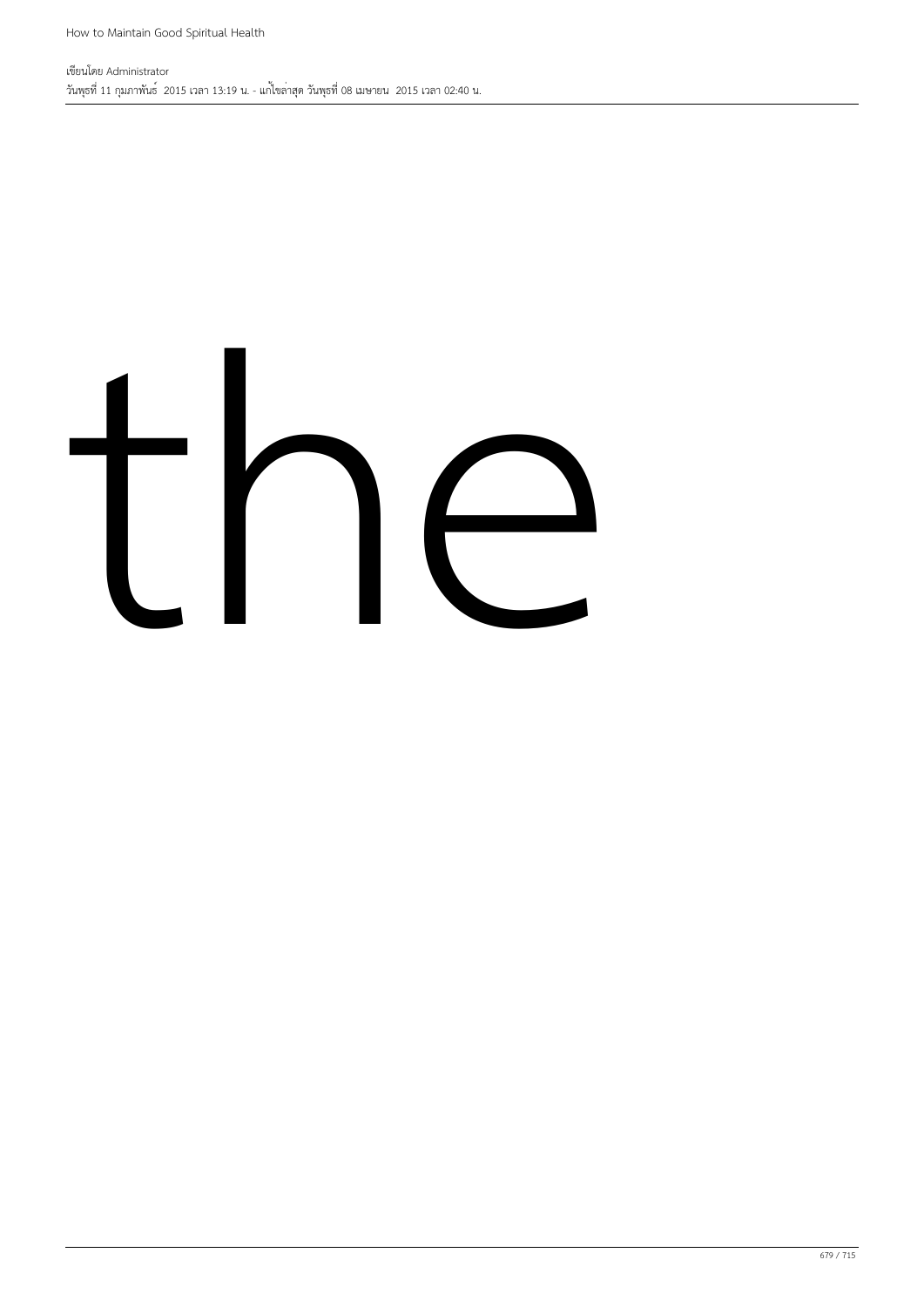# tabl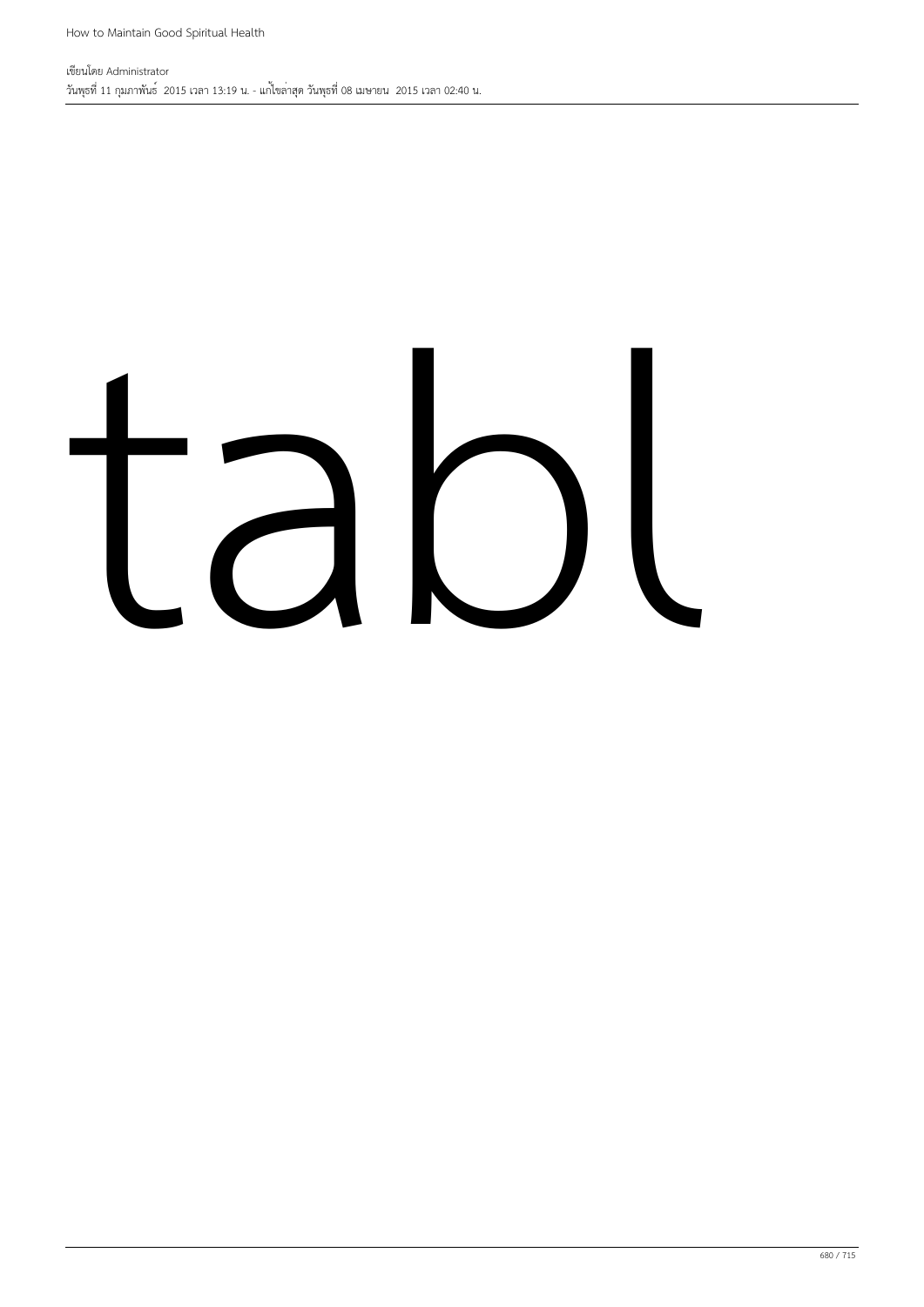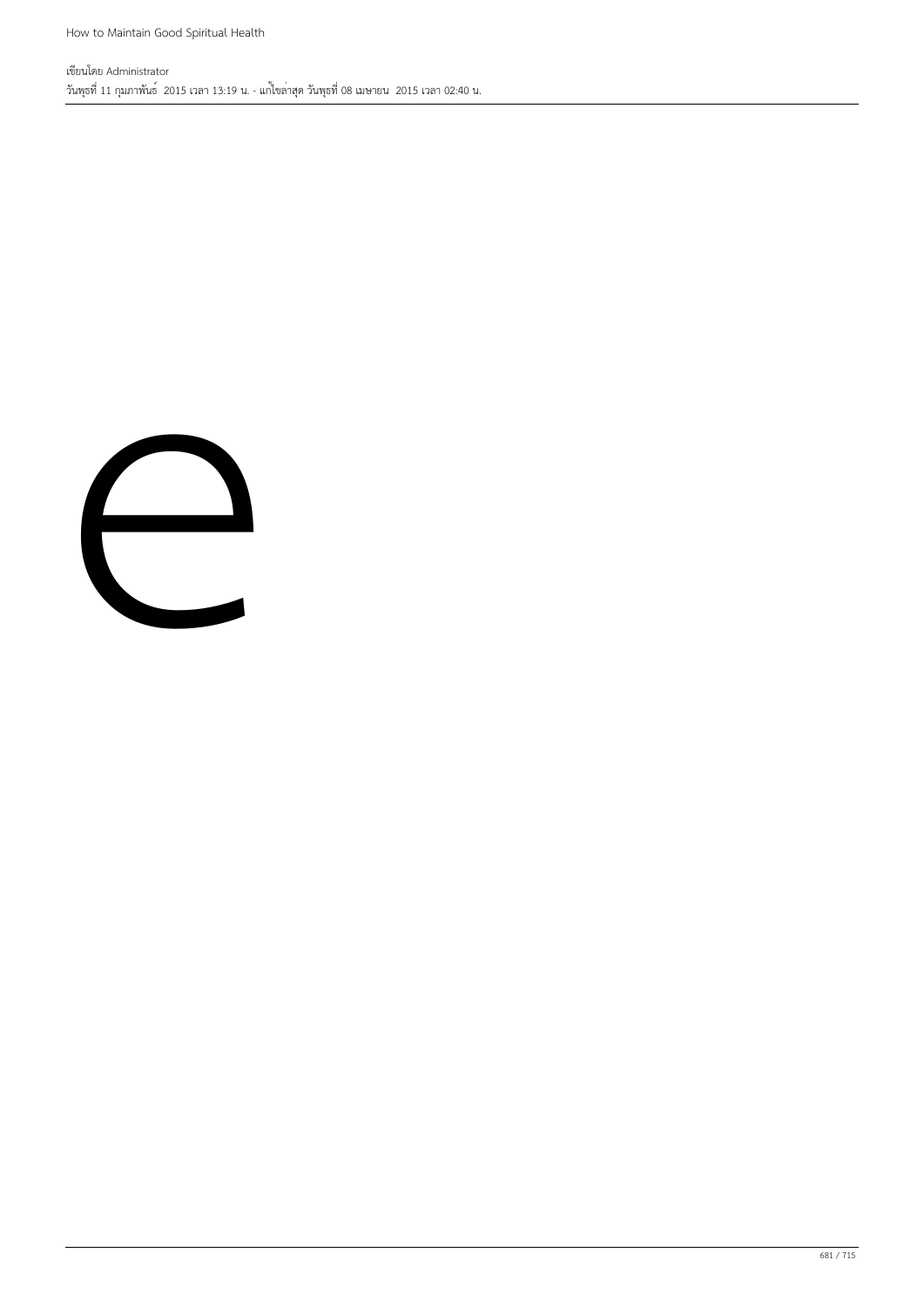# and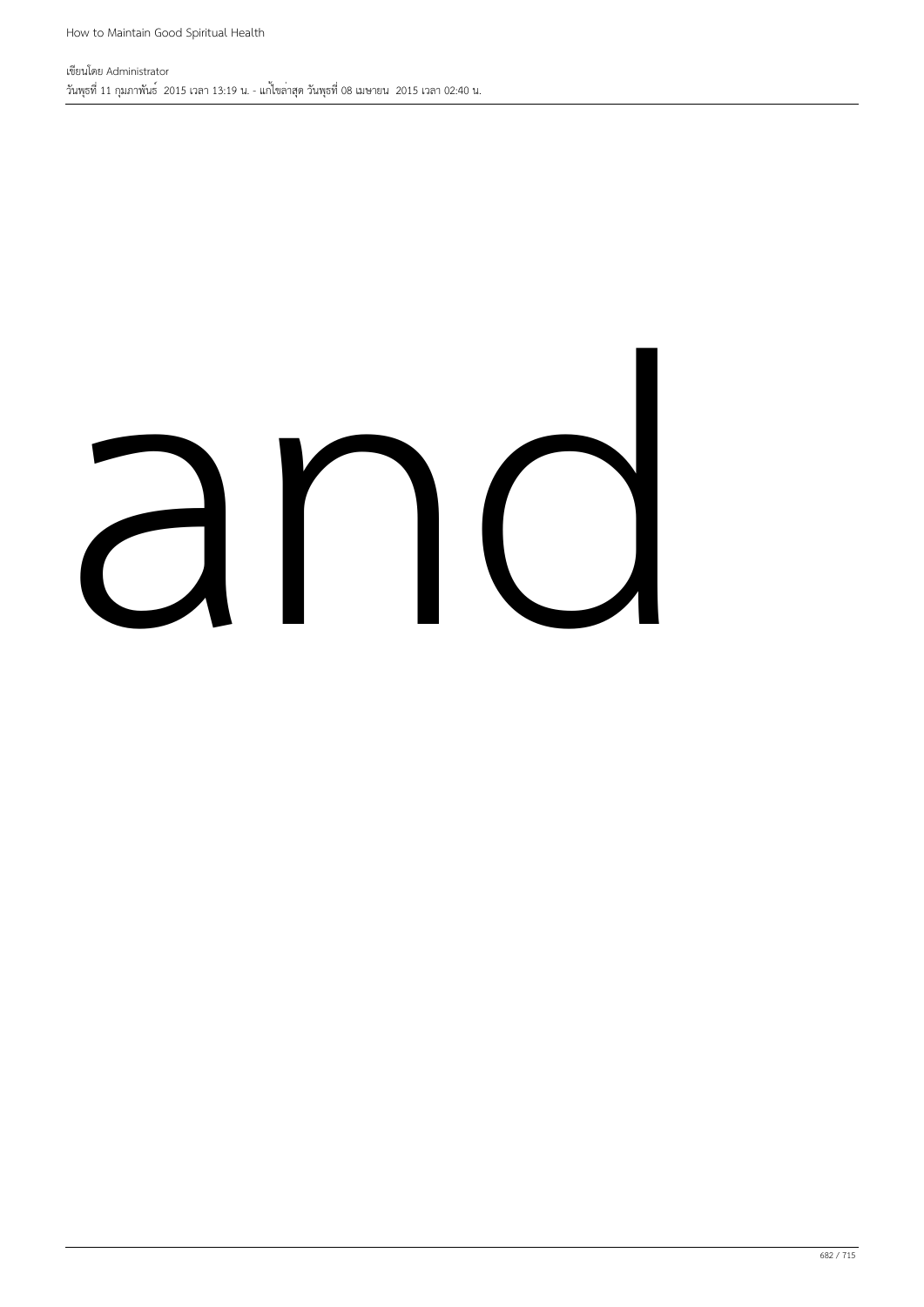## then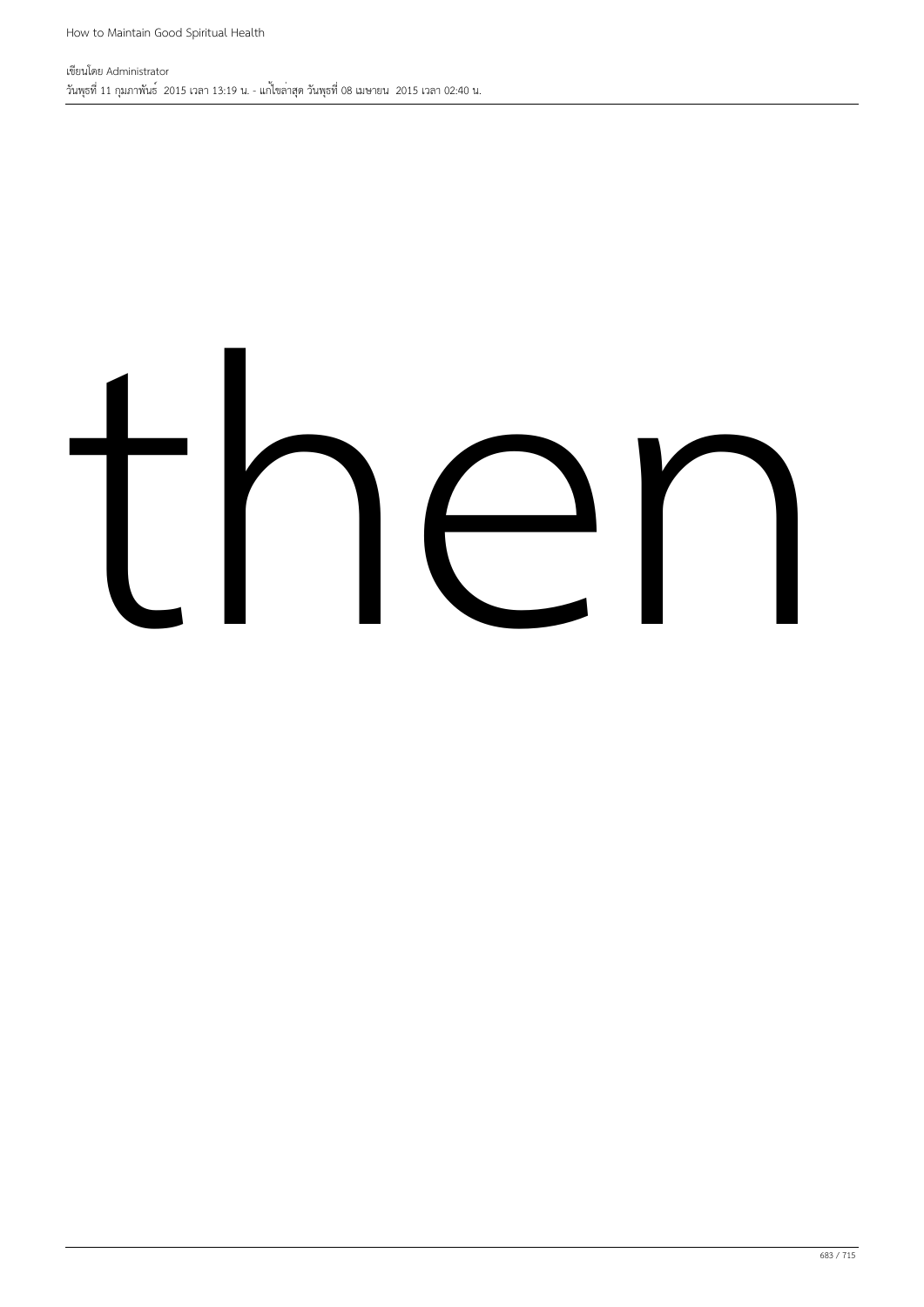# swal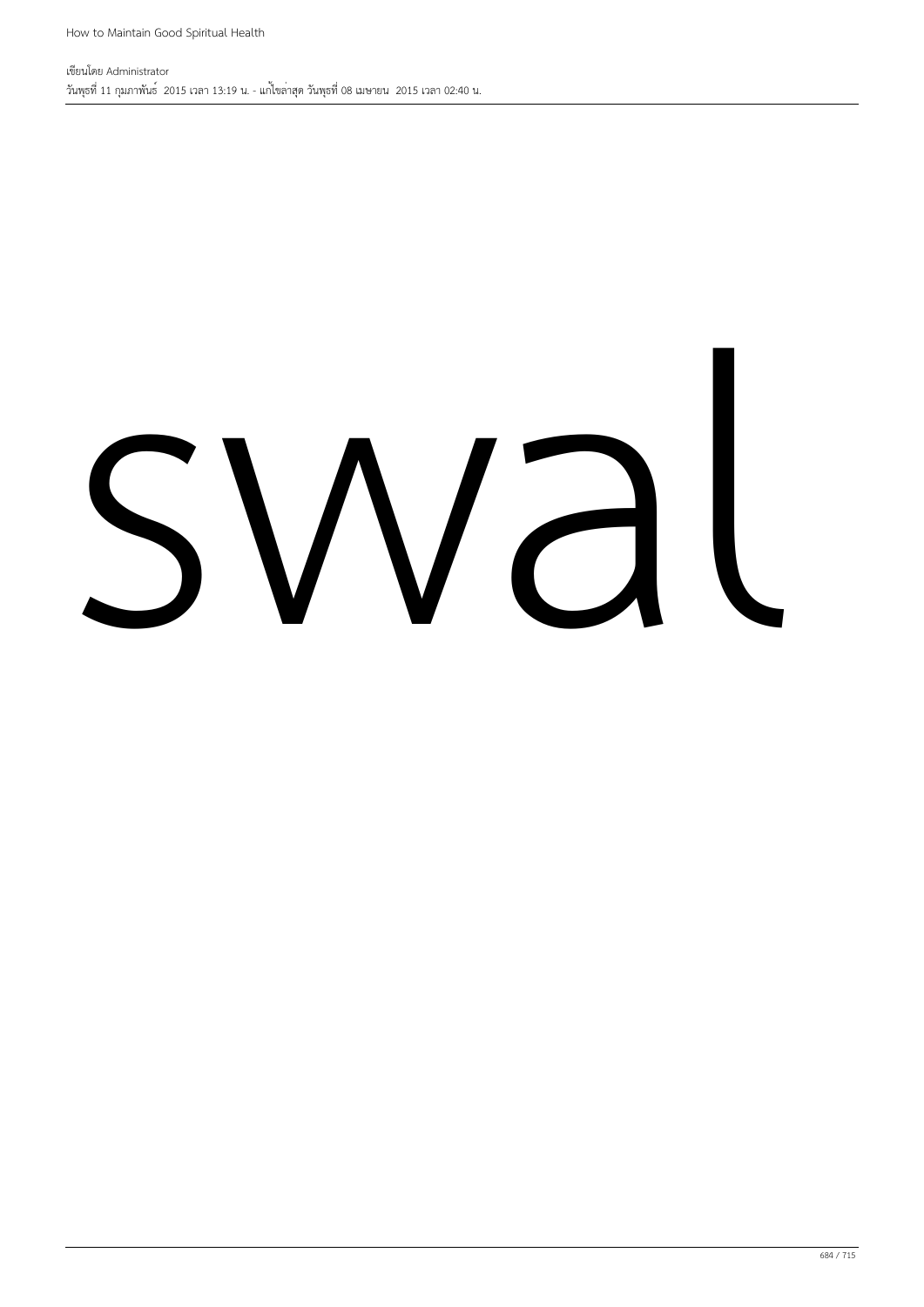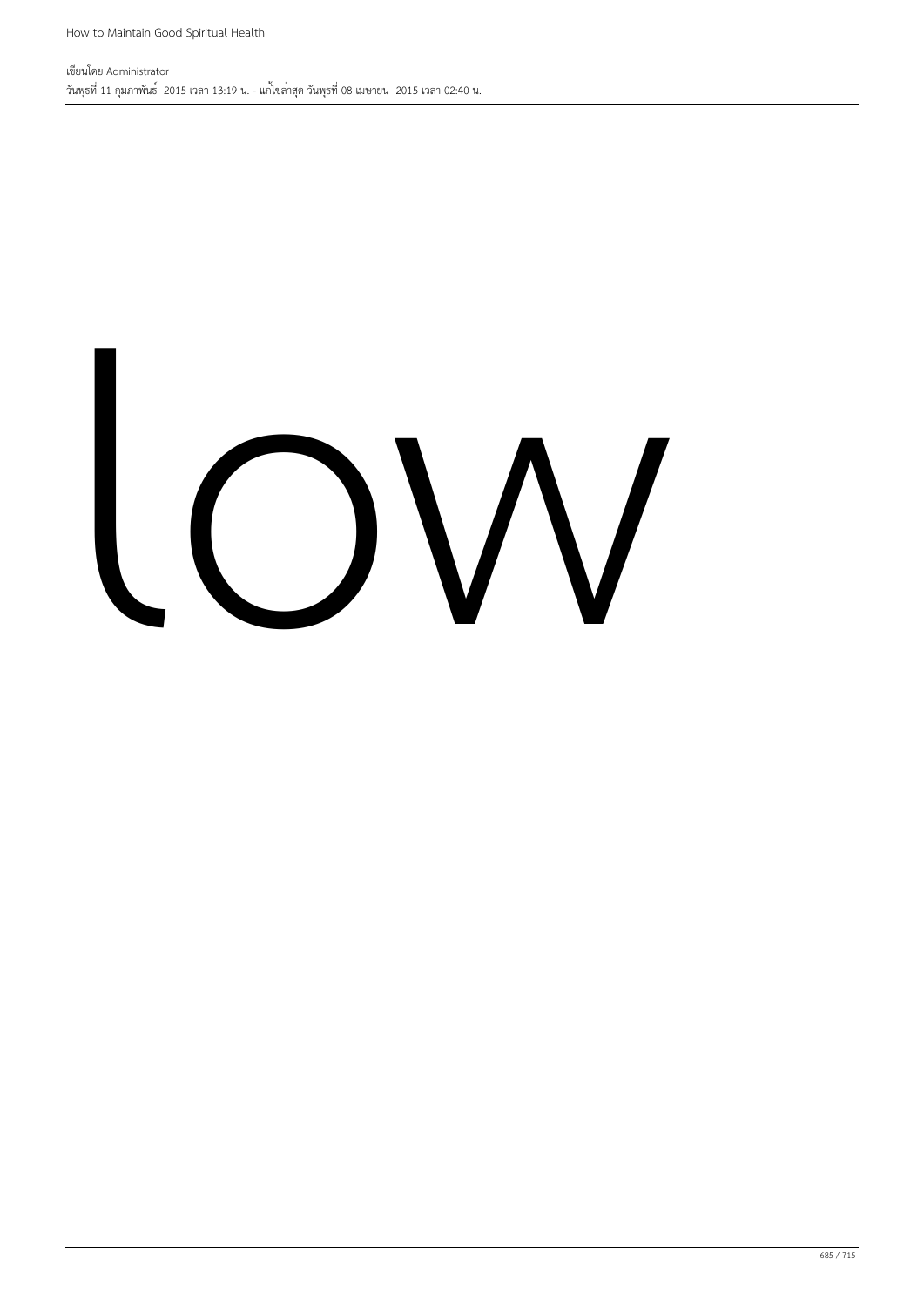#### ed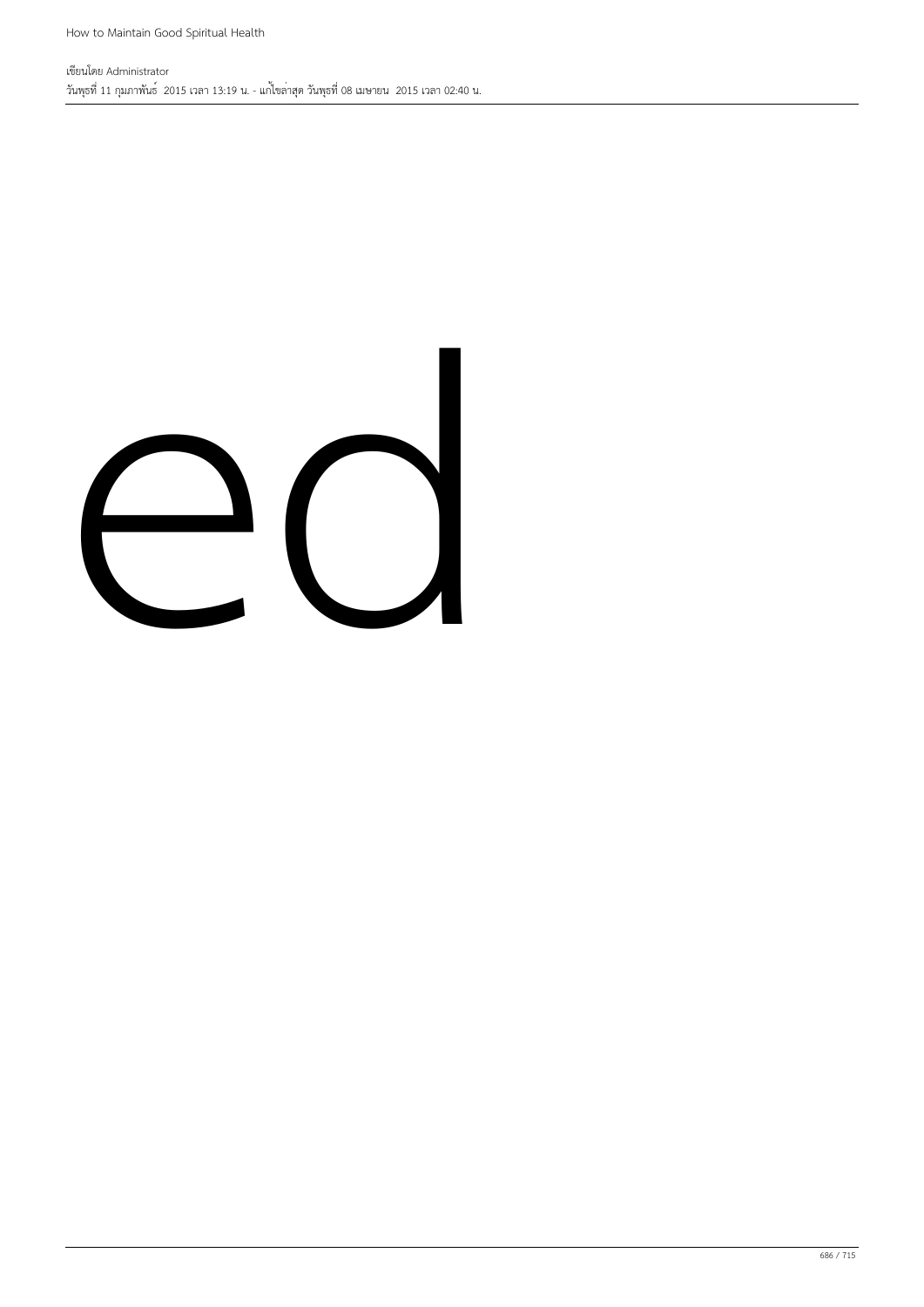## hard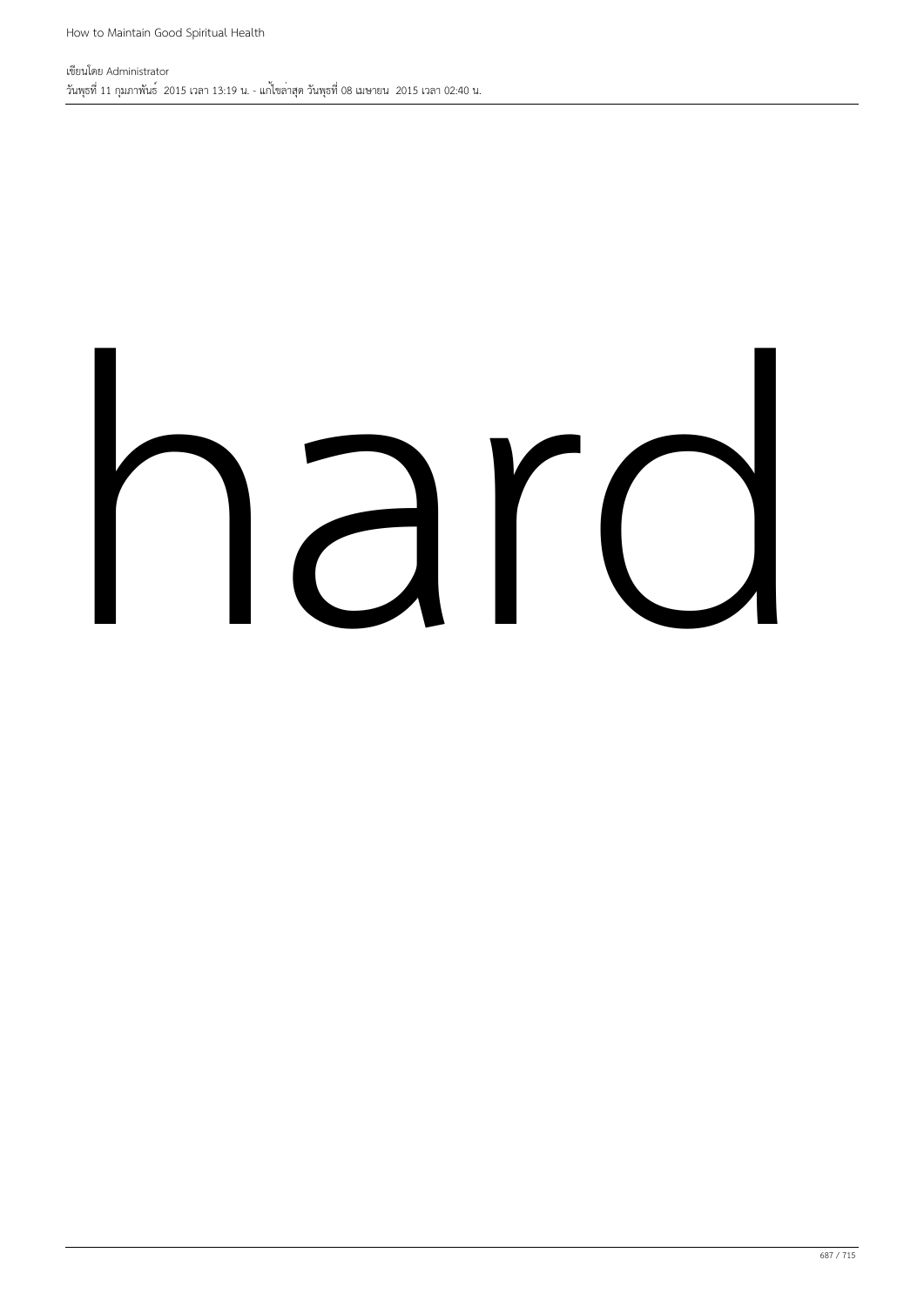#### at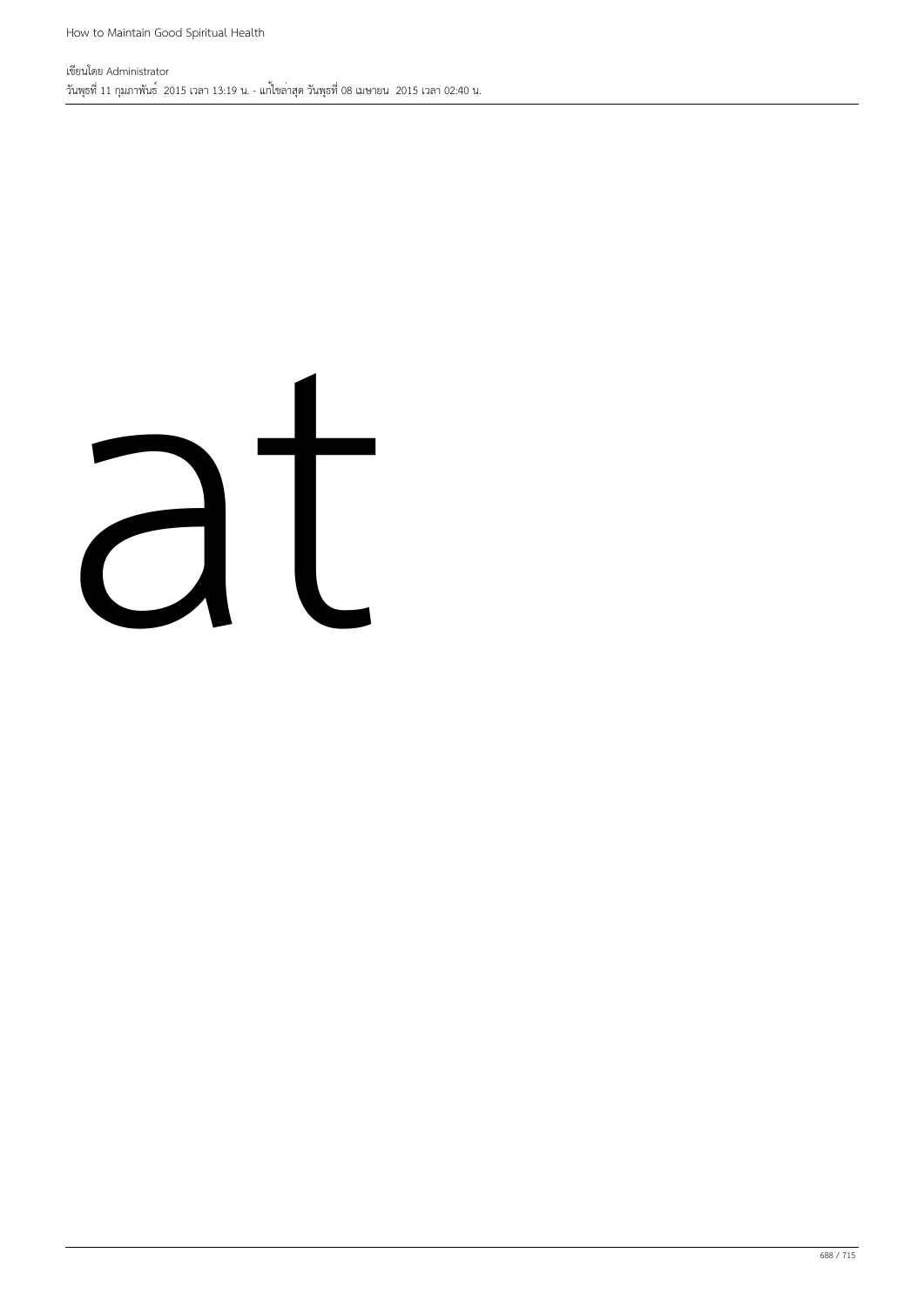## wha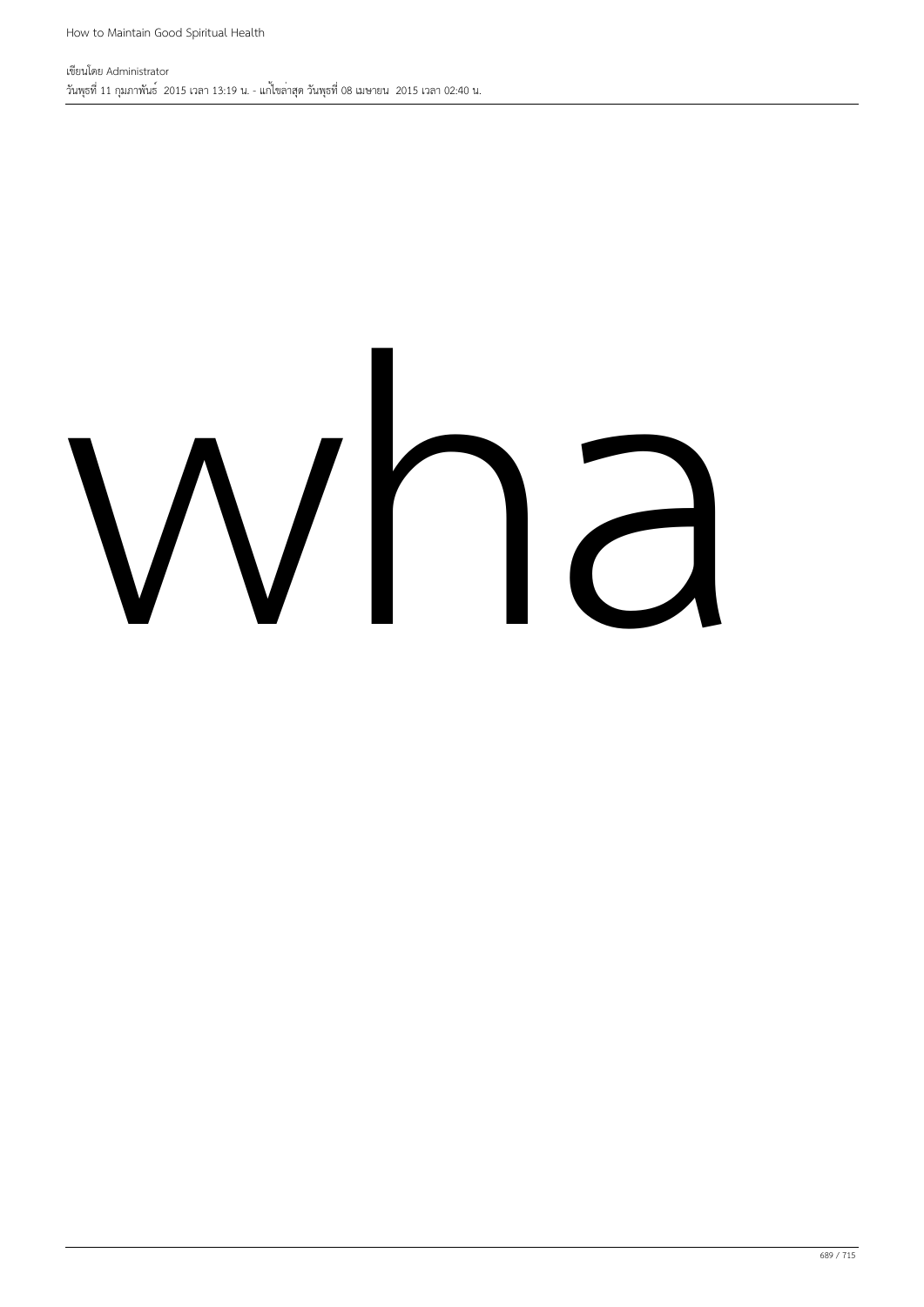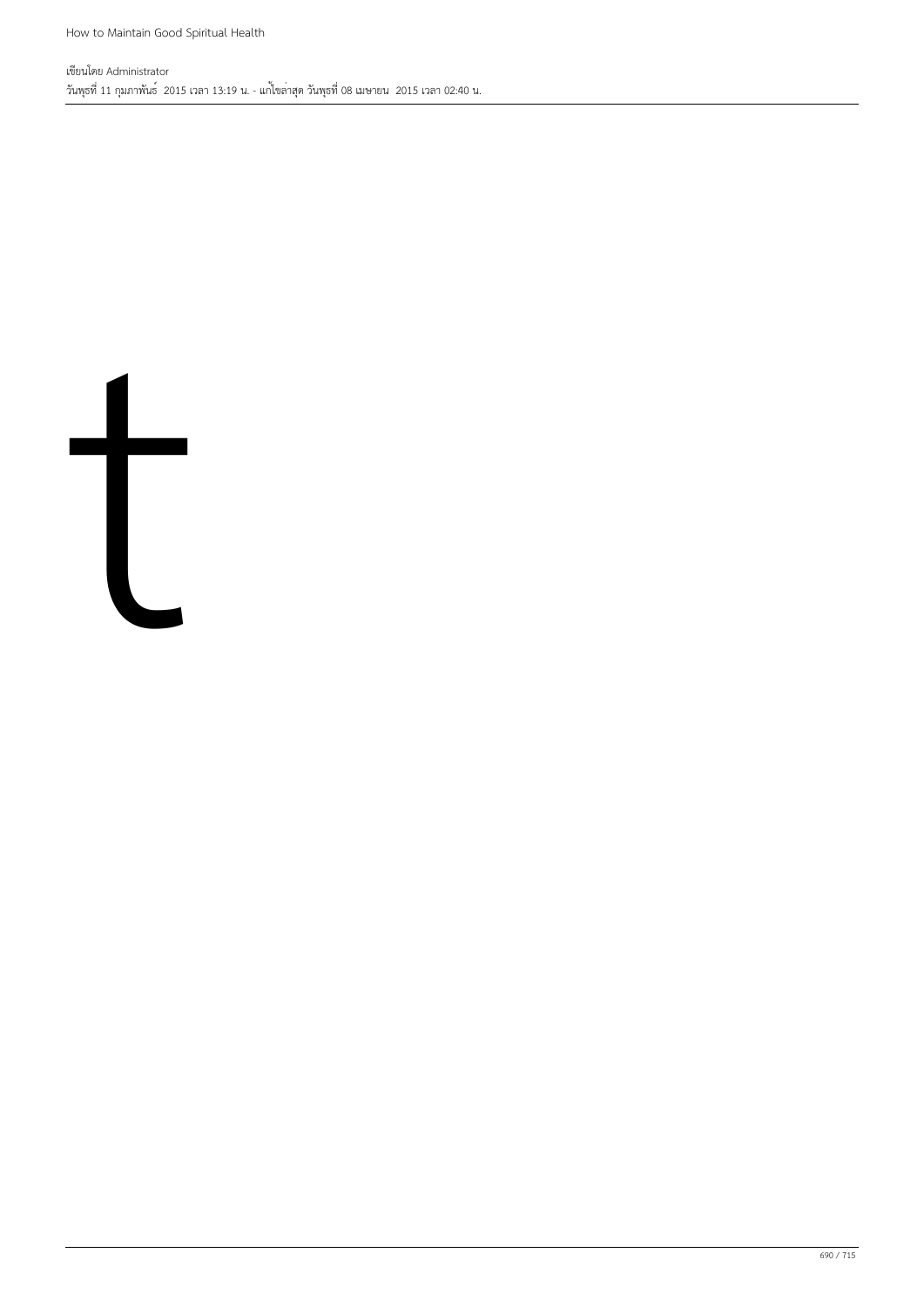#### she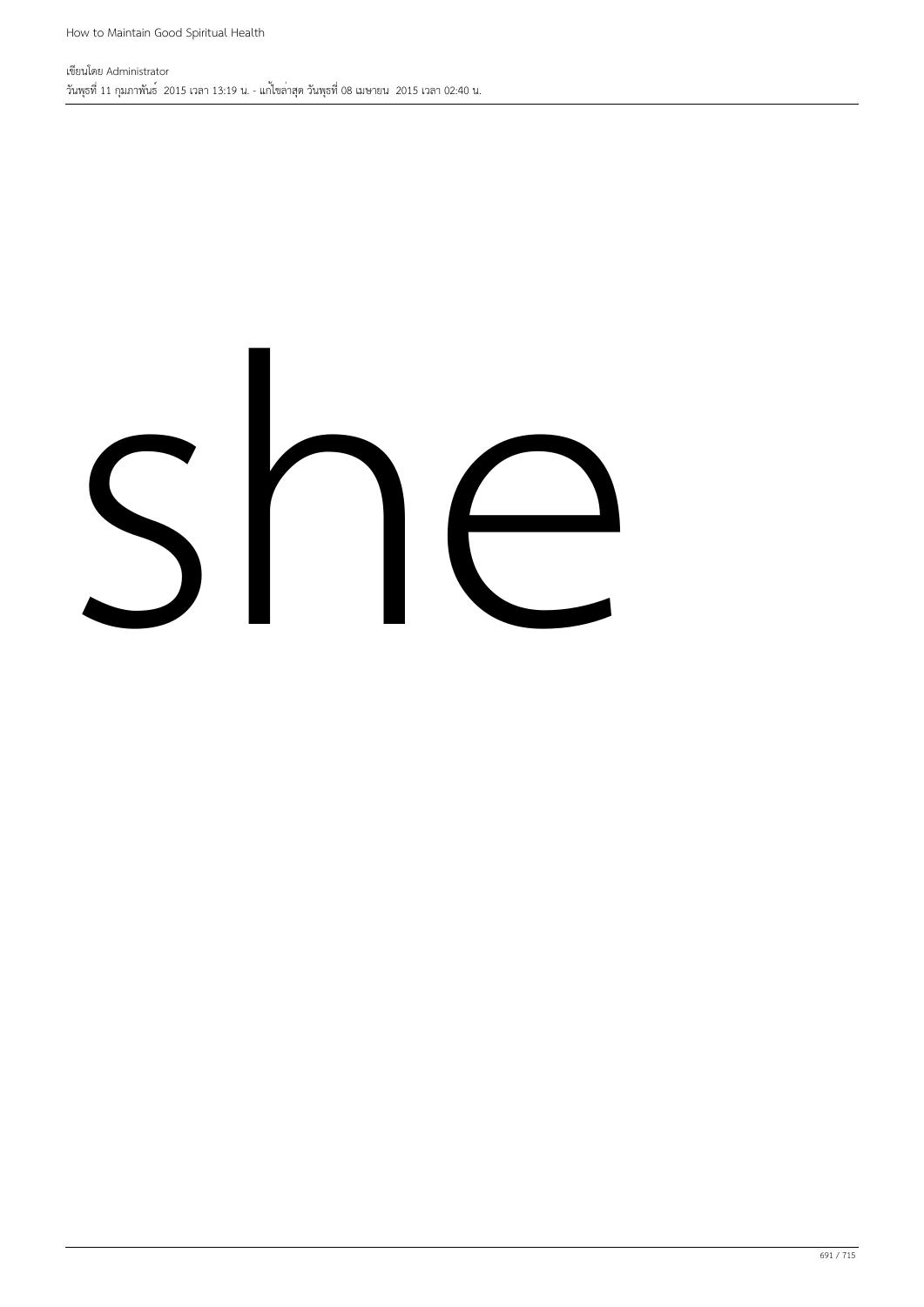#### saw.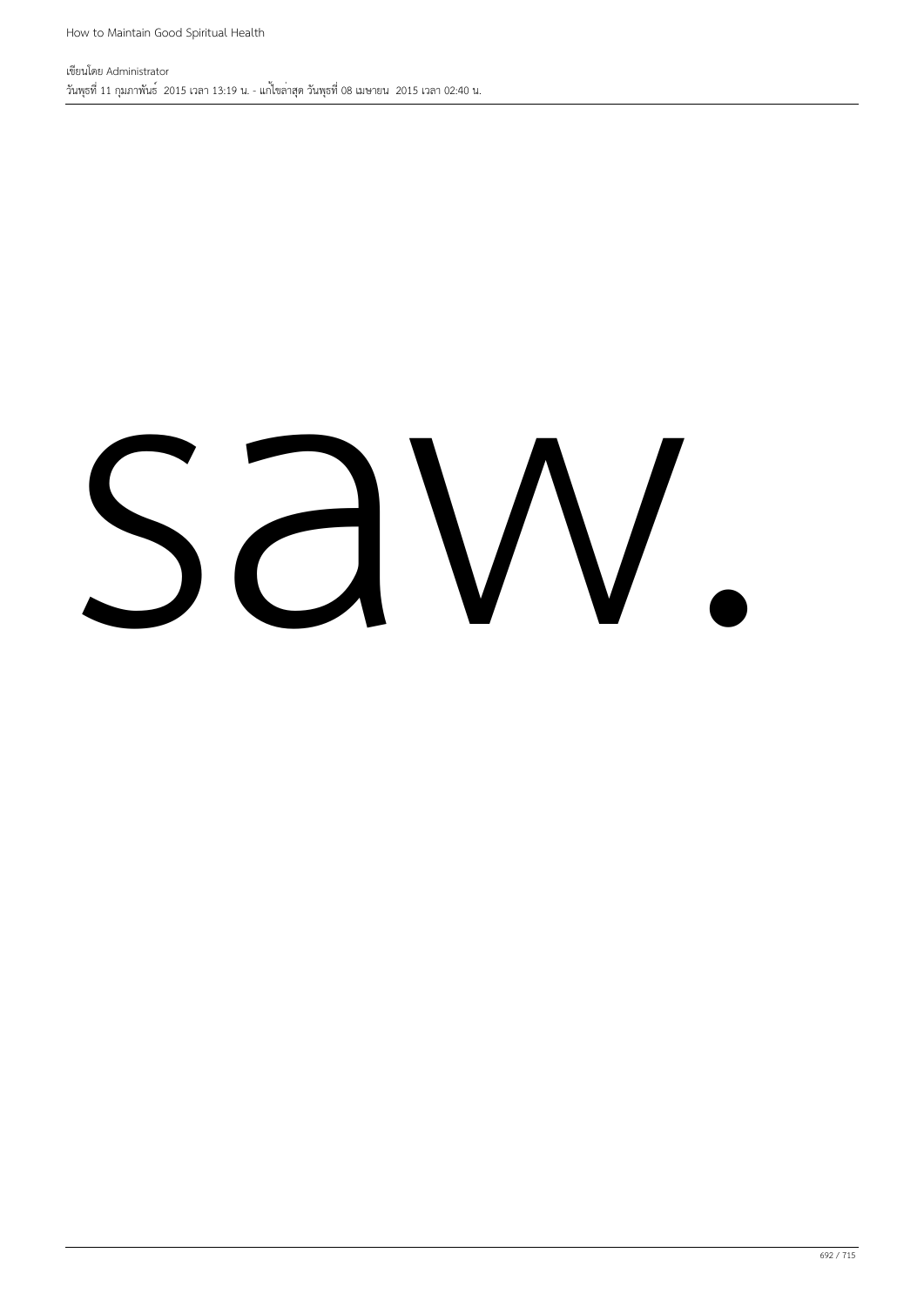#### Ther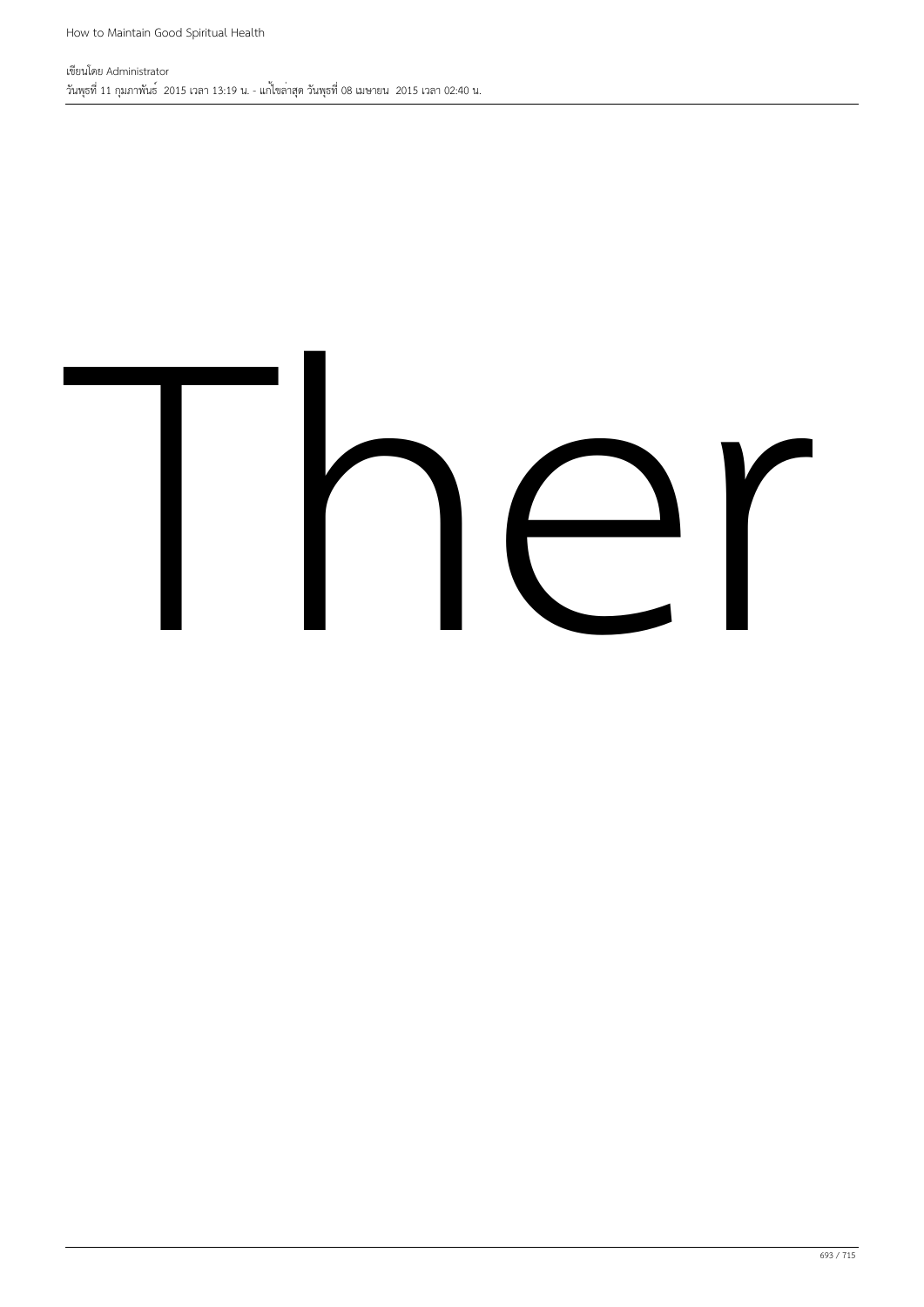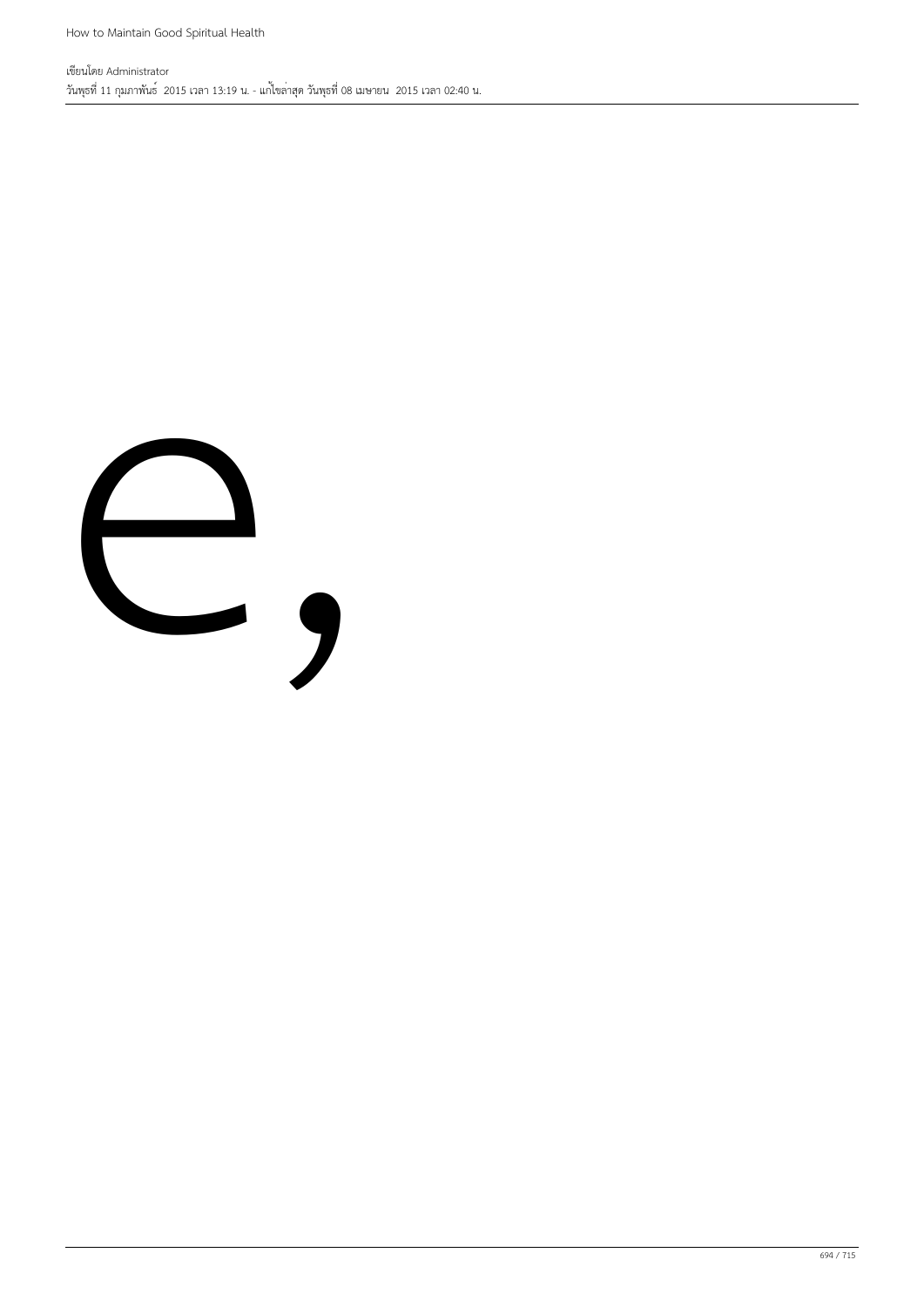## IdC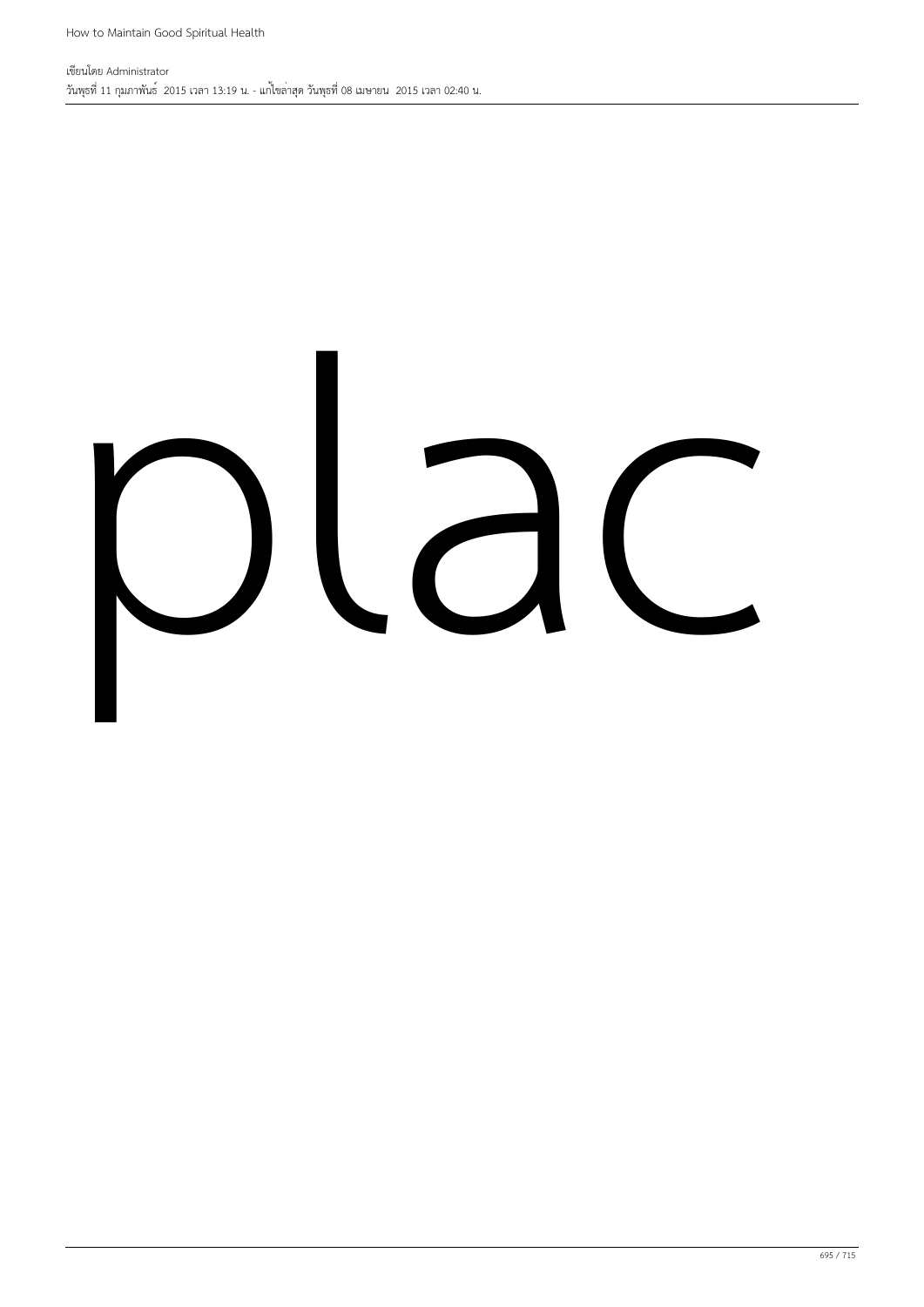#### ed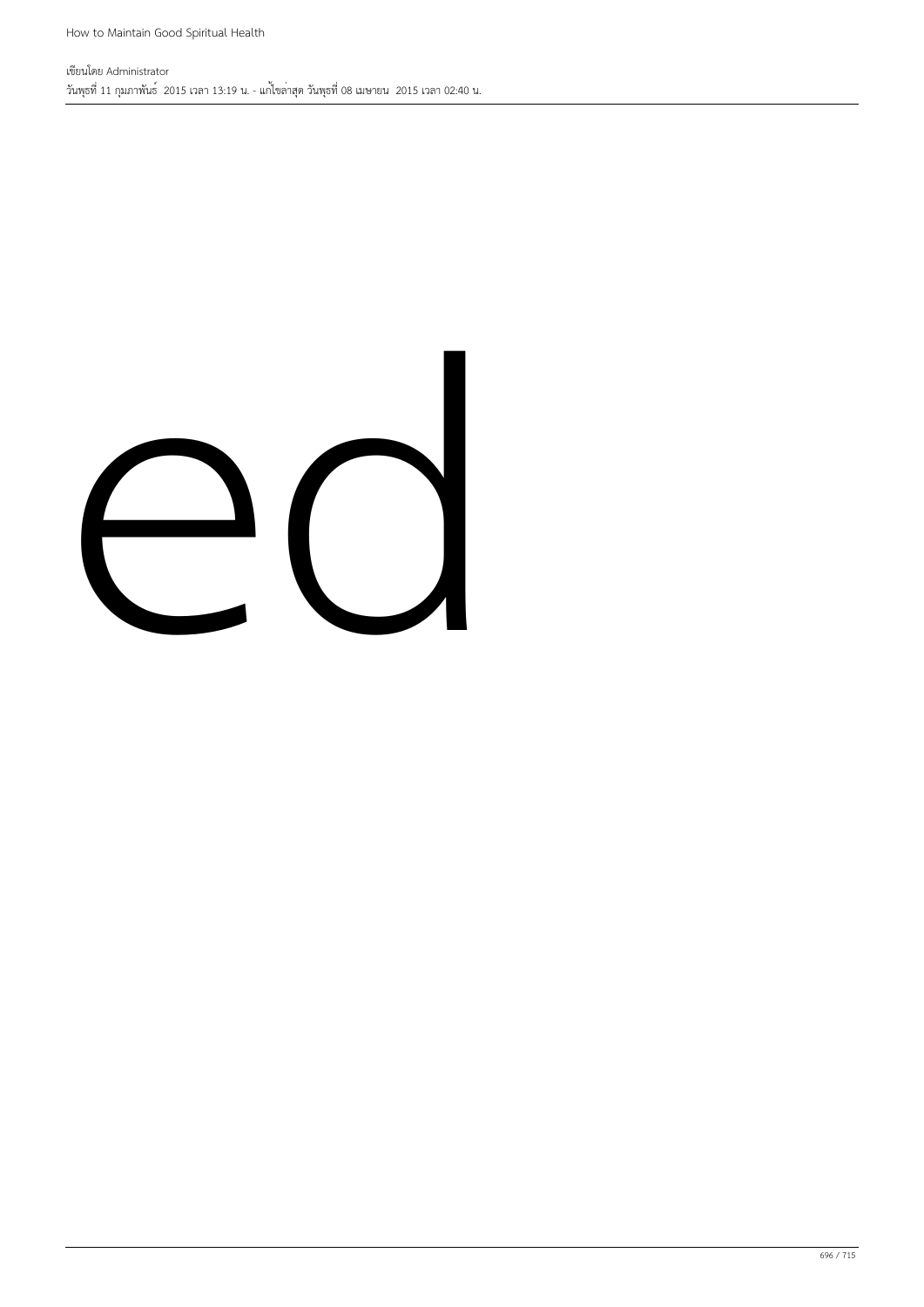#### neat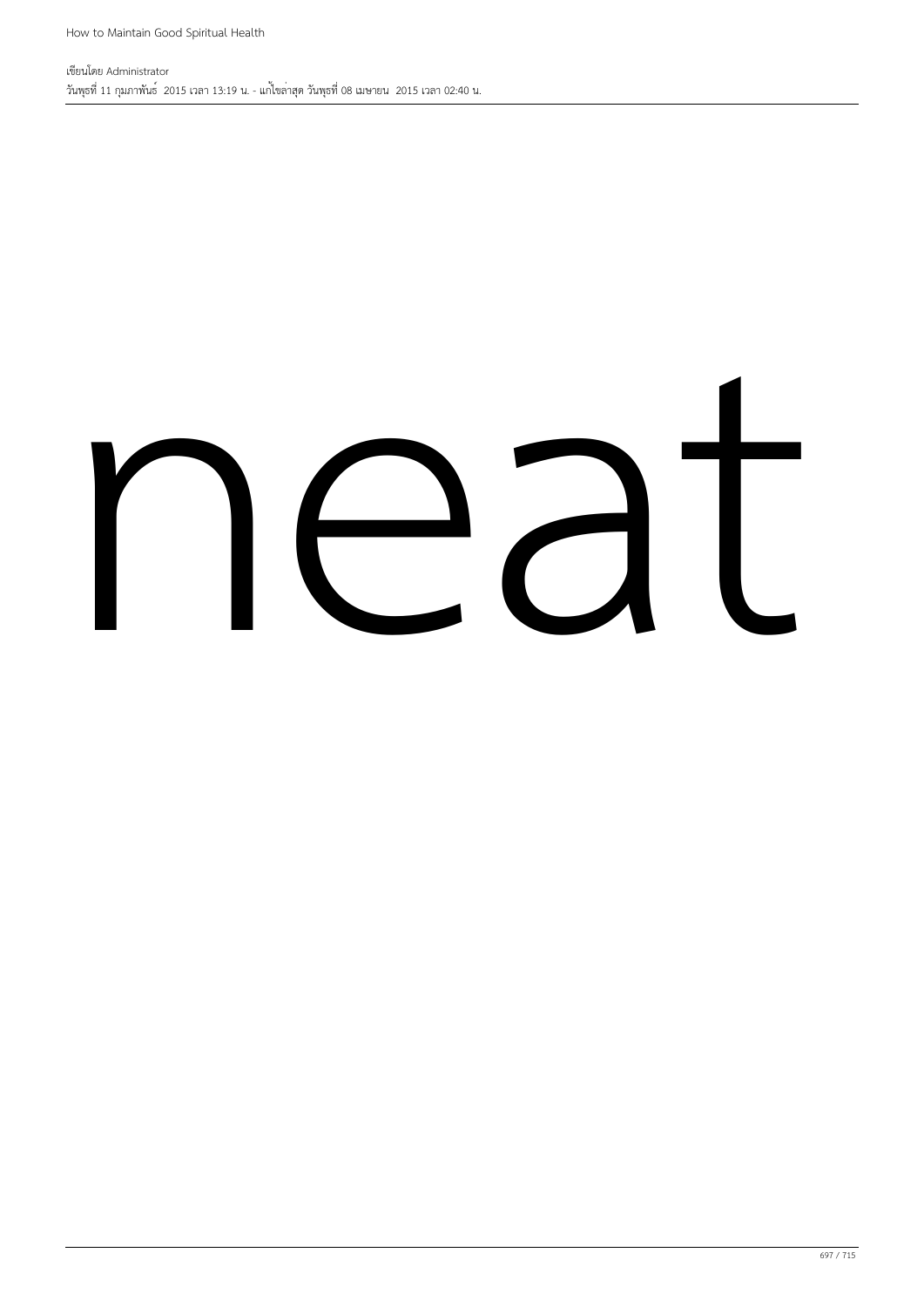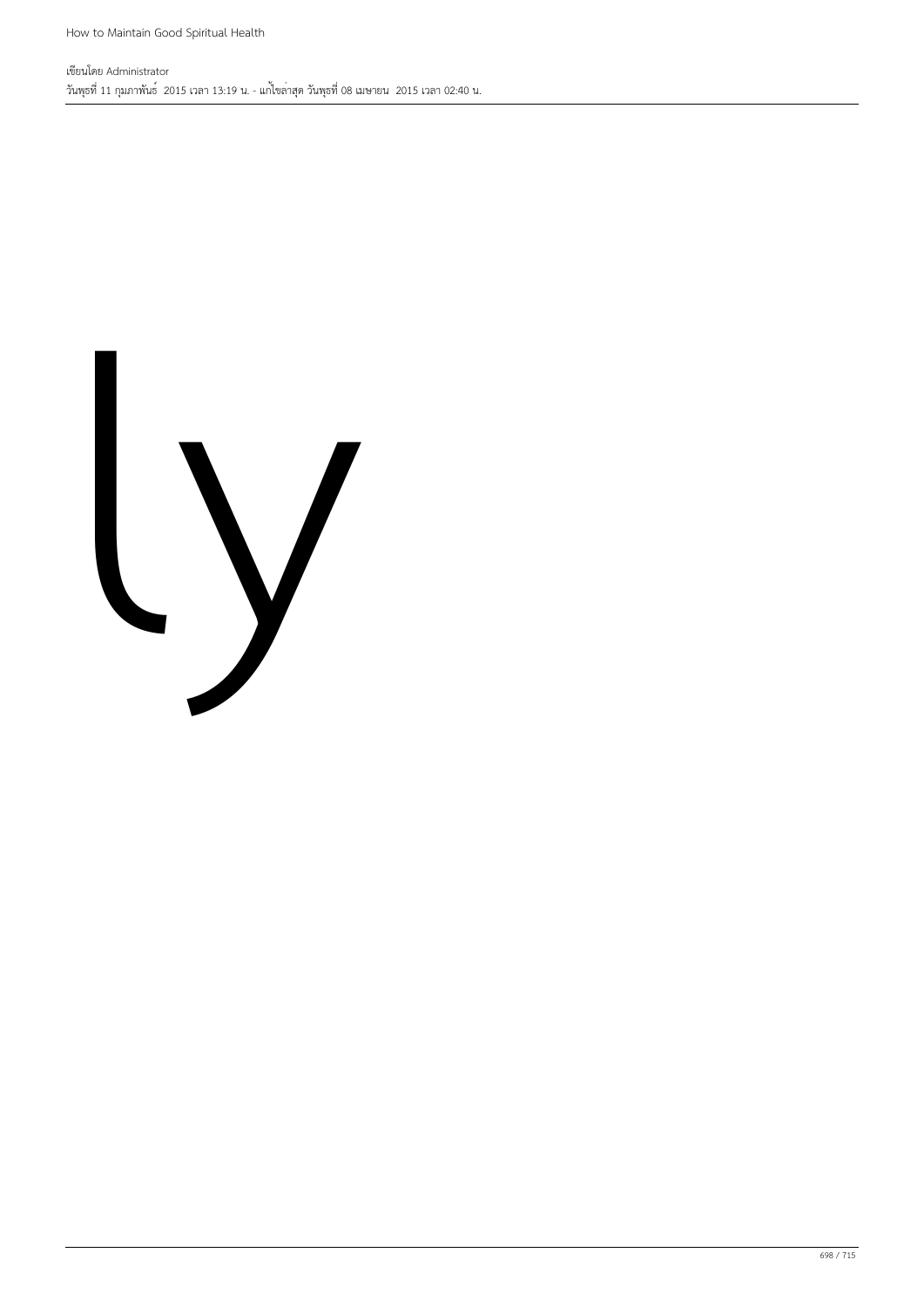## OS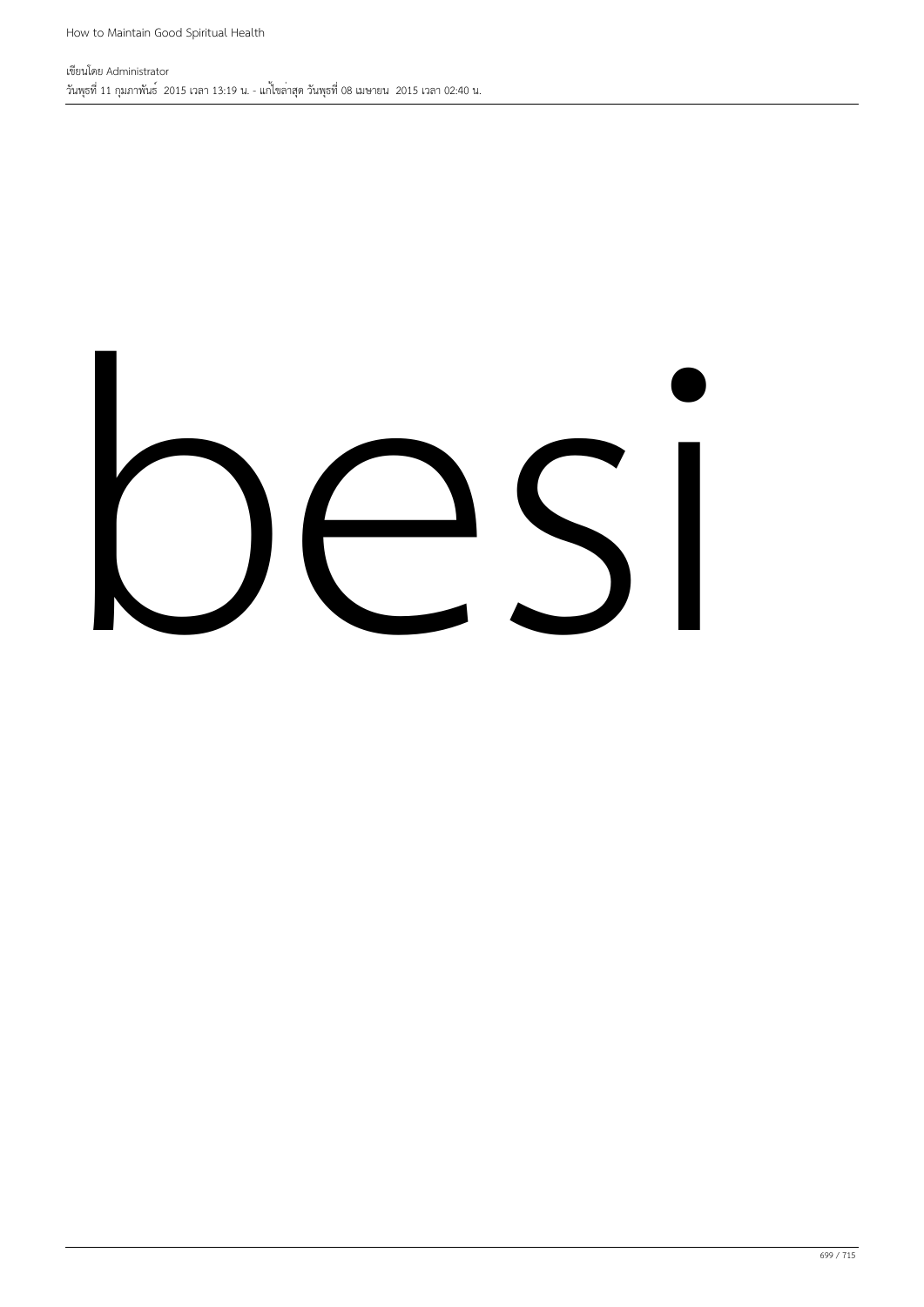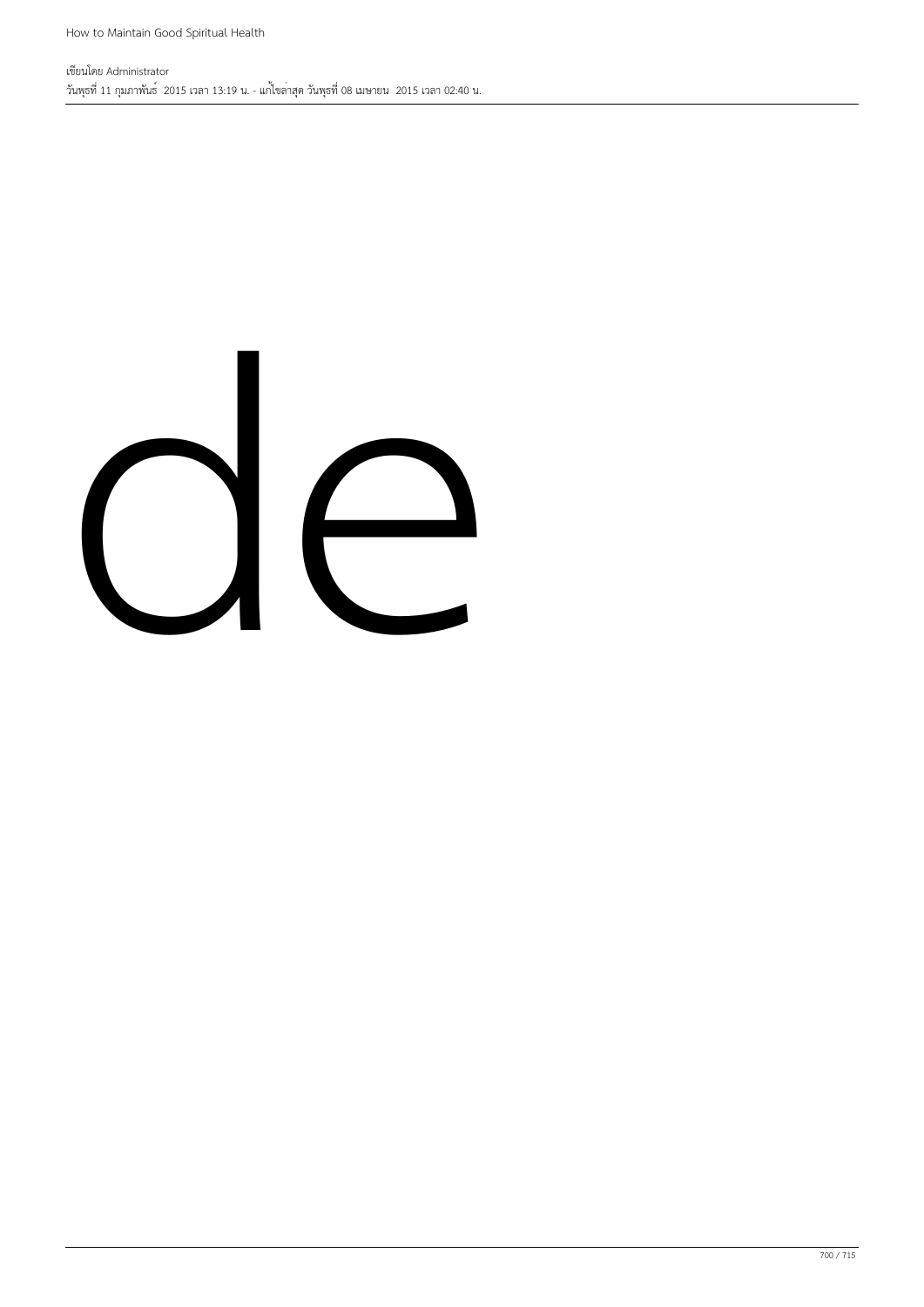## the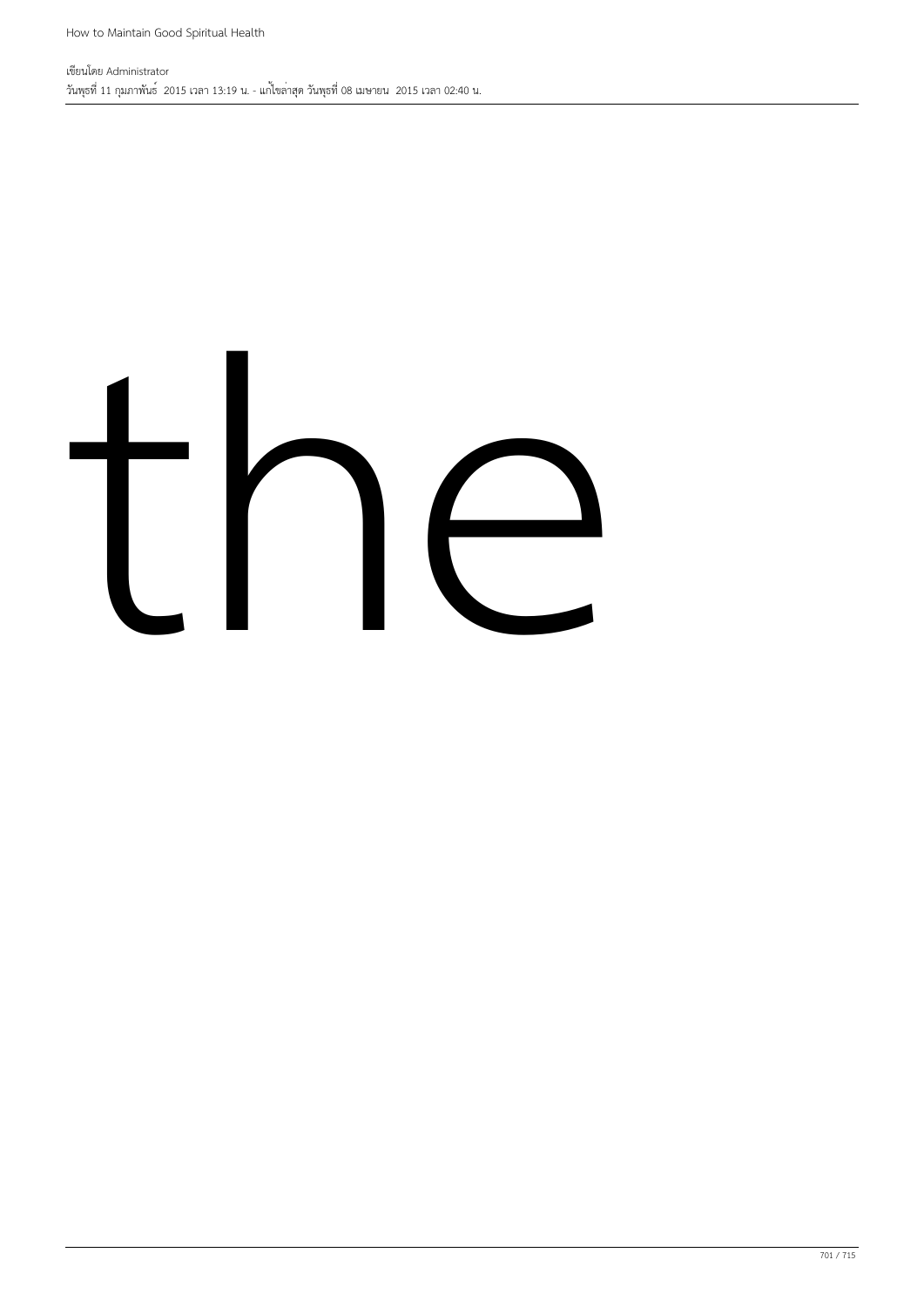#### emp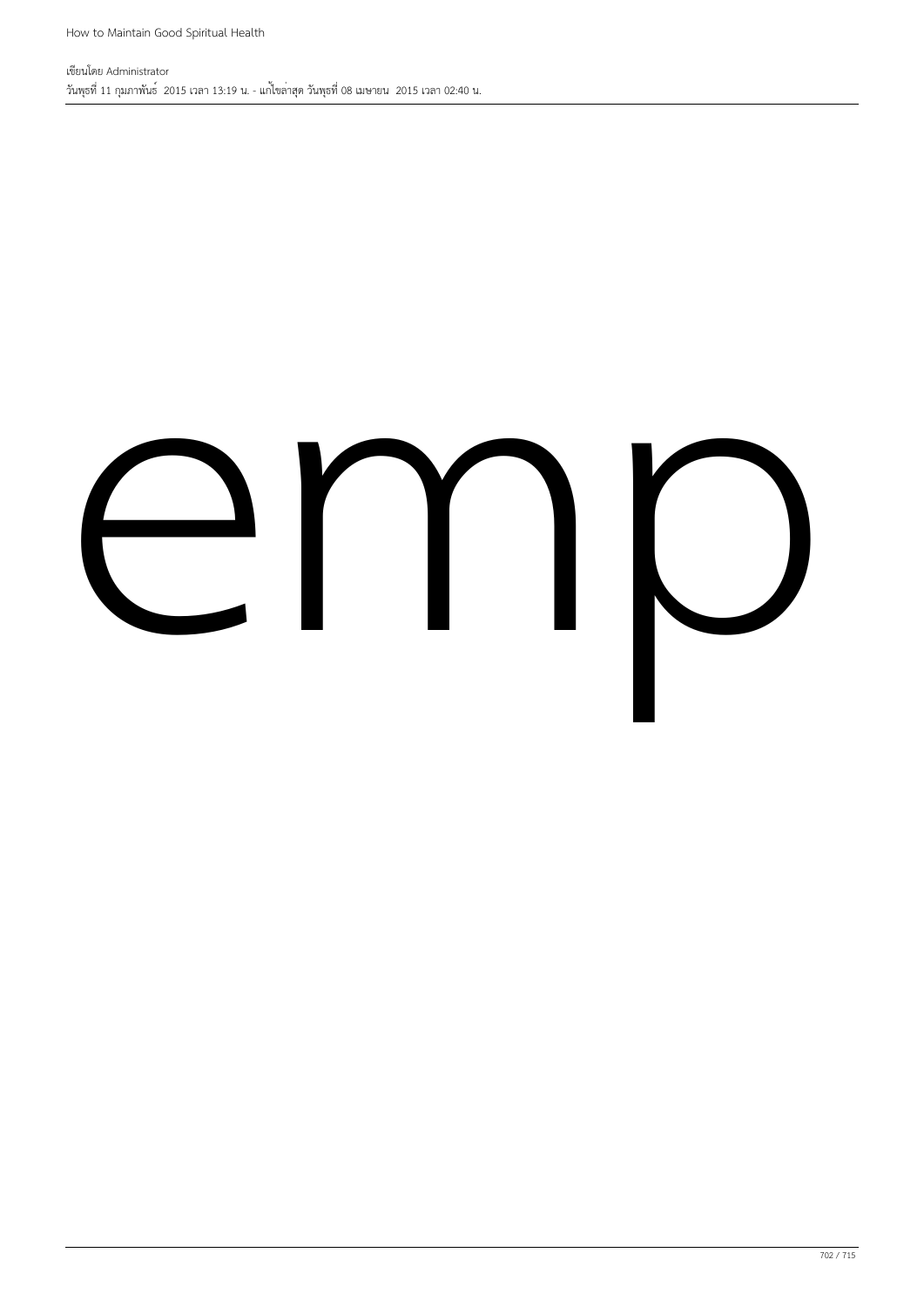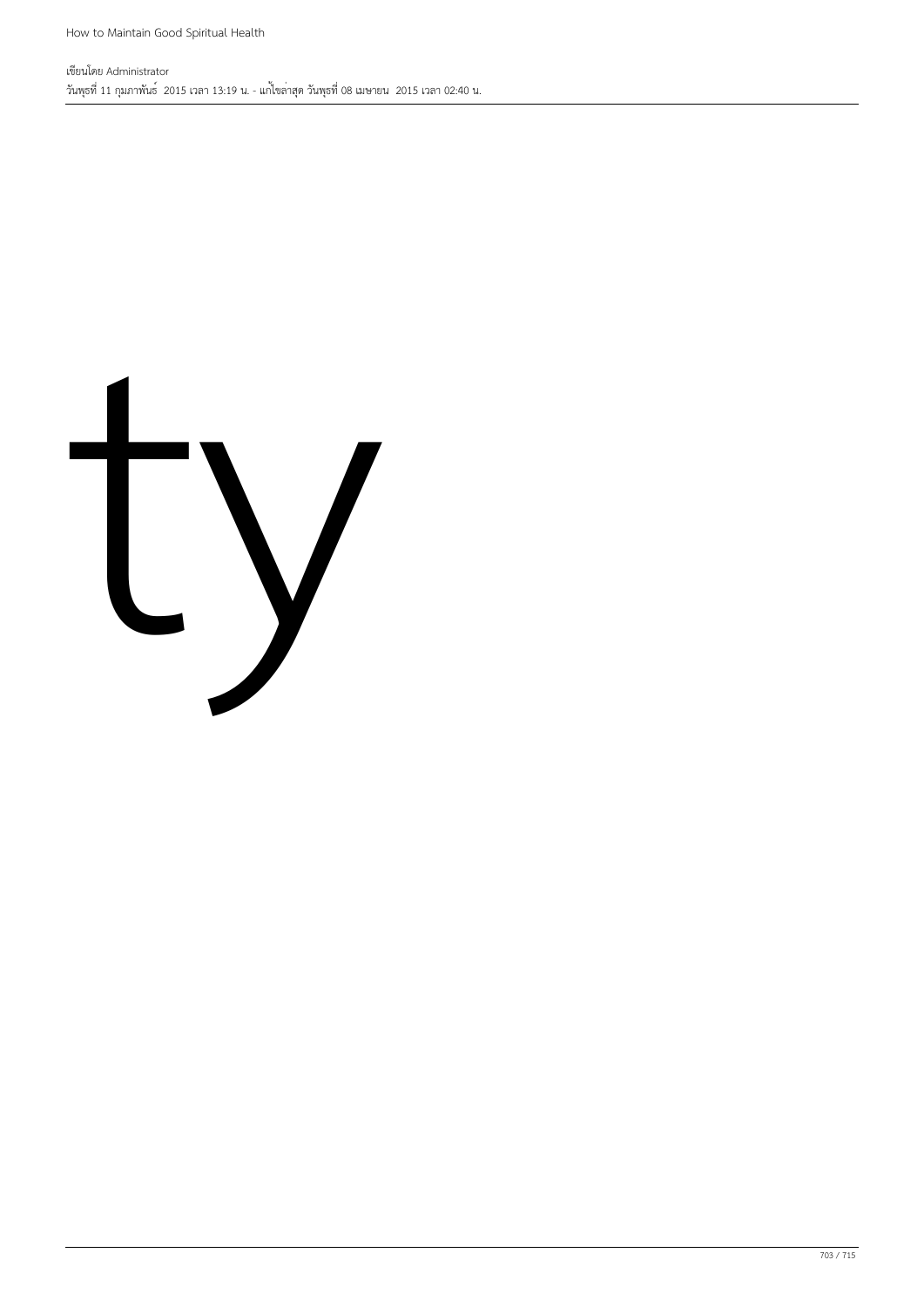# dish,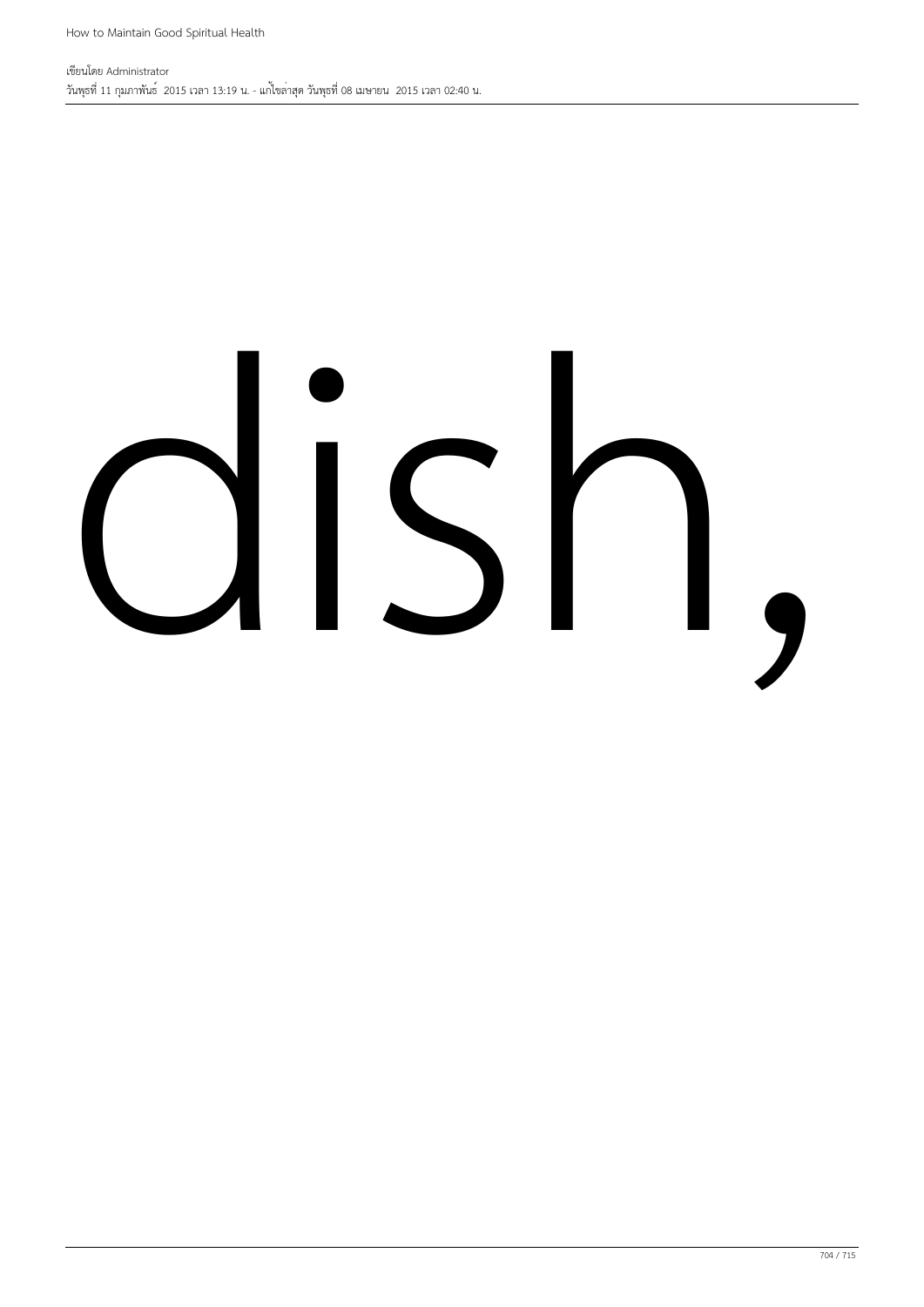#### wer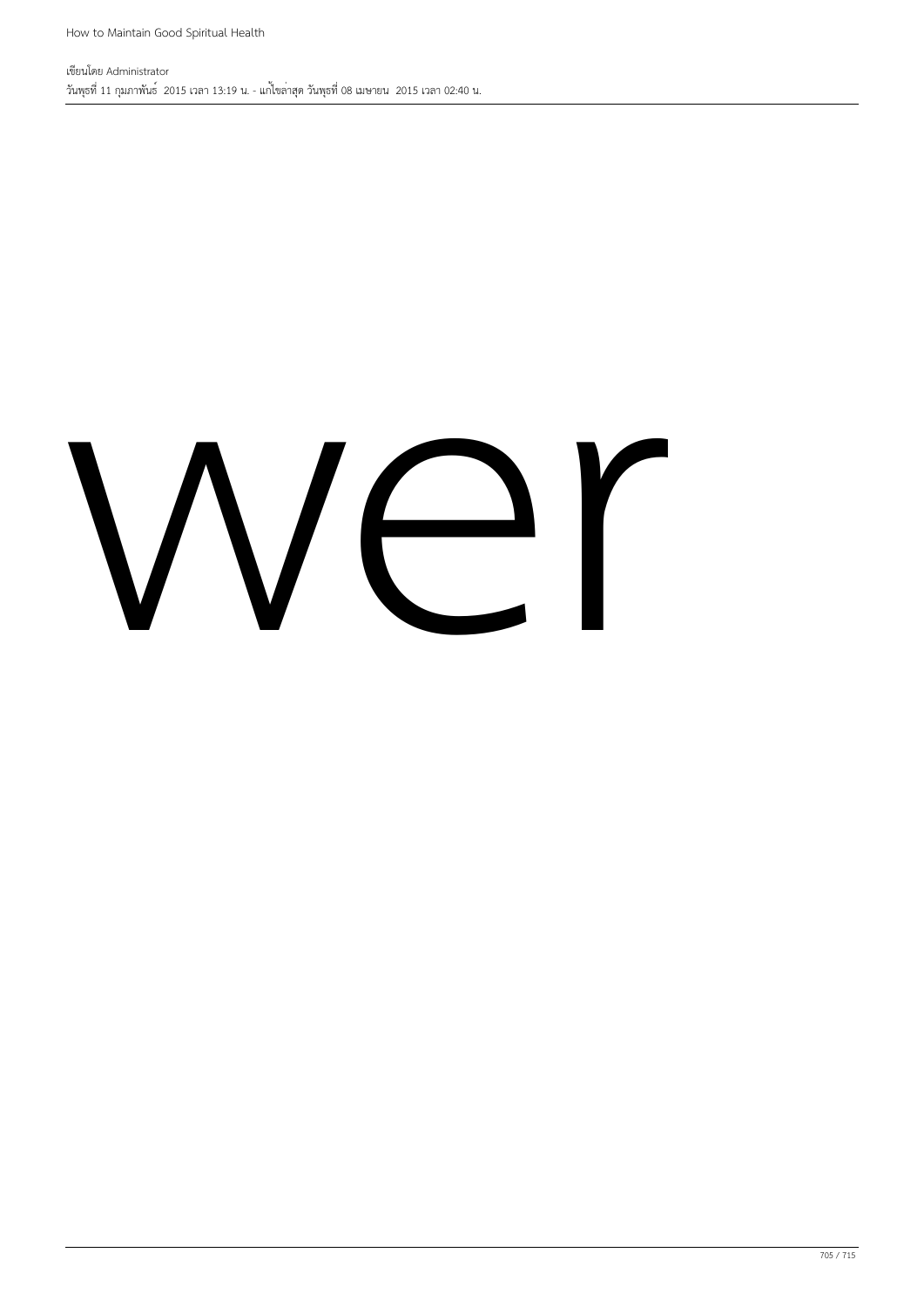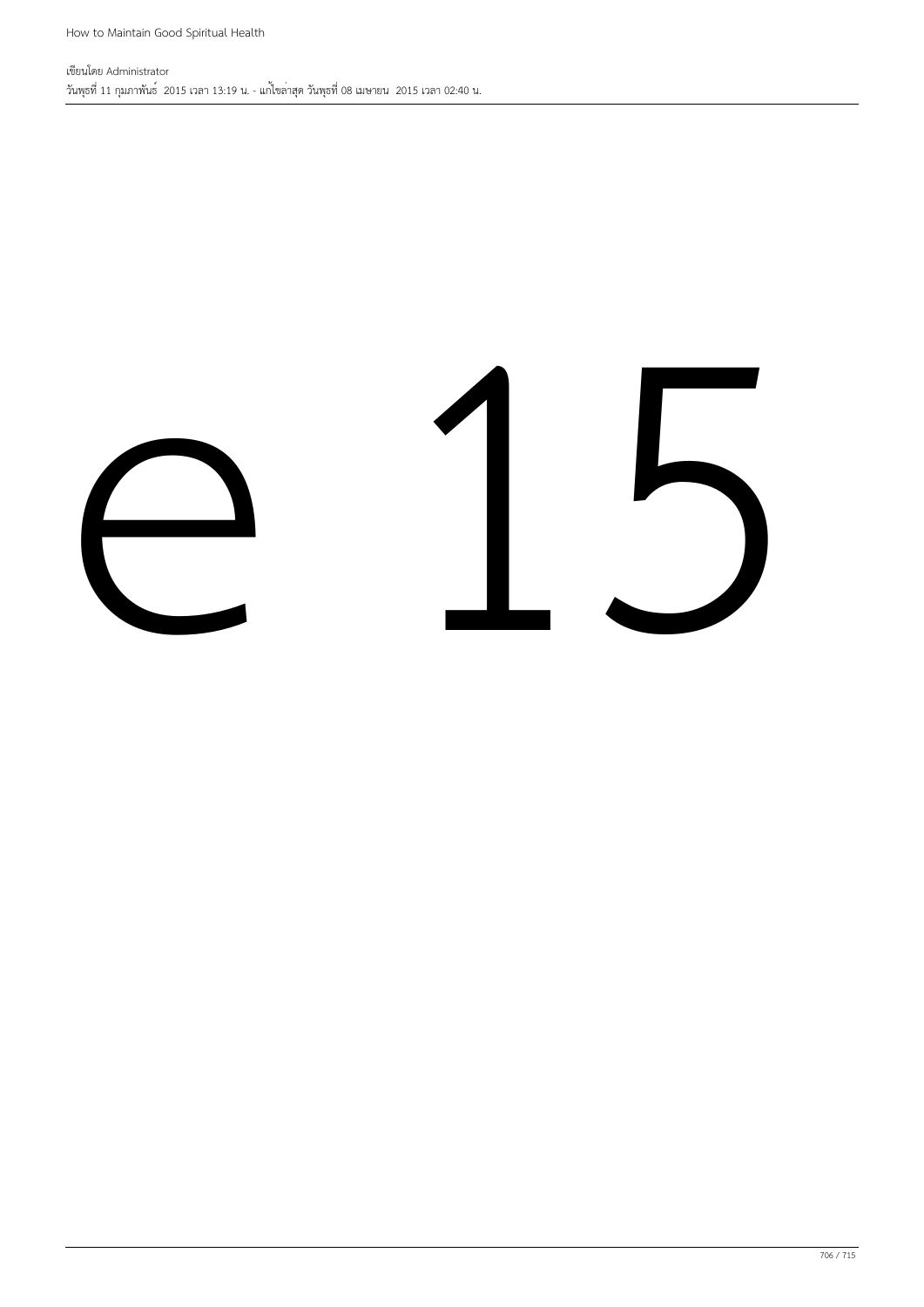#### cent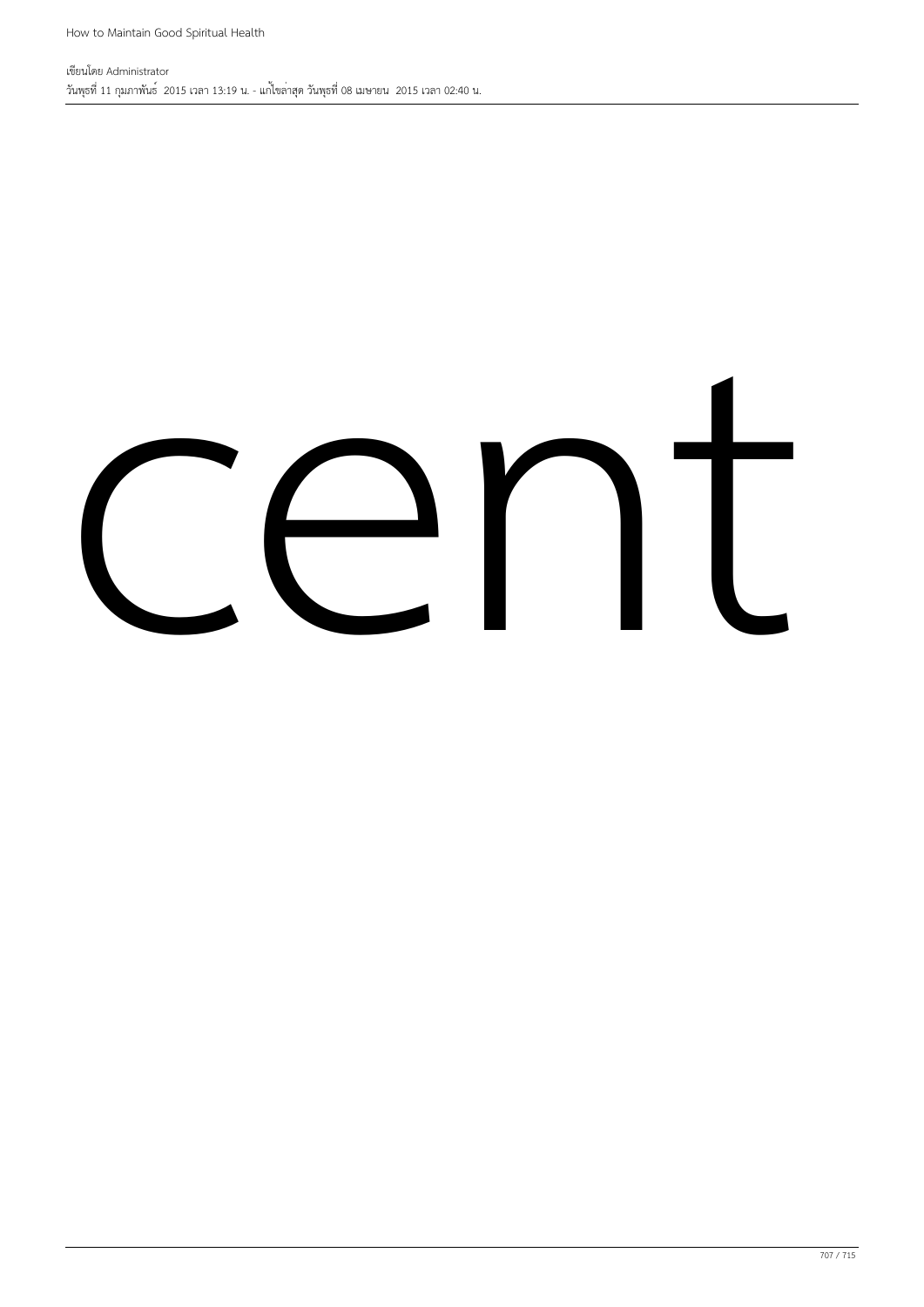#### S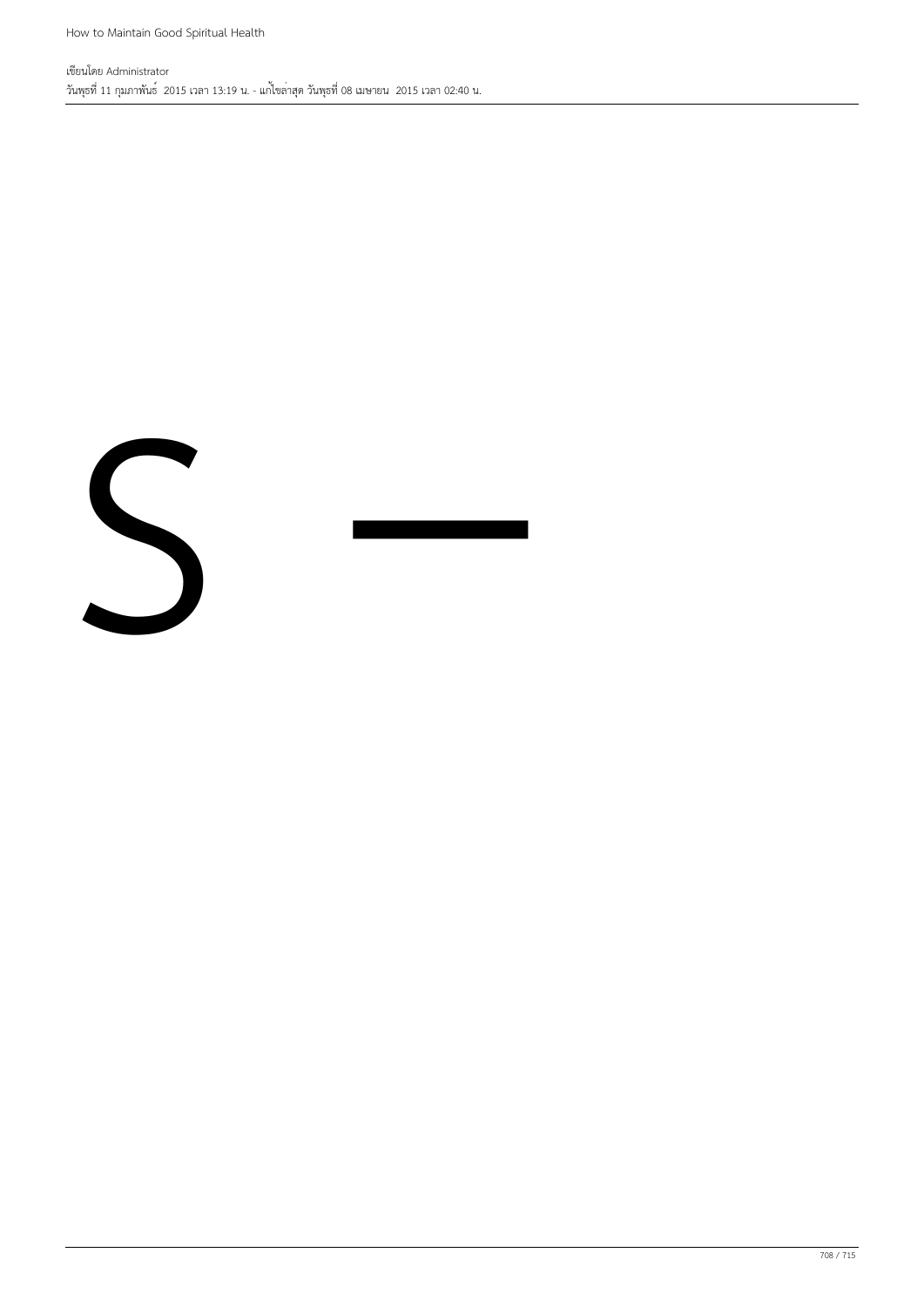#### her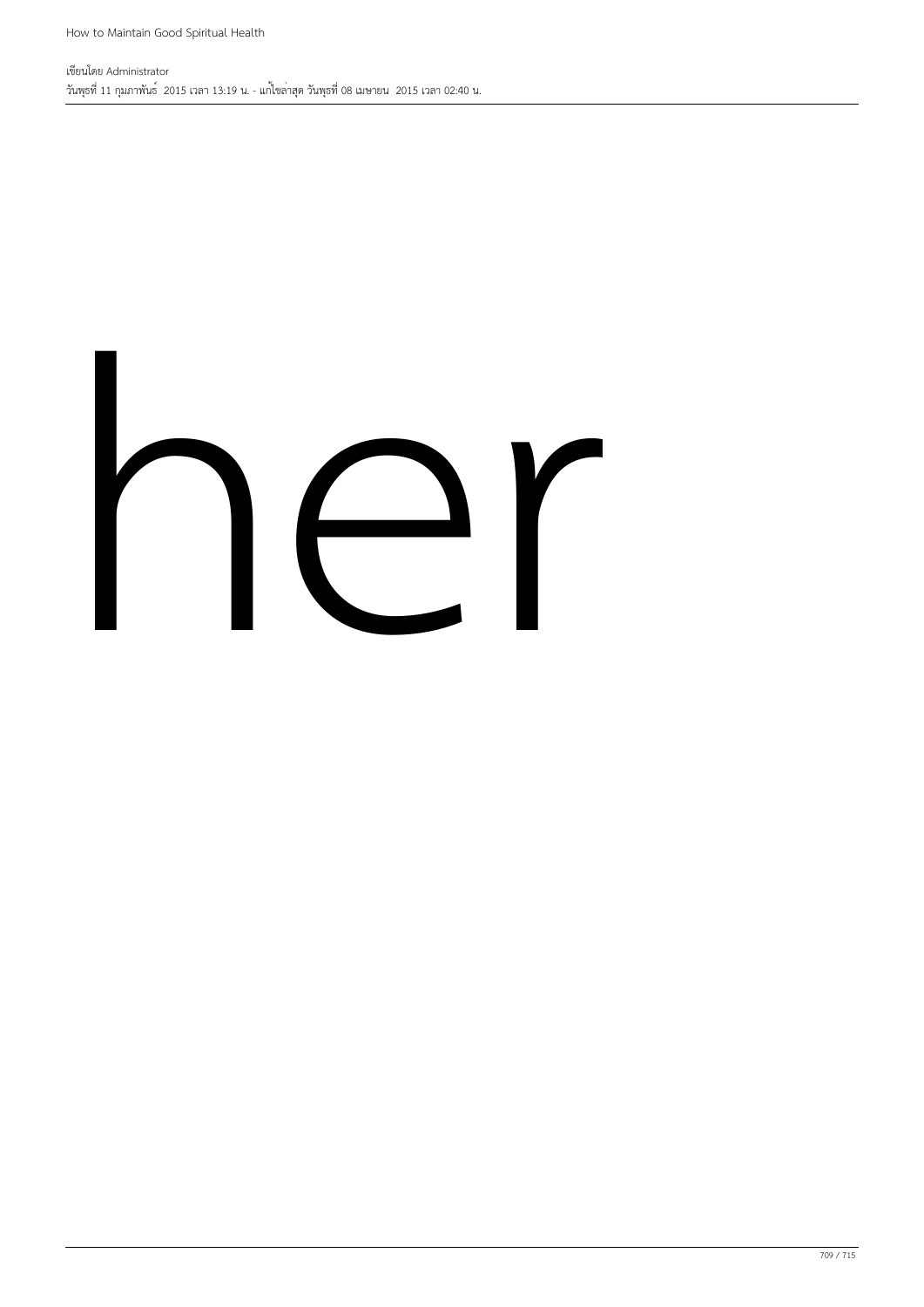# tip.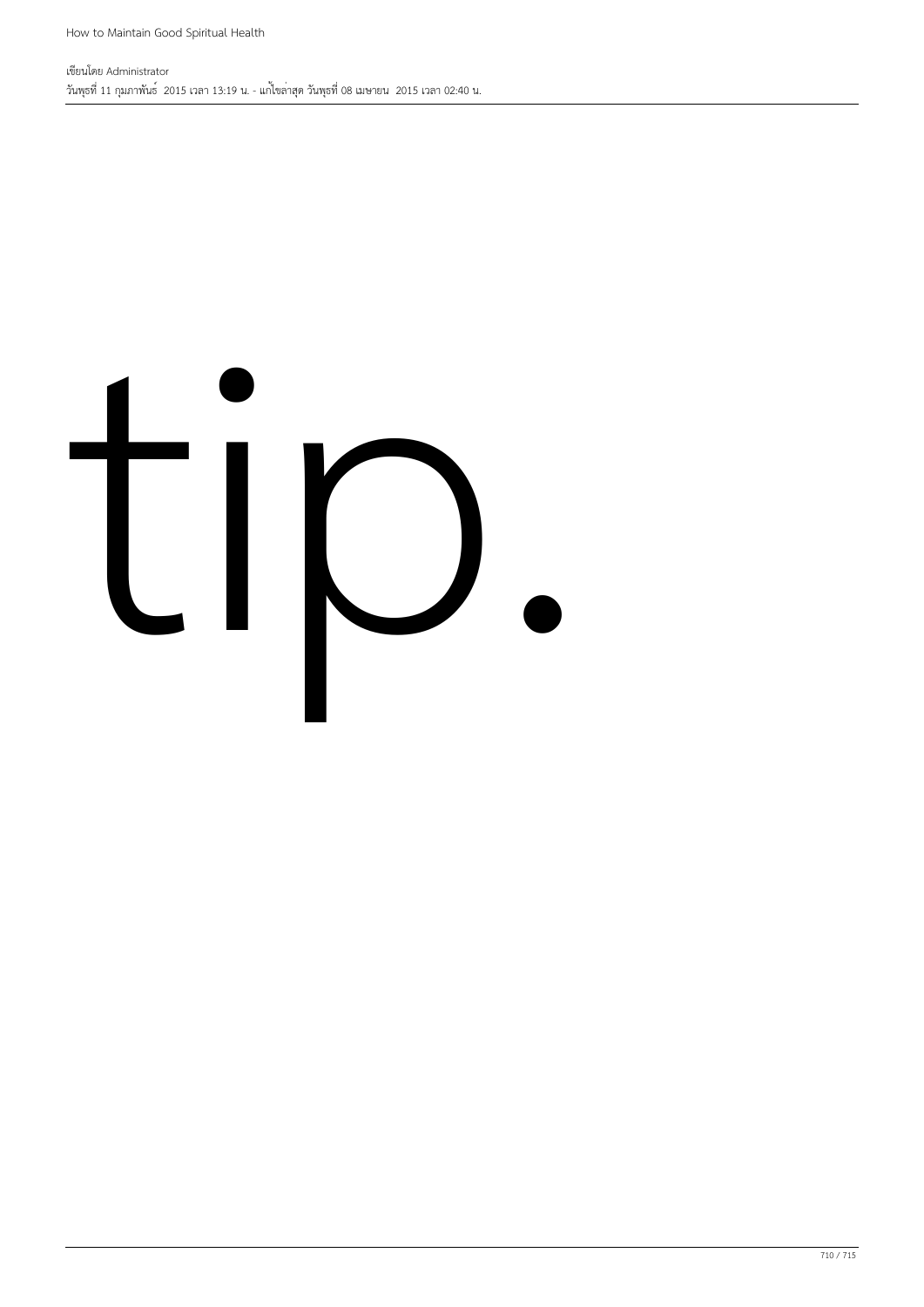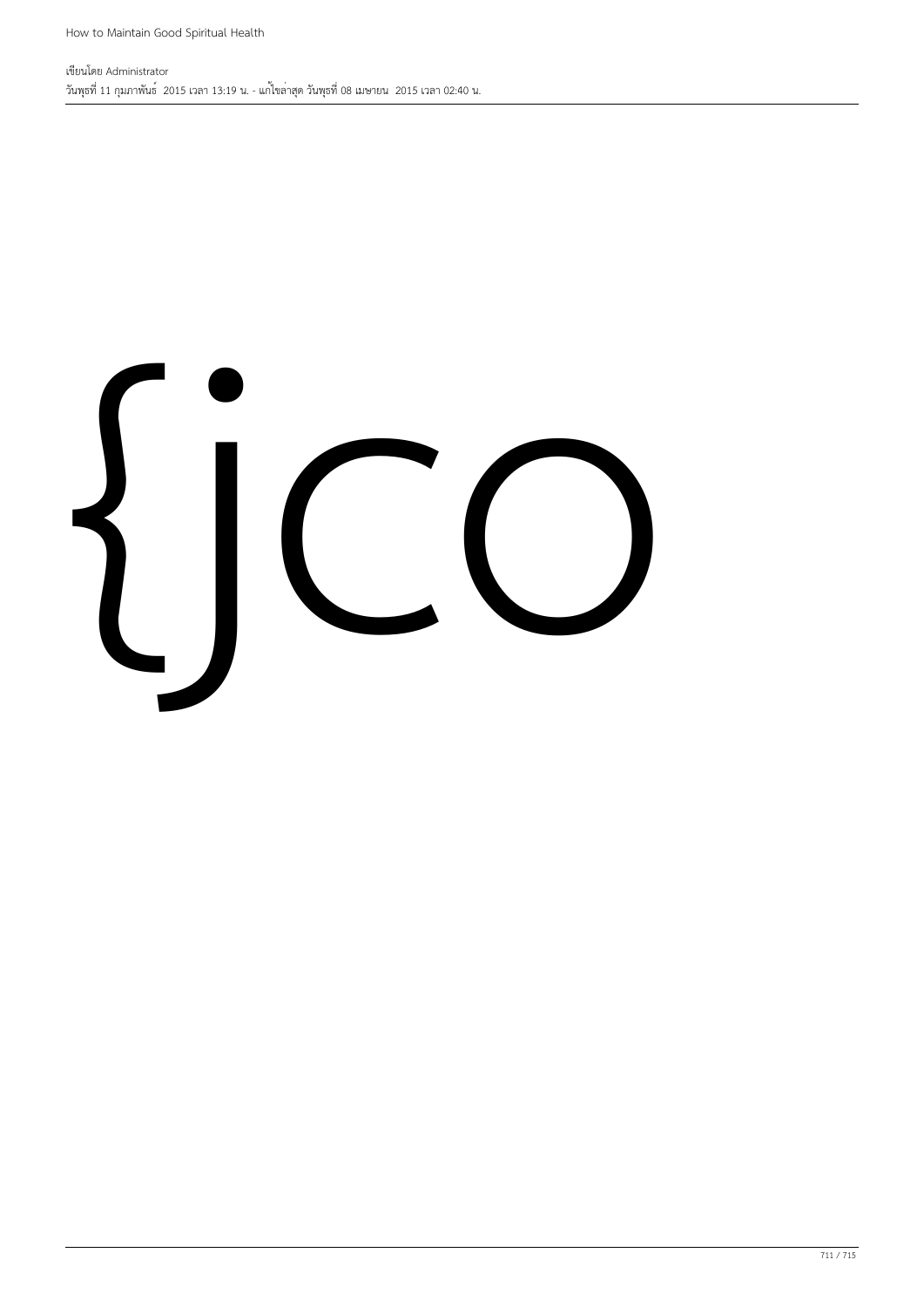#### mm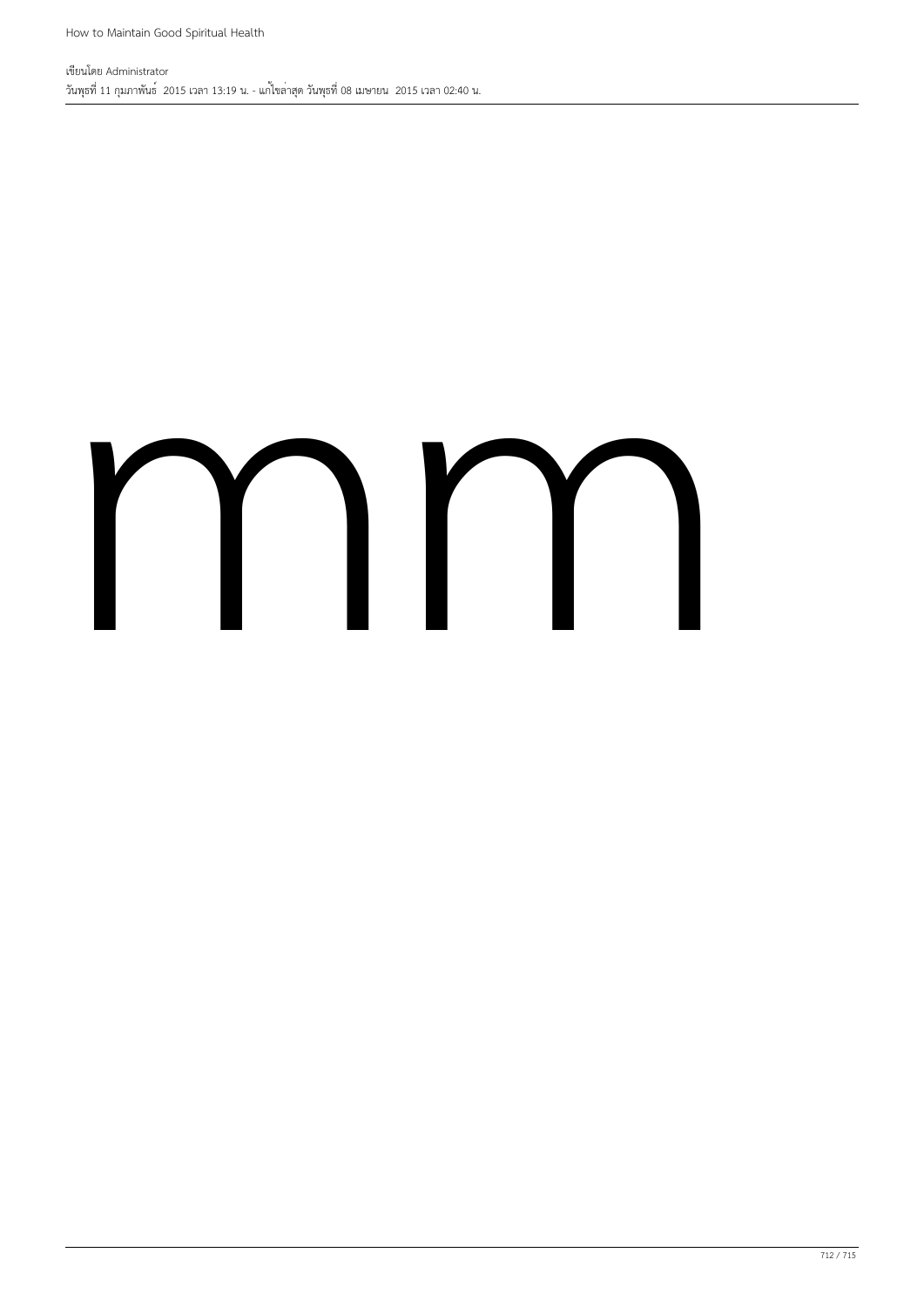#### ents